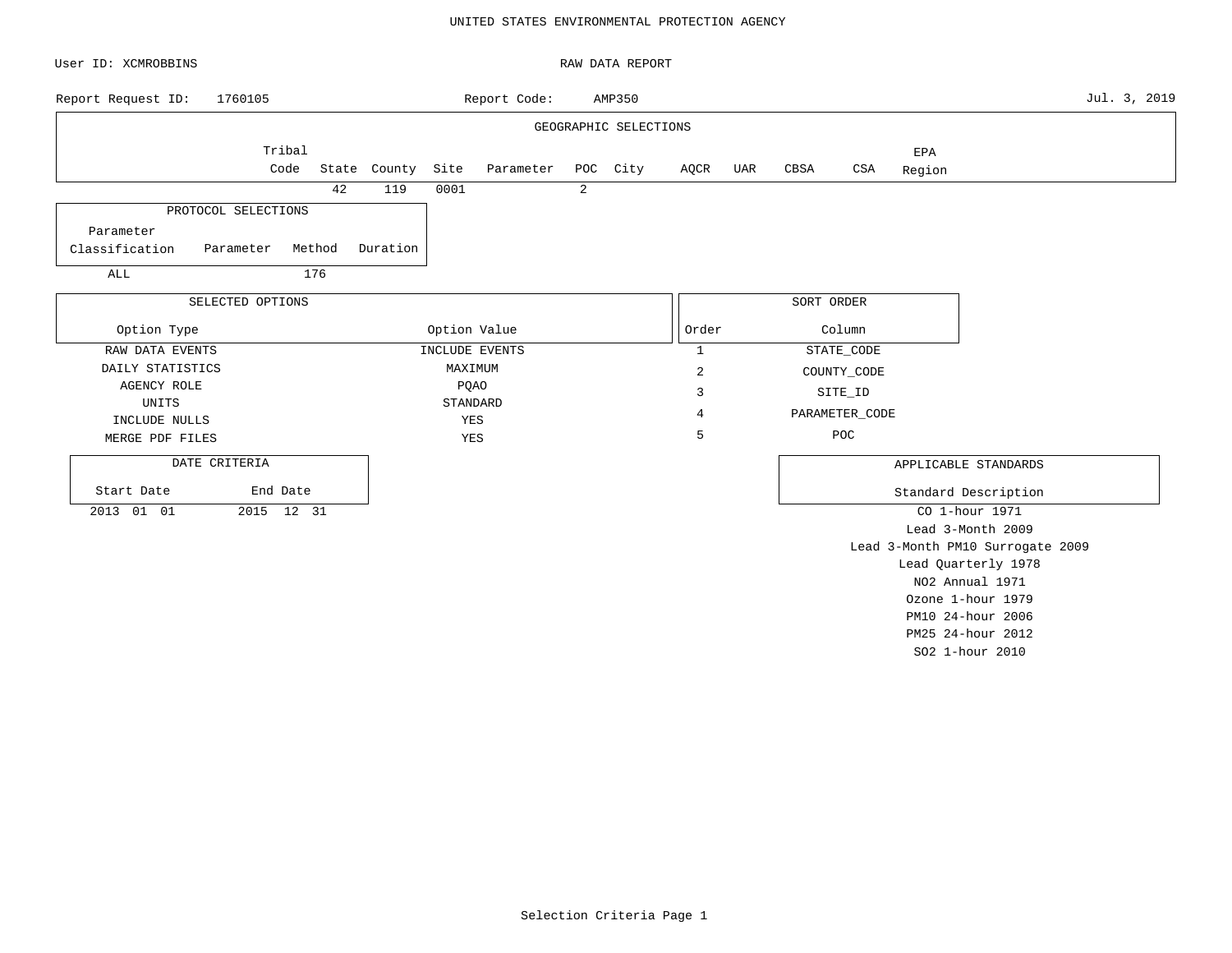|         |                                                                                                                   |                                                                                                                                                                                                                      |          |          |          |          | RAW DATA REPORT              |                                                       |                                                                                       |                   |                                      |                                                                                                              | Jul. 3, 2019                                        |
|---------|-------------------------------------------------------------------------------------------------------------------|----------------------------------------------------------------------------------------------------------------------------------------------------------------------------------------------------------------------|----------|----------|----------|----------|------------------------------|-------------------------------------------------------|---------------------------------------------------------------------------------------|-------------------|--------------------------------------|--------------------------------------------------------------------------------------------------------------|-----------------------------------------------------|
|         | (42153) Carbon disulfide                                                                                          |                                                                                                                                                                                                                      |          |          |          |          |                              |                                                       |                                                                                       |                   |                                      | CAS NUMBER:                                                                                                  | $75 - 15 - 0$                                       |
|         | SITE ID: 42-119-0001<br>COUNTY: (119) Union<br>CITY: (00000) Not in a city<br>SITE COMMENTS:<br>MONITOR COMMENTS: | POC: 2<br>SITE ADDRESS: Dana Engineering Bldg. Bucknell University, Lewisburg, PA                                                                                                                                    |          |          |          |          | STATE:<br>AOCR:<br>LAND USE: | (42) Pennsylvania<br>RESIDENTIAL<br>LOCATION SETTING: | (195) CENTRAL PENNSYLVANIA<br>URBANIZED AREA: (0000) NOT IN AN URBAN AREA<br>SUBURBAN |                   |                                      | LATITUDE:<br>LONGITUDE:<br>UTM ZONE:<br>UTM NORTHING:<br>UTM EASTING:<br>ELEVATION-MSL: 150<br>PROBE HEIGHT: | 40.95517<br>$-76.88189$<br>$\overline{\phantom{a}}$ |
| POAO:   | MONITOR TYPE: SPM                                                                                                 | SUPPORT AGENCY: (0851) Pennsylvania Department Of Environmental Protection<br>COLLECTION AND ANALYSIS METHOD: (176) 6L Subatm SS Canister Entech Preco<br>(0851) Pennsylvania Department Of Environmental Protection |          |          |          |          |                              | 2013<br>REPORT FOR:                                   |                                                                                       |                   | DURATION: 24 HOUR<br>MIN DETECTABLE: | UNITS: Parts per billion Carbon                                                                              |                                                     |
| Day     | MONTH<br>JANUARY                                                                                                  | FEBRUARY                                                                                                                                                                                                             | MARCH    | APRIL    | MAY      | JUNE     | JULY                         | <b>AUGUST</b>                                         | SEPTEMBER                                                                             | <b>OCTOBER</b>    | <b>NOVEMBER</b>                      | DECEMBER                                                                                                     |                                                     |
| 2       | $.00$ ND                                                                                                          | $.00$ ND                                                                                                                                                                                                             |          | $.00$ ND | .10S     | $.00$ ND | $.00$ ND                     | AF                                                    | .00 <sub>ND</sub>                                                                     | .00 <sub>ND</sub> |                                      |                                                                                                              |                                                     |
| 5       |                                                                                                                   |                                                                                                                                                                                                                      | $.00$ ND |          |          |          |                              | TS                                                    | .08S                                                                                  | $.00$ ND          | $.00$ ND                             | $.00$ ND                                                                                                     |                                                     |
| 9<br>10 | $.00$ ND                                                                                                          | $.00$ ND                                                                                                                                                                                                             |          | $.00$ ND | $.00$ ND | $.00$ ND | $.00$ ND                     |                                                       |                                                                                       |                   |                                      |                                                                                                              |                                                     |

| 11         |          |          | $.00$ ND        |          |          |    |          |          |          |          |             |          |
|------------|----------|----------|-----------------|----------|----------|----|----------|----------|----------|----------|-------------|----------|
| 12         |          |          |                 |          |          |    |          |          |          |          | .00 $ND$    | .00 $ND$ |
| 13         |          |          |                 |          |          |    |          |          | $.00$ ND | $.00$ ND |             |          |
| 14         |          |          |                 |          |          |    |          | AF       |          |          |             |          |
| 15         |          | $.00$ ND |                 |          |          | AF | $.00$ ND |          |          |          |             |          |
| 16         | $.00$ ND |          |                 | $.00$ ND | $.00$ ND |    |          |          |          |          |             |          |
| 17         |          |          | $.00$ ND        |          |          |    |          |          |          |          |             |          |
| 18         |          |          |                 |          |          |    |          |          |          |          | $_{\rm TS}$ | .00 $ND$ |
| 19         |          |          |                 |          |          |    |          |          | $.00$ ND | $.00$ ND |             |          |
| 20         |          |          |                 |          |          |    |          | $.00$ ND |          |          |             |          |
| ${\bf 21}$ |          | .355     |                 |          |          | AF | TS       |          |          |          |             |          |
| 22         | $.00$ ND |          |                 | $.00$ ND | $.00$ ND |    |          |          |          |          |             |          |
| 23         |          |          | $.00$ ND        |          |          |    |          |          |          |          |             |          |
| 24         |          |          |                 |          |          |    |          |          |          |          | AF          | AF       |
| 25         |          |          |                 |          |          |    |          |          | $.00$ ND | $.00$ ND |             |          |
| 26         |          |          |                 |          |          |    |          | $.00$ ND |          |          |             |          |
| 27         |          | AF       |                 |          |          | AF | $.00$ ND |          |          |          |             |          |
| 28         | .06SQ    |          |                 | $.00$ ND | TS       |    |          |          |          |          |             |          |
| $\sim$     |          |          | $0.0 \text{ m}$ |          |          |    |          |          |          |          |             |          |

| 29    |             |       | $.00$ ND |       |          |       |       |       |         |          |                   |          |
|-------|-------------|-------|----------|-------|----------|-------|-------|-------|---------|----------|-------------------|----------|
| 30    |             |       |          |       |          |       |       |       |         |          | .00 <sub>ND</sub> | $.00$ ND |
| 31    |             |       |          |       |          |       |       |       |         | $.00$ ND |                   |          |
| NO.:  | $5^{\circ}$ | $4 -$ | $5 - 5$  |       | $5 \t 4$ | 2 4   |       |       | $5 - 5$ | 6        |                   |          |
| MAX:  | .06         | .35   | 0.00     | 0.00  | .10      | 0.00  | 0.00  | 0.00  | .08     | 0.00     | 0.00              | 0.00     |
| MEAN: | .012        | .088  | 0.000    | 0.000 | .025     | 0.000 | 0.000 | 0.000 | .016    | 0.000    | 0.000             | 0.000    |

ANNUAL OBSERVATIONS:  $\begin{array}{ccc} 49 & \quad \quad \text{ANNUAL} & \text{MENI:} \end{array}$  .012 ANNUAL MAX: .35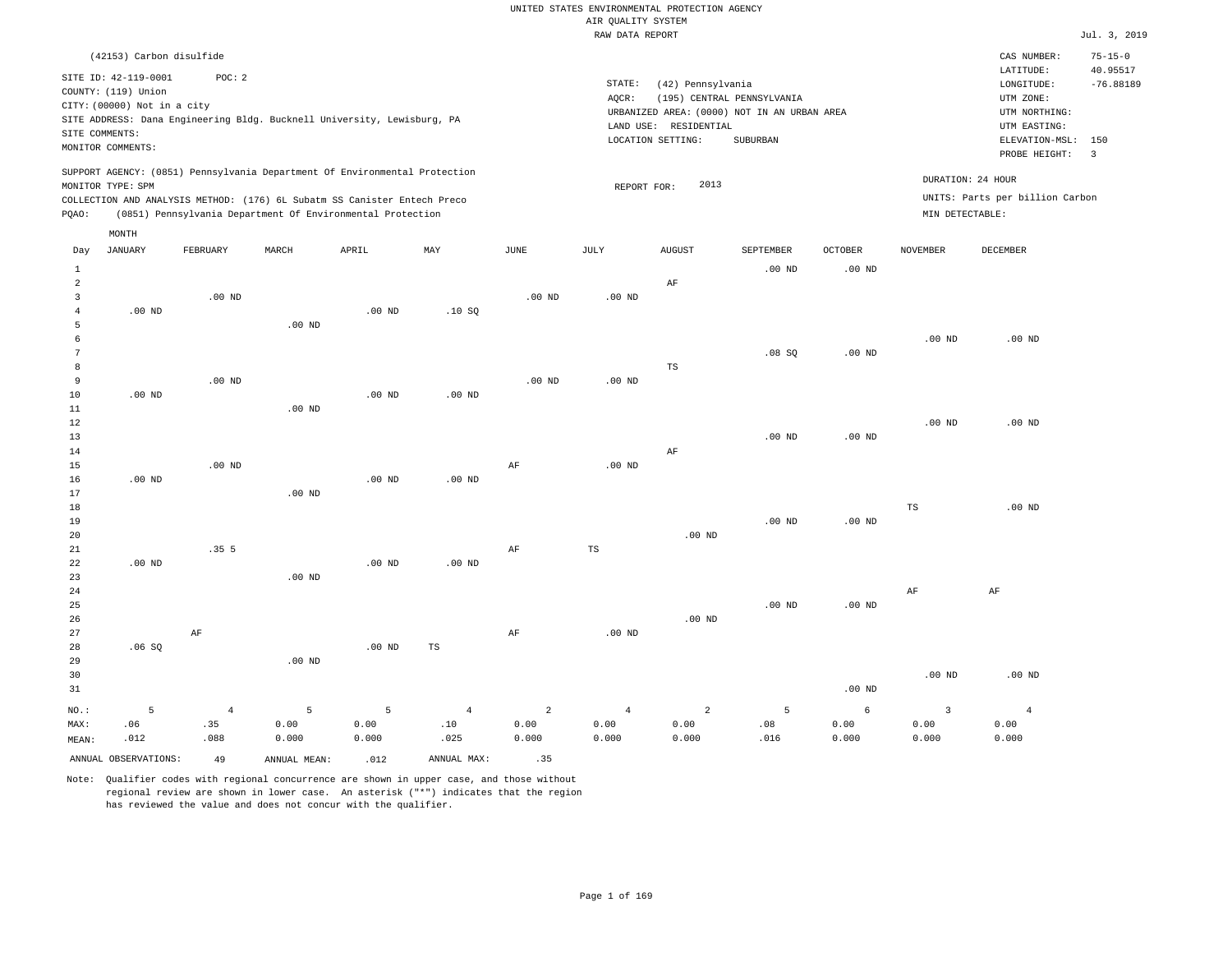|                |                             |                |                   |                                                                            |                   |                   |                    | UNITED STATES ENVIRONMENTAL PROTECTION AGENCY |                                             |                   |                   |                                 |                         |
|----------------|-----------------------------|----------------|-------------------|----------------------------------------------------------------------------|-------------------|-------------------|--------------------|-----------------------------------------------|---------------------------------------------|-------------------|-------------------|---------------------------------|-------------------------|
|                |                             |                |                   |                                                                            |                   |                   | AIR QUALITY SYSTEM |                                               |                                             |                   |                   |                                 |                         |
|                |                             |                |                   |                                                                            |                   |                   | RAW DATA REPORT    |                                               |                                             |                   |                   |                                 | Jul. 3, 2019            |
|                | (42153) Carbon disulfide    |                |                   |                                                                            |                   |                   |                    |                                               |                                             |                   |                   | CAS NUMBER:                     | $75 - 15 - 0$           |
|                | SITE ID: 42-119-0001        | POC: 2         |                   |                                                                            |                   |                   |                    |                                               |                                             |                   |                   | LATITUDE:                       | 40.95517                |
|                | COUNTY: (119) Union         |                |                   |                                                                            |                   |                   | STATE:             | (42) Pennsylvania                             |                                             |                   |                   | $\texttt{LONGITUDE}$ :          | $-76.88189$             |
|                | CITY: (00000) Not in a city |                |                   |                                                                            |                   |                   | AOCR:              |                                               | (195) CENTRAL PENNSYLVANIA                  |                   |                   | UTM ZONE:                       |                         |
|                |                             |                |                   | SITE ADDRESS: Dana Engineering Bldg. Bucknell University, Lewisburg, PA    |                   |                   |                    |                                               | URBANIZED AREA: (0000) NOT IN AN URBAN AREA |                   |                   | UTM NORTHING:<br>UTM EASTING:   |                         |
| SITE COMMENTS: |                             |                |                   |                                                                            |                   |                   |                    | LAND USE: RESIDENTIAL<br>LOCATION SETTING:    | SUBURBAN                                    |                   |                   | ELEVATION-MSL:                  | 150                     |
|                | MONITOR COMMENTS:           |                |                   |                                                                            |                   |                   |                    |                                               |                                             |                   |                   | PROBE HEIGHT:                   | $\overline{\mathbf{3}}$ |
|                |                             |                |                   | SUPPORT AGENCY: (0851) Pennsylvania Department Of Environmental Protection |                   |                   |                    |                                               |                                             |                   |                   |                                 |                         |
|                | MONITOR TYPE: SPM           |                |                   |                                                                            |                   |                   | REPORT FOR:        | 2014                                          |                                             |                   |                   | DURATION: 24 HOUR               |                         |
|                |                             |                |                   | COLLECTION AND ANALYSIS METHOD: (176) 6L Subatm SS Canister Entech Preco   |                   |                   |                    |                                               |                                             |                   |                   | UNITS: Parts per billion Carbon |                         |
| PQAO:          |                             |                |                   | (0851) Pennsylvania Department Of Environmental Protection                 |                   |                   |                    |                                               |                                             |                   | MIN DETECTABLE:   |                                 |                         |
|                | MONTH                       |                |                   |                                                                            |                   |                   |                    |                                               |                                             |                   |                   |                                 |                         |
| Day            | <b>JANUARY</b>              | FEBRUARY       | MARCH             | APRIL                                                                      | MAY               | <b>JUNE</b>       | JULY               | <b>AUGUST</b>                                 | SEPTEMBER                                   | <b>OCTOBER</b>    | <b>NOVEMBER</b>   | <b>DECEMBER</b>                 |                         |
| $\mathbf{1}$   |                             |                |                   |                                                                            |                   |                   |                    |                                               |                                             |                   | .00 <sub>ND</sub> | $.00$ ND                        |                         |
| $\overline{a}$ |                             |                |                   |                                                                            |                   |                   |                    |                                               | $.00$ ND                                    | $.00$ ND          |                   |                                 |                         |
| $\overline{3}$ |                             |                |                   |                                                                            |                   |                   |                    | $.00$ ND                                      |                                             |                   |                   |                                 |                         |
| 4              |                             | $.00$ ND       |                   |                                                                            |                   | AF                | $.00$ ND           |                                               |                                             |                   |                   |                                 |                         |
| 5<br>6         | $.00$ ND                    |                | $.00$ ND          | AF                                                                         | .01 SQ            |                   |                    |                                               |                                             |                   |                   |                                 |                         |
| 7              |                             |                |                   |                                                                            |                   |                   |                    |                                               |                                             |                   | .00 <sub>ND</sub> | $.00$ ND                        |                         |
| $^{\rm 8}$     |                             |                |                   |                                                                            |                   |                   |                    |                                               | .04 SQ                                      | $.00$ ND          |                   |                                 |                         |
| 9              |                             |                |                   |                                                                            |                   |                   |                    | $.00$ ND                                      |                                             |                   |                   |                                 |                         |
| 10             |                             | $\rm AF$       |                   |                                                                            |                   | .00 <sub>ND</sub> | .00 <sub>ND</sub>  |                                               |                                             |                   |                   |                                 |                         |
| 11             | $.00$ ND                    |                |                   | AF                                                                         | .00 <sub>ND</sub> |                   |                    |                                               |                                             |                   |                   |                                 |                         |
| 12             |                             |                | $.00$ ND          |                                                                            |                   |                   |                    |                                               |                                             |                   |                   |                                 |                         |
| 13             |                             |                |                   |                                                                            |                   |                   |                    |                                               |                                             |                   | .00 <sub>ND</sub> | .00 <sub>ND</sub>               |                         |
| 14             |                             |                |                   |                                                                            |                   |                   |                    |                                               | $.00$ ND                                    | .00 <sub>ND</sub> |                   |                                 |                         |
| 15<br>16       |                             | $.00$ DI       |                   |                                                                            |                   | .00 <sub>ND</sub> | $.00$ ND           | .00 SQ                                        |                                             |                   |                   |                                 |                         |
| 17             | .00 <sub>ND</sub>           |                |                   | .00 <sub>ND</sub>                                                          | .00 <sub>ND</sub> |                   |                    |                                               |                                             |                   |                   |                                 |                         |
| 18             |                             |                | .00 <sub>ND</sub> |                                                                            |                   |                   |                    |                                               |                                             |                   |                   |                                 |                         |
| 19             |                             |                |                   |                                                                            |                   |                   |                    |                                               |                                             |                   | $.00$ ND          | $.00$ ND                        |                         |
| 20             |                             |                |                   |                                                                            |                   |                   |                    |                                               | $.00$ ND                                    | $.00$ ND          |                   |                                 |                         |
| 21             |                             |                |                   |                                                                            |                   |                   |                    | $.00$ ND                                      |                                             |                   |                   |                                 |                         |
| 22             |                             | $.00$ ND       |                   |                                                                            |                   | .10SQ             | $.00$ ND           |                                               |                                             |                   |                   |                                 |                         |
| 23             | $.00$ ND                    |                |                   | $.00$ ND                                                                   | .00 <sub>ND</sub> |                   |                    |                                               |                                             |                   |                   |                                 |                         |
| 24             |                             |                | $.00$ ND          |                                                                            |                   |                   |                    |                                               |                                             |                   |                   |                                 |                         |
| 25<br>26       |                             |                |                   |                                                                            |                   |                   |                    |                                               | $.00$ ND                                    | .00 <sub>ND</sub> | $.00$ ND          | .00 <sub>ND</sub>               |                         |
| 27             |                             |                |                   |                                                                            |                   |                   |                    | $.00$ ND                                      |                                             |                   |                   |                                 |                         |
| 28             |                             | $_{\rm AS}$    |                   |                                                                            |                   | $.00$ ND          | $.00$ ND           |                                               |                                             |                   |                   |                                 |                         |
| 29             | $\operatorname{TS}$         |                |                   | $.00$ ND                                                                   | .00 <sub>ND</sub> |                   |                    |                                               |                                             |                   |                   |                                 |                         |
| 30             |                             |                | AF                |                                                                            |                   |                   |                    |                                               |                                             |                   |                   |                                 |                         |
| 31             |                             |                |                   |                                                                            |                   |                   |                    |                                               |                                             |                   |                   | $.00$ ND                        |                         |
| NO.:           | $\overline{4}$              | $\overline{3}$ | $\overline{4}$    | $\overline{3}$                                                             | $\overline{5}$    | $\overline{4}$    | 5                  | 5                                             | 5                                           | 5                 | $\overline{5}$    | 6                               |                         |
| MAX:           | 0.00                        | 0.00           | 0.00              | 0.00                                                                       | .01               | .10               | 0.00               | 0.00                                          | .04                                         | 0.00              | 0.00              | 0.00                            |                         |
| MEAN:          | 0.000                       | 0.000          | 0.000             | 0.000                                                                      | .002              | .025              | 0.000              | 0.000                                         | .008                                        | 0.000             | 0.000             | 0.000                           |                         |
|                | ANNUAL OBSERVATIONS:        | 54             | ANNUAL, MEAN:     | .003                                                                       | ANNUAL MAX:       | .10               |                    |                                               |                                             |                   |                   |                                 |                         |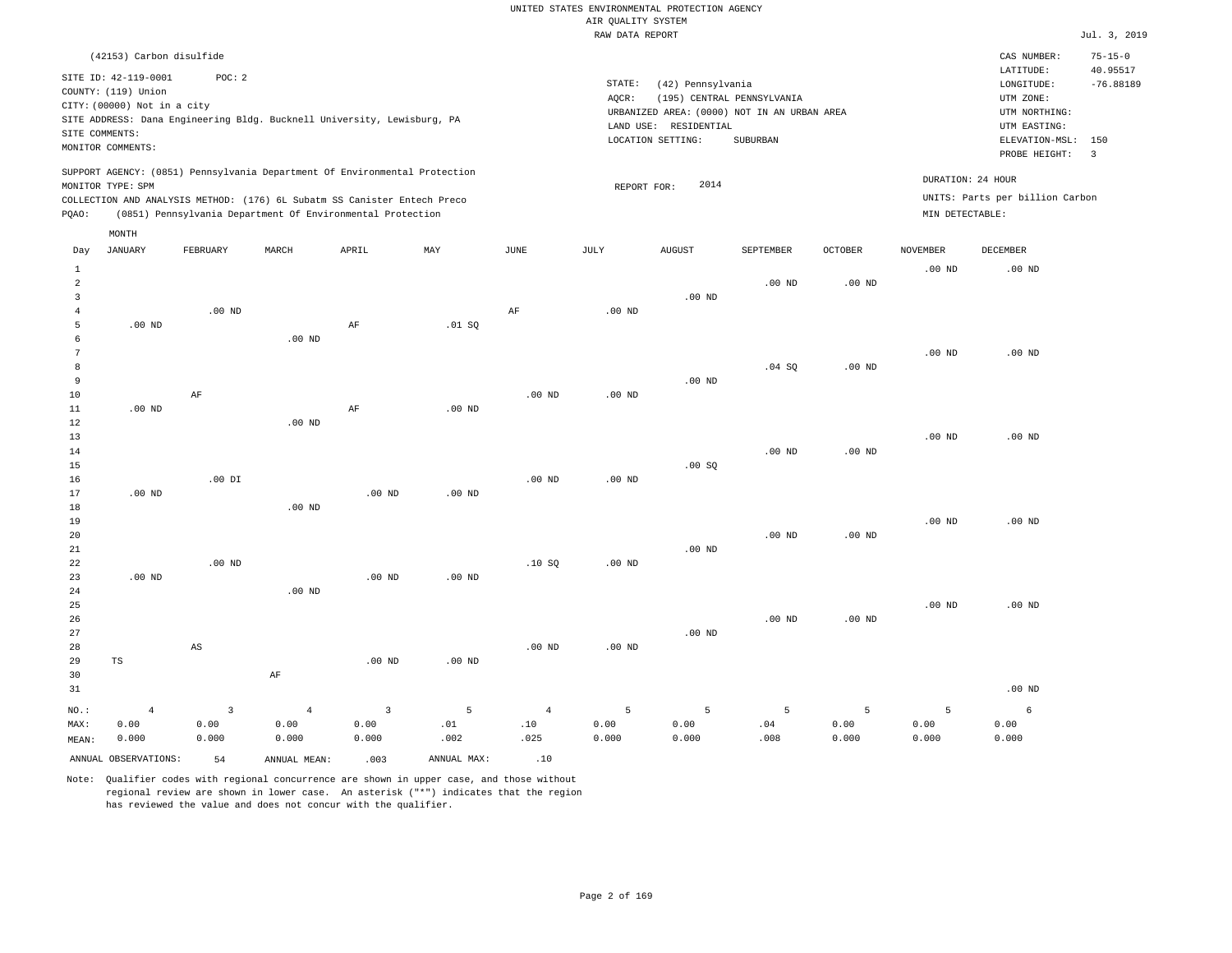|                     |                             |                                                                            |                   |                   |                   |          | und Kountry arathu |                        |                                             |                        |                   |                                 |                |
|---------------------|-----------------------------|----------------------------------------------------------------------------|-------------------|-------------------|-------------------|----------|--------------------|------------------------|---------------------------------------------|------------------------|-------------------|---------------------------------|----------------|
|                     |                             |                                                                            |                   |                   |                   |          | RAW DATA REPORT    |                        |                                             |                        |                   |                                 | Jul. 3, 2019   |
|                     | (42153) Carbon disulfide    |                                                                            |                   |                   |                   |          |                    |                        |                                             |                        |                   | CAS NUMBER:                     | $75 - 15 - 0$  |
|                     | SITE ID: 42-119-0001        | POC: 2                                                                     |                   |                   |                   |          |                    |                        |                                             |                        |                   | LATITUDE:                       | 40.95517       |
|                     | COUNTY: (119) Union         |                                                                            |                   |                   |                   |          | STATE:             | (42) Pennsylvania      |                                             |                        |                   | LONGITUDE:                      | $-76.88189$    |
|                     | CITY: (00000) Not in a city |                                                                            |                   |                   |                   |          | AQCR:              |                        | (195) CENTRAL PENNSYLVANIA                  |                        |                   | UTM ZONE:                       |                |
|                     |                             | SITE ADDRESS: Dana Engineering Bldg. Bucknell University, Lewisburg, PA    |                   |                   |                   |          |                    |                        | URBANIZED AREA: (0000) NOT IN AN URBAN AREA |                        |                   | UTM NORTHING:                   |                |
|                     | SITE COMMENTS:              |                                                                            |                   |                   |                   |          |                    | LAND USE: RESIDENTIAL  |                                             |                        |                   | UTM EASTING:                    |                |
|                     |                             |                                                                            |                   |                   |                   |          |                    | LOCATION SETTING:      | SUBURBAN                                    |                        |                   | ELEVATION-MSL:                  | 150            |
|                     | MONITOR COMMENTS:           |                                                                            |                   |                   |                   |          |                    |                        |                                             |                        |                   | PROBE HEIGHT:                   | $\overline{3}$ |
|                     |                             | SUPPORT AGENCY: (0851) Pennsylvania Department Of Environmental Protection |                   |                   |                   |          |                    |                        |                                             |                        |                   | DURATION: 24 HOUR               |                |
|                     | MONITOR TYPE: SPM           |                                                                            |                   |                   |                   |          | REPORT FOR:        | 2015                   |                                             |                        |                   |                                 |                |
|                     |                             | COLLECTION AND ANALYSIS METHOD: (176) 6L Subatm SS Canister Entech Preco   |                   |                   |                   |          |                    |                        |                                             |                        |                   | UNITS: Parts per billion Carbon |                |
| PQAO:               |                             | (0851) Pennsylvania Department Of Environmental Protection                 |                   |                   |                   |          |                    |                        |                                             |                        | MIN DETECTABLE:   |                                 |                |
|                     | MONTH<br><b>JANUARY</b>     | FEBRUARY                                                                   | MARCH             | APRIL             | MAY               | JUNE     | JULY               | <b>AUGUST</b>          | SEPTEMBER                                   | <b>OCTOBER</b>         | <b>NOVEMBER</b>   | <b>DECEMBER</b>                 |                |
| Day                 |                             |                                                                            |                   |                   |                   |          |                    |                        |                                             |                        |                   |                                 |                |
| $\mathbf{1}$        |                             |                                                                            | .00 <sub>ND</sub> |                   |                   |          |                    |                        |                                             |                        |                   |                                 |                |
| $\overline{2}$<br>3 |                             |                                                                            |                   |                   |                   |          |                    |                        |                                             |                        | $\rm AF$          | $.00$ ND                        |                |
|                     |                             |                                                                            |                   |                   |                   |          |                    | $.00$ ND               | $.00$ ND                                    | $\mathbb{A}\mathbb{S}$ |                   |                                 |                |
| 4<br>5              |                             | $.00$ ND                                                                   |                   |                   |                   | $.00$ ND | .00 <sub>ND</sub>  |                        |                                             |                        |                   |                                 |                |
| 6                   | .00 <sub>ND</sub>           |                                                                            |                   | $.00$ ND          | $.00$ ND          |          |                    |                        |                                             |                        |                   |                                 |                |
| 7                   |                             |                                                                            | $.00$ ND          |                   |                   |          |                    |                        |                                             |                        |                   |                                 |                |
| 8                   |                             |                                                                            |                   |                   |                   |          |                    |                        |                                             |                        | .00 <sub>ND</sub> | $.00$ ND                        |                |
| 9                   |                             |                                                                            |                   |                   |                   |          |                    |                        | AS                                          | $.00$ ND               |                   |                                 |                |
| 10                  |                             |                                                                            |                   |                   |                   |          |                    | $.00$ ND               |                                             |                        |                   |                                 |                |
| 11                  |                             | $.00$ ND                                                                   |                   |                   |                   | $.00$ ND | $.00$ ND           |                        |                                             |                        |                   |                                 |                |
| 12                  | $.00$ ND                    |                                                                            |                   | .00 <sub>ND</sub> | AF                |          |                    |                        |                                             |                        |                   |                                 |                |
| 13                  |                             |                                                                            | $.00$ ND          |                   |                   |          |                    |                        |                                             |                        |                   |                                 |                |
| 14                  |                             |                                                                            |                   |                   |                   |          |                    |                        |                                             |                        | $.00$ ND          | $\mathbb{A}\mathbb{S}$          |                |
| 15                  |                             |                                                                            |                   |                   |                   |          |                    |                        | AS                                          | .00 <sub>ND</sub>      |                   |                                 |                |
| 16                  |                             |                                                                            |                   |                   |                   |          |                    | $.00$ ND               |                                             |                        |                   |                                 |                |
| 17                  |                             | $.00$ ND                                                                   |                   |                   |                   | $.00$ ND | .00 <sub>ND</sub>  |                        |                                             |                        |                   |                                 |                |
| 18                  | $.00$ ND                    |                                                                            |                   | $.00$ ND          | $.00$ ND          |          |                    |                        |                                             |                        |                   |                                 |                |
| 19                  |                             |                                                                            | $.00$ ND          |                   |                   |          |                    |                        |                                             |                        |                   |                                 |                |
| 20                  |                             |                                                                            |                   |                   |                   |          |                    |                        |                                             |                        | .00 <sub>ND</sub> | AS                              |                |
| 21                  |                             |                                                                            |                   |                   |                   |          |                    |                        | $.00$ ND                                    | $.00$ ND               |                   |                                 |                |
| 22                  |                             |                                                                            |                   |                   |                   |          |                    | $.00$ ND               |                                             |                        |                   |                                 |                |
| 23                  |                             | $.00$ ND                                                                   |                   |                   |                   | $.00$ ND | $.00$ ND           |                        |                                             |                        |                   |                                 |                |
| 24                  | .00 <sub>ND</sub>           |                                                                            |                   | $.00$ ND          | .00 <sub>ND</sub> |          |                    |                        |                                             |                        |                   |                                 |                |
| 25                  |                             |                                                                            | $.00$ ND          |                   |                   |          |                    |                        |                                             |                        |                   |                                 |                |
| 26                  |                             |                                                                            |                   |                   |                   |          |                    |                        |                                             |                        | .00 <sub>ND</sub> | $.00$ ND                        |                |
| 27                  |                             |                                                                            |                   |                   |                   |          |                    |                        | $.00$ ND                                    | $.00$ ND               |                   |                                 |                |
| 28                  |                             |                                                                            |                   |                   |                   |          |                    | $\mathbb{A}\mathbb{S}$ |                                             |                        |                   |                                 |                |
| 29                  |                             |                                                                            |                   |                   |                   | $.00$ ND | .00 <sub>ND</sub>  |                        |                                             |                        |                   |                                 |                |
| 30                  | AF                          |                                                                            |                   | $.00$ ND          | $.00$ ND          |          |                    |                        |                                             |                        |                   |                                 |                |
| 21                  |                             |                                                                            | $00 \text{ MP}$   |                   |                   |          |                    |                        |                                             |                        |                   |                                 |                |

| 31      |                      |                | .00 <sub>ND</sub> |           |             |             |         |          |       |       |       |       |
|---------|----------------------|----------------|-------------------|-----------|-------------|-------------|---------|----------|-------|-------|-------|-------|
| $NO.$ : | -4                   | 4 <sup>1</sup> | 6 - 10            | $-5$ $-5$ |             | $4\qquad 5$ | $5 - 5$ | $\sim$ 4 |       | -4    |       |       |
| MAX:    | 0.00                 | 0.00           | 0.00              | 0.00      | 0.00        | 0.00        | 0.00    | 0.00     | 0.00  | 0.00  | 0.00  | 0.00  |
| MEAN:   | 0.000                | 0.000          | 0.000             | 0.000     | 0.000       | 0.000       | 0.000   | 0.000    | 0.000 | 0.000 | 0.000 | 0.000 |
|         | ANNUAL OBSERVATIONS: | 51             | ANNUAL MEAN:      | 0.000     | ANNUAL MAX: | 0.00        |         |          |       |       |       |       |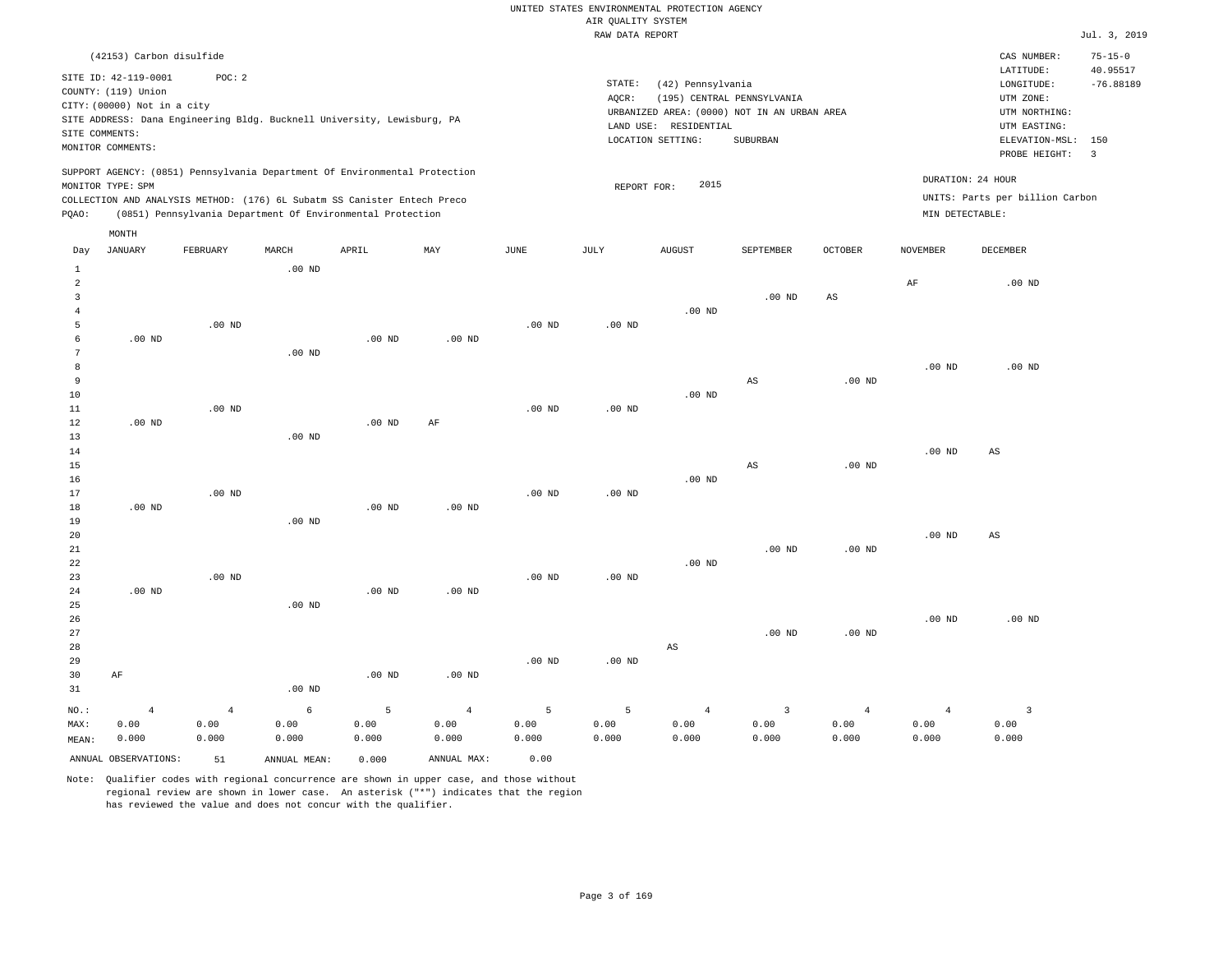|                                                 |                                                                                                                      |                                     |                                                                                                                                                                                                                      |                                |                                                  |                                            | AIR QUALITY SYSTEM                | UNITED STATES ENVIRONMENTAL PROTECTION AGENCY                                                                  |                                        |                      |                                   |                                                                                                        |                                                  |
|-------------------------------------------------|----------------------------------------------------------------------------------------------------------------------|-------------------------------------|----------------------------------------------------------------------------------------------------------------------------------------------------------------------------------------------------------------------|--------------------------------|--------------------------------------------------|--------------------------------------------|-----------------------------------|----------------------------------------------------------------------------------------------------------------|----------------------------------------|----------------------|-----------------------------------|--------------------------------------------------------------------------------------------------------|--------------------------------------------------|
|                                                 |                                                                                                                      |                                     |                                                                                                                                                                                                                      |                                |                                                  |                                            | RAW DATA REPORT                   |                                                                                                                |                                        |                      |                                   |                                                                                                        | Jul. 3, 2019                                     |
| SITE COMMENTS:                                  | (43205) Propylene<br>SITE ID: 42-119-0001<br>COUNTY: (119) Union<br>CITY: (00000) Not in a city<br>MONITOR COMMENTS: | POC: 2                              | SITE ADDRESS: Dana Engineering Bldg. Bucknell University, Lewisburg, PA                                                                                                                                              |                                |                                                  |                                            | $\texttt{STATE}{}:$<br>AOCR:      | (42) Pennsylvania<br>URBANIZED AREA: (0000) NOT IN AN URBAN AREA<br>LAND USE: RESIDENTIAL<br>LOCATION SETTING: | (195) CENTRAL PENNSYLVANIA<br>SUBURBAN |                      |                                   | CAS NUMBER:<br>LATITUDE:<br>LONGITUDE:<br>UTM ZONE:<br>UTM NORTHING:<br>UTM EASTING:<br>ELEVATION-MSL: | $115 - 07 - 1$<br>40.95517<br>$-76.88189$<br>150 |
| PQAO:                                           | MONITOR TYPE: SPM                                                                                                    |                                     | SUPPORT AGENCY: (0851) Pennsylvania Department Of Environmental Protection<br>COLLECTION AND ANALYSIS METHOD: (176) 6L Subatm SS Canister Entech Preco<br>(0851) Pennsylvania Department Of Environmental Protection |                                |                                                  |                                            | REPORT FOR:                       | 2013                                                                                                           |                                        |                      |                                   | PROBE HEIGHT:<br>DURATION: 24 HOUR<br>UNITS: Parts per billion Carbon<br>MIN DETECTABLE:               | $\overline{\mathbf{3}}$                          |
|                                                 | MONTH                                                                                                                |                                     |                                                                                                                                                                                                                      |                                |                                                  |                                            |                                   |                                                                                                                |                                        |                      |                                   |                                                                                                        |                                                  |
| Day<br>$\mathbf{1}$<br>$\overline{a}$           | <b>JANUARY</b>                                                                                                       | FEBRUARY                            | MARCH                                                                                                                                                                                                                | APRIL                          | MAY                                              | <b>JUNE</b>                                | $\mathtt{JULY}$                   | <b>AUGUST</b><br>AF                                                                                            | SEPTEMBER<br>2.424                     | OCTOBER<br>.522 LL   | <b>NOVEMBER</b>                   | <b>DECEMBER</b>                                                                                        |                                                  |
| $\overline{3}$<br>$\sqrt{4}$<br>5<br>$\sqrt{6}$ | 1.704                                                                                                                | 3.168                               | 1.593                                                                                                                                                                                                                | 1.698                          | 1.728 CC                                         | 1.350                                      | .975 CC                           |                                                                                                                |                                        |                      | 2.967                             | 3.159                                                                                                  |                                                  |
| 7<br>$^{\rm 8}$<br>9<br>10                      | 3.786                                                                                                                | 1.620                               |                                                                                                                                                                                                                      | 1.716                          | 2.367                                            | 1.845                                      | 2.307                             | TS                                                                                                             | 1.500                                  | .417 LL              |                                   |                                                                                                        |                                                  |
| $1\,1$<br>$1\,2$<br>13                          |                                                                                                                      |                                     | 1.335                                                                                                                                                                                                                |                                |                                                  |                                            |                                   |                                                                                                                | .474                                   | 1.716                | 1.149                             | 2.520                                                                                                  |                                                  |
| 14<br>15<br>16<br>$17$                          | 3.540                                                                                                                | 2.898                               | 2.277                                                                                                                                                                                                                | 1.944                          | 2.412                                            | $\rm{AF}$                                  | 1.542                             | AF                                                                                                             |                                        |                      |                                   |                                                                                                        |                                                  |
| 18<br>19<br>20<br>21                            |                                                                                                                      | 1.590                               |                                                                                                                                                                                                                      |                                |                                                  | AF                                         | $_{\rm TS}$                       | 1.743 CC                                                                                                       | .924                                   | 3.732                | TS                                | 4.203                                                                                                  |                                                  |
| 22<br>23<br>24<br>25                            | 1.845                                                                                                                |                                     | 1.548                                                                                                                                                                                                                | 2.055                          | 1.434 CC                                         |                                            |                                   |                                                                                                                | 1.185                                  | 1.227                | AF                                | $\rm{AF}$                                                                                              |                                                  |
| 26<br>27<br>28<br>29                            | 3.783                                                                                                                | $\rm{AF}$                           | 1.791                                                                                                                                                                                                                | 2.604                          | $_{\rm TS}$                                      | $\rm AF$                                   | 1.746                             | 1.563 CC                                                                                                       |                                        |                      |                                   |                                                                                                        |                                                  |
| 30<br>31                                        |                                                                                                                      |                                     |                                                                                                                                                                                                                      |                                |                                                  |                                            |                                   |                                                                                                                |                                        | 2.391                | 3.714                             | 3.197                                                                                                  |                                                  |
| NO.:<br>MAX:<br>MEAN:                           | 5<br>3.786<br>2.9316<br>ANNUAL OBSERVATIONS:                                                                         | $\sqrt{4}$<br>3.168<br>2.3190<br>49 | $\overline{5}$<br>2.277<br>1.7088<br>ANNUAL, MEAN:                                                                                                                                                                   | 5<br>2.604<br>2.0034<br>2.0598 | $\overline{4}$<br>2.412<br>1.9853<br>ANNUAL MAX: | $\overline{a}$<br>1.845<br>1.5975<br>4.203 | $\overline{4}$<br>2.307<br>1.6425 | $\overline{a}$<br>1.743<br>1.6530                                                                              | 5<br>2.424<br>1.3014                   | 6<br>3.732<br>1.6675 | $\overline{3}$<br>3.714<br>2.6100 | $\overline{4}$<br>4.203<br>3.2698                                                                      |                                                  |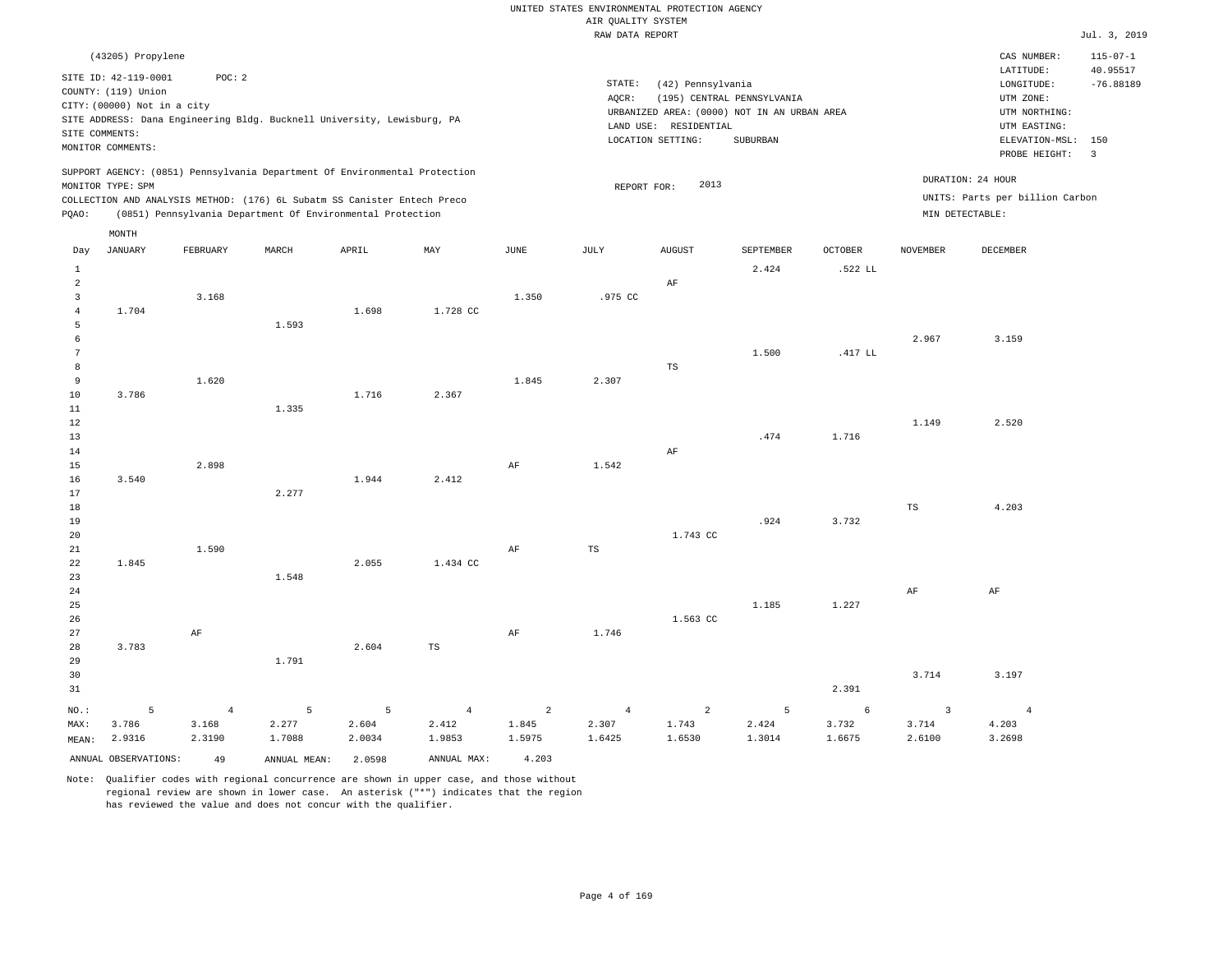|                                           |                                                                                                                   |                                            |                                                                                                                                        |                                   |                               |                                   | AIR QUALITY SYSTEM   | UNITED STATES ENVIRONMENTAL PROTECTION AGENCY                   |                                                                                       |                      |                                   |                                                                            |                            |
|-------------------------------------------|-------------------------------------------------------------------------------------------------------------------|--------------------------------------------|----------------------------------------------------------------------------------------------------------------------------------------|-----------------------------------|-------------------------------|-----------------------------------|----------------------|-----------------------------------------------------------------|---------------------------------------------------------------------------------------|----------------------|-----------------------------------|----------------------------------------------------------------------------|----------------------------|
|                                           |                                                                                                                   |                                            |                                                                                                                                        |                                   |                               |                                   | RAW DATA REPORT      |                                                                 |                                                                                       |                      |                                   |                                                                            | Jul. 3, 2019               |
|                                           | (43205) Propylene                                                                                                 |                                            |                                                                                                                                        |                                   |                               |                                   |                      |                                                                 |                                                                                       |                      |                                   | CAS NUMBER:<br>LATITUDE:                                                   | $115 - 07 - 1$<br>40.95517 |
|                                           | SITE ID: 42-119-0001<br>COUNTY: (119) Union<br>CITY: (00000) Not in a city<br>SITE COMMENTS:<br>MONITOR COMMENTS: | POC: 2                                     | SITE ADDRESS: Dana Engineering Bldg. Bucknell University, Lewisburg, PA                                                                |                                   |                               |                                   | STATE:<br>AOCR:      | (42) Pennsylvania<br>LAND USE: RESIDENTIAL<br>LOCATION SETTING: | (195) CENTRAL PENNSYLVANIA<br>URBANIZED AREA: (0000) NOT IN AN URBAN AREA<br>SUBURBAN |                      |                                   | LONGITUDE:<br>UTM ZONE:<br>UTM NORTHING:<br>UTM EASTING:<br>ELEVATION-MSL: | $-76.88189$<br>150         |
|                                           | MONITOR TYPE: SPM                                                                                                 |                                            | SUPPORT AGENCY: (0851) Pennsylvania Department Of Environmental Protection                                                             |                                   |                               |                                   | REPORT FOR:          | 2014                                                            |                                                                                       |                      |                                   | PROBE HEIGHT:<br>DURATION: 24 HOUR                                         | $\overline{3}$             |
| PQAO:                                     |                                                                                                                   |                                            | COLLECTION AND ANALYSIS METHOD: (176) 6L Subatm SS Canister Entech Preco<br>(0851) Pennsylvania Department Of Environmental Protection |                                   |                               |                                   |                      |                                                                 |                                                                                       |                      |                                   | UNITS: Parts per billion Carbon<br>MIN DETECTABLE:                         |                            |
| Day                                       | MONTH<br><b>JANUARY</b>                                                                                           | FEBRUARY                                   | MARCH                                                                                                                                  | APRIL                             | MAY                           | <b>JUNE</b>                       | JULY                 | <b>AUGUST</b>                                                   | SEPTEMBER                                                                             | <b>OCTOBER</b>       | <b>NOVEMBER</b>                   | <b>DECEMBER</b>                                                            |                            |
| $1\,$<br>$\overline{a}$<br>$\overline{3}$ |                                                                                                                   |                                            |                                                                                                                                        |                                   |                               |                                   |                      | 1.854 CC                                                        | 1.989                                                                                 | 2.214                | 1.209                             | 6.182 5                                                                    |                            |
| $\overline{4}$<br>5<br>6                  | 7.256 5                                                                                                           | 5.047 5                                    | 1.719                                                                                                                                  | $\rm AF$                          | 1.780                         | AF                                | 1.158 CC             |                                                                 |                                                                                       |                      |                                   |                                                                            |                            |
| $7\phantom{.0}$<br>8<br>9                 |                                                                                                                   |                                            |                                                                                                                                        |                                   |                               |                                   |                      | 1.592                                                           | 1.273                                                                                 | 1.436 CC             | 1.482                             | 1.652                                                                      |                            |
| 10<br>11<br>12                            | 5.273 5                                                                                                           | $\rm{AF}$                                  | 2.294                                                                                                                                  | $\rm{AF}$                         | 1.150                         | 1.524 CC                          | 1.262                |                                                                 |                                                                                       |                      |                                   |                                                                            |                            |
| 13<br>14<br>15                            |                                                                                                                   |                                            |                                                                                                                                        |                                   |                               |                                   |                      | .775 CC                                                         | 1.034                                                                                 | 1.364                | 1.757                             | 3.454                                                                      |                            |
| 16<br>17<br>18                            | 4.722 5                                                                                                           | 1.948 DI                                   | 1.883                                                                                                                                  | 1.856                             | 1.370 CC                      | 2.320                             | 1.211 CC             |                                                                 |                                                                                       |                      |                                   |                                                                            |                            |
| 19<br>20<br>21                            |                                                                                                                   |                                            |                                                                                                                                        |                                   |                               |                                   |                      | 1.060 CC                                                        | 1.261                                                                                 | 2.564                | 1.995                             | 2.665                                                                      |                            |
| 22<br>23<br>24                            | 3.642                                                                                                             | 1.543                                      | .281 SQ                                                                                                                                | 1,229 CC                          | 1.043                         | 1.407 CC                          | 2.452                |                                                                 |                                                                                       |                      |                                   |                                                                            |                            |
| 25<br>26<br>27                            |                                                                                                                   |                                            |                                                                                                                                        |                                   |                               |                                   |                      | 1.672                                                           | 2.122                                                                                 | 1.224                | 2.772                             | 3.313                                                                      |                            |
| 28<br>29<br>30                            | TS                                                                                                                | AS                                         | $\rm{AF}$                                                                                                                              | 1.943                             | .889 CC                       | .872 CC                           | .064S                |                                                                 |                                                                                       |                      |                                   |                                                                            |                            |
| 31                                        |                                                                                                                   |                                            |                                                                                                                                        |                                   |                               |                                   |                      |                                                                 |                                                                                       |                      |                                   | 1.376                                                                      |                            |
| NO.:<br>MAX:<br>MEAN:                     | $\overline{4}$<br>7.256<br>5.2233                                                                                 | $\overline{\mathbf{3}}$<br>5.047<br>2.8460 | $\sqrt{4}$<br>2.294<br>1.5443                                                                                                          | $\overline{3}$<br>1.943<br>1.6760 | $\sqrt{5}$<br>1.780<br>1.2464 | $\overline{4}$<br>2.320<br>1.5308 | 5<br>2.452<br>1.2294 | 5<br>1.854<br>1.3906                                            | 5<br>2.122<br>1.5358                                                                  | 5<br>2.564<br>1.7604 | $\overline{5}$<br>2.772<br>1.8430 | 6<br>6.182<br>3.1070                                                       |                            |
|                                           | ANNUAL OBSERVATIONS:                                                                                              | 54                                         | ANNUAL MEAN: 2.0450                                                                                                                    |                                   | ANNUAL MAX:                   | 7.256                             |                      |                                                                 |                                                                                       |                      |                                   |                                                                            |                            |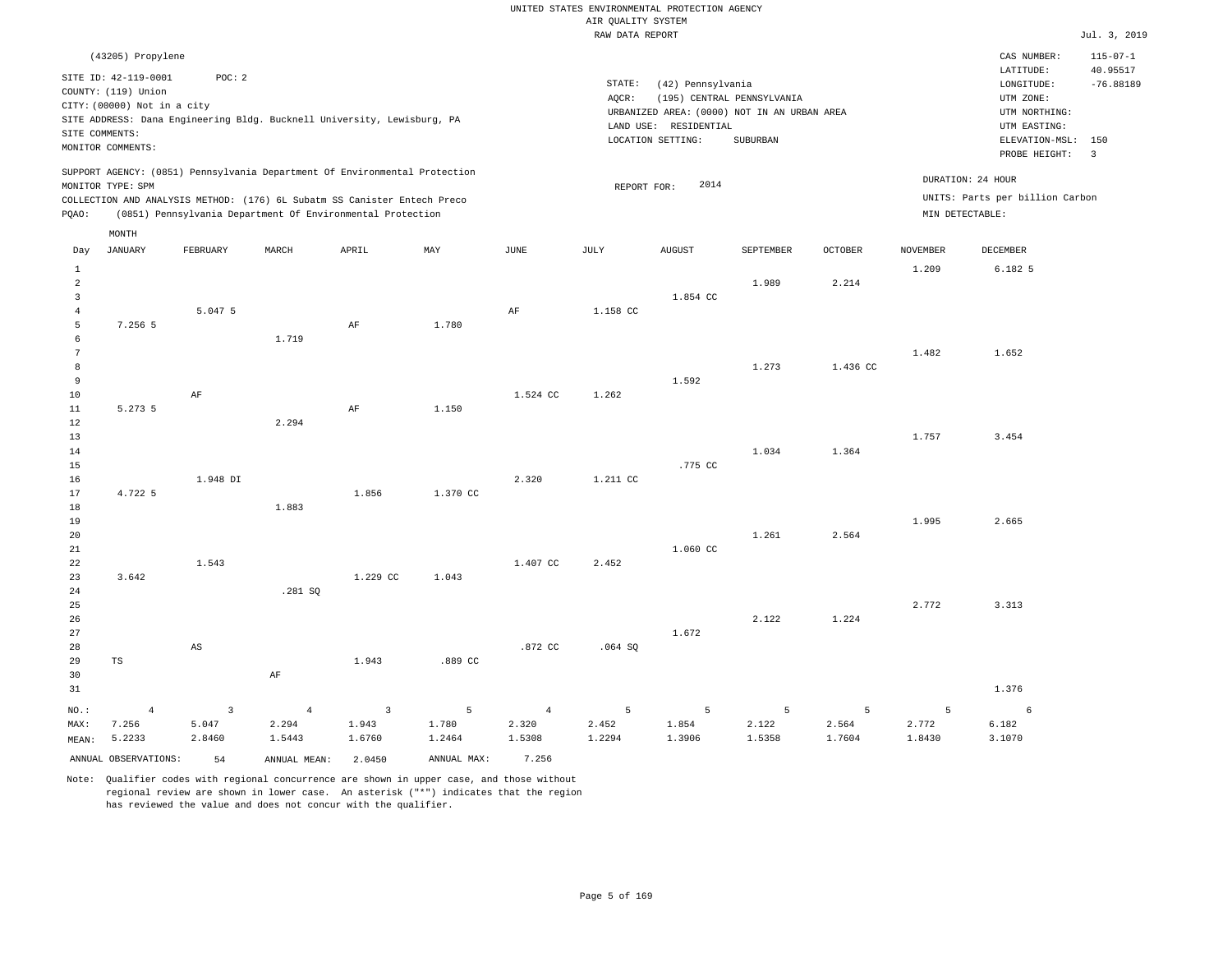|                         |                                     |          |       |                                                                                                                                        |          |       | RAW DATA REPORT |                                             |                            |                        |                 |                                 | Jul. 3, 2019               |
|-------------------------|-------------------------------------|----------|-------|----------------------------------------------------------------------------------------------------------------------------------------|----------|-------|-----------------|---------------------------------------------|----------------------------|------------------------|-----------------|---------------------------------|----------------------------|
|                         | (43205) Propylene                   |          |       |                                                                                                                                        |          |       |                 |                                             |                            |                        |                 | CAS NUMBER:<br>LATITUDE:        | $115 - 07 - 1$<br>40.95517 |
|                         | SITE ID: 42-119-0001                | POC: 2   |       |                                                                                                                                        |          |       | STATE:          | (42) Pennsylvania                           |                            |                        |                 | $\texttt{LONGITUDE}$ :          | $-76.88189$                |
|                         | COUNTY: (119) Union                 |          |       |                                                                                                                                        |          |       | AQCR:           |                                             | (195) CENTRAL PENNSYLVANIA |                        |                 | UTM ZONE:                       |                            |
|                         | CITY: (00000) Not in a city         |          |       |                                                                                                                                        |          |       |                 | URBANIZED AREA: (0000) NOT IN AN URBAN AREA |                            |                        |                 | UTM NORTHING:                   |                            |
|                         |                                     |          |       | SITE ADDRESS: Dana Engineering Bldg. Bucknell University, Lewisburg, PA                                                                |          |       |                 | LAND USE: RESIDENTIAL                       |                            |                        |                 | UTM EASTING:                    |                            |
|                         | SITE COMMENTS:<br>MONITOR COMMENTS: |          |       |                                                                                                                                        |          |       |                 | LOCATION SETTING:                           | SUBURBAN                   |                        |                 | ELEVATION-MSL:                  | 150                        |
|                         |                                     |          |       |                                                                                                                                        |          |       |                 |                                             |                            |                        |                 | PROBE HEIGHT:                   | $\overline{\mathbf{3}}$    |
|                         |                                     |          |       | SUPPORT AGENCY: (0851) Pennsylvania Department Of Environmental Protection                                                             |          |       |                 |                                             |                            |                        |                 | DURATION: 24 HOUR               |                            |
|                         | MONITOR TYPE: SPM                   |          |       |                                                                                                                                        |          |       |                 | 2015<br>REPORT FOR:                         |                            |                        |                 | UNITS: Parts per billion Carbon |                            |
| PQAO:                   |                                     |          |       | COLLECTION AND ANALYSIS METHOD: (176) 6L Subatm SS Canister Entech Preco<br>(0851) Pennsylvania Department Of Environmental Protection |          |       |                 |                                             |                            |                        |                 | MIN DETECTABLE:                 |                            |
|                         |                                     |          |       |                                                                                                                                        |          |       |                 |                                             |                            |                        |                 |                                 |                            |
|                         | MONTH                               |          |       |                                                                                                                                        |          |       |                 |                                             |                            |                        |                 |                                 |                            |
| Day                     | JANUARY                             | FEBRUARY | MARCH | APRIL                                                                                                                                  | MAY      | JUNE  | JULY            | <b>AUGUST</b>                               | SEPTEMBER                  | <b>OCTOBER</b>         | <b>NOVEMBER</b> | <b>DECEMBER</b>                 |                            |
| $\mathbf{1}$<br>2       |                                     |          | 3.916 |                                                                                                                                        |          |       |                 |                                             |                            |                        |                 |                                 |                            |
| $\overline{\mathbf{3}}$ |                                     |          |       |                                                                                                                                        |          |       |                 |                                             | 2.220                      | $\mathbb{A}\mathbb{S}$ | $\rm AF$        | 145.50 5                        |                            |
| $\overline{4}$          |                                     |          |       |                                                                                                                                        |          |       |                 | 1.350                                       |                            |                        |                 |                                 |                            |
| 5                       |                                     | 2.198    |       |                                                                                                                                        |          | 4.200 | 1.650           |                                             |                            |                        |                 |                                 |                            |
| $\,$ 6 $\,$             | 3.104                               |          |       | 2.190                                                                                                                                  | 1.140    |       |                 |                                             |                            |                        |                 |                                 |                            |
| 7                       |                                     |          | 3.585 |                                                                                                                                        |          |       |                 |                                             |                            |                        |                 |                                 |                            |
| 8                       |                                     |          |       |                                                                                                                                        |          |       |                 |                                             |                            |                        | 2.010           | 6.300 5                         |                            |
| 9                       |                                     |          |       |                                                                                                                                        |          |       |                 |                                             | AS                         | 2.400                  |                 |                                 |                            |
| $10$                    |                                     |          |       |                                                                                                                                        |          |       |                 | 1.020 CC                                    |                            |                        |                 |                                 |                            |
| $1\,1$                  |                                     | 2.541    |       |                                                                                                                                        |          | 1.800 | 2.160           |                                             |                            |                        |                 |                                 |                            |
| 12                      | 5.244 5                             |          |       | 1.980                                                                                                                                  | AF       |       |                 |                                             |                            |                        |                 |                                 |                            |
| 13<br>$1\,4$            |                                     |          | 2.323 |                                                                                                                                        |          |       |                 |                                             |                            |                        | 1.140           | $_{\rm AS}$                     |                            |
| 15                      |                                     |          |       |                                                                                                                                        |          |       |                 |                                             | AS                         | 1.110 CC               |                 |                                 |                            |
| 16                      |                                     |          |       |                                                                                                                                        |          |       |                 | 2.460                                       |                            |                        |                 |                                 |                            |
| 17                      |                                     | 2.633    |       |                                                                                                                                        |          | 1.200 | 1.980           |                                             |                            |                        |                 |                                 |                            |
| $18$                    | 3.453                               |          |       | 1.920                                                                                                                                  | 3.300    |       |                 |                                             |                            |                        |                 |                                 |                            |
| 19                      |                                     |          | 1.499 |                                                                                                                                        |          |       |                 |                                             |                            |                        |                 |                                 |                            |
| 20                      |                                     |          |       |                                                                                                                                        |          |       |                 |                                             |                            |                        | 1.740           | AS                              |                            |
| 21                      |                                     |          |       |                                                                                                                                        |          |       |                 |                                             | 1.050 CC                   | 3.000                  |                 |                                 |                            |
| $2\sqrt{2}$             |                                     |          |       |                                                                                                                                        |          |       |                 | 1.470                                       |                            |                        |                 |                                 |                            |
| 23                      |                                     | 1.954    |       |                                                                                                                                        |          | 1.890 | 1.440           |                                             |                            |                        |                 |                                 |                            |
| 24                      | 3.795                               |          |       | .660                                                                                                                                   | 1.440    |       |                 |                                             |                            |                        |                 |                                 |                            |
| 25                      |                                     |          | 3.300 |                                                                                                                                        |          |       |                 |                                             |                            |                        |                 |                                 |                            |
| 26<br>27                |                                     |          |       |                                                                                                                                        |          |       |                 |                                             | 1.020                      | 3.900                  | 2.520           | 2.430                           |                            |
| 28                      |                                     |          |       |                                                                                                                                        |          |       |                 | $\mathbb{A}\mathbb{S}$                      |                            |                        |                 |                                 |                            |
| 29                      |                                     |          |       |                                                                                                                                        |          | 1.860 | 1.950           |                                             |                            |                        |                 |                                 |                            |
| 30                      | AF                                  |          |       | 1.440                                                                                                                                  | 1.020 CC |       |                 |                                             |                            |                        |                 |                                 |                            |
| 31                      |                                     |          | 1.590 |                                                                                                                                        |          |       |                 |                                             |                            |                        |                 |                                 |                            |

NO.: MAX: MEAN: 3.8990 4 5.244 4 2.633 2.3315 6 3.916 2.7022 5 2.190 1.6380 4 3.300 1.7250 5 4.200 2.1900 5 2.160 1.8360 4 2.460 1.5750 3 2.220 1.4300 4 3.900 2.6025 4 2.520 1.8525 3 145.50 51.4100 ANNUAL OBSERVATIONS: 51 ANNUAL MEAN: 5.0783 ANNUAL MAX: 145.500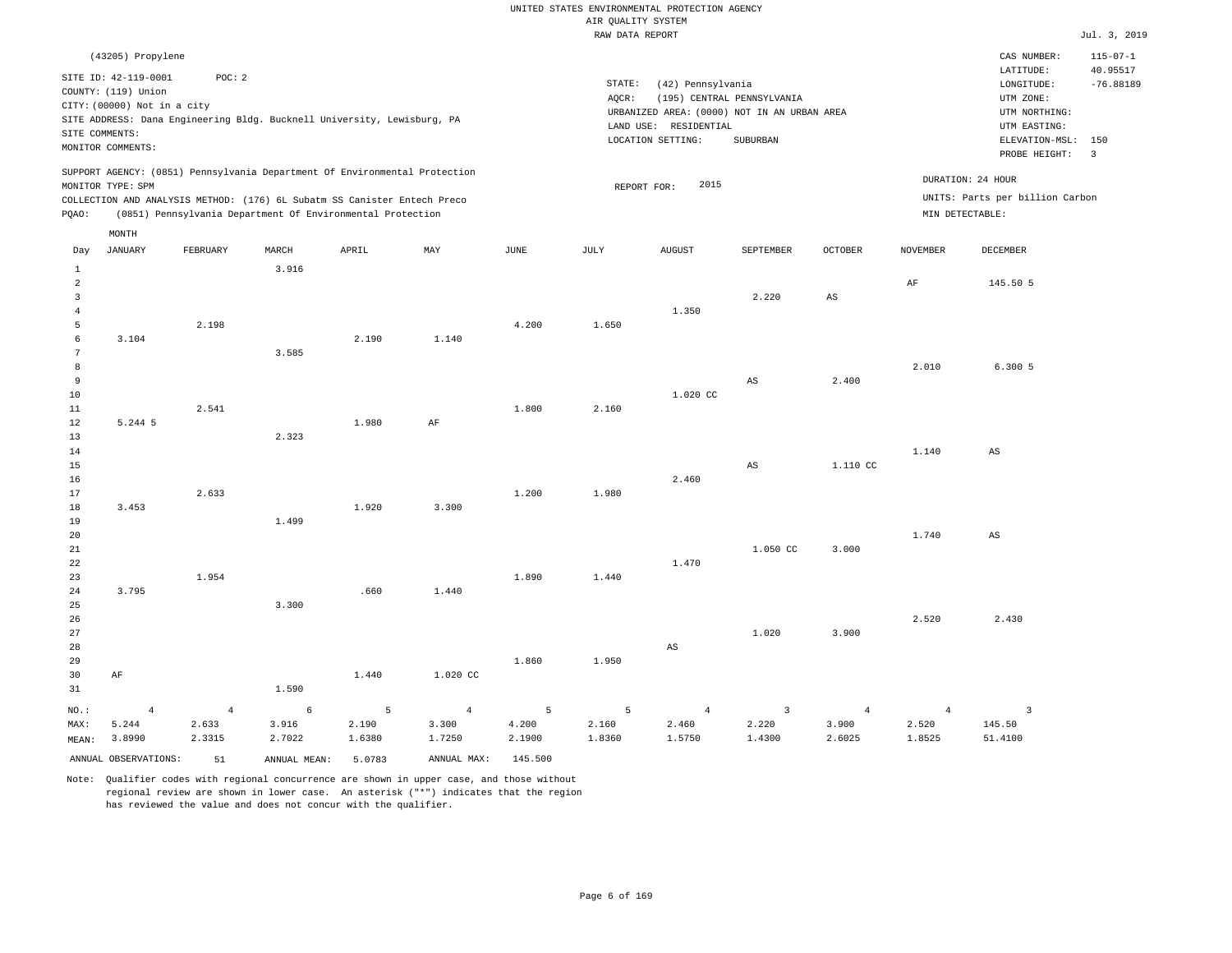#### RAW DATA REPORT Jul. 3, 2019 UNITED STATES ENVIRONMENTAL PROTECTION AGENCY AIR QUALITY SYSTEM

| $(43218)$ 1, 3-Butadiene                                                                                                                                                                                                                                     |                                                                                                                                                                             | CAS NUMBER:                                                                                                  | $106 - 99 - 0$                                     |
|--------------------------------------------------------------------------------------------------------------------------------------------------------------------------------------------------------------------------------------------------------------|-----------------------------------------------------------------------------------------------------------------------------------------------------------------------------|--------------------------------------------------------------------------------------------------------------|----------------------------------------------------|
| POC:2<br>SITE ID: 42-119-0001<br>COUNTY: (119) Union<br>CITY: (00000) Not in a city<br>SITE ADDRESS: Dana Engineering Bldg. Bucknell University, Lewisburg, PA<br>SITE COMMENTS:<br>MONITOR COMMENTS:                                                        | STATE:<br>(42) Pennsylvania<br>AOCR:<br>(195) CENTRAL PENNSYLVANIA<br>URBANIZED AREA: (0000) NOT IN AN URBAN AREA<br>LAND USE: RESIDENTIAL<br>LOCATION SETTING:<br>SUBURBAN | LATITUDE:<br>LONGITUDE:<br>UTM ZONE:<br>UTM NORTHING:<br>UTM EASTING:<br>ELEVATION-MSL: 150<br>PROBE HEIGHT: | 40.95517<br>$-76.88189$<br>$\overline{\mathbf{3}}$ |
| SUPPORT AGENCY: (0851) Pennsylvania Department Of Environmental Protection<br>MONITOR TYPE: SPM<br>COLLECTION AND ANALYSIS METHOD: (176) 6L SUBATM SS CANISTER ENTECH PRECO<br>(0851) Pennsylvania Department Of Environmental Protection<br>POAO:<br>MONTEU | 2013<br>REPORT FOR:                                                                                                                                                         | DURATION: 24 HOUR<br>UNITS: Parts per billion Carbon<br>MIN DETECTABLE:                                      |                                                    |

|                | <b>LIOTATII</b>      |                |                |               |             |                |                 |                |            |            |                         |                |
|----------------|----------------------|----------------|----------------|---------------|-------------|----------------|-----------------|----------------|------------|------------|-------------------------|----------------|
| Day            | <b>JANUARY</b>       | FEBRUARY       | MARCH          | ${\tt APRIL}$ | MAY         | $_{\rm JUNE}$  | $\mathtt{JULY}$ | AUGUST         | SEPTEMBER  | OCTOBER    | <b>NOVEMBER</b>         | DECEMBER       |
| $\mathbf{1}$   |                      |                |                |               |             |                |                 |                | $.00$ ND   | $.00$ ND   |                         |                |
| $\overline{a}$ |                      |                |                |               |             |                |                 | $\rm AF$       |            |            |                         |                |
| 3              |                      | $.00$ ND       |                |               |             | $.00$ ND       | $.00$ ND        |                |            |            |                         |                |
| 4              | $.00$ ND             |                |                | $.00$ ND      | $.00$ ND    |                |                 |                |            |            |                         |                |
| 5              |                      |                | $.00$ ND       |               |             |                |                 |                |            |            |                         |                |
| 6              |                      |                |                |               |             |                |                 |                |            |            | $.00$ ND                | $.00$ ND       |
| 7              |                      |                |                |               |             |                |                 |                | $.00$ ND   | $.00$ ND   |                         |                |
| 8              |                      |                |                |               |             |                |                 | $_{\rm TS}$    |            |            |                         |                |
| 9              |                      | $.00$ ND       |                |               |             | $.00$ ND       | $.00$ ND        |                |            |            |                         |                |
| 10             | $.00$ ND             |                |                | $.00$ ND      | $.00$ ND    |                |                 |                |            |            |                         |                |
| 11             |                      |                | $.00$ ND       |               |             |                |                 |                |            |            |                         |                |
| 12             |                      |                |                |               |             |                |                 |                |            |            | $.00$ ND                | $.00$ ND       |
| 13             |                      |                |                |               |             |                |                 |                | $.00$ ND   | .00 $ND$   |                         |                |
| 14             |                      |                |                |               |             |                |                 | $\rm AF$       |            |            |                         |                |
| 15             |                      | $.00$ ND       |                |               |             | $\rm{AF}$      | $.00$ ND        |                |            |            |                         |                |
| 16             | $.00$ ND             |                |                | .00 $ND$      | $.00$ ND    |                |                 |                |            |            |                         |                |
| 17             |                      |                | $.00$ ND       |               |             |                |                 |                |            |            |                         |                |
| 18             |                      |                |                |               |             |                |                 |                |            |            | TS                      | $.00$ ND       |
| 19             |                      |                |                |               |             |                |                 |                | $.00$ ND   | $.00$ ND   |                         |                |
| 20             |                      |                |                |               |             |                |                 | $.00$ ND       |            |            |                         |                |
| $2\sqrt{1}$    |                      | $.00$ ND       |                |               |             | AF             | $_{\rm TS}$     |                |            |            |                         |                |
| 22             | $.00$ ND             |                |                | $.00$ ND      | $.00$ ND    |                |                 |                |            |            |                         |                |
| 23             |                      |                | $.00$ ND       |               |             |                |                 |                |            |            |                         |                |
| 24             |                      |                |                |               |             |                |                 |                |            |            | $\rm{AF}$               | $\rm{AF}$      |
| 25             |                      |                |                |               |             |                |                 |                | $.00$ ND   | .00 $ND$   |                         |                |
| 26<br>27       |                      | $\rm AF$       |                |               |             | $\rm{AF}$      | $.00$ ND        | $.00$ ND       |            |            |                         |                |
| 28             | $.00$ ND             |                |                | .00 $ND$      | $_{\rm TS}$ |                |                 |                |            |            |                         |                |
| 29             |                      |                | $.00$ ND       |               |             |                |                 |                |            |            |                         |                |
| 30             |                      |                |                |               |             |                |                 |                |            |            | .00 <sub>ND</sub>       | $.00$ ND       |
| 31             |                      |                |                |               |             |                |                 |                |            | $.00$ ND   |                         |                |
|                |                      |                |                |               |             |                |                 |                |            |            |                         |                |
| $_{\rm NO.}$ : | 5                    | $\overline{4}$ | $\overline{5}$ | 5             | $\,4$       | $\overline{a}$ | $\sqrt{4}$      | $\overline{a}$ | $\sqrt{5}$ | $\epsilon$ | $\overline{\mathbf{3}}$ | $\overline{4}$ |
| MAX:           | 0.00                 | 0.00           | 0.00           | 0.00          | 0.00        | 0.00           | 0.00            | 0.00           | 0.00       | 0.00       | 0.00                    | 0.00           |
| MEAN:          | 0.000                | 0.000          | 0.000          | 0.000         | 0.000       | 0.000          | 0.000           | 0.000          | 0.000      | 0.000      | 0.000                   | 0.000          |
|                | ANNUAL OBSERVATIONS: | 49             | ANNUAL MEAN:   | 0.000         | ANNUAL MAX: | 0.00           |                 |                |            |            |                         |                |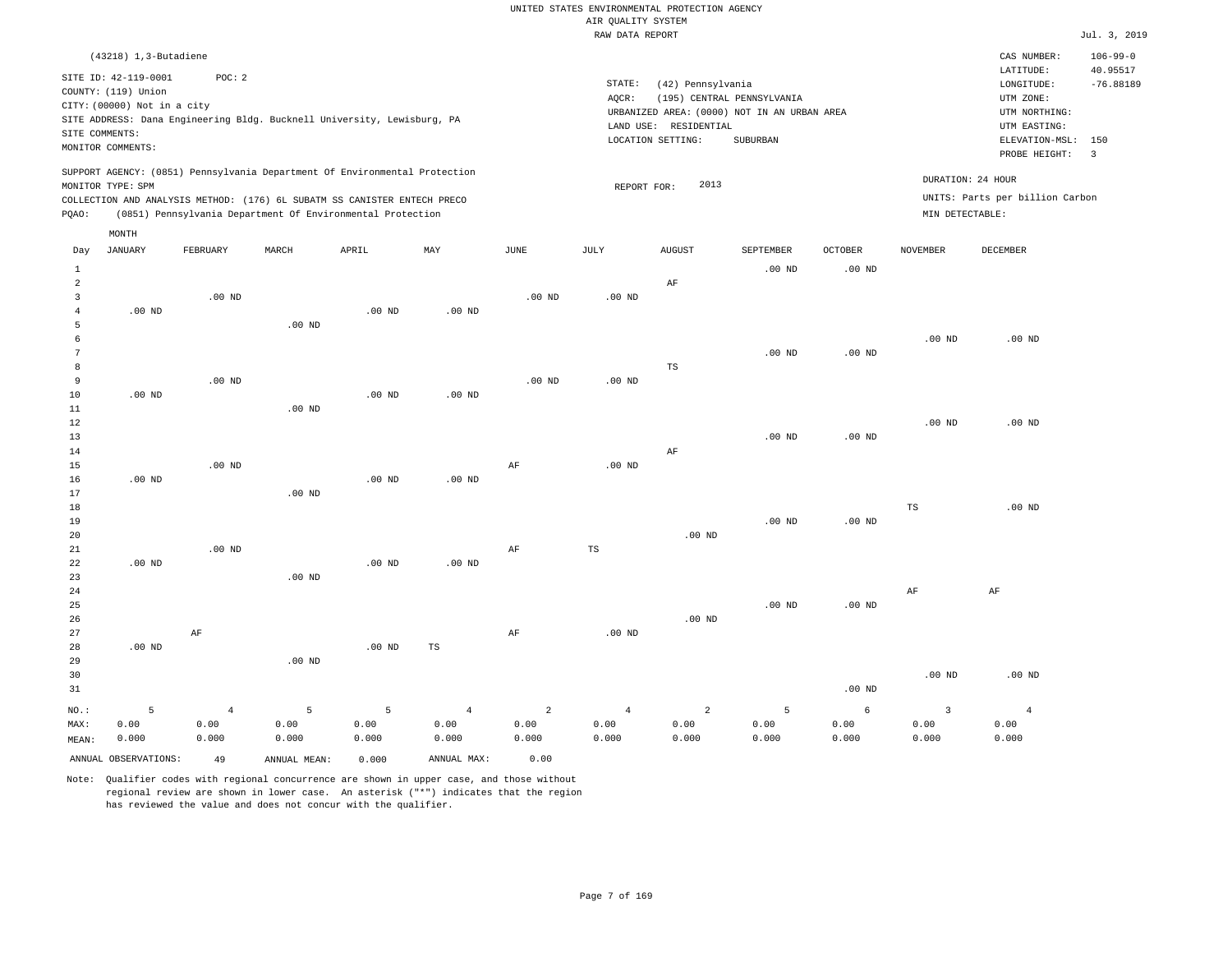|  |                    | UNITED STATES ENVIRONMENTAL PROTECTION AGENCY |  |
|--|--------------------|-----------------------------------------------|--|
|  | AIR OUALITY SYSTEM |                                               |  |
|  | RAW DATA REPORT    |                                               |  |

|       |                             |                                                                            |                   |          |          |          | RAW DATA REPORT |                       |                                             |                   |                   |                                 | Jul. 3, 2019               |
|-------|-----------------------------|----------------------------------------------------------------------------|-------------------|----------|----------|----------|-----------------|-----------------------|---------------------------------------------|-------------------|-------------------|---------------------------------|----------------------------|
|       | (43218) 1,3-Butadiene       |                                                                            |                   |          |          |          |                 |                       |                                             |                   |                   | CAS NUMBER:<br>LATITUDE:        | $106 - 99 - 0$<br>40.95517 |
|       | SITE ID: 42-119-0001        | POC: 2                                                                     |                   |          |          |          | STATE:          | (42) Pennsylvania     |                                             |                   |                   | LONGITUDE:                      | $-76.88189$                |
|       | COUNTY: (119) Union         |                                                                            |                   |          |          |          | AQCR:           |                       | (195) CENTRAL PENNSYLVANIA                  |                   |                   | UTM ZONE:                       |                            |
|       | CITY: (00000) Not in a city |                                                                            |                   |          |          |          |                 |                       | URBANIZED AREA: (0000) NOT IN AN URBAN AREA |                   |                   | UTM NORTHING:                   |                            |
|       |                             | SITE ADDRESS: Dana Engineering Bldg. Bucknell University, Lewisburg, PA    |                   |          |          |          |                 | LAND USE: RESIDENTIAL |                                             |                   |                   | UTM EASTING:                    |                            |
|       | SITE COMMENTS:              |                                                                            |                   |          |          |          |                 | LOCATION SETTING:     | SUBURBAN                                    |                   |                   | ELEVATION-MSL:                  | 150                        |
|       | MONITOR COMMENTS:           |                                                                            |                   |          |          |          |                 |                       |                                             |                   |                   | PROBE HEIGHT:                   | $\overline{\phantom{a}}$   |
|       |                             | SUPPORT AGENCY: (0851) Pennsylvania Department Of Environmental Protection |                   |          |          |          |                 |                       |                                             |                   |                   |                                 |                            |
|       | MONITOR TYPE: SPM           |                                                                            |                   |          |          |          | REPORT FOR:     | 2014                  |                                             |                   |                   | DURATION: 24 HOUR               |                            |
|       |                             | COLLECTION AND ANALYSIS METHOD: (176) 6L SUBATM SS CANISTER ENTECH PRECO   |                   |          |          |          |                 |                       |                                             |                   |                   | UNITS: Parts per billion Carbon |                            |
| PQAO: |                             | (0851) Pennsylvania Department Of Environmental Protection                 |                   |          |          |          |                 |                       |                                             |                   | MIN DETECTABLE:   |                                 |                            |
|       | MONTH                       |                                                                            |                   |          |          |          |                 |                       |                                             |                   |                   |                                 |                            |
| Day   | <b>JANUARY</b>              | FEBRUARY                                                                   | MARCH             | APRIL    | MAY      | JUNE     | JULY            | <b>AUGUST</b>         | SEPTEMBER                                   | <b>OCTOBER</b>    | NOVEMBER          | DECEMBER                        |                            |
| 1     |                             |                                                                            |                   |          |          |          |                 |                       |                                             |                   | .00 <sub>ND</sub> | $.00$ ND                        |                            |
| 2     |                             |                                                                            |                   |          |          |          |                 |                       | $.00$ ND                                    | .00 <sub>ND</sub> |                   |                                 |                            |
| 3     |                             |                                                                            |                   |          |          |          |                 | $.00$ ND              |                                             |                   |                   |                                 |                            |
| 4     |                             | $.00$ ND                                                                   |                   |          |          | AF       | $.00$ ND        |                       |                                             |                   |                   |                                 |                            |
| 5     | $.00$ ND                    |                                                                            |                   | AF       | $.00$ ND |          |                 |                       |                                             |                   |                   |                                 |                            |
| 6     |                             |                                                                            | $.00$ ND          |          |          |          |                 |                       |                                             |                   |                   |                                 |                            |
| 7     |                             |                                                                            |                   |          |          |          |                 |                       |                                             |                   | .00 <sub>ND</sub> | $.00$ ND                        |                            |
| 8     |                             |                                                                            |                   |          |          |          |                 |                       | .00 <sub>ND</sub>                           | .00 <sub>ND</sub> |                   |                                 |                            |
| 9     |                             |                                                                            |                   |          |          |          |                 | $.00$ ND              |                                             |                   |                   |                                 |                            |
| 10    |                             | AF                                                                         |                   |          |          | $.00$ ND | $.00$ ND        |                       |                                             |                   |                   |                                 |                            |
| 11    | $.00$ ND                    |                                                                            |                   | AF       | $.00$ ND |          |                 |                       |                                             |                   |                   |                                 |                            |
| 12    |                             |                                                                            | $.00$ ND          |          |          |          |                 |                       |                                             |                   |                   |                                 |                            |
| 13    |                             |                                                                            |                   |          |          |          |                 |                       |                                             |                   | .00 <sub>ND</sub> | $.00$ ND                        |                            |
| 14    |                             |                                                                            |                   |          |          |          |                 |                       | $.00$ ND                                    | $.00$ ND          |                   |                                 |                            |
| 15    |                             |                                                                            |                   |          |          |          |                 | $.00$ ND              |                                             |                   |                   |                                 |                            |
| 16    |                             | $.00$ DI                                                                   |                   |          |          | $.00$ ND | $.00$ ND        |                       |                                             |                   |                   |                                 |                            |
| 17    | $.00$ ND                    |                                                                            |                   | $.00$ ND | $.00$ ND |          |                 |                       |                                             |                   |                   |                                 |                            |
| 18    |                             |                                                                            | .00 <sub>ND</sub> |          |          |          |                 |                       |                                             |                   |                   |                                 |                            |
| 19    |                             |                                                                            |                   |          |          |          |                 |                       |                                             |                   | $.00$ ND          | $.00$ ND                        |                            |
| 20    |                             |                                                                            |                   |          |          |          |                 |                       | $.00$ ND                                    | .00 <sub>ND</sub> |                   |                                 |                            |
| 21    |                             |                                                                            |                   |          |          |          |                 | $.00$ ND              |                                             |                   |                   |                                 |                            |
| 22    |                             | $.00$ ND                                                                   |                   |          |          | $.00$ ND | $.00$ ND        |                       |                                             |                   |                   |                                 |                            |
| 23    | $.00$ ND                    |                                                                            |                   | $.00$ ND | $.00$ ND |          |                 |                       |                                             |                   |                   |                                 |                            |
| 24    |                             |                                                                            | $.00$ ND          |          |          |          |                 |                       |                                             |                   |                   |                                 |                            |
| 25    |                             |                                                                            |                   |          |          |          |                 |                       |                                             |                   | $.00$ ND          | $.00$ ND                        |                            |

| 26    |       |       |       |          |          |                |          |          | $.00$ ND | $.00$ ND |       |          |
|-------|-------|-------|-------|----------|----------|----------------|----------|----------|----------|----------|-------|----------|
| 27    |       |       |       |          |          |                |          | $.00$ ND |          |          |       |          |
| 28    |       | AS    |       |          |          | $.00$ ND       | $.00$ ND |          |          |          |       |          |
| 29    | TS    |       |       | $.00$ ND | $.00$ ND |                |          |          |          |          |       |          |
| 30    |       |       | AF    |          |          |                |          |          |          |          |       |          |
| 31    |       |       |       |          |          |                |          |          |          |          |       | $.00$ ND |
| NO.:  | 4     |       | 4     |          | 5        | $\overline{4}$ | 5        | 5        |          | 5        |       | 6        |
| MAX:  | 0.00  | 0.00  | 0.00  | 0.00     | 0.00     | 0.00           | 0.00     | 0.00     | 0.00     | 0.00     | 0.00  | 0.00     |
| MEAN: | 0.000 | 0.000 | 0.000 | 0.000    | 0.000    | 0.000          | 0.000    | 0.000    | 0.000    | 0.000    | 0.000 | 0.000    |

ANNUAL OBSERVATIONS: 54 ANNUAL MEAN: 0.000 ANNUAL MAX: 0.00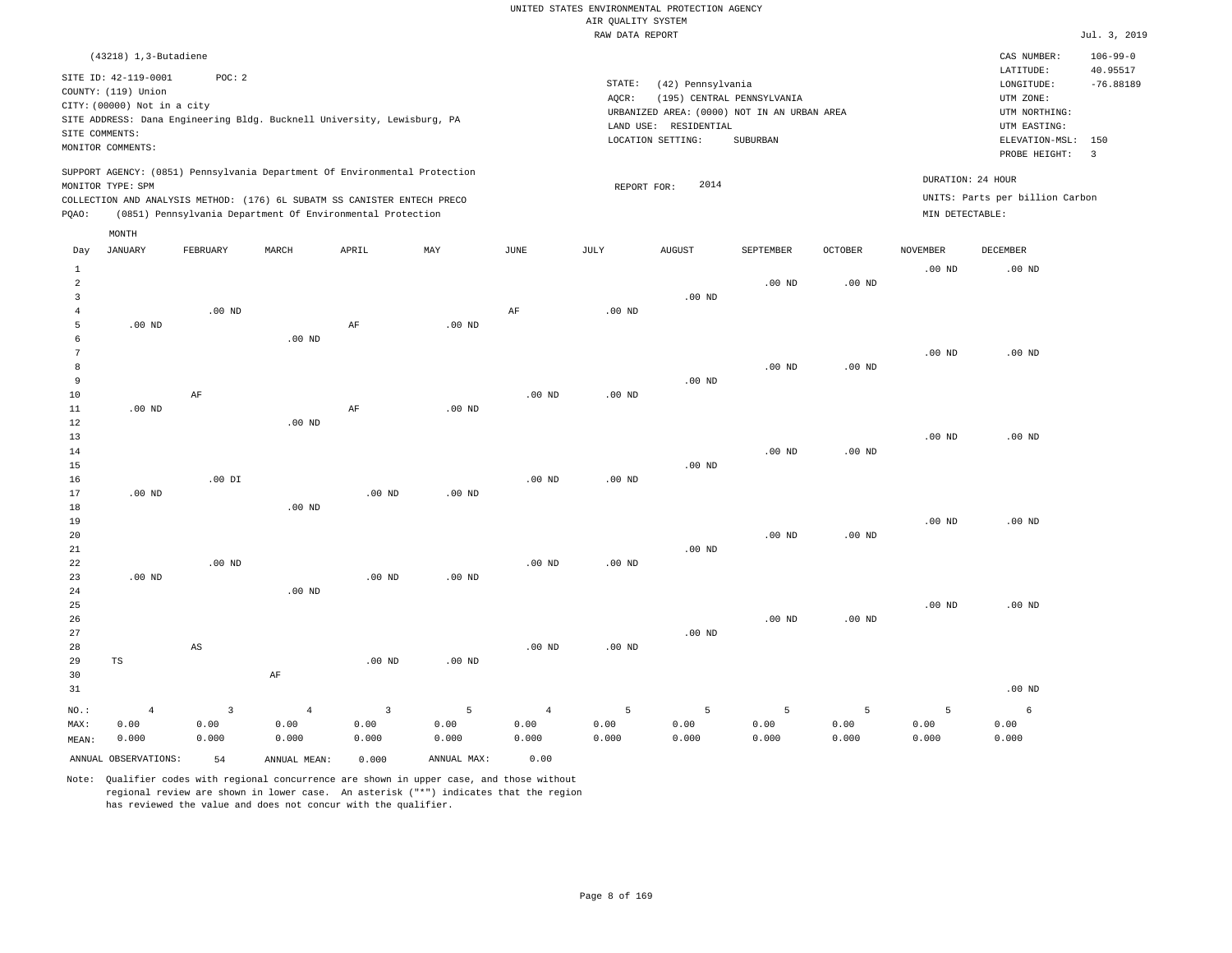|        |                                                                                                                   |          |          |                                                                                                                                                                                                                      |          |          | RAW DATA REPORT |                                                                                                                                              |           |                |                                      |                                                                                                          | Jul. 3, 2019                                               |
|--------|-------------------------------------------------------------------------------------------------------------------|----------|----------|----------------------------------------------------------------------------------------------------------------------------------------------------------------------------------------------------------------------|----------|----------|-----------------|----------------------------------------------------------------------------------------------------------------------------------------------|-----------|----------------|--------------------------------------|----------------------------------------------------------------------------------------------------------|------------------------------------------------------------|
|        | (43218) 1,3-Butadiene                                                                                             |          |          |                                                                                                                                                                                                                      |          |          |                 |                                                                                                                                              |           |                |                                      | CAS NUMBER:                                                                                              | $106 - 99 - 0$                                             |
|        | SITE ID: 42-119-0001<br>COUNTY: (119) Union<br>CITY: (00000) Not in a city<br>SITE COMMENTS:<br>MONITOR COMMENTS: | POC: 2   |          | SITE ADDRESS: Dana Engineering Bldg. Bucknell University, Lewisburg, PA                                                                                                                                              |          |          | STATE:<br>AOCR: | (42) Pennsylvania<br>(195) CENTRAL PENNSYLVANIA<br>URBANIZED AREA: (0000) NOT IN AN URBAN AREA<br>LAND USE: RESIDENTIAL<br>LOCATION SETTING: | SUBURBAN  |                |                                      | LATITUDE:<br>LONGITUDE:<br>UTM ZONE:<br>UTM NORTHING:<br>UTM EASTING:<br>ELEVATION-MSL:<br>PROBE HEIGHT: | 40.95517<br>$-76.88189$<br>150<br>$\overline{\phantom{a}}$ |
| POAO:  | MONITOR TYPE: SPM<br>MONTH                                                                                        |          |          | SUPPORT AGENCY: (0851) Pennsylvania Department Of Environmental Protection<br>COLLECTION AND ANALYSIS METHOD: (176) 6L SUBATM SS CANISTER ENTECH PRECO<br>(0851) Pennsylvania Department Of Environmental Protection |          |          | REPORT FOR:     | 2015                                                                                                                                         |           |                | DURATION: 24 HOUR<br>MIN DETECTABLE: | UNITS: Parts per billion Carbon                                                                          |                                                            |
| Day    | JANUARY                                                                                                           | FEBRUARY | MARCH    | APRIL                                                                                                                                                                                                                | MAY      | JUNE     | JULY            | <b>AUGUST</b>                                                                                                                                | SEPTEMBER | <b>OCTOBER</b> | NOVEMBER                             | DECEMBER                                                                                                 |                                                            |
|        |                                                                                                                   |          | $.00$ ND |                                                                                                                                                                                                                      |          |          |                 | $.00$ ND                                                                                                                                     | $.00$ ND  | AS             | AF                                   | $.00$ ND                                                                                                 |                                                            |
|        |                                                                                                                   | $.00$ ND |          |                                                                                                                                                                                                                      |          | $.00$ ND | $.00$ ND        |                                                                                                                                              |           |                |                                      |                                                                                                          |                                                            |
| 8<br>9 | $.00$ ND                                                                                                          |          | $.00$ ND | $.00$ ND                                                                                                                                                                                                             | $.00$ ND |          |                 |                                                                                                                                              | AS        | $.00$ ND       | $.00$ ND                             | $.00$ ND                                                                                                 |                                                            |
| $\sim$ |                                                                                                                   |          |          |                                                                                                                                                                                                                      |          |          |                 | 0.01                                                                                                                                         |           |                |                                      |                                                                                                          |                                                            |

| 10 |          |          |          |          |          |          |          | $.00$ ND |          |          |          |                        |
|----|----------|----------|----------|----------|----------|----------|----------|----------|----------|----------|----------|------------------------|
| 11 |          | $.00$ ND |          |          |          | $.00$ ND | $.00$ ND |          |          |          |          |                        |
| 12 | $.00$ ND |          |          | $.00$ ND | AF       |          |          |          |          |          |          |                        |
| 13 |          |          | $.00$ ND |          |          |          |          |          |          |          |          |                        |
| 14 |          |          |          |          |          |          |          |          |          |          | $.00$ ND | AS                     |
| 15 |          |          |          |          |          |          |          |          | AS       | $.00$ ND |          |                        |
| 16 |          |          |          |          |          |          |          | $.00$ ND |          |          |          |                        |
| 17 |          | $.00$ ND |          |          |          | $.00$ ND | $.00$ ND |          |          |          |          |                        |
| 18 | $.00$ ND |          |          | $.00$ ND | $.00$ ND |          |          |          |          |          |          |                        |
| 19 |          |          | $.00$ ND |          |          |          |          |          |          |          |          |                        |
| 20 |          |          |          |          |          |          |          |          |          |          | $.00$ ND | $\mathbb{A}\mathbb{S}$ |
| 21 |          |          |          |          |          |          |          |          | $.00$ ND | $.00$ ND |          |                        |
| 22 |          |          |          |          |          |          |          | $.00$ ND |          |          |          |                        |
| 23 |          | $.00$ ND |          |          |          | $.00$ ND | $.00$ ND |          |          |          |          |                        |
| 24 | $.00$ ND |          |          | $.00$ ND | $.00$ ND |          |          |          |          |          |          |                        |
| 25 |          |          | $.00$ ND |          |          |          |          |          |          |          |          |                        |

| 26      |      |      |          |          |          |          |          |                |          |          | $.00$ ND | $.00$ ND |
|---------|------|------|----------|----------|----------|----------|----------|----------------|----------|----------|----------|----------|
| 27      |      |      |          |          |          |          |          |                | $.00$ ND | $.00$ ND |          |          |
| 28      |      |      |          |          |          |          |          | AS             |          |          |          |          |
| 29      |      |      |          |          |          | $.00$ ND | $.00$ ND |                |          |          |          |          |
| 30      | AF   |      |          | $.00$ ND | $.00$ ND |          |          |                |          |          |          |          |
| 31      |      |      | $.00$ ND |          |          |          |          |                |          |          |          |          |
| $NO.$ : | -4   | -4   | 6        | 5        | 4        | 5        | 5        | $\overline{4}$ | 3        | 4        | -4       |          |
| MAX:    | 0.00 | 0.00 | 0.00     | 0.00     | 0.00     | 0.00     | 0.00     | 0.00           | 0.00     | 0.00     | 0.00     | 0.00     |

0.000

Note: Qualifier codes with regional concurrence are shown in upper case, and those without regional review are shown in lower case. An asterisk ("\*") indicates that the region has reviewed the value and does not concur with the qualifier.

ANNUAL OBSERVATIONS: 51 ANNUAL MEAN: 0.000 ANNUAL MAX: 0.00

0.000

0.000

0.000

MEAN: 0.000

0.000

0.000 0.000

0.000

0.000

0.000

0.000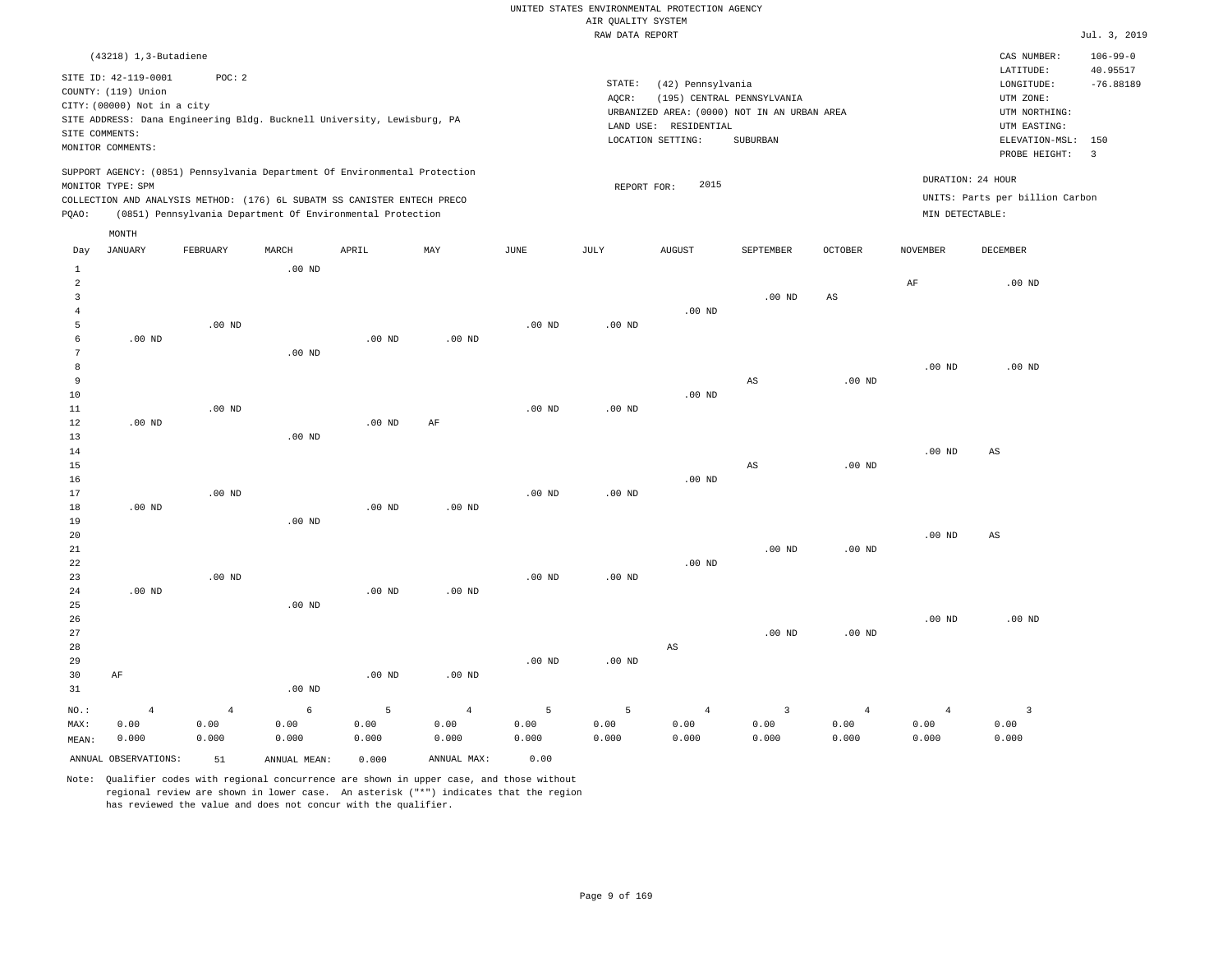| (43231) n-Hexane<br>CAS NUMBER:<br>LATITUDE:<br>SITE ID: 42-119-0001<br>POC: 2<br>STATE:<br>(42) Pennsylvania<br>LONGITUDE:<br>COUNTY: (119) Union<br>(195) CENTRAL PENNSYLVANIA<br>AOCR:<br>UTM ZONE:<br>CITY: (00000) Not in a city<br>URBANIZED AREA: (0000) NOT IN AN URBAN AREA<br>UTM NORTHING:<br>SITE ADDRESS: Dana Engineering Bldg. Bucknell University, Lewisburg, PA<br>LAND USE: RESIDENTIAL<br>UTM EASTING:<br>SITE COMMENTS:<br>LOCATION SETTING:<br>SUBURBAN<br>ELEVATION-MSL:<br>MONITOR COMMENTS:<br>PROBE HEIGHT:<br>$\overline{\phantom{a}}$<br>SUPPORT AGENCY: (0851) Pennsylvania Department Of Environmental Protection<br>DURATION: 24 HOUR<br>2013<br>MONITOR TYPE: SPM<br>REPORT FOR:<br>UNITS: Parts per billion Carbon<br>COLLECTION AND ANALYSIS METHOD: (176) 6L SUBATM SS CANISTER ENTECH PRECO<br>(0851) Pennsylvania Department Of Environmental Protection<br>MIN DETECTABLE:<br>PQAO:<br>MONTH<br><b>JANUARY</b><br>FEBRUARY<br>MARCH<br>APRIL<br>MAY<br>JUNE<br>JULY<br><b>AUGUST</b><br>SEPTEMBER<br><b>OCTOBER</b><br><b>NOVEMBER</b><br><b>DECEMBER</b><br>Day<br>.34 SO<br>$\mathbf{1}$<br>.00 <sub>ND</sub><br>2<br>AF<br>.42 SQ<br>3<br>$.00$ ND<br>.70S<br>.00 <sub>ND</sub><br>.35 S<br>.38SQ<br>$\overline{4}$<br>$.00$ ND<br>5<br>.49 SO<br>.41 S0<br>6<br>.47 SO<br>.00 <sub>ND</sub><br>7 | $110 - 54 - 3$<br>40.95517<br>$-76.88189$<br>150 |
|-------------------------------------------------------------------------------------------------------------------------------------------------------------------------------------------------------------------------------------------------------------------------------------------------------------------------------------------------------------------------------------------------------------------------------------------------------------------------------------------------------------------------------------------------------------------------------------------------------------------------------------------------------------------------------------------------------------------------------------------------------------------------------------------------------------------------------------------------------------------------------------------------------------------------------------------------------------------------------------------------------------------------------------------------------------------------------------------------------------------------------------------------------------------------------------------------------------------------------------------------------------------------------------------------------------------------------------------|--------------------------------------------------|
|                                                                                                                                                                                                                                                                                                                                                                                                                                                                                                                                                                                                                                                                                                                                                                                                                                                                                                                                                                                                                                                                                                                                                                                                                                                                                                                                           |                                                  |
|                                                                                                                                                                                                                                                                                                                                                                                                                                                                                                                                                                                                                                                                                                                                                                                                                                                                                                                                                                                                                                                                                                                                                                                                                                                                                                                                           |                                                  |
|                                                                                                                                                                                                                                                                                                                                                                                                                                                                                                                                                                                                                                                                                                                                                                                                                                                                                                                                                                                                                                                                                                                                                                                                                                                                                                                                           |                                                  |
|                                                                                                                                                                                                                                                                                                                                                                                                                                                                                                                                                                                                                                                                                                                                                                                                                                                                                                                                                                                                                                                                                                                                                                                                                                                                                                                                           |                                                  |
| TS<br>8<br>9<br>$.00$ ND<br>.31 SO<br>.86 <sub>5</sub><br>10<br>.58 SO<br>.47 SO<br>.48S<br>11<br>$.00$ ND                                                                                                                                                                                                                                                                                                                                                                                                                                                                                                                                                                                                                                                                                                                                                                                                                                                                                                                                                                                                                                                                                                                                                                                                                                |                                                  |
| 12<br>.37SQ<br>.00 <sub>ND</sub><br>13<br>$.00$ ND<br>.34SQ<br>14<br>AF<br>15<br>.41 SQ<br>AF<br>.37S<br>16<br>.49SQ<br>.29SQ<br>.49SQ                                                                                                                                                                                                                                                                                                                                                                                                                                                                                                                                                                                                                                                                                                                                                                                                                                                                                                                                                                                                                                                                                                                                                                                                    |                                                  |
| 17<br>$.00$ ND<br>18<br>$_{\rm TS}$<br>.59SQ<br>19<br>.50SQ<br>.48SQ<br>20<br>$.00$ ND<br>21<br>.36SQ<br>AF<br>TS                                                                                                                                                                                                                                                                                                                                                                                                                                                                                                                                                                                                                                                                                                                                                                                                                                                                                                                                                                                                                                                                                                                                                                                                                         |                                                  |

23 24 25 26 27 28 .82 5 AF .00 ND  $29.89$  .37 SQ TS AF .35 SQ .00 ND .57 SQ .00 ND AF AF

| 29      |         |                 | .29 SO      |             |                 |          |          |          |                |                |       |        |
|---------|---------|-----------------|-------------|-------------|-----------------|----------|----------|----------|----------------|----------------|-------|--------|
| 30      |         |                 |             |             |                 |          |          |          |                |                | .35SQ | .48 SQ |
| 31      |         |                 |             |             |                 |          |          |          |                | .50S           |       |        |
| $NO.$ : | $5 - 5$ | $4\overline{4}$ | $5^{\circ}$ | $5^{\circ}$ | $4\overline{4}$ | $\sim$ 2 | $\sim$ 4 | $\sim$ 2 | 5 <sub>1</sub> | 6 <sup>1</sup> |       | 4      |
| MAX:    | .82     | .42             | .29         | .48         | .49             | .31      | .86      | 0.00     | .57            | .50            | .41   | .59    |
| MEAN:   | .514    | .298            | .058        | .228        | .408            | .155     | .570     | 0.000    | .308           | .277           | .253  | .483   |

ANNUAL OBSERVATIONS:  $\begin{array}{ccc} 49 & \quad \quad \text{ANNUAL} & \text{MERN:} \\ 49 & \quad \quad \text{ANNUAL} & \text{MNS:} \end{array}$ 

22

.30 SQ

Note: Qualifier codes with regional concurrence are shown in upper case, and those without regional review are shown in lower case. An asterisk ("\*") indicates that the region has reviewed the value and does not concur with the qualifier.

.00 ND

.32 SQ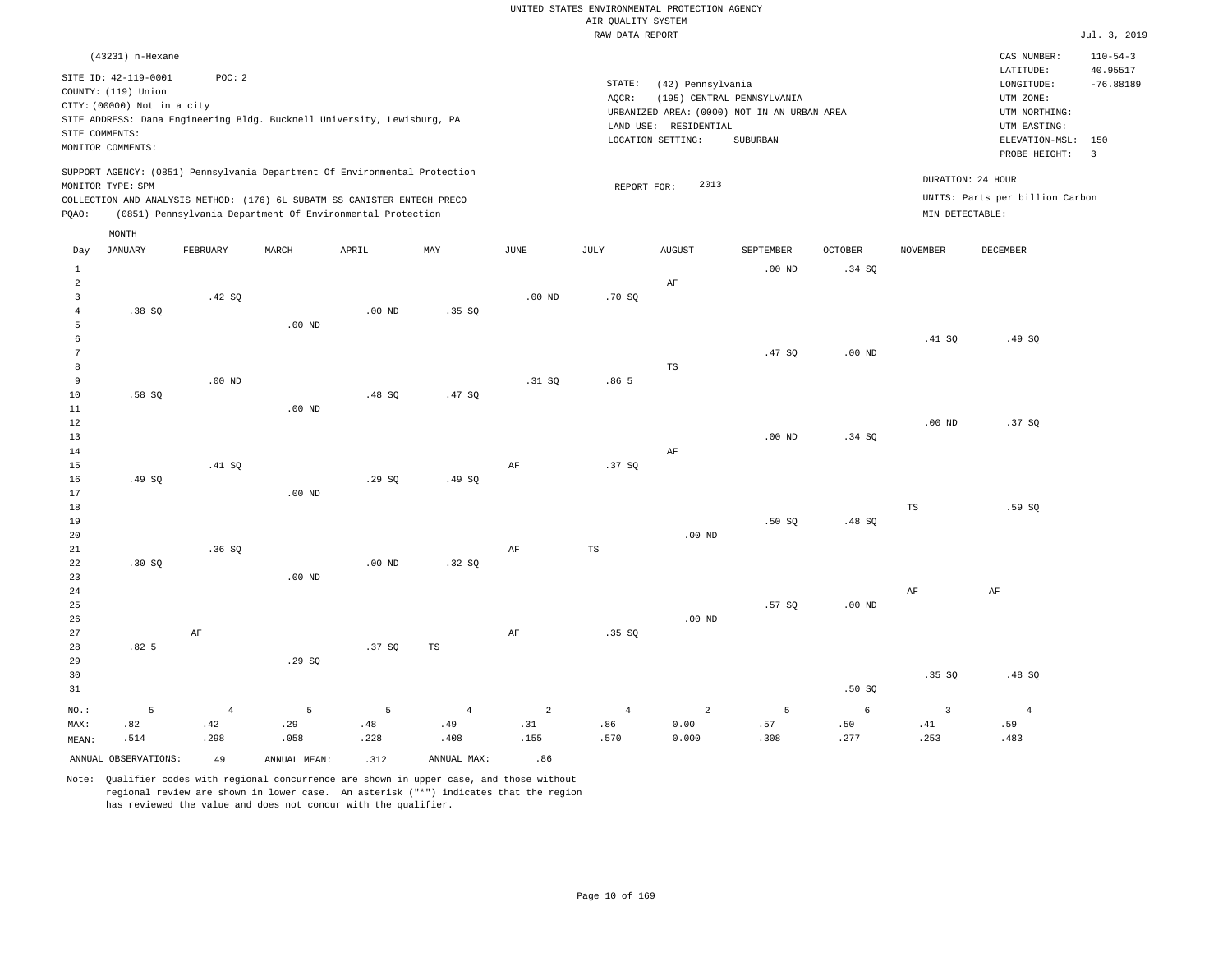|                                |                                                                                                                   |                               |                                                                                                                                                        |                                |                  |                               |                                       | UNITED STATES ENVIRONMENTAL PROTECTION AGENCY                   |                                                                                       |                   |                   |                                                                                                          |                                                  |
|--------------------------------|-------------------------------------------------------------------------------------------------------------------|-------------------------------|--------------------------------------------------------------------------------------------------------------------------------------------------------|--------------------------------|------------------|-------------------------------|---------------------------------------|-----------------------------------------------------------------|---------------------------------------------------------------------------------------|-------------------|-------------------|----------------------------------------------------------------------------------------------------------|--------------------------------------------------|
|                                |                                                                                                                   |                               |                                                                                                                                                        |                                |                  |                               | AIR OUALITY SYSTEM<br>RAW DATA REPORT |                                                                 |                                                                                       |                   |                   |                                                                                                          | Jul. 3, 2019                                     |
|                                | (43231) n-Hexane                                                                                                  |                               |                                                                                                                                                        |                                |                  |                               |                                       |                                                                 |                                                                                       |                   |                   | CAS NUMBER:                                                                                              | $110 - 54 - 3$                                   |
|                                | SITE ID: 42-119-0001<br>COUNTY: (119) Union<br>CITY: (00000) Not in a city<br>SITE COMMENTS:<br>MONITOR COMMENTS: | POC: 2                        | SITE ADDRESS: Dana Engineering Bldg. Bucknell University, Lewisburg, PA                                                                                |                                |                  |                               | STATE:<br>AOCR:                       | (42) Pennsylvania<br>LAND USE: RESIDENTIAL<br>LOCATION SETTING: | (195) CENTRAL PENNSYLVANIA<br>URBANIZED AREA: (0000) NOT IN AN URBAN AREA<br>SUBURBAN |                   |                   | LATITUDE:<br>LONGITUDE:<br>UTM ZONE:<br>UTM NORTHING:<br>UTM EASTING:<br>ELEVATION-MSL:<br>PROBE HEIGHT: | 40.95517<br>$-76.88189$<br>150<br>$\overline{3}$ |
|                                | MONITOR TYPE: SPM                                                                                                 |                               | SUPPORT AGENCY: (0851) Pennsylvania Department Of Environmental Protection<br>COLLECTION AND ANALYSIS METHOD: (176) 6L SUBATM SS CANISTER ENTECH PRECO |                                |                  |                               | REPORT FOR:                           | 2014                                                            |                                                                                       |                   |                   | DURATION: 24 HOUR<br>UNITS: Parts per billion Carbon                                                     |                                                  |
| PQAO:                          |                                                                                                                   |                               | (0851) Pennsylvania Department Of Environmental Protection                                                                                             |                                |                  |                               |                                       |                                                                 |                                                                                       |                   | MIN DETECTABLE:   |                                                                                                          |                                                  |
|                                | MONTH                                                                                                             |                               |                                                                                                                                                        |                                |                  |                               |                                       |                                                                 |                                                                                       |                   |                   |                                                                                                          |                                                  |
| Day                            | <b>JANUARY</b>                                                                                                    | FEBRUARY                      | MARCH                                                                                                                                                  | APRIL                          | MAY              | JUNE                          | JULY                                  | <b>AUGUST</b>                                                   | SEPTEMBER                                                                             | <b>OCTOBER</b>    | <b>NOVEMBER</b>   | DECEMBER                                                                                                 |                                                  |
| $\mathbf{1}$<br>$\overline{a}$ |                                                                                                                   |                               |                                                                                                                                                        |                                |                  |                               |                                       |                                                                 | .35S                                                                                  | .38SQ             | .00 <sub>ND</sub> | .65SQ                                                                                                    |                                                  |
| 3<br>$\overline{4}$<br>5       | .42 S0                                                                                                            | .64SQ                         |                                                                                                                                                        | AF                             | .16S             | $\rm{AF}$                     | .00 <sub>ND</sub>                     | .51 SQ                                                          |                                                                                       |                   |                   |                                                                                                          |                                                  |
| 6<br>$\overline{7}$            |                                                                                                                   |                               | .00 <sub>ND</sub>                                                                                                                                      |                                |                  |                               |                                       |                                                                 |                                                                                       |                   | .26S              | .18S                                                                                                     |                                                  |
| 8<br>9<br>10                   |                                                                                                                   | AF                            |                                                                                                                                                        |                                |                  | .28SQ                         | .33 SO                                | .43SQ                                                           | .59 SO                                                                                | .00 <sub>ND</sub> |                   |                                                                                                          |                                                  |
| $11\,$<br>12<br>13             | .68SQ                                                                                                             |                               | .61 S0                                                                                                                                                 | AF                             | $.00$ ND         |                               |                                       |                                                                 |                                                                                       |                   | .27SQ             | .48 SQ                                                                                                   |                                                  |
| 14<br>15<br>16                 |                                                                                                                   | .37 DI                        |                                                                                                                                                        |                                |                  | .34 SQ                        | .00 <sub>ND</sub>                     | $.00$ ND                                                        | .00 <sub>ND</sub>                                                                     | $.00$ ND          |                   |                                                                                                          |                                                  |
| 17<br>18                       | .58SQ                                                                                                             |                               | .51 SQ                                                                                                                                                 | 1.015                          | $.00$ ND         |                               |                                       |                                                                 |                                                                                       |                   |                   |                                                                                                          |                                                  |
| 19<br>20<br>21                 |                                                                                                                   |                               |                                                                                                                                                        |                                |                  |                               |                                       | .28SQ                                                           | .28SQ                                                                                 | .38SQ             | .36S              | .36S                                                                                                     |                                                  |
| 22<br>23<br>24                 | .33 S0                                                                                                            | .29SQ                         | $.00$ ND                                                                                                                                               | $.00$ ND                       | $.00$ ND         | $.00$ ND                      | .81 <sub>5</sub>                      |                                                                 |                                                                                       |                   |                   |                                                                                                          |                                                  |
| 25<br>26<br>27                 |                                                                                                                   |                               |                                                                                                                                                        |                                |                  |                               |                                       | .41 SQ                                                          | .40S                                                                                  | .00 <sub>ND</sub> | .34S              | .43SQ                                                                                                    |                                                  |
| 28<br>29<br>30                 | TS                                                                                                                | $\mathbb{A}\mathbb{S}$        | $\rm{AF}$                                                                                                                                              | $.00$ ND                       | $.00$ ND         | $.00$ ND                      | .00 <sub>ND</sub>                     |                                                                 |                                                                                       |                   |                   |                                                                                                          |                                                  |
| 31                             |                                                                                                                   |                               |                                                                                                                                                        |                                |                  |                               |                                       |                                                                 |                                                                                       |                   |                   | .25SQ                                                                                                    |                                                  |
| NO.:<br>MAX:                   | $\overline{4}$<br>.68<br>.503                                                                                     | $\overline{3}$<br>.64<br>.433 | $\overline{4}$<br>.61<br>.280                                                                                                                          | $\overline{3}$<br>1.01<br>.337 | 5<br>.16<br>.032 | $\overline{4}$<br>.34<br>.155 | 5<br>.81<br>.228                      | 5<br>.51<br>.326                                                | 5<br>.59<br>.324                                                                      | 5<br>.38<br>.152  | 5<br>.36<br>.246  | 6<br>.65<br>.392                                                                                         |                                                  |
| MEAN:                          | ANNUAL OBSERVATIONS:                                                                                              | 54                            | ANNUAL MEAN:                                                                                                                                           | .277                           | ANNUAL MAX:      | 1.01                          |                                       |                                                                 |                                                                                       |                   |                   |                                                                                                          |                                                  |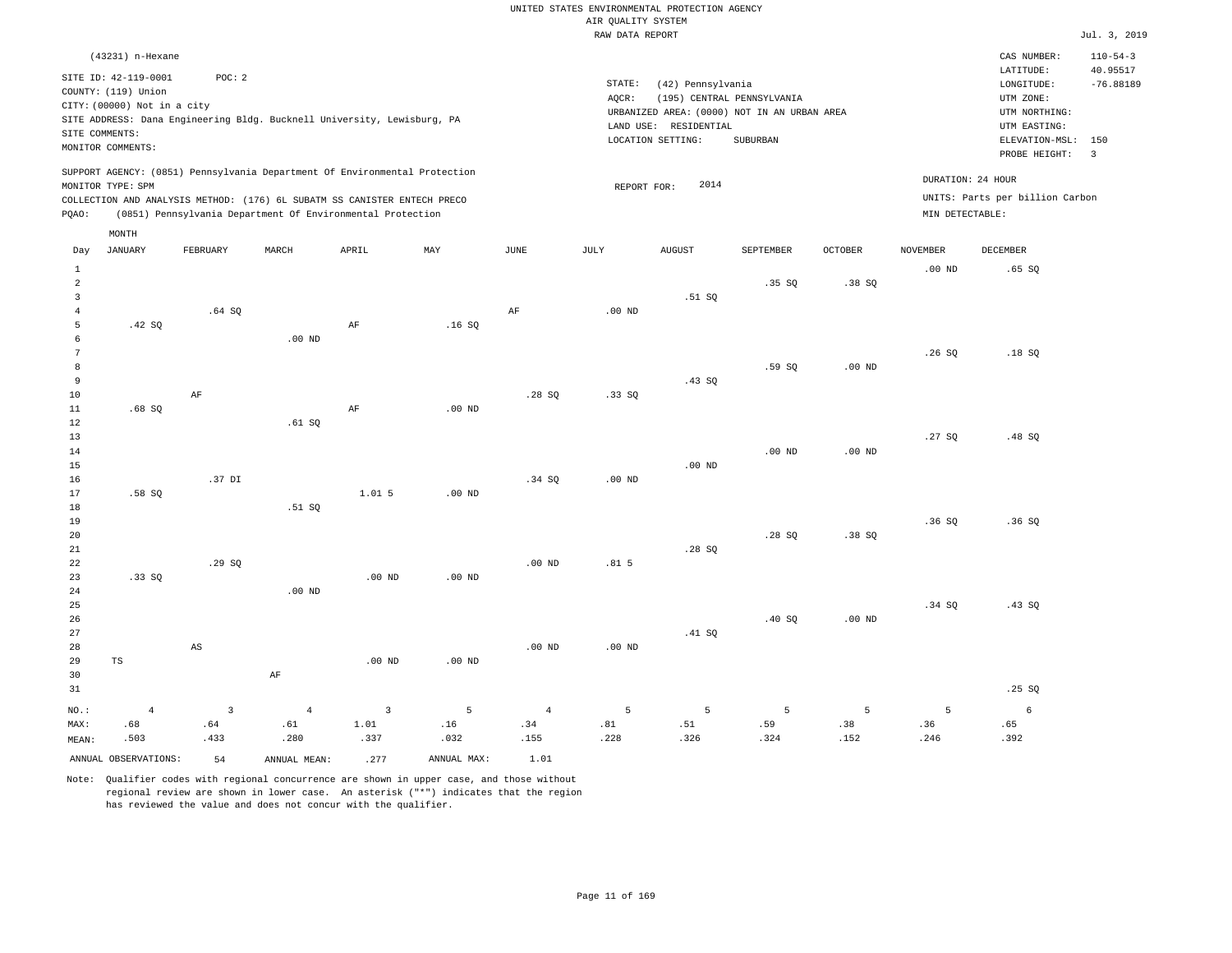#### RAW DATA REPORT Jul. 3, 2019 UNITED STATES ENVIRONMENTAL PROTECTION AGENCY AIR QUALITY SYSTEM

|                                | (43231) n-Hexane<br>SITE ID: 42-119-0001<br>COUNTY: (119) Union<br>CITY: (00000) Not in a city<br>SITE COMMENTS:<br>MONITOR COMMENTS: | POC: 2         |              | SITE ADDRESS: Dana Engineering Bldg. Bucknell University, Lewisburg, PA<br>SUPPORT AGENCY: (0851) Pennsylvania Department Of Environmental Protection |                           |                 | STATE:<br>AQCR:  | (42) Pennsylvania<br>LAND USE: RESIDENTIAL<br>LOCATION SETTING: | (195) CENTRAL PENNSYLVANIA<br>URBANIZED AREA: (0000) NOT IN AN URBAN AREA<br>SUBURBAN |                   |                   | CAS NUMBER:<br>LATITUDE:<br>LONGITUDE:<br>UTM ZONE:<br>UTM NORTHING:<br>UTM EASTING:<br>ELEVATION-MSL: 150<br>PROBE HEIGHT: | $110 - 54 - 3$<br>40.95517<br>$-76.88189$<br>$\overline{3}$ |
|--------------------------------|---------------------------------------------------------------------------------------------------------------------------------------|----------------|--------------|-------------------------------------------------------------------------------------------------------------------------------------------------------|---------------------------|-----------------|------------------|-----------------------------------------------------------------|---------------------------------------------------------------------------------------|-------------------|-------------------|-----------------------------------------------------------------------------------------------------------------------------|-------------------------------------------------------------|
|                                | MONITOR TYPE: SPM                                                                                                                     |                |              | COLLECTION AND ANALYSIS METHOD: (176) 6L SUBATM SS CANISTER ENTECH PRECO                                                                              |                           |                 | REPORT FOR:      | 2015                                                            |                                                                                       |                   |                   | DURATION: 24 HOUR<br>UNITS: Parts per billion Carbon                                                                        |                                                             |
| PQAO:                          |                                                                                                                                       |                |              | (0851) Pennsylvania Department Of Environmental Protection                                                                                            |                           |                 |                  |                                                                 |                                                                                       |                   | MIN DETECTABLE:   |                                                                                                                             |                                                             |
|                                | MONTH                                                                                                                                 |                |              |                                                                                                                                                       |                           |                 |                  |                                                                 |                                                                                       |                   |                   |                                                                                                                             |                                                             |
| Day                            | <b>JANUARY</b>                                                                                                                        | FEBRUARY       | MARCH        | APRIL                                                                                                                                                 | $\ensuremath{\text{MAX}}$ | $\mathtt{JUNE}$ | $\mathtt{JULY}$  | <b>AUGUST</b>                                                   | SEPTEMBER                                                                             | <b>OCTOBER</b>    | <b>NOVEMBER</b>   | DECEMBER                                                                                                                    |                                                             |
| $\mathbf{1}$<br>$\overline{a}$ |                                                                                                                                       |                | .37SQ        |                                                                                                                                                       |                           |                 |                  |                                                                 |                                                                                       |                   | AF                | .78 5                                                                                                                       |                                                             |
| 3                              |                                                                                                                                       |                |              |                                                                                                                                                       |                           |                 |                  |                                                                 | .52S                                                                                  | AS                |                   |                                                                                                                             |                                                             |
| $\bf{4}$                       |                                                                                                                                       |                |              |                                                                                                                                                       |                           |                 |                  | .50S                                                            |                                                                                       |                   |                   |                                                                                                                             |                                                             |
| 5<br>6                         | .50S                                                                                                                                  | .35 SQ         |              | .22SQ                                                                                                                                                 | $.00$ ND                  | .32SQ           | .32S             |                                                                 |                                                                                       |                   |                   |                                                                                                                             |                                                             |
| $\overline{7}$                 |                                                                                                                                       |                | .20SQ        |                                                                                                                                                       |                           |                 |                  |                                                                 |                                                                                       |                   |                   |                                                                                                                             |                                                             |
| 8                              |                                                                                                                                       |                |              |                                                                                                                                                       |                           |                 |                  |                                                                 |                                                                                       |                   | .25SQ             | .58S                                                                                                                        |                                                             |
| 9                              |                                                                                                                                       |                |              |                                                                                                                                                       |                           |                 |                  |                                                                 | $_{\rm AS}$                                                                           | .46SQ             |                   |                                                                                                                             |                                                             |
| 10                             |                                                                                                                                       |                |              |                                                                                                                                                       |                           |                 |                  | .49 SQ                                                          |                                                                                       |                   |                   |                                                                                                                             |                                                             |
| 11                             |                                                                                                                                       | .36SQ          |              |                                                                                                                                                       |                           | .35SQ           | .38SQ            |                                                                 |                                                                                       |                   |                   |                                                                                                                             |                                                             |
| 12                             | .54S                                                                                                                                  |                |              | .00 <sub>ND</sub>                                                                                                                                     | $\rm AF$                  |                 |                  |                                                                 |                                                                                       |                   |                   |                                                                                                                             |                                                             |
| 13                             |                                                                                                                                       |                | .32 SQ       |                                                                                                                                                       |                           |                 |                  |                                                                 |                                                                                       |                   |                   |                                                                                                                             |                                                             |
| 14<br>15                       |                                                                                                                                       |                |              |                                                                                                                                                       |                           |                 |                  |                                                                 | AS                                                                                    | .00 <sub>ND</sub> | .00 <sub>ND</sub> | AS                                                                                                                          |                                                             |
| 16                             |                                                                                                                                       |                |              |                                                                                                                                                       |                           |                 |                  | .39S                                                            |                                                                                       |                   |                   |                                                                                                                             |                                                             |
| 17                             |                                                                                                                                       | .35S           |              |                                                                                                                                                       |                           | .31 SQ          | .60SQ            |                                                                 |                                                                                       |                   |                   |                                                                                                                             |                                                             |
| 18                             | .42SQ                                                                                                                                 |                |              | .29SQ                                                                                                                                                 | .31 SQ                    |                 |                  |                                                                 |                                                                                       |                   |                   |                                                                                                                             |                                                             |
| 19                             |                                                                                                                                       |                | .43SQ        |                                                                                                                                                       |                           |                 |                  |                                                                 |                                                                                       |                   |                   |                                                                                                                             |                                                             |
| 20                             |                                                                                                                                       |                |              |                                                                                                                                                       |                           |                 |                  |                                                                 |                                                                                       |                   | .25SQ             | AS                                                                                                                          |                                                             |
| $21\,$                         |                                                                                                                                       |                |              |                                                                                                                                                       |                           |                 |                  |                                                                 | .22SQ                                                                                 | .48 SQ            |                   |                                                                                                                             |                                                             |
| 22<br>23                       |                                                                                                                                       | .28SQ          |              |                                                                                                                                                       |                           | .60SQ           | .38SQ            | .29SQ                                                           |                                                                                       |                   |                   |                                                                                                                             |                                                             |
| 24                             | .61SQ                                                                                                                                 |                |              | $.00$ ND                                                                                                                                              | .30S                      |                 |                  |                                                                 |                                                                                       |                   |                   |                                                                                                                             |                                                             |
| 25                             |                                                                                                                                       |                | .38SQ        |                                                                                                                                                       |                           |                 |                  |                                                                 |                                                                                       |                   |                   |                                                                                                                             |                                                             |
| 26                             |                                                                                                                                       |                |              |                                                                                                                                                       |                           |                 |                  |                                                                 |                                                                                       |                   | .35 SQ            | .20SQ                                                                                                                       |                                                             |
| 27                             |                                                                                                                                       |                |              |                                                                                                                                                       |                           |                 |                  |                                                                 | .28SQ                                                                                 | .56 CC            |                   |                                                                                                                             |                                                             |
| 28                             |                                                                                                                                       |                |              |                                                                                                                                                       |                           |                 |                  | $_{\rm AS}$                                                     |                                                                                       |                   |                   |                                                                                                                             |                                                             |
| 29                             |                                                                                                                                       |                |              |                                                                                                                                                       |                           | .60SQ           | .78 <sub>5</sub> |                                                                 |                                                                                       |                   |                   |                                                                                                                             |                                                             |
| 30<br>31                       | $\rm AF$                                                                                                                              |                | $.00$ ND     | .30SQ                                                                                                                                                 | .35SQ                     |                 |                  |                                                                 |                                                                                       |                   |                   |                                                                                                                             |                                                             |
|                                |                                                                                                                                       |                |              |                                                                                                                                                       |                           |                 |                  |                                                                 |                                                                                       |                   |                   |                                                                                                                             |                                                             |
| NO.:                           | $\overline{4}$                                                                                                                        | $\overline{4}$ | 6            | 5                                                                                                                                                     | $\overline{4}$            | 5               | 5                | $\overline{4}$                                                  | $\overline{3}$                                                                        | $\overline{4}$    | $\overline{4}$    | $\overline{3}$                                                                                                              |                                                             |
| MAX:                           | .61                                                                                                                                   | .36            | .43          | .30                                                                                                                                                   | .35                       | .60             | .78              | .50                                                             | .52                                                                                   | .56               | .35               | .78                                                                                                                         |                                                             |
| MEAN:                          | .518                                                                                                                                  | .335           | .283         | .162                                                                                                                                                  | .240                      | .436            | .492             | .418                                                            | .340                                                                                  | .375              | .213              | .520                                                                                                                        |                                                             |
|                                | ANNUAL OBSERVATIONS:                                                                                                                  | 51             | ANNUAL MEAN: | .355                                                                                                                                                  | ANNUAL MAX:               | .78             |                  |                                                                 |                                                                                       |                   |                   |                                                                                                                             |                                                             |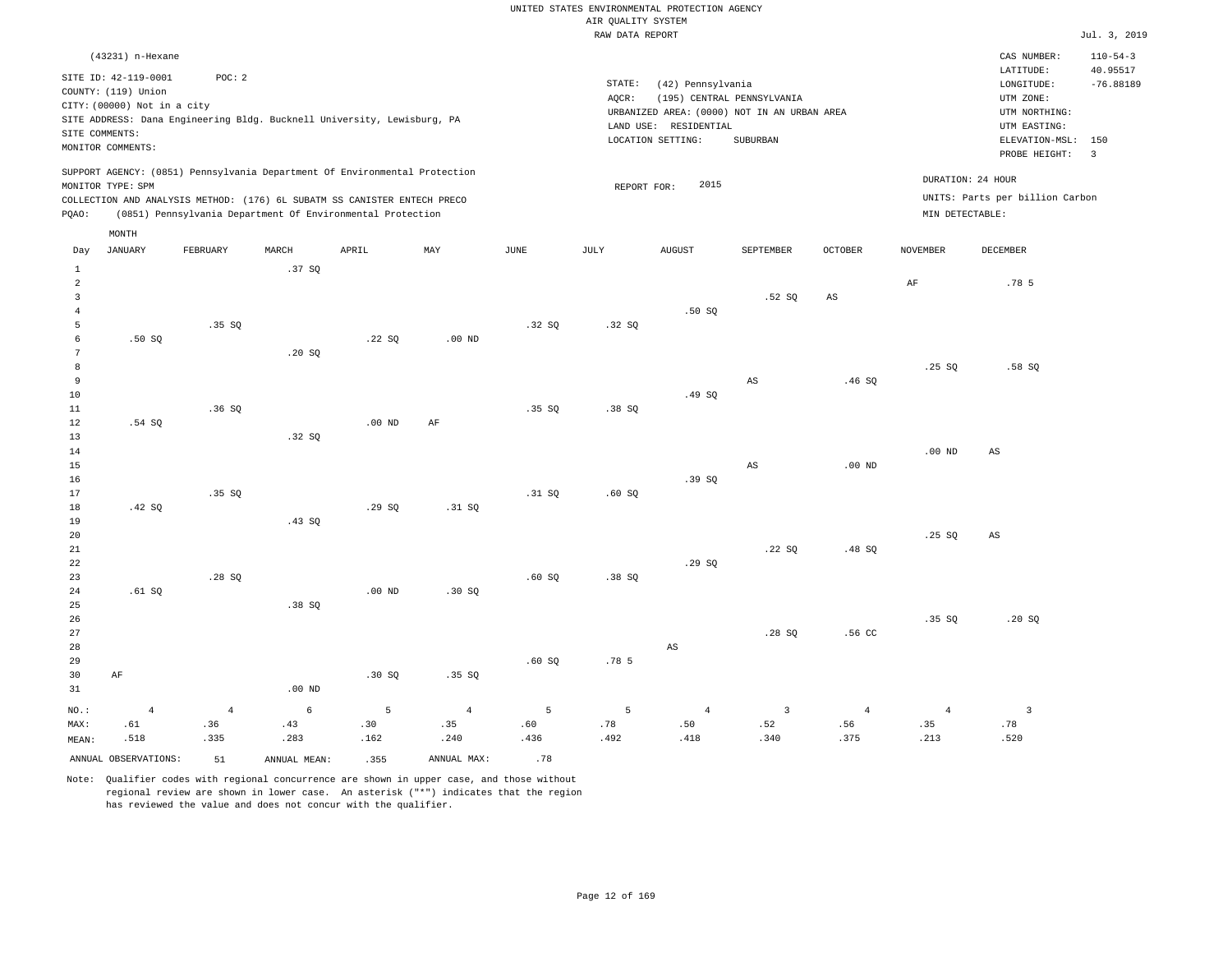#### RAW DATA REPORT Jul. 3, 2019 UNITED STATES ENVIRONMENTAL PROTECTION AGENCY AIR QUALITY SYSTEM

|                | (43232) n-Heptane                                                                                                             |                                                                          |       |       |                                                                            |      |                   |                                             |                   |                            |                |                 | CAS NUMBER:                     | $142 - 82 - 5$ |
|----------------|-------------------------------------------------------------------------------------------------------------------------------|--------------------------------------------------------------------------|-------|-------|----------------------------------------------------------------------------|------|-------------------|---------------------------------------------|-------------------|----------------------------|----------------|-----------------|---------------------------------|----------------|
|                | SITE ID: 42-119-0001                                                                                                          | POC:2                                                                    |       |       |                                                                            |      |                   |                                             |                   |                            |                |                 | LATITUDE:                       | 40.95517       |
|                |                                                                                                                               |                                                                          |       |       |                                                                            |      |                   | STATE:                                      | (42) Pennsylvania |                            |                |                 | LONGITUDE:                      | $-76.88189$    |
|                | COUNTY: (119) Union<br>CITY: (00000) Not in a city<br>SITE ADDRESS: Dana Engineering Bldg. Bucknell University, Lewisburg, PA |                                                                          |       |       |                                                                            |      |                   | AOCR:                                       |                   | (195) CENTRAL PENNSYLVANIA |                |                 | UTM ZONE:                       |                |
|                |                                                                                                                               |                                                                          |       |       |                                                                            |      |                   | URBANIZED AREA: (0000) NOT IN AN URBAN AREA |                   |                            |                |                 | UTM NORTHING:                   |                |
| SITE COMMENTS: |                                                                                                                               |                                                                          |       |       |                                                                            |      |                   | LAND USE:                                   | RESIDENTIAL       |                            |                |                 | UTM EASTING:                    |                |
|                |                                                                                                                               |                                                                          |       |       |                                                                            |      | LOCATION SETTING: | ELEVATION-MSL: 150                          |                   |                            |                |                 |                                 |                |
|                | MONITOR COMMENTS:                                                                                                             |                                                                          |       |       |                                                                            |      |                   |                                             |                   |                            |                |                 | PROBE HEIGHT:                   | -3             |
|                | MONITOR TYPE: SPM                                                                                                             |                                                                          |       |       | SUPPORT AGENCY: (0851) Pennsylvania Department Of Environmental Protection |      |                   | REPORT FOR:                                 | 2013              |                            |                |                 | DURATION: 24 HOUR               |                |
|                |                                                                                                                               | COLLECTION AND ANALYSIS METHOD: (176) 6L SUBATM SS CANISTER ENTECH PRECO |       |       |                                                                            |      |                   |                                             |                   |                            |                |                 | UNITS: Parts per billion Carbon |                |
| POAO:          |                                                                                                                               | (0851) Pennsylvania Department Of Environmental Protection               |       |       |                                                                            |      |                   |                                             |                   |                            |                | MIN DETECTABLE: |                                 |                |
|                | MONTH                                                                                                                         |                                                                          |       |       |                                                                            |      |                   |                                             |                   |                            |                |                 |                                 |                |
| Day            | JANUARY                                                                                                                       | FEBRUARY                                                                 | MARCH | APRIL | MAY                                                                        | JUNE | JULY              | <b>AUGUST</b>                               |                   | SEPTEMBER                  | <b>OCTOBER</b> | NOVEMBER        | DECEMBER                        |                |

|                |                      | ---------- |              |          | .           | ----              | ----        |                |          | -------    |                         | -----------    |
|----------------|----------------------|------------|--------------|----------|-------------|-------------------|-------------|----------------|----------|------------|-------------------------|----------------|
| 1              |                      |            |              |          |             |                   |             |                | .37 SQ   | .32SQ      |                         |                |
| $\sqrt{2}$     |                      |            |              |          |             |                   |             | $\rm AF$       |          |            |                         |                |
| 3              |                      | $.00$ ND   |              |          |             | .00 <sub>ND</sub> | .50SQ       |                |          |            |                         |                |
| $\overline{4}$ | .00 $ND$             |            |              | .865     | .29SQ       |                   |             |                |          |            |                         |                |
| 5              |                      |            | $.00$ ND     |          |             |                   |             |                |          |            |                         |                |
| 6              |                      |            |              |          |             |                   |             |                |          |            | $.00$ ND                | $.00$ ND       |
| 7              |                      |            |              |          |             |                   |             |                | $.00$ ND | $.00$ ND   |                         |                |
| 8              |                      |            |              |          |             |                   |             | TS             |          |            |                         |                |
| 9              |                      | $.00$ ND   |              |          |             | .28SQ             | $.00$ ND    |                |          |            |                         |                |
| 10             | .36SQ                |            |              | $.00$ ND | .36SQ       |                   |             |                |          |            |                         |                |
| $11\,$         |                      |            | $.00$ ND     |          |             |                   |             |                |          |            |                         |                |
| 12             |                      |            |              |          |             |                   |             |                |          |            | $.00$ ND                | $.00$ ND       |
| 13             |                      |            |              |          |             |                   |             |                | $.00$ ND | $.00$ ND   |                         |                |
| 14             |                      |            |              |          |             |                   |             | $\rm AF$       |          |            |                         |                |
| 15             |                      | $.00$ ND   |              |          |             | $\rm{AF}$         | $.00$ ND    |                |          |            |                         |                |
| 16             | $.00$ ND             |            |              | 1.68 5   | $.00$ ND    |                   |             |                |          |            |                         |                |
| 17             |                      |            | $.00$ ND     |          |             |                   |             |                |          |            |                         |                |
| $18\,$         |                      |            |              |          |             |                   |             |                |          |            | $_{\rm TS}$             | $.00$ ND       |
| 19             |                      |            |              |          |             |                   |             |                | .34 SQ   | .00 $ND$   |                         |                |
| 20             |                      |            |              |          |             |                   |             | 30.08 5        |          |            |                         |                |
| 21             |                      | $.00$ ND   |              |          |             | $\rm{AF}$         | $_{\rm TS}$ |                |          |            |                         |                |
| 22             | $.00$ ND             |            |              | $.00$ ND | .46SQ       |                   |             |                |          |            |                         |                |
| 23             |                      |            | $.00$ ND     |          |             |                   |             |                |          |            |                         |                |
| 24             |                      |            |              |          |             |                   |             |                |          |            | $\rm{AF}$               | $\rm AF$       |
| 25             |                      |            |              |          |             |                   |             |                | .34 SQ   | $.00$ ND   |                         |                |
| 26             |                      |            |              |          |             |                   |             | $.00$ ND       |          |            |                         |                |
| 27             |                      | $\rm AF$   |              |          |             | $\rm{AF}$         | $.00$ ND    |                |          |            |                         |                |
| 28             | 6.45 5               |            |              | .35 SQ   | $_{\rm TS}$ |                   |             |                |          |            |                         |                |
| 29             |                      |            | $.00$ ND     |          |             |                   |             |                |          |            |                         |                |
| 30             |                      |            |              |          |             |                   |             |                |          |            | $.00$ ND                | $.00$ ND       |
| 31             |                      |            |              |          |             |                   |             |                |          | $.00$ ND   |                         |                |
| $_{\rm NO.}$ : | 5                    | $\sqrt{4}$ | 5            | 5        | $\,4\,$     | $\overline{a}$    | $\sqrt{4}$  | $\overline{a}$ | 5        | $\epsilon$ | $\overline{\mathbf{3}}$ | $\overline{4}$ |
| MAX:           | 6.45                 | 0.00       | 0.00         | 1.68     | .46         | .28               | .50         | 30.08          | .37      | .32        | 0.00                    | 0.00           |
| MEAN:          | 1.362                | 0.000      | 0.000        | .578     | .278        | .140              | .125        | 15.040         | .210     | .053       | 0.000                   | 0.000          |
|                | ANNUAL OBSERVATIONS: | 49         | ANNUAL MEAN: | .878     | ANNUAL MAX: | 30.08             |             |                |          |            |                         |                |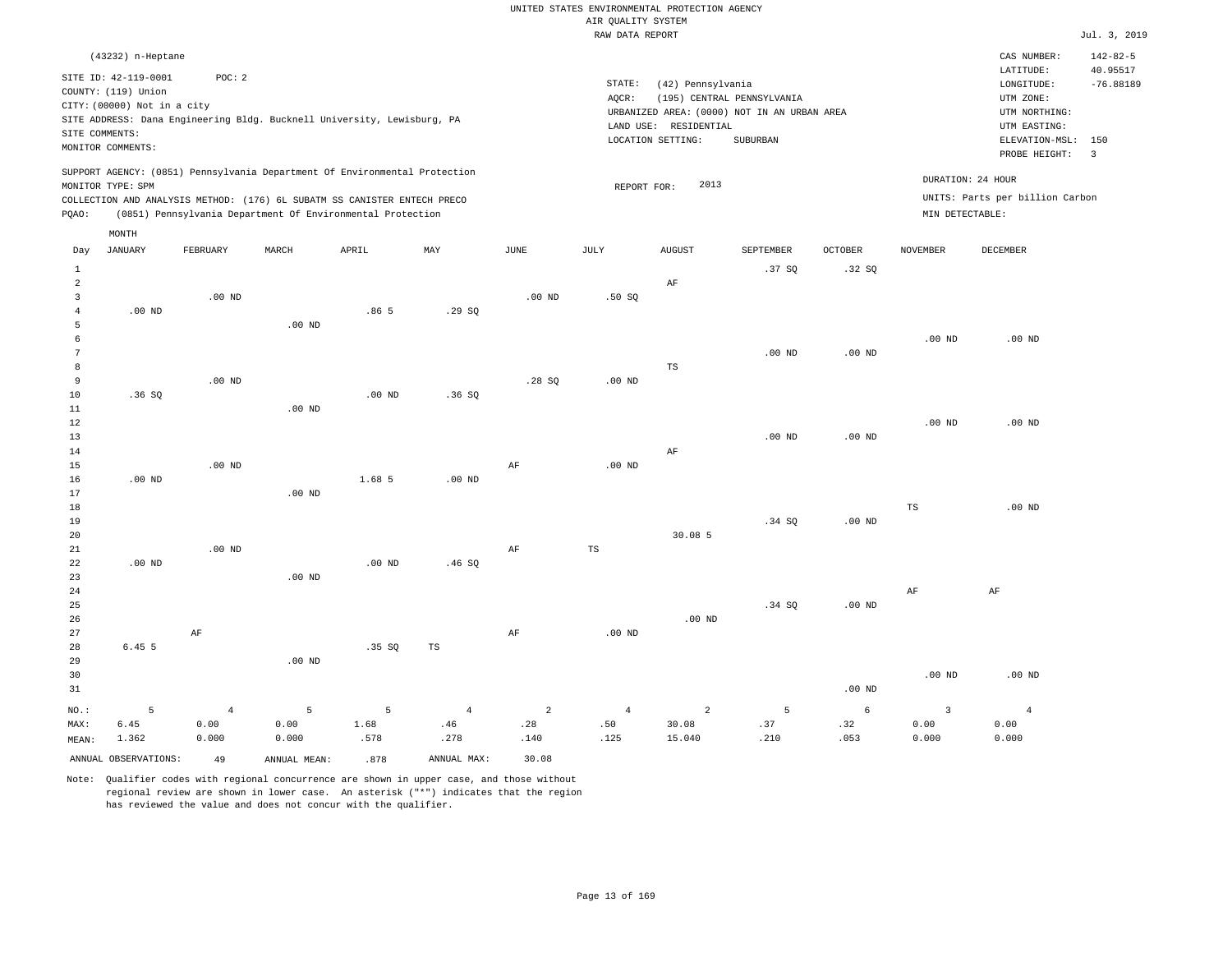|                |                             |                        |                                                                            |                         |                   |                |                                       | UNITED STATES ENVIRONMENTAL PROTECTION AGENCY |                                                                           |                   |                   |                                 |                |
|----------------|-----------------------------|------------------------|----------------------------------------------------------------------------|-------------------------|-------------------|----------------|---------------------------------------|-----------------------------------------------|---------------------------------------------------------------------------|-------------------|-------------------|---------------------------------|----------------|
|                |                             |                        |                                                                            |                         |                   |                | AIR QUALITY SYSTEM<br>RAW DATA REPORT |                                               |                                                                           |                   |                   |                                 | Jul. 3, 2019   |
|                |                             |                        |                                                                            |                         |                   |                |                                       |                                               |                                                                           |                   |                   |                                 |                |
|                | (43232) n-Heptane           |                        |                                                                            |                         |                   |                |                                       |                                               |                                                                           |                   |                   | CAS NUMBER:                     | $142 - 82 - 5$ |
|                | SITE ID: 42-119-0001        | POC: 2                 |                                                                            |                         |                   |                |                                       |                                               |                                                                           |                   |                   | LATITUDE:                       | 40.95517       |
|                | COUNTY: (119) Union         |                        |                                                                            |                         |                   |                | STATE:                                | (42) Pennsylvania                             |                                                                           |                   |                   | LONGITUDE:                      | $-76.88189$    |
|                | CITY: (00000) Not in a city |                        |                                                                            |                         |                   |                | AQCR:                                 |                                               | (195) CENTRAL PENNSYLVANIA<br>URBANIZED AREA: (0000) NOT IN AN URBAN AREA |                   |                   | UTM ZONE:<br>UTM NORTHING:      |                |
|                |                             |                        | SITE ADDRESS: Dana Engineering Bldg. Bucknell University, Lewisburg, PA    |                         |                   |                |                                       | LAND USE: RESIDENTIAL                         |                                                                           |                   |                   | UTM EASTING:                    |                |
|                | SITE COMMENTS:              |                        |                                                                            |                         |                   |                |                                       | LOCATION SETTING:                             | SUBURBAN                                                                  |                   |                   | ELEVATION-MSL:                  | 150            |
|                | MONITOR COMMENTS:           |                        |                                                                            |                         |                   |                |                                       |                                               |                                                                           |                   |                   | PROBE HEIGHT:                   | $\overline{3}$ |
|                |                             |                        | SUPPORT AGENCY: (0851) Pennsylvania Department Of Environmental Protection |                         |                   |                |                                       |                                               |                                                                           |                   |                   |                                 |                |
|                | MONITOR TYPE: SPM           |                        |                                                                            |                         |                   |                | REPORT FOR:                           | 2014                                          |                                                                           |                   |                   | DURATION: 24 HOUR               |                |
|                |                             |                        | COLLECTION AND ANALYSIS METHOD: (176) 6L SUBATM SS CANISTER ENTECH PRECO   |                         |                   |                |                                       |                                               |                                                                           |                   |                   | UNITS: Parts per billion Carbon |                |
| PQAO:          |                             |                        | (0851) Pennsylvania Department Of Environmental Protection                 |                         |                   |                |                                       |                                               |                                                                           |                   | MIN DETECTABLE:   |                                 |                |
|                | MONTH                       |                        |                                                                            |                         |                   |                |                                       |                                               |                                                                           |                   |                   |                                 |                |
| Day            | <b>JANUARY</b>              | FEBRUARY               | MARCH                                                                      | APRIL                   | MAX               | JUNE           | JULY                                  | <b>AUGUST</b>                                 | SEPTEMBER                                                                 | <b>OCTOBER</b>    | <b>NOVEMBER</b>   | DECEMBER                        |                |
| $\mathbf{1}$   |                             |                        |                                                                            |                         |                   |                |                                       |                                               |                                                                           |                   | .00 <sub>ND</sub> | .33SQ                           |                |
| $\overline{a}$ |                             |                        |                                                                            |                         |                   |                |                                       |                                               | .18SQ                                                                     | .18S              |                   |                                 |                |
| 3              |                             |                        |                                                                            |                         |                   |                |                                       | $.00$ ND                                      |                                                                           |                   |                   |                                 |                |
| 4              |                             | $.00$ ND               |                                                                            |                         |                   | AF             | .00 <sub>ND</sub>                     |                                               |                                                                           |                   |                   |                                 |                |
| 5              | $.00$ ND                    |                        |                                                                            | AF                      | $.00$ ND          |                |                                       |                                               |                                                                           |                   |                   |                                 |                |
| 6<br>7         |                             |                        | .00 <sub>ND</sub>                                                          |                         |                   |                |                                       |                                               |                                                                           |                   | .00 <sub>ND</sub> | $.00$ ND                        |                |
| 8              |                             |                        |                                                                            |                         |                   |                |                                       |                                               | .00 <sub>ND</sub>                                                         | .00 <sub>ND</sub> |                   |                                 |                |
| 9              |                             |                        |                                                                            |                         |                   |                |                                       | $.00$ ND                                      |                                                                           |                   |                   |                                 |                |
| 10             |                             | AF                     |                                                                            |                         |                   | $.00$ ND       | $.00$ ND                              |                                               |                                                                           |                   |                   |                                 |                |
| $11\,$         | $.00$ ND                    |                        |                                                                            | $\rm{AF}$               | $.00$ ND          |                |                                       |                                               |                                                                           |                   |                   |                                 |                |
| 12             |                             |                        | $.00$ ND                                                                   |                         |                   |                |                                       |                                               |                                                                           |                   |                   |                                 |                |
| 13             |                             |                        |                                                                            |                         |                   |                |                                       |                                               |                                                                           |                   | $.00$ ND          | .23 S0                          |                |
| 14             |                             |                        |                                                                            |                         |                   |                |                                       |                                               | $.00$ ND                                                                  | .17SQ             |                   |                                 |                |
| 15             |                             |                        |                                                                            |                         |                   |                |                                       | $.00$ ND                                      |                                                                           |                   |                   |                                 |                |
| 16             |                             | $.00$ DI               |                                                                            |                         |                   | $.00$ ND       | $.00$ ND                              |                                               |                                                                           |                   |                   |                                 |                |
| 17             | $.00$ ND                    |                        |                                                                            | .00 <sub>ND</sub>       | .00 <sub>ND</sub> |                |                                       |                                               |                                                                           |                   |                   |                                 |                |
| 18             |                             |                        | $.00$ ND                                                                   |                         |                   |                |                                       |                                               |                                                                           |                   |                   |                                 |                |
| 19<br>20       |                             |                        |                                                                            |                         |                   |                |                                       |                                               | .21 SQ                                                                    | .16SQ             | .00 <sub>ND</sub> | .17SQ                           |                |
| 21             |                             |                        |                                                                            |                         |                   |                |                                       | .17SQ                                         |                                                                           |                   |                   |                                 |                |
| 22             |                             | $.00$ ND               |                                                                            |                         |                   | $.00$ ND       | .40SQ                                 |                                               |                                                                           |                   |                   |                                 |                |
| 23             | .00 <sub>ND</sub>           |                        |                                                                            | .00 <sub>ND</sub>       | $.00$ ND          |                |                                       |                                               |                                                                           |                   |                   |                                 |                |
| 24             |                             |                        | $.00$ ND                                                                   |                         |                   |                |                                       |                                               |                                                                           |                   |                   |                                 |                |
| 25             |                             |                        |                                                                            |                         |                   |                |                                       |                                               |                                                                           |                   | .17SQ             | .23SQ                           |                |
| 26             |                             |                        |                                                                            |                         |                   |                |                                       |                                               | .23SQ                                                                     | $.00$ ND          |                   |                                 |                |
| 27             |                             |                        |                                                                            |                         |                   |                |                                       | .21 S0                                        |                                                                           |                   |                   |                                 |                |
| 28             |                             | $\mathbb{A}\mathbb{S}$ |                                                                            |                         |                   | $.00$ ND       | $.00$ ND                              |                                               |                                                                           |                   |                   |                                 |                |
| 29             | TS                          |                        |                                                                            | .00 <sub>ND</sub>       | .00 <sub>ND</sub> |                |                                       |                                               |                                                                           |                   |                   |                                 |                |
| 30             |                             |                        | $\rm{AF}$                                                                  |                         |                   |                |                                       |                                               |                                                                           |                   |                   |                                 |                |
| 31             |                             |                        |                                                                            |                         |                   |                |                                       |                                               |                                                                           |                   |                   | $.00$ ND                        |                |
| $NO.$ :        | $\overline{4}$              | $\overline{3}$         | $\overline{4}$                                                             | $\overline{\mathbf{3}}$ | 5                 | $\overline{4}$ | 5                                     | 5                                             | 5                                                                         | 5                 | 5                 | 6                               |                |
| MAX:           | 0.00                        | 0.00                   | 0.00                                                                       | 0.00                    | 0.00              | 0.00           | .40                                   | .21                                           | .23                                                                       | .18               | .17               | .33                             |                |
| MEAN:          | 0.000                       | 0.000                  | 0.000                                                                      | 0.000                   | 0.000             | 0.000          | .080                                  | .076                                          | .124                                                                      | .102              | .034              | .160                            |                |
|                | ANNUAL OBSERVATIONS:        | 54                     | ANNUAL, MEAN:                                                              | .056                    | ANNUAL MAX:       | .40            |                                       |                                               |                                                                           |                   |                   |                                 |                |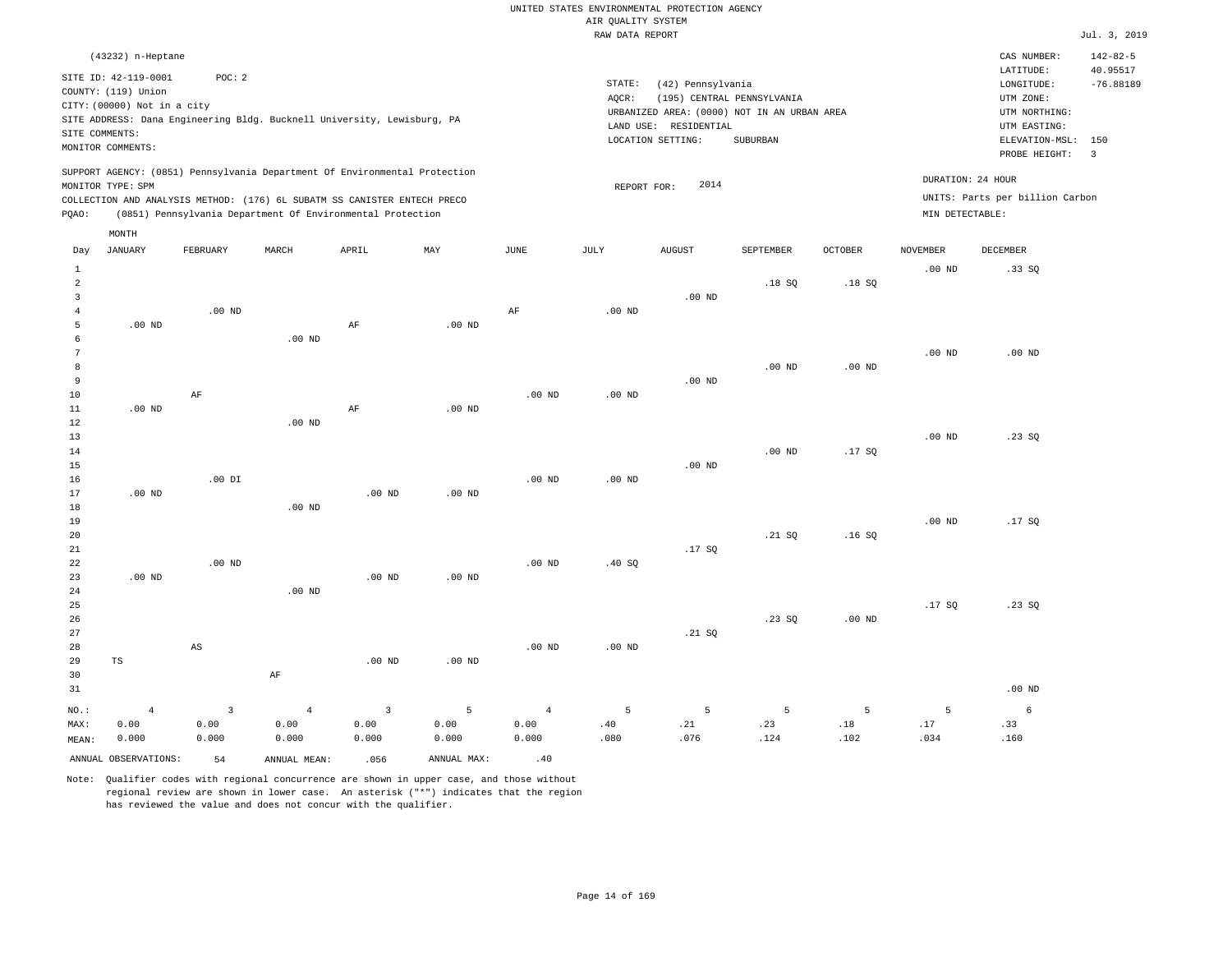|                                |                                                                                                                   |                |              |                                                                            |                   |             | RAW DATA REPORT   |                                                                 |                                                                                       |                   |                   |                                                                                                              | Jul. 3, 2019                              |
|--------------------------------|-------------------------------------------------------------------------------------------------------------------|----------------|--------------|----------------------------------------------------------------------------|-------------------|-------------|-------------------|-----------------------------------------------------------------|---------------------------------------------------------------------------------------|-------------------|-------------------|--------------------------------------------------------------------------------------------------------------|-------------------------------------------|
|                                | (43232) n-Heptane                                                                                                 |                |              |                                                                            |                   |             |                   |                                                                 |                                                                                       |                   |                   | CAS NUMBER:                                                                                                  | $142 - 82 - 5$                            |
|                                | SITE ID: 42-119-0001<br>COUNTY: (119) Union<br>CITY: (00000) Not in a city<br>SITE COMMENTS:<br>MONITOR COMMENTS: | POC: 2         |              | SITE ADDRESS: Dana Engineering Bldg. Bucknell University, Lewisburg, PA    |                   |             | STATE:<br>AQCR:   | (42) Pennsylvania<br>LAND USE: RESIDENTIAL<br>LOCATION SETTING: | (195) CENTRAL PENNSYLVANIA<br>URBANIZED AREA: (0000) NOT IN AN URBAN AREA<br>SUBURBAN |                   |                   | LATITUDE:<br>LONGITUDE:<br>UTM ZONE:<br>UTM NORTHING:<br>UTM EASTING:<br>ELEVATION-MSL: 150<br>PROBE HEIGHT: | 40.95517<br>$-76.88189$<br>$\overline{3}$ |
|                                |                                                                                                                   |                |              | SUPPORT AGENCY: (0851) Pennsylvania Department Of Environmental Protection |                   |             |                   |                                                                 |                                                                                       |                   |                   | DURATION: 24 HOUR                                                                                            |                                           |
|                                | MONITOR TYPE: SPM                                                                                                 |                |              | COLLECTION AND ANALYSIS METHOD: (176) 6L SUBATM SS CANISTER ENTECH PRECO   |                   |             | REPORT FOR:       | 2015                                                            |                                                                                       |                   |                   | UNITS: Parts per billion Carbon                                                                              |                                           |
| PQAO:                          |                                                                                                                   |                |              | (0851) Pennsylvania Department Of Environmental Protection                 |                   |             |                   |                                                                 |                                                                                       |                   | MIN DETECTABLE:   |                                                                                                              |                                           |
|                                |                                                                                                                   |                |              |                                                                            |                   |             |                   |                                                                 |                                                                                       |                   |                   |                                                                                                              |                                           |
|                                | MONTH                                                                                                             |                |              |                                                                            |                   |             |                   |                                                                 |                                                                                       |                   |                   |                                                                                                              |                                           |
| Day                            | <b>JANUARY</b>                                                                                                    | FEBRUARY       | MARCH        | APRIL                                                                      | MAX               | <b>JUNE</b> | <b>JULY</b>       | <b>AUGUST</b>                                                   | SEPTEMBER                                                                             | <b>OCTOBER</b>    | <b>NOVEMBER</b>   | DECEMBER                                                                                                     |                                           |
| $\mathbf{1}$<br>$\overline{a}$ |                                                                                                                   |                | .26SQ        |                                                                            |                   |             |                   |                                                                 |                                                                                       |                   | AF                | .59SQ                                                                                                        |                                           |
| $\overline{\mathbf{3}}$        |                                                                                                                   |                |              |                                                                            |                   |             |                   |                                                                 | .24 SQ                                                                                | $_{\rm AS}$       |                   |                                                                                                              |                                           |
| $\overline{4}$<br>5            |                                                                                                                   | $.00$ ND       |              |                                                                            |                   | 3.295       | .00 <sub>ND</sub> | $.00$ ND                                                        |                                                                                       |                   |                   |                                                                                                              |                                           |
| 6                              | .26SQ                                                                                                             |                |              | $.00$ ND                                                                   | .00 <sub>ND</sub> |             |                   |                                                                 |                                                                                       |                   |                   |                                                                                                              |                                           |
| 7                              |                                                                                                                   |                | $.00$ ND     |                                                                            |                   |             |                   |                                                                 |                                                                                       |                   |                   |                                                                                                              |                                           |
| 8                              |                                                                                                                   |                |              |                                                                            |                   |             |                   |                                                                 |                                                                                       |                   | .00 <sub>ND</sub> | .25S                                                                                                         |                                           |
| 9                              |                                                                                                                   |                |              |                                                                            |                   |             |                   |                                                                 | $\mathbb{A}\mathbb{S}$                                                                | .24SQ             |                   |                                                                                                              |                                           |
| 10                             |                                                                                                                   |                |              |                                                                            |                   |             |                   | $.00$ ND                                                        |                                                                                       |                   |                   |                                                                                                              |                                           |
| $11\,$                         |                                                                                                                   | .21 S0         |              |                                                                            |                   | .21 SQ      | .32S              |                                                                 |                                                                                       |                   |                   |                                                                                                              |                                           |
| $1\,2$                         | .35SQ                                                                                                             |                |              | .00 <sub>ND</sub>                                                          | AF                |             |                   |                                                                 |                                                                                       |                   |                   |                                                                                                              |                                           |
| 13                             |                                                                                                                   |                | $.00$ ND     |                                                                            |                   |             |                   |                                                                 |                                                                                       |                   |                   |                                                                                                              |                                           |
| 14                             |                                                                                                                   |                |              |                                                                            |                   |             |                   |                                                                 |                                                                                       |                   | .00 <sub>ND</sub> | AS                                                                                                           |                                           |
| 15<br>16                       |                                                                                                                   |                |              |                                                                            |                   |             |                   | $.00$ ND                                                        | $\mathbb{A}\mathbb{S}$                                                                | .00 <sub>ND</sub> |                   |                                                                                                              |                                           |
| 17                             |                                                                                                                   | .25S           |              |                                                                            |                   | .20S        | .36S              |                                                                 |                                                                                       |                   |                   |                                                                                                              |                                           |
| 18                             | .22SQ                                                                                                             |                |              | .00 <sub>ND</sub>                                                          | 2.38 5            |             |                   |                                                                 |                                                                                       |                   |                   |                                                                                                              |                                           |
| 19                             |                                                                                                                   |                | $.00$ ND     |                                                                            |                   |             |                   |                                                                 |                                                                                       |                   |                   |                                                                                                              |                                           |
| 20                             |                                                                                                                   |                |              |                                                                            |                   |             |                   |                                                                 |                                                                                       |                   | .00 <sub>ND</sub> | AS                                                                                                           |                                           |
| $21\,$                         |                                                                                                                   |                |              |                                                                            |                   |             |                   |                                                                 | $.00$ ND                                                                              | .46SQ             |                   |                                                                                                              |                                           |
| 22                             |                                                                                                                   |                |              |                                                                            |                   |             |                   | $.00$ ND                                                        |                                                                                       |                   |                   |                                                                                                              |                                           |
| 23                             |                                                                                                                   | $.00$ ND       |              |                                                                            |                   | .46SQ       | .00 <sub>ND</sub> |                                                                 |                                                                                       |                   |                   |                                                                                                              |                                           |
| 24                             | .35S                                                                                                              |                |              | $.00$ ND                                                                   | $.00$ ND          |             |                   |                                                                 |                                                                                       |                   |                   |                                                                                                              |                                           |
| 25<br>26                       |                                                                                                                   |                | .20 SQ       |                                                                            |                   |             |                   |                                                                 |                                                                                       |                   | .20SQ             | $.00$ ND                                                                                                     |                                           |
| 27                             |                                                                                                                   |                |              |                                                                            |                   |             |                   |                                                                 | $.00$ ND                                                                              | .53 <sub>c</sub>  |                   |                                                                                                              |                                           |
| 28                             |                                                                                                                   |                |              |                                                                            |                   |             |                   | AS                                                              |                                                                                       |                   |                   |                                                                                                              |                                           |
| 29                             |                                                                                                                   |                |              |                                                                            |                   | .29SQ       | .29SQ             |                                                                 |                                                                                       |                   |                   |                                                                                                              |                                           |
| 30                             | AF                                                                                                                |                |              | .23SQ                                                                      | .25SQ             |             |                   |                                                                 |                                                                                       |                   |                   |                                                                                                              |                                           |
| 31                             |                                                                                                                   |                | $.00$ ND     |                                                                            |                   |             |                   |                                                                 |                                                                                       |                   |                   |                                                                                                              |                                           |
| NO.:                           | $\overline{4}$                                                                                                    | $\overline{4}$ | 6            | 5                                                                          | $\overline{4}$    | 5           | 5                 | $\overline{4}$                                                  | $\overline{3}$                                                                        | $\sqrt{4}$        | $\overline{4}$    | $\overline{\mathbf{3}}$                                                                                      |                                           |
| MAX:                           | .35                                                                                                               | .25            | .26          | .23                                                                        | 2.38              | 3.29        | .36               | 0.00                                                            | .24                                                                                   | .53               | .20               | .59                                                                                                          |                                           |
| MEAN:                          | .295                                                                                                              | .115           | .077         | .046                                                                       | .658              | .890        | .194              | 0.000                                                           | .080                                                                                  | .308              | .050              | .280                                                                                                         |                                           |
|                                | ANNUAL OBSERVATIONS:                                                                                              | 51             | ANNUAL MEAN: | .253                                                                       | ANNUAL MAX:       | 3.29        |                   |                                                                 |                                                                                       |                   |                   |                                                                                                              |                                           |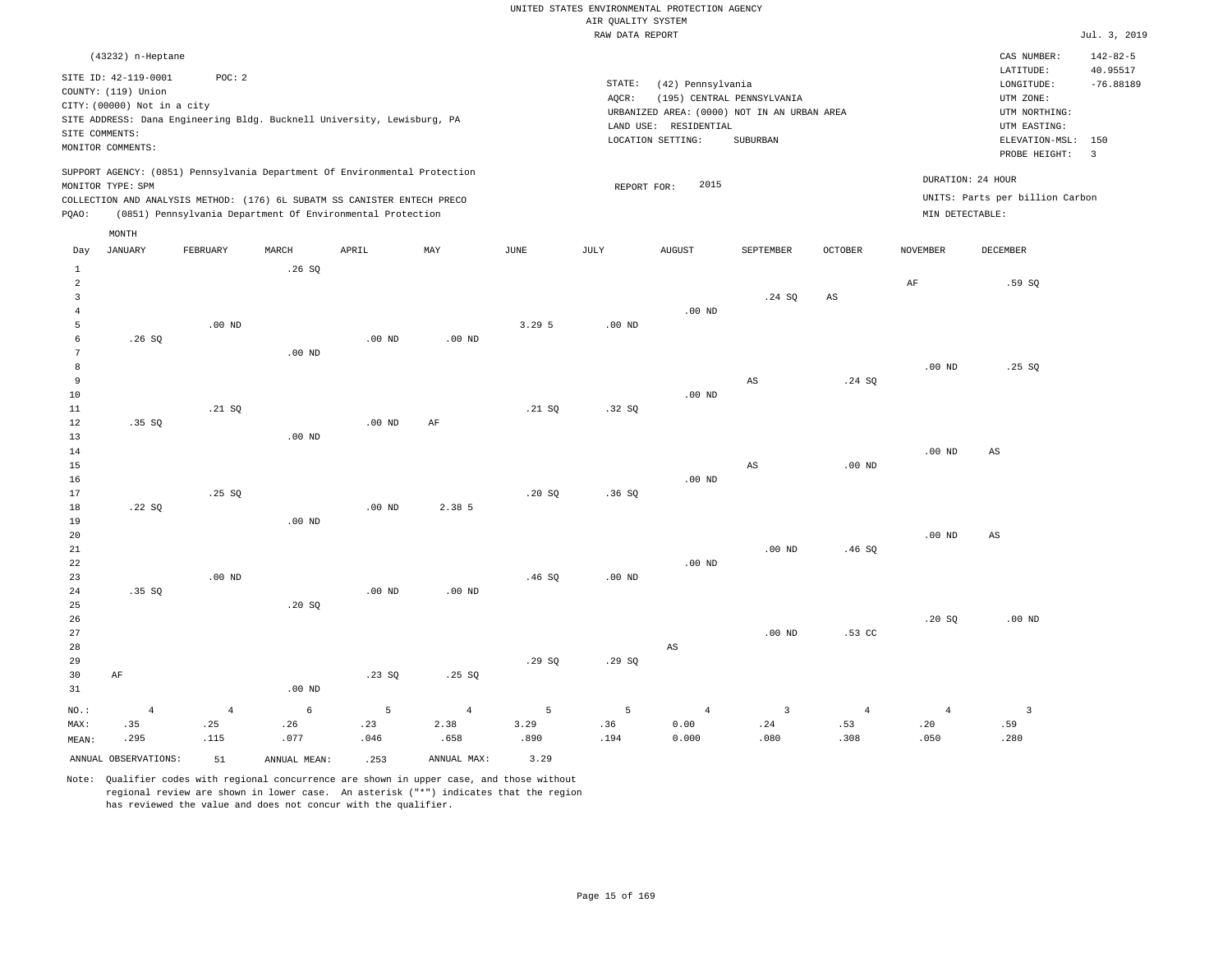|                                           |                                             |                                                                                                                                        |          |                   |                   |                   |                     | UNITED STATES ENVIRONMENTAL PROTECTION AGENCY |                                             |            |                   |                                     |                         |
|-------------------------------------------|---------------------------------------------|----------------------------------------------------------------------------------------------------------------------------------------|----------|-------------------|-------------------|-------------------|---------------------|-----------------------------------------------|---------------------------------------------|------------|-------------------|-------------------------------------|-------------------------|
|                                           |                                             |                                                                                                                                        |          |                   |                   |                   | AIR QUALITY SYSTEM  |                                               |                                             |            |                   |                                     |                         |
|                                           |                                             |                                                                                                                                        |          |                   |                   |                   | RAW DATA REPORT     |                                               |                                             |            |                   |                                     | Jul. 3, 2019            |
|                                           | (43248) Cyclohexane                         |                                                                                                                                        |          |                   |                   |                   |                     |                                               |                                             |            |                   | CAS NUMBER:                         | $110 - 82 - 7$          |
|                                           | SITE ID: 42-119-0001<br>COUNTY: (119) Union | POC: 2                                                                                                                                 |          |                   |                   |                   | $\texttt{STATE}{}:$ | (42) Pennsylvania                             |                                             |            |                   | LATITUDE:<br>$\texttt{LONGITUDE}$ : | 40.95517<br>$-76.88189$ |
|                                           | CITY: (00000) Not in a city                 |                                                                                                                                        |          |                   |                   |                   | AOCR:               |                                               | (195) CENTRAL PENNSYLVANIA                  |            |                   | UTM ZONE:                           |                         |
|                                           |                                             | SITE ADDRESS: Dana Engineering Bldg. Bucknell University, Lewisburg, PA                                                                |          |                   |                   |                   |                     |                                               | URBANIZED AREA: (0000) NOT IN AN URBAN AREA |            |                   | UTM NORTHING:                       |                         |
| SITE COMMENTS:                            |                                             |                                                                                                                                        |          |                   |                   |                   |                     | LAND USE: RESIDENTIAL                         |                                             |            |                   | UTM EASTING:                        |                         |
|                                           | MONITOR COMMENTS:                           |                                                                                                                                        |          |                   |                   |                   |                     | LOCATION SETTING:                             | SUBURBAN                                    |            |                   | ELEVATION-MSL:<br>PROBE HEIGHT:     | 150<br>$\overline{3}$   |
|                                           | MONITOR TYPE: SPM                           | SUPPORT AGENCY: (0851) Pennsylvania Department Of Environmental Protection                                                             |          |                   |                   |                   | REPORT FOR:         | 2013                                          |                                             |            |                   | DURATION: 24 HOUR                   |                         |
| PQAO:                                     |                                             | COLLECTION AND ANALYSIS METHOD: (176) 6L SUBATM SS CANISTER ENTECH PRECO<br>(0851) Pennsylvania Department Of Environmental Protection |          |                   |                   |                   |                     |                                               |                                             |            | MIN DETECTABLE:   | UNITS: Parts per billion Carbon     |                         |
|                                           | MONTH                                       |                                                                                                                                        |          |                   |                   |                   |                     |                                               |                                             |            |                   |                                     |                         |
| Day                                       | <b>JANUARY</b>                              | FEBRUARY                                                                                                                               | MARCH    | APRIL             | MAY               | <b>JUNE</b>       | <b>JULY</b>         | <b>AUGUST</b>                                 | SEPTEMBER                                   | OCTOBER    | <b>NOVEMBER</b>   | DECEMBER                            |                         |
| $\mathbf{1}$                              |                                             |                                                                                                                                        |          |                   |                   |                   |                     |                                               | $.00$ ND                                    | $.00$ ND   |                   |                                     |                         |
| $\overline{2}$<br>$\overline{\mathbf{3}}$ |                                             | $.00$ ND                                                                                                                               |          |                   |                   | .00 <sub>ND</sub> | .85                 | AF                                            |                                             |            |                   |                                     |                         |
| $\overline{4}$                            | $.00$ ND                                    |                                                                                                                                        |          | $.00$ ND          | 2.26              |                   |                     |                                               |                                             |            |                   |                                     |                         |
| 5                                         |                                             |                                                                                                                                        | $.00$ ND |                   |                   |                   |                     |                                               |                                             |            |                   |                                     |                         |
| 6                                         |                                             |                                                                                                                                        |          |                   |                   |                   |                     |                                               |                                             |            | .00 <sub>ND</sub> | .40 SQ                              |                         |
| 7                                         |                                             |                                                                                                                                        |          |                   |                   |                   |                     |                                               | $.00$ ND                                    | $.00$ ND   |                   |                                     |                         |
| 8                                         |                                             |                                                                                                                                        |          |                   |                   |                   |                     | TS                                            |                                             |            |                   |                                     |                         |
| 9<br>$10$                                 | .69SQ                                       | $.00$ ND                                                                                                                               |          | 2.20              | .00 <sub>ND</sub> | .00 <sub>ND</sub> | .00 <sub>ND</sub>   |                                               |                                             |            |                   |                                     |                         |
| $1\,1$                                    |                                             |                                                                                                                                        | 1.38     |                   |                   |                   |                     |                                               |                                             |            |                   |                                     |                         |
| 12                                        |                                             |                                                                                                                                        |          |                   |                   |                   |                     |                                               |                                             |            | $.00$ ND          | $.00$ ND                            |                         |
| 13                                        |                                             |                                                                                                                                        |          |                   |                   |                   |                     |                                               | $.00$ ND                                    | $.00$ ND   |                   |                                     |                         |
| 14                                        |                                             |                                                                                                                                        |          |                   |                   |                   |                     | AF                                            |                                             |            |                   |                                     |                         |
| 15                                        |                                             | .85                                                                                                                                    |          |                   |                   | $\rm{AF}$         | .00 <sub>ND</sub>   |                                               |                                             |            |                   |                                     |                         |
| 16                                        | .29SQ                                       |                                                                                                                                        |          | 2.53              | $.00$ ND          |                   |                     |                                               |                                             |            |                   |                                     |                         |
| 17<br>18                                  |                                             |                                                                                                                                        | .97      |                   |                   |                   |                     |                                               |                                             |            | $_{\rm TS}$       | .28S                                |                         |
| 19                                        |                                             |                                                                                                                                        |          |                   |                   |                   |                     |                                               | $.00$ ND                                    | $.00$ ND   |                   |                                     |                         |
| 20                                        |                                             |                                                                                                                                        |          |                   |                   |                   |                     | $.00$ ND                                      |                                             |            |                   |                                     |                         |
| 21                                        |                                             | $.00$ ND                                                                                                                               |          |                   |                   | $\rm{AF}$         | TS                  |                                               |                                             |            |                   |                                     |                         |
| 22                                        | $.00$ ND                                    |                                                                                                                                        |          | 2.34              | .80               |                   |                     |                                               |                                             |            |                   |                                     |                         |
| 23                                        |                                             |                                                                                                                                        | $.00$ ND |                   |                   |                   |                     |                                               |                                             |            |                   |                                     |                         |
| 24                                        |                                             |                                                                                                                                        |          |                   |                   |                   |                     |                                               |                                             |            | $\rm AF$          | AF                                  |                         |
| 25<br>26                                  |                                             |                                                                                                                                        |          |                   |                   |                   |                     | $.00$ ND                                      | $.00$ ND                                    | $.00$ ND   |                   |                                     |                         |
| 27                                        |                                             | $\rm{AF}$                                                                                                                              |          |                   |                   | AF                | 1.95                |                                               |                                             |            |                   |                                     |                         |
| 28                                        | 1.37                                        |                                                                                                                                        |          | .00 <sub>ND</sub> | $_{\rm TS}$       |                   |                     |                                               |                                             |            |                   |                                     |                         |
| 29                                        |                                             |                                                                                                                                        | $.00$ ND |                   |                   |                   |                     |                                               |                                             |            |                   |                                     |                         |
| 30                                        |                                             |                                                                                                                                        |          |                   |                   |                   |                     |                                               |                                             |            | .00 <sub>ND</sub> | .31 SQ                              |                         |
| 31                                        |                                             |                                                                                                                                        |          |                   |                   |                   |                     |                                               |                                             | .49S       |                   |                                     |                         |
| NO.:                                      | 5                                           | $\overline{4}$                                                                                                                         | 5        | 5                 | $\overline{4}$    | 2                 | $\overline{4}$      | $\overline{a}$                                | 5                                           | $\epsilon$ | $\overline{3}$    | $\overline{4}$                      |                         |
| MAX:                                      | 1.37                                        | .85                                                                                                                                    | 1.38     | 2.53              | 2.26              | 0.00              | 1.95                | 0.00                                          | 0.00                                        | .49        | 0.00              | .40                                 |                         |
| MEAN:                                     | .470                                        | .213                                                                                                                                   | .470     | 1.414             | .765              | 0.000             | .700                | 0.000                                         | 0.000                                       | .082       | 0.000             | .248                                |                         |

ANNUAL OBSERVATIONS:  $\begin{array}{ccc} 49 & \text{ANNUAL MEAN:} & 407 \end{array}$  ANNUAL MAX:  $\begin{array}{ccc} 2.53 & \text{MVOTE$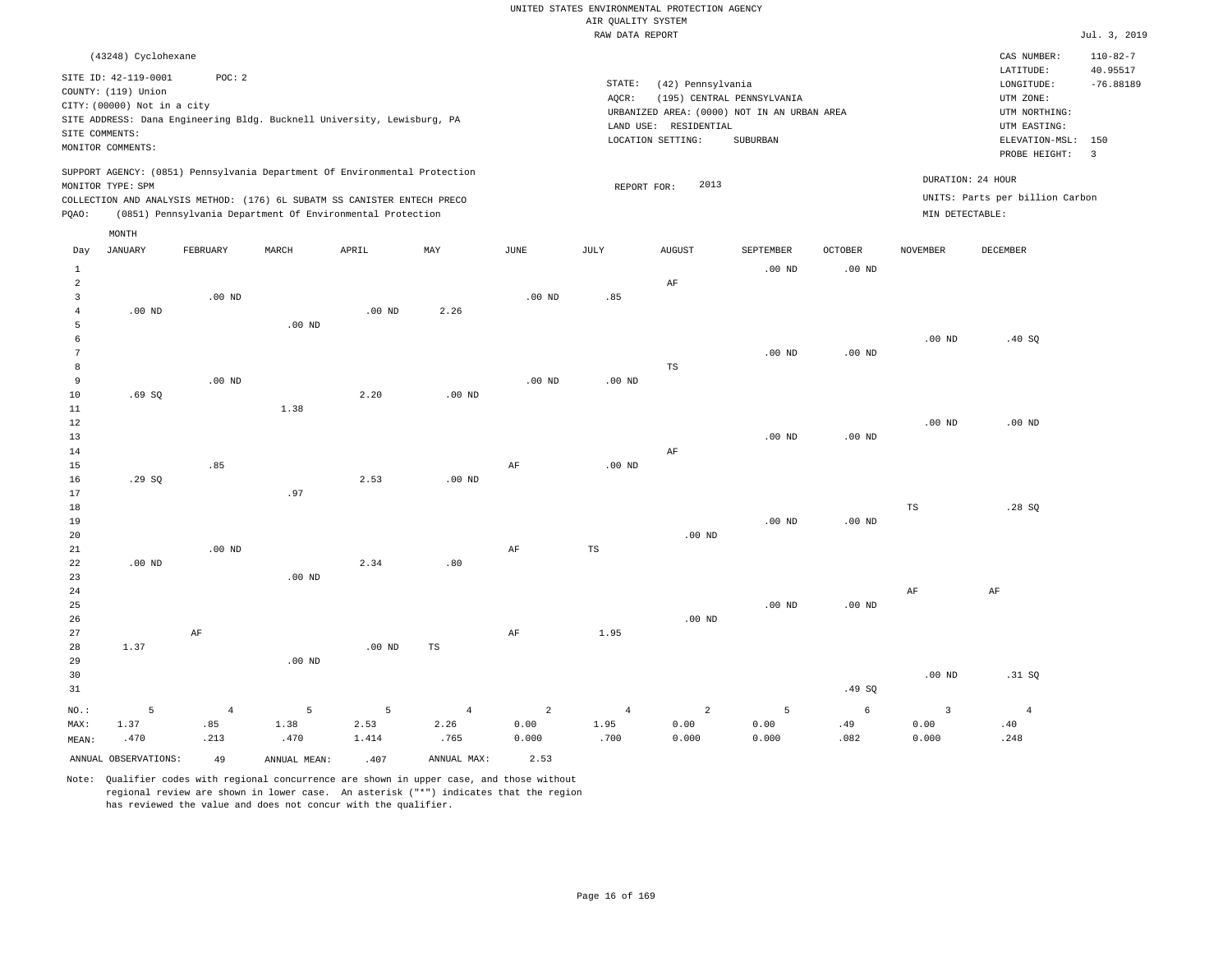|                     |                             |                         |                |                                                                            |                   |                   | UNITED STATES ENVIRONMENTAL PROTECTION AGENCY |                       |                                             |                   |                   |                                 |                                |
|---------------------|-----------------------------|-------------------------|----------------|----------------------------------------------------------------------------|-------------------|-------------------|-----------------------------------------------|-----------------------|---------------------------------------------|-------------------|-------------------|---------------------------------|--------------------------------|
|                     |                             |                         |                |                                                                            |                   |                   | AIR QUALITY SYSTEM                            |                       |                                             |                   |                   |                                 |                                |
|                     |                             |                         |                |                                                                            |                   |                   | RAW DATA REPORT                               |                       |                                             |                   |                   |                                 | Jul. 3, 2019                   |
|                     | (43248) Cyclohexane         |                         |                |                                                                            |                   |                   |                                               |                       |                                             |                   |                   | CAS NUMBER:<br>LATITUDE:        | $110 - 82 - 7$<br>40.95517     |
|                     | SITE ID: 42-119-0001        | POC: 2                  |                |                                                                            |                   |                   | $\texttt{STATE}{}:$                           | (42) Pennsylvania     |                                             |                   |                   | ${\tt LONGITUDE:}$              | $-76.88189$                    |
|                     | COUNTY: (119) Union         |                         |                |                                                                            |                   |                   | AQCR:                                         |                       | (195) CENTRAL PENNSYLVANIA                  |                   |                   | UTM ZONE:                       |                                |
|                     | CITY: (00000) Not in a city |                         |                | SITE ADDRESS: Dana Engineering Bldg. Bucknell University, Lewisburg, PA    |                   |                   |                                               |                       | URBANIZED AREA: (0000) NOT IN AN URBAN AREA |                   |                   | UTM NORTHING:                   |                                |
|                     | SITE COMMENTS:              |                         |                |                                                                            |                   |                   |                                               | LAND USE: RESIDENTIAL |                                             |                   |                   | UTM EASTING:                    |                                |
|                     | MONITOR COMMENTS:           |                         |                |                                                                            |                   |                   |                                               | LOCATION SETTING:     | ${\tt SUBURBAN}$                            |                   |                   | ELEVATION-MSL:<br>PROBE HEIGHT: | 150<br>$\overline{\mathbf{3}}$ |
|                     |                             |                         |                | SUPPORT AGENCY: (0851) Pennsylvania Department Of Environmental Protection |                   |                   |                                               |                       |                                             |                   |                   | DURATION: 24 HOUR               |                                |
|                     | MONITOR TYPE: SPM           |                         |                | COLLECTION AND ANALYSIS METHOD: (176) 6L SUBATM SS CANISTER ENTECH PRECO   |                   |                   | REPORT FOR:                                   | 2014                  |                                             |                   |                   | UNITS: Parts per billion Carbon |                                |
| PQAO:               |                             |                         |                | (0851) Pennsylvania Department Of Environmental Protection                 |                   |                   |                                               |                       |                                             |                   | MIN DETECTABLE:   |                                 |                                |
|                     | MONTH                       |                         |                |                                                                            |                   |                   |                                               |                       |                                             |                   |                   |                                 |                                |
| Day                 | <b>JANUARY</b>              | FEBRUARY                | MARCH          | APRIL                                                                      | MAY               | JUNE              | JULY                                          | <b>AUGUST</b>         | SEPTEMBER                                   | <b>OCTOBER</b>    | <b>NOVEMBER</b>   | DECEMBER                        |                                |
| $\mathbf{1}$        |                             |                         |                |                                                                            |                   |                   |                                               |                       |                                             |                   | .00 <sub>ND</sub> | $.00$ ND                        |                                |
| $\overline{a}$      |                             |                         |                |                                                                            |                   |                   |                                               |                       | $.00$ ND                                    | $.00$ ND          |                   |                                 |                                |
| $\overline{3}$      |                             |                         |                |                                                                            |                   |                   |                                               | $.00$ ND              |                                             |                   |                   |                                 |                                |
| $\overline{4}$<br>5 | $.00$ ND                    | .38SQ                   |                | $\rm AF$                                                                   | $.00$ ND          | AF                | .00 <sub>ND</sub>                             |                       |                                             |                   |                   |                                 |                                |
| 6                   |                             |                         | $.00$ ND       |                                                                            |                   |                   |                                               |                       |                                             |                   |                   |                                 |                                |
| 7                   |                             |                         |                |                                                                            |                   |                   |                                               |                       |                                             |                   | .00 <sub>ND</sub> | $.00$ ND                        |                                |
| 8                   |                             |                         |                |                                                                            |                   |                   |                                               |                       | $.00$ ND                                    | .00 <sub>ND</sub> |                   |                                 |                                |
| 9                   |                             |                         |                |                                                                            |                   |                   |                                               | $.00$ ND              |                                             |                   |                   |                                 |                                |
| 10                  |                             | $\rm AF$                |                |                                                                            |                   | .00 <sub>ND</sub> | .31 SQ                                        |                       |                                             |                   |                   |                                 |                                |
| 11                  | .33 S0                      |                         |                | AF                                                                         | .00 <sub>ND</sub> |                   |                                               |                       |                                             |                   |                   |                                 |                                |
| 12<br>13            |                             |                         | .36SQ          |                                                                            |                   |                   |                                               |                       |                                             |                   | .00 <sub>ND</sub> | $.00$ ND                        |                                |
| 14                  |                             |                         |                |                                                                            |                   |                   |                                               |                       | $.00$ ND                                    | $.00$ ND          |                   |                                 |                                |
| 15                  |                             |                         |                |                                                                            |                   |                   |                                               | $.00$ ND              |                                             |                   |                   |                                 |                                |
| 16                  |                             | $.00$ DI                |                |                                                                            |                   | $.00$ ND          | $.00$ ND                                      |                       |                                             |                   |                   |                                 |                                |
| 17                  | $.00$ ND                    |                         |                | .17SQ                                                                      | $.00$ ND          |                   |                                               |                       |                                             |                   |                   |                                 |                                |
| 18                  |                             |                         | $.00$ ND       |                                                                            |                   |                   |                                               |                       |                                             |                   |                   |                                 |                                |
| 19<br>20            |                             |                         |                |                                                                            |                   |                   |                                               |                       | $.00$ ND                                    | .00 <sub>ND</sub> | .00 <sub>ND</sub> | $.00$ ND                        |                                |
| 21                  |                             |                         |                |                                                                            |                   |                   |                                               | $.00$ ND              |                                             |                   |                   |                                 |                                |
| 22                  |                             | $.00$ ND                |                |                                                                            |                   | .00 <sub>ND</sub> | .00 <sub>ND</sub>                             |                       |                                             |                   |                   |                                 |                                |
| 23                  | .00 <sub>ND</sub>           |                         |                | .00 <sub>ND</sub>                                                          | .00 <sub>ND</sub> |                   |                                               |                       |                                             |                   |                   |                                 |                                |
| $2\sqrt{4}$         |                             |                         | $.00$ ND       |                                                                            |                   |                   |                                               |                       |                                             |                   |                   |                                 |                                |
| 25                  |                             |                         |                |                                                                            |                   |                   |                                               |                       |                                             |                   | $.00$ ND          | $.00$ ND                        |                                |
| 26                  |                             |                         |                |                                                                            |                   |                   |                                               |                       | $.00$ ND                                    | .00 <sub>ND</sub> |                   |                                 |                                |
| 27<br>28            |                             | AS                      |                |                                                                            |                   | $.00$ ND          | $.00$ ND                                      | $.00$ ND              |                                             |                   |                   |                                 |                                |
| 29                  | $\operatorname{TS}$         |                         |                | $.00$ ND                                                                   | .25S              |                   |                                               |                       |                                             |                   |                   |                                 |                                |
| 30                  |                             |                         | $\rm{AF}$      |                                                                            |                   |                   |                                               |                       |                                             |                   |                   |                                 |                                |
| 31                  |                             |                         |                |                                                                            |                   |                   |                                               |                       |                                             |                   |                   | $.00$ ND                        |                                |
| NO.:                | $\overline{4}$              | $\overline{\mathbf{3}}$ | $\overline{4}$ | $\overline{3}$                                                             | $\overline{5}$    | $\sqrt{4}$        | 5                                             | 5                     | 5                                           | 5                 | 5                 | 6                               |                                |
| MAX:                | .33                         | .38                     | .36            | .17                                                                        | .25               | 0.00              | .31                                           | 0.00                  | 0.00                                        | 0.00              | 0.00              | 0.00                            |                                |
| MEAN:               | .083                        | .127                    | .090           | .057                                                                       | .050              | 0.000             | .062                                          | 0.000                 | 0.000                                       | 0.000             | 0.000             | 0.000                           |                                |
|                     | ANNUAL OBSERVATIONS:        | 54                      | ANNUAL, MEAN:  | .033                                                                       | ANNUAL MAX:       | .38               |                                               |                       |                                             |                   |                   |                                 |                                |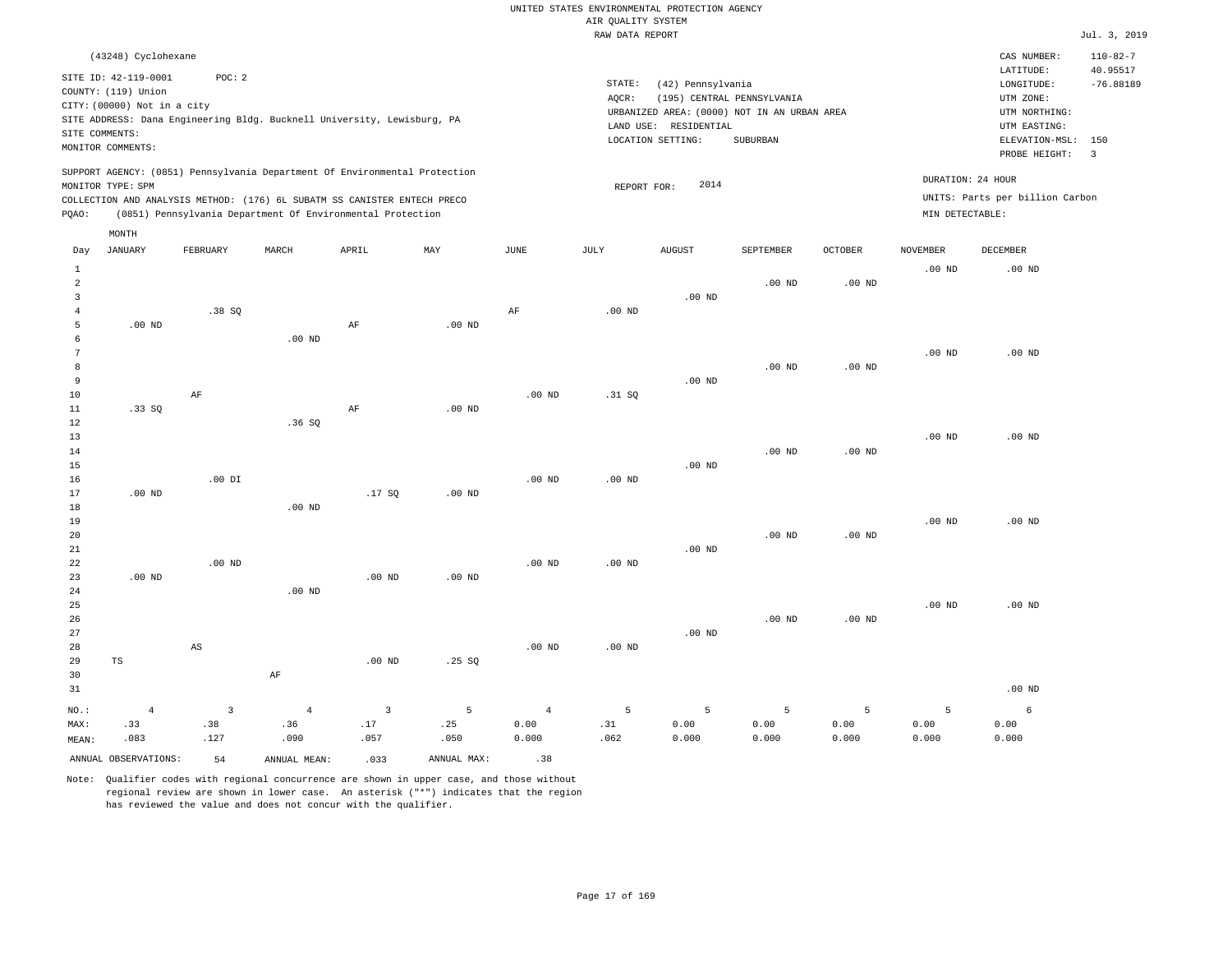|                |                             |          |                   |                                                                            |          |          | RAW DATA REPORT |                                             |           |                |                 |                                 | Jul. 3, 2019             |
|----------------|-----------------------------|----------|-------------------|----------------------------------------------------------------------------|----------|----------|-----------------|---------------------------------------------|-----------|----------------|-----------------|---------------------------------|--------------------------|
|                | (43248) Cyclohexane         |          |                   |                                                                            |          |          |                 |                                             |           |                |                 | CAS NUMBER:                     | $110 - 82 - 7$           |
|                | SITE ID: 42-119-0001        | POC: 2   |                   |                                                                            |          |          |                 |                                             |           |                |                 | LATITUDE:                       | 40.95517                 |
|                | COUNTY: (119) Union         |          |                   |                                                                            |          |          | STATE:          | (42) Pennsylvania                           |           |                |                 | LONGITUDE:                      | $-76.88189$              |
|                | CITY: (00000) Not in a city |          |                   |                                                                            |          |          | AQCR:           | (195) CENTRAL PENNSYLVANIA                  |           |                |                 | UTM ZONE:                       |                          |
|                |                             |          |                   | SITE ADDRESS: Dana Engineering Bldg. Bucknell University, Lewisburg, PA    |          |          |                 | URBANIZED AREA: (0000) NOT IN AN URBAN AREA |           |                |                 | UTM NORTHING:                   |                          |
|                | SITE COMMENTS:              |          |                   |                                                                            |          |          |                 | LAND USE: RESIDENTIAL                       |           |                |                 | UTM EASTING:                    |                          |
|                | MONITOR COMMENTS:           |          |                   |                                                                            |          |          |                 | LOCATION SETTING:                           | SUBURBAN  |                |                 | ELEVATION-MSL:                  | 150                      |
|                |                             |          |                   |                                                                            |          |          |                 |                                             |           |                |                 | PROBE HEIGHT:                   | $\overline{\phantom{a}}$ |
|                | MONITOR TYPE: SPM           |          |                   | SUPPORT AGENCY: (0851) Pennsylvania Department Of Environmental Protection |          |          | REPORT FOR:     | 2015                                        |           |                |                 | DURATION: 24 HOUR               |                          |
|                |                             |          |                   | COLLECTION AND ANALYSIS METHOD: (176) 6L SUBATM SS CANISTER ENTECH PRECO   |          |          |                 |                                             |           |                |                 | UNITS: Parts per billion Carbon |                          |
| PQAO:          |                             |          |                   | (0851) Pennsylvania Department Of Environmental Protection                 |          |          |                 |                                             |           |                | MIN DETECTABLE: |                                 |                          |
|                |                             |          |                   |                                                                            |          |          |                 |                                             |           |                |                 |                                 |                          |
|                | MONTH                       |          |                   |                                                                            |          |          |                 |                                             |           |                |                 |                                 |                          |
| Day            | JANUARY                     | FEBRUARY | MARCH             | APRIL                                                                      | MAY      | JUNE     | JULY            | <b>AUGUST</b>                               | SEPTEMBER | <b>OCTOBER</b> | <b>NOVEMBER</b> | <b>DECEMBER</b>                 |                          |
| $\overline{1}$ |                             |          | .00 <sub>ND</sub> |                                                                            |          |          |                 |                                             |           |                |                 |                                 |                          |
|                |                             |          |                   |                                                                            |          |          |                 |                                             |           |                | AF              | $.00$ ND                        |                          |
| 3              |                             |          |                   |                                                                            |          |          |                 |                                             | $.00$ ND  | AS             |                 |                                 |                          |
|                |                             |          |                   |                                                                            |          |          |                 | $.00$ ND                                    |           |                |                 |                                 |                          |
| 5              |                             | $.00$ ND |                   |                                                                            |          | $.00$ ND | $.00$ ND        |                                             |           |                |                 |                                 |                          |
|                | $.00$ ND                    |          |                   | $.00$ ND                                                                   | $.00$ ND |          |                 |                                             |           |                |                 |                                 |                          |
|                |                             |          | $.00$ ND          |                                                                            |          |          |                 |                                             |           |                |                 |                                 |                          |
|                |                             |          |                   |                                                                            |          |          |                 |                                             |           |                | $.00$ ND        | $.00$ ND                        |                          |
| 9              |                             |          |                   |                                                                            |          |          |                 |                                             | AS        | $.00$ ND       |                 |                                 |                          |
| 10             |                             |          |                   |                                                                            |          |          |                 | $.00$ ND                                    |           |                |                 |                                 |                          |
| 11             |                             | $.00$ ND |                   |                                                                            |          | $.00$ ND | $.00$ ND        |                                             |           |                |                 |                                 |                          |
| 12             | $.00$ ND                    |          |                   | $.00$ ND                                                                   | AF       |          |                 |                                             |           |                |                 |                                 |                          |
| 13             |                             |          | $.00$ ND          |                                                                            |          |          |                 |                                             |           |                |                 |                                 |                          |

14 15 16 17 18 19 20 21 22 .00 ND .00 ND .00 ND .00 ND .00 ND .00 ND .00 ND .00 ND .00 ND AS .00 ND .00 ND .00 ND .00 ND .00 ND AS AS

.00 ND

| 24      | $.00$ ND |       |          | $.00$ ND | $.00$ ND |          |          |                |          |          |                |          |
|---------|----------|-------|----------|----------|----------|----------|----------|----------------|----------|----------|----------------|----------|
| 25      |          |       | $.00$ ND |          |          |          |          |                |          |          |                |          |
| 26      |          |       |          |          |          |          |          |                |          |          | $.00$ ND       | $.00$ ND |
| 27      |          |       |          |          |          |          |          |                | $.00$ ND | $.00$ ND |                |          |
| 28      |          |       |          |          |          |          |          | AS             |          |          |                |          |
| 29      |          |       |          |          |          | $.00$ ND | $.00$ ND |                |          |          |                |          |
| 30      | AF       |       |          | $.00$ ND | $.00$ ND |          |          |                |          |          |                |          |
| 31      |          |       | $.00$ ND |          |          |          |          |                |          |          |                |          |
| $NO.$ : | 4        | 4     | 6        | 5        | 4        | 5        | 5        | $\overline{4}$ | 3        | 4        | $\overline{4}$ |          |
| MAX:    | 0.00     | 0.00  | 0.00     | 0.00     | 0.00     | 0.00     | 0.00     | 0.00           | 0.00     | 0.00     | 0.00           | 0.00     |
| MEAN:   | 0.000    | 0.000 | 0.000    | 0.000    | 0.000    | 0.000    | 0.000    | 0.000          | 0.000    | 0.000    | 0.000          | 0.000    |

ANNUAL OBSERVATIONS: 51 ANNUAL MEAN: 0.000 ANNUAL MAX: 0.00

.00 ND

23

Note: Qualifier codes with regional concurrence are shown in upper case, and those without regional review are shown in lower case. An asterisk ("\*") indicates that the region has reviewed the value and does not concur with the qualifier.

.00 ND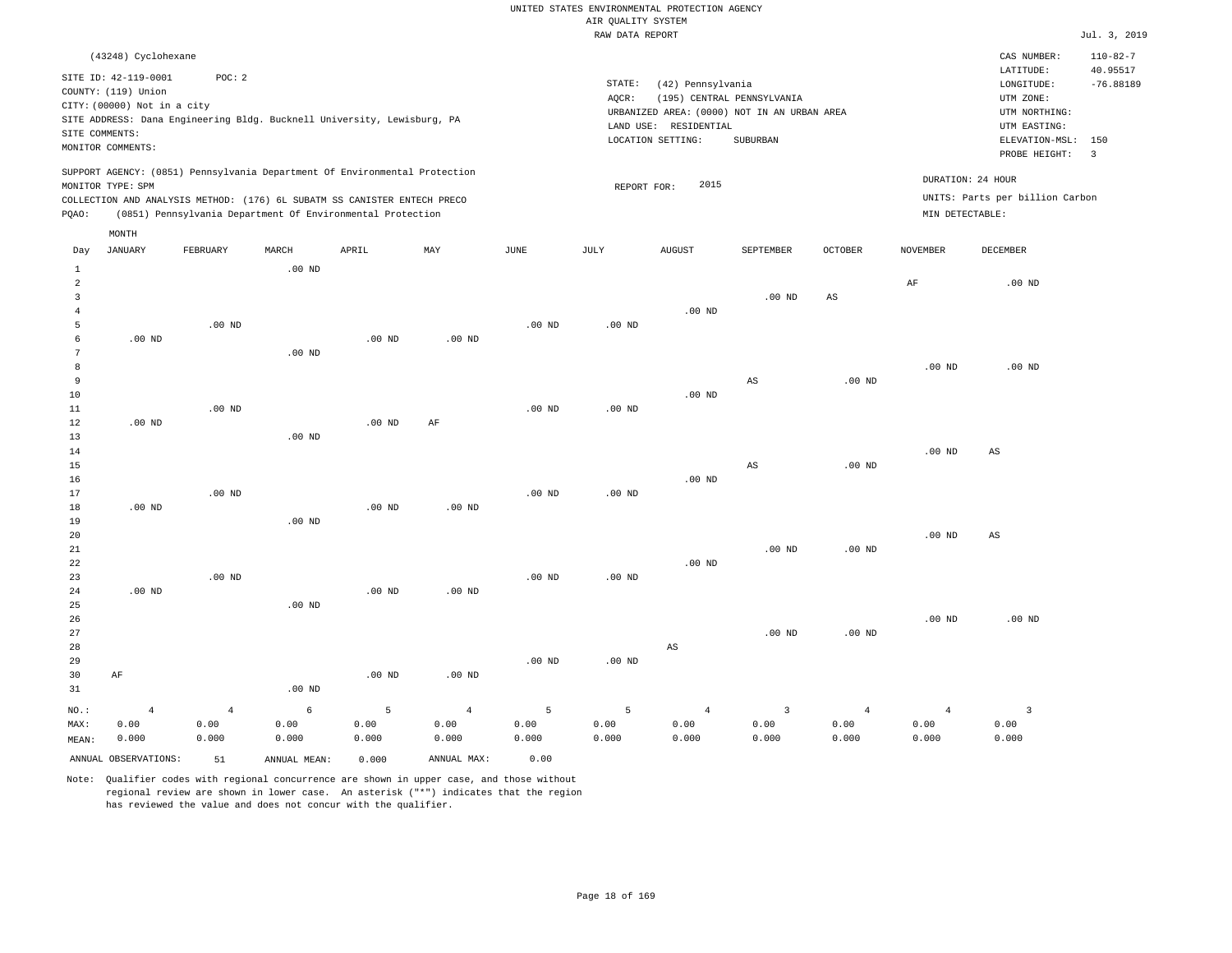RAW DATA REPORT Jul. 3, 2019 UNITED STATES ENVIRONMENTAL PROTECTION AGENCY AIR QUALITY SYSTEM

|         |                                                    | (43372) Methyl tert-butyl ether |          |                                                                            |          |          |                   |                   |                                                                           |                |                   | CAS NUMBER:                     | $1634 - 04 - 4$         |
|---------|----------------------------------------------------|---------------------------------|----------|----------------------------------------------------------------------------|----------|----------|-------------------|-------------------|---------------------------------------------------------------------------|----------------|-------------------|---------------------------------|-------------------------|
|         | SITE ID: 42-119-0001                               | POC: 2                          |          |                                                                            |          |          | STATE:            | (42) Pennsylvania |                                                                           |                |                   | LATITUDE:<br>LONGITUDE:         | 40.95517<br>$-76.88189$ |
|         | COUNTY: (119) Union<br>CITY: (00000) Not in a city |                                 |          |                                                                            |          |          | AOCR:             |                   | (195) CENTRAL PENNSYLVANIA<br>URBANIZED AREA: (0000) NOT IN AN URBAN AREA |                |                   | UTM ZONE:<br>UTM NORTHING:      |                         |
|         | SITE COMMENTS:                                     |                                 |          | SITE ADDRESS: Dana Engineering Bldg. Bucknell University, Lewisburg, PA    |          |          | LAND USE:         | RESIDENTIAL       |                                                                           |                |                   | UTM EASTING:                    |                         |
|         | MONITOR COMMENTS:                                  |                                 |          |                                                                            |          |          |                   | LOCATION SETTING: | SUBURBAN                                                                  |                |                   | ELEVATION-MSL:<br>PROBE HEIGHT: | 150<br>3                |
|         | MONITOR TYPE: SPM                                  |                                 |          | SUPPORT AGENCY: (0851) Pennsylvania Department Of Environmental Protection |          |          | REPORT FOR:       | 2013              |                                                                           |                |                   | DURATION: 24 HOUR               |                         |
|         |                                                    |                                 |          | COLLECTION AND ANALYSIS METHOD: (176) 6L SUBATM SS CANISTER ENTECH PRECO   |          |          |                   |                   |                                                                           |                |                   | UNITS: Parts per billion Carbon |                         |
| POAO:   |                                                    |                                 |          | (0851) Pennsylvania Department Of Environmental Protection                 |          |          |                   |                   |                                                                           |                | MIN DETECTABLE:   |                                 |                         |
|         | MONTH                                              |                                 |          |                                                                            |          |          |                   |                   |                                                                           |                |                   |                                 |                         |
| Day     | JANUARY                                            | FEBRUARY                        | MARCH    | APRIL                                                                      | MAY      | JUNE     | JULY              | AUGUST            | SEPTEMBER                                                                 | <b>OCTOBER</b> | <b>NOVEMBER</b>   | <b>DECEMBER</b>                 |                         |
| 2       |                                                    |                                 |          |                                                                            |          |          |                   | AF                | $.00$ ND                                                                  | $.00$ ND       |                   |                                 |                         |
|         |                                                    | $.00$ ND                        |          |                                                                            |          | $.00$ ND | .00 <sub>ND</sub> |                   |                                                                           |                |                   |                                 |                         |
|         | $.00$ ND                                           |                                 |          | $.00$ ND                                                                   | $.00$ ND |          |                   |                   |                                                                           |                |                   |                                 |                         |
| 5<br>-6 |                                                    |                                 | $.00$ ND |                                                                            |          |          |                   |                   |                                                                           |                | .00 <sub>ND</sub> | .00 <sub>ND</sub>               |                         |
|         |                                                    |                                 |          |                                                                            |          |          |                   |                   |                                                                           |                |                   |                                 |                         |

| 7              |          |          |                   |          |          |          |          |    | $.00$ ND | $.00$ ND |          |          |
|----------------|----------|----------|-------------------|----------|----------|----------|----------|----|----------|----------|----------|----------|
| 8 <sup>8</sup> |          |          |                   |          |          |          |          | TS |          |          |          |          |
| 9              |          | $.00$ ND |                   |          |          | $.00$ ND | $.00$ ND |    |          |          |          |          |
| 10             | $.00$ ND |          |                   | $.00$ ND | $.00$ ND |          |          |    |          |          |          |          |
| 11             |          |          | .00 <sub>ND</sub> |          |          |          |          |    |          |          |          |          |
| 12             |          |          |                   |          |          |          |          |    |          |          | $.00$ ND | $.00$ ND |
| 13             |          |          |                   |          |          |          |          |    | $.00$ ND | $.00$ ND |          |          |
| 14             |          |          |                   |          |          |          |          | AF |          |          |          |          |

| 15 |          | $.00$ ND |          |          |          | AF | $.00$ ND |          |          |          |             |          |
|----|----------|----------|----------|----------|----------|----|----------|----------|----------|----------|-------------|----------|
| 16 | $.00$ ND |          |          | $.00$ ND | $.00$ ND |    |          |          |          |          |             |          |
| 17 |          |          | $.00$ ND |          |          |    |          |          |          |          |             |          |
| 18 |          |          |          |          |          |    |          |          |          |          | $_{\rm TS}$ | $.00$ ND |
| 19 |          |          |          |          |          |    |          |          | $.00$ ND | $.00$ ND |             |          |
| 20 |          |          |          |          |          |    |          | $.00$ ND |          |          |             |          |
| 21 |          | $.00$ ND |          |          |          | AF | TS       |          |          |          |             |          |
| 22 | $.00$ ND |          |          | $.00$ ND | $.00$ ND |    |          |          |          |          |             |          |
| 23 |          |          | $.00$ ND |          |          |    |          |          |          |          |             |          |
| 24 |          |          |          |          |          |    |          |          |          |          | AF          | AF       |
| 25 |          |          |          |          |          |    |          |          | $.00$ ND | $.00$ ND |             |          |
| 26 |          |          |          |          |          |    |          | $.00$ ND |          |          |             |          |
| 27 |          | AF       |          |          |          | AF | $.00$ ND |          |          |          |             |          |

| $.00$ ND |       |          | $.00$ ND | TS    |       |       |                |       |          |          |          |
|----------|-------|----------|----------|-------|-------|-------|----------------|-------|----------|----------|----------|
|          |       | $.00$ ND |          |       |       |       |                |       |          |          |          |
|          |       |          |          |       |       |       |                |       |          | $.00$ ND | $.00$ ND |
|          |       |          |          |       |       |       |                |       | $.00$ ND |          |          |
| 5        |       |          |          | 4     | 2     | 4     | $\overline{2}$ |       | 6        |          |          |
| 0.00     | 0.00  | 0.00     | 0.00     | 0.00  | 0.00  | 0.00  | 0.00           | 0.00  | 0.00     | 0.00     | 0.00     |
| 0.000    | 0.000 | 0.000    | 0.000    | 0.000 | 0.000 | 0.000 | 0.000          | 0.000 | 0.000    | 0.000    | 0.000    |
|          |       |          |          |       |       |       |                |       |          |          |          |

ANNUAL OBSERVATIONS: 49 ANNUAL MEAN: 0.000 ANNUAL MAX: 0.00

28

.00 ND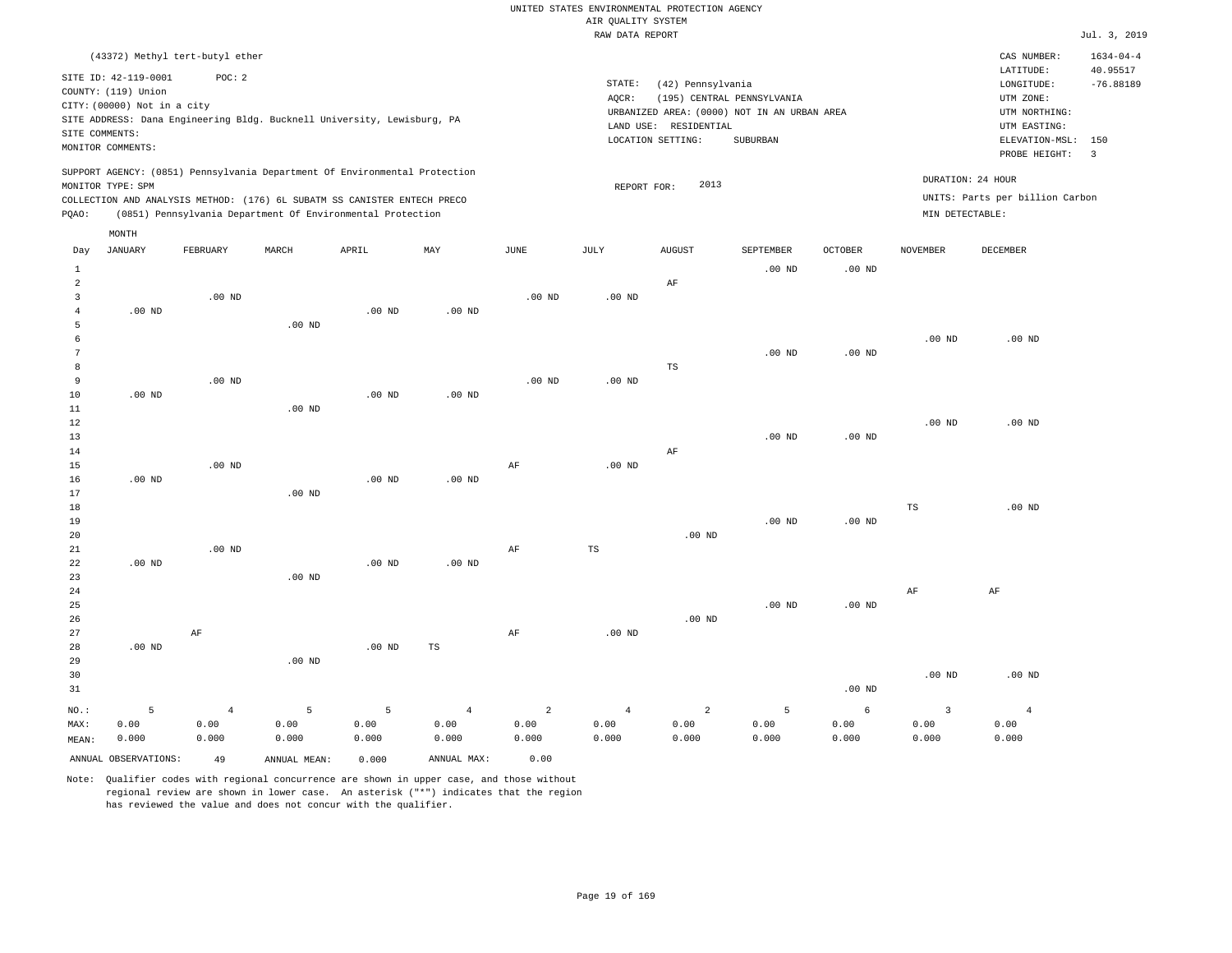RAW DATA REPORT Jul. 3, 2019 UNITED STATES ENVIRONMENTAL PROTECTION AGENCY AIR QUALITY SYSTEM (43372) Methyl tert-butyl ether STATE: (42) Pennsylvania CAS NUMBER: 1634-04-4 SITE ID: 42-119-0001 POC: 2 AQCR: (195) CENTRAL PENNSYLVANIA COUNTY: (119) Union CITY: (00000) Not in a city LONGITUDE: -76.88189 LATITUDE: 40.95517 LOCATION SETTING: SUBURBAN SITE ADDRESS: Dana Engineering Bldg. Bucknell University, Lewisburg, PA LAND USE: RESIDENTIAL SITE COMMENTS: MONITOR COMMENTS: PROBE HEIGHT: 3 ELEVATION-MSL: 150 URBANIZED AREA: (0000) NOT IN AN URBAN AREA **URBAN SERIA UTM NORTHING**: UTM EASTING: UTM ZONE: SUPPORT AGENCY: (0851) Pennsylvania Department Of Environmental Protection MONITOR TYPE: SPM COLLECTION AND ANALYSIS METHOD: (176) 6L SUBATM SS CANISTER ENTECH PRECO REPORT FOR: 2014 UNITS: Parts per billion Carbon PQAO: (0851) Pennsylvania Department Of Environmental Protection MIN DETECTABLE: DURATION: 24 HOUR 1 2 3 4 5 6 7 8 9 10 11 12 13 14 15 16 17 18 19  $20$ 21 22 23 24 25 26 27 28 29 30 31 .00 ND .00 ND .00 ND .00 ND TS NO.: MAX: MEAN: 4 0.00 0.000 .00 ND AF .00 DI .00 ND AS .00 ND .00 ND .00 ND .00 ND AF AF AF .00 ND .00 ND .00 ND .00 ND .00 ND .00 ND .00 ND .00 ND AF .00 ND .00 ND .00 ND .00 ND .00 ND .00 ND .00 ND .00 ND .00 ND .00 ND .00 ND .00 ND .00 ND .00 ND .00 ND .00 ND .00 ND .00 ND .00 ND .00 ND .00 ND .00 ND .00 ND .00 ND .00 ND .00 ND .00 ND .00 ND .00 ND .00 ND .00 ND .00 ND .00 ND .00 ND .00 ND 3 0.00 0.000 4 0.00 0.000 3 0.00 0.000 5 0.00 0.000 4 0.00 0.000 5 0.00 0.000 5 0.00 0.000 5 0.00 0.000 5 0.00 0.000 5 0.00 0.000 6 0.00 0.000 ANNUAL OBSERVATIONS: 54 ANNUAL MEAN: 0.000 ANNUAL MAX: 0.00 Day JANUARY FEBRUARY MARCH APRIL MAY JUNE JULY AUGUST SEPTEMBER OCTOBER NOVEMBER DECEMBER MONTH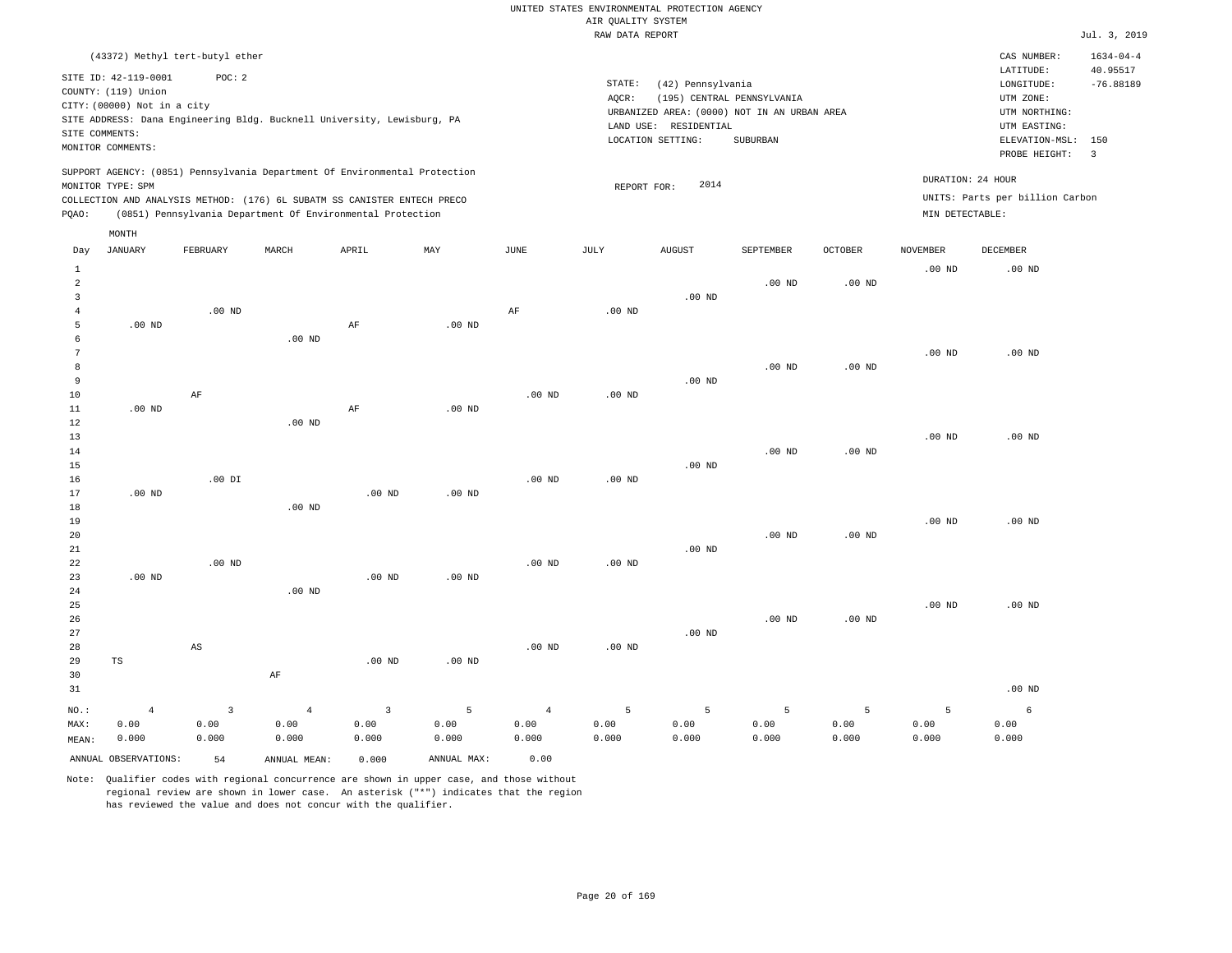|              |                                                                            |                   |                                                            |                   |                |                   | RAW DATA REPORT   |                       |                                             |                   |                   |                                 | Jul. 3, 2019    |
|--------------|----------------------------------------------------------------------------|-------------------|------------------------------------------------------------|-------------------|----------------|-------------------|-------------------|-----------------------|---------------------------------------------|-------------------|-------------------|---------------------------------|-----------------|
|              | (43372) Methyl tert-butyl ether                                            |                   |                                                            |                   |                |                   |                   |                       |                                             |                   |                   | CAS NUMBER:                     | $1634 - 04 - 4$ |
|              |                                                                            |                   |                                                            |                   |                |                   |                   |                       |                                             |                   |                   | LATITUDE:                       | 40.95517        |
|              | SITE ID: 42-119-0001<br>COUNTY: (119) Union                                | POC: 2            |                                                            |                   |                |                   | STATE:            | (42) Pennsylvania     |                                             |                   |                   | LONGITUDE:                      | $-76.88189$     |
|              | CITY: (00000) Not in a city                                                |                   |                                                            |                   |                |                   | AOCR:             |                       | (195) CENTRAL PENNSYLVANIA                  |                   |                   | UTM ZONE:                       |                 |
|              | SITE ADDRESS: Dana Engineering Bldg. Bucknell University, Lewisburg, PA    |                   |                                                            |                   |                |                   |                   |                       | URBANIZED AREA: (0000) NOT IN AN URBAN AREA |                   |                   | UTM NORTHING:                   |                 |
|              | SITE COMMENTS:                                                             |                   |                                                            |                   |                |                   |                   | LAND USE: RESIDENTIAL |                                             |                   |                   | UTM EASTING:                    |                 |
|              | MONITOR COMMENTS:                                                          |                   |                                                            |                   |                |                   |                   | LOCATION SETTING:     | SUBURBAN                                    |                   |                   | ELEVATION-MSL:                  | 150             |
|              |                                                                            |                   |                                                            |                   |                |                   |                   |                       |                                             |                   |                   | PROBE HEIGHT:                   | $\overline{3}$  |
|              | SUPPORT AGENCY: (0851) Pennsylvania Department Of Environmental Protection |                   |                                                            |                   |                |                   |                   |                       |                                             |                   |                   | DURATION: 24 HOUR               |                 |
|              | MONITOR TYPE: SPM                                                          |                   |                                                            |                   |                |                   | REPORT FOR:       | 2015                  |                                             |                   |                   |                                 |                 |
|              | COLLECTION AND ANALYSIS METHOD: (176) 6L SUBATM SS CANISTER ENTECH PRECO   |                   |                                                            |                   |                |                   |                   |                       |                                             |                   |                   | UNITS: Parts per billion Carbon |                 |
| PQAO:        |                                                                            |                   | (0851) Pennsylvania Department Of Environmental Protection |                   |                |                   |                   |                       |                                             |                   | MIN DETECTABLE:   |                                 |                 |
|              | MONTH                                                                      |                   |                                                            |                   |                |                   |                   |                       |                                             |                   |                   |                                 |                 |
| Day          | <b>JANUARY</b>                                                             | FEBRUARY          | MARCH                                                      | APRIL             | MAY            | JUNE              | JULY              | AUGUST                | SEPTEMBER                                   | <b>OCTOBER</b>    | <b>NOVEMBER</b>   | DECEMBER                        |                 |
| $\mathbf{1}$ |                                                                            |                   | $.00$ ND                                                   |                   |                |                   |                   |                       |                                             |                   |                   |                                 |                 |
| 2            |                                                                            |                   |                                                            |                   |                |                   |                   |                       |                                             |                   | AF                | $.00$ ND                        |                 |
| 3            |                                                                            |                   |                                                            |                   |                |                   |                   |                       | $.00$ ND                                    | AS                |                   |                                 |                 |
| 4            |                                                                            |                   |                                                            |                   |                |                   |                   | $.00$ ND              |                                             |                   |                   |                                 |                 |
| 5            |                                                                            | .00 <sub>ND</sub> |                                                            |                   |                | $.00$ ND          | $.00$ ND          |                       |                                             |                   |                   |                                 |                 |
| 6            | $.00$ ND                                                                   |                   |                                                            | $.00$ ND          | $.00$ ND       |                   |                   |                       |                                             |                   |                   |                                 |                 |
| 7            |                                                                            |                   | $.00$ ND                                                   |                   |                |                   |                   |                       |                                             |                   |                   |                                 |                 |
| 8            |                                                                            |                   |                                                            |                   |                |                   |                   |                       |                                             |                   | .00 <sub>ND</sub> | $.00$ ND                        |                 |
| 9            |                                                                            |                   |                                                            |                   |                |                   |                   |                       | AS                                          | .00 <sub>ND</sub> |                   |                                 |                 |
| 10<br>$11\,$ |                                                                            | $.00$ ND          |                                                            |                   |                | $.00$ ND          | .00 <sub>ND</sub> | $.00$ ND              |                                             |                   |                   |                                 |                 |
| $1\,2$       | $.00$ ND                                                                   |                   |                                                            | .00 <sub>ND</sub> | AF             |                   |                   |                       |                                             |                   |                   |                                 |                 |
| 13           |                                                                            |                   | $.00$ ND                                                   |                   |                |                   |                   |                       |                                             |                   |                   |                                 |                 |
| 14           |                                                                            |                   |                                                            |                   |                |                   |                   |                       |                                             |                   | .00 <sub>ND</sub> | $\mathbb{A}\mathbb{S}$          |                 |
| 15           |                                                                            |                   |                                                            |                   |                |                   |                   |                       | $_{\rm AS}$                                 | .00 <sub>ND</sub> |                   |                                 |                 |
| 16           |                                                                            |                   |                                                            |                   |                |                   |                   | $.00$ ND              |                                             |                   |                   |                                 |                 |
| 17           |                                                                            | $.00$ ND          |                                                            |                   |                | .00 <sub>ND</sub> | .00 <sub>ND</sub> |                       |                                             |                   |                   |                                 |                 |
| 18           | $.00$ ND                                                                   |                   |                                                            | $.00$ ND          | $.00$ ND       |                   |                   |                       |                                             |                   |                   |                                 |                 |
| 19           |                                                                            |                   | $.00$ ND                                                   |                   |                |                   |                   |                       |                                             |                   |                   |                                 |                 |
| 20           |                                                                            |                   |                                                            |                   |                |                   |                   |                       |                                             |                   | .00 <sub>ND</sub> | $\mathbb{A}\mathbb{S}$          |                 |
| 21           |                                                                            |                   |                                                            |                   |                |                   |                   |                       | .00 <sub>ND</sub>                           | .00 <sub>ND</sub> |                   |                                 |                 |
| 22           |                                                                            |                   |                                                            |                   |                |                   |                   | $.00$ ND              |                                             |                   |                   |                                 |                 |
| 23           |                                                                            | $.00$ ND          |                                                            |                   |                | $.00$ ND          | $.00$ ND          |                       |                                             |                   |                   |                                 |                 |
| 24           | $.00$ ND                                                                   |                   |                                                            | $.00$ ND          | $.00$ ND       |                   |                   |                       |                                             |                   |                   |                                 |                 |
| 25           |                                                                            |                   | $.00$ ND                                                   |                   |                |                   |                   |                       |                                             |                   |                   |                                 |                 |
| 26           |                                                                            |                   |                                                            |                   |                |                   |                   |                       |                                             |                   | .00 <sub>ND</sub> | $.00$ ND                        |                 |
| 27           |                                                                            |                   |                                                            |                   |                |                   |                   |                       | .00 <sub>ND</sub>                           | .00 <sub>ND</sub> |                   |                                 |                 |
| 28           |                                                                            |                   |                                                            |                   |                |                   |                   | AS                    |                                             |                   |                   |                                 |                 |
| 29           |                                                                            |                   |                                                            |                   |                | .00 <sub>ND</sub> | .00 <sub>ND</sub> |                       |                                             |                   |                   |                                 |                 |
| 30           | $\rm AF$                                                                   |                   |                                                            | $.00$ ND          | $.00$ ND       |                   |                   |                       |                                             |                   |                   |                                 |                 |
| 31           |                                                                            |                   | $.00$ ND                                                   |                   |                |                   |                   |                       |                                             |                   |                   |                                 |                 |
| NO.:         | $\overline{4}$                                                             | $\overline{4}$    | $\epsilon$                                                 | 5                 | $\overline{4}$ | 5                 | 5                 | $\overline{4}$        | $\overline{3}$                              | $\overline{4}$    | $\overline{4}$    | $\overline{\mathbf{3}}$         |                 |
| MAX:         | 0.00                                                                       | 0.00              | 0.00                                                       | 0.00              | 0.00           | 0.00              | 0.00              | 0.00                  | 0.00                                        | 0.00              | 0.00              | 0.00                            |                 |
| MEAN:        | 0.000                                                                      | 0.000             | 0.000                                                      | 0.000             | 0.000          | 0.000             | 0.000             | 0.000                 | 0.000                                       | 0.000             | 0.000             | 0.000                           |                 |
|              | ANNUAL OBSERVATIONS:                                                       | 51                | ANNUAL, MEAN:                                              | 0.000             | ANNUAL MAX:    | 0.00              |                   |                       |                                             |                   |                   |                                 |                 |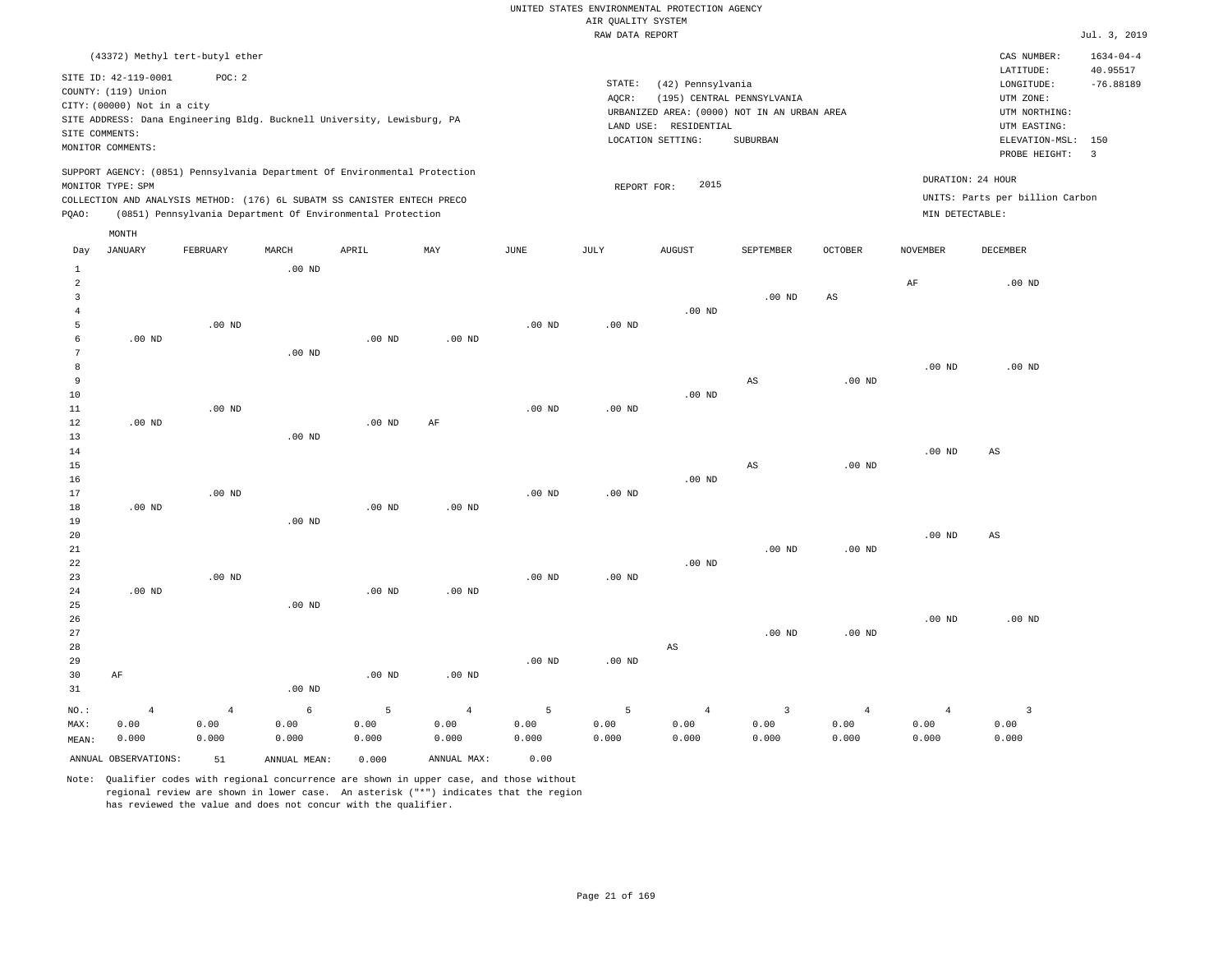RAW DATA REPORT JUL. 3, 2019 UNITED STATES ENVIRONMENTAL PROTECTION AGENCY AIR QUALITY SYSTEM STATE: (42) Pennsylvania AQCR: (195) CENTRAL PENNSYLVANIA LOCATION SETTING: SUBURBAN SITE ADDRESS: Dana Engineering Bldg. Bucknell University, Lewisburg, PA LAND USE: RESIDENTIAL URBANIZED AREA: (0000) NOT IN AN URBAN AREA **URBAN SERIA UTM NORTHING**:

CAS NUMBER: 107-02-8

LONGITUDE: -76.88189 LATITUDE: 40.95517

PROBE HEIGHT: 3 ELEVATION-MSL: 150

UTM EASTING: UTM ZONE:

SUPPORT AGENCY: (0851) Pennsylvania Department Of Environmental Protection MONITOR TYPE: SPM COLLECTION AND ANALYSIS METHOD: (176) 6L SUBATM SS CANISTER ENTECH PRECO REPORT FOR: 2013 UNITS: Parts per billion Carbon PQAO: (0851) Pennsylvania Department Of Environmental Protection MIN DETECTABLE: DURATION: 24 HOUR

| Day                                                   | JANUARY              | FEBRUARY       | $\tt MARCH$   | APRIL         | MAY            | $_{\rm JUNE}$           | JULY           | AUGUST         | SEPTEMBER     | $\mathtt{OCTOBER}$ | NOVEMBER                | DECEMBER       |
|-------------------------------------------------------|----------------------|----------------|---------------|---------------|----------------|-------------------------|----------------|----------------|---------------|--------------------|-------------------------|----------------|
| $\mathbf{1}$<br>$\overline{a}$<br>3<br>$\overline{4}$ | .68                  | .57            |               | .99           | .76            | 3.71.5                  | 4.58 5         | $\rm AF$       | 2.06 CC       | 1.00 CC            |                         |                |
| 5<br>6                                                |                      |                | 2.58          |               |                |                         |                |                |               |                    | 2.03                    | .67 CC         |
| $7\phantom{.0}$<br>8                                  |                      |                |               |               |                |                         |                | TS             | 1.57 CC       | 2.08 CC            |                         |                |
| 9<br>10<br>$11\,$                                     | 1.57                 | .39            | 1.34 CC       | 2.66          | 3.08 5         | 1.44                    | 3.33 5         |                |               |                    |                         |                |
| 12<br>13                                              |                      |                |               |               |                |                         |                |                | $.68$ CC      | 1.60               | $1.01$ CC               | .98 CC         |
| 14<br>15                                              |                      | .51            |               |               |                | AF                      | .95 CC         | $\rm AF$       |               |                    |                         |                |
| 16<br>17<br>18                                        | 1.32                 |                | 1.64          | .82           | 2.36           |                         |                |                |               |                    | $_{\rm TS}$             | .70 CC         |
| 19<br>20                                              |                      |                |               |               |                |                         |                | 1.01 CC        | .86 CC        | .83 CC             |                         |                |
| 21<br>22                                              | .93                  | .40            |               | .84           | 2.88           | AF                      | $_{\rm TS}$    |                |               |                    |                         |                |
| 23<br>${\bf 24}$<br>$25\,$                            |                      |                | .99           |               |                |                         |                |                | 1.58 CC       | .54 CC             | $\rm{AF}$               | $\rm AF$       |
| 26<br>27                                              |                      | $\rm AF$       |               |               |                | $\rm{AF}$               | .99            | 3.38 5         |               |                    |                         |                |
| $28\,$<br>29                                          | .53                  |                | 1.37          | 2.21          | TS             |                         |                |                |               |                    |                         |                |
| 30<br>31                                              |                      |                |               |               |                |                         |                |                |               | .87 CC             | .67 CC                  | .69 CC         |
| $_{\rm NO.}$ :                                        | 5<br>1.57            | $\overline{4}$ | 5             | 5             | $\overline{4}$ | $\overline{\mathbf{c}}$ | $\overline{4}$ | $\overline{a}$ | 5             | 6                  | $\overline{\mathbf{3}}$ | $\overline{4}$ |
| MAX:<br>MEAN:                                         | 1.006                | .57<br>.468    | 2.58<br>1.584 | 2.66<br>1.504 | 3.08<br>2.270  | 3.71<br>2.575           | 4.58<br>2.463  | 3.38<br>2.195  | 2.06<br>1.350 | 2.08<br>1.153      | 2.03<br>1.237           | .98<br>.760    |
|                                                       | ANNUAL OBSERVATIONS: | 49             | ANNUAL MEAN:  | 1.454         | ANNUAL MAX:    | 4.58                    |                |                |               |                    |                         |                |

Note: Qualifier codes with regional concurrence are shown in upper case, and those without regional review are shown in lower case. An asterisk ("\*") indicates that the region has reviewed the value and does not concur with the qualifier.

(43505) Acrolein - Unverified

SITE ID: 42-119-0001 POC: 2

MONITOR COMMENTS: TOXICS MONITORING

COUNTY: (119) Union CITY: (00000) Not in a city

MONTH

SITE COMMENTS: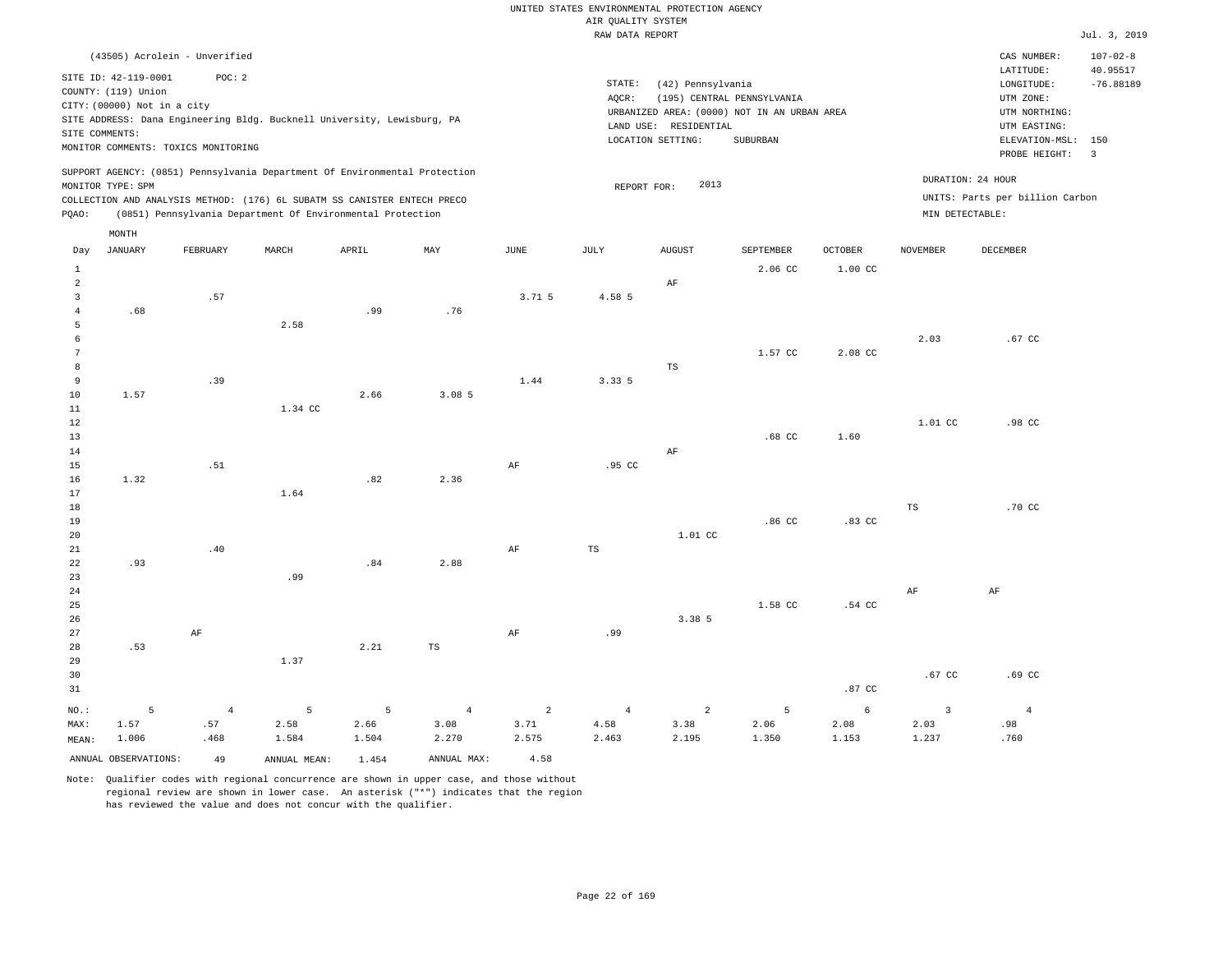RAW DATA REPORT Jul. 3, 2019 UNITED STATES ENVIRONMENTAL PROTECTION AGENCY AIR QUALITY SYSTEM

|                | (43505) Acrolein - Unverified                                            |                                                            |                  |       |                                                                            |      |             |                       |                                             |                  |                  | CAS NUMBER:                     | $107 - 02 - 8$          |
|----------------|--------------------------------------------------------------------------|------------------------------------------------------------|------------------|-------|----------------------------------------------------------------------------|------|-------------|-----------------------|---------------------------------------------|------------------|------------------|---------------------------------|-------------------------|
|                | SITE ID: 42-119-0001                                                     | POC:2                                                      |                  |       |                                                                            |      |             |                       |                                             |                  |                  | LATITUDE:                       | 40.95517                |
|                | COUNTY: (119) Union                                                      |                                                            |                  |       |                                                                            |      | STATE:      | (42) Pennsylvania     |                                             |                  |                  | LONGITUDE:                      | $-76.88189$             |
|                | CITY: (00000) Not in a city                                              |                                                            |                  |       |                                                                            |      | AOCR:       |                       | (195) CENTRAL PENNSYLVANIA                  |                  |                  | UTM ZONE:                       |                         |
|                | SITE ADDRESS: Dana Engineering Bldg. Bucknell University, Lewisburg, PA  |                                                            |                  |       |                                                                            |      |             |                       | URBANIZED AREA: (0000) NOT IN AN URBAN AREA |                  |                  | UTM NORTHING:                   |                         |
|                | SITE COMMENTS:                                                           |                                                            |                  |       |                                                                            |      |             | LAND USE: RESIDENTIAL |                                             |                  |                  | UTM EASTING:                    |                         |
|                | MONITOR COMMENTS: TOXICS MONITORING                                      |                                                            |                  |       |                                                                            |      |             | LOCATION SETTING:     | SUBURBAN                                    |                  |                  | ELEVATION-MSL:                  | 150                     |
|                |                                                                          |                                                            |                  |       |                                                                            |      |             |                       |                                             |                  |                  | PROBE HEIGHT:                   | $\overline{\mathbf{3}}$ |
|                | MONITOR TYPE: SPM                                                        |                                                            |                  |       | SUPPORT AGENCY: (0851) Pennsylvania Department Of Environmental Protection |      | REPORT FOR: | 2014                  |                                             |                  |                  | DURATION: 24 HOUR               |                         |
|                | COLLECTION AND ANALYSIS METHOD: (176) 6L SUBATM SS CANISTER ENTECH PRECO |                                                            |                  |       |                                                                            |      |             |                       |                                             |                  |                  | UNITS: Parts per billion Carbon |                         |
| POAO:          |                                                                          | (0851) Pennsylvania Department Of Environmental Protection |                  |       |                                                                            |      |             |                       |                                             |                  | MIN DETECTABLE:  |                                 |                         |
|                | MONTH                                                                    |                                                            |                  |       |                                                                            |      |             |                       |                                             |                  |                  |                                 |                         |
| Day            | JANUARY                                                                  | FEBRUARY                                                   | MARCH            | APRIL | MAY                                                                        | JUNE | JULY        | AUGUST                | SEPTEMBER                                   | <b>OCTOBER</b>   | <b>NOVEMBER</b>  | DECEMBER                        |                         |
|                |                                                                          |                                                            |                  |       |                                                                            |      |             |                       |                                             |                  | .58 <sub>c</sub> | .90 <sub>c</sub>                |                         |
| $\mathfrak{D}$ |                                                                          |                                                            |                  |       |                                                                            |      |             |                       | 2.19                                        | .88 CC           |                  |                                 |                         |
| 3              |                                                                          |                                                            |                  |       |                                                                            |      |             | 1.11 CC               |                                             |                  |                  |                                 |                         |
|                |                                                                          | $.64 \text{ CC}$                                           |                  |       |                                                                            | AF   | 1.68 CC     |                       |                                             |                  |                  |                                 |                         |
| 5              | .95 CC                                                                   |                                                            |                  | AF    | 2.05                                                                       |      |             |                       |                                             |                  |                  |                                 |                         |
| 6              |                                                                          |                                                            | .32 <sub>c</sub> |       |                                                                            |      |             |                       |                                             |                  |                  |                                 |                         |
|                |                                                                          |                                                            |                  |       |                                                                            |      |             |                       |                                             |                  | 1.93 CC          | 1.25                            |                         |
| 8              |                                                                          |                                                            |                  |       |                                                                            |      |             |                       | 1.30 CC                                     | .65 <sub>c</sub> |                  |                                 |                         |

| 9           |                  |         |          |      |         |         |         | 1.25 CC          |         |         |                  |        |
|-------------|------------------|---------|----------|------|---------|---------|---------|------------------|---------|---------|------------------|--------|
| $10$        |                  | AF      |          |      |         | 1.66 CC | 2.93    |                  |         |         |                  |        |
| $11\,$      | .92 <sub>c</sub> |         |          | AF   | 4.03 5  |         |         |                  |         |         |                  |        |
| $1\,2$      |                  |         | .91 CC   |      |         |         |         |                  |         |         |                  |        |
| $13$        |                  |         |          |      |         |         |         |                  |         |         | .49 CC           | 1.22   |
| $14\,$      |                  |         |          |      |         |         |         |                  | 1.77 CC | 1.11 CC |                  |        |
| $15\,$      |                  |         |          |      |         |         |         | 1.87 CC          |         |         |                  |        |
| 16          |                  | 1.30 DI |          |      |         | 2.04    | 2.55    |                  |         |         |                  |        |
| $17$        | .86 <sub>C</sub> |         |          | 1.60 | 1.45 CC |         |         |                  |         |         |                  |        |
| $1\,8$      |                  |         | .70 CC   |      |         |         |         |                  |         |         |                  |        |
| 19          |                  |         |          |      |         |         |         |                  |         |         | .73 CC           | .35 CC |
| $20\,$      |                  |         |          |      |         |         |         |                  | 2.28    | 1.34 CC |                  |        |
| $2\sqrt{1}$ |                  |         |          |      |         |         |         | .90 <sub>C</sub> |         |         |                  |        |
| $2\sqrt{2}$ |                  | .43 CC  |          |      |         | 1.10 CC | 1.96 CC |                  |         |         |                  |        |
| 23          | $.61 \text{ CC}$ |         |          | 1.80 | 1.65    |         |         |                  |         |         |                  |        |
| $2\sqrt{4}$ |                  |         | $.00$ ND |      |         |         |         |                  |         |         |                  |        |
| $2\sqrt{5}$ |                  |         |          |      |         |         |         |                  |         |         | .90 <sub>C</sub> | .55 CC |
| $2\sqrt{6}$ |                  |         |          |      |         |         |         |                  | 1.29 CC | 1.14 CC |                  |        |
| $27\,$      |                  |         |          |      |         |         |         | 1.18 CC          |         |         |                  |        |

| 27    |     |      |     |      |                          |        |        | 1.18 CC |      |      |          |      |
|-------|-----|------|-----|------|--------------------------|--------|--------|---------|------|------|----------|------|
| 28    |     | AS   |     |      |                          | .78 CC | 4.59 5 |         |      |      |          |      |
| 29 TS |     |      |     | 2.26 | 1.01 CC                  |        |        |         |      |      |          |      |
| 30    |     |      | AF  |      |                          |        |        |         |      |      |          |      |
| 31    |     |      |     |      |                          |        |        |         |      |      |          | .43  |
|       |     |      |     |      | NO.: 4 3 4 3 5 4 5 5 5 5 |        |        |         |      |      | $\sim$ 5 |      |
| MAX:  | .95 | 1.30 | .91 | 2.26 | 4.03                     | 2.04   | 4.59   | 1.87    | 2.28 | 1.34 | 1.93     | 1.25 |

1.395

ANNUAL OBSERVATIONS: 54 ANNUAL MEAN: 1.340 ANNUAL MAX: 4.59 Note: Qualifier codes with regional concurrence are shown in upper case, and those without regional review are shown in lower case. An asterisk ("\*") indicates that the region

1.887

2.038

has reviewed the value and does not concur with the qualifier.

.483

MEAN:

.835

.790

2.742

1.262

1.766

1.024

.926

 $cc$ 

6

.783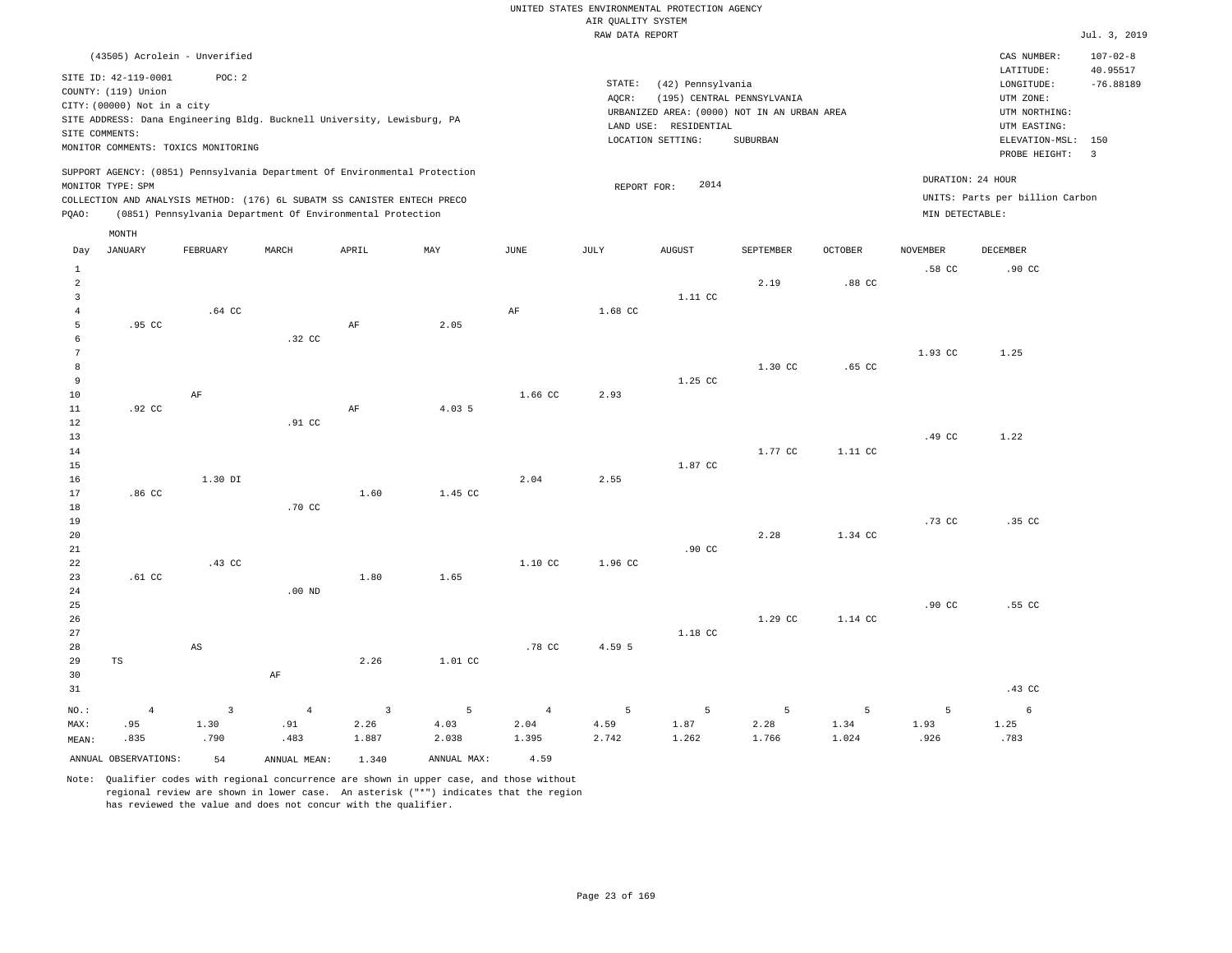|                                                  |                                                                                              |                                                                                                                                        |                           |                   |                                 |                    | RAW DATA REPORT    |                                                                 |                                                                                              |                                 |                                |                                                                                                                                                                                                                                                                                                                                                                                                                                                                                                                                                                                                                                             | Jul. 3, 2019                         |
|--------------------------------------------------|----------------------------------------------------------------------------------------------|----------------------------------------------------------------------------------------------------------------------------------------|---------------------------|-------------------|---------------------------------|--------------------|--------------------|-----------------------------------------------------------------|----------------------------------------------------------------------------------------------|---------------------------------|--------------------------------|---------------------------------------------------------------------------------------------------------------------------------------------------------------------------------------------------------------------------------------------------------------------------------------------------------------------------------------------------------------------------------------------------------------------------------------------------------------------------------------------------------------------------------------------------------------------------------------------------------------------------------------------|--------------------------------------|
|                                                  |                                                                                              | (43505) Acrolein - Unverified                                                                                                          |                           |                   |                                 |                    |                    |                                                                 |                                                                                              |                                 |                                | CAS NUMBER:<br>LATITUDE:                                                                                                                                                                                                                                                                                                                                                                                                                                                                                                                                                                                                                    | $107 - 02 - 8$<br>40.95517           |
|                                                  | SITE ID: 42-119-0001<br>COUNTY: (119) Union<br>CITY: (00000) Not in a city<br>SITE COMMENTS: | POC: 2<br>SITE ADDRESS: Dana Engineering Bldg. Bucknell University, Lewisburg, PA<br>MONITOR COMMENTS: TOXICS MONITORING               |                           |                   |                                 |                    | STATE:<br>AOCR:    | (42) Pennsylvania<br>LAND USE: RESIDENTIAL<br>LOCATION SETTING: | (195) CENTRAL PENNSYLVANIA<br>URBANIZED AREA: (0000) NOT IN AN URBAN AREA<br><b>SUBURBAN</b> |                                 |                                | $\texttt{LONGITUDE}: \quad % \begin{align*} \left\lbrack \begin{array}{c} \begin{array}{c} \begin{array}{c} \begin{array}{c} \begin{array}{c} \begin{array}{c} \begin{array}{c} \end{array}\\ \end{array}\\ \begin{array}{c} \end{array}\\ \begin{array}{c} \end{array}\\ \end{array}\\ \begin{array}{c} \end{array}\\ \end{array}\\ \end{align*} \end{align*} \right) \end{align*} \end{align*} \begin{minipage}{0.9\linewidth} \begin{minipage}{0.9\linewidth} \begin{tabular}{c} \begin{array}{c} \begin{array}{c} \begin{array}{c} \begin{array}{c} \$<br>UTM ZONE:<br>UTM NORTHING:<br>UTM EASTING:<br>ELEVATION-MSL:<br>PROBE HEIGHT: | $-76.88189$<br>150<br>$\overline{3}$ |
|                                                  | MONITOR TYPE: SPM                                                                            | SUPPORT AGENCY: (0851) Pennsylvania Department Of Environmental Protection                                                             |                           |                   |                                 |                    |                    | 2015<br>REPORT FOR:                                             |                                                                                              |                                 |                                | DURATION: 24 HOUR                                                                                                                                                                                                                                                                                                                                                                                                                                                                                                                                                                                                                           |                                      |
| PQAO:                                            |                                                                                              | COLLECTION AND ANALYSIS METHOD: (176) 6L SUBATM SS CANISTER ENTECH PRECO<br>(0851) Pennsylvania Department Of Environmental Protection |                           |                   |                                 |                    |                    |                                                                 |                                                                                              |                                 | MIN DETECTABLE:                | UNITS: Parts per billion Carbon                                                                                                                                                                                                                                                                                                                                                                                                                                                                                                                                                                                                             |                                      |
|                                                  | MONTH                                                                                        |                                                                                                                                        |                           |                   |                                 |                    |                    |                                                                 |                                                                                              |                                 |                                |                                                                                                                                                                                                                                                                                                                                                                                                                                                                                                                                                                                                                                             |                                      |
| Day                                              | <b>JANUARY</b>                                                                               | FEBRUARY                                                                                                                               | MARCH                     | APRIL             | MAY                             | <b>JUNE</b>        | JULY               | <b>AUGUST</b>                                                   | SEPTEMBER                                                                                    | OCTOBER                         | <b>NOVEMBER</b>                | DECEMBER                                                                                                                                                                                                                                                                                                                                                                                                                                                                                                                                                                                                                                    |                                      |
| $\mathbf{1}$<br>$\overline{a}$<br>$\overline{3}$ |                                                                                              |                                                                                                                                        | .83                       |                   |                                 |                    |                    |                                                                 | 1.50                                                                                         | $_{\rm AS}$                     | AF                             | .51 CC                                                                                                                                                                                                                                                                                                                                                                                                                                                                                                                                                                                                                                      |                                      |
| $\overline{4}$<br>5                              |                                                                                              | .32 CC                                                                                                                                 |                           |                   |                                 | 1.02               | 1.56               | 1.59                                                            |                                                                                              |                                 |                                |                                                                                                                                                                                                                                                                                                                                                                                                                                                                                                                                                                                                                                             |                                      |
| 6<br>$7\phantom{.0}$<br>8                        | .38 CC                                                                                       |                                                                                                                                        | .92 CC                    | .87               | 1.98                            |                    |                    |                                                                 |                                                                                              |                                 | 1.02 CC                        | 1.32                                                                                                                                                                                                                                                                                                                                                                                                                                                                                                                                                                                                                                        |                                      |
| 9<br>10<br>11                                    |                                                                                              | $.62$ CC                                                                                                                               |                           |                   |                                 | 1.38               | 2.52               | .66 <sub>CC</sub>                                               | $\mathbb{A}\mathbb{S}$                                                                       | 1.29                            |                                |                                                                                                                                                                                                                                                                                                                                                                                                                                                                                                                                                                                                                                             |                                      |
| 12<br>13<br>14<br>15                             | 1.06                                                                                         |                                                                                                                                        | .75 CC                    | .48 CC            | AF                              |                    |                    |                                                                 | AS                                                                                           | .48 CC                          | .72 CC                         | $\mathbb{A}\mathbb{S}$                                                                                                                                                                                                                                                                                                                                                                                                                                                                                                                                                                                                                      |                                      |
| 16<br>17<br>18                                   | .70 CC                                                                                       | .57 CC                                                                                                                                 |                           | .66 <sub>cc</sub> | 1.47                            | 1.68               | .87                | .60 <sub>cc</sub>                                               |                                                                                              |                                 |                                |                                                                                                                                                                                                                                                                                                                                                                                                                                                                                                                                                                                                                                             |                                      |
| 19<br>20<br>21                                   |                                                                                              |                                                                                                                                        | .40 <sub>C</sub>          |                   |                                 |                    |                    |                                                                 | .51 CC                                                                                       | 1.35                            | .87 CC                         | $\mathbb{A}\mathbb{S}$                                                                                                                                                                                                                                                                                                                                                                                                                                                                                                                                                                                                                      |                                      |
| 22<br>23<br>24<br>25                             | $.65$ CC                                                                                     | .16 <sub>c</sub>                                                                                                                       | .25 CC                    | .30 CC            | 1.50                            | .90                | 1.53               | $.63$ CC                                                        |                                                                                              |                                 |                                |                                                                                                                                                                                                                                                                                                                                                                                                                                                                                                                                                                                                                                             |                                      |
| 26<br>27<br>28                                   |                                                                                              |                                                                                                                                        |                           |                   |                                 |                    |                    | AS                                                              | .90                                                                                          | .90 <sub>c</sub>                | .48 CC                         | .54 CC                                                                                                                                                                                                                                                                                                                                                                                                                                                                                                                                                                                                                                      |                                      |
| 29<br>30<br>31                                   | AF                                                                                           |                                                                                                                                        | .45 CC                    | .54 CC            | 1.35                            | 1.53               | 1.05               |                                                                 |                                                                                              |                                 |                                |                                                                                                                                                                                                                                                                                                                                                                                                                                                                                                                                                                                                                                             |                                      |
| NO.:<br>MAX:<br>MEAN:                            | $\overline{4}$<br>1.06<br>.698                                                               | $\overline{4}$<br>.62<br>.418                                                                                                          | $\epsilon$<br>.92<br>.600 | 5<br>.87<br>.570  | $\overline{4}$<br>1.98<br>1.575 | 5<br>1.68<br>1.302 | 5<br>2.52<br>1.506 | $\overline{4}$<br>1.59<br>.870                                  | $\overline{\mathbf{3}}$<br>1.50<br>.970                                                      | $\overline{4}$<br>1.35<br>1.005 | $\overline{4}$<br>1.02<br>.773 | $\overline{\mathbf{3}}$<br>1.32<br>.790                                                                                                                                                                                                                                                                                                                                                                                                                                                                                                                                                                                                     |                                      |
|                                                  | ANNUAL OBSERVATIONS:                                                                         | 51                                                                                                                                     | ANNUAL MEAN:              | .924              | ANNUAL MAX:                     | 2.52               |                    |                                                                 |                                                                                              |                                 |                                |                                                                                                                                                                                                                                                                                                                                                                                                                                                                                                                                                                                                                                             |                                      |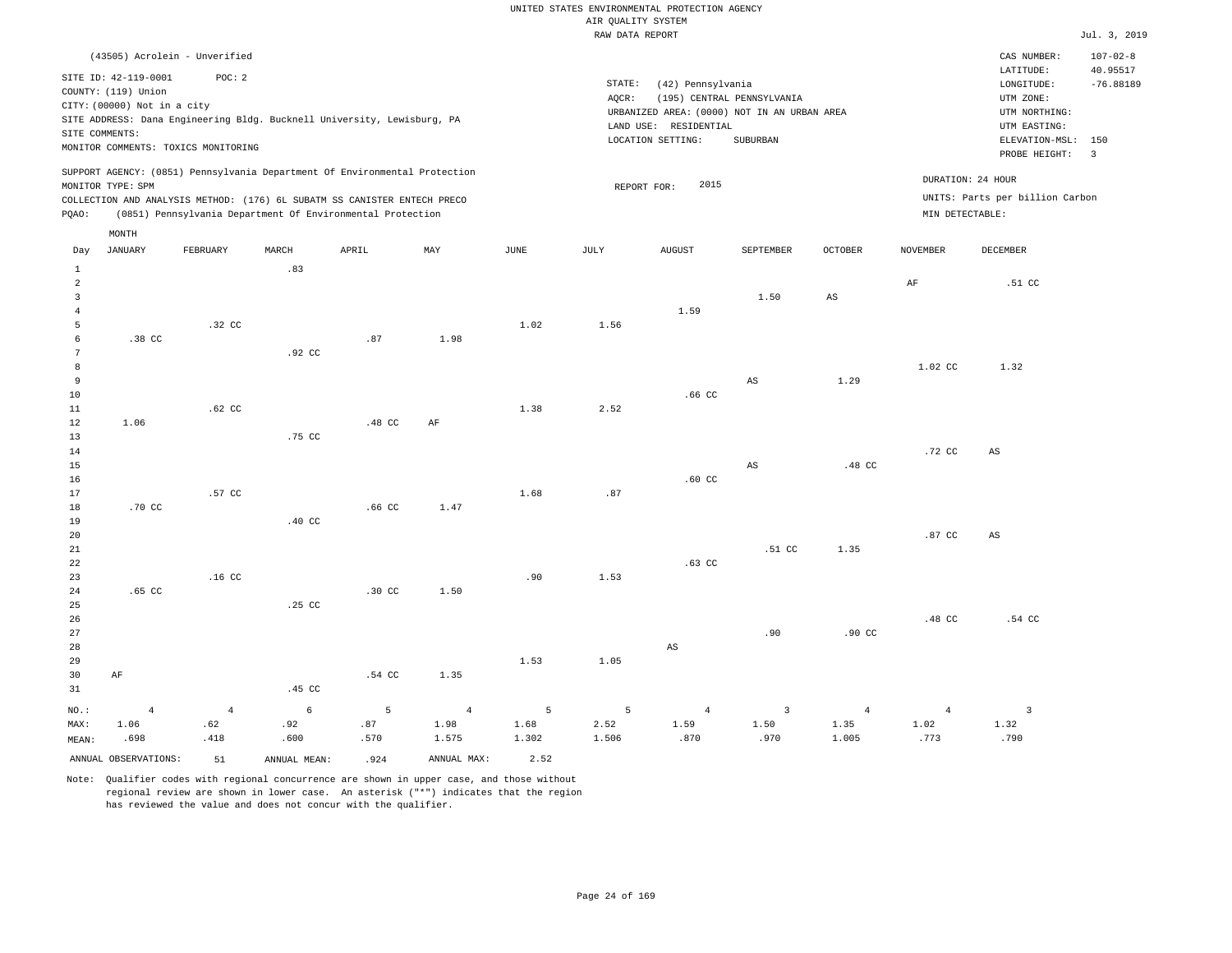|                                                    |                                                                                                                                                                                                                 |                                   |                                                            |                        |                                     |                                     | UNITED STATES ENVIRONMENTAL PROTECTION AGENCY |                                                                 |                                                                                              |                        |                                    |                                                                                                                         |                                                                            |
|----------------------------------------------------|-----------------------------------------------------------------------------------------------------------------------------------------------------------------------------------------------------------------|-----------------------------------|------------------------------------------------------------|------------------------|-------------------------------------|-------------------------------------|-----------------------------------------------|-----------------------------------------------------------------|----------------------------------------------------------------------------------------------|------------------------|------------------------------------|-------------------------------------------------------------------------------------------------------------------------|----------------------------------------------------------------------------|
|                                                    |                                                                                                                                                                                                                 |                                   |                                                            |                        |                                     |                                     | AIR QUALITY SYSTEM<br>RAW DATA REPORT         |                                                                 |                                                                                              |                        |                                    |                                                                                                                         | Jul. 3, 2019                                                               |
|                                                    |                                                                                                                                                                                                                 |                                   |                                                            |                        |                                     |                                     |                                               |                                                                 |                                                                                              |                        |                                    |                                                                                                                         |                                                                            |
|                                                    | (43551) Acetone<br>SITE ID: 42-119-0001<br>COUNTY: (119) Union<br>CITY: (00000) Not in a city<br>SITE ADDRESS: Dana Engineering Bldg. Bucknell University, Lewisburg, PA<br>SITE COMMENTS:<br>MONITOR COMMENTS: | POC: 2                            |                                                            |                        |                                     |                                     | STATE:<br>AQCR:                               | (42) Pennsylvania<br>LAND USE: RESIDENTIAL<br>LOCATION SETTING: | (195) CENTRAL PENNSYLVANIA<br>URBANIZED AREA: (0000) NOT IN AN URBAN AREA<br><b>SUBURBAN</b> |                        |                                    | CAS NUMBER:<br>LATITUDE:<br>LONGITUDE:<br>UTM ZONE:<br>UTM NORTHING:<br>UTM EASTING:<br>ELEVATION-MSL:<br>PROBE HEIGHT: | $67 - 64 - 1$<br>40.95517<br>$-76.88189$<br>150<br>$\overline{\mathbf{3}}$ |
|                                                    | SUPPORT AGENCY: (0851) Pennsylvania Department Of Environmental Protection<br>MONITOR TYPE: SPM<br>COLLECTION AND ANALYSIS METHOD: (176) 6L Subatm SS Canister Entech Preco                                     |                                   |                                                            |                        |                                     |                                     | REPORT FOR:                                   | 2013                                                            |                                                                                              |                        | DURATION: 24 HOUR                  | UNITS: Parts per billion Carbon                                                                                         |                                                                            |
| PQAO:                                              |                                                                                                                                                                                                                 |                                   | (0851) Pennsylvania Department Of Environmental Protection |                        |                                     |                                     |                                               |                                                                 |                                                                                              |                        | MIN DETECTABLE:                    |                                                                                                                         |                                                                            |
| Day                                                | MONTH<br><b>JANUARY</b>                                                                                                                                                                                         | FEBRUARY                          | MARCH                                                      | APRIL                  | MAY                                 | <b>JUNE</b>                         | <b>JULY</b>                                   | <b>AUGUST</b>                                                   | SEPTEMBER                                                                                    | <b>OCTOBER</b>         | <b>NOVEMBER</b>                    | DECEMBER                                                                                                                |                                                                            |
| 1<br>$\overline{2}$                                |                                                                                                                                                                                                                 |                                   |                                                            |                        |                                     |                                     |                                               | AF                                                              | 25.851 CC                                                                                    | 13.239 CC              |                                    |                                                                                                                         |                                                                            |
| $\overline{3}$<br>$\overline{4}$<br>$\overline{5}$ | 5.739 CC                                                                                                                                                                                                        | 5.649 CC                          | 13.437                                                     | 13.161                 | 11.160 CC                           | 25.101                              | 40.953 5                                      |                                                                 |                                                                                              |                        |                                    |                                                                                                                         |                                                                            |
| 6<br>$7\phantom{.0}$<br>8                          |                                                                                                                                                                                                                 |                                   |                                                            |                        |                                     |                                     |                                               | TS                                                              | 20.625                                                                                       | 14.313 CC              | 13.818                             | 6.606 CC                                                                                                                |                                                                            |
| 9<br>10<br>11                                      | 23.745                                                                                                                                                                                                          | 5.037                             | 14,253 CC                                                  | 28.431                 | 24.435 CC                           | 14.907                              | 30.675 EH                                     |                                                                 |                                                                                              |                        |                                    |                                                                                                                         |                                                                            |
| 12<br>13<br>14                                     |                                                                                                                                                                                                                 |                                   |                                                            |                        |                                     |                                     |                                               | AF                                                              | 9.729 CC                                                                                     | 18.456                 | 5.541                              | 9.336 CC                                                                                                                |                                                                            |
| 15<br>16<br>17                                     | 9.819                                                                                                                                                                                                           | 6.867 CC                          | 26.931                                                     | 12.255                 | 22.839 CC                           | AF                                  | 14.436 CC                                     |                                                                 |                                                                                              |                        |                                    |                                                                                                                         |                                                                            |
| 18<br>19<br>20                                     |                                                                                                                                                                                                                 |                                   |                                                            |                        |                                     |                                     |                                               | 36.579 5                                                        | 17.367 CC                                                                                    | 10.578 CC              | $_{\rm TS}$                        | 6.591 CC                                                                                                                |                                                                            |
| 21<br>22<br>23<br>24                               | 14.628                                                                                                                                                                                                          | 5.826 CC                          | 14.946                                                     | 11.622 CC              | 32.403 EH                           | AF                                  | $_{\rm TS}$                                   |                                                                 |                                                                                              |                        | AF                                 | AF                                                                                                                      |                                                                            |
| 25<br>26<br>27                                     |                                                                                                                                                                                                                 | AF                                |                                                            |                        |                                     | AF                                  | 11.214 CC                                     | 26.490 CC                                                       | 17.211 CC                                                                                    | 5.676 CC               |                                    |                                                                                                                         |                                                                            |
| 28<br>29<br>30<br>31                               | 10.020                                                                                                                                                                                                          |                                   | 18.033                                                     | 28.266 CC              | TS                                  |                                     |                                               |                                                                 |                                                                                              | 13.527                 | 5.340 CC                           | 7.272 CC                                                                                                                |                                                                            |
| NO.:<br>MAX:                                       | 5<br>23.745<br>MEAN: 12.7902                                                                                                                                                                                    | $\overline{4}$<br>6.867<br>5.8448 | 5<br>26.931<br>17.5200                                     | 5<br>28.431<br>18.7470 | $\overline{4}$<br>32.403<br>22.7093 | $\overline{2}$<br>25.101<br>20.0040 | $\overline{4}$<br>40.953<br>24.3195           | 2<br>36.579<br>31.5345                                          | 5<br>25.851<br>18.1566                                                                       | 6<br>18.456<br>12.6315 | $\overline{3}$<br>13.818<br>8.2330 | $\overline{4}$<br>9.336<br>7.4513                                                                                       |                                                                            |
|                                                    | ANNUAL OBSERVATIONS:                                                                                                                                                                                            | 49                                | ANNUAL MEAN: 15.9374                                       |                        | ANNUAL MAX:                         | 40.953                              |                                               |                                                                 |                                                                                              |                        |                                    |                                                                                                                         |                                                                            |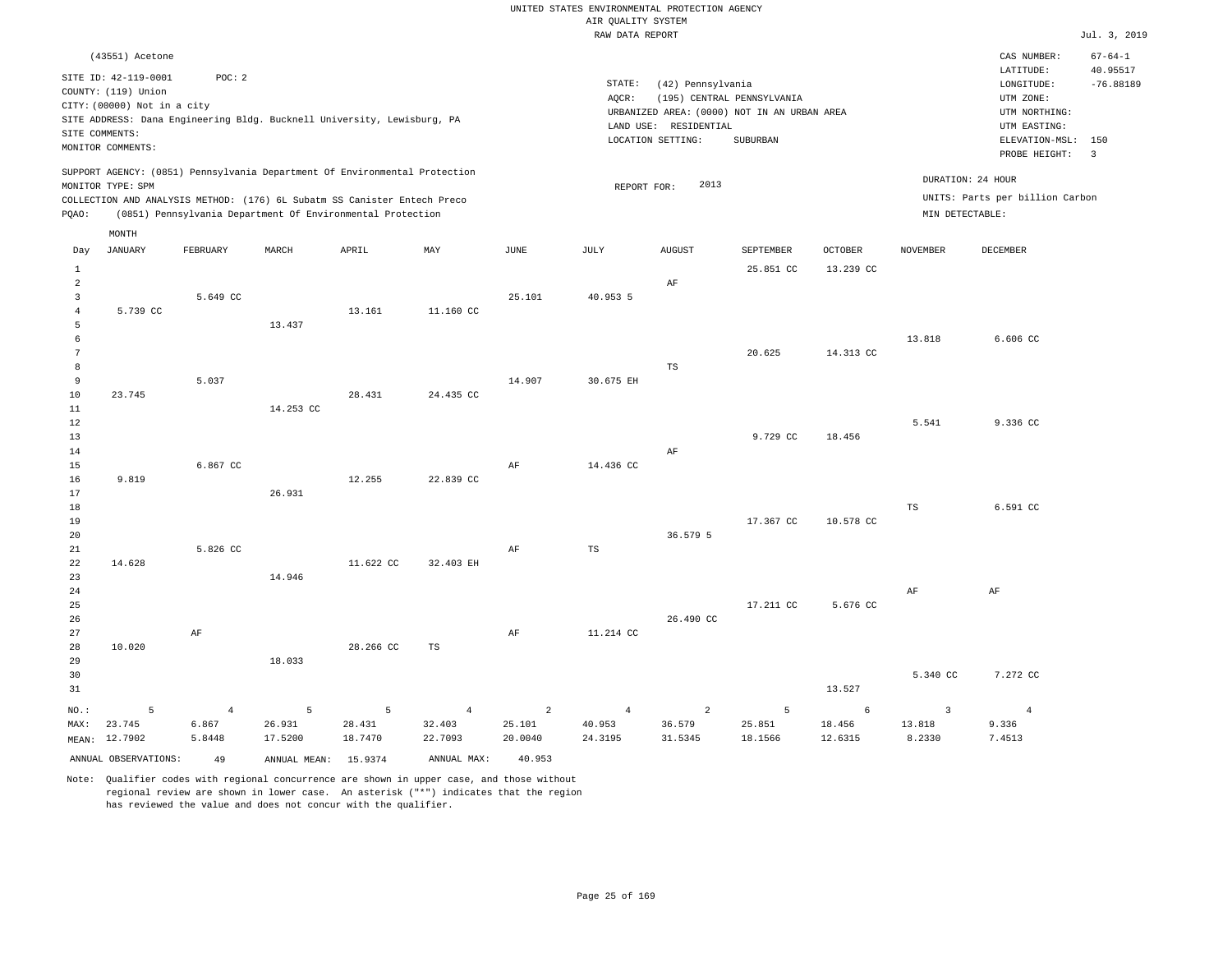RAW DATA REPORT Jul. 3, 2019 UNITED STATES ENVIRONMENTAL PROTECTION AGENCY AIR QUALITY SYSTEM (43551) Acetone STATE: (42) Pennsylvania CAS NUMBER: 67-64-1 SITE ID: 42-119-0001 POC: 2 AQCR: (195) CENTRAL PENNSYLVANIA COUNTY: (119) Union CITY: (00000) Not in a city  $LONGITUDE: -76.88189$ LATITUDE: 40.95517 LOCATION SETTING: SUBURBAN SITE ADDRESS: Dana Engineering Bldg. Bucknell University, Lewisburg, PA LAND USE: RESIDENTIAL SITE COMMENTS: MONITOR COMMENTS: PROBE HEIGHT: 3 ELEVATION-MSL: 150 URBANIZED AREA: (0000) NOT IN AN URBAN AREA **URBAN SERIA UTM NORTHING**: UTM EASTING: UTM ZONE: SUPPORT AGENCY: (0851) Pennsylvania Department Of Environmental Protection MONITOR TYPE: SPM COLLECTION AND ANALYSIS METHOD: (176) 6L Subatm SS Canister Entech Preco REPORT FOR: 2014 UNITS: Parts per billion Carbon PQAO: (0851) Pennsylvania Department Of Environmental Protection MIN DETECTABLE: DURATION: 24 HOUR 1 2 3 4 5 6 7 8 9 10 11 12 13 14 15 16 17 18 19  $20$ 21 22 23 24 25 26 27 28 29 30 31 7.104 CC 8.755 CC 7.993 CC 7.184 CC TS NO.: MAX: MEAN: 4 8.755 7.7590 7.293 CC AF 10.062 DI 5.530 CC AS 7.329 CC 13.026 12.725 4.333 CC AF AF AF 13.275 8.393 CC 15.111 CC 28.072 36.963 5 10.514 CC 12.800 CC 11.165 CC AF 32.831 EH 25.801 14.914 14.222 17.026 26.997 23.153 CC 37.823 5 31.808 EH 20.030 CC 14.531 CC 13.343 CC 13.730 CC 17.111 CC 34.917 5 15.234 CC 12.302 30.526 EH 14.368 11.665 CC 9.341 CC 11.020 CC 14.123 CC 12.786 CC 8.289 CC 18.029 CC 6.152 CC 11.688 CC 11.092 CC 12.279 CC 10.767 CC 11.605 CC 5.459 CC 7.295 CC 5.621 CC 3 10.062 7.6283 4 13.026 9.3533 3 15.111 12.2597 5 36.963 19.9028 4 32.831 21.9420 5 37.823 27.3614 5 20.030 15.7490 5 34.917 21.4694 5 14.123 11.7870 5 18.029 11.0500 6 12.279 8.8377 ANNUAL OBSERVATIONS: 54 ANNUAL MEAN: 14.9168 ANNUAL MAX: 37.823 Day JANUARY FEBRUARY MARCH APRIL MAY JUNE JULY AUGUST SEPTEMBER OCTOBER NOVEMBER DECEMBER MONTH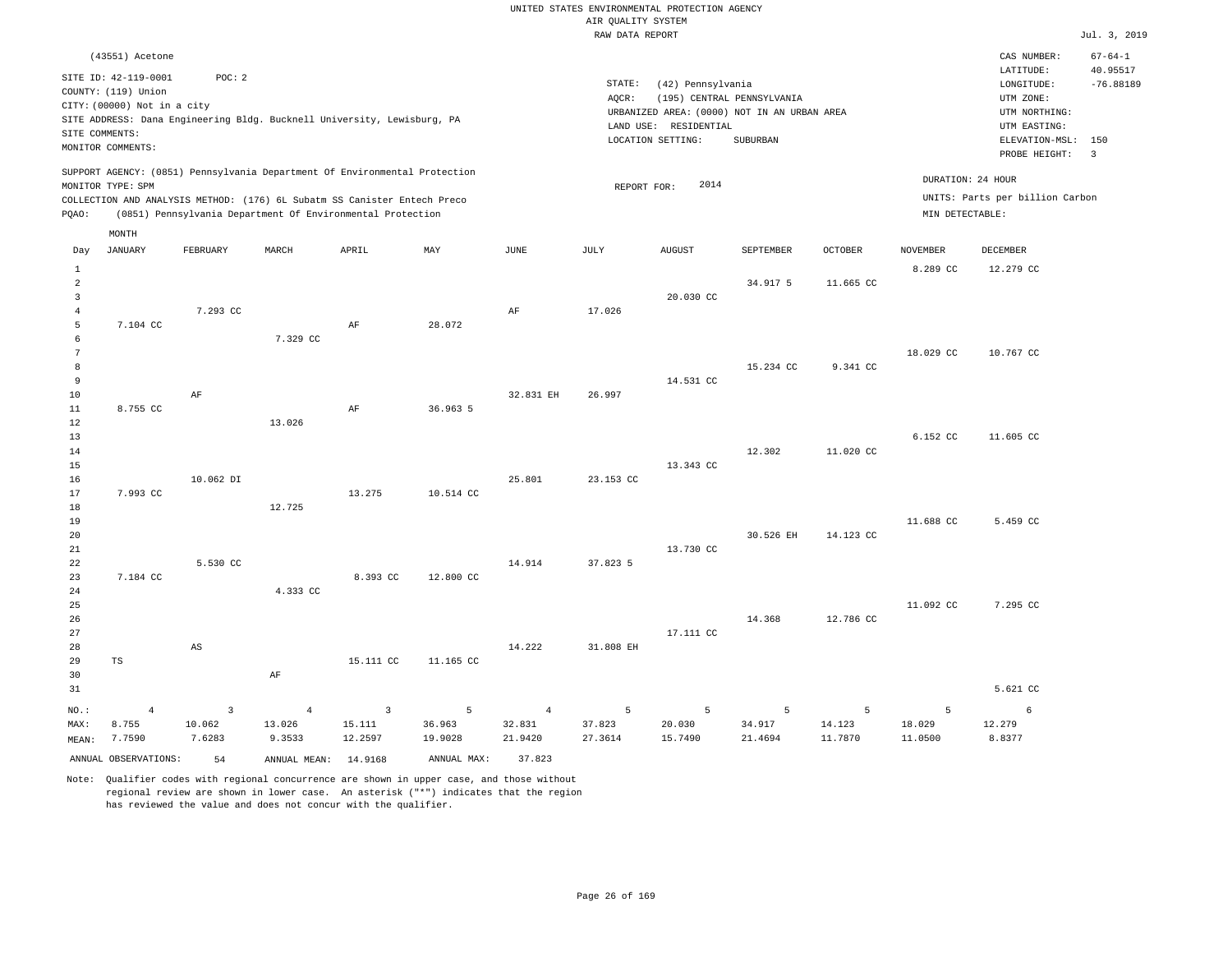RAW DATA REPORT Jul. 3, 2019 UNITED STATES ENVIRONMENTAL PROTECTION AGENCY AIR QUALITY SYSTEM (43551) Acetone STATE: (42) Pennsylvania CAS NUMBER: 67-64-1 SITE ID: 42-119-0001 POC: 2 AQCR: (195) CENTRAL PENNSYLVANIA COUNTY: (119) Union CITY: (00000) Not in a city LONGITUDE: -76.88189 LATITUDE: 40.95517 LOCATION SETTING: SUBURBAN SITE ADDRESS: Dana Engineering Bldg. Bucknell University, Lewisburg, PA LAND USE: RESIDENTIAL MONITOR COMMENTS: PROBE HEIGHT: 3 ELEVATION-MSL: 150 URBANIZED AREA: (0000) NOT IN AN URBAN AREA **URBAN SERIA UTM NORTHING**: UTM EASTING: UTM ZONE: SUPPORT AGENCY: (0851) Pennsylvania Department Of Environmental Protection MONITOR TYPE: SPM COLLECTION AND ANALYSIS METHOD: (176) 6L Subatm SS Canister Entech Preco REPORT FOR: 2015 UNITS: Parts per billion Carbon PQAO: (0851) Pennsylvania Department Of Environmental Protection MIN DETECTABLE: DURATION: 24 HOUR 4.150 CC 7.370 CC 6.280 CC 4.352 CC 7.786 CC 6.899 CC 4.658 CC 8.188 CC 19.068 CC 8.125 CC 6.734 CC 6.600 CC 12.600 CC 10.200 CC 5.100 CC 3.300 CC 9.900 CC AF 15.000 17.400 26.400 28.200 25.500 18.300 15.000 37.200 5 29.700 17.100 25.800 15.000 17.700 11.700 CC 29.100 AS AS 7.500 CC AS 21.300 6.600 CC 24.300 AF 8.400 CC 7.200 CC 7.800 CC 7.200 CC 18.000 AS  $\Delta$ S Day JANUARY FEBRUARY MARCH APRIL MAY JUNE JULY AUGUST SEPTEMBER OCTOBER NOVEMBER DECEMBER

26 27 28 29 30 31 AF NO.: 4 6.000 CC 6.300 CC 18.000 19.500 21.000 AS 11.400 CC 12.000 CC 6.900 CC 5.400 CC 4 6 5 4 5 5 4 3 4 4 3

MAX: MEAN: 14.719 8.1298 7.786 5.9238 19.068 9.1192 12.600 7.5000 18.000 15.0750 28.200 23.5800 37.200 24.0000 25.800 17.5500 29.100 16.0000 24.300 16.0500 8.400 7.5750 18.000 10.2000 ANNUAL OBSERVATIONS: 51 ANNUAL MEAN: 13.5280 ANNUAL MAX: 37.200

Note: Qualifier codes with regional concurrence are shown in upper case, and those without regional review are shown in lower case. An asterisk ("\*") indicates that the region has reviewed the value and does not concur with the qualifier.

SITE COMMENTS:

MONTH

14.719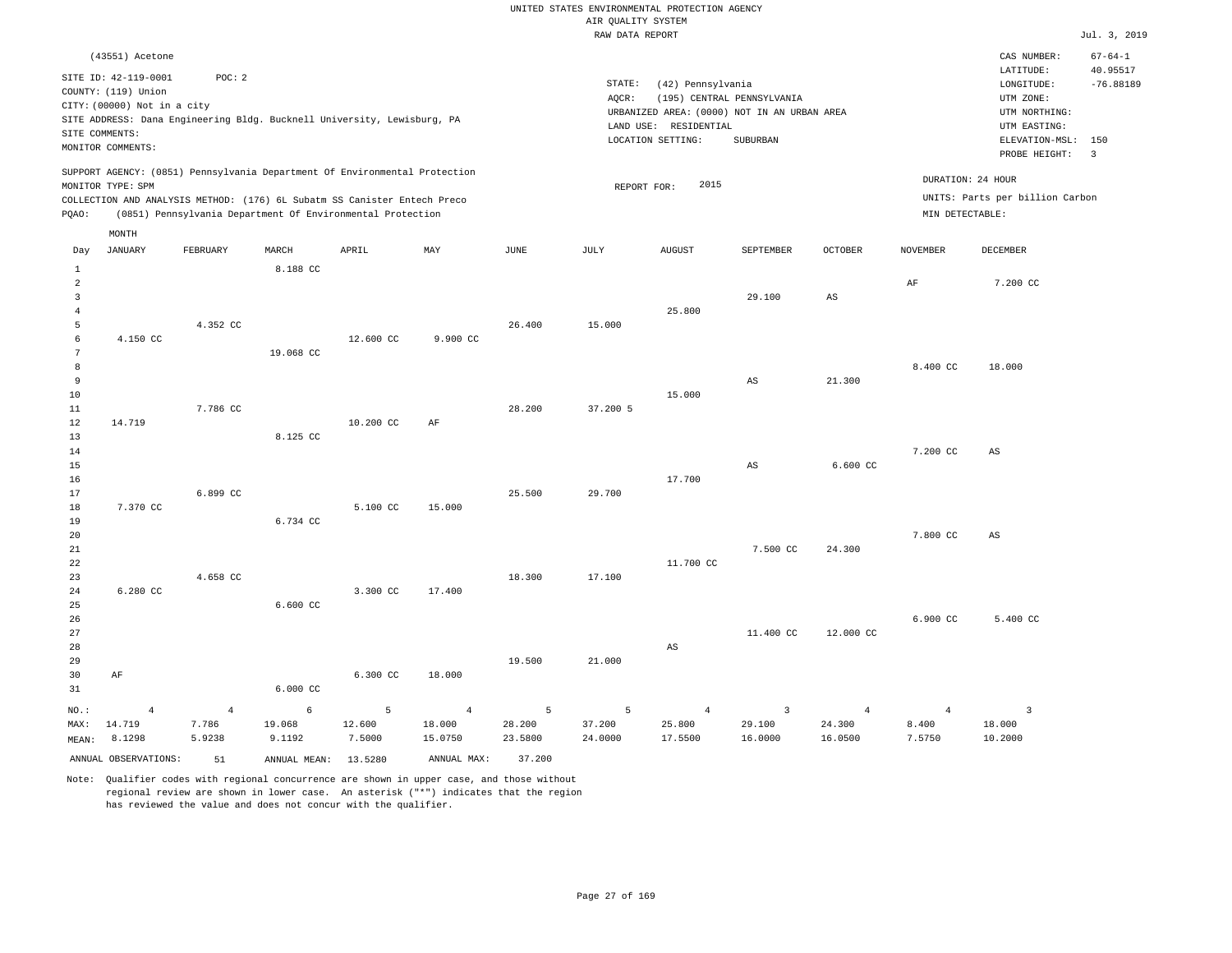|                                                      |                                                                                                                                                  |                                        |                                                                                                                                        |                                |                                                  |                                             | UNITED STATES ENVIRONMENTAL PROTECTION AGENCY<br>AIR QUALITY SYSTEM |                                                                 |                                                                                       |                            |                                   |                                                                                                                         | Jul. 3, 2019                                                      |
|------------------------------------------------------|--------------------------------------------------------------------------------------------------------------------------------------------------|----------------------------------------|----------------------------------------------------------------------------------------------------------------------------------------|--------------------------------|--------------------------------------------------|---------------------------------------------|---------------------------------------------------------------------|-----------------------------------------------------------------|---------------------------------------------------------------------------------------|----------------------------|-----------------------------------|-------------------------------------------------------------------------------------------------------------------------|-------------------------------------------------------------------|
|                                                      |                                                                                                                                                  |                                        |                                                                                                                                        |                                |                                                  |                                             | RAW DATA REPORT                                                     |                                                                 |                                                                                       |                            |                                   |                                                                                                                         |                                                                   |
|                                                      | (43552) Methyl ethyl ketone<br>SITE ID: 42-119-0001<br>COUNTY: (119) Union<br>CITY: (00000) Not in a city<br>SITE COMMENTS:<br>MONITOR COMMENTS: | POC: 2                                 | SITE ADDRESS: Dana Engineering Bldg. Bucknell University, Lewisburg, PA                                                                |                                |                                                  |                                             | STATE:<br>AOCR:                                                     | (42) Pennsylvania<br>LAND USE: RESIDENTIAL<br>LOCATION SETTING: | (195) CENTRAL PENNSYLVANIA<br>URBANIZED AREA: (0000) NOT IN AN URBAN AREA<br>SUBURBAN |                            |                                   | CAS NUMBER:<br>LATITUDE:<br>LONGITUDE:<br>UTM ZONE:<br>UTM NORTHING:<br>UTM EASTING:<br>ELEVATION-MSL:<br>PROBE HEIGHT: | $78 - 93 - 3$<br>40.95517<br>$-76.88189$<br>150<br>$\overline{3}$ |
|                                                      |                                                                                                                                                  |                                        | SUPPORT AGENCY: (0851) Pennsylvania Department Of Environmental Protection                                                             |                                |                                                  |                                             |                                                                     |                                                                 |                                                                                       |                            | DURATION: 24 HOUR                 |                                                                                                                         |                                                                   |
| PQAO:                                                | MONITOR TYPE: SPM                                                                                                                                |                                        | COLLECTION AND ANALYSIS METHOD: (176) 6L Subatm SS Canister Entech Preco<br>(0851) Pennsylvania Department Of Environmental Protection |                                |                                                  |                                             | REPORT FOR:                                                         | 2013                                                            |                                                                                       |                            | MIN DETECTABLE:                   | UNITS: Parts per billion Carbon                                                                                         |                                                                   |
| Day<br>$1\,$                                         | MONTH<br><b>JANUARY</b>                                                                                                                          | FEBRUARY                               | MARCH                                                                                                                                  | APRIL                          | MAY                                              | JUNE                                        | JULY                                                                | <b>AUGUST</b>                                                   | SEPTEMBER<br>3.176 CC                                                                 | <b>OCTOBER</b><br>2.212 CC | <b>NOVEMBER</b>                   | DECEMBER                                                                                                                |                                                                   |
| 2<br>$\overline{3}$<br>$\overline{4}$<br>5           | .836                                                                                                                                             | .868                                   | 1.388                                                                                                                                  | 1.492                          | 1.536 CC                                         | 3.632                                       | 2.872 CC                                                            | AF                                                              |                                                                                       |                            |                                   |                                                                                                                         |                                                                   |
| $\epsilon$<br>$7\phantom{.0}$<br>8<br>$\overline{9}$ |                                                                                                                                                  | .788                                   |                                                                                                                                        |                                |                                                  | 3.224                                       | 2.340 CC                                                            | <b>TS</b>                                                       | 15.108 5                                                                              | 1.720 CC                   | 2.468 CC                          | .980 CC                                                                                                                 |                                                                   |
| 10<br>$1\,1$<br>$1\,2$<br>13<br>$1\,4$               | 3.476                                                                                                                                            |                                        | 1.344 CC                                                                                                                               | 4.564 5                        | 2.840 CC                                         |                                             |                                                                     | AF                                                              | $.000$ ND                                                                             | 1.776                      | .852 CC                           | 1.752 CC                                                                                                                |                                                                   |
| 15<br>16<br>$17$<br>18                               | 1.272                                                                                                                                            | 1.340                                  | 3.940                                                                                                                                  | 1.560                          | 3.084 CC                                         | AF                                          | 2.092 CC                                                            |                                                                 |                                                                                       |                            | TS                                | 1.164 CC                                                                                                                |                                                                   |
| 19<br>20<br>21                                       |                                                                                                                                                  | .840                                   |                                                                                                                                        |                                |                                                  | AF                                          | TS                                                                  | 2.456 CC                                                        | $.000$ ND                                                                             | 1.288 CC                   |                                   |                                                                                                                         |                                                                   |
| 22<br>23<br>24<br>25<br>26                           | 2.340                                                                                                                                            |                                        | 1.652                                                                                                                                  | 1.108 CC                       | 3.948                                            |                                             |                                                                     | 3.220 CC                                                        | $.000$ ND                                                                             | .428 CC                    | $\rm AF$                          | AF                                                                                                                      |                                                                   |
| 27<br>28<br>29<br>30                                 | 1.252                                                                                                                                            | AF                                     | 2.796                                                                                                                                  | 3.768 CC                       | <b>TS</b>                                        | AF                                          | 2.256 CC                                                            |                                                                 |                                                                                       |                            | .824 CC                           | .999 CC                                                                                                                 |                                                                   |
| 31                                                   |                                                                                                                                                  |                                        |                                                                                                                                        |                                |                                                  |                                             |                                                                     |                                                                 |                                                                                       | 2.252                      |                                   |                                                                                                                         |                                                                   |
| NO.:<br>MAX:<br>MEAN:                                | 5<br>3.476<br>1.8352<br>ANNUAL OBSERVATIONS:                                                                                                     | $\overline{4}$<br>1.340<br>.9590<br>49 | 5<br>3.940<br>2.2240<br>ANNUAL MEAN:                                                                                                   | 5<br>4.564<br>2.4984<br>2.1862 | $\overline{4}$<br>3.948<br>2.8520<br>ANNUAL MAX: | $\overline{2}$<br>3.632<br>3.4280<br>15.108 | $\overline{4}$<br>2.872<br>2.3900                                   | 2<br>3.220<br>2.8380                                            | 5<br>15.108<br>3.6568                                                                 | 6<br>2.252<br>1.6127       | $\overline{3}$<br>2.468<br>1.3813 | $\overline{4}$<br>1.752<br>1.2238                                                                                       |                                                                   |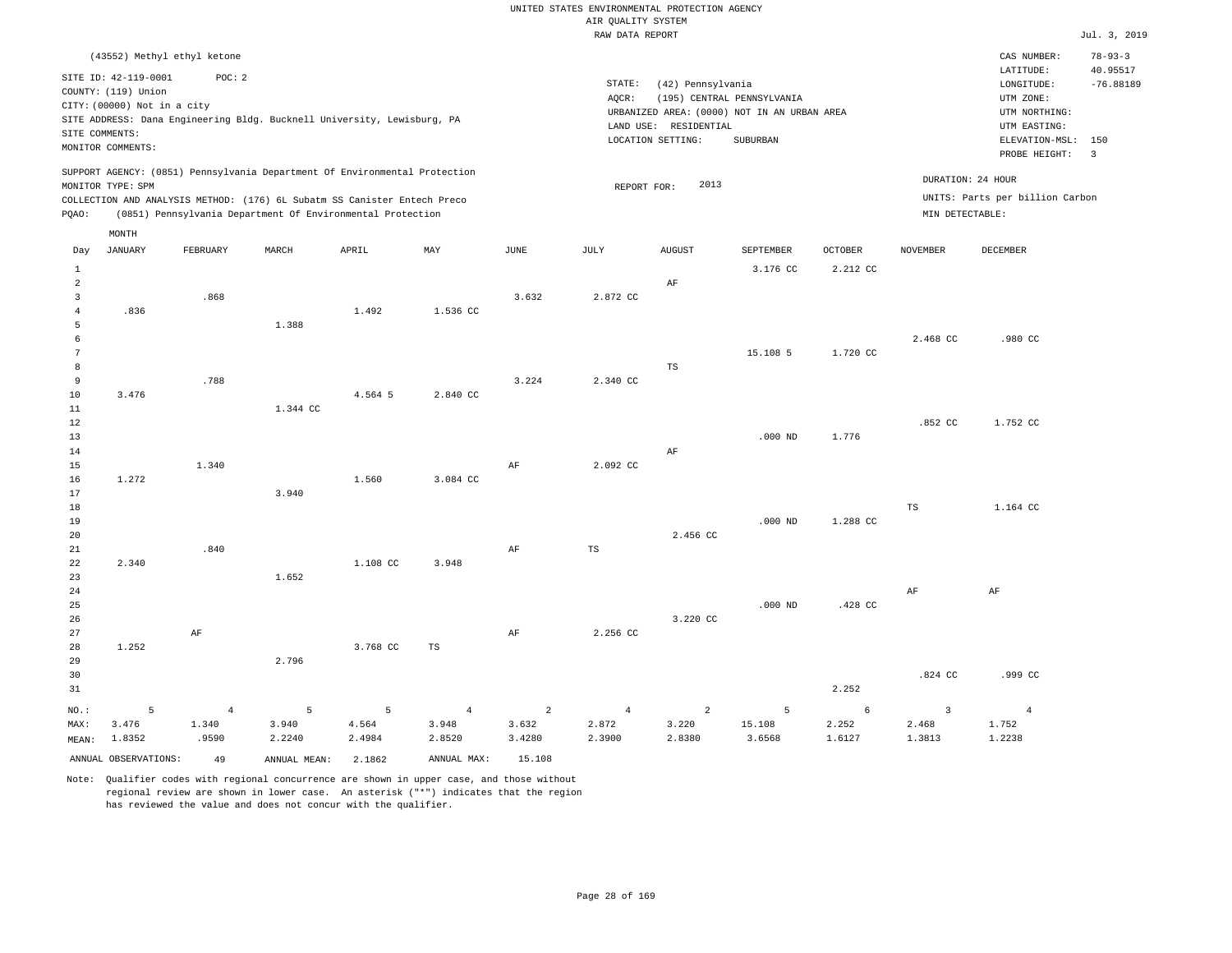RAW DATA REPORT Jul. 3, 2019 UNITED STATES ENVIRONMENTAL PROTECTION AGENCY AIR QUALITY SYSTEM (43552) Methyl ethyl ketone STATE: (42) Pennsylvania CAS NUMBER: 78-93-3 SITE ID: 42-119-0001 POC: 2 AQCR: (195) CENTRAL PENNSYLVANIA COUNTY: (119) Union CITY: (00000) Not in a city LONGITUDE: -76.88189 LATITUDE: 40.95517 LOCATION SETTING: SUBURBAN SITE ADDRESS: Dana Engineering Bldg. Bucknell University, Lewisburg, PA LAND USE: RESIDENTIAL SITE COMMENTS: MONITOR COMMENTS: PROBE HEIGHT: 3 ELEVATION-MSL: 150 URBANIZED AREA: (0000) NOT IN AN URBAN AREA **URBAN SERIA UTM NORTHING**: UTM EASTING: UTM ZONE: SUPPORT AGENCY: (0851) Pennsylvania Department Of Environmental Protection MONITOR TYPE: SPM COLLECTION AND ANALYSIS METHOD: (176) 6L Subatm SS Canister Entech Preco REPORT FOR: 2014 UNITS: Parts per billion Carbon PQAO: (0851) Pennsylvania Department Of Environmental Protection MIN DETECTABLE: DURATION: 24 HOUR 1 2 3 4 5 6 7 8 9 10 11 12 13 14 15 16 17 18 19  $20$ 21 22 23 24 25 26 27 28 29 30 31 1.159 CC 1.366 CC 1.168 CC .917 CC TS NO.: MAX: MEAN: 4 1.366 1.1525 1.569 CC AF 1.728 CC .921 CC AS 1.383 CC 2.514 1.745 .648 CC AF AF AF 1.772 1.430 CC 1.744 CC 1.906 CC 3.721 .955 CC 1.140 CC 1.210 CC AF 3.120 2.903 1.636 2.168 CC 1.819 CC 2.787 2.342 CC 3.232 2.571 1.645 CC 2.137 CC 1.607 CC 2.071 CC 2.929 CC 4.746 5 2.018 CC 1.341 CC 4.973 5 2.040 1.826 CC 1.308 CC 1.918 CC 1.956 CC 1.806 CC 1.786 CC 2.549 CC .840 CC 1.325 CC 1.318 CC 1.420 CC 1.271 CC 1.267 CC .802 CC 1.041 CC .621 CC 3 1.728 1.4060 4 2.514 1.5725 3 1.772 1.6487 5 3.721 1.7864 4 3.120 2.4568 5 3.232 2.5502 5 2.929 2.0778 5 4.973 3.0236 5 1.956 1.7628 5 2.549 1.5636 6 1.420 1.0703 ANNUAL OBSERVATIONS: 54 ANNUAL MEAN: 1.8544 ANNUAL MAX: 4.973 Day JANUARY FEBRUARY MARCH APRIL MAY JUNE JULY AUGUST SEPTEMBER OCTOBER NOVEMBER DECEMBER MONTH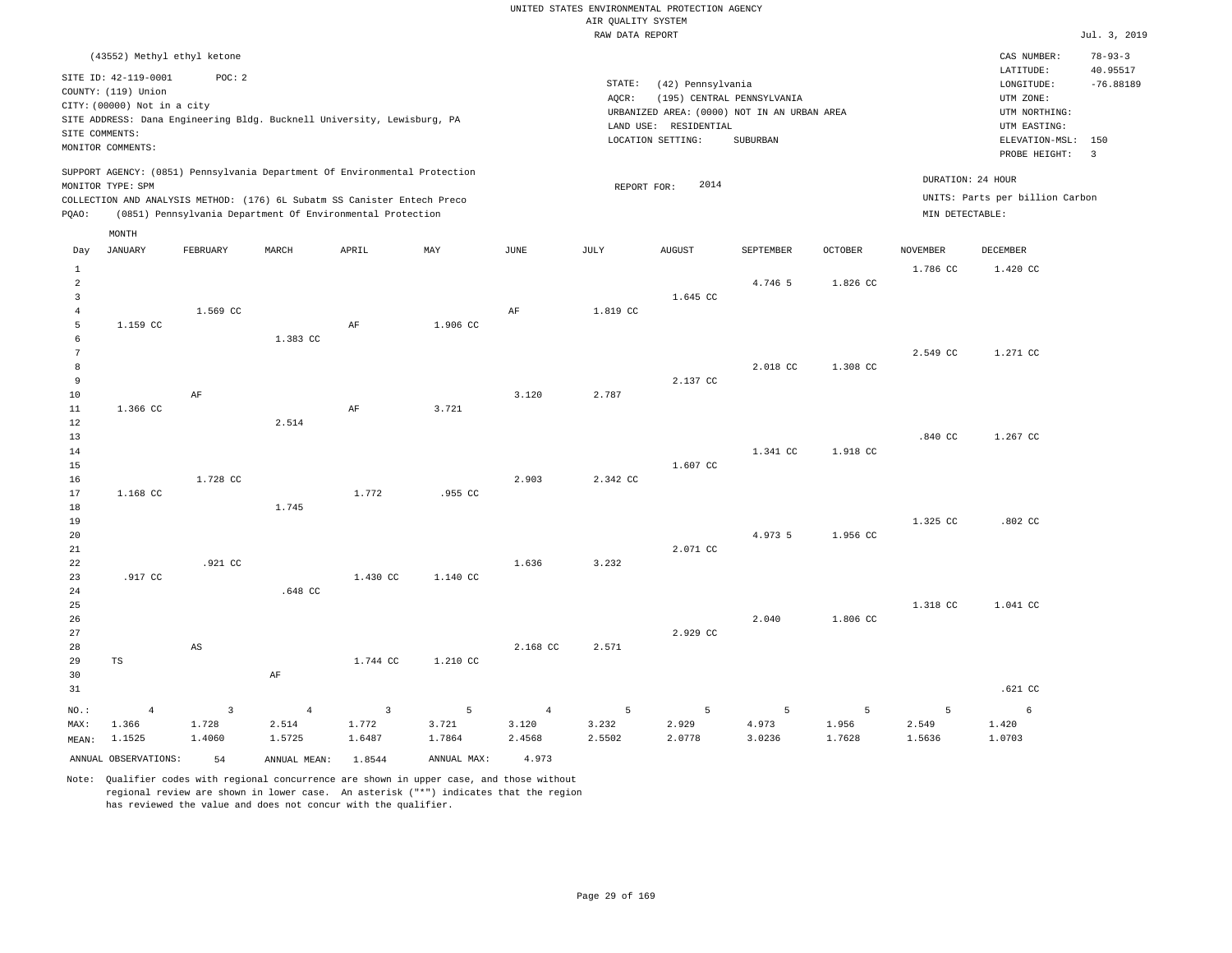|                                                  |                                                                                                 |                                   |                                                                                                                                                        |                      |                                   |                      | RAW DATA REPORT      |                                                                 |                                                                                       |                                   |                                   |                                                                                             | Jul. 3, 2019                                   |
|--------------------------------------------------|-------------------------------------------------------------------------------------------------|-----------------------------------|--------------------------------------------------------------------------------------------------------------------------------------------------------|----------------------|-----------------------------------|----------------------|----------------------|-----------------------------------------------------------------|---------------------------------------------------------------------------------------|-----------------------------------|-----------------------------------|---------------------------------------------------------------------------------------------|------------------------------------------------|
|                                                  | (43552) Methyl ethyl ketone                                                                     |                                   |                                                                                                                                                        |                      |                                   |                      |                      |                                                                 |                                                                                       |                                   |                                   | CAS NUMBER:<br>LATITUDE:                                                                    | $78 - 93 - 3$<br>40.95517                      |
| SITE COMMENTS:                                   | SITE ID: 42-119-0001<br>COUNTY: (119) Union<br>CITY: (00000) Not in a city<br>MONITOR COMMENTS: | POC: 2                            | SITE ADDRESS: Dana Engineering Bldg. Bucknell University, Lewisburg, PA                                                                                |                      |                                   |                      | STATE:<br>AOCR:      | (42) Pennsylvania<br>LAND USE: RESIDENTIAL<br>LOCATION SETTING: | (195) CENTRAL PENNSYLVANIA<br>URBANIZED AREA: (0000) NOT IN AN URBAN AREA<br>SUBURBAN |                                   |                                   | LONGITUDE:<br>UTM ZONE:<br>UTM NORTHING:<br>UTM EASTING:<br>ELEVATION-MSL:<br>PROBE HEIGHT: | $-76.88189$<br>150<br>$\overline{\phantom{a}}$ |
|                                                  | MONITOR TYPE: SPM                                                                               |                                   | SUPPORT AGENCY: (0851) Pennsylvania Department Of Environmental Protection<br>COLLECTION AND ANALYSIS METHOD: (176) 6L Subatm SS Canister Entech Preco |                      |                                   |                      | REPORT FOR:          | 2015                                                            |                                                                                       |                                   |                                   | DURATION: 24 HOUR<br>UNITS: Parts per billion Carbon                                        |                                                |
| PQAO:                                            |                                                                                                 |                                   | (0851) Pennsylvania Department Of Environmental Protection                                                                                             |                      |                                   |                      |                      |                                                                 |                                                                                       |                                   | MIN DETECTABLE:                   |                                                                                             |                                                |
| Day                                              | MONTH<br><b>JANUARY</b>                                                                         | FEBRUARY                          | MARCH                                                                                                                                                  | APRIL                | MAY                               | <b>JUNE</b>          | JULY                 | <b>AUGUST</b>                                                   | SEPTEMBER                                                                             | <b>OCTOBER</b>                    | <b>NOVEMBER</b>                   | <b>DECEMBER</b>                                                                             |                                                |
| $\mathbf{1}$<br>$\overline{a}$<br>$\overline{3}$ |                                                                                                 |                                   | 1.590                                                                                                                                                  |                      |                                   |                      |                      |                                                                 | 3.760                                                                                 | $_{\rm AS}$                       | AF                                | 1.320 CC                                                                                    |                                                |
| $\overline{4}$<br>5<br>$6\overline{6}$           | .666 CC                                                                                         | .815 CC                           |                                                                                                                                                        | 1.200 CC             | 1.880 CC                          | 1.800                | 1.640 CC             | 3.240                                                           |                                                                                       |                                   |                                   |                                                                                             |                                                |
| -7<br>$\mathbf{8}$<br>$\overline{9}$<br>10<br>11 |                                                                                                 | 1.588 CC                          | 2.904                                                                                                                                                  |                      |                                   | 4.800 5              | 6.4005               | 1.640 CC                                                        | $_{\rm AS}$                                                                           | 3.240                             | 1.080 CC                          | 2.440                                                                                       |                                                |
| 12<br>13<br>14<br>15                             | 2.447                                                                                           |                                   | 1.798 CC                                                                                                                                               | 1.200 CC             | $\rm AF$                          |                      |                      |                                                                 | AS                                                                                    | .720 CC                           | $.800$ CC                         | AS                                                                                          |                                                |
| 16<br>17<br>18<br>19                             | 1.290 CC                                                                                        | 1.343 CC                          | 1.442 CC                                                                                                                                               | 1.360 CC             | 2.560                             | 2.960                | 2.800                | 2.480                                                           |                                                                                       |                                   |                                   |                                                                                             |                                                |
| 20<br>21<br>22<br>23                             |                                                                                                 | .996 CC                           |                                                                                                                                                        |                      |                                   | 2.840                | 2.000                | 1.800 CC                                                        | .800 <sub>cc</sub>                                                                    | 3.920                             | 1.120 CC                          | AS                                                                                          |                                                |
| 24<br>25<br>26<br>27                             | 1.385 CC                                                                                        |                                   | 1.440 CC                                                                                                                                               | $.600$ CC            | 2.680                             |                      |                      |                                                                 | 1.600 CC                                                                              | 1.760 CC                          | 1.240 CC                          | .720 CC                                                                                     |                                                |
| 28<br>29<br>30<br>31                             | AF                                                                                              |                                   | 1.000 CC                                                                                                                                               | 1.160 CC             | 2.320                             | 2.320                | 3.160                | AS                                                              |                                                                                       |                                   |                                   |                                                                                             |                                                |
| NO.:<br>MAX:<br>MEAN:                            | $\overline{4}$<br>2.447<br>1.4470                                                               | $\overline{4}$<br>1.588<br>1.1855 | 6<br>2.904<br>1.6957                                                                                                                                   | 5<br>1.360<br>1.1040 | $\overline{4}$<br>2.680<br>2.3600 | 5<br>4.800<br>2.9440 | 5<br>6.400<br>3.2000 | $\overline{4}$<br>3.240<br>2.2900                               | $\overline{3}$<br>3.760<br>2.0533                                                     | $\overline{4}$<br>3.920<br>2.4100 | $\overline{4}$<br>1.240<br>1.0600 | $\overline{3}$<br>2.440<br>1.4933                                                           |                                                |
|                                                  | ANNUAL OBSERVATIONS:                                                                            | 51                                | ANNUAL MEAN:                                                                                                                                           | 1.9620               | ANNUAL MAX:                       | 6.400                |                      |                                                                 |                                                                                       |                                   |                                   |                                                                                             |                                                |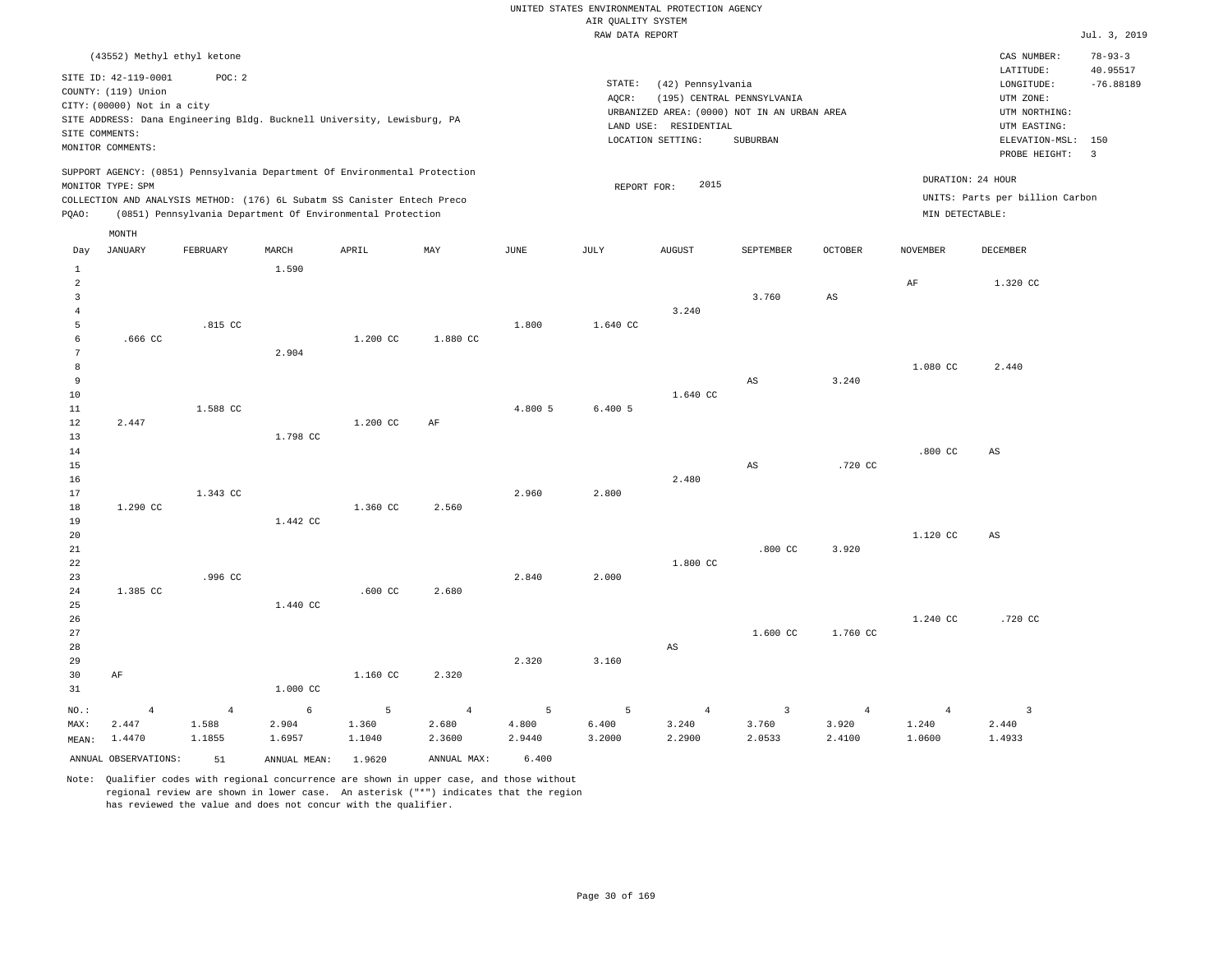|                |                             |                         |                                                                            |           |                |                         | RAW DATA REPORT         |                         |                                             |                |                                 |                                 | Jul. 3, 2019   |
|----------------|-----------------------------|-------------------------|----------------------------------------------------------------------------|-----------|----------------|-------------------------|-------------------------|-------------------------|---------------------------------------------|----------------|---------------------------------|---------------------------------|----------------|
|                | (43559) Methyl Butyl Ketone |                         |                                                                            |           |                |                         |                         |                         |                                             |                |                                 | CAS NUMBER:                     | $591 - 78 - 6$ |
|                | SITE ID: 42-119-0001        | POC: 2                  |                                                                            |           |                |                         |                         |                         |                                             |                |                                 | LATITUDE:                       | 40.95517       |
|                | COUNTY: (119) Union         |                         |                                                                            |           |                |                         | STATE:                  | (42) Pennsylvania       |                                             |                |                                 | LONGITUDE:                      | $-76.88189$    |
|                | CITY: (00000) Not in a city |                         |                                                                            |           |                |                         | AQCR:                   |                         | (195) CENTRAL PENNSYLVANIA                  |                |                                 | UTM ZONE:                       |                |
|                |                             |                         | SITE ADDRESS: Dana Engineering Bldg. Bucknell University, Lewisburg, PA    |           |                |                         |                         |                         | URBANIZED AREA: (0000) NOT IN AN URBAN AREA |                |                                 | UTM NORTHING:                   |                |
|                | SITE COMMENTS:              |                         |                                                                            |           |                |                         |                         | LAND USE: RESIDENTIAL   |                                             |                |                                 | UTM EASTING:                    |                |
|                | MONITOR COMMENTS:           |                         |                                                                            |           |                |                         |                         | LOCATION SETTING:       | SUBURBAN                                    |                |                                 | ELEVATION-MSL:                  | 150            |
|                |                             |                         |                                                                            |           |                |                         |                         |                         |                                             |                |                                 | PROBE HEIGHT:                   | $\overline{3}$ |
|                | MONITOR TYPE: SPM           |                         | SUPPORT AGENCY: (0851) Pennsylvania Department Of Environmental Protection |           |                |                         | REPORT FOR:             | 2013                    |                                             |                |                                 | DURATION: 24 HOUR               |                |
|                |                             |                         | COLLECTION AND ANALYSIS METHOD: (176) 6L Subatm SS Canister Entech Preco   |           |                |                         |                         |                         |                                             |                |                                 | UNITS: Parts per billion Carbon |                |
| PQAO:          |                             |                         | (0851) Pennsylvania Department Of Environmental Protection                 |           |                |                         |                         |                         |                                             |                | MIN DETECTABLE:                 |                                 |                |
|                | MONTH                       |                         |                                                                            |           |                |                         |                         |                         |                                             |                |                                 |                                 |                |
| Day            | <b>JANUARY</b>              | FEBRUARY                | MARCH                                                                      | APRIL     | MAY            | $_{\rm JUNE}$           | JULY                    | <b>AUGUST</b>           | SEPTEMBER                                   | <b>OCTOBER</b> | <b>NOVEMBER</b>                 | <b>DECEMBER</b>                 |                |
| $\mathbf{1}$   |                             |                         |                                                                            |           |                |                         |                         |                         | $.000$ ND                                   | $.000$ ND      |                                 |                                 |                |
| $\overline{c}$ |                             |                         |                                                                            |           |                |                         |                         | AF                      |                                             |                |                                 |                                 |                |
| $\overline{3}$ |                             | $.000$ ND               |                                                                            |           |                | $.000$ ND               | $.000$ ND               |                         |                                             |                |                                 |                                 |                |
| $\overline{4}$ | $.000$ ND                   |                         |                                                                            | $.000$ ND | $.000$ ND      |                         |                         |                         |                                             |                |                                 |                                 |                |
| 5              |                             |                         | $.000$ ND                                                                  |           |                |                         |                         |                         |                                             |                |                                 |                                 |                |
| 6              |                             |                         |                                                                            |           |                |                         |                         |                         |                                             |                | .492 SQ                         | $.000$ ND                       |                |
| 7              |                             |                         |                                                                            |           |                |                         |                         |                         | $.000$ ND                                   | $.000$ ND      |                                 |                                 |                |
| 8              |                             |                         |                                                                            |           |                |                         |                         | TS                      |                                             |                |                                 |                                 |                |
| 9              |                             | $.000$ ND               |                                                                            |           |                | $.000$ ND               | $.000$ ND               |                         |                                             |                |                                 |                                 |                |
| 10             | $.000$ ND                   |                         |                                                                            | .510 SQ   | $.000$ ND      |                         |                         |                         |                                             |                |                                 |                                 |                |
| 11             |                             |                         | $.000$ ND                                                                  |           |                |                         |                         |                         |                                             |                |                                 |                                 |                |
| 12             |                             |                         |                                                                            |           |                |                         |                         |                         |                                             |                | $.000$ ND                       | $.000$ ND                       |                |
| 13             |                             |                         |                                                                            |           |                |                         |                         |                         | $.000$ ND                                   | $.000$ ND      |                                 |                                 |                |
| 14             |                             |                         |                                                                            |           |                |                         |                         | $\rm AF$                |                                             |                |                                 |                                 |                |
| 15             |                             | $.000$ ND               |                                                                            |           |                | AF                      | $.000$ ND               |                         |                                             |                |                                 |                                 |                |
| 16             | $.000$ ND                   |                         |                                                                            | $.000$ ND | $.000$ ND      |                         |                         |                         |                                             |                |                                 |                                 |                |
| 17             |                             |                         | $.000$ ND                                                                  |           |                |                         |                         |                         |                                             |                |                                 |                                 |                |
| 18             |                             |                         |                                                                            |           |                |                         |                         |                         |                                             |                | $_{\rm TS}$                     | $.000$ ND                       |                |
| 19             |                             |                         |                                                                            |           |                |                         |                         |                         | $.000$ ND                                   | $.000$ ND      |                                 |                                 |                |
| 20             |                             | $.000$ ND               |                                                                            |           |                |                         | $\mathbb{TS}$           | $.000$ ND               |                                             |                |                                 |                                 |                |
| 21<br>22       | $.000$ ND                   |                         |                                                                            | $.000$ ND | $.000$ ND      | AF                      |                         |                         |                                             |                |                                 |                                 |                |
| 23             |                             |                         | $.000$ ND                                                                  |           |                |                         |                         |                         |                                             |                |                                 |                                 |                |
| 24             |                             |                         |                                                                            |           |                |                         |                         |                         |                                             |                | AF                              | AF                              |                |
| 25             |                             |                         |                                                                            |           |                |                         |                         |                         | $.000$ ND                                   | $.000$ ND      |                                 |                                 |                |
| 26             |                             |                         |                                                                            |           |                |                         |                         | $.000$ ND               |                                             |                |                                 |                                 |                |
| 27             |                             | AF                      |                                                                            |           |                | AF                      | $.000$ ND               |                         |                                             |                |                                 |                                 |                |
| 28             | $.000$ ND                   |                         |                                                                            | $.000$ ND | TS             |                         |                         |                         |                                             |                |                                 |                                 |                |
| 29             |                             |                         | $.000$ ND                                                                  |           |                |                         |                         |                         |                                             |                |                                 |                                 |                |
| 30             |                             |                         |                                                                            |           |                |                         |                         |                         |                                             |                | $.000$ ND                       | $.000$ ND                       |                |
| 31             |                             |                         |                                                                            |           |                |                         |                         |                         |                                             | .228 CC        |                                 |                                 |                |
|                |                             |                         |                                                                            |           | $\overline{4}$ |                         |                         |                         |                                             | 6              |                                 |                                 |                |
| NO.:           | 5<br>0.000                  | $\overline{4}$<br>0.000 | 5<br>0.000                                                                 | 5<br>.510 | 0.000          | $\overline{a}$<br>0.000 | $\overline{4}$<br>0.000 | $\overline{a}$<br>0.000 | 5<br>0.000                                  | .228           | $\overline{\mathbf{3}}$<br>.492 | $\overline{4}$<br>0.000         |                |
| MAX:           | 0.0000                      | 0.0000                  | 0.0000                                                                     | .1020     | 0.0000         | 0.0000                  | 0.0000                  | 0.0000                  | 0.0000                                      | .0380          | .1640                           | 0.0000                          |                |
| MEAN:          |                             |                         |                                                                            |           |                |                         |                         |                         |                                             |                |                                 |                                 |                |
|                | ANNUAL OBSERVATIONS:        | 49                      | ANNUAL MEAN:                                                               | .0251     | ANNUAL MAX:    | .510                    |                         |                         |                                             |                |                                 |                                 |                |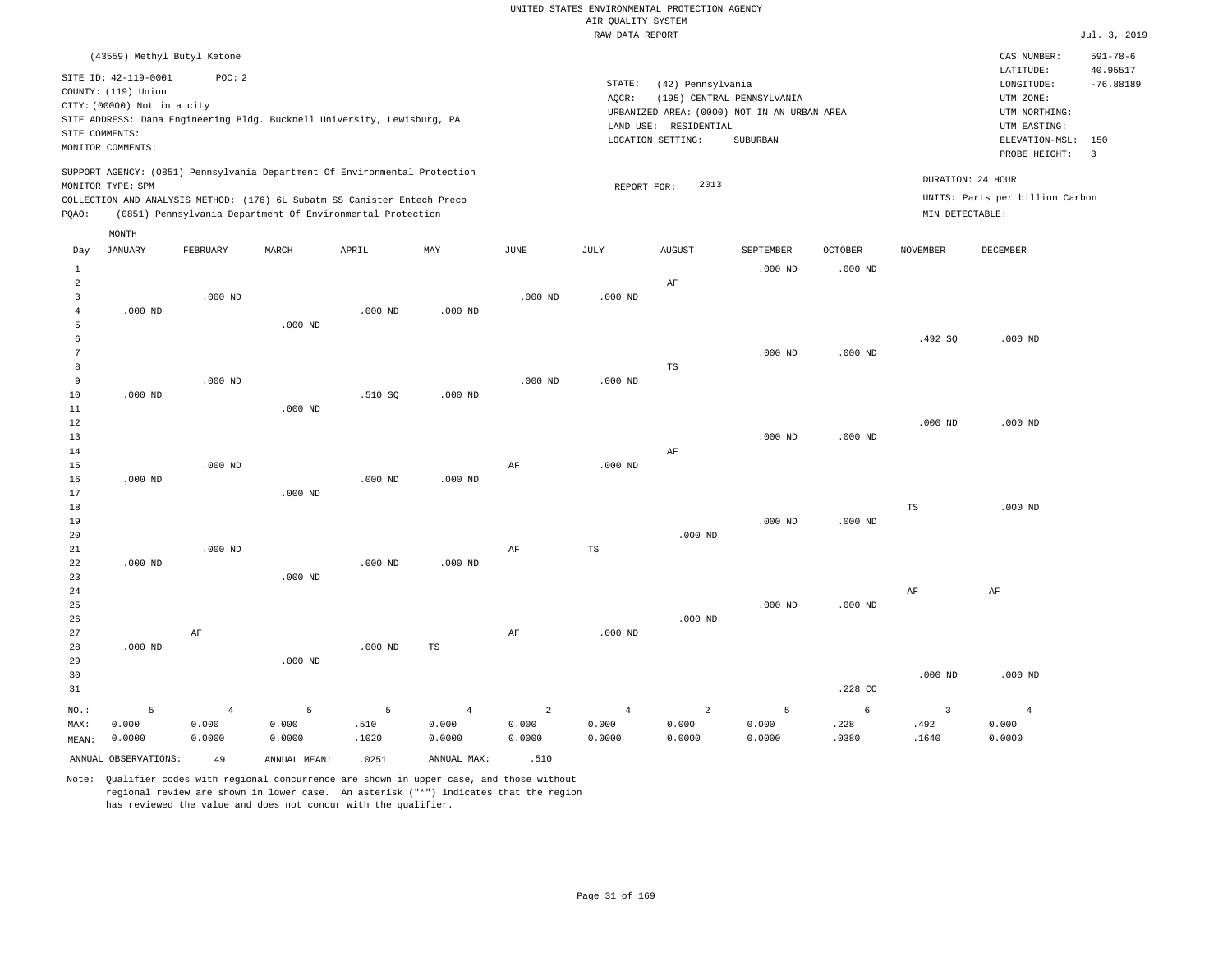|                |                                                                                           |                |                |                                                            |             |                       | RAW DATA REPORT |                   |                                             |                |                 |                                                                                                                                                                                                                                                                                                                                                                                                                                                                                                                                                            | Jul. 3, 2019   |
|----------------|-------------------------------------------------------------------------------------------|----------------|----------------|------------------------------------------------------------|-------------|-----------------------|-----------------|-------------------|---------------------------------------------|----------------|-----------------|------------------------------------------------------------------------------------------------------------------------------------------------------------------------------------------------------------------------------------------------------------------------------------------------------------------------------------------------------------------------------------------------------------------------------------------------------------------------------------------------------------------------------------------------------------|----------------|
|                | (43559) Methyl Butyl Ketone                                                               |                |                |                                                            |             |                       |                 |                   |                                             |                |                 | CAS NUMBER:                                                                                                                                                                                                                                                                                                                                                                                                                                                                                                                                                | $591 - 78 - 6$ |
|                |                                                                                           |                |                |                                                            |             |                       |                 |                   |                                             |                |                 | LATITUDE:                                                                                                                                                                                                                                                                                                                                                                                                                                                                                                                                                  | 40.95517       |
|                | SITE ID: 42-119-0001                                                                      | POC: 2         |                |                                                            |             |                       | STATE:          | (42) Pennsylvania |                                             |                |                 | $\texttt{LONGITUDE}: \quad % \begin{align*} \left\lbrack \begin{array}{c} \begin{array}{c} \begin{array}{c} \begin{array}{c} \begin{array}{c} \begin{array}{c} \begin{array}{c} \end{array}\\ \end{array}\\ \begin{array}{c} \end{array}\\ \begin{array}{c} \end{array}\\ \end{array}\\ \begin{array}{c} \end{array}\\ \end{array}\\ \end{align*} \end{align*} \right) \end{align*} \end{align*} \begin{minipage}{0.9\linewidth} \begin{minipage}{0.9\linewidth} \begin{tabular}{c} \begin{array}{c} \begin{array}{c} \begin{array}{c} \begin{array}{c} \$ | $-76.88189$    |
|                | COUNTY: (119) Union<br>CITY: (00000) Not in a city                                        |                |                |                                                            |             |                       | AOCR:           |                   | (195) CENTRAL PENNSYLVANIA                  |                |                 | UTM ZONE:                                                                                                                                                                                                                                                                                                                                                                                                                                                                                                                                                  |                |
|                |                                                                                           |                |                |                                                            |             |                       |                 |                   | URBANIZED AREA: (0000) NOT IN AN URBAN AREA |                |                 | UTM NORTHING:                                                                                                                                                                                                                                                                                                                                                                                                                                                                                                                                              |                |
|                | SITE ADDRESS: Dana Engineering Bldg. Bucknell University, Lewisburg, PA<br>SITE COMMENTS: |                |                |                                                            |             |                       | LAND USE:       | RESIDENTIAL       |                                             |                |                 | UTM EASTING:                                                                                                                                                                                                                                                                                                                                                                                                                                                                                                                                               |                |
|                | MONITOR COMMENTS:                                                                         |                |                |                                                            |             |                       |                 | LOCATION SETTING: | <b>SUBURBAN</b>                             |                |                 | ELEVATION-MSL:                                                                                                                                                                                                                                                                                                                                                                                                                                                                                                                                             | 150            |
|                |                                                                                           |                |                |                                                            |             |                       |                 |                   |                                             |                |                 | PROBE HEIGHT:                                                                                                                                                                                                                                                                                                                                                                                                                                                                                                                                              | $\overline{3}$ |
|                | SUPPORT AGENCY: (0851) Pennsylvania Department Of Environmental Protection                |                |                |                                                            |             |                       |                 |                   |                                             |                |                 |                                                                                                                                                                                                                                                                                                                                                                                                                                                                                                                                                            |                |
|                | MONITOR TYPE: SPM                                                                         |                |                |                                                            |             |                       | REPORT FOR:     | 2014              |                                             |                |                 | DURATION: 24 HOUR                                                                                                                                                                                                                                                                                                                                                                                                                                                                                                                                          |                |
|                | COLLECTION AND ANALYSIS METHOD: (176) 6L Subatm SS Canister Entech Preco                  |                |                |                                                            |             |                       |                 |                   |                                             |                |                 | UNITS: Parts per billion Carbon                                                                                                                                                                                                                                                                                                                                                                                                                                                                                                                            |                |
| PQAO:          |                                                                                           |                |                | (0851) Pennsylvania Department Of Environmental Protection |             |                       |                 |                   |                                             |                | MIN DETECTABLE: |                                                                                                                                                                                                                                                                                                                                                                                                                                                                                                                                                            |                |
|                | MONTH                                                                                     |                |                |                                                            |             |                       |                 |                   |                                             |                |                 |                                                                                                                                                                                                                                                                                                                                                                                                                                                                                                                                                            |                |
| Day            | <b>JANUARY</b>                                                                            | FEBRUARY       | MARCH          | APRIL                                                      | MAY         | $\operatorname{JUNE}$ | JULY            | AUGUST            | SEPTEMBER                                   | <b>OCTOBER</b> | <b>NOVEMBER</b> | DECEMBER                                                                                                                                                                                                                                                                                                                                                                                                                                                                                                                                                   |                |
| $\mathbf{1}$   |                                                                                           |                |                |                                                            |             |                       |                 |                   |                                             |                | $.000$ ND       | $.000$ ND                                                                                                                                                                                                                                                                                                                                                                                                                                                                                                                                                  |                |
| $\overline{a}$ |                                                                                           |                |                |                                                            |             |                       |                 |                   | $.000$ ND                                   | $.000$ ND      |                 |                                                                                                                                                                                                                                                                                                                                                                                                                                                                                                                                                            |                |
| $\overline{3}$ |                                                                                           |                |                |                                                            |             |                       |                 | .346S             |                                             |                |                 |                                                                                                                                                                                                                                                                                                                                                                                                                                                                                                                                                            |                |
| 4              |                                                                                           | $.000$ ND      |                |                                                            |             | AF                    | $.000$ ND       |                   |                                             |                |                 |                                                                                                                                                                                                                                                                                                                                                                                                                                                                                                                                                            |                |
| 5              | $.000$ ND                                                                                 |                |                | AF                                                         | $.000$ ND   |                       |                 |                   |                                             |                |                 |                                                                                                                                                                                                                                                                                                                                                                                                                                                                                                                                                            |                |
| 6              |                                                                                           |                | $.000$ ND      |                                                            |             |                       |                 |                   |                                             |                |                 |                                                                                                                                                                                                                                                                                                                                                                                                                                                                                                                                                            |                |
| 7              |                                                                                           |                |                |                                                            |             |                       |                 |                   |                                             |                | $.000$ ND       | $.000$ ND                                                                                                                                                                                                                                                                                                                                                                                                                                                                                                                                                  |                |
| 8              |                                                                                           |                |                |                                                            |             |                       |                 |                   | $.000$ ND                                   | $.000$ ND      |                 |                                                                                                                                                                                                                                                                                                                                                                                                                                                                                                                                                            |                |
| 9              |                                                                                           |                |                |                                                            |             |                       |                 | $.000$ ND         |                                             |                |                 |                                                                                                                                                                                                                                                                                                                                                                                                                                                                                                                                                            |                |
| 10             |                                                                                           | AF             |                |                                                            |             | .304 SQ               | .594 SQ         |                   |                                             |                |                 |                                                                                                                                                                                                                                                                                                                                                                                                                                                                                                                                                            |                |
| 11             | $.000$ ND                                                                                 |                |                | AF                                                         | $.000$ ND   |                       |                 |                   |                                             |                |                 |                                                                                                                                                                                                                                                                                                                                                                                                                                                                                                                                                            |                |
| 12             |                                                                                           |                | $.000$ ND      |                                                            |             |                       |                 |                   |                                             |                |                 |                                                                                                                                                                                                                                                                                                                                                                                                                                                                                                                                                            |                |
| 13             |                                                                                           |                |                |                                                            |             |                       |                 |                   |                                             |                | $.000$ ND       | $.000$ ND                                                                                                                                                                                                                                                                                                                                                                                                                                                                                                                                                  |                |
| 14             |                                                                                           |                |                |                                                            |             |                       |                 |                   | $.000$ ND                                   | $.000$ ND      |                 |                                                                                                                                                                                                                                                                                                                                                                                                                                                                                                                                                            |                |
| 15             |                                                                                           |                |                |                                                            |             |                       |                 | $.000$ ND         |                                             |                |                 |                                                                                                                                                                                                                                                                                                                                                                                                                                                                                                                                                            |                |
| 16             |                                                                                           | $.000$ DI      |                |                                                            |             | .312S                 | .536S           |                   |                                             |                |                 |                                                                                                                                                                                                                                                                                                                                                                                                                                                                                                                                                            |                |
| 17             | $.000$ ND                                                                                 |                |                | $.000$ ND                                                  | $.000$ ND   |                       |                 |                   |                                             |                |                 |                                                                                                                                                                                                                                                                                                                                                                                                                                                                                                                                                            |                |
| 18             |                                                                                           |                | $.000$ ND      |                                                            |             |                       |                 |                   |                                             |                |                 |                                                                                                                                                                                                                                                                                                                                                                                                                                                                                                                                                            |                |
| 19             |                                                                                           |                |                |                                                            |             |                       |                 |                   |                                             |                | $.000$ ND       | $.000$ ND                                                                                                                                                                                                                                                                                                                                                                                                                                                                                                                                                  |                |
| 20<br>21       |                                                                                           |                |                |                                                            |             |                       |                 | $.000$ ND         | $.000$ ND                                   | $.000$ ND      |                 |                                                                                                                                                                                                                                                                                                                                                                                                                                                                                                                                                            |                |
| 22             |                                                                                           | $.000$ ND      |                |                                                            |             | .467 SQ               | .808            |                   |                                             |                |                 |                                                                                                                                                                                                                                                                                                                                                                                                                                                                                                                                                            |                |
| 23             | $.000$ ND                                                                                 |                |                | $.000$ ND                                                  | $.000$ ND   |                       |                 |                   |                                             |                |                 |                                                                                                                                                                                                                                                                                                                                                                                                                                                                                                                                                            |                |
| 24             |                                                                                           |                | $.000$ ND      |                                                            |             |                       |                 |                   |                                             |                |                 |                                                                                                                                                                                                                                                                                                                                                                                                                                                                                                                                                            |                |
| 25             |                                                                                           |                |                |                                                            |             |                       |                 |                   |                                             |                | $.000$ ND       | $.000$ ND                                                                                                                                                                                                                                                                                                                                                                                                                                                                                                                                                  |                |
| 26             |                                                                                           |                |                |                                                            |             |                       |                 |                   | $.000$ ND                                   | $.000$ ND      |                 |                                                                                                                                                                                                                                                                                                                                                                                                                                                                                                                                                            |                |
| 27             |                                                                                           |                |                |                                                            |             |                       |                 | $.000$ ND         |                                             |                |                 |                                                                                                                                                                                                                                                                                                                                                                                                                                                                                                                                                            |                |
| 28             |                                                                                           | $_{\rm AS}$    |                |                                                            |             | .334 SQ               | .680SQ          |                   |                                             |                |                 |                                                                                                                                                                                                                                                                                                                                                                                                                                                                                                                                                            |                |
| 29             | TS                                                                                        |                |                | $.000$ ND                                                  | $.000$ ND   |                       |                 |                   |                                             |                |                 |                                                                                                                                                                                                                                                                                                                                                                                                                                                                                                                                                            |                |
| 30             |                                                                                           |                | AF             |                                                            |             |                       |                 |                   |                                             |                |                 |                                                                                                                                                                                                                                                                                                                                                                                                                                                                                                                                                            |                |
| 31             |                                                                                           |                |                |                                                            |             |                       |                 |                   |                                             |                |                 | $.000$ ND                                                                                                                                                                                                                                                                                                                                                                                                                                                                                                                                                  |                |
| NO.:           | $\overline{4}$                                                                            | $\overline{3}$ | $\overline{4}$ | $\overline{3}$                                             | 5           | $\overline{4}$        | 5               | 5                 | 5                                           | 5              | 5               | 6                                                                                                                                                                                                                                                                                                                                                                                                                                                                                                                                                          |                |
| MAX:           | 0.000                                                                                     | 0.000          | 0.000          | 0.000                                                      | 0.000       | .467                  | .808            | .346              | 0.000                                       | 0.000          | 0.000           | 0.000                                                                                                                                                                                                                                                                                                                                                                                                                                                                                                                                                      |                |
|                | 0.0000                                                                                    | 0.0000         | 0.0000         | 0.0000                                                     | 0.0000      | .3543                 | .5236           | .0692             | 0.0000                                      | 0.0000         | 0.0000          | 0.0000                                                                                                                                                                                                                                                                                                                                                                                                                                                                                                                                                     |                |
| MEAN:          |                                                                                           |                |                |                                                            |             |                       |                 |                   |                                             |                |                 |                                                                                                                                                                                                                                                                                                                                                                                                                                                                                                                                                            |                |
|                | ANNUAL OBSERVATIONS:                                                                      | 54             | ANNUAL MEAN:   | .0811                                                      | ANNUAL MAX: | .808                  |                 |                   |                                             |                |                 |                                                                                                                                                                                                                                                                                                                                                                                                                                                                                                                                                            |                |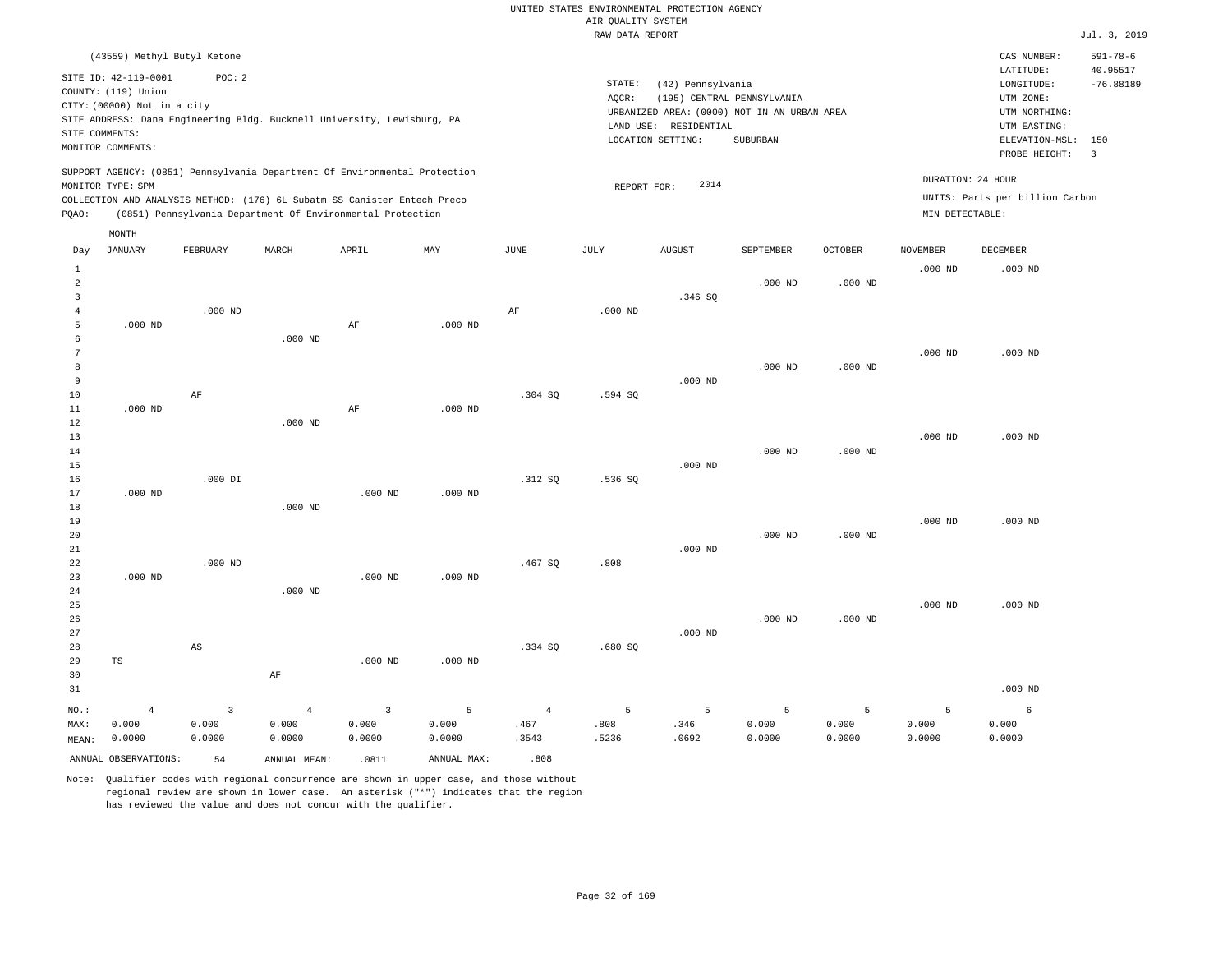|                |                                                                                              |                                                                                   |           |           |                    |             | RAW DATA REPORT |                                                                 |                                                                                       |                |                 |                                                                                         | Jul. 3, 2019                   |
|----------------|----------------------------------------------------------------------------------------------|-----------------------------------------------------------------------------------|-----------|-----------|--------------------|-------------|-----------------|-----------------------------------------------------------------|---------------------------------------------------------------------------------------|----------------|-----------------|-----------------------------------------------------------------------------------------|--------------------------------|
|                |                                                                                              | (43559) Methyl Butyl Ketone                                                       |           |           |                    |             |                 |                                                                 |                                                                                       |                |                 | CAS NUMBER:                                                                             | $591 - 78 - 6$                 |
|                | SITE ID: 42-119-0001<br>COUNTY: (119) Union<br>CITY: (00000) Not in a city<br>SITE COMMENTS: | POC: 2<br>SITE ADDRESS: Dana Engineering Bldg. Bucknell University, Lewisburg, PA |           |           |                    |             | STATE:<br>AOCR: | (42) Pennsylvania<br>LAND USE: RESIDENTIAL<br>LOCATION SETTING: | (195) CENTRAL PENNSYLVANIA<br>URBANIZED AREA: (0000) NOT IN AN URBAN AREA<br>SUBURBAN |                |                 | LATITUDE:<br>LONGITUDE:<br>UTM ZONE:<br>UTM NORTHING:<br>UTM EASTING:<br>ELEVATION-MSL: | 40.95517<br>$-76.88189$<br>150 |
|                | MONITOR COMMENTS:                                                                            |                                                                                   |           |           |                    |             |                 |                                                                 |                                                                                       |                |                 | PROBE HEIGHT:                                                                           | $\overline{3}$                 |
|                | MONITOR TYPE: SPM                                                                            | SUPPORT AGENCY: (0851) Pennsylvania Department Of Environmental Protection        |           |           |                    |             | REPORT FOR:     | 2015                                                            |                                                                                       |                |                 | DURATION: 24 HOUR                                                                       |                                |
|                |                                                                                              | COLLECTION AND ANALYSIS METHOD: (176) 6L Subatm SS Canister Entech Preco          |           |           |                    |             |                 |                                                                 |                                                                                       |                |                 | UNITS: Parts per billion Carbon                                                         |                                |
| PQAO:          |                                                                                              | (0851) Pennsylvania Department Of Environmental Protection                        |           |           |                    |             |                 |                                                                 |                                                                                       |                | MIN DETECTABLE: |                                                                                         |                                |
|                | MONTH                                                                                        |                                                                                   |           |           |                    |             |                 |                                                                 |                                                                                       |                |                 |                                                                                         |                                |
| Day            | JANUARY                                                                                      | FEBRUARY                                                                          | MARCH     | APRIL     | MAY                | <b>JUNE</b> | JULY            | <b>AUGUST</b>                                                   | SEPTEMBER                                                                             | OCTOBER        | NOVEMBER        | DECEMBER                                                                                |                                |
| $\mathbf{1}$   |                                                                                              |                                                                                   | $.000$ ND |           |                    |             |                 |                                                                 |                                                                                       |                |                 |                                                                                         |                                |
| $\sqrt{2}$     |                                                                                              |                                                                                   |           |           |                    |             |                 |                                                                 |                                                                                       |                | AF              | $.000$ ND                                                                               |                                |
| $\overline{3}$ |                                                                                              |                                                                                   |           |           |                    |             |                 |                                                                 | $.000$ ND                                                                             | $_{\rm AS}$    |                 |                                                                                         |                                |
| 4              |                                                                                              |                                                                                   |           |           |                    |             |                 | $.000$ ND                                                       |                                                                                       |                |                 |                                                                                         |                                |
| 5<br>6         | $.000$ ND                                                                                    | $.000$ ND                                                                         |           | $.000$ ND | .000 <sub>ND</sub> | $.000$ ND   | $.000$ ND       |                                                                 |                                                                                       |                |                 |                                                                                         |                                |
| 7              |                                                                                              |                                                                                   | $.000$ ND |           |                    |             |                 |                                                                 |                                                                                       |                |                 |                                                                                         |                                |
| 8              |                                                                                              |                                                                                   |           |           |                    |             |                 |                                                                 |                                                                                       |                | $.000$ ND       | $.000$ ND                                                                               |                                |
| 9              |                                                                                              |                                                                                   |           |           |                    |             |                 |                                                                 | AS                                                                                    | $.000$ ND      |                 |                                                                                         |                                |
| 10             |                                                                                              |                                                                                   |           |           |                    |             |                 | $.000$ ND                                                       |                                                                                       |                |                 |                                                                                         |                                |
| $11\,$         |                                                                                              | $.000$ ND                                                                         |           |           |                    | $.000$ ND   | $.000$ ND       |                                                                 |                                                                                       |                |                 |                                                                                         |                                |
| 12             | $.000$ ND                                                                                    |                                                                                   |           | $.000$ ND | AF                 |             |                 |                                                                 |                                                                                       |                |                 |                                                                                         |                                |
| 13             |                                                                                              |                                                                                   | $.000$ ND |           |                    |             |                 |                                                                 |                                                                                       |                |                 |                                                                                         |                                |
| 14             |                                                                                              |                                                                                   |           |           |                    |             |                 |                                                                 |                                                                                       |                | $.000$ ND       | AS                                                                                      |                                |
| 15             |                                                                                              |                                                                                   |           |           |                    |             |                 |                                                                 | $\mathbb{A}\mathbb{S}$                                                                | $.000$ ND      |                 |                                                                                         |                                |
| 16             |                                                                                              |                                                                                   |           |           |                    |             |                 | $.000$ ND                                                       |                                                                                       |                |                 |                                                                                         |                                |
| 17             |                                                                                              | $.000$ ND                                                                         |           |           |                    | $.000$ ND   | $.000$ ND       |                                                                 |                                                                                       |                |                 |                                                                                         |                                |
| 18             | $.000$ ND                                                                                    |                                                                                   |           | $.000$ ND | $.000$ ND          |             |                 |                                                                 |                                                                                       |                |                 |                                                                                         |                                |
| 19             |                                                                                              |                                                                                   | $.000$ ND |           |                    |             |                 |                                                                 |                                                                                       |                |                 |                                                                                         |                                |
| 20<br>21       |                                                                                              |                                                                                   |           |           |                    |             |                 |                                                                 | $.000$ ND                                                                             | $.000$ ND      | $.000$ ND       | AS                                                                                      |                                |
| 22             |                                                                                              |                                                                                   |           |           |                    |             |                 | $.000$ ND                                                       |                                                                                       |                |                 |                                                                                         |                                |
| 23             |                                                                                              | $.000$ ND                                                                         |           |           |                    | $.000$ ND   | $.000$ ND       |                                                                 |                                                                                       |                |                 |                                                                                         |                                |
| 24             | $.000$ ND                                                                                    |                                                                                   |           | $.000$ ND | $.000$ ND          |             |                 |                                                                 |                                                                                       |                |                 |                                                                                         |                                |
| 25             |                                                                                              |                                                                                   | $.000$ ND |           |                    |             |                 |                                                                 |                                                                                       |                |                 |                                                                                         |                                |
| 26             |                                                                                              |                                                                                   |           |           |                    |             |                 |                                                                 |                                                                                       |                | $.000$ ND       | $.000$ ND                                                                               |                                |
| 27             |                                                                                              |                                                                                   |           |           |                    |             |                 |                                                                 | $.000$ ND                                                                             | $.000$ ND      |                 |                                                                                         |                                |
| 28             |                                                                                              |                                                                                   |           |           |                    |             |                 | $_{\rm AS}$                                                     |                                                                                       |                |                 |                                                                                         |                                |
| 29             |                                                                                              |                                                                                   |           |           |                    | $.000$ ND   | $.000$ ND       |                                                                 |                                                                                       |                |                 |                                                                                         |                                |
| 30             | AF                                                                                           |                                                                                   |           | $.000$ ND | $.000$ ND          |             |                 |                                                                 |                                                                                       |                |                 |                                                                                         |                                |
| 31             |                                                                                              |                                                                                   | $.000$ ND |           |                    |             |                 |                                                                 |                                                                                       |                |                 |                                                                                         |                                |
| $NO.$ :        | $\overline{4}$                                                                               | $\overline{4}$                                                                    | 6         | 5         | $\overline{4}$     | 5           | 5               | $\overline{4}$                                                  | $\overline{\mathbf{3}}$                                                               | $\overline{4}$ | $\overline{4}$  | $\overline{\mathbf{3}}$                                                                 |                                |
| MAX:           | 0.000                                                                                        | 0.000                                                                             | 0.000     | 0.000     | 0.000              | 0.000       | 0.000           | 0.000                                                           | 0.000                                                                                 | 0.000          | 0.000           | 0.000                                                                                   |                                |
| MEAN:          | 0.0000                                                                                       | 0.0000                                                                            | 0.0000    | 0.0000    | 0.0000             | 0.0000      | 0.0000          | 0.0000                                                          | 0.0000                                                                                | 0.0000         | 0.0000          | 0.0000                                                                                  |                                |

ANNUAL OBSERVATIONS: 51 ANNUAL MEAN: 0.0000 ANNUAL MAX: 0.000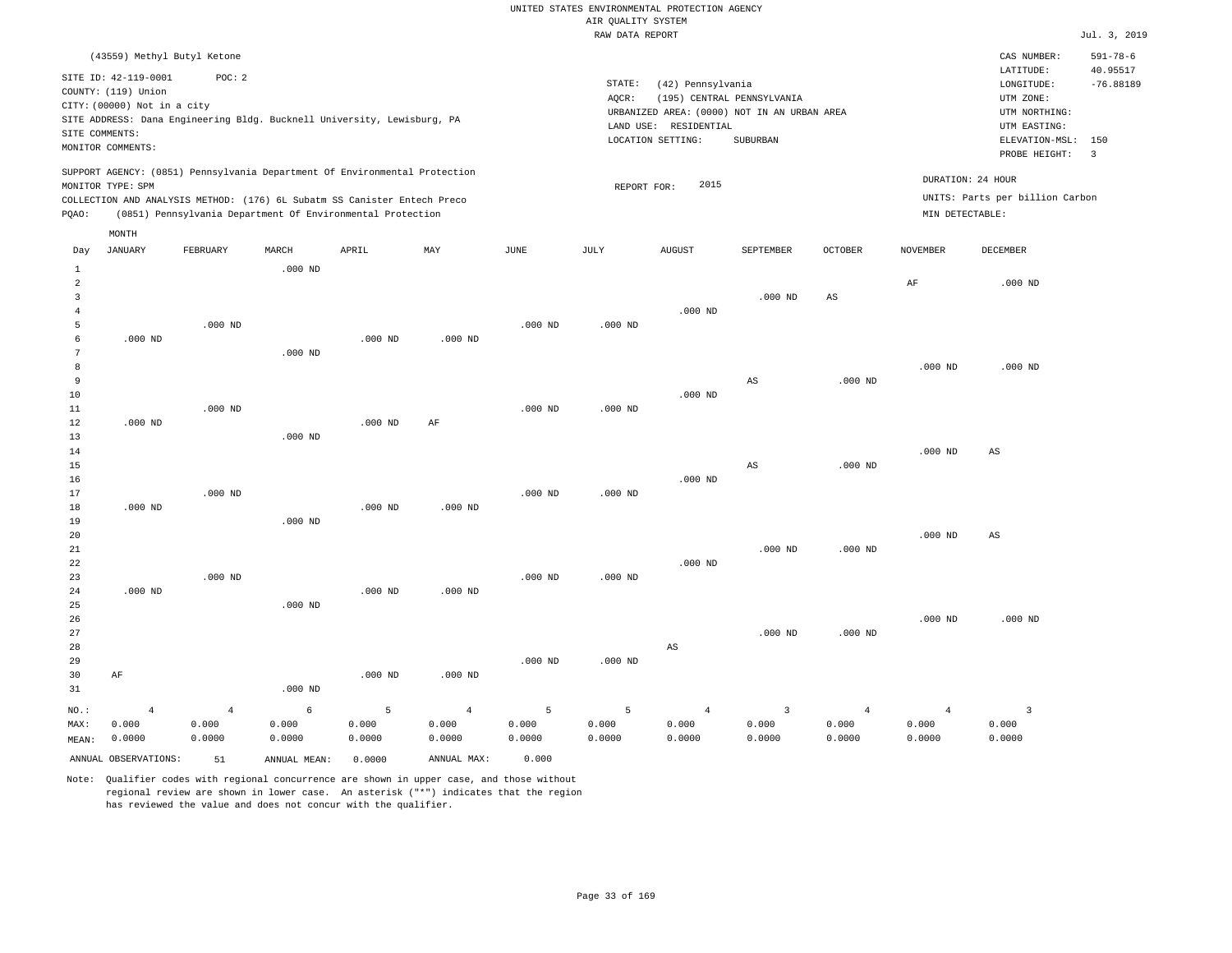|                |                             |                                |          |                                                                                                                                        |          |          | und Kountry ararms<br>RAW DATA REPORT |                       |                                             |                |                   |                                 | Jul. 3, 2019               |
|----------------|-----------------------------|--------------------------------|----------|----------------------------------------------------------------------------------------------------------------------------------------|----------|----------|---------------------------------------|-----------------------|---------------------------------------------|----------------|-------------------|---------------------------------|----------------------------|
|                |                             |                                |          |                                                                                                                                        |          |          |                                       |                       |                                             |                |                   |                                 |                            |
|                |                             | (43560) Methyl isobutyl ketone |          |                                                                                                                                        |          |          |                                       |                       |                                             |                |                   | CAS NUMBER:<br>LATITUDE:        | $108 - 10 - 1$<br>40.95517 |
|                | SITE ID: 42-119-0001        | POC: 2                         |          |                                                                                                                                        |          |          | STATE:                                | (42) Pennsylvania     |                                             |                |                   | LONGITUDE:                      | $-76.88189$                |
|                | COUNTY: (119) Union         |                                |          |                                                                                                                                        |          |          | AQCR:                                 |                       | (195) CENTRAL PENNSYLVANIA                  |                |                   | UTM ZONE:                       |                            |
|                | CITY: (00000) Not in a city |                                |          |                                                                                                                                        |          |          |                                       |                       | URBANIZED AREA: (0000) NOT IN AN URBAN AREA |                |                   | UTM NORTHING:                   |                            |
|                |                             |                                |          | SITE ADDRESS: Dana Engineering Bldg. Bucknell University, Lewisburg, PA                                                                |          |          |                                       | LAND USE: RESIDENTIAL |                                             |                |                   | UTM EASTING:                    |                            |
|                | SITE COMMENTS:              |                                |          |                                                                                                                                        |          |          |                                       | LOCATION SETTING:     | SUBURBAN                                    |                |                   | ELEVATION-MSL:                  | 150                        |
|                | MONITOR COMMENTS:           |                                |          |                                                                                                                                        |          |          |                                       |                       |                                             |                |                   | PROBE HEIGHT:                   | $\overline{\phantom{a}}$   |
|                |                             |                                |          | SUPPORT AGENCY: (0851) Pennsylvania Department Of Environmental Protection                                                             |          |          |                                       |                       |                                             |                |                   | DURATION: 24 HOUR               |                            |
|                | MONITOR TYPE: SPM           |                                |          |                                                                                                                                        |          |          | REPORT FOR:                           | 2013                  |                                             |                |                   | UNITS: Parts per billion Carbon |                            |
| PQAO:          |                             |                                |          | COLLECTION AND ANALYSIS METHOD: (176) 6L SUBATM SS CANISTER ENTECH PRECO<br>(0851) Pennsylvania Department Of Environmental Protection |          |          |                                       |                       |                                             |                | MIN DETECTABLE:   |                                 |                            |
|                |                             |                                |          |                                                                                                                                        |          |          |                                       |                       |                                             |                |                   |                                 |                            |
|                | MONTH                       |                                |          |                                                                                                                                        | MAY      | JUNE     |                                       | <b>AUGUST</b>         | SEPTEMBER                                   | <b>OCTOBER</b> | <b>NOVEMBER</b>   | DECEMBER                        |                            |
| Day            | JANUARY                     | FEBRUARY                       | MARCH    | APRIL                                                                                                                                  |          |          | JULY                                  |                       |                                             |                |                   |                                 |                            |
| $\mathbf{1}$   |                             |                                |          |                                                                                                                                        |          |          |                                       |                       | $.00$ ND                                    | $.00$ ND       |                   |                                 |                            |
| $\overline{a}$ |                             |                                |          |                                                                                                                                        |          |          |                                       | AF                    |                                             |                |                   |                                 |                            |
| 3<br>4         | $.00$ ND                    | $.00$ ND                       |          | $.00$ ND                                                                                                                               | $.00$ ND | $.00$ ND | $.00$ ND                              |                       |                                             |                |                   |                                 |                            |
| 5              |                             |                                | $.00$ ND |                                                                                                                                        |          |          |                                       |                       |                                             |                |                   |                                 |                            |
| 6              |                             |                                |          |                                                                                                                                        |          |          |                                       |                       |                                             |                | $.00$ ND          | $.00$ ND                        |                            |
| 7              |                             |                                |          |                                                                                                                                        |          |          |                                       |                       | $.00$ ND                                    | $.00$ ND       |                   |                                 |                            |
| 8              |                             |                                |          |                                                                                                                                        |          |          |                                       | TS                    |                                             |                |                   |                                 |                            |
| 9              |                             | $.00$ ND                       |          |                                                                                                                                        |          | $.00$ ND | $.00$ ND                              |                       |                                             |                |                   |                                 |                            |
| 10             | $.00$ ND                    |                                |          | $.00$ ND                                                                                                                               | $.00$ ND |          |                                       |                       |                                             |                |                   |                                 |                            |
| 11             |                             |                                | $.00$ ND |                                                                                                                                        |          |          |                                       |                       |                                             |                |                   |                                 |                            |
| 12             |                             |                                |          |                                                                                                                                        |          |          |                                       |                       |                                             |                | .00 <sub>ND</sub> | $.00$ ND                        |                            |
| 13             |                             |                                |          |                                                                                                                                        |          |          |                                       |                       | $.00$ ND                                    | $.00$ ND       |                   |                                 |                            |
| 14             |                             |                                |          |                                                                                                                                        |          |          |                                       | AF                    |                                             |                |                   |                                 |                            |
| 15             |                             | $.00$ ND                       |          |                                                                                                                                        |          | AF       | $.00$ ND                              |                       |                                             |                |                   |                                 |                            |
| 16             | $.00$ ND                    |                                |          | $.00$ ND                                                                                                                               | $.00$ ND |          |                                       |                       |                                             |                |                   |                                 |                            |
| 17             |                             |                                | $.00$ ND |                                                                                                                                        |          |          |                                       |                       |                                             |                |                   |                                 |                            |
| 18             |                             |                                |          |                                                                                                                                        |          |          |                                       |                       |                                             |                | TS                | $.00$ ND                        |                            |
| 19             |                             |                                |          |                                                                                                                                        |          |          |                                       |                       | $.00$ ND                                    | $.00$ ND       |                   |                                 |                            |
| 20             |                             |                                |          |                                                                                                                                        |          |          |                                       | $.00$ ND              |                                             |                |                   |                                 |                            |
| 21             |                             | $.00$ ND                       |          |                                                                                                                                        |          | AF       | $_{\rm TS}$                           |                       |                                             |                |                   |                                 |                            |
| 22             | $.00$ ND                    |                                |          | $.00$ ND                                                                                                                               | $.00$ ND |          |                                       |                       |                                             |                |                   |                                 |                            |
| 23             |                             |                                | $.00$ ND |                                                                                                                                        |          |          |                                       |                       |                                             |                |                   |                                 |                            |
| 24             |                             |                                |          |                                                                                                                                        |          |          |                                       |                       |                                             |                | AF                | AF                              |                            |
| 25             |                             |                                |          |                                                                                                                                        |          |          |                                       |                       | $.00$ ND                                    | $.00$ ND       |                   |                                 |                            |
| 26             |                             |                                |          |                                                                                                                                        |          |          |                                       | $.00$ ND              |                                             |                |                   |                                 |                            |

Note: Qualifier codes with regional concurrence are shown in upper case, and those without regional review are shown in lower case. An asterisk ("\*") indicates that the region has reviewed the value and does not concur with the qualifier.

.00 ND

5 0.00 0.000

ANNUAL OBSERVATIONS: 49 ANNUAL MEAN: 0.000 ANNUAL MAX: 0.00

.00 ND

5 0.00 0.000

TS

4 0.00 0.000

AF

2 0.00 0.000

NO.: MAX: MEAN: .00 ND

AF

4 0.00 0.000

5 0.00 0.000

.00 ND

4 0.00 0.000

2 0.00 0.000

.00 ND

6 0.00 0.000

5 0.00 0.000

.00 ND

3 0.00 0.000

.00 ND

4 0.00 0.000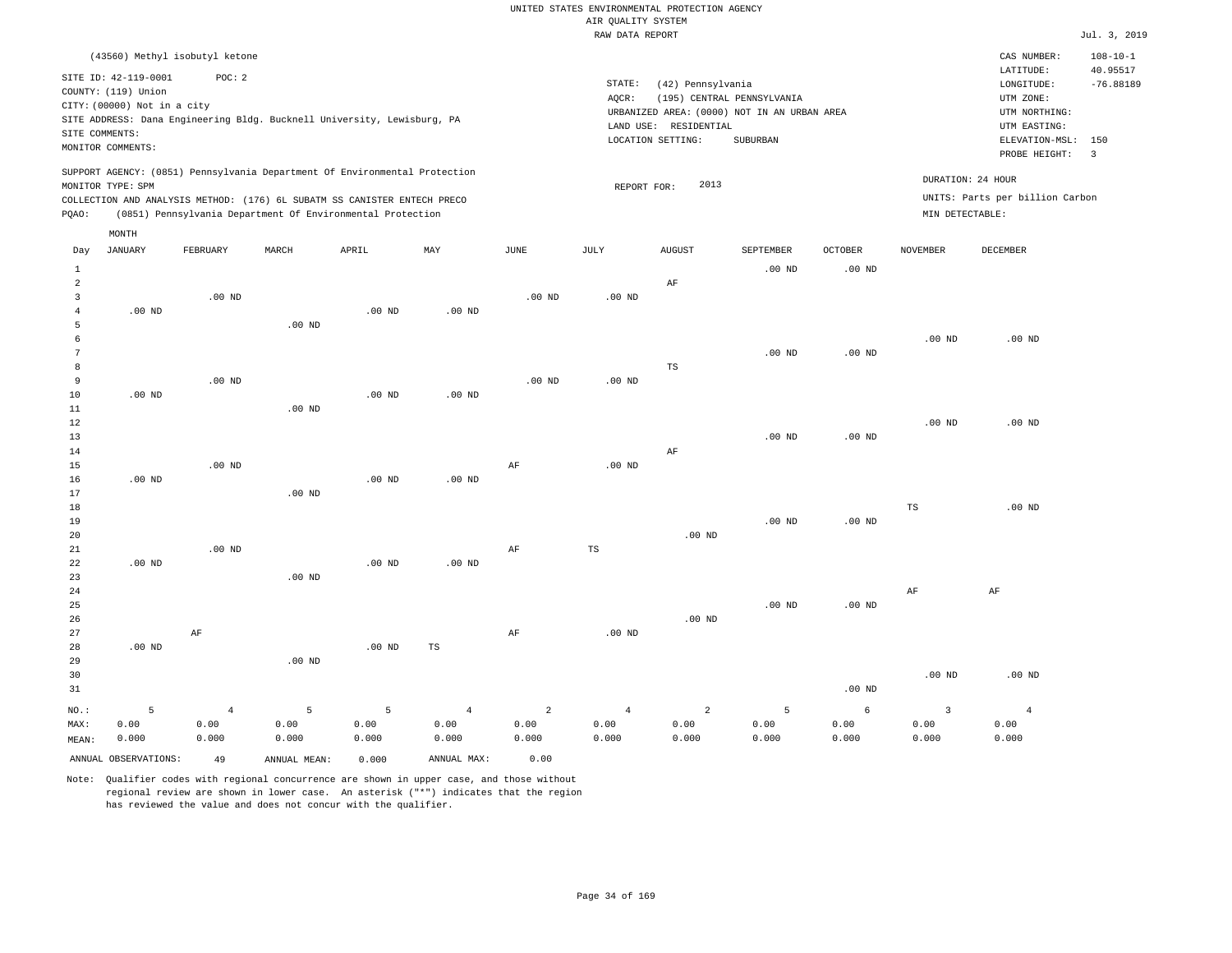|                                          |                                                                                                                   |                                                |                                                                                                                                                                                                                      |                                                  |                                  |                                       | RAW DATA REPORT   |                                                                 |                                                                                       |                    |                    |                                                                                                          | Jul. 3, 2019                                     |
|------------------------------------------|-------------------------------------------------------------------------------------------------------------------|------------------------------------------------|----------------------------------------------------------------------------------------------------------------------------------------------------------------------------------------------------------------------|--------------------------------------------------|----------------------------------|---------------------------------------|-------------------|-----------------------------------------------------------------|---------------------------------------------------------------------------------------|--------------------|--------------------|----------------------------------------------------------------------------------------------------------|--------------------------------------------------|
|                                          | (43560) Methyl isobutyl ketone                                                                                    |                                                |                                                                                                                                                                                                                      |                                                  |                                  |                                       |                   |                                                                 |                                                                                       |                    |                    | CAS NUMBER:                                                                                              | $108 - 10 - 1$                                   |
|                                          | SITE ID: 42-119-0001<br>COUNTY: (119) Union<br>CITY: (00000) Not in a city<br>SITE COMMENTS:<br>MONITOR COMMENTS: | POC: 2                                         | SITE ADDRESS: Dana Engineering Bldg. Bucknell University, Lewisburg, PA                                                                                                                                              |                                                  |                                  |                                       | STATE:<br>AQCR:   | (42) Pennsylvania<br>LAND USE: RESIDENTIAL<br>LOCATION SETTING: | (195) CENTRAL PENNSYLVANIA<br>URBANIZED AREA: (0000) NOT IN AN URBAN AREA<br>SUBURBAN |                    |                    | LATITUDE:<br>LONGITUDE:<br>UTM ZONE:<br>UTM NORTHING:<br>UTM EASTING:<br>ELEVATION-MSL:<br>PROBE HEIGHT: | 40.95517<br>$-76.88189$<br>150<br>$\overline{3}$ |
| PQAO:                                    | MONITOR TYPE: SPM                                                                                                 |                                                | SUPPORT AGENCY: (0851) Pennsylvania Department Of Environmental Protection<br>COLLECTION AND ANALYSIS METHOD: (176) 6L SUBATM SS CANISTER ENTECH PRECO<br>(0851) Pennsylvania Department Of Environmental Protection |                                                  |                                  |                                       | REPORT FOR:       | 2014                                                            |                                                                                       |                    | MIN DETECTABLE:    | DURATION: 24 HOUR<br>UNITS: Parts per billion Carbon                                                     |                                                  |
|                                          | MONTH                                                                                                             |                                                |                                                                                                                                                                                                                      |                                                  |                                  |                                       |                   |                                                                 |                                                                                       |                    |                    |                                                                                                          |                                                  |
| Day                                      | JANUARY                                                                                                           | FEBRUARY                                       | MARCH                                                                                                                                                                                                                | APRIL                                            | MAY                              | JUNE                                  | JULY              | AUGUST                                                          | SEPTEMBER                                                                             | <b>OCTOBER</b>     | <b>NOVEMBER</b>    | <b>DECEMBER</b>                                                                                          |                                                  |
| $\mathbf{1}$<br>2<br>3<br>$\overline{4}$ |                                                                                                                   | $.00$ ND                                       |                                                                                                                                                                                                                      |                                                  |                                  | $\rm AF$                              | $.00$ ND          | $.00$ ND                                                        | $.00$ ND                                                                              | .00 <sub>ND</sub>  | .00 <sub>ND</sub>  | $.00$ ND                                                                                                 |                                                  |
| 5<br>6<br>7<br>8                         | $.00$ ND                                                                                                          |                                                | $.00$ ND                                                                                                                                                                                                             | AF                                               | $.00$ ND                         |                                       |                   |                                                                 | $.00$ ND                                                                              | $.00$ ND           | .00 <sub>ND</sub>  | $.00$ ND                                                                                                 |                                                  |
| 9<br>$10$<br>11<br>12                    | $.00$ ND                                                                                                          | AF                                             | $.00$ ND                                                                                                                                                                                                             | AF                                               | .00 <sub>ND</sub>                | $.00$ ND                              | .29SQ             | $.00$ ND                                                        |                                                                                       |                    |                    |                                                                                                          |                                                  |
| 13<br>14<br>15<br>16                     |                                                                                                                   | $.00$ DI                                       |                                                                                                                                                                                                                      |                                                  |                                  | .24 SQ                                | $.00$ ND          | $.00$ ND                                                        | .00 <sub>ND</sub>                                                                     | .00 <sub>ND</sub>  | .00 <sub>ND</sub>  | $.00$ ND                                                                                                 |                                                  |
| 17<br>18<br>19<br>20<br>21               | $.00$ ND                                                                                                          |                                                | $.00$ ND                                                                                                                                                                                                             | $.00$ ND                                         | 1.57                             |                                       |                   | .00 <sub>ND</sub>                                               | .00 <sub>ND</sub>                                                                     | .00 <sub>ND</sub>  | .00 <sub>ND</sub>  | $.00$ ND                                                                                                 |                                                  |
| 22<br>23<br>24<br>25                     | $.00$ ND                                                                                                          | $.00$ ND                                       | $.00$ ND                                                                                                                                                                                                             | $.00$ ND                                         | .00 <sub>ND</sub>                | $.00$ ND                              | .69S              |                                                                 |                                                                                       |                    | .00 <sub>ND</sub>  | $.00$ ND                                                                                                 |                                                  |
| 26<br>27<br>28<br>29<br>30               | TS                                                                                                                | AS                                             | $\rm{AF}$                                                                                                                                                                                                            | $.00$ ND                                         | .00 <sub>ND</sub>                | $.00$ ND                              | .00 <sub>ND</sub> | $.00$ ND                                                        | .00 <sub>ND</sub>                                                                     | $.00$ ND           |                    |                                                                                                          |                                                  |
| 31                                       |                                                                                                                   |                                                |                                                                                                                                                                                                                      |                                                  |                                  |                                       |                   |                                                                 |                                                                                       |                    |                    | $.00$ ND                                                                                                 |                                                  |
| NO.:<br>MAX:<br>MEAN:                    | $\overline{4}$<br>0.00<br>0.000<br>ANNUAL OBSERVATIONS:                                                           | $\overline{\mathbf{3}}$<br>0.00<br>0.000<br>54 | $\overline{4}$<br>0.00<br>0.000<br>ANNUAL MEAN:                                                                                                                                                                      | $\overline{\mathbf{3}}$<br>0.00<br>0.000<br>.052 | 5<br>1.57<br>.314<br>ANNUAL MAX: | $\overline{4}$<br>.24<br>.060<br>1.57 | 5<br>.69<br>.196  | 5<br>0.00<br>0.000                                              | 5<br>0.00<br>0.000                                                                    | 5<br>0.00<br>0.000 | 5<br>0.00<br>0.000 | $\epsilon$<br>0.00<br>0.000                                                                              |                                                  |
|                                          |                                                                                                                   |                                                |                                                                                                                                                                                                                      |                                                  |                                  |                                       |                   |                                                                 |                                                                                       |                    |                    |                                                                                                          |                                                  |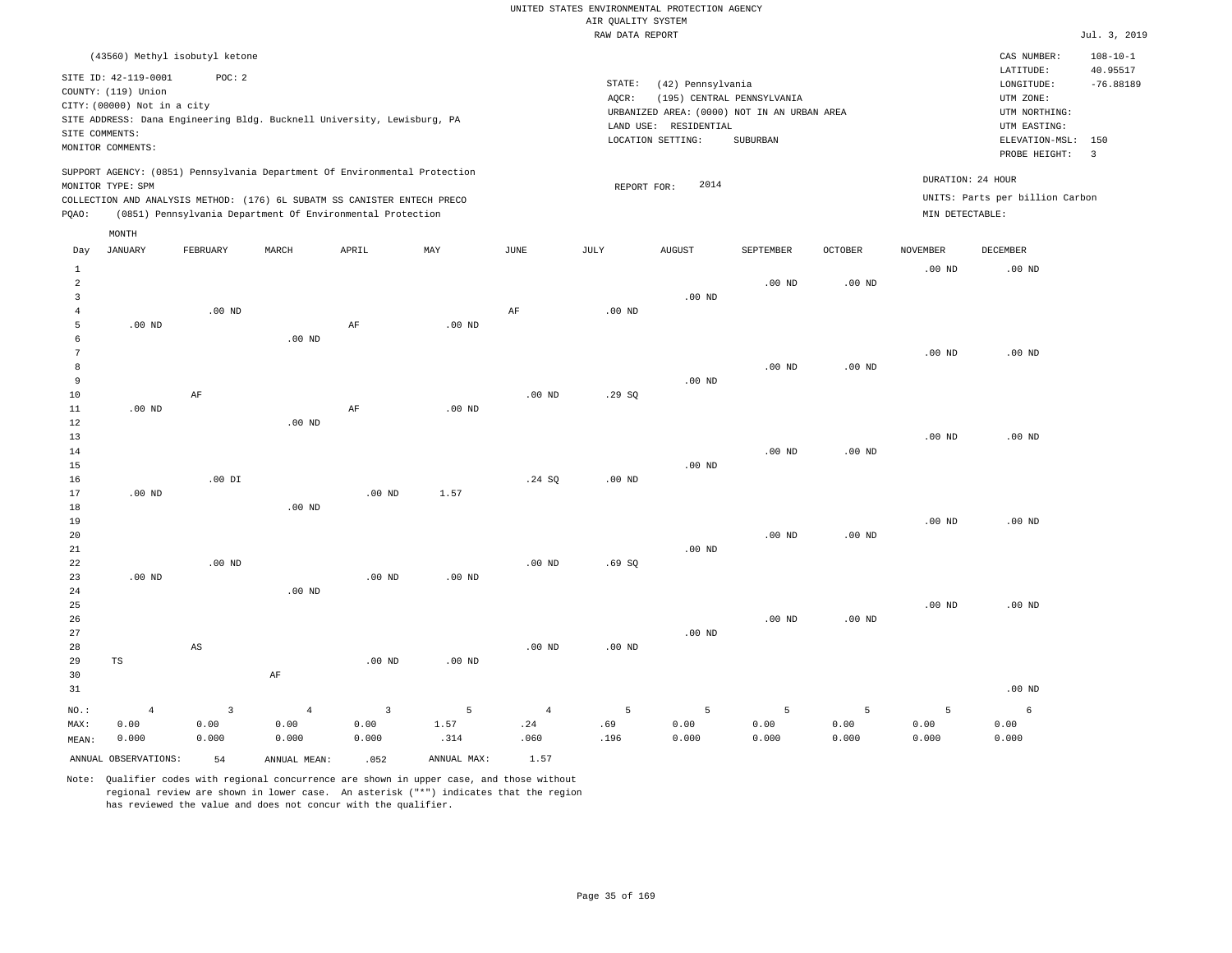|                |                                |                |                   |                                                                            |                   |                   | RAW DATA REPORT |                       |                                             |                        |                   |                                 | Jul. 3, 2019            |
|----------------|--------------------------------|----------------|-------------------|----------------------------------------------------------------------------|-------------------|-------------------|-----------------|-----------------------|---------------------------------------------|------------------------|-------------------|---------------------------------|-------------------------|
|                | (43560) Methyl isobutyl ketone |                |                   |                                                                            |                   |                   |                 |                       |                                             |                        |                   | CAS NUMBER:                     | $108 - 10 - 1$          |
|                | SITE ID: 42-119-0001           | POC: 2         |                   |                                                                            |                   |                   | STATE:          | (42) Pennsylvania     |                                             |                        |                   | LATITUDE:<br>LONGITUDE:         | 40.95517<br>$-76.88189$ |
|                | COUNTY: (119) Union            |                |                   |                                                                            |                   |                   | AQCR:           |                       | (195) CENTRAL PENNSYLVANIA                  |                        |                   | UTM ZONE:                       |                         |
|                | CITY: (00000) Not in a city    |                |                   |                                                                            |                   |                   |                 |                       | URBANIZED AREA: (0000) NOT IN AN URBAN AREA |                        |                   | UTM NORTHING:                   |                         |
|                |                                |                |                   | SITE ADDRESS: Dana Engineering Bldg. Bucknell University, Lewisburg, PA    |                   |                   |                 | LAND USE: RESIDENTIAL |                                             |                        |                   | UTM EASTING:                    |                         |
| SITE COMMENTS: |                                |                |                   |                                                                            |                   |                   |                 | LOCATION SETTING:     | SUBURBAN                                    |                        |                   | ELEVATION-MSL: 150              |                         |
|                | MONITOR COMMENTS:              |                |                   |                                                                            |                   |                   |                 |                       |                                             |                        |                   | PROBE HEIGHT:                   | $\overline{3}$          |
|                |                                |                |                   | SUPPORT AGENCY: (0851) Pennsylvania Department Of Environmental Protection |                   |                   |                 |                       |                                             |                        |                   | DURATION: 24 HOUR               |                         |
|                | MONITOR TYPE: SPM              |                |                   |                                                                            |                   |                   | REPORT FOR:     | 2015                  |                                             |                        |                   |                                 |                         |
|                |                                |                |                   | COLLECTION AND ANALYSIS METHOD: (176) 6L SUBATM SS CANISTER ENTECH PRECO   |                   |                   |                 |                       |                                             |                        |                   | UNITS: Parts per billion Carbon |                         |
| PQAO:          |                                |                |                   | (0851) Pennsylvania Department Of Environmental Protection                 |                   |                   |                 |                       |                                             |                        | MIN DETECTABLE:   |                                 |                         |
|                | MONTH                          |                |                   |                                                                            |                   |                   |                 |                       |                                             |                        |                   |                                 |                         |
| Day            | JANUARY                        | FEBRUARY       | MARCH             | APRIL                                                                      | MAY               | <b>JUNE</b>       | JULY            | AUGUST                | SEPTEMBER                                   | <b>OCTOBER</b>         | NOVEMBER          | DECEMBER                        |                         |
| $\mathbf{1}$   |                                |                | $.00$ ND          |                                                                            |                   |                   |                 |                       |                                             |                        |                   |                                 |                         |
| 2              |                                |                |                   |                                                                            |                   |                   |                 |                       |                                             |                        | $\rm AF$          | $.00$ ND                        |                         |
| 3              |                                |                |                   |                                                                            |                   |                   |                 |                       | $.00$ ND                                    | $\mathbb{A}\mathbb{S}$ |                   |                                 |                         |
| 4              |                                |                |                   |                                                                            |                   |                   |                 | $.00$ ND              |                                             |                        |                   |                                 |                         |
| 5              |                                | $.00$ ND       |                   |                                                                            |                   | $.00$ ND          | $.00$ ND        |                       |                                             |                        |                   |                                 |                         |
| 6<br>7         | $.00$ ND                       |                |                   | $.00$ ND                                                                   | $.00$ ND          |                   |                 |                       |                                             |                        |                   |                                 |                         |
| 8              |                                |                | .00 <sub>ND</sub> |                                                                            |                   |                   |                 |                       |                                             |                        | .00 <sub>ND</sub> | $.00$ ND                        |                         |
| 9              |                                |                |                   |                                                                            |                   |                   |                 |                       | AS                                          | .00 <sub>ND</sub>      |                   |                                 |                         |
| $10$           |                                |                |                   |                                                                            |                   |                   |                 | $.00$ ND              |                                             |                        |                   |                                 |                         |
| 11             |                                | $.00$ ND       |                   |                                                                            |                   | $.00$ ND          | $.00$ ND        |                       |                                             |                        |                   |                                 |                         |
| 12             | $.00$ ND                       |                |                   | .00 <sub>ND</sub>                                                          | AF                |                   |                 |                       |                                             |                        |                   |                                 |                         |
| 13             |                                |                | $.00$ ND          |                                                                            |                   |                   |                 |                       |                                             |                        |                   |                                 |                         |
| 14             |                                |                |                   |                                                                            |                   |                   |                 |                       |                                             |                        | .00 <sub>ND</sub> | AS                              |                         |
| 15             |                                |                |                   |                                                                            |                   |                   |                 |                       | $\mathbb{A}\mathbb{S}$                      | .00 <sub>ND</sub>      |                   |                                 |                         |
| 16             |                                |                |                   |                                                                            |                   |                   |                 | $.00$ ND              |                                             |                        |                   |                                 |                         |
| 17             |                                | $.00$ ND       |                   |                                                                            |                   | $.00$ ND          | $.00$ ND        |                       |                                             |                        |                   |                                 |                         |
| 18             | $.00$ ND                       |                |                   | $.00$ ND                                                                   | $.00$ ND          |                   |                 |                       |                                             |                        |                   |                                 |                         |
| 19             |                                |                | $.00$ ND          |                                                                            |                   |                   |                 |                       |                                             |                        |                   |                                 |                         |
| 20             |                                |                |                   |                                                                            |                   |                   |                 |                       |                                             |                        | .00 <sub>ND</sub> | AS                              |                         |
| 21             |                                |                |                   |                                                                            |                   |                   |                 |                       | $.00$ ND                                    | .00 <sub>ND</sub>      |                   |                                 |                         |
| 22             |                                |                |                   |                                                                            |                   |                   |                 | $.00$ ND              |                                             |                        |                   |                                 |                         |
| 23             |                                | $.00$ ND       |                   |                                                                            |                   | .00 <sub>ND</sub> | $.00$ ND        |                       |                                             |                        |                   |                                 |                         |
| 24             | $.00$ ND                       |                |                   | .00 <sub>ND</sub>                                                          | .00 <sub>ND</sub> |                   |                 |                       |                                             |                        |                   |                                 |                         |
| 25<br>26       |                                |                | $.00$ ND          |                                                                            |                   |                   |                 |                       |                                             |                        | .00 <sub>ND</sub> | $.00$ ND                        |                         |
| 27             |                                |                |                   |                                                                            |                   |                   |                 |                       | $.00$ ND                                    | .00 <sub>ND</sub>      |                   |                                 |                         |
| 28             |                                |                |                   |                                                                            |                   |                   |                 | $_{\rm AS}$           |                                             |                        |                   |                                 |                         |
| 29             |                                |                |                   |                                                                            |                   | $.00$ ND          | $.00$ ND        |                       |                                             |                        |                   |                                 |                         |
| 30             | AF                             |                |                   | $.00$ ND                                                                   | $.00$ ND          |                   |                 |                       |                                             |                        |                   |                                 |                         |
| 31             |                                |                | $.00$ ND          |                                                                            |                   |                   |                 |                       |                                             |                        |                   |                                 |                         |
|                |                                |                |                   |                                                                            |                   |                   |                 |                       |                                             |                        |                   |                                 |                         |
| NO.:           | $\overline{4}$                 | $\overline{4}$ | $\epsilon$        | 5                                                                          | $\overline{4}$    | 5                 | 5               | $\overline{4}$        | $\overline{\mathbf{3}}$                     | $\overline{4}$         | $\overline{4}$    | $\overline{\mathbf{3}}$         |                         |
| MAX:           | 0.00                           | 0.00           | 0.00              | 0.00                                                                       | 0.00              | 0.00              | 0.00            | 0.00                  | 0.00                                        | 0.00                   | 0.00              | 0.00                            |                         |
| MEAN:          | 0.000                          | 0.000          | 0.000             | 0.000                                                                      | 0.000             | 0.000             | 0.000           | 0.000                 | 0.000                                       | 0.000                  | 0.000             | 0.000                           |                         |
|                | ANNUAL OBSERVATIONS:           | 51             | ANNUAL MEAN:      | 0.000                                                                      | ANNUAL MAX:       | 0.00              |                 |                       |                                             |                        |                   |                                 |                         |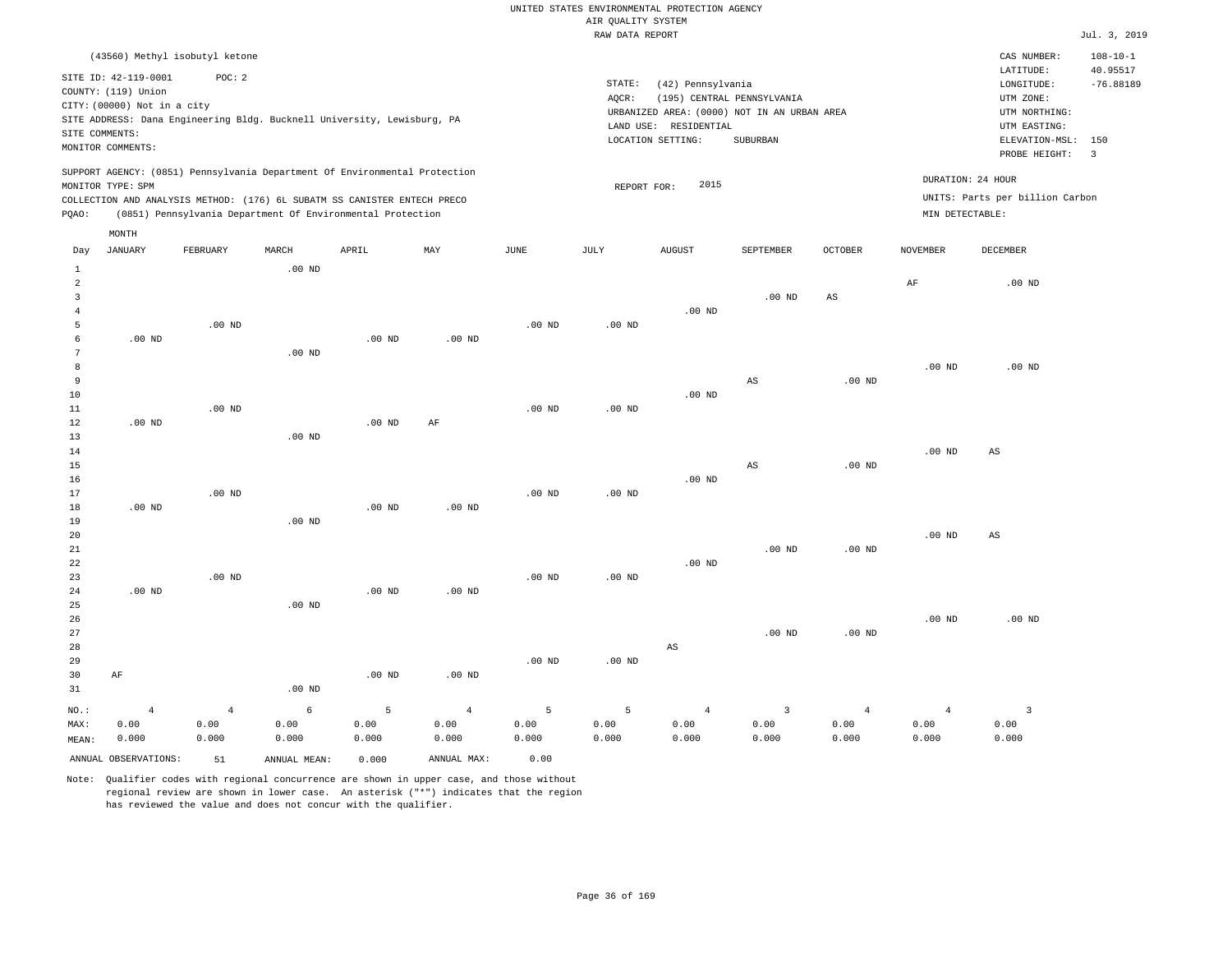| (43801) Chloromethane                                                                                                                                                                                                                              |                                                                                                                                                                                | CAS NUMBER:                                                                    | $74 - 87 - 3$           |
|----------------------------------------------------------------------------------------------------------------------------------------------------------------------------------------------------------------------------------------------------|--------------------------------------------------------------------------------------------------------------------------------------------------------------------------------|--------------------------------------------------------------------------------|-------------------------|
| SITE ID: 42-119-0001<br>POC: 2                                                                                                                                                                                                                     |                                                                                                                                                                                | LATITUDE:                                                                      | 40.95517                |
| COUNTY: (119) Union<br>CITY: (00000) Not in a city<br>SITE ADDRESS: Dana Engineering Bldg. Bucknell University, Lewisburg, PA<br>SITE COMMENTS:<br>MONITOR COMMENTS:                                                                               | STATE:<br>(42) Pennsylvania<br>(195) CENTRAL PENNSYLVANIA<br>AOCR:<br>URBANIZED AREA: (0000) NOT IN AN URBAN AREA<br>RESIDENTIAL<br>LAND USE:<br>LOCATION SETTING:<br>SUBURBAN | LONGITUDE:<br>UTM ZONE:<br>UTM NORTHING:<br>UTM EASTING:<br>ELEVATION-MSL: 150 | $-76.88189$             |
|                                                                                                                                                                                                                                                    |                                                                                                                                                                                | PROBE HEIGHT:                                                                  | $\overline{\mathbf{3}}$ |
| SUPPORT AGENCY: (0851) Pennsylvania Department Of Environmental Protection<br>MONITOR TYPE: SPM<br>COLLECTION AND ANALYSIS METHOD: (176) 6L SUBATM SS CANISTER ENTECH PRECO<br>(0851) Pennsylvania Department Of Environmental Protection<br>POAO: | 2013<br>REPORT FOR:                                                                                                                                                            | DURATION: 24 HOUR<br>UNITS: Parts per billion Carbon<br>MIN DETECTABLE:        |                         |
| MONTH                                                                                                                                                                                                                                              |                                                                                                                                                                                |                                                                                |                         |

| Day            | JANUARY                       | FEBRUARY       | MARCH          | APRIL | MAY                                       | $_{\rm JUNE}$  | $\mathtt{JULY}$ | AUGUST         | SEPTEMBER        | OCTOBER          | $\,$ NOVEMBER           | DECEMBER       |
|----------------|-------------------------------|----------------|----------------|-------|-------------------------------------------|----------------|-----------------|----------------|------------------|------------------|-------------------------|----------------|
| $\mathbf{1}$   |                               |                |                |       |                                           |                |                 |                | .65              | .22 <sub>5</sub> |                         |                |
| $\overline{a}$ |                               |                |                |       |                                           |                |                 | $\rm AF$       |                  |                  |                         |                |
| 3              |                               | .62            |                |       |                                           | .65            | .66             |                |                  |                  |                         |                |
| 4              | $\footnotesize{\textbf{.48}}$ |                |                | .62   | $% \left( \left( 6\right) \right)$ . $64$ |                |                 |                |                  |                  |                         |                |
| 5              |                               |                | .66            |       |                                           |                |                 |                |                  |                  |                         |                |
| 6              |                               |                |                |       |                                           |                |                 |                |                  |                  | .51                     | .63            |
| 7              |                               |                |                |       |                                           |                |                 |                | .57              | .335             |                         |                |
| 8              |                               |                |                |       |                                           |                |                 | $_{\rm TS}$    |                  |                  |                         |                |
| 9              |                               | .63            |                |       |                                           | .62            | .67             |                |                  |                  |                         |                |
| $10$           | .66                           |                |                | .77   | .71                                       |                |                 |                |                  |                  |                         |                |
| $11\,$         |                               |                | .63            |       |                                           |                |                 |                |                  |                  |                         |                |
| $12\,$         |                               |                |                |       |                                           |                |                 |                |                  |                  | .53                     | .66            |
| 13             |                               |                |                |       |                                           |                |                 |                | .35              | .66              |                         |                |
| $14\,$         |                               |                |                |       |                                           |                |                 | $\rm{AF}$      |                  |                  |                         |                |
| 15             |                               | .73            |                |       |                                           | $\rm{AF}$      | .58             |                |                  |                  |                         |                |
| 16             | .66                           |                |                | .65   | .64                                       |                |                 |                |                  |                  |                         |                |
| 17             |                               |                | .64            |       |                                           |                |                 |                |                  |                  |                         |                |
| 18             |                               |                |                |       |                                           |                |                 |                |                  |                  | $_{\rm TS}$             | .63            |
| 19             |                               |                |                |       |                                           |                |                 |                | .32 <sub>5</sub> | .60              |                         |                |
| 20             |                               |                |                |       |                                           |                |                 | .59            |                  |                  |                         |                |
| 21             |                               | .65            |                |       |                                           | $\rm{AF}$      | $_{\rm TS}$     |                |                  |                  |                         |                |
| $2\sqrt{2}$    | .59                           |                |                | .73   | .86 <sub>5</sub>                          |                |                 |                |                  |                  |                         |                |
| 23             |                               |                | .66            |       |                                           |                |                 |                |                  |                  |                         |                |
| $2\,4$         |                               |                |                |       |                                           |                |                 |                |                  |                  | $\rm{AF}$               | $\rm{AF}$      |
| 25             |                               |                |                |       |                                           |                |                 |                | .39              | .52              |                         |                |
| $26\,$         |                               |                |                |       |                                           |                |                 | .61            |                  |                  |                         |                |
| 27             |                               | $\rm AF$       |                |       |                                           | $\rm{AF}$      | .48 CC          |                |                  |                  |                         |                |
| 28             | .62                           |                |                | .73   | TS                                        |                |                 |                |                  |                  |                         |                |
| 29             |                               |                | .60            |       |                                           |                |                 |                |                  |                  |                         |                |
| 30             |                               |                |                |       |                                           |                |                 |                |                  |                  | .49                     | .66            |
| 31             |                               |                |                |       |                                           |                |                 |                |                  | .56              |                         |                |
| $NO.$ :        | 5                             | $\overline{4}$ | $\overline{5}$ | 5     | $\overline{4}$                            | $\overline{a}$ | $\overline{4}$  | $\overline{a}$ | 5                | $6\phantom{.}6$  | $\overline{\mathbf{3}}$ | $\overline{4}$ |
| MAX:           | .66                           | .73            | .66            | .77   | .86                                       | .65            | .67             | .61            | .65              | .66              | .53                     | .66            |
| MEAN:          | .602                          | .658           | .638           | .700  | .713                                      | .635           | .598            | .600           | .456             | .482             | .510                    | .645           |
|                | ANNUAL OBSERVATIONS:          | 49             | ANNUAL MEAN:   | .598  | ANNUAL MAX:                               | .86            |                 |                |                  |                  |                         |                |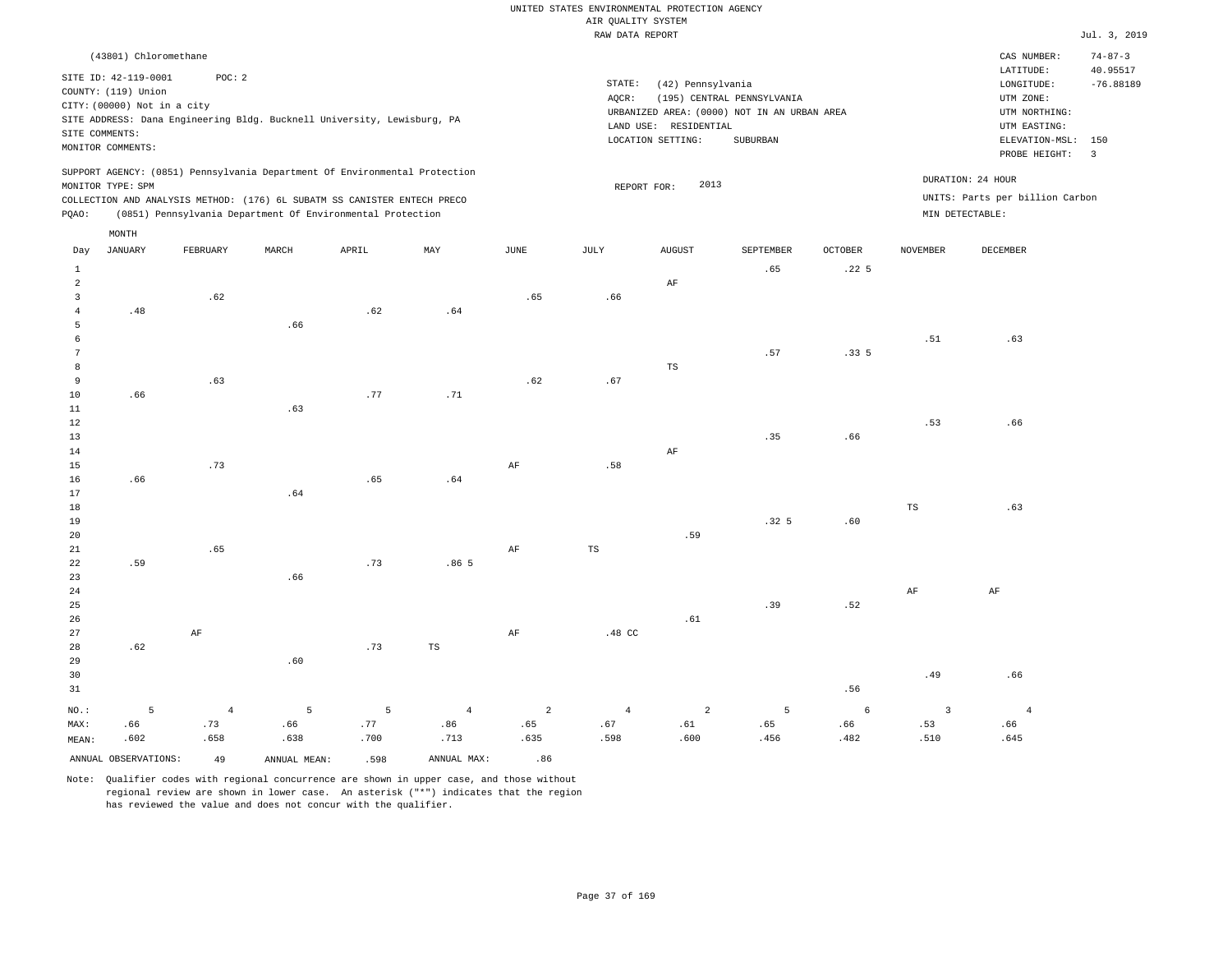|                                       |                                                                                                                   |                                                                                                                                        |                  |                |                  |      | RAW DATA REPORT |                                                                 |                                                                                       |                |                 |                                                                                                                     | Jul. 3, 2019                                     |
|---------------------------------------|-------------------------------------------------------------------------------------------------------------------|----------------------------------------------------------------------------------------------------------------------------------------|------------------|----------------|------------------|------|-----------------|-----------------------------------------------------------------|---------------------------------------------------------------------------------------|----------------|-----------------|---------------------------------------------------------------------------------------------------------------------|--------------------------------------------------|
|                                       | (43801) Chloromethane                                                                                             |                                                                                                                                        |                  |                |                  |      |                 |                                                                 |                                                                                       |                |                 | CAS NUMBER:                                                                                                         | $74 - 87 - 3$                                    |
|                                       | SITE ID: 42-119-0001<br>COUNTY: (119) Union<br>CITY: (00000) Not in a city<br>SITE COMMENTS:<br>MONITOR COMMENTS: | POC: 2<br>SITE ADDRESS: Dana Engineering Bldg. Bucknell University, Lewisburg, PA                                                      |                  |                |                  |      | STATE:<br>AQCR: | (42) Pennsylvania<br>LAND USE: RESIDENTIAL<br>LOCATION SETTING: | (195) CENTRAL PENNSYLVANIA<br>URBANIZED AREA: (0000) NOT IN AN URBAN AREA<br>SUBURBAN |                |                 | LATITUDE:<br>$\texttt{LONGITUDE}:$<br>UTM ZONE:<br>UTM NORTHING:<br>UTM EASTING:<br>ELEVATION-MSL:<br>PROBE HEIGHT: | 40.95517<br>$-76.88189$<br>150<br>$\overline{3}$ |
|                                       |                                                                                                                   | SUPPORT AGENCY: (0851) Pennsylvania Department Of Environmental Protection                                                             |                  |                |                  |      |                 | 2014                                                            |                                                                                       |                |                 | DURATION: 24 HOUR                                                                                                   |                                                  |
| PQAO:                                 | MONITOR TYPE: SPM                                                                                                 | COLLECTION AND ANALYSIS METHOD: (176) 6L SUBATM SS CANISTER ENTECH PRECO<br>(0851) Pennsylvania Department Of Environmental Protection |                  |                |                  |      | REPORT FOR:     |                                                                 |                                                                                       |                |                 | UNITS: Parts per billion Carbon<br>MIN DETECTABLE:                                                                  |                                                  |
| Day                                   | MONTH<br>JANUARY                                                                                                  | FEBRUARY                                                                                                                               | MARCH            | APRIL          | MAY              | JUNE | JULY            | AUGUST                                                          | SEPTEMBER                                                                             | <b>OCTOBER</b> | <b>NOVEMBER</b> | <b>DECEMBER</b>                                                                                                     |                                                  |
| $1\,$<br>$\overline{a}$               |                                                                                                                   |                                                                                                                                        |                  |                |                  |      |                 |                                                                 | .58                                                                                   | .55            | .48             | .70                                                                                                                 |                                                  |
| $\overline{3}$<br>$\overline{4}$<br>5 | .57                                                                                                               | .57                                                                                                                                    |                  | AF             | .67              | AF   | .55             | .80                                                             |                                                                                       |                |                 |                                                                                                                     |                                                  |
| 6<br>$7\overline{ }$<br>8<br>9        |                                                                                                                   |                                                                                                                                        | .56              |                |                  |      |                 |                                                                 | .39                                                                                   | .54            | .56             | .58                                                                                                                 |                                                  |
| 10<br>11<br>12                        | .60                                                                                                               | AF                                                                                                                                     | .45              | $\rm AF$       | .72              | .67  | .63             | .58                                                             |                                                                                       |                |                 |                                                                                                                     |                                                  |
| 13<br>14<br>15                        |                                                                                                                   |                                                                                                                                        |                  |                |                  |      |                 | .44                                                             | .51                                                                                   | .54            | .53             | .59                                                                                                                 |                                                  |
| 16<br>17<br>18                        | .60                                                                                                               | $.64$ DI                                                                                                                               | .57              | .53            | .87 <sub>5</sub> | .69  | .65             |                                                                 |                                                                                       |                |                 |                                                                                                                     |                                                  |
| 19<br>20<br>21                        |                                                                                                                   |                                                                                                                                        |                  |                |                  |      |                 | .51                                                             | .56                                                                                   | .45            | .49             | .54                                                                                                                 |                                                  |
| 22<br>23<br>24                        | .59                                                                                                               | .57                                                                                                                                    | .27 <sub>5</sub> | .67            | .71              | .63  | .82             |                                                                 |                                                                                       |                |                 |                                                                                                                     |                                                  |
| 25<br>26<br>27                        |                                                                                                                   |                                                                                                                                        |                  |                |                  |      |                 | .52                                                             | .49                                                                                   | .52            | .69             | .57                                                                                                                 |                                                  |
| 28<br>29<br>30                        | TS                                                                                                                | $\mathbb{A}\mathbb{S}$                                                                                                                 | $\rm AF$         | .67            | .60              | .59  | .89 5           |                                                                 |                                                                                       |                |                 |                                                                                                                     |                                                  |
| 31<br>NO.:                            | $\overline{4}$                                                                                                    | 3                                                                                                                                      | $\overline{4}$   | $\overline{3}$ | 5                | 4    | 5               | 5                                                               | 5                                                                                     | 5              | 5               | .50<br>6                                                                                                            |                                                  |

ANNUAL OBSERVATIONS: 54 ANNUAL MEAN: .588 ANNUAL MAX: .89

 .57 .463

MAX: MEAN:

 .60 .590  .64 .593

Note: Qualifier codes with regional concurrence are shown in upper case, and those without regional review are shown in lower case. An asterisk ("\*") indicates that the region has reviewed the value and does not concur with the qualifier.

 .67 .623  .87 .714

 .69 .645  .89 .708

 .80 .570  .58 .506  .55 .520

 .69 .550  .70 .580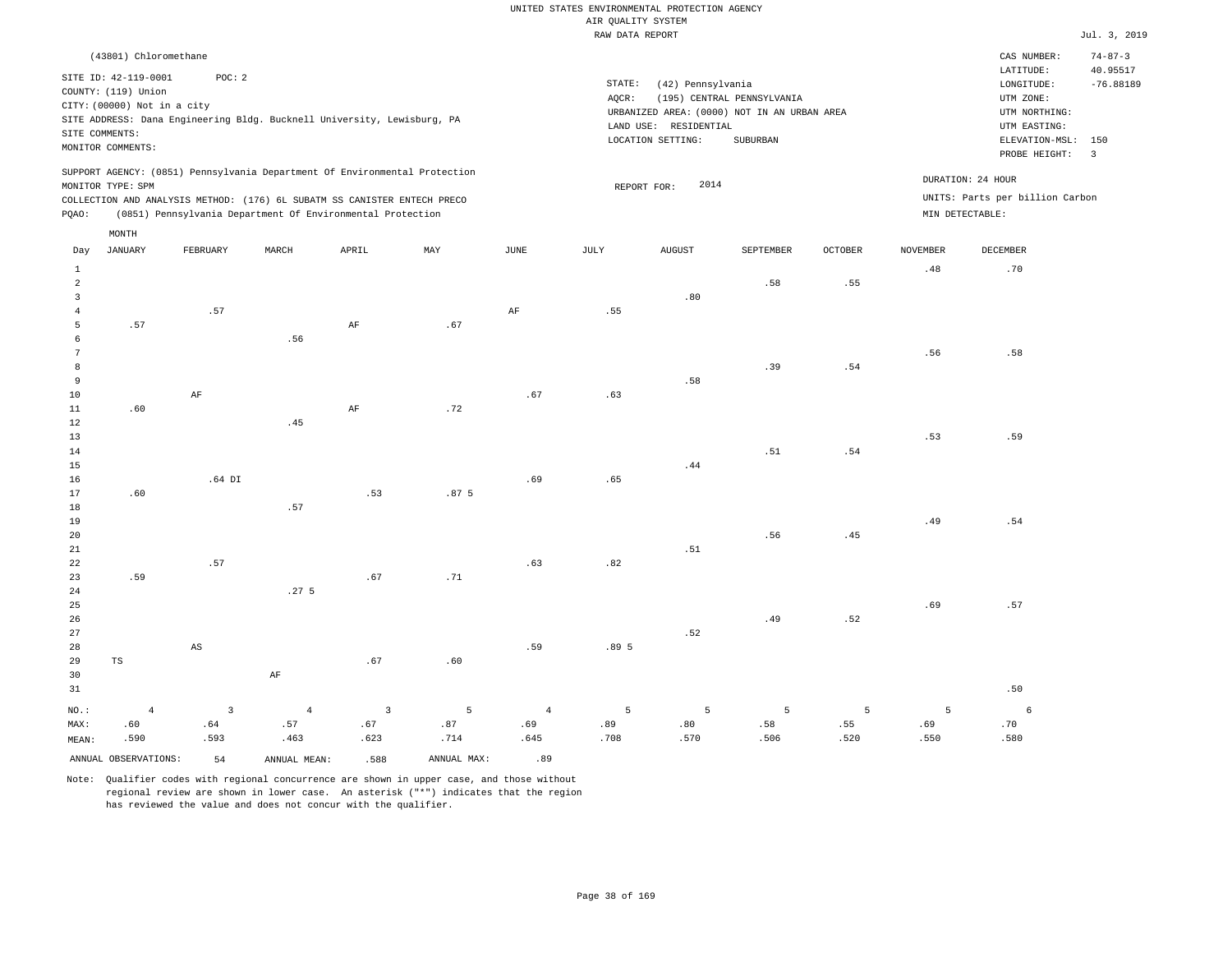| (43801) Chloromethane                                                                                                                                                                                                                                       |                                                                                                                                                                                | CAS NUMBER:                                                                                                  | $74 - 87 - 3$                 |
|-------------------------------------------------------------------------------------------------------------------------------------------------------------------------------------------------------------------------------------------------------------|--------------------------------------------------------------------------------------------------------------------------------------------------------------------------------|--------------------------------------------------------------------------------------------------------------|-------------------------------|
| SITE ID: 42-119-0001<br>POC:2<br>COUNTY: (119) Union<br>CITY: (00000) Not in a city<br>SITE ADDRESS: Dana Engineering Bldg. Bucknell University, Lewisburg, PA<br>SITE COMMENTS:<br>MONITOR COMMENTS:                                                       | STATE:<br>(42) Pennsylvania<br>AOCR:<br>(195) CENTRAL PENNSYLVANIA<br>URBANIZED AREA: (0000) NOT IN AN URBAN AREA<br>RESIDENTIAL<br>LAND USE:<br>LOCATION SETTING:<br>SUBURBAN | LATITUDE:<br>LONGITUDE:<br>UTM ZONE:<br>UTM NORTHING:<br>UTM EASTING:<br>ELEVATION-MSL: 150<br>PROBE HEIGHT: | 40.95517<br>$-76.88189$<br>-3 |
| SUPPORT AGENCY: (0851) Pennsylvania Department Of Environmental Protection<br>MONITOR TYPE: SPM<br>COLLECTION AND ANALYSIS METHOD: (176) 6L SUBATM SS CANISTER ENTECH PRECO<br>(0851) Pennsylvania Department Of Environmental Protection<br>POAO:<br>MONTH | 2015<br>REPORT FOR:                                                                                                                                                            | DURATION: 24 HOUR<br>UNITS: Parts per billion Carbon<br>MIN DETECTABLE:                                      |                               |

| Day                     | JANUARY              | FEBRUARY   | MARCH        | APRIL                        | MAY            | JUNE    | JULY           | AUGUST                 | SEPTEMBER               | OCTOBER                | NOVEMBER       | DECEMBER                 |
|-------------------------|----------------------|------------|--------------|------------------------------|----------------|---------|----------------|------------------------|-------------------------|------------------------|----------------|--------------------------|
| $\mathbf{1}$            |                      |            | .66          |                              |                |         |                |                        |                         |                        |                |                          |
| $\overline{\mathbf{c}}$ |                      |            |              |                              |                |         |                |                        |                         |                        | $\rm{AF}$      | .71                      |
| 3                       |                      |            |              |                              |                |         |                |                        | $.64\,$                 | $\mathbb{A}\mathbb{S}$ |                |                          |
| $\overline{4}$          |                      |            |              |                              |                |         |                | .62                    |                         |                        |                |                          |
| 5                       |                      | .65        |              |                              |                | .51     | .57            |                        |                         |                        |                |                          |
| 6                       | .62                  |            |              | .61                          | .46            |         |                |                        |                         |                        |                |                          |
| 7                       |                      |            | .60          |                              |                |         |                |                        |                         |                        |                |                          |
| $\,8\,$                 |                      |            |              |                              |                |         |                |                        |                         |                        | .56            | .50                      |
| 9                       |                      |            |              |                              |                |         |                |                        | $\mathbb{A}\mathbb{S}$  | $.61\,$                |                |                          |
| 10                      |                      |            |              |                              |                |         |                | $.54\,$                |                         |                        |                |                          |
| 11                      |                      | .68        |              |                              |                | $.61\,$ | $.60$          |                        |                         |                        |                |                          |
| 12                      | .62                  |            |              | $.70\,$                      | $\rm AF$       |         |                |                        |                         |                        |                |                          |
| 13                      |                      |            | .59          |                              |                |         |                |                        |                         |                        |                |                          |
| 14                      |                      |            |              |                              |                |         |                |                        |                         |                        | $.67\,$        | $\mathbb{A}\mathbb{S}$   |
| 15                      |                      |            |              |                              |                |         |                |                        | $\mathbb{A}\mathbb{S}$  | .52                    |                |                          |
| 16                      |                      |            |              |                              |                |         |                | .55                    |                         |                        |                |                          |
| 17                      |                      | .71        |              |                              |                | .57     | .65            |                        |                         |                        |                |                          |
| 18                      | .64                  |            |              | .51                          | .62            |         |                |                        |                         |                        |                |                          |
| 19                      |                      |            | .53          |                              |                |         |                |                        |                         |                        |                |                          |
| 20                      |                      |            |              |                              |                |         |                |                        |                         |                        | .58            | $\mathbb{A}\mathbb{S}$   |
| $2\sqrt{1}$             |                      |            |              |                              |                |         |                |                        | .53                     | .56                    |                |                          |
| 22                      |                      |            |              |                              |                |         |                | .53                    |                         |                        |                |                          |
| 23                      |                      | .66        |              |                              |                | .65     | .53            |                        |                         |                        |                |                          |
| 24                      | .65                  |            |              | $\footnotesize\substack{58}$ | .59            |         |                |                        |                         |                        |                |                          |
| 25                      |                      |            | $.40$        |                              |                |         |                |                        |                         |                        | .58            |                          |
| 26<br>27                |                      |            |              |                              |                |         |                |                        | .49                     | .54                    |                | .73                      |
| 28                      |                      |            |              |                              |                |         |                | $\mathbb{A}\mathbb{S}$ |                         |                        |                |                          |
| 29                      |                      |            |              |                              |                | .51     | .58            |                        |                         |                        |                |                          |
| 30                      | $\rm{AF}$            |            |              | $.54\,$                      | .63            |         |                |                        |                         |                        |                |                          |
| 31                      |                      |            | .53          |                              |                |         |                |                        |                         |                        |                |                          |
|                         |                      |            |              |                              |                |         |                |                        |                         |                        |                |                          |
| $NO.$ :                 | $\overline{4}$       | $\sqrt{4}$ | $\epsilon$   | $5\phantom{.0}$              | $\overline{4}$ | 5       | $\overline{5}$ | $\overline{4}$         | $\overline{\mathbf{3}}$ | $\overline{4}$         | $\overline{4}$ | $\overline{\phantom{a}}$ |
| MAX:                    | .65                  | .71        | .66          | .70                          | .63            | .65     | .65            | $\sqrt{62}$            | .64                     | $.61\,$                | .67            | .73                      |
| MEAN:                   | .633                 | .675       | .552         | .588                         | .575           | .570    | .586           | .560                   | .553                    | .558                   | .598           | .647                     |
|                         | ANNUAL OBSERVATIONS: | 51         | ANNUAL MEAN: | .589                         | ANNUAL MAX:    | .73     |                |                        |                         |                        |                |                          |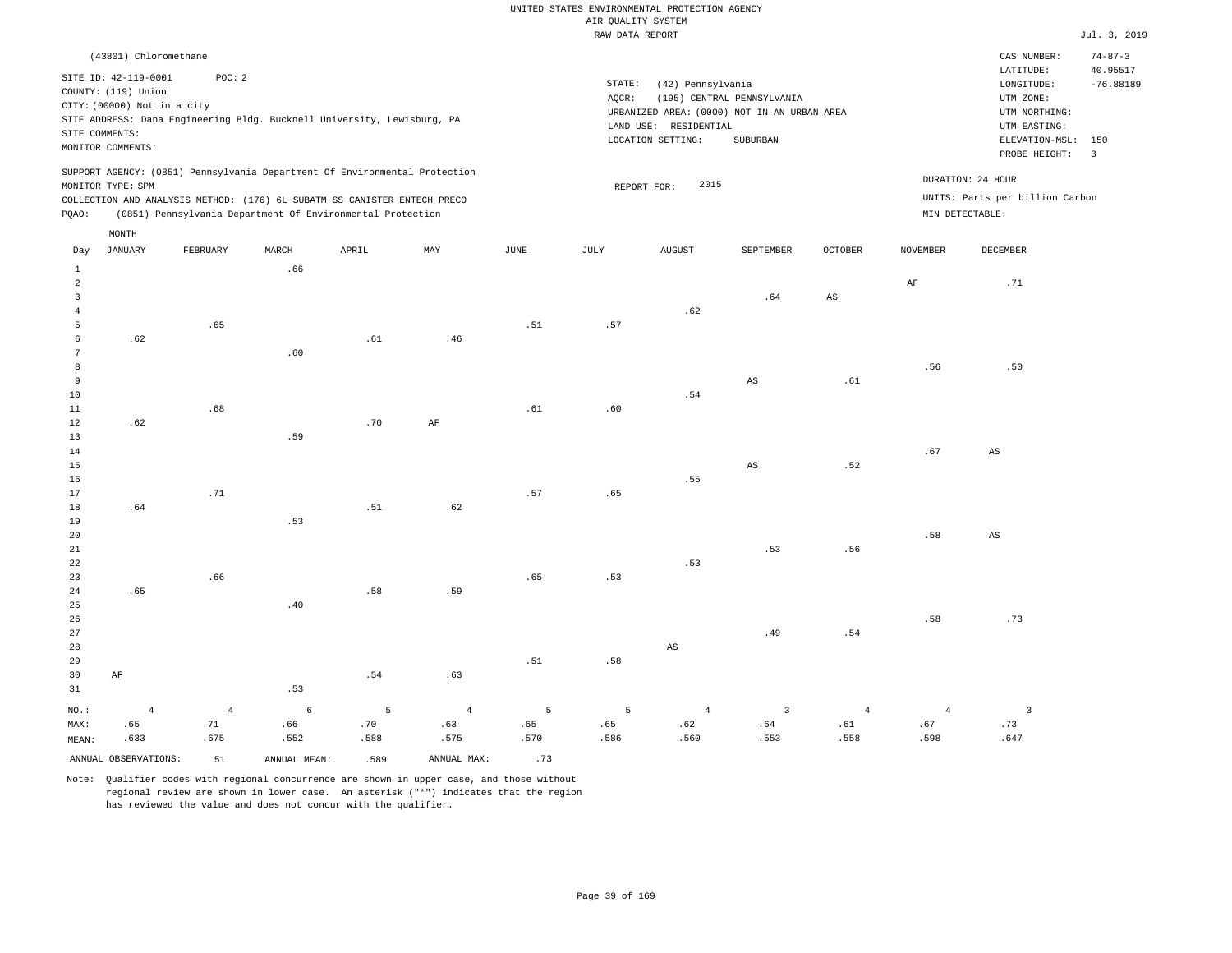|                | (43802) Dichloromethane     |                |                                                                            |       |                |                |                  |                       |                                             |                  |                  | CAS NUMBER:<br>LATITUDE:        | $75 - 09 - 2$<br>40.95517 |
|----------------|-----------------------------|----------------|----------------------------------------------------------------------------|-------|----------------|----------------|------------------|-----------------------|---------------------------------------------|------------------|------------------|---------------------------------|---------------------------|
|                | SITE ID: 42-119-0001        | POC: 2         |                                                                            |       |                |                | STATE:           | (42) Pennsylvania     |                                             |                  |                  | LONGITUDE:                      | $-76.88189$               |
|                | COUNTY: (119) Union         |                |                                                                            |       |                |                | AQCR:            |                       | (195) CENTRAL PENNSYLVANIA                  |                  |                  | UTM ZONE:                       |                           |
|                | CITY: (00000) Not in a city |                |                                                                            |       |                |                |                  |                       | URBANIZED AREA: (0000) NOT IN AN URBAN AREA |                  |                  | UTM NORTHING:                   |                           |
| SITE COMMENTS: |                             |                | SITE ADDRESS: Dana Engineering Bldg. Bucknell University, Lewisburg, PA    |       |                |                |                  | LAND USE: RESIDENTIAL |                                             |                  |                  | UTM EASTING:                    |                           |
|                | MONITOR COMMENTS:           |                |                                                                            |       |                |                |                  | LOCATION SETTING:     | SUBURBAN                                    |                  |                  | ELEVATION-MSL:                  | 150                       |
|                |                             |                |                                                                            |       |                |                |                  |                       |                                             |                  |                  | PROBE HEIGHT:                   | $\overline{3}$            |
|                | MONITOR TYPE: SPM           |                | SUPPORT AGENCY: (0851) Pennsylvania Department Of Environmental Protection |       |                |                | REPORT FOR:      | 2013                  |                                             |                  |                  | DURATION: 24 HOUR               |                           |
|                |                             |                | COLLECTION AND ANALYSIS METHOD: (176) 6L SUBATM SS CANISTER ENTECH PRECO   |       |                |                |                  |                       |                                             |                  |                  | UNITS: Parts per billion Carbon |                           |
| PQAO:          |                             |                | (0851) Pennsylvania Department Of Environmental Protection                 |       |                |                |                  |                       |                                             |                  | MIN DETECTABLE:  |                                 |                           |
|                | MONTH                       |                |                                                                            |       |                |                |                  |                       |                                             |                  |                  |                                 |                           |
| Day            | <b>JANUARY</b>              | FEBRUARY       | MARCH                                                                      | APRIL | MAY            | $_{\rm JUNE}$  | JULY             | <b>AUGUST</b>         | SEPTEMBER                                   | OCTOBER          | <b>NOVEMBER</b>  | DECEMBER                        |                           |
| $\mathbf{1}$   |                             |                |                                                                            |       |                |                |                  |                       | .07SQ                                       | .37 <sub>5</sub> |                  |                                 |                           |
| 2              |                             |                |                                                                            |       |                |                |                  | AF                    |                                             |                  |                  |                                 |                           |
| $\overline{3}$ |                             | .09S           |                                                                            |       |                | .10S           | .20              |                       |                                             |                  |                  |                                 |                           |
| $\overline{4}$ | $.00$ ND                    |                |                                                                            | .17   | .12S           |                |                  |                       |                                             |                  |                  |                                 |                           |
| 5              |                             |                | .10 <sub>C</sub>                                                           |       |                |                |                  |                       |                                             |                  |                  |                                 |                           |
| 6              |                             |                |                                                                            |       |                |                |                  |                       |                                             |                  | .10 <sub>C</sub> | .11 <sub>c</sub>                |                           |
| $\overline{7}$ |                             |                |                                                                            |       |                |                |                  |                       | $.12$ CC                                    | $.00$ ND         |                  |                                 |                           |
| 8              |                             |                |                                                                            |       |                |                |                  | $_{\rm TS}$           |                                             |                  |                  |                                 |                           |
| 9              |                             | .09SQ          |                                                                            |       |                | .11 S0         | .15 <sub>c</sub> |                       |                                             |                  |                  |                                 |                           |
| 10             | .10S                        |                |                                                                            | .14   | .15            |                |                  |                       |                                             |                  |                  |                                 |                           |
| 11             |                             |                | .13                                                                        |       |                |                |                  |                       |                                             |                  |                  |                                 |                           |
| 12             |                             |                |                                                                            |       |                |                |                  |                       |                                             |                  | $.08$ CC         | .09 <sub>c</sub>                |                           |
| 13<br>14       |                             |                |                                                                            |       |                |                |                  | AF                    | .09 <sub>c</sub>                            | .10S             |                  |                                 |                           |
| 15             |                             | .10SQ          |                                                                            |       |                | $\rm{AF}$      | $.09$ CC         |                       |                                             |                  |                  |                                 |                           |
| 16             | .14                         |                |                                                                            | .16   | .13            |                |                  |                       |                                             |                  |                  |                                 |                           |
| 17             |                             |                | .10 <sub>C</sub>                                                           |       |                |                |                  |                       |                                             |                  |                  |                                 |                           |
| 18             |                             |                |                                                                            |       |                |                |                  |                       |                                             |                  | TS               | .12 <sub>c</sub>                |                           |
| 19             |                             |                |                                                                            |       |                |                |                  |                       | .16 <sub>c</sub>                            | .11 <sub>c</sub> |                  |                                 |                           |
| 20             |                             |                |                                                                            |       |                |                |                  | .19                   |                                             |                  |                  |                                 |                           |
| 21             |                             | .10S           |                                                                            |       |                | AF             | $_{\rm TS}$      |                       |                                             |                  |                  |                                 |                           |
| 22             | .10S                        |                |                                                                            | .12   | $.17$ CC       |                |                  |                       |                                             |                  |                  |                                 |                           |
| 23             |                             |                | .10S                                                                       |       |                |                |                  |                       |                                             |                  |                  |                                 |                           |
| 24             |                             |                |                                                                            |       |                |                |                  |                       |                                             |                  | AF               | AF                              |                           |
| 25             |                             |                |                                                                            |       |                |                |                  |                       | .09 <sub>c</sub>                            | .09 <sub>c</sub> |                  |                                 |                           |
| 26             |                             |                |                                                                            |       |                |                |                  | .09SQ                 |                                             |                  |                  |                                 |                           |
| 27             |                             | AF             |                                                                            |       |                | AF             | .18              |                       |                                             |                  |                  |                                 |                           |
| 28             | .09SQ                       |                |                                                                            | .14   | TS             |                |                  |                       |                                             |                  |                  |                                 |                           |
| 29             |                             |                | $.18\,$                                                                    |       |                |                |                  |                       |                                             |                  | .10 <sub>C</sub> |                                 |                           |
| 30<br>31       |                             |                |                                                                            |       |                |                |                  |                       |                                             | .255             |                  | .10SQ                           |                           |
|                |                             |                |                                                                            |       |                |                |                  |                       |                                             |                  |                  |                                 |                           |
| NO.:           | 5                           | $\overline{4}$ | 5                                                                          | 5     | $\overline{4}$ | $\overline{a}$ | $\overline{4}$   | $\overline{a}$        | $\overline{5}$                              | $\sqrt{6}$       | $\overline{3}$   | $\overline{4}$                  |                           |
| MAX:           | .14                         | .10            | .18                                                                        | .17   | .17            | .11            | .20              | .19                   | .16                                         | .37              | .10              | .12                             |                           |
| MEAN:          | .086                        | .095           | .122                                                                       | .146  | .143           | .105           | .155             | .140                  | .106                                        | .153             | .093             | .105                            |                           |
|                | ANNUAL OBSERVATIONS:        | 49             | ANNUAL MEAN:                                                               | .122  | ANNUAL MAX:    | .37            |                  |                       |                                             |                  |                  |                                 |                           |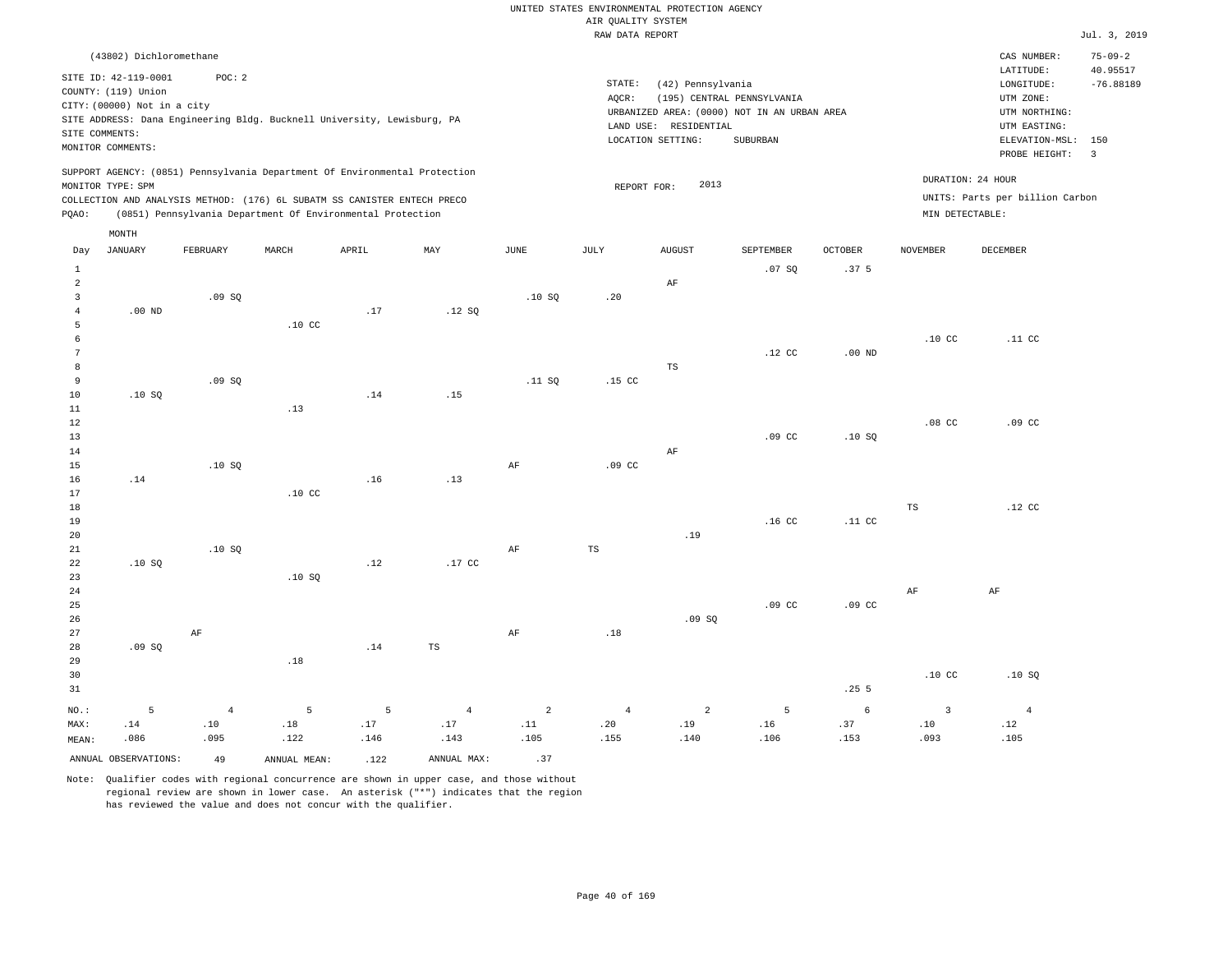|                                  |                             |                        |                  |                                                                                                                                                        |                   |                  | AIR QUALITY SYSTEM | UNITED STATES ENVIRONMENTAL PROTECTION AGENCY |                                                                           |                  |                   |                                                      |                |
|----------------------------------|-----------------------------|------------------------|------------------|--------------------------------------------------------------------------------------------------------------------------------------------------------|-------------------|------------------|--------------------|-----------------------------------------------|---------------------------------------------------------------------------|------------------|-------------------|------------------------------------------------------|----------------|
|                                  |                             |                        |                  |                                                                                                                                                        |                   |                  | RAW DATA REPORT    |                                               |                                                                           |                  |                   |                                                      | Jul. 3, 2019   |
|                                  | (43802) Dichloromethane     |                        |                  |                                                                                                                                                        |                   |                  |                    |                                               |                                                                           |                  |                   | CAS NUMBER:                                          | $75 - 09 - 2$  |
|                                  | SITE ID: 42-119-0001        | POC: 2                 |                  |                                                                                                                                                        |                   |                  |                    |                                               |                                                                           |                  |                   | LATITUDE:                                            | 40.95517       |
|                                  | COUNTY: (119) Union         |                        |                  |                                                                                                                                                        |                   |                  | STATE:             | (42) Pennsylvania                             |                                                                           |                  |                   | LONGITUDE:                                           | $-76.88189$    |
|                                  | CITY: (00000) Not in a city |                        |                  |                                                                                                                                                        |                   |                  | AQCR:              |                                               | (195) CENTRAL PENNSYLVANIA<br>URBANIZED AREA: (0000) NOT IN AN URBAN AREA |                  |                   | UTM ZONE:<br>UTM NORTHING:                           |                |
|                                  |                             |                        |                  | SITE ADDRESS: Dana Engineering Bldg. Bucknell University, Lewisburg, PA                                                                                |                   |                  |                    | LAND USE: RESIDENTIAL                         |                                                                           |                  |                   | UTM EASTING:                                         |                |
| SITE COMMENTS:                   |                             |                        |                  |                                                                                                                                                        |                   |                  |                    | LOCATION SETTING:                             | SUBURBAN                                                                  |                  |                   | ELEVATION-MSL:                                       | 150            |
|                                  | MONITOR COMMENTS:           |                        |                  |                                                                                                                                                        |                   |                  |                    |                                               |                                                                           |                  |                   | PROBE HEIGHT:                                        | $\overline{3}$ |
|                                  | MONITOR TYPE: SPM           |                        |                  | SUPPORT AGENCY: (0851) Pennsylvania Department Of Environmental Protection<br>COLLECTION AND ANALYSIS METHOD: (176) 6L SUBATM SS CANISTER ENTECH PRECO |                   |                  | REPORT FOR:        | 2014                                          |                                                                           |                  |                   | DURATION: 24 HOUR<br>UNITS: Parts per billion Carbon |                |
| PQAO:                            |                             |                        |                  | (0851) Pennsylvania Department Of Environmental Protection                                                                                             |                   |                  |                    |                                               |                                                                           |                  | MIN DETECTABLE:   |                                                      |                |
|                                  | MONTH                       |                        |                  |                                                                                                                                                        |                   |                  |                    |                                               |                                                                           |                  |                   |                                                      |                |
| Day                              | <b>JANUARY</b>              | FEBRUARY               | MARCH            | APRIL                                                                                                                                                  | MAY               | JUNE             | JULY               | <b>AUGUST</b>                                 | SEPTEMBER                                                                 | <b>OCTOBER</b>   | <b>NOVEMBER</b>   | DECEMBER                                             |                |
| $\mathbf{1}$                     |                             |                        |                  |                                                                                                                                                        |                   |                  |                    |                                               |                                                                           |                  | .08 <sub>cc</sub> | .295                                                 |                |
| $\overline{a}$                   |                             |                        |                  |                                                                                                                                                        |                   |                  |                    |                                               | $.08$ CC                                                                  | $.18$ CC         |                   |                                                      |                |
| $\overline{3}$<br>$\overline{4}$ |                             | .20                    |                  |                                                                                                                                                        |                   | $\rm AF$         | $.00$ ND           | .17 <sub>c</sub>                              |                                                                           |                  |                   |                                                      |                |
| 5                                | .22 <sub>5</sub>            |                        |                  | AF                                                                                                                                                     | .13 <sub>c</sub>  |                  |                    |                                               |                                                                           |                  |                   |                                                      |                |
| 6                                |                             |                        | .09 <sub>c</sub> |                                                                                                                                                        |                   |                  |                    |                                               |                                                                           |                  |                   |                                                      |                |
| $7\phantom{.0}$                  |                             |                        |                  |                                                                                                                                                        |                   |                  |                    |                                               |                                                                           |                  | .09 <sub>c</sub>  | .08SQ                                                |                |
| 8                                |                             |                        |                  |                                                                                                                                                        |                   |                  |                    |                                               | .21 <sub>5</sub>                                                          | .07 <sub>c</sub> |                   |                                                      |                |
| 9                                |                             |                        |                  |                                                                                                                                                        |                   |                  |                    | .885                                          |                                                                           |                  |                   |                                                      |                |
| $10$                             |                             | AF                     |                  |                                                                                                                                                        |                   | $.13$ CC         | $.12$ CC           |                                               |                                                                           |                  |                   |                                                      |                |
| 11                               | .11 <sub>c</sub>            |                        |                  | AF                                                                                                                                                     | .00 <sub>ND</sub> |                  |                    |                                               |                                                                           |                  |                   |                                                      |                |
| 12                               |                             |                        | .13 CC           |                                                                                                                                                        |                   |                  |                    |                                               |                                                                           |                  |                   |                                                      |                |
| 13                               |                             |                        |                  |                                                                                                                                                        |                   |                  |                    |                                               |                                                                           |                  | .11 <sub>c</sub>  | .10S                                                 |                |
| 14<br>15                         |                             |                        |                  |                                                                                                                                                        |                   |                  |                    | .06 <sub>cc</sub>                             | .13 <sub>c</sub>                                                          | .08 <sub>C</sub> |                   |                                                      |                |
| 16                               |                             | $.14$ CC               |                  |                                                                                                                                                        |                   | .13 <sub>c</sub> | $.14$ CC           |                                               |                                                                           |                  |                   |                                                      |                |
| 17                               | .09 <sub>c</sub>            |                        |                  | .295                                                                                                                                                   | .16               |                  |                    |                                               |                                                                           |                  |                   |                                                      |                |
| $1\,8$                           |                             |                        | .11 <sub>c</sub> |                                                                                                                                                        |                   |                  |                    |                                               |                                                                           |                  |                   |                                                      |                |
| 19                               |                             |                        |                  |                                                                                                                                                        |                   |                  |                    |                                               |                                                                           |                  | .24 <sub>5</sub>  | .10S                                                 |                |
| 20                               |                             |                        |                  |                                                                                                                                                        |                   |                  |                    |                                               | .10 <sub>C</sub>                                                          | $.13$ CC         |                   |                                                      |                |
| 21                               |                             |                        |                  |                                                                                                                                                        |                   |                  |                    | .08 <sub>c</sub>                              |                                                                           |                  |                   |                                                      |                |
| 22                               |                             | .10 <sub>C</sub>       |                  |                                                                                                                                                        |                   | .09 <sub>c</sub> | .17                |                                               |                                                                           |                  |                   |                                                      |                |
| 23                               | .08 <sub>c</sub>            |                        |                  | .11 CC                                                                                                                                                 | .12 <sub>c</sub>  |                  |                    |                                               |                                                                           |                  |                   |                                                      |                |
| 24                               |                             |                        | .10 <sub>C</sub> |                                                                                                                                                        |                   |                  |                    |                                               |                                                                           |                  |                   |                                                      |                |
| 25<br>26                         |                             |                        |                  |                                                                                                                                                        |                   |                  |                    |                                               | .10 <sub>C</sub>                                                          | .08 <sub>C</sub> | .10 <sub>C</sub>  | .09SQ                                                |                |
| 27                               |                             |                        |                  |                                                                                                                                                        |                   |                  |                    | .11 <sub>c</sub>                              |                                                                           |                  |                   |                                                      |                |
| 28                               |                             | $\mathbb{A}\mathbb{S}$ |                  |                                                                                                                                                        |                   | $.08$ CC         | .09 <sub>c</sub>   |                                               |                                                                           |                  |                   |                                                      |                |
| 29                               | TS                          |                        |                  | $.00$ ND                                                                                                                                               | .12 <sub>c</sub>  |                  |                    |                                               |                                                                           |                  |                   |                                                      |                |
| 30                               |                             |                        | $\rm{AF}$        |                                                                                                                                                        |                   |                  |                    |                                               |                                                                           |                  |                   |                                                      |                |
| 31                               |                             |                        |                  |                                                                                                                                                        |                   |                  |                    |                                               |                                                                           |                  |                   | .09 <sub>c</sub>                                     |                |
| NO.:                             | $\sqrt{4}$                  | $\overline{3}$         | $\overline{4}$   | $\overline{3}$                                                                                                                                         | 5                 | $\overline{4}$   | 5                  | $5\phantom{.0}$                               | 5                                                                         | 5                | $\overline{5}$    | $\epsilon$                                           |                |
| MAX:                             | .22                         | .20                    | .13              | .29                                                                                                                                                    | .16               | .13              | .17                | .88                                           | .21                                                                       | .18              | .24               | .29                                                  |                |
| MEAN:                            | .125                        | .147                   | .108             | .133                                                                                                                                                   | .106              | .108             | .104               | .260                                          | .124                                                                      | .108             | .124              | .125                                                 |                |
|                                  | ANNUAL OBSERVATIONS:        | 54                     | ANNUAL, MEAN:    | .131                                                                                                                                                   | ANNUAL MAX:       | .88              |                    |                                               |                                                                           |                  |                   |                                                      |                |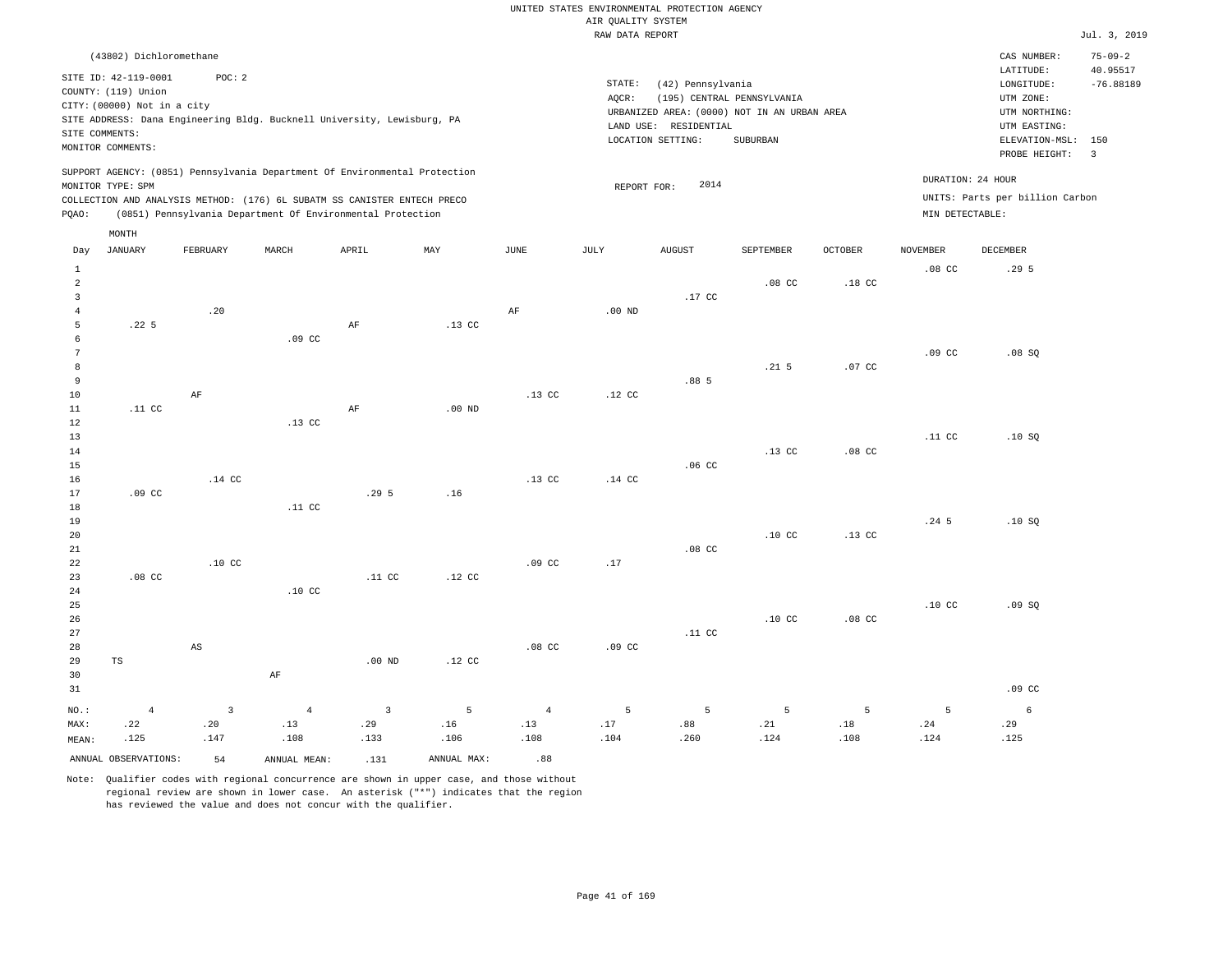|                |                             |                  |                  |                                                                            |                  |                  | utter Kountry ninten. |                       |                                             |                  |                 |                                 |                           |
|----------------|-----------------------------|------------------|------------------|----------------------------------------------------------------------------|------------------|------------------|-----------------------|-----------------------|---------------------------------------------|------------------|-----------------|---------------------------------|---------------------------|
|                |                             |                  |                  |                                                                            |                  |                  | RAW DATA REPORT       |                       |                                             |                  |                 |                                 | Jul. 3, 2019              |
|                | (43802) Dichloromethane     |                  |                  |                                                                            |                  |                  |                       |                       |                                             |                  |                 | CAS NUMBER:<br>LATITUDE:        | $75 - 09 - 2$<br>40.95517 |
|                | SITE ID: 42-119-0001        | POC: 2           |                  |                                                                            |                  |                  | STATE:                | (42) Pennsylvania     |                                             |                  |                 | LONGITUDE:                      | $-76.88189$               |
|                | COUNTY: (119) Union         |                  |                  |                                                                            |                  |                  | AQCR:                 |                       | (195) CENTRAL PENNSYLVANIA                  |                  |                 | UTM ZONE:                       |                           |
|                | CITY: (00000) Not in a city |                  |                  |                                                                            |                  |                  |                       |                       | URBANIZED AREA: (0000) NOT IN AN URBAN AREA |                  |                 | UTM NORTHING:                   |                           |
|                |                             |                  |                  | SITE ADDRESS: Dana Engineering Bldg. Bucknell University, Lewisburg, PA    |                  |                  |                       | LAND USE: RESIDENTIAL |                                             |                  |                 | UTM EASTING:                    |                           |
|                | SITE COMMENTS:              |                  |                  |                                                                            |                  |                  |                       | LOCATION SETTING:     | SUBURBAN                                    |                  |                 | ELEVATION-MSL:                  | 150                       |
|                | MONITOR COMMENTS:           |                  |                  |                                                                            |                  |                  |                       |                       |                                             |                  |                 | PROBE HEIGHT:                   | $\overline{\phantom{a}}$  |
|                | MONITOR TYPE: SPM           |                  |                  | SUPPORT AGENCY: (0851) Pennsylvania Department Of Environmental Protection |                  |                  | REPORT FOR:           | 2015                  |                                             |                  |                 | DURATION: 24 HOUR               |                           |
|                |                             |                  |                  | COLLECTION AND ANALYSIS METHOD: (176) 6L SUBATM SS CANISTER ENTECH PRECO   |                  |                  |                       |                       |                                             |                  |                 | UNITS: Parts per billion Carbon |                           |
| PQAO:          |                             |                  |                  | (0851) Pennsylvania Department Of Environmental Protection                 |                  |                  |                       |                       |                                             |                  | MIN DETECTABLE: |                                 |                           |
|                | MONTH                       |                  |                  |                                                                            |                  |                  |                       |                       |                                             |                  |                 |                                 |                           |
| Day            | JANUARY                     | FEBRUARY         | MARCH            | APRIL                                                                      | MAY              | JUNE             | JULY                  | AUGUST                | SEPTEMBER                                   | OCTOBER          | NOVEMBER        | DECEMBER                        |                           |
| $\mathbf{1}$   |                             |                  | .13 <sub>c</sub> |                                                                            |                  |                  |                       |                       |                                             |                  |                 |                                 |                           |
| 2              |                             |                  |                  |                                                                            |                  |                  |                       |                       |                                             |                  | AF              | .15                             |                           |
| 3              |                             |                  |                  |                                                                            |                  |                  |                       |                       | .10 <sub>c</sub>                            | AS               |                 |                                 |                           |
| $\overline{4}$ |                             |                  |                  |                                                                            |                  |                  |                       | .10 <sub>C</sub>      |                                             |                  |                 |                                 |                           |
| 5              |                             | .10 <sub>C</sub> |                  |                                                                            |                  | .16 <sub>c</sub> | .07 <sub>c</sub>      |                       |                                             |                  |                 |                                 |                           |
| -6             | .12 <sub>c</sub>            |                  |                  | .09 <sub>c</sub>                                                           | .08 <sub>C</sub> |                  |                       |                       |                                             |                  |                 |                                 |                           |
|                |                             |                  | .12 <sub>c</sub> |                                                                            |                  |                  |                       |                       |                                             |                  |                 |                                 |                           |
| 8              |                             |                  |                  |                                                                            |                  |                  |                       |                       |                                             |                  | .07 SQ          | $.00$ ND                        |                           |
| 9              |                             |                  |                  |                                                                            |                  |                  |                       |                       | AS                                          | .11 <sub>c</sub> |                 |                                 |                           |
| 10             |                             |                  |                  |                                                                            |                  |                  |                       | .17                   |                                             |                  |                 |                                 |                           |
| 11             |                             | .11 <sub>c</sub> |                  |                                                                            |                  | $.14$ CC         | .07 CC                |                       |                                             |                  |                 |                                 |                           |
| 12             | .11 <sub>c</sub>            |                  |                  | .10 <sub>c</sub>                                                           | AF               |                  |                       |                       |                                             |                  |                 |                                 |                           |
| 13             |                             |                  | .17 CC           |                                                                            |                  |                  |                       |                       |                                             |                  |                 |                                 |                           |
| 14             |                             |                  |                  |                                                                            |                  |                  |                       |                       |                                             |                  | .08SQ           | $\mathbb{A}\mathbb{S}$          |                           |
| 15             |                             |                  |                  |                                                                            |                  |                  |                       |                       | AS                                          | .07 <sub>c</sub> |                 |                                 |                           |
| 16             |                             |                  |                  |                                                                            |                  |                  |                       | .07 <sub>c</sub>      |                                             |                  |                 |                                 |                           |
| 17             |                             | .14 <sub>c</sub> |                  |                                                                            |                  | .10 <sub>C</sub> | .13 <sub>c</sub>      |                       |                                             |                  |                 |                                 |                           |
| 18             | .11 <sub>c</sub>            |                  |                  | .07 <sub>c</sub>                                                           | .08 SQ           |                  |                       |                       |                                             |                  |                 |                                 |                           |
| 19             |                             |                  | .12 <sub>c</sub> |                                                                            |                  |                  |                       |                       |                                             |                  |                 |                                 |                           |
| 20             |                             |                  |                  |                                                                            |                  |                  |                       |                       |                                             |                  | .08SQ           | $\mathbb{A}\mathbb{S}$          |                           |
| 21             |                             |                  |                  |                                                                            |                  |                  |                       |                       | .07 <sub>c</sub>                            | .10 <sub>c</sub> |                 |                                 |                           |
| 22             |                             |                  |                  |                                                                            |                  |                  |                       | .07 <sub>c</sub>      |                                             |                  |                 |                                 |                           |
| 23             |                             | .09 <sub>c</sub> |                  |                                                                            |                  | .21 <sub>5</sub> | .12 <sub>c</sub>      |                       |                                             |                  |                 |                                 |                           |
| 24             | .13 <sub>c</sub>            |                  |                  | .09S                                                                       | .13 <sub>c</sub> |                  |                       |                       |                                             |                  |                 |                                 |                           |

26 27 28 29 30 31 AF NO.: 4 .07 CC .12 .10 CC .08 SQ .38 5 AS .09 CC .13 CC .10 SQ .09 SQ 4 6 5 4 5 5 4 3 4 4 3

MAX: MEAN: .13 .118 .14 .110 .17 .120 .12 .094 .13 .098 .21 .138 .38 .154 .17 .103 .10 .087 .13 .103 .10 .083 .15 .080 ANNUAL OBSERVATIONS:  $51$  ANNUAL MEAN: .110 ANNUAL MAX: .38

Note: Qualifier codes with regional concurrence are shown in upper case, and those without regional review are shown in lower case. An asterisk ("\*") indicates that the region has reviewed the value and does not concur with the qualifier.

.11 CC

25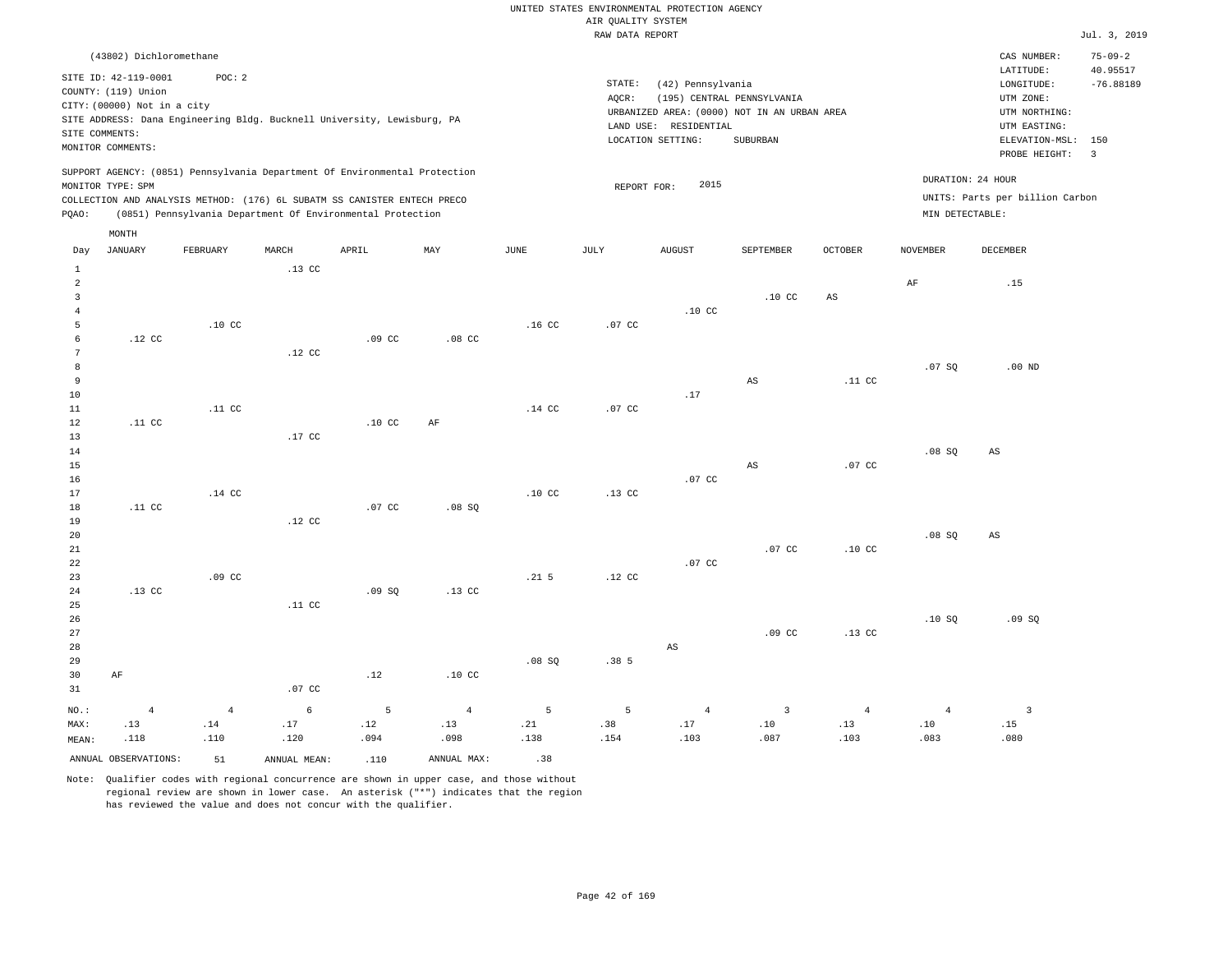|       | (43803) Chloroform                                                                                                                                                                           |          |       |                                                            |     |      |                 |                                                                                                                   |                                        |                |          | CAS NUMBER:                                                                                              | $67 - 66 - 3$                       |
|-------|----------------------------------------------------------------------------------------------------------------------------------------------------------------------------------------------|----------|-------|------------------------------------------------------------|-----|------|-----------------|-------------------------------------------------------------------------------------------------------------------|----------------------------------------|----------------|----------|----------------------------------------------------------------------------------------------------------|-------------------------------------|
|       | SITE ID: 42-119-0001<br>COUNTY: (119) Union<br>CITY: (00000) Not in a city<br>SITE ADDRESS: Dana Engineering Bldg. Bucknell University, Lewisburg, PA<br>SITE COMMENTS:<br>MONITOR COMMENTS: | POC: 2   |       |                                                            |     |      | STATE:<br>AQCR: | (42) Pennsylvania<br>URBANIZED AREA: (0000) NOT IN AN URBAN AREA<br>LAND USE:<br>RESIDENTIAL<br>LOCATION SETTING: | (195) CENTRAL PENNSYLVANIA<br>SUBURBAN |                |          | LATITUDE:<br>LONGITUDE:<br>UTM ZONE:<br>UTM NORTHING:<br>UTM EASTING:<br>ELEVATION-MSL:<br>PROBE HEIGHT: | 40.95517<br>$-76.88189$<br>150<br>3 |
| POAO: | SUPPORT AGENCY: (0851) Pennsylvania Department Of Environmental Protection<br>MONITOR TYPE: SPM<br>COLLECTION AND ANALYSIS METHOD: (176) 6L SUBATM SS CANISTER ENTECH PRECO                  |          |       | (0851) Pennsylvania Department Of Environmental Protection |     |      |                 | 2013<br>REPORT FOR:                                                                                               |                                        |                |          | DURATION: 24 HOUR<br>UNITS: Parts per billion Carbon<br>MIN DETECTABLE:                                  |                                     |
| Day   | MONTH<br>JANUARY                                                                                                                                                                             | FEBRUARY | MARCH | APRIL                                                      | MAY | JUNE | JULY            | <b>AUGUST</b>                                                                                                     | SEPTEMBER                              | <b>OCTOBER</b> | NOVEMBER | DECEMBER                                                                                                 |                                     |
|       |                                                                                                                                                                                              |          |       |                                                            |     |      |                 |                                                                                                                   | $.00$ ND                               | $.00$ ND       |          |                                                                                                          |                                     |
| 2     |                                                                                                                                                                                              |          |       |                                                            |     |      |                 | AF                                                                                                                |                                        |                |          |                                                                                                          |                                     |

| $\overline{3}$  |          | $.00$ ND |          |          |          | .00 <sub>ND</sub> | .00 <sub>ND</sub> |          |          |          |          |          |
|-----------------|----------|----------|----------|----------|----------|-------------------|-------------------|----------|----------|----------|----------|----------|
| $\overline{4}$  | $.00$ ND |          |          | $.00$ ND | $.00$ ND |                   |                   |          |          |          |          |          |
| 5               |          |          | $.00$ ND |          |          |                   |                   |          |          |          |          |          |
| 6               |          |          |          |          |          |                   |                   |          |          |          | $.00$ ND | $.00$ ND |
| $7\phantom{.0}$ |          |          |          |          |          |                   |                   |          | .00 $ND$ | $.00$ ND |          |          |
| 8               |          |          |          |          |          |                   |                   | TS       |          |          |          |          |
| 9               |          | $.00$ ND |          |          |          | .00 $ND$          | .00 $ND$          |          |          |          |          |          |
| 10              | $.00$ ND |          |          | $.00$ ND | $.00$ ND |                   |                   |          |          |          |          |          |
| $11\,$          |          |          | $.00$ ND |          |          |                   |                   |          |          |          |          |          |
| $12\,$          |          |          |          |          |          |                   |                   |          |          |          | $.00$ ND | $.00$ ND |
| 13              |          |          |          |          |          |                   |                   |          | $.00$ ND | $.00$ ND |          |          |
| 14              |          |          |          |          |          |                   |                   | AF       |          |          |          |          |
| 15              |          | $.00$ ND |          |          |          | AF                | .00 $ND$          |          |          |          |          |          |
| 16              | $.00$ ND |          |          | $.00$ ND | $.00$ ND |                   |                   |          |          |          |          |          |
| 17              |          |          | $.00$ ND |          |          |                   |                   |          |          |          |          |          |
| 18              |          |          |          |          |          |                   |                   |          |          |          | TS       | $.00$ ND |
| 19              |          |          |          |          |          |                   |                   |          | $.00$ ND | $.00$ ND |          |          |
| 20              |          |          |          |          |          |                   |                   | $.00$ ND |          |          |          |          |
| 21              |          | $.00$ ND |          |          |          | $\rm{AF}$         | $_{\rm TS}$       |          |          |          |          |          |
| 22              | $.00$ ND |          |          | $.00$ ND | $.00$ ND |                   |                   |          |          |          |          |          |
| 23              |          |          | $.00$ ND |          |          |                   |                   |          |          |          |          |          |

| 24 |          |    |          |          |    |    |          |          |          |                  | AF       | AF     |
|----|----------|----|----------|----------|----|----|----------|----------|----------|------------------|----------|--------|
| 25 |          |    |          |          |    |    |          |          | $.00$ ND | $.00$ ND         |          |        |
| 26 |          |    |          |          |    |    |          | $.00$ ND |          |                  |          |        |
| 27 |          | AF |          |          |    | AF | $.00$ ND |          |          |                  |          |        |
| 28 | $.00$ ND |    |          | $.00$ ND | TS |    |          |          |          |                  |          |        |
| 29 |          |    | $.00$ ND |          |    |    |          |          |          |                  |          |        |
| 30 |          |    |          |          |    |    |          |          |          |                  | $.00$ ND | .04 SQ |
| 31 |          |    |          |          |    |    |          |          |          | $.04 \text{ CC}$ |          |        |

| NO.: 5 4 5 5 4 2 4 2 5 6 3 4                                                                                           |  |
|------------------------------------------------------------------------------------------------------------------------|--|
|                                                                                                                        |  |
| MEAN: 0.000<br>$0.000$ $0.000$ $0.000$ $0.000$ $0.000$ $0.000$ $0.000$ $0.000$ $0.000$ $0.000$ $0.000$ $0.000$ $0.000$ |  |

ANNUAL OBSERVATIONS:  $49$  ANNUAL MEAN: .002 ANNUAL MAX: .04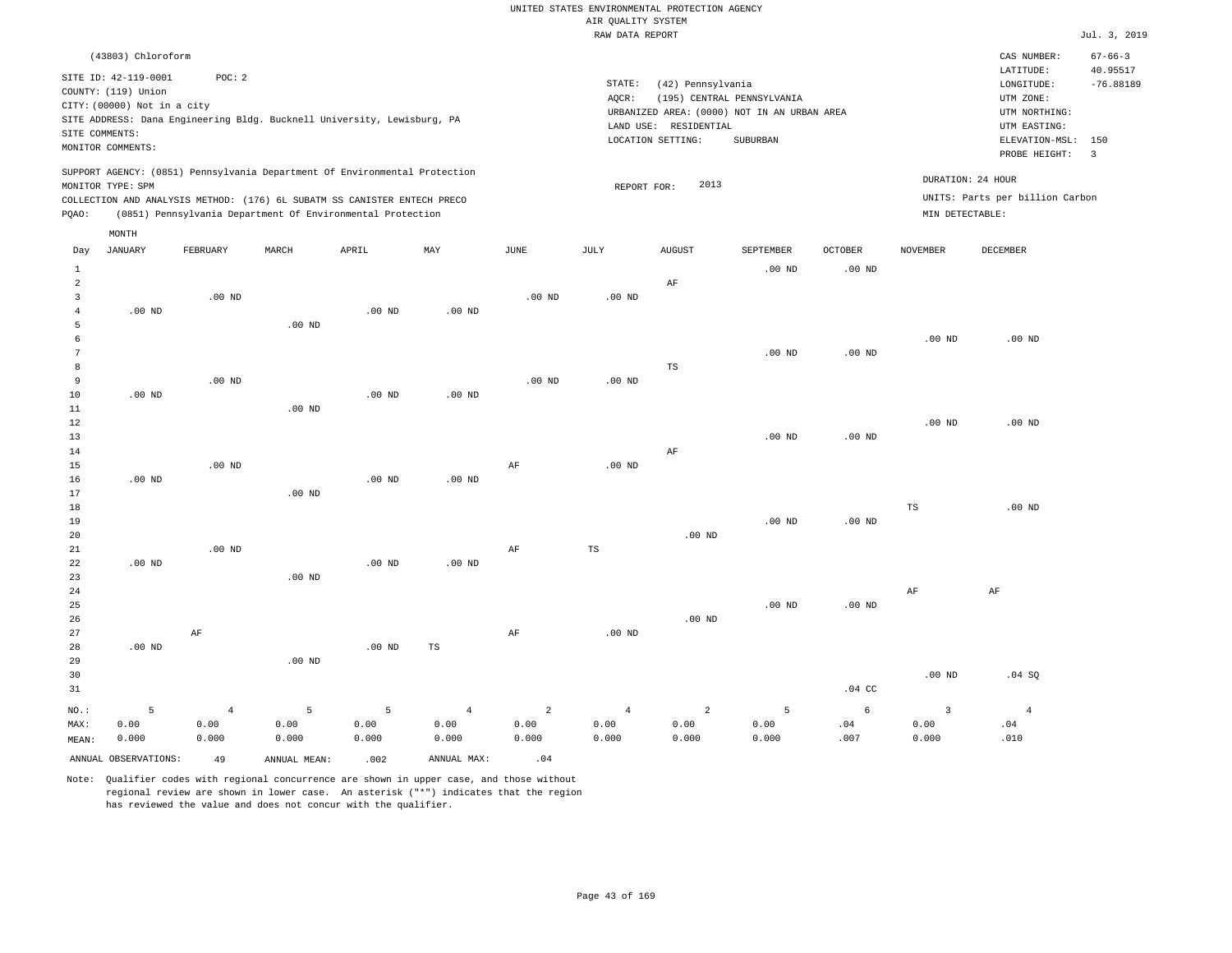|                                            |                                                                                              |                                       |                                                                                                                                                                                                                      |                                                  |                                                |                                        | AIR QUALITY SYSTEM | UNITED STATES ENVIRONMENTAL PROTECTION AGENCY |                                                                           |                    |                   |                                                          |                           |
|--------------------------------------------|----------------------------------------------------------------------------------------------|---------------------------------------|----------------------------------------------------------------------------------------------------------------------------------------------------------------------------------------------------------------------|--------------------------------------------------|------------------------------------------------|----------------------------------------|--------------------|-----------------------------------------------|---------------------------------------------------------------------------|--------------------|-------------------|----------------------------------------------------------|---------------------------|
|                                            |                                                                                              |                                       |                                                                                                                                                                                                                      |                                                  |                                                |                                        | RAW DATA REPORT    |                                               |                                                                           |                    |                   |                                                          | Jul. 3, 2019              |
|                                            | (43803) Chloroform                                                                           |                                       |                                                                                                                                                                                                                      |                                                  |                                                |                                        |                    |                                               |                                                                           |                    |                   | CAS NUMBER:<br>LATITUDE:                                 | $67 - 66 - 3$<br>40.95517 |
|                                            | SITE ID: 42-119-0001<br>COUNTY: (119) Union<br>CITY: (00000) Not in a city<br>SITE COMMENTS: | POC: 2                                | SITE ADDRESS: Dana Engineering Bldg. Bucknell University, Lewisburg, PA                                                                                                                                              |                                                  |                                                |                                        | STATE:<br>AQCR:    | (42) Pennsylvania<br>LAND USE: RESIDENTIAL    | (195) CENTRAL PENNSYLVANIA<br>URBANIZED AREA: (0000) NOT IN AN URBAN AREA |                    |                   | LONGITUDE:<br>UTM ZONE:<br>UTM NORTHING:<br>UTM EASTING: | $-76.88189$               |
|                                            | MONITOR COMMENTS:                                                                            |                                       |                                                                                                                                                                                                                      |                                                  |                                                |                                        |                    | LOCATION SETTING:                             | SUBURBAN                                                                  |                    |                   | ELEVATION-MSL:<br>PROBE HEIGHT:                          | 150<br>$\overline{3}$     |
| PQAO:                                      | MONITOR TYPE: SPM                                                                            |                                       | SUPPORT AGENCY: (0851) Pennsylvania Department Of Environmental Protection<br>COLLECTION AND ANALYSIS METHOD: (176) 6L SUBATM SS CANISTER ENTECH PRECO<br>(0851) Pennsylvania Department Of Environmental Protection |                                                  |                                                |                                        | REPORT FOR:        | 2014                                          |                                                                           |                    | MIN DETECTABLE:   | DURATION: 24 HOUR<br>UNITS: Parts per billion Carbon     |                           |
| Day                                        | MONTH<br><b>JANUARY</b>                                                                      | FEBRUARY                              | MARCH                                                                                                                                                                                                                | APRIL                                            | MAY                                            | <b>JUNE</b>                            | <b>JULY</b>        | <b>AUGUST</b>                                 | SEPTEMBER                                                                 | <b>OCTOBER</b>     | <b>NOVEMBER</b>   | <b>DECEMBER</b>                                          |                           |
| $\mathbf 1$<br>2<br>$\overline{3}$         |                                                                                              |                                       |                                                                                                                                                                                                                      |                                                  |                                                |                                        |                    | $.00$ ND                                      | $.00$ ND                                                                  | $.00$ ND           | .00 <sub>ND</sub> | $.00$ ND                                                 |                           |
| $\overline{4}$<br>5<br>6<br>$\overline{7}$ | .00 <sub>ND</sub>                                                                            | $.00$ ND                              | $.00$ ND                                                                                                                                                                                                             | $\rm AF$                                         | .00 <sub>ND</sub>                              | AF                                     | .00 <sub>ND</sub>  |                                               |                                                                           |                    | .00 <sub>ND</sub> | $.00$ ND                                                 |                           |
| 8<br>9<br>$10$<br>$11\,$                   | $.00$ ND                                                                                     | $\rm AF$                              |                                                                                                                                                                                                                      | AF                                               | $.00$ ND                                       | .00 <sub>ND</sub>                      | .00 <sub>ND</sub>  | $.00$ ND                                      | .00 <sub>ND</sub>                                                         | $.00$ ND           |                   |                                                          |                           |
| 12<br>13<br>14<br>15                       |                                                                                              |                                       | .00 <sub>ND</sub>                                                                                                                                                                                                    |                                                  |                                                |                                        |                    | $.00$ ND                                      | .00 <sub>ND</sub>                                                         | .00 <sub>ND</sub>  | .00 <sub>ND</sub> | $.00$ ND                                                 |                           |
| 16<br>17<br>$1\,8$<br>19                   | $.00$ ND                                                                                     | $.00$ DI                              | $.00$ ND                                                                                                                                                                                                             | $.00$ ND                                         | $.00$ ND                                       | $.00$ ND                               | $.00$ ND           |                                               |                                                                           |                    | .05SQ             | .00 <sub>ND</sub>                                        |                           |
| 20<br>21<br>$\bf{22}$<br>23                | $.00$ ND                                                                                     | $.00$ ND                              |                                                                                                                                                                                                                      | $.00$ ND                                         | .00 <sub>ND</sub>                              | $.00$ ND                               | .265               | $.00$ ND                                      | $.00$ ND                                                                  | $.00$ ND           |                   |                                                          |                           |
| 24<br>25<br>26<br>27                       |                                                                                              |                                       | $.00$ ND                                                                                                                                                                                                             |                                                  |                                                |                                        |                    | $.00$ ND                                      | $.00$ ND                                                                  | .00 <sub>ND</sub>  | .00 <sub>ND</sub> | $.00$ ND                                                 |                           |
| 28<br>29<br>30<br>31                       | TS                                                                                           | AS                                    | AF                                                                                                                                                                                                                   | .00 <sub>ND</sub>                                | $.00$ ND                                       | .00 <sub>ND</sub>                      | $.00$ ND           |                                               |                                                                           |                    |                   | $.00$ ND                                                 |                           |
| $NO.$ :<br>MAX:<br>MEAN:                   | $\overline{4}$<br>0.00<br>0.000<br>ANNUAL OBSERVATIONS:                                      | $\overline{3}$<br>0.00<br>0.000<br>54 | $\sqrt{4}$<br>0.00<br>0.000<br>ANNUAL, MEAN:                                                                                                                                                                         | $\overline{\mathbf{3}}$<br>0.00<br>0.000<br>.006 | $\overline{5}$<br>0.00<br>0.000<br>ANNUAL MAX: | $\overline{4}$<br>0.00<br>0.000<br>.26 | 5<br>.26<br>.052   | 5<br>0.00<br>0.000                            | 5<br>0.00<br>0.000                                                        | 5<br>0.00<br>0.000 | 5<br>.05<br>.010  | $\epsilon$<br>0.00<br>0.000                              |                           |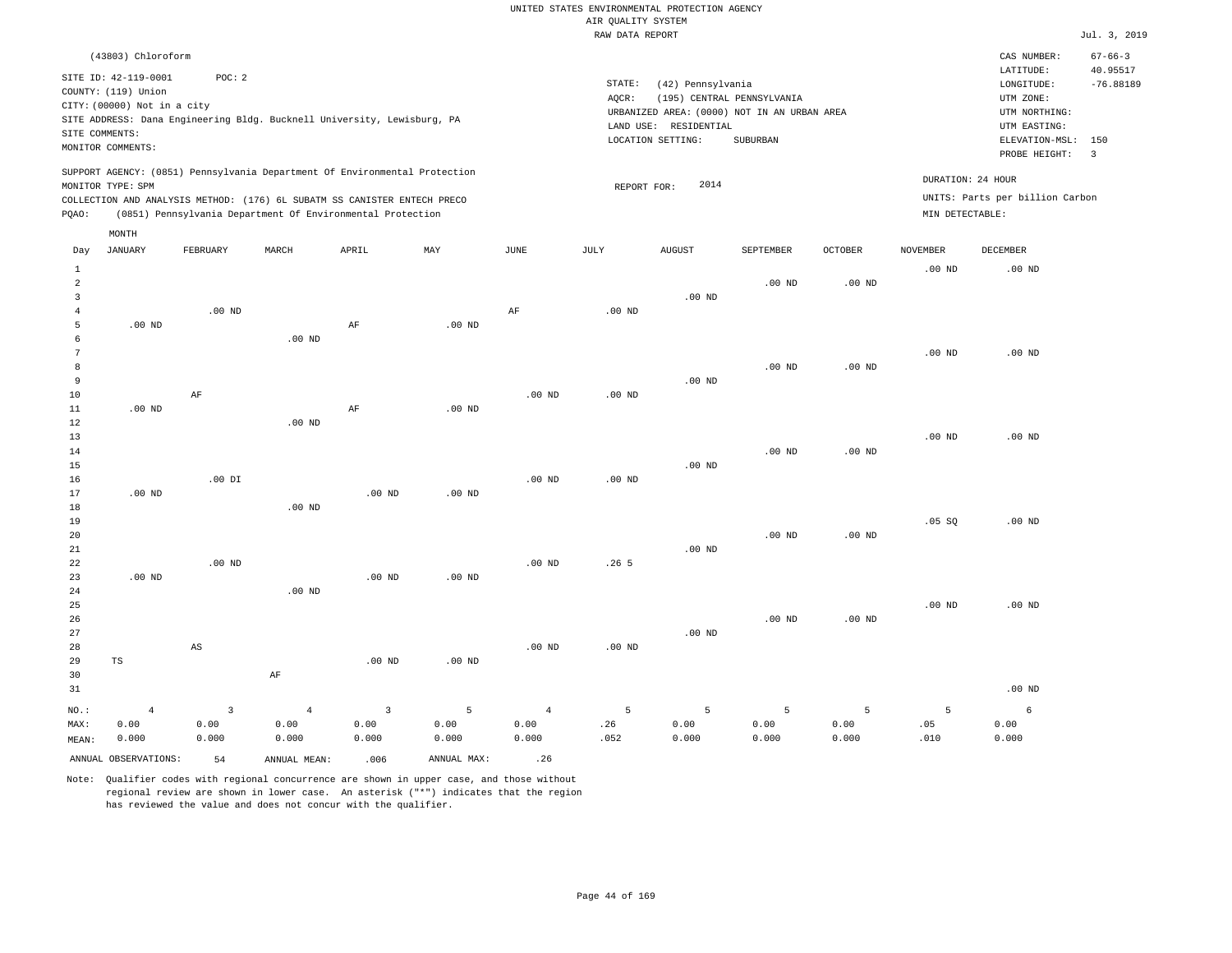|                |                             |          |                   |                                                                            |          |                   |                    | UNITED STATES ENVIRONMENTAL PROTECTION AGENCY |                            |                   |                   |                                 |                         |
|----------------|-----------------------------|----------|-------------------|----------------------------------------------------------------------------|----------|-------------------|--------------------|-----------------------------------------------|----------------------------|-------------------|-------------------|---------------------------------|-------------------------|
|                |                             |          |                   |                                                                            |          |                   | AIR QUALITY SYSTEM |                                               |                            |                   |                   |                                 |                         |
|                |                             |          |                   |                                                                            |          |                   | RAW DATA REPORT    |                                               |                            |                   |                   |                                 | Jul. 3, 2019            |
|                | (43803) Chloroform          |          |                   |                                                                            |          |                   |                    |                                               |                            |                   |                   | CAS NUMBER:                     | $67 - 66 - 3$           |
|                | SITE ID: 42-119-0001        | POC: 2   |                   |                                                                            |          |                   |                    |                                               |                            |                   |                   | LATITUDE:                       | 40.95517                |
|                | COUNTY: (119) Union         |          |                   |                                                                            |          |                   | STATE:             | (42) Pennsylvania                             |                            |                   |                   | LONGITUDE:                      | $-76.88189$             |
|                | CITY: (00000) Not in a city |          |                   |                                                                            |          |                   | AOCR:              |                                               | (195) CENTRAL PENNSYLVANIA |                   |                   | UTM ZONE:                       |                         |
|                |                             |          |                   | SITE ADDRESS: Dana Engineering Bldg. Bucknell University, Lewisburg, PA    |          |                   |                    | URBANIZED AREA: (0000) NOT IN AN URBAN AREA   |                            |                   |                   | UTM NORTHING:                   |                         |
|                | SITE COMMENTS:              |          |                   |                                                                            |          |                   |                    | LAND USE: RESIDENTIAL                         |                            |                   |                   | UTM EASTING:                    |                         |
|                | MONITOR COMMENTS:           |          |                   |                                                                            |          |                   |                    | LOCATION SETTING:                             | SUBURBAN                   |                   |                   | ELEVATION-MSL:                  | 150                     |
|                |                             |          |                   |                                                                            |          |                   |                    |                                               |                            |                   |                   | PROBE HEIGHT:                   | $\overline{\mathbf{3}}$ |
|                |                             |          |                   | SUPPORT AGENCY: (0851) Pennsylvania Department Of Environmental Protection |          |                   |                    |                                               |                            |                   |                   |                                 |                         |
|                | MONITOR TYPE: SPM           |          |                   |                                                                            |          |                   |                    | 2015<br>REPORT FOR:                           |                            |                   |                   | DURATION: 24 HOUR               |                         |
|                |                             |          |                   | COLLECTION AND ANALYSIS METHOD: (176) 6L SUBATM SS CANISTER ENTECH PRECO   |          |                   |                    |                                               |                            |                   |                   | UNITS: Parts per billion Carbon |                         |
| PQAO:          |                             |          |                   | (0851) Pennsylvania Department Of Environmental Protection                 |          |                   |                    |                                               |                            |                   |                   | MIN DETECTABLE:                 |                         |
|                | MONTH                       |          |                   |                                                                            |          |                   |                    |                                               |                            |                   |                   |                                 |                         |
|                |                             |          |                   |                                                                            |          |                   |                    |                                               |                            |                   |                   |                                 |                         |
| Day            | JANUARY                     | FEBRUARY | MARCH             | APRIL                                                                      | MAY      | JUNE              | JULY               | <b>AUGUST</b>                                 | SEPTEMBER                  | <b>OCTOBER</b>    | NOVEMBER          | DECEMBER                        |                         |
| 1              |                             |          | $.00$ ND          |                                                                            |          |                   |                    |                                               |                            |                   |                   |                                 |                         |
| $\mathfrak{D}$ |                             |          |                   |                                                                            |          |                   |                    |                                               |                            |                   | AF                | .04 S                           |                         |
| 3              |                             |          |                   |                                                                            |          |                   |                    |                                               | .04 SQ                     | AS                |                   |                                 |                         |
| $\overline{4}$ |                             |          |                   |                                                                            |          |                   |                    | .08S                                          |                            |                   |                   |                                 |                         |
| 5              |                             | $.00$ ND |                   |                                                                            |          | .00 <sub>ND</sub> | .04 SQ             |                                               |                            |                   |                   |                                 |                         |
| -6             | $.00$ ND                    |          |                   | $.00$ ND                                                                   | $.00$ ND |                   |                    |                                               |                            |                   |                   |                                 |                         |
| 7              |                             |          | .00 <sub>ND</sub> |                                                                            |          |                   |                    |                                               |                            |                   |                   |                                 |                         |
| 8              |                             |          |                   |                                                                            |          |                   |                    |                                               |                            |                   | .00 <sub>ND</sub> | $.00$ ND                        |                         |
| 9              |                             |          |                   |                                                                            |          |                   |                    |                                               | AS                         | .04SQ             |                   |                                 |                         |
| 10             |                             |          |                   |                                                                            |          |                   |                    | .37 <sub>5</sub>                              |                            |                   |                   |                                 |                         |
| 11             |                             | .02 SQ   |                   |                                                                            |          | .20 <sub>5</sub>  | .00 <sub>ND</sub>  |                                               |                            |                   |                   |                                 |                         |
| 12             | $.00$ ND                    |          |                   | $.00$ ND                                                                   | AF       |                   |                    |                                               |                            |                   |                   |                                 |                         |
| 13             |                             |          | $.00$ ND          |                                                                            |          |                   |                    |                                               |                            |                   |                   |                                 |                         |
| 14             |                             |          |                   |                                                                            |          |                   |                    |                                               |                            |                   | $.00$ ND          | $\mathbb{A}\mathbb{S}$          |                         |
| 15             |                             |          |                   |                                                                            |          |                   |                    |                                               | AS                         | .00 <sub>ND</sub> |                   |                                 |                         |
| 16             |                             |          |                   |                                                                            |          |                   |                    | .07SQ                                         |                            |                   |                   |                                 |                         |
| 17             |                             | $.00$ ND |                   |                                                                            |          | .06S              | .12                |                                               |                            |                   |                   |                                 |                         |
| 18             | .00 <sub>ND</sub>           |          |                   | $.00$ ND                                                                   | .00 ND   |                   |                    |                                               |                            |                   |                   |                                 |                         |

| 20 |          |          |          |          |          |       |       |        |          |       | .00 <sub>ND</sub> | AS       |
|----|----------|----------|----------|----------|----------|-------|-------|--------|----------|-------|-------------------|----------|
| 21 |          |          |          |          |          |       |       |        | $.00$ ND | .06SQ |                   |          |
| 22 |          |          |          |          |          |       |       | .05 SQ |          |       |                   |          |
| 23 |          | $.00$ ND |          |          |          | .06SQ | .06SQ |        |          |       |                   |          |
| 24 | $.00$ ND |          |          | $.00$ ND | $.00$ ND |       |       |        |          |       |                   |          |
| 25 |          |          | $.00$ ND |          |          |       |       |        |          |       |                   |          |
| 26 |          |          |          |          |          |       |       |        |          |       | $.00$ ND          | $.00$ ND |
| 27 |          |          |          |          |          |       |       |        | na co    | 0100  |                   |          |

| $\sim$ $\prime$ |       |      |          |          |        |          |                  |                | _ ∨ه ان.                | $.04$ CC       |       |                |
|-----------------|-------|------|----------|----------|--------|----------|------------------|----------------|-------------------------|----------------|-------|----------------|
| 28              |       |      |          |          |        |          |                  | AS             |                         |                |       |                |
| 29              |       |      |          |          |        | $.00$ ND | .16 <sub>5</sub> |                |                         |                |       |                |
| 30              | AF    |      |          | $.00$ ND | .05 SQ |          |                  |                |                         |                |       |                |
| 31              |       |      | $.00$ ND |          |        |          |                  |                |                         |                |       |                |
| NO.:            | 4     | -4   | 6        | - 5      | 4      | 5        | 5                | $\overline{4}$ | $\overline{\mathbf{3}}$ | $\overline{4}$ |       | $\overline{3}$ |
| MAX:            | 0.00  | .02  | 0.00     | 0.00     | .05    | .20      | .16              | .37            | .06                     | .06            | 0.00  | .04            |
| MEAN:           | 0.000 | .005 | 0.000    | 0.000    | .013   | .064     | .076             | .143           | .033                    | .035           | 0.000 | .013           |
|                 |       |      |          |          |        |          |                  |                |                         |                |       |                |

ANNUAL OBSERVATIONS:  $51$  ANNUAL MEAN: .032 ANNUAL MAX: .37

.00 ND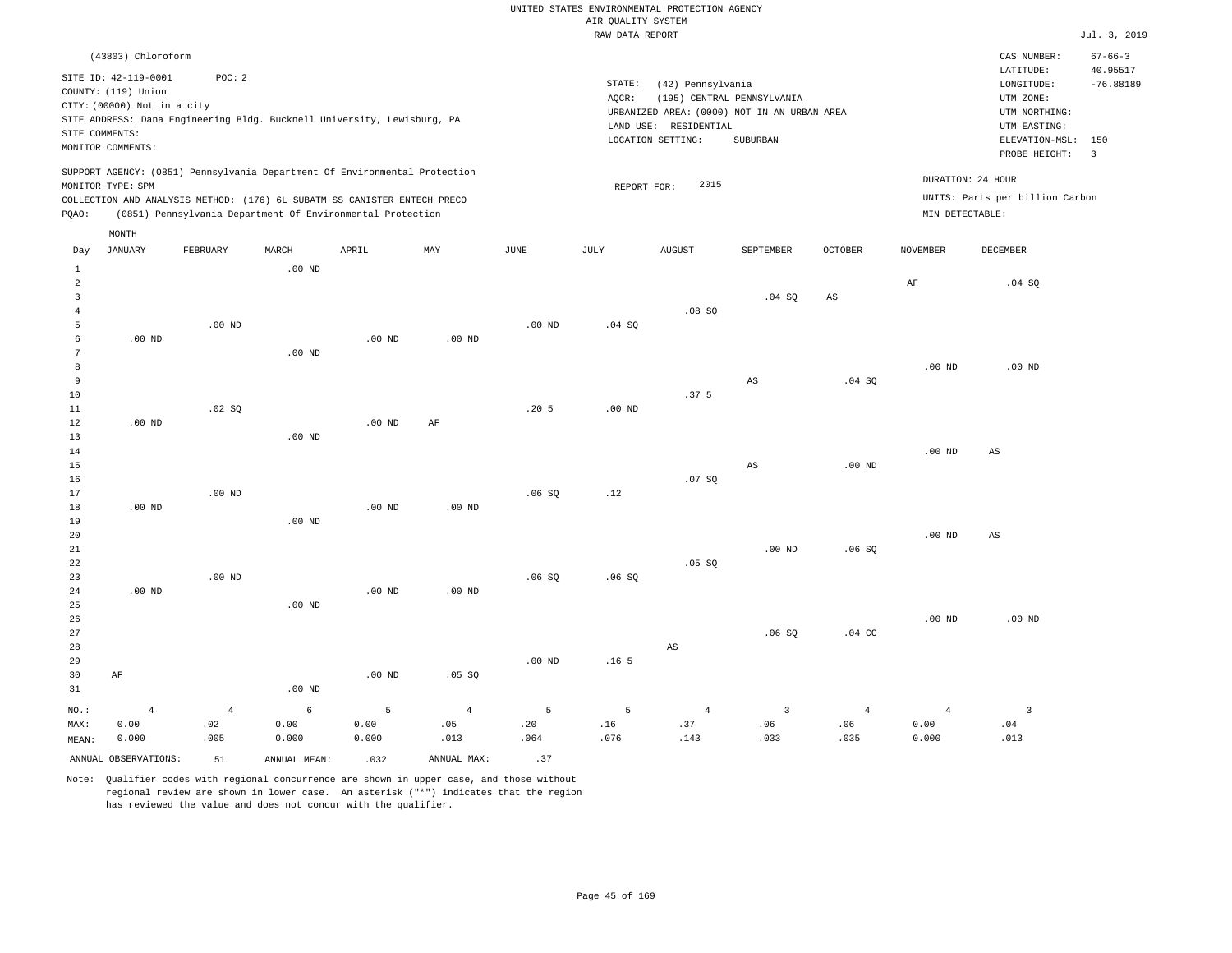|                | (43804) Carbon tetrachloride |            |              |                                                                            |                |                |                |                                             |                            |                |                   | CAS NUMBER:<br>LATITUDE:        | $56 - 23 - 5$<br>40.95517 |
|----------------|------------------------------|------------|--------------|----------------------------------------------------------------------------|----------------|----------------|----------------|---------------------------------------------|----------------------------|----------------|-------------------|---------------------------------|---------------------------|
|                | SITE ID: 42-119-0001         | POC: 2     |              |                                                                            |                |                | STATE:         | (42) Pennsylvania                           |                            |                |                   | LONGITUDE:                      | $-76.88189$               |
|                | COUNTY: (119) Union          |            |              |                                                                            |                |                | AQCR:          |                                             | (195) CENTRAL PENNSYLVANIA |                |                   | UTM ZONE:                       |                           |
|                | CITY: (00000) Not in a city  |            |              |                                                                            |                |                |                | URBANIZED AREA: (0000) NOT IN AN URBAN AREA |                            |                |                   | UTM NORTHING:                   |                           |
|                |                              |            |              | SITE ADDRESS: Dana Engineering Bldg. Bucknell University, Lewisburg, PA    |                |                | LAND USE:      | RESIDENTIAL                                 |                            |                |                   | UTM EASTING:                    |                           |
|                | SITE COMMENTS:               |            |              |                                                                            |                |                |                | LOCATION SETTING:                           | SUBURBAN                   |                |                   | ELEVATION-MSL:                  | 150                       |
|                | MONITOR COMMENTS:            |            |              |                                                                            |                |                |                |                                             |                            |                |                   | PROBE HEIGHT:                   | $\overline{\mathbf{3}}$   |
|                | MONITOR TYPE: SPM            |            |              | SUPPORT AGENCY: (0851) Pennsylvania Department Of Environmental Protection |                |                | REPORT FOR:    | 2013                                        |                            |                | DURATION: 24 HOUR |                                 |                           |
|                |                              |            |              | COLLECTION AND ANALYSIS METHOD: (176) 6L SUBATM SS CANISTER ENTECH PRECO   |                |                |                |                                             |                            |                |                   | UNITS: Parts per billion Carbon |                           |
| PQAO:          |                              |            |              | (0851) Pennsylvania Department Of Environmental Protection                 |                |                |                |                                             |                            |                | MIN DETECTABLE:   |                                 |                           |
|                |                              |            |              |                                                                            |                |                |                |                                             |                            |                |                   |                                 |                           |
|                | MONTH                        |            |              |                                                                            |                |                |                |                                             |                            |                |                   |                                 |                           |
| Day            | <b>JANUARY</b>               | FEBRUARY   | MARCH        | APRIL                                                                      | MAY            | <b>JUNE</b>    | JULY           | <b>AUGUST</b>                               | SEPTEMBER                  | <b>OCTOBER</b> | <b>NOVEMBER</b>   | DECEMBER                        |                           |
| 1              |                              |            |              |                                                                            |                |                |                |                                             | .09S                       | .10S           |                   |                                 |                           |
| $\overline{2}$ |                              |            |              |                                                                            |                |                |                | $\rm AF$                                    |                            |                |                   |                                 |                           |
| 3              |                              | .10SQ      |              |                                                                            |                | .09SQ          | .09SQ          |                                             |                            |                |                   |                                 |                           |
| $\overline{4}$ | .08S                         |            |              | .09S                                                                       | .10S           |                |                |                                             |                            |                |                   |                                 |                           |
| 5              |                              |            | .11 S0       |                                                                            |                |                |                |                                             |                            |                |                   |                                 |                           |
| 6<br>7         |                              |            |              |                                                                            |                |                |                |                                             |                            |                | .10SQ             | .10S                            |                           |
| 8              |                              |            |              |                                                                            |                |                |                |                                             | .09SQ                      | .09SQ          |                   |                                 |                           |
| 9              |                              | .10S       |              |                                                                            |                | .08S           | .09S           | TS                                          |                            |                |                   |                                 |                           |
| 10             | .10S                         |            |              | .09SQ                                                                      |                |                |                |                                             |                            |                |                   |                                 |                           |
| $11\,$         |                              |            | .11 SQ       |                                                                            | .11 SQ         |                |                |                                             |                            |                |                   |                                 |                           |
| 12             |                              |            |              |                                                                            |                |                |                |                                             |                            |                | .11 SQ            | .10SQ                           |                           |
| 13             |                              |            |              |                                                                            |                |                |                |                                             | .09S                       | .11S           |                   |                                 |                           |
| 14             |                              |            |              |                                                                            |                |                |                | AF                                          |                            |                |                   |                                 |                           |
| 15             |                              | .11 SQ     |              |                                                                            |                | $\rm{AF}$      | .08SQ          |                                             |                            |                |                   |                                 |                           |
| 16             | .10S                         |            |              | .09SQ                                                                      | .11 SQ         |                |                |                                             |                            |                |                   |                                 |                           |
| 17             |                              |            | .11 SQ       |                                                                            |                |                |                |                                             |                            |                |                   |                                 |                           |
| $1\,8$         |                              |            |              |                                                                            |                |                |                |                                             |                            |                | TS                | .10SQ                           |                           |
| 19             |                              |            |              |                                                                            |                |                |                |                                             | .09SQ                      | .11 SQ         |                   |                                 |                           |
| 20             |                              |            |              |                                                                            |                |                |                | .10SQ                                       |                            |                |                   |                                 |                           |
| 21             |                              | .10S       |              |                                                                            |                | AF             | $_{\rm TS}$    |                                             |                            |                |                   |                                 |                           |
| 22             | .09SQ                        |            |              | .10S                                                                       | .12S           |                |                |                                             |                            |                |                   |                                 |                           |
| 23             |                              |            | .10SQ        |                                                                            |                |                |                |                                             |                            |                |                   |                                 |                           |
| 24             |                              |            |              |                                                                            |                |                |                |                                             |                            |                | AF                | $\rm AF$                        |                           |
| 25             |                              |            |              |                                                                            |                |                |                |                                             | .09S                       | .11 S0         |                   |                                 |                           |
| 26             |                              |            |              |                                                                            |                |                |                | .10S                                        |                            |                |                   |                                 |                           |
| 27             |                              | AF         |              |                                                                            |                | AF             | .08SQ          |                                             |                            |                |                   |                                 |                           |
| 28             | .10S                         |            |              | .10S                                                                       | TS             |                |                |                                             |                            |                |                   |                                 |                           |
| 29             |                              |            | .09SQ        |                                                                            |                |                |                |                                             |                            |                |                   |                                 |                           |
| 30             |                              |            |              |                                                                            |                |                |                |                                             |                            |                | .10SQ             | .10S                            |                           |
| 31             |                              |            |              |                                                                            |                |                |                |                                             |                            | .11 SQ         |                   |                                 |                           |
| NO.:           | 5                            | $\sqrt{4}$ | 5            | 5                                                                          | $\overline{4}$ | $\overline{a}$ | $\overline{4}$ | $\overline{a}$                              | 5                          | 6              | $\overline{3}$    | $\overline{4}$                  |                           |
| MAX:           | .10                          | .11        | .11          | .10                                                                        | .12            | .09            | .09            | $.10$                                       | .09                        | .11            | .11               | .10                             |                           |
| MEAN:          | .094                         | .103       | .104         | .094                                                                       | .110           | .085           | .085           | .100                                        | .090                       | .105           | .103              | .100                            |                           |
|                | ANNUAL OBSERVATIONS:         | 49         | ANNUAL MEAN: | .098                                                                       | ANNUAL MAX:    | .12            |                |                                             |                            |                |                   |                                 |                           |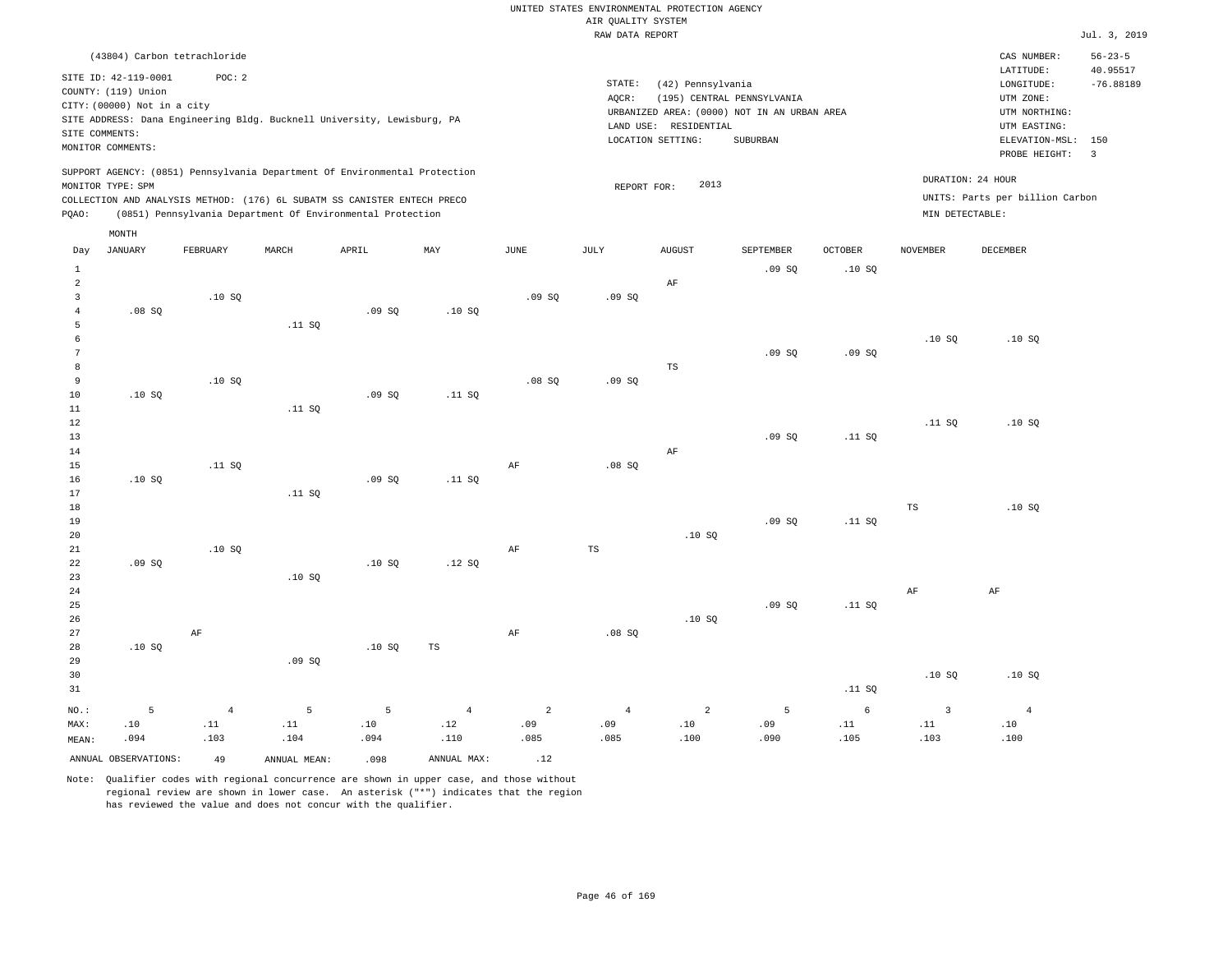|                |                                                      |                                  |                                                                            |                                |                  |                       |                                       | UNITED STATES ENVIRONMENTAL PROTECTION AGENCY |                                             |                |                 |                                 |                           |
|----------------|------------------------------------------------------|----------------------------------|----------------------------------------------------------------------------|--------------------------------|------------------|-----------------------|---------------------------------------|-----------------------------------------------|---------------------------------------------|----------------|-----------------|---------------------------------|---------------------------|
|                |                                                      |                                  |                                                                            |                                |                  |                       | AIR QUALITY SYSTEM<br>RAW DATA REPORT |                                               |                                             |                |                 |                                 | Jul. 3, 2019              |
|                |                                                      |                                  |                                                                            |                                |                  |                       |                                       |                                               |                                             |                |                 |                                 |                           |
|                | (43804) Carbon tetrachloride<br>SITE ID: 42-119-0001 | POC: 2                           |                                                                            |                                |                  |                       | STATE:                                |                                               |                                             |                |                 | CAS NUMBER:<br>LATITUDE:        | $56 - 23 - 5$<br>40.95517 |
|                | COUNTY: (119) Union                                  |                                  |                                                                            |                                |                  |                       | AQCR:                                 | (42) Pennsylvania                             | (195) CENTRAL PENNSYLVANIA                  |                |                 | LONGITUDE:<br>UTM ZONE:         | $-76.88189$               |
|                | CITY: (00000) Not in a city                          |                                  |                                                                            |                                |                  |                       |                                       |                                               | URBANIZED AREA: (0000) NOT IN AN URBAN AREA |                |                 | UTM NORTHING:                   |                           |
|                |                                                      |                                  | SITE ADDRESS: Dana Engineering Bldg. Bucknell University, Lewisburg, PA    |                                |                  |                       |                                       | LAND USE: RESIDENTIAL                         |                                             |                |                 | UTM EASTING:                    |                           |
|                | SITE COMMENTS:                                       |                                  |                                                                            |                                |                  |                       |                                       | LOCATION SETTING:                             | SUBURBAN                                    |                |                 | ELEVATION-MSL:                  | 150                       |
|                | MONITOR COMMENTS:                                    |                                  |                                                                            |                                |                  |                       |                                       |                                               |                                             |                |                 | PROBE HEIGHT:                   | $\overline{\mathbf{3}}$   |
|                |                                                      |                                  | SUPPORT AGENCY: (0851) Pennsylvania Department Of Environmental Protection |                                |                  |                       |                                       |                                               |                                             |                |                 | DURATION: 24 HOUR               |                           |
|                | MONITOR TYPE: SPM                                    |                                  |                                                                            |                                |                  |                       | REPORT FOR:                           | 2014                                          |                                             |                |                 |                                 |                           |
|                |                                                      |                                  | COLLECTION AND ANALYSIS METHOD: (176) 6L SUBATM SS CANISTER ENTECH PRECO   |                                |                  |                       |                                       |                                               |                                             |                |                 | UNITS: Parts per billion Carbon |                           |
| PQAO:          |                                                      |                                  | (0851) Pennsylvania Department Of Environmental Protection                 |                                |                  |                       |                                       |                                               |                                             |                | MIN DETECTABLE: |                                 |                           |
| Day            | MONTH<br><b>JANUARY</b>                              | FEBRUARY                         | MARCH                                                                      | APRIL                          | MAY              | JUNE                  | <b>JULY</b>                           | <b>AUGUST</b>                                 | SEPTEMBER                                   | <b>OCTOBER</b> | <b>NOVEMBER</b> | <b>DECEMBER</b>                 |                           |
| $\,$ 1         |                                                      |                                  |                                                                            |                                |                  |                       |                                       |                                               |                                             |                | .08SQ           | .10SQ                           |                           |
| $\sqrt{2}$     |                                                      |                                  |                                                                            |                                |                  |                       |                                       |                                               | .09SQ                                       | .09SQ          |                 |                                 |                           |
| $\overline{3}$ |                                                      |                                  |                                                                            |                                |                  |                       |                                       | .14 <sub>5</sub>                              |                                             |                |                 |                                 |                           |
| $\overline{4}$ |                                                      | .09SQ                            |                                                                            |                                |                  | $\rm{AF}$             | .09SQ                                 |                                               |                                             |                |                 |                                 |                           |
| 5              | .09S                                                 |                                  |                                                                            | AF                             | .11 S0           |                       |                                       |                                               |                                             |                |                 |                                 |                           |
| $\epsilon$     |                                                      |                                  | .09SQ                                                                      |                                |                  |                       |                                       |                                               |                                             |                |                 |                                 |                           |
| $\overline{7}$ |                                                      |                                  |                                                                            |                                |                  |                       |                                       |                                               |                                             |                | .09SQ           | .09SQ                           |                           |
| 8              |                                                      |                                  |                                                                            |                                |                  |                       |                                       |                                               | .07S                                        | .09S           |                 |                                 |                           |
| $\overline{9}$ |                                                      |                                  |                                                                            |                                |                  |                       |                                       | .10S                                          |                                             |                |                 |                                 |                           |
| 10<br>$1\,1$   | .09S                                                 | AF                               |                                                                            | $\rm{AF}$                      | .11 SQ           | .10S                  | .11 S0                                |                                               |                                             |                |                 |                                 |                           |
| $1\,2$         |                                                      |                                  | .13 <sub>5</sub>                                                           |                                |                  |                       |                                       |                                               |                                             |                |                 |                                 |                           |
| 13             |                                                      |                                  |                                                                            |                                |                  |                       |                                       |                                               |                                             |                | .09SQ           | .09SQ                           |                           |
| 14             |                                                      |                                  |                                                                            |                                |                  |                       |                                       |                                               | .09SQ                                       | .09SQ          |                 |                                 |                           |
| 15             |                                                      |                                  |                                                                            |                                |                  |                       |                                       | .07SQ                                         |                                             |                |                 |                                 |                           |
| 16             |                                                      | $.10$ DI                         |                                                                            |                                |                  | .10SQ                 | .10S                                  |                                               |                                             |                |                 |                                 |                           |
| 17             | .09S                                                 |                                  |                                                                            | .09S                           | .13 <sub>5</sub> |                       |                                       |                                               |                                             |                |                 |                                 |                           |
| $18$           |                                                      |                                  | .11 SQ                                                                     |                                |                  |                       |                                       |                                               |                                             |                |                 |                                 |                           |
| 19<br>20       |                                                      |                                  |                                                                            |                                |                  |                       |                                       |                                               | .10S                                        | .09S           | .08SQ           | .10S                            |                           |
| $2\sqrt{1}$    |                                                      |                                  |                                                                            |                                |                  |                       |                                       | .08 SQ                                        |                                             |                |                 |                                 |                           |
| 22             |                                                      | .10S                             |                                                                            |                                |                  | .09S                  | .13 <sub>5</sub>                      |                                               |                                             |                |                 |                                 |                           |
| 23             | .09S                                                 |                                  |                                                                            | .10S                           | .11 S0           |                       |                                       |                                               |                                             |                |                 |                                 |                           |
| 24             |                                                      |                                  | .11 SQ                                                                     |                                |                  |                       |                                       |                                               |                                             |                |                 |                                 |                           |
| 25             |                                                      |                                  |                                                                            |                                |                  |                       |                                       |                                               |                                             |                | .10S            | .10S                            |                           |
| 26             |                                                      |                                  |                                                                            |                                |                  |                       |                                       |                                               | .09SQ                                       | .09SQ          |                 |                                 |                           |
| 27             |                                                      |                                  |                                                                            |                                |                  |                       |                                       | .08S                                          |                                             |                |                 |                                 |                           |
| 28<br>29       |                                                      | $\mathbb{A}\mathbb{S}$           |                                                                            |                                |                  | .10S                  | .12                                   |                                               |                                             |                |                 |                                 |                           |
| 30             | $\mathbb{TS}$                                        |                                  | $\rm AF$                                                                   | .10SQ                          | .09SQ            |                       |                                       |                                               |                                             |                |                 |                                 |                           |
| 31             |                                                      |                                  |                                                                            |                                |                  |                       |                                       |                                               |                                             |                |                 | .09SQ                           |                           |
|                |                                                      |                                  |                                                                            |                                |                  |                       |                                       |                                               |                                             |                |                 |                                 |                           |
| NO.:<br>MAX:   | $\overline{4}$<br>.09                                | $\overline{\mathbf{3}}$<br>$.10$ | $\overline{4}$<br>.13                                                      | $\overline{\mathbf{3}}$<br>.10 | 5<br>.13         | $\overline{4}$<br>.10 | 5<br>.13                              | $\overline{5}$<br>.14                         | 5<br>.10                                    | 5<br>.09       | 5<br>.10        | $\epsilon$<br>.10               |                           |
| MEAN:          | .090                                                 | .097                             | .110                                                                       | .097                           | .110             | .098                  | .110                                  | .094                                          | .088                                        | .090           | .088            | .095                            |                           |
|                |                                                      |                                  |                                                                            |                                |                  |                       |                                       |                                               |                                             |                |                 |                                 |                           |
|                | ANNUAL OBSERVATIONS:                                 | 54                               | ANNUAL MEAN:                                                               | .097                           | ANNUAL MAX:      | .14                   |                                       |                                               |                                             |                |                 |                                 |                           |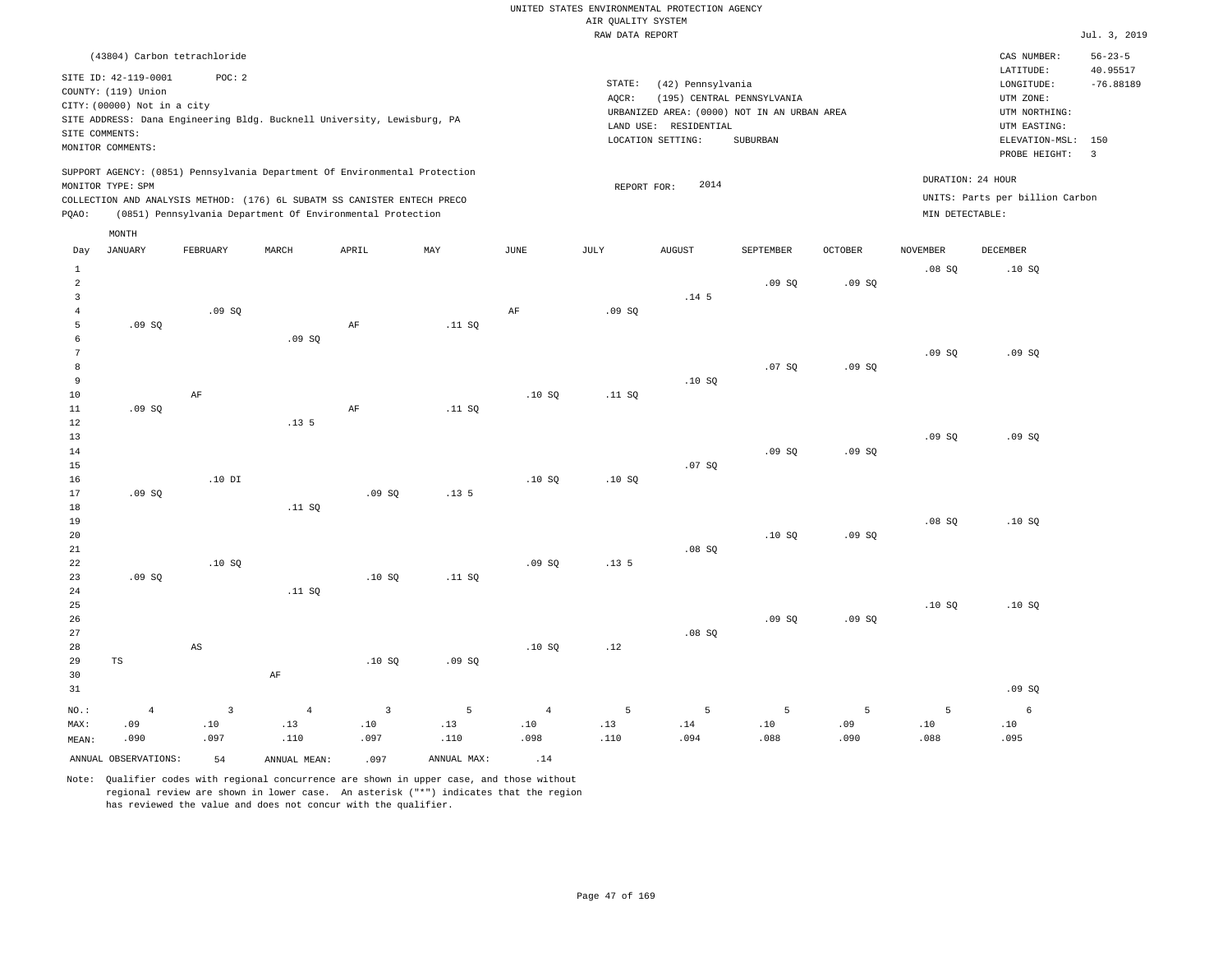|                                                         |                                                                                                                                                                                              |                       |                      |                                                            |                       |             | trau puru ten otre |                                                                 |                                                                                       |                        |                                      |                                                                                                              | $0$ at $\frac{1}{2}$ , $\frac{1}{2}$ |
|---------------------------------------------------------|----------------------------------------------------------------------------------------------------------------------------------------------------------------------------------------------|-----------------------|----------------------|------------------------------------------------------------|-----------------------|-------------|--------------------|-----------------------------------------------------------------|---------------------------------------------------------------------------------------|------------------------|--------------------------------------|--------------------------------------------------------------------------------------------------------------|--------------------------------------|
|                                                         | (43804) Carbon tetrachloride                                                                                                                                                                 |                       |                      |                                                            |                       |             |                    |                                                                 |                                                                                       |                        |                                      | CAS NUMBER:                                                                                                  | $56 - 23 - 5$                        |
|                                                         | SITE ID: 42-119-0001<br>COUNTY: (119) Union<br>CITY: (00000) Not in a city<br>SITE ADDRESS: Dana Engineering Bldg. Bucknell University, Lewisburg, PA<br>SITE COMMENTS:<br>MONITOR COMMENTS: | POC: 2                |                      |                                                            |                       |             | STATE:<br>AOCR:    | (42) Pennsylvania<br>LAND USE: RESIDENTIAL<br>LOCATION SETTING: | (195) CENTRAL PENNSYLVANIA<br>URBANIZED AREA: (0000) NOT IN AN URBAN AREA<br>SUBURBAN |                        |                                      | LATITUDE:<br>LONGITUDE:<br>UTM ZONE:<br>UTM NORTHING:<br>UTM EASTING:<br>ELEVATION-MSL: 150<br>PROBE HEIGHT: | 40.95517<br>$-76.88189$<br>3         |
| PQAO:                                                   | SUPPORT AGENCY: (0851) Pennsylvania Department Of Environmental Protection<br>MONITOR TYPE: SPM<br>COLLECTION AND ANALYSIS METHOD: (176) 6L SUBATM SS CANISTER ENTECH PRECO                  |                       |                      | (0851) Pennsylvania Department Of Environmental Protection |                       |             | REPORT FOR:        | 2015                                                            |                                                                                       |                        | DURATION: 24 HOUR<br>MIN DETECTABLE: | UNITS: Parts per billion Carbon                                                                              |                                      |
|                                                         | MONTH                                                                                                                                                                                        |                       |                      |                                                            |                       |             |                    |                                                                 |                                                                                       |                        |                                      |                                                                                                              |                                      |
| Day                                                     | <b>JANUARY</b>                                                                                                                                                                               | FEBRUARY              | MARCH                | APRIL                                                      | MAY                   | JUNE        | JULY               | <b>AUGUST</b>                                                   | SEPTEMBER                                                                             | OCTOBER                | <b>NOVEMBER</b>                      | DECEMBER                                                                                                     |                                      |
| 1<br>$\overline{2}$<br>$\overline{3}$<br>$\overline{4}$ |                                                                                                                                                                                              |                       | .10SQ                |                                                            |                       |             |                    | .09SQ                                                           | .10S                                                                                  | $\mathbb{A}\mathbb{S}$ | $\rm{AF}$                            | .10SQ                                                                                                        |                                      |
| 5<br>6<br>$7\phantom{.0}$                               | .09SQ                                                                                                                                                                                        | .10SQ                 | .09SQ                | .08SQ                                                      | .08SQ                 | .08SQ       | .08SQ              |                                                                 |                                                                                       |                        |                                      |                                                                                                              |                                      |
| 8<br>9<br>10<br>$11\,$                                  |                                                                                                                                                                                              | .10S                  |                      |                                                            |                       | .10S        | .08SQ              | .09S                                                            | AS                                                                                    | .10S                   | .09SQ                                | .10SQ                                                                                                        |                                      |
| 12<br>13<br>14                                          | .10S                                                                                                                                                                                         |                       | .08S                 | .09SQ                                                      | $\rm{AF}$             |             |                    |                                                                 |                                                                                       |                        | .11SQ                                | AS                                                                                                           |                                      |
| 15<br>16<br>17<br>18                                    | .09SQ                                                                                                                                                                                        | .11 SQ                |                      | .07SQ                                                      | .09SQ                 | .08SQ       | .10S               | .09S                                                            | $\mathbb{A}\mathbb{S}$                                                                | .10SQ                  |                                      |                                                                                                              |                                      |
| 19<br>20<br>$2\sqrt{1}$<br>22                           |                                                                                                                                                                                              |                       | .08SQ                |                                                            |                       |             |                    | .09SQ                                                           | .10SQ                                                                                 | .10SQ                  | .09SQ                                | $_{\rm AS}$                                                                                                  |                                      |
| 23<br>24<br>25<br>26                                    | .09SQ                                                                                                                                                                                        | .10S                  | .08SQ                | .08SQ                                                      | .09SQ                 | .09S        | .09S               |                                                                 |                                                                                       |                        | .10S                                 | .10S                                                                                                         |                                      |
| 27<br>28<br>29<br>30<br>31                              | AF                                                                                                                                                                                           |                       | .08 SQ               | .08SQ                                                      | .08 SQ                | .08SQ       | .10S               | $_{\rm AS}$                                                     | .09S                                                                                  | .10 <sub>C</sub>       |                                      |                                                                                                              |                                      |
| NO.:<br>MAX:                                            | $\overline{4}$<br>.10                                                                                                                                                                        | $\overline{4}$<br>.11 | 6<br>.10             | 5<br>.09                                                   | $\overline{4}$<br>.09 | - 5<br>.10  | 5<br>.10           | $\overline{4}$<br>.09                                           | 3<br>.10                                                                              | $\overline{4}$<br>.10  | $\overline{4}$<br>.11                | $\overline{3}$<br>.10                                                                                        |                                      |
| MEAN:                                                   | .093<br>ANNUAL OBSERVATIONS:                                                                                                                                                                 | .103<br>51            | .085<br>ANNUAL MEAN: | .080<br>.091                                               | .085<br>ANNUAL MAX:   | .086<br>.11 | .090               | .090                                                            | .097                                                                                  | .100                   | .098                                 | .100                                                                                                         |                                      |
|                                                         |                                                                                                                                                                                              |                       |                      |                                                            |                       |             |                    |                                                                 |                                                                                       |                        |                                      |                                                                                                              |                                      |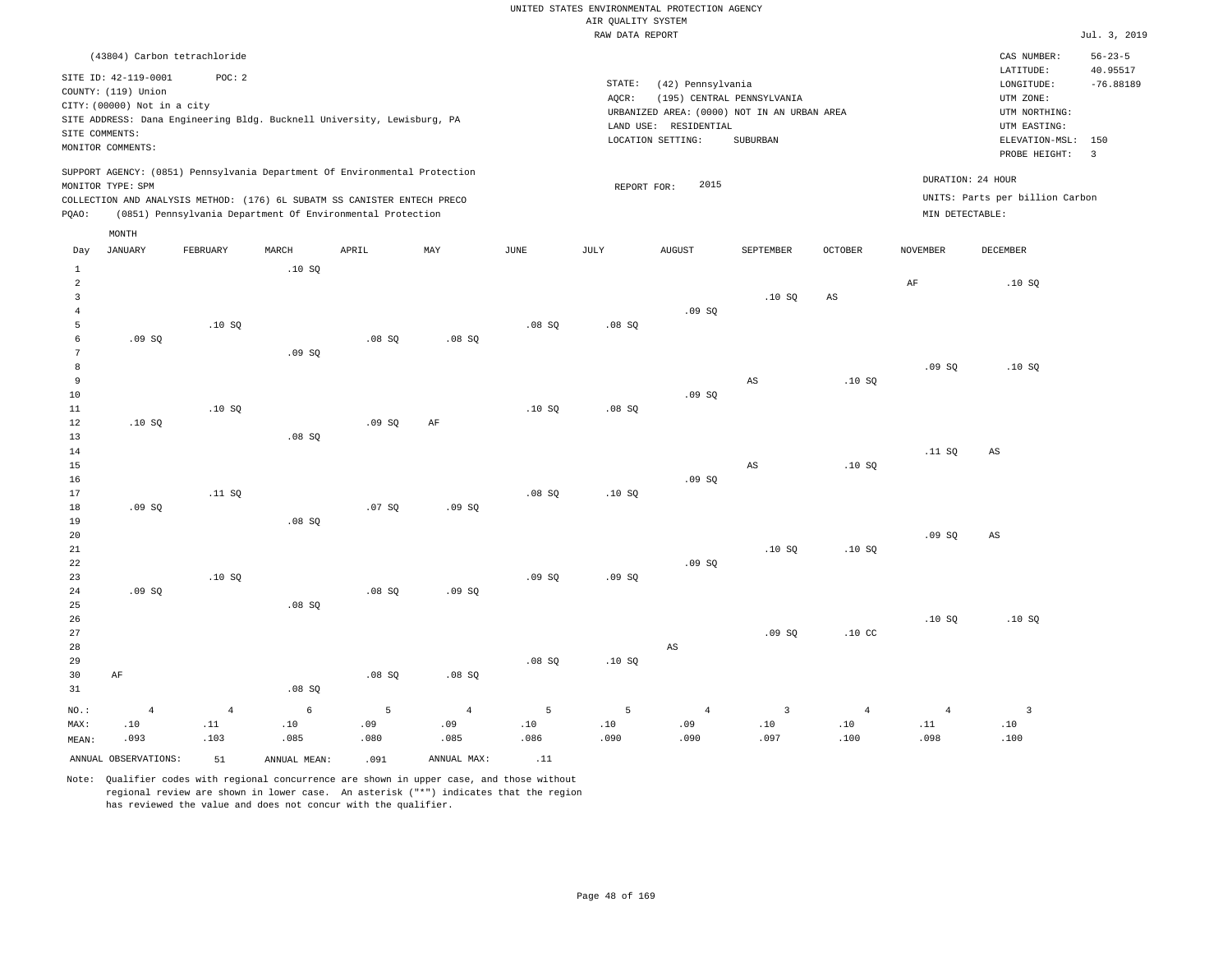|                |                                               |                   |                   |                                                                                                                                        |                   |                   |                    | UNITED STATES ENVIRONMENTAL PROTECTION AGENCY |                                             |                |                   |                                 |                           |
|----------------|-----------------------------------------------|-------------------|-------------------|----------------------------------------------------------------------------------------------------------------------------------------|-------------------|-------------------|--------------------|-----------------------------------------------|---------------------------------------------|----------------|-------------------|---------------------------------|---------------------------|
|                |                                               |                   |                   |                                                                                                                                        |                   |                   | AIR OUALITY SYSTEM |                                               |                                             |                |                   |                                 |                           |
|                |                                               |                   |                   |                                                                                                                                        |                   |                   | RAW DATA REPORT    |                                               |                                             |                |                   |                                 | Jul. 3, 2019              |
|                | (43806) Bromoform                             |                   |                   |                                                                                                                                        |                   |                   |                    |                                               |                                             |                |                   | CAS NUMBER:<br>LATITUDE:        | $75 - 25 - 2$<br>40.95517 |
|                | SITE ID: 42-119-0001<br>COUNTY: (119) Union   | POC: 2            |                   |                                                                                                                                        |                   |                   | STATE:<br>AQCR:    | (42) Pennsylvania                             | (195) CENTRAL PENNSYLVANIA                  |                |                   | LONGITUDE:<br>UTM ZONE:         | $-76.88189$               |
|                | CITY: (00000) Not in a city<br>SITE COMMENTS: |                   |                   | SITE ADDRESS: Dana Engineering Bldg. Bucknell University, Lewisburg, PA                                                                |                   |                   |                    | LAND USE: RESIDENTIAL                         | URBANIZED AREA: (0000) NOT IN AN URBAN AREA |                |                   | UTM NORTHING:<br>UTM EASTING:   |                           |
|                | MONITOR COMMENTS:                             |                   |                   |                                                                                                                                        |                   |                   |                    | LOCATION SETTING:                             | SUBURBAN                                    |                |                   | ELEVATION-MSL:<br>PROBE HEIGHT: | 150<br>$\overline{3}$     |
|                | MONITOR TYPE: SPM                             |                   |                   | SUPPORT AGENCY: (0851) Pennsylvania Department Of Environmental Protection                                                             |                   |                   |                    | 2013<br>REPORT FOR:                           |                                             |                |                   | DURATION: 24 HOUR               |                           |
| PQAO:          |                                               |                   |                   | COLLECTION AND ANALYSIS METHOD: (176) 6L SUBATM SS CANISTER ENTECH PRECO<br>(0851) Pennsylvania Department Of Environmental Protection |                   |                   |                    |                                               |                                             |                | MIN DETECTABLE:   | UNITS: Parts per billion Carbon |                           |
| Day            | MONTH<br><b>JANUARY</b>                       | FEBRUARY          | MARCH             | APRIL                                                                                                                                  | MAY               | <b>JUNE</b>       | <b>JULY</b>        | <b>AUGUST</b>                                 | SEPTEMBER                                   | <b>OCTOBER</b> | <b>NOVEMBER</b>   | <b>DECEMBER</b>                 |                           |
| $\mathbf{1}$   |                                               |                   |                   |                                                                                                                                        |                   |                   |                    |                                               | $.00$ ND                                    | $.00$ ND       |                   |                                 |                           |
| $\sqrt{2}$     |                                               |                   |                   |                                                                                                                                        |                   |                   |                    | AF                                            |                                             |                |                   |                                 |                           |
| $\overline{3}$ |                                               | .00 <sub>ND</sub> |                   |                                                                                                                                        |                   | .00 <sub>ND</sub> | $.00$ ND           |                                               |                                             |                |                   |                                 |                           |
| $\overline{4}$ | $.00$ ND                                      |                   |                   | $.00$ ND                                                                                                                               | .00 <sub>ND</sub> |                   |                    |                                               |                                             |                |                   |                                 |                           |
| 5              |                                               |                   | $.00$ ND          |                                                                                                                                        |                   |                   |                    |                                               |                                             |                |                   |                                 |                           |
| 6<br>7         |                                               |                   |                   |                                                                                                                                        |                   |                   |                    |                                               | .00 <sub>ND</sub>                           | $.00$ ND       | $.00$ ND          | $.00$ ND                        |                           |
| 8              |                                               |                   |                   |                                                                                                                                        |                   |                   |                    | <b>TS</b>                                     |                                             |                |                   |                                 |                           |
| 9              |                                               | $.00$ ND          |                   |                                                                                                                                        |                   | .00 <sub>ND</sub> | .00 <sub>ND</sub>  |                                               |                                             |                |                   |                                 |                           |
| $10$           | $.00$ ND                                      |                   |                   | $.00$ ND                                                                                                                               | $.00$ ND          |                   |                    |                                               |                                             |                |                   |                                 |                           |
| 11             |                                               |                   | $.00$ ND          |                                                                                                                                        |                   |                   |                    |                                               |                                             |                |                   |                                 |                           |
| 12             |                                               |                   |                   |                                                                                                                                        |                   |                   |                    |                                               |                                             |                | $.00$ ND          | $.00$ ND                        |                           |
| 13             |                                               |                   |                   |                                                                                                                                        |                   |                   |                    |                                               | $.00$ ND                                    | $.00$ ND       |                   |                                 |                           |
| 14<br>15       |                                               | .00 <sub>ND</sub> |                   |                                                                                                                                        |                   | AF                | .00 <sub>ND</sub>  | AF                                            |                                             |                |                   |                                 |                           |
| 16             | $.00$ ND                                      |                   |                   | .00 <sub>ND</sub>                                                                                                                      | .00 <sub>ND</sub> |                   |                    |                                               |                                             |                |                   |                                 |                           |
| $17$           |                                               |                   | .00 <sub>ND</sub> |                                                                                                                                        |                   |                   |                    |                                               |                                             |                |                   |                                 |                           |
| 18             |                                               |                   |                   |                                                                                                                                        |                   |                   |                    |                                               |                                             |                | $_{\rm TS}$       | $.00$ ND                        |                           |
| 19             |                                               |                   |                   |                                                                                                                                        |                   |                   |                    |                                               | .00 <sub>ND</sub>                           | $.00$ ND       |                   |                                 |                           |
| 20             |                                               |                   |                   |                                                                                                                                        |                   |                   |                    | $.00$ ND                                      |                                             |                |                   |                                 |                           |
| 21<br>22       | $.00$ ND                                      | $.00$ ND          |                   | $.00$ ND                                                                                                                               | $.00$ ND          | AF                | TS                 |                                               |                                             |                |                   |                                 |                           |
| 23             |                                               |                   | $.00$ ND          |                                                                                                                                        |                   |                   |                    |                                               |                                             |                |                   |                                 |                           |
| 24             |                                               |                   |                   |                                                                                                                                        |                   |                   |                    |                                               |                                             |                | $\rm AF$          | $\rm AF$                        |                           |
| 25             |                                               |                   |                   |                                                                                                                                        |                   |                   |                    |                                               | $.00$ ND                                    | $.00$ ND       |                   |                                 |                           |
| 26             |                                               |                   |                   |                                                                                                                                        |                   |                   |                    | $.00$ ND                                      |                                             |                |                   |                                 |                           |
| 27             |                                               | AF                |                   |                                                                                                                                        |                   | AF                | $.00$ ND           |                                               |                                             |                |                   |                                 |                           |
| 28             | $.00$ ND                                      |                   |                   | $.00$ ND                                                                                                                               | $_{\rm TS}$       |                   |                    |                                               |                                             |                |                   |                                 |                           |
| 29<br>30       |                                               |                   | $.00$ ND          |                                                                                                                                        |                   |                   |                    |                                               |                                             |                | .00 <sub>ND</sub> | $.00$ ND                        |                           |
| 31             |                                               |                   |                   |                                                                                                                                        |                   |                   |                    |                                               |                                             | $.00$ ND       |                   |                                 |                           |
|                |                                               |                   |                   |                                                                                                                                        |                   |                   |                    |                                               |                                             |                |                   |                                 |                           |
| NO.:           | 5                                             | $\overline{4}$    | 5                 | 5                                                                                                                                      | $\overline{4}$    | 2                 | $\overline{4}$     | 2                                             | 5                                           | 6              | $\overline{3}$    | 4                               |                           |

ANNUAL OBSERVATIONS: 49 ANNUAL MEAN: 0.000 ANNUAL MAX: 0.00

 0.00 0.000

NO.: MAX: MEAN:

 0.00 0.000

 0.00 0.000

Note: Qualifier codes with regional concurrence are shown in upper case, and those without regional review are shown in lower case. An asterisk ("\*") indicates that the region has reviewed the value and does not concur with the qualifier.

 0.00 0.000  0.00 0.000  0.00 0.000  0.00 0.000  0.00 0.000  0.00 0.000

 0.00 0.000  0.00 0.000  0.00 0.000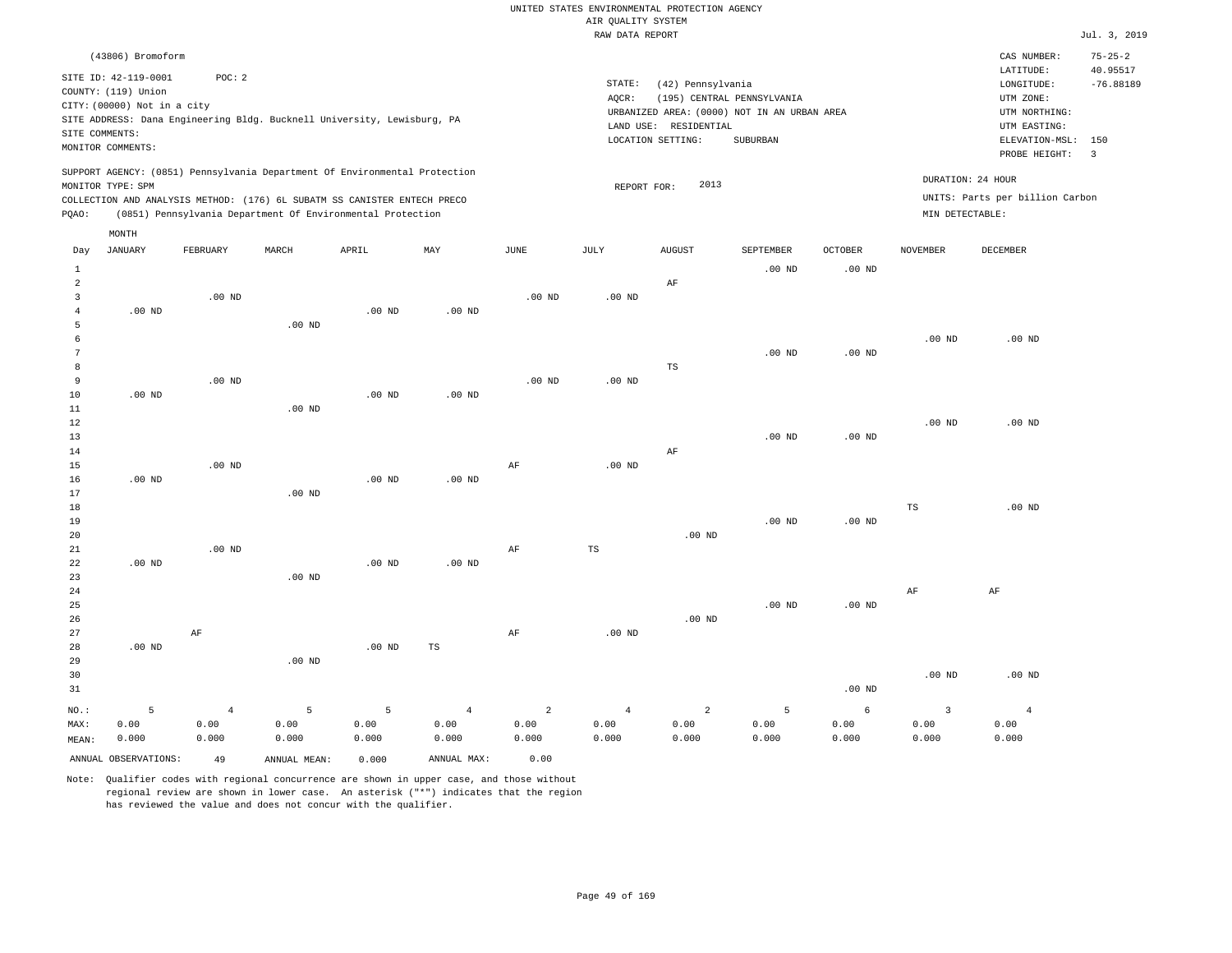|                                     |                                                    |                                 |                                                                                                                                                        |                                          |                    |                                 |                    | UNITED STATES ENVIRONMENTAL PROTECTION AGENCY |                                                                           |                    |                    |                                                          |                           |
|-------------------------------------|----------------------------------------------------|---------------------------------|--------------------------------------------------------------------------------------------------------------------------------------------------------|------------------------------------------|--------------------|---------------------------------|--------------------|-----------------------------------------------|---------------------------------------------------------------------------|--------------------|--------------------|----------------------------------------------------------|---------------------------|
|                                     |                                                    |                                 |                                                                                                                                                        |                                          |                    |                                 | AIR QUALITY SYSTEM |                                               |                                                                           |                    |                    |                                                          |                           |
|                                     |                                                    |                                 |                                                                                                                                                        |                                          |                    |                                 | RAW DATA REPORT    |                                               |                                                                           |                    |                    |                                                          | Jul. 3, 2019              |
|                                     | (43806) Bromoform<br>SITE ID: 42-119-0001          | POC: 2                          |                                                                                                                                                        |                                          |                    |                                 | STATE:             |                                               |                                                                           |                    |                    | CAS NUMBER:<br>LATITUDE:                                 | $75 - 25 - 2$<br>40.95517 |
|                                     | COUNTY: (119) Union<br>CITY: (00000) Not in a city |                                 | SITE ADDRESS: Dana Engineering Bldg. Bucknell University, Lewisburg, PA                                                                                |                                          |                    |                                 | AQCR:              | (42) Pennsylvania<br>LAND USE: RESIDENTIAL    | (195) CENTRAL PENNSYLVANIA<br>URBANIZED AREA: (0000) NOT IN AN URBAN AREA |                    |                    | LONGITUDE:<br>UTM ZONE:<br>UTM NORTHING:<br>UTM EASTING: | $-76.88189$               |
|                                     | SITE COMMENTS:<br>MONITOR COMMENTS:                |                                 |                                                                                                                                                        |                                          |                    |                                 |                    | LOCATION SETTING:                             | SUBURBAN                                                                  |                    |                    | ELEVATION-MSL:<br>PROBE HEIGHT:                          | 150<br>$\overline{3}$     |
|                                     | MONITOR TYPE: SPM                                  |                                 | SUPPORT AGENCY: (0851) Pennsylvania Department Of Environmental Protection<br>COLLECTION AND ANALYSIS METHOD: (176) 6L SUBATM SS CANISTER ENTECH PRECO |                                          |                    |                                 | REPORT FOR:        | 2014                                          |                                                                           |                    |                    | DURATION: 24 HOUR<br>UNITS: Parts per billion Carbon     |                           |
| POAO:                               |                                                    |                                 | (0851) Pennsylvania Department Of Environmental Protection                                                                                             |                                          |                    |                                 |                    |                                               |                                                                           |                    | MIN DETECTABLE:    |                                                          |                           |
| Day                                 | MONTH<br><b>JANUARY</b>                            | FEBRUARY                        | MARCH                                                                                                                                                  | APRIL                                    | MAY                | <b>JUNE</b>                     | <b>JULY</b>        | <b>AUGUST</b>                                 | SEPTEMBER                                                                 | <b>OCTOBER</b>     | <b>NOVEMBER</b>    | DECEMBER                                                 |                           |
| $\mathbf{1}$<br>$\overline{2}$<br>3 |                                                    |                                 |                                                                                                                                                        |                                          |                    |                                 |                    | .00 <sub>ND</sub>                             | .00 <sub>ND</sub>                                                         | .00 <sub>ND</sub>  | $.00$ ND           | $.00$ ND                                                 |                           |
| $\overline{4}$<br>5<br>6            | $.00$ ND                                           | $.00$ ND                        | $.00$ ND                                                                                                                                               | $\rm AF$                                 | $.00$ ND           | AF                              | $.00$ ND           |                                               |                                                                           |                    |                    |                                                          |                           |
| $\overline{7}$<br>8<br>9            |                                                    |                                 |                                                                                                                                                        |                                          |                    |                                 |                    | $.00$ ND                                      | .00 <sub>ND</sub>                                                         | $.00$ ND           | .00 <sub>ND</sub>  | $.00$ ND                                                 |                           |
| 10<br>11<br>12<br>13                | $.00$ ND                                           | AF                              | $.00$ ND                                                                                                                                               | AF                                       | $.00$ ND           | $.00$ ND                        | $.00$ ND           |                                               |                                                                           |                    | $.00$ ND           | $.00$ ND                                                 |                           |
| 14<br>15<br>16                      |                                                    | $.00$ DI                        |                                                                                                                                                        |                                          |                    | $.00$ ND                        | .00 <sub>ND</sub>  | $.00$ ND                                      | $.00$ ND                                                                  | .00 <sub>ND</sub>  |                    |                                                          |                           |
| 17<br>18<br>19                      | .00 <sub>ND</sub>                                  |                                 | .00 <sub>ND</sub>                                                                                                                                      | $.00$ ND                                 | .00 <sub>ND</sub>  |                                 |                    |                                               |                                                                           |                    | .00 <sub>ND</sub>  | $.00$ ND                                                 |                           |
| 20<br>21<br>22                      |                                                    | $.00$ ND                        |                                                                                                                                                        |                                          |                    | $.00$ ND                        | $.00$ ND           | $.00$ ND                                      | $.00$ ND                                                                  | .00 <sub>ND</sub>  |                    |                                                          |                           |
| 23<br>24<br>25                      | $.00$ ND                                           |                                 | $.00$ ND                                                                                                                                               | $.00$ ND                                 | $.00$ ND           |                                 |                    |                                               |                                                                           |                    | .00 <sub>ND</sub>  | $.00$ ND                                                 |                           |
| 26<br>27<br>28<br>29                | $_{\rm TS}$                                        | AS                              |                                                                                                                                                        | $.00$ ND                                 | $.00$ ND           | $.00$ ND                        | .00 <sub>ND</sub>  | $.00$ ND                                      | $.00$ ND                                                                  | $.00$ ND           |                    |                                                          |                           |
| 30<br>31                            |                                                    |                                 | AF                                                                                                                                                     |                                          |                    |                                 |                    |                                               |                                                                           |                    |                    | $.00$ ND                                                 |                           |
| NO.:<br>MAX:<br>MEAN:               | $\sqrt{4}$<br>0.00<br>0.000                        | $\overline{3}$<br>0.00<br>0.000 | $\sqrt{4}$<br>0.00<br>0.000                                                                                                                            | $\overline{\mathbf{3}}$<br>0.00<br>0.000 | 5<br>0.00<br>0.000 | $\overline{4}$<br>0.00<br>0.000 | 5<br>0.00<br>0.000 | 5<br>0.00<br>0.000                            | 5<br>0.00<br>0.000                                                        | 5<br>0.00<br>0.000 | 5<br>0.00<br>0.000 | 6<br>0.00<br>0.000                                       |                           |
|                                     | ANNUAL OBSERVATIONS:                               | 54                              | ANNUAL MEAN:                                                                                                                                           | 0.000                                    | ANNUAL MAX:        | 0.00                            |                    |                                               |                                                                           |                    |                    |                                                          |                           |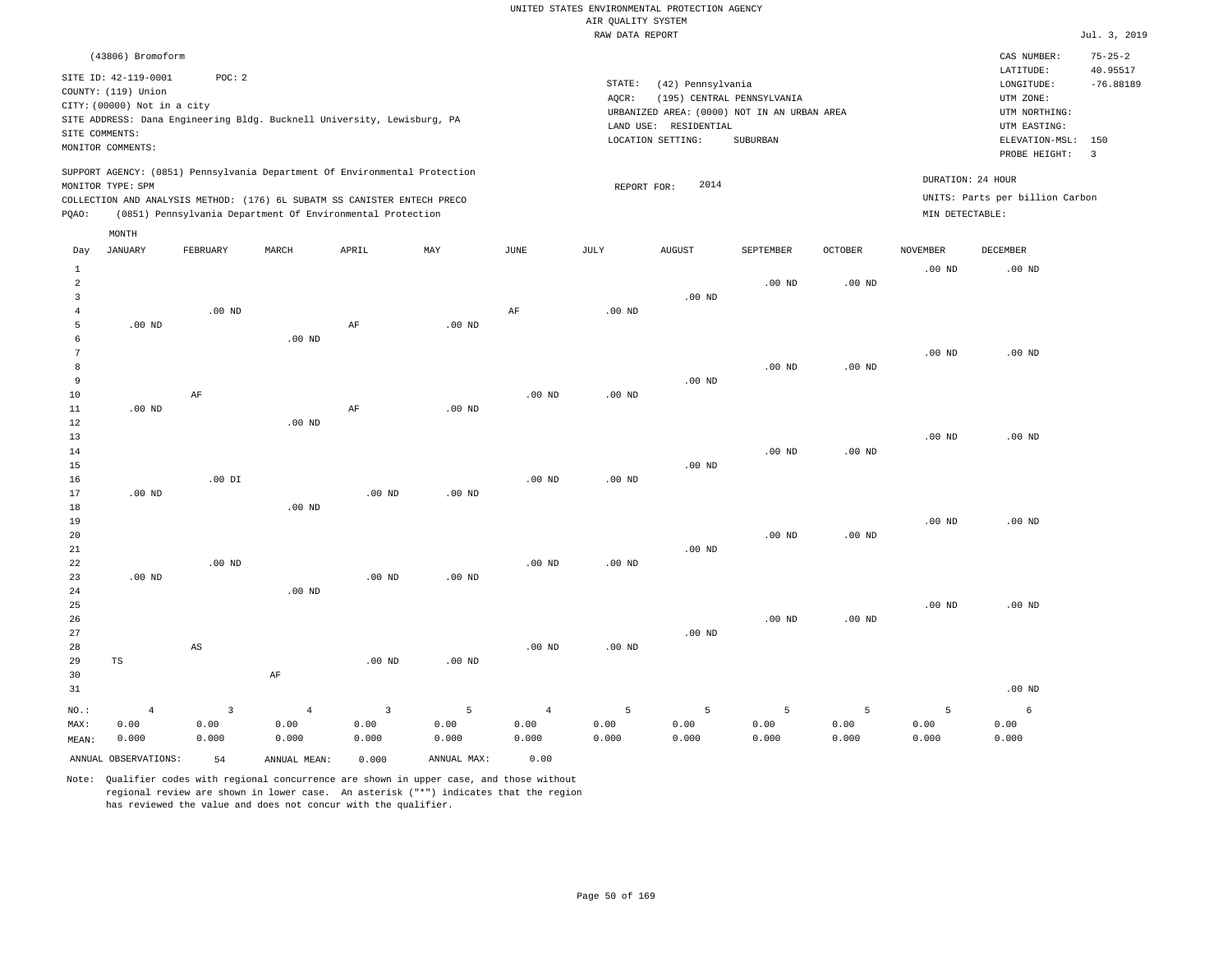|                |                             |                |                   |                                                                            |                |                   | KAW DAIA KEPUKI |                       |                                             |                   |                   |                                 | $0$ ul. 3, 201          |
|----------------|-----------------------------|----------------|-------------------|----------------------------------------------------------------------------|----------------|-------------------|-----------------|-----------------------|---------------------------------------------|-------------------|-------------------|---------------------------------|-------------------------|
|                | (43806) Bromoform           |                |                   |                                                                            |                |                   |                 |                       |                                             |                   |                   | CAS NUMBER:                     | $75 - 25 - 2$           |
|                | SITE ID: 42-119-0001        | POC: 2         |                   |                                                                            |                |                   |                 |                       |                                             |                   |                   | LATITUDE:                       | 40.95517                |
|                | COUNTY: (119) Union         |                |                   |                                                                            |                |                   | STATE:<br>AQCR: | (42) Pennsylvania     | (195) CENTRAL PENNSYLVANIA                  |                   |                   | LONGITUDE:<br>UTM ZONE:         | $-76.88189$             |
|                | CITY: (00000) Not in a city |                |                   |                                                                            |                |                   |                 |                       | URBANIZED AREA: (0000) NOT IN AN URBAN AREA |                   |                   | UTM NORTHING:                   |                         |
|                |                             |                |                   | SITE ADDRESS: Dana Engineering Bldg. Bucknell University, Lewisburg, PA    |                |                   |                 | LAND USE: RESIDENTIAL |                                             |                   |                   | UTM EASTING:                    |                         |
|                | SITE COMMENTS:              |                |                   |                                                                            |                |                   |                 | LOCATION SETTING:     | SUBURBAN                                    |                   |                   | ELEVATION-MSL: 150              |                         |
|                | MONITOR COMMENTS:           |                |                   |                                                                            |                |                   |                 |                       |                                             |                   |                   | PROBE HEIGHT:                   | $\overline{\mathbf{3}}$ |
|                |                             |                |                   | SUPPORT AGENCY: (0851) Pennsylvania Department Of Environmental Protection |                |                   |                 |                       |                                             |                   |                   | DURATION: 24 HOUR               |                         |
|                | MONITOR TYPE: SPM           |                |                   |                                                                            |                |                   | REPORT FOR:     | 2015                  |                                             |                   |                   |                                 |                         |
|                |                             |                |                   | COLLECTION AND ANALYSIS METHOD: (176) 6L SUBATM SS CANISTER ENTECH PRECO   |                |                   |                 |                       |                                             |                   |                   | UNITS: Parts per billion Carbon |                         |
| PQAO:          |                             |                |                   | (0851) Pennsylvania Department Of Environmental Protection                 |                |                   |                 |                       |                                             |                   | MIN DETECTABLE:   |                                 |                         |
|                | MONTH                       |                |                   |                                                                            |                |                   |                 |                       |                                             |                   |                   |                                 |                         |
| Day            | JANUARY                     | FEBRUARY       | MARCH             | APRIL                                                                      | MAY            | JUNE              | JULY            | <b>AUGUST</b>         | SEPTEMBER                                   | OCTOBER           | NOVEMBER          | DECEMBER                        |                         |
| $\mathbf{1}$   |                             |                | $.00$ ND          |                                                                            |                |                   |                 |                       |                                             |                   |                   |                                 |                         |
| $\overline{a}$ |                             |                |                   |                                                                            |                |                   |                 |                       |                                             |                   | AF                | .00 <sub>ND</sub>               |                         |
| 3              |                             |                |                   |                                                                            |                |                   |                 |                       | $.00$ ND                                    | AS                |                   |                                 |                         |
| $\overline{4}$ |                             |                |                   |                                                                            |                |                   |                 | $.00$ ND              |                                             |                   |                   |                                 |                         |
| 5<br>6         | $.00$ ND                    | $.00$ ND       |                   | .00 <sub>ND</sub>                                                          | $.00$ ND       | .00 <sub>ND</sub> | $.00$ ND        |                       |                                             |                   |                   |                                 |                         |
| 7              |                             |                | $.00$ ND          |                                                                            |                |                   |                 |                       |                                             |                   |                   |                                 |                         |
| 8              |                             |                |                   |                                                                            |                |                   |                 |                       |                                             |                   | $.00$ ND          | $.00$ ND                        |                         |
| 9              |                             |                |                   |                                                                            |                |                   |                 |                       | $_{\rm AS}$                                 | $.00$ ND          |                   |                                 |                         |
| 10             |                             |                |                   |                                                                            |                |                   |                 | $.00$ ND              |                                             |                   |                   |                                 |                         |
| 11             |                             | $.00$ ND       |                   |                                                                            |                | .00 <sub>ND</sub> | $.00$ ND        |                       |                                             |                   |                   |                                 |                         |
| 12             | $.00$ ND                    |                |                   | .00 <sub>ND</sub>                                                          | AF             |                   |                 |                       |                                             |                   |                   |                                 |                         |
| 13             |                             |                | $.00$ ND          |                                                                            |                |                   |                 |                       |                                             |                   |                   |                                 |                         |
| 14             |                             |                |                   |                                                                            |                |                   |                 |                       |                                             |                   | $.00$ ND          | AS                              |                         |
| 15<br>16       |                             |                |                   |                                                                            |                |                   |                 | $.00$ ND              | AS                                          | $.00$ ND          |                   |                                 |                         |
| 17             |                             | $.00$ ND       |                   |                                                                            |                | $.00$ ND          | $.00$ ND        |                       |                                             |                   |                   |                                 |                         |
| 18             | $.00$ ND                    |                |                   | $.00$ ND                                                                   | $.00$ ND       |                   |                 |                       |                                             |                   |                   |                                 |                         |
| 19             |                             |                | $.00$ ND          |                                                                            |                |                   |                 |                       |                                             |                   |                   |                                 |                         |
| 20             |                             |                |                   |                                                                            |                |                   |                 |                       |                                             |                   | $.00~\mathrm{ND}$ | $\mathbb{A}\mathbb{S}$          |                         |
| 21             |                             |                |                   |                                                                            |                |                   |                 |                       | $.00$ ND                                    | $.00$ ND          |                   |                                 |                         |
| 22             |                             |                |                   |                                                                            |                |                   |                 | $.00$ ND              |                                             |                   |                   |                                 |                         |
| 23             |                             | $.00$ ND       |                   |                                                                            |                | $.00$ ND          | $.00$ ND        |                       |                                             |                   |                   |                                 |                         |
| 24<br>25       | $.00$ ND                    |                | $.00$ ND          | $.00$ ND                                                                   | $.00$ ND       |                   |                 |                       |                                             |                   |                   |                                 |                         |
| 26             |                             |                |                   |                                                                            |                |                   |                 |                       |                                             |                   | $.00$ ND          | $.00$ ND                        |                         |
| 27             |                             |                |                   |                                                                            |                |                   |                 |                       | $.00$ ND                                    | .00 <sub>ND</sub> |                   |                                 |                         |
| 28             |                             |                |                   |                                                                            |                |                   |                 | AS                    |                                             |                   |                   |                                 |                         |
| 29             |                             |                |                   |                                                                            |                | .00 <sub>ND</sub> | $.00$ ND        |                       |                                             |                   |                   |                                 |                         |
| 30             | AF                          |                |                   | $.00$ ND                                                                   | $.00$ ND       |                   |                 |                       |                                             |                   |                   |                                 |                         |
| 31             |                             |                | .00 <sub>ND</sub> |                                                                            |                |                   |                 |                       |                                             |                   |                   |                                 |                         |
| NO.:           | $\overline{4}$              | $\overline{4}$ | 6                 | 5                                                                          | $\overline{4}$ | 5                 | 5               | $\overline{4}$        | $\overline{\mathbf{3}}$                     | 4                 | $\overline{4}$    | $\overline{\mathbf{3}}$         |                         |
| MAX:           | 0.00                        | 0.00           | 0.00              | 0.00                                                                       | 0.00           | 0.00              | 0.00            | 0.00                  | 0.00                                        | 0.00              | 0.00              | 0.00                            |                         |
| MEAN:          | 0.000                       | 0.000          | 0.000             | 0.000                                                                      | 0.000          | 0.000             | 0.000           | 0.000                 | 0.000                                       | 0.000             | 0.000             | 0.000                           |                         |

ANNUAL OBSERVATIONS: 51 ANNUAL MEAN: 0.000 ANNUAL MAX: 0.00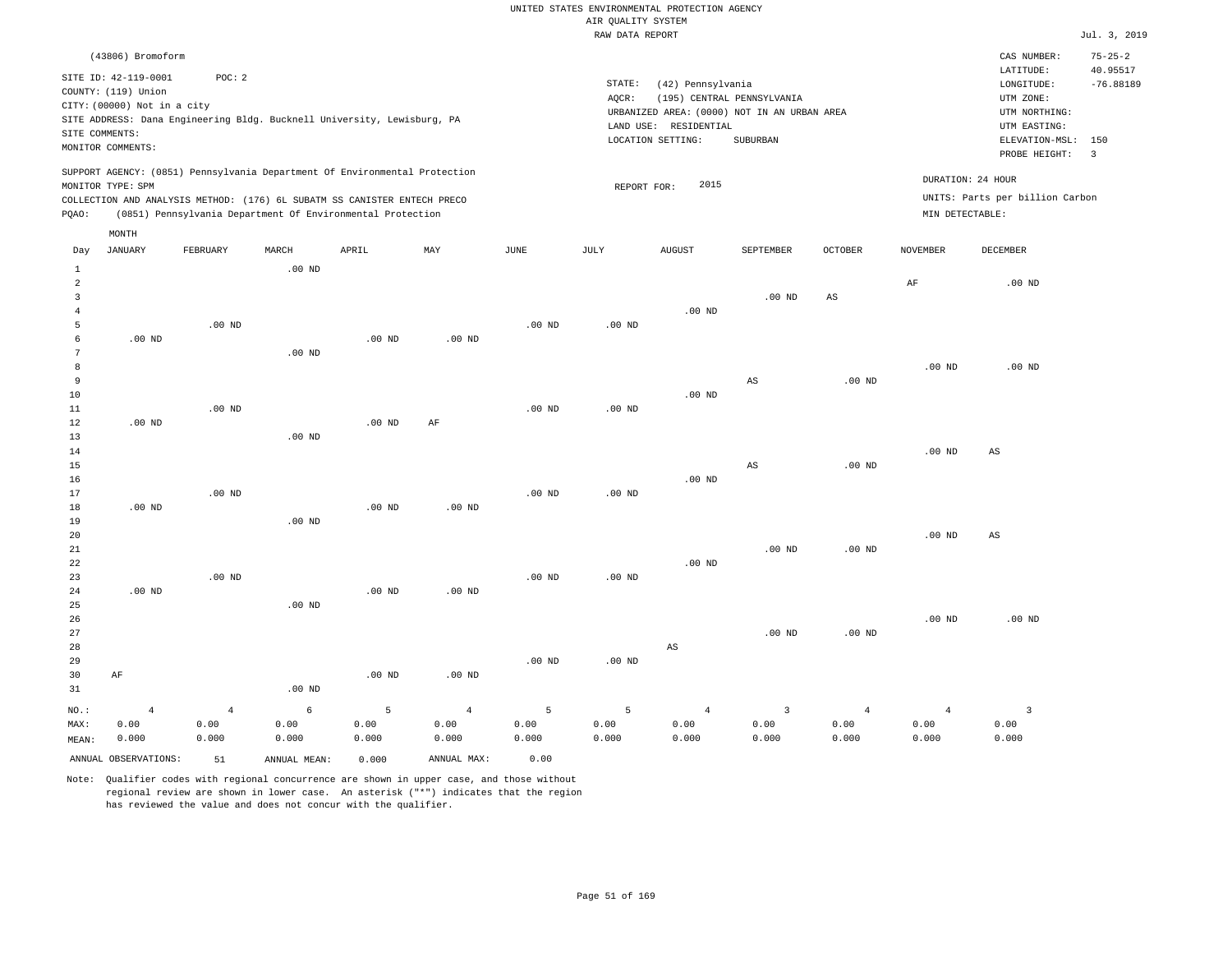|                                  |                             |                                |       |                                                                            |     |      | RAW DATA REPORT |                       |                                             |                |                 |                                 | Jul. 3, 2019              |
|----------------------------------|-----------------------------|--------------------------------|-------|----------------------------------------------------------------------------|-----|------|-----------------|-----------------------|---------------------------------------------|----------------|-----------------|---------------------------------|---------------------------|
|                                  |                             | (43811) Trichlorofluoromethane |       |                                                                            |     |      |                 |                       |                                             |                |                 | CAS NUMBER:                     | $75 - 69 - 4$<br>40.95517 |
|                                  | SITE ID: 42-119-0001        | POC: 2                         |       |                                                                            |     |      | STATE:          | (42) Pennsylvania     |                                             |                |                 | LATITUDE:<br>LONGITUDE:         | $-76.88189$               |
|                                  | COUNTY: (119) Union         |                                |       |                                                                            |     |      | $AQCR$ :        |                       | (195) CENTRAL PENNSYLVANIA                  |                |                 | UTM ZONE:                       |                           |
|                                  | CITY: (00000) Not in a city |                                |       |                                                                            |     |      |                 |                       | URBANIZED AREA: (0000) NOT IN AN URBAN AREA |                |                 | UTM NORTHING:                   |                           |
|                                  |                             |                                |       | SITE ADDRESS: Dana Engineering Bldg. Bucknell University, Lewisburg, PA    |     |      |                 | LAND USE: RESIDENTIAL |                                             |                |                 | UTM EASTING:                    |                           |
|                                  | SITE COMMENTS:              |                                |       |                                                                            |     |      |                 | LOCATION SETTING:     | SUBURBAN                                    |                |                 | ELEVATION-MSL: 150              |                           |
|                                  | MONITOR COMMENTS:           |                                |       |                                                                            |     |      |                 |                       |                                             |                |                 | PROBE HEIGHT:                   | $\overline{\phantom{a}}$  |
|                                  |                             |                                |       | SUPPORT AGENCY: (0851) Pennsylvania Department Of Environmental Protection |     |      |                 | 2013                  |                                             |                |                 | DURATION: 24 HOUR               |                           |
|                                  | MONITOR TYPE: SPM           |                                |       | COLLECTION AND ANALYSIS METHOD: (176) 6L SUBATM SS CANISTER ENTECH PRECO   |     |      |                 | REPORT FOR:           |                                             |                |                 | UNITS: Parts per billion Carbon |                           |
| PQAO:                            |                             |                                |       | (0851) Pennsylvania Department Of Environmental Protection                 |     |      |                 |                       |                                             |                |                 | MIN DETECTABLE:                 |                           |
|                                  | MONTH                       |                                |       |                                                                            |     |      |                 |                       |                                             |                |                 |                                 |                           |
| Day                              | JANUARY                     | FEBRUARY                       | MARCH | APRIL                                                                      | MAX | JUNE | JULY            | ${\tt AUGUST}$        | SEPTEMBER                                   | <b>OCTOBER</b> | <b>NOVEMBER</b> | DECEMBER                        |                           |
| $\mathbf{1}$                     |                             |                                |       |                                                                            |     |      |                 |                       | .27                                         | .27            |                 |                                 |                           |
| $\overline{2}$<br>$\overline{3}$ |                             | .28                            |       |                                                                            |     | .25  | .25             | $\rm AF$              |                                             |                |                 |                                 |                           |
| $\overline{4}$                   | .22                         |                                |       | .25                                                                        | .29 |      |                 |                       |                                             |                |                 |                                 |                           |
| 5                                |                             |                                | .28   |                                                                            |     |      |                 |                       |                                             |                |                 |                                 |                           |
| 6                                |                             |                                |       |                                                                            |     |      |                 |                       |                                             |                | .31             | .30                             |                           |
| 7                                |                             |                                |       |                                                                            |     |      |                 |                       | .29                                         | .26            |                 |                                 |                           |
| 8                                |                             |                                |       |                                                                            |     |      |                 | $_{\rm TS}$           |                                             |                |                 |                                 |                           |
| 9                                |                             | .28                            |       |                                                                            |     | .27  | .355            |                       |                                             |                |                 |                                 |                           |
| 10                               | .28                         |                                |       | .27                                                                        | .28 |      |                 |                       |                                             |                |                 |                                 |                           |
| 11                               |                             |                                | .28   |                                                                            |     |      |                 |                       |                                             |                |                 |                                 |                           |
| 12                               |                             |                                |       |                                                                            |     |      |                 |                       |                                             |                | .30             | .24                             |                           |
| 13                               |                             |                                |       |                                                                            |     |      |                 |                       | .29                                         | .31            |                 |                                 |                           |
| 14<br>15                         |                             | .29                            |       |                                                                            |     | AF   | .23             | $\rm AF$              |                                             |                |                 |                                 |                           |
| 16                               | .30                         |                                |       | .26                                                                        | .26 |      |                 |                       |                                             |                |                 |                                 |                           |
| 17                               |                             |                                | .28   |                                                                            |     |      |                 |                       |                                             |                |                 |                                 |                           |
| 18                               |                             |                                |       |                                                                            |     |      |                 |                       |                                             |                | $_{\rm TS}$     | .29                             |                           |
| 19                               |                             |                                |       |                                                                            |     |      |                 |                       | .28                                         | .30            |                 |                                 |                           |
| 20                               |                             |                                |       |                                                                            |     |      |                 | .37 <sub>5</sub>      |                                             |                |                 |                                 |                           |
| 21                               |                             | .29                            |       |                                                                            |     | AF   | TS              |                       |                                             |                |                 |                                 |                           |
| 22                               | .23                         |                                |       | .32                                                                        | .31 |      |                 |                       |                                             |                |                 |                                 |                           |
| 23                               |                             |                                | .27   |                                                                            |     |      |                 |                       |                                             |                |                 |                                 |                           |
| 24                               |                             |                                |       |                                                                            |     |      |                 |                       |                                             |                | AF              | AF                              |                           |
| 25                               |                             |                                |       |                                                                            |     |      |                 |                       | .28                                         | .30            |                 |                                 |                           |
| 26                               |                             |                                |       |                                                                            |     |      |                 | .26                   |                                             |                |                 |                                 |                           |
| 27<br>28                         |                             | AF                             |       |                                                                            | TS  | AF   | .24             |                       |                                             |                |                 |                                 |                           |
| 29                               | .27                         |                                | .24   | .29                                                                        |     |      |                 |                       |                                             |                |                 |                                 |                           |
| 30                               |                             |                                |       |                                                                            |     |      |                 |                       |                                             |                | .25             | .29                             |                           |
| 31                               |                             |                                |       |                                                                            |     |      |                 |                       |                                             | .29            |                 |                                 |                           |

NO.: MAX: MEAN: 5 .30 .260 4 .29 .285 5 .28 .270 5 .32 .278 4 .31 .285 2 .27 .260 4 .35 .268 2 .37 .315 5 .29 .282 6 .31 .288 3 .31 .287 ANNUAL OBSERVATIONS:  $49$  ANNUAL MEAN: .279 ANNUAL MAX: .37

Note: Qualifier codes with regional concurrence are shown in upper case, and those without regional review are shown in lower case. An asterisk ("\*") indicates that the region has reviewed the value and does not concur with the qualifier.

4 .30 .280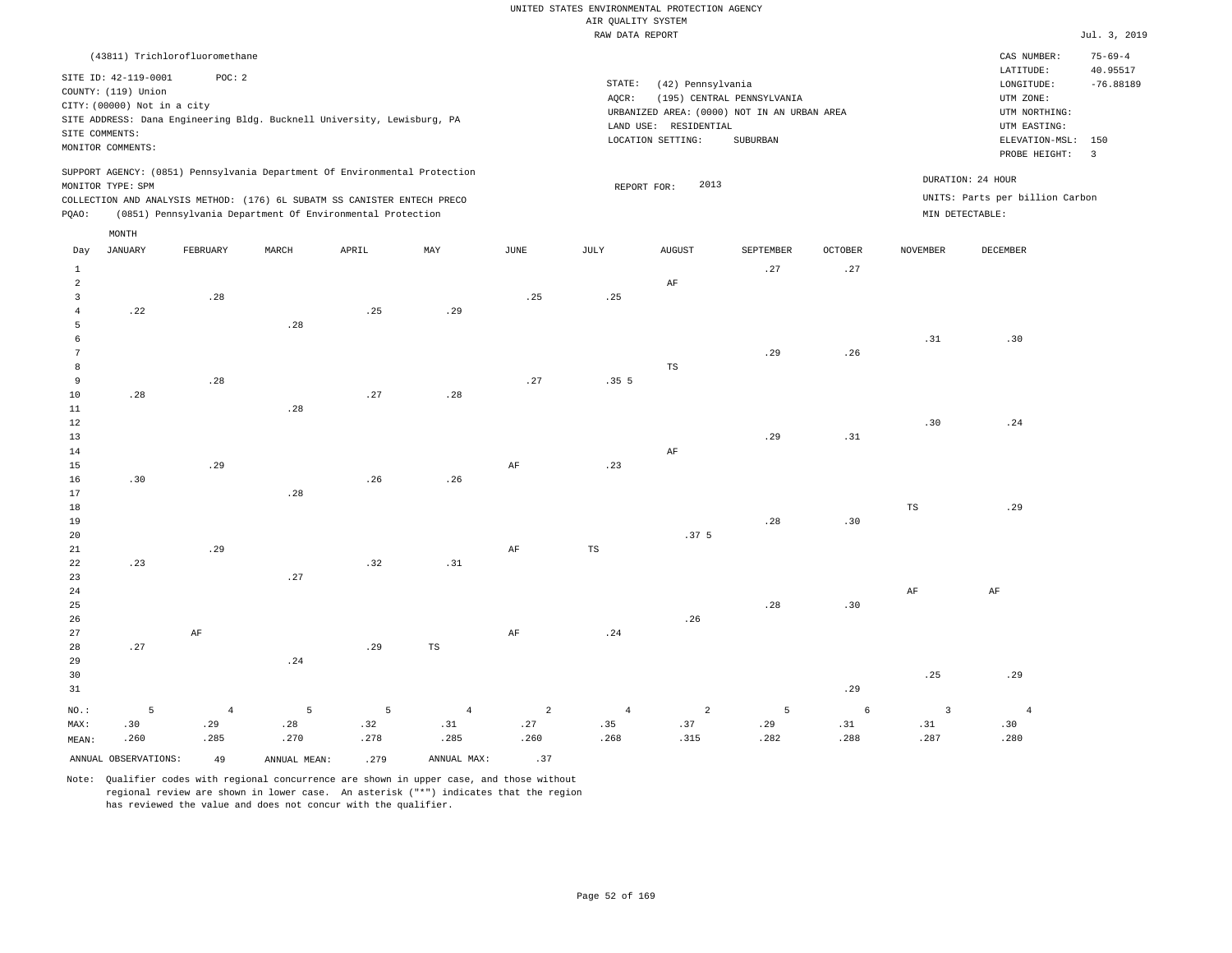|                                                                   |                                                                                              |                         |                                                                                                                                                                                                                      |                   |                  |                | RAW DATA REPORT   |                                                                 |                                                                                       |                |                   |                                                                                         | Jul. 3, 2019                   |
|-------------------------------------------------------------------|----------------------------------------------------------------------------------------------|-------------------------|----------------------------------------------------------------------------------------------------------------------------------------------------------------------------------------------------------------------|-------------------|------------------|----------------|-------------------|-----------------------------------------------------------------|---------------------------------------------------------------------------------------|----------------|-------------------|-----------------------------------------------------------------------------------------|--------------------------------|
|                                                                   | (43811) Trichlorofluoromethane                                                               |                         |                                                                                                                                                                                                                      |                   |                  |                |                   |                                                                 |                                                                                       |                |                   | CAS NUMBER:                                                                             | $75 - 69 - 4$                  |
|                                                                   | SITE ID: 42-119-0001<br>COUNTY: (119) Union<br>CITY: (00000) Not in a city<br>SITE COMMENTS: | POC: 2                  | SITE ADDRESS: Dana Engineering Bldg. Bucknell University, Lewisburg, PA                                                                                                                                              |                   |                  |                | STATE:<br>AQCR:   | (42) Pennsylvania<br>LAND USE: RESIDENTIAL<br>LOCATION SETTING: | (195) CENTRAL PENNSYLVANIA<br>URBANIZED AREA: (0000) NOT IN AN URBAN AREA<br>SUBURBAN |                |                   | LATITUDE:<br>LONGITUDE:<br>UTM ZONE:<br>UTM NORTHING:<br>UTM EASTING:<br>ELEVATION-MSL: | 40.95517<br>$-76.88189$<br>150 |
|                                                                   | MONITOR COMMENTS:                                                                            |                         |                                                                                                                                                                                                                      |                   |                  |                |                   |                                                                 |                                                                                       |                |                   | PROBE HEIGHT:                                                                           | $\overline{3}$                 |
| PQAO:                                                             | MONITOR TYPE: SPM                                                                            |                         | SUPPORT AGENCY: (0851) Pennsylvania Department Of Environmental Protection<br>COLLECTION AND ANALYSIS METHOD: (176) 6L SUBATM SS CANISTER ENTECH PRECO<br>(0851) Pennsylvania Department Of Environmental Protection |                   |                  |                | REPORT FOR:       | 2014                                                            |                                                                                       |                | MIN DETECTABLE:   | DURATION: 24 HOUR<br>UNITS: Parts per billion Carbon                                    |                                |
|                                                                   | $\texttt{MONTH}$                                                                             |                         |                                                                                                                                                                                                                      |                   |                  |                |                   |                                                                 |                                                                                       |                |                   |                                                                                         |                                |
| Day                                                               | <b>JANUARY</b>                                                                               | FEBRUARY                | MARCH                                                                                                                                                                                                                | APRIL             | MAY              | JUNE           | JULY              | <b>AUGUST</b>                                                   | SEPTEMBER                                                                             | <b>OCTOBER</b> | <b>NOVEMBER</b>   | DECEMBER                                                                                |                                |
| $\mathbf 1$<br>$\overline{a}$<br>$\overline{3}$<br>$\overline{4}$ |                                                                                              | .26                     |                                                                                                                                                                                                                      |                   |                  | $\rm{AF}$      | .00 <sub>ND</sub> | .37 <sub>5</sub>                                                | .24                                                                                   | .27            | .23               | .00 <sub>ND</sub>                                                                       |                                |
| 5                                                                 | .28                                                                                          |                         |                                                                                                                                                                                                                      | $\rm AF$          | .30              |                |                   |                                                                 |                                                                                       |                |                   |                                                                                         |                                |
| 6<br>7                                                            |                                                                                              |                         | .27                                                                                                                                                                                                                  |                   |                  |                |                   |                                                                 |                                                                                       |                | .26               | .25                                                                                     |                                |
| 8                                                                 |                                                                                              |                         |                                                                                                                                                                                                                      |                   |                  |                |                   |                                                                 | .20 <sub>5</sub>                                                                      | .25            |                   |                                                                                         |                                |
| 9                                                                 |                                                                                              |                         |                                                                                                                                                                                                                      |                   |                  |                |                   | .28                                                             |                                                                                       |                |                   |                                                                                         |                                |
| 10                                                                |                                                                                              | $\rm AF$                |                                                                                                                                                                                                                      |                   |                  | $.00$ ND       | .28               |                                                                 |                                                                                       |                |                   |                                                                                         |                                |
| 11                                                                | .27                                                                                          |                         |                                                                                                                                                                                                                      | $\rm AF$          | $.00$ ND         |                |                   |                                                                 |                                                                                       |                |                   |                                                                                         |                                |
| 12                                                                |                                                                                              |                         | $.00$ ND                                                                                                                                                                                                             |                   |                  |                |                   |                                                                 |                                                                                       |                |                   |                                                                                         |                                |
| 13                                                                |                                                                                              |                         |                                                                                                                                                                                                                      |                   |                  |                |                   |                                                                 |                                                                                       |                | .27               | .26                                                                                     |                                |
| 14<br>15                                                          |                                                                                              |                         |                                                                                                                                                                                                                      |                   |                  |                |                   | .22                                                             | .26                                                                                   | .25            |                   |                                                                                         |                                |
| 16                                                                |                                                                                              | .30 DI                  |                                                                                                                                                                                                                      |                   |                  | $.00$ ND       | .29               |                                                                 |                                                                                       |                |                   |                                                                                         |                                |
| 17                                                                | .27                                                                                          |                         |                                                                                                                                                                                                                      | .29               | .34 <sub>5</sub> |                |                   |                                                                 |                                                                                       |                |                   |                                                                                         |                                |
| 18                                                                |                                                                                              |                         | .28                                                                                                                                                                                                                  |                   |                  |                |                   |                                                                 |                                                                                       |                |                   |                                                                                         |                                |
| 19                                                                |                                                                                              |                         |                                                                                                                                                                                                                      |                   |                  |                |                   |                                                                 |                                                                                       |                | .23               | .27                                                                                     |                                |
| 20                                                                |                                                                                              |                         |                                                                                                                                                                                                                      |                   |                  |                |                   |                                                                 | .28                                                                                   | .24            |                   |                                                                                         |                                |
| 21                                                                |                                                                                              |                         |                                                                                                                                                                                                                      |                   |                  |                |                   | .24                                                             |                                                                                       |                |                   |                                                                                         |                                |
| $\bf{22}$                                                         |                                                                                              | .28                     |                                                                                                                                                                                                                      |                   |                  | .27            | .365              |                                                                 |                                                                                       |                |                   |                                                                                         |                                |
| 23                                                                | .30                                                                                          |                         |                                                                                                                                                                                                                      | .00 <sub>ND</sub> | .31              |                |                   |                                                                 |                                                                                       |                |                   |                                                                                         |                                |
| 24<br>25                                                          |                                                                                              |                         | $.00$ ND                                                                                                                                                                                                             |                   |                  |                |                   |                                                                 |                                                                                       |                | .00 <sub>ND</sub> | .27                                                                                     |                                |
| 26                                                                |                                                                                              |                         |                                                                                                                                                                                                                      |                   |                  |                |                   |                                                                 | .26                                                                                   | .25            |                   |                                                                                         |                                |
| 27                                                                |                                                                                              |                         |                                                                                                                                                                                                                      |                   |                  |                |                   | .25                                                             |                                                                                       |                |                   |                                                                                         |                                |
| 28                                                                |                                                                                              | AS                      |                                                                                                                                                                                                                      |                   |                  | .27            | .00 <sub>ND</sub> |                                                                 |                                                                                       |                |                   |                                                                                         |                                |
| 29                                                                | TS                                                                                           |                         |                                                                                                                                                                                                                      | .00 <sub>ND</sub> | .27              |                |                   |                                                                 |                                                                                       |                |                   |                                                                                         |                                |
| 30                                                                |                                                                                              |                         | AF                                                                                                                                                                                                                   |                   |                  |                |                   |                                                                 |                                                                                       |                |                   |                                                                                         |                                |
| 31                                                                |                                                                                              |                         |                                                                                                                                                                                                                      |                   |                  |                |                   |                                                                 |                                                                                       |                |                   | .26                                                                                     |                                |
| NO.:                                                              | $\overline{4}$                                                                               | $\overline{\mathbf{3}}$ | $\overline{4}$                                                                                                                                                                                                       | $\overline{3}$    | 5                | $\overline{4}$ | 5                 | 5                                                               | 5                                                                                     | 5              | 5                 | 6                                                                                       |                                |
| MAX:                                                              | .30                                                                                          | .30                     | .28                                                                                                                                                                                                                  | .29               | .34              | .27            | .36               | .37                                                             | .28                                                                                   | .27            | .27               | .27                                                                                     |                                |
| MEAN:                                                             | .280                                                                                         | .280                    | .138                                                                                                                                                                                                                 | .097              | .244             | .135           | .186              | .272                                                            | .248                                                                                  | .252           | .198              | .218                                                                                    |                                |
|                                                                   | ANNUAL OBSERVATIONS:                                                                         | 54                      | ANNUAL MEAN:                                                                                                                                                                                                         | .216              | ANNUAL MAX:      | .37            |                   |                                                                 |                                                                                       |                |                   |                                                                                         |                                |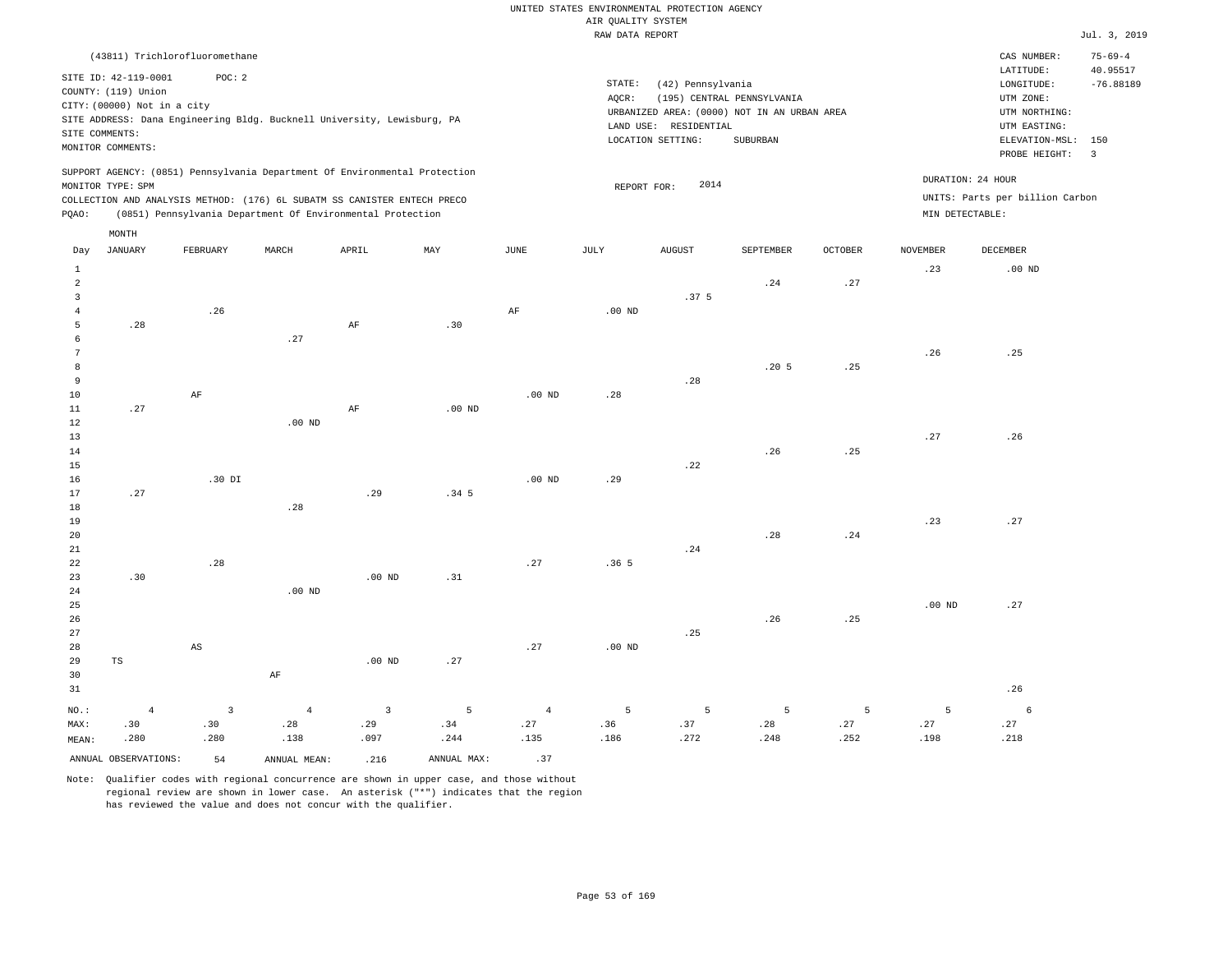| (43811) Trichlorofluoromethane<br>CAS NUMBER:<br>LATITUDE:<br>POC: 2<br>SITE ID: 42-119-0001<br>STATE:<br>(42) Pennsylvania<br>LONGITUDE:<br>COUNTY: (119) Union<br>(195) CENTRAL PENNSYLVANIA<br>AQCR:<br>UTM ZONE:              | $75 - 69 - 4$<br>40.95517<br>$-76.88189$<br>150 |
|-----------------------------------------------------------------------------------------------------------------------------------------------------------------------------------------------------------------------------------|-------------------------------------------------|
|                                                                                                                                                                                                                                   |                                                 |
| CITY: (00000) Not in a city<br>URBANIZED AREA: (0000) NOT IN AN URBAN AREA<br>UTM NORTHING:<br>SITE ADDRESS: Dana Engineering Bldg. Bucknell University, Lewisburg, PA<br>LAND USE: RESIDENTIAL<br>UTM EASTING:<br>SITE COMMENTS: |                                                 |
| LOCATION SETTING:<br>SUBURBAN<br>ELEVATION-MSL:<br>MONITOR COMMENTS:                                                                                                                                                              |                                                 |
| PROBE HEIGHT:<br>SUPPORT AGENCY: (0851) Pennsylvania Department Of Environmental Protection                                                                                                                                       | $\overline{\mathbf{3}}$                         |
| DURATION: 24 HOUR<br>2015<br>MONITOR TYPE: SPM<br>REPORT FOR:                                                                                                                                                                     |                                                 |
| UNITS: Parts per billion Carbon<br>COLLECTION AND ANALYSIS METHOD: (176) 6L SUBATM SS CANISTER ENTECH PRECO                                                                                                                       |                                                 |
| (0851) Pennsylvania Department Of Environmental Protection<br>MIN DETECTABLE:<br>PQAO:                                                                                                                                            |                                                 |
| MONTH                                                                                                                                                                                                                             |                                                 |
| <b>JANUARY</b><br>MARCH<br>APRIL<br>MAY<br>JUNE<br>JULY<br>DECEMBER<br>FEBRUARY<br><b>AUGUST</b><br>SEPTEMBER<br>OCTOBER<br>NOVEMBER<br>Day                                                                                       |                                                 |
| .30<br>$\mathbf{1}$                                                                                                                                                                                                               |                                                 |
| $\overline{a}$<br>AF<br>.32<br>3<br>.28<br>AS                                                                                                                                                                                     |                                                 |
| .30<br>$\overline{4}$                                                                                                                                                                                                             |                                                 |
| 5<br>.27<br>.23<br>.28                                                                                                                                                                                                            |                                                 |
| .23<br>.23<br>6<br>.28                                                                                                                                                                                                            |                                                 |
| 7<br>.29                                                                                                                                                                                                                          |                                                 |
| 8<br>.26<br>$.00$ ND<br>.27<br>9<br>AS                                                                                                                                                                                            |                                                 |
| 10<br>.30                                                                                                                                                                                                                         |                                                 |
| 11<br>.31<br>.28<br>.385                                                                                                                                                                                                          |                                                 |
| 12<br>.27<br>.24<br>$\rm AF$                                                                                                                                                                                                      |                                                 |
| 13<br>.25                                                                                                                                                                                                                         |                                                 |
| .30<br>14<br>$\mathbb{A}\mathbb{S}$                                                                                                                                                                                               |                                                 |
| $_{\rm AS}$<br>15<br>.26                                                                                                                                                                                                          |                                                 |
| 16<br>.28<br>.34 <sub>5</sub><br>.25<br>17<br>.37 <sub>5</sub>                                                                                                                                                                    |                                                 |
| 18<br>.26<br>.22<br>.26                                                                                                                                                                                                           |                                                 |
| 19<br>.25                                                                                                                                                                                                                         |                                                 |
| 20<br>.26<br>AS                                                                                                                                                                                                                   |                                                 |
| .26<br>.29<br>21                                                                                                                                                                                                                  |                                                 |
| .28<br>22                                                                                                                                                                                                                         |                                                 |
| .28<br>.26<br>23<br>.34<br>.25<br>24<br>.28<br>.24                                                                                                                                                                                |                                                 |
| .25<br>25                                                                                                                                                                                                                         |                                                 |
| .27<br>.29<br>26                                                                                                                                                                                                                  |                                                 |
| 27<br>.27<br>.32                                                                                                                                                                                                                  |                                                 |
| 28<br>$_{\rm AS}$                                                                                                                                                                                                                 |                                                 |
| 29<br>.22<br>.41 <sub>5</sub>                                                                                                                                                                                                     |                                                 |
| .23<br>.26<br>30<br>AF<br>.27<br>31                                                                                                                                                                                               |                                                 |
| $\epsilon$<br>NO.:<br>5<br>5<br>5<br>$\overline{3}$<br>$\overline{\mathbf{3}}$<br>$\overline{4}$<br>$\overline{4}$<br>$\overline{4}$<br>$\overline{4}$<br>$\overline{4}$<br>4                                                     |                                                 |

ANNUAL OBSERVATIONS:  $51$  ANNUAL MEAN: .272 ANNUAL MAX: .41

 .24 .232

4 .26 .250

 .28 .248

 .30 .268

MAX: MEAN:

 .28 .273

4 .34 .300

Note: Qualifier codes with regional concurrence are shown in upper case, and those without regional review are shown in lower case. An asterisk ("\*") indicates that the region has reviewed the value and does not concur with the qualifier.

 .41 .356

 .30 .290

 .28 .270  .32 .285

 .30 .273  .32 .203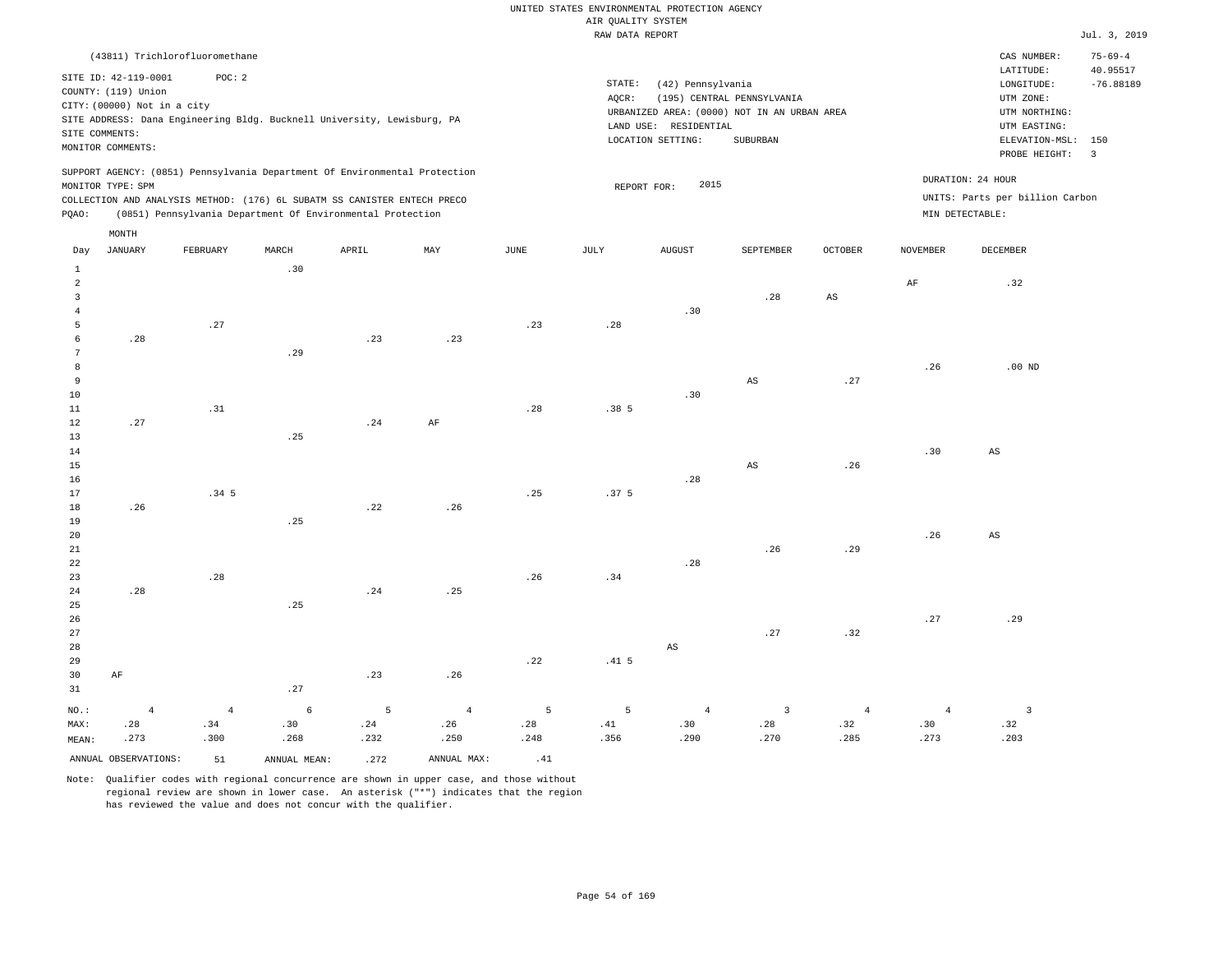| (43812) Chloroethane                                                                                                                                                                                                                               |                     |                                                                                                                                   |                                        |         |                                      | CAS NUMBER:                                                                                                  | $75 - 00 - 3$                |
|----------------------------------------------------------------------------------------------------------------------------------------------------------------------------------------------------------------------------------------------------|---------------------|-----------------------------------------------------------------------------------------------------------------------------------|----------------------------------------|---------|--------------------------------------|--------------------------------------------------------------------------------------------------------------|------------------------------|
| SITE ID: 42-119-0001<br>POC: 2<br>COUNTY: (119) Union<br>CITY: (00000) Not in a city<br>SITE ADDRESS: Dana Engineering Bldg. Bucknell University, Lewisburg, PA<br>SITE COMMENTS:<br>MONITOR COMMENTS:                                             |                     | STATE:<br>(42) Pennsylvania<br>AOCR:<br>URBANIZED AREA: (0000) NOT IN AN URBAN AREA<br>LAND USE: RESIDENTIAL<br>LOCATION SETTING: | (195) CENTRAL PENNSYLVANIA<br>SUBURBAN |         |                                      | LATITUDE:<br>LONGITUDE:<br>UTM ZONE:<br>UTM NORTHING:<br>UTM EASTING:<br>ELEVATION-MSL: 150<br>PROBE HEIGHT: | 40.95517<br>$-76.88189$<br>3 |
| SUPPORT AGENCY: (0851) Pennsylvania Department Of Environmental Protection<br>MONITOR TYPE: SPM<br>COLLECTION AND ANALYSIS METHOD: (176) 6L SUBATM SS CANISTER ENTECH PRECO<br>(0851) Pennsylvania Department Of Environmental Protection<br>POAO: |                     | 2013<br>REPORT FOR:                                                                                                               |                                        |         | DURATION: 24 HOUR<br>MIN DETECTABLE: | UNITS: Parts per billion Carbon                                                                              |                              |
| MONTH<br>MARCH<br>APRIL<br>MAY<br>JANUARY<br>FEBRUARY<br>Day                                                                                                                                                                                       | <b>JUNE</b><br>JULY | AUGUST                                                                                                                            | <b>SEPTEMBER</b>                       | OCTOBER | NOVEMBER                             | DECEMBER                                                                                                     |                              |

| MAX:<br>MEAN:       | 0.00<br>0.000     | 0.00<br>0.000  | 0.00<br>0.000 | 0.00<br>0.000 | 0.00<br>0.000     | 0.00<br>0.000  | 0.00<br>0.000     | 0.00<br>0.000  | 0.00<br>0.000 | 0.00<br>0.000 | 0.00<br>0.000           | 0.00<br>0.000  |
|---------------------|-------------------|----------------|---------------|---------------|-------------------|----------------|-------------------|----------------|---------------|---------------|-------------------------|----------------|
| $NO.$ :             | 5                 | $\overline{4}$ | 5             | 5             | $\overline{4}$    | $\overline{a}$ | $\overline{4}$    | $\overline{a}$ | 5             | $\epsilon$    | $\overline{\mathbf{3}}$ | $\overline{4}$ |
| 30<br>31            |                   |                |               |               |                   |                |                   |                |               | $.00$ ND      | $.00$ ND                | $.00$ ND       |
| 28<br>29            | $.00$ ND          |                | $.00$ ND      | $.00$ ND      | $\mathbb{TS}$     |                |                   |                |               |               |                         |                |
| 27                  |                   | $\rm AF$       |               |               |                   | $\rm{AF}$      | .00 <sub>ND</sub> |                |               |               |                         |                |
| 26                  |                   |                |               |               |                   |                |                   | $.00$ ND       |               |               |                         |                |
| 25                  |                   |                |               |               |                   |                |                   |                | $.00$ ND      | $.00$ ND      |                         |                |
| $2\,4$              |                   |                |               |               |                   |                |                   |                |               |               | $\rm{AF}$               | $\rm{AF}$      |
| 23                  |                   |                | $.00$ ND      |               |                   |                |                   |                |               |               |                         |                |
| 22                  | $.00$ ND          |                |               | $.00$ ND      | .00 <sub>ND</sub> |                |                   |                |               |               |                         |                |
| 21                  |                   | $.00$ ND       |               |               |                   | $\rm{AF}$      | $_{\rm TS}$       |                |               |               |                         |                |
| 20                  |                   |                |               |               |                   |                |                   | $.00$ ND       |               |               |                         |                |
| 19                  |                   |                |               |               |                   |                |                   |                | $.00$ ND      | $.00$ ND      |                         |                |
| 18                  |                   |                |               |               |                   |                |                   |                |               |               | $_{\rm TS}$             | $.00$ ND       |
| 17                  |                   |                | $.00$ ND      |               |                   |                |                   |                |               |               |                         |                |
| 16                  | $.00~\mathrm{ND}$ |                |               | $.00$ ND      | $.00$ ND          | $\rm{AF}$      |                   |                |               |               |                         |                |
| 14<br>15            |                   | $.00$ ND       |               |               |                   |                | $.00$ ND          | $\rm AF$       |               |               |                         |                |
| 13                  |                   |                |               |               |                   |                |                   |                | $.00$ ND      | $.00$ ND      |                         |                |
| 12                  |                   |                |               |               |                   |                |                   |                |               |               | $.00$ ND                | $.00$ ND       |
| 11                  |                   |                | $.00$ ND      |               |                   |                |                   |                |               |               |                         |                |
| 10                  | $.00$ ND          |                |               | $.00$ ND      | .00 <sub>ND</sub> |                |                   |                |               |               |                         |                |
| 9                   |                   | $.00$ ND       |               |               |                   | $.00$ ND       | .00 $ND$          |                |               |               |                         |                |
| 8                   |                   |                |               |               |                   |                |                   | TS             |               |               |                         |                |
| 7                   |                   |                |               |               |                   |                |                   |                | $.00$ ND      | $.00$ ND      |                         |                |
| $\epsilon$          |                   |                |               |               |                   |                |                   |                |               |               | $.00$ ND                | $.00$ ND       |
| $\overline{4}$<br>5 |                   |                | $.00$ ND      | $.00$ ND      | $.00$ ND          |                |                   |                |               |               |                         |                |
| $\overline{3}$      | $.00$ ND          | $.00$ ND       |               |               |                   | $.00$ ND       | $.00$ ND          |                |               |               |                         |                |
| $\overline{a}$      |                   |                |               |               |                   |                |                   | $\rm{AF}$      |               |               |                         |                |
| 1                   |                   |                |               |               |                   |                |                   |                | $.00$ ND      | $.00$ ND      |                         |                |

Note: Qualifier codes with regional concurrence are shown in upper case, and those without regional review are shown in lower case. An asterisk ("\*") indicates that the region

ANNUAL OBSERVATIONS: 49 ANNUAL MEAN: 0.000 ANNUAL MAX: 0.00

has reviewed the value and does not concur with the qualifier.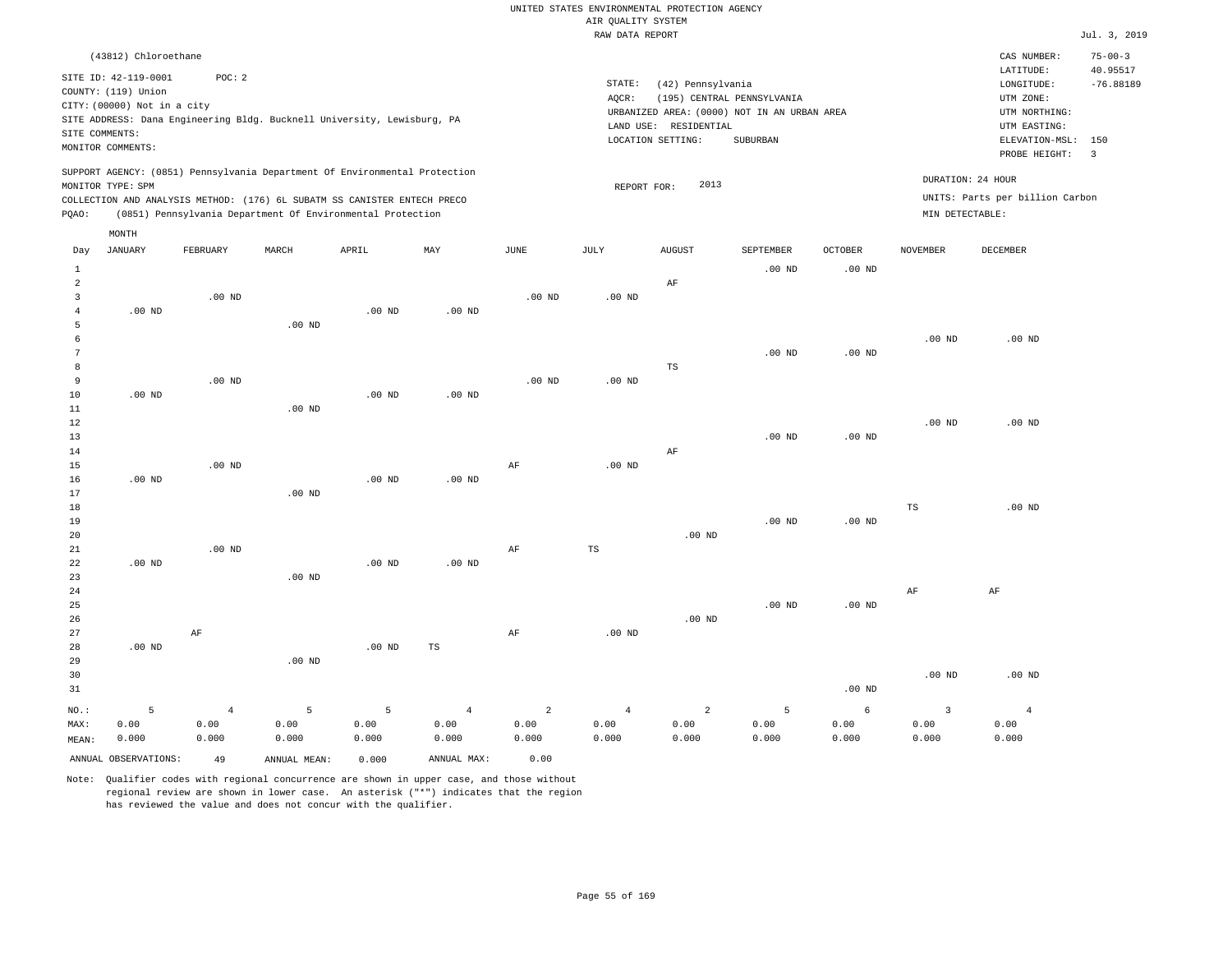|                                                |                                                                                                                   |                                          |                                                                            |                                          |                    |                                 | AIR QUALITY SYSTEM | UNITED STATES ENVIRONMENTAL PROTECTION AGENCY                   |                                                                                       |                    |                    |                                                                                                          |                                                  |
|------------------------------------------------|-------------------------------------------------------------------------------------------------------------------|------------------------------------------|----------------------------------------------------------------------------|------------------------------------------|--------------------|---------------------------------|--------------------|-----------------------------------------------------------------|---------------------------------------------------------------------------------------|--------------------|--------------------|----------------------------------------------------------------------------------------------------------|--------------------------------------------------|
|                                                |                                                                                                                   |                                          |                                                                            |                                          |                    |                                 | RAW DATA REPORT    |                                                                 |                                                                                       |                    |                    |                                                                                                          | Jul. 3, 2019                                     |
|                                                | (43812) Chloroethane                                                                                              |                                          |                                                                            |                                          |                    |                                 |                    |                                                                 |                                                                                       |                    |                    | CAS NUMBER:                                                                                              | $75 - 00 - 3$                                    |
|                                                | SITE ID: 42-119-0001<br>COUNTY: (119) Union<br>CITY: (00000) Not in a city<br>SITE COMMENTS:<br>MONITOR COMMENTS: | POC: 2                                   | SITE ADDRESS: Dana Engineering Bldg. Bucknell University, Lewisburg, PA    |                                          |                    |                                 | STATE:<br>AQCR:    | (42) Pennsylvania<br>LAND USE: RESIDENTIAL<br>LOCATION SETTING: | (195) CENTRAL PENNSYLVANIA<br>URBANIZED AREA: (0000) NOT IN AN URBAN AREA<br>SUBURBAN |                    |                    | LATITUDE:<br>LONGITUDE:<br>UTM ZONE:<br>UTM NORTHING:<br>UTM EASTING:<br>ELEVATION-MSL:<br>PROBE HEIGHT: | 40.95517<br>$-76.88189$<br>150<br>$\overline{3}$ |
|                                                | MONITOR TYPE: SPM                                                                                                 |                                          | SUPPORT AGENCY: (0851) Pennsylvania Department Of Environmental Protection |                                          |                    |                                 | REPORT FOR:        | 2014                                                            |                                                                                       |                    |                    | DURATION: 24 HOUR                                                                                        |                                                  |
|                                                |                                                                                                                   |                                          | COLLECTION AND ANALYSIS METHOD: (176) 6L SUBATM SS CANISTER ENTECH PRECO   |                                          |                    |                                 |                    |                                                                 |                                                                                       |                    |                    | UNITS: Parts per billion Carbon                                                                          |                                                  |
| PQAO:                                          |                                                                                                                   |                                          | (0851) Pennsylvania Department Of Environmental Protection                 |                                          |                    |                                 |                    |                                                                 |                                                                                       |                    | MIN DETECTABLE:    |                                                                                                          |                                                  |
|                                                | MONTH                                                                                                             |                                          |                                                                            |                                          |                    |                                 |                    |                                                                 |                                                                                       |                    |                    |                                                                                                          |                                                  |
| Day                                            | <b>JANUARY</b>                                                                                                    | FEBRUARY                                 | MARCH                                                                      | APRIL                                    | MAY                | $_{\rm JUNE}$                   | <b>JULY</b>        | <b>AUGUST</b>                                                   | SEPTEMBER                                                                             | <b>OCTOBER</b>     | <b>NOVEMBER</b>    | DECEMBER                                                                                                 |                                                  |
| $\mathbf{1}$<br>$\overline{2}$                 |                                                                                                                   |                                          |                                                                            |                                          |                    |                                 |                    |                                                                 | $.00$ ND                                                                              | .00 <sub>ND</sub>  | .00 <sub>ND</sub>  | .00 <sub>ND</sub>                                                                                        |                                                  |
| $\overline{\mathbf{3}}$<br>$\overline{4}$<br>5 | $.00$ ND                                                                                                          | $.00$ ND                                 |                                                                            | AF                                       | $.00$ ND           | $\rm{AF}$                       | $.00$ ND           | $.00$ ND                                                        |                                                                                       |                    |                    |                                                                                                          |                                                  |
| 6<br>$7\phantom{.0}$<br>8                      |                                                                                                                   |                                          | .00 <sub>ND</sub>                                                          |                                          |                    |                                 |                    |                                                                 | $.00$ ND                                                                              | .00 <sub>ND</sub>  | .00 <sub>ND</sub>  | $.00$ ND                                                                                                 |                                                  |
| 9<br>$10$<br>$1\,1$<br>12                      | $.00$ ND                                                                                                          | $\rm AF$                                 | .00 <sub>ND</sub>                                                          | AF                                       | $.00$ ND           | .00 <sub>ND</sub>               | $.00$ ND           | $.00$ ND                                                        |                                                                                       |                    |                    |                                                                                                          |                                                  |
| 13<br>14<br>15                                 |                                                                                                                   |                                          |                                                                            |                                          |                    |                                 |                    | $.00$ ND                                                        | $.00$ ND                                                                              | .00 <sub>ND</sub>  | .00 <sub>ND</sub>  | $.00$ ND                                                                                                 |                                                  |
| 16<br>17<br>18                                 | $.00$ ND                                                                                                          | $.00$ DI                                 | $.00$ ND                                                                   | $.00$ ND                                 | .00 <sub>ND</sub>  | .00 <sub>ND</sub>               | $.00$ ND           |                                                                 |                                                                                       |                    |                    |                                                                                                          |                                                  |
| 19<br>20<br>21                                 |                                                                                                                   |                                          |                                                                            |                                          |                    |                                 |                    | $.00$ ND                                                        | $.00$ ND                                                                              | .00 <sub>ND</sub>  | $.00$ ND           | $.00$ ND                                                                                                 |                                                  |
| 22<br>23<br>24                                 | $.00$ ND                                                                                                          | .00 <sub>ND</sub>                        | $.00$ ND                                                                   | .00 <sub>ND</sub>                        | $.00$ ND           | $.00$ ND                        | $.00$ ND           |                                                                 |                                                                                       |                    |                    |                                                                                                          |                                                  |
| 25<br>26<br>$2\,7$                             |                                                                                                                   |                                          |                                                                            |                                          |                    |                                 |                    | $.00$ ND                                                        | $.00$ ND                                                                              | .00 <sub>ND</sub>  | .00 <sub>ND</sub>  | .00 <sub>ND</sub>                                                                                        |                                                  |
| 28<br>29<br>30<br>31                           | TS                                                                                                                | AS                                       | $\rm AF$                                                                   | $.00$ ND                                 | $.00$ ND           | $.00$ ND                        | $.00$ ND           |                                                                 |                                                                                       |                    |                    | $.00$ ND                                                                                                 |                                                  |
| NO.:<br>MAX:<br>MEAN:                          | $\overline{4}$<br>0.00<br>0.000                                                                                   | $\overline{\mathbf{3}}$<br>0.00<br>0.000 | $\overline{4}$<br>0.00<br>0.000                                            | $\overline{\mathbf{3}}$<br>0.00<br>0.000 | 5<br>0.00<br>0.000 | $\overline{4}$<br>0.00<br>0.000 | 5<br>0.00<br>0.000 | $\overline{5}$<br>0.00<br>0.000                                 | 5<br>0.00<br>0.000                                                                    | 5<br>0.00<br>0.000 | 5<br>0.00<br>0.000 | 6<br>0.00<br>0.000                                                                                       |                                                  |
|                                                | ANNUAL OBSERVATIONS:                                                                                              | 54                                       | ANNUAL MEAN:                                                               | 0.000                                    | ANNUAL MAX:        | 0.00                            |                    |                                                                 |                                                                                       |                    |                    |                                                                                                          |                                                  |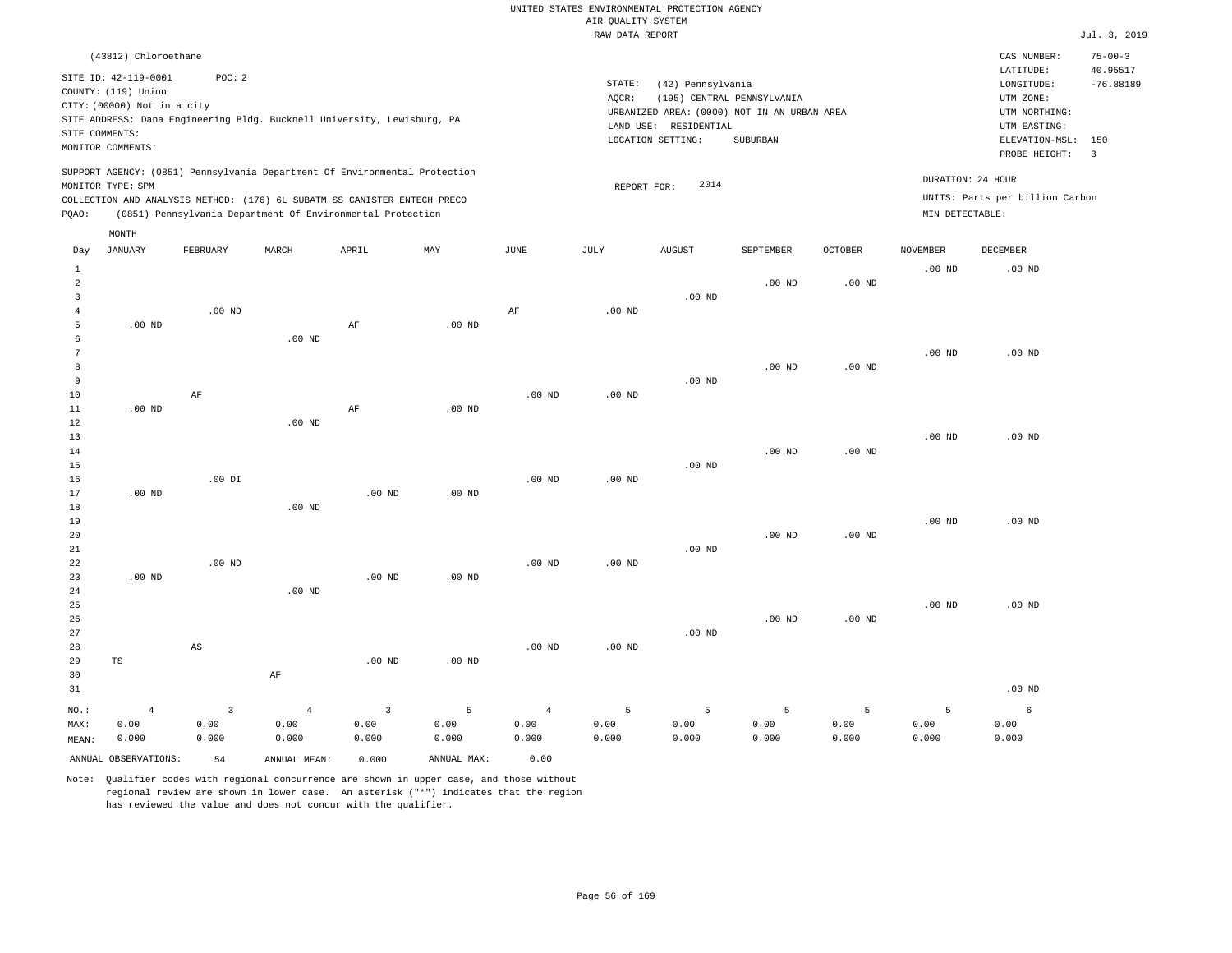|                            |                                                                                                                   |                                 |                                                                                                                                                                                                                      |                    |                                 |                    | RAW DATA REPORT    |                                                                 |                                                                                       |                                 |                                 |                                                                                                                      | Jul. 3, 2019                                     |
|----------------------------|-------------------------------------------------------------------------------------------------------------------|---------------------------------|----------------------------------------------------------------------------------------------------------------------------------------------------------------------------------------------------------------------|--------------------|---------------------------------|--------------------|--------------------|-----------------------------------------------------------------|---------------------------------------------------------------------------------------|---------------------------------|---------------------------------|----------------------------------------------------------------------------------------------------------------------|--------------------------------------------------|
|                            | (43812) Chloroethane                                                                                              |                                 |                                                                                                                                                                                                                      |                    |                                 |                    |                    |                                                                 |                                                                                       |                                 |                                 | CAS NUMBER:                                                                                                          | $75 - 00 - 3$                                    |
|                            | SITE ID: 42-119-0001<br>COUNTY: (119) Union<br>CITY: (00000) Not in a city<br>SITE COMMENTS:<br>MONITOR COMMENTS: | POC: 2                          | SITE ADDRESS: Dana Engineering Bldg. Bucknell University, Lewisburg, PA                                                                                                                                              |                    |                                 |                    | STATE:<br>AQCR:    | (42) Pennsylvania<br>LAND USE: RESIDENTIAL<br>LOCATION SETTING: | (195) CENTRAL PENNSYLVANIA<br>URBANIZED AREA: (0000) NOT IN AN URBAN AREA<br>SUBURBAN |                                 |                                 | LATITUDE:<br>$\texttt{LONGITUDE}$ :<br>UTM ZONE:<br>UTM NORTHING:<br>UTM EASTING:<br>ELEVATION-MSL:<br>PROBE HEIGHT: | 40.95517<br>$-76.88189$<br>150<br>$\overline{3}$ |
| PQAO:                      | MONITOR TYPE: SPM                                                                                                 |                                 | SUPPORT AGENCY: (0851) Pennsylvania Department Of Environmental Protection<br>COLLECTION AND ANALYSIS METHOD: (176) 6L SUBATM SS CANISTER ENTECH PRECO<br>(0851) Pennsylvania Department Of Environmental Protection |                    |                                 |                    | REPORT FOR:        | 2015                                                            |                                                                                       |                                 | MIN DETECTABLE:                 | DURATION: 24 HOUR<br>UNITS: Parts per billion Carbon                                                                 |                                                  |
|                            |                                                                                                                   |                                 |                                                                                                                                                                                                                      |                    |                                 |                    |                    |                                                                 |                                                                                       |                                 |                                 |                                                                                                                      |                                                  |
| Day                        | MONTH<br><b>JANUARY</b>                                                                                           | FEBRUARY                        | MARCH                                                                                                                                                                                                                | APRIL              | MAY                             | JUNE               | JULY               | AUGUST                                                          | SEPTEMBER                                                                             | <b>OCTOBER</b>                  | <b>NOVEMBER</b>                 | DECEMBER                                                                                                             |                                                  |
| $\mathbf{1}$<br>$\sqrt{2}$ |                                                                                                                   |                                 | .00 <sub>ND</sub>                                                                                                                                                                                                    |                    |                                 |                    |                    |                                                                 |                                                                                       |                                 | $\rm{AF}$                       | $.00$ ND                                                                                                             |                                                  |
| 3<br>$\overline{4}$        |                                                                                                                   |                                 |                                                                                                                                                                                                                      |                    |                                 |                    |                    | $.00$ ND                                                        | $.00$ ND                                                                              | AS                              |                                 |                                                                                                                      |                                                  |
| 5<br>6<br>$7\phantom{.0}$  | $.00$ ND                                                                                                          | $.00$ ND                        | $.00$ ND                                                                                                                                                                                                             | $.00$ ND           | $.00$ ND                        | $.00$ ND           | $.00$ ND           |                                                                 |                                                                                       |                                 |                                 |                                                                                                                      |                                                  |
| 8<br>9                     |                                                                                                                   |                                 |                                                                                                                                                                                                                      |                    |                                 |                    |                    |                                                                 | $_{\rm AS}$                                                                           | $.00$ ND                        | .00 <sub>ND</sub>               | $.00$ ND                                                                                                             |                                                  |
| 10<br>$11\,$<br>12         | $.00$ ND                                                                                                          | $.00$ ND                        |                                                                                                                                                                                                                      | $.00$ ND           | $\rm{AF}$                       | .00 <sub>ND</sub>  | .00 <sub>ND</sub>  | $.00$ ND                                                        |                                                                                       |                                 |                                 |                                                                                                                      |                                                  |
| 13<br>14<br>15             |                                                                                                                   |                                 | $.00$ ND                                                                                                                                                                                                             |                    |                                 |                    |                    |                                                                 | $_{\rm AS}$                                                                           | $.00$ ND                        | .00 <sub>ND</sub>               | $\mathbb{A}\mathbb{S}$                                                                                               |                                                  |
| 16<br>17<br>$18\,$         | $.00$ ND                                                                                                          | $.00$ ND                        |                                                                                                                                                                                                                      | $.00$ ND           | $.00$ ND                        | .00 <sub>ND</sub>  | $.00$ ND           | $.00$ ND                                                        |                                                                                       |                                 |                                 |                                                                                                                      |                                                  |
| 19<br>20<br>21<br>22       |                                                                                                                   |                                 | .00 <sub>ND</sub>                                                                                                                                                                                                    |                    |                                 |                    |                    | .00 <sub>ND</sub>                                               | $.00$ ND                                                                              | .00 <sub>ND</sub>               | .00 <sub>ND</sub>               | $\mathbb{A}\mathbb{S}$                                                                                               |                                                  |
| 23<br>24<br>25             | $.00$ ND                                                                                                          | $.00$ ND                        | .00 <sub>ND</sub>                                                                                                                                                                                                    | $.00$ ND           | $.00$ ND                        | .00 <sub>ND</sub>  | .00 <sub>ND</sub>  |                                                                 |                                                                                       |                                 |                                 |                                                                                                                      |                                                  |
| 26<br>27<br>28             |                                                                                                                   |                                 |                                                                                                                                                                                                                      |                    |                                 |                    |                    | $\mathbb{A}\mathbb{S}$                                          | $.00$ ND                                                                              | $.00$ ND                        | .00 <sub>ND</sub>               | $.00$ ND                                                                                                             |                                                  |
| 29<br>30<br>31             | AF                                                                                                                |                                 | .00 <sub>ND</sub>                                                                                                                                                                                                    | $.00$ ND           | $.00$ ND                        | $.00$ ND           | $.00$ ND           |                                                                 |                                                                                       |                                 |                                 |                                                                                                                      |                                                  |
| NO.:<br>MAX:<br>MEAN:      | $\overline{4}$<br>0.00<br>0.000                                                                                   | $\overline{4}$<br>0.00<br>0.000 | 6<br>0.00<br>0.000                                                                                                                                                                                                   | 5<br>0.00<br>0.000 | $\overline{4}$<br>0.00<br>0.000 | 5<br>0.00<br>0.000 | 5<br>0.00<br>0.000 | $\overline{4}$<br>0.00<br>0.000                                 | $\overline{3}$<br>0.00<br>0.000                                                       | $\overline{4}$<br>0.00<br>0.000 | $\overline{4}$<br>0.00<br>0.000 | $\overline{3}$<br>0.00<br>0.000                                                                                      |                                                  |
|                            | ANNUAL OBSERVATIONS:                                                                                              | 51                              | ANNUAL MEAN:                                                                                                                                                                                                         | 0.000              | ANNUAL MAX:                     | 0.00               |                    |                                                                 |                                                                                       |                                 |                                 |                                                                                                                      |                                                  |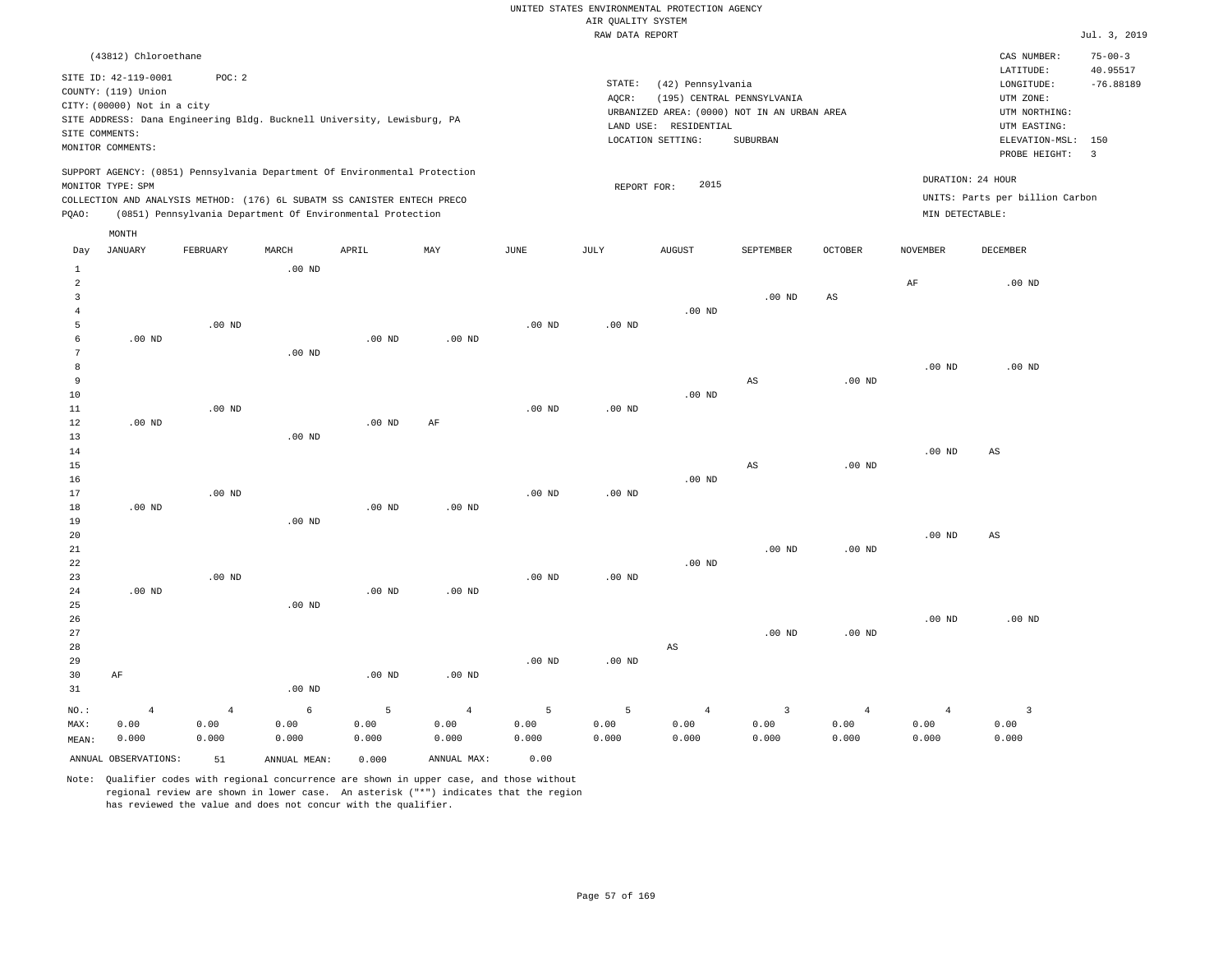|                                |                             |                                                                                                                                        |                   |                   |                   |                | RAW DATA REPORT   |                       |                                             |                   |                   |                                 | Jul. 3, 2019   |
|--------------------------------|-----------------------------|----------------------------------------------------------------------------------------------------------------------------------------|-------------------|-------------------|-------------------|----------------|-------------------|-----------------------|---------------------------------------------|-------------------|-------------------|---------------------------------|----------------|
|                                | (43813) 1,1-Dichloroethane  |                                                                                                                                        |                   |                   |                   |                |                   |                       |                                             |                   |                   | CAS NUMBER:                     | $75 - 34 - 3$  |
|                                | SITE ID: 42-119-0001        | POC: 2                                                                                                                                 |                   |                   |                   |                |                   |                       |                                             |                   |                   | LATITUDE:                       | 40.95517       |
|                                | COUNTY: (119) Union         |                                                                                                                                        |                   |                   |                   |                | STATE:            | (42) Pennsylvania     |                                             |                   |                   | LONGITUDE:                      | $-76.88189$    |
|                                | CITY: (00000) Not in a city |                                                                                                                                        |                   |                   |                   |                | AQCR:             |                       | (195) CENTRAL PENNSYLVANIA                  |                   |                   | UTM ZONE:                       |                |
|                                |                             | SITE ADDRESS: Dana Engineering Bldg. Bucknell University, Lewisburg, PA                                                                |                   |                   |                   |                |                   |                       | URBANIZED AREA: (0000) NOT IN AN URBAN AREA |                   |                   | UTM NORTHING:                   |                |
|                                | SITE COMMENTS:              |                                                                                                                                        |                   |                   |                   |                |                   | LAND USE: RESIDENTIAL |                                             |                   |                   | UTM EASTING:                    |                |
|                                | MONITOR COMMENTS:           |                                                                                                                                        |                   |                   |                   |                |                   | LOCATION SETTING:     | SUBURBAN                                    |                   |                   | ELEVATION-MSL:                  | 150            |
|                                |                             |                                                                                                                                        |                   |                   |                   |                |                   |                       |                                             |                   |                   | PROBE HEIGHT:                   | $\overline{3}$ |
|                                |                             | SUPPORT AGENCY: (0851) Pennsylvania Department Of Environmental Protection                                                             |                   |                   |                   |                |                   |                       |                                             |                   |                   | DURATION: 24 HOUR               |                |
|                                | MONITOR TYPE: SPM           |                                                                                                                                        |                   |                   |                   |                | REPORT FOR:       | 2013                  |                                             |                   |                   | UNITS: Parts per billion Carbon |                |
| PQAO:                          |                             | COLLECTION AND ANALYSIS METHOD: (176) 6L SUBATM SS CANISTER ENTECH PRECO<br>(0851) Pennsylvania Department Of Environmental Protection |                   |                   |                   |                |                   |                       |                                             |                   | MIN DETECTABLE:   |                                 |                |
|                                |                             |                                                                                                                                        |                   |                   |                   |                |                   |                       |                                             |                   |                   |                                 |                |
| Day                            | MONTH<br><b>JANUARY</b>     | FEBRUARY                                                                                                                               | MARCH             | APRIL             | MAY               | JUNE           | JULY              | <b>AUGUST</b>         | SEPTEMBER                                   | <b>OCTOBER</b>    | <b>NOVEMBER</b>   | DECEMBER                        |                |
|                                |                             |                                                                                                                                        |                   |                   |                   |                |                   |                       |                                             |                   |                   |                                 |                |
| $\mathbf{1}$<br>$\overline{a}$ |                             |                                                                                                                                        |                   |                   |                   |                |                   |                       | $.00$ ND                                    | $.00$ ND          |                   |                                 |                |
| 3                              |                             | $.00$ ND                                                                                                                               |                   |                   |                   | $.00$ ND       | $.00$ ND          | $\rm{AF}$             |                                             |                   |                   |                                 |                |
| $\overline{4}$                 | .00 <sub>ND</sub>           |                                                                                                                                        |                   | .00 <sub>ND</sub> | $.00$ ND          |                |                   |                       |                                             |                   |                   |                                 |                |
| 5                              |                             |                                                                                                                                        | $.00$ ND          |                   |                   |                |                   |                       |                                             |                   |                   |                                 |                |
| 6                              |                             |                                                                                                                                        |                   |                   |                   |                |                   |                       |                                             |                   | .00 <sub>ND</sub> | $.00$ ND                        |                |
| $\overline{7}$                 |                             |                                                                                                                                        |                   |                   |                   |                |                   |                       | $.00$ ND                                    | .00 <sub>ND</sub> |                   |                                 |                |
| 8                              |                             |                                                                                                                                        |                   |                   |                   |                |                   | $_{\rm TS}$           |                                             |                   |                   |                                 |                |
| 9                              |                             | $.00$ ND                                                                                                                               |                   |                   |                   | $.00$ ND       | .00 <sub>ND</sub> |                       |                                             |                   |                   |                                 |                |
| 10                             | $.00$ ND                    |                                                                                                                                        |                   | .00 <sub>ND</sub> | .00 <sub>ND</sub> |                |                   |                       |                                             |                   |                   |                                 |                |
| $11\,$                         |                             |                                                                                                                                        | .00 <sub>ND</sub> |                   |                   |                |                   |                       |                                             |                   |                   |                                 |                |
| 12                             |                             |                                                                                                                                        |                   |                   |                   |                |                   |                       |                                             |                   | .00 <sub>ND</sub> | $.00$ ND                        |                |
| 13                             |                             |                                                                                                                                        |                   |                   |                   |                |                   |                       | $.00$ ND                                    | .00 <sub>ND</sub> |                   |                                 |                |
| 14                             |                             |                                                                                                                                        |                   |                   |                   |                |                   | AF                    |                                             |                   |                   |                                 |                |
| 15                             |                             | $.00$ ND                                                                                                                               |                   |                   |                   | AF             | $.00$ ND          |                       |                                             |                   |                   |                                 |                |
| 16                             | $.00$ ND                    |                                                                                                                                        |                   | $.00$ ND          | $.00$ ND          |                |                   |                       |                                             |                   |                   |                                 |                |
| $17$                           |                             |                                                                                                                                        | .00 <sub>ND</sub> |                   |                   |                |                   |                       |                                             |                   |                   |                                 |                |
| 18                             |                             |                                                                                                                                        |                   |                   |                   |                |                   |                       |                                             |                   | $_{\rm TS}$       | .00 <sub>ND</sub>               |                |
| 19                             |                             |                                                                                                                                        |                   |                   |                   |                |                   |                       | $.00$ ND                                    | .00 <sub>ND</sub> |                   |                                 |                |
| 20                             |                             |                                                                                                                                        |                   |                   |                   |                |                   | $.00$ ND              |                                             |                   |                   |                                 |                |
| 21                             |                             | $.00$ ND                                                                                                                               |                   |                   |                   | $\rm{AF}$      | $_{\rm TS}$       |                       |                                             |                   |                   |                                 |                |
| 22                             | $.00$ ND                    |                                                                                                                                        |                   | $.00$ ND          | $.00$ ND          |                |                   |                       |                                             |                   |                   |                                 |                |
| 23                             |                             |                                                                                                                                        | $.00$ ND          |                   |                   |                |                   |                       |                                             |                   |                   |                                 |                |
| 24                             |                             |                                                                                                                                        |                   |                   |                   |                |                   |                       |                                             |                   | AF                | AF                              |                |
| 25<br>26                       |                             |                                                                                                                                        |                   |                   |                   |                |                   | $.00$ ND              | $.00$ ND                                    | .00 <sub>ND</sub> |                   |                                 |                |
| 27                             |                             |                                                                                                                                        |                   |                   |                   |                |                   |                       |                                             |                   |                   |                                 |                |
| 28                             | $.00$ ND                    | AF                                                                                                                                     |                   | $.00$ ND          | TS                | AF             | $.00$ ND          |                       |                                             |                   |                   |                                 |                |
| 29                             |                             |                                                                                                                                        | .00 <sub>ND</sub> |                   |                   |                |                   |                       |                                             |                   |                   |                                 |                |
| 30                             |                             |                                                                                                                                        |                   |                   |                   |                |                   |                       |                                             |                   | .00 <sub>ND</sub> | $.00$ ND                        |                |
| 31                             |                             |                                                                                                                                        |                   |                   |                   |                |                   |                       |                                             | .00 <sub>ND</sub> |                   |                                 |                |
| NO.:                           | 5                           | $\overline{4}$                                                                                                                         | 5                 | 5                 | $\overline{4}$    | $\overline{a}$ | $\overline{4}$    | $\overline{a}$        | 5                                           | 6                 | 3                 | $\overline{4}$                  |                |
| MAX:                           | 0.00                        | 0.00                                                                                                                                   | 0.00              | 0.00              | 0.00              | 0.00           | 0.00              | 0.00                  | 0.00                                        | 0.00              | 0.00              | 0.00                            |                |
| MEAN:                          | 0.000                       | 0.000                                                                                                                                  | 0.000             | 0.000             | 0.000             | 0.000          | 0.000             | 0.000                 | 0.000                                       | 0.000             | 0.000             | 0.000                           |                |

Note: Qualifier codes with regional concurrence are shown in upper case, and those without regional review are shown in lower case. An asterisk ("\*") indicates that the region has reviewed the value and does not concur with the qualifier.

ANNUAL OBSERVATIONS: 49 ANNUAL MEAN: 0.000 ANNUAL MAX: 0.00

MEAN: 0.000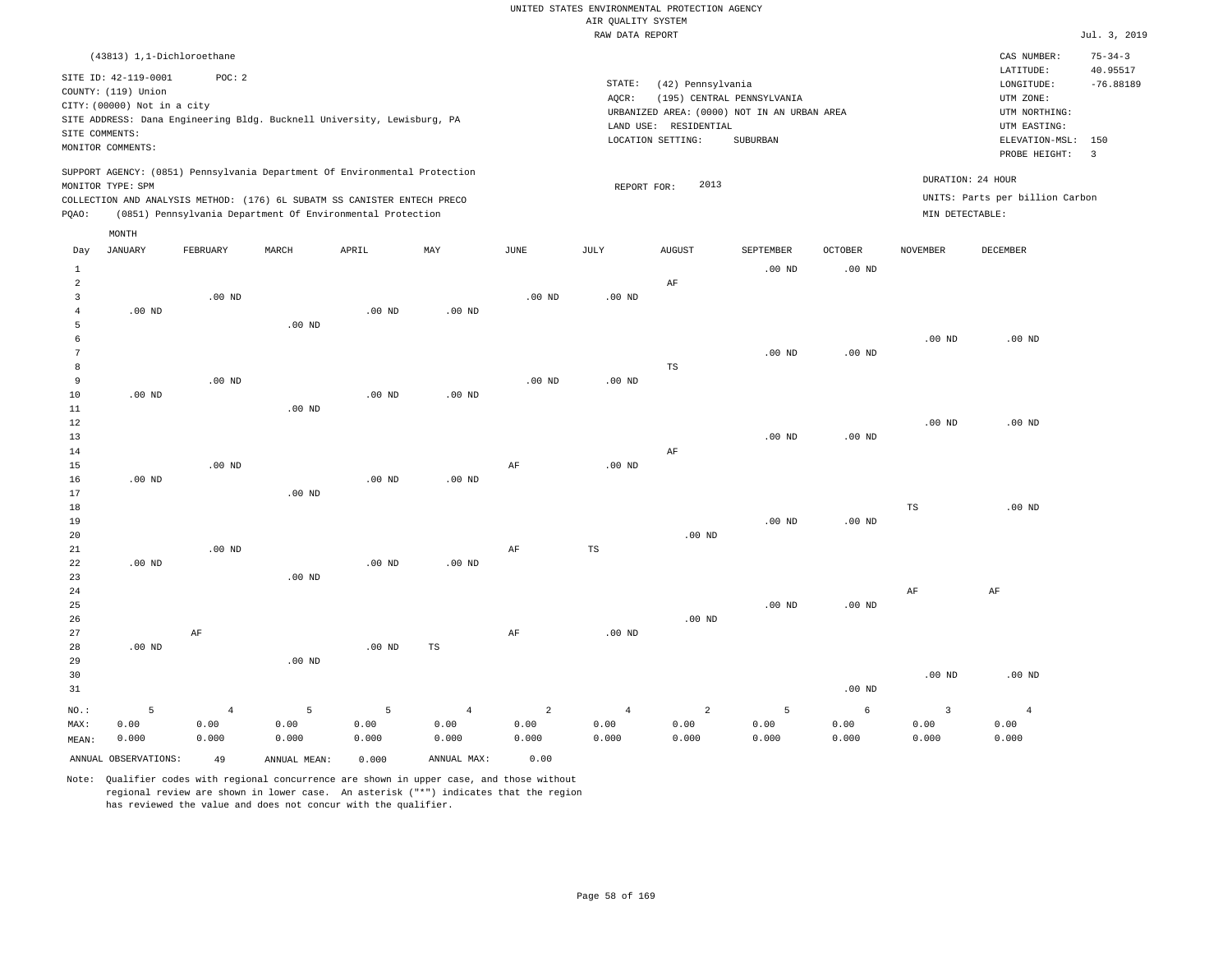|                |                                                                                                                   |                        |                                                                            |                         |               |                   | ----- ------ ---- ---- |                                                                 |                                                                                       |                   |                   |                                                                                                              | ------                                    |
|----------------|-------------------------------------------------------------------------------------------------------------------|------------------------|----------------------------------------------------------------------------|-------------------------|---------------|-------------------|------------------------|-----------------------------------------------------------------|---------------------------------------------------------------------------------------|-------------------|-------------------|--------------------------------------------------------------------------------------------------------------|-------------------------------------------|
|                | (43813) 1,1-Dichloroethane                                                                                        |                        |                                                                            |                         |               |                   |                        |                                                                 |                                                                                       |                   |                   | CAS NUMBER:                                                                                                  | $75 - 34 - 3$                             |
|                | SITE ID: 42-119-0001<br>COUNTY: (119) Union<br>CITY: (00000) Not in a city<br>SITE COMMENTS:<br>MONITOR COMMENTS: | POC: 2                 | SITE ADDRESS: Dana Engineering Bldg. Bucknell University, Lewisburg, PA    |                         |               |                   | STATE:<br>AQCR:        | (42) Pennsylvania<br>LAND USE: RESIDENTIAL<br>LOCATION SETTING: | (195) CENTRAL PENNSYLVANIA<br>URBANIZED AREA: (0000) NOT IN AN URBAN AREA<br>SUBURBAN |                   |                   | LATITUDE:<br>LONGITUDE:<br>UTM ZONE:<br>UTM NORTHING:<br>UTM EASTING:<br>ELEVATION-MSL: 150<br>PROBE HEIGHT: | 40.95517<br>$-76.88189$<br>$\overline{3}$ |
|                |                                                                                                                   |                        | SUPPORT AGENCY: (0851) Pennsylvania Department Of Environmental Protection |                         |               |                   |                        |                                                                 |                                                                                       |                   | DURATION: 24 HOUR |                                                                                                              |                                           |
|                | MONITOR TYPE: SPM                                                                                                 |                        | COLLECTION AND ANALYSIS METHOD: (176) 6L SUBATM SS CANISTER ENTECH PRECO   |                         |               |                   | REPORT FOR:            | 2014                                                            |                                                                                       |                   |                   | UNITS: Parts per billion Carbon                                                                              |                                           |
| PQAO:          |                                                                                                                   |                        | (0851) Pennsylvania Department Of Environmental Protection                 |                         |               |                   |                        |                                                                 |                                                                                       |                   | MIN DETECTABLE:   |                                                                                                              |                                           |
|                | MONTH                                                                                                             |                        |                                                                            |                         |               |                   |                        |                                                                 |                                                                                       |                   |                   |                                                                                                              |                                           |
| Day            | <b>JANUARY</b>                                                                                                    | FEBRUARY               | MARCH                                                                      | APRIL                   | MAY           | JUNE              | JULY                   | <b>AUGUST</b>                                                   | SEPTEMBER                                                                             | OCTOBER           | NOVEMBER          | DECEMBER                                                                                                     |                                           |
| $\mathbf{1}$   |                                                                                                                   |                        |                                                                            |                         |               |                   |                        |                                                                 |                                                                                       |                   | $.00$ ND          | .00 <sub>ND</sub>                                                                                            |                                           |
| $\overline{a}$ |                                                                                                                   |                        |                                                                            |                         |               |                   |                        |                                                                 | .00 <sub>ND</sub>                                                                     | $.00$ ND          |                   |                                                                                                              |                                           |
| 3              |                                                                                                                   |                        |                                                                            |                         |               |                   |                        | $.00$ ND                                                        |                                                                                       |                   |                   |                                                                                                              |                                           |
| $\overline{4}$ |                                                                                                                   | $.00$ ND               |                                                                            |                         |               | AF                | $.00$ ND               |                                                                 |                                                                                       |                   |                   |                                                                                                              |                                           |
| 5<br>6         | $.00$ ND                                                                                                          |                        | $.00$ ND                                                                   | AF                      | $.00$ ND      |                   |                        |                                                                 |                                                                                       |                   |                   |                                                                                                              |                                           |
| 7              |                                                                                                                   |                        |                                                                            |                         |               |                   |                        |                                                                 |                                                                                       |                   | $.00$ ND          | $.00$ ND                                                                                                     |                                           |
| 8              |                                                                                                                   |                        |                                                                            |                         |               |                   |                        |                                                                 | $.00$ ND                                                                              | $.00$ ND          |                   |                                                                                                              |                                           |
| 9              |                                                                                                                   |                        |                                                                            |                         |               |                   |                        | $.00$ ND                                                        |                                                                                       |                   |                   |                                                                                                              |                                           |
| $10$           |                                                                                                                   | $\rm{AF}$              |                                                                            |                         |               | .00 <sub>ND</sub> | .00 <sub>ND</sub>      |                                                                 |                                                                                       |                   |                   |                                                                                                              |                                           |
| $11\,$         | $.00$ ND                                                                                                          |                        |                                                                            | $\rm AF$                | $.00$ ND      |                   |                        |                                                                 |                                                                                       |                   |                   |                                                                                                              |                                           |
| $1\,2$         |                                                                                                                   |                        | $.00$ ND                                                                   |                         |               |                   |                        |                                                                 |                                                                                       |                   |                   |                                                                                                              |                                           |
| 13<br>14       |                                                                                                                   |                        |                                                                            |                         |               |                   |                        |                                                                 | $.00$ ND                                                                              | .00 <sub>ND</sub> | $.00$ ND          | $.00$ ND                                                                                                     |                                           |
| 15             |                                                                                                                   |                        |                                                                            |                         |               |                   |                        | $.00$ ND                                                        |                                                                                       |                   |                   |                                                                                                              |                                           |
| 16             |                                                                                                                   | $.00$ DI               |                                                                            |                         |               | .00 <sub>ND</sub> | $.00$ ND               |                                                                 |                                                                                       |                   |                   |                                                                                                              |                                           |
| 17             | $.00$ ND                                                                                                          |                        |                                                                            | $.00$ ND                | $.00$ ND      |                   |                        |                                                                 |                                                                                       |                   |                   |                                                                                                              |                                           |
| 18             |                                                                                                                   |                        | .00 <sub>ND</sub>                                                          |                         |               |                   |                        |                                                                 |                                                                                       |                   |                   |                                                                                                              |                                           |
| 19             |                                                                                                                   |                        |                                                                            |                         |               |                   |                        |                                                                 |                                                                                       |                   | .00 <sub>ND</sub> | $.00$ ND                                                                                                     |                                           |
| 20             |                                                                                                                   |                        |                                                                            |                         |               |                   |                        |                                                                 | $.00$ ND                                                                              | .00 <sub>ND</sub> |                   |                                                                                                              |                                           |
| 21<br>22       |                                                                                                                   | $.00$ ND               |                                                                            |                         |               | $.00$ ND          | $.00$ ND               | $.00$ ND                                                        |                                                                                       |                   |                   |                                                                                                              |                                           |
| 23             | $.00$ ND                                                                                                          |                        |                                                                            | .00 <sub>ND</sub>       | $.00$ ND      |                   |                        |                                                                 |                                                                                       |                   |                   |                                                                                                              |                                           |
| 24             |                                                                                                                   |                        | $.00$ ND                                                                   |                         |               |                   |                        |                                                                 |                                                                                       |                   |                   |                                                                                                              |                                           |
| 25             |                                                                                                                   |                        |                                                                            |                         |               |                   |                        |                                                                 |                                                                                       |                   | .00 <sub>ND</sub> | .00 <sub>ND</sub>                                                                                            |                                           |
| 26             |                                                                                                                   |                        |                                                                            |                         |               |                   |                        |                                                                 | $.00$ ND                                                                              | $.00$ ND          |                   |                                                                                                              |                                           |
| 27             |                                                                                                                   |                        |                                                                            |                         |               |                   |                        | $.00$ ND                                                        |                                                                                       |                   |                   |                                                                                                              |                                           |
| 28             |                                                                                                                   | $\mathbb{A}\mathbb{S}$ |                                                                            |                         |               | .00 <sub>ND</sub> | .00 <sub>ND</sub>      |                                                                 |                                                                                       |                   |                   |                                                                                                              |                                           |
| 29<br>30       | $_{\rm TS}$                                                                                                       |                        | $\rm AF$                                                                   | .00 <sub>ND</sub>       | $.00$ ND      |                   |                        |                                                                 |                                                                                       |                   |                   |                                                                                                              |                                           |
| 31             |                                                                                                                   |                        |                                                                            |                         |               |                   |                        |                                                                 |                                                                                       |                   |                   | $.00$ ND                                                                                                     |                                           |
|                |                                                                                                                   |                        |                                                                            |                         |               |                   |                        |                                                                 |                                                                                       |                   |                   |                                                                                                              |                                           |
| NO.:           | $\overline{4}$                                                                                                    | $\overline{3}$         | $\overline{4}$                                                             | $\overline{\mathbf{3}}$ | 5             | $\overline{4}$    | 5                      | 5                                                               | 5                                                                                     | 5                 | 5                 | 6                                                                                                            |                                           |
| MAX:<br>MEAN:  | 0.00<br>0.000                                                                                                     | 0.00<br>0.000          | 0.00<br>0.000                                                              | 0.00<br>0.000           | 0.00<br>0.000 | 0.00<br>0.000     | 0.00<br>0.000          | 0.00<br>0.000                                                   | 0.00<br>0.000                                                                         | 0.00<br>0.000     | 0.00<br>0.000     | 0.00<br>0.000                                                                                                |                                           |
|                |                                                                                                                   |                        |                                                                            |                         |               |                   |                        |                                                                 |                                                                                       |                   |                   |                                                                                                              |                                           |
|                | ANNUAL OBSERVATIONS:                                                                                              | 54                     | ANNUAL MEAN:                                                               | 0.000                   | ANNUAL MAX:   | 0.00              |                        |                                                                 |                                                                                       |                   |                   |                                                                                                              |                                           |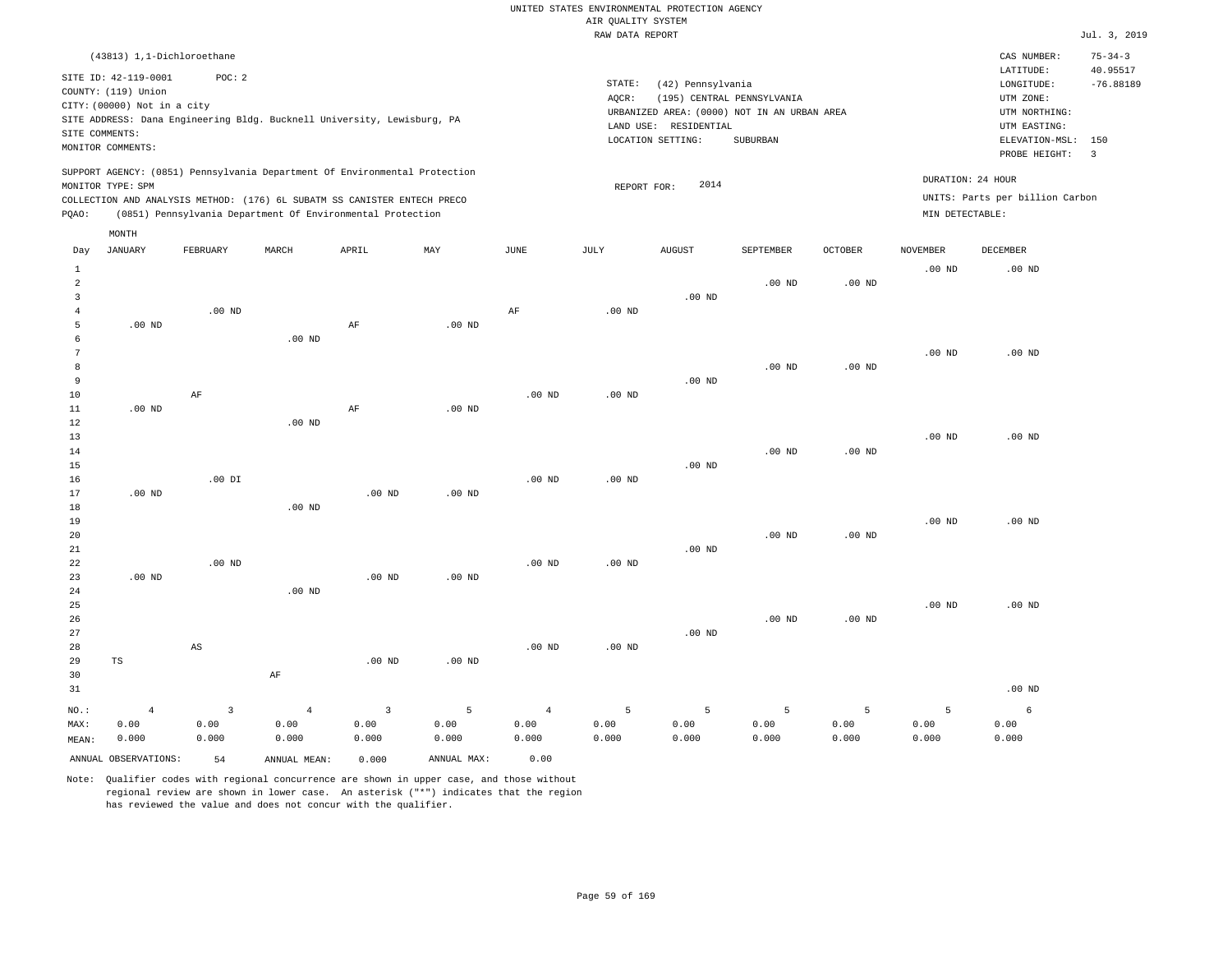|                         |                             |                |                                                                            |                   |                   |                   | <br>Rosmers nensen<br>RAW DATA REPORT |                        |                                             |                   |                   |                                 | Jul. 3, 2019   |
|-------------------------|-----------------------------|----------------|----------------------------------------------------------------------------|-------------------|-------------------|-------------------|---------------------------------------|------------------------|---------------------------------------------|-------------------|-------------------|---------------------------------|----------------|
|                         | (43813) 1,1-Dichloroethane  |                |                                                                            |                   |                   |                   |                                       |                        |                                             |                   |                   | CAS NUMBER:                     | $75 - 34 - 3$  |
|                         |                             |                |                                                                            |                   |                   |                   |                                       |                        |                                             |                   |                   | LATITUDE:                       | 40.95517       |
|                         | SITE ID: 42-119-0001        | POC: 2         |                                                                            |                   |                   |                   | STATE:                                | (42) Pennsylvania      |                                             |                   |                   | LONGITUDE:                      | $-76.88189$    |
|                         | COUNTY: (119) Union         |                |                                                                            |                   |                   |                   | AQCR:                                 |                        | (195) CENTRAL PENNSYLVANIA                  |                   |                   | UTM ZONE:                       |                |
|                         | CITY: (00000) Not in a city |                |                                                                            |                   |                   |                   |                                       |                        | URBANIZED AREA: (0000) NOT IN AN URBAN AREA |                   |                   | UTM NORTHING:                   |                |
|                         |                             |                | SITE ADDRESS: Dana Engineering Bldg. Bucknell University, Lewisburg, PA    |                   |                   |                   |                                       | LAND USE: RESIDENTIAL  |                                             |                   |                   | UTM EASTING:                    |                |
| SITE COMMENTS:          | MONITOR COMMENTS:           |                |                                                                            |                   |                   |                   |                                       | LOCATION SETTING:      | SUBURBAN                                    |                   |                   | ELEVATION-MSL:                  | 150            |
|                         |                             |                |                                                                            |                   |                   |                   |                                       |                        |                                             |                   |                   | PROBE HEIGHT:                   | $\overline{3}$ |
|                         |                             |                | SUPPORT AGENCY: (0851) Pennsylvania Department Of Environmental Protection |                   |                   |                   |                                       |                        |                                             |                   |                   | DURATION: 24 HOUR               |                |
|                         | MONITOR TYPE: SPM           |                |                                                                            |                   |                   |                   | REPORT FOR:                           | 2015                   |                                             |                   |                   |                                 |                |
|                         |                             |                | COLLECTION AND ANALYSIS METHOD: (176) 6L SUBATM SS CANISTER ENTECH PRECO   |                   |                   |                   |                                       |                        |                                             |                   |                   | UNITS: Parts per billion Carbon |                |
| PQAO:                   |                             |                | (0851) Pennsylvania Department Of Environmental Protection                 |                   |                   |                   |                                       |                        |                                             |                   | MIN DETECTABLE:   |                                 |                |
|                         | MONTH                       |                |                                                                            |                   |                   |                   |                                       |                        |                                             |                   |                   |                                 |                |
| Day                     | JANUARY                     | FEBRUARY       | MARCH                                                                      | APRIL             | MAY               | $_{\rm JUNE}$     | JULY                                  | AUGUST                 | SEPTEMBER                                   | <b>OCTOBER</b>    | <b>NOVEMBER</b>   | DECEMBER                        |                |
| $\mathbf{1}$            |                             |                | $.00$ ND                                                                   |                   |                   |                   |                                       |                        |                                             |                   |                   |                                 |                |
| $\overline{2}$          |                             |                |                                                                            |                   |                   |                   |                                       |                        |                                             |                   | AF                | $.00$ ND                        |                |
| $\overline{\mathbf{3}}$ |                             |                |                                                                            |                   |                   |                   |                                       |                        | $.00$ ND                                    | $_{\rm AS}$       |                   |                                 |                |
| $\overline{4}$          |                             |                |                                                                            |                   |                   |                   |                                       | $.00$ ND               |                                             |                   |                   |                                 |                |
| 5                       |                             | $.00$ ND       |                                                                            |                   |                   | $.00$ ND          | $.00$ ND                              |                        |                                             |                   |                   |                                 |                |
| 6<br>7                  | $.00$ ND                    |                |                                                                            | $.00$ ND          | $.00$ ND          |                   |                                       |                        |                                             |                   |                   |                                 |                |
| 8                       |                             |                | $.00$ ND                                                                   |                   |                   |                   |                                       |                        |                                             |                   | .00 <sub>ND</sub> | $.00$ ND                        |                |
| 9                       |                             |                |                                                                            |                   |                   |                   |                                       |                        | AS                                          | .00 <sub>ND</sub> |                   |                                 |                |
| 10                      |                             |                |                                                                            |                   |                   |                   |                                       | $.00$ ND               |                                             |                   |                   |                                 |                |
| 11                      |                             | $.00$ ND       |                                                                            |                   |                   | $.00$ ND          | $.00$ ND                              |                        |                                             |                   |                   |                                 |                |
| 12                      | $.00$ ND                    |                |                                                                            | .00 <sub>ND</sub> | AF                |                   |                                       |                        |                                             |                   |                   |                                 |                |
| 13                      |                             |                | $.00$ ND                                                                   |                   |                   |                   |                                       |                        |                                             |                   |                   |                                 |                |
| 14                      |                             |                |                                                                            |                   |                   |                   |                                       |                        |                                             |                   | .00 <sub>ND</sub> | AS                              |                |
| 15                      |                             |                |                                                                            |                   |                   |                   |                                       |                        | AS                                          | .00 <sub>ND</sub> |                   |                                 |                |
| 16                      |                             |                |                                                                            |                   |                   |                   |                                       | .00 <sub>ND</sub>      |                                             |                   |                   |                                 |                |
| 17                      |                             | $.00$ ND       |                                                                            |                   |                   | .00 <sub>ND</sub> | $.00$ ND                              |                        |                                             |                   |                   |                                 |                |
| 18<br>19                | $.00$ ND                    |                | $.00$ ND                                                                   | .00 <sub>ND</sub> | $.00$ ND          |                   |                                       |                        |                                             |                   |                   |                                 |                |
| 20                      |                             |                |                                                                            |                   |                   |                   |                                       |                        |                                             |                   | $.00$ ND          | $_{\rm AS}$                     |                |
| 21                      |                             |                |                                                                            |                   |                   |                   |                                       |                        | .00 <sub>ND</sub>                           | .00 <sub>ND</sub> |                   |                                 |                |
| 22                      |                             |                |                                                                            |                   |                   |                   |                                       | $.00$ ND               |                                             |                   |                   |                                 |                |
| 23                      |                             | $.00$ ND       |                                                                            |                   |                   | .00 <sub>ND</sub> | $.00$ ND                              |                        |                                             |                   |                   |                                 |                |
| 24                      | $.00$ ND                    |                |                                                                            | .00 <sub>ND</sub> | .00 <sub>ND</sub> |                   |                                       |                        |                                             |                   |                   |                                 |                |
| 25                      |                             |                | .00 <sub>ND</sub>                                                          |                   |                   |                   |                                       |                        |                                             |                   |                   |                                 |                |
| 26                      |                             |                |                                                                            |                   |                   |                   |                                       |                        |                                             |                   | .00 <sub>ND</sub> | $.00$ ND                        |                |
| 27                      |                             |                |                                                                            |                   |                   |                   |                                       |                        | $.00$ ND                                    | .00 <sub>ND</sub> |                   |                                 |                |
| 28                      |                             |                |                                                                            |                   |                   |                   |                                       | $\mathbb{A}\mathbb{S}$ |                                             |                   |                   |                                 |                |
| 29                      |                             |                |                                                                            | $.00$ ND          | $.00$ ND          | .00 <sub>ND</sub> | $.00$ ND                              |                        |                                             |                   |                   |                                 |                |
| 30<br>31                | AF                          |                | $.00$ ND                                                                   |                   |                   |                   |                                       |                        |                                             |                   |                   |                                 |                |
|                         |                             |                |                                                                            |                   |                   |                   |                                       |                        |                                             |                   |                   |                                 |                |
| NO.:                    | $\overline{4}$              | $\overline{4}$ | 6                                                                          | 5                 | $\overline{4}$    | 5                 | 5                                     | $\overline{4}$         | $\overline{3}$                              | $\overline{4}$    | $\overline{4}$    | $\overline{3}$                  |                |
| MAX:                    | 0.00                        | 0.00<br>0.000  | 0.00                                                                       | 0.00<br>0.000     | 0.00              | 0.00<br>0.000     | 0.00<br>0.000                         | 0.00<br>0.000          | 0.00<br>0.000                               | 0.00<br>0.000     | 0.00<br>0.000     | 0.00<br>0.000                   |                |
| MEAN:                   | 0.000                       |                | 0.000                                                                      |                   | 0.000             |                   |                                       |                        |                                             |                   |                   |                                 |                |
|                         | ANNUAL OBSERVATIONS:        | 51             | ANNUAL MEAN:                                                               | 0.000             | ANNUAL MAX:       | 0.00              |                                       |                        |                                             |                   |                   |                                 |                |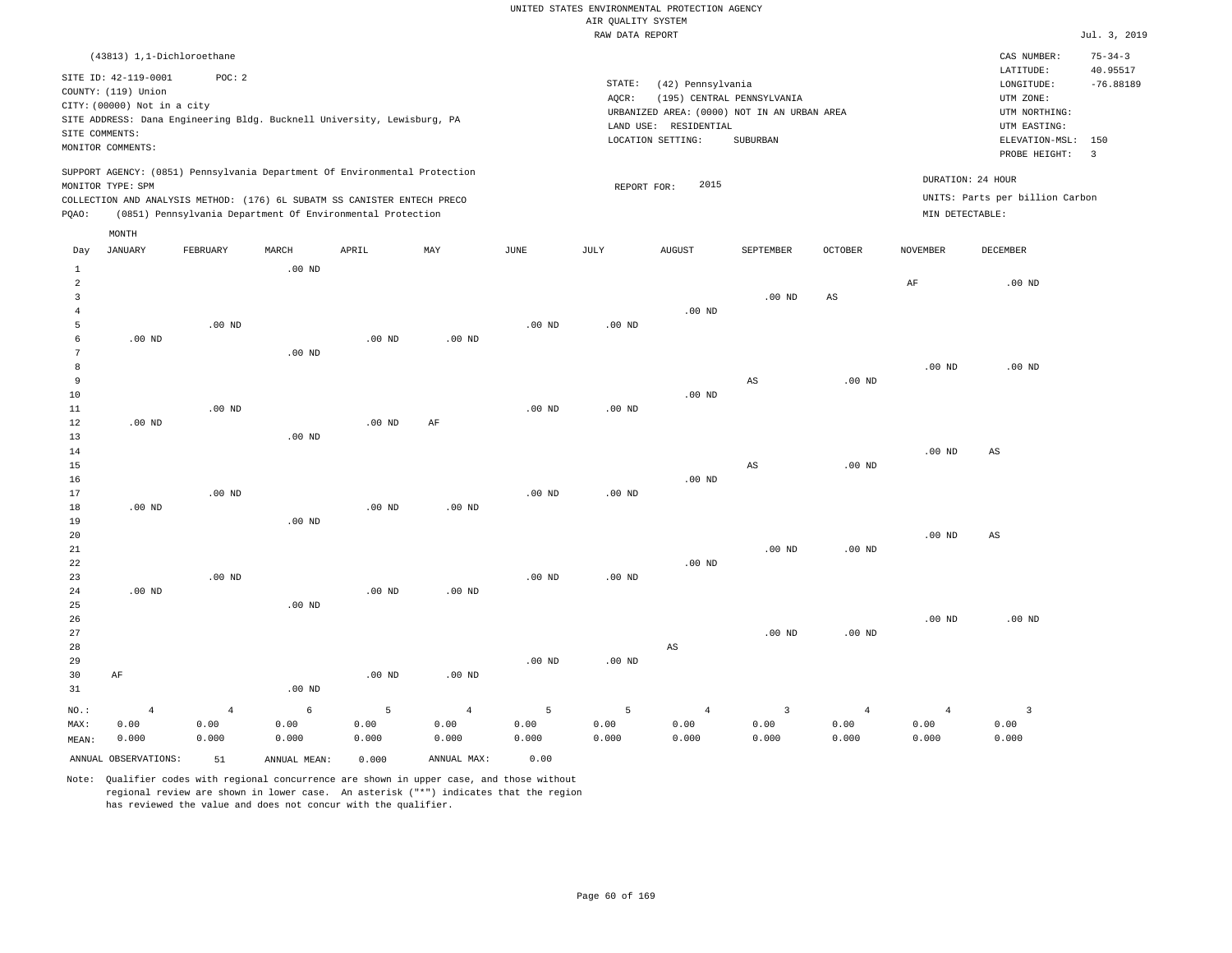|                |                                                                                                                   |                                                                                   |                   |                   |                   |                   | RAW DATA REPORT |                                                                                                                                              |                   |                   |                   |                                                                                             | Jul. 3, 2019                                   |
|----------------|-------------------------------------------------------------------------------------------------------------------|-----------------------------------------------------------------------------------|-------------------|-------------------|-------------------|-------------------|-----------------|----------------------------------------------------------------------------------------------------------------------------------------------|-------------------|-------------------|-------------------|---------------------------------------------------------------------------------------------|------------------------------------------------|
|                | (43814) Methyl chloroform                                                                                         |                                                                                   |                   |                   |                   |                   |                 |                                                                                                                                              |                   |                   |                   | CAS NUMBER:<br>LATITUDE:                                                                    | $71 - 55 - 6$<br>40.95517                      |
|                | SITE ID: 42-119-0001<br>COUNTY: (119) Union<br>CITY: (00000) Not in a city<br>SITE COMMENTS:<br>MONITOR COMMENTS: | POC: 2<br>SITE ADDRESS: Dana Engineering Bldg. Bucknell University, Lewisburg, PA |                   |                   |                   |                   | STATE:<br>AOCR: | (42) Pennsylvania<br>(195) CENTRAL PENNSYLVANIA<br>URBANIZED AREA: (0000) NOT IN AN URBAN AREA<br>LAND USE: RESIDENTIAL<br>LOCATION SETTING: | SUBURBAN          |                   |                   | LONGITUDE:<br>UTM ZONE:<br>UTM NORTHING:<br>UTM EASTING:<br>ELEVATION-MSL:<br>PROBE HEIGHT: | $-76.88189$<br>150<br>$\overline{\phantom{a}}$ |
|                |                                                                                                                   | SUPPORT AGENCY: (0851) Pennsylvania Department Of Environmental Protection        |                   |                   |                   |                   |                 |                                                                                                                                              |                   |                   | DURATION: 24 HOUR |                                                                                             |                                                |
|                | MONITOR TYPE: SPM                                                                                                 |                                                                                   |                   |                   |                   |                   |                 | 2013<br>REPORT FOR:                                                                                                                          |                   |                   |                   | UNITS: Parts per billion Carbon                                                             |                                                |
|                |                                                                                                                   | COLLECTION AND ANALYSIS METHOD: (176) 6L SUBATM SS CANISTER ENTECH PRECO          |                   |                   |                   |                   |                 |                                                                                                                                              |                   |                   |                   |                                                                                             |                                                |
| POAO:          |                                                                                                                   | (0851) Pennsylvania Department Of Environmental Protection                        |                   |                   |                   |                   |                 |                                                                                                                                              |                   |                   | MIN DETECTABLE:   |                                                                                             |                                                |
|                | MONTH                                                                                                             |                                                                                   |                   |                   |                   |                   |                 |                                                                                                                                              |                   |                   |                   |                                                                                             |                                                |
| Day            | <b>JANUARY</b>                                                                                                    | FEBRUARY                                                                          | MARCH             | APRIL             | MAY               | JUNE              | JULY            | <b>AUGUST</b>                                                                                                                                | SEPTEMBER         | <b>OCTOBER</b>    | <b>NOVEMBER</b>   | DECEMBER                                                                                    |                                                |
| $\mathbf{1}$   |                                                                                                                   |                                                                                   |                   |                   |                   |                   |                 |                                                                                                                                              | $.00$ ND          | .00 <sub>ND</sub> |                   |                                                                                             |                                                |
| $\overline{a}$ |                                                                                                                   |                                                                                   |                   |                   |                   |                   |                 | AF                                                                                                                                           |                   |                   |                   |                                                                                             |                                                |
| 3              |                                                                                                                   | $.00$ ND                                                                          |                   |                   |                   | .00 <sub>ND</sub> | $.00$ ND        |                                                                                                                                              |                   |                   |                   |                                                                                             |                                                |
|                | $.00$ ND                                                                                                          |                                                                                   |                   | .00 <sub>ND</sub> | .00 <sub>ND</sub> |                   |                 |                                                                                                                                              |                   |                   |                   |                                                                                             |                                                |
|                |                                                                                                                   |                                                                                   | $.00$ ND          |                   |                   |                   |                 |                                                                                                                                              |                   |                   |                   |                                                                                             |                                                |
|                |                                                                                                                   |                                                                                   |                   |                   |                   |                   |                 |                                                                                                                                              |                   |                   | .00 <sub>ND</sub> | $.00$ ND                                                                                    |                                                |
|                |                                                                                                                   |                                                                                   |                   |                   |                   |                   |                 |                                                                                                                                              | $.00$ ND          | $.00$ ND          |                   |                                                                                             |                                                |
| 8              |                                                                                                                   |                                                                                   |                   |                   |                   |                   |                 | TS                                                                                                                                           |                   |                   |                   |                                                                                             |                                                |
| 9              |                                                                                                                   | $.00$ ND                                                                          |                   |                   |                   | $.00$ ND          | $.00$ ND        |                                                                                                                                              |                   |                   |                   |                                                                                             |                                                |
| 10             | $.00$ ND                                                                                                          |                                                                                   |                   | $.00$ ND          | $.00$ ND          |                   |                 |                                                                                                                                              |                   |                   |                   |                                                                                             |                                                |
| 11             |                                                                                                                   |                                                                                   | $.00$ ND          |                   |                   |                   |                 |                                                                                                                                              |                   |                   |                   |                                                                                             |                                                |
| 12             |                                                                                                                   |                                                                                   |                   |                   |                   |                   |                 |                                                                                                                                              |                   |                   | .00 <sub>ND</sub> | $.00$ ND                                                                                    |                                                |
| 13             |                                                                                                                   |                                                                                   |                   |                   |                   |                   |                 |                                                                                                                                              | $.00$ ND          | .00 <sub>ND</sub> |                   |                                                                                             |                                                |
| 14             |                                                                                                                   |                                                                                   |                   |                   |                   |                   |                 | AF                                                                                                                                           |                   |                   |                   |                                                                                             |                                                |
| 15             |                                                                                                                   | $.00$ ND                                                                          |                   |                   |                   | AF                | $.00$ ND        |                                                                                                                                              |                   |                   |                   |                                                                                             |                                                |
| 16             | $.00$ ND                                                                                                          |                                                                                   |                   | $.00$ ND          | $.00$ ND          |                   |                 |                                                                                                                                              |                   |                   |                   |                                                                                             |                                                |
| 17             |                                                                                                                   |                                                                                   | .00 <sub>ND</sub> |                   |                   |                   |                 |                                                                                                                                              |                   |                   |                   |                                                                                             |                                                |
| 18             |                                                                                                                   |                                                                                   |                   |                   |                   |                   |                 |                                                                                                                                              |                   |                   | $_{\rm TS}$       | $.00$ ND                                                                                    |                                                |
| 19             |                                                                                                                   |                                                                                   |                   |                   |                   |                   |                 |                                                                                                                                              | .00 <sub>ND</sub> | .00 <sub>ND</sub> |                   |                                                                                             |                                                |
| 20             |                                                                                                                   |                                                                                   |                   |                   |                   |                   |                 | $.00$ ND                                                                                                                                     |                   |                   |                   |                                                                                             |                                                |

| $2\sqrt{1}$ |          | $.00$ ND       |          |          |                | AF | TS |                |          |          |          |          |                |
|-------------|----------|----------------|----------|----------|----------------|----|----|----------------|----------|----------|----------|----------|----------------|
| $2\sqrt{2}$ | $.00$ ND |                |          | $.00$ ND | $.00$ ND       |    |    |                |          |          |          |          |                |
| 23          |          |                | $.00$ ND |          |                |    |    |                |          |          |          |          |                |
| 24          |          |                |          |          |                |    |    |                |          |          |          | AF       | AF             |
| 25          |          |                |          |          |                |    |    |                |          | $.00$ ND | $.00$ ND |          |                |
| 26          |          |                |          |          |                |    |    |                | $.00$ ND |          |          |          |                |
| 27          |          | AF             |          |          |                | AF |    | $.00$ ND       |          |          |          |          |                |
| 28          | $.00$ ND |                |          | $.00$ ND | TS             |    |    |                |          |          |          |          |                |
| 29          |          |                | $.00$ ND |          |                |    |    |                |          |          |          |          |                |
| 30          |          |                |          |          |                |    |    |                |          |          |          | $.00$ ND | $.00$ ND       |
| 31          |          |                |          |          |                |    |    |                |          |          | $.00$ ND |          |                |
| NO.:        | 5        | $\overline{4}$ | 5        | 5        | $\overline{4}$ |    | 2  | $\overline{4}$ | 2        | 5        | 6        | 3        | $\overline{4}$ |

MAX: MEAN: 0.00 0.000 0.00 0.000 0.00 0.000 0.00 0.000 0.00 0.000 0.00 0.000 0.00 0.000 0.00 0.000 0.00 0.000 0.00 0.000 0.00 0.000 0.00 0.000 ANNUAL OBSERVATIONS: 49 ANNUAL MEAN: 0.000 ANNUAL MAX: 0.00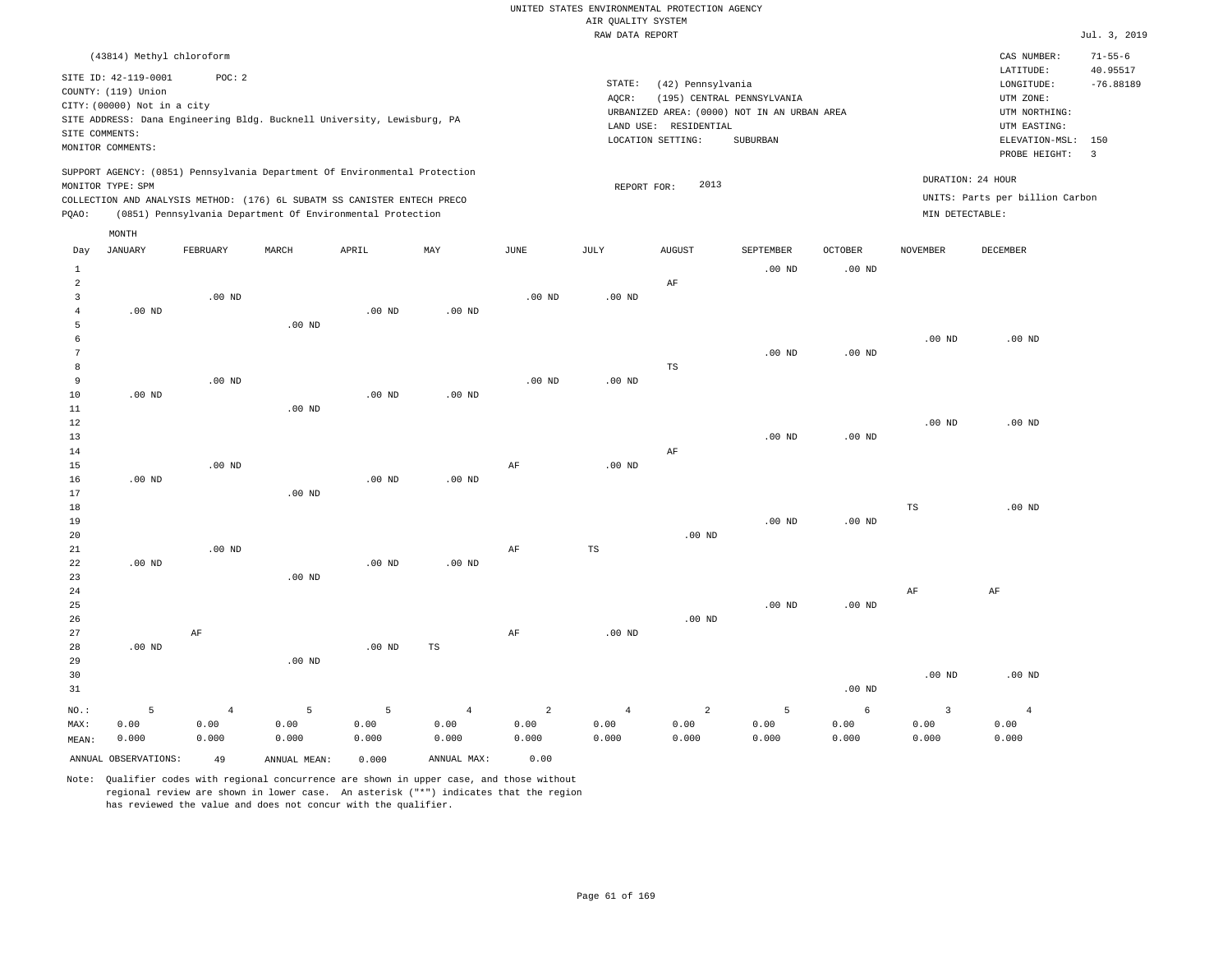|                |                             |                |                   |                                                                            |                   |                   |                    | UNITED STATES ENVIRONMENTAL PROTECTION AGENCY |                                             |                   |                   |                                 |                                |
|----------------|-----------------------------|----------------|-------------------|----------------------------------------------------------------------------|-------------------|-------------------|--------------------|-----------------------------------------------|---------------------------------------------|-------------------|-------------------|---------------------------------|--------------------------------|
|                |                             |                |                   |                                                                            |                   |                   | AIR QUALITY SYSTEM |                                               |                                             |                   |                   |                                 |                                |
|                |                             |                |                   |                                                                            |                   |                   | RAW DATA REPORT    |                                               |                                             |                   |                   |                                 | Jul. 3, 2019                   |
|                | (43814) Methyl chloroform   |                |                   |                                                                            |                   |                   |                    |                                               |                                             |                   |                   | CAS NUMBER:                     | $71 - 55 - 6$                  |
|                | SITE ID: 42-119-0001        | POC: 2         |                   |                                                                            |                   |                   |                    |                                               |                                             |                   |                   | LATITUDE:                       | 40.95517                       |
|                | COUNTY: (119) Union         |                |                   |                                                                            |                   |                   | STATE:             | (42) Pennsylvania                             |                                             |                   |                   | $\texttt{LONGITUDE}$ :          | $-76.88189$                    |
|                | CITY: (00000) Not in a city |                |                   |                                                                            |                   |                   | AOCR:              |                                               | (195) CENTRAL PENNSYLVANIA                  |                   |                   | UTM ZONE:                       |                                |
|                |                             |                |                   | SITE ADDRESS: Dana Engineering Bldg. Bucknell University, Lewisburg, PA    |                   |                   |                    |                                               | URBANIZED AREA: (0000) NOT IN AN URBAN AREA |                   |                   | UTM NORTHING:                   |                                |
| SITE COMMENTS: |                             |                |                   |                                                                            |                   |                   |                    | LAND USE: RESIDENTIAL                         |                                             |                   |                   | UTM EASTING:                    |                                |
|                | MONITOR COMMENTS:           |                |                   |                                                                            |                   |                   |                    | LOCATION SETTING:                             | SUBURBAN                                    |                   |                   | ELEVATION-MSL:<br>PROBE HEIGHT: | 150<br>$\overline{\mathbf{3}}$ |
|                |                             |                |                   | SUPPORT AGENCY: (0851) Pennsylvania Department Of Environmental Protection |                   |                   |                    |                                               |                                             |                   |                   |                                 |                                |
|                | MONITOR TYPE: SPM           |                |                   |                                                                            |                   |                   | REPORT FOR:        | 2014                                          |                                             |                   |                   | DURATION: 24 HOUR               |                                |
|                |                             |                |                   | COLLECTION AND ANALYSIS METHOD: (176) 6L SUBATM SS CANISTER ENTECH PRECO   |                   |                   |                    |                                               |                                             |                   |                   | UNITS: Parts per billion Carbon |                                |
| PQAO:          |                             |                |                   | (0851) Pennsylvania Department Of Environmental Protection                 |                   |                   |                    |                                               |                                             |                   | MIN DETECTABLE:   |                                 |                                |
|                | MONTH                       |                |                   |                                                                            |                   |                   |                    |                                               |                                             |                   |                   |                                 |                                |
| Day            | <b>JANUARY</b>              | FEBRUARY       | MARCH             | APRIL                                                                      | MAY               | $_{\rm JUNE}$     | JULY               | <b>AUGUST</b>                                 | SEPTEMBER                                   | <b>OCTOBER</b>    | <b>NOVEMBER</b>   | DECEMBER                        |                                |
| $\mathbf{1}$   |                             |                |                   |                                                                            |                   |                   |                    |                                               |                                             |                   | .00 <sub>ND</sub> | $.00$ ND                        |                                |
| $\overline{a}$ |                             |                |                   |                                                                            |                   |                   |                    |                                               | $.00$ ND                                    | $.00$ ND          |                   |                                 |                                |
| $\overline{3}$ |                             |                |                   |                                                                            |                   |                   |                    | $.00$ ND                                      |                                             |                   |                   |                                 |                                |
| 4              |                             | $.00$ ND       |                   |                                                                            |                   | AF                | $.00$ ND           |                                               |                                             |                   |                   |                                 |                                |
| $\overline{5}$ | $.00$ ND                    |                |                   | AF                                                                         | $.00$ ND          |                   |                    |                                               |                                             |                   |                   |                                 |                                |
| 6<br>7         |                             |                | $.00$ ND          |                                                                            |                   |                   |                    |                                               |                                             |                   | .00 <sub>ND</sub> | $.00$ ND                        |                                |
| $^{\rm 8}$     |                             |                |                   |                                                                            |                   |                   |                    |                                               | .00 <sub>ND</sub>                           | $.00$ ND          |                   |                                 |                                |
| 9              |                             |                |                   |                                                                            |                   |                   |                    | $.00$ ND                                      |                                             |                   |                   |                                 |                                |
| $10$           |                             | $\rm AF$       |                   |                                                                            |                   | .00 <sub>ND</sub> | .00 <sub>ND</sub>  |                                               |                                             |                   |                   |                                 |                                |
| 11             | $.00$ ND                    |                |                   | AF                                                                         | .00 <sub>ND</sub> |                   |                    |                                               |                                             |                   |                   |                                 |                                |
| 12             |                             |                | $.00$ ND          |                                                                            |                   |                   |                    |                                               |                                             |                   |                   |                                 |                                |
| 13             |                             |                |                   |                                                                            |                   |                   |                    |                                               |                                             |                   | .00 <sub>ND</sub> | .00 <sub>ND</sub>               |                                |
| 14             |                             |                |                   |                                                                            |                   |                   |                    |                                               | $.00$ ND                                    | .00 <sub>ND</sub> |                   |                                 |                                |
| 15             |                             |                |                   |                                                                            |                   |                   |                    | $.00$ ND                                      |                                             |                   |                   |                                 |                                |
| 16             |                             | $.00$ DI       |                   |                                                                            |                   | .00 <sub>ND</sub> | $.00$ ND           |                                               |                                             |                   |                   |                                 |                                |
| 17             | .00 <sub>ND</sub>           |                |                   | .00 <sub>ND</sub>                                                          | .00 <sub>ND</sub> |                   |                    |                                               |                                             |                   |                   |                                 |                                |
| 18             |                             |                | .00 <sub>ND</sub> |                                                                            |                   |                   |                    |                                               |                                             |                   |                   |                                 |                                |
| 19<br>20       |                             |                |                   |                                                                            |                   |                   |                    |                                               | $.00$ ND                                    | $.00$ ND          | $.00$ ND          | $.00$ ND                        |                                |
| 21             |                             |                |                   |                                                                            |                   |                   |                    | $.00$ ND                                      |                                             |                   |                   |                                 |                                |
| 22             |                             | $.00$ ND       |                   |                                                                            |                   | $.00$ ND          | $.00$ ND           |                                               |                                             |                   |                   |                                 |                                |
| 23             | $.00$ ND                    |                |                   | $.00$ ND                                                                   | .00 <sub>ND</sub> |                   |                    |                                               |                                             |                   |                   |                                 |                                |
| 24             |                             |                | $.00$ ND          |                                                                            |                   |                   |                    |                                               |                                             |                   |                   |                                 |                                |
| 25             |                             |                |                   |                                                                            |                   |                   |                    |                                               |                                             |                   | $.00$ ND          | .00 <sub>ND</sub>               |                                |
| 26             |                             |                |                   |                                                                            |                   |                   |                    |                                               | $.00$ ND                                    | .00 <sub>ND</sub> |                   |                                 |                                |
| 27             |                             |                |                   |                                                                            |                   |                   |                    | $.00$ ND                                      |                                             |                   |                   |                                 |                                |
| 28             |                             | $_{\rm AS}$    |                   |                                                                            |                   | $.00$ ND          | $.00$ ND           |                                               |                                             |                   |                   |                                 |                                |
| 29             | $\operatorname{TS}$         |                |                   | $.00$ ND                                                                   | .00 <sub>ND</sub> |                   |                    |                                               |                                             |                   |                   |                                 |                                |
| 30             |                             |                | AF                |                                                                            |                   |                   |                    |                                               |                                             |                   |                   |                                 |                                |
| 31             |                             |                |                   |                                                                            |                   |                   |                    |                                               |                                             |                   |                   | $.00$ ND                        |                                |
| NO.:           | $\overline{4}$              | $\overline{3}$ | $\overline{4}$    | $\overline{3}$                                                             | $\overline{5}$    | $\overline{4}$    | 5                  | 5                                             | 5                                           | 5                 | $\overline{5}$    | 6                               |                                |
| MAX:           | 0.00                        | 0.00           | 0.00              | 0.00                                                                       | 0.00              | 0.00              | 0.00               | 0.00                                          | 0.00                                        | 0.00              | 0.00              | 0.00                            |                                |
| MEAN:          | 0.000                       | 0.000          | 0.000             | 0.000                                                                      | 0.000             | 0.000             | 0.000              | 0.000                                         | 0.000                                       | 0.000             | 0.000             | 0.000                           |                                |
|                | ANNUAL OBSERVATIONS:        | 54             | ANNUAL, MEAN:     | 0.000                                                                      | ANNUAL MAX:       | 0.00              |                    |                                               |                                             |                   |                   |                                 |                                |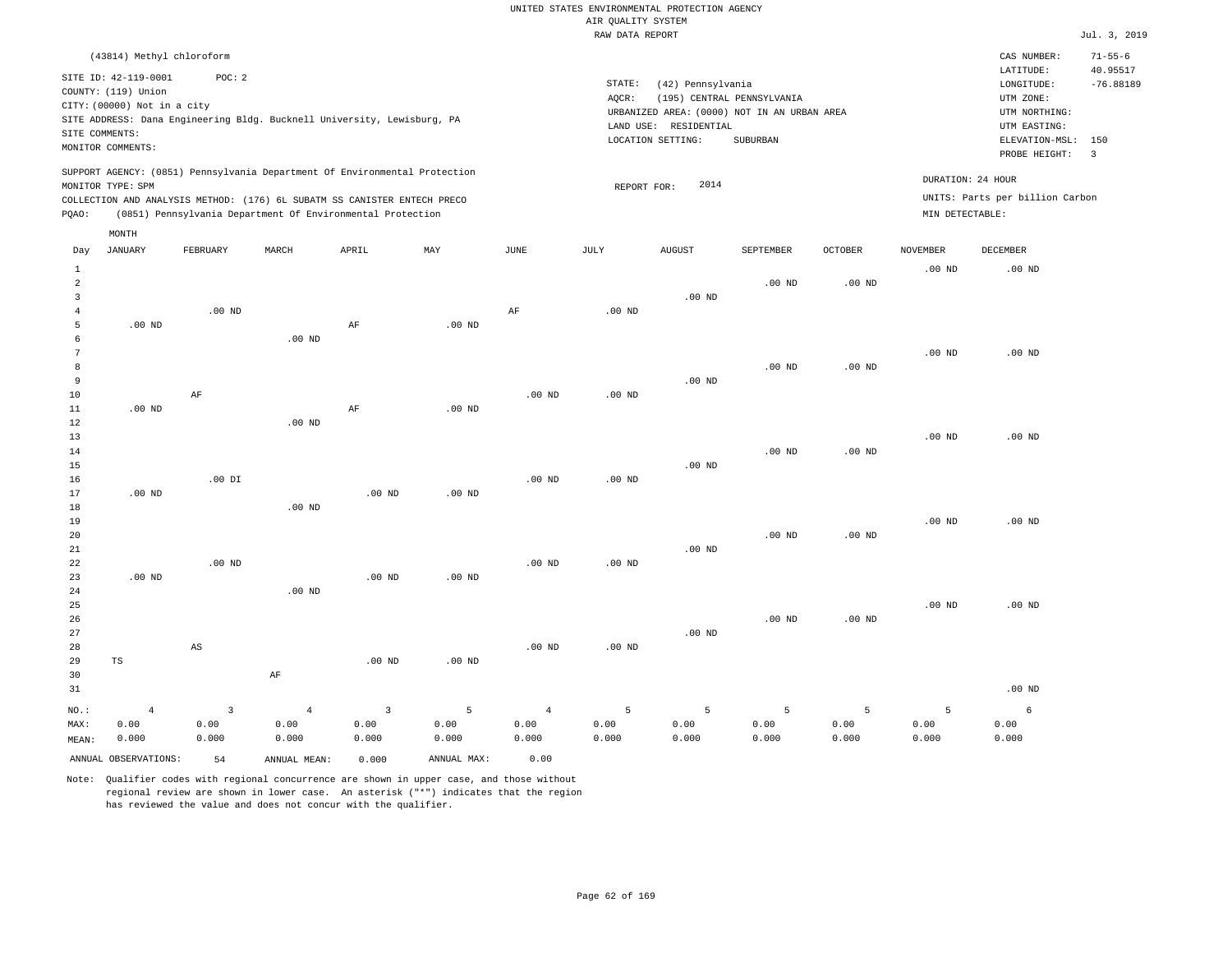|                                                                          |                                                                            |                |              |                                                            |                           |                       | <br>Rosmers nenes<br>RAW DATA REPORT |                        |                                             |                   |                   |                                 | Jul. 3, 2019            |
|--------------------------------------------------------------------------|----------------------------------------------------------------------------|----------------|--------------|------------------------------------------------------------|---------------------------|-----------------------|--------------------------------------|------------------------|---------------------------------------------|-------------------|-------------------|---------------------------------|-------------------------|
|                                                                          |                                                                            |                |              |                                                            |                           |                       |                                      |                        |                                             |                   |                   | CAS NUMBER:                     | $71 - 55 - 6$           |
|                                                                          | (43814) Methyl chloroform                                                  |                |              |                                                            |                           |                       |                                      |                        |                                             |                   |                   | LATITUDE:                       | 40.95517                |
|                                                                          | SITE ID: 42-119-0001                                                       | POC: 2         |              |                                                            |                           |                       | STATE:                               | (42) Pennsylvania      |                                             |                   |                   | LONGITUDE:                      | $-76.88189$             |
|                                                                          | COUNTY: (119) Union                                                        |                |              |                                                            |                           |                       | AQCR:                                |                        | (195) CENTRAL PENNSYLVANIA                  |                   |                   | UTM ZONE:                       |                         |
|                                                                          | CITY: (00000) Not in a city                                                |                |              |                                                            |                           |                       |                                      |                        | URBANIZED AREA: (0000) NOT IN AN URBAN AREA |                   |                   | UTM NORTHING:                   |                         |
|                                                                          | SITE ADDRESS: Dana Engineering Bldg. Bucknell University, Lewisburg, PA    |                |              |                                                            |                           |                       |                                      | LAND USE: RESIDENTIAL  |                                             |                   |                   | UTM EASTING:                    |                         |
|                                                                          | SITE COMMENTS:                                                             |                |              |                                                            |                           |                       |                                      | LOCATION SETTING:      | SUBURBAN                                    |                   |                   | ELEVATION-MSL:                  | 150                     |
|                                                                          | MONITOR COMMENTS:                                                          |                |              |                                                            |                           |                       |                                      |                        |                                             |                   |                   | PROBE HEIGHT:                   | $\overline{\mathbf{3}}$ |
|                                                                          | SUPPORT AGENCY: (0851) Pennsylvania Department Of Environmental Protection |                |              |                                                            |                           |                       |                                      |                        |                                             |                   |                   |                                 |                         |
|                                                                          | MONITOR TYPE: SPM                                                          |                |              |                                                            |                           |                       | REPORT FOR:                          | 2015                   |                                             |                   | DURATION: 24 HOUR |                                 |                         |
| COLLECTION AND ANALYSIS METHOD: (176) 6L SUBATM SS CANISTER ENTECH PRECO |                                                                            |                |              |                                                            |                           |                       |                                      |                        |                                             |                   |                   | UNITS: Parts per billion Carbon |                         |
| PQAO:                                                                    |                                                                            |                |              | (0851) Pennsylvania Department Of Environmental Protection |                           |                       |                                      |                        |                                             |                   | MIN DETECTABLE:   |                                 |                         |
|                                                                          | MONTH                                                                      |                |              |                                                            |                           |                       |                                      |                        |                                             |                   |                   |                                 |                         |
| Day                                                                      | JANUARY                                                                    | FEBRUARY       | MARCH        | APRIL                                                      | $\ensuremath{\text{MAX}}$ | $\operatorname{JUNE}$ | JULY                                 | <b>AUGUST</b>          | SEPTEMBER                                   | <b>OCTOBER</b>    | <b>NOVEMBER</b>   | DECEMBER                        |                         |
| $\mathbf{1}$                                                             |                                                                            |                | $.00$ ND     |                                                            |                           |                       |                                      |                        |                                             |                   |                   |                                 |                         |
| $\overline{a}$                                                           |                                                                            |                |              |                                                            |                           |                       |                                      |                        |                                             |                   | $\rm{AF}$         | $.00$ ND                        |                         |
| $\overline{3}$                                                           |                                                                            |                |              |                                                            |                           |                       |                                      |                        | .00 <sub>ND</sub>                           | $_{\rm AS}$       |                   |                                 |                         |
| $\overline{4}$                                                           |                                                                            |                |              |                                                            |                           |                       |                                      | $.00$ ND               |                                             |                   |                   |                                 |                         |
| 5                                                                        |                                                                            | $.00$ ND       |              |                                                            |                           | .00 <sub>ND</sub>     | .00 <sub>ND</sub>                    |                        |                                             |                   |                   |                                 |                         |
| 6                                                                        | $.00$ ND                                                                   |                |              | $.00$ ND                                                   | $.00$ ND                  |                       |                                      |                        |                                             |                   |                   |                                 |                         |
| 7                                                                        |                                                                            |                | $.00$ ND     |                                                            |                           |                       |                                      |                        |                                             |                   |                   |                                 |                         |
| 8                                                                        |                                                                            |                |              |                                                            |                           |                       |                                      |                        |                                             |                   | $.00$ ND          | $.00$ ND                        |                         |
| 9                                                                        |                                                                            |                |              |                                                            |                           |                       |                                      |                        | AS                                          | .00 <sub>ND</sub> |                   |                                 |                         |
| 10                                                                       |                                                                            |                |              |                                                            |                           |                       |                                      | .00 <sub>ND</sub>      |                                             |                   |                   |                                 |                         |
| $1\,1$                                                                   |                                                                            | $.00$ ND       |              |                                                            |                           | .00 <sub>ND</sub>     | $.00$ ND                             |                        |                                             |                   |                   |                                 |                         |
| $12\,$                                                                   | $.00$ ND                                                                   |                |              | $.00$ ND                                                   | AF                        |                       |                                      |                        |                                             |                   |                   |                                 |                         |
| 13                                                                       |                                                                            |                | $.00$ ND     |                                                            |                           |                       |                                      |                        |                                             |                   |                   |                                 |                         |
| 14                                                                       |                                                                            |                |              |                                                            |                           |                       |                                      |                        |                                             |                   | $.00$ ND          | $_{\rm AS}$                     |                         |
| 15                                                                       |                                                                            |                |              |                                                            |                           |                       |                                      |                        | AS                                          | .00 <sub>ND</sub> |                   |                                 |                         |
| 16<br>17                                                                 |                                                                            | $.00$ ND       |              |                                                            |                           | $.00$ ND              | .00 <sub>ND</sub>                    | $.00$ ND               |                                             |                   |                   |                                 |                         |
| 18                                                                       | $.00$ ND                                                                   |                |              | .00 <sub>ND</sub>                                          | $.00$ ND                  |                       |                                      |                        |                                             |                   |                   |                                 |                         |
| 19                                                                       |                                                                            |                | $.00$ ND     |                                                            |                           |                       |                                      |                        |                                             |                   |                   |                                 |                         |
| 20                                                                       |                                                                            |                |              |                                                            |                           |                       |                                      |                        |                                             |                   | $.00$ ND          | $_{\rm AS}$                     |                         |
| 21                                                                       |                                                                            |                |              |                                                            |                           |                       |                                      |                        | .00 <sub>ND</sub>                           | $.00$ ND          |                   |                                 |                         |
| 22                                                                       |                                                                            |                |              |                                                            |                           |                       |                                      | $.00$ ND               |                                             |                   |                   |                                 |                         |
| 23                                                                       |                                                                            | $.00$ ND       |              |                                                            |                           | $.00$ ND              | .00 <sub>ND</sub>                    |                        |                                             |                   |                   |                                 |                         |
| 24                                                                       | $.00$ ND                                                                   |                |              | $.00$ ND                                                   | $.00$ ND                  |                       |                                      |                        |                                             |                   |                   |                                 |                         |
| 25                                                                       |                                                                            |                | $.00$ ND     |                                                            |                           |                       |                                      |                        |                                             |                   |                   |                                 |                         |
| 26                                                                       |                                                                            |                |              |                                                            |                           |                       |                                      |                        |                                             |                   | .00 <sub>ND</sub> | $.00$ ND                        |                         |
| 27                                                                       |                                                                            |                |              |                                                            |                           |                       |                                      |                        | .00 <sub>ND</sub>                           | .00 <sub>ND</sub> |                   |                                 |                         |
| 28                                                                       |                                                                            |                |              |                                                            |                           |                       |                                      | $\mathbb{A}\mathbb{S}$ |                                             |                   |                   |                                 |                         |
| 29                                                                       |                                                                            |                |              |                                                            |                           | .00 <sub>ND</sub>     | $.00$ ND                             |                        |                                             |                   |                   |                                 |                         |
| 30                                                                       | AF                                                                         |                |              | $.00$ ND                                                   | $.00$ ND                  |                       |                                      |                        |                                             |                   |                   |                                 |                         |
| 31                                                                       |                                                                            |                | $.00$ ND     |                                                            |                           |                       |                                      |                        |                                             |                   |                   |                                 |                         |
| NO.:                                                                     | $\overline{4}$                                                             | $\overline{4}$ | 6            | 5                                                          | $\overline{4}$            | 5                     | 5                                    | $\overline{4}$         | $\overline{3}$                              | $\overline{4}$    | $\overline{4}$    | $\overline{\mathbf{3}}$         |                         |
| MAX:                                                                     | 0.00                                                                       | 0.00           | 0.00         | 0.00                                                       | 0.00                      | 0.00                  | 0.00                                 | 0.00                   | 0.00                                        | 0.00              | 0.00              | 0.00                            |                         |
| MEAN:                                                                    | 0.000                                                                      | 0.000          | 0.000        | 0.000                                                      | 0.000                     | 0.000                 | 0.000                                | 0.000                  | 0.000                                       | 0.000             | 0.000             | 0.000                           |                         |
|                                                                          | ANNUAL OBSERVATIONS:                                                       | 51             | ANNUAL MEAN: | 0.000                                                      | ANNUAL MAX:               | 0.00                  |                                      |                        |                                             |                   |                   |                                 |                         |
|                                                                          |                                                                            |                |              |                                                            |                           |                       |                                      |                        |                                             |                   |                   |                                 |                         |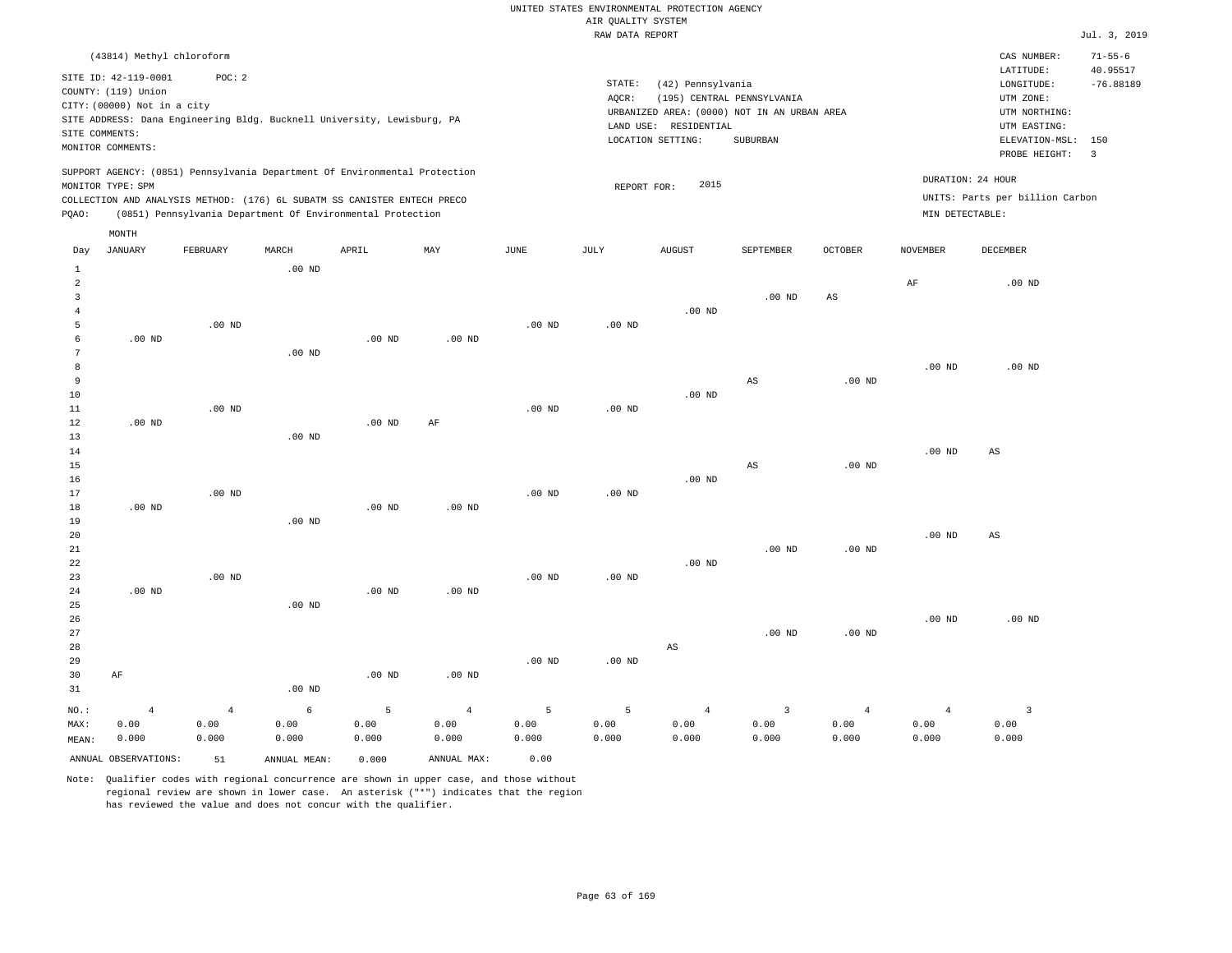|                |                             |                   |                                                                            |          |                |                   | RAW DATA REPORT   |                       |                                             |                   |                         |                                 | Jul. 3, 2019            |
|----------------|-----------------------------|-------------------|----------------------------------------------------------------------------|----------|----------------|-------------------|-------------------|-----------------------|---------------------------------------------|-------------------|-------------------------|---------------------------------|-------------------------|
|                | (43815) Ethylene dichloride |                   |                                                                            |          |                |                   |                   |                       |                                             |                   |                         | CAS NUMBER:                     | $107 - 06 - 2$          |
|                |                             |                   |                                                                            |          |                |                   |                   |                       |                                             |                   |                         | LATITUDE:                       | 40.95517                |
|                | SITE ID: 42-119-0001        | POC: 2            |                                                                            |          |                |                   | STATE:            | (42) Pennsylvania     |                                             |                   |                         | LONGITUDE:                      | $-76.88189$             |
|                | COUNTY: (119) Union         |                   |                                                                            |          |                |                   | AQCR:             |                       | (195) CENTRAL PENNSYLVANIA                  |                   |                         | UTM ZONE:                       |                         |
|                | CITY: (00000) Not in a city |                   |                                                                            |          |                |                   |                   |                       | URBANIZED AREA: (0000) NOT IN AN URBAN AREA |                   |                         | UTM NORTHING:                   |                         |
|                |                             |                   | SITE ADDRESS: Dana Engineering Bldg. Bucknell University, Lewisburg, PA    |          |                |                   |                   | LAND USE: RESIDENTIAL |                                             |                   |                         | UTM EASTING:                    |                         |
|                | SITE COMMENTS:              |                   |                                                                            |          |                |                   | LOCATION SETTING: | ELEVATION-MSL:        | 150                                         |                   |                         |                                 |                         |
|                | MONITOR COMMENTS:           |                   |                                                                            |          |                |                   |                   |                       |                                             |                   |                         | PROBE HEIGHT:                   | $\overline{\mathbf{3}}$ |
|                |                             |                   | SUPPORT AGENCY: (0851) Pennsylvania Department Of Environmental Protection |          |                |                   |                   |                       |                                             |                   |                         |                                 |                         |
|                | MONITOR TYPE: SPM           |                   |                                                                            |          |                |                   | REPORT FOR:       | 2013                  |                                             |                   |                         | DURATION: 24 HOUR               |                         |
|                |                             |                   | COLLECTION AND ANALYSIS METHOD: (176) 6L SUBATM SS CANISTER ENTECH PRECO   |          |                |                   |                   |                       |                                             |                   |                         | UNITS: Parts per billion Carbon |                         |
| PQAO:          |                             |                   | (0851) Pennsylvania Department Of Environmental Protection                 |          |                |                   |                   |                       |                                             |                   | MIN DETECTABLE:         |                                 |                         |
|                | MONTH                       |                   |                                                                            |          |                |                   |                   |                       |                                             |                   |                         |                                 |                         |
| Day            | <b>JANUARY</b>              | FEBRUARY          | MARCH                                                                      | APRIL    | MAY            | $_{\rm JUNE}$     | JULY              | <b>AUGUST</b>         | SEPTEMBER                                   | <b>OCTOBER</b>    | NOVEMBER                | DECEMBER                        |                         |
| $\mathbf{1}$   |                             |                   |                                                                            |          |                |                   |                   |                       | $.00$ ND                                    | .00 <sub>ND</sub> |                         |                                 |                         |
| $\overline{a}$ |                             |                   |                                                                            |          |                |                   |                   | AF                    |                                             |                   |                         |                                 |                         |
| 3              |                             | $.00$ ND          |                                                                            |          |                | .00 <sub>ND</sub> | $.00$ ND          |                       |                                             |                   |                         |                                 |                         |
| $\overline{4}$ | $.00$ ND                    |                   |                                                                            | $.00$ ND | $.00$ ND       |                   |                   |                       |                                             |                   |                         |                                 |                         |
| 5              |                             |                   | .00 <sub>ND</sub>                                                          |          |                |                   |                   |                       |                                             |                   |                         |                                 |                         |
| 6              |                             |                   |                                                                            |          |                |                   |                   |                       |                                             |                   | $.00$ ND                | $.00$ ND                        |                         |
| 7              |                             |                   |                                                                            |          |                |                   |                   |                       | $.00$ ND                                    | .00 <sub>ND</sub> |                         |                                 |                         |
| 8              |                             |                   |                                                                            |          |                |                   |                   | $_{\rm TS}$           |                                             |                   |                         |                                 |                         |
| 9              |                             | .00 <sub>ND</sub> |                                                                            |          |                | .00 <sub>ND</sub> | $.00$ ND          |                       |                                             |                   |                         |                                 |                         |
| 10             | $.00$ ND                    |                   |                                                                            | $.00$ ND | $.00$ ND       |                   |                   |                       |                                             |                   |                         |                                 |                         |
| $11\,$         |                             |                   | .00 <sub>ND</sub>                                                          |          |                |                   |                   |                       |                                             |                   |                         |                                 |                         |
| 12             |                             |                   |                                                                            |          |                |                   |                   |                       |                                             |                   | .00 <sub>ND</sub>       | $.00$ ND                        |                         |
| 13             |                             |                   |                                                                            |          |                |                   |                   |                       | $.00$ ND                                    | .00 <sub>ND</sub> |                         |                                 |                         |
| 14             |                             |                   |                                                                            |          |                |                   |                   | AF                    |                                             |                   |                         |                                 |                         |
| 15             |                             | .00 <sub>ND</sub> |                                                                            |          |                | $\rm AF$          | $.00$ ND          |                       |                                             |                   |                         |                                 |                         |
| 16             | $.00$ ND                    |                   |                                                                            | $.00$ ND | $.00$ ND       |                   |                   |                       |                                             |                   |                         |                                 |                         |
| 17             |                             |                   | $.00$ ND                                                                   |          |                |                   |                   |                       |                                             |                   |                         |                                 |                         |
| 18             |                             |                   |                                                                            |          |                |                   |                   |                       |                                             |                   | $\mathbb{TS}$           | $.00$ ND                        |                         |
| 19             |                             |                   |                                                                            |          |                |                   |                   |                       | .00 <sub>ND</sub>                           | .00 <sub>ND</sub> |                         |                                 |                         |
| 20             |                             |                   |                                                                            |          |                |                   |                   | $.00$ ND              |                                             |                   |                         |                                 |                         |
| 21             |                             | $.00$ ND          |                                                                            |          |                | AF                | TS                |                       |                                             |                   |                         |                                 |                         |
| 22             | $.00$ ND                    |                   |                                                                            | $.00$ ND | $.00$ ND       |                   |                   |                       |                                             |                   |                         |                                 |                         |
| 23             |                             |                   | $.00$ ND                                                                   |          |                |                   |                   |                       |                                             |                   |                         |                                 |                         |
| 24             |                             |                   |                                                                            |          |                |                   |                   |                       |                                             |                   | $\rm AF$                | AF                              |                         |
| 25             |                             |                   |                                                                            |          |                |                   |                   |                       | $.00$ ND                                    | .00 <sub>ND</sub> |                         |                                 |                         |
| 26             |                             |                   |                                                                            |          |                |                   |                   | $.00$ ND              |                                             |                   |                         |                                 |                         |
| 27             |                             | AF                |                                                                            |          |                | AF                | $.00$ ND          |                       |                                             |                   |                         |                                 |                         |
| 28             | $.00$ ND                    |                   |                                                                            | $.00$ ND | TS             |                   |                   |                       |                                             |                   |                         |                                 |                         |
| 29             |                             |                   | $.00$ ND                                                                   |          |                |                   |                   |                       |                                             |                   |                         |                                 |                         |
| 30             |                             |                   |                                                                            |          |                |                   |                   |                       |                                             |                   | .00 <sub>ND</sub>       | .08 <sub>C</sub>                |                         |
| 31             |                             |                   |                                                                            |          |                |                   |                   |                       |                                             | .00 <sub>ND</sub> |                         |                                 |                         |
| $NO.$ :        | 5                           | $\overline{4}$    | 5                                                                          | 5        | $\overline{4}$ | $\overline{a}$    | $\overline{4}$    | $\overline{a}$        | 5                                           | $\epsilon$        | $\overline{\mathbf{3}}$ | $\overline{4}$                  |                         |
| MAX:           | 0.00                        | 0.00              | 0.00                                                                       | 0.00     | 0.00           | 0.00              | 0.00              | 0.00                  | 0.00                                        | 0.00              | 0.00                    | .08                             |                         |
| MEAN:          | 0.000                       | 0.000             | 0.000                                                                      | 0.000    | 0.000          | 0.000             | 0.000             | 0.000                 | 0.000                                       | 0.000             | 0.000                   | .020                            |                         |
|                | ANNUAL OBSERVATIONS:        | 49                | ANNUAL, MEAN:                                                              | .002     | ANNUAL MAX:    | .08               |                   |                       |                                             |                   |                         |                                 |                         |

Note: Qualifier codes with regional concurrence are shown in upper case, and those without regional review are shown in lower case. An asterisk ("\*") indicates that the region

has reviewed the value and does not concur with the qualifier.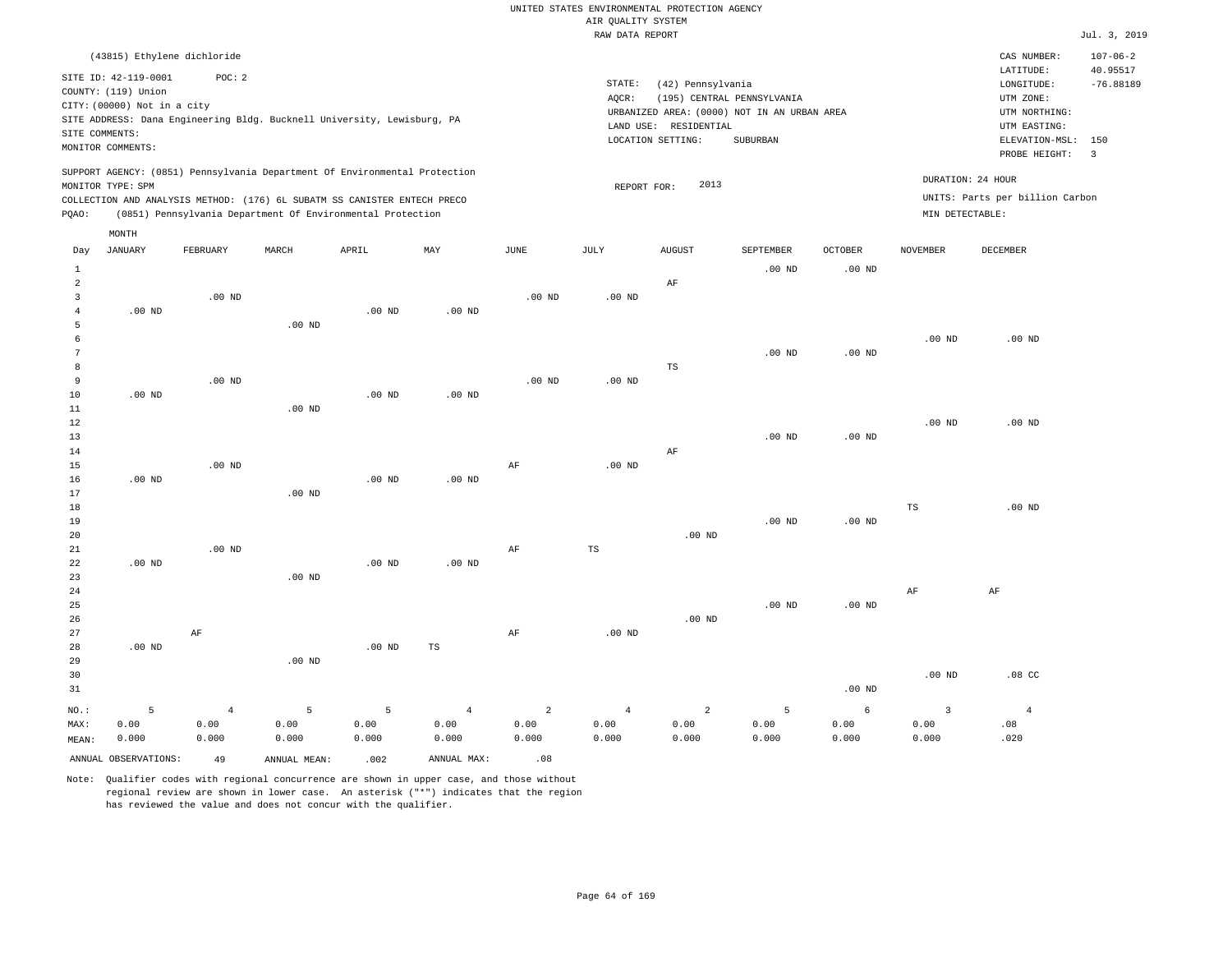|                |                             |                |                |                                                                            |                   |                   | RAW DATA REPORT   |                       |                                             |                   |                   |                                 | Jul. 3, 2019            |
|----------------|-----------------------------|----------------|----------------|----------------------------------------------------------------------------|-------------------|-------------------|-------------------|-----------------------|---------------------------------------------|-------------------|-------------------|---------------------------------|-------------------------|
|                | (43815) Ethylene dichloride |                |                |                                                                            |                   |                   |                   |                       |                                             |                   |                   | CAS NUMBER:                     | $107 - 06 - 2$          |
|                | SITE ID: 42-119-0001        | POC: 2         |                |                                                                            |                   |                   |                   |                       |                                             |                   |                   | LATITUDE:                       | 40.95517                |
|                | COUNTY: (119) Union         |                |                |                                                                            |                   |                   | STATE:            | (42) Pennsylvania     |                                             |                   |                   | LONGITUDE:                      | $-76.88189$             |
|                | CITY: (00000) Not in a city |                |                |                                                                            |                   |                   | AQCR:             |                       | (195) CENTRAL PENNSYLVANIA                  |                   |                   | UTM ZONE:                       |                         |
|                |                             |                |                | SITE ADDRESS: Dana Engineering Bldg. Bucknell University, Lewisburg, PA    |                   |                   |                   |                       | URBANIZED AREA: (0000) NOT IN AN URBAN AREA |                   |                   | UTM NORTHING:                   |                         |
|                | SITE COMMENTS:              |                |                |                                                                            |                   |                   |                   | LAND USE: RESIDENTIAL |                                             |                   |                   | UTM EASTING:                    |                         |
|                | MONITOR COMMENTS:           |                |                |                                                                            |                   |                   |                   | LOCATION SETTING:     | SUBURBAN                                    |                   |                   | ELEVATION-MSL: 150              |                         |
|                |                             |                |                |                                                                            |                   |                   |                   |                       |                                             |                   |                   | PROBE HEIGHT:                   | $\overline{\mathbf{3}}$ |
|                | MONITOR TYPE: SPM           |                |                | SUPPORT AGENCY: (0851) Pennsylvania Department Of Environmental Protection |                   |                   | REPORT FOR:       | 2014                  |                                             |                   |                   | DURATION: 24 HOUR               |                         |
|                |                             |                |                | COLLECTION AND ANALYSIS METHOD: (176) 6L SUBATM SS CANISTER ENTECH PRECO   |                   |                   |                   |                       |                                             |                   |                   | UNITS: Parts per billion Carbon |                         |
| PQAO:          |                             |                |                | (0851) Pennsylvania Department Of Environmental Protection                 |                   |                   |                   |                       |                                             |                   | MIN DETECTABLE:   |                                 |                         |
|                | MONTH                       |                |                |                                                                            |                   |                   |                   |                       |                                             |                   |                   |                                 |                         |
| Day            | <b>JANUARY</b>              | FEBRUARY       | MARCH          | APRIL                                                                      | MAY               | JUNE              | <b>JULY</b>       | <b>AUGUST</b>         | SEPTEMBER                                   | <b>OCTOBER</b>    | <b>NOVEMBER</b>   | DECEMBER                        |                         |
| $\mathbf{1}$   |                             |                |                |                                                                            |                   |                   |                   |                       |                                             |                   | .00 <sub>ND</sub> | $.00$ ND                        |                         |
| $\overline{a}$ |                             |                |                |                                                                            |                   |                   |                   |                       | .00 <sub>ND</sub>                           | .00 <sub>ND</sub> |                   |                                 |                         |
| 3              |                             |                |                |                                                                            |                   |                   |                   | $.00$ ND              |                                             |                   |                   |                                 |                         |
| $\overline{4}$ |                             | $.00$ ND       |                |                                                                            |                   | AF                | .00 <sub>ND</sub> |                       |                                             |                   |                   |                                 |                         |
| 5              | $.00$ ND                    |                |                | AF                                                                         | $.00$ ND          |                   |                   |                       |                                             |                   |                   |                                 |                         |
| 6              |                             |                | $.00$ ND       |                                                                            |                   |                   |                   |                       |                                             |                   |                   |                                 |                         |
| 7              |                             |                |                |                                                                            |                   |                   |                   |                       |                                             |                   | $.00$ ND          | $.00$ ND                        |                         |
| 8              |                             |                |                |                                                                            |                   |                   |                   |                       | $.00$ ND                                    | .00 <sub>ND</sub> |                   |                                 |                         |
| 9              |                             |                |                |                                                                            |                   |                   |                   | $.00$ ND              |                                             |                   |                   |                                 |                         |
| 10             |                             | AF             |                |                                                                            |                   | .00 <sub>ND</sub> | .00 <sub>ND</sub> |                       |                                             |                   |                   |                                 |                         |
| 11             | $.00$ ND                    |                |                | AF                                                                         | $.00$ ND          |                   |                   |                       |                                             |                   |                   |                                 |                         |
| 12             |                             |                | $.00$ ND       |                                                                            |                   |                   |                   |                       |                                             |                   |                   |                                 |                         |
| 13             |                             |                |                |                                                                            |                   |                   |                   |                       |                                             |                   | .00 <sub>ND</sub> | $.00$ ND                        |                         |
| 14             |                             |                |                |                                                                            |                   |                   |                   |                       | $.00$ ND                                    | $.00$ ND          |                   |                                 |                         |
| 15<br>16       |                             | $.00$ DI       |                |                                                                            |                   | .00 <sub>ND</sub> | .00 <sub>ND</sub> | $.00$ ND              |                                             |                   |                   |                                 |                         |
| 17             | $.00$ ND                    |                |                | .00 <sub>ND</sub>                                                          | .00 <sub>ND</sub> |                   |                   |                       |                                             |                   |                   |                                 |                         |
| 18             |                             |                | $.00$ ND       |                                                                            |                   |                   |                   |                       |                                             |                   |                   |                                 |                         |
| 19             |                             |                |                |                                                                            |                   |                   |                   |                       |                                             |                   | $.00$ ND          | $.00$ ND                        |                         |
| 20             |                             |                |                |                                                                            |                   |                   |                   |                       | $.00$ ND                                    | .00 <sub>ND</sub> |                   |                                 |                         |
| 21             |                             |                |                |                                                                            |                   |                   |                   | $.00$ ND              |                                             |                   |                   |                                 |                         |
| 22             |                             | $.00$ ND       |                |                                                                            |                   | .00 <sub>ND</sub> | $.00$ ND          |                       |                                             |                   |                   |                                 |                         |
| 23             | $.00$ ND                    |                |                | $.00$ ND                                                                   | .00 <sub>ND</sub> |                   |                   |                       |                                             |                   |                   |                                 |                         |
| 24             |                             |                | $.00$ ND       |                                                                            |                   |                   |                   |                       |                                             |                   |                   |                                 |                         |
| 25             |                             |                |                |                                                                            |                   |                   |                   |                       |                                             |                   | .00 <sub>ND</sub> | .00 <sub>ND</sub>               |                         |
| 26             |                             |                |                |                                                                            |                   |                   |                   |                       | $.00$ ND                                    | .00 <sub>ND</sub> |                   |                                 |                         |
| 27             |                             |                |                |                                                                            |                   |                   |                   | $.00$ ND              |                                             |                   |                   |                                 |                         |
| 28             |                             | AS             |                |                                                                            |                   | .00 <sub>ND</sub> | $.00$ ND          |                       |                                             |                   |                   |                                 |                         |
| 29             | $_{\rm TS}$                 |                |                | $.00$ ND                                                                   | $.00$ ND          |                   |                   |                       |                                             |                   |                   |                                 |                         |
| 30<br>31       |                             |                | AF             |                                                                            |                   |                   |                   |                       |                                             |                   |                   | $.00$ ND                        |                         |
| NO.:           | $\overline{4}$              | $\overline{3}$ | $\overline{4}$ | $\overline{3}$                                                             | 5                 | $\overline{4}$    | 5                 | 5                     | 5                                           | 5                 | 5                 | 6                               |                         |
| MAX:           | 0.00                        | 0.00           | 0.00           | 0.00                                                                       | 0.00              | 0.00              | 0.00              | 0.00                  | 0.00                                        | 0.00              | 0.00              | 0.00                            |                         |
| MEAN:          | 0.000                       | 0.000          | 0.000          | 0.000                                                                      | 0.000             | 0.000             | 0.000             | 0.000                 | 0.000                                       | 0.000             | 0.000             | 0.000                           |                         |

ANNUAL OBSERVATIONS: 54 ANNUAL MEAN: 0.000 ANNUAL MAX: 0.00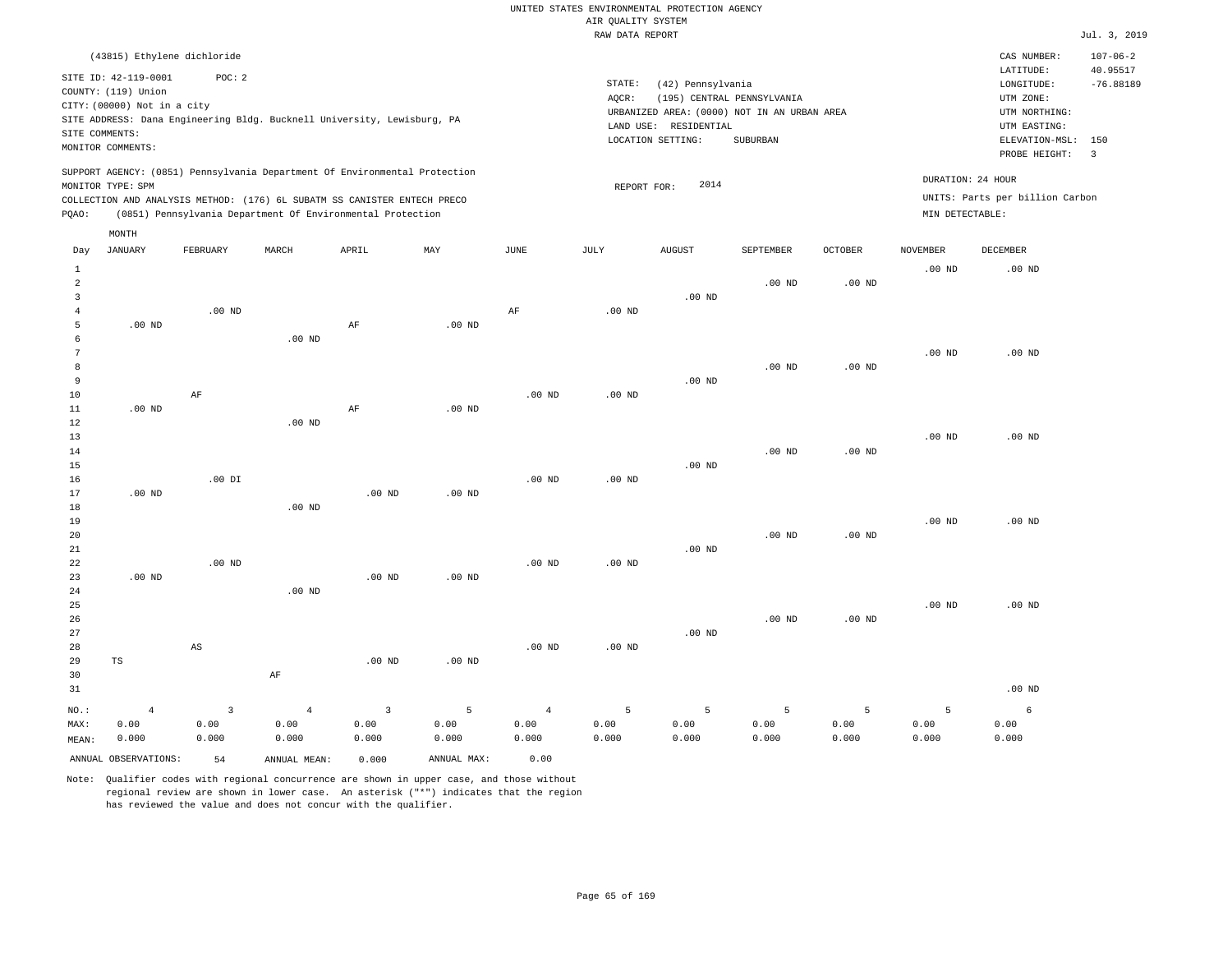|                                |                             |                   |          |                                                                            |                |                   | RAW DATA REPORT   |                        |                                             |                   |                   |                                 | Jul. 3, 2019          |
|--------------------------------|-----------------------------|-------------------|----------|----------------------------------------------------------------------------|----------------|-------------------|-------------------|------------------------|---------------------------------------------|-------------------|-------------------|---------------------------------|-----------------------|
|                                | (43815) Ethylene dichloride |                   |          |                                                                            |                |                   |                   |                        |                                             |                   |                   | CAS NUMBER:                     | $107 - 06 - 2$        |
|                                | SITE ID: 42-119-0001        | POC: 2            |          |                                                                            |                |                   |                   |                        |                                             |                   |                   | LATITUDE:                       | 40.95517              |
|                                | COUNTY: (119) Union         |                   |          |                                                                            |                |                   | STATE:            | (42) Pennsylvania      |                                             |                   |                   | LONGITUDE:                      | $-76.88189$           |
|                                | CITY: (00000) Not in a city |                   |          |                                                                            |                |                   | AQCR:             |                        | (195) CENTRAL PENNSYLVANIA                  |                   |                   | UTM ZONE:                       |                       |
|                                |                             |                   |          | SITE ADDRESS: Dana Engineering Bldg. Bucknell University, Lewisburg, PA    |                |                   |                   |                        | URBANIZED AREA: (0000) NOT IN AN URBAN AREA |                   |                   | UTM NORTHING:                   |                       |
|                                | SITE COMMENTS:              |                   |          |                                                                            |                |                   |                   | LAND USE: RESIDENTIAL  |                                             |                   |                   | UTM EASTING:                    |                       |
|                                | MONITOR COMMENTS:           |                   |          |                                                                            |                |                   |                   | LOCATION SETTING:      | SUBURBAN                                    |                   |                   | ELEVATION-MSL:<br>PROBE HEIGHT: | 150<br>$\overline{3}$ |
|                                |                             |                   |          |                                                                            |                |                   |                   |                        |                                             |                   |                   |                                 |                       |
|                                | MONITOR TYPE: SPM           |                   |          | SUPPORT AGENCY: (0851) Pennsylvania Department Of Environmental Protection |                |                   | REPORT FOR:       | 2015                   |                                             |                   |                   | DURATION: 24 HOUR               |                       |
|                                |                             |                   |          | COLLECTION AND ANALYSIS METHOD: (176) 6L SUBATM SS CANISTER ENTECH PRECO   |                |                   |                   |                        |                                             |                   |                   | UNITS: Parts per billion Carbon |                       |
| POAO:                          |                             |                   |          | (0851) Pennsylvania Department Of Environmental Protection                 |                |                   |                   |                        |                                             |                   | MIN DETECTABLE:   |                                 |                       |
|                                | MONTH                       |                   |          |                                                                            |                |                   |                   |                        |                                             |                   |                   |                                 |                       |
| Day                            | <b>JANUARY</b>              | FEBRUARY          | MARCH    | APRIL                                                                      | MAY            | <b>JUNE</b>       | JULY              | <b>AUGUST</b>          | SEPTEMBER                                   | <b>OCTOBER</b>    | <b>NOVEMBER</b>   | DECEMBER                        |                       |
|                                |                             |                   |          |                                                                            |                |                   |                   |                        |                                             |                   |                   |                                 |                       |
| $\mathbf{1}$<br>$\overline{a}$ |                             |                   | $.00$ ND |                                                                            |                |                   |                   |                        |                                             |                   |                   | $.00$ ND                        |                       |
| 3                              |                             |                   |          |                                                                            |                |                   |                   |                        | $.00$ ND                                    | AS                | AF                |                                 |                       |
| $\overline{4}$                 |                             |                   |          |                                                                            |                |                   |                   | $.00$ ND               |                                             |                   |                   |                                 |                       |
| $\overline{5}$                 |                             | .00 <sub>ND</sub> |          |                                                                            |                | .00 <sub>ND</sub> | .00 <sub>ND</sub> |                        |                                             |                   |                   |                                 |                       |
| 6                              | $.00$ ND                    |                   |          | $.00$ ND                                                                   | $.00$ ND       |                   |                   |                        |                                             |                   |                   |                                 |                       |
| 7                              |                             |                   | $.00$ ND |                                                                            |                |                   |                   |                        |                                             |                   |                   |                                 |                       |
| 8                              |                             |                   |          |                                                                            |                |                   |                   |                        |                                             |                   | .00 <sub>ND</sub> | $.00$ ND                        |                       |
| 9                              |                             |                   |          |                                                                            |                |                   |                   |                        | AS                                          | .00 <sub>ND</sub> |                   |                                 |                       |
| 10                             |                             |                   |          |                                                                            |                |                   |                   | $.00$ ND               |                                             |                   |                   |                                 |                       |
| $11\,$                         |                             | $.00$ ND          |          |                                                                            |                | .00 <sub>ND</sub> | .00 <sub>ND</sub> |                        |                                             |                   |                   |                                 |                       |
| $1\,2$<br>13                   | $.00$ ND                    |                   | $.00$ ND | $.00$ ND                                                                   | AF             |                   |                   |                        |                                             |                   |                   |                                 |                       |
| 14                             |                             |                   |          |                                                                            |                |                   |                   |                        |                                             |                   | .00 <sub>ND</sub> | AS                              |                       |
| 15                             |                             |                   |          |                                                                            |                |                   |                   |                        | AS                                          | .00 <sub>ND</sub> |                   |                                 |                       |
| 16                             |                             |                   |          |                                                                            |                |                   |                   | $.00$ ND               |                                             |                   |                   |                                 |                       |
| 17                             |                             | $.00$ ND          |          |                                                                            |                | .00 <sub>ND</sub> | .00 <sub>ND</sub> |                        |                                             |                   |                   |                                 |                       |
| 18                             | $.00$ ND                    |                   |          | $.00$ ND                                                                   | $.00$ ND       |                   |                   |                        |                                             |                   |                   |                                 |                       |
| 19                             |                             |                   | $.00$ ND |                                                                            |                |                   |                   |                        |                                             |                   |                   |                                 |                       |
| 20                             |                             |                   |          |                                                                            |                |                   |                   |                        |                                             |                   | .00 <sub>ND</sub> | AS                              |                       |
| 21                             |                             |                   |          |                                                                            |                |                   |                   |                        | $.00$ ND                                    | .00 <sub>ND</sub> |                   |                                 |                       |
| 22                             |                             |                   |          |                                                                            |                |                   |                   | $.00$ ND               |                                             |                   |                   |                                 |                       |
| 23                             |                             | $.00$ ND          |          |                                                                            |                | $.00$ ND          | $.00$ ND          |                        |                                             |                   |                   |                                 |                       |
| 24                             | $.00$ ND                    |                   |          | .00 <sub>ND</sub>                                                          | $.00$ ND       |                   |                   |                        |                                             |                   |                   |                                 |                       |
| 25                             |                             |                   | $.00$ ND |                                                                            |                |                   |                   |                        |                                             |                   |                   |                                 |                       |
| 26<br>27                       |                             |                   |          |                                                                            |                |                   |                   |                        | $.00$ ND                                    | .00 <sub>ND</sub> | .00 <sub>ND</sub> | $.00$ ND                        |                       |
| 28                             |                             |                   |          |                                                                            |                |                   |                   | $\mathbb{A}\mathbb{S}$ |                                             |                   |                   |                                 |                       |
| 29                             |                             |                   |          |                                                                            |                | $.00$ ND          | $.00$ ND          |                        |                                             |                   |                   |                                 |                       |
| 30                             | AF                          |                   |          | $.00$ ND                                                                   | $.00$ ND       |                   |                   |                        |                                             |                   |                   |                                 |                       |
| 31                             |                             |                   | $.00$ ND |                                                                            |                |                   |                   |                        |                                             |                   |                   |                                 |                       |
| NO.:                           |                             | $\overline{4}$    | 6        | 5                                                                          | $\overline{4}$ | 5                 | 5                 | $\overline{4}$         | $\overline{3}$                              | $\overline{4}$    | $\overline{4}$    | $\overline{\mathbf{3}}$         |                       |
| MAX:                           | $\overline{4}$<br>0.00      | 0.00              | 0.00     | 0.00                                                                       | 0.00           | 0.00              | 0.00              | 0.00                   | 0.00                                        | 0.00              | 0.00              | 0.00                            |                       |
| MEAN:                          | 0.000                       | 0.000             | 0.000    | 0.000                                                                      | 0.000          | 0.000             | 0.000             | 0.000                  | 0.000                                       | 0.000             | 0.000             | 0.000                           |                       |
|                                |                             |                   |          |                                                                            |                |                   |                   |                        |                                             |                   |                   |                                 |                       |

Note: Qualifier codes with regional concurrence are shown in upper case, and those without regional review are shown in lower case. An asterisk ("\*") indicates that the region has reviewed the value and does not concur with the qualifier.

ANNUAL OBSERVATIONS: 51 ANNUAL MEAN: 0.000 ANNUAL MAX: 0.00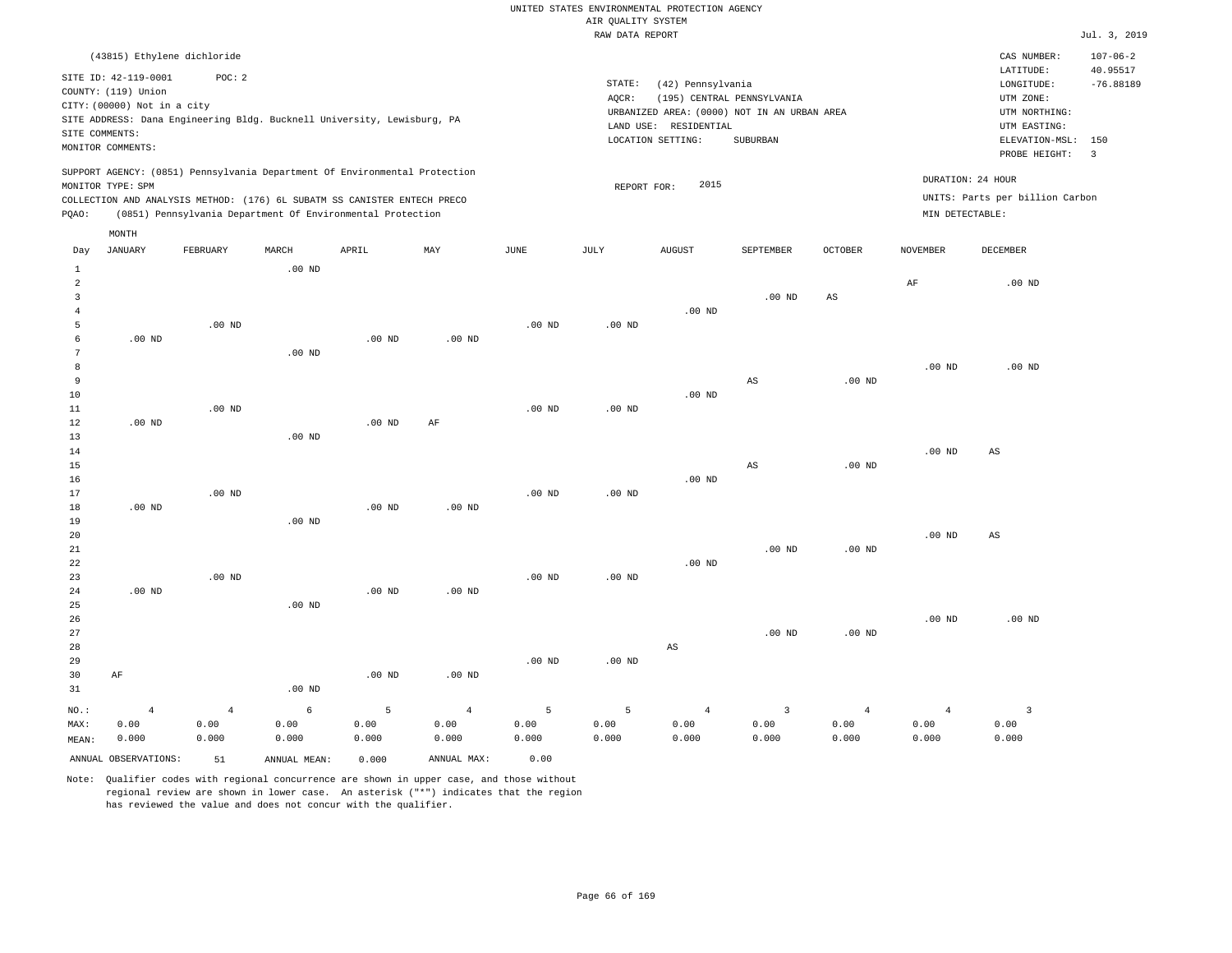|                |                             |                                                                            |          |                   |                   |                | RAW DATA REPORT                                  |                   |                                             |                   |                         |                                 | Jul. 3, 2019            |  |
|----------------|-----------------------------|----------------------------------------------------------------------------|----------|-------------------|-------------------|----------------|--------------------------------------------------|-------------------|---------------------------------------------|-------------------|-------------------------|---------------------------------|-------------------------|--|
|                | (43817) Tetrachloroethylene |                                                                            |          |                   |                   |                |                                                  |                   |                                             |                   |                         | CAS NUMBER:                     | $127 - 18 - 4$          |  |
|                | SITE ID: 42-119-0001        | POC: 2                                                                     |          |                   |                   |                |                                                  |                   |                                             |                   |                         | LATITUDE:                       | 40.95517                |  |
|                | COUNTY: (119) Union         |                                                                            |          |                   |                   |                | STATE:                                           | (42) Pennsylvania |                                             |                   |                         | LONGITUDE:                      | $-76.88189$             |  |
|                |                             |                                                                            |          |                   |                   |                | AQCR:<br>(195) CENTRAL PENNSYLVANIA<br>UTM ZONE: |                   |                                             |                   |                         |                                 |                         |  |
|                | CITY: (00000) Not in a city |                                                                            |          |                   |                   |                |                                                  |                   | URBANIZED AREA: (0000) NOT IN AN URBAN AREA |                   |                         | UTM NORTHING:                   |                         |  |
|                |                             | SITE ADDRESS: Dana Engineering Bldg. Bucknell University, Lewisburg, PA    |          |                   |                   |                | LAND USE: RESIDENTIAL<br>UTM EASTING:            |                   |                                             |                   |                         |                                 |                         |  |
|                | SITE COMMENTS:              |                                                                            |          |                   |                   |                |                                                  | LOCATION SETTING: | SUBURBAN                                    |                   |                         | ELEVATION-MSL:                  | 150                     |  |
|                | MONITOR COMMENTS:           |                                                                            |          |                   |                   |                |                                                  |                   |                                             |                   |                         | PROBE HEIGHT:                   | $\overline{\mathbf{3}}$ |  |
|                |                             | SUPPORT AGENCY: (0851) Pennsylvania Department Of Environmental Protection |          |                   |                   |                |                                                  | 2013              |                                             |                   |                         | DURATION: 24 HOUR               |                         |  |
|                | MONITOR TYPE: SPM           | COLLECTION AND ANALYSIS METHOD: (176) 6L SUBATM SS CANISTER ENTECH PRECO   |          |                   |                   |                | REPORT FOR:                                      |                   |                                             |                   |                         | UNITS: Parts per billion Carbon |                         |  |
| PQAO:          |                             | (0851) Pennsylvania Department Of Environmental Protection                 |          |                   |                   |                |                                                  |                   |                                             |                   | MIN DETECTABLE:         |                                 |                         |  |
|                | MONTH                       |                                                                            |          |                   |                   |                |                                                  |                   |                                             |                   |                         |                                 |                         |  |
| Day            | <b>JANUARY</b>              | FEBRUARY                                                                   | MARCH    | APRIL             | MAY               | JUNE           | JULY                                             | <b>AUGUST</b>     | SEPTEMBER                                   | <b>OCTOBER</b>    | <b>NOVEMBER</b>         | DECEMBER                        |                         |  |
| $\mathbf{1}$   |                             |                                                                            |          |                   |                   |                |                                                  |                   | .00 <sub>ND</sub>                           | .00 <sub>ND</sub> |                         |                                 |                         |  |
| $\overline{c}$ |                             |                                                                            |          |                   |                   |                |                                                  | AF                |                                             |                   |                         |                                 |                         |  |
| 3              |                             | $.00$ ND                                                                   |          |                   |                   | $.00$ ND       | .00 <sub>ND</sub>                                |                   |                                             |                   |                         |                                 |                         |  |
| $\overline{4}$ | $.00$ ND                    |                                                                            |          | .00 <sub>ND</sub> | .00 <sub>ND</sub> |                |                                                  |                   |                                             |                   |                         |                                 |                         |  |
| 5              |                             |                                                                            | $.00$ ND |                   |                   |                |                                                  |                   |                                             |                   |                         |                                 |                         |  |
| 6              |                             |                                                                            |          |                   |                   |                |                                                  |                   |                                             |                   | .07 <sub>c</sub>        | $.00$ ND                        |                         |  |
| 7              |                             |                                                                            |          |                   |                   |                |                                                  |                   | $.00$ ND                                    | $.00$ ND          |                         |                                 |                         |  |
| 8              |                             |                                                                            |          |                   |                   |                |                                                  | $_{\rm TS}$       |                                             |                   |                         |                                 |                         |  |
| 9              |                             | $.00$ ND                                                                   |          |                   |                   | $.00$ ND       | $.00$ ND                                         |                   |                                             |                   |                         |                                 |                         |  |
| 10<br>11       | $.00$ ND                    |                                                                            | $.00$ ND | $.00$ ND          | .00 <sub>ND</sub> |                |                                                  |                   |                                             |                   |                         |                                 |                         |  |
| 12             |                             |                                                                            |          |                   |                   |                |                                                  |                   |                                             |                   | $.00$ ND                | $.00$ ND                        |                         |  |
| 13             |                             |                                                                            |          |                   |                   |                |                                                  |                   | .00 <sub>ND</sub>                           | $.00$ ND          |                         |                                 |                         |  |
| 14             |                             |                                                                            |          |                   |                   |                |                                                  | AF                |                                             |                   |                         |                                 |                         |  |
| 15             |                             | $.00$ ND                                                                   |          |                   |                   | AF             | $.00$ ND                                         |                   |                                             |                   |                         |                                 |                         |  |
| 16             | $.00$ ND                    |                                                                            |          | $.00$ ND          | .00 <sub>ND</sub> |                |                                                  |                   |                                             |                   |                         |                                 |                         |  |
| 17             |                             |                                                                            | $.00$ ND |                   |                   |                |                                                  |                   |                                             |                   |                         |                                 |                         |  |
| 18             |                             |                                                                            |          |                   |                   |                |                                                  |                   |                                             |                   | TS                      | $.00$ ND                        |                         |  |
| 19             |                             |                                                                            |          |                   |                   |                |                                                  |                   | $.00$ ND                                    | .00 <sub>ND</sub> |                         |                                 |                         |  |
| 20             |                             |                                                                            |          |                   |                   |                |                                                  | $.00$ ND          |                                             |                   |                         |                                 |                         |  |
| 21             |                             | $.00$ ND                                                                   |          |                   |                   | AF             | $_{\rm TS}$                                      |                   |                                             |                   |                         |                                 |                         |  |
| 22             | $.00$ ND                    |                                                                            |          | .00 <sub>ND</sub> | $.00$ ND          |                |                                                  |                   |                                             |                   |                         |                                 |                         |  |
| 23             |                             |                                                                            | $.00$ ND |                   |                   |                |                                                  |                   |                                             |                   |                         |                                 |                         |  |
| 24             |                             |                                                                            |          |                   |                   |                |                                                  |                   |                                             |                   | AF                      | AF                              |                         |  |
| 25             |                             |                                                                            |          |                   |                   |                |                                                  |                   | $.00$ ND                                    | .00 <sub>ND</sub> |                         |                                 |                         |  |
| 26             |                             |                                                                            |          |                   |                   |                |                                                  | $.00$ ND          |                                             |                   |                         |                                 |                         |  |
| 27             |                             | $\rm AF$                                                                   |          |                   |                   | $\rm{AF}$      | .00 <sub>ND</sub>                                |                   |                                             |                   |                         |                                 |                         |  |
| 28             | $.00$ ND                    |                                                                            |          | $.00$ ND          | TS                |                |                                                  |                   |                                             |                   |                         |                                 |                         |  |
| 29             |                             |                                                                            | $.00$ ND |                   |                   |                |                                                  |                   |                                             |                   |                         |                                 |                         |  |
| 30             |                             |                                                                            |          |                   |                   |                |                                                  |                   |                                             |                   | .07SQ                   | $.00$ ND                        |                         |  |
| 31             |                             |                                                                            |          |                   |                   |                |                                                  |                   |                                             | .07 <sub>c</sub>  |                         |                                 |                         |  |
| NO.:           | 5                           | $\overline{4}$                                                             | 5        | 5                 | $\overline{4}$    | $\overline{2}$ | $\overline{4}$                                   | $\overline{a}$    | 5                                           | 6                 | $\overline{\mathbf{3}}$ | $\overline{4}$                  |                         |  |
| MAX:           | 0.00                        | 0.00                                                                       | 0.00     | 0.00              | 0.00              | 0.00           | 0.00                                             | 0.00              | 0.00                                        | .07               | .07                     | 0.00                            |                         |  |

ANNUAL OBSERVATIONS:  $49$  ANNUAL MEAN: .004 ANNUAL MAX: .07

0.000

MEAN:

0.000

0.000

Note: Qualifier codes with regional concurrence are shown in upper case, and those without regional review are shown in lower case. An asterisk ("\*") indicates that the region has reviewed the value and does not concur with the qualifier.

0.000

0.000

0.000

0.000

0.000

0.000

.012

.047

0.000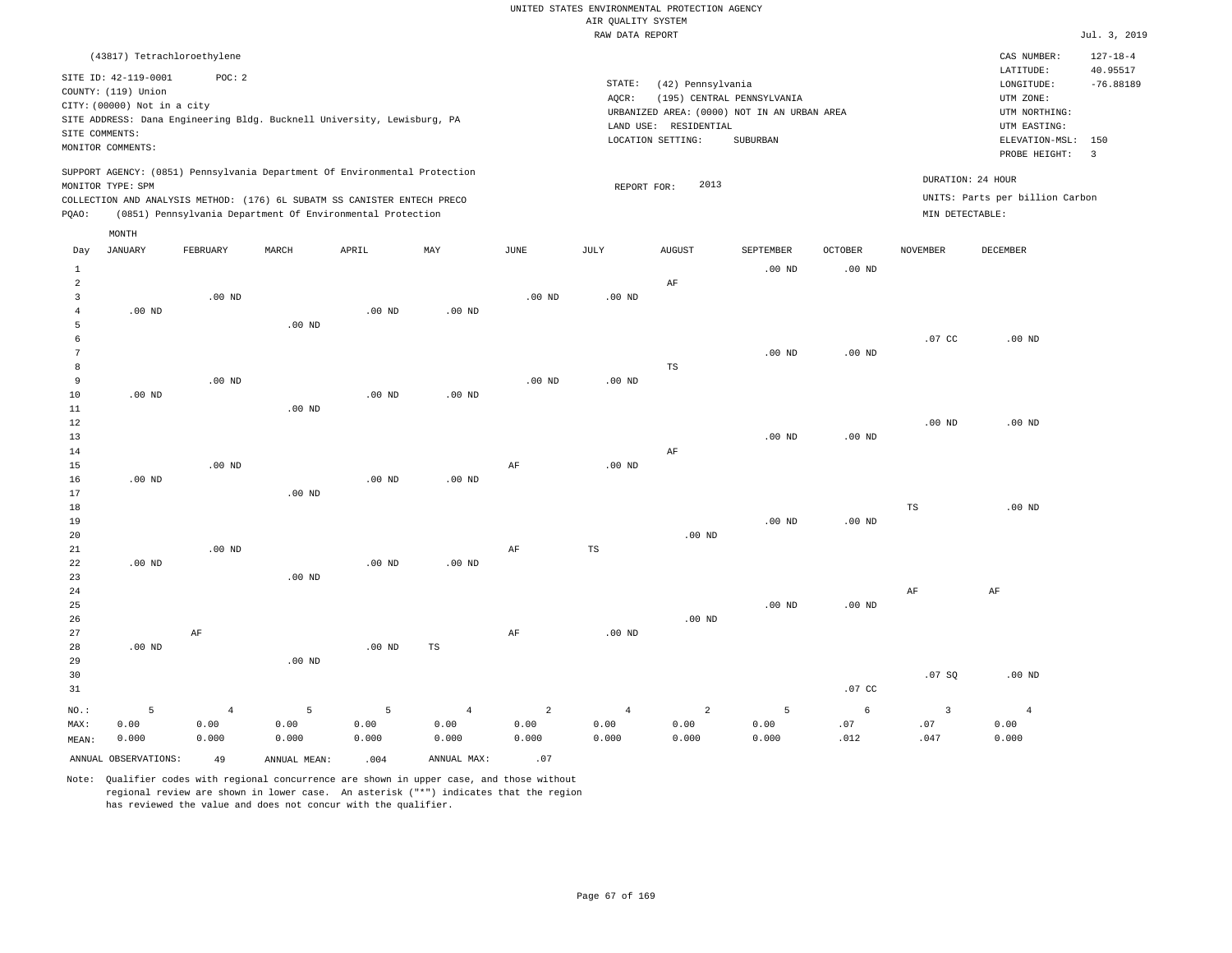|                |                             |                        |                   |                                                                            |             |                   | <br>Rosmers nenes<br>RAW DATA REPORT             |                   |                   |                   |                   |                                 | Jul. 3, 2019   |
|----------------|-----------------------------|------------------------|-------------------|----------------------------------------------------------------------------|-------------|-------------------|--------------------------------------------------|-------------------|-------------------|-------------------|-------------------|---------------------------------|----------------|
|                | (43817) Tetrachloroethylene |                        |                   |                                                                            |             |                   |                                                  |                   |                   |                   |                   | CAS NUMBER:                     | $127 - 18 - 4$ |
|                |                             |                        |                   |                                                                            |             |                   |                                                  |                   |                   |                   |                   | LATITUDE:                       | 40.95517       |
|                | SITE ID: 42-119-0001        | POC: 2                 |                   |                                                                            |             |                   | STATE:                                           | (42) Pennsylvania |                   |                   |                   | LONGITUDE:                      | $-76.88189$    |
|                | COUNTY: (119) Union         |                        |                   |                                                                            |             |                   | (195) CENTRAL PENNSYLVANIA<br>AQCR:<br>UTM ZONE: |                   |                   |                   |                   |                                 |                |
|                | CITY: (00000) Not in a city |                        |                   |                                                                            |             |                   | URBANIZED AREA: (0000) NOT IN AN URBAN AREA      | UTM NORTHING:     |                   |                   |                   |                                 |                |
|                |                             |                        |                   | SITE ADDRESS: Dana Engineering Bldg. Bucknell University, Lewisburg, PA    |             |                   | LAND USE: RESIDENTIAL                            | UTM EASTING:      |                   |                   |                   |                                 |                |
| SITE COMMENTS: | MONITOR COMMENTS:           |                        |                   |                                                                            |             |                   |                                                  | LOCATION SETTING: | SUBURBAN          |                   |                   | ELEVATION-MSL:                  | 150            |
|                |                             |                        |                   |                                                                            |             |                   |                                                  |                   |                   |                   |                   | PROBE HEIGHT:                   | $\overline{3}$ |
|                |                             |                        |                   | SUPPORT AGENCY: (0851) Pennsylvania Department Of Environmental Protection |             |                   |                                                  |                   |                   |                   |                   |                                 |                |
|                | MONITOR TYPE: SPM           |                        |                   |                                                                            |             |                   | REPORT FOR:                                      | 2014              |                   |                   |                   | DURATION: 24 HOUR               |                |
|                |                             |                        |                   | COLLECTION AND ANALYSIS METHOD: (176) 6L SUBATM SS CANISTER ENTECH PRECO   |             |                   |                                                  |                   |                   |                   |                   | UNITS: Parts per billion Carbon |                |
| PQAO:          |                             |                        |                   | (0851) Pennsylvania Department Of Environmental Protection                 |             |                   |                                                  |                   |                   |                   | MIN DETECTABLE:   |                                 |                |
|                | MONTH                       |                        |                   |                                                                            |             |                   |                                                  |                   |                   |                   |                   |                                 |                |
| Day            | <b>JANUARY</b>              | FEBRUARY               | MARCH             | APRIL                                                                      | MAY         | $_{\rm JUNE}$     | <b>JULY</b>                                      | <b>AUGUST</b>     | SEPTEMBER         | <b>OCTOBER</b>    | <b>NOVEMBER</b>   | DECEMBER                        |                |
| 1              |                             |                        |                   |                                                                            |             |                   |                                                  |                   |                   |                   | $.00$ ND          | $.00$ ND                        |                |
| $\overline{a}$ |                             |                        |                   |                                                                            |             |                   |                                                  |                   | .00 <sub>ND</sub> | .00 <sub>ND</sub> |                   |                                 |                |
| 3              |                             |                        |                   |                                                                            |             |                   |                                                  | $.00$ ND          |                   |                   |                   |                                 |                |
| $\overline{4}$ |                             | .00 <sub>ND</sub>      |                   |                                                                            |             | AF                | $.00$ ND                                         |                   |                   |                   |                   |                                 |                |
| 5              | $.00$ ND                    |                        |                   | $\rm AF$                                                                   | $.00$ ND    |                   |                                                  |                   |                   |                   |                   |                                 |                |
| 6              |                             |                        | $.00$ ND          |                                                                            |             |                   |                                                  |                   |                   |                   |                   |                                 |                |
| $\overline{7}$ |                             |                        |                   |                                                                            |             |                   |                                                  |                   |                   |                   | $.00$ ND          | $.00$ ND                        |                |
| 8              |                             |                        |                   |                                                                            |             |                   |                                                  |                   | $.00$ ND          | .00 <sub>ND</sub> |                   |                                 |                |
| 9              |                             |                        |                   |                                                                            |             |                   |                                                  | $.00$ ND          |                   |                   |                   |                                 |                |
| $10$           |                             | $\rm{AF}$              |                   |                                                                            |             | $.00$ ND          | .00 <sub>ND</sub>                                |                   |                   |                   |                   |                                 |                |
| 11             | $.00$ ND                    |                        |                   | $\rm{AF}$                                                                  | $.00$ ND    |                   |                                                  |                   |                   |                   |                   |                                 |                |
| 12             |                             |                        | $.00$ ND          |                                                                            |             |                   |                                                  |                   |                   |                   |                   |                                 |                |
| 13<br>14       |                             |                        |                   |                                                                            |             |                   |                                                  |                   | $.00$ ND          | .00 <sub>ND</sub> | $.00$ ND          | $.00$ ND                        |                |
| 15             |                             |                        |                   |                                                                            |             |                   |                                                  | $.00$ ND          |                   |                   |                   |                                 |                |
| 16             |                             | $.00$ DI               |                   |                                                                            |             | .00 <sub>ND</sub> | .00 <sub>ND</sub>                                |                   |                   |                   |                   |                                 |                |
| 17             | $.00$ ND                    |                        |                   | $.00$ ND                                                                   | $.00$ ND    |                   |                                                  |                   |                   |                   |                   |                                 |                |
| 18             |                             |                        | .00 <sub>ND</sub> |                                                                            |             |                   |                                                  |                   |                   |                   |                   |                                 |                |
| 19             |                             |                        |                   |                                                                            |             |                   |                                                  |                   |                   |                   | .00 <sub>ND</sub> | .00 <sub>ND</sub>               |                |
| 20             |                             |                        |                   |                                                                            |             |                   |                                                  |                   | .09SQ             | $.00$ ND          |                   |                                 |                |
| 21             |                             |                        |                   |                                                                            |             |                   |                                                  | $.00$ ND          |                   |                   |                   |                                 |                |
| 22             |                             | $.00$ ND               |                   |                                                                            |             | .00 <sub>ND</sub> | .15 <sub>5</sub>                                 |                   |                   |                   |                   |                                 |                |
| 23             | $.00$ ND                    |                        |                   | $.00$ ND                                                                   | $.00$ ND    |                   |                                                  |                   |                   |                   |                   |                                 |                |
| 24             |                             |                        | $.00$ ND          |                                                                            |             |                   |                                                  |                   |                   |                   |                   |                                 |                |
| 25             |                             |                        |                   |                                                                            |             |                   |                                                  |                   |                   |                   | .00 <sub>ND</sub> | $.00$ ND                        |                |
| 26             |                             |                        |                   |                                                                            |             |                   |                                                  |                   | $.00$ ND          | .00 <sub>ND</sub> |                   |                                 |                |
| 27             |                             |                        |                   |                                                                            |             |                   |                                                  | $.00$ ND          |                   |                   |                   |                                 |                |
| 28             |                             | $\mathbb{A}\mathbb{S}$ |                   |                                                                            |             | .00 <sub>ND</sub> | .00 <sub>ND</sub>                                |                   |                   |                   |                   |                                 |                |
| 29<br>30       | TS                          |                        | AF                | .00 <sub>ND</sub>                                                          | $.00$ ND    |                   |                                                  |                   |                   |                   |                   |                                 |                |
| 31             |                             |                        |                   |                                                                            |             |                   |                                                  |                   |                   |                   |                   | .00 <sub>ND</sub>               |                |
|                |                             |                        |                   |                                                                            |             |                   |                                                  |                   |                   |                   |                   |                                 |                |
| NO.:           | $\overline{4}$              | $\mathbf{3}$           | $\overline{4}$    | $\overline{3}$                                                             | 5           | $\overline{4}$    | 5                                                | 5                 | 5                 | 5                 | 5                 | 6                               |                |
| MAX:           | 0.00                        | 0.00                   | 0.00              | 0.00                                                                       | 0.00        | 0.00              | .15                                              | 0.00              | .09               | 0.00              | 0.00              | 0.00                            |                |
| MEAN:          | 0.000                       | 0.000                  | 0.000             | 0.000                                                                      | 0.000       | 0.000             | .030                                             | 0.000             | .018              | 0.000             | 0.000             | 0.000                           |                |
|                | ANNUAL OBSERVATIONS:        | 54                     | ANNUAL MEAN:      | .004                                                                       | ANNUAL MAX: | .15               |                                                  |                   |                   |                   |                   |                                 |                |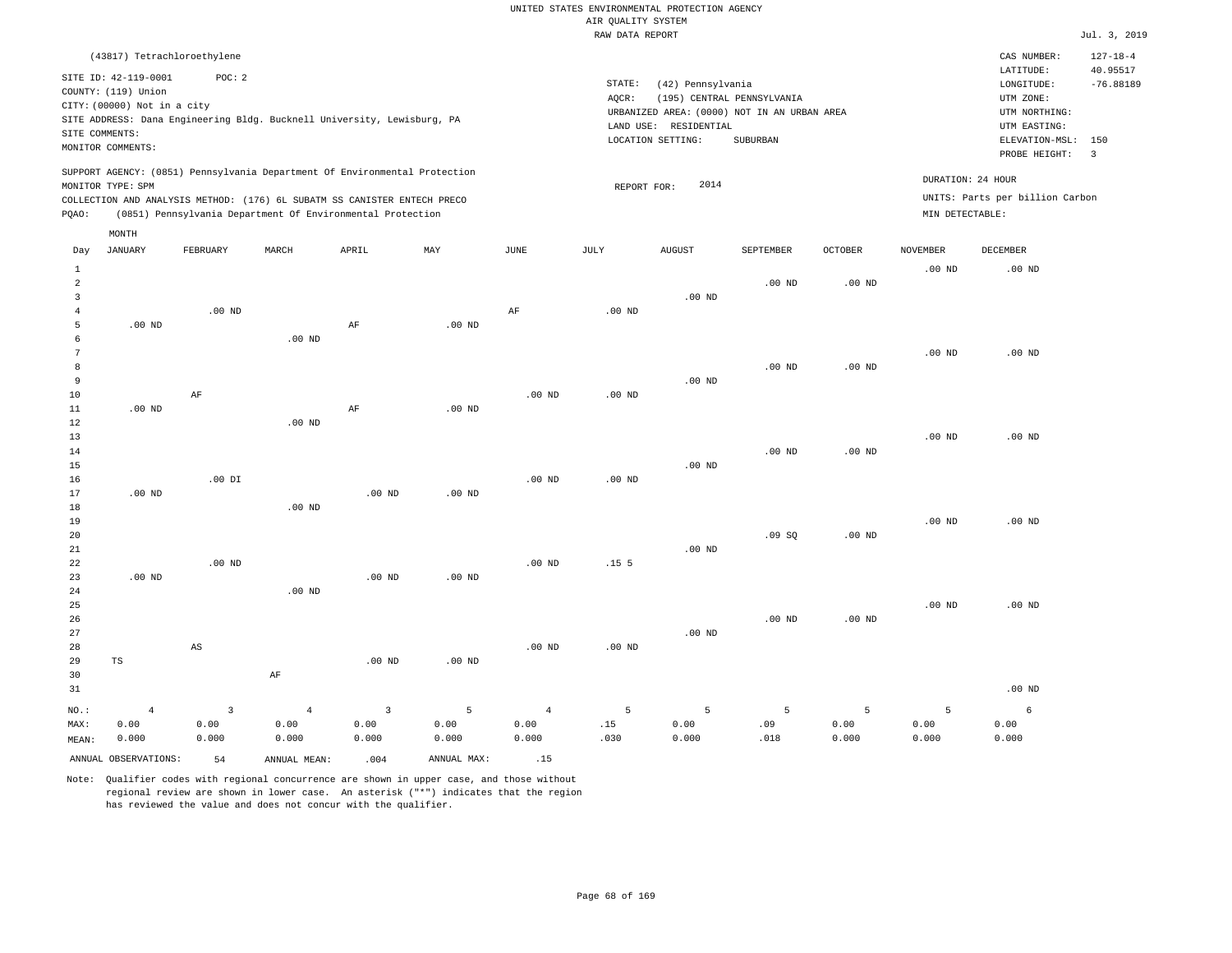|                        |                                                                                                                                                                                              |                |                   |                                                            |                   |                   | RAW DATA REPORT                                                                                                                                                                                                                                                                             |                |                        |                   |                   |                        | Jul. 3, 2019               |  |
|------------------------|----------------------------------------------------------------------------------------------------------------------------------------------------------------------------------------------|----------------|-------------------|------------------------------------------------------------|-------------------|-------------------|---------------------------------------------------------------------------------------------------------------------------------------------------------------------------------------------------------------------------------------------------------------------------------------------|----------------|------------------------|-------------------|-------------------|------------------------|----------------------------|--|
|                        | (43817) Tetrachloroethylene                                                                                                                                                                  |                |                   |                                                            |                   |                   |                                                                                                                                                                                                                                                                                             |                |                        |                   |                   | CAS NUMBER:            | $127 - 18 - 4$<br>40.95517 |  |
|                        | SITE ID: 42-119-0001<br>COUNTY: (119) Union<br>CITY: (00000) Not in a city<br>SITE ADDRESS: Dana Engineering Bldg. Bucknell University, Lewisburg, PA<br>SITE COMMENTS:<br>MONITOR COMMENTS: | POC: 2         |                   |                                                            |                   |                   | LATITUDE:<br>STATE:<br>(42) Pennsylvania<br>LONGITUDE:<br>AOCR:<br>(195) CENTRAL PENNSYLVANIA<br>UTM ZONE:<br>URBANIZED AREA: (0000) NOT IN AN URBAN AREA<br>UTM NORTHING:<br>LAND USE: RESIDENTIAL<br>UTM EASTING:<br>LOCATION SETTING:<br>SUBURBAN<br>ELEVATION-MSL: 150<br>PROBE HEIGHT: |                |                        |                   |                   |                        |                            |  |
|                        | SUPPORT AGENCY: (0851) Pennsylvania Department Of Environmental Protection                                                                                                                   |                |                   |                                                            |                   |                   |                                                                                                                                                                                                                                                                                             |                |                        |                   |                   |                        |                            |  |
|                        | MONITOR TYPE: SPM                                                                                                                                                                            |                |                   |                                                            |                   |                   | REPORT FOR:                                                                                                                                                                                                                                                                                 | 2015           |                        |                   |                   | DURATION: 24 HOUR      |                            |  |
|                        | COLLECTION AND ANALYSIS METHOD: (176) 6L SUBATM SS CANISTER ENTECH PRECO                                                                                                                     |                |                   |                                                            |                   |                   | UNITS: Parts per billion Carbon<br>MIN DETECTABLE:                                                                                                                                                                                                                                          |                |                        |                   |                   |                        |                            |  |
| PQAO:                  |                                                                                                                                                                                              |                |                   | (0851) Pennsylvania Department Of Environmental Protection |                   |                   |                                                                                                                                                                                                                                                                                             |                |                        |                   |                   |                        |                            |  |
|                        | MONTH                                                                                                                                                                                        |                |                   |                                                            |                   |                   |                                                                                                                                                                                                                                                                                             |                |                        |                   |                   |                        |                            |  |
| Day                    | <b>JANUARY</b>                                                                                                                                                                               | FEBRUARY       | MARCH             | APRIL                                                      | MAY               | <b>JUNE</b>       | JULY                                                                                                                                                                                                                                                                                        | <b>AUGUST</b>  | SEPTEMBER              | <b>OCTOBER</b>    | NOVEMBER          | DECEMBER               |                            |  |
| $\mathbf{1}$<br>2<br>3 |                                                                                                                                                                                              |                | .08SQ             |                                                            |                   |                   |                                                                                                                                                                                                                                                                                             |                | $.00$ ND               | AS                | $\rm{AF}$         | .09SQ                  |                            |  |
| 4                      |                                                                                                                                                                                              |                |                   |                                                            |                   |                   |                                                                                                                                                                                                                                                                                             | $.00$ ND       |                        |                   |                   |                        |                            |  |
| 5                      |                                                                                                                                                                                              | $.00$ ND       |                   |                                                            |                   | $.00$ ND          | $.00$ ND                                                                                                                                                                                                                                                                                    |                |                        |                   |                   |                        |                            |  |
| 6                      | $.00$ ND                                                                                                                                                                                     |                |                   | $.00$ ND                                                   | $.00$ ND          |                   |                                                                                                                                                                                                                                                                                             |                |                        |                   |                   |                        |                            |  |
| 7                      |                                                                                                                                                                                              |                | $.00$ ND          |                                                            |                   |                   |                                                                                                                                                                                                                                                                                             |                |                        |                   |                   |                        |                            |  |
| 8                      |                                                                                                                                                                                              |                |                   |                                                            |                   |                   |                                                                                                                                                                                                                                                                                             |                |                        |                   | .00 <sub>ND</sub> | $.00$ ND               |                            |  |
| 9                      |                                                                                                                                                                                              |                |                   |                                                            |                   |                   |                                                                                                                                                                                                                                                                                             |                | $\mathbb{A}\mathbb{S}$ | .00 <sub>ND</sub> |                   |                        |                            |  |
| 10<br>11               |                                                                                                                                                                                              | .06SQ          |                   |                                                            |                   | $.00$ ND          | $.00$ ND                                                                                                                                                                                                                                                                                    | $.00$ ND       |                        |                   |                   |                        |                            |  |
| 12                     | $.00$ ND                                                                                                                                                                                     |                |                   | $.00$ ND                                                   | AF                |                   |                                                                                                                                                                                                                                                                                             |                |                        |                   |                   |                        |                            |  |
| 13                     |                                                                                                                                                                                              |                | .09SQ             |                                                            |                   |                   |                                                                                                                                                                                                                                                                                             |                |                        |                   |                   |                        |                            |  |
| 14                     |                                                                                                                                                                                              |                |                   |                                                            |                   |                   |                                                                                                                                                                                                                                                                                             |                |                        |                   | .00 <sub>ND</sub> | $\mathbb{A}\mathbb{S}$ |                            |  |
| 15                     |                                                                                                                                                                                              |                |                   |                                                            |                   |                   |                                                                                                                                                                                                                                                                                             |                | $_{\rm AS}$            | .00 <sub>ND</sub> |                   |                        |                            |  |
| 16                     |                                                                                                                                                                                              |                |                   |                                                            |                   |                   |                                                                                                                                                                                                                                                                                             | $.00$ ND       |                        |                   |                   |                        |                            |  |
| 17                     |                                                                                                                                                                                              | $.00$ ND       |                   |                                                            |                   | $.00$ ND          | $.00$ ND                                                                                                                                                                                                                                                                                    |                |                        |                   |                   |                        |                            |  |
| 18                     | $.00$ ND                                                                                                                                                                                     |                |                   | .00 <sub>ND</sub>                                          | .00 <sub>ND</sub> |                   |                                                                                                                                                                                                                                                                                             |                |                        |                   |                   |                        |                            |  |
| 19<br>20               |                                                                                                                                                                                              |                | .00 <sub>ND</sub> |                                                            |                   |                   |                                                                                                                                                                                                                                                                                             |                |                        |                   | $.00$ ND          | AS                     |                            |  |
| 21                     |                                                                                                                                                                                              |                |                   |                                                            |                   |                   |                                                                                                                                                                                                                                                                                             |                | $.00$ ND               | .00 <sub>ND</sub> |                   |                        |                            |  |
| 22                     |                                                                                                                                                                                              |                |                   |                                                            |                   |                   |                                                                                                                                                                                                                                                                                             | $.00$ ND       |                        |                   |                   |                        |                            |  |
| 23                     |                                                                                                                                                                                              | $.00$ ND       |                   |                                                            |                   | .00 <sub>ND</sub> | $.00$ ND                                                                                                                                                                                                                                                                                    |                |                        |                   |                   |                        |                            |  |
| 24                     | $.00$ ND                                                                                                                                                                                     |                |                   | $.00$ ND                                                   | $.00$ ND          |                   |                                                                                                                                                                                                                                                                                             |                |                        |                   |                   |                        |                            |  |
| 25                     |                                                                                                                                                                                              |                | .07 SQ            |                                                            |                   |                   |                                                                                                                                                                                                                                                                                             |                |                        |                   |                   |                        |                            |  |
| 26                     |                                                                                                                                                                                              |                |                   |                                                            |                   |                   |                                                                                                                                                                                                                                                                                             |                |                        |                   | .00 <sub>ND</sub> | $.00$ ND               |                            |  |
| 27                     |                                                                                                                                                                                              |                |                   |                                                            |                   |                   |                                                                                                                                                                                                                                                                                             |                | $.00$ ND               | .00 <sub>ND</sub> |                   |                        |                            |  |
| 28<br>29               |                                                                                                                                                                                              |                |                   |                                                            |                   | .00 <sub>ND</sub> | .09SQ                                                                                                                                                                                                                                                                                       | AS             |                        |                   |                   |                        |                            |  |
| 30                     | AF                                                                                                                                                                                           |                |                   | .04SQ                                                      | $.00$ ND          |                   |                                                                                                                                                                                                                                                                                             |                |                        |                   |                   |                        |                            |  |
| 31                     |                                                                                                                                                                                              |                | $.00$ ND          |                                                            |                   |                   |                                                                                                                                                                                                                                                                                             |                |                        |                   |                   |                        |                            |  |
| NO.:                   | $\overline{4}$                                                                                                                                                                               | $\overline{4}$ | 6                 | 5                                                          | $\overline{4}$    | 5                 | 5                                                                                                                                                                                                                                                                                           | $\overline{4}$ | $\overline{3}$         | $\overline{4}$    | $\overline{4}$    | $\overline{3}$         |                            |  |
| MAX:                   | 0.00                                                                                                                                                                                         | .06            | .09               | .04                                                        | 0.00              | 0.00              | .09                                                                                                                                                                                                                                                                                         | 0.00           | 0.00                   | 0.00              | 0.00              | .09                    |                            |  |
| MEAN:                  | 0.000                                                                                                                                                                                        | .015           | .040              | .008                                                       | 0.000             | 0.000             | .018                                                                                                                                                                                                                                                                                        | 0.000          | 0.000                  | 0.000             | 0.000             | .030                   |                            |  |
|                        | ANNUAL OBSERVATIONS:                                                                                                                                                                         | 51             | ANNUAL MEAN:      | .010                                                       | ANNUAL MAX:       | .09               |                                                                                                                                                                                                                                                                                             |                |                        |                   |                   |                        |                            |  |
|                        |                                                                                                                                                                                              |                |                   |                                                            |                   |                   |                                                                                                                                                                                                                                                                                             |                |                        |                   |                   |                        |                            |  |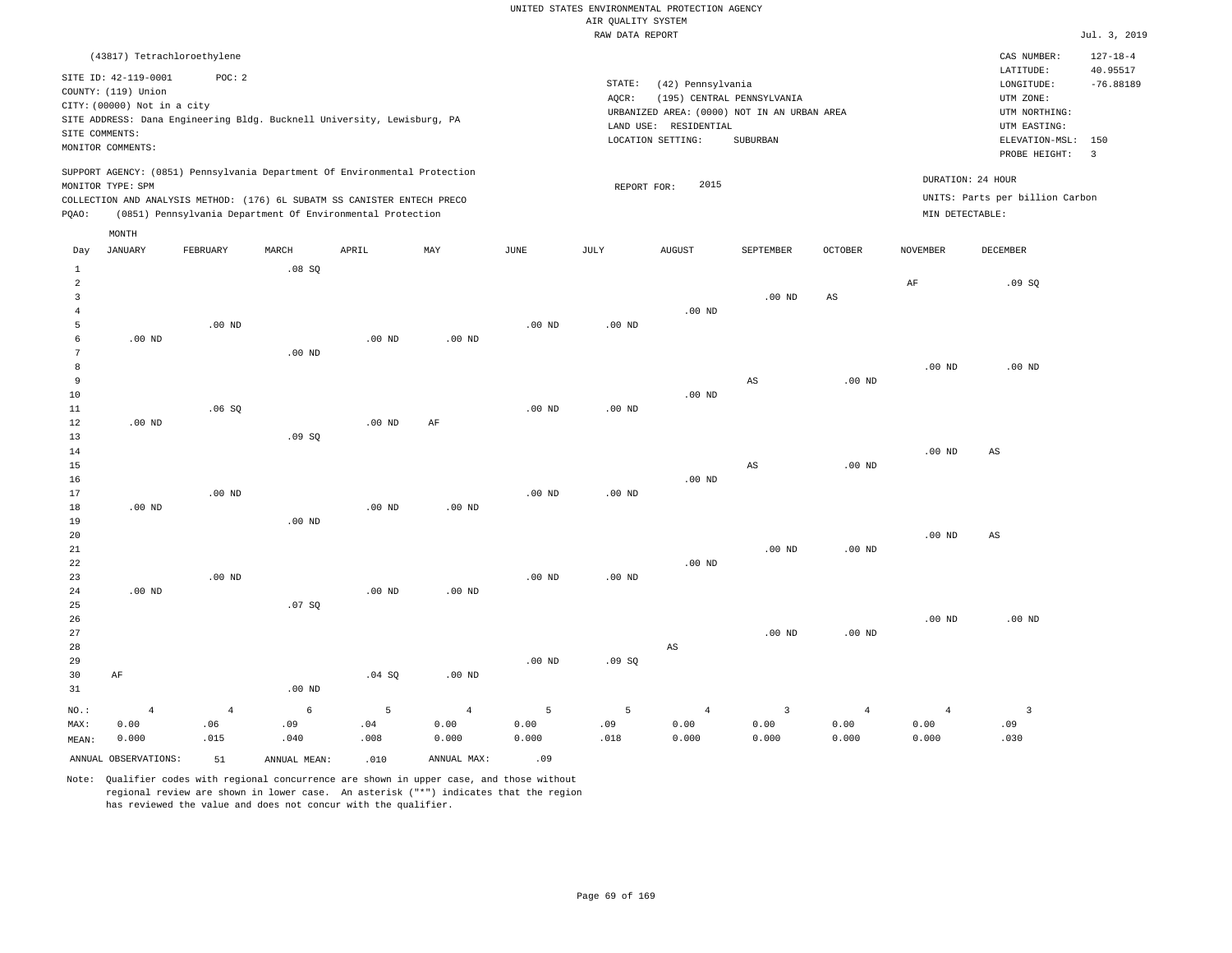|       |                             |                                      |                   |                                                                            |          |          | RAW DATA REPORT                                 |                               |                            |          |                   |                                 | Jul. 3, 2019            |  |
|-------|-----------------------------|--------------------------------------|-------------------|----------------------------------------------------------------------------|----------|----------|-------------------------------------------------|-------------------------------|----------------------------|----------|-------------------|---------------------------------|-------------------------|--|
|       |                             | (43818) 1, 1, 2, 2-Tetrachloroethane |                   |                                                                            |          |          |                                                 |                               |                            |          |                   | CAS NUMBER:                     | $79 - 34 - 5$           |  |
|       | SITE ID: 42-119-0001        | POC: 2                               |                   |                                                                            |          |          |                                                 |                               |                            |          |                   | LATITUDE:                       | 40.95517                |  |
|       | COUNTY: (119) Union         |                                      |                   |                                                                            |          |          | STATE:                                          | (42) Pennsylvania             | (195) CENTRAL PENNSYLVANIA |          |                   | LONGITUDE:                      | $-76.88189$             |  |
|       | CITY: (00000) Not in a city |                                      |                   |                                                                            |          |          | AOCR:                                           | UTM ZONE:                     |                            |          |                   |                                 |                         |  |
|       |                             |                                      |                   | SITE ADDRESS: Dana Engineering Bldg. Bucknell University, Lewisburg, PA    |          |          | URBANIZED AREA: (0000) NOT IN AN URBAN AREA     | UTM NORTHING:<br>UTM EASTING: |                            |          |                   |                                 |                         |  |
|       | SITE COMMENTS:              |                                      |                   |                                                                            |          |          | LAND USE: RESIDENTIAL                           |                               |                            |          |                   |                                 |                         |  |
|       | MONITOR COMMENTS:           |                                      |                   |                                                                            |          |          | LOCATION SETTING:<br>SUBURBAN<br>ELEVATION-MSL: |                               |                            |          |                   |                                 |                         |  |
|       |                             |                                      |                   |                                                                            |          |          |                                                 |                               |                            |          |                   | PROBE HEIGHT:                   | $\overline{\mathbf{3}}$ |  |
|       |                             |                                      |                   | SUPPORT AGENCY: (0851) Pennsylvania Department Of Environmental Protection |          |          |                                                 | 2013                          |                            |          |                   | DURATION: 24 HOUR               |                         |  |
|       | MONITOR TYPE: SPM           |                                      |                   |                                                                            |          |          | REPORT FOR:                                     |                               |                            |          |                   |                                 |                         |  |
|       |                             |                                      |                   | COLLECTION AND ANALYSIS METHOD: (176) 6L SUBATM SS CANISTER ENTECH PRECO   |          |          |                                                 |                               |                            |          |                   | UNITS: Parts per billion Carbon |                         |  |
| POAO: |                             |                                      |                   | (0851) Pennsylvania Department Of Environmental Protection                 |          |          |                                                 |                               |                            |          | MIN DETECTABLE:   |                                 |                         |  |
|       | MONTH                       |                                      |                   |                                                                            |          |          |                                                 |                               |                            |          |                   |                                 |                         |  |
| Day   | JANUARY                     | FEBRUARY                             | MARCH             | APRIL                                                                      | MAY      | JUNE     | JULY                                            | <b>AUGUST</b>                 | SEPTEMBER                  | OCTOBER  | NOVEMBER          | DECEMBER                        |                         |  |
| 1     |                             |                                      |                   |                                                                            |          |          |                                                 |                               | $.00$ ND                   | $.00$ ND |                   |                                 |                         |  |
| 2     |                             |                                      |                   |                                                                            |          |          |                                                 | AF                            |                            |          |                   |                                 |                         |  |
| 3     |                             | $.00$ ND                             |                   |                                                                            |          | $.00$ ND | $.00$ ND                                        |                               |                            |          |                   |                                 |                         |  |
|       | $.00$ ND                    |                                      |                   | $.00$ ND                                                                   | $.00$ ND |          |                                                 |                               |                            |          |                   |                                 |                         |  |
|       |                             |                                      | $.00$ ND          |                                                                            |          |          |                                                 |                               |                            |          |                   |                                 |                         |  |
|       |                             |                                      |                   |                                                                            |          |          |                                                 |                               |                            |          | .00 <sub>ND</sub> | $.00$ ND                        |                         |  |
|       |                             |                                      |                   |                                                                            |          |          |                                                 |                               | $.00$ ND                   | $.00$ ND |                   |                                 |                         |  |
| 8     |                             |                                      |                   |                                                                            |          |          |                                                 | TS                            |                            |          |                   |                                 |                         |  |
| 9     |                             | $.00$ ND                             |                   |                                                                            |          | $.00$ ND | $.00$ ND                                        |                               |                            |          |                   |                                 |                         |  |
| 10    | $.00$ ND                    |                                      |                   | $.00$ ND                                                                   | $.00$ ND |          |                                                 |                               |                            |          |                   |                                 |                         |  |
| 11    |                             |                                      | .00 <sub>ND</sub> |                                                                            |          |          |                                                 |                               |                            |          |                   |                                 |                         |  |
| 12    |                             |                                      |                   |                                                                            |          |          |                                                 |                               |                            |          | $.00$ ND          | $.00$ ND                        |                         |  |
| 13    |                             |                                      |                   |                                                                            |          |          |                                                 |                               | $.00$ ND                   | $.00$ ND |                   |                                 |                         |  |
| 14    |                             |                                      |                   |                                                                            |          |          |                                                 | AF                            |                            |          |                   |                                 |                         |  |
| 15    |                             | $.00$ ND                             |                   |                                                                            |          | AF       | $.00$ ND                                        |                               |                            |          |                   |                                 |                         |  |

17 18 19 20 21 22 23 24 .00 ND .00 ND .00 ND .00 ND .00 ND .00 ND AF TS .00 ND .00 ND .00 ND TS AF .00 ND AF

25 26 27 28 29 30 .00 ND AF .00 ND .00 ND TS AF .00 ND .00 ND .00 ND .00 ND .00 ND .00 ND

31 NO.: MAX: MEAN: 5 0.00 0.000 .00 ND 4 0.00 0.000 5 0.00 0.000 5 0.00 0.000 4 0.00 0.000 2 0.00 0.000 4 0.00 0.000 2 0.00 0.000 5 0.00 0.000 6 0.00 0.000 3 0.00 0.000 4 0.00 0.000

ANNUAL OBSERVATIONS: 49 ANNUAL MEAN: 0.000 ANNUAL MAX: 0.00

16

.00 ND

Note: Qualifier codes with regional concurrence are shown in upper case, and those without regional review are shown in lower case. An asterisk ("\*") indicates that the region has reviewed the value and does not concur with the qualifier.

.00 ND

.00 ND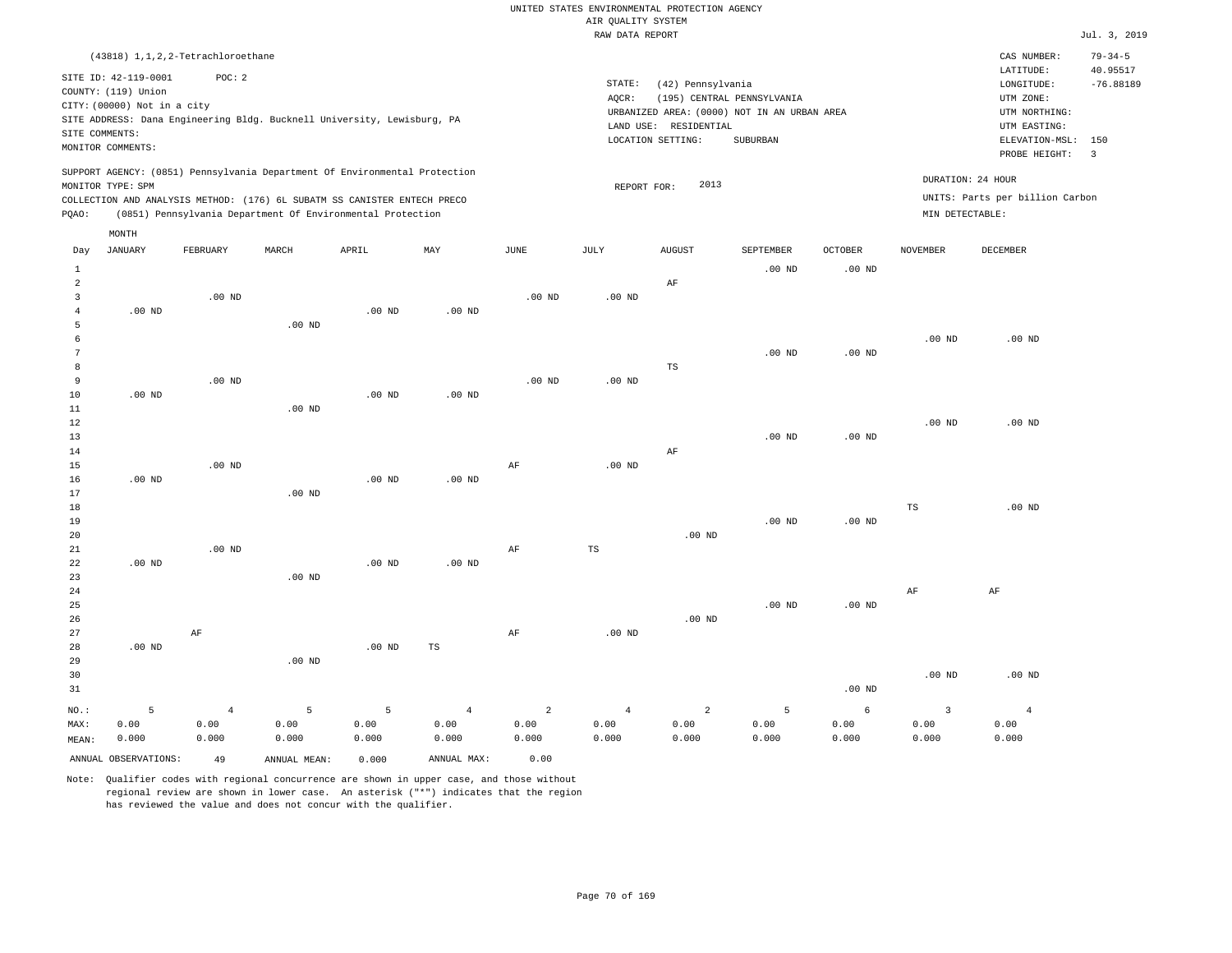RAW DATA REPORT Jul. 3, 2019 UNITED STATES ENVIRONMENTAL PROTECTION AGENCY AIR QUALITY SYSTEM (43818) 1,1,2,2-Tetrachloroethane STATE: (42) Pennsylvania CAS NUMBER: 79-34-5 SITE ID: 42-119-0001 POC: 2 AQCR: (195) CENTRAL PENNSYLVANIA COUNTY: (119) Union CITY: (00000) Not in a city LONGITUDE: -76.88189 LATITUDE: 40.95517 LOCATION SETTING: SUBURBAN SITE ADDRESS: Dana Engineering Bldg. Bucknell University, Lewisburg, PA LAND USE: RESIDENTIAL SITE COMMENTS: MONITOR COMMENTS: PROBE HEIGHT: 3 ELEVATION-MSL: 150 URBANIZED AREA: (0000) NOT IN AN URBAN AREA **URBAN SERIA UTM NORTHING**: UTM EASTING: UTM ZONE: SUPPORT AGENCY: (0851) Pennsylvania Department Of Environmental Protection MONITOR TYPE: SPM COLLECTION AND ANALYSIS METHOD: (176) 6L SUBATM SS CANISTER ENTECH PRECO REPORT FOR: 2014 UNITS: Parts per billion Carbon PQAO: (0851) Pennsylvania Department Of Environmental Protection MIN DETECTABLE: DURATION: 24 HOUR 1 2 3 4 5 6 7 8 9 10 11 12 13 14 15 16 17 18 19  $20$ 21 22 23 24 25 26 27 28 29 30 31 .00 ND .00 ND .00 ND .00 ND TS NO.: MAX: MEAN: 4 0.00 0.000 .00 ND AF .00 DI .00 ND AS .00 ND .00 ND .00 ND .00 ND AF AF AF .00 ND .00 ND .00 ND .00 ND .00 ND .00 ND .00 ND .00 ND AF .00 ND .00 ND .00 ND .00 ND .00 ND .00 ND .00 ND .00 ND .00 ND .00 ND .00 ND .00 ND .00 ND .00 ND .00 ND .00 ND .00 ND .00 ND .00 ND .00 ND .00 ND .00 ND .00 ND .00 ND .00 ND .00 ND .00 ND .00 ND .00 ND .00 ND .00 ND .00 ND .00 ND .00 ND .00 ND 3 0.00 0.000 4 0.00 0.000 3 0.00 0.000 5 0.00 0.000 4 0.00 0.000 5 0.00 0.000 5 0.00 0.000 5 0.00 0.000 5 0.00 0.000 5 0.00 0.000 6 0.00 0.000 ANNUAL OBSERVATIONS: 54 ANNUAL MEAN: 0.000 ANNUAL MAX: 0.00 Day JANUARY FEBRUARY MARCH APRIL MAY JUNE JULY AUGUST SEPTEMBER OCTOBER NOVEMBER DECEMBER MONTH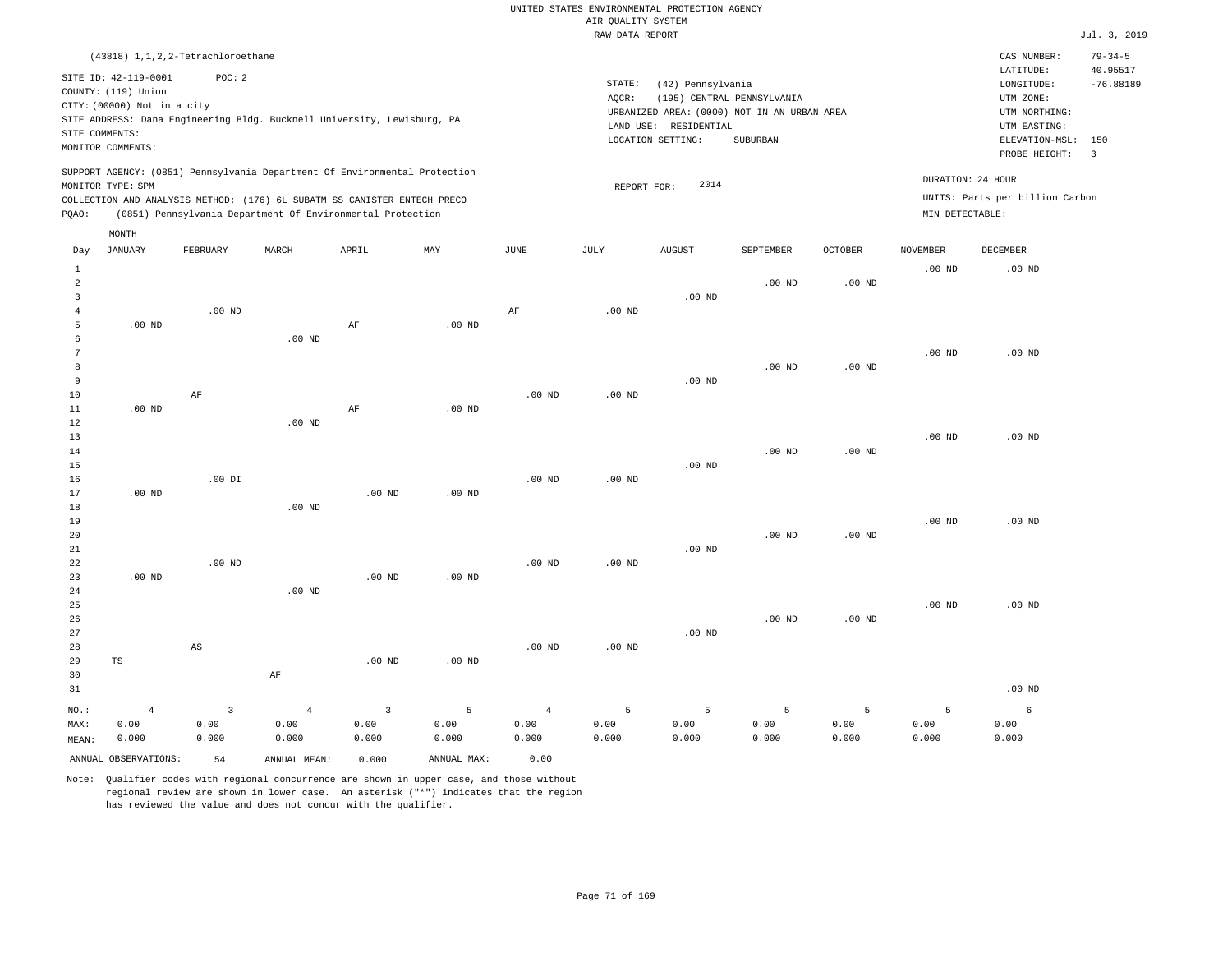|                |                                                                            |                |                                                            |          |                   |             | RAW DATA REPORT     |                       |                                             |                   |                   |                                     | Jul. 3, 2019   |
|----------------|----------------------------------------------------------------------------|----------------|------------------------------------------------------------|----------|-------------------|-------------|---------------------|-----------------------|---------------------------------------------|-------------------|-------------------|-------------------------------------|----------------|
|                | (43818) 1, 1, 2, 2-Tetrachloroethane                                       |                |                                                            |          |                   |             |                     |                       |                                             |                   |                   | CAS NUMBER:                         | $79 - 34 - 5$  |
|                | SITE ID: 42-119-0001                                                       | POC: 2         |                                                            |          |                   |             |                     |                       |                                             |                   |                   | LATITUDE:                           | 40.95517       |
|                | COUNTY: (119) Union                                                        |                |                                                            |          |                   |             | $\texttt{STATE}{}:$ | (42) Pennsylvania     |                                             |                   |                   | LONGITUDE:                          | $-76.88189$    |
|                | CITY: (00000) Not in a city                                                |                |                                                            |          |                   |             | AQCR:               |                       | (195) CENTRAL PENNSYLVANIA                  |                   |                   | UTM ZONE:                           |                |
|                | SITE ADDRESS: Dana Engineering Bldg. Bucknell University, Lewisburg, PA    |                |                                                            |          |                   |             |                     |                       | URBANIZED AREA: (0000) NOT IN AN URBAN AREA |                   |                   | UTM NORTHING:                       |                |
|                | SITE COMMENTS:                                                             |                |                                                            |          |                   |             |                     | LAND USE: RESIDENTIAL |                                             |                   |                   | UTM EASTING:                        |                |
|                | MONITOR COMMENTS:                                                          |                |                                                            |          |                   |             |                     | LOCATION SETTING:     | <b>SUBURBAN</b>                             |                   |                   | ELEVATION-MSL: 150<br>PROBE HEIGHT: | $\overline{3}$ |
|                | SUPPORT AGENCY: (0851) Pennsylvania Department Of Environmental Protection |                |                                                            |          |                   |             |                     |                       |                                             |                   |                   |                                     |                |
|                | MONITOR TYPE: SPM                                                          |                |                                                            |          |                   |             | REPORT FOR:         | 2015                  |                                             |                   |                   | DURATION: 24 HOUR                   |                |
|                | COLLECTION AND ANALYSIS METHOD: (176) 6L SUBATM SS CANISTER ENTECH PRECO   |                |                                                            |          |                   |             |                     |                       |                                             |                   |                   | UNITS: Parts per billion Carbon     |                |
| PQAO:          |                                                                            |                | (0851) Pennsylvania Department Of Environmental Protection |          |                   |             |                     |                       |                                             |                   | MIN DETECTABLE:   |                                     |                |
|                | MONTH                                                                      |                |                                                            |          |                   |             |                     |                       |                                             |                   |                   |                                     |                |
| Day            | <b>JANUARY</b>                                                             | FEBRUARY       | MARCH                                                      | APRIL    | MAY               | <b>JUNE</b> | JULY                | <b>AUGUST</b>         | SEPTEMBER                                   | <b>OCTOBER</b>    | <b>NOVEMBER</b>   | <b>DECEMBER</b>                     |                |
| 1              |                                                                            |                | $.00$ ND                                                   |          |                   |             |                     |                       |                                             |                   |                   |                                     |                |
| $\overline{a}$ |                                                                            |                |                                                            |          |                   |             |                     |                       |                                             |                   | AF                | $.00$ ND                            |                |
| 3              |                                                                            |                |                                                            |          |                   |             |                     |                       | $.00$ ND                                    | $_{\rm AS}$       |                   |                                     |                |
| $\overline{4}$ |                                                                            |                |                                                            |          |                   |             |                     | $.00$ ND              |                                             |                   |                   |                                     |                |
| 5              |                                                                            | $.00$ ND       |                                                            |          |                   | $.00$ ND    | .00 <sub>ND</sub>   |                       |                                             |                   |                   |                                     |                |
| 6              | $.00$ ND                                                                   |                |                                                            | $.00$ ND | $.00$ ND          |             |                     |                       |                                             |                   |                   |                                     |                |
| 7<br>8         |                                                                            |                | $.00$ ND                                                   |          |                   |             |                     |                       |                                             |                   |                   |                                     |                |
| 9              |                                                                            |                |                                                            |          |                   |             |                     |                       | $\mathbb{A}\mathbb{S}$                      | .00 <sub>ND</sub> | .00 <sub>ND</sub> | $.00$ ND                            |                |
| 10             |                                                                            |                |                                                            |          |                   |             |                     | $.00$ ND              |                                             |                   |                   |                                     |                |
| 11             |                                                                            | $.00$ ND       |                                                            |          |                   | $.00$ ND    | .16S                |                       |                                             |                   |                   |                                     |                |
| 12             | $.00$ ND                                                                   |                |                                                            | $.00$ ND | AF                |             |                     |                       |                                             |                   |                   |                                     |                |
| 13             |                                                                            |                | $.00$ ND                                                   |          |                   |             |                     |                       |                                             |                   |                   |                                     |                |
| 14             |                                                                            |                |                                                            |          |                   |             |                     |                       |                                             |                   | .00 <sub>ND</sub> | $_{\rm AS}$                         |                |
| 15             |                                                                            |                |                                                            |          |                   |             |                     |                       | $\mathbb{A}\mathbb{S}$                      | .00 <sub>ND</sub> |                   |                                     |                |
| 16             |                                                                            |                |                                                            |          |                   |             |                     | .00 <sub>ND</sub>     |                                             |                   |                   |                                     |                |
| 17             |                                                                            | $.00$ ND       |                                                            |          |                   | $.00$ ND    | $.00$ ND            |                       |                                             |                   |                   |                                     |                |
| 18             | $.00$ ND                                                                   |                |                                                            | $.00$ ND | .00 <sub>ND</sub> |             |                     |                       |                                             |                   |                   |                                     |                |
| 19             |                                                                            |                | .00 <sub>ND</sub>                                          |          |                   |             |                     |                       |                                             |                   |                   |                                     |                |
| 20             |                                                                            |                |                                                            |          |                   |             |                     |                       |                                             |                   | .00 <sub>ND</sub> | $_{\rm AS}$                         |                |
| 21             |                                                                            |                |                                                            |          |                   |             |                     |                       | $.00$ ND                                    | .00 <sub>ND</sub> |                   |                                     |                |
| 22             |                                                                            | $.00$ ND       |                                                            |          |                   | $.00$ ND    | $.00$ ND            | $.00$ ND              |                                             |                   |                   |                                     |                |
| 23<br>24       | .00 <sub>ND</sub>                                                          |                |                                                            | $.00$ ND | $.00$ ND          |             |                     |                       |                                             |                   |                   |                                     |                |
| 25             |                                                                            |                | .00 <sub>ND</sub>                                          |          |                   |             |                     |                       |                                             |                   |                   |                                     |                |
| 26             |                                                                            |                |                                                            |          |                   |             |                     |                       |                                             |                   | .00 <sub>ND</sub> | .00 <sub>ND</sub>                   |                |
| 27             |                                                                            |                |                                                            |          |                   |             |                     |                       | $.00$ ND                                    | $.00$ ND          |                   |                                     |                |
| 28             |                                                                            |                |                                                            |          |                   |             |                     | AS                    |                                             |                   |                   |                                     |                |
| 29             |                                                                            |                |                                                            |          |                   | $.00$ ND    | $.00$ ND            |                       |                                             |                   |                   |                                     |                |
| 30             | AF                                                                         |                |                                                            | $.00$ ND | .00 <sub>ND</sub> |             |                     |                       |                                             |                   |                   |                                     |                |
| 31             |                                                                            |                | $.00$ ND                                                   |          |                   |             |                     |                       |                                             |                   |                   |                                     |                |
| NO.:           | $\overline{4}$                                                             | $\overline{4}$ | 6                                                          | 5        | $\overline{4}$    | 5           | 5                   | $\overline{4}$        | $\overline{3}$                              | $\overline{4}$    | $\overline{4}$    | $\overline{3}$                      |                |
| MAX:           | 0.00                                                                       | 0.00           | 0.00                                                       | 0.00     | 0.00              | 0.00        | .16                 | 0.00                  | 0.00                                        | 0.00              | 0.00              | 0.00                                |                |
| MEAN:          | 0.000                                                                      | 0.000          | 0.000                                                      | 0.000    | 0.000             | 0.000       | .032                | 0.000                 | 0.000                                       | 0.000             | 0.000             | 0.000                               |                |
|                | ANNUAL OBSERVATIONS:                                                       | 51             | ANNUAL, MEAN:                                              | .003     | ANNUAL MAX:       | .16         |                     |                       |                                             |                   |                   |                                     |                |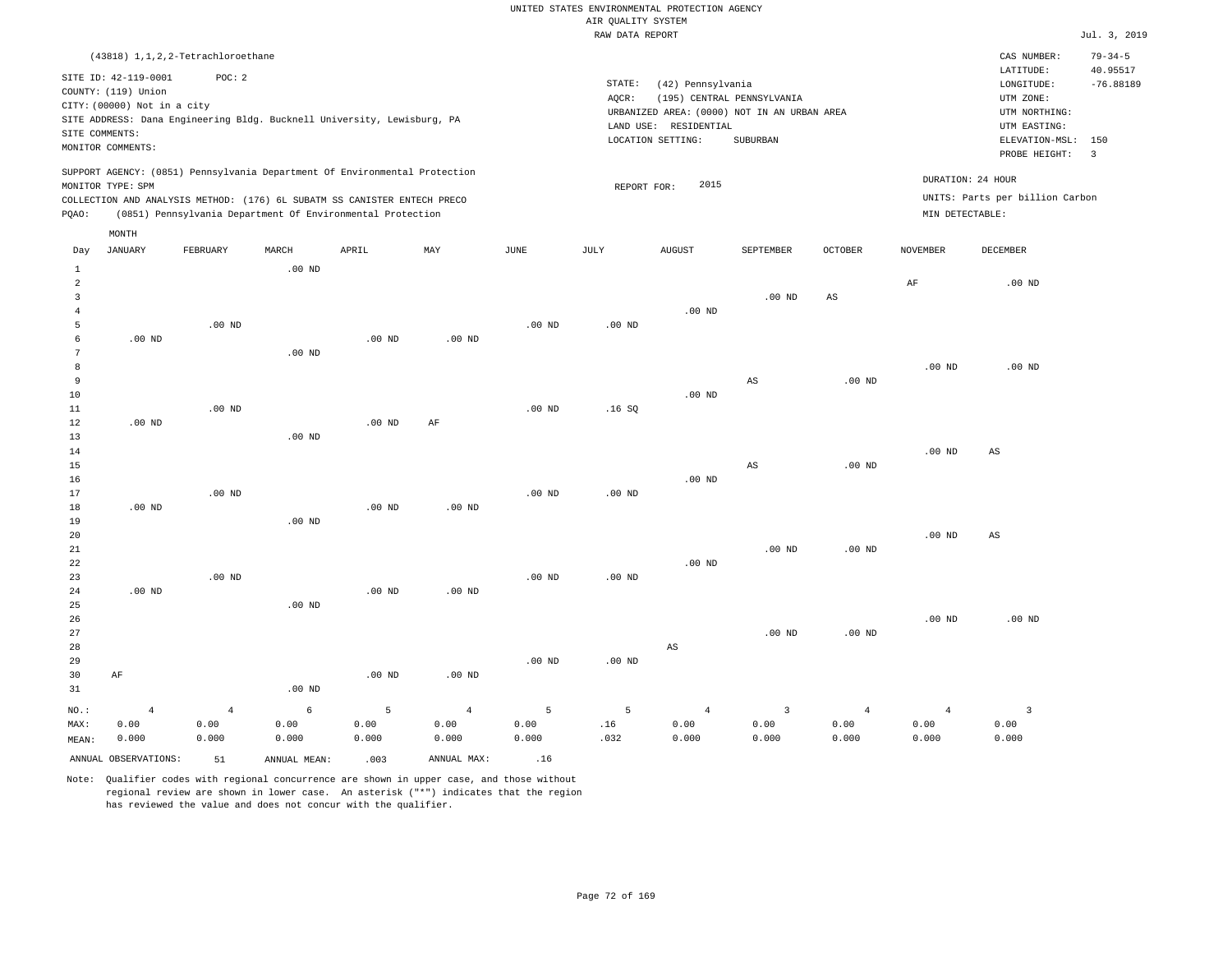|       |                                                                                                                   |          |       |                                                                                                                                                                                                                      |          |          |                 | RAW DATA REPORT                                                                                                   |                                        |                |                 |                                                                                                          | Jul. 3, 2019                                              |
|-------|-------------------------------------------------------------------------------------------------------------------|----------|-------|----------------------------------------------------------------------------------------------------------------------------------------------------------------------------------------------------------------------|----------|----------|-----------------|-------------------------------------------------------------------------------------------------------------------|----------------------------------------|----------------|-----------------|----------------------------------------------------------------------------------------------------------|-----------------------------------------------------------|
|       | (43819) Bromomethane                                                                                              |          |       |                                                                                                                                                                                                                      |          |          |                 |                                                                                                                   |                                        |                |                 | CAS NUMBER:                                                                                              | $74 - 83 - 9$                                             |
|       | SITE ID: 42-119-0001<br>COUNTY: (119) Union<br>CITY: (00000) Not in a city<br>SITE COMMENTS:<br>MONITOR COMMENTS: | POC:2    |       | SITE ADDRESS: Dana Engineering Bldg. Bucknell University, Lewisburg, PA                                                                                                                                              |          |          | STATE:<br>AQCR: | (42) Pennsylvania<br>URBANIZED AREA: (0000) NOT IN AN URBAN AREA<br>LAND USE:<br>RESIDENTIAL<br>LOCATION SETTING: | (195) CENTRAL PENNSYLVANIA<br>SUBURBAN |                |                 | LATITUDE:<br>LONGITUDE:<br>UTM ZONE:<br>UTM NORTHING:<br>UTM EASTING:<br>ELEVATION-MSL:<br>PROBE HEIGHT: | 40.95517<br>$-76.88189$<br>150<br>$\overline{\mathbf{3}}$ |
| POAO: | MONITOR TYPE: SPM                                                                                                 |          |       | SUPPORT AGENCY: (0851) Pennsylvania Department Of Environmental Protection<br>COLLECTION AND ANALYSIS METHOD: (176) 6L SUBATM SS CANISTER ENTECH PRECO<br>(0851) Pennsylvania Department Of Environmental Protection |          |          |                 | 2013<br>REPORT FOR:                                                                                               |                                        |                | MIN DETECTABLE: | DURATION: 24 HOUR<br>UNITS: Parts per billion Carbon                                                     |                                                           |
|       | MONTH                                                                                                             |          |       |                                                                                                                                                                                                                      |          |          |                 |                                                                                                                   |                                        |                |                 |                                                                                                          |                                                           |
| Day   | JANUARY                                                                                                           | FEBRUARY | MARCH | APRIL                                                                                                                                                                                                                | MAY      | JUNE     | JULY            | <b>AUGUST</b>                                                                                                     | SEPTEMBER                              | <b>OCTOBER</b> | NOVEMBER        | DECEMBER                                                                                                 |                                                           |
|       |                                                                                                                   |          |       |                                                                                                                                                                                                                      |          |          |                 |                                                                                                                   | $.00$ ND                               | $.00$ ND       |                 |                                                                                                          |                                                           |
| 2     |                                                                                                                   |          |       |                                                                                                                                                                                                                      |          |          |                 | AF                                                                                                                |                                        |                |                 |                                                                                                          |                                                           |
|       |                                                                                                                   | $.00$ ND |       |                                                                                                                                                                                                                      |          | $.00$ ND | $.00$ ND        |                                                                                                                   |                                        |                |                 |                                                                                                          |                                                           |
| 4     | $.00$ ND                                                                                                          |          |       | $.00$ ND                                                                                                                                                                                                             | $.00$ ND |          |                 |                                                                                                                   |                                        |                |                 |                                                                                                          |                                                           |

 5 6 7 8 9 10 .00 ND .00 ND .00 ND .00 ND .00 ND .00 ND .00 ND TS .00 ND .00 ND .00 ND .00 ND

| 11     |          |          | $.00$ ND |          |          |    |          |          |          |          |          |          |
|--------|----------|----------|----------|----------|----------|----|----------|----------|----------|----------|----------|----------|
| 12     |          |          |          |          |          |    |          |          |          |          | $.00$ ND | $.00$ ND |
| 13     |          |          |          |          |          |    |          |          | $.00$ ND | $.00$ ND |          |          |
| 14     |          |          |          |          |          |    |          | AF       |          |          |          |          |
| 15     |          | $.00$ ND |          |          |          | AF | $.00$ ND |          |          |          |          |          |
| 16     | $.00$ ND |          |          | $.00$ ND | $.00$ ND |    |          |          |          |          |          |          |
| 17     |          |          | $.00$ ND |          |          |    |          |          |          |          |          |          |
| 18     |          |          |          |          |          |    |          |          |          |          | TS       | $.00$ ND |
| 19     |          |          |          |          |          |    |          |          | $.00$ ND | $.00$ ND |          |          |
| 20     |          |          |          |          |          |    |          | $.00$ ND |          |          |          |          |
| $21\,$ |          | $.00$ ND |          |          |          | AF | TS       |          |          |          |          |          |
| 22     | $.00$ ND |          |          | $.00$ ND | $.00$ ND |    |          |          |          |          |          |          |
| 23     |          |          | $.00$ ND |          |          |    |          |          |          |          |          |          |
| 24     |          |          |          |          |          |    |          |          |          |          | AF       | AF       |

| 24 |          |             |    |                   |          |          |          | ΑF | ΑF |
|----|----------|-------------|----|-------------------|----------|----------|----------|----|----|
| 25 |          |             |    |                   |          | $.00$ ND | $.00$ ND |    |    |
| 26 |          |             |    |                   | $.00$ ND |          |          |    |    |
| 27 | AF       |             | AF | .00 <sub>ND</sub> |          |          |          |    |    |
| 28 | $.00$ ND | $.00$ ND TS |    |                   |          |          |          |    |    |

| 29<br>30 |       |       | $.00$ ND |       |       |                            |       |       |       |                   | .00 <sub>ND</sub> | $.00$ ND |
|----------|-------|-------|----------|-------|-------|----------------------------|-------|-------|-------|-------------------|-------------------|----------|
| 31       |       |       |          |       |       |                            |       |       |       | .00 <sub>ND</sub> |                   |          |
| $NO.$ :  |       |       |          |       | 4     | $\overline{\phantom{a}}$ 2 | 4     | 2     |       | 6                 |                   |          |
| MAX:     | 0.00  | 0.00  | 0.00     | 0.00  | 0.00  | 0.00                       | 0.00  | 0.00  | 0.00  | 0.00              | 0.00              | 0.00     |
| MEAN:    | 0.000 | 0.000 | 0.000    | 0.000 | 0.000 | 0.000                      | 0.000 | 0.000 | 0.000 | 0.000             | 0.000             | 0.000    |

ANNUAL OBSERVATIONS: 49 ANNUAL MEAN: 0.000 ANNUAL MAX: 0.00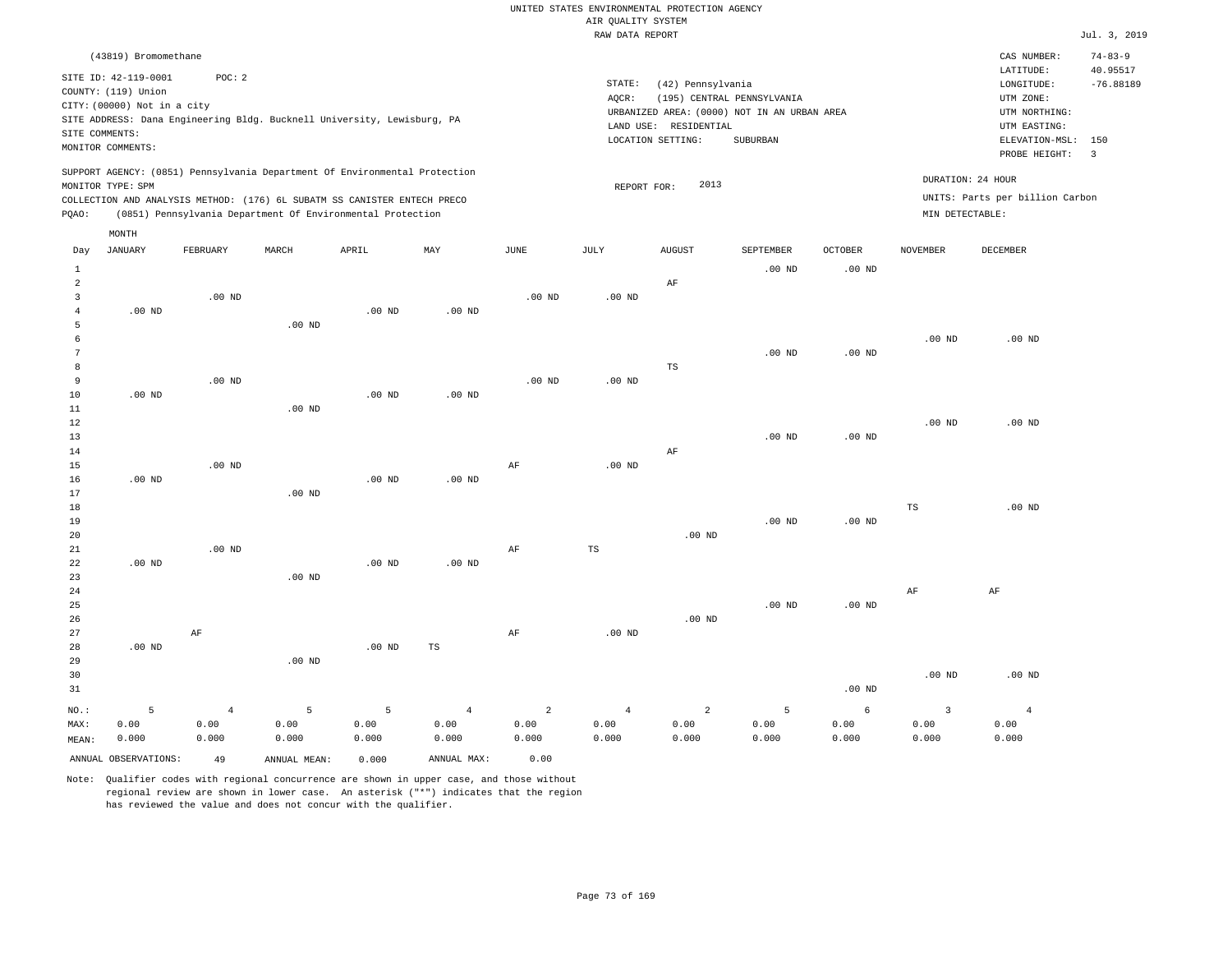|                                       |                                                                                                                   |                                 |                                                                                                                                        |                                 |                    |                                 |                                       | UNITED STATES ENVIRONMENTAL PROTECTION AGENCY                   |                                                                                       |                    |                    |                                                                                                          |                                                           |
|---------------------------------------|-------------------------------------------------------------------------------------------------------------------|---------------------------------|----------------------------------------------------------------------------------------------------------------------------------------|---------------------------------|--------------------|---------------------------------|---------------------------------------|-----------------------------------------------------------------|---------------------------------------------------------------------------------------|--------------------|--------------------|----------------------------------------------------------------------------------------------------------|-----------------------------------------------------------|
|                                       |                                                                                                                   |                                 |                                                                                                                                        |                                 |                    |                                 | AIR OUALITY SYSTEM<br>RAW DATA REPORT |                                                                 |                                                                                       |                    |                    |                                                                                                          | Jul. 3, 2019                                              |
|                                       | (43819) Bromomethane                                                                                              |                                 |                                                                                                                                        |                                 |                    |                                 |                                       |                                                                 |                                                                                       |                    |                    | CAS NUMBER:                                                                                              | $74 - 83 - 9$                                             |
|                                       | SITE ID: 42-119-0001<br>COUNTY: (119) Union<br>CITY: (00000) Not in a city<br>SITE COMMENTS:<br>MONITOR COMMENTS: | POC: 2                          | SITE ADDRESS: Dana Engineering Bldg. Bucknell University, Lewisburg, PA                                                                |                                 |                    |                                 | STATE:<br>AQCR:                       | (42) Pennsylvania<br>LAND USE: RESIDENTIAL<br>LOCATION SETTING: | (195) CENTRAL PENNSYLVANIA<br>URBANIZED AREA: (0000) NOT IN AN URBAN AREA<br>SUBURBAN |                    |                    | LATITUDE:<br>LONGITUDE:<br>UTM ZONE:<br>UTM NORTHING:<br>UTM EASTING:<br>ELEVATION-MSL:<br>PROBE HEIGHT: | 40.95517<br>$-76.88189$<br>150<br>$\overline{\mathbf{3}}$ |
|                                       |                                                                                                                   |                                 | SUPPORT AGENCY: (0851) Pennsylvania Department Of Environmental Protection                                                             |                                 |                    |                                 |                                       | 2014                                                            |                                                                                       |                    |                    | DURATION: 24 HOUR                                                                                        |                                                           |
| PQAO:                                 | MONITOR TYPE: SPM                                                                                                 |                                 | COLLECTION AND ANALYSIS METHOD: (176) 6L SUBATM SS CANISTER ENTECH PRECO<br>(0851) Pennsylvania Department Of Environmental Protection |                                 |                    |                                 | REPORT FOR:                           |                                                                 |                                                                                       |                    | MIN DETECTABLE:    | UNITS: Parts per billion Carbon                                                                          |                                                           |
|                                       | MONTH                                                                                                             |                                 |                                                                                                                                        |                                 |                    |                                 |                                       |                                                                 |                                                                                       |                    |                    |                                                                                                          |                                                           |
| Day                                   | JANUARY                                                                                                           | FEBRUARY                        | MARCH                                                                                                                                  | APRIL                           | MAY                | JUNE                            | $_{\rm JULY}$                         | <b>AUGUST</b>                                                   | SEPTEMBER                                                                             | <b>OCTOBER</b>     | <b>NOVEMBER</b>    | DECEMBER                                                                                                 |                                                           |
| $1\,$<br>$\sqrt{2}$                   |                                                                                                                   |                                 |                                                                                                                                        |                                 |                    |                                 |                                       |                                                                 | .00 <sub>ND</sub>                                                                     | .00 <sub>ND</sub>  | .00 <sub>ND</sub>  | $.00$ ND                                                                                                 |                                                           |
| $\overline{3}$<br>$\overline{4}$<br>5 | $.00$ ND                                                                                                          | $.00$ ND                        |                                                                                                                                        | AF                              | $.00$ ND           | AF                              | $.00$ ND                              | $.00$ ND                                                        |                                                                                       |                    |                    |                                                                                                          |                                                           |
| 6<br>$7\phantom{.0}$<br>8<br>9<br>10  |                                                                                                                   | AF                              | .00 <sub>ND</sub>                                                                                                                      |                                 |                    | $.00$ ND                        | $.00$ ND                              | .00 <sub>ND</sub>                                               | .00 <sub>ND</sub>                                                                     | .00 <sub>ND</sub>  | .00 <sub>ND</sub>  | $.00$ ND                                                                                                 |                                                           |
| $1\,1$<br>$1\,2$<br>13<br>14          | $.00$ ND                                                                                                          |                                 | .00 <sub>ND</sub>                                                                                                                      | $\rm AF$                        | $.00$ ND           |                                 |                                       |                                                                 | $.00$ ND                                                                              | .00 <sub>ND</sub>  | .00 <sub>ND</sub>  | $.00$ ND                                                                                                 |                                                           |
| 15<br>16<br>17<br>$18$                | $.00$ ND                                                                                                          | $.00$ DI                        | .00 <sub>ND</sub>                                                                                                                      | $.00$ ND                        | $.00$ ND           | .00 <sub>ND</sub>               | .00 <sub>ND</sub>                     | .00 <sub>ND</sub>                                               |                                                                                       |                    |                    |                                                                                                          |                                                           |
| 19<br>20<br>21<br>22                  |                                                                                                                   | .00 <sub>ND</sub>               |                                                                                                                                        |                                 |                    | .00 <sub>ND</sub>               | .00 <sub>ND</sub>                     | $.00$ ND                                                        | $.00$ ND                                                                              | $.00$ ND           | .00 <sub>ND</sub>  | .00 <sub>ND</sub>                                                                                        |                                                           |
| 23<br>24<br>25                        | $.00$ ND                                                                                                          |                                 | $.00$ ND                                                                                                                               | $.00$ ND                        | $.00$ ND           |                                 |                                       |                                                                 |                                                                                       |                    | .00 <sub>ND</sub>  | .00 <sub>ND</sub>                                                                                        |                                                           |
| 26<br>27<br>28<br>29<br>30            | $_{\rm TS}$                                                                                                       | AS                              | $\rm{AF}$                                                                                                                              | .00 <sub>ND</sub>               | .00 <sub>ND</sub>  | $.00$ ND                        | $.00$ ND                              | $.00$ ND                                                        | .00 <sub>ND</sub>                                                                     | .00 <sub>ND</sub>  |                    |                                                                                                          |                                                           |
| 31                                    |                                                                                                                   |                                 |                                                                                                                                        |                                 |                    |                                 |                                       |                                                                 |                                                                                       |                    |                    | $.00$ ND                                                                                                 |                                                           |
| $NO.$ :<br>MAX:<br>MEAN:              | $\overline{4}$<br>0.00<br>0.000                                                                                   | $\overline{3}$<br>0.00<br>0.000 | $\overline{4}$<br>0.00<br>0.000                                                                                                        | $\overline{3}$<br>0.00<br>0.000 | 5<br>0.00<br>0.000 | $\overline{4}$<br>0.00<br>0.000 | 5<br>0.00<br>0.000                    | 5<br>0.00<br>0.000                                              | 5<br>0.00<br>0.000                                                                    | 5<br>0.00<br>0.000 | 5<br>0.00<br>0.000 | 6<br>0.00<br>0.000                                                                                       |                                                           |
|                                       | ANNUAL OBSERVATIONS:                                                                                              | 54                              | ANNUAL MEAN:                                                                                                                           | 0.000                           | ANNUAL MAX:        | 0.00                            |                                       |                                                                 |                                                                                       |                    |                    |                                                                                                          |                                                           |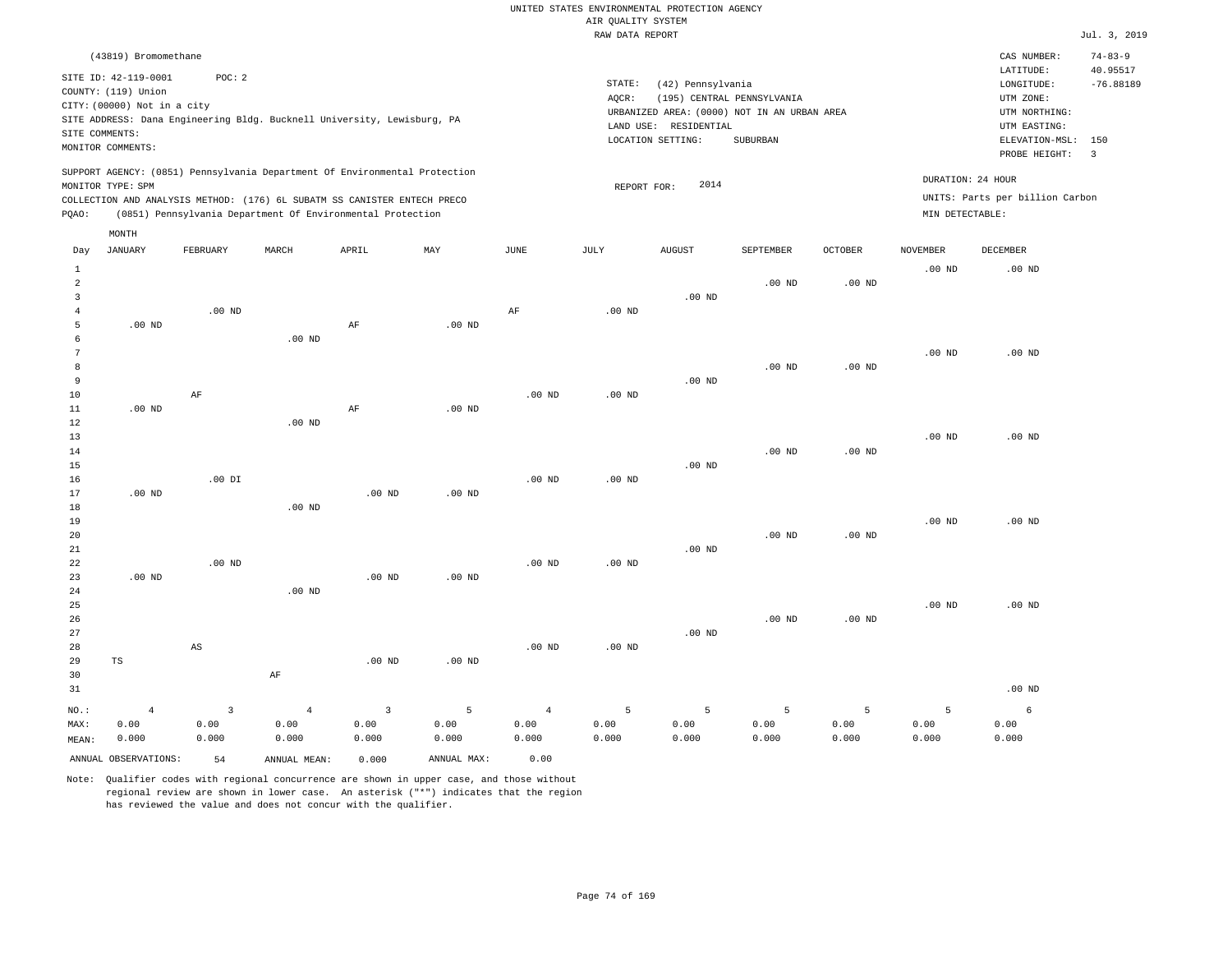|                |                                                                                                 |                |                   |                                                            |                |                   | RAW DATA REPORT    |                       |                                             |                        |                   |                                 | Jul. 3, 2019   |
|----------------|-------------------------------------------------------------------------------------------------|----------------|-------------------|------------------------------------------------------------|----------------|-------------------|--------------------|-----------------------|---------------------------------------------|------------------------|-------------------|---------------------------------|----------------|
|                | (43819) Bromomethane                                                                            |                |                   |                                                            |                |                   |                    |                       |                                             |                        |                   | CAS NUMBER:                     | $74 - 83 - 9$  |
|                | SITE ID: 42-119-0001                                                                            | POC: 2         |                   |                                                            |                |                   |                    |                       |                                             |                        |                   | LATITUDE:                       | 40.95517       |
|                | COUNTY: (119) Union                                                                             |                |                   |                                                            |                |                   | $\texttt{STATE}$ : | (42) Pennsylvania     |                                             |                        |                   | LONGITUDE:                      | $-76.88189$    |
|                | CITY: (00000) Not in a city                                                                     |                |                   |                                                            |                |                   | AQCR:              |                       | (195) CENTRAL PENNSYLVANIA                  |                        |                   | UTM ZONE:                       |                |
|                | SITE ADDRESS: Dana Engineering Bldg. Bucknell University, Lewisburg, PA                         |                |                   |                                                            |                |                   |                    |                       | URBANIZED AREA: (0000) NOT IN AN URBAN AREA |                        |                   | UTM NORTHING:                   |                |
|                | SITE COMMENTS:                                                                                  |                |                   |                                                            |                |                   |                    | LAND USE: RESIDENTIAL |                                             |                        |                   | UTM EASTING:                    |                |
|                | MONITOR COMMENTS:                                                                               |                |                   |                                                            |                |                   |                    | LOCATION SETTING:     | SUBURBAN                                    |                        |                   | ELEVATION-MSL: 150              |                |
|                |                                                                                                 |                |                   |                                                            |                |                   |                    |                       |                                             |                        |                   | PROBE HEIGHT:                   | $\overline{3}$ |
|                | SUPPORT AGENCY: (0851) Pennsylvania Department Of Environmental Protection<br>MONITOR TYPE: SPM |                |                   |                                                            |                |                   | REPORT FOR:        | 2015                  |                                             |                        |                   | DURATION: 24 HOUR               |                |
|                | COLLECTION AND ANALYSIS METHOD: (176) 6L SUBATM SS CANISTER ENTECH PRECO                        |                |                   |                                                            |                |                   |                    |                       |                                             |                        |                   | UNITS: Parts per billion Carbon |                |
| PQAO:          |                                                                                                 |                |                   | (0851) Pennsylvania Department Of Environmental Protection |                |                   |                    |                       |                                             |                        | MIN DETECTABLE:   |                                 |                |
|                | MONTH                                                                                           |                |                   |                                                            |                |                   |                    |                       |                                             |                        |                   |                                 |                |
| Day            | <b>JANUARY</b>                                                                                  | FEBRUARY       | MARCH             | APRIL                                                      | MAY            | <b>JUNE</b>       | <b>JULY</b>        | <b>AUGUST</b>         | SEPTEMBER                                   | <b>OCTOBER</b>         | <b>NOVEMBER</b>   | DECEMBER                        |                |
| 1              |                                                                                                 |                | $.00$ ND          |                                                            |                |                   |                    |                       |                                             |                        |                   |                                 |                |
| $\overline{a}$ |                                                                                                 |                |                   |                                                            |                |                   |                    |                       |                                             |                        | $\rm AF$          | $.00$ ND                        |                |
| 3              |                                                                                                 |                |                   |                                                            |                |                   |                    |                       | $.00$ ND                                    | $\mathbb{A}\mathbb{S}$ |                   |                                 |                |
| $\overline{4}$ |                                                                                                 |                |                   |                                                            |                |                   |                    | $.00$ ND              |                                             |                        |                   |                                 |                |
| 5              |                                                                                                 | $.00$ ND       |                   |                                                            |                | .00 <sub>ND</sub> | $.00$ ND           |                       |                                             |                        |                   |                                 |                |
| 6              | $.00$ ND                                                                                        |                |                   | .00 <sub>ND</sub>                                          | $.00$ ND       |                   |                    |                       |                                             |                        |                   |                                 |                |
| 7              |                                                                                                 |                | .00 <sub>ND</sub> |                                                            |                |                   |                    |                       |                                             |                        |                   |                                 |                |
| 8              |                                                                                                 |                |                   |                                                            |                |                   |                    |                       |                                             |                        | .00 <sub>ND</sub> | $.00$ ND                        |                |
| 9<br>$10$      |                                                                                                 |                |                   |                                                            |                |                   |                    | $.00$ ND              | $_{\rm AS}$                                 | .00 <sub>ND</sub>      |                   |                                 |                |
| $1\,1$         |                                                                                                 | $.00$ ND       |                   |                                                            |                | .00 <sub>ND</sub> | .00 <sub>ND</sub>  |                       |                                             |                        |                   |                                 |                |
| 12             | $.00$ ND                                                                                        |                |                   | .00 <sub>ND</sub>                                          | AF             |                   |                    |                       |                                             |                        |                   |                                 |                |
| 13             |                                                                                                 |                | $.00$ ND          |                                                            |                |                   |                    |                       |                                             |                        |                   |                                 |                |
| 14             |                                                                                                 |                |                   |                                                            |                |                   |                    |                       |                                             |                        | .00 <sub>ND</sub> | $_{\rm AS}$                     |                |
| 15             |                                                                                                 |                |                   |                                                            |                |                   |                    |                       | $_{\rm AS}$                                 | $.00$ ND               |                   |                                 |                |
| 16             |                                                                                                 |                |                   |                                                            |                |                   |                    | $.00$ ND              |                                             |                        |                   |                                 |                |
| 17             |                                                                                                 | $.00$ ND       |                   |                                                            |                | .00 <sub>ND</sub> | .00 <sub>ND</sub>  |                       |                                             |                        |                   |                                 |                |
| 18             | $.00$ ND                                                                                        |                |                   | $.00$ ND                                                   | $.00$ ND       |                   |                    |                       |                                             |                        |                   |                                 |                |
| 19             |                                                                                                 |                | $.00$ ND          |                                                            |                |                   |                    |                       |                                             |                        |                   |                                 |                |
| 20             |                                                                                                 |                |                   |                                                            |                |                   |                    |                       |                                             |                        | .00 <sub>ND</sub> | $_{\rm AS}$                     |                |
| $2\sqrt{1}$    |                                                                                                 |                |                   |                                                            |                |                   |                    |                       | $.00$ ND                                    | $.00$ ND               |                   |                                 |                |
| 22             |                                                                                                 |                |                   |                                                            |                |                   |                    | $.00$ ND              |                                             |                        |                   |                                 |                |
| 23             |                                                                                                 | $.00$ ND       |                   |                                                            |                | .00 <sub>ND</sub> | .00 <sub>ND</sub>  |                       |                                             |                        |                   |                                 |                |
| 24             | $.00$ ND                                                                                        |                |                   | $.00$ ND                                                   | $.00$ ND       |                   |                    |                       |                                             |                        |                   |                                 |                |
| 25             |                                                                                                 |                | $.00$ ND          |                                                            |                |                   |                    |                       |                                             |                        |                   |                                 |                |
| 26             |                                                                                                 |                |                   |                                                            |                |                   |                    |                       |                                             |                        | .00 <sub>ND</sub> | $.00$ ND                        |                |
| 27<br>28       |                                                                                                 |                |                   |                                                            |                |                   |                    |                       | $.00$ ND                                    | .00 <sub>ND</sub>      |                   |                                 |                |
| 29             |                                                                                                 |                |                   |                                                            |                | .00 <sub>ND</sub> | .00 <sub>ND</sub>  | AS                    |                                             |                        |                   |                                 |                |
|                |                                                                                                 |                |                   | $.00$ ND                                                   | $.00$ ND       |                   |                    |                       |                                             |                        |                   |                                 |                |
| 30<br>31       | AF                                                                                              |                | $.00$ ND          |                                                            |                |                   |                    |                       |                                             |                        |                   |                                 |                |
|                |                                                                                                 |                |                   |                                                            |                |                   |                    |                       |                                             |                        |                   |                                 |                |
| NO.:           | $\overline{4}$                                                                                  | $\overline{4}$ | 6                 | 5                                                          | $\overline{4}$ | 5                 | 5                  | $\overline{4}$        | $\overline{3}$                              | $\overline{4}$         | $\overline{4}$    | $\overline{3}$                  |                |
| MAX:           | 0.00                                                                                            | 0.00           | 0.00              | 0.00                                                       | 0.00           | 0.00              | 0.00               | 0.00                  | 0.00                                        | 0.00                   | 0.00              | 0.00                            |                |
| MEAN:          | 0.000                                                                                           | 0.000          | 0.000             | 0.000                                                      | 0.000          | 0.000             | 0.000              | 0.000                 | 0.000                                       | 0.000                  | 0.000             | 0.000                           |                |
|                | ANNUAL OBSERVATIONS:                                                                            | 51             | ANNUAL, MEAN:     | 0.000                                                      | ANNUAL MAX:    | 0.00              |                    |                       |                                             |                        |                   |                                 |                |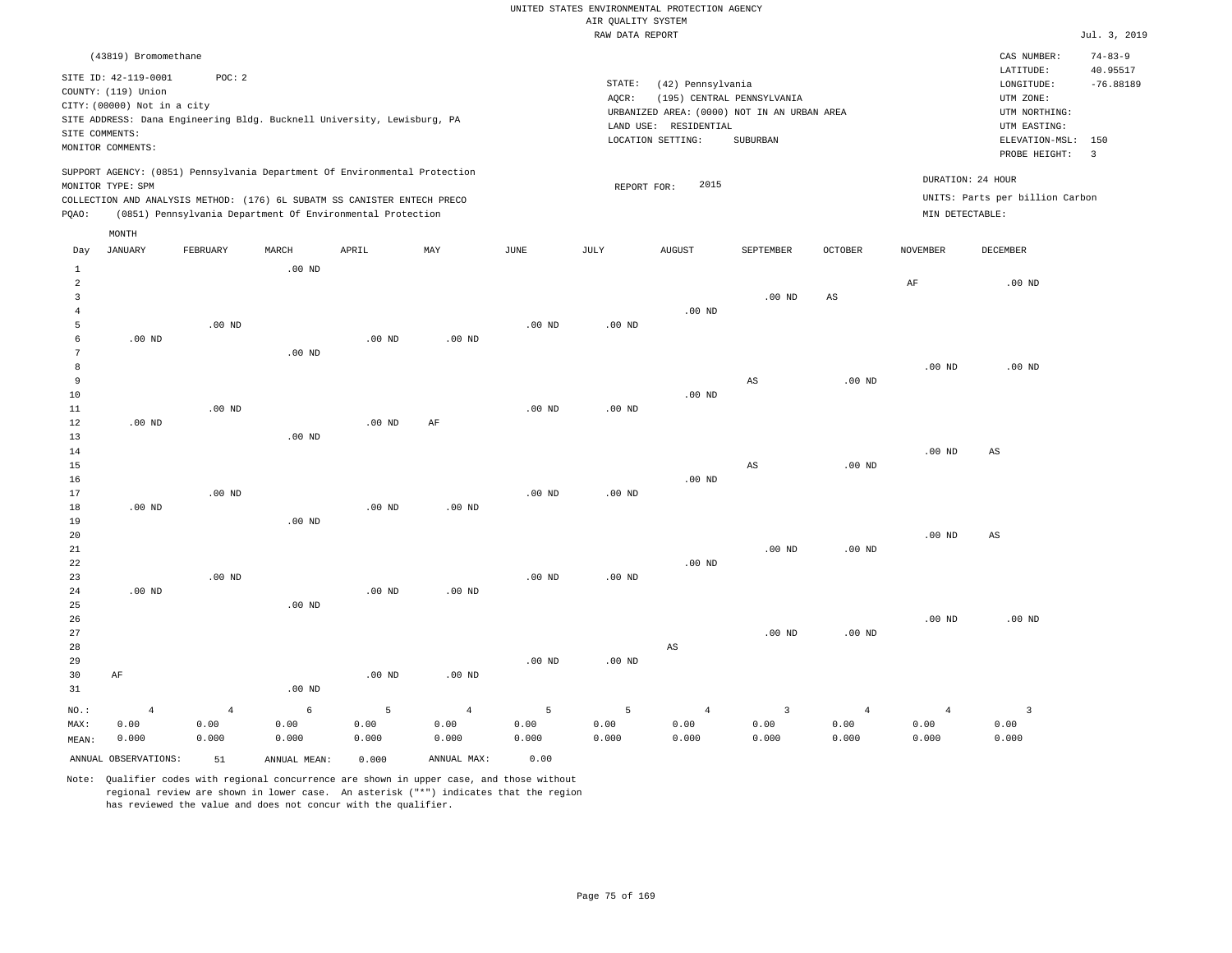|                                                         |                                                                                                                   |                                                                                                                                        |                   |                   |                |                   | RAW DATA REPORT   |                                                                 |                                                                                       |                   |                   |                                                                                             | Jul. 3, 2019                         |
|---------------------------------------------------------|-------------------------------------------------------------------------------------------------------------------|----------------------------------------------------------------------------------------------------------------------------------------|-------------------|-------------------|----------------|-------------------|-------------------|-----------------------------------------------------------------|---------------------------------------------------------------------------------------|-------------------|-------------------|---------------------------------------------------------------------------------------------|--------------------------------------|
|                                                         |                                                                                                                   | (43820) 1,1,2-Trichloroethane                                                                                                          |                   |                   |                |                   |                   |                                                                 |                                                                                       |                   |                   | CAS NUMBER:<br>LATITUDE:                                                                    | $79 - 00 - 5$<br>40.95517            |
|                                                         | SITE ID: 42-119-0001<br>COUNTY: (119) Union<br>CITY: (00000) Not in a city<br>SITE COMMENTS:<br>MONITOR COMMENTS: | POC: 2<br>SITE ADDRESS: Dana Engineering Bldg. Bucknell University, Lewisburg, PA                                                      |                   |                   |                |                   | STATE:<br>AQCR:   | (42) Pennsylvania<br>LAND USE: RESIDENTIAL<br>LOCATION SETTING: | (195) CENTRAL PENNSYLVANIA<br>URBANIZED AREA: (0000) NOT IN AN URBAN AREA<br>SUBURBAN |                   |                   | LONGITUDE:<br>UTM ZONE:<br>UTM NORTHING:<br>UTM EASTING:<br>ELEVATION-MSL:<br>PROBE HEIGHT: | $-76.88189$<br>150<br>$\overline{3}$ |
|                                                         |                                                                                                                   | SUPPORT AGENCY: (0851) Pennsylvania Department Of Environmental Protection                                                             |                   |                   |                |                   |                   |                                                                 |                                                                                       |                   |                   | DURATION: 24 HOUR                                                                           |                                      |
| PQAO:                                                   | MONITOR TYPE: SPM                                                                                                 | COLLECTION AND ANALYSIS METHOD: (176) 6L SUBATM SS CANISTER ENTECH PRECO<br>(0851) Pennsylvania Department Of Environmental Protection |                   |                   |                |                   | REPORT FOR:       | 2013                                                            |                                                                                       |                   | MIN DETECTABLE:   | UNITS: Parts per billion Carbon                                                             |                                      |
|                                                         | MONTH                                                                                                             |                                                                                                                                        |                   |                   |                |                   |                   |                                                                 |                                                                                       |                   |                   |                                                                                             |                                      |
| Day                                                     | <b>JANUARY</b>                                                                                                    | FEBRUARY                                                                                                                               | MARCH             | APRIL             | MAY            | $_{\rm JUNE}$     | JULY              | <b>AUGUST</b>                                                   | <b>SEPTEMBER</b>                                                                      | OCTOBER           | <b>NOVEMBER</b>   | DECEMBER                                                                                    |                                      |
| $\mathbf{1}$                                            |                                                                                                                   |                                                                                                                                        |                   |                   |                |                   |                   |                                                                 | $.00$ ND                                                                              | $.00$ ND          |                   |                                                                                             |                                      |
| $\overline{a}$<br>$\overline{3}$<br>$\overline{4}$<br>5 | $.00$ ND                                                                                                          | $.00$ ND                                                                                                                               | $.00$ ND          | $.00$ ND          | $.00$ ND       | $.00$ ND          | .00 <sub>ND</sub> | $\rm AF$                                                        |                                                                                       |                   |                   |                                                                                             |                                      |
| 6<br>$7\phantom{.0}$                                    |                                                                                                                   |                                                                                                                                        |                   |                   |                |                   |                   |                                                                 | .00 <sub>ND</sub>                                                                     | .00 <sub>ND</sub> | .00 <sub>ND</sub> | $.00$ ND                                                                                    |                                      |
| 8<br>9<br>10<br>11                                      | $.00$ ND                                                                                                          | $.00$ ND                                                                                                                               | $.00$ ND          | $.00$ ND          | $.00$ ND       | .00 <sub>ND</sub> | .00 <sub>ND</sub> | TS                                                              |                                                                                       |                   |                   |                                                                                             |                                      |
| 12<br>13<br>14                                          |                                                                                                                   |                                                                                                                                        |                   |                   |                |                   |                   | AF                                                              | .00 <sub>ND</sub>                                                                     | .00 <sub>ND</sub> | .00 <sub>ND</sub> | $.00$ ND                                                                                    |                                      |
| 15<br>16<br>17                                          | $.00$ ND                                                                                                          | $.00$ ND                                                                                                                               | $.00$ ND          | .00 <sub>ND</sub> | $.00$ ND       | $\rm{AF}$         | $.00$ ND          |                                                                 |                                                                                       |                   |                   |                                                                                             |                                      |
| 18<br>19<br>20                                          |                                                                                                                   |                                                                                                                                        |                   |                   |                |                   |                   | $.00$ ND                                                        | $.00$ ND                                                                              | $.00$ ND          | TS                | $.00$ ND                                                                                    |                                      |
| $2\sqrt{1}$<br>22<br>23                                 | $.00$ ND                                                                                                          | $.00$ ND                                                                                                                               | .00 <sub>ND</sub> | .00 <sub>ND</sub> | $.00$ ND       | $\rm{AF}$         | $\mathbb{TS}$     |                                                                 |                                                                                       |                   |                   |                                                                                             |                                      |
| 24<br>25<br>26                                          |                                                                                                                   |                                                                                                                                        |                   |                   |                |                   |                   | $.00$ ND                                                        | $.00$ ND                                                                              | $.00$ ND          | AF                | AF                                                                                          |                                      |
| 27<br>28<br>29                                          | $.00$ ND                                                                                                          | $\rm AF$                                                                                                                               | $.00$ ND          | .00 <sub>ND</sub> | $_{\rm TS}$    | $\rm{AF}$         | $.00$ ND          |                                                                 |                                                                                       |                   |                   |                                                                                             |                                      |
| 30<br>31                                                |                                                                                                                   |                                                                                                                                        |                   |                   |                |                   |                   |                                                                 |                                                                                       | .00 <sub>ND</sub> | .00 <sub>ND</sub> | $.00$ ND                                                                                    |                                      |
| NO.:                                                    | 5                                                                                                                 | $\overline{4}$                                                                                                                         | 5                 | 5                 | $\overline{4}$ | $\overline{2}$    | $\overline{4}$    | $\overline{a}$                                                  | 5                                                                                     | 6                 | $\overline{3}$    | $\overline{4}$                                                                              |                                      |
| MAX:<br>MEAN:                                           | 0.00<br>0.000                                                                                                     | 0.00<br>0.000                                                                                                                          | 0.00<br>0.000     | 0.00<br>0.000     | 0.00<br>0.000  | 0.00<br>0.000     | 0.00<br>0.000     | 0.00<br>0.000                                                   | 0.00<br>0.000                                                                         | 0.00<br>0.000     | 0.00<br>0.000     | 0.00<br>0.000                                                                               |                                      |

Note: Qualifier codes with regional concurrence are shown in upper case, and those without regional review are shown in lower case. An asterisk ("\*") indicates that the region has reviewed the value and does not concur with the qualifier.

ANNUAL OBSERVATIONS: 49 ANNUAL MEAN: 0.000 ANNUAL MAX: 0.00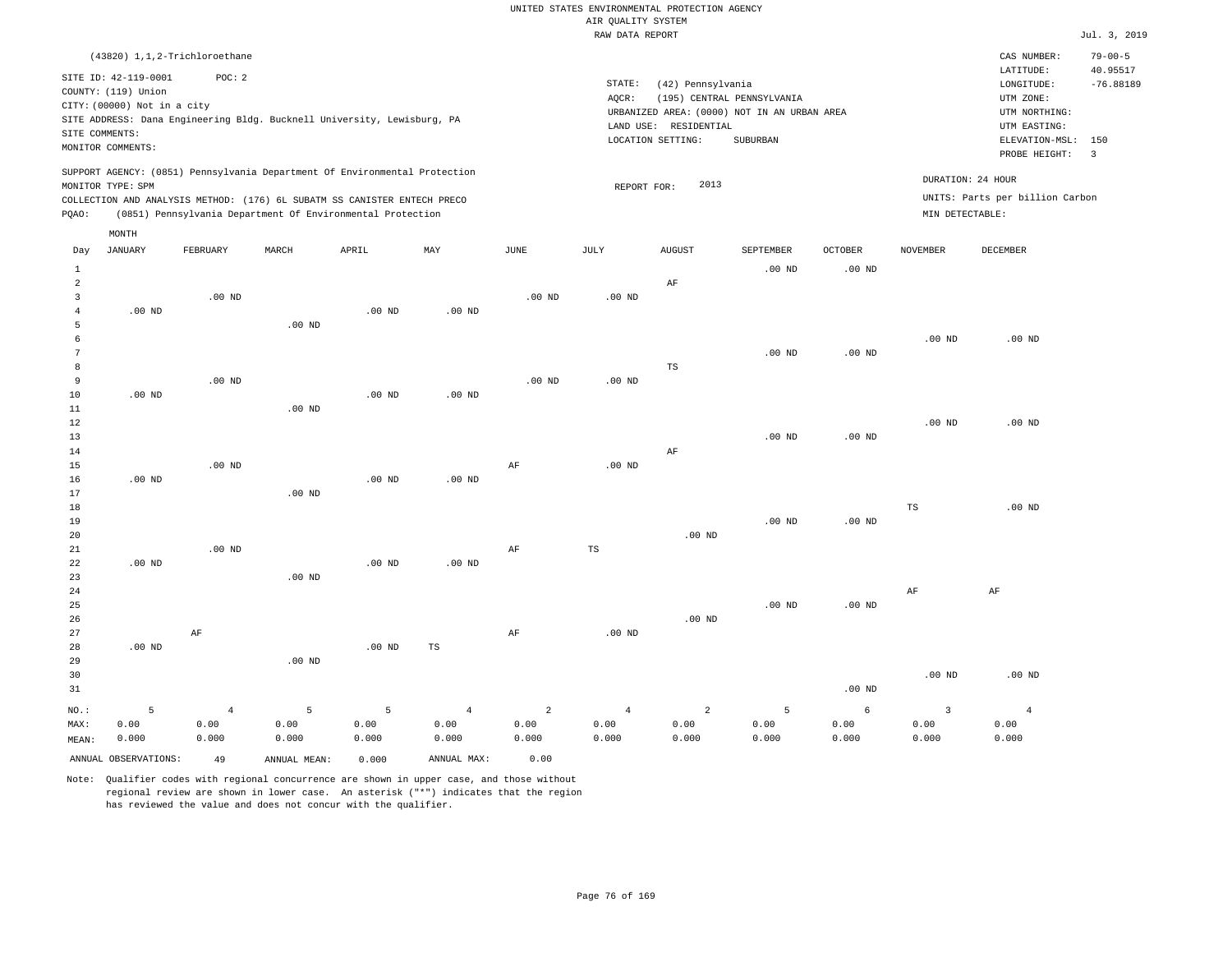|                |                                                                                                        |                   |                                                            |                         |                   |                   | RAW DATA REPORT   |                       |                                             |                   |                   |                                 | Jul. 3, 2019   |
|----------------|--------------------------------------------------------------------------------------------------------|-------------------|------------------------------------------------------------|-------------------------|-------------------|-------------------|-------------------|-----------------------|---------------------------------------------|-------------------|-------------------|---------------------------------|----------------|
|                | (43820) 1,1,2-Trichloroethane                                                                          |                   |                                                            |                         |                   |                   |                   |                       |                                             |                   |                   | CAS NUMBER:                     | $79 - 00 - 5$  |
|                |                                                                                                        |                   |                                                            |                         |                   |                   |                   |                       |                                             |                   |                   | LATITUDE:                       | 40.95517       |
|                | SITE ID: 42-119-0001<br>COUNTY: (119) Union                                                            | POC: 2            |                                                            |                         |                   |                   | STATE:            | (42) Pennsylvania     |                                             |                   |                   | LONGITUDE:                      | $-76.88189$    |
|                |                                                                                                        |                   |                                                            |                         |                   |                   | AQCR:             |                       | (195) CENTRAL PENNSYLVANIA                  |                   |                   | UTM ZONE:                       |                |
|                | CITY: (00000) Not in a city<br>SITE ADDRESS: Dana Engineering Bldg. Bucknell University, Lewisburg, PA |                   |                                                            |                         |                   |                   |                   |                       | URBANIZED AREA: (0000) NOT IN AN URBAN AREA |                   |                   | UTM NORTHING:                   |                |
|                | SITE COMMENTS:                                                                                         |                   |                                                            |                         |                   |                   |                   | LAND USE: RESIDENTIAL |                                             |                   |                   | UTM EASTING:                    |                |
|                | MONITOR COMMENTS:                                                                                      |                   |                                                            |                         |                   |                   |                   | LOCATION SETTING:     | SUBURBAN                                    |                   |                   | ELEVATION-MSL:                  | 150            |
|                |                                                                                                        |                   |                                                            |                         |                   |                   |                   |                       |                                             |                   |                   | PROBE HEIGHT:                   | $\overline{3}$ |
|                | SUPPORT AGENCY: (0851) Pennsylvania Department Of Environmental Protection                             |                   |                                                            |                         |                   |                   |                   |                       |                                             |                   |                   |                                 |                |
|                | MONITOR TYPE: SPM                                                                                      |                   |                                                            |                         |                   |                   | REPORT FOR:       | 2014                  |                                             |                   |                   | DURATION: 24 HOUR               |                |
|                | COLLECTION AND ANALYSIS METHOD: (176) 6L SUBATM SS CANISTER ENTECH PRECO                               |                   |                                                            |                         |                   |                   |                   |                       |                                             |                   |                   | UNITS: Parts per billion Carbon |                |
| PQAO:          |                                                                                                        |                   | (0851) Pennsylvania Department Of Environmental Protection |                         |                   |                   |                   |                       |                                             |                   | MIN DETECTABLE:   |                                 |                |
|                | MONTH                                                                                                  |                   |                                                            |                         |                   |                   |                   |                       |                                             |                   |                   |                                 |                |
| Day            | <b>JANUARY</b>                                                                                         | FEBRUARY          | MARCH                                                      | APRIL                   | MAY               | JUNE              | JULY              | <b>AUGUST</b>         | SEPTEMBER                                   | <b>OCTOBER</b>    | <b>NOVEMBER</b>   | DECEMBER                        |                |
| 1              |                                                                                                        |                   |                                                            |                         |                   |                   |                   |                       |                                             |                   | .00 <sub>ND</sub> | $.00$ ND                        |                |
| $\overline{a}$ |                                                                                                        |                   |                                                            |                         |                   |                   |                   |                       | .00 <sub>ND</sub>                           | .00 <sub>ND</sub> |                   |                                 |                |
| $\overline{3}$ |                                                                                                        |                   |                                                            |                         |                   |                   |                   | $.00$ ND              |                                             |                   |                   |                                 |                |
| $\overline{4}$ |                                                                                                        | .00 <sub>ND</sub> |                                                            |                         |                   | AF                | $.00$ ND          |                       |                                             |                   |                   |                                 |                |
| 5              | $.00$ ND                                                                                               |                   |                                                            | $\rm AF$                | .00 <sub>ND</sub> |                   |                   |                       |                                             |                   |                   |                                 |                |
| 6              |                                                                                                        |                   | $.00$ ND                                                   |                         |                   |                   |                   |                       |                                             |                   |                   |                                 |                |
| 7              |                                                                                                        |                   |                                                            |                         |                   |                   |                   |                       |                                             |                   | .00 <sub>ND</sub> | $.00$ ND                        |                |
| 8              |                                                                                                        |                   |                                                            |                         |                   |                   |                   |                       | $.00$ ND                                    | .00 <sub>ND</sub> |                   |                                 |                |
| 9              |                                                                                                        |                   |                                                            |                         |                   |                   |                   | $.00$ ND              |                                             |                   |                   |                                 |                |
| 10             |                                                                                                        | AF                |                                                            |                         |                   | $.00$ ND          | .00 <sub>ND</sub> |                       |                                             |                   |                   |                                 |                |
| $11\,$         | $.00$ ND                                                                                               |                   |                                                            | $\rm AF$                | .00 <sub>ND</sub> |                   |                   |                       |                                             |                   |                   |                                 |                |
| 12             |                                                                                                        |                   | .00 <sub>ND</sub>                                          |                         |                   |                   |                   |                       |                                             |                   |                   |                                 |                |
| 13             |                                                                                                        |                   |                                                            |                         |                   |                   |                   |                       |                                             |                   | .00 <sub>ND</sub> | $.00$ ND                        |                |
| 14<br>15       |                                                                                                        |                   |                                                            |                         |                   |                   |                   | $.00$ ND              | $.00$ ND                                    | .00 <sub>ND</sub> |                   |                                 |                |
| 16             |                                                                                                        | $.00$ DI          |                                                            |                         |                   | .00 <sub>ND</sub> | $.00$ ND          |                       |                                             |                   |                   |                                 |                |
| 17             | $.00$ ND                                                                                               |                   |                                                            | $.00$ ND                | $.00$ ND          |                   |                   |                       |                                             |                   |                   |                                 |                |
| 18             |                                                                                                        |                   | $.00$ ND                                                   |                         |                   |                   |                   |                       |                                             |                   |                   |                                 |                |
| 19             |                                                                                                        |                   |                                                            |                         |                   |                   |                   |                       |                                             |                   | .00 <sub>ND</sub> | $.00$ ND                        |                |
| 20             |                                                                                                        |                   |                                                            |                         |                   |                   |                   |                       | $.00$ ND                                    | .00 <sub>ND</sub> |                   |                                 |                |
| 21             |                                                                                                        |                   |                                                            |                         |                   |                   |                   | $.00$ ND              |                                             |                   |                   |                                 |                |
| 22             |                                                                                                        | $.00$ ND          |                                                            |                         |                   | .00 <sub>ND</sub> | $.00$ ND          |                       |                                             |                   |                   |                                 |                |
| 23             | $.00$ ND                                                                                               |                   |                                                            | $.00$ ND                | $.00$ ND          |                   |                   |                       |                                             |                   |                   |                                 |                |
| 24             |                                                                                                        |                   | $.00$ ND                                                   |                         |                   |                   |                   |                       |                                             |                   |                   |                                 |                |
| 25             |                                                                                                        |                   |                                                            |                         |                   |                   |                   |                       |                                             |                   | .00 <sub>ND</sub> | $.00$ ND                        |                |
| 26             |                                                                                                        |                   |                                                            |                         |                   |                   |                   |                       | .00 <sub>ND</sub>                           | $.00$ ND          |                   |                                 |                |
| 27             |                                                                                                        |                   |                                                            |                         |                   |                   |                   | $.00$ ND              |                                             |                   |                   |                                 |                |
| 28             |                                                                                                        | $_{\rm AS}$       |                                                            |                         |                   | .00 <sub>ND</sub> | $.00$ ND          |                       |                                             |                   |                   |                                 |                |
| 29             | $_{\rm TS}$                                                                                            |                   |                                                            | $.00$ ND                | $.00$ ND          |                   |                   |                       |                                             |                   |                   |                                 |                |
| 30             |                                                                                                        |                   | AF                                                         |                         |                   |                   |                   |                       |                                             |                   |                   |                                 |                |
| 31             |                                                                                                        |                   |                                                            |                         |                   |                   |                   |                       |                                             |                   |                   | $.00$ ND                        |                |
| NO.:           | $\overline{4}$                                                                                         | $\overline{3}$    | $\overline{4}$                                             | $\overline{\mathbf{3}}$ | 5                 | $\overline{4}$    | 5                 | 5                     | 5                                           | 5                 | 5                 | 6                               |                |
| MAX:           | 0.00                                                                                                   | 0.00              | 0.00                                                       | 0.00                    | 0.00              | 0.00              | 0.00              | 0.00                  | 0.00                                        | 0.00              | 0.00              | 0.00                            |                |
| MEAN:          | 0.000                                                                                                  | 0.000             | 0.000                                                      | 0.000                   | 0.000             | 0.000             | 0.000             | 0.000                 | 0.000                                       | 0.000             | 0.000             | 0.000                           |                |
|                | ANNUAL OBSERVATIONS:                                                                                   | 54                | ANNUAL MEAN:                                               | 0.000                   | ANNUAL MAX:       | 0.00              |                   |                       |                                             |                   |                   |                                 |                |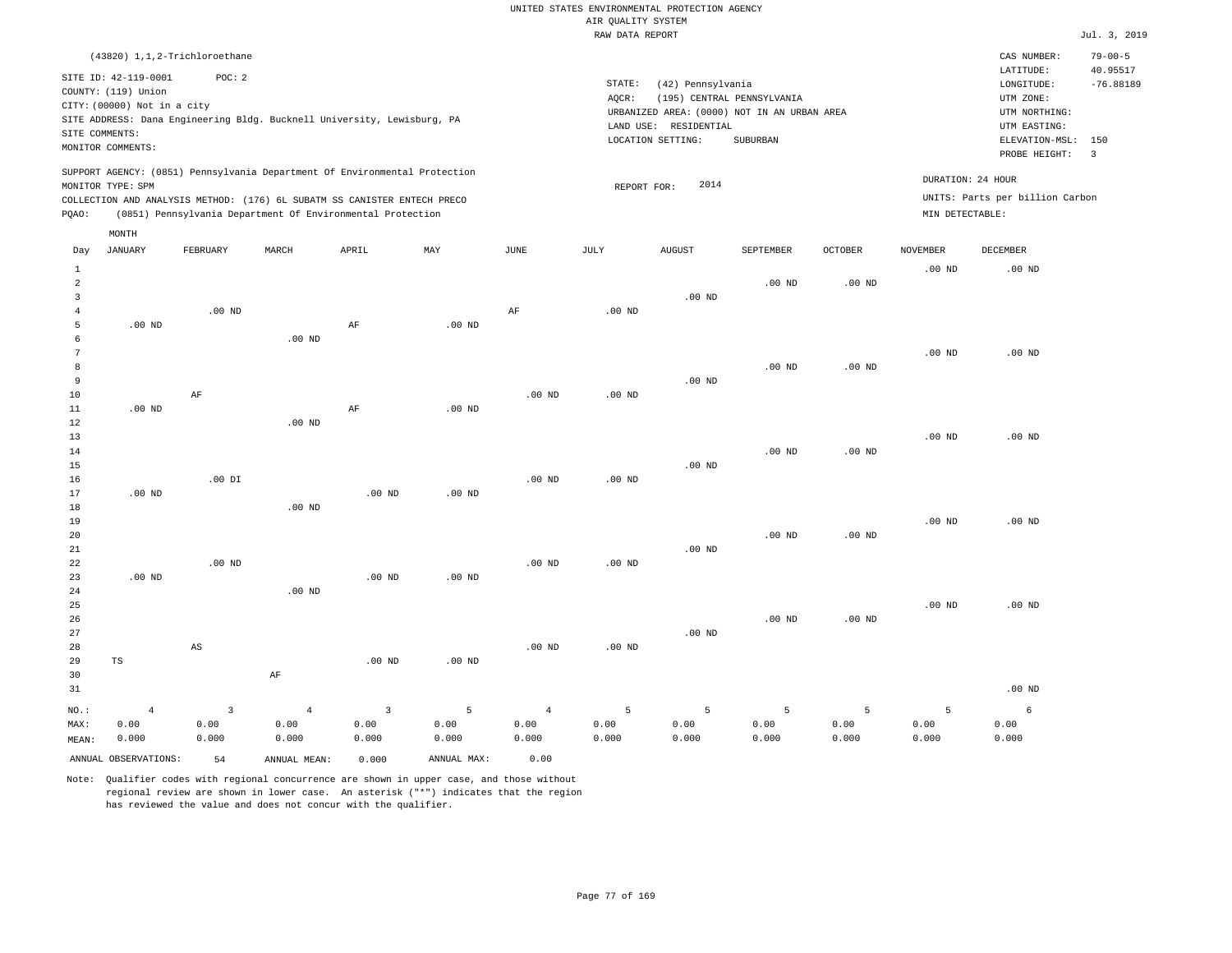|                |                                                                            |                |              |                                                            |                |                   | RAW DATA REPORT   |                       |                                             |                   |                   |                                 | Jul. 3, 2019   |
|----------------|----------------------------------------------------------------------------|----------------|--------------|------------------------------------------------------------|----------------|-------------------|-------------------|-----------------------|---------------------------------------------|-------------------|-------------------|---------------------------------|----------------|
|                | (43820) 1,1,2-Trichloroethane                                              |                |              |                                                            |                |                   |                   |                       |                                             |                   |                   | CAS NUMBER:                     | $79 - 00 - 5$  |
|                |                                                                            | POC: 2         |              |                                                            |                |                   |                   |                       |                                             |                   |                   | LATITUDE:                       | 40.95517       |
|                | SITE ID: 42-119-0001                                                       |                |              |                                                            |                |                   | STATE:            | (42) Pennsylvania     |                                             |                   |                   | LONGITUDE:                      | $-76.88189$    |
|                | COUNTY: (119) Union                                                        |                |              |                                                            |                |                   | AQCR:             |                       | (195) CENTRAL PENNSYLVANIA                  |                   |                   | UTM ZONE:                       |                |
|                | CITY: (00000) Not in a city                                                |                |              |                                                            |                |                   |                   |                       | URBANIZED AREA: (0000) NOT IN AN URBAN AREA |                   |                   | UTM NORTHING:                   |                |
|                | SITE ADDRESS: Dana Engineering Bldg. Bucknell University, Lewisburg, PA    |                |              |                                                            |                |                   |                   | LAND USE: RESIDENTIAL |                                             |                   |                   | UTM EASTING:                    |                |
|                | SITE COMMENTS:                                                             |                |              |                                                            |                |                   |                   | LOCATION SETTING:     | SUBURBAN                                    |                   |                   | ELEVATION-MSL:                  | 150            |
|                | MONITOR COMMENTS:                                                          |                |              |                                                            |                |                   |                   |                       |                                             |                   |                   | PROBE HEIGHT:                   | $\overline{3}$ |
|                | SUPPORT AGENCY: (0851) Pennsylvania Department Of Environmental Protection |                |              |                                                            |                |                   |                   |                       |                                             |                   |                   |                                 |                |
|                | MONITOR TYPE: SPM                                                          |                |              |                                                            |                |                   | REPORT FOR:       | 2015                  |                                             |                   |                   | DURATION: 24 HOUR               |                |
|                | COLLECTION AND ANALYSIS METHOD: (176) 6L SUBATM SS CANISTER ENTECH PRECO   |                |              |                                                            |                |                   |                   |                       |                                             |                   |                   | UNITS: Parts per billion Carbon |                |
| PQAO:          |                                                                            |                |              | (0851) Pennsylvania Department Of Environmental Protection |                |                   |                   |                       |                                             |                   | MIN DETECTABLE:   |                                 |                |
|                | MONTH                                                                      |                |              |                                                            |                |                   |                   |                       |                                             |                   |                   |                                 |                |
| Day            | JANUARY                                                                    | FEBRUARY       | MARCH        | APRIL                                                      | MAY            | $_{\rm JUNE}$     | JULY              | <b>AUGUST</b>         | SEPTEMBER                                   | OCTOBER           | <b>NOVEMBER</b>   | DECEMBER                        |                |
| $\mathbf{1}$   |                                                                            |                | $.00$ ND     |                                                            |                |                   |                   |                       |                                             |                   |                   |                                 |                |
| 2              |                                                                            |                |              |                                                            |                |                   |                   |                       |                                             |                   | AF                | $.00$ ND                        |                |
| 3              |                                                                            |                |              |                                                            |                |                   |                   |                       | $.00$ ND                                    | AS                |                   |                                 |                |
| $\overline{4}$ |                                                                            |                |              |                                                            |                |                   |                   | $.00$ ND              |                                             |                   |                   |                                 |                |
| 5              |                                                                            | $.00$ ND       |              |                                                            |                | $.00$ ND          | $.00$ ND          |                       |                                             |                   |                   |                                 |                |
| 6              | $.00$ ND                                                                   |                |              | .00 <sub>ND</sub>                                          | $.00$ ND       |                   |                   |                       |                                             |                   |                   |                                 |                |
| 7              |                                                                            |                | $.00$ ND     |                                                            |                |                   |                   |                       |                                             |                   |                   |                                 |                |
| 8              |                                                                            |                |              |                                                            |                |                   |                   |                       |                                             |                   | .00 <sub>ND</sub> | $.00$ ND                        |                |
| 9              |                                                                            |                |              |                                                            |                |                   |                   |                       | $_{\rm AS}$                                 | $.00$ ND          |                   |                                 |                |
| 10             |                                                                            |                |              |                                                            |                |                   |                   | $.00$ ND              |                                             |                   |                   |                                 |                |
| $1\,1$         |                                                                            | $.00$ ND       |              |                                                            |                | $.00$ ND          | .00 <sub>ND</sub> |                       |                                             |                   |                   |                                 |                |
| $1\,2$         | $.00$ ND                                                                   |                |              | $.00$ ND                                                   | $\rm AF$       |                   |                   |                       |                                             |                   |                   |                                 |                |
| 13             |                                                                            |                | $.00$ ND     |                                                            |                |                   |                   |                       |                                             |                   |                   |                                 |                |
| 14             |                                                                            |                |              |                                                            |                |                   |                   |                       |                                             |                   | .00 <sub>ND</sub> | AS                              |                |
| 15             |                                                                            |                |              |                                                            |                |                   |                   |                       | $_{\rm AS}$                                 | $.00$ ND          |                   |                                 |                |
| 16             |                                                                            |                |              |                                                            |                |                   |                   | $.00$ ND              |                                             |                   |                   |                                 |                |
| 17             |                                                                            | $.00$ ND       |              |                                                            |                | $.00$ ND          | $.00$ ND          |                       |                                             |                   |                   |                                 |                |
| 18             | $.00$ ND                                                                   |                |              | $.00$ ND                                                   | $.00$ ND       |                   |                   |                       |                                             |                   |                   |                                 |                |
| 19<br>20       |                                                                            |                | $.00$ ND     |                                                            |                |                   |                   |                       |                                             |                   | $.00$ ND          |                                 |                |
| 21             |                                                                            |                |              |                                                            |                |                   |                   |                       | $.00$ ND                                    | $.00$ ND          |                   | AS                              |                |
| 22             |                                                                            |                |              |                                                            |                |                   |                   | $.00$ ND              |                                             |                   |                   |                                 |                |
| 23             |                                                                            | $.00$ ND       |              |                                                            |                | .00 <sub>ND</sub> | $.00$ ND          |                       |                                             |                   |                   |                                 |                |
| 24             | $.00$ ND                                                                   |                |              | .44                                                        | $.00$ ND       |                   |                   |                       |                                             |                   |                   |                                 |                |
| 25             |                                                                            |                | $.00$ ND     |                                                            |                |                   |                   |                       |                                             |                   |                   |                                 |                |
| 26             |                                                                            |                |              |                                                            |                |                   |                   |                       |                                             |                   | .00 <sub>ND</sub> | $.00$ ND                        |                |
| 27             |                                                                            |                |              |                                                            |                |                   |                   |                       | $.00$ ND                                    | .00 <sub>ND</sub> |                   |                                 |                |
| 28             |                                                                            |                |              |                                                            |                |                   |                   | AS                    |                                             |                   |                   |                                 |                |
| 29             |                                                                            |                |              |                                                            |                | $.00$ ND          | $.00$ ND          |                       |                                             |                   |                   |                                 |                |
| 30             | AF                                                                         |                |              | $.00$ ND                                                   | $.00$ ND       |                   |                   |                       |                                             |                   |                   |                                 |                |
| 31             |                                                                            |                | $.00$ ND     |                                                            |                |                   |                   |                       |                                             |                   |                   |                                 |                |
| NO.:           | $\overline{4}$                                                             | $\overline{4}$ | 6            | 5                                                          | $\overline{4}$ | 5                 | 5                 | $\overline{4}$        | $\overline{3}$                              | $\overline{4}$    | $\overline{4}$    | $\overline{3}$                  |                |
| MAX:           | 0.00                                                                       | 0.00           | 0.00         | .44                                                        | 0.00           | 0.00              | 0.00              | 0.00                  | 0.00                                        | 0.00              | 0.00              | 0.00                            |                |
| MEAN:          | 0.000                                                                      | 0.000          | 0.000        | .088                                                       | 0.000          | 0.000             | 0.000             | 0.000                 | 0.000                                       | 0.000             | 0.000             | 0.000                           |                |
|                | ANNUAL OBSERVATIONS:                                                       | 51             | ANNUAL MEAN: | .009                                                       | ANNUAL MAX:    | .44               |                   |                       |                                             |                   |                   |                                 |                |
|                |                                                                            |                |              |                                                            |                |                   |                   |                       |                                             |                   |                   |                                 |                |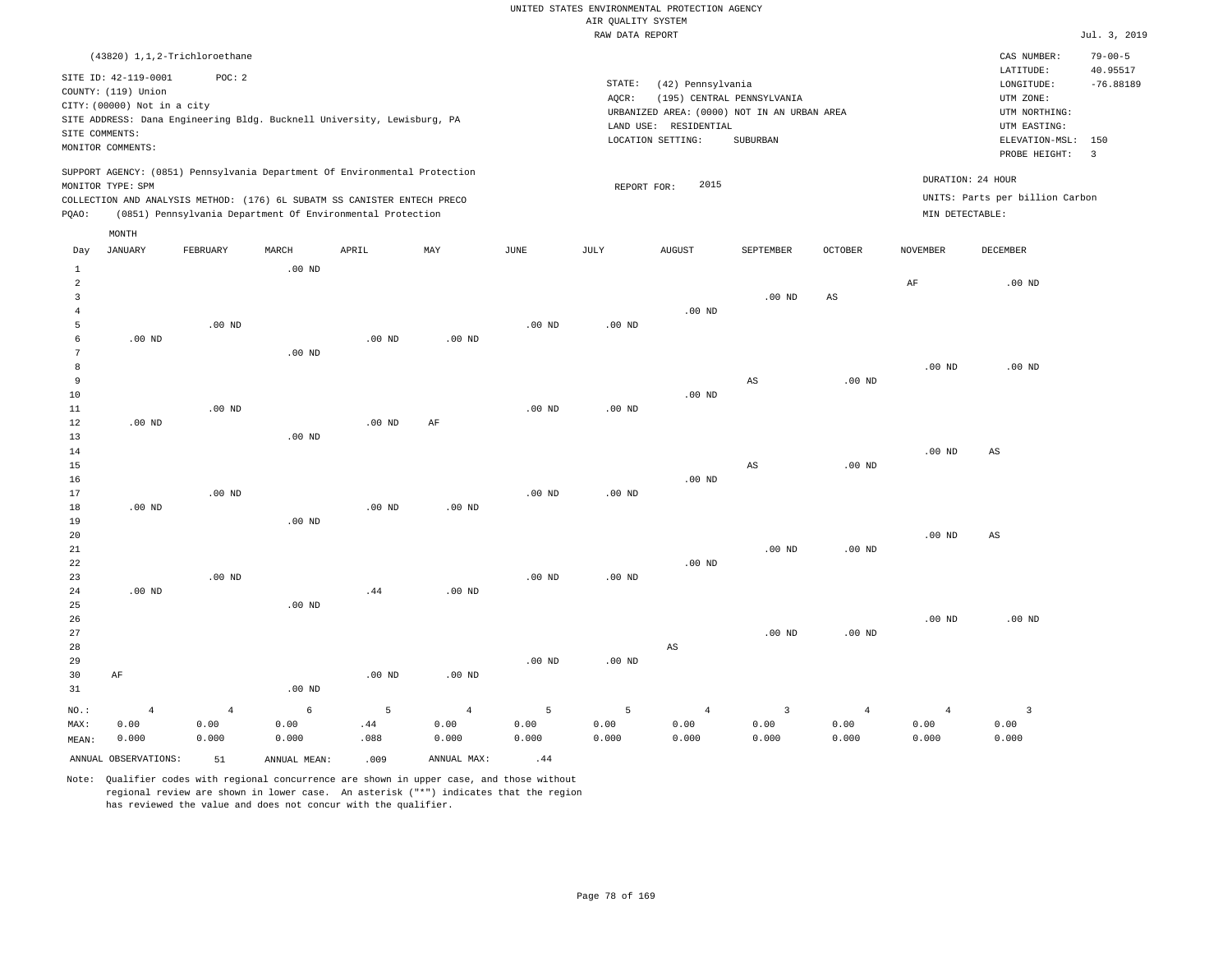RAW DATA REPORT Jul. 3, 2019 UNITED STATES ENVIRONMENTAL PROTECTION AGENCY AIR QUALITY SYSTEM

|                |                                             | (43821) 1, 1, 2-Trichloro-1, 2, 2-trifluoroe |        |                                                                            |                |                |                 |                       |                                             |                |                 | CAS NUMBER:                          | $76 - 13 - 1$           |
|----------------|---------------------------------------------|----------------------------------------------|--------|----------------------------------------------------------------------------|----------------|----------------|-----------------|-----------------------|---------------------------------------------|----------------|-----------------|--------------------------------------|-------------------------|
|                | SITE ID: 42-119-0001<br>COUNTY: (119) Union | POC: 2                                       |        |                                                                            |                |                | STATE:<br>AQCR: | (42) Pennsylvania     | (195) CENTRAL PENNSYLVANIA                  |                |                 | LATITUDE:<br>LONGITUDE:<br>UTM ZONE: | 40.95517<br>$-76.88189$ |
|                | CITY: (00000) Not in a city                 |                                              |        | SITE ADDRESS: Dana Engineering Bldg. Bucknell University, Lewisburg, PA    |                |                |                 |                       | URBANIZED AREA: (0000) NOT IN AN URBAN AREA |                |                 | UTM NORTHING:                        |                         |
|                | SITE COMMENTS:                              |                                              |        |                                                                            |                |                |                 | LAND USE: RESIDENTIAL |                                             |                |                 | UTM EASTING:                         |                         |
|                | MONITOR COMMENTS:                           |                                              |        |                                                                            |                |                |                 | LOCATION SETTING:     | SUBURBAN                                    |                |                 | ELEVATION-MSL:                       | 150                     |
|                |                                             |                                              |        |                                                                            |                |                |                 |                       |                                             |                |                 | PROBE HEIGHT:                        | $\overline{3}$          |
|                | MONITOR TYPE: SPM                           |                                              |        | SUPPORT AGENCY: (0851) Pennsylvania Department Of Environmental Protection |                |                | REPORT FOR:     | 2013                  |                                             |                |                 | DURATION: 24 HOUR                    |                         |
|                |                                             |                                              |        | COLLECTION AND ANALYSIS METHOD: (176) 6L Subatm SS Canister Entech Preco   |                |                |                 |                       |                                             |                |                 | UNITS: Parts per billion Carbon      |                         |
| PQAO:          |                                             |                                              |        | (0851) Pennsylvania Department Of Environmental Protection                 |                |                |                 |                       |                                             |                | MIN DETECTABLE: |                                      |                         |
|                | MONTH                                       |                                              |        |                                                                            |                |                |                 |                       |                                             |                |                 |                                      |                         |
| Day            | <b>JANUARY</b>                              | FEBRUARY                                     | MARCH  | APRIL                                                                      | MAY            | JUNE           | JULY            | <b>AUGUST</b>         | SEPTEMBER                                   | <b>OCTOBER</b> | NOVEMBER        | DECEMBER                             |                         |
| $\mathbf{1}$   |                                             |                                              |        |                                                                            |                |                |                 |                       | .19SQ                                       | .15SQ          |                 |                                      |                         |
| $\overline{a}$ |                                             |                                              |        |                                                                            |                |                |                 | $\rm{AF}$             |                                             |                |                 |                                      |                         |
| $\overline{3}$ |                                             | .18SQ                                        |        |                                                                            |                | .18SQ          | .16SQ           |                       |                                             |                |                 |                                      |                         |
| $\overline{4}$ | .15SQ                                       |                                              |        | .17SQ                                                                      | .18SQ          |                |                 |                       |                                             |                |                 |                                      |                         |
| 5              |                                             |                                              | .20SQ  |                                                                            |                |                |                 |                       |                                             |                |                 |                                      |                         |
| 6              |                                             |                                              |        |                                                                            |                |                |                 |                       |                                             |                | .20SQ           | .19SQ                                |                         |
| 7              |                                             |                                              |        |                                                                            |                |                |                 |                       | .16S                                        | .16S           |                 |                                      |                         |
| 8              |                                             |                                              |        |                                                                            |                |                |                 | $\mathbb{TS}$         |                                             |                |                 |                                      |                         |
| $\overline{9}$ |                                             | .19SQ                                        |        |                                                                            |                | .17SQ          | .15S            |                       |                                             |                |                 |                                      |                         |
| $10$           | .18S                                        |                                              |        | .18SQ                                                                      | .19SQ          |                |                 |                       |                                             |                |                 |                                      |                         |
| $11\,$         |                                             |                                              | .20 SQ |                                                                            |                |                |                 |                       |                                             |                |                 |                                      |                         |
| $1\,2$         |                                             |                                              |        |                                                                            |                |                |                 |                       |                                             |                | .20S            | .19S                                 |                         |
| 13             |                                             |                                              |        |                                                                            |                |                |                 |                       | .17SQ                                       | .17SQ          |                 |                                      |                         |
| 14             |                                             |                                              |        |                                                                            |                |                |                 | AF                    |                                             |                |                 |                                      |                         |
| 15<br>16       | .19SQ                                       | .20 SQ                                       |        | .18SQ                                                                      | .18SQ          | AF             | .16S            |                       |                                             |                |                 |                                      |                         |
| 17             |                                             |                                              | .20 SQ |                                                                            |                |                |                 |                       |                                             |                |                 |                                      |                         |
| 18             |                                             |                                              |        |                                                                            |                |                |                 |                       |                                             |                | TS              | .19S                                 |                         |
| 19             |                                             |                                              |        |                                                                            |                |                |                 |                       | .16S                                        | .18S           |                 |                                      |                         |
| 20             |                                             |                                              |        |                                                                            |                |                |                 | .17S                  |                                             |                |                 |                                      |                         |
| 21             |                                             | .21 S0                                       |        |                                                                            |                | AF             | TS              |                       |                                             |                |                 |                                      |                         |
| 22             | .18S                                        |                                              |        | .20S                                                                       | .22SQ          |                |                 |                       |                                             |                |                 |                                      |                         |
| 23             |                                             |                                              | .19S   |                                                                            |                |                |                 |                       |                                             |                |                 |                                      |                         |
| 24             |                                             |                                              |        |                                                                            |                |                |                 |                       |                                             |                | AF              | $\rm{AF}$                            |                         |
| 25             |                                             |                                              |        |                                                                            |                |                |                 |                       | .17SQ                                       | .16S           |                 |                                      |                         |
| 26             |                                             |                                              |        |                                                                            |                |                |                 | .16S                  |                                             |                |                 |                                      |                         |
| 27             |                                             | AF                                           |        |                                                                            |                | AF             | .15S            |                       |                                             |                |                 |                                      |                         |
| 28             | .18S                                        |                                              |        | .20S                                                                       | TS             |                |                 |                       |                                             |                |                 |                                      |                         |
| 29             |                                             |                                              | .17SQ  |                                                                            |                |                |                 |                       |                                             |                |                 |                                      |                         |
| 30             |                                             |                                              |        |                                                                            |                |                |                 |                       |                                             |                | .19S            | .20S                                 |                         |
| 31             |                                             |                                              |        |                                                                            |                |                |                 |                       |                                             | .19S           |                 |                                      |                         |
| NO.:           | 5                                           | $\overline{4}$                               | 5      | 5                                                                          | $\overline{4}$ | $\overline{a}$ | $\overline{4}$  | $\overline{a}$        | 5                                           | 6              | 3               | $\overline{4}$                       |                         |
| MAX:           | .19                                         | .21                                          | .20    | .20                                                                        | .22            | .18            | .16             | .17                   | .19                                         | .19            | .20             | .20                                  |                         |
| MEAN:          | .176                                        | .195                                         | .192   | .186                                                                       | .193           | .175           | .155            | .165                  | .170                                        | .168           | .197            | .193                                 |                         |

Note: Qualifier codes with regional concurrence are shown in upper case, and those without regional review are shown in lower case. An asterisk ("\*") indicates that the region has reviewed the value and does not concur with the qualifier.

ANNUAL OBSERVATIONS:  $\begin{array}{ccc} 49 & \text{ANNUAL MEAN:} \\ 180 & \text{ANNUAL MAX:} \end{array}$  .22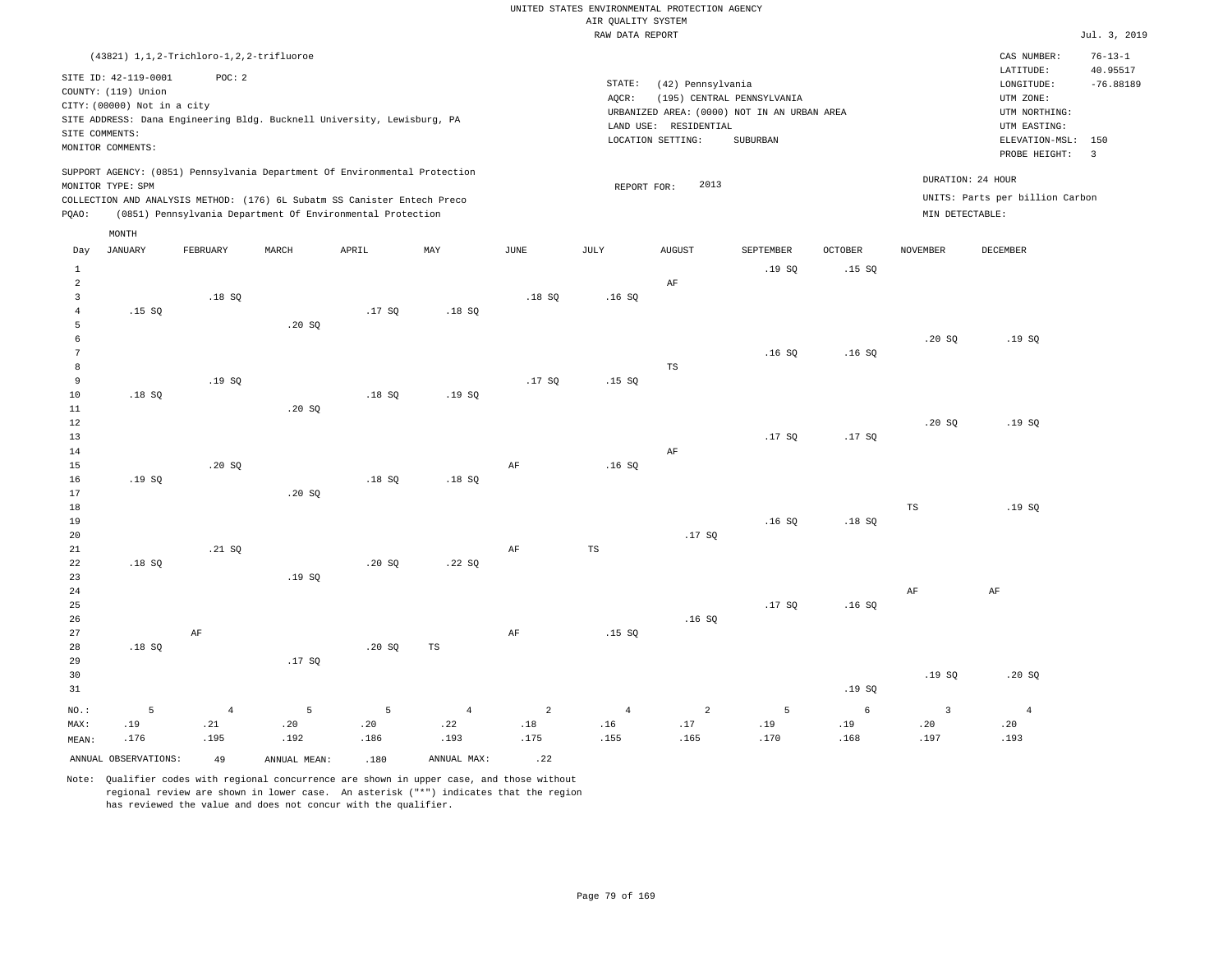RAW DATA REPORT Jul. 3, 2019 UNITED STATES ENVIRONMENTAL PROTECTION AGENCY AIR QUALITY SYSTEM (43821) 1,1,2-Trichloro-1,2,2-trifluoroe STATE: (42) Pennsylvania CAS NUMBER: 76-13-1 SITE ID: 42-119-0001 POC: 2 AQCR: (195) CENTRAL PENNSYLVANIA COUNTY: (119) Union CITY: (00000) Not in a city LONGITUDE: -76.88189 LATITUDE: 40.95517 LOCATION SETTING: SUBURBAN SITE ADDRESS: Dana Engineering Bldg. Bucknell University, Lewisburg, PA LAND USE: RESIDENTIAL SITE COMMENTS: MONITOR COMMENTS: PROBE HEIGHT: 3 ELEVATION-MSL: 150 URBANIZED AREA: (0000) NOT IN AN URBAN AREA **URBAN SERIA UTM NORTHING**: UTM EASTING: UTM ZONE: SUPPORT AGENCY: (0851) Pennsylvania Department Of Environmental Protection MONITOR TYPE: SPM COLLECTION AND ANALYSIS METHOD: (176) 6L Subatm SS Canister Entech Preco REPORT FOR: 2014 UNITS: Parts per billion Carbon PQAO: (0851) Pennsylvania Department Of Environmental Protection MIN DETECTABLE: DURATION: 24 HOUR 1 2 3 4 5 6 7 8 9 10 11 12 13 14 15 16 17 18 19  $20$ 21 22 23 24 25 26 27 28 29 30 31 .16 SQ .15 SQ .17 SQ .16 SQ TS NO.: MAX: MEAN: 4 .17 .160 .18 SQ AF .19 DI .18 SQ AS .16 SQ  $.21 S<sub>0</sub>$  .18 SQ .20 SQ AF AF AF .17 SQ .17 SQ .16 SQ .19 SQ .19 SQ  $.21$  SQ .20 SQ .17 SQ AF .18 SQ .19 SQ .17 SQ .16 SQ .16 SQ .21 SQ .18 SQ .24 5 .21 SQ .24 5 .17 SQ .13 SQ .14 SQ .15 SQ .15 SQ .13 SQ .16 SQ .17 SQ .17 SQ .16 SQ .16 SQ .16 SQ .15 SQ .16 SQ .15 SQ .17 SQ .16 SQ .15 SQ .16 SQ .16 SQ .15 SQ .16 SQ .16 SQ .16 SQ .16 SQ 3 .19 .183 4 .21 .188 3 .17 .167 5 .21 .192 4 .19 .175 5 .24 .200 5 .24 .166 5 .17 .156 5 .16 .158 5 .17 .158 6 .16 .158 ANNUAL OBSERVATIONS:  $54$  ANNUAL MEAN: .171 ANNUAL MAX: .24 Day JANUARY FEBRUARY MARCH APRIL MAY JUNE JULY AUGUST SEPTEMBER OCTOBER NOVEMBER DECEMBER MONTH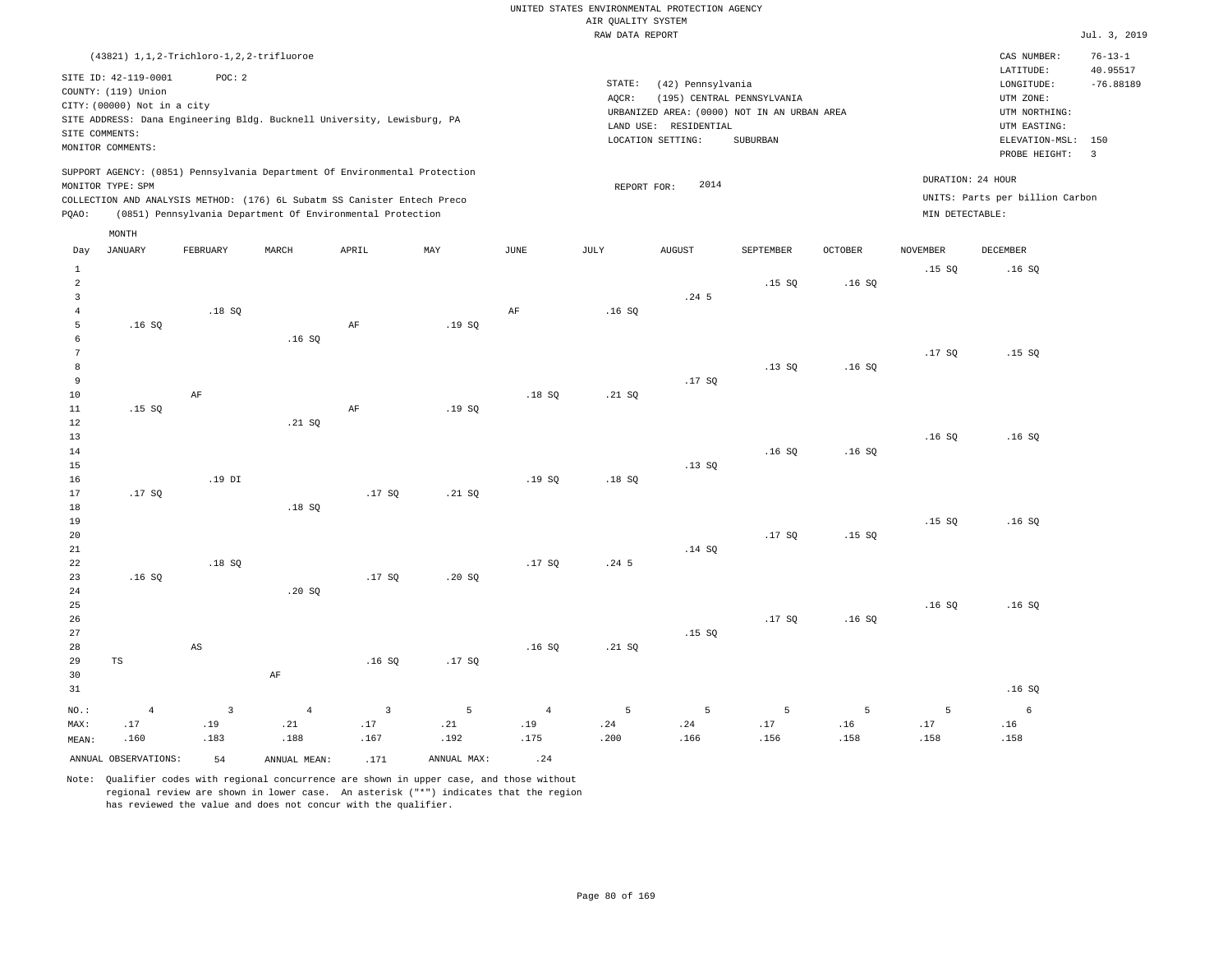RAW DATA REPORT Jul. 3, 2019 UNITED STATES ENVIRONMENTAL PROTECTION AGENCY AIR QUALITY SYSTEM

| SITE ID: 42-119-0001<br>POC: 2<br>STATE:<br>(42) Pennsylvania<br>$\texttt{LONGITUDE}$ :<br>COUNTY: (119) Union<br>AQCR:<br>(195) CENTRAL PENNSYLVANIA<br>UTM ZONE:<br>CITY: (00000) Not in a city<br>UTM NORTHING:<br>URBANIZED AREA: (0000) NOT IN AN URBAN AREA<br>SITE ADDRESS: Dana Engineering Bldg. Bucknell University, Lewisburg, PA<br>LAND USE: RESIDENTIAL<br>UTM EASTING:<br>SITE COMMENTS:<br>LOCATION SETTING:<br>SUBURBAN<br>ELEVATION-MSL:<br>150<br>MONITOR COMMENTS:<br>PROBE HEIGHT:<br>$\overline{\mathbf{3}}$<br>SUPPORT AGENCY: (0851) Pennsylvania Department Of Environmental Protection<br>DURATION: 24 HOUR<br>2015<br>MONITOR TYPE: SPM<br>REPORT FOR:<br>UNITS: Parts per billion Carbon<br>COLLECTION AND ANALYSIS METHOD: (176) 6L Subatm SS Canister Entech Preco<br>(0851) Pennsylvania Department Of Environmental Protection<br>PQAO:<br>MIN DETECTABLE:<br>MONTH<br><b>JANUARY</b><br>MARCH<br>APRIL<br>MAY<br>JUNE<br><b>JULY</b><br><b>AUGUST</b><br><b>OCTOBER</b><br><b>DECEMBER</b><br>Day<br>FEBRUARY<br>SEPTEMBER<br><b>NOVEMBER</b><br>$1\,$<br>.18S<br>$\overline{a}$<br>$\rm{AF}$<br>.18SQ<br>$\overline{3}$<br>.17SQ<br>$_{\rm AS}$<br>$\overline{4}$<br>.15SQ<br>5<br>.17S<br>.14 S0<br>.15S<br>6<br>.15S<br>.16S<br>.13S<br>7<br>.15SQ<br>8<br>.15S<br>$.00$ ND<br>9<br>.15S<br>AS<br>10<br>.16S<br>.18SQ<br>.18S<br>11<br>.15S<br>12<br>.17S<br>.15S<br>AF<br>13<br>.15S<br>14<br>.17SQ<br>AS<br>15<br>$\mathbb{A}\mathbb{S}$<br>.15S<br>16<br>.15S<br>17<br>.20S<br>.14S<br>.18S<br>18<br>.16S<br>.13SQ<br>.16S<br>19<br>.17SQ<br>20<br>.15S<br>AS<br>.16S<br>21<br>.16S<br>22<br>.16S<br>.18SQ<br>23<br>.15S<br>.15S<br>24<br>.16S<br>.16S<br>.15S<br>25<br>.11 S0<br>26<br>.16SQ<br>.18SQ<br>27<br>.16S<br>$.17$ CC<br>28<br>$_{\rm AS}$<br>29<br>.13S<br>.16S<br>.15S<br>.15S<br>30<br>AF<br>31<br>.12S<br>6<br>5<br>$NO.$ :<br>$\overline{4}$<br>$\overline{4}$<br>5<br>$\overline{4}$<br>5<br>$\overline{4}$<br>$\overline{3}$<br>$\overline{4}$<br>$\overline{4}$<br>$\overline{3}$<br>.20<br>.18<br>.16<br>.16<br>.18<br>.16<br>.17<br>.17<br>.17<br>.18<br>.17<br>.18<br>MAX: |       | (43821) 1, 1, 2-Trichloro-1, 2, 2-trifluoroe |      |      |      |      |      |      |      |      |      |      | CAS NUMBER: | $76 - 13 - 1$           |
|-----------------------------------------------------------------------------------------------------------------------------------------------------------------------------------------------------------------------------------------------------------------------------------------------------------------------------------------------------------------------------------------------------------------------------------------------------------------------------------------------------------------------------------------------------------------------------------------------------------------------------------------------------------------------------------------------------------------------------------------------------------------------------------------------------------------------------------------------------------------------------------------------------------------------------------------------------------------------------------------------------------------------------------------------------------------------------------------------------------------------------------------------------------------------------------------------------------------------------------------------------------------------------------------------------------------------------------------------------------------------------------------------------------------------------------------------------------------------------------------------------------------------------------------------------------------------------------------------------------------------------------------------------------------------------------------------------------------------------------------------------------------------------------------------------------------------------------------------------------------------------------------------------------------------------------------------------------------------------------------------------------------------------------------------------------------------------------------------------------------------------------------|-------|----------------------------------------------|------|------|------|------|------|------|------|------|------|------|-------------|-------------------------|
|                                                                                                                                                                                                                                                                                                                                                                                                                                                                                                                                                                                                                                                                                                                                                                                                                                                                                                                                                                                                                                                                                                                                                                                                                                                                                                                                                                                                                                                                                                                                                                                                                                                                                                                                                                                                                                                                                                                                                                                                                                                                                                                                         |       |                                              |      |      |      |      |      |      |      |      |      |      | LATITUDE:   | 40.95517<br>$-76.88189$ |
|                                                                                                                                                                                                                                                                                                                                                                                                                                                                                                                                                                                                                                                                                                                                                                                                                                                                                                                                                                                                                                                                                                                                                                                                                                                                                                                                                                                                                                                                                                                                                                                                                                                                                                                                                                                                                                                                                                                                                                                                                                                                                                                                         |       |                                              |      |      |      |      |      |      |      |      |      |      |             |                         |
|                                                                                                                                                                                                                                                                                                                                                                                                                                                                                                                                                                                                                                                                                                                                                                                                                                                                                                                                                                                                                                                                                                                                                                                                                                                                                                                                                                                                                                                                                                                                                                                                                                                                                                                                                                                                                                                                                                                                                                                                                                                                                                                                         |       |                                              |      |      |      |      |      |      |      |      |      |      |             |                         |
|                                                                                                                                                                                                                                                                                                                                                                                                                                                                                                                                                                                                                                                                                                                                                                                                                                                                                                                                                                                                                                                                                                                                                                                                                                                                                                                                                                                                                                                                                                                                                                                                                                                                                                                                                                                                                                                                                                                                                                                                                                                                                                                                         |       |                                              |      |      |      |      |      |      |      |      |      |      |             |                         |
|                                                                                                                                                                                                                                                                                                                                                                                                                                                                                                                                                                                                                                                                                                                                                                                                                                                                                                                                                                                                                                                                                                                                                                                                                                                                                                                                                                                                                                                                                                                                                                                                                                                                                                                                                                                                                                                                                                                                                                                                                                                                                                                                         |       |                                              |      |      |      |      |      |      |      |      |      |      |             |                         |
|                                                                                                                                                                                                                                                                                                                                                                                                                                                                                                                                                                                                                                                                                                                                                                                                                                                                                                                                                                                                                                                                                                                                                                                                                                                                                                                                                                                                                                                                                                                                                                                                                                                                                                                                                                                                                                                                                                                                                                                                                                                                                                                                         |       |                                              |      |      |      |      |      |      |      |      |      |      |             |                         |
|                                                                                                                                                                                                                                                                                                                                                                                                                                                                                                                                                                                                                                                                                                                                                                                                                                                                                                                                                                                                                                                                                                                                                                                                                                                                                                                                                                                                                                                                                                                                                                                                                                                                                                                                                                                                                                                                                                                                                                                                                                                                                                                                         |       |                                              |      |      |      |      |      |      |      |      |      |      |             |                         |
|                                                                                                                                                                                                                                                                                                                                                                                                                                                                                                                                                                                                                                                                                                                                                                                                                                                                                                                                                                                                                                                                                                                                                                                                                                                                                                                                                                                                                                                                                                                                                                                                                                                                                                                                                                                                                                                                                                                                                                                                                                                                                                                                         |       |                                              |      |      |      |      |      |      |      |      |      |      |             |                         |
|                                                                                                                                                                                                                                                                                                                                                                                                                                                                                                                                                                                                                                                                                                                                                                                                                                                                                                                                                                                                                                                                                                                                                                                                                                                                                                                                                                                                                                                                                                                                                                                                                                                                                                                                                                                                                                                                                                                                                                                                                                                                                                                                         |       |                                              |      |      |      |      |      |      |      |      |      |      |             |                         |
|                                                                                                                                                                                                                                                                                                                                                                                                                                                                                                                                                                                                                                                                                                                                                                                                                                                                                                                                                                                                                                                                                                                                                                                                                                                                                                                                                                                                                                                                                                                                                                                                                                                                                                                                                                                                                                                                                                                                                                                                                                                                                                                                         |       |                                              |      |      |      |      |      |      |      |      |      |      |             |                         |
|                                                                                                                                                                                                                                                                                                                                                                                                                                                                                                                                                                                                                                                                                                                                                                                                                                                                                                                                                                                                                                                                                                                                                                                                                                                                                                                                                                                                                                                                                                                                                                                                                                                                                                                                                                                                                                                                                                                                                                                                                                                                                                                                         |       |                                              |      |      |      |      |      |      |      |      |      |      |             |                         |
|                                                                                                                                                                                                                                                                                                                                                                                                                                                                                                                                                                                                                                                                                                                                                                                                                                                                                                                                                                                                                                                                                                                                                                                                                                                                                                                                                                                                                                                                                                                                                                                                                                                                                                                                                                                                                                                                                                                                                                                                                                                                                                                                         |       |                                              |      |      |      |      |      |      |      |      |      |      |             |                         |
|                                                                                                                                                                                                                                                                                                                                                                                                                                                                                                                                                                                                                                                                                                                                                                                                                                                                                                                                                                                                                                                                                                                                                                                                                                                                                                                                                                                                                                                                                                                                                                                                                                                                                                                                                                                                                                                                                                                                                                                                                                                                                                                                         |       |                                              |      |      |      |      |      |      |      |      |      |      |             |                         |
|                                                                                                                                                                                                                                                                                                                                                                                                                                                                                                                                                                                                                                                                                                                                                                                                                                                                                                                                                                                                                                                                                                                                                                                                                                                                                                                                                                                                                                                                                                                                                                                                                                                                                                                                                                                                                                                                                                                                                                                                                                                                                                                                         |       |                                              |      |      |      |      |      |      |      |      |      |      |             |                         |
|                                                                                                                                                                                                                                                                                                                                                                                                                                                                                                                                                                                                                                                                                                                                                                                                                                                                                                                                                                                                                                                                                                                                                                                                                                                                                                                                                                                                                                                                                                                                                                                                                                                                                                                                                                                                                                                                                                                                                                                                                                                                                                                                         |       |                                              |      |      |      |      |      |      |      |      |      |      |             |                         |
|                                                                                                                                                                                                                                                                                                                                                                                                                                                                                                                                                                                                                                                                                                                                                                                                                                                                                                                                                                                                                                                                                                                                                                                                                                                                                                                                                                                                                                                                                                                                                                                                                                                                                                                                                                                                                                                                                                                                                                                                                                                                                                                                         |       |                                              |      |      |      |      |      |      |      |      |      |      |             |                         |
|                                                                                                                                                                                                                                                                                                                                                                                                                                                                                                                                                                                                                                                                                                                                                                                                                                                                                                                                                                                                                                                                                                                                                                                                                                                                                                                                                                                                                                                                                                                                                                                                                                                                                                                                                                                                                                                                                                                                                                                                                                                                                                                                         |       |                                              |      |      |      |      |      |      |      |      |      |      |             |                         |
|                                                                                                                                                                                                                                                                                                                                                                                                                                                                                                                                                                                                                                                                                                                                                                                                                                                                                                                                                                                                                                                                                                                                                                                                                                                                                                                                                                                                                                                                                                                                                                                                                                                                                                                                                                                                                                                                                                                                                                                                                                                                                                                                         |       |                                              |      |      |      |      |      |      |      |      |      |      |             |                         |
|                                                                                                                                                                                                                                                                                                                                                                                                                                                                                                                                                                                                                                                                                                                                                                                                                                                                                                                                                                                                                                                                                                                                                                                                                                                                                                                                                                                                                                                                                                                                                                                                                                                                                                                                                                                                                                                                                                                                                                                                                                                                                                                                         |       |                                              |      |      |      |      |      |      |      |      |      |      |             |                         |
|                                                                                                                                                                                                                                                                                                                                                                                                                                                                                                                                                                                                                                                                                                                                                                                                                                                                                                                                                                                                                                                                                                                                                                                                                                                                                                                                                                                                                                                                                                                                                                                                                                                                                                                                                                                                                                                                                                                                                                                                                                                                                                                                         |       |                                              |      |      |      |      |      |      |      |      |      |      |             |                         |
|                                                                                                                                                                                                                                                                                                                                                                                                                                                                                                                                                                                                                                                                                                                                                                                                                                                                                                                                                                                                                                                                                                                                                                                                                                                                                                                                                                                                                                                                                                                                                                                                                                                                                                                                                                                                                                                                                                                                                                                                                                                                                                                                         |       |                                              |      |      |      |      |      |      |      |      |      |      |             |                         |
|                                                                                                                                                                                                                                                                                                                                                                                                                                                                                                                                                                                                                                                                                                                                                                                                                                                                                                                                                                                                                                                                                                                                                                                                                                                                                                                                                                                                                                                                                                                                                                                                                                                                                                                                                                                                                                                                                                                                                                                                                                                                                                                                         |       |                                              |      |      |      |      |      |      |      |      |      |      |             |                         |
|                                                                                                                                                                                                                                                                                                                                                                                                                                                                                                                                                                                                                                                                                                                                                                                                                                                                                                                                                                                                                                                                                                                                                                                                                                                                                                                                                                                                                                                                                                                                                                                                                                                                                                                                                                                                                                                                                                                                                                                                                                                                                                                                         |       |                                              |      |      |      |      |      |      |      |      |      |      |             |                         |
|                                                                                                                                                                                                                                                                                                                                                                                                                                                                                                                                                                                                                                                                                                                                                                                                                                                                                                                                                                                                                                                                                                                                                                                                                                                                                                                                                                                                                                                                                                                                                                                                                                                                                                                                                                                                                                                                                                                                                                                                                                                                                                                                         |       |                                              |      |      |      |      |      |      |      |      |      |      |             |                         |
|                                                                                                                                                                                                                                                                                                                                                                                                                                                                                                                                                                                                                                                                                                                                                                                                                                                                                                                                                                                                                                                                                                                                                                                                                                                                                                                                                                                                                                                                                                                                                                                                                                                                                                                                                                                                                                                                                                                                                                                                                                                                                                                                         |       |                                              |      |      |      |      |      |      |      |      |      |      |             |                         |
|                                                                                                                                                                                                                                                                                                                                                                                                                                                                                                                                                                                                                                                                                                                                                                                                                                                                                                                                                                                                                                                                                                                                                                                                                                                                                                                                                                                                                                                                                                                                                                                                                                                                                                                                                                                                                                                                                                                                                                                                                                                                                                                                         |       |                                              |      |      |      |      |      |      |      |      |      |      |             |                         |
|                                                                                                                                                                                                                                                                                                                                                                                                                                                                                                                                                                                                                                                                                                                                                                                                                                                                                                                                                                                                                                                                                                                                                                                                                                                                                                                                                                                                                                                                                                                                                                                                                                                                                                                                                                                                                                                                                                                                                                                                                                                                                                                                         |       |                                              |      |      |      |      |      |      |      |      |      |      |             |                         |
|                                                                                                                                                                                                                                                                                                                                                                                                                                                                                                                                                                                                                                                                                                                                                                                                                                                                                                                                                                                                                                                                                                                                                                                                                                                                                                                                                                                                                                                                                                                                                                                                                                                                                                                                                                                                                                                                                                                                                                                                                                                                                                                                         |       |                                              |      |      |      |      |      |      |      |      |      |      |             |                         |
|                                                                                                                                                                                                                                                                                                                                                                                                                                                                                                                                                                                                                                                                                                                                                                                                                                                                                                                                                                                                                                                                                                                                                                                                                                                                                                                                                                                                                                                                                                                                                                                                                                                                                                                                                                                                                                                                                                                                                                                                                                                                                                                                         |       |                                              |      |      |      |      |      |      |      |      |      |      |             |                         |
|                                                                                                                                                                                                                                                                                                                                                                                                                                                                                                                                                                                                                                                                                                                                                                                                                                                                                                                                                                                                                                                                                                                                                                                                                                                                                                                                                                                                                                                                                                                                                                                                                                                                                                                                                                                                                                                                                                                                                                                                                                                                                                                                         |       |                                              |      |      |      |      |      |      |      |      |      |      |             |                         |
|                                                                                                                                                                                                                                                                                                                                                                                                                                                                                                                                                                                                                                                                                                                                                                                                                                                                                                                                                                                                                                                                                                                                                                                                                                                                                                                                                                                                                                                                                                                                                                                                                                                                                                                                                                                                                                                                                                                                                                                                                                                                                                                                         |       |                                              |      |      |      |      |      |      |      |      |      |      |             |                         |
|                                                                                                                                                                                                                                                                                                                                                                                                                                                                                                                                                                                                                                                                                                                                                                                                                                                                                                                                                                                                                                                                                                                                                                                                                                                                                                                                                                                                                                                                                                                                                                                                                                                                                                                                                                                                                                                                                                                                                                                                                                                                                                                                         |       |                                              |      |      |      |      |      |      |      |      |      |      |             |                         |
|                                                                                                                                                                                                                                                                                                                                                                                                                                                                                                                                                                                                                                                                                                                                                                                                                                                                                                                                                                                                                                                                                                                                                                                                                                                                                                                                                                                                                                                                                                                                                                                                                                                                                                                                                                                                                                                                                                                                                                                                                                                                                                                                         |       |                                              |      |      |      |      |      |      |      |      |      |      |             |                         |
|                                                                                                                                                                                                                                                                                                                                                                                                                                                                                                                                                                                                                                                                                                                                                                                                                                                                                                                                                                                                                                                                                                                                                                                                                                                                                                                                                                                                                                                                                                                                                                                                                                                                                                                                                                                                                                                                                                                                                                                                                                                                                                                                         |       |                                              |      |      |      |      |      |      |      |      |      |      |             |                         |
|                                                                                                                                                                                                                                                                                                                                                                                                                                                                                                                                                                                                                                                                                                                                                                                                                                                                                                                                                                                                                                                                                                                                                                                                                                                                                                                                                                                                                                                                                                                                                                                                                                                                                                                                                                                                                                                                                                                                                                                                                                                                                                                                         |       |                                              |      |      |      |      |      |      |      |      |      |      |             |                         |
|                                                                                                                                                                                                                                                                                                                                                                                                                                                                                                                                                                                                                                                                                                                                                                                                                                                                                                                                                                                                                                                                                                                                                                                                                                                                                                                                                                                                                                                                                                                                                                                                                                                                                                                                                                                                                                                                                                                                                                                                                                                                                                                                         |       |                                              |      |      |      |      |      |      |      |      |      |      |             |                         |
|                                                                                                                                                                                                                                                                                                                                                                                                                                                                                                                                                                                                                                                                                                                                                                                                                                                                                                                                                                                                                                                                                                                                                                                                                                                                                                                                                                                                                                                                                                                                                                                                                                                                                                                                                                                                                                                                                                                                                                                                                                                                                                                                         |       |                                              |      |      |      |      |      |      |      |      |      |      |             |                         |
|                                                                                                                                                                                                                                                                                                                                                                                                                                                                                                                                                                                                                                                                                                                                                                                                                                                                                                                                                                                                                                                                                                                                                                                                                                                                                                                                                                                                                                                                                                                                                                                                                                                                                                                                                                                                                                                                                                                                                                                                                                                                                                                                         |       |                                              |      |      |      |      |      |      |      |      |      |      |             |                         |
|                                                                                                                                                                                                                                                                                                                                                                                                                                                                                                                                                                                                                                                                                                                                                                                                                                                                                                                                                                                                                                                                                                                                                                                                                                                                                                                                                                                                                                                                                                                                                                                                                                                                                                                                                                                                                                                                                                                                                                                                                                                                                                                                         | MEAN: | .163                                         | .183 | .147 | .148 | .148 | .148 | .158 | .155 | .163 | .158 | .158 | .120        |                         |
| ANNUAL OBSERVATIONS:<br>ANNUAL MAX:<br>.20<br>51<br>ANNUAL MEAN:<br>.154                                                                                                                                                                                                                                                                                                                                                                                                                                                                                                                                                                                                                                                                                                                                                                                                                                                                                                                                                                                                                                                                                                                                                                                                                                                                                                                                                                                                                                                                                                                                                                                                                                                                                                                                                                                                                                                                                                                                                                                                                                                                |       |                                              |      |      |      |      |      |      |      |      |      |      |             |                         |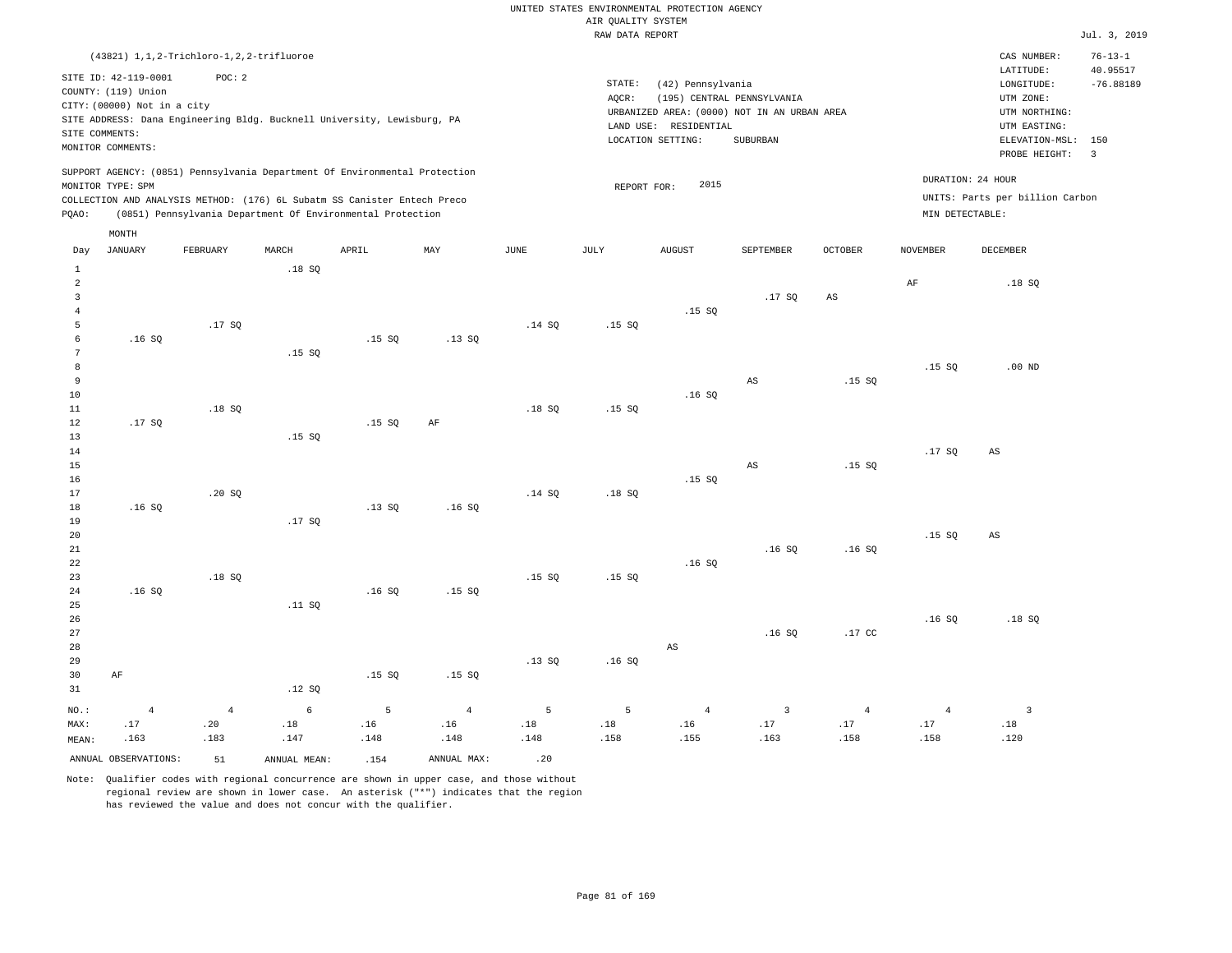RAW DATA REPORT Jul. 3, 2019 UNITED STATES ENVIRONMENTAL PROTECTION AGENCY AIR QUALITY SYSTEM

|                                                                                                                                                                             | CAS NUMBER:                                                                            | $75 - 71 - 8$                                         |
|-----------------------------------------------------------------------------------------------------------------------------------------------------------------------------|----------------------------------------------------------------------------------------|-------------------------------------------------------|
| STATE:<br>(42) Pennsylvania<br>(195) CENTRAL PENNSYLVANIA<br>AOCR:<br>URBANIZED AREA: (0000) NOT IN AN URBAN AREA<br>LAND USE: RESIDENTIAL<br>LOCATION SETTING:<br>SUBURBAN | LATITUDE:<br>LONGITUDE:<br>UTM ZONE:<br>UTM NORTHING:<br>UTM EASTING:<br>PROBE HEIGHT: | 40.95517<br>$-76.88189$<br>3                          |
| 2013<br>REPORT FOR:                                                                                                                                                         | DURATION: 24 HOUR<br>MIN DETECTABLE:                                                   |                                                       |
|                                                                                                                                                                             |                                                                                        | ELEVATION-MSL: 150<br>UNITS: Parts per billion Carbon |

| Day            | JANUARY              | FEBRUARY       | $\tt MARCH$                  | APRIL | MAY            | $_{\rm JUNE}$                | $_{\rm JULY}$                 | ${\tt AUGUST}$ | SEPTEMBER        | OCTOBER                       | NOVEMBER       | DECEMBER       |
|----------------|----------------------|----------------|------------------------------|-------|----------------|------------------------------|-------------------------------|----------------|------------------|-------------------------------|----------------|----------------|
| $\mathbf{1}$   |                      |                |                              |       |                |                              |                               |                | .62              | .18 <sub>5</sub>              |                |                |
| $\overline{a}$ |                      |                |                              |       |                |                              |                               | $\rm AF$       |                  |                               |                |                |
| 3              |                      | .62            |                              |       |                | .58                          | .59                           |                |                  |                               |                |                |
| 4              | $.47\,$              |                |                              | .56   | .60            |                              |                               |                |                  |                               |                |                |
| 5              |                      |                | .63                          |       |                |                              |                               |                |                  |                               |                |                |
| 6              |                      |                |                              |       |                |                              |                               |                |                  |                               | .61            | .63            |
| 7              |                      |                |                              |       |                |                              |                               |                | .62              | .22 <sub>5</sub>              |                |                |
| 8              |                      |                |                              |       |                |                              |                               | $_{\rm TS}$    |                  |                               |                |                |
| 9              |                      | $\sqrt{62}$    |                              |       |                | .56                          | .56                           |                |                  |                               |                |                |
| $10$           | .61                  |                |                              | .59   | .59            |                              |                               |                |                  |                               |                |                |
| $11\,$         |                      |                | $.61\,$                      |       |                |                              |                               |                |                  |                               |                |                |
| $12\,$         |                      |                |                              |       |                |                              |                               |                |                  |                               | .00 $ND$       | .65            |
| 13             |                      |                |                              |       |                |                              |                               |                | .19 <sub>5</sub> | .63                           |                |                |
| $14\,$         |                      |                |                              |       |                |                              |                               | $\rm AF$       |                  |                               |                |                |
| 15             |                      | .62            |                              |       |                | $\rm{AF}$                    | .55                           |                |                  |                               |                |                |
| 16             | .62                  |                |                              | .58   | .55            |                              |                               |                |                  |                               |                |                |
| $17\,$         |                      |                | .59                          |       |                |                              |                               |                |                  |                               |                |                |
| 18             |                      |                |                              |       |                |                              |                               |                |                  |                               | $_{\rm TS}$    | .64            |
| 19             |                      |                |                              |       |                |                              |                               |                | .14 <sub>5</sub> | .64                           |                |                |
| 20             |                      |                |                              |       |                |                              |                               | .60            |                  |                               |                |                |
| $2\sqrt{1}$    |                      | .61            |                              |       |                | $\rm{AF}$                    | $_{\rm TS}$                   |                |                  |                               |                |                |
| 22             | .54                  |                |                              | .69   | .69            |                              |                               |                |                  |                               |                |                |
| 23             |                      |                | $\footnotesize\substack{58}$ |       |                |                              |                               |                |                  |                               |                |                |
| $2\,4$         |                      |                |                              |       |                |                              |                               |                |                  |                               | $\rm{AF}$      | $\rm{AF}$      |
| 25             |                      |                |                              |       |                |                              |                               |                | $.24-5$          | .62                           |                |                |
| 26             |                      |                |                              |       |                |                              |                               | .58            |                  |                               |                |                |
| 27             |                      | $\rm{AF}$      |                              |       |                | $\rm{AF}$                    | $\footnotesize{\textbf{.45}}$ |                |                  |                               |                |                |
| 28             | .60                  |                |                              | .64   | $_{\rm TS}$    |                              |                               |                |                  |                               |                |                |
| 29             |                      |                | .55                          |       |                |                              |                               |                |                  |                               |                |                |
| 30             |                      |                |                              |       |                |                              |                               |                |                  |                               | .53            | .62            |
| 31             |                      |                |                              |       |                |                              |                               |                |                  | .60                           |                |                |
| $NO.$ :        | 5                    | $\overline{4}$ | 5                            | 5     | $\overline{4}$ | $\overline{a}$               | $\overline{4}$                | $\sqrt{2}$     | 5                | $\epsilon$                    | $\overline{3}$ | $\overline{4}$ |
| MAX:           | .62                  | .62            | .63                          | .69   | .69            | $\footnotesize\substack{58}$ | .59                           | .60            | $\sqrt{62}$      | $\footnotesize{\textbf{.64}}$ | .61            | .65            |
| MEAN:          | .568                 | .618           | .592                         | .612  | .608           | .570                         | .538                          | .590           | .362             | .482                          | .380           | .635           |
|                |                      |                |                              |       |                |                              |                               |                |                  |                               |                |                |
|                | ANNUAL OBSERVATIONS: | 49             | ANNUAL MEAN:                 | .543  | ANNUAL MAX:    | .69                          |                               |                |                  |                               |                |                |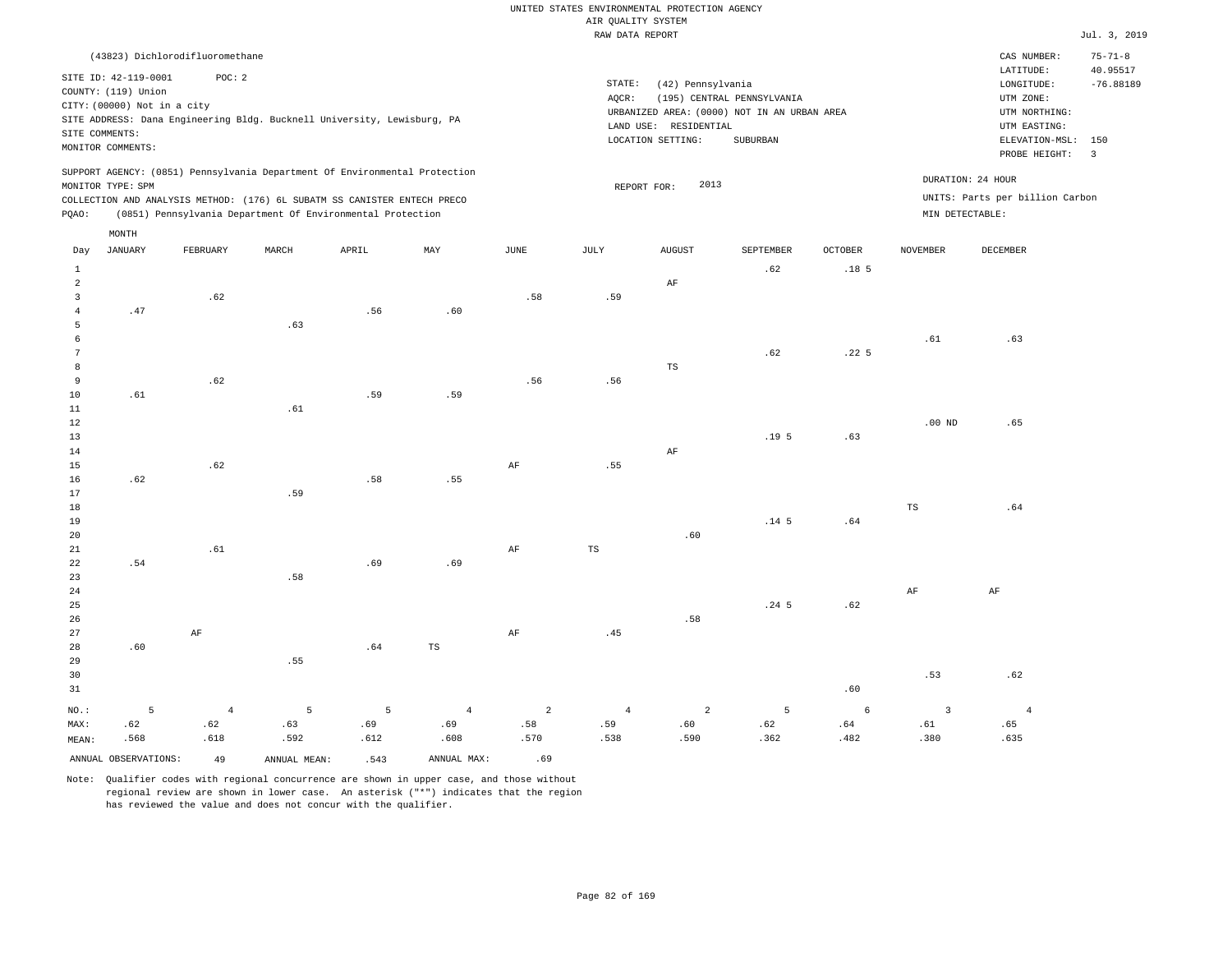|                                |                             |                                 |                                                                            |                       |                  |                   | RAW DATA REPORT  |                       |                                             |                |                 |                                     | Jul. 3, 2019   |
|--------------------------------|-----------------------------|---------------------------------|----------------------------------------------------------------------------|-----------------------|------------------|-------------------|------------------|-----------------------|---------------------------------------------|----------------|-----------------|-------------------------------------|----------------|
|                                |                             | (43823) Dichlorodifluoromethane |                                                                            |                       |                  |                   |                  |                       |                                             |                |                 | CAS NUMBER:                         | $75 - 71 - 8$  |
|                                | SITE ID: 42-119-0001        | POC: 2                          |                                                                            |                       |                  |                   |                  |                       |                                             |                |                 | LATITUDE:                           | 40.95517       |
|                                | COUNTY: (119) Union         |                                 |                                                                            |                       |                  |                   | STATE:           | (42) Pennsylvania     |                                             |                |                 | LONGITUDE:                          | $-76.88189$    |
|                                | CITY: (00000) Not in a city |                                 |                                                                            |                       |                  |                   | AQCR:            |                       | (195) CENTRAL PENNSYLVANIA                  |                |                 | UTM ZONE:                           |                |
|                                |                             |                                 | SITE ADDRESS: Dana Engineering Bldg. Bucknell University, Lewisburg, PA    |                       |                  |                   |                  |                       | URBANIZED AREA: (0000) NOT IN AN URBAN AREA |                |                 | UTM NORTHING:                       |                |
|                                | SITE COMMENTS:              |                                 |                                                                            |                       |                  |                   |                  | LAND USE: RESIDENTIAL |                                             |                |                 | UTM EASTING:                        |                |
|                                | MONITOR COMMENTS:           |                                 |                                                                            |                       |                  |                   |                  | LOCATION SETTING:     | SUBURBAN                                    |                |                 | ELEVATION-MSL: 150<br>PROBE HEIGHT: | $\overline{3}$ |
|                                |                             |                                 | SUPPORT AGENCY: (0851) Pennsylvania Department Of Environmental Protection |                       |                  |                   |                  |                       |                                             |                |                 |                                     |                |
|                                | MONITOR TYPE: SPM           |                                 |                                                                            |                       |                  |                   | REPORT FOR:      | 2014                  |                                             |                |                 | DURATION: 24 HOUR                   |                |
|                                |                             |                                 | COLLECTION AND ANALYSIS METHOD: (176) 6L SUBATM SS CANISTER ENTECH PRECO   |                       |                  |                   |                  |                       |                                             |                |                 | UNITS: Parts per billion Carbon     |                |
| PQAO:                          |                             |                                 | (0851) Pennsylvania Department Of Environmental Protection                 |                       |                  |                   |                  |                       |                                             |                |                 | MIN DETECTABLE:                     |                |
|                                | MONTH                       |                                 |                                                                            |                       |                  |                   |                  |                       |                                             |                |                 |                                     |                |
| Day                            | JANUARY                     | FEBRUARY                        | MARCH                                                                      | APRIL                 | MAY              | JUNE              | JULY             | AUGUST                | SEPTEMBER                                   | <b>OCTOBER</b> | <b>NOVEMBER</b> | DECEMBER                            |                |
| $\mathbf{1}$                   |                             |                                 |                                                                            |                       |                  |                   |                  |                       |                                             |                | .51             | .63                                 |                |
| $\overline{a}$                 |                             |                                 |                                                                            |                       |                  |                   |                  |                       | .54                                         | .57            |                 |                                     |                |
| $\mathbf{3}$<br>$\overline{4}$ |                             |                                 |                                                                            |                       |                  | AF                | .54              | .82 <sub>5</sub>      |                                             |                |                 |                                     |                |
| 5                              | .58                         | .53                             |                                                                            | AF                    | .61              |                   |                  |                       |                                             |                |                 |                                     |                |
| 6                              |                             |                                 | .54                                                                        |                       |                  |                   |                  |                       |                                             |                |                 |                                     |                |
| $\overline{7}$                 |                             |                                 |                                                                            |                       |                  |                   |                  |                       |                                             |                | .58             | .57                                 |                |
| 8                              |                             |                                 |                                                                            |                       |                  |                   |                  |                       | .44                                         | .55            |                 |                                     |                |
| 9                              |                             |                                 |                                                                            |                       |                  |                   |                  | .61                   |                                             |                |                 |                                     |                |
| 10                             |                             | $\rm AF$                        |                                                                            |                       |                  | .00 <sub>ND</sub> | .27 <sub>5</sub> |                       |                                             |                |                 |                                     |                |
| $11\,$<br>12                   | .63                         |                                 | .47                                                                        | $\rm AF$              | .62              |                   |                  |                       |                                             |                |                 |                                     |                |
| 13                             |                             |                                 |                                                                            |                       |                  |                   |                  |                       |                                             |                | .57             | .57                                 |                |
| 14                             |                             |                                 |                                                                            |                       |                  |                   |                  |                       | .55                                         | .56            |                 |                                     |                |
| 15                             |                             |                                 |                                                                            |                       |                  |                   |                  | .46                   |                                             |                |                 |                                     |                |
| 16                             |                             | $.61$ DI                        |                                                                            |                       |                  | .72               | .61              |                       |                                             |                |                 |                                     |                |
| 17                             | .62                         |                                 |                                                                            | .54                   | .78 <sub>5</sub> |                   |                  |                       |                                             |                |                 |                                     |                |
| 18                             |                             |                                 | .61                                                                        |                       |                  |                   |                  |                       |                                             |                |                 |                                     |                |
| 19                             |                             |                                 |                                                                            |                       |                  |                   |                  |                       |                                             |                | .52             | .57                                 |                |
| 20<br>21                       |                             |                                 |                                                                            |                       |                  |                   |                  | .52                   | .58                                         | .53            |                 |                                     |                |
| 22                             |                             | .56                             |                                                                            |                       |                  | .52               | .75 <sub>5</sub> |                       |                                             |                |                 |                                     |                |
| 23                             | .63                         |                                 |                                                                            | .56                   | .66              |                   |                  |                       |                                             |                |                 |                                     |                |
| 24                             |                             |                                 | .31 <sub>5</sub>                                                           |                       |                  |                   |                  |                       |                                             |                |                 |                                     |                |
| 25                             |                             |                                 |                                                                            |                       |                  |                   |                  |                       |                                             |                | .60             | .58                                 |                |
| 26                             |                             |                                 |                                                                            |                       |                  |                   |                  |                       | .55                                         | .55            |                 |                                     |                |
| 27                             |                             |                                 |                                                                            |                       |                  |                   |                  | .53                   |                                             |                |                 |                                     |                |
| 28                             |                             | $\mathbb{A}\mathbb{S}$          |                                                                            |                       |                  | .62               | .59              |                       |                                             |                |                 |                                     |                |
| 29                             | TS                          |                                 |                                                                            | .56                   | .57              |                   |                  |                       |                                             |                |                 |                                     |                |
| 30<br>31                       |                             |                                 | $\rm{AF}$                                                                  |                       |                  |                   |                  |                       |                                             |                |                 | .57                                 |                |
|                                |                             |                                 |                                                                            |                       |                  |                   |                  |                       |                                             |                |                 |                                     |                |
| NO.:                           | $\overline{4}$              | $\overline{3}$<br>.61           | $\overline{4}$                                                             | $\overline{3}$<br>.56 | 5<br>.78         | $\,4$<br>.72      | 5<br>.75         | 5<br>.82              | 5<br>.58                                    | 5<br>.57       | 5<br>.60        | 6                                   |                |
| MAX:<br>MEAN:                  | .63<br>.615                 | .567                            | .61<br>.483                                                                | .553                  | .648             | .465              | .552             | .588                  | .532                                        | .552           | .556            | .63<br>.582                         |                |
|                                |                             |                                 |                                                                            |                       |                  |                   |                  |                       |                                             |                |                 |                                     |                |
|                                | ANNUAL OBSERVATIONS:        | 54                              | ANNUAL MEAN:                                                               | .560                  | ANNUAL MAX:      | .82               |                  |                       |                                             |                |                 |                                     |                |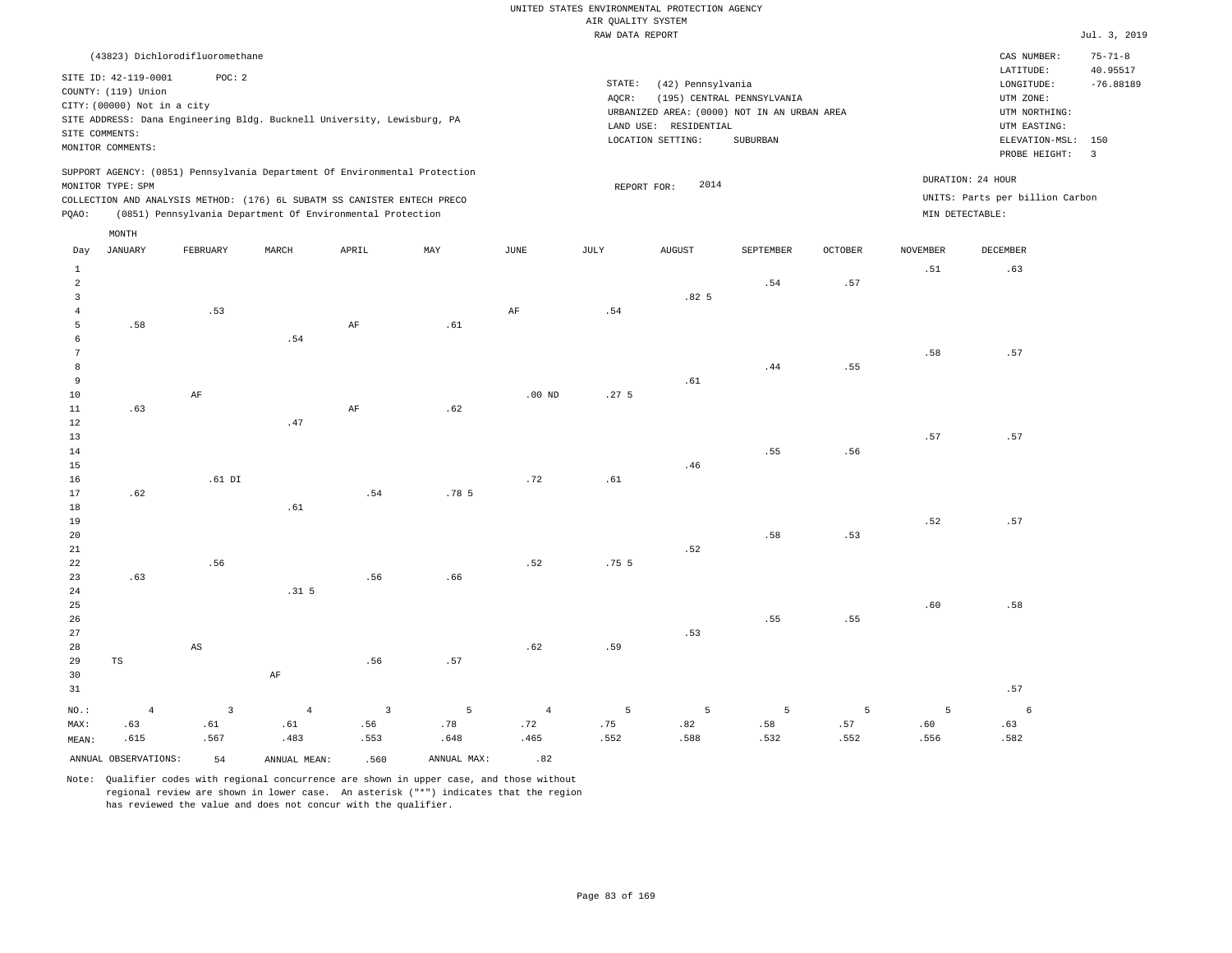|                                                                      |                                                                                                                   |                                 |                         |                                                                                                                                                                                                                      |           |      | RAW DATA REPORT |                                                                 |                                                                                       |                        |                 |                                                                                                          | Jul. 3, 2019                                               |
|----------------------------------------------------------------------|-------------------------------------------------------------------------------------------------------------------|---------------------------------|-------------------------|----------------------------------------------------------------------------------------------------------------------------------------------------------------------------------------------------------------------|-----------|------|-----------------|-----------------------------------------------------------------|---------------------------------------------------------------------------------------|------------------------|-----------------|----------------------------------------------------------------------------------------------------------|------------------------------------------------------------|
|                                                                      |                                                                                                                   | (43823) Dichlorodifluoromethane |                         |                                                                                                                                                                                                                      |           |      |                 |                                                                 |                                                                                       |                        |                 | CAS NUMBER:                                                                                              | $75 - 71 - 8$                                              |
|                                                                      | SITE ID: 42-119-0001<br>COUNTY: (119) Union<br>CITY: (00000) Not in a city<br>SITE COMMENTS:<br>MONITOR COMMENTS: | POC: 2                          |                         | SITE ADDRESS: Dana Engineering Bldg. Bucknell University, Lewisburg, PA                                                                                                                                              |           |      | STATE:<br>AQCR: | (42) Pennsylvania<br>LAND USE: RESIDENTIAL<br>LOCATION SETTING: | (195) CENTRAL PENNSYLVANIA<br>URBANIZED AREA: (0000) NOT IN AN URBAN AREA<br>SUBURBAN |                        |                 | LATITUDE:<br>LONGITUDE:<br>UTM ZONE:<br>UTM NORTHING:<br>UTM EASTING:<br>ELEVATION-MSL:<br>PROBE HEIGHT: | 40.95517<br>$-76.88189$<br>150<br>$\overline{\phantom{a}}$ |
| PQAO:                                                                | MONITOR TYPE: SPM                                                                                                 |                                 |                         | SUPPORT AGENCY: (0851) Pennsylvania Department Of Environmental Protection<br>COLLECTION AND ANALYSIS METHOD: (176) 6L SUBATM SS CANISTER ENTECH PRECO<br>(0851) Pennsylvania Department Of Environmental Protection |           |      |                 | 2015<br>REPORT FOR:                                             |                                                                                       |                        |                 | DURATION: 24 HOUR<br>UNITS: Parts per billion Carbon<br>MIN DETECTABLE:                                  |                                                            |
| Day                                                                  | MONTH<br><b>JANUARY</b>                                                                                           | FEBRUARY                        | MARCH                   | APRIL                                                                                                                                                                                                                | MAY       | JUNE | JULY            | <b>AUGUST</b>                                                   | SEPTEMBER                                                                             | OCTOBER                | <b>NOVEMBER</b> | <b>DECEMBER</b>                                                                                          |                                                            |
| $\mathbf{1}$<br>2<br>$\overline{3}$<br>$\overline{4}$<br>5<br>6<br>7 | .57                                                                                                               | .59                             | .60<br>.40 <sub>5</sub> | .27 <sub>5</sub>                                                                                                                                                                                                     | .48       | .56  | .57             | .50                                                             | .63                                                                                   | $\mathbb{A}\mathbb{S}$ | $\rm{AF}$       | .72                                                                                                      |                                                            |
| 8<br>9<br>10<br>11<br>12                                             | .59                                                                                                               | .64                             |                         | .295                                                                                                                                                                                                                 | $\rm{AF}$ | .66  | .58             | .56                                                             | $\mathbb{A}\mathbb{S}$                                                                | .57                    | .55             | .74 <sub>5</sub>                                                                                         |                                                            |
| 13<br>14<br>15<br>16<br>17<br>18                                     | .58                                                                                                               | .71                             | .355                    | .49                                                                                                                                                                                                                  | .57       | .53  | .68             | .57                                                             | AS                                                                                    | .51                    | .62             | $\mathbb{A}\mathbb{S}$                                                                                   |                                                            |
| 19<br>20<br>21<br>22<br>23                                           |                                                                                                                   | .63                             | .47                     |                                                                                                                                                                                                                      |           | .58  | .60             | .60                                                             | .55                                                                                   | .62                    | .58             | $\mathbb{A}\mathbb{S}$                                                                                   |                                                            |
| 24<br>25<br>26<br>27                                                 | .58                                                                                                               |                                 | .48                     | .54                                                                                                                                                                                                                  | .62       |      |                 |                                                                 | .52                                                                                   | .64                    | .50             | .45                                                                                                      |                                                            |

28 29 30 31 AF NO.: MAX: MEAN: 4 .59 .580 .56 .50 .60 .49 .60 AS 4 .71 .643 6 .60 .477 5 .54 .418 4 .62 .568 5 .66 .564 5 .68 .606 4 .60 .558 3 .63 .567 4 .64 .585 4 .62 .563 ANNUAL OBSERVATIONS:  $51$  ANNUAL MEAN: .557 ANNUAL MAX: .74

Note: Qualifier codes with regional concurrence are shown in upper case, and those without regional review are shown in lower case. An asterisk ("\*") indicates that the region has reviewed the value and does not concur with the qualifier.

3 .74 .637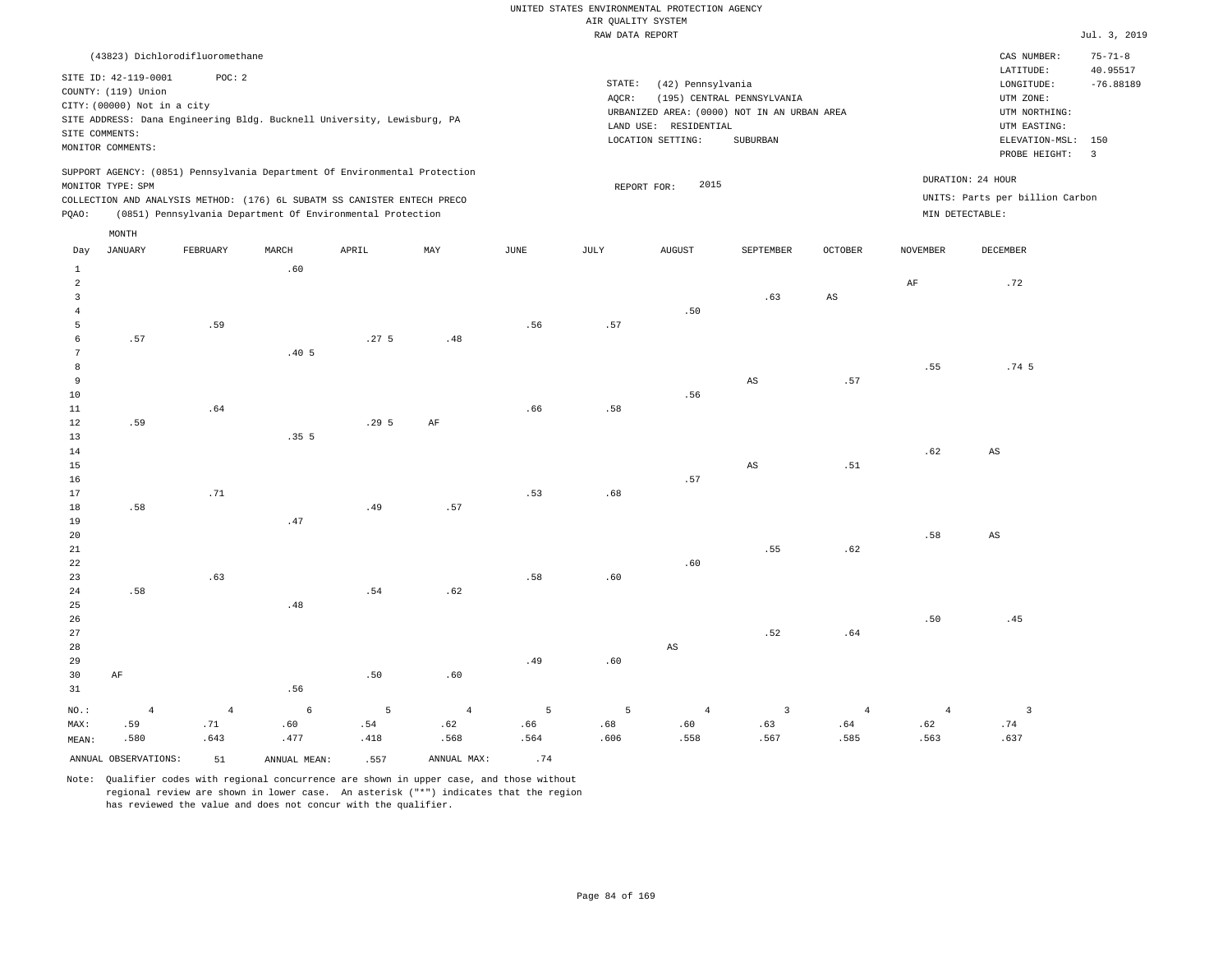|                                                                         |                                                                                                                   |                                                                                                                                                                                                                      |                   |                   |          |          | RAW DATA REPORT   |                                                                 |                                                                                       |                   |                   |                                                                                                          | Jul. 3, 2019                                              |
|-------------------------------------------------------------------------|-------------------------------------------------------------------------------------------------------------------|----------------------------------------------------------------------------------------------------------------------------------------------------------------------------------------------------------------------|-------------------|-------------------|----------|----------|-------------------|-----------------------------------------------------------------|---------------------------------------------------------------------------------------|-------------------|-------------------|----------------------------------------------------------------------------------------------------------|-----------------------------------------------------------|
|                                                                         | (43824) Trichloroethylene                                                                                         |                                                                                                                                                                                                                      |                   |                   |          |          |                   |                                                                 |                                                                                       |                   |                   | CAS NUMBER:                                                                                              | $79 - 01 - 6$                                             |
|                                                                         | SITE ID: 42-119-0001<br>COUNTY: (119) Union<br>CITY: (00000) Not in a city<br>SITE COMMENTS:<br>MONITOR COMMENTS: | POC: 2<br>SITE ADDRESS: Dana Engineering Bldg. Bucknell University, Lewisburg, PA                                                                                                                                    |                   |                   |          |          | STATE:<br>AOCR:   | (42) Pennsylvania<br>LAND USE: RESIDENTIAL<br>LOCATION SETTING: | (195) CENTRAL PENNSYLVANIA<br>URBANIZED AREA: (0000) NOT IN AN URBAN AREA<br>SUBURBAN |                   |                   | LATITUDE:<br>LONGITUDE:<br>UTM ZONE:<br>UTM NORTHING:<br>UTM EASTING:<br>ELEVATION-MSL:<br>PROBE HEIGHT: | 40.95517<br>$-76.88189$<br>150<br>$\overline{\mathbf{3}}$ |
| PQAO:                                                                   | MONITOR TYPE: SPM                                                                                                 | SUPPORT AGENCY: (0851) Pennsylvania Department Of Environmental Protection<br>COLLECTION AND ANALYSIS METHOD: (176) 6L SUBATM SS CANISTER ENTECH PRECO<br>(0851) Pennsylvania Department Of Environmental Protection |                   |                   |          |          | REPORT FOR:       | 2013                                                            |                                                                                       |                   | MIN DETECTABLE:   | DURATION: 24 HOUR<br>UNITS: Parts per billion Carbon                                                     |                                                           |
| Day                                                                     | MONTH<br>JANUARY                                                                                                  | FEBRUARY                                                                                                                                                                                                             | MARCH             | APRIL             | MAY      | JUNE     | JULY              | <b>AUGUST</b>                                                   | SEPTEMBER                                                                             | <b>OCTOBER</b>    | <b>NOVEMBER</b>   | $\tt DECEMBER$                                                                                           |                                                           |
| $\mathbf{1}$<br>$\overline{a}$<br>$\overline{3}$<br>$\overline{4}$<br>5 | $.00$ ND                                                                                                          | $.00$ ND                                                                                                                                                                                                             | $.00$ ND          | $.00$ ND          | $.00$ ND | $.00$ ND | .00 <sub>ND</sub> | $\rm AF$                                                        | $.00$ ND                                                                              | .00 <sub>ND</sub> |                   |                                                                                                          |                                                           |
| 6<br>7<br>8<br>9<br>10<br>11                                            | $.00$ ND                                                                                                          | $.00$ ND                                                                                                                                                                                                             | $.00$ ND          | $.00$ ND          | $.00$ ND | $.00$ ND | .00 <sub>ND</sub> | TS                                                              | $.00$ ND                                                                              | .00 <sub>ND</sub> | .00 <sub>ND</sub> | $.00$ ND                                                                                                 |                                                           |
| 12<br>13<br>14<br>15<br>16                                              | $.00$ ND                                                                                                          | $.00$ ND                                                                                                                                                                                                             |                   | .00 <sub>ND</sub> | $.00$ ND | AF       | .00 <sub>ND</sub> | AF                                                              | $.00$ ND                                                                              | .00 <sub>ND</sub> | .00 <sub>ND</sub> | $.00$ ND                                                                                                 |                                                           |
| 17<br>18<br>19<br>20<br>21                                              |                                                                                                                   | $.00$ ND                                                                                                                                                                                                             | $.00$ ND          |                   |          | AF       | TS                | $.00$ ND                                                        | .00 <sub>ND</sub>                                                                     | .00 <sub>ND</sub> | TS                | $.00$ ND                                                                                                 |                                                           |
| 22<br>23<br>24<br>25<br>26                                              | $.00$ ND                                                                                                          |                                                                                                                                                                                                                      | $.00$ ND          | $.00$ ND          | $.00$ ND |          |                   | $.00$ ND                                                        | $.00$ ND                                                                              | $.00$ ND          | AF                | AF                                                                                                       |                                                           |
| 27<br>28<br>29                                                          | $.00$ ND                                                                                                          | AF                                                                                                                                                                                                                   | .00 <sub>ND</sub> | .00 <sub>ND</sub> | TS       | AF       | $.00$ ND          |                                                                 |                                                                                       |                   |                   |                                                                                                          |                                                           |

30 31 NO.: MAX: MEAN: 5 0.00 0.000 .00 ND .00 ND .00 ND 4 0.00 0.000 5 0.00 0.000 5 0.00 0.000 4 0.00 0.000 2 0.00 0.000 4 0.00 0.000 2 0.00 0.000 5 0.00 0.000 6 0.00 0.000 3 0.00 0.000 4 0.00 0.000

ANNUAL OBSERVATIONS: 49 ANNUAL MEAN: 0.000 ANNUAL MAX: 0.00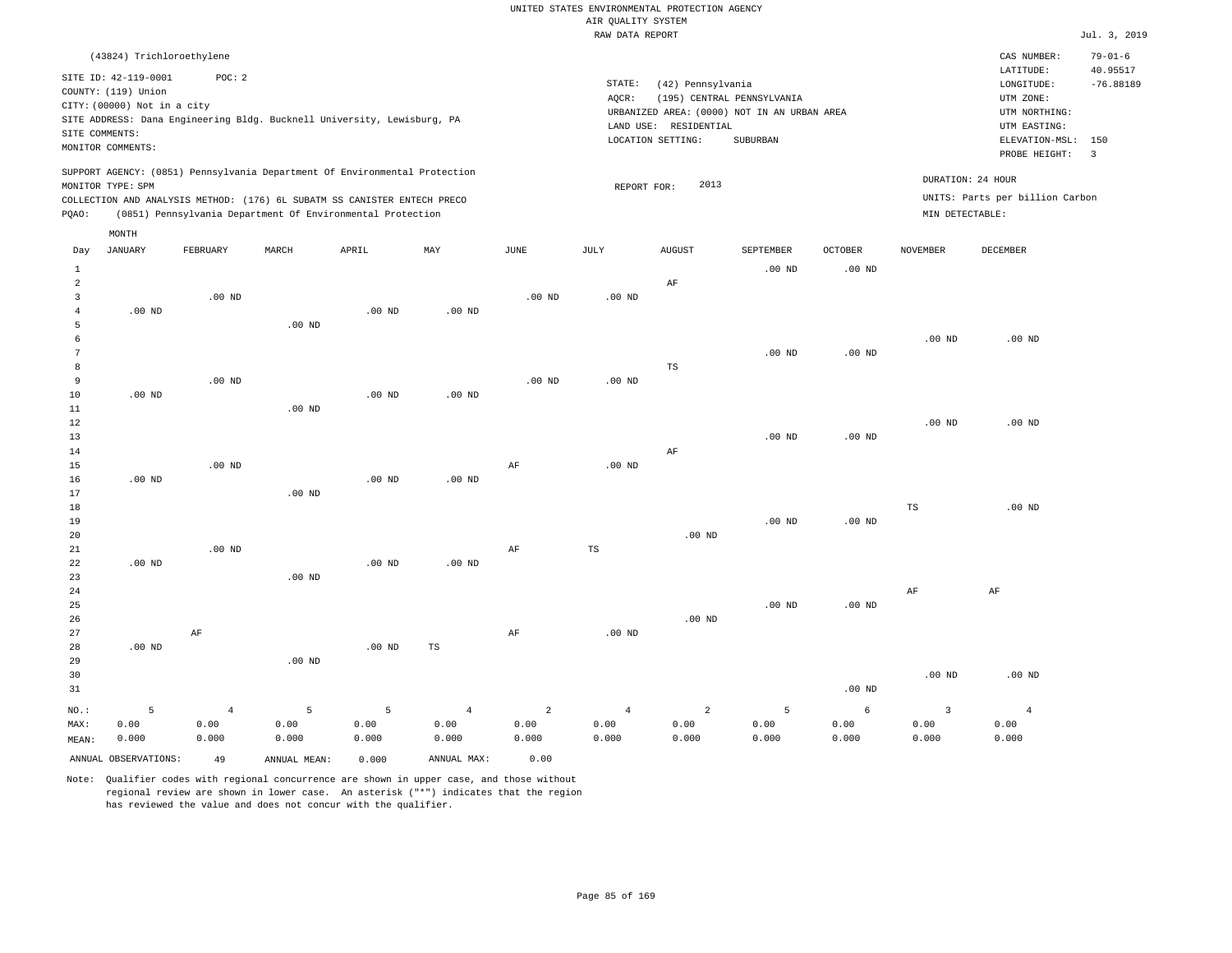|                                                         |                                                                                                                              |                                 |                                 |                                                                                                                                                        |                    |                                 | AIR QUALITY SYSTEM | UNITED STATES ENVIRONMENTAL PROTECTION AGENCY                   |                                                                                       |                    |                    |                                                                                                                    |                                                 |
|---------------------------------------------------------|------------------------------------------------------------------------------------------------------------------------------|---------------------------------|---------------------------------|--------------------------------------------------------------------------------------------------------------------------------------------------------|--------------------|---------------------------------|--------------------|-----------------------------------------------------------------|---------------------------------------------------------------------------------------|--------------------|--------------------|--------------------------------------------------------------------------------------------------------------------|-------------------------------------------------|
|                                                         |                                                                                                                              |                                 |                                 |                                                                                                                                                        |                    |                                 | RAW DATA REPORT    |                                                                 |                                                                                       |                    |                    |                                                                                                                    | Jul. 3, 2019                                    |
| SITE COMMENTS:                                          | (43824) Trichloroethylene<br>SITE ID: 42-119-0001<br>COUNTY: (119) Union<br>CITY: (00000) Not in a city<br>MONITOR COMMENTS: | POC: 2                          |                                 | SITE ADDRESS: Dana Engineering Bldg. Bucknell University, Lewisburg, PA                                                                                |                    |                                 | STATE:<br>AQCR:    | (42) Pennsylvania<br>LAND USE: RESIDENTIAL<br>LOCATION SETTING: | (195) CENTRAL PENNSYLVANIA<br>URBANIZED AREA: (0000) NOT IN AN URBAN AREA<br>SUBURBAN |                    |                    | CAS NUMBER:<br>LATITUDE:<br>$\texttt{LONGITUDE}$ :<br>UTM ZONE:<br>UTM NORTHING:<br>UTM EASTING:<br>ELEVATION-MSL: | $79 - 01 - 6$<br>40.95517<br>$-76.88189$<br>150 |
|                                                         | MONITOR TYPE: SPM                                                                                                            |                                 |                                 | SUPPORT AGENCY: (0851) Pennsylvania Department Of Environmental Protection<br>COLLECTION AND ANALYSIS METHOD: (176) 6L SUBATM SS CANISTER ENTECH PRECO |                    |                                 | REPORT FOR:        | 2014                                                            |                                                                                       |                    |                    | PROBE HEIGHT:<br>DURATION: 24 HOUR<br>UNITS: Parts per billion Carbon                                              | $\overline{3}$                                  |
| PQAO:                                                   |                                                                                                                              |                                 |                                 | (0851) Pennsylvania Department Of Environmental Protection                                                                                             |                    |                                 |                    |                                                                 |                                                                                       |                    | MIN DETECTABLE:    |                                                                                                                    |                                                 |
| Day                                                     | MONTH<br><b>JANUARY</b>                                                                                                      | FEBRUARY                        | MARCH                           | APRIL                                                                                                                                                  | MAY                | <b>JUNE</b>                     | <b>JULY</b>        | <b>AUGUST</b>                                                   | SEPTEMBER                                                                             | OCTOBER            | <b>NOVEMBER</b>    | DECEMBER                                                                                                           |                                                 |
| 1<br>$\overline{a}$<br>$\overline{3}$<br>$\overline{4}$ |                                                                                                                              | $.00$ ND                        |                                 |                                                                                                                                                        |                    | AF                              | $.00$ ND           | $.00$ ND                                                        | $.00$ ND                                                                              | $.00$ ND           | .00 <sub>ND</sub>  | $.00$ ND                                                                                                           |                                                 |
| 5<br>6<br>$7\phantom{.0}$<br>8                          | $.00$ ND                                                                                                                     |                                 | $.00$ ND                        | $\rm AF$                                                                                                                                               | .00 <sub>ND</sub>  |                                 |                    |                                                                 | .00 <sub>ND</sub>                                                                     | $.00$ ND           | $.00$ ND           | $.00$ ND                                                                                                           |                                                 |
| 9<br>10<br>$1\,1$<br>12<br>13                           | $.00$ ND                                                                                                                     | $\rm{AF}$                       | $.00$ ND                        | $\rm AF$                                                                                                                                               | $.00$ ND           | .00 <sub>ND</sub>               | $.00$ ND           | $.00$ ND                                                        |                                                                                       |                    | $.00$ ND           | $.00$ ND                                                                                                           |                                                 |
| 14<br>15<br>16<br>$17$                                  | $.00$ ND                                                                                                                     | $.00$ DI                        |                                 | .00 <sub>ND</sub>                                                                                                                                      | $.00$ ND           | .00 <sub>ND</sub>               | .00 <sub>ND</sub>  | $.00$ ND                                                        | .00 <sub>ND</sub>                                                                     | $.00$ ND           |                    |                                                                                                                    |                                                 |
| $1\,8$<br>19<br>20<br>21<br>22                          |                                                                                                                              | $.00$ ND                        | $.00$ ND                        |                                                                                                                                                        |                    | $.00$ ND                        | $.00$ ND           | $.00$ ND                                                        | $.00$ ND                                                                              | $.00$ ND           | .00 <sub>ND</sub>  | .00 <sub>ND</sub>                                                                                                  |                                                 |
| 23<br>24<br>25                                          | $.00$ ND                                                                                                                     |                                 | $.00$ ND                        | .00 <sub>ND</sub>                                                                                                                                      | $.00$ ND           |                                 |                    |                                                                 |                                                                                       |                    | .00 <sub>ND</sub>  | $.00$ ND                                                                                                           |                                                 |
| 26<br>27<br>28<br>29<br>30<br>31                        | $_{\rm TS}$                                                                                                                  | AS                              | AF                              | .00 <sub>ND</sub>                                                                                                                                      | $.00$ ND           | $.00$ ND                        | $.00$ ND           | $.00$ ND                                                        | $.00$ ND                                                                              | $.00$ ND           |                    | $.00$ ND                                                                                                           |                                                 |
| NO.:<br>MAX:<br>MEAN:                                   | $\overline{4}$<br>0.00<br>0.000                                                                                              | $\overline{3}$<br>0.00<br>0.000 | $\overline{4}$<br>0.00<br>0.000 | $\overline{3}$<br>0.00<br>0.000                                                                                                                        | 5<br>0.00<br>0.000 | $\overline{4}$<br>0.00<br>0.000 | 5<br>0.00<br>0.000 | 5<br>0.00<br>0.000                                              | 5<br>0.00<br>0.000                                                                    | 5<br>0.00<br>0.000 | 5<br>0.00<br>0.000 | 6<br>0.00<br>0.000                                                                                                 |                                                 |

Note: Qualifier codes with regional concurrence are shown in upper case, and those without regional review are shown in lower case. An asterisk ("\*") indicates that the region

ANNUAL OBSERVATIONS: 54 ANNUAL MEAN: 0.000 ANNUAL MAX: 0.00

has reviewed the value and does not concur with the qualifier.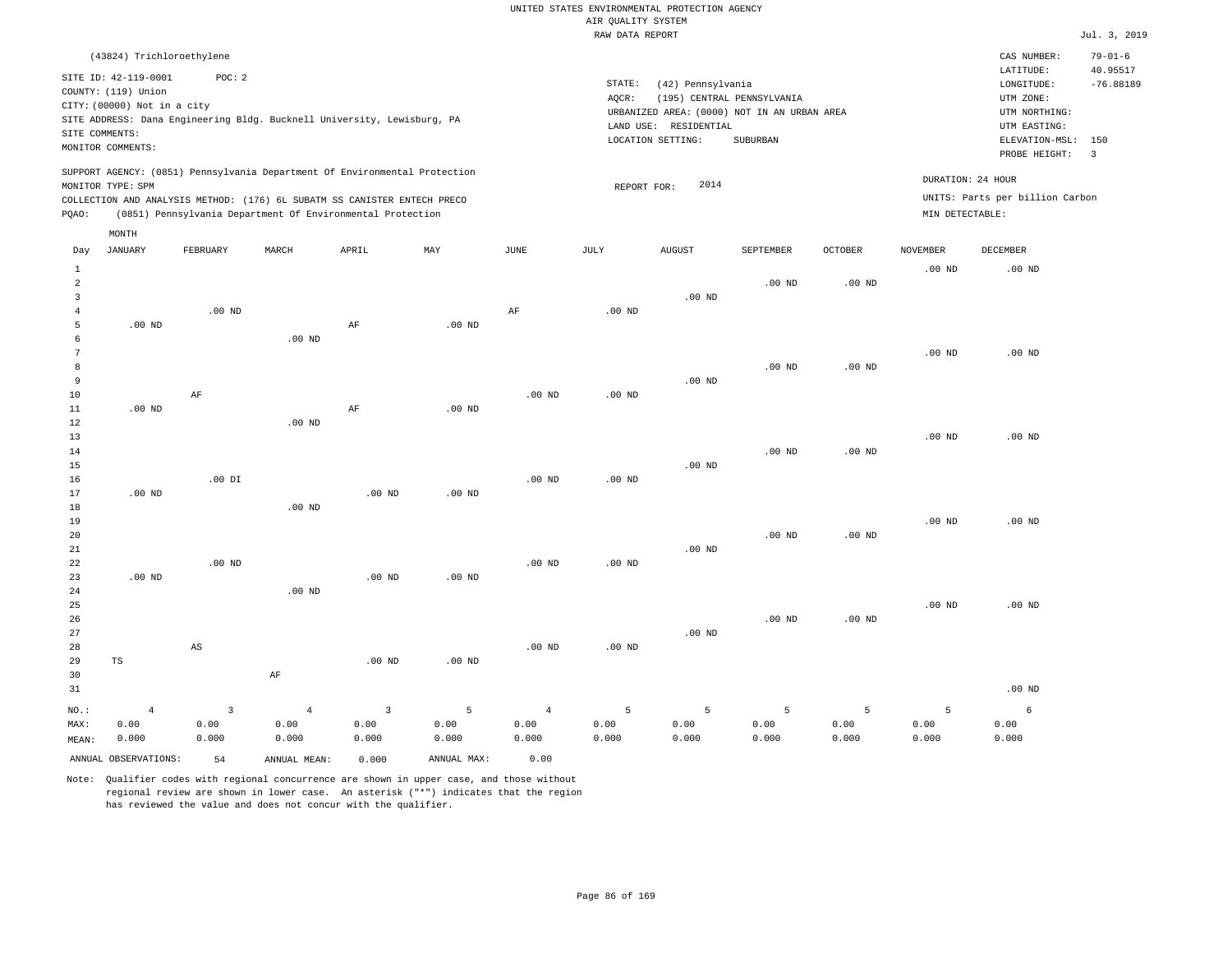|                   |                                                                                           |                |              |                                                            |                   |                   | RAW DATA REPORT   |                       |                                             |                        |                   |                                 | Jul. 3, 2019   |
|-------------------|-------------------------------------------------------------------------------------------|----------------|--------------|------------------------------------------------------------|-------------------|-------------------|-------------------|-----------------------|---------------------------------------------|------------------------|-------------------|---------------------------------|----------------|
|                   | (43824) Trichloroethylene                                                                 |                |              |                                                            |                   |                   |                   |                       |                                             |                        |                   | CAS NUMBER:                     | $79 - 01 - 6$  |
|                   | SITE ID: 42-119-0001                                                                      | POC: 2         |              |                                                            |                   |                   |                   |                       |                                             |                        |                   | LATITUDE:                       | 40.95517       |
|                   | COUNTY: (119) Union                                                                       |                |              |                                                            |                   |                   | STATE:            | (42) Pennsylvania     |                                             |                        |                   | LONGITUDE:                      | $-76.88189$    |
|                   | CITY: (00000) Not in a city                                                               |                |              |                                                            |                   |                   | AOCR:             |                       | (195) CENTRAL PENNSYLVANIA                  |                        |                   | UTM ZONE:                       |                |
|                   |                                                                                           |                |              |                                                            |                   |                   |                   |                       | URBANIZED AREA: (0000) NOT IN AN URBAN AREA |                        |                   | UTM NORTHING:                   |                |
|                   | SITE ADDRESS: Dana Engineering Bldg. Bucknell University, Lewisburg, PA<br>SITE COMMENTS: |                |              |                                                            |                   |                   |                   | LAND USE: RESIDENTIAL |                                             |                        |                   | UTM EASTING:                    |                |
|                   | MONITOR COMMENTS:                                                                         |                |              |                                                            |                   |                   |                   | LOCATION SETTING:     | SUBURBAN                                    |                        |                   | ELEVATION-MSL:                  | 150            |
|                   |                                                                                           |                |              |                                                            |                   |                   |                   |                       |                                             |                        |                   | PROBE HEIGHT:                   | $\overline{3}$ |
|                   | SUPPORT AGENCY: (0851) Pennsylvania Department Of Environmental Protection                |                |              |                                                            |                   |                   |                   |                       |                                             |                        |                   | DURATION: 24 HOUR               |                |
|                   | MONITOR TYPE: SPM                                                                         |                |              |                                                            |                   |                   | REPORT FOR:       | 2015                  |                                             |                        |                   |                                 |                |
|                   | COLLECTION AND ANALYSIS METHOD: (176) 6L SUBATM SS CANISTER ENTECH PRECO                  |                |              |                                                            |                   |                   |                   |                       |                                             |                        |                   | UNITS: Parts per billion Carbon |                |
| PQAO:             |                                                                                           |                |              | (0851) Pennsylvania Department Of Environmental Protection |                   |                   |                   |                       |                                             |                        | MIN DETECTABLE:   |                                 |                |
|                   | MONTH                                                                                     |                |              |                                                            |                   |                   |                   |                       |                                             |                        |                   |                                 |                |
| Day               | JANUARY                                                                                   | FEBRUARY       | MARCH        | APRIL                                                      | MAY               | <b>JUNE</b>       | JULY              | <b>AUGUST</b>         | SEPTEMBER                                   | <b>OCTOBER</b>         | <b>NOVEMBER</b>   | DECEMBER                        |                |
| $\mathbf{1}$<br>2 |                                                                                           |                | $.00$ ND     |                                                            |                   |                   |                   |                       |                                             |                        | $\rm{AF}$         | $.00$ ND                        |                |
| 3                 |                                                                                           |                |              |                                                            |                   |                   |                   |                       | $.00$ ND                                    | $\mathbb{A}\mathbb{S}$ |                   |                                 |                |
| $\overline{4}$    |                                                                                           |                |              |                                                            |                   |                   |                   | $.00$ ND              |                                             |                        |                   |                                 |                |
| 5                 |                                                                                           | $.00$ ND       |              |                                                            |                   | .00 <sub>ND</sub> | .00 <sub>ND</sub> |                       |                                             |                        |                   |                                 |                |
| 6                 | $.00$ ND                                                                                  |                |              | .00 <sub>ND</sub>                                          | .00 <sub>ND</sub> |                   |                   |                       |                                             |                        |                   |                                 |                |
| $7\phantom{.0}$   |                                                                                           |                | $.00$ ND     |                                                            |                   |                   |                   |                       |                                             |                        |                   |                                 |                |
| 8                 |                                                                                           |                |              |                                                            |                   |                   |                   |                       |                                             |                        | .00 <sub>ND</sub> | $.00$ ND                        |                |
| 9                 |                                                                                           |                |              |                                                            |                   |                   |                   |                       | $_{\rm AS}$                                 | .00 <sub>ND</sub>      |                   |                                 |                |
| 10                |                                                                                           |                |              |                                                            |                   |                   |                   | $.00$ ND              |                                             |                        |                   |                                 |                |
| 11                |                                                                                           | $.00$ ND       |              |                                                            |                   | $.00$ ND          | .00 <sub>ND</sub> |                       |                                             |                        |                   |                                 |                |
| 12                | $.00$ ND                                                                                  |                |              | .00 <sub>ND</sub>                                          | AF                |                   |                   |                       |                                             |                        |                   |                                 |                |
| 13                |                                                                                           |                | $.00$ ND     |                                                            |                   |                   |                   |                       |                                             |                        |                   |                                 |                |
| 14                |                                                                                           |                |              |                                                            |                   |                   |                   |                       |                                             |                        | $.00$ ND          | AS                              |                |
| 15                |                                                                                           |                |              |                                                            |                   |                   |                   |                       | $_{\rm AS}$                                 | .00 <sub>ND</sub>      |                   |                                 |                |
| 16                |                                                                                           |                |              |                                                            |                   |                   |                   | $.00$ ND              |                                             |                        |                   |                                 |                |
| 17                |                                                                                           | $.00$ ND       |              |                                                            |                   | .00 <sub>ND</sub> | .00 <sub>ND</sub> |                       |                                             |                        |                   |                                 |                |
| $1\,8$            | $.00$ ND                                                                                  |                |              | .00 <sub>ND</sub>                                          | $.00$ ND          |                   |                   |                       |                                             |                        |                   |                                 |                |
| 19                |                                                                                           |                | $.00$ ND     |                                                            |                   |                   |                   |                       |                                             |                        |                   |                                 |                |
| 20                |                                                                                           |                |              |                                                            |                   |                   |                   |                       |                                             |                        | .00 <sub>ND</sub> | $_{\rm AS}$                     |                |
| 21                |                                                                                           |                |              |                                                            |                   |                   |                   |                       | $.00$ ND                                    | $.00$ ND               |                   |                                 |                |
| 22                |                                                                                           |                |              |                                                            |                   |                   |                   | $.00$ ND              |                                             |                        |                   |                                 |                |
| 23                |                                                                                           | $.00$ ND       |              |                                                            |                   | $.00$ ND          | $.00$ ND          |                       |                                             |                        |                   |                                 |                |
| 24                | $.00$ ND                                                                                  |                |              | $.00$ ND                                                   | $.00$ ND          |                   |                   |                       |                                             |                        |                   |                                 |                |
| 25                |                                                                                           |                | $.00$ ND     |                                                            |                   |                   |                   |                       |                                             |                        |                   |                                 |                |
| 26                |                                                                                           |                |              |                                                            |                   |                   |                   |                       |                                             |                        | $.00$ ND          | $.00$ ND                        |                |
| 27                |                                                                                           |                |              |                                                            |                   |                   |                   |                       | .28 CC                                      | $.00$ ND               |                   |                                 |                |
| 28<br>29          |                                                                                           |                |              |                                                            |                   | $.00$ ND          | $.00$ ND          | AS                    |                                             |                        |                   |                                 |                |
| 30                | AF                                                                                        |                |              | $.00$ ND                                                   | $.00$ ND          |                   |                   |                       |                                             |                        |                   |                                 |                |
| 31                |                                                                                           |                | $.00$ ND     |                                                            |                   |                   |                   |                       |                                             |                        |                   |                                 |                |
|                   |                                                                                           |                |              |                                                            |                   |                   |                   |                       |                                             |                        |                   |                                 |                |
| NO.:              | $\overline{4}$                                                                            | $\overline{4}$ | 6            | 5                                                          | $\overline{4}$    | 5                 | 5                 | $\overline{4}$        | $\overline{3}$                              | $\overline{4}$         | $\overline{4}$    | $\overline{3}$                  |                |
| MAX:              | 0.00                                                                                      | 0.00           | 0.00         | 0.00                                                       | 0.00              | 0.00              | 0.00              | 0.00                  | .28                                         | 0.00                   | 0.00              | 0.00                            |                |
| MEAN:             | 0.000                                                                                     | 0.000          | 0.000        | 0.000                                                      | 0.000             | 0.000             | 0.000             | 0.000                 | .093                                        | 0.000                  | 0.000             | 0.000                           |                |
|                   | ANNUAL OBSERVATIONS:                                                                      | 51             | ANNUAL MEAN: | .005                                                       | ANNUAL MAX:       | .28               |                   |                       |                                             |                        |                   |                                 |                |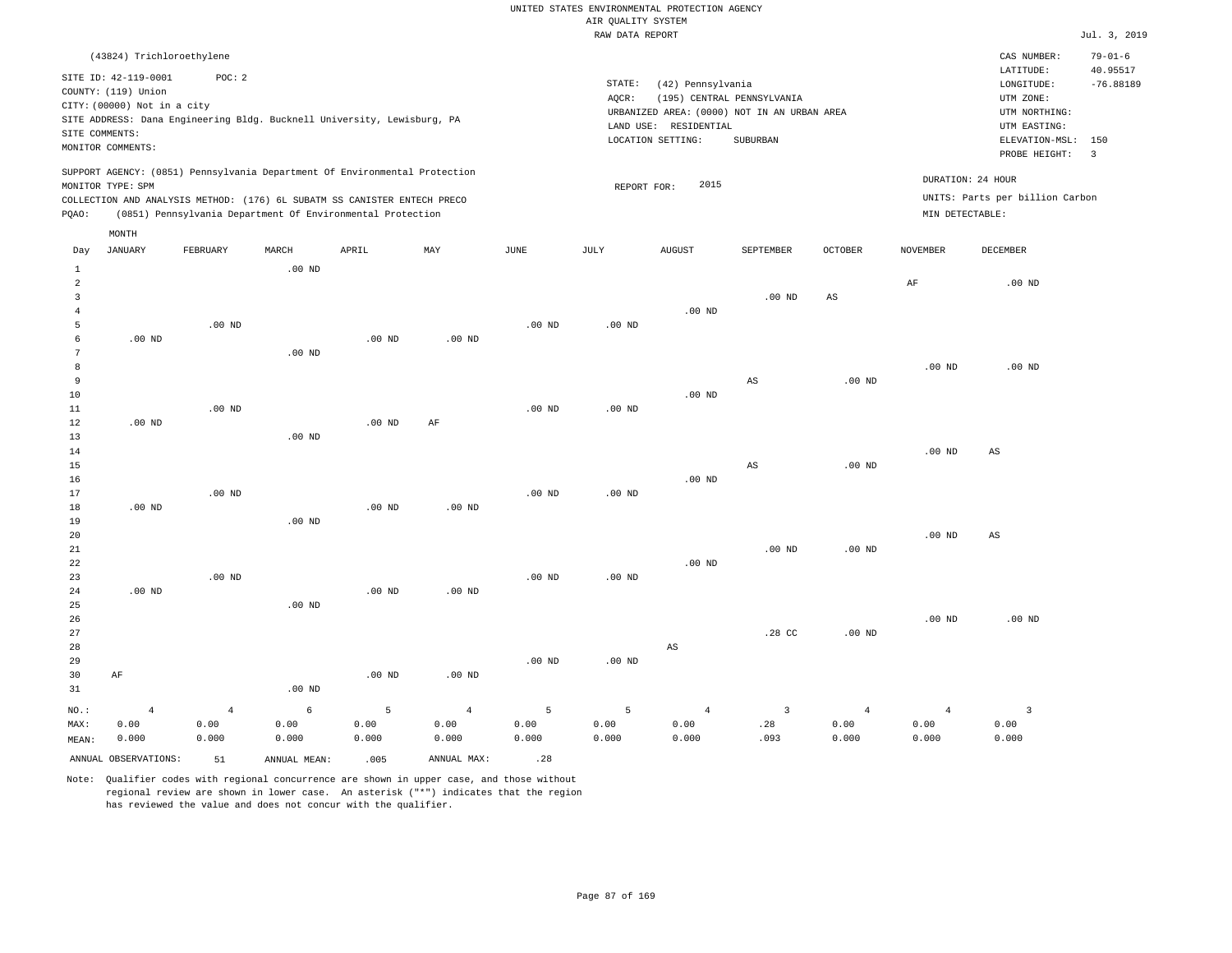|                                |                                                                            |                                                                                   |          |          |                   |                | RAW DATA REPORT |                       |                                                                           |                   |                         |                                                       | Jul. 3, 2019            |
|--------------------------------|----------------------------------------------------------------------------|-----------------------------------------------------------------------------------|----------|----------|-------------------|----------------|-----------------|-----------------------|---------------------------------------------------------------------------|-------------------|-------------------------|-------------------------------------------------------|-------------------------|
|                                | (43826) 1,1-Dichloroethylene                                               |                                                                                   |          |          |                   |                |                 |                       |                                                                           |                   |                         | CAS NUMBER:                                           | $75 - 35 - 4$           |
|                                | SITE ID: 42-119-0001<br>COUNTY: (119) Union<br>CITY: (00000) Not in a city | POC: 2<br>SITE ADDRESS: Dana Engineering Bldg. Bucknell University, Lewisburg, PA |          |          |                   |                | STATE:<br>AQCR: | (42) Pennsylvania     | (195) CENTRAL PENNSYLVANIA<br>URBANIZED AREA: (0000) NOT IN AN URBAN AREA |                   |                         | LATITUDE:<br>LONGITUDE:<br>UTM ZONE:<br>UTM NORTHING: | 40.95517<br>$-76.88189$ |
|                                | SITE COMMENTS:                                                             |                                                                                   |          |          |                   |                |                 | LAND USE: RESIDENTIAL |                                                                           |                   |                         | UTM EASTING:                                          |                         |
|                                | MONITOR COMMENTS:                                                          |                                                                                   |          |          |                   |                |                 | LOCATION SETTING:     | SUBURBAN                                                                  |                   |                         | ELEVATION-MSL:<br>PROBE HEIGHT:                       | 150<br>$\overline{3}$   |
|                                |                                                                            | SUPPORT AGENCY: (0851) Pennsylvania Department Of Environmental Protection        |          |          |                   |                |                 |                       |                                                                           |                   |                         |                                                       |                         |
|                                | MONITOR TYPE: SPM                                                          |                                                                                   |          |          |                   |                | REPORT FOR:     | 2013                  |                                                                           |                   |                         | DURATION: 24 HOUR                                     |                         |
|                                |                                                                            | COLLECTION AND ANALYSIS METHOD: (176) 6L SUBATM SS CANISTER ENTECH PRECO          |          |          |                   |                |                 |                       |                                                                           |                   |                         | UNITS: Parts per billion Carbon                       |                         |
| PQAO:                          |                                                                            | (0851) Pennsylvania Department Of Environmental Protection                        |          |          |                   |                |                 |                       |                                                                           |                   | MIN DETECTABLE:         |                                                       |                         |
|                                | MONTH                                                                      |                                                                                   |          |          |                   |                |                 |                       |                                                                           |                   |                         |                                                       |                         |
| Day                            | JANUARY                                                                    | FEBRUARY                                                                          | MARCH    | APRIL    | MAY               | JUNE           | JULY            | <b>AUGUST</b>         | SEPTEMBER                                                                 | <b>OCTOBER</b>    | <b>NOVEMBER</b>         | DECEMBER                                              |                         |
| $\mathbf{1}$<br>$\overline{a}$ |                                                                            |                                                                                   |          |          |                   |                |                 | AF                    | $.00$ ND                                                                  | $.00$ ND          |                         |                                                       |                         |
| $\overline{3}$                 |                                                                            | $.00$ ND                                                                          |          |          |                   | $.00$ ND       | $.00$ ND        |                       |                                                                           |                   |                         |                                                       |                         |
| $\overline{4}$                 | $.00$ ND                                                                   |                                                                                   |          | $.00$ ND | $.00$ ND          |                |                 |                       |                                                                           |                   |                         |                                                       |                         |
| 5                              |                                                                            |                                                                                   | $.00$ ND |          |                   |                |                 |                       |                                                                           |                   |                         |                                                       |                         |
| 6                              |                                                                            |                                                                                   |          |          |                   |                |                 |                       |                                                                           |                   | $.00$ ND                | $.00$ ND                                              |                         |
| 7                              |                                                                            |                                                                                   |          |          |                   |                |                 |                       | .00 <sub>ND</sub>                                                         | $.00$ ND          |                         |                                                       |                         |
| 8<br>9                         |                                                                            |                                                                                   |          |          |                   |                |                 | $_{\rm TS}$           |                                                                           |                   |                         |                                                       |                         |
| 10                             | $.00$ ND                                                                   | $.00$ ND                                                                          |          | $.00$ ND | .00 <sub>ND</sub> | $.00$ ND       | $.00$ ND        |                       |                                                                           |                   |                         |                                                       |                         |
| 11                             |                                                                            |                                                                                   | $.00$ ND |          |                   |                |                 |                       |                                                                           |                   |                         |                                                       |                         |
| 12                             |                                                                            |                                                                                   |          |          |                   |                |                 |                       |                                                                           |                   | $.00$ ND                | $.00$ ND                                              |                         |
| 13                             |                                                                            |                                                                                   |          |          |                   |                |                 |                       | $.00$ ND                                                                  | .00 <sub>ND</sub> |                         |                                                       |                         |
| 14                             |                                                                            |                                                                                   |          |          |                   |                |                 | $\rm AF$              |                                                                           |                   |                         |                                                       |                         |
| 15                             |                                                                            | $.00$ ND                                                                          |          |          |                   | AF             | $.00$ ND        |                       |                                                                           |                   |                         |                                                       |                         |
| 16                             | $.00$ ND                                                                   |                                                                                   |          | $.00$ ND | .00 <sub>ND</sub> |                |                 |                       |                                                                           |                   |                         |                                                       |                         |
| 17<br>18                       |                                                                            |                                                                                   | $.00$ ND |          |                   |                |                 |                       |                                                                           |                   | $_{\rm TS}$             | .00 <sub>ND</sub>                                     |                         |
| 19                             |                                                                            |                                                                                   |          |          |                   |                |                 |                       | $.00$ ND                                                                  | .00 <sub>ND</sub> |                         |                                                       |                         |
| 20                             |                                                                            |                                                                                   |          |          |                   |                |                 | $.00$ ND              |                                                                           |                   |                         |                                                       |                         |
| 21                             |                                                                            | $.00$ ND                                                                          |          |          |                   | AF             | TS              |                       |                                                                           |                   |                         |                                                       |                         |
| 22                             | $.00$ ND                                                                   |                                                                                   |          | $.00$ ND | $.00$ ND          |                |                 |                       |                                                                           |                   |                         |                                                       |                         |
| 23                             |                                                                            |                                                                                   | $.00$ ND |          |                   |                |                 |                       |                                                                           |                   |                         |                                                       |                         |
| 24                             |                                                                            |                                                                                   |          |          |                   |                |                 |                       |                                                                           |                   | $\rm{AF}$               | AF                                                    |                         |
| 25                             |                                                                            |                                                                                   |          |          |                   |                |                 | .00 <sub>ND</sub>     | $.00$ ND                                                                  | .00 <sub>ND</sub> |                         |                                                       |                         |
| 26<br>27                       |                                                                            | $\rm AF$                                                                          |          |          |                   | $\rm{AF}$      | $.00$ ND        |                       |                                                                           |                   |                         |                                                       |                         |
| 28                             | $.00$ ND                                                                   |                                                                                   |          | $.00$ ND | $\mathbb{TS}$     |                |                 |                       |                                                                           |                   |                         |                                                       |                         |
| 29                             |                                                                            |                                                                                   | $.00$ ND |          |                   |                |                 |                       |                                                                           |                   |                         |                                                       |                         |
| 30                             |                                                                            |                                                                                   |          |          |                   |                |                 |                       |                                                                           |                   | .00 <sub>ND</sub>       | $.00$ ND                                              |                         |
| 31                             |                                                                            |                                                                                   |          |          |                   |                |                 |                       |                                                                           | .00 <sub>ND</sub> |                         |                                                       |                         |
| NO.:                           | 5                                                                          | $\overline{4}$                                                                    | 5        | 5        | $\overline{4}$    | $\overline{a}$ | $\overline{4}$  | $\overline{a}$        | 5                                                                         | 6                 | $\overline{\mathbf{3}}$ | $\overline{4}$                                        |                         |
| MAX:                           | 0.00                                                                       | 0.00                                                                              | 0.00     | 0.00     | 0.00              | 0.00           | 0.00            | 0.00                  | 0.00                                                                      | 0.00              | 0.00                    | 0.00                                                  |                         |

MAX: MEAN: 0.00 0.000 0.00 0.000 0.00 0.000 0.00 0.000 0.00 0.000 0.00 0.000 0.00 0.000 0.00 0.000 0.00 0.000 0.00 0.000 0.00 0.000 ANNUAL OBSERVATIONS: 49 ANNUAL MEAN: 0.000 ANNUAL MAX: 0.00

Note: Qualifier codes with regional concurrence are shown in upper case, and those without regional review are shown in lower case. An asterisk ("\*") indicates that the region has reviewed the value and does not concur with the qualifier.

0.000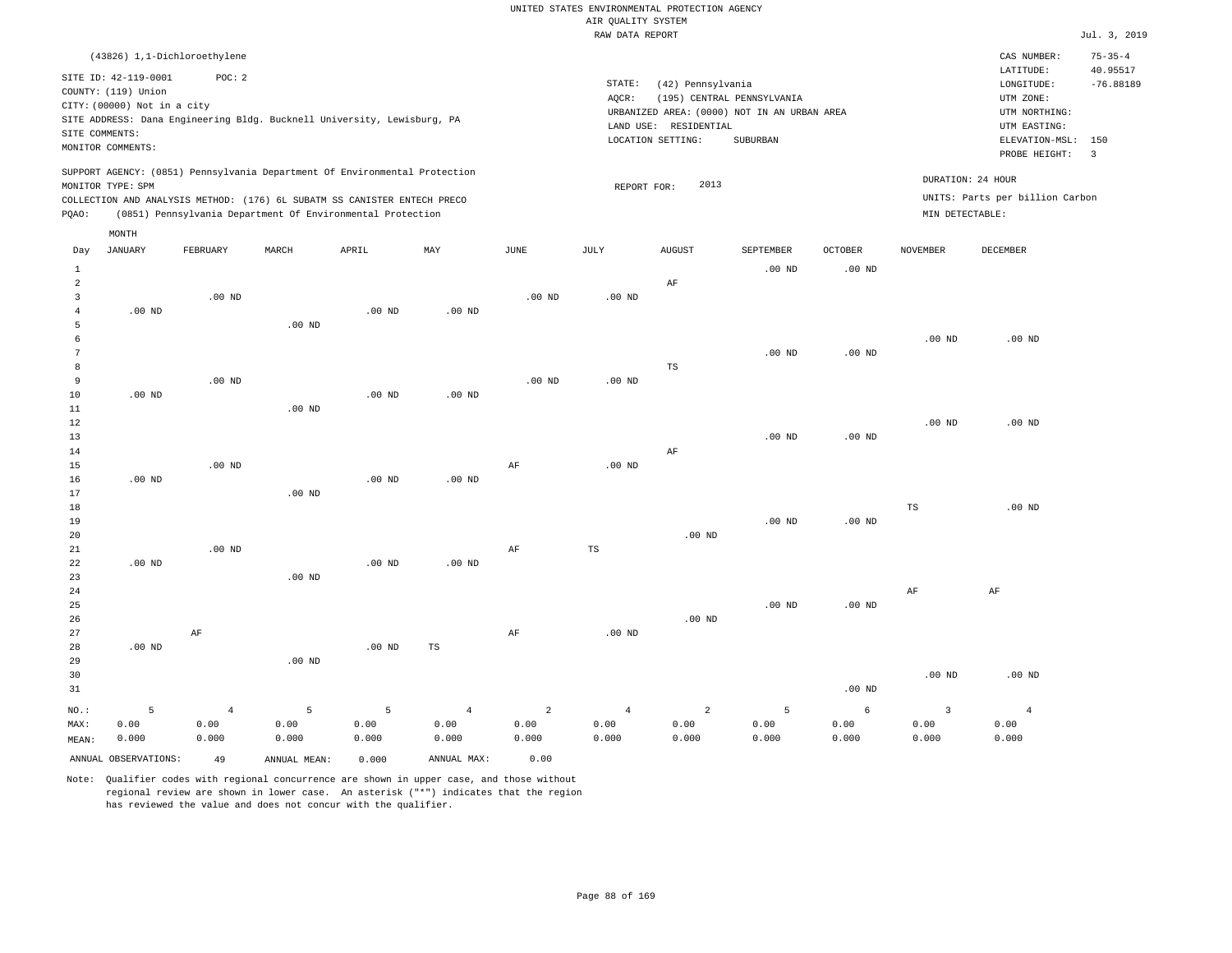|                 |                                                                                                                   |                        |                |                                                                            |          |                   | RAW DATA REPORT   |                                                                 |                                                                                       |                |                   |                                                                                                          | Jul. 3, 2019                                              |
|-----------------|-------------------------------------------------------------------------------------------------------------------|------------------------|----------------|----------------------------------------------------------------------------|----------|-------------------|-------------------|-----------------------------------------------------------------|---------------------------------------------------------------------------------------|----------------|-------------------|----------------------------------------------------------------------------------------------------------|-----------------------------------------------------------|
|                 | (43826) 1,1-Dichloroethylene                                                                                      |                        |                |                                                                            |          |                   |                   |                                                                 |                                                                                       |                |                   | CAS NUMBER:                                                                                              | $75 - 35 - 4$                                             |
|                 | SITE ID: 42-119-0001<br>COUNTY: (119) Union<br>CITY: (00000) Not in a city<br>SITE COMMENTS:<br>MONITOR COMMENTS: | POC: 2                 |                | SITE ADDRESS: Dana Engineering Bldg. Bucknell University, Lewisburg, PA    |          |                   | STATE:<br>AOCR:   | (42) Pennsylvania<br>LAND USE: RESIDENTIAL<br>LOCATION SETTING: | (195) CENTRAL PENNSYLVANIA<br>URBANIZED AREA: (0000) NOT IN AN URBAN AREA<br>SUBURBAN |                |                   | LATITUDE:<br>LONGITUDE:<br>UTM ZONE:<br>UTM NORTHING:<br>UTM EASTING:<br>ELEVATION-MSL:<br>PROBE HEIGHT: | 40.95517<br>$-76.88189$<br>150<br>$\overline{\mathbf{3}}$ |
|                 | MONITOR TYPE: SPM                                                                                                 |                        |                | SUPPORT AGENCY: (0851) Pennsylvania Department Of Environmental Protection |          |                   | REPORT FOR:       | 2014                                                            |                                                                                       |                |                   | DURATION: 24 HOUR                                                                                        |                                                           |
|                 |                                                                                                                   |                        |                | COLLECTION AND ANALYSIS METHOD: (176) 6L SUBATM SS CANISTER ENTECH PRECO   |          |                   |                   |                                                                 |                                                                                       |                |                   | UNITS: Parts per billion Carbon                                                                          |                                                           |
| PQAO:           |                                                                                                                   |                        |                | (0851) Pennsylvania Department Of Environmental Protection                 |          |                   |                   |                                                                 |                                                                                       |                | MIN DETECTABLE:   |                                                                                                          |                                                           |
|                 |                                                                                                                   |                        |                |                                                                            |          |                   |                   |                                                                 |                                                                                       |                |                   |                                                                                                          |                                                           |
| Day             | MONTH<br>JANUARY                                                                                                  | FEBRUARY               | MARCH          | APRIL                                                                      | MAY      | JUNE              | JULY              | <b>AUGUST</b>                                                   | SEPTEMBER                                                                             | <b>OCTOBER</b> | <b>NOVEMBER</b>   | <b>DECEMBER</b>                                                                                          |                                                           |
| $\mathbf{1}$    |                                                                                                                   |                        |                |                                                                            |          |                   |                   |                                                                 |                                                                                       |                | .00 <sub>ND</sub> | $.00$ ND                                                                                                 |                                                           |
| $\overline{a}$  |                                                                                                                   |                        |                |                                                                            |          |                   |                   |                                                                 | $.00$ ND                                                                              | $.00$ ND       |                   |                                                                                                          |                                                           |
| $\overline{3}$  |                                                                                                                   |                        |                |                                                                            |          |                   |                   | $.00$ ND                                                        |                                                                                       |                |                   |                                                                                                          |                                                           |
| $\overline{4}$  |                                                                                                                   | $.00$ ND               |                |                                                                            |          | $\rm{AF}$         | .00 <sub>ND</sub> |                                                                 |                                                                                       |                |                   |                                                                                                          |                                                           |
| 5               | $.00$ ND                                                                                                          |                        |                | $\rm{AF}$                                                                  | $.00$ ND |                   |                   |                                                                 |                                                                                       |                |                   |                                                                                                          |                                                           |
| 6               |                                                                                                                   |                        | $.00$ ND       |                                                                            |          |                   |                   |                                                                 |                                                                                       |                |                   |                                                                                                          |                                                           |
| $7\phantom{.0}$ |                                                                                                                   |                        |                |                                                                            |          |                   |                   |                                                                 |                                                                                       |                | .00 <sub>ND</sub> | $.00$ ND                                                                                                 |                                                           |
| 8               |                                                                                                                   |                        |                |                                                                            |          |                   |                   |                                                                 | $.00$ ND                                                                              | $.00$ ND       |                   |                                                                                                          |                                                           |
| 9               |                                                                                                                   |                        |                |                                                                            |          |                   |                   | $.00$ ND                                                        |                                                                                       |                |                   |                                                                                                          |                                                           |
| $10$            |                                                                                                                   | $\rm AF$               |                |                                                                            |          | .00 <sub>ND</sub> | .00 <sub>ND</sub> |                                                                 |                                                                                       |                |                   |                                                                                                          |                                                           |
| 11<br>12        | $.00$ ND                                                                                                          |                        |                | $\rm{AF}$                                                                  | $.00$ ND |                   |                   |                                                                 |                                                                                       |                |                   |                                                                                                          |                                                           |
| 13              |                                                                                                                   |                        | $.00$ ND       |                                                                            |          |                   |                   |                                                                 |                                                                                       |                | .00 <sub>ND</sub> | $.00$ ND                                                                                                 |                                                           |
| 14              |                                                                                                                   |                        |                |                                                                            |          |                   |                   |                                                                 | $.00$ ND                                                                              | $.00$ ND       |                   |                                                                                                          |                                                           |
| 15              |                                                                                                                   |                        |                |                                                                            |          |                   |                   | $.00$ ND                                                        |                                                                                       |                |                   |                                                                                                          |                                                           |
| 16              |                                                                                                                   | $.00$ DI               |                |                                                                            |          | .00 <sub>ND</sub> | .00 <sub>ND</sub> |                                                                 |                                                                                       |                |                   |                                                                                                          |                                                           |
| 17              | $.00$ ND                                                                                                          |                        |                | .00 <sub>ND</sub>                                                          | $.00$ ND |                   |                   |                                                                 |                                                                                       |                |                   |                                                                                                          |                                                           |
| 18              |                                                                                                                   |                        | $.00$ ND       |                                                                            |          |                   |                   |                                                                 |                                                                                       |                |                   |                                                                                                          |                                                           |
| 19              |                                                                                                                   |                        |                |                                                                            |          |                   |                   |                                                                 |                                                                                       |                | .00 <sub>ND</sub> | $.00$ ND                                                                                                 |                                                           |
| 20              |                                                                                                                   |                        |                |                                                                            |          |                   |                   |                                                                 | $.00$ ND                                                                              | $.00$ ND       |                   |                                                                                                          |                                                           |
| 21              |                                                                                                                   |                        |                |                                                                            |          |                   |                   | $.00$ ND                                                        |                                                                                       |                |                   |                                                                                                          |                                                           |
| 22              |                                                                                                                   | $.00$ ND               |                |                                                                            |          | $.00$ ND          | .00 <sub>ND</sub> |                                                                 |                                                                                       |                |                   |                                                                                                          |                                                           |
| 23              | $.00$ ND                                                                                                          |                        |                | $.00$ ND                                                                   | $.00$ ND |                   |                   |                                                                 |                                                                                       |                |                   |                                                                                                          |                                                           |
| 24              |                                                                                                                   |                        | $.00$ ND       |                                                                            |          |                   |                   |                                                                 |                                                                                       |                |                   |                                                                                                          |                                                           |
| 25              |                                                                                                                   |                        |                |                                                                            |          |                   |                   |                                                                 |                                                                                       |                | $.00$ ND          | $.00$ ND                                                                                                 |                                                           |
| 26              |                                                                                                                   |                        |                |                                                                            |          |                   |                   |                                                                 | $.00$ ND                                                                              | $.00$ ND       |                   |                                                                                                          |                                                           |
| 27              |                                                                                                                   |                        |                |                                                                            |          |                   |                   | $.00$ ND                                                        |                                                                                       |                |                   |                                                                                                          |                                                           |
| 28              |                                                                                                                   | $\mathbb{A}\mathbb{S}$ |                |                                                                            |          | .00 <sub>ND</sub> | .00 <sub>ND</sub> |                                                                 |                                                                                       |                |                   |                                                                                                          |                                                           |
| 29              | $_{\rm TS}$                                                                                                       |                        |                | .00 <sub>ND</sub>                                                          | $.00$ ND |                   |                   |                                                                 |                                                                                       |                |                   |                                                                                                          |                                                           |
| 30<br>31        |                                                                                                                   |                        | AF             |                                                                            |          |                   |                   |                                                                 |                                                                                       |                |                   | $.00$ ND                                                                                                 |                                                           |
| $NO.$ :         | $\overline{4}$                                                                                                    | $\overline{3}$         | $\overline{4}$ | $\overline{3}$                                                             | 5        | $\overline{4}$    | 5                 | 5                                                               | 5                                                                                     | 5              | 5                 | 6                                                                                                        |                                                           |
| MAX:            | 0.00                                                                                                              | 0.00                   | 0.00           | 0.00                                                                       | 0.00     | 0.00              | 0.00              | 0.00                                                            | 0.00                                                                                  | 0.00           | 0.00              | 0.00                                                                                                     |                                                           |
| MEAN:           | 0.000                                                                                                             | 0.000                  | 0.000          | 0.000                                                                      | 0.000    | 0.000             | 0.000             | 0.000                                                           | 0.000                                                                                 | 0.000          | 0.000             | 0.000                                                                                                    |                                                           |

ANNUAL OBSERVATIONS: 54 ANNUAL MEAN: 0.000 ANNUAL MAX: 0.00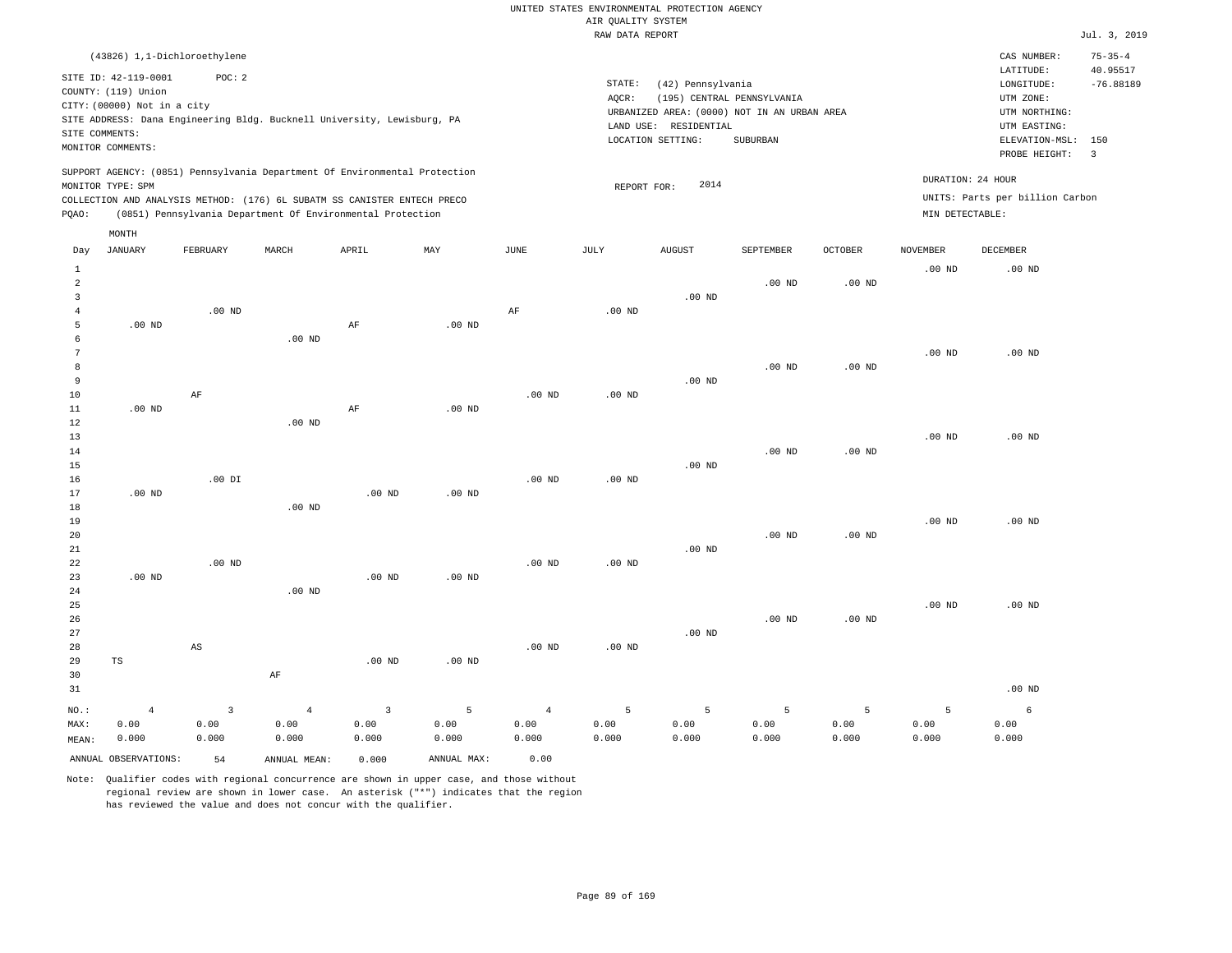|                |                                                                                                 |                |                   |                                                            |                   |                   | <br>Rosmers nenses<br>RAW DATA REPORT |                       |                                             |                        |                   |                                 | Jul. 3, 2019   |
|----------------|-------------------------------------------------------------------------------------------------|----------------|-------------------|------------------------------------------------------------|-------------------|-------------------|---------------------------------------|-----------------------|---------------------------------------------|------------------------|-------------------|---------------------------------|----------------|
|                | (43826) 1,1-Dichloroethylene                                                                    |                |                   |                                                            |                   |                   |                                       |                       |                                             |                        |                   | CAS NUMBER:                     | $75 - 35 - 4$  |
|                |                                                                                                 |                |                   |                                                            |                   |                   |                                       |                       |                                             |                        |                   | LATITUDE:                       | 40.95517       |
|                | SITE ID: 42-119-0001                                                                            | POC: 2         |                   |                                                            |                   |                   | STATE:                                | (42) Pennsylvania     |                                             |                        |                   | LONGITUDE:                      | $-76.88189$    |
|                | COUNTY: (119) Union                                                                             |                |                   |                                                            |                   |                   | AOCR:                                 |                       | (195) CENTRAL PENNSYLVANIA                  |                        |                   | UTM ZONE:                       |                |
|                | CITY: (00000) Not in a city                                                                     |                |                   |                                                            |                   |                   |                                       |                       | URBANIZED AREA: (0000) NOT IN AN URBAN AREA |                        |                   | UTM NORTHING:                   |                |
|                | SITE ADDRESS: Dana Engineering Bldg. Bucknell University, Lewisburg, PA                         |                |                   |                                                            |                   |                   |                                       | LAND USE: RESIDENTIAL |                                             |                        |                   | UTM EASTING:                    |                |
|                | SITE COMMENTS:<br>MONITOR COMMENTS:                                                             |                |                   |                                                            |                   |                   |                                       | LOCATION SETTING:     | SUBURBAN                                    |                        |                   | ELEVATION-MSL:                  | 150            |
|                |                                                                                                 |                |                   |                                                            |                   |                   |                                       |                       |                                             |                        |                   | PROBE HEIGHT:                   | $\overline{3}$ |
|                | SUPPORT AGENCY: (0851) Pennsylvania Department Of Environmental Protection<br>MONITOR TYPE: SPM |                |                   |                                                            |                   |                   | REPORT FOR:                           | 2015                  |                                             |                        |                   | DURATION: 24 HOUR               |                |
|                | COLLECTION AND ANALYSIS METHOD: (176) 6L SUBATM SS CANISTER ENTECH PRECO                        |                |                   |                                                            |                   |                   |                                       |                       |                                             |                        |                   | UNITS: Parts per billion Carbon |                |
| PQAO:          |                                                                                                 |                |                   | (0851) Pennsylvania Department Of Environmental Protection |                   |                   |                                       |                       |                                             |                        | MIN DETECTABLE:   |                                 |                |
|                | MONTH                                                                                           |                |                   |                                                            |                   |                   |                                       |                       |                                             |                        |                   |                                 |                |
| Day            | JANUARY                                                                                         | FEBRUARY       | MARCH             | APRIL                                                      | MAY               | JUNE              | JULY                                  | <b>AUGUST</b>         | SEPTEMBER                                   | OCTOBER                | NOVEMBER          | DECEMBER                        |                |
| $\mathbf{1}$   |                                                                                                 |                | $.00$ ND          |                                                            |                   |                   |                                       |                       |                                             |                        |                   |                                 |                |
| 2              |                                                                                                 |                |                   |                                                            |                   |                   |                                       |                       |                                             |                        | AF                | $.00$ ND                        |                |
| $\overline{3}$ |                                                                                                 |                |                   |                                                            |                   |                   |                                       |                       | .00 <sub>ND</sub>                           | $\mathbb{A}\mathbb{S}$ |                   |                                 |                |
| $\overline{4}$ |                                                                                                 |                |                   |                                                            |                   |                   |                                       | $.00$ ND              |                                             |                        |                   |                                 |                |
| 5              |                                                                                                 | $.00$ ND       |                   |                                                            |                   | $.00$ ND          | .00 <sub>ND</sub>                     |                       |                                             |                        |                   |                                 |                |
| 6              | $.00$ ND                                                                                        |                |                   | $.00$ ND                                                   | .00 <sub>ND</sub> |                   |                                       |                       |                                             |                        |                   |                                 |                |
| 7              |                                                                                                 |                | $.00$ ND          |                                                            |                   |                   |                                       |                       |                                             |                        |                   |                                 |                |
| 8              |                                                                                                 |                |                   |                                                            |                   |                   |                                       |                       |                                             |                        | .00 <sub>ND</sub> | $.00$ ND                        |                |
| 9              |                                                                                                 |                |                   |                                                            |                   |                   |                                       |                       | $\mathbb{A}\mathbb{S}$                      | .00 <sub>ND</sub>      |                   |                                 |                |
| 10             |                                                                                                 |                |                   |                                                            |                   |                   |                                       | $.00$ ND              |                                             |                        |                   |                                 |                |
| 11<br>12       | $.00$ ND                                                                                        | $.00$ ND       |                   | $.00$ ND                                                   | AF                | .00 <sub>ND</sub> | .00 <sub>ND</sub>                     |                       |                                             |                        |                   |                                 |                |
| 13             |                                                                                                 |                | .00 <sub>ND</sub> |                                                            |                   |                   |                                       |                       |                                             |                        |                   |                                 |                |
| 14             |                                                                                                 |                |                   |                                                            |                   |                   |                                       |                       |                                             |                        | .00 <sub>ND</sub> | $\mathbb{A}\mathbb{S}$          |                |
| 15             |                                                                                                 |                |                   |                                                            |                   |                   |                                       |                       | AS                                          | .00 <sub>ND</sub>      |                   |                                 |                |
| 16             |                                                                                                 |                |                   |                                                            |                   |                   |                                       | .00 <sub>ND</sub>     |                                             |                        |                   |                                 |                |
| 17             |                                                                                                 | $.00$ ND       |                   |                                                            |                   | $.00$ ND          | .00 <sub>ND</sub>                     |                       |                                             |                        |                   |                                 |                |
| 18             | $.00$ ND                                                                                        |                |                   | .00 <sub>ND</sub>                                          | .00 <sub>ND</sub> |                   |                                       |                       |                                             |                        |                   |                                 |                |
| 19             |                                                                                                 |                | $.00$ ND          |                                                            |                   |                   |                                       |                       |                                             |                        |                   |                                 |                |
| 20             |                                                                                                 |                |                   |                                                            |                   |                   |                                       |                       |                                             |                        | .00 <sub>ND</sub> | $_{\rm AS}$                     |                |
| $2\sqrt{1}$    |                                                                                                 |                |                   |                                                            |                   |                   |                                       |                       | $.00$ ND                                    | $.00$ ND               |                   |                                 |                |
| 22             |                                                                                                 |                |                   |                                                            |                   |                   |                                       | $.00$ ND              |                                             |                        |                   |                                 |                |
| 23             |                                                                                                 | $.00$ ND       |                   | $.00$ ND                                                   | $.00$ ND          | .00 <sub>ND</sub> | .00 <sub>ND</sub>                     |                       |                                             |                        |                   |                                 |                |
| 24<br>25       | $.00$ ND                                                                                        |                | $.00$ ND          |                                                            |                   |                   |                                       |                       |                                             |                        |                   |                                 |                |
| 26             |                                                                                                 |                |                   |                                                            |                   |                   |                                       |                       |                                             |                        | $.00$ ND          | $.00$ ND                        |                |
| 27             |                                                                                                 |                |                   |                                                            |                   |                   |                                       |                       | $.00$ ND                                    | .00 <sub>ND</sub>      |                   |                                 |                |
| 28             |                                                                                                 |                |                   |                                                            |                   |                   |                                       | AS                    |                                             |                        |                   |                                 |                |
| 29             |                                                                                                 |                |                   |                                                            |                   | .00 <sub>ND</sub> | $.00$ ND                              |                       |                                             |                        |                   |                                 |                |
| 30             | AF                                                                                              |                |                   | .00 <sub>ND</sub>                                          | $.00$ ND          |                   |                                       |                       |                                             |                        |                   |                                 |                |
| 31             |                                                                                                 |                | .00 <sub>ND</sub> |                                                            |                   |                   |                                       |                       |                                             |                        |                   |                                 |                |
| NO.:           | $\overline{4}$                                                                                  | $\overline{4}$ | 6                 | 5                                                          | $\overline{4}$    | 5                 | 5                                     | $\overline{4}$        | $\overline{3}$                              | $\overline{4}$         | $\overline{4}$    | $\overline{3}$                  |                |
| MAX:           | 0.00                                                                                            | 0.00           | 0.00              | 0.00                                                       | 0.00              | 0.00              | 0.00                                  | 0.00                  | 0.00                                        | 0.00                   | 0.00              | 0.00                            |                |
| MEAN:          | 0.000                                                                                           | 0.000          | 0.000             | 0.000                                                      | 0.000             | 0.000             | 0.000                                 | 0.000                 | 0.000                                       | 0.000                  | 0.000             | 0.000                           |                |
|                | ANNUAL OBSERVATIONS:                                                                            | 51             | ANNUAL MEAN:      | 0.000                                                      | ANNUAL MAX:       | 0.00              |                                       |                       |                                             |                        |                   |                                 |                |
|                |                                                                                                 |                |                   |                                                            |                   |                   |                                       |                       |                                             |                        |                   |                                 |                |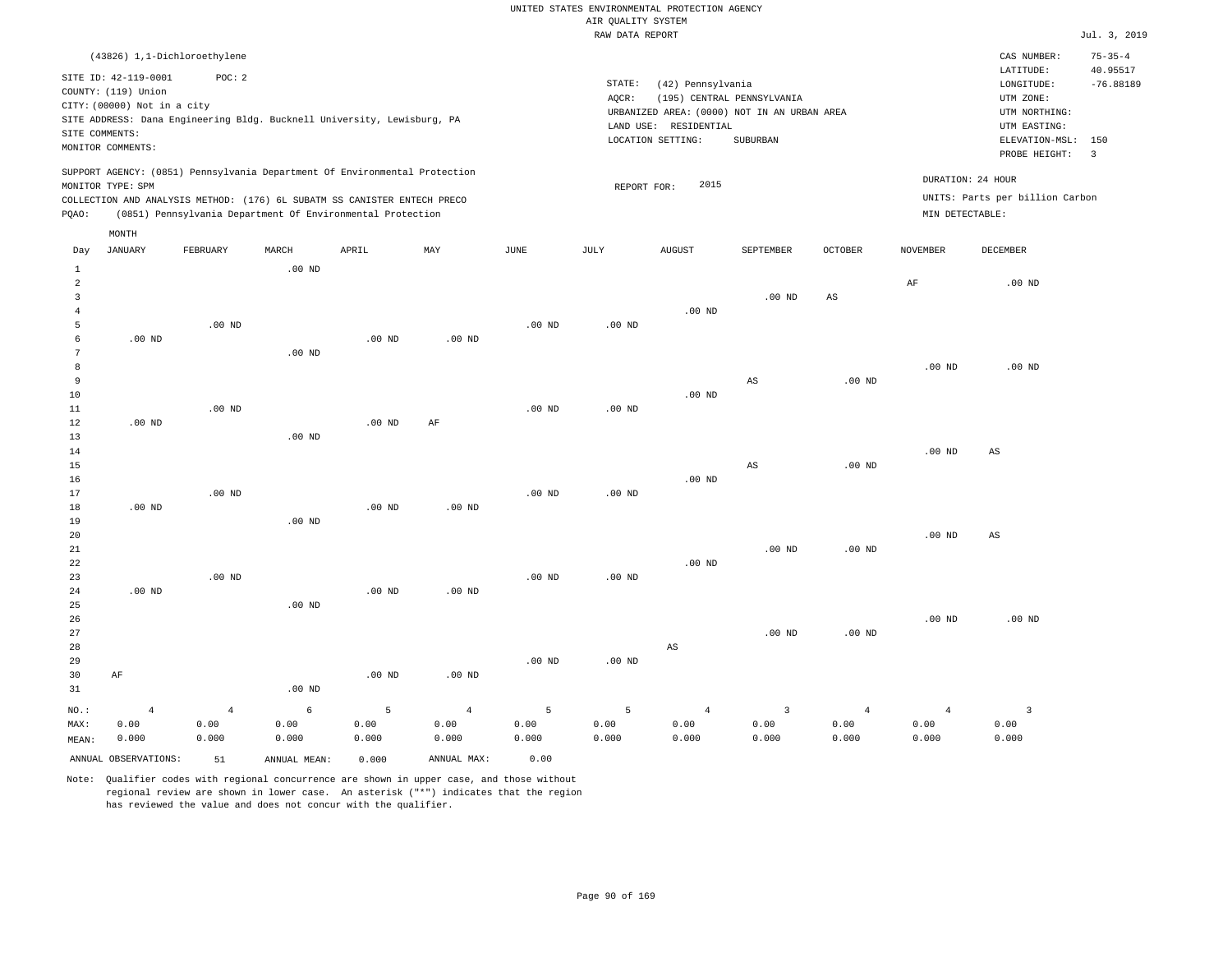RAW DATA REPORT Jul. 3, 2019 UNITED STATES ENVIRONMENTAL PROTECTION AGENCY AIR QUALITY SYSTEM

|                | (43828) Bromodichloromethane |                |                                                                            |          |                |                   |                   |                       |                                             |                   |                   | CAS NUMBER:                     | $75 - 27 - 4$  |
|----------------|------------------------------|----------------|----------------------------------------------------------------------------|----------|----------------|-------------------|-------------------|-----------------------|---------------------------------------------|-------------------|-------------------|---------------------------------|----------------|
|                | SITE ID: 42-119-0001         | POC: 2         |                                                                            |          |                |                   |                   |                       |                                             |                   |                   | LATITUDE:                       | 40.95517       |
|                | COUNTY: (119) Union          |                |                                                                            |          |                |                   | STATE:<br>AOCR:   | (42) Pennsylvania     | (195) CENTRAL PENNSYLVANIA                  |                   |                   | LONGITUDE:<br>UTM ZONE:         | $-76.88189$    |
|                | CITY: (00000) Not in a city  |                |                                                                            |          |                |                   |                   |                       | URBANIZED AREA: (0000) NOT IN AN URBAN AREA |                   |                   | UTM NORTHING:                   |                |
|                |                              |                | SITE ADDRESS: Dana Engineering Bldg. Bucknell University, Lewisburg, PA    |          |                |                   |                   | LAND USE: RESIDENTIAL |                                             |                   |                   | UTM EASTING:                    |                |
| SITE COMMENTS: |                              |                |                                                                            |          |                |                   |                   | LOCATION SETTING:     | SUBURBAN                                    |                   |                   | ELEVATION-MSL: 150              |                |
|                | MONITOR COMMENTS:            |                |                                                                            |          |                |                   |                   |                       |                                             |                   |                   | PROBE HEIGHT:                   | $\overline{3}$ |
|                |                              |                | SUPPORT AGENCY: (0851) Pennsylvania Department Of Environmental Protection |          |                |                   |                   | 2013                  |                                             |                   |                   | DURATION: 24 HOUR               |                |
|                | MONITOR TYPE: SPM            |                | COLLECTION AND ANALYSIS METHOD: (176) 6L SUBATM SS CANISTER ENTECH PRECO   |          |                |                   | REPORT FOR:       |                       |                                             |                   |                   | UNITS: Parts per billion Carbon |                |
| PQAO:          |                              |                | (0851) Pennsylvania Department Of Environmental Protection                 |          |                |                   |                   |                       |                                             |                   | MIN DETECTABLE:   |                                 |                |
|                | MONTH                        |                |                                                                            |          |                |                   |                   |                       |                                             |                   |                   |                                 |                |
| Day            | JANUARY                      | FEBRUARY       | MARCH                                                                      | APRIL    | MAY            | JUNE              | JULY              | AUGUST                | SEPTEMBER                                   | $OCTOBER$         | NOVEMBER          | DECEMBER                        |                |
| $\mathbf{1}$   |                              |                |                                                                            |          |                |                   |                   |                       | $.00$ ND                                    | .00 <sub>ND</sub> |                   |                                 |                |
| $\overline{a}$ |                              |                |                                                                            |          |                |                   |                   | $\rm AF$              |                                             |                   |                   |                                 |                |
| $\overline{3}$ |                              | $.00$ ND       |                                                                            |          |                | $.00$ ND          | $.00$ ND          |                       |                                             |                   |                   |                                 |                |
| $\overline{4}$ | $.00$ ND                     |                |                                                                            | $.00$ ND | $.00$ ND       |                   |                   |                       |                                             |                   |                   |                                 |                |
| 5              |                              |                | .00 <sub>ND</sub>                                                          |          |                |                   |                   |                       |                                             |                   |                   |                                 |                |
| 6<br>7         |                              |                |                                                                            |          |                |                   |                   |                       | $.00$ ND                                    | $.00$ ND          | .00 <sub>ND</sub> | $.00$ ND                        |                |
| 8              |                              |                |                                                                            |          |                |                   |                   | TS                    |                                             |                   |                   |                                 |                |
| 9              |                              | $.00$ ND       |                                                                            |          |                | .00 <sub>ND</sub> | .00 <sub>ND</sub> |                       |                                             |                   |                   |                                 |                |
| 10             | $.00$ ND                     |                |                                                                            | $.00$ ND | $.00$ ND       |                   |                   |                       |                                             |                   |                   |                                 |                |
| $11\,$         |                              |                | .00 <sub>ND</sub>                                                          |          |                |                   |                   |                       |                                             |                   |                   |                                 |                |
| 12             |                              |                |                                                                            |          |                |                   |                   |                       |                                             |                   | $.00$ ND          | $.00$ ND                        |                |
| 13             |                              |                |                                                                            |          |                |                   |                   |                       | $.00$ ND                                    | .00 <sub>ND</sub> |                   |                                 |                |
| 14             |                              |                |                                                                            |          |                |                   |                   | $\rm AF$              |                                             |                   |                   |                                 |                |
| 15             |                              | $.00$ ND       |                                                                            |          |                | $\rm{AF}$         | .00 <sub>ND</sub> |                       |                                             |                   |                   |                                 |                |
| 16             | $.00$ ND                     |                |                                                                            | $.00$ ND | $.00$ ND       |                   |                   |                       |                                             |                   |                   |                                 |                |
| 17             |                              |                | $.00$ ND                                                                   |          |                |                   |                   |                       |                                             |                   |                   |                                 |                |
| 18<br>19       |                              |                |                                                                            |          |                |                   |                   |                       | $.00$ ND                                    | $.00$ ND          | TS                | $.00$ ND                        |                |
| 20             |                              |                |                                                                            |          |                |                   |                   | $.00$ ND              |                                             |                   |                   |                                 |                |
| 21             |                              | $.00$ ND       |                                                                            |          |                | $\rm{AF}$         | $_{\rm TS}$       |                       |                                             |                   |                   |                                 |                |
| 22             | $.00$ ND                     |                |                                                                            | $.00$ ND | $.00$ ND       |                   |                   |                       |                                             |                   |                   |                                 |                |
| 23             |                              |                | $.00$ ND                                                                   |          |                |                   |                   |                       |                                             |                   |                   |                                 |                |
| 24             |                              |                |                                                                            |          |                |                   |                   |                       |                                             |                   | AF                | AF                              |                |
| 25             |                              |                |                                                                            |          |                |                   |                   |                       | $.00$ ND                                    | .00 <sub>ND</sub> |                   |                                 |                |
| 26             |                              |                |                                                                            |          |                |                   |                   | .00 <sub>ND</sub>     |                                             |                   |                   |                                 |                |
| 27             |                              | AF             |                                                                            |          |                | $\rm{AF}$         | $.00$ ND          |                       |                                             |                   |                   |                                 |                |
| 28             | $.00$ ND                     |                |                                                                            | $.00$ ND | $_{\rm TS}$    |                   |                   |                       |                                             |                   |                   |                                 |                |
| 29             |                              |                | $.00$ ND                                                                   |          |                |                   |                   |                       |                                             |                   |                   |                                 |                |
| 30             |                              |                |                                                                            |          |                |                   |                   |                       |                                             |                   | $.00$ ND          | $.00$ ND                        |                |
| 31             |                              |                |                                                                            |          |                |                   |                   |                       |                                             | $.00$ ND          |                   |                                 |                |
| NO.:           | 5                            | $\overline{4}$ | 5                                                                          | 5        | $\overline{4}$ | $\overline{2}$    | $\overline{4}$    | 2                     | 5                                           | 6                 | $\overline{3}$    | $\overline{4}$                  |                |
| MAX:           | 0.00                         | 0.00           | 0.00                                                                       | 0.00     | 0.00           | 0.00              | 0.00              | 0.00                  | 0.00                                        | 0.00              | 0.00              | 0.00                            |                |
| MEAN:          | 0.000                        | 0.000          | 0.000                                                                      | 0.000    | 0.000          | 0.000             | 0.000             | 0.000                 | 0.000                                       | 0.000             | 0.000             | 0.000                           |                |
|                | ANNUAL OBSERVATIONS:         | 49             | ANNUAL MEAN:                                                               | 0.000    | ANNUAL MAX:    | 0.00              |                   |                       |                                             |                   |                   |                                 |                |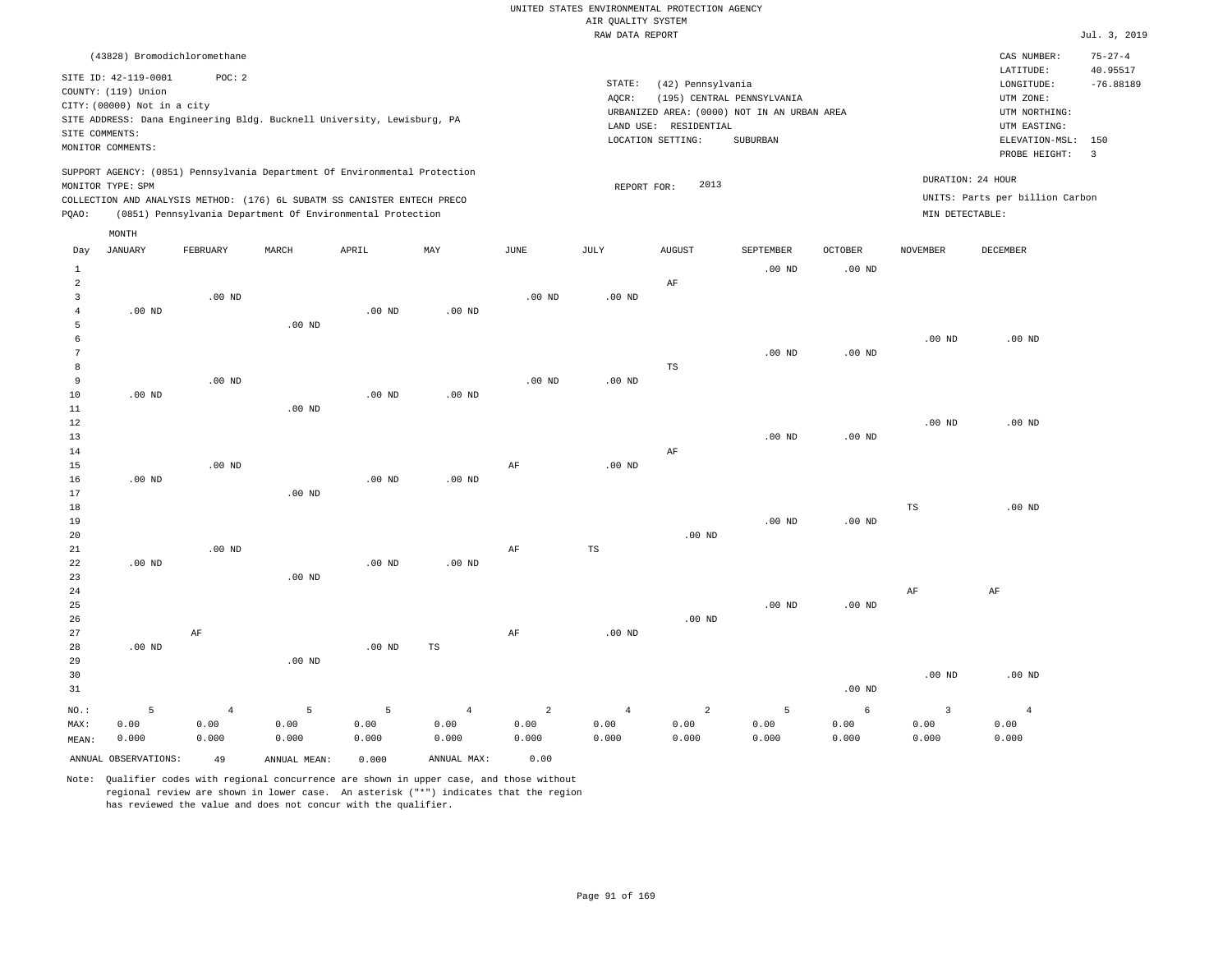|                                     |                                                                            |                                          |                                 |                                                                                                                                                                                                                      |                                 |                                 | AIR QUALITY SYSTEM           | UNITED STATES ENVIRONMENTAL PROTECTION AGENCY         |                                                                                       |                    |                    |                                                                                                        |                                                 |
|-------------------------------------|----------------------------------------------------------------------------|------------------------------------------|---------------------------------|----------------------------------------------------------------------------------------------------------------------------------------------------------------------------------------------------------------------|---------------------------------|---------------------------------|------------------------------|-------------------------------------------------------|---------------------------------------------------------------------------------------|--------------------|--------------------|--------------------------------------------------------------------------------------------------------|-------------------------------------------------|
|                                     |                                                                            |                                          |                                 |                                                                                                                                                                                                                      |                                 |                                 | RAW DATA REPORT              |                                                       |                                                                                       |                    |                    |                                                                                                        | Jul. 3, 2019                                    |
| SITE COMMENTS:                      | SITE ID: 42-119-0001<br>COUNTY: (119) Union<br>CITY: (00000) Not in a city | (43828) Bromodichloromethane<br>POC: 2   |                                 | SITE ADDRESS: Dana Engineering Bldg. Bucknell University, Lewisburg, PA                                                                                                                                              |                                 |                                 | STATE:<br>AOCR:<br>LAND USE: | (42) Pennsylvania<br>RESIDENTIAL<br>LOCATION SETTING: | (195) CENTRAL PENNSYLVANIA<br>URBANIZED AREA: (0000) NOT IN AN URBAN AREA<br>SUBURBAN |                    |                    | CAS NUMBER:<br>LATITUDE:<br>LONGITUDE:<br>UTM ZONE:<br>UTM NORTHING:<br>UTM EASTING:<br>ELEVATION-MSL: | $75 - 27 - 4$<br>40.95517<br>$-76.88189$<br>150 |
|                                     | MONITOR COMMENTS:                                                          |                                          |                                 |                                                                                                                                                                                                                      |                                 |                                 |                              |                                                       |                                                                                       |                    |                    | PROBE HEIGHT:                                                                                          | $\overline{3}$                                  |
| PQAO:                               | MONITOR TYPE: SPM                                                          |                                          |                                 | SUPPORT AGENCY: (0851) Pennsylvania Department Of Environmental Protection<br>COLLECTION AND ANALYSIS METHOD: (176) 6L SUBATM SS CANISTER ENTECH PRECO<br>(0851) Pennsylvania Department Of Environmental Protection |                                 |                                 | REPORT FOR:                  | 2014                                                  |                                                                                       |                    | MIN DETECTABLE:    | DURATION: 24 HOUR<br>UNITS: Parts per billion Carbon                                                   |                                                 |
|                                     | MONTH                                                                      |                                          |                                 |                                                                                                                                                                                                                      |                                 |                                 |                              |                                                       |                                                                                       |                    |                    |                                                                                                        |                                                 |
| Day                                 | <b>JANUARY</b>                                                             | FEBRUARY                                 | MARCH                           | APRIL                                                                                                                                                                                                                | MAY                             | JUNE                            | JULY                         | <b>AUGUST</b>                                         | SEPTEMBER                                                                             | OCTOBER            | <b>NOVEMBER</b>    | <b>DECEMBER</b>                                                                                        |                                                 |
| $\mathbf{1}$<br>2<br>$\overline{3}$ |                                                                            |                                          |                                 |                                                                                                                                                                                                                      |                                 |                                 |                              | $.00$ ND                                              | $.00$ ND                                                                              | $.00$ ND           | .00 <sub>ND</sub>  | $.00$ ND                                                                                               |                                                 |
| $\overline{4}$<br>5<br>6            | $.00$ ND                                                                   | $.00$ ND                                 | $.00$ ND                        | $\rm{AF}$                                                                                                                                                                                                            | $.00$ ND                        | AF                              | $.00$ ND                     |                                                       |                                                                                       |                    |                    |                                                                                                        |                                                 |
| 7<br>8<br>9<br>10                   |                                                                            | $\rm{AF}$                                |                                 |                                                                                                                                                                                                                      |                                 | $.00~\mathrm{ND}$               | .02 SQ                       | $.00$ ND                                              | $.00$ ND                                                                              | $.00$ ND           | $.00$ ND           | $.00$ ND                                                                                               |                                                 |
| 11<br>12<br>13                      | .00 <sub>ND</sub>                                                          |                                          | $.00$ ND                        | AF                                                                                                                                                                                                                   | .00 <sub>ND</sub>               |                                 |                              |                                                       |                                                                                       |                    | .00 <sub>ND</sub>  | $.00$ ND                                                                                               |                                                 |
| 14<br>15<br>16<br>17                | $.00$ ND                                                                   | $.00$ DI                                 |                                 | $.00$ ND                                                                                                                                                                                                             | $.00$ ND                        | $.00$ ND                        | $.00$ ND                     | $.00$ ND                                              | .00 <sub>ND</sub>                                                                     | $.00$ ND           |                    |                                                                                                        |                                                 |
| 18<br>19<br>20                      |                                                                            |                                          | $.00$ ND                        |                                                                                                                                                                                                                      |                                 |                                 |                              |                                                       | $.00$ ND                                                                              | $.00$ ND           | $.00$ ND           | $.00$ ND                                                                                               |                                                 |
| 21<br>22<br>23<br>24                | $.00$ ND                                                                   | $.00$ ND                                 | .00 <sub>ND</sub>               | $.00$ ND                                                                                                                                                                                                             | $.00$ ND                        | $.00$ ND                        | .00 <sub>ND</sub>            | $.00$ ND                                              |                                                                                       |                    |                    |                                                                                                        |                                                 |
| 25<br>26<br>27                      |                                                                            |                                          |                                 |                                                                                                                                                                                                                      |                                 |                                 |                              | $.00$ ND                                              | $.00$ ND                                                                              | $.00$ ND           | .00 <sub>ND</sub>  | $.00$ ND                                                                                               |                                                 |
| 28<br>29<br>30<br>31                | TS                                                                         | $_{\rm AS}$                              | AF                              | $.00$ ND                                                                                                                                                                                                             | .00 <sub>ND</sub>               | $.00$ ND                        | .00 <sub>ND</sub>            |                                                       |                                                                                       |                    |                    | $.00$ ND                                                                                               |                                                 |
| NO.:<br>MAX:<br>MEAN:               | $\overline{4}$<br>0.00<br>0.000                                            | $\overline{\mathbf{3}}$<br>0.00<br>0.000 | $\overline{4}$<br>0.00<br>0.000 | $\overline{3}$<br>0.00<br>0.000                                                                                                                                                                                      | $\overline{5}$<br>0.00<br>0.000 | $\overline{4}$<br>0.00<br>0.000 | 5<br>.02<br>.004             | 5<br>0.00<br>0.000                                    | 5<br>0.00<br>0.000                                                                    | 5<br>0.00<br>0.000 | 5<br>0.00<br>0.000 | 6<br>0.00<br>0.000                                                                                     |                                                 |

ANNUAL OBSERVATIONS:  $54$  ANNUAL MEAN: 0.000 ANNUAL MAX: .02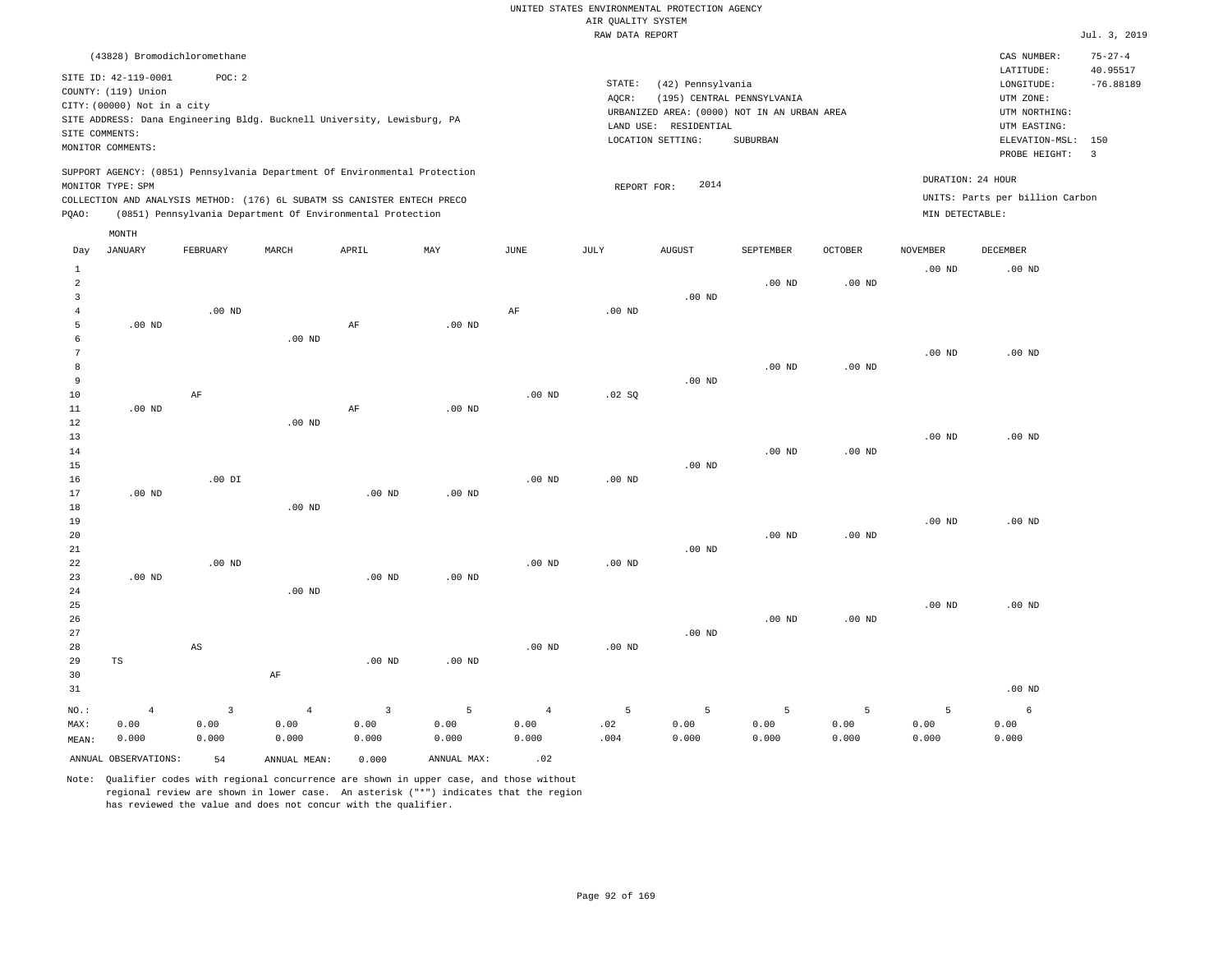|                |                                                                            |                        |                                                            |           |                        |                   | <br>Rosmers nenses<br>RAW DATA REPORT |                        |                                             |                        |                        |                                 | Jul. 3, 2019   |
|----------------|----------------------------------------------------------------------------|------------------------|------------------------------------------------------------|-----------|------------------------|-------------------|---------------------------------------|------------------------|---------------------------------------------|------------------------|------------------------|---------------------------------|----------------|
|                | (43828) Bromodichloromethane                                               |                        |                                                            |           |                        |                   |                                       |                        |                                             |                        |                        | CAS NUMBER:                     | $75 - 27 - 4$  |
|                |                                                                            |                        |                                                            |           |                        |                   |                                       |                        |                                             |                        |                        | LATITUDE:                       | 40.95517       |
|                | SITE ID: 42-119-0001                                                       | POC: 2                 |                                                            |           |                        |                   | STATE:                                | (42) Pennsylvania      |                                             |                        |                        | LONGITUDE:                      | $-76.88189$    |
|                | COUNTY: (119) Union                                                        |                        |                                                            |           |                        |                   | AQCR:                                 |                        | (195) CENTRAL PENNSYLVANIA                  |                        |                        | UTM ZONE:                       |                |
|                | CITY: (00000) Not in a city                                                |                        |                                                            |           |                        |                   |                                       |                        | URBANIZED AREA: (0000) NOT IN AN URBAN AREA |                        |                        | UTM NORTHING:                   |                |
|                | SITE ADDRESS: Dana Engineering Bldg. Bucknell University, Lewisburg, PA    |                        |                                                            |           |                        |                   |                                       | LAND USE: RESIDENTIAL  |                                             |                        |                        | UTM EASTING:                    |                |
|                | SITE COMMENTS:<br>MONITOR COMMENTS:                                        |                        |                                                            |           |                        |                   |                                       | LOCATION SETTING:      | SUBURBAN                                    |                        |                        | ELEVATION-MSL:                  | 150            |
|                |                                                                            |                        |                                                            |           |                        |                   |                                       |                        |                                             |                        |                        | PROBE HEIGHT:                   | $\overline{3}$ |
|                | SUPPORT AGENCY: (0851) Pennsylvania Department Of Environmental Protection |                        |                                                            |           |                        |                   |                                       |                        |                                             |                        |                        |                                 |                |
|                | MONITOR TYPE: SPM                                                          |                        |                                                            |           |                        |                   | REPORT FOR:                           | 2015                   |                                             |                        |                        | DURATION: 24 HOUR               |                |
|                | COLLECTION AND ANALYSIS METHOD: (176) 6L SUBATM SS CANISTER ENTECH PRECO   |                        |                                                            |           |                        |                   |                                       |                        |                                             |                        |                        | UNITS: Parts per billion Carbon |                |
| PQAO:          |                                                                            |                        | (0851) Pennsylvania Department Of Environmental Protection |           |                        |                   |                                       |                        |                                             |                        | MIN DETECTABLE:        |                                 |                |
|                | MONTH                                                                      |                        |                                                            |           |                        |                   |                                       |                        |                                             |                        |                        |                                 |                |
| Day            | <b>JANUARY</b>                                                             | FEBRUARY               | MARCH                                                      | APRIL     | MAY                    | JUNE              | JULY                                  | <b>AUGUST</b>          | SEPTEMBER                                   | <b>OCTOBER</b>         | <b>NOVEMBER</b>        | DECEMBER                        |                |
| $\mathbf{1}$   |                                                                            |                        | $.00$ ND                                                   |           |                        |                   |                                       |                        |                                             |                        |                        |                                 |                |
| $\overline{c}$ |                                                                            |                        |                                                            |           |                        |                   |                                       |                        |                                             |                        | AF                     | $.00$ ND                        |                |
| $\overline{3}$ |                                                                            |                        |                                                            |           |                        |                   |                                       |                        | $.00$ ND                                    | AS                     |                        |                                 |                |
| $\overline{4}$ |                                                                            |                        |                                                            |           |                        |                   |                                       | $.00$ ND               |                                             |                        |                        |                                 |                |
| 5              |                                                                            | .00 <sub>ND</sub>      |                                                            |           |                        | .00 <sub>ND</sub> | .00 <sub>ND</sub>                     |                        |                                             |                        |                        |                                 |                |
| 6              | $.00$ ND                                                                   |                        |                                                            | $.00$ ND  | $.00$ ND               |                   |                                       |                        |                                             |                        |                        |                                 |                |
| $\overline{7}$ |                                                                            |                        | .00 <sub>ND</sub>                                          |           |                        |                   |                                       |                        |                                             |                        |                        |                                 |                |
| 8              |                                                                            |                        |                                                            |           |                        |                   |                                       |                        |                                             |                        | .00 <sub>ND</sub>      | $.00$ ND                        |                |
| $\overline{9}$ |                                                                            |                        |                                                            |           |                        |                   |                                       |                        | AS                                          | .00 <sub>ND</sub>      |                        |                                 |                |
| 10             |                                                                            |                        |                                                            |           |                        |                   |                                       | $.00$ ND               |                                             |                        |                        |                                 |                |
| 11             |                                                                            | $.00$ ND               |                                                            |           |                        | $.00$ ND          | $.00$ ND                              |                        |                                             |                        |                        |                                 |                |
| 12<br>13       | $.00$ ND                                                                   |                        | $.00$ ND                                                   | $.00$ ND  | AF                     |                   |                                       |                        |                                             |                        |                        |                                 |                |
| 14             |                                                                            |                        |                                                            |           |                        |                   |                                       |                        |                                             |                        | $.00$ ND               | AS                              |                |
| 15             |                                                                            |                        |                                                            |           |                        |                   |                                       |                        | $\mathbb{A}\mathbb{S}$                      | .00 <sub>ND</sub>      |                        |                                 |                |
| 16             |                                                                            |                        |                                                            |           |                        |                   |                                       | $.00$ ND               |                                             |                        |                        |                                 |                |
| 17             |                                                                            | $.00$ ND               |                                                            |           |                        | $.00$ ND          | .00 <sub>ND</sub>                     |                        |                                             |                        |                        |                                 |                |
| 18             | $.00$ ND                                                                   |                        |                                                            | $.00$ ND  | .00 <sub>ND</sub>      |                   |                                       |                        |                                             |                        |                        |                                 |                |
| 19             |                                                                            |                        | $.00$ ND                                                   |           |                        |                   |                                       |                        |                                             |                        |                        |                                 |                |
| 20             |                                                                            |                        |                                                            |           |                        |                   |                                       |                        |                                             |                        | $.00$ ND               | $_{\rm AS}$                     |                |
| 21             |                                                                            |                        |                                                            |           |                        |                   |                                       |                        | $.00$ ND                                    | $.00$ ND               |                        |                                 |                |
| 22             |                                                                            |                        |                                                            |           |                        |                   |                                       | $.00$ ND               |                                             |                        |                        |                                 |                |
| 23             |                                                                            | $.00$ ND               |                                                            |           |                        | $.00$ ND          | $.00$ ND                              |                        |                                             |                        |                        |                                 |                |
| 24             | $.00$ ND                                                                   |                        |                                                            | $.00$ ND  | $.00$ ND               |                   |                                       |                        |                                             |                        |                        |                                 |                |
| 25             |                                                                            |                        | $.00$ ND                                                   |           |                        |                   |                                       |                        |                                             |                        |                        |                                 |                |
| 26<br>27       |                                                                            |                        |                                                            |           |                        |                   |                                       |                        | $.00$ ND                                    | $.00$ ND               | .00 <sub>ND</sub>      | $.00$ ND                        |                |
| 28             |                                                                            |                        |                                                            |           |                        |                   |                                       | AS                     |                                             |                        |                        |                                 |                |
| 29             |                                                                            |                        |                                                            |           |                        | .00 <sub>ND</sub> | $.00$ ND                              |                        |                                             |                        |                        |                                 |                |
| 30             | AF                                                                         |                        |                                                            | $.00$ ND  | $.00$ ND               |                   |                                       |                        |                                             |                        |                        |                                 |                |
| 31             |                                                                            |                        | $.00$ ND                                                   |           |                        |                   |                                       |                        |                                             |                        |                        |                                 |                |
|                |                                                                            |                        |                                                            |           |                        |                   |                                       |                        |                                             |                        |                        |                                 |                |
| NO.:<br>MAX:   | $\overline{4}$<br>0.00                                                     | $\overline{4}$<br>0.00 | 6<br>0.00                                                  | 5<br>0.00 | $\overline{4}$<br>0.00 | 5<br>0.00         | 5<br>0.00                             | $\overline{4}$<br>0.00 | $\overline{3}$<br>0.00                      | $\overline{4}$<br>0.00 | $\overline{4}$<br>0.00 | $\overline{3}$<br>0.00          |                |
| MEAN:          | 0.000                                                                      | 0.000                  | 0.000                                                      | 0.000     | 0.000                  | 0.000             | 0.000                                 | 0.000                  | 0.000                                       | 0.000                  | 0.000                  | 0.000                           |                |
|                |                                                                            |                        |                                                            |           |                        |                   |                                       |                        |                                             |                        |                        |                                 |                |
|                | ANNUAL OBSERVATIONS:                                                       | 51                     | ANNUAL MEAN:                                               | 0.000     | ANNUAL MAX:            | 0.00              |                                       |                        |                                             |                        |                        |                                 |                |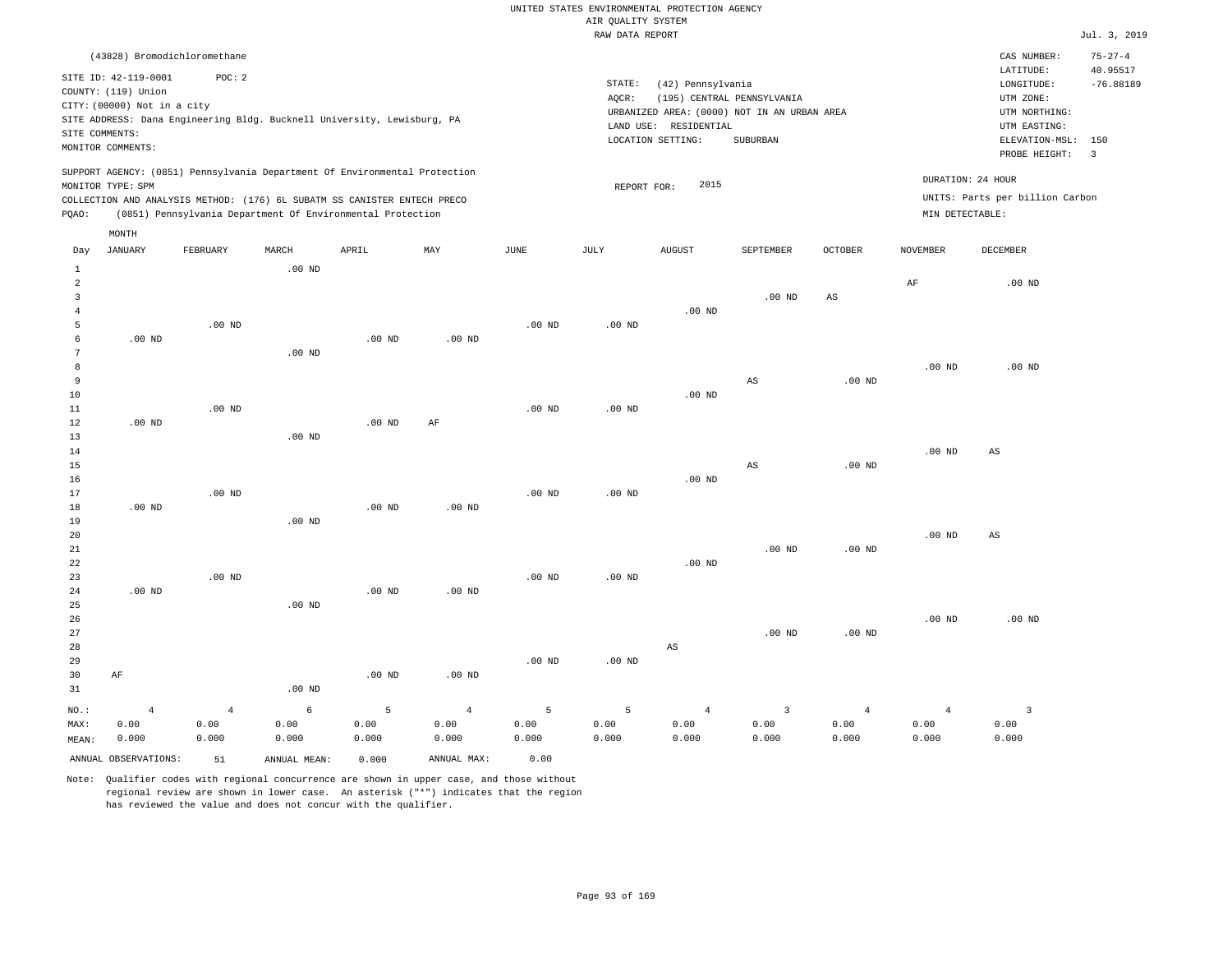|                     |                             |                                                                                                                                        |                   |                   |                   |                | RAW DATA REPORT   |                       |                                             |                   |                   |                                 | Jul. 3, 2019   |
|---------------------|-----------------------------|----------------------------------------------------------------------------------------------------------------------------------------|-------------------|-------------------|-------------------|----------------|-------------------|-----------------------|---------------------------------------------|-------------------|-------------------|---------------------------------|----------------|
|                     | (43829) 1,2-Dichloropropane |                                                                                                                                        |                   |                   |                   |                |                   |                       |                                             |                   |                   | CAS NUMBER:                     | $78 - 87 - 5$  |
|                     | SITE ID: 42-119-0001        | POC: 2                                                                                                                                 |                   |                   |                   |                |                   |                       |                                             |                   |                   | LATITUDE:                       | 40.95517       |
|                     | COUNTY: (119) Union         |                                                                                                                                        |                   |                   |                   |                | STATE:            | (42) Pennsylvania     |                                             |                   |                   | LONGITUDE:                      | $-76.88189$    |
|                     | CITY: (00000) Not in a city |                                                                                                                                        |                   |                   |                   |                | AQCR:             |                       | (195) CENTRAL PENNSYLVANIA                  |                   |                   | UTM ZONE:                       |                |
|                     |                             | SITE ADDRESS: Dana Engineering Bldg. Bucknell University, Lewisburg, PA                                                                |                   |                   |                   |                |                   |                       | URBANIZED AREA: (0000) NOT IN AN URBAN AREA |                   |                   | UTM NORTHING:                   |                |
|                     | SITE COMMENTS:              |                                                                                                                                        |                   |                   |                   |                |                   | LAND USE: RESIDENTIAL |                                             |                   |                   | UTM EASTING:                    |                |
|                     | MONITOR COMMENTS:           |                                                                                                                                        |                   |                   |                   |                |                   | LOCATION SETTING:     | <b>SUBURBAN</b>                             |                   |                   | ELEVATION-MSL:                  | 150            |
|                     |                             |                                                                                                                                        |                   |                   |                   |                |                   |                       |                                             |                   |                   | PROBE HEIGHT:                   | $\overline{3}$ |
|                     |                             | SUPPORT AGENCY: (0851) Pennsylvania Department Of Environmental Protection                                                             |                   |                   |                   |                |                   |                       |                                             |                   |                   | DURATION: 24 HOUR               |                |
|                     | MONITOR TYPE: SPM           |                                                                                                                                        |                   |                   |                   |                | REPORT FOR:       | 2013                  |                                             |                   |                   | UNITS: Parts per billion Carbon |                |
| PQAO:               |                             | COLLECTION AND ANALYSIS METHOD: (176) 6L SUBATM SS CANISTER ENTECH PRECO<br>(0851) Pennsylvania Department Of Environmental Protection |                   |                   |                   |                |                   |                       |                                             |                   | MIN DETECTABLE:   |                                 |                |
|                     |                             |                                                                                                                                        |                   |                   |                   |                |                   |                       |                                             |                   |                   |                                 |                |
| Day                 | MONTH<br><b>JANUARY</b>     | FEBRUARY                                                                                                                               | MARCH             | APRIL             | MAY               | JUNE           | JULY              | <b>AUGUST</b>         | SEPTEMBER                                   | <b>OCTOBER</b>    | <b>NOVEMBER</b>   | <b>DECEMBER</b>                 |                |
|                     |                             |                                                                                                                                        |                   |                   |                   |                |                   |                       |                                             |                   |                   |                                 |                |
| $\mathbf{1}$        |                             |                                                                                                                                        |                   |                   |                   |                |                   |                       | $.00$ ND                                    | .00 <sub>ND</sub> |                   |                                 |                |
| $\overline{a}$      |                             |                                                                                                                                        |                   |                   |                   |                |                   | AF                    |                                             |                   |                   |                                 |                |
| 3                   |                             | $.00$ ND                                                                                                                               |                   |                   |                   | $.00$ ND       | $.00$ ND          |                       |                                             |                   |                   |                                 |                |
| $\overline{4}$<br>5 | $.00$ ND                    |                                                                                                                                        | $.00$ ND          | $.00$ ND          | $.00$ ND          |                |                   |                       |                                             |                   |                   |                                 |                |
| 6                   |                             |                                                                                                                                        |                   |                   |                   |                |                   |                       |                                             |                   | .00 <sub>ND</sub> | $.00$ ND                        |                |
| $\overline{7}$      |                             |                                                                                                                                        |                   |                   |                   |                |                   |                       | .00 <sub>ND</sub>                           | $.00$ ND          |                   |                                 |                |
| 8                   |                             |                                                                                                                                        |                   |                   |                   |                |                   | $_{\rm TS}$           |                                             |                   |                   |                                 |                |
| 9                   |                             | $.00$ ND                                                                                                                               |                   |                   |                   | $.00$ ND       | $.00$ ND          |                       |                                             |                   |                   |                                 |                |
| 10                  | $.00$ ND                    |                                                                                                                                        |                   | .00 <sub>ND</sub> | .00 <sub>ND</sub> |                |                   |                       |                                             |                   |                   |                                 |                |
| 11                  |                             |                                                                                                                                        | $.00$ ND          |                   |                   |                |                   |                       |                                             |                   |                   |                                 |                |
| 12                  |                             |                                                                                                                                        |                   |                   |                   |                |                   |                       |                                             |                   | .00 <sub>ND</sub> | $.00$ ND                        |                |
| 13                  |                             |                                                                                                                                        |                   |                   |                   |                |                   |                       | $.00$ ND                                    | .00 <sub>ND</sub> |                   |                                 |                |
| 14                  |                             |                                                                                                                                        |                   |                   |                   |                |                   | AF                    |                                             |                   |                   |                                 |                |
| 15                  |                             | $.00$ ND                                                                                                                               |                   |                   |                   | AF             | $.00$ ND          |                       |                                             |                   |                   |                                 |                |
| 16                  | $.00$ ND                    |                                                                                                                                        |                   | $.00$ ND          | $.00$ ND          |                |                   |                       |                                             |                   |                   |                                 |                |
| 17                  |                             |                                                                                                                                        | .00 <sub>ND</sub> |                   |                   |                |                   |                       |                                             |                   |                   |                                 |                |
| 18                  |                             |                                                                                                                                        |                   |                   |                   |                |                   |                       |                                             |                   | $_{\rm TS}$       | $.00$ ND                        |                |
| 19                  |                             |                                                                                                                                        |                   |                   |                   |                |                   |                       | $.00$ ND                                    | .00 <sub>ND</sub> |                   |                                 |                |
| 20                  |                             |                                                                                                                                        |                   |                   |                   |                |                   | $.00$ ND              |                                             |                   |                   |                                 |                |
| 21                  |                             | $.00$ ND                                                                                                                               |                   |                   |                   | $\rm{AF}$      | $\mathbb{TS}$     |                       |                                             |                   |                   |                                 |                |
| 22                  | $.00$ ND                    |                                                                                                                                        |                   | $.00$ ND          | .00 <sub>ND</sub> |                |                   |                       |                                             |                   |                   |                                 |                |
| 23                  |                             |                                                                                                                                        | $.00$ ND          |                   |                   |                |                   |                       |                                             |                   |                   |                                 |                |
| 24                  |                             |                                                                                                                                        |                   |                   |                   |                |                   |                       |                                             |                   | AF                | AF                              |                |
| 25                  |                             |                                                                                                                                        |                   |                   |                   |                |                   |                       | $.00$ ND                                    | .00 <sub>ND</sub> |                   |                                 |                |
| 26                  |                             |                                                                                                                                        |                   |                   |                   |                |                   | $.00$ ND              |                                             |                   |                   |                                 |                |
| 27                  |                             | AF                                                                                                                                     |                   |                   |                   | AF             | .00 <sub>ND</sub> |                       |                                             |                   |                   |                                 |                |
| 28                  | $.00$ ND                    |                                                                                                                                        |                   | $.00$ ND          | TS                |                |                   |                       |                                             |                   |                   |                                 |                |
| 29                  |                             |                                                                                                                                        | $.00$ ND          |                   |                   |                |                   |                       |                                             |                   |                   |                                 |                |
| 30                  |                             |                                                                                                                                        |                   |                   |                   |                |                   |                       |                                             |                   | .00 <sub>ND</sub> | $.00$ ND                        |                |
| 31                  |                             |                                                                                                                                        |                   |                   |                   |                |                   |                       |                                             | $.00$ ND          |                   |                                 |                |
| NO.:                | 5                           | $\overline{4}$                                                                                                                         | 5                 | 5                 | $\overline{4}$    | $\overline{2}$ | $\overline{4}$    | $\overline{a}$        | 5                                           | 6                 | 3                 | $\overline{4}$                  |                |
| MAX:                | 0.00                        | 0.00                                                                                                                                   | 0.00              | 0.00              | 0.00              | 0.00           | 0.00              | 0.00                  | 0.00                                        | 0.00              | 0.00              | 0.00                            |                |
| MEAN:               | 0.000                       | 0.000                                                                                                                                  | 0.000             | 0.000             | 0.000             | 0.000          | 0.000             | 0.000                 | 0.000                                       | 0.000             | 0.000             | 0.000                           |                |

Note: Qualifier codes with regional concurrence are shown in upper case, and those without regional review are shown in lower case. An asterisk ("\*") indicates that the region has reviewed the value and does not concur with the qualifier.

ANNUAL OBSERVATIONS: 49 ANNUAL MEAN: 0.000 ANNUAL MAX: 0.00

MEAN: 0.000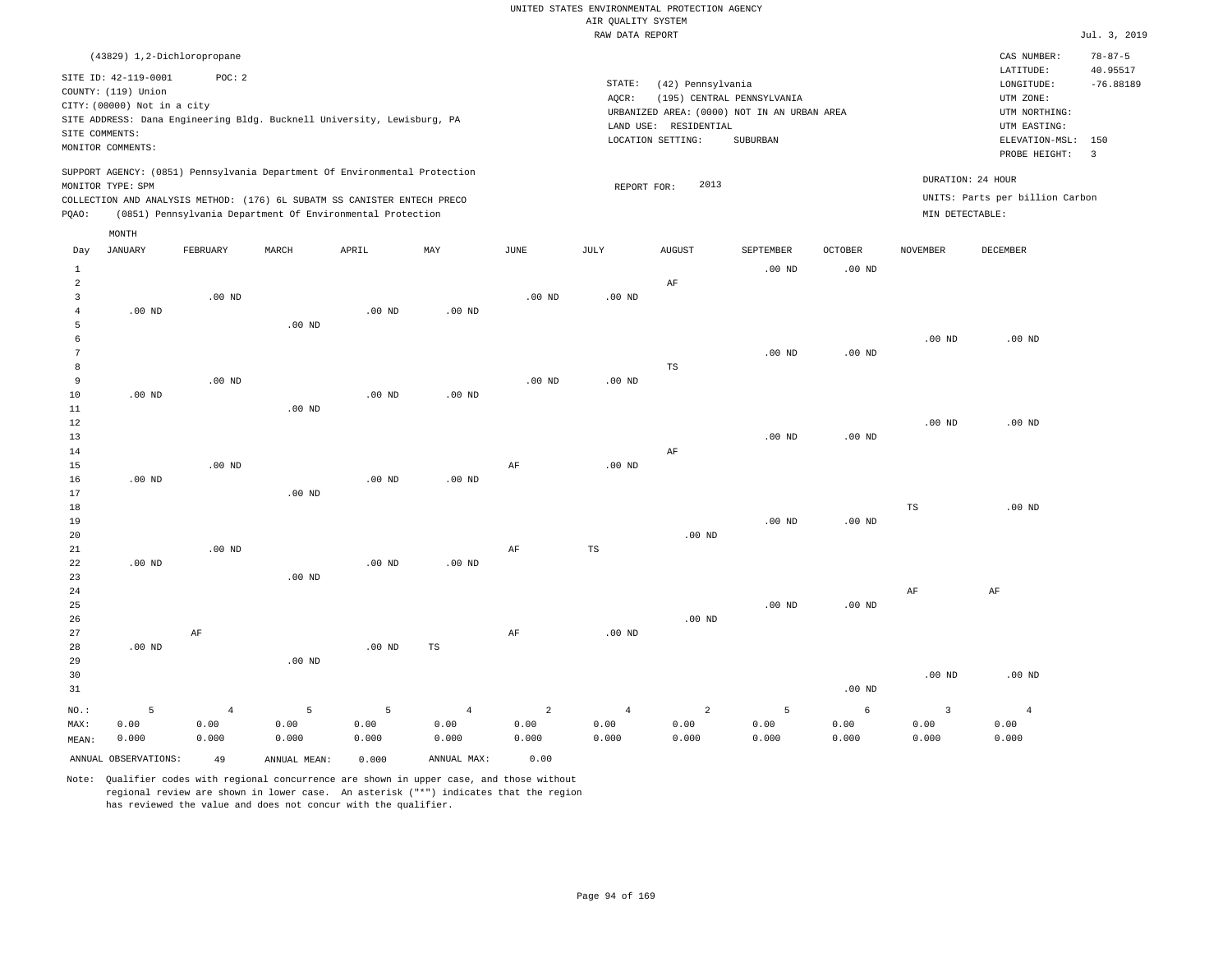|                                  |                                             |                   |                                                                            |                         |                   |                   | RAW DATA REPORT   |                       |                                             |                   |                   |                                 | Jul. 3, 2019   |
|----------------------------------|---------------------------------------------|-------------------|----------------------------------------------------------------------------|-------------------------|-------------------|-------------------|-------------------|-----------------------|---------------------------------------------|-------------------|-------------------|---------------------------------|----------------|
|                                  | (43829) 1,2-Dichloropropane                 |                   |                                                                            |                         |                   |                   |                   |                       |                                             |                   |                   | CAS NUMBER:                     | $78 - 87 - 5$  |
|                                  |                                             |                   |                                                                            |                         |                   |                   |                   |                       |                                             |                   |                   | LATITUDE:                       | 40.95517       |
|                                  | SITE ID: 42-119-0001<br>COUNTY: (119) Union | POC: 2            |                                                                            |                         |                   |                   | STATE:            | (42) Pennsylvania     |                                             |                   |                   | LONGITUDE:                      | $-76.88189$    |
|                                  | CITY: (00000) Not in a city                 |                   |                                                                            |                         |                   |                   | AQCR:             |                       | (195) CENTRAL PENNSYLVANIA                  |                   |                   | UTM ZONE:                       |                |
|                                  |                                             |                   | SITE ADDRESS: Dana Engineering Bldg. Bucknell University, Lewisburg, PA    |                         |                   |                   |                   |                       | URBANIZED AREA: (0000) NOT IN AN URBAN AREA |                   |                   | UTM NORTHING:                   |                |
|                                  | SITE COMMENTS:                              |                   |                                                                            |                         |                   |                   |                   | LAND USE: RESIDENTIAL |                                             |                   |                   | UTM EASTING:                    |                |
|                                  | MONITOR COMMENTS:                           |                   |                                                                            |                         |                   |                   |                   | LOCATION SETTING:     | SUBURBAN                                    |                   |                   | ELEVATION-MSL:                  | 150            |
|                                  |                                             |                   |                                                                            |                         |                   |                   |                   |                       |                                             |                   |                   | PROBE HEIGHT:                   | $\overline{3}$ |
|                                  |                                             |                   | SUPPORT AGENCY: (0851) Pennsylvania Department Of Environmental Protection |                         |                   |                   |                   | 2014                  |                                             |                   |                   | DURATION: 24 HOUR               |                |
|                                  | MONITOR TYPE: SPM                           |                   | COLLECTION AND ANALYSIS METHOD: (176) 6L SUBATM SS CANISTER ENTECH PRECO   |                         |                   |                   | REPORT FOR:       |                       |                                             |                   |                   | UNITS: Parts per billion Carbon |                |
| PQAO:                            |                                             |                   | (0851) Pennsylvania Department Of Environmental Protection                 |                         |                   |                   |                   |                       |                                             |                   | MIN DETECTABLE:   |                                 |                |
|                                  |                                             |                   |                                                                            |                         |                   |                   |                   |                       |                                             |                   |                   |                                 |                |
|                                  | MONTH                                       |                   |                                                                            |                         |                   |                   |                   |                       |                                             |                   |                   |                                 |                |
| Day                              | <b>JANUARY</b>                              | FEBRUARY          | MARCH                                                                      | APRIL                   | MAY               | $\mathtt{JUNE}$   | JULY              | AUGUST                | SEPTEMBER                                   | OCTOBER           | <b>NOVEMBER</b>   | DECEMBER                        |                |
| $\mathbf{1}$                     |                                             |                   |                                                                            |                         |                   |                   |                   |                       |                                             |                   | .00 <sub>ND</sub> | $.00$ ND                        |                |
| $\overline{a}$<br>$\overline{3}$ |                                             |                   |                                                                            |                         |                   |                   |                   | $.00$ ND              | $.00$ ND                                    | $.00$ ND          |                   |                                 |                |
| $\overline{4}$                   |                                             | $.00$ ND          |                                                                            |                         |                   | AF                | $.00$ ND          |                       |                                             |                   |                   |                                 |                |
| 5                                | $.00$ ND                                    |                   |                                                                            | AF                      | .00 <sub>ND</sub> |                   |                   |                       |                                             |                   |                   |                                 |                |
| 6                                |                                             |                   | .00 <sub>ND</sub>                                                          |                         |                   |                   |                   |                       |                                             |                   |                   |                                 |                |
| 7                                |                                             |                   |                                                                            |                         |                   |                   |                   |                       |                                             |                   | .00 <sub>ND</sub> | $.00$ ND                        |                |
| 8                                |                                             |                   |                                                                            |                         |                   |                   |                   |                       | $.00$ ND                                    | $.00$ ND          |                   |                                 |                |
| 9                                |                                             |                   |                                                                            |                         |                   |                   |                   | $.00$ ND              |                                             |                   |                   |                                 |                |
| $10$                             |                                             | $\rm AF$          |                                                                            |                         |                   | .00 <sub>ND</sub> | .00 <sub>ND</sub> |                       |                                             |                   |                   |                                 |                |
| 11                               | .00 <sub>ND</sub>                           |                   |                                                                            | AF                      | .00 <sub>ND</sub> |                   |                   |                       |                                             |                   |                   |                                 |                |
| 12                               |                                             |                   | $.00$ ND                                                                   |                         |                   |                   |                   |                       |                                             |                   |                   |                                 |                |
| 13<br>14                         |                                             |                   |                                                                            |                         |                   |                   |                   |                       | $.00$ ND                                    | .00 <sub>ND</sub> | .00 <sub>ND</sub> | $.00$ ND                        |                |
| 15                               |                                             |                   |                                                                            |                         |                   |                   |                   | $.00$ ND              |                                             |                   |                   |                                 |                |
| 16                               |                                             | $.00$ DI          |                                                                            |                         |                   | .00 <sub>ND</sub> | .00 <sub>ND</sub> |                       |                                             |                   |                   |                                 |                |
| 17                               | $.00$ ND                                    |                   |                                                                            | $.00$ ND                | $.00$ ND          |                   |                   |                       |                                             |                   |                   |                                 |                |
| 18                               |                                             |                   | $.00$ ND                                                                   |                         |                   |                   |                   |                       |                                             |                   |                   |                                 |                |
| 19                               |                                             |                   |                                                                            |                         |                   |                   |                   |                       |                                             |                   | .00 <sub>ND</sub> | $.00$ ND                        |                |
| 20                               |                                             |                   |                                                                            |                         |                   |                   |                   |                       | .00 <sub>ND</sub>                           | $.00$ ND          |                   |                                 |                |
| 21                               |                                             |                   |                                                                            |                         |                   |                   |                   | $.00$ ND              |                                             |                   |                   |                                 |                |
| 22                               |                                             | .00 <sub>ND</sub> |                                                                            |                         |                   | $.00$ ND          | .00 <sub>ND</sub> |                       |                                             |                   |                   |                                 |                |
| 23                               | $.00$ ND                                    |                   |                                                                            | $.00$ ND                | $.00$ ND          |                   |                   |                       |                                             |                   |                   |                                 |                |
| 24<br>25                         |                                             |                   | $.00$ ND                                                                   |                         |                   |                   |                   |                       |                                             |                   | .00 <sub>ND</sub> | $.00$ ND                        |                |
| 26                               |                                             |                   |                                                                            |                         |                   |                   |                   |                       | $.00$ ND                                    | .00 <sub>ND</sub> |                   |                                 |                |
| 27                               |                                             |                   |                                                                            |                         |                   |                   |                   | $.00$ ND              |                                             |                   |                   |                                 |                |
| 28                               |                                             | $_{\rm AS}$       |                                                                            |                         |                   | .00 <sub>ND</sub> | .00 <sub>ND</sub> |                       |                                             |                   |                   |                                 |                |
| 29                               | $_{\rm TS}$                                 |                   |                                                                            | $.00$ ND                | $.00$ ND          |                   |                   |                       |                                             |                   |                   |                                 |                |
| 30                               |                                             |                   | AF                                                                         |                         |                   |                   |                   |                       |                                             |                   |                   |                                 |                |
| 31                               |                                             |                   |                                                                            |                         |                   |                   |                   |                       |                                             |                   |                   | $.00$ ND                        |                |
| $NO.$ :                          | $\overline{4}$                              | $\overline{3}$    | $\overline{4}$                                                             | $\overline{\mathbf{3}}$ | 5                 | $\overline{4}$    | 5                 | 5                     | 5                                           | 5                 | 5                 | 6                               |                |
| MAX:                             | 0.00                                        | 0.00              | 0.00                                                                       | 0.00                    | 0.00              | 0.00              | 0.00              | 0.00                  | 0.00                                        | 0.00              | 0.00              | 0.00                            |                |
| MEAN:                            | 0.000                                       | 0.000             | 0.000                                                                      | 0.000                   | 0.000             | 0.000             | 0.000             | 0.000                 | 0.000                                       | 0.000             | 0.000             | 0.000                           |                |
|                                  | ANNUAL OBSERVATIONS:                        | 54                | ANNUAL MEAN:                                                               | 0.000                   | ANNUAL MAX:       | 0.00              |                   |                       |                                             |                   |                   |                                 |                |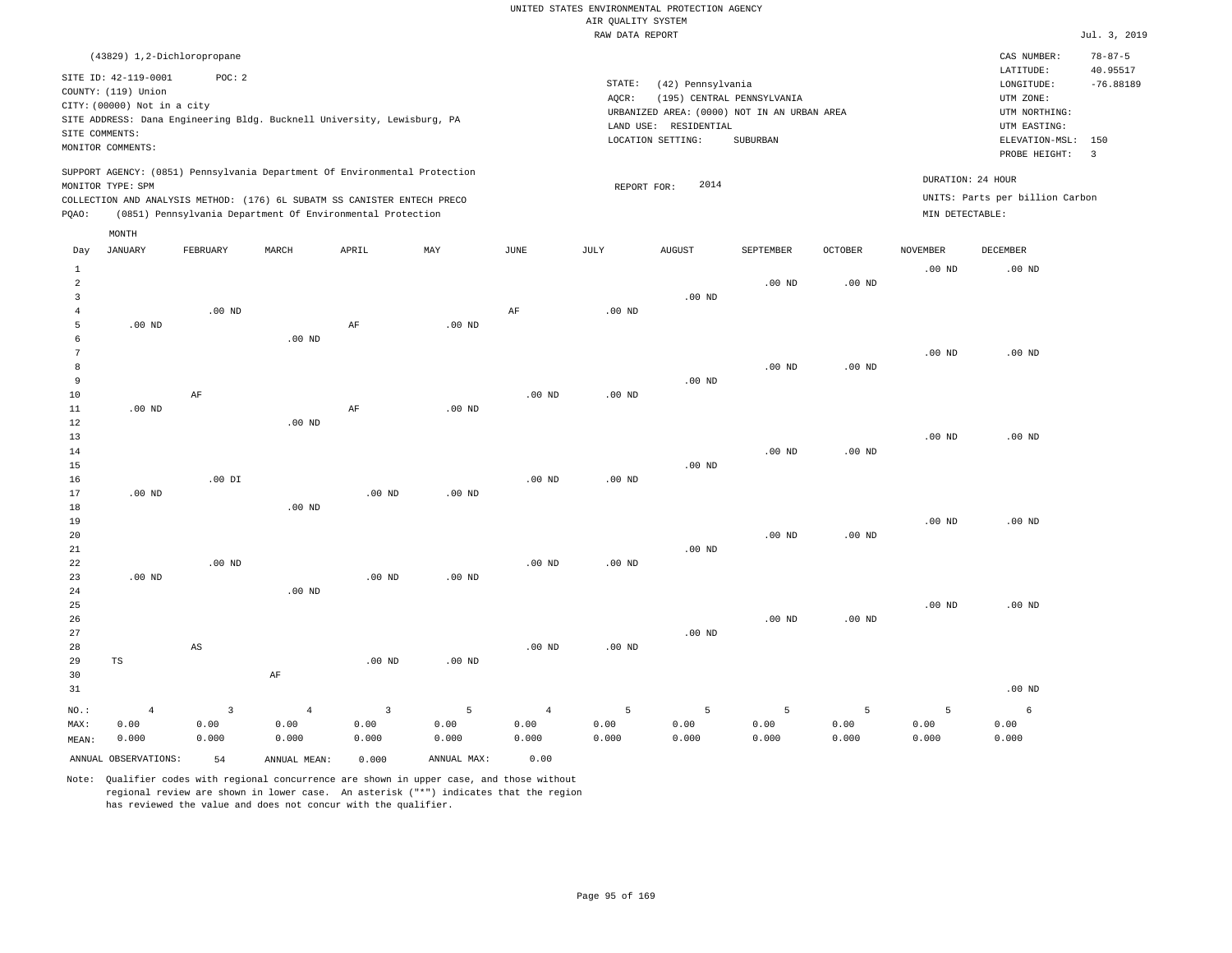|                |                                                                            |                |                                                            |                   |                   |                   | RAW DATA REPORT   |                       |                                             |                |                   |                                 | Jul. 3, 2019   |
|----------------|----------------------------------------------------------------------------|----------------|------------------------------------------------------------|-------------------|-------------------|-------------------|-------------------|-----------------------|---------------------------------------------|----------------|-------------------|---------------------------------|----------------|
|                | (43829) 1,2-Dichloropropane                                                |                |                                                            |                   |                   |                   |                   |                       |                                             |                |                   | CAS NUMBER:                     | $78 - 87 - 5$  |
|                | SITE ID: 42-119-0001                                                       | POC: 2         |                                                            |                   |                   |                   |                   |                       |                                             |                |                   | LATITUDE:                       | 40.95517       |
|                | COUNTY: (119) Union                                                        |                |                                                            |                   |                   |                   | STATE:            | (42) Pennsylvania     |                                             |                |                   | LONGITUDE:                      | $-76.88189$    |
|                | CITY: (00000) Not in a city                                                |                |                                                            |                   |                   |                   | AQCR:             |                       | (195) CENTRAL PENNSYLVANIA                  |                |                   | UTM ZONE:                       |                |
|                |                                                                            |                |                                                            |                   |                   |                   |                   |                       | URBANIZED AREA: (0000) NOT IN AN URBAN AREA |                |                   | UTM NORTHING:                   |                |
|                | SITE ADDRESS: Dana Engineering Bldg. Bucknell University, Lewisburg, PA    |                |                                                            |                   |                   |                   |                   | LAND USE: RESIDENTIAL |                                             |                |                   | UTM EASTING:                    |                |
|                | SITE COMMENTS:                                                             |                |                                                            |                   |                   |                   |                   | LOCATION SETTING:     | SUBURBAN                                    |                |                   | ELEVATION-MSL:                  | 150            |
|                | MONITOR COMMENTS:                                                          |                |                                                            |                   |                   |                   |                   |                       |                                             |                |                   | PROBE HEIGHT:                   | $\overline{3}$ |
|                | SUPPORT AGENCY: (0851) Pennsylvania Department Of Environmental Protection |                |                                                            |                   |                   |                   |                   |                       |                                             |                |                   |                                 |                |
|                | MONITOR TYPE: SPM                                                          |                |                                                            |                   |                   |                   | REPORT FOR:       | 2015                  |                                             |                |                   | DURATION: 24 HOUR               |                |
|                | COLLECTION AND ANALYSIS METHOD: (176) 6L SUBATM SS CANISTER ENTECH PRECO   |                |                                                            |                   |                   |                   |                   |                       |                                             |                |                   | UNITS: Parts per billion Carbon |                |
| PQAO:          |                                                                            |                | (0851) Pennsylvania Department Of Environmental Protection |                   |                   |                   |                   |                       |                                             |                | MIN DETECTABLE:   |                                 |                |
|                | MONTH                                                                      |                |                                                            |                   |                   |                   |                   |                       |                                             |                |                   |                                 |                |
| Day            | JANUARY                                                                    | FEBRUARY       | MARCH                                                      | APRIL             | MAY               | JUNE              | JULY              | <b>AUGUST</b>         | SEPTEMBER                                   | OCTOBER        | <b>NOVEMBER</b>   | DECEMBER                        |                |
| $\mathbf{1}$   |                                                                            |                | .00 <sub>ND</sub>                                          |                   |                   |                   |                   |                       |                                             |                |                   |                                 |                |
| 2              |                                                                            |                |                                                            |                   |                   |                   |                   |                       |                                             |                | AF                | $.00$ ND                        |                |
| $\overline{3}$ |                                                                            |                |                                                            |                   |                   |                   |                   |                       | $.00$ ND                                    | AS             |                   |                                 |                |
| $\overline{4}$ |                                                                            |                |                                                            |                   |                   |                   |                   | $.00$ ND              |                                             |                |                   |                                 |                |
| 5              |                                                                            | $.00$ ND       |                                                            |                   |                   | $.00$ ND          | .00 <sub>ND</sub> |                       |                                             |                |                   |                                 |                |
| 6              | $.00$ ND                                                                   |                |                                                            | .00 <sub>ND</sub> | $.00$ ND          |                   |                   |                       |                                             |                |                   |                                 |                |
| 7              |                                                                            |                | $.00$ ND                                                   |                   |                   |                   |                   |                       |                                             |                |                   |                                 |                |
| 8              |                                                                            |                |                                                            |                   |                   |                   |                   |                       |                                             |                | .00 <sub>ND</sub> | $.00$ ND                        |                |
| 9              |                                                                            |                |                                                            |                   |                   |                   |                   |                       | AS                                          | $.00$ ND       |                   |                                 |                |
| 10             |                                                                            |                |                                                            |                   |                   |                   |                   | $.00$ ND              |                                             |                |                   |                                 |                |
| $11\,$         |                                                                            | $.00$ ND       |                                                            |                   |                   | .00 <sub>ND</sub> | .00 <sub>ND</sub> |                       |                                             |                |                   |                                 |                |
| $12$           | $.00$ ND                                                                   |                |                                                            | $.00$ ND          | AF                |                   |                   |                       |                                             |                |                   |                                 |                |
| 13             |                                                                            |                | $.00$ ND                                                   |                   |                   |                   |                   |                       |                                             |                |                   |                                 |                |
| 14             |                                                                            |                |                                                            |                   |                   |                   |                   |                       |                                             |                | .00 <sub>ND</sub> | AS                              |                |
| 15             |                                                                            |                |                                                            |                   |                   |                   |                   |                       | $_{\rm AS}$                                 | $.00$ ND       |                   |                                 |                |
| 16             |                                                                            |                |                                                            |                   |                   |                   |                   | $.00$ ND              |                                             |                |                   |                                 |                |
| 17             |                                                                            | $.00$ ND       |                                                            |                   |                   | .00 <sub>ND</sub> | $.00$ ND          |                       |                                             |                |                   |                                 |                |
| 18             | $.00$ ND                                                                   |                |                                                            | .00 <sub>ND</sub> | .00 <sub>ND</sub> |                   |                   |                       |                                             |                |                   |                                 |                |
| 19             |                                                                            |                | $.00$ ND                                                   |                   |                   |                   |                   |                       |                                             |                | .00 <sub>ND</sub> |                                 |                |
| 20<br>21       |                                                                            |                |                                                            |                   |                   |                   |                   |                       | $.00$ ND                                    | $.00$ ND       |                   | AS                              |                |
| 22             |                                                                            |                |                                                            |                   |                   |                   |                   | $.00$ ND              |                                             |                |                   |                                 |                |
| 23             |                                                                            | $.00$ ND       |                                                            |                   |                   | $.00$ ND          | .00 <sub>ND</sub> |                       |                                             |                |                   |                                 |                |
| 24             | $.00$ ND                                                                   |                |                                                            | $.00$ ND          | $.00$ ND          |                   |                   |                       |                                             |                |                   |                                 |                |
| 25             |                                                                            |                | $.00$ ND                                                   |                   |                   |                   |                   |                       |                                             |                |                   |                                 |                |
| 26             |                                                                            |                |                                                            |                   |                   |                   |                   |                       |                                             |                | .00 <sub>ND</sub> | $.00$ ND                        |                |
| 27             |                                                                            |                |                                                            |                   |                   |                   |                   |                       | $.00$ ND                                    | $.00$ ND       |                   |                                 |                |
| 28             |                                                                            |                |                                                            |                   |                   |                   |                   | $_{\rm AS}$           |                                             |                |                   |                                 |                |
| 29             |                                                                            |                |                                                            |                   |                   | $.00$ ND          | .00 <sub>ND</sub> |                       |                                             |                |                   |                                 |                |
| 30             | AF                                                                         |                |                                                            | $.00$ ND          | $.00$ ND          |                   |                   |                       |                                             |                |                   |                                 |                |
| 31             |                                                                            |                | $.00$ ND                                                   |                   |                   |                   |                   |                       |                                             |                |                   |                                 |                |
| NO.:           | $\overline{4}$                                                             | $\overline{4}$ | $\epsilon$                                                 | 5                 | $\overline{4}$    | 5                 | 5                 | $\overline{4}$        | $\overline{3}$                              | $\overline{4}$ | $\overline{4}$    | $\overline{3}$                  |                |
| MAX:           | 0.00                                                                       | 0.00           | 0.00                                                       | 0.00              | 0.00              | 0.00              | 0.00              | 0.00                  | 0.00                                        | 0.00           | 0.00              | 0.00                            |                |
| MEAN:          | 0.000                                                                      | 0.000          | 0.000                                                      | 0.000             | 0.000             | 0.000             | 0.000             | 0.000                 | 0.000                                       | 0.000          | 0.000             | 0.000                           |                |
|                | ANNUAL OBSERVATIONS:                                                       | 51             | ANNUAL MEAN:                                               | 0.000             | ANNUAL MAX:       | 0.00              |                   |                       |                                             |                |                   |                                 |                |
|                |                                                                            |                |                                                            |                   |                   |                   |                   |                       |                                             |                |                   |                                 |                |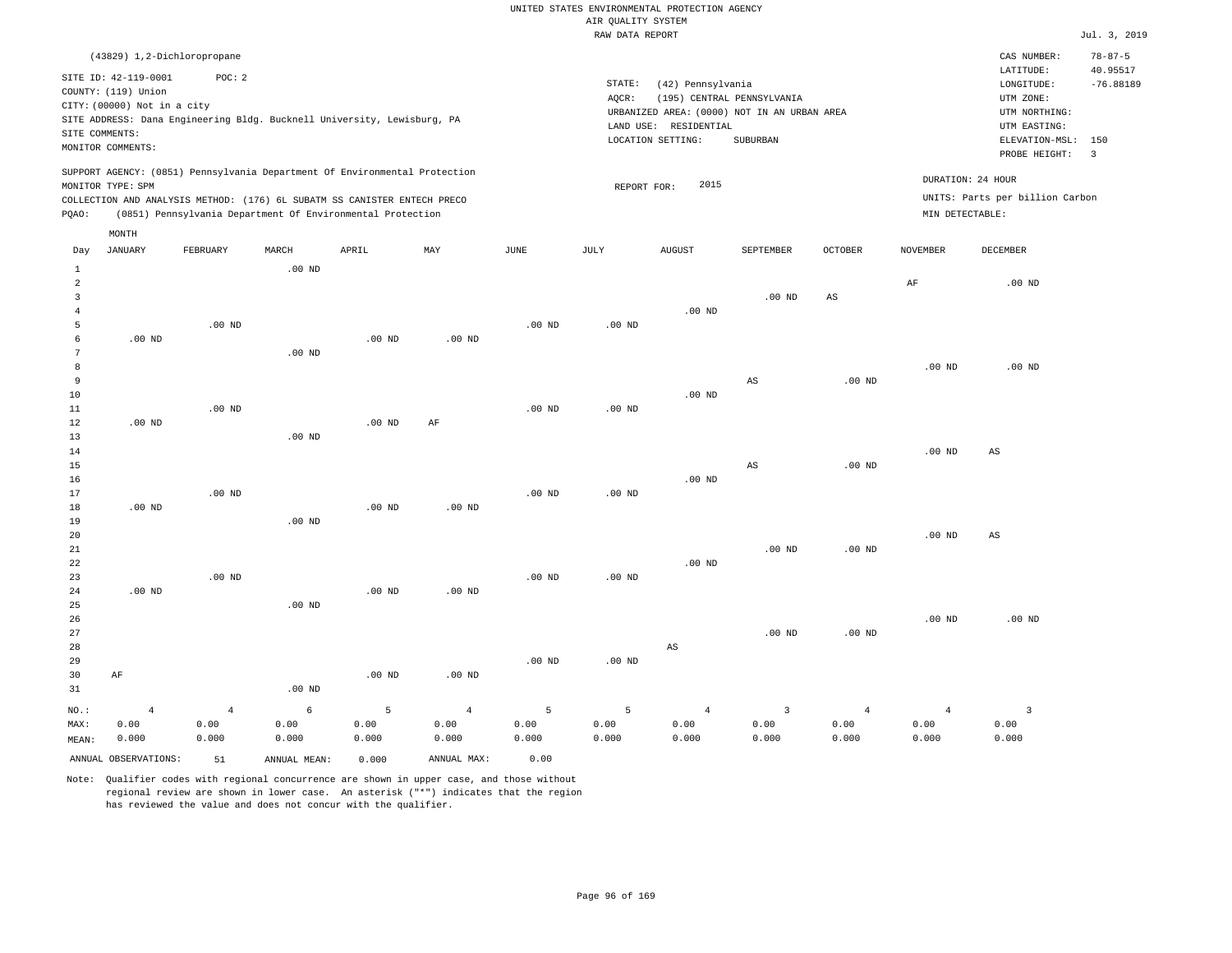|       | RAW DATA REPORT                                                                                                   |                                                                                                                                                                                                                      |          |                   |          |          |                              |                                                                |                                                                                 |                            |          |                                                                                                          |                                                           |  |
|-------|-------------------------------------------------------------------------------------------------------------------|----------------------------------------------------------------------------------------------------------------------------------------------------------------------------------------------------------------------|----------|-------------------|----------|----------|------------------------------|----------------------------------------------------------------|---------------------------------------------------------------------------------|----------------------------|----------|----------------------------------------------------------------------------------------------------------|-----------------------------------------------------------|--|
|       |                                                                                                                   | (43830) trans-1,3-Dichloropropene                                                                                                                                                                                    |          |                   |          |          |                              |                                                                |                                                                                 |                            |          | CAS NUMBER:                                                                                              | $10061 - 02 - 6$                                          |  |
|       | SITE ID: 42-119-0001<br>COUNTY: (119) Union<br>CITY: (00000) Not in a city<br>SITE COMMENTS:<br>MONITOR COMMENTS: | POC:2<br>SITE ADDRESS: Dana Engineering Bldg. Bucknell University, Lewisburg, PA                                                                                                                                     |          |                   |          |          | STATE:<br>AQCR:<br>LAND USE: | (42) Pennsylvania<br>(195)<br>RESIDENTIAL<br>LOCATION SETTING: | CENTRAL PENNSYLVANIA<br>URBANIZED AREA: (0000) NOT IN AN URBAN AREA<br>SUBURBAN |                            |          | LATITUDE:<br>LONGITUDE:<br>UTM ZONE:<br>UTM NORTHING:<br>UTM EASTING:<br>ELEVATION-MSL:<br>PROBE HEIGHT: | 40.95517<br>$-76.88189$<br>150<br>$\overline{\mathbf{3}}$ |  |
| POAO: | MONITOR TYPE: SPM<br>MONTH                                                                                        | SUPPORT AGENCY: (0851) Pennsylvania Department Of Environmental Protection<br>COLLECTION AND ANALYSIS METHOD: (176) 6L SUBATM SS CANISTER ENTECH PRECO<br>(0851) Pennsylvania Department Of Environmental Protection |          |                   |          |          | MIN DETECTABLE:              | DURATION: 24 HOUR<br>UNITS: Parts per billion Carbon           |                                                                                 |                            |          |                                                                                                          |                                                           |  |
| Day   | JANUARY                                                                                                           | FEBRUARY                                                                                                                                                                                                             | MARCH    | APRIL             | MAY      | JUNE     | JULY                         | AUGUST<br>AF                                                   | SEPTEMBER<br>$.00$ ND                                                           | <b>OCTOBER</b><br>$.00$ ND | NOVEMBER | DECEMBER                                                                                                 |                                                           |  |
|       | $.00$ ND                                                                                                          | .00 <sub>ND</sub>                                                                                                                                                                                                    | $.00$ ND | .00 <sub>ND</sub> | $.00$ ND | $.00$ ND | .00 <sub>ND</sub>            |                                                                |                                                                                 |                            |          |                                                                                                          |                                                           |  |

| 6               |          |          |                   |          |          |          |          |    |          |          | $.00$ ND | $.00$ ND |
|-----------------|----------|----------|-------------------|----------|----------|----------|----------|----|----------|----------|----------|----------|
| $7\overline{ }$ |          |          |                   |          |          |          |          |    | $.00$ ND | $.00$ ND |          |          |
| 8 <sup>2</sup>  |          |          |                   |          |          |          |          | TS |          |          |          |          |
| 9               |          | $.00$ ND |                   |          |          | $.00$ ND | $.00$ ND |    |          |          |          |          |
| 10              | $.00$ ND |          |                   | $.00$ ND | $.00$ ND |          |          |    |          |          |          |          |
| 11              |          |          | .00 <sub>ND</sub> |          |          |          |          |    |          |          |          |          |

| 12 |          |          |          |          |          |    |          |          |          |          | $.00$ ND | $.00$ ND |
|----|----------|----------|----------|----------|----------|----|----------|----------|----------|----------|----------|----------|
| 13 |          |          |          |          |          |    |          |          | $.00$ ND | $.00$ ND |          |          |
| 14 |          |          |          |          |          |    |          | AF       |          |          |          |          |
| 15 |          | $.00$ ND |          |          |          | AF | $.00$ ND |          |          |          |          |          |
| 16 | $.00$ ND |          |          | $.00$ ND | $.00$ ND |    |          |          |          |          |          |          |
| 17 |          |          | $.00$ ND |          |          |    |          |          |          |          |          |          |
| 18 |          |          |          |          |          |    |          |          |          |          | TS       | $.00$ ND |
| 19 |          |          |          |          |          |    |          |          | $.00$ ND | $.00$ ND |          |          |
| 20 |          |          |          |          |          |    |          | $.00$ ND |          |          |          |          |
| 21 |          | $.00$ ND |          |          |          | AF | TS       |          |          |          |          |          |

| 22     | $.00$ ND |    |          | $.00$ ND | $.00$ ND |    |          |          |          |          |          |          |
|--------|----------|----|----------|----------|----------|----|----------|----------|----------|----------|----------|----------|
| 23     |          |    | $.00$ ND |          |          |    |          |          |          |          |          |          |
| 24     |          |    |          |          |          |    |          |          |          |          | AF       | AF       |
| $25\,$ |          |    |          |          |          |    |          |          | $.00$ ND | $.00$ ND |          |          |
| 26     |          |    |          |          |          |    |          | $.00$ ND |          |          |          |          |
| 27     |          | AF |          |          |          | AF | $.00$ ND |          |          |          |          |          |
| 28     | $.00$ ND |    |          | $.00$ ND | TS       |    |          |          |          |          |          |          |
| 29     |          |    | $.00$ ND |          |          |    |          |          |          |          |          |          |
| 30     |          |    |          |          |          |    |          |          |          |          | $.00$ ND | $.00$ ND |
| 31     |          |    |          |          |          |    |          |          |          | $.00$ ND |          |          |
|        |          |    |          |          |          |    |          |          |          |          |          |          |

| NO.:  |                      | $\sim$ 4 and $\sim$ 4 and $\sim$ 4 and $\sim$ 4 and $\sim$ | $\overline{5}$ $\overline{5}$ | $-5$ $-7$ |             | $4$ 2 | $4\overline{ }$ | $\sim$ 2 |       |       |        |       |
|-------|----------------------|------------------------------------------------------------|-------------------------------|-----------|-------------|-------|-----------------|----------|-------|-------|--------|-------|
| MAX:  | 0.00                 | 0.00                                                       | 0.00                          | 0.00      | 0.00        | 0.00  | 0.00            | 0.00     | 0.00  | 0.00  | ა. იი  | 0.00  |
| MEAN: | 0.000                | 0.000                                                      | 0.000                         | 0.000     | 0.000       | 0.000 | 0.000           | 0.000    | 0.000 | 0.000 | 000. ( | 0.000 |
|       | ANNUAL OBSERVATIONS: | 49                                                         | ANNUAL MEAN:                  | 0.000     | ANNUAL MAX: | 0.00  |                 |          |       |       |        |       |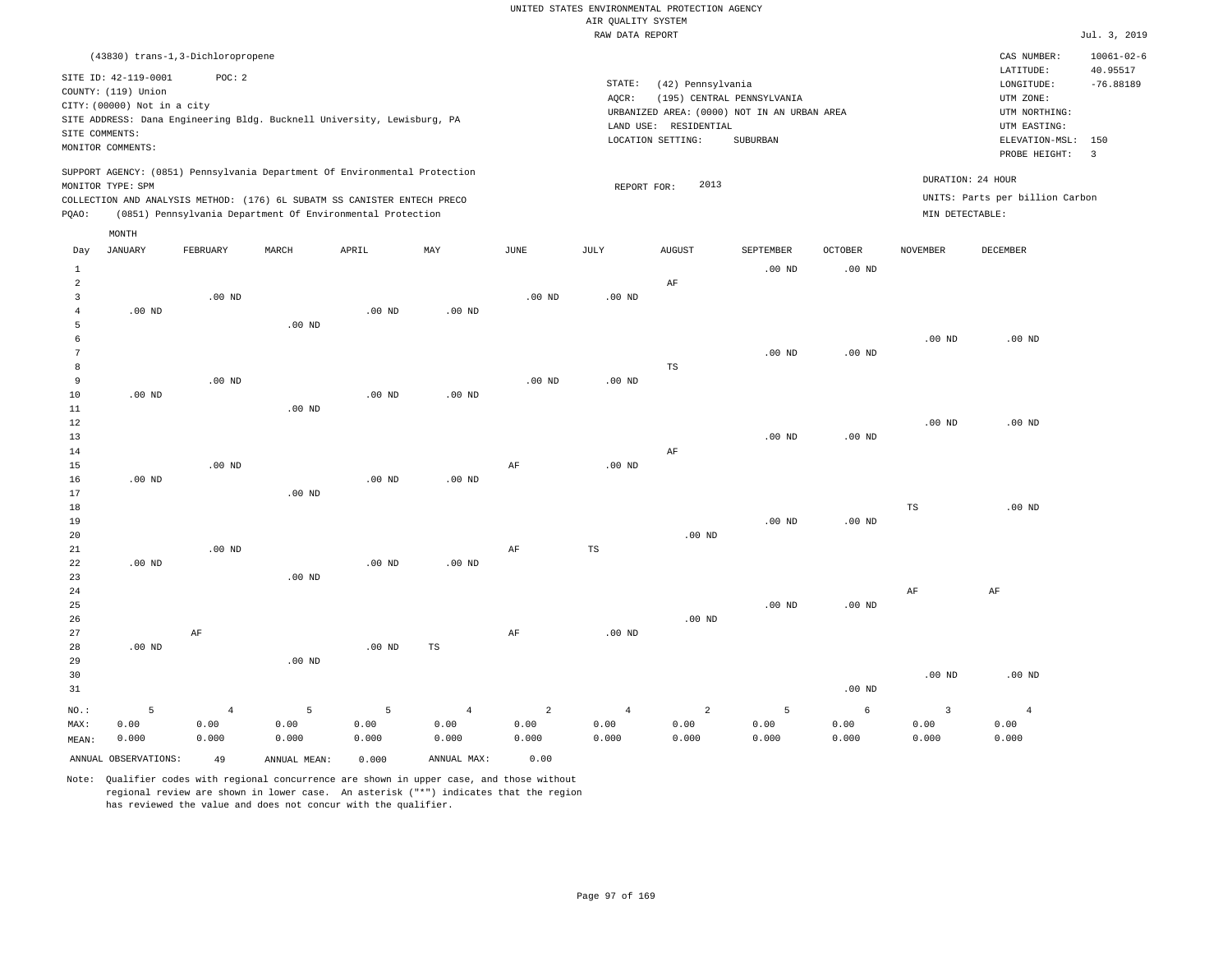RAW DATA REPORT Jul. 3, 2019 UNITED STATES ENVIRONMENTAL PROTECTION AGENCY AIR QUALITY SYSTEM (43830) trans-1,3-Dichloropropene STATE: (42) Pennsylvania CAS NUMBER: 10061-02-6 SITE ID: 42-119-0001 POC: 2 AQCR: (195) CENTRAL PENNSYLVANIA COUNTY: (119) Union CITY: (00000) Not in a city  $LONGITUDE: -76.88189$ LATITUDE: 40.95517 LOCATION SETTING: SUBURBAN SITE ADDRESS: Dana Engineering Bldg. Bucknell University, Lewisburg, PA LAND USE: RESIDENTIAL SITE COMMENTS: MONITOR COMMENTS: PROBE HEIGHT: 3 ELEVATION-MSL: 150 URBANIZED AREA: (0000) NOT IN AN URBAN AREA **URBAN SERIA UTM NORTHING**: UTM EASTING: UTM ZONE: SUPPORT AGENCY: (0851) Pennsylvania Department Of Environmental Protection MONITOR TYPE: SPM COLLECTION AND ANALYSIS METHOD: (176) 6L SUBATM SS CANISTER ENTECH PRECO REPORT FOR: 2014 UNITS: Parts per billion Carbon PQAO: (0851) Pennsylvania Department Of Environmental Protection MIN DETECTABLE: DURATION: 24 HOUR 1 2 3 4 5 6 7 8 9 10 11 12 13 14 15 16 17 18 19  $20$ 21 22 23 24 25 26 27 28 29 30 31 .00 ND .00 ND .00 ND .00 ND TS NO.: MAX: MEAN: 4 0.00 0.000 .00 ND AF .00 DI .00 ND AS .00 ND .00 ND .00 ND .00 ND AF AF AF .00 ND .00 ND .00 ND .00 ND .00 ND .00 ND .00 ND .00 ND AF .00 ND .00 ND .00 ND .00 ND .00 ND .00 ND .00 ND .00 ND .00 ND .00 ND .00 ND .00 ND .00 ND .00 ND .00 ND .00 ND .00 ND .00 ND .00 ND .00 ND .00 ND .00 ND .00 ND .00 ND .00 ND .00 ND .00 ND .00 ND .00 ND .00 ND .00 ND .00 ND .00 ND .00 ND .00 ND 3 0.00 0.000 4 0.00 0.000 3 0.00 0.000 5 0.00 0.000 4 0.00 0.000 5 0.00 0.000 5 0.00 0.000 5 0.00 0.000 5 0.00 0.000 5 0.00 0.000 6 0.00 0.000 ANNUAL OBSERVATIONS: 54 ANNUAL MEAN: 0.000 ANNUAL MAX: 0.00 Day JANUARY FEBRUARY MARCH APRIL MAY JUNE JULY AUGUST SEPTEMBER OCTOBER NOVEMBER DECEMBER MONTH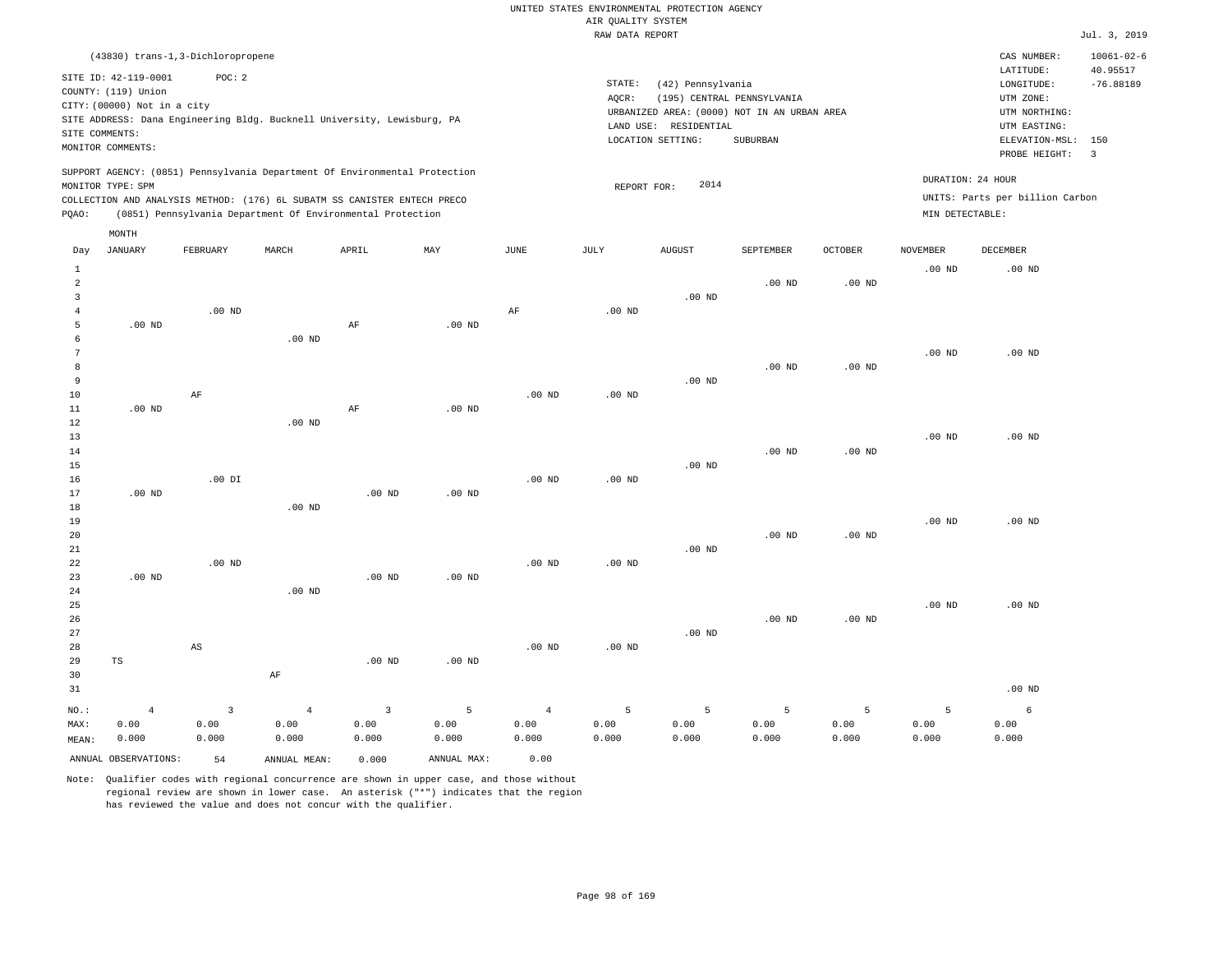|                     |                             |                                                                            |                   |                   |                   |          | RAW DATA REPORT   |                        |                                             |                        |                   |                                 | Jul. 3, 2019                   |
|---------------------|-----------------------------|----------------------------------------------------------------------------|-------------------|-------------------|-------------------|----------|-------------------|------------------------|---------------------------------------------|------------------------|-------------------|---------------------------------|--------------------------------|
|                     |                             | (43830) trans-1,3-Dichloropropene                                          |                   |                   |                   |          |                   |                        |                                             |                        |                   | CAS NUMBER:                     | $10061 - 02 - 6$               |
|                     | SITE ID: 42-119-0001        | POC: 2                                                                     |                   |                   |                   |          |                   |                        |                                             |                        |                   | LATITUDE:                       | 40.95517                       |
|                     | COUNTY: (119) Union         |                                                                            |                   |                   |                   |          | STATE:            | (42) Pennsylvania      |                                             |                        |                   | LONGITUDE:                      | $-76.88189$                    |
|                     | CITY: (00000) Not in a city |                                                                            |                   |                   |                   |          | AQCR:             |                        | (195) CENTRAL PENNSYLVANIA                  |                        |                   | UTM ZONE:                       |                                |
|                     |                             | SITE ADDRESS: Dana Engineering Bldg. Bucknell University, Lewisburg, PA    |                   |                   |                   |          |                   |                        | URBANIZED AREA: (0000) NOT IN AN URBAN AREA |                        |                   | UTM NORTHING:                   |                                |
|                     | SITE COMMENTS:              |                                                                            |                   |                   |                   |          | LAND USE:         | RESIDENTIAL            |                                             |                        |                   | UTM EASTING:                    |                                |
|                     | MONITOR COMMENTS:           |                                                                            |                   |                   |                   |          |                   | LOCATION SETTING:      | SUBURBAN                                    |                        |                   | ELEVATION-MSL:<br>PROBE HEIGHT: | 150<br>$\overline{\mathbf{3}}$ |
|                     |                             | SUPPORT AGENCY: (0851) Pennsylvania Department Of Environmental Protection |                   |                   |                   |          |                   |                        |                                             |                        |                   |                                 |                                |
|                     | MONITOR TYPE: SPM           |                                                                            |                   |                   |                   |          | REPORT FOR:       | 2015                   |                                             |                        |                   | DURATION: 24 HOUR               |                                |
|                     |                             | COLLECTION AND ANALYSIS METHOD: (176) 6L SUBATM SS CANISTER ENTECH PRECO   |                   |                   |                   |          |                   |                        |                                             |                        |                   | UNITS: Parts per billion Carbon |                                |
| PQAO:               |                             | (0851) Pennsylvania Department Of Environmental Protection                 |                   |                   |                   |          |                   |                        |                                             |                        | MIN DETECTABLE:   |                                 |                                |
|                     | MONTH                       |                                                                            |                   |                   |                   |          |                   |                        |                                             |                        |                   |                                 |                                |
| Day                 | <b>JANUARY</b>              | FEBRUARY                                                                   | MARCH             | APRIL             | MAY               | JUNE     | JULY              | <b>AUGUST</b>          | SEPTEMBER                                   | <b>OCTOBER</b>         | <b>NOVEMBER</b>   | <b>DECEMBER</b>                 |                                |
| $\mathbf{1}$        |                             |                                                                            | $.00$ ND          |                   |                   |          |                   |                        |                                             |                        |                   |                                 |                                |
| $\overline{a}$      |                             |                                                                            |                   |                   |                   |          |                   |                        |                                             |                        | $\rm{AF}$         | $.00$ ND                        |                                |
| 3                   |                             |                                                                            |                   |                   |                   |          |                   |                        | $.00$ ND                                    | $\mathbb{A}\mathbb{S}$ |                   |                                 |                                |
| $\overline{4}$      |                             |                                                                            |                   |                   |                   |          |                   | $.00$ ND               |                                             |                        |                   |                                 |                                |
| 5                   |                             | $.00$ ND                                                                   |                   |                   |                   | $.00$ ND | .00 <sub>ND</sub> |                        |                                             |                        |                   |                                 |                                |
| 6                   | $.00$ ND                    |                                                                            |                   | $.00$ ND          | $.00$ ND          |          |                   |                        |                                             |                        |                   |                                 |                                |
| 7                   |                             |                                                                            | $.00$ ND          |                   |                   |          |                   |                        |                                             |                        |                   |                                 |                                |
| 8<br>$\overline{9}$ |                             |                                                                            |                   |                   |                   |          |                   |                        |                                             |                        | $.00$ ND          | $.00$ ND                        |                                |
| 10                  |                             |                                                                            |                   |                   |                   |          |                   | $.00$ ND               | AS                                          | $.00$ ND               |                   |                                 |                                |
| $11\,$              |                             | $.00$ ND                                                                   |                   |                   |                   | $.00$ ND | $.00$ ND          |                        |                                             |                        |                   |                                 |                                |
| $1\,2$              | $.00$ ND                    |                                                                            |                   | $.00$ ND          | AF                |          |                   |                        |                                             |                        |                   |                                 |                                |
| 13                  |                             |                                                                            | .00 <sub>ND</sub> |                   |                   |          |                   |                        |                                             |                        |                   |                                 |                                |
| 14                  |                             |                                                                            |                   |                   |                   |          |                   |                        |                                             |                        | $.00$ ND          | AS                              |                                |
| 15                  |                             |                                                                            |                   |                   |                   |          |                   |                        | $_{\rm AS}$                                 | $.00$ ND               |                   |                                 |                                |
| 16                  |                             |                                                                            |                   |                   |                   |          |                   | $.00$ ND               |                                             |                        |                   |                                 |                                |
| 17                  |                             | $.00$ ND                                                                   |                   |                   |                   | $.00$ ND | .00 <sub>ND</sub> |                        |                                             |                        |                   |                                 |                                |
| 18                  | $.00$ ND                    |                                                                            |                   | $.00$ ND          | $.00$ ND          |          |                   |                        |                                             |                        |                   |                                 |                                |
| 19                  |                             |                                                                            | $.00$ ND          |                   |                   |          |                   |                        |                                             |                        |                   |                                 |                                |
| 20                  |                             |                                                                            |                   |                   |                   |          |                   |                        |                                             |                        | .00 <sub>ND</sub> | AS                              |                                |
| 21                  |                             |                                                                            |                   |                   |                   |          |                   |                        | $.00$ ND                                    | $.00$ ND               |                   |                                 |                                |
| 22                  |                             |                                                                            |                   |                   |                   |          |                   | $.00$ ND               |                                             |                        |                   |                                 |                                |
| 23                  |                             | $.00$ ND                                                                   |                   |                   |                   | $.00$ ND | $.00$ ND          |                        |                                             |                        |                   |                                 |                                |
| 24                  | $.00$ ND                    |                                                                            |                   | .00 <sub>ND</sub> | .00 <sub>ND</sub> |          |                   |                        |                                             |                        |                   |                                 |                                |
| 25                  |                             |                                                                            | $.00$ ND          |                   |                   |          |                   |                        |                                             |                        |                   |                                 |                                |
| 26                  |                             |                                                                            |                   |                   |                   |          |                   |                        |                                             |                        | .00 <sub>ND</sub> | $.00$ ND                        |                                |
| 27                  |                             |                                                                            |                   |                   |                   |          |                   |                        | $.00$ ND                                    | $.00$ ND               |                   |                                 |                                |
| 28<br>29            |                             |                                                                            |                   |                   |                   | $.00$ ND | $.00$ ND          | $\mathbb{A}\mathbb{S}$ |                                             |                        |                   |                                 |                                |
| 30                  | AF                          |                                                                            |                   | $.00$ ND          | $.00$ ND          |          |                   |                        |                                             |                        |                   |                                 |                                |
| 31                  |                             |                                                                            | $.00$ ND          |                   |                   |          |                   |                        |                                             |                        |                   |                                 |                                |
| NO.:                | $\overline{4}$              | $\overline{4}$                                                             | 6                 | 5                 | $\overline{4}$    | 5        | 5                 | $\overline{4}$         | $\overline{\mathbf{3}}$                     | $\overline{4}$         | $\overline{4}$    | $\overline{3}$                  |                                |
| MAX:                | 0.00                        | 0.00                                                                       | 0.00              | 0.00              | 0.00              | 0.00     | 0.00              | 0.00                   | 0.00                                        | 0.00                   | 0.00              | 0.00                            |                                |
| MEAN:               | 0.000                       | 0.000                                                                      | 0.000             | 0.000             | 0.000             | 0.000    | 0.000             | 0.000                  | 0.000                                       | 0.000                  | 0.000             | 0.000                           |                                |

Note: Qualifier codes with regional concurrence are shown in upper case, and those without regional review are shown in lower case. An asterisk ("\*") indicates that the region

ANNUAL OBSERVATIONS: 51 ANNUAL MEAN: 0.000 ANNUAL MAX: 0.00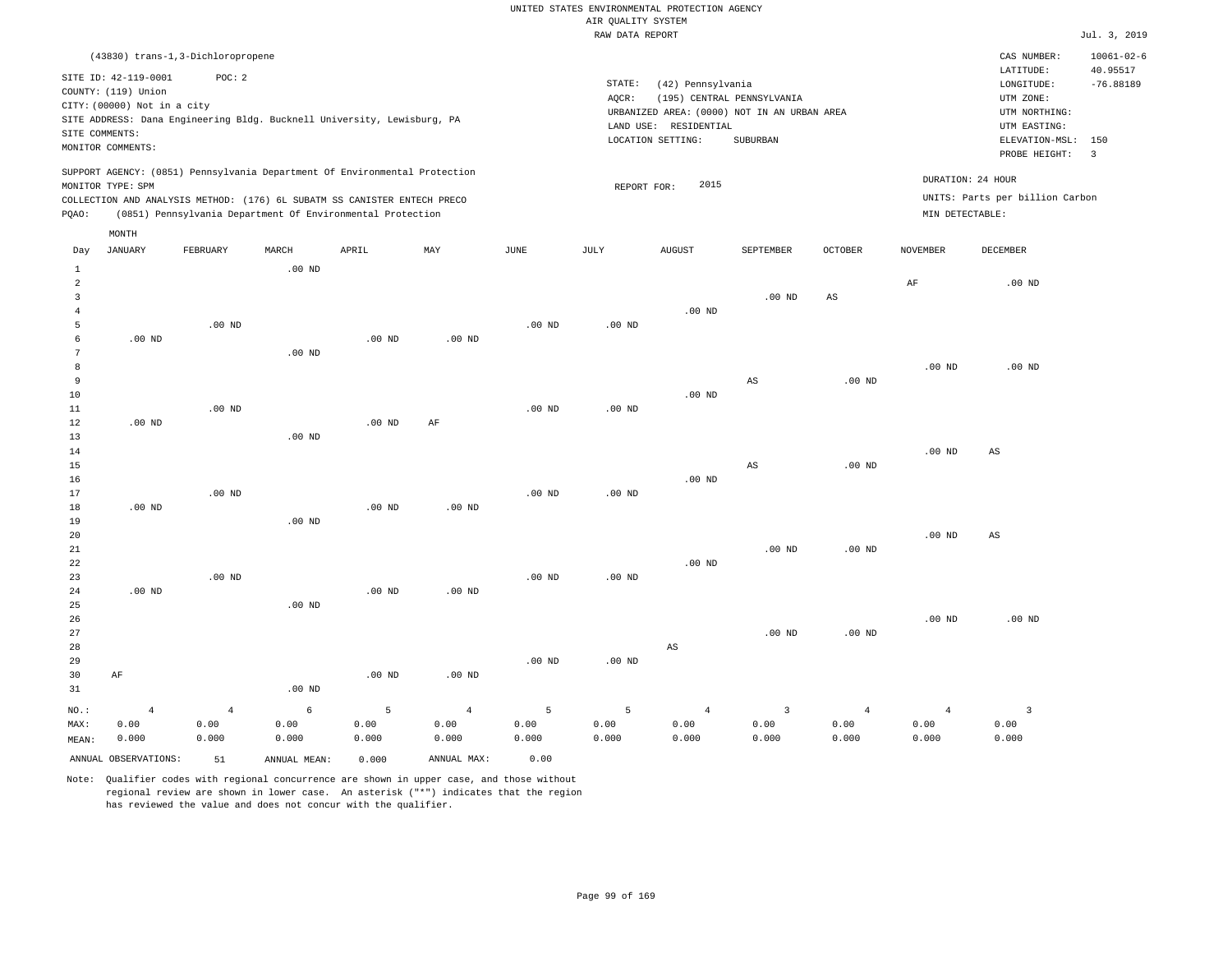|       |                             |                                 |          |                                                                                                                                                                                                                      |          |             | RAW DATA REPORT |                     |                                             |                   |                 |                                                      | Jul. 3, 2019             |
|-------|-----------------------------|---------------------------------|----------|----------------------------------------------------------------------------------------------------------------------------------------------------------------------------------------------------------------------|----------|-------------|-----------------|---------------------|---------------------------------------------|-------------------|-----------------|------------------------------------------------------|--------------------------|
|       |                             | (43831) cis-1,3-Dichloropropene |          |                                                                                                                                                                                                                      |          |             |                 |                     |                                             |                   |                 | CAS NUMBER:                                          | $10061 - 01 - 5$         |
|       | SITE ID: 42-119-0001        | POC: 2                          |          |                                                                                                                                                                                                                      |          |             |                 |                     |                                             |                   |                 | LATITUDE:                                            | 40.95517                 |
|       | COUNTY: (119) Union         |                                 |          |                                                                                                                                                                                                                      |          |             | STATE:          | (42) Pennsylvania   |                                             |                   |                 | LONGITUDE:                                           | $-76.88189$              |
|       | CITY: (00000) Not in a city |                                 |          |                                                                                                                                                                                                                      |          |             | AOCR:           |                     | (195) CENTRAL PENNSYLVANIA                  |                   |                 | UTM ZONE:                                            |                          |
|       |                             |                                 |          | SITE ADDRESS: Dana Engineering Bldg. Bucknell University, Lewisburg, PA                                                                                                                                              |          |             |                 |                     | URBANIZED AREA: (0000) NOT IN AN URBAN AREA |                   |                 | UTM NORTHING:                                        |                          |
|       | SITE COMMENTS:              |                                 |          |                                                                                                                                                                                                                      |          |             | LAND USE:       | RESIDENTIAL         |                                             |                   |                 | UTM EASTING:                                         |                          |
|       | MONITOR COMMENTS:           |                                 |          |                                                                                                                                                                                                                      |          |             |                 | LOCATION SETTING:   | SUBURBAN                                    |                   |                 | ELEVATION-MSL:                                       | 150                      |
|       |                             |                                 |          |                                                                                                                                                                                                                      |          |             |                 |                     |                                             |                   |                 | PROBE HEIGHT:                                        | $\overline{\phantom{a}}$ |
| POAO: | MONITOR TYPE: SPM           |                                 |          | SUPPORT AGENCY: (0851) Pennsylvania Department Of Environmental Protection<br>COLLECTION AND ANALYSIS METHOD: (176) 6L SUBATM SS CANISTER ENTECH PRECO<br>(0851) Pennsylvania Department Of Environmental Protection |          |             |                 | 2013<br>REPORT FOR: |                                             |                   | MIN DETECTABLE: | DURATION: 24 HOUR<br>UNITS: Parts per billion Carbon |                          |
|       | MONTH                       |                                 |          |                                                                                                                                                                                                                      |          |             |                 |                     |                                             |                   |                 |                                                      |                          |
| Day   | JANUARY                     | FEBRUARY                        | MARCH    | APRIL                                                                                                                                                                                                                | MAY      | <b>JUNE</b> | JULY            | <b>AUGUST</b>       | <b>SEPTEMBER</b>                            | <b>OCTOBER</b>    | NOVEMBER        | DECEMBER                                             |                          |
|       |                             |                                 |          |                                                                                                                                                                                                                      |          |             |                 |                     | $.00$ ND                                    | $.00$ ND          |                 |                                                      |                          |
|       |                             |                                 |          |                                                                                                                                                                                                                      |          |             |                 | AF                  |                                             |                   |                 |                                                      |                          |
|       |                             | $.00$ ND                        |          |                                                                                                                                                                                                                      |          | $.00$ ND    | $.00$ ND        |                     |                                             |                   |                 |                                                      |                          |
|       | $.00$ ND                    |                                 |          | .00 <sub>ND</sub>                                                                                                                                                                                                    | $.00$ ND |             |                 |                     |                                             |                   |                 |                                                      |                          |
|       |                             |                                 | $.00$ ND |                                                                                                                                                                                                                      |          |             |                 |                     |                                             |                   |                 |                                                      |                          |
|       |                             |                                 |          |                                                                                                                                                                                                                      |          |             |                 |                     |                                             |                   | $.00$ ND        | $.00$ ND                                             |                          |
|       |                             |                                 |          |                                                                                                                                                                                                                      |          |             |                 |                     | $.00$ ND                                    | .00 <sub>ND</sub> |                 |                                                      |                          |

| 8           |          |          |          |          |             |           |                   | TS       |          |          |          |          |
|-------------|----------|----------|----------|----------|-------------|-----------|-------------------|----------|----------|----------|----------|----------|
| 9           |          | .00 $ND$ |          |          |             | $.00$ ND  | $.00$ ND          |          |          |          |          |          |
| 10          | $.00$ ND |          |          | .00 $ND$ | $.00$ ND    |           |                   |          |          |          |          |          |
| $11\,$      |          |          | $.00$ ND |          |             |           |                   |          |          |          |          |          |
| 12          |          |          |          |          |             |           |                   |          |          |          | $.00$ ND | $.00$ ND |
| 13          |          |          |          |          |             |           |                   |          | $.00$ ND | .00 $ND$ |          |          |
| $14$        |          |          |          |          |             |           |                   | $\rm AF$ |          |          |          |          |
| $15\,$      |          | .00 $ND$ |          |          |             | AF        | $.00~\mathrm{ND}$ |          |          |          |          |          |
| $16$        | .00 $ND$ |          |          | .00 $ND$ | .00 $ND$    |           |                   |          |          |          |          |          |
| $17\,$      |          |          | .00 $ND$ |          |             |           |                   |          |          |          |          |          |
| $18\,$      |          |          |          |          |             |           |                   |          |          |          | TS       | .00 $ND$ |
| 19          |          |          |          |          |             |           |                   |          | $.00$ ND | $.00$ ND |          |          |
| $20$        |          |          |          |          |             |           |                   | .00 $ND$ |          |          |          |          |
| $21\,$      |          | .00 $ND$ |          |          |             | AF        | $_{\rm TS}$       |          |          |          |          |          |
| 22          | .00 $ND$ |          |          | .00 $ND$ | .00 $ND$    |           |                   |          |          |          |          |          |
| 23          |          |          | $.00$ ND |          |             |           |                   |          |          |          |          |          |
| $2\sqrt{4}$ |          |          |          |          |             |           |                   |          |          |          | AF       | $\rm AF$ |
| $25\,$      |          |          |          |          |             |           |                   |          | $.00$ ND | $.00$ ND |          |          |
| 26          |          |          |          |          |             |           |                   | $.00$ ND |          |          |          |          |
| 27          |          | $\rm AF$ |          |          |             | $\rm{AF}$ | .00 $ND$          |          |          |          |          |          |
| 28          | $.00$ ND |          |          | .00 $ND$ | $_{\rm TS}$ |           |                   |          |          |          |          |          |
| 29          |          |          | $.00$ ND |          |             |           |                   |          |          |          |          |          |
| 30          |          |          |          |          |             |           |                   |          |          |          | $.00$ ND | $.00$ ND |
| 31          |          |          |          |          |             |           |                   |          |          | .00 $ND$ |          |          |

NO.: MAX: MEAN: 5 0.00 0.000 4 0.00 0.000 5 0.00 0.000 5 0.00 0.000 4 0.00 0.000 2 0.00 0.000 4 0.00 0.000 2 0.00 0.000 5 0.00 0.000 6 0.00 0.000 3 0.00 0.000 4 0.00 0.000

ANNUAL OBSERVATIONS: 49 ANNUAL MEAN: 0.000 ANNUAL MAX: 0.00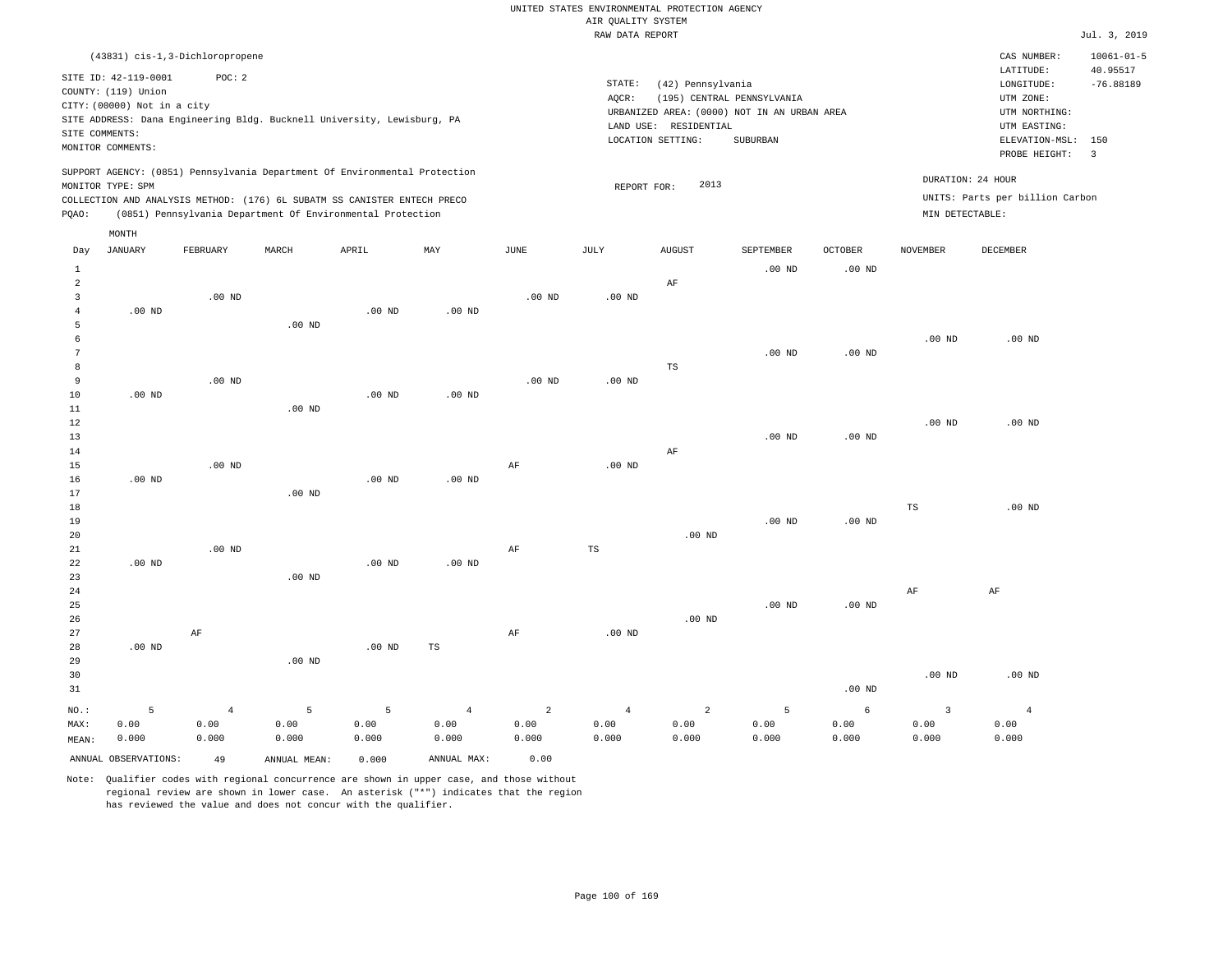RAW DATA REPORT Jul. 3, 2019 UNITED STATES ENVIRONMENTAL PROTECTION AGENCY AIR QUALITY SYSTEM (43831) cis-1,3-Dichloropropene STATE: (42) Pennsylvania CAS NUMBER: 10061-01-5 SITE ID: 42-119-0001 POC: 2 AQCR: (195) CENTRAL PENNSYLVANIA COUNTY: (119) Union CITY: (00000) Not in a city  $LONGITUDE: -76.88189$ LATITUDE: 40.95517 LOCATION SETTING: SUBURBAN SITE ADDRESS: Dana Engineering Bldg. Bucknell University, Lewisburg, PA LAND USE: RESIDENTIAL SITE COMMENTS: MONITOR COMMENTS: PROBE HEIGHT: 3 ELEVATION-MSL: 150 URBANIZED AREA: (0000) NOT IN AN URBAN AREA **URBAN SERIA UTM NORTHING**: UTM EASTING: UTM ZONE: SUPPORT AGENCY: (0851) Pennsylvania Department Of Environmental Protection MONITOR TYPE: SPM COLLECTION AND ANALYSIS METHOD: (176) 6L SUBATM SS CANISTER ENTECH PRECO REPORT FOR: 2014 UNITS: Parts per billion Carbon PQAO: (0851) Pennsylvania Department Of Environmental Protection MIN DETECTABLE: DURATION: 24 HOUR 1 2 3 4 5 6 7 8 9 10 11 12 13 14 15 16 17 18 19  $20$ 21 22 23 24 25 26 27 28 29 30 31 .00 ND .00 ND .00 ND .00 ND TS NO.: MAX: MEAN: 4 0.00 0.000 .00 ND AF .00 DI .00 ND AS .00 ND .00 ND .00 ND .00 ND AF AF AF .00 ND .00 ND .00 ND .00 ND .00 ND .00 ND .00 ND .00 ND AF .00 ND .00 ND .00 ND .00 ND .00 ND .00 ND .00 ND .00 ND .00 ND .00 ND .00 ND .00 ND .00 ND .00 ND .00 ND .00 ND .00 ND .00 ND .00 ND .00 ND .00 ND .00 ND .00 ND .00 ND .00 ND .00 ND .00 ND .00 ND .00 ND .00 ND .00 ND .00 ND .00 ND .00 ND .00 ND 3 0.00 0.000 4 0.00 0.000 3 0.00 0.000 5 0.00 0.000 4 0.00 0.000 5 0.00 0.000 5 0.00 0.000 5 0.00 0.000 5 0.00 0.000 5 0.00 0.000 6 0.00 0.000 ANNUAL OBSERVATIONS: 54 ANNUAL MEAN: 0.000 ANNUAL MAX: 0.00 Day JANUARY FEBRUARY MARCH APRIL MAY JUNE JULY AUGUST SEPTEMBER OCTOBER NOVEMBER DECEMBER MONTH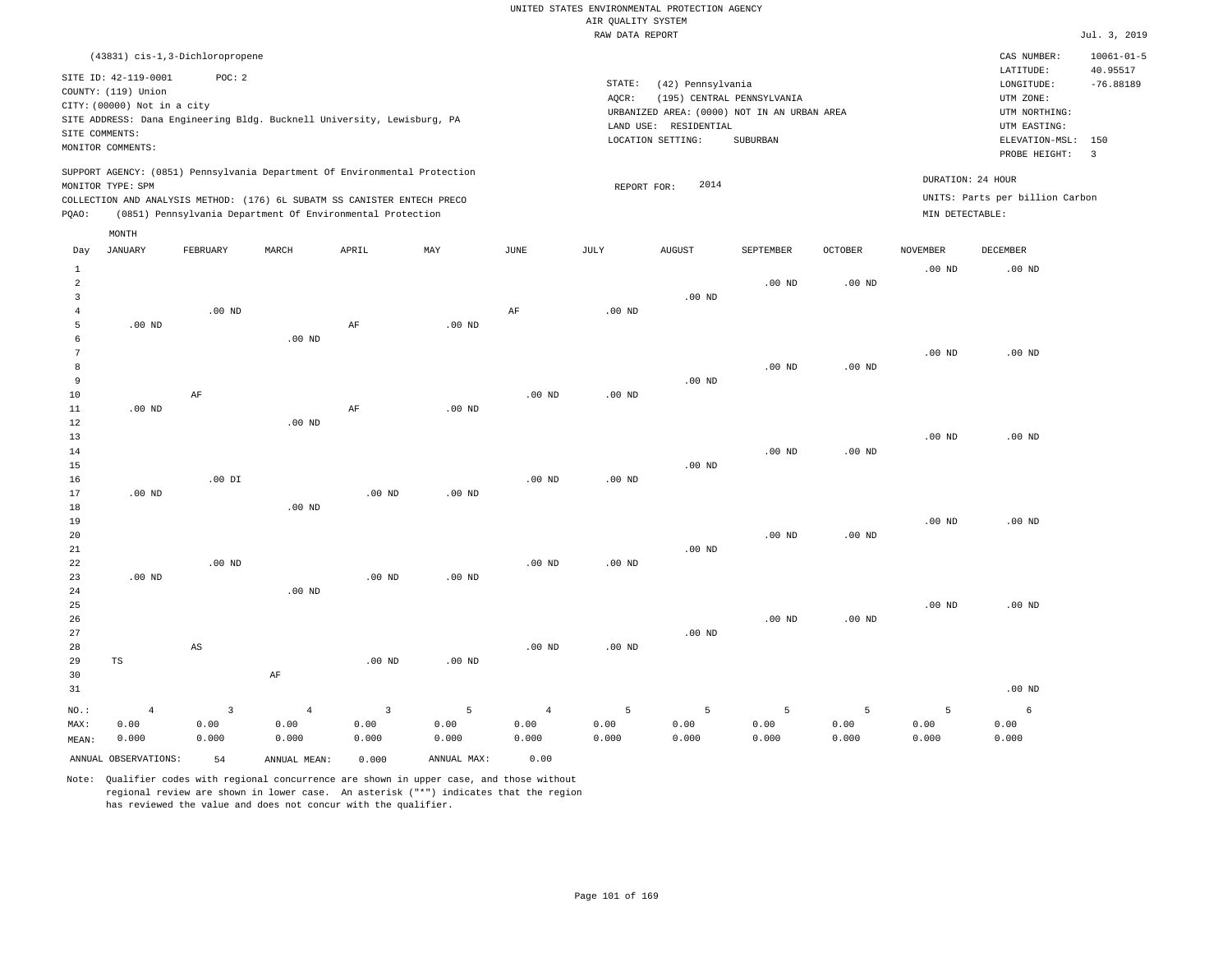|                 |                                 |                |                                                                            |                   |                   |                   | <br>Rothers nensen<br>RAW DATA REPORT       |                        |                         |                        |                   |                                 | Jul. 3, 2019     |
|-----------------|---------------------------------|----------------|----------------------------------------------------------------------------|-------------------|-------------------|-------------------|---------------------------------------------|------------------------|-------------------------|------------------------|-------------------|---------------------------------|------------------|
|                 | (43831) cis-1,3-Dichloropropene |                |                                                                            |                   |                   |                   |                                             |                        |                         |                        |                   | CAS NUMBER:                     | $10061 - 01 - 5$ |
|                 |                                 |                |                                                                            |                   |                   |                   |                                             |                        |                         |                        |                   | LATITUDE:                       | 40.95517         |
|                 | SITE ID: 42-119-0001            | POC: 2         |                                                                            |                   |                   |                   | STATE:                                      | (42) Pennsylvania      |                         |                        |                   | LONGITUDE:                      | $-76.88189$      |
|                 | COUNTY: (119) Union             |                |                                                                            |                   |                   |                   | AQCR:                                       | UTM ZONE:              |                         |                        |                   |                                 |                  |
|                 | CITY: (00000) Not in a city     |                |                                                                            |                   |                   |                   | URBANIZED AREA: (0000) NOT IN AN URBAN AREA | UTM NORTHING:          |                         |                        |                   |                                 |                  |
|                 |                                 |                | SITE ADDRESS: Dana Engineering Bldg. Bucknell University, Lewisburg, PA    |                   |                   |                   | LAND USE: RESIDENTIAL                       | UTM EASTING:           |                         |                        |                   |                                 |                  |
| SITE COMMENTS:  |                                 |                |                                                                            |                   |                   |                   |                                             | LOCATION SETTING:      | SUBURBAN                |                        |                   | ELEVATION-MSL:                  | 150              |
|                 | MONITOR COMMENTS:               |                |                                                                            |                   |                   |                   |                                             | PROBE HEIGHT:          | $\overline{\mathbf{3}}$ |                        |                   |                                 |                  |
|                 |                                 |                | SUPPORT AGENCY: (0851) Pennsylvania Department Of Environmental Protection |                   |                   |                   |                                             |                        |                         |                        |                   |                                 |                  |
|                 | MONITOR TYPE: SPM               |                |                                                                            |                   |                   |                   | REPORT FOR:                                 | 2015                   |                         |                        |                   | DURATION: 24 HOUR               |                  |
|                 |                                 |                | COLLECTION AND ANALYSIS METHOD: (176) 6L SUBATM SS CANISTER ENTECH PRECO   |                   |                   |                   |                                             |                        |                         |                        |                   | UNITS: Parts per billion Carbon |                  |
| PQAO:           |                                 |                | (0851) Pennsylvania Department Of Environmental Protection                 |                   |                   |                   |                                             |                        |                         |                        | MIN DETECTABLE:   |                                 |                  |
|                 | MONTH                           |                |                                                                            |                   |                   |                   |                                             |                        |                         |                        |                   |                                 |                  |
| Day             | <b>JANUARY</b>                  | FEBRUARY       | MARCH                                                                      | APRIL             | MAY               | <b>JUNE</b>       | JULY                                        | <b>AUGUST</b>          | SEPTEMBER               | <b>OCTOBER</b>         | <b>NOVEMBER</b>   | DECEMBER                        |                  |
| $\mathbf{1}$    |                                 |                | $.00$ ND                                                                   |                   |                   |                   |                                             |                        |                         |                        |                   |                                 |                  |
| $\overline{a}$  |                                 |                |                                                                            |                   |                   |                   |                                             |                        |                         |                        | $\rm AF$          | $.00$ ND                        |                  |
| 3               |                                 |                |                                                                            |                   |                   |                   |                                             |                        | .00 <sub>ND</sub>       | $\mathbb{A}\mathbb{S}$ |                   |                                 |                  |
| $\overline{4}$  |                                 |                |                                                                            |                   |                   |                   |                                             | .00 <sub>ND</sub>      |                         |                        |                   |                                 |                  |
| 5               |                                 | $.00$ ND       |                                                                            |                   |                   | .00 <sub>ND</sub> | $.00$ ND                                    |                        |                         |                        |                   |                                 |                  |
| 6               | $.00$ ND                        |                |                                                                            | .00 <sub>ND</sub> | .00 <sub>ND</sub> |                   |                                             |                        |                         |                        |                   |                                 |                  |
| $7\phantom{.0}$ |                                 |                | $.00$ ND                                                                   |                   |                   |                   |                                             |                        |                         |                        |                   |                                 |                  |
| 8               |                                 |                |                                                                            |                   |                   |                   |                                             |                        |                         |                        | .00 <sub>ND</sub> | $.00$ ND                        |                  |
| 9               |                                 |                |                                                                            |                   |                   |                   |                                             |                        | AS                      | $.00$ ND               |                   |                                 |                  |
| 10              |                                 |                |                                                                            |                   |                   |                   |                                             | $.00$ ND               |                         |                        |                   |                                 |                  |
| 11              |                                 | $.00$ ND       |                                                                            |                   |                   | $.00$ ND          | $.00$ ND                                    |                        |                         |                        |                   |                                 |                  |
| 12              | $.00$ ND                        |                |                                                                            | .00 <sub>ND</sub> | AF                |                   |                                             |                        |                         |                        |                   |                                 |                  |
| 13              |                                 |                | $.00$ ND                                                                   |                   |                   |                   |                                             |                        |                         |                        |                   |                                 |                  |
| 14              |                                 |                |                                                                            |                   |                   |                   |                                             |                        |                         |                        | .00 <sub>ND</sub> | AS                              |                  |
| 15              |                                 |                |                                                                            |                   |                   |                   |                                             |                        | AS                      | .00 <sub>ND</sub>      |                   |                                 |                  |
| 16              |                                 | $.00$ ND       |                                                                            |                   |                   |                   |                                             | $.00$ ND               |                         |                        |                   |                                 |                  |
| 17<br>18        | $.00$ ND                        |                |                                                                            | $.00$ ND          | $.00$ ND          | .00 <sub>ND</sub> | $.00$ ND                                    |                        |                         |                        |                   |                                 |                  |
| 19              |                                 |                | .00 <sub>ND</sub>                                                          |                   |                   |                   |                                             |                        |                         |                        |                   |                                 |                  |
| 20              |                                 |                |                                                                            |                   |                   |                   |                                             |                        |                         |                        | $.00$ ND          | $_{\rm AS}$                     |                  |
| 21              |                                 |                |                                                                            |                   |                   |                   |                                             |                        | $.00$ ND                | .00 <sub>ND</sub>      |                   |                                 |                  |
| 22              |                                 |                |                                                                            |                   |                   |                   |                                             | $.00$ ND               |                         |                        |                   |                                 |                  |
| 23              |                                 | $.00$ ND       |                                                                            |                   |                   | .00 <sub>ND</sub> | $.00$ ND                                    |                        |                         |                        |                   |                                 |                  |
| 24              | $.00$ ND                        |                |                                                                            | $.00$ ND          | $.00$ ND          |                   |                                             |                        |                         |                        |                   |                                 |                  |
| 25              |                                 |                | .00 <sub>ND</sub>                                                          |                   |                   |                   |                                             |                        |                         |                        |                   |                                 |                  |
| 26              |                                 |                |                                                                            |                   |                   |                   |                                             |                        |                         |                        | .00 <sub>ND</sub> | $.00$ ND                        |                  |
| 27              |                                 |                |                                                                            |                   |                   |                   |                                             |                        | .00 <sub>ND</sub>       | .00 <sub>ND</sub>      |                   |                                 |                  |
| 28              |                                 |                |                                                                            |                   |                   |                   |                                             | $\mathbb{A}\mathbb{S}$ |                         |                        |                   |                                 |                  |
| 29              |                                 |                |                                                                            |                   |                   | $.00$ ND          | $.00$ ND                                    |                        |                         |                        |                   |                                 |                  |
| 30              | AF                              |                |                                                                            | .00 <sub>ND</sub> | $.00$ ND          |                   |                                             |                        |                         |                        |                   |                                 |                  |
| 31              |                                 |                | $.00$ ND                                                                   |                   |                   |                   |                                             |                        |                         |                        |                   |                                 |                  |
| NO.:            | $\overline{4}$                  | $\overline{4}$ | 6                                                                          | 5                 | $\,4\,$           | 5                 | 5                                           | $\overline{4}$         | $\overline{3}$          | $\overline{4}$         | $\overline{4}$    | $\overline{3}$                  |                  |
| MAX:            | 0.00                            | 0.00           | 0.00                                                                       | 0.00              | 0.00              | 0.00              | 0.00                                        | 0.00                   | 0.00                    | 0.00                   | 0.00              | 0.00                            |                  |
| MEAN:           | 0.000                           | 0.000          | 0.000                                                                      | 0.000             | 0.000             | 0.000             | 0.000                                       | 0.000                  | 0.000                   | 0.000                  | 0.000             | 0.000                           |                  |
|                 | ANNUAL OBSERVATIONS:            | 51             | ANNUAL MEAN:                                                               | 0.000             | ANNUAL MAX:       | 0.00              |                                             |                        |                         |                        |                   |                                 |                  |
|                 |                                 |                |                                                                            |                   |                   |                   |                                             |                        |                         |                        |                   |                                 |                  |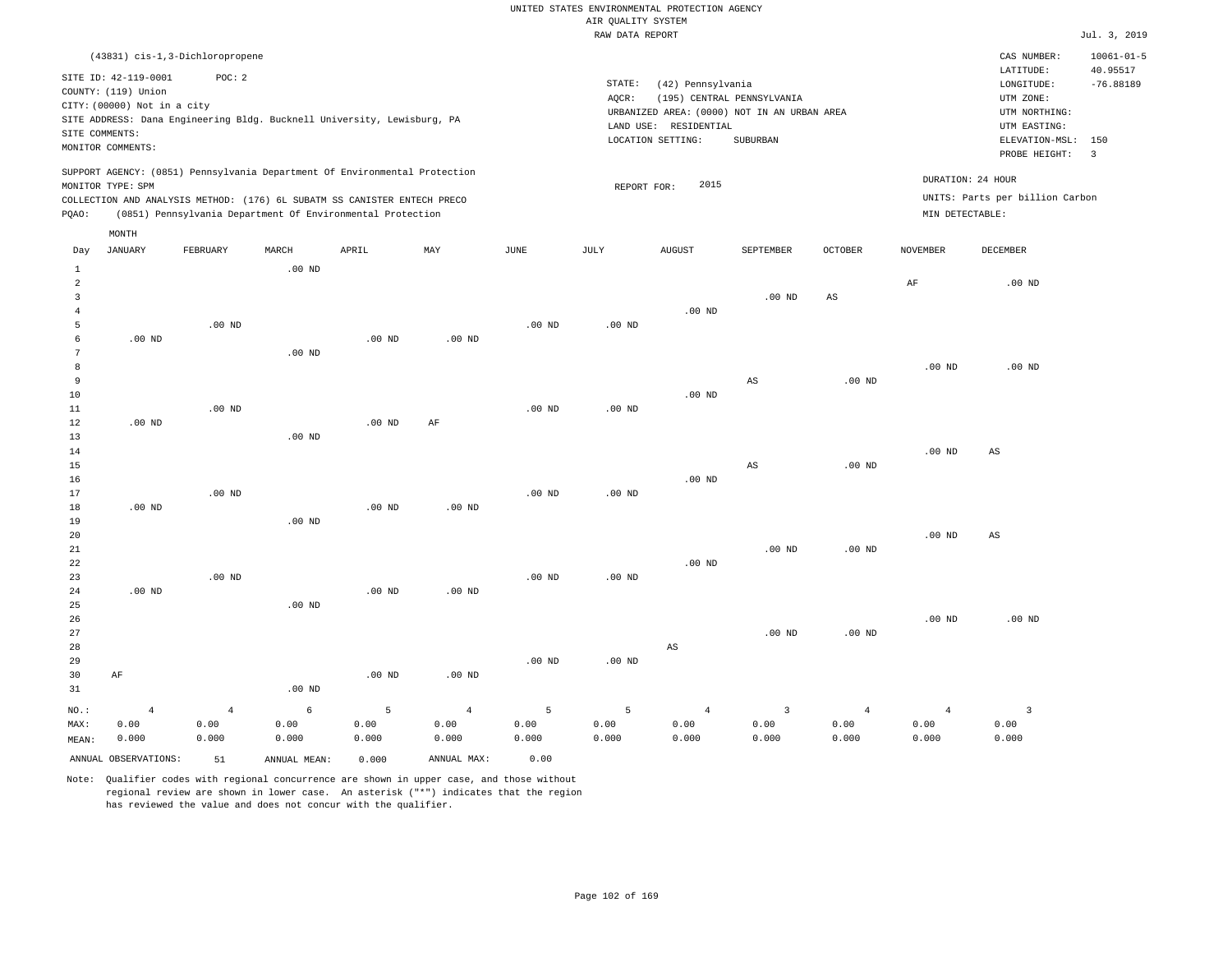|                |                             |                              |          |                                                                            |                   |             | RAW DATA REPORT                                              |                       |                  |                |                   |                                 | Jul. 3, 2019                   |  |
|----------------|-----------------------------|------------------------------|----------|----------------------------------------------------------------------------|-------------------|-------------|--------------------------------------------------------------|-----------------------|------------------|----------------|-------------------|---------------------------------|--------------------------------|--|
|                |                             | (43832) Dibromochloromethane |          |                                                                            |                   |             |                                                              |                       |                  |                |                   | CAS NUMBER:                     | $124 - 48 - 1$                 |  |
|                | SITE ID: 42-119-0001        | POC: 2                       |          |                                                                            |                   |             |                                                              |                       |                  |                |                   | LATITUDE:                       | 40.95517<br>$-76.88189$        |  |
|                | COUNTY: (119) Union         |                              |          |                                                                            |                   |             | STATE:<br>(42) Pennsylvania<br>LONGITUDE:                    |                       |                  |                |                   |                                 |                                |  |
|                | CITY: (00000) Not in a city |                              |          |                                                                            |                   |             | (195) CENTRAL PENNSYLVANIA<br>UTM ZONE:<br>AOCR:             |                       |                  |                |                   |                                 |                                |  |
|                |                             |                              |          | SITE ADDRESS: Dana Engineering Bldg. Bucknell University, Lewisburg, PA    |                   |             | URBANIZED AREA: (0000) NOT IN AN URBAN AREA<br>UTM NORTHING: |                       |                  |                |                   |                                 |                                |  |
|                | SITE COMMENTS:              |                              |          |                                                                            |                   |             |                                                              | LAND USE: RESIDENTIAL |                  |                |                   | UTM EASTING:                    |                                |  |
|                | MONITOR COMMENTS:           |                              |          |                                                                            |                   |             |                                                              | LOCATION SETTING:     | <b>SUBURBAN</b>  |                |                   | ELEVATION-MSL:<br>PROBE HEIGHT: | 150<br>$\overline{\mathbf{3}}$ |  |
|                |                             |                              |          | SUPPORT AGENCY: (0851) Pennsylvania Department Of Environmental Protection |                   |             |                                                              |                       |                  |                |                   |                                 |                                |  |
|                | MONITOR TYPE: SPM           |                              |          |                                                                            |                   |             | REPORT FOR:                                                  | 2013                  |                  |                |                   | DURATION: 24 HOUR               |                                |  |
|                |                             |                              |          | COLLECTION AND ANALYSIS METHOD: (176) 6L SUBATM SS CANISTER ENTECH PRECO   |                   |             |                                                              |                       |                  |                |                   | UNITS: Parts per billion Carbon |                                |  |
| PQAO:          |                             |                              |          | (0851) Pennsylvania Department Of Environmental Protection                 |                   |             |                                                              |                       |                  |                | MIN DETECTABLE:   |                                 |                                |  |
|                | MONTH                       |                              |          |                                                                            |                   |             |                                                              |                       |                  |                |                   |                                 |                                |  |
| Day            | <b>JANUARY</b>              | FEBRUARY                     | MARCH    | APRIL                                                                      | MAY               | <b>JUNE</b> | JULY                                                         | <b>AUGUST</b>         | <b>SEPTEMBER</b> | <b>OCTOBER</b> | <b>NOVEMBER</b>   | <b>DECEMBER</b>                 |                                |  |
| 1              |                             |                              |          |                                                                            |                   |             |                                                              |                       | $.00$ ND         | $.00$ ND       |                   |                                 |                                |  |
| 2              |                             |                              |          |                                                                            |                   |             |                                                              | AF                    |                  |                |                   |                                 |                                |  |
| $\overline{3}$ |                             | $.00$ ND                     |          |                                                                            |                   | $.00$ ND    | $.00$ ND                                                     |                       |                  |                |                   |                                 |                                |  |
| $\overline{4}$ | $.00$ ND                    |                              |          | $.00$ ND                                                                   | .00 <sub>ND</sub> |             |                                                              |                       |                  |                |                   |                                 |                                |  |
| 5              |                             |                              | $.00$ ND |                                                                            |                   |             |                                                              |                       |                  |                |                   |                                 |                                |  |
| 6<br>7         |                             |                              |          |                                                                            |                   |             |                                                              |                       | $.00$ ND         | $.00$ ND       | .00 <sub>ND</sub> | $.00$ ND                        |                                |  |
| 8              |                             |                              |          |                                                                            |                   |             |                                                              | TS                    |                  |                |                   |                                 |                                |  |
| 9              |                             | $.00$ ND                     |          |                                                                            |                   | $.00$ ND    | $.00$ ND                                                     |                       |                  |                |                   |                                 |                                |  |
| 10             | $.00$ ND                    |                              |          | .00 <sub>ND</sub>                                                          | $.00$ ND          |             |                                                              |                       |                  |                |                   |                                 |                                |  |
| 11             |                             |                              | $.00$ ND |                                                                            |                   |             |                                                              |                       |                  |                |                   |                                 |                                |  |
| 12             |                             |                              |          |                                                                            |                   |             |                                                              |                       |                  |                | .00 <sub>ND</sub> | $.00$ ND                        |                                |  |
| 13             |                             |                              |          |                                                                            |                   |             |                                                              |                       | $.00$ ND         | $.00$ ND       |                   |                                 |                                |  |
| 14             |                             |                              |          |                                                                            |                   |             |                                                              | AF                    |                  |                |                   |                                 |                                |  |
| 15             |                             | $.00$ ND                     |          |                                                                            |                   | AF          | $.00$ ND                                                     |                       |                  |                |                   |                                 |                                |  |
| 16             | $.00$ ND                    |                              |          | $.00$ ND                                                                   | $.00$ ND          |             |                                                              |                       |                  |                |                   |                                 |                                |  |
| 17             |                             |                              | $.00$ ND |                                                                            |                   |             |                                                              |                       |                  |                |                   |                                 |                                |  |
| 18             |                             |                              |          |                                                                            |                   |             |                                                              |                       |                  |                | $_{\rm TS}$       | $.00$ ND                        |                                |  |
| 19             |                             |                              |          |                                                                            |                   |             |                                                              |                       | $.00$ ND         | $.00$ ND       |                   |                                 |                                |  |
| 20             |                             |                              |          |                                                                            |                   |             |                                                              | $.00$ ND              |                  |                |                   |                                 |                                |  |
| 21             |                             | $.00$ ND                     |          |                                                                            |                   | $\rm AF$    | TS                                                           |                       |                  |                |                   |                                 |                                |  |
| 22             | $.00$ ND                    |                              |          | $.00$ ND                                                                   | $.00$ ND          |             |                                                              |                       |                  |                |                   |                                 |                                |  |
| 23             |                             |                              | $.00$ ND |                                                                            |                   |             |                                                              |                       |                  |                |                   |                                 |                                |  |
| 24             |                             |                              |          |                                                                            |                   |             |                                                              |                       |                  |                | AF                | $\rm AF$                        |                                |  |
| 25             |                             |                              |          |                                                                            |                   |             |                                                              |                       | $.00$ ND         | $.00$ ND       |                   |                                 |                                |  |
| 26             |                             |                              |          |                                                                            |                   |             |                                                              | $.00$ ND              |                  |                |                   |                                 |                                |  |

27 28 29 30 31 .00 ND NO.: MAX: MEAN: 5 0.00 0.000 AF .00 ND .00 ND TS AF .00 ND .00 ND .00 ND .00 ND 4 0.00 0.000 5 0.00 0.000 5 0.00 0.000 4 0.00 0.000 2 0.00 0.000 4 0.00 0.000 2 0.00 0.000 5 0.00 0.000 6 0.00 0.000 3 0.00 0.000 4 0.00 0.000

ANNUAL OBSERVATIONS: 49 ANNUAL MEAN: 0.000 ANNUAL MAX: 0.00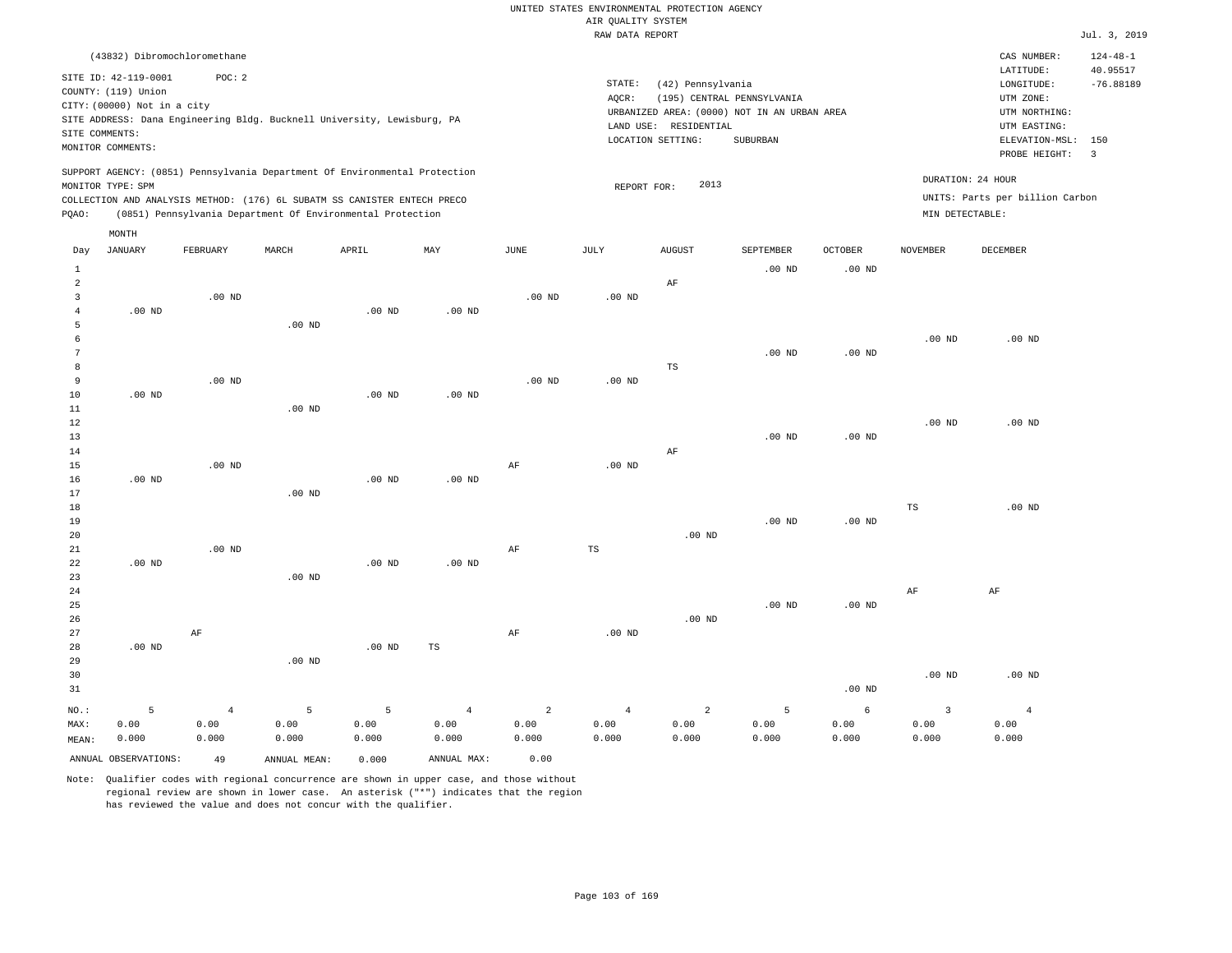|                              |                                                                                                                   |                        |                                                                            |                   |                   |                   | RAW DATA REPORT   |                                                                 |                                                                                       |                   |                   |                                                                                         | Jul. 3, 2019                   |
|------------------------------|-------------------------------------------------------------------------------------------------------------------|------------------------|----------------------------------------------------------------------------|-------------------|-------------------|-------------------|-------------------|-----------------------------------------------------------------|---------------------------------------------------------------------------------------|-------------------|-------------------|-----------------------------------------------------------------------------------------|--------------------------------|
|                              | (43832) Dibromochloromethane                                                                                      |                        |                                                                            |                   |                   |                   |                   |                                                                 |                                                                                       |                   |                   | CAS NUMBER:                                                                             | $124 - 48 - 1$                 |
|                              | SITE ID: 42-119-0001<br>COUNTY: (119) Union<br>CITY: (00000) Not in a city<br>SITE COMMENTS:<br>MONITOR COMMENTS: | POC: 2                 | SITE ADDRESS: Dana Engineering Bldg. Bucknell University, Lewisburg, PA    |                   |                   |                   | STATE:<br>AOCR:   | (42) Pennsylvania<br>LAND USE: RESIDENTIAL<br>LOCATION SETTING: | (195) CENTRAL PENNSYLVANIA<br>URBANIZED AREA: (0000) NOT IN AN URBAN AREA<br>SUBURBAN |                   |                   | LATITUDE:<br>LONGITUDE:<br>UTM ZONE:<br>UTM NORTHING:<br>UTM EASTING:<br>ELEVATION-MSL: | 40.95517<br>$-76.88189$<br>150 |
|                              |                                                                                                                   |                        |                                                                            |                   |                   |                   |                   |                                                                 |                                                                                       |                   |                   | PROBE HEIGHT:                                                                           | $\overline{3}$                 |
|                              | MONITOR TYPE: SPM                                                                                                 |                        | SUPPORT AGENCY: (0851) Pennsylvania Department Of Environmental Protection |                   |                   |                   | REPORT FOR:       | 2014                                                            |                                                                                       |                   |                   | DURATION: 24 HOUR                                                                       |                                |
|                              |                                                                                                                   |                        | COLLECTION AND ANALYSIS METHOD: (176) 6L SUBATM SS CANISTER ENTECH PRECO   |                   |                   |                   |                   |                                                                 |                                                                                       |                   |                   | UNITS: Parts per billion Carbon                                                         |                                |
| PQAO:                        |                                                                                                                   |                        | (0851) Pennsylvania Department Of Environmental Protection                 |                   |                   |                   |                   |                                                                 |                                                                                       |                   | MIN DETECTABLE:   |                                                                                         |                                |
|                              | MONTH                                                                                                             |                        |                                                                            |                   |                   |                   |                   |                                                                 |                                                                                       |                   |                   |                                                                                         |                                |
| Day                          | <b>JANUARY</b>                                                                                                    | FEBRUARY               | MARCH                                                                      | APRIL             | MAY               | JUNE              | JULY              | AUGUST                                                          | SEPTEMBER                                                                             | <b>OCTOBER</b>    | NOVEMBER          | DECEMBER                                                                                |                                |
| $1\,$<br>2<br>$\overline{3}$ |                                                                                                                   |                        |                                                                            |                   |                   |                   |                   | $.00$ ND                                                        | $.00$ ND                                                                              | $.00$ ND          | .00 <sub>ND</sub> | $.00$ ND                                                                                |                                |
| $\overline{4}$               |                                                                                                                   | $.00$ ND               |                                                                            |                   |                   | AF                | $.00$ ND          |                                                                 |                                                                                       |                   |                   |                                                                                         |                                |
| 5                            | $.00$ ND                                                                                                          |                        |                                                                            | AF                | $.00$ ND          |                   |                   |                                                                 |                                                                                       |                   |                   |                                                                                         |                                |
| $\epsilon$<br>7              |                                                                                                                   |                        | $.00$ ND                                                                   |                   |                   |                   |                   |                                                                 |                                                                                       |                   | $.00$ ND          | $.00$ ND                                                                                |                                |
| 8                            |                                                                                                                   |                        |                                                                            |                   |                   |                   |                   |                                                                 | $.00$ ND                                                                              | .00 <sub>ND</sub> |                   |                                                                                         |                                |
| 9                            |                                                                                                                   |                        |                                                                            |                   |                   |                   |                   | $.00$ ND                                                        |                                                                                       |                   |                   |                                                                                         |                                |
| 10                           |                                                                                                                   | AF                     |                                                                            |                   |                   | $.00$ ND          | .00 <sub>ND</sub> |                                                                 |                                                                                       |                   |                   |                                                                                         |                                |
| $1\,1$<br>12                 | $.00$ ND                                                                                                          |                        | $.00$ ND                                                                   | AF                | .00 <sub>ND</sub> |                   |                   |                                                                 |                                                                                       |                   |                   |                                                                                         |                                |
| 13                           |                                                                                                                   |                        |                                                                            |                   |                   |                   |                   |                                                                 |                                                                                       |                   | .00 <sub>ND</sub> | $.00$ ND                                                                                |                                |
| 14                           |                                                                                                                   |                        |                                                                            |                   |                   |                   |                   |                                                                 | $.00$ ND                                                                              | .00 <sub>ND</sub> |                   |                                                                                         |                                |
| 15                           |                                                                                                                   |                        |                                                                            |                   |                   |                   |                   | .00 <sub>ND</sub>                                               |                                                                                       |                   |                   |                                                                                         |                                |
| 16<br>17                     | .00 <sub>ND</sub>                                                                                                 | $.00$ DI               |                                                                            | .00 <sub>ND</sub> | .00 <sub>ND</sub> | .00 <sub>ND</sub> | $.00$ ND          |                                                                 |                                                                                       |                   |                   |                                                                                         |                                |
| 18                           |                                                                                                                   |                        | $.00$ ND                                                                   |                   |                   |                   |                   |                                                                 |                                                                                       |                   |                   |                                                                                         |                                |
| 19                           |                                                                                                                   |                        |                                                                            |                   |                   |                   |                   |                                                                 |                                                                                       |                   | $.00$ ND          | $.00$ ND                                                                                |                                |
| 20                           |                                                                                                                   |                        |                                                                            |                   |                   |                   |                   |                                                                 | .00 <sub>ND</sub>                                                                     | .00 <sub>ND</sub> |                   |                                                                                         |                                |
| $21\,$<br>22                 |                                                                                                                   | $.00$ ND               |                                                                            |                   |                   | $.00$ ND          | $.00$ ND          | .00 <sub>ND</sub>                                               |                                                                                       |                   |                   |                                                                                         |                                |
| 23                           | .00 <sub>ND</sub>                                                                                                 |                        |                                                                            | .00 <sub>ND</sub> | .00 <sub>ND</sub> |                   |                   |                                                                 |                                                                                       |                   |                   |                                                                                         |                                |
| 24                           |                                                                                                                   |                        | $.00$ ND                                                                   |                   |                   |                   |                   |                                                                 |                                                                                       |                   |                   |                                                                                         |                                |
| 25                           |                                                                                                                   |                        |                                                                            |                   |                   |                   |                   |                                                                 |                                                                                       |                   | $.00$ ND          | $.00$ ND                                                                                |                                |
| 26<br>27                     |                                                                                                                   |                        |                                                                            |                   |                   |                   |                   | .00 <sub>ND</sub>                                               | $.00$ ND                                                                              | $.00$ ND          |                   |                                                                                         |                                |
| 28                           |                                                                                                                   | $\mathbb{A}\mathbb{S}$ |                                                                            |                   |                   | .00 <sub>ND</sub> | $.00$ ND          |                                                                 |                                                                                       |                   |                   |                                                                                         |                                |
| 29                           | TS                                                                                                                |                        |                                                                            | $.00$ ND          | $.00$ ND          |                   |                   |                                                                 |                                                                                       |                   |                   |                                                                                         |                                |
| 30                           |                                                                                                                   |                        | AF                                                                         |                   |                   |                   |                   |                                                                 |                                                                                       |                   |                   |                                                                                         |                                |
| 31                           |                                                                                                                   |                        |                                                                            |                   |                   |                   |                   |                                                                 |                                                                                       |                   |                   | $.00$ ND                                                                                |                                |
| NO.:                         | $\overline{4}$                                                                                                    | $\overline{3}$         | $\overline{4}$                                                             | $\overline{3}$    | 5                 | $\overline{4}$    | 5                 | 5                                                               | 5                                                                                     | 5                 | 5                 | 6                                                                                       |                                |
| MAX:<br>MEAN:                | 0.00<br>0.000                                                                                                     | 0.00<br>0.000          | 0.00<br>0.000                                                              | 0.00<br>0.000     | 0.00<br>0.000     | 0.00<br>0.000     | 0.00<br>0.000     | 0.00<br>0.000                                                   | 0.00<br>0.000                                                                         | 0.00<br>0.000     | 0.00<br>0.000     | 0.00<br>0.000                                                                           |                                |
|                              | ANNUAL OBSERVATIONS:                                                                                              | 54                     |                                                                            | 0.000             | ANNUAL MAX:       | 0.00              |                   |                                                                 |                                                                                       |                   |                   |                                                                                         |                                |
|                              |                                                                                                                   |                        | ANNUAL MEAN:                                                               |                   |                   |                   |                   |                                                                 |                                                                                       |                   |                   |                                                                                         |                                |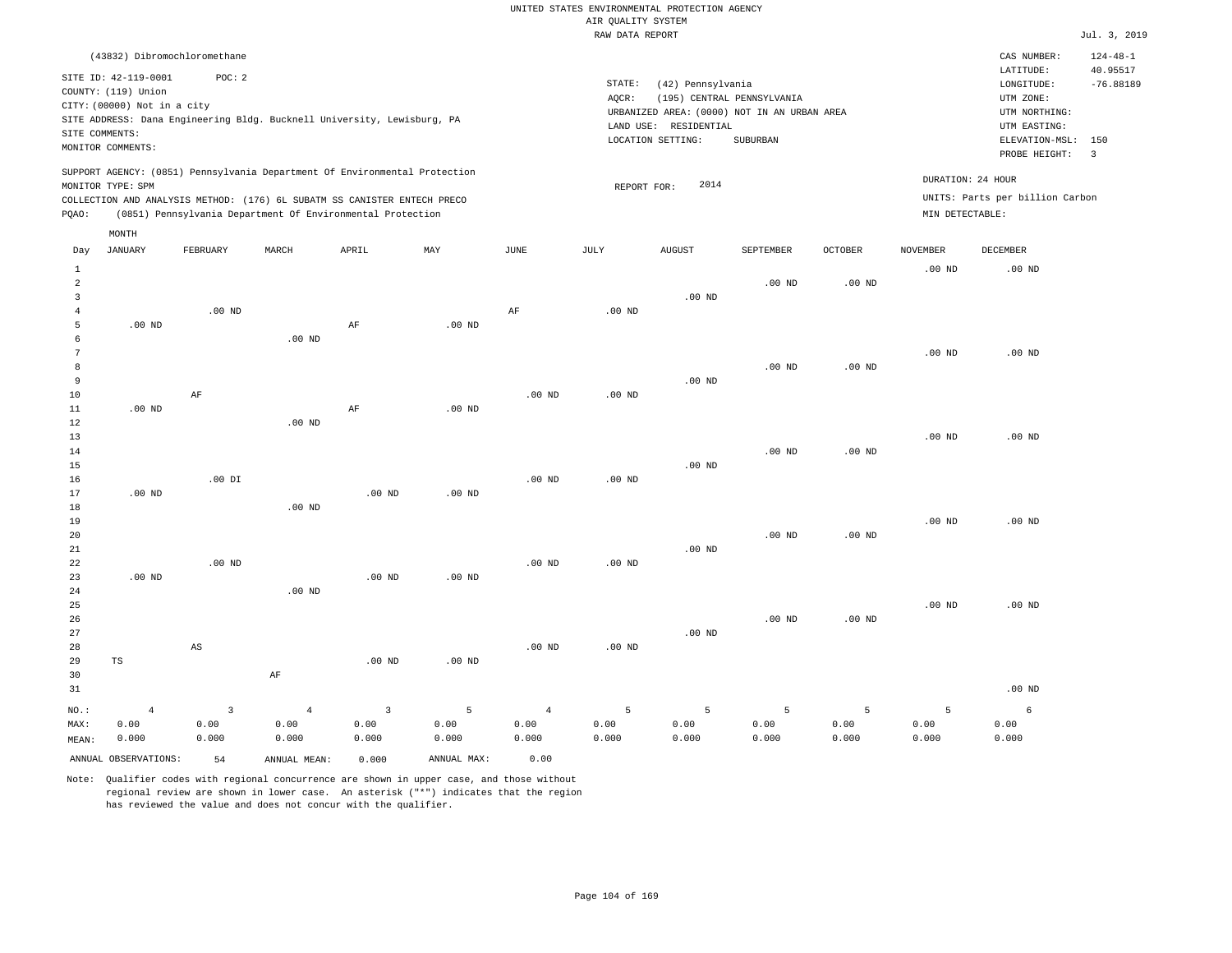|                         |                              |                |                                                                            |                   |                |                                                              | RAW DATA REPORT |                        |                         |                   |                 |                                 | Jul. 3, 2019            |
|-------------------------|------------------------------|----------------|----------------------------------------------------------------------------|-------------------|----------------|--------------------------------------------------------------|-----------------|------------------------|-------------------------|-------------------|-----------------|---------------------------------|-------------------------|
|                         | (43832) Dibromochloromethane |                |                                                                            |                   |                |                                                              |                 |                        |                         |                   |                 | CAS NUMBER:                     | $124 - 48 - 1$          |
|                         |                              |                |                                                                            |                   |                |                                                              |                 |                        |                         |                   |                 | LATITUDE:                       | 40.95517                |
|                         | SITE ID: 42-119-0001         | POC: 2         |                                                                            |                   |                |                                                              | STATE:          | (42) Pennsylvania      |                         |                   |                 | LONGITUDE:                      | $-76.88189$             |
|                         | COUNTY: (119) Union          |                |                                                                            |                   |                | AQCR:<br>(195) CENTRAL PENNSYLVANIA<br>UTM ZONE:             |                 |                        |                         |                   |                 |                                 |                         |
|                         | CITY: (00000) Not in a city  |                |                                                                            |                   |                | URBANIZED AREA: (0000) NOT IN AN URBAN AREA<br>UTM NORTHING: |                 |                        |                         |                   |                 |                                 |                         |
|                         |                              |                | SITE ADDRESS: Dana Engineering Bldg. Bucknell University, Lewisburg, PA    |                   |                |                                                              |                 | LAND USE: RESIDENTIAL  |                         |                   |                 | UTM EASTING:                    |                         |
|                         | SITE COMMENTS:               |                |                                                                            |                   |                |                                                              |                 | LOCATION SETTING:      | SUBURBAN                |                   |                 | ELEVATION-MSL:                  | 150                     |
|                         | MONITOR COMMENTS:            |                |                                                                            |                   |                |                                                              |                 |                        |                         |                   |                 | PROBE HEIGHT:                   | $\overline{\mathbf{3}}$ |
|                         |                              |                | SUPPORT AGENCY: (0851) Pennsylvania Department Of Environmental Protection |                   |                |                                                              |                 |                        |                         |                   |                 |                                 |                         |
|                         | MONITOR TYPE: SPM            |                |                                                                            |                   |                |                                                              | REPORT FOR:     | 2015                   |                         |                   |                 | DURATION: 24 HOUR               |                         |
|                         |                              |                | COLLECTION AND ANALYSIS METHOD: (176) 6L SUBATM SS CANISTER ENTECH PRECO   |                   |                |                                                              |                 |                        |                         |                   |                 | UNITS: Parts per billion Carbon |                         |
| PQAO:                   |                              |                | (0851) Pennsylvania Department Of Environmental Protection                 |                   |                |                                                              |                 |                        |                         |                   | MIN DETECTABLE: |                                 |                         |
|                         | MONTH                        |                |                                                                            |                   |                |                                                              |                 |                        |                         |                   |                 |                                 |                         |
| Day                     | JANUARY                      | FEBRUARY       | MARCH                                                                      | APRIL             | MAY            | JUNE                                                         | JULY            | <b>AUGUST</b>          | SEPTEMBER               | OCTOBER           | NOVEMBER        | <b>DECEMBER</b>                 |                         |
| $\,$ 1                  |                              |                | $.00$ ND                                                                   |                   |                |                                                              |                 |                        |                         |                   |                 |                                 |                         |
| $\overline{a}$          |                              |                |                                                                            |                   |                |                                                              |                 |                        |                         |                   | AF              | .00 <sub>ND</sub>               |                         |
| $\overline{\mathbf{3}}$ |                              |                |                                                                            |                   |                |                                                              |                 |                        | $.00$ ND                | AS                |                 |                                 |                         |
| $\overline{4}$          |                              |                |                                                                            |                   |                |                                                              |                 | $.00$ ND               |                         |                   |                 |                                 |                         |
| 5                       |                              | $.00$ ND       |                                                                            |                   |                | .00 <sub>ND</sub>                                            | $.00$ ND        |                        |                         |                   |                 |                                 |                         |
| 6                       | $.00$ ND                     |                |                                                                            | $.00$ ND          | $.00$ ND       |                                                              |                 |                        |                         |                   |                 |                                 |                         |
| 7                       |                              |                | $.00$ ND                                                                   |                   |                |                                                              |                 |                        |                         |                   |                 |                                 |                         |
| 8                       |                              |                |                                                                            |                   |                |                                                              |                 |                        |                         |                   | $.00$ ND        | $.00$ ND                        |                         |
| 9                       |                              |                |                                                                            |                   |                |                                                              |                 |                        | AS                      | $.00$ ND          |                 |                                 |                         |
| 10                      |                              |                |                                                                            |                   |                |                                                              |                 | $.00$ ND               |                         |                   |                 |                                 |                         |
| $1\,1$                  |                              | $.00$ ND       |                                                                            |                   |                | $.00$ ND                                                     | $.00$ ND        |                        |                         |                   |                 |                                 |                         |
| 12                      | $.00$ ND                     |                |                                                                            | $.00$ ND          | $\rm{AF}$      |                                                              |                 |                        |                         |                   |                 |                                 |                         |
| 13                      |                              |                | $.00$ ND                                                                   |                   |                |                                                              |                 |                        |                         |                   |                 |                                 |                         |
| 14                      |                              |                |                                                                            |                   |                |                                                              |                 |                        |                         |                   | $.00$ ND        | $\mathbb{A}\mathbb{S}$          |                         |
| 15                      |                              |                |                                                                            |                   |                |                                                              |                 |                        | $\mathbb{A}\mathbb{S}$  | .00 <sub>ND</sub> |                 |                                 |                         |
| 16                      |                              |                |                                                                            |                   |                |                                                              |                 | $.00$ ND               |                         |                   |                 |                                 |                         |
| 17                      |                              | $.00$ ND       |                                                                            |                   | $.00$ ND       | $.00$ ND                                                     | $.00$ ND        |                        |                         |                   |                 |                                 |                         |
| 18<br>19                | $.00$ ND                     |                | $.00$ ND                                                                   | .00 <sub>ND</sub> |                |                                                              |                 |                        |                         |                   |                 |                                 |                         |
| 20                      |                              |                |                                                                            |                   |                |                                                              |                 |                        |                         |                   | $.00$ ND        | AS                              |                         |
| 21                      |                              |                |                                                                            |                   |                |                                                              |                 |                        | $.00$ ND                | .00 <sub>ND</sub> |                 |                                 |                         |
| 22                      |                              |                |                                                                            |                   |                |                                                              |                 | $.00$ ND               |                         |                   |                 |                                 |                         |
| 23                      |                              | $.00$ ND       |                                                                            |                   |                | .00 <sub>ND</sub>                                            | $.00$ ND        |                        |                         |                   |                 |                                 |                         |
| 24                      | .00 <sub>ND</sub>            |                |                                                                            | $.00$ ND          | $.00$ ND       |                                                              |                 |                        |                         |                   |                 |                                 |                         |
| 25                      |                              |                | .00 <sub>ND</sub>                                                          |                   |                |                                                              |                 |                        |                         |                   |                 |                                 |                         |
| 26                      |                              |                |                                                                            |                   |                |                                                              |                 |                        |                         |                   | $.00$ ND        | $.00$ ND                        |                         |
| 27                      |                              |                |                                                                            |                   |                |                                                              |                 |                        | .00 <sub>ND</sub>       | $.00$ ND          |                 |                                 |                         |
| 28                      |                              |                |                                                                            |                   |                |                                                              |                 | $\mathbb{A}\mathbb{S}$ |                         |                   |                 |                                 |                         |
| 29                      |                              |                |                                                                            |                   |                | .00 <sub>ND</sub>                                            | $.00$ ND        |                        |                         |                   |                 |                                 |                         |
| 30                      | AF                           |                |                                                                            | .00 <sub>ND</sub> | $.00$ ND       |                                                              |                 |                        |                         |                   |                 |                                 |                         |
| 31                      |                              |                | $.00$ ND                                                                   |                   |                |                                                              |                 |                        |                         |                   |                 |                                 |                         |
| $NO.$ :                 | $\overline{4}$               | $\overline{4}$ | 6                                                                          | 5                 | $\overline{4}$ | 5                                                            | 5               | $\overline{4}$         | $\overline{\mathbf{3}}$ | $\overline{4}$    | $\overline{4}$  | $\overline{\mathbf{3}}$         |                         |
| MAX:                    | 0.00                         | 0.00           | 0.00                                                                       | 0.00              | 0.00           | 0.00                                                         | 0.00            | 0.00                   | 0.00                    | 0.00              | 0.00            | 0.00                            |                         |
| MEAN:                   | 0.000                        | 0.000          | 0.000                                                                      | 0.000             | 0.000          | 0.000                                                        | 0.000           | 0.000                  | 0.000                   | 0.000             | 0.000           | 0.000                           |                         |
|                         | ANNUAL OBSERVATIONS:         |                |                                                                            |                   | ANNUAL MAX:    | 0.00                                                         |                 |                        |                         |                   |                 |                                 |                         |
|                         |                              | 51             | ANNUAL MEAN:                                                               | 0.000             |                |                                                              |                 |                        |                         |                   |                 |                                 |                         |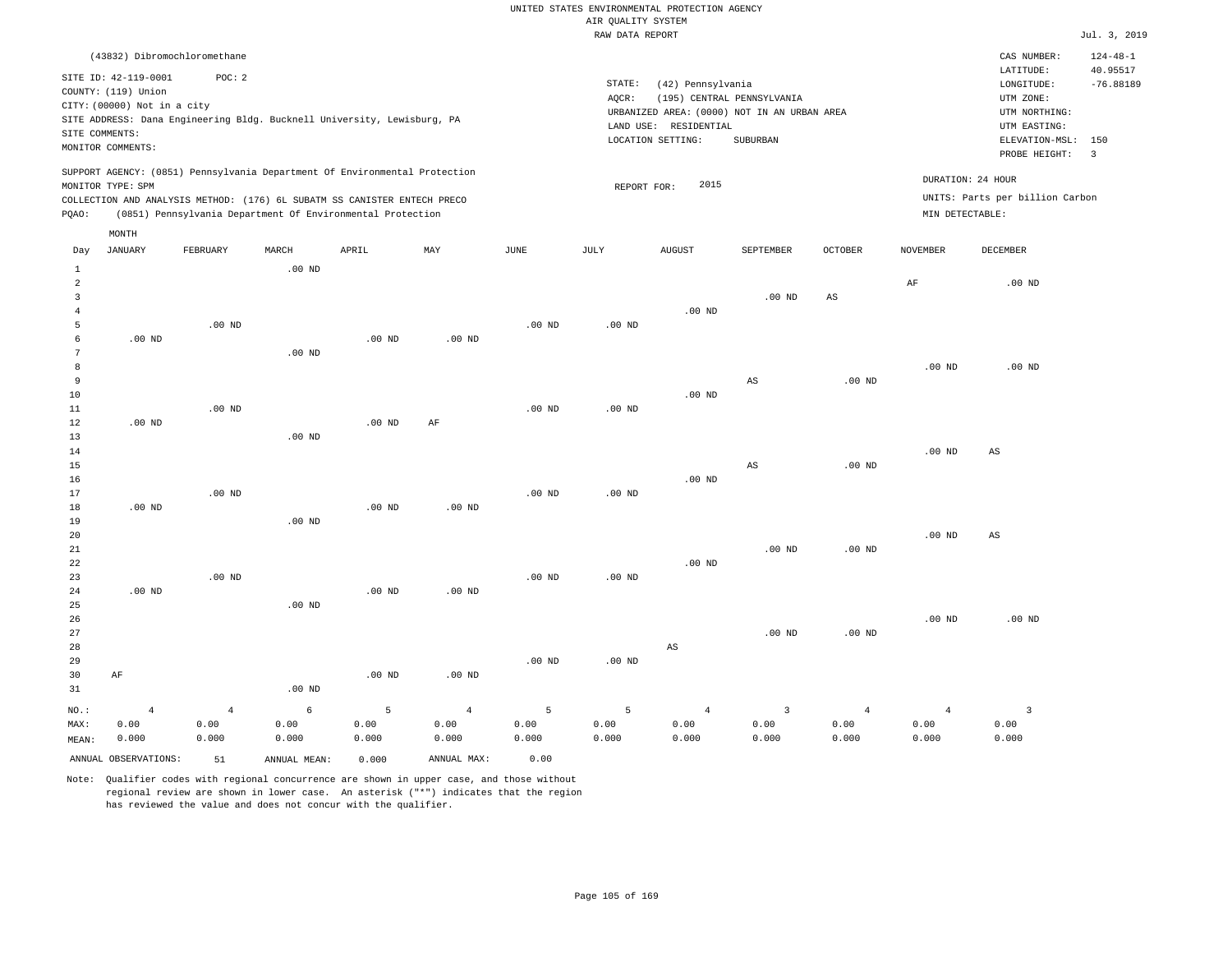|                |                             |                                                                            |          |          |          |                 | RAW DATA REPORT |                            |                                             |                |                   |                                 | Jul. 3, 2019            |
|----------------|-----------------------------|----------------------------------------------------------------------------|----------|----------|----------|-----------------|-----------------|----------------------------|---------------------------------------------|----------------|-------------------|---------------------------------|-------------------------|
|                |                             | (43838) trans-1,2-Dichloroethylene                                         |          |          |          |                 |                 |                            |                                             |                |                   | CAS NUMBER:                     | $156 - 60 - 5$          |
|                | SITE ID: 42-119-0001        | POC: 2                                                                     |          |          |          |                 |                 |                            | LATITUDE:                                   | 40.95517       |                   |                                 |                         |
|                | COUNTY: (119) Union         |                                                                            |          |          |          |                 | STATE:          | (42) Pennsylvania          | LONGITUDE:                                  | $-76.88189$    |                   |                                 |                         |
|                | CITY: (00000) Not in a city |                                                                            |          |          |          |                 | AOCR:           | (195) CENTRAL PENNSYLVANIA | UTM ZONE:                                   |                |                   |                                 |                         |
|                |                             | SITE ADDRESS: Dana Engineering Bldg. Bucknell University, Lewisburg, PA    |          |          |          |                 |                 |                            | URBANIZED AREA: (0000) NOT IN AN URBAN AREA |                |                   | UTM NORTHING:                   |                         |
|                | SITE COMMENTS:              |                                                                            |          |          |          |                 | LAND USE:       | RESIDENTIAL                |                                             |                |                   | UTM EASTING:                    |                         |
|                | MONITOR COMMENTS:           |                                                                            |          |          |          |                 |                 | LOCATION SETTING:          | SUBURBAN                                    |                |                   | ELEVATION-MSL:                  | 150                     |
|                |                             |                                                                            |          |          |          |                 |                 |                            |                                             |                |                   | PROBE HEIGHT:                   | $\overline{\mathbf{3}}$ |
|                |                             | SUPPORT AGENCY: (0851) Pennsylvania Department Of Environmental Protection |          |          |          |                 |                 |                            |                                             |                |                   | DURATION: 24 HOUR               |                         |
|                | MONITOR TYPE: SPM           |                                                                            |          |          |          |                 |                 | 2013<br>REPORT FOR:        |                                             |                |                   |                                 |                         |
|                |                             | COLLECTION AND ANALYSIS METHOD: (176) 6L SUBATM SS CANISTER ENTECH PRECO   |          |          |          |                 |                 |                            |                                             |                |                   | UNITS: Parts per billion Carbon |                         |
| POAO:          |                             | (0851) Pennsylvania Department Of Environmental Protection                 |          |          |          |                 |                 |                            |                                             |                | MIN DETECTABLE:   |                                 |                         |
|                | MONTH                       |                                                                            |          |          |          |                 |                 |                            |                                             |                |                   |                                 |                         |
| Day            | JANUARY                     | FEBRUARY                                                                   | MARCH    | APRIL    | MAY      | JUNE            | JULY            | <b>AUGUST</b>              | SEPTEMBER                                   | <b>OCTOBER</b> | <b>NOVEMBER</b>   | DECEMBER                        |                         |
|                |                             |                                                                            |          |          |          |                 |                 |                            | $.00$ ND                                    | $.00$ ND       |                   |                                 |                         |
| $\mathfrak{D}$ |                             |                                                                            |          |          |          |                 |                 | AF                         |                                             |                |                   |                                 |                         |
|                |                             | $.00$ ND                                                                   |          |          |          | $.00$ ND        | $.00$ ND        |                            |                                             |                |                   |                                 |                         |
|                | $.00$ ND                    |                                                                            |          | $.00$ ND | $.00$ ND |                 |                 |                            |                                             |                |                   |                                 |                         |
|                |                             |                                                                            | $.00$ ND |          |          |                 |                 |                            |                                             |                |                   |                                 |                         |
|                |                             |                                                                            |          |          |          |                 |                 |                            |                                             |                | .00 <sub>ND</sub> | $.00$ ND                        |                         |
|                |                             |                                                                            |          |          |          |                 |                 |                            | $.00$ ND                                    | $.00$ ND       |                   |                                 |                         |
| 8              |                             |                                                                            |          |          |          |                 |                 | TS                         |                                             |                |                   |                                 |                         |
|                |                             | 00 <sub>1</sub>                                                            |          |          |          | 00 <sub>1</sub> | 00 <sub>1</sub> |                            |                                             |                |                   |                                 |                         |

| 9           |          | .00 <sub>ND</sub> |          |          |             | $.00$ ND  | $.00$ ND    |          |          |          |          |          |
|-------------|----------|-------------------|----------|----------|-------------|-----------|-------------|----------|----------|----------|----------|----------|
| 10          | $.00$ ND |                   |          | $.00$ ND | $.00$ ND    |           |             |          |          |          |          |          |
| $11\,$      |          |                   | $.00$ ND |          |             |           |             |          |          |          |          |          |
| 12          |          |                   |          |          |             |           |             |          |          |          | $.00$ ND | $.00$ ND |
| 13          |          |                   |          |          |             |           |             |          | $.00$ ND | $.00$ ND |          |          |
| 14          |          |                   |          |          |             |           |             | $\rm AF$ |          |          |          |          |
| 15          |          | $.00$ ND          |          |          |             | AF        | .00 $ND$    |          |          |          |          |          |
| 16          | $.00$ ND |                   |          | $.00$ ND | $.00$ ND    |           |             |          |          |          |          |          |
| 17          |          |                   | $.00$ ND |          |             |           |             |          |          |          |          |          |
| 18          |          |                   |          |          |             |           |             |          |          |          | TS       | $.00$ ND |
| 19          |          |                   |          |          |             |           |             |          | $.00$ ND | $.00$ ND |          |          |
| 20          |          |                   |          |          |             |           |             | .00 $ND$ |          |          |          |          |
| $2\sqrt{1}$ |          | $.00$ ND          |          |          |             | AF        | $_{\rm TS}$ |          |          |          |          |          |
| 22          | $.00$ ND |                   |          | $.00$ ND | $.00$ ND    |           |             |          |          |          |          |          |
| 23          |          |                   | $.00$ ND |          |             |           |             |          |          |          |          |          |
| 24          |          |                   |          |          |             |           |             |          |          |          | AF       | AF       |
| $25\,$      |          |                   |          |          |             |           |             |          | $.00$ ND | $.00$ ND |          |          |
| 26          |          |                   |          |          |             |           |             | .00 $ND$ |          |          |          |          |
| 27          |          | $\rm AF$          |          |          |             | $\rm{AF}$ | .00 $ND$    |          |          |          |          |          |
| 28          | $.00$ ND |                   |          | $.00$ ND | $_{\rm TS}$ |           |             |          |          |          |          |          |
| 29          |          |                   | $.00$ ND |          |             |           |             |          |          |          |          |          |
| 30          |          |                   |          |          |             |           |             |          |          |          | $.00$ ND | $.00$ ND |
| 31          |          |                   |          |          |             |           |             |          |          | $.00$ ND |          |          |

|  |  |  |  |  | NO.: 5 4 5 5 4 2 4 2 5 6 3                                                                                                                                                                                                                                                                                                                                                       |  |
|--|--|--|--|--|----------------------------------------------------------------------------------------------------------------------------------------------------------------------------------------------------------------------------------------------------------------------------------------------------------------------------------------------------------------------------------|--|
|  |  |  |  |  | $\mathtt{MAX:}\qquad\quad 0.00\qquad \qquad 0.00\qquad \qquad 0.00\qquad \qquad 0.00\qquad \qquad 0.00\qquad \qquad 0.00\qquad \qquad 0.00\qquad \qquad 0.00\qquad \qquad 0.00\qquad \qquad 0.00\qquad \qquad 0.00\qquad \qquad 0.00\qquad \qquad 0.00\qquad \qquad 0.00\qquad \qquad 0.00\qquad \qquad 0.00\qquad \qquad 0.00\qquad \qquad 0.00\qquad \qquad 0.00\qquad \qquad$ |  |
|  |  |  |  |  | MEAN: 0.000 0.000 0.000 0.000 0.000 0.000 0.000 0.000 0.000 0.000 0.000 0.000 0.000 0.000                                                                                                                                                                                                                                                                                        |  |

ANNUAL OBSERVATIONS: 49 ANNUAL MEAN: 0.000 ANNUAL MAX: 0.00

Note: Qualifier codes with regional concurrence are shown in upper case, and those without regional review are shown in lower case. An asterisk ("\*") indicates that the region has reviewed the value and does not concur with the qualifier.

4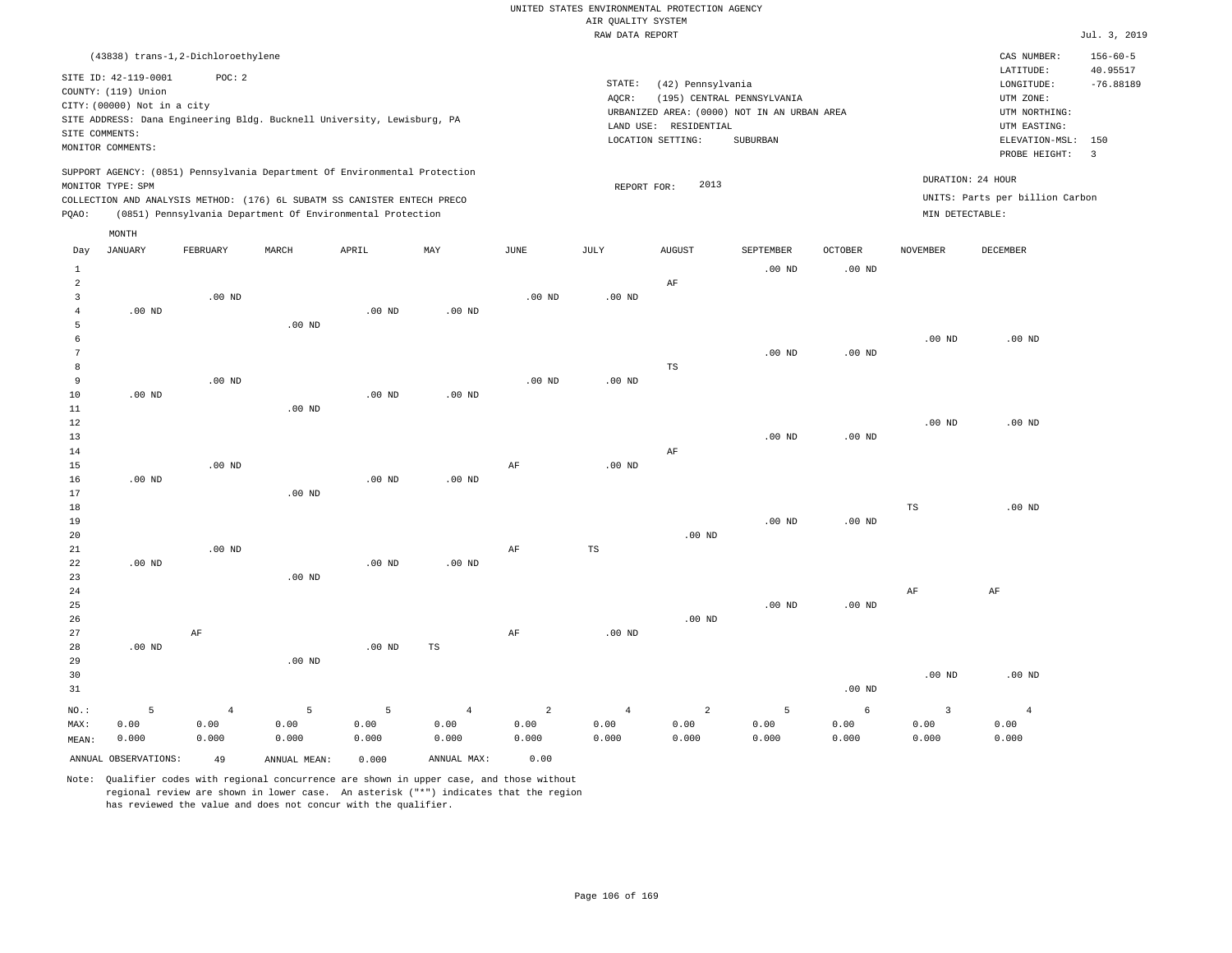RAW DATA REPORT Jul. 3, 2019 UNITED STATES ENVIRONMENTAL PROTECTION AGENCY AIR QUALITY SYSTEM

|                 | (43838) trans-1,2-Dichloroethylene          |                |                                                                            |                         |                   |                   |                                                      |                    |                            |                   |                   | CAS NUMBER:                          | $156 - 60 - 5$          |
|-----------------|---------------------------------------------|----------------|----------------------------------------------------------------------------|-------------------------|-------------------|-------------------|------------------------------------------------------|--------------------|----------------------------|-------------------|-------------------|--------------------------------------|-------------------------|
|                 | SITE ID: 42-119-0001<br>COUNTY: (119) Union | POC: 2         |                                                                            |                         |                   |                   | STATE:<br>AQCR:                                      | (42) Pennsylvania  | (195) CENTRAL PENNSYLVANIA |                   |                   | LATITUDE:<br>LONGITUDE:<br>UTM ZONE: | 40.95517<br>$-76.88189$ |
|                 | CITY: (00000) Not in a city                 |                | SITE ADDRESS: Dana Engineering Bldg. Bucknell University, Lewisburg, PA    |                         |                   |                   | URBANIZED AREA: (0000) NOT IN AN URBAN AREA          | UTM NORTHING:      |                            |                   |                   |                                      |                         |
| SITE COMMENTS:  |                                             |                |                                                                            |                         |                   |                   | LAND USE:<br>RESIDENTIAL<br>UTM EASTING:<br>SUBURBAN |                    |                            |                   |                   |                                      |                         |
|                 | MONITOR COMMENTS:                           |                |                                                                            |                         |                   |                   | LOCATION SETTING:                                    | ELEVATION-MSL: 150 |                            |                   |                   |                                      |                         |
|                 |                                             |                |                                                                            |                         |                   |                   |                                                      |                    |                            |                   |                   | PROBE HEIGHT:                        | $\overline{\mathbf{3}}$ |
|                 | MONITOR TYPE: SPM                           |                | SUPPORT AGENCY: (0851) Pennsylvania Department Of Environmental Protection |                         |                   |                   | REPORT FOR:                                          | 2014               |                            |                   | DURATION: 24 HOUR |                                      |                         |
|                 |                                             |                | COLLECTION AND ANALYSIS METHOD: (176) 6L SUBATM SS CANISTER ENTECH PRECO   |                         |                   |                   |                                                      |                    |                            |                   |                   | UNITS: Parts per billion Carbon      |                         |
| PQAO:           |                                             |                | (0851) Pennsylvania Department Of Environmental Protection                 |                         |                   |                   |                                                      |                    |                            |                   | MIN DETECTABLE:   |                                      |                         |
|                 | MONTH                                       |                |                                                                            |                         |                   |                   |                                                      |                    |                            |                   |                   |                                      |                         |
| Day             | <b>JANUARY</b>                              | FEBRUARY       | MARCH                                                                      | APRIL                   | MAX               | JUNE              | $\mathtt{JULY}$                                      | <b>AUGUST</b>      | SEPTEMBER                  | <b>OCTOBER</b>    | <b>NOVEMBER</b>   | <b>DECEMBER</b>                      |                         |
| $\mathbf{1}$    |                                             |                |                                                                            |                         |                   |                   |                                                      |                    |                            |                   | .00 <sub>ND</sub> | $.00$ ND                             |                         |
| $\overline{a}$  |                                             |                |                                                                            |                         |                   |                   |                                                      |                    | $.00$ ND                   | $.00$ ND          |                   |                                      |                         |
| $\overline{3}$  |                                             |                |                                                                            |                         |                   |                   |                                                      | .00 <sub>ND</sub>  |                            |                   |                   |                                      |                         |
| $\overline{4}$  |                                             | $.00$ ND       |                                                                            |                         |                   | AF                | $.00$ ND                                             |                    |                            |                   |                   |                                      |                         |
| 5               | $.00$ ND                                    |                |                                                                            | AF                      | $.00$ ND          |                   |                                                      |                    |                            |                   |                   |                                      |                         |
| 6               |                                             |                | $.00$ ND                                                                   |                         |                   |                   |                                                      |                    |                            |                   |                   |                                      |                         |
| $7\phantom{.0}$ |                                             |                |                                                                            |                         |                   |                   |                                                      |                    |                            |                   | .00 <sub>ND</sub> | $.00$ ND                             |                         |
| 8               |                                             |                |                                                                            |                         |                   |                   |                                                      |                    | .00 <sub>ND</sub>          | $.00$ ND          |                   |                                      |                         |
| 9               |                                             |                |                                                                            |                         |                   |                   |                                                      | $.00$ ND           |                            |                   |                   |                                      |                         |
| 10              |                                             | AF             |                                                                            |                         |                   | .00 <sub>ND</sub> | $.00$ ND                                             |                    |                            |                   |                   |                                      |                         |
| 11              | $.00$ ND                                    |                |                                                                            | AF                      | $.00$ ND          |                   |                                                      |                    |                            |                   |                   |                                      |                         |
| 12              |                                             |                | $.00$ ND                                                                   |                         |                   |                   |                                                      |                    |                            |                   |                   |                                      |                         |
| 13<br>14        |                                             |                |                                                                            |                         |                   |                   |                                                      |                    | $.00$ ND                   | $.00$ ND          | $.00$ ND          | $.00$ ND                             |                         |
| 15              |                                             |                |                                                                            |                         |                   |                   |                                                      | $.00$ ND           |                            |                   |                   |                                      |                         |
| 16              |                                             | $.00$ DI       |                                                                            |                         |                   | .00 <sub>ND</sub> | $.00$ ND                                             |                    |                            |                   |                   |                                      |                         |
| 17              | $.00$ ND                                    |                |                                                                            | $.00$ ND                | $.00$ ND          |                   |                                                      |                    |                            |                   |                   |                                      |                         |
| 18              |                                             |                | $.00$ ND                                                                   |                         |                   |                   |                                                      |                    |                            |                   |                   |                                      |                         |
| 19              |                                             |                |                                                                            |                         |                   |                   |                                                      |                    |                            |                   | $.00$ ND          | $.00$ ND                             |                         |
| 20              |                                             |                |                                                                            |                         |                   |                   |                                                      |                    | $.00$ ND                   | $.00$ ND          |                   |                                      |                         |
| 21              |                                             |                |                                                                            |                         |                   |                   |                                                      | $.00$ ND           |                            |                   |                   |                                      |                         |
| 22              |                                             | $.00$ ND       |                                                                            |                         |                   | $.00$ ND          | .15S                                                 |                    |                            |                   |                   |                                      |                         |
| 23              | $.00$ ND                                    |                |                                                                            | $.00$ ND                | $.00$ ND          |                   |                                                      |                    |                            |                   |                   |                                      |                         |
| 24              |                                             |                | $.00$ ND                                                                   |                         |                   |                   |                                                      |                    |                            |                   |                   |                                      |                         |
| 25              |                                             |                |                                                                            |                         |                   |                   |                                                      |                    |                            |                   | $.00$ ND          | $.00$ ND                             |                         |
| 26              |                                             |                |                                                                            |                         |                   |                   |                                                      |                    | $.00$ ND                   | .00 <sub>ND</sub> |                   |                                      |                         |
| 27<br>28        |                                             | AS             |                                                                            |                         |                   | .00 <sub>ND</sub> | .00 <sub>ND</sub>                                    | $.00$ ND           |                            |                   |                   |                                      |                         |
| 29              | TS                                          |                |                                                                            | $.00$ ND                | .00 <sub>ND</sub> |                   |                                                      |                    |                            |                   |                   |                                      |                         |
| 30              |                                             |                | AF                                                                         |                         |                   |                   |                                                      |                    |                            |                   |                   |                                      |                         |
| 31              |                                             |                |                                                                            |                         |                   |                   |                                                      |                    |                            |                   |                   | $.00$ ND                             |                         |
|                 |                                             |                |                                                                            |                         |                   |                   |                                                      |                    |                            |                   |                   |                                      |                         |
| $NO.$ :         | $\overline{4}$                              | $\overline{3}$ | $\overline{4}$                                                             | $\overline{\mathbf{3}}$ | 5                 | $\overline{4}$    | 5                                                    | 5                  | 5                          | 5                 | 5                 | 6                                    |                         |
| MAX:            | 0.00                                        | 0.00           | 0.00                                                                       | 0.00                    | 0.00              | 0.00              | .15                                                  | 0.00               | 0.00                       | 0.00              | 0.00              | 0.00                                 |                         |
| MEAN:           | 0.000                                       | 0.000          | 0.000                                                                      | 0.000                   | 0.000             | 0.000             | .030                                                 | 0.000              | 0.000                      | 0.000             | 0.000             | 0.000                                |                         |
|                 | ANNUAL OBSERVATIONS:                        | 54             | ANNUAL MEAN:                                                               | .003                    | ANNUAL MAX:       | .15               |                                                      |                    |                            |                   |                   |                                      |                         |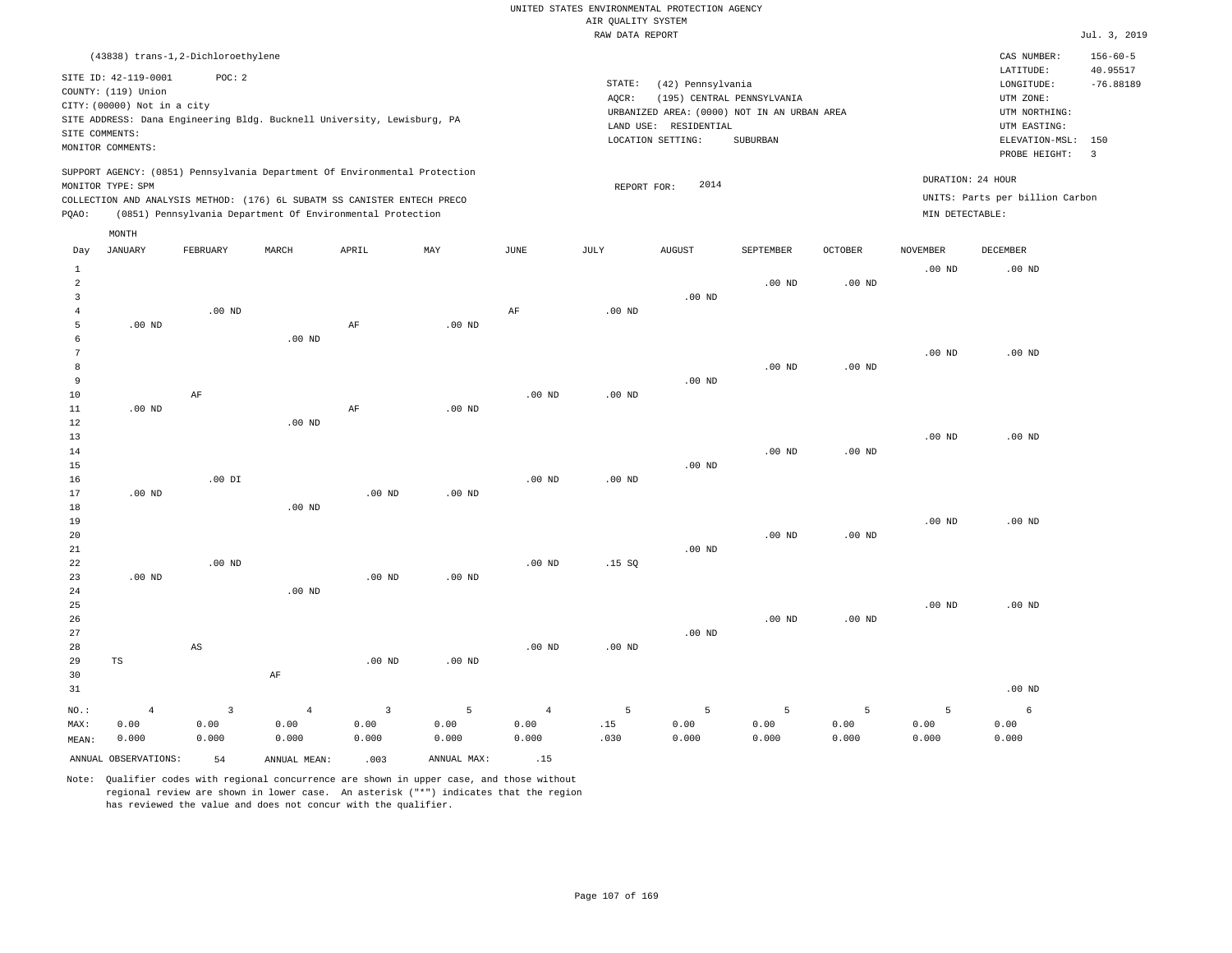|                |                                     |                |                                                                            |                   |                |             | RAW DATA REPORT   |                        |                                             |                   |                   |                                 | Jul. 3, 2019            |
|----------------|-------------------------------------|----------------|----------------------------------------------------------------------------|-------------------|----------------|-------------|-------------------|------------------------|---------------------------------------------|-------------------|-------------------|---------------------------------|-------------------------|
|                | (43838) trans-1,2-Dichloroethylene  |                |                                                                            |                   |                |             |                   |                        |                                             |                   |                   | CAS NUMBER:                     | $156 - 60 - 5$          |
|                | SITE ID: 42-119-0001                | POC: 2         |                                                                            |                   |                |             | STATE:            | (42) Pennsylvania      |                                             |                   |                   | LATITUDE:<br>LONGITUDE:         | 40.95517<br>$-76.88189$ |
|                | COUNTY: (119) Union                 |                |                                                                            |                   |                |             | AQCR:             |                        | (195) CENTRAL PENNSYLVANIA                  |                   |                   | UTM ZONE:                       |                         |
|                | CITY: (00000) Not in a city         |                |                                                                            |                   |                |             |                   |                        | URBANIZED AREA: (0000) NOT IN AN URBAN AREA |                   |                   | UTM NORTHING:                   |                         |
|                |                                     |                | SITE ADDRESS: Dana Engineering Bldg. Bucknell University, Lewisburg, PA    |                   |                |             |                   | LAND USE: RESIDENTIAL  |                                             |                   |                   | UTM EASTING:                    |                         |
|                | SITE COMMENTS:<br>MONITOR COMMENTS: |                |                                                                            |                   |                |             |                   | LOCATION SETTING:      | SUBURBAN                                    |                   |                   | ELEVATION-MSL: 150              |                         |
|                |                                     |                |                                                                            |                   |                |             |                   |                        |                                             |                   |                   | PROBE HEIGHT:                   | $\overline{3}$          |
|                |                                     |                | SUPPORT AGENCY: (0851) Pennsylvania Department Of Environmental Protection |                   |                |             |                   | 2015                   |                                             |                   |                   | DURATION: 24 HOUR               |                         |
|                | MONITOR TYPE: SPM                   |                | COLLECTION AND ANALYSIS METHOD: (176) 6L SUBATM SS CANISTER ENTECH PRECO   |                   |                |             | REPORT FOR:       |                        |                                             |                   |                   | UNITS: Parts per billion Carbon |                         |
| PQAO:          |                                     |                | (0851) Pennsylvania Department Of Environmental Protection                 |                   |                |             |                   |                        |                                             |                   | MIN DETECTABLE:   |                                 |                         |
|                | MONTH                               |                |                                                                            |                   |                |             |                   |                        |                                             |                   |                   |                                 |                         |
| Day            | JANUARY                             | FEBRUARY       | MARCH                                                                      | APRIL             | MAY            | <b>JUNE</b> | JULY              | <b>AUGUST</b>          | SEPTEMBER                                   | OCTOBER           | <b>NOVEMBER</b>   | DECEMBER                        |                         |
| $\mathbf{1}$   |                                     |                | $.00$ ND                                                                   |                   |                |             |                   |                        |                                             |                   |                   |                                 |                         |
| $\overline{a}$ |                                     |                |                                                                            |                   |                |             |                   |                        |                                             |                   | $\rm AF$          | $.00$ ND                        |                         |
| 3              |                                     |                |                                                                            |                   |                |             |                   |                        | $.00$ ND                                    | AS                |                   |                                 |                         |
| $\overline{4}$ |                                     |                |                                                                            |                   |                |             |                   | $.00$ ND               |                                             |                   |                   |                                 |                         |
| 5              |                                     | $.00$ ND       |                                                                            |                   |                | $.00$ ND    | .00 <sub>ND</sub> |                        |                                             |                   |                   |                                 |                         |
| 6              | $.00$ ND                            |                |                                                                            | .00 <sub>ND</sub> | $.00$ ND       |             |                   |                        |                                             |                   |                   |                                 |                         |
| 7              |                                     |                | $.00$ ND                                                                   |                   |                |             |                   |                        |                                             |                   |                   |                                 |                         |
| 8              |                                     |                |                                                                            |                   |                |             |                   |                        |                                             |                   | $.00$ ND          | $.00$ ND                        |                         |
| 9              |                                     |                |                                                                            |                   |                |             |                   |                        | $_{\rm AS}$                                 | .00 <sub>ND</sub> |                   |                                 |                         |
| 10             |                                     |                |                                                                            |                   |                |             |                   | $.00$ ND               |                                             |                   |                   |                                 |                         |
| 11             |                                     | $.00$ ND       |                                                                            |                   |                | $.00$ ND    | .00 <sub>ND</sub> |                        |                                             |                   |                   |                                 |                         |
| 12<br>13       | .00 <sub>ND</sub>                   |                | $.00$ ND                                                                   | .00 <sub>ND</sub> | AF             |             |                   |                        |                                             |                   |                   |                                 |                         |
| 14             |                                     |                |                                                                            |                   |                |             |                   |                        |                                             |                   | $.00$ ND          | AS                              |                         |
| 15             |                                     |                |                                                                            |                   |                |             |                   |                        | $_{\rm AS}$                                 | .00 <sub>ND</sub> |                   |                                 |                         |
| 16             |                                     |                |                                                                            |                   |                |             |                   | $.00$ ND               |                                             |                   |                   |                                 |                         |
| 17             |                                     | $.00$ ND       |                                                                            |                   |                | $.00$ ND    | .00 <sub>ND</sub> |                        |                                             |                   |                   |                                 |                         |
| 18             | $.00$ ND                            |                |                                                                            | .00 <sub>ND</sub> | $.00$ ND       |             |                   |                        |                                             |                   |                   |                                 |                         |
| 19             |                                     |                | $.00$ ND                                                                   |                   |                |             |                   |                        |                                             |                   |                   |                                 |                         |
| 20             |                                     |                |                                                                            |                   |                |             |                   |                        |                                             |                   | .00 <sub>ND</sub> | AS                              |                         |
| 21             |                                     |                |                                                                            |                   |                |             |                   |                        | $.00$ ND                                    | .00 <sub>ND</sub> |                   |                                 |                         |
| 22             |                                     |                |                                                                            |                   |                |             |                   | $.00$ ND               |                                             |                   |                   |                                 |                         |
| 23             |                                     | $.00$ ND       |                                                                            |                   |                | .00 $ND$    | .00 <sub>ND</sub> |                        |                                             |                   |                   |                                 |                         |
| 24             | $.00$ ND                            |                | $.00$ ND                                                                   | $.00$ ND          | $.00$ ND       |             |                   |                        |                                             |                   |                   |                                 |                         |
| 25<br>26       |                                     |                |                                                                            |                   |                |             |                   |                        |                                             |                   | .00 <sub>ND</sub> | $.00$ ND                        |                         |
| 27             |                                     |                |                                                                            |                   |                |             |                   |                        | $.00$ ND                                    | $.00$ ND          |                   |                                 |                         |
| 28             |                                     |                |                                                                            |                   |                |             |                   | $\mathbb{A}\mathbb{S}$ |                                             |                   |                   |                                 |                         |
| 29             |                                     |                |                                                                            |                   |                | $.00$ ND    | .00 <sub>ND</sub> |                        |                                             |                   |                   |                                 |                         |
| 30             | AF                                  |                |                                                                            | $.00$ ND          | $.00$ ND       |             |                   |                        |                                             |                   |                   |                                 |                         |
| 31             |                                     |                | .00 <sub>ND</sub>                                                          |                   |                |             |                   |                        |                                             |                   |                   |                                 |                         |
| NO.:           | $\overline{4}$                      | $\overline{4}$ | $\epsilon$                                                                 | 5                 | $\overline{4}$ | 5           | 5                 | $\overline{4}$         | $\overline{\mathbf{3}}$                     | $\overline{4}$    | $\overline{4}$    | $\overline{\mathbf{3}}$         |                         |
| MAX:           | 0.00                                | 0.00           | 0.00                                                                       | 0.00              | 0.00           | 0.00        | 0.00              | 0.00                   | 0.00                                        | 0.00              | 0.00              | 0.00                            |                         |
| MEAN:          | 0.000                               | 0.000          | 0.000                                                                      | 0.000             | 0.000          | 0.000       | 0.000             | 0.000                  | 0.000                                       | 0.000             | 0.000             | 0.000                           |                         |
|                | ANNUAL OBSERVATIONS:                | 51             | ANNUAL MEAN:                                                               | 0.000             | ANNUAL MAX:    | 0.00        |                   |                        |                                             |                   |                   |                                 |                         |
|                |                                     |                |                                                                            |                   |                |             |                   |                        |                                             |                   |                   |                                 |                         |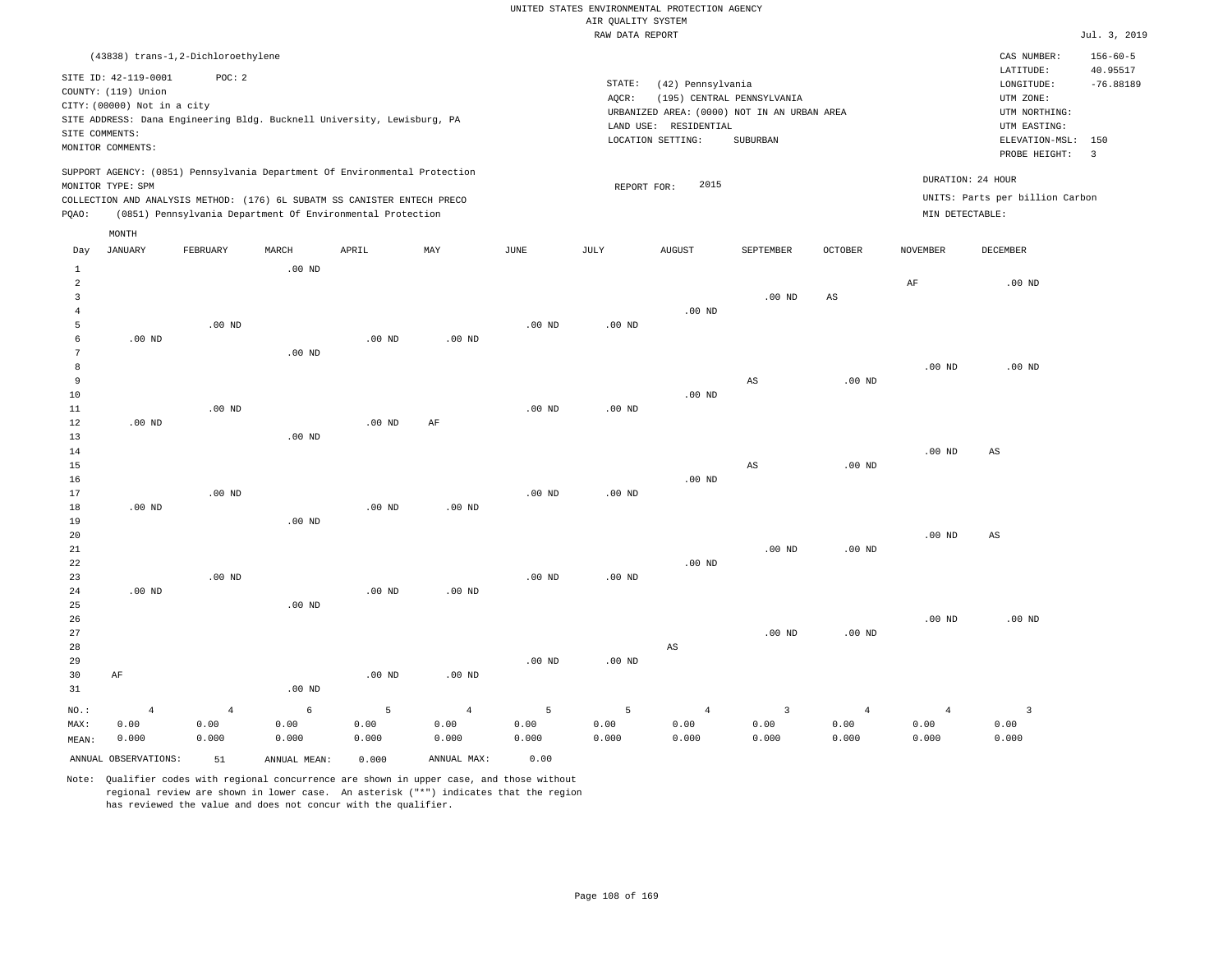|                |                             |                                                                                                                                        |                   |          |                   |                | RAW DATA REPORT   |                       |                                             |                   |                   |                                 | Jul. 3, 2019   |
|----------------|-----------------------------|----------------------------------------------------------------------------------------------------------------------------------------|-------------------|----------|-------------------|----------------|-------------------|-----------------------|---------------------------------------------|-------------------|-------------------|---------------------------------|----------------|
|                |                             | (43839) cis-1,2-Dichloroethene                                                                                                         |                   |          |                   |                |                   |                       |                                             |                   |                   | CAS NUMBER:                     | $156 - 59 - 2$ |
|                | SITE ID: 42-119-0001        | POC: 2                                                                                                                                 |                   |          |                   |                |                   |                       |                                             |                   |                   | LATITUDE:                       | 40.95517       |
|                | COUNTY: (119) Union         |                                                                                                                                        |                   |          |                   |                | STATE:            | (42) Pennsylvania     |                                             |                   |                   | LONGITUDE:                      | $-76.88189$    |
|                | CITY: (00000) Not in a city |                                                                                                                                        |                   |          |                   |                | AOCR:             |                       | (195) CENTRAL PENNSYLVANIA                  |                   |                   | UTM ZONE:                       |                |
|                |                             | SITE ADDRESS: Dana Engineering Bldg. Bucknell University, Lewisburg, PA                                                                |                   |          |                   |                |                   |                       | URBANIZED AREA: (0000) NOT IN AN URBAN AREA |                   |                   | UTM NORTHING:                   |                |
|                | SITE COMMENTS:              |                                                                                                                                        |                   |          |                   |                |                   | LAND USE: RESIDENTIAL |                                             |                   |                   | UTM EASTING:                    |                |
|                | MONITOR COMMENTS:           |                                                                                                                                        |                   |          |                   |                |                   | LOCATION SETTING:     | SUBURBAN                                    |                   |                   | ELEVATION-MSL:                  | 150            |
|                |                             |                                                                                                                                        |                   |          |                   |                |                   |                       |                                             |                   |                   | PROBE HEIGHT:                   | $\overline{3}$ |
|                |                             | SUPPORT AGENCY: (0851) Pennsylvania Department Of Environmental Protection                                                             |                   |          |                   |                |                   |                       |                                             |                   |                   | DURATION: 24 HOUR               |                |
|                | MONITOR TYPE: SPM           |                                                                                                                                        |                   |          |                   |                | REPORT FOR:       | 2013                  |                                             |                   |                   | UNITS: Parts per billion Carbon |                |
| PQAO:          |                             | COLLECTION AND ANALYSIS METHOD: (176) 6L SUBATM SS CANISTER ENTECH PRECO<br>(0851) Pennsylvania Department Of Environmental Protection |                   |          |                   |                |                   |                       |                                             |                   | MIN DETECTABLE:   |                                 |                |
|                | MONTH                       |                                                                                                                                        |                   |          |                   |                |                   |                       |                                             |                   |                   |                                 |                |
| Day            | <b>JANUARY</b>              | FEBRUARY                                                                                                                               | MARCH             | APRIL    | MAY               | JUNE           | JULY              | <b>AUGUST</b>         | <b>SEPTEMBER</b>                            | <b>OCTOBER</b>    | <b>NOVEMBER</b>   | <b>DECEMBER</b>                 |                |
| $\mathbf{1}$   |                             |                                                                                                                                        |                   |          |                   |                |                   |                       | $.00$ ND                                    | .00 <sub>ND</sub> |                   |                                 |                |
| $\overline{a}$ |                             |                                                                                                                                        |                   |          |                   |                |                   | $\rm AF$              |                                             |                   |                   |                                 |                |
| $\overline{3}$ |                             | $.00$ ND                                                                                                                               |                   |          |                   | $.00$ ND       | .00 <sub>ND</sub> |                       |                                             |                   |                   |                                 |                |
| $\overline{4}$ | $.00$ ND                    |                                                                                                                                        |                   | $.00$ ND | .00 <sub>ND</sub> |                |                   |                       |                                             |                   |                   |                                 |                |
| 5              |                             |                                                                                                                                        | .00 <sub>ND</sub> |          |                   |                |                   |                       |                                             |                   |                   |                                 |                |
| 6              |                             |                                                                                                                                        |                   |          |                   |                |                   |                       |                                             |                   | .00 <sub>ND</sub> | $.00$ ND                        |                |
| 7              |                             |                                                                                                                                        |                   |          |                   |                |                   |                       | $.00$ ND                                    | $.00$ ND          |                   |                                 |                |
| 8<br>9         |                             | $.00$ ND                                                                                                                               |                   |          |                   | $.00$ ND       | $.00$ ND          | $_{\rm TS}$           |                                             |                   |                   |                                 |                |
| 10             | $.00$ ND                    |                                                                                                                                        |                   | $.00$ ND | $.00$ ND          |                |                   |                       |                                             |                   |                   |                                 |                |
| 11             |                             |                                                                                                                                        | $.00$ ND          |          |                   |                |                   |                       |                                             |                   |                   |                                 |                |
| 12             |                             |                                                                                                                                        |                   |          |                   |                |                   |                       |                                             |                   | .00 <sub>ND</sub> | $.00$ ND                        |                |
| 13             |                             |                                                                                                                                        |                   |          |                   |                |                   |                       | $.00$ ND                                    | .00 <sub>ND</sub> |                   |                                 |                |
| 14             |                             |                                                                                                                                        |                   |          |                   |                |                   | AF                    |                                             |                   |                   |                                 |                |
| 15             |                             | $.00$ ND                                                                                                                               |                   |          |                   | $\rm{AF}$      | .00 <sub>ND</sub> |                       |                                             |                   |                   |                                 |                |
| 16             | $.00$ ND                    |                                                                                                                                        |                   | $.00$ ND | $.00$ ND          |                |                   |                       |                                             |                   |                   |                                 |                |
| 17             |                             |                                                                                                                                        | $.00$ ND          |          |                   |                |                   |                       |                                             |                   |                   |                                 |                |
| 18             |                             |                                                                                                                                        |                   |          |                   |                |                   |                       | $.00$ ND                                    |                   | $_{\rm TS}$       | $.00$ ND                        |                |
| 19<br>20       |                             |                                                                                                                                        |                   |          |                   |                |                   | $.00$ ND              |                                             | $.00$ ND          |                   |                                 |                |
| 21             |                             | .00 <sub>ND</sub>                                                                                                                      |                   |          |                   | AF             | TS                |                       |                                             |                   |                   |                                 |                |
| 22             | $.00$ ND                    |                                                                                                                                        |                   | $.00$ ND | $.00$ ND          |                |                   |                       |                                             |                   |                   |                                 |                |
| 23             |                             |                                                                                                                                        | $.00$ ND          |          |                   |                |                   |                       |                                             |                   |                   |                                 |                |
| 24             |                             |                                                                                                                                        |                   |          |                   |                |                   |                       |                                             |                   | AF                | AF                              |                |
| 25             |                             |                                                                                                                                        |                   |          |                   |                |                   |                       | $.00$ ND                                    | .00 <sub>ND</sub> |                   |                                 |                |
| 26             |                             |                                                                                                                                        |                   |          |                   |                |                   | $.00$ ND              |                                             |                   |                   |                                 |                |
| 27             |                             | AF                                                                                                                                     |                   |          |                   | AF             | $.00$ ND          |                       |                                             |                   |                   |                                 |                |
| 28             | $.00$ ND                    |                                                                                                                                        |                   | $.00$ ND | TS                |                |                   |                       |                                             |                   |                   |                                 |                |
| 29             |                             |                                                                                                                                        | $.00$ ND          |          |                   |                |                   |                       |                                             |                   |                   |                                 |                |
| 30<br>31       |                             |                                                                                                                                        |                   |          |                   |                |                   |                       |                                             | .00 <sub>ND</sub> | .00 <sub>ND</sub> | $.00$ ND                        |                |
|                |                             |                                                                                                                                        |                   |          |                   |                |                   |                       |                                             |                   |                   |                                 |                |
| $NO.$ :        | 5                           | $\overline{4}$                                                                                                                         | 5                 | 5        | $\overline{4}$    | $\overline{a}$ | $\overline{4}$    | $\overline{a}$        | 5                                           | 6                 | $\overline{3}$    | $\overline{4}$                  |                |
| MAX:           | 0.00                        | 0.00                                                                                                                                   | 0.00              | 0.00     | 0.00              | 0.00           | 0.00              | 0.00                  | 0.00                                        | 0.00              | 0.00              | 0.00                            |                |

ANNUAL OBSERVATIONS: 49 ANNUAL MEAN: 0.000 ANNUAL MAX: 0.00 Note: Qualifier codes with regional concurrence are shown in upper case, and those without

0.000

0.000

0.000

regional review are shown in lower case. An asterisk ("\*") indicates that the region

has reviewed the value and does not concur with the qualifier.

0.000

MEAN:

0.000

0.000

0.000

0.000

0.000

0.000

0.000

0.000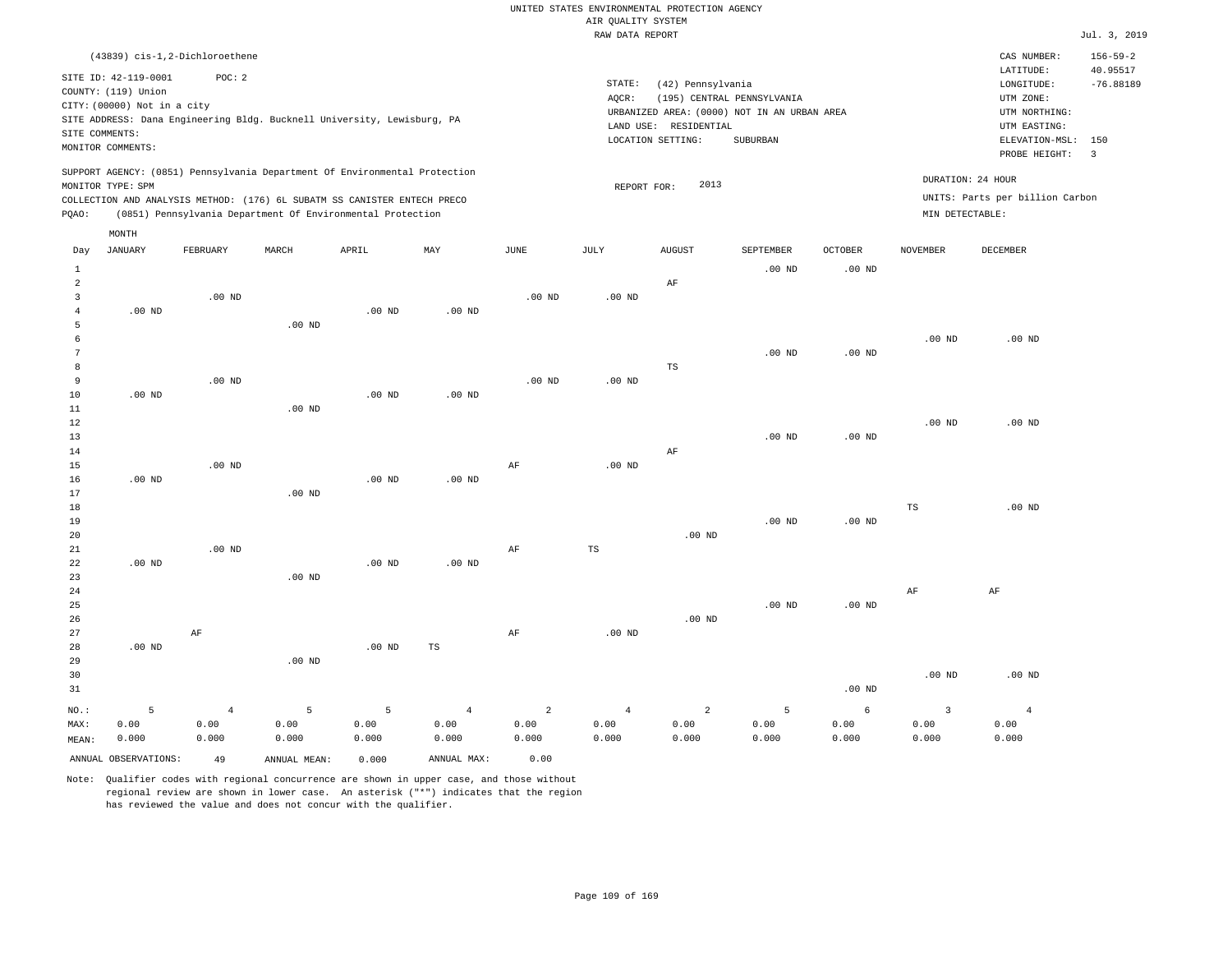|                |                                |                        |                                                                            |                |             |                   | RAW DATA REPORT   |                       |                                             |                   |                   |                                 | Jul. 3, 2019            |
|----------------|--------------------------------|------------------------|----------------------------------------------------------------------------|----------------|-------------|-------------------|-------------------|-----------------------|---------------------------------------------|-------------------|-------------------|---------------------------------|-------------------------|
|                | (43839) cis-1,2-Dichloroethene |                        |                                                                            |                |             |                   |                   |                       |                                             |                   |                   | CAS NUMBER:                     | $156 - 59 - 2$          |
|                | SITE ID: 42-119-0001           | POC: 2                 |                                                                            |                |             |                   | STATE:            | (42) Pennsylvania     |                                             |                   |                   | LATITUDE:<br>LONGITUDE:         | 40.95517<br>$-76.88189$ |
|                | COUNTY: (119) Union            |                        |                                                                            |                |             |                   | AOCR:             |                       | (195) CENTRAL PENNSYLVANIA                  |                   |                   | UTM ZONE:                       |                         |
|                | CITY: (00000) Not in a city    |                        |                                                                            |                |             |                   |                   |                       | URBANIZED AREA: (0000) NOT IN AN URBAN AREA |                   |                   | UTM NORTHING:                   |                         |
|                |                                |                        | SITE ADDRESS: Dana Engineering Bldg. Bucknell University, Lewisburg, PA    |                |             |                   |                   | LAND USE: RESIDENTIAL |                                             |                   |                   | UTM EASTING:                    |                         |
|                | SITE COMMENTS:                 |                        |                                                                            |                |             |                   |                   | LOCATION SETTING:     | SUBURBAN                                    |                   |                   | ELEVATION-MSL:                  | 150                     |
|                | MONITOR COMMENTS:              |                        |                                                                            |                |             |                   |                   |                       |                                             |                   |                   | PROBE HEIGHT:                   | $\overline{\mathbf{3}}$ |
|                | MONITOR TYPE: SPM              |                        | SUPPORT AGENCY: (0851) Pennsylvania Department Of Environmental Protection |                |             |                   | REPORT FOR:       | 2014                  |                                             |                   |                   | DURATION: 24 HOUR               |                         |
|                |                                |                        | COLLECTION AND ANALYSIS METHOD: (176) 6L SUBATM SS CANISTER ENTECH PRECO   |                |             |                   |                   |                       |                                             |                   |                   | UNITS: Parts per billion Carbon |                         |
| PQAO:          |                                |                        | (0851) Pennsylvania Department Of Environmental Protection                 |                |             |                   |                   |                       |                                             |                   | MIN DETECTABLE:   |                                 |                         |
|                | MONTH                          |                        |                                                                            |                |             |                   |                   |                       |                                             |                   |                   |                                 |                         |
| Day            | JANUARY                        | FEBRUARY               | MARCH                                                                      | APRIL          | MAY         | JUNE              | JULY              | AUGUST                | SEPTEMBER                                   | <b>OCTOBER</b>    | NOVEMBER          | <b>DECEMBER</b>                 |                         |
| $\,$ 1         |                                |                        |                                                                            |                |             |                   |                   |                       |                                             |                   | .00 <sub>ND</sub> | $.00$ ND                        |                         |
| $\overline{2}$ |                                |                        |                                                                            |                |             |                   |                   |                       | .00 <sub>ND</sub>                           | $.00$ ND          |                   |                                 |                         |
| $\overline{3}$ |                                |                        |                                                                            |                |             |                   |                   | $.00$ ND              |                                             |                   |                   |                                 |                         |
| $\bf 4$        |                                | $.00$ ND               |                                                                            |                |             | $\rm{AF}$         | $.00$ ND          |                       |                                             |                   |                   |                                 |                         |
| 5              | $.00$ ND                       |                        |                                                                            | AF             | $.00$ ND    |                   |                   |                       |                                             |                   |                   |                                 |                         |
| 6              |                                |                        | $.00$ ND                                                                   |                |             |                   |                   |                       |                                             |                   |                   |                                 |                         |
| 7<br>8         |                                |                        |                                                                            |                |             |                   |                   |                       | $.00$ ND                                    | .00 <sub>ND</sub> | .00 <sub>ND</sub> | .00 <sub>ND</sub>               |                         |
| 9              |                                |                        |                                                                            |                |             |                   |                   | $.00$ ND              |                                             |                   |                   |                                 |                         |
| $10$           |                                | $\rm AF$               |                                                                            |                |             | .00 <sub>ND</sub> | .00 <sub>ND</sub> |                       |                                             |                   |                   |                                 |                         |
| $11\,$         | $.00$ ND                       |                        |                                                                            | $\rm AF$       | $.00$ ND    |                   |                   |                       |                                             |                   |                   |                                 |                         |
| 12             |                                |                        | $.00$ ND                                                                   |                |             |                   |                   |                       |                                             |                   |                   |                                 |                         |
| 13             |                                |                        |                                                                            |                |             |                   |                   |                       |                                             |                   | .00 <sub>ND</sub> | .00 <sub>ND</sub>               |                         |
| 14             |                                |                        |                                                                            |                |             |                   |                   |                       | $.00$ ND                                    | .00 <sub>ND</sub> |                   |                                 |                         |
| 15             |                                |                        |                                                                            |                |             |                   |                   | $.00$ ND              |                                             |                   |                   |                                 |                         |
| 16             |                                | $.00$ DI               |                                                                            |                |             | .00 <sub>ND</sub> | .00 <sub>ND</sub> |                       |                                             |                   |                   |                                 |                         |
| 17             | $.00$ ND                       |                        |                                                                            | $.00$ ND       | $.00$ ND    |                   |                   |                       |                                             |                   |                   |                                 |                         |
| 18             |                                |                        | $.00$ ND                                                                   |                |             |                   |                   |                       |                                             |                   |                   |                                 |                         |
| 19             |                                |                        |                                                                            |                |             |                   |                   |                       |                                             |                   | .00 <sub>ND</sub> | $.00$ ND                        |                         |
| 20             |                                |                        |                                                                            |                |             |                   |                   |                       | $.00$ ND                                    | .00 <sub>ND</sub> |                   |                                 |                         |
| 21             |                                |                        |                                                                            |                |             |                   |                   | $.00$ ND              |                                             |                   |                   |                                 |                         |
| 22             |                                | $.00$ ND               |                                                                            |                |             | $.00$ ND          | $.00$ ND          |                       |                                             |                   |                   |                                 |                         |
| 23             | $.00$ ND                       |                        |                                                                            | $.00$ ND       | $.00$ ND    |                   |                   |                       |                                             |                   |                   |                                 |                         |
| 24             |                                |                        | $.00$ ND                                                                   |                |             |                   |                   |                       |                                             |                   |                   |                                 |                         |
| 25             |                                |                        |                                                                            |                |             |                   |                   |                       |                                             |                   | .00 <sub>ND</sub> | $.00$ ND                        |                         |
| 26             |                                |                        |                                                                            |                |             |                   |                   |                       | $.00$ ND                                    | $.00$ ND          |                   |                                 |                         |
| 27             |                                |                        |                                                                            |                |             |                   |                   | $.00$ ND              |                                             |                   |                   |                                 |                         |
| 28             |                                | $\mathbb{A}\mathbb{S}$ |                                                                            |                |             | $.00$ ND          | $.00$ ND          |                       |                                             |                   |                   |                                 |                         |
| 29             | TS                             |                        |                                                                            | $.00$ ND       | $.00$ ND    |                   |                   |                       |                                             |                   |                   |                                 |                         |
| 30             |                                |                        | $\rm AF$                                                                   |                |             |                   |                   |                       |                                             |                   |                   |                                 |                         |
| 31             |                                |                        |                                                                            |                |             |                   |                   |                       |                                             |                   |                   | $.00$ ND                        |                         |
| NO.:           | $\overline{4}$                 | $\overline{3}$         | $\overline{4}$                                                             | $\overline{3}$ | 5           | $\overline{4}$    | 5                 | 5                     | 5                                           | 5                 | 5                 | 6                               |                         |
| MAX:           | 0.00                           | 0.00                   | 0.00                                                                       | 0.00           | 0.00        | 0.00              | 0.00              | 0.00                  | 0.00                                        | 0.00              | 0.00              | 0.00                            |                         |
| MEAN:          | 0.000                          | 0.000                  | 0.000                                                                      | 0.000          | 0.000       | 0.000             | 0.000             | 0.000                 | 0.000                                       | 0.000             | 0.000             | 0.000                           |                         |
|                | ANNUAL OBSERVATIONS:           | 54                     | ANNUAL MEAN:                                                               | 0.000          | ANNUAL MAX: | 0.00              |                   |                       |                                             |                   |                   |                                 |                         |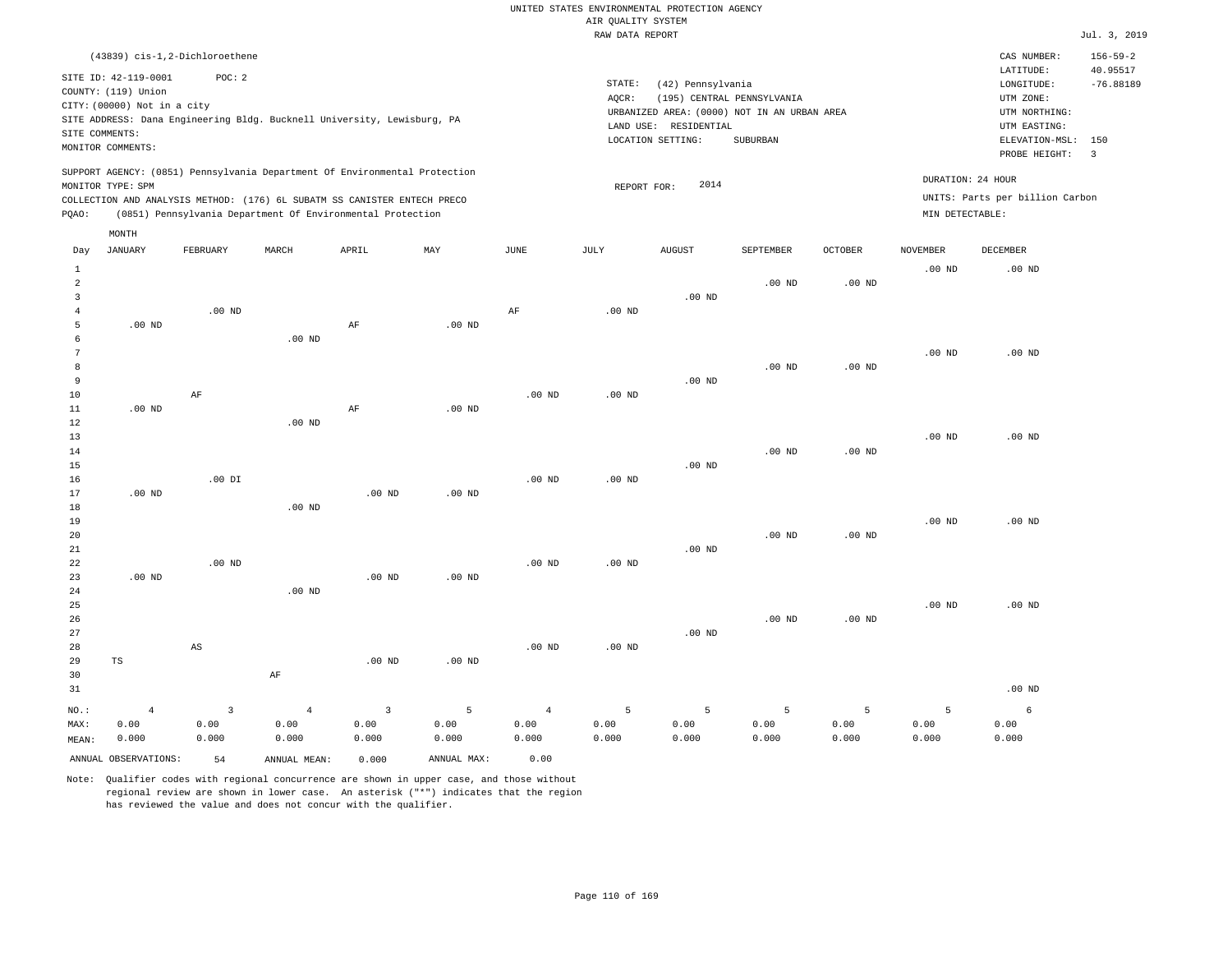|                 |                             |                                                                            |                    |                   |                    |             | RAW DATA REPORT   |                                             |                                |                        |                        |                                 | Jul. 3, 2019   |
|-----------------|-----------------------------|----------------------------------------------------------------------------|--------------------|-------------------|--------------------|-------------|-------------------|---------------------------------------------|--------------------------------|------------------------|------------------------|---------------------------------|----------------|
|                 |                             | (43839) cis-1,2-Dichloroethene                                             |                    |                   |                    |             |                   |                                             |                                |                        |                        | CAS NUMBER:                     | $156 - 59 - 2$ |
|                 | SITE ID: 42-119-0001        | POC: 2                                                                     |                    |                   |                    |             |                   |                                             |                                |                        |                        | LATITUDE:                       | 40.95517       |
|                 | COUNTY: (119) Union         |                                                                            |                    |                   |                    |             | STATE:            | (42) Pennsylvania                           |                                |                        |                        | LONGITUDE:                      | $-76.88189$    |
|                 | CITY: (00000) Not in a city |                                                                            |                    |                   |                    |             | AQCR:             |                                             | (195) CENTRAL PENNSYLVANIA     |                        |                        | UTM ZONE:                       |                |
|                 |                             | SITE ADDRESS: Dana Engineering Bldg. Bucknell University, Lewisburg, PA    |                    |                   |                    |             |                   | URBANIZED AREA: (0000) NOT IN AN URBAN AREA |                                |                        |                        | UTM NORTHING:                   |                |
|                 | SITE COMMENTS:              |                                                                            |                    |                   |                    |             | LAND USE:         | RESIDENTIAL                                 |                                |                        |                        | UTM EASTING:                    |                |
|                 | MONITOR COMMENTS:           |                                                                            |                    |                   |                    |             |                   | LOCATION SETTING:                           | SUBURBAN                       |                        |                        | ELEVATION-MSL:                  | 150            |
|                 |                             |                                                                            |                    |                   |                    |             |                   |                                             |                                |                        |                        | PROBE HEIGHT:                   | $\overline{3}$ |
|                 |                             | SUPPORT AGENCY: (0851) Pennsylvania Department Of Environmental Protection |                    |                   |                    |             |                   |                                             |                                |                        |                        | DURATION: 24 HOUR               |                |
|                 | MONITOR TYPE: SPM           |                                                                            |                    |                   |                    |             | REPORT FOR:       | 2015                                        |                                |                        |                        |                                 |                |
|                 |                             | COLLECTION AND ANALYSIS METHOD: (176) 6L SUBATM SS CANISTER ENTECH PRECO   |                    |                   |                    |             |                   |                                             |                                |                        |                        | UNITS: Parts per billion Carbon |                |
| PQAO:           |                             | (0851) Pennsylvania Department Of Environmental Protection                 |                    |                   |                    |             |                   |                                             |                                |                        | MIN DETECTABLE:        |                                 |                |
|                 | MONTH                       |                                                                            |                    |                   |                    |             |                   |                                             |                                |                        |                        |                                 |                |
| Day             | <b>JANUARY</b>              | FEBRUARY                                                                   | MARCH              | APRIL             | MAY                | <b>JUNE</b> | JULY              | <b>AUGUST</b>                               | SEPTEMBER                      | <b>OCTOBER</b>         | <b>NOVEMBER</b>        | DECEMBER                        |                |
| $\mathbf{1}$    |                             |                                                                            | $.00$ ND           |                   |                    |             |                   |                                             |                                |                        |                        |                                 |                |
| $\overline{a}$  |                             |                                                                            |                    |                   |                    |             |                   |                                             |                                |                        | AF                     | $.00$ ND                        |                |
| $\overline{3}$  |                             |                                                                            |                    |                   |                    |             |                   |                                             | $.00$ ND                       | AS                     |                        |                                 |                |
| $\overline{4}$  |                             |                                                                            |                    |                   |                    |             |                   | $.00$ ND                                    |                                |                        |                        |                                 |                |
| 5               |                             | $.00$ ND                                                                   |                    |                   |                    | $.00$ ND    | $.00$ ND          |                                             |                                |                        |                        |                                 |                |
| $\epsilon$      | $.00$ ND                    |                                                                            |                    | .00 <sub>ND</sub> | .00 <sub>ND</sub>  |             |                   |                                             |                                |                        |                        |                                 |                |
| $7\phantom{.0}$ |                             |                                                                            | $.00$ ND           |                   |                    |             |                   |                                             |                                |                        |                        |                                 |                |
| 8               |                             |                                                                            |                    |                   |                    |             |                   |                                             |                                |                        | .00 <sub>ND</sub>      | $.00$ ND                        |                |
| 9<br>10         |                             |                                                                            |                    |                   |                    |             |                   | $.00$ ND                                    | $\mathbb{A}\mathbb{S}$         | .00 <sub>ND</sub>      |                        |                                 |                |
| 11              |                             | $.00$ ND                                                                   |                    |                   |                    | $.00$ ND    | .00 <sub>ND</sub> |                                             |                                |                        |                        |                                 |                |
| 12              | $.00$ ND                    |                                                                            |                    | $.00$ ND          | AF                 |             |                   |                                             |                                |                        |                        |                                 |                |
| $13$            |                             |                                                                            | $.00$ ND           |                   |                    |             |                   |                                             |                                |                        |                        |                                 |                |
| 14              |                             |                                                                            |                    |                   |                    |             |                   |                                             |                                |                        | .00 <sub>ND</sub>      | $\mathbb{A}\mathbb{S}$          |                |
| 15              |                             |                                                                            |                    |                   |                    |             |                   |                                             | $\mathbb{A}\mathbb{S}$         | .00 <sub>ND</sub>      |                        |                                 |                |
| 16              |                             |                                                                            |                    |                   |                    |             |                   | $.00$ ND                                    |                                |                        |                        |                                 |                |
| 17              |                             | $.00$ ND                                                                   |                    |                   |                    | $.00$ ND    | $.00$ ND          |                                             |                                |                        |                        |                                 |                |
| 18              | $.00$ ND                    |                                                                            |                    | $.00$ ND          | $.00$ ND           |             |                   |                                             |                                |                        |                        |                                 |                |
| 19              |                             |                                                                            | $.00$ ND           |                   |                    |             |                   |                                             |                                |                        |                        |                                 |                |
| 20              |                             |                                                                            |                    |                   |                    |             |                   |                                             |                                |                        | .00 <sub>ND</sub>      | AS                              |                |
| 21              |                             |                                                                            |                    |                   |                    |             |                   |                                             | $.00$ ND                       | .00 <sub>ND</sub>      |                        |                                 |                |
| 22              |                             |                                                                            |                    |                   |                    |             |                   | $.00$ ND                                    |                                |                        |                        |                                 |                |
| 23              |                             | $.00$ ND                                                                   |                    |                   |                    | $.00$ ND    | $.00$ ND          |                                             |                                |                        |                        |                                 |                |
| 24              | $.00$ ND                    |                                                                            |                    | .00 <sub>ND</sub> | .00 <sub>ND</sub>  |             |                   |                                             |                                |                        |                        |                                 |                |
| 25              |                             |                                                                            | $.00$ ND           |                   |                    |             |                   |                                             |                                |                        |                        |                                 |                |
| 26              |                             |                                                                            |                    |                   |                    |             |                   |                                             |                                |                        | .00 <sub>ND</sub>      | $.00$ ND                        |                |
| 27              |                             |                                                                            |                    |                   |                    |             |                   |                                             | .09SQ                          | .00 <sub>ND</sub>      |                        |                                 |                |
| 28<br>29        |                             |                                                                            |                    |                   |                    | $.00$ ND    | $.00$ ND          | AS                                          |                                |                        |                        |                                 |                |
| 30              | AF                          |                                                                            |                    | $.00$ ND          | $.00$ ND           |             |                   |                                             |                                |                        |                        |                                 |                |
| 31              |                             |                                                                            | .00 <sub>ND</sub>  |                   |                    |             |                   |                                             |                                |                        |                        |                                 |                |
|                 |                             |                                                                            |                    |                   |                    |             |                   |                                             |                                |                        |                        |                                 |                |
| NO.:            | $\overline{4}$<br>0.00      | $\overline{4}$<br>0.00                                                     | $\epsilon$<br>0.00 | 5<br>0.00         | $\sqrt{4}$<br>0.00 | 5<br>0.00   | 5                 | $\overline{4}$<br>0.00                      | $\overline{\mathbf{3}}$<br>.09 | $\overline{4}$<br>0.00 | $\overline{4}$<br>0.00 | $\overline{\mathbf{3}}$<br>0.00 |                |
| MAX:<br>MEAN:   | 0.000                       | 0.000                                                                      | 0.000              | 0.000             | 0.000              | 0.000       | 0.00<br>0.000     | 0.000                                       | .030                           | 0.000                  | 0.000                  | 0.000                           |                |
|                 |                             |                                                                            |                    |                   |                    |             |                   |                                             |                                |                        |                        |                                 |                |

ANNUAL OBSERVATIONS:  $51$  ANNUAL MEAN: .002 ANNUAL MAX: .09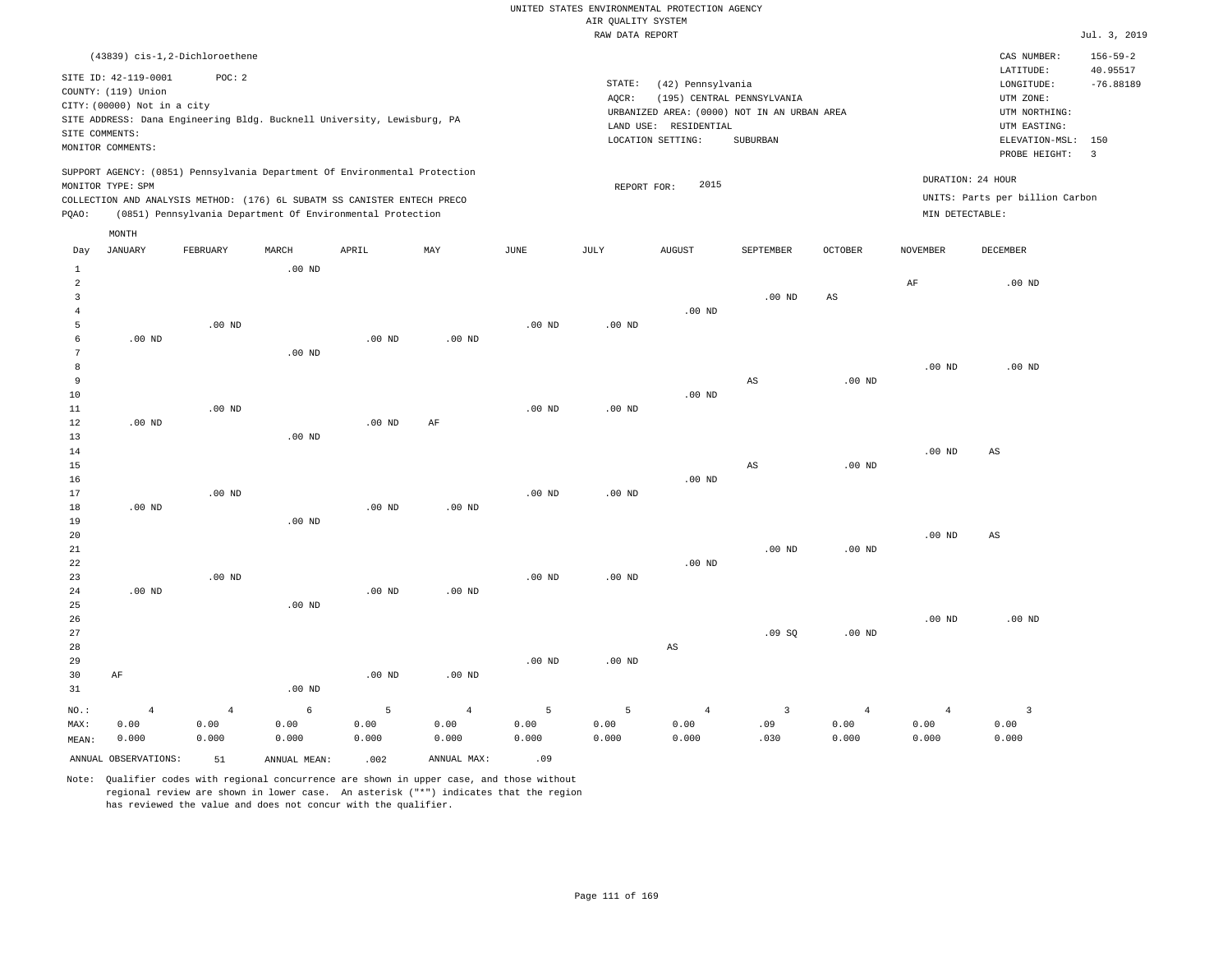|                                                     |                                                                                                                   |                                                                                                                                                                                                                      |          |                   |          |          | RAW DATA REPORT |                                                                 |                                                                                       |                   |                   |                                                                                                          | Jul. 3, 2019                                               |
|-----------------------------------------------------|-------------------------------------------------------------------------------------------------------------------|----------------------------------------------------------------------------------------------------------------------------------------------------------------------------------------------------------------------|----------|-------------------|----------|----------|-----------------|-----------------------------------------------------------------|---------------------------------------------------------------------------------------|-------------------|-------------------|----------------------------------------------------------------------------------------------------------|------------------------------------------------------------|
|                                                     | (43843) Ethylene dibromide                                                                                        |                                                                                                                                                                                                                      |          |                   |          |          |                 |                                                                 |                                                                                       |                   |                   | CAS NUMBER:                                                                                              | $106 - 93 - 4$                                             |
|                                                     | SITE ID: 42-119-0001<br>COUNTY: (119) Union<br>CITY: (00000) Not in a city<br>SITE COMMENTS:<br>MONITOR COMMENTS: | POC: 2<br>SITE ADDRESS: Dana Engineering Bldg. Bucknell University, Lewisburg, PA                                                                                                                                    |          |                   |          |          | STATE:<br>AQCR: | (42) Pennsylvania<br>LAND USE: RESIDENTIAL<br>LOCATION SETTING: | (195) CENTRAL PENNSYLVANIA<br>URBANIZED AREA: (0000) NOT IN AN URBAN AREA<br>SUBURBAN |                   |                   | LATITUDE:<br>LONGITUDE:<br>UTM ZONE:<br>UTM NORTHING:<br>UTM EASTING:<br>ELEVATION-MSL:<br>PROBE HEIGHT: | 40.95517<br>$-76.88189$<br>150<br>$\overline{\phantom{a}}$ |
| PQAO:                                               | MONITOR TYPE: SPM                                                                                                 | SUPPORT AGENCY: (0851) Pennsylvania Department Of Environmental Protection<br>COLLECTION AND ANALYSIS METHOD: (176) 6L SUBATM SS CANISTER ENTECH PRECO<br>(0851) Pennsylvania Department Of Environmental Protection |          |                   |          |          | REPORT FOR:     | 2013                                                            |                                                                                       |                   | MIN DETECTABLE:   | DURATION: 24 HOUR<br>UNITS: Parts per billion Carbon                                                     |                                                            |
|                                                     | MONTH                                                                                                             |                                                                                                                                                                                                                      |          |                   |          |          |                 |                                                                 |                                                                                       |                   |                   |                                                                                                          |                                                            |
| Day                                                 | <b>JANUARY</b>                                                                                                    | FEBRUARY                                                                                                                                                                                                             | MARCH    | APRIL             | MAY      | JUNE     | JULY            | <b>AUGUST</b>                                                   | SEPTEMBER                                                                             | <b>OCTOBER</b>    | <b>NOVEMBER</b>   | <b>DECEMBER</b>                                                                                          |                                                            |
| $1\,$<br>$\overline{a}$<br>$\overline{3}$<br>4<br>5 | $.00$ ND                                                                                                          | $.00$ ND                                                                                                                                                                                                             | $.00$ ND | .00 <sub>ND</sub> | $.00$ ND | $.00$ ND | $.00$ ND        | $\rm AF$                                                        | $.00$ ND                                                                              | $.00$ ND          |                   |                                                                                                          |                                                            |
| 6<br>7<br>8<br>9<br>10                              | $.00$ ND                                                                                                          | $.00$ ND                                                                                                                                                                                                             |          | $.00$ ND          | $.00$ ND | $.00$ ND | $.00$ ND        | $_{\rm TS}$                                                     | .00 <sub>ND</sub>                                                                     | $.00$ ND          | .00 <sub>ND</sub> | $.00$ ND                                                                                                 |                                                            |
| 11<br>12<br>13<br>14                                |                                                                                                                   |                                                                                                                                                                                                                      | $.00$ ND |                   |          |          |                 | $\rm AF$                                                        | $.00$ ND                                                                              | .00 <sub>ND</sub> | .00 <sub>ND</sub> | $.00$ ND                                                                                                 |                                                            |
| 15<br>16<br>17<br>18<br>19                          | .00 <sub>ND</sub>                                                                                                 | $.00$ ND                                                                                                                                                                                                             | $.00$ ND | $.00$ ND          | $.00$ ND | AF       | $.00$ ND        |                                                                 | $.00$ ND                                                                              | $.00$ ND          | TS                | $.00$ ND                                                                                                 |                                                            |
| 20<br>21<br>22<br>23                                | $.00$ ND                                                                                                          | $.00$ ND                                                                                                                                                                                                             | $.00$ ND | $.00$ ND          | $.00$ ND | AF       | TS              | $.00$ ND                                                        |                                                                                       |                   |                   |                                                                                                          |                                                            |
| 24<br>25<br>26<br>27                                |                                                                                                                   | $\rm{AF}$                                                                                                                                                                                                            |          |                   |          | AF       | $.00$ ND        | $.00$ ND                                                        | $.00$ ND                                                                              | .00 <sub>ND</sub> | AF                | AF                                                                                                       |                                                            |
| 28<br>29                                            | $.00$ ND                                                                                                          |                                                                                                                                                                                                                      | $.00$ ND | $.00$ ND          | TS       |          |                 |                                                                 |                                                                                       |                   |                   |                                                                                                          |                                                            |

| 30    |                      |       |              |       |             |        |       |       |       |          | $.00$ ND | $.00$ ND |
|-------|----------------------|-------|--------------|-------|-------------|--------|-------|-------|-------|----------|----------|----------|
| 31    |                      |       |              |       |             |        |       |       |       | $.00$ ND |          |          |
| NO.:  |                      |       |              |       |             | $\sim$ |       | 2     |       |          |          |          |
| MAX:  | 0.00                 | 0.00  | 0.00         | 0.00  | 0.00        | 0.00   | 0.00  | 0.00  | 0.00  | 0.00     | 0.00     | 0.00     |
| MEAN: | 0.000                | 0.000 | 0.000        | 0.000 | 0.000       | 0.000  | 0.000 | 0.000 | 0.000 | 0.000    | 0.000    | 0.000    |
|       | ANNUAL OBSERVATIONS: | 49    | ANNUAL MEAN: | 0.000 | ANNUAL MAX: | 0.00   |       |       |       |          |          |          |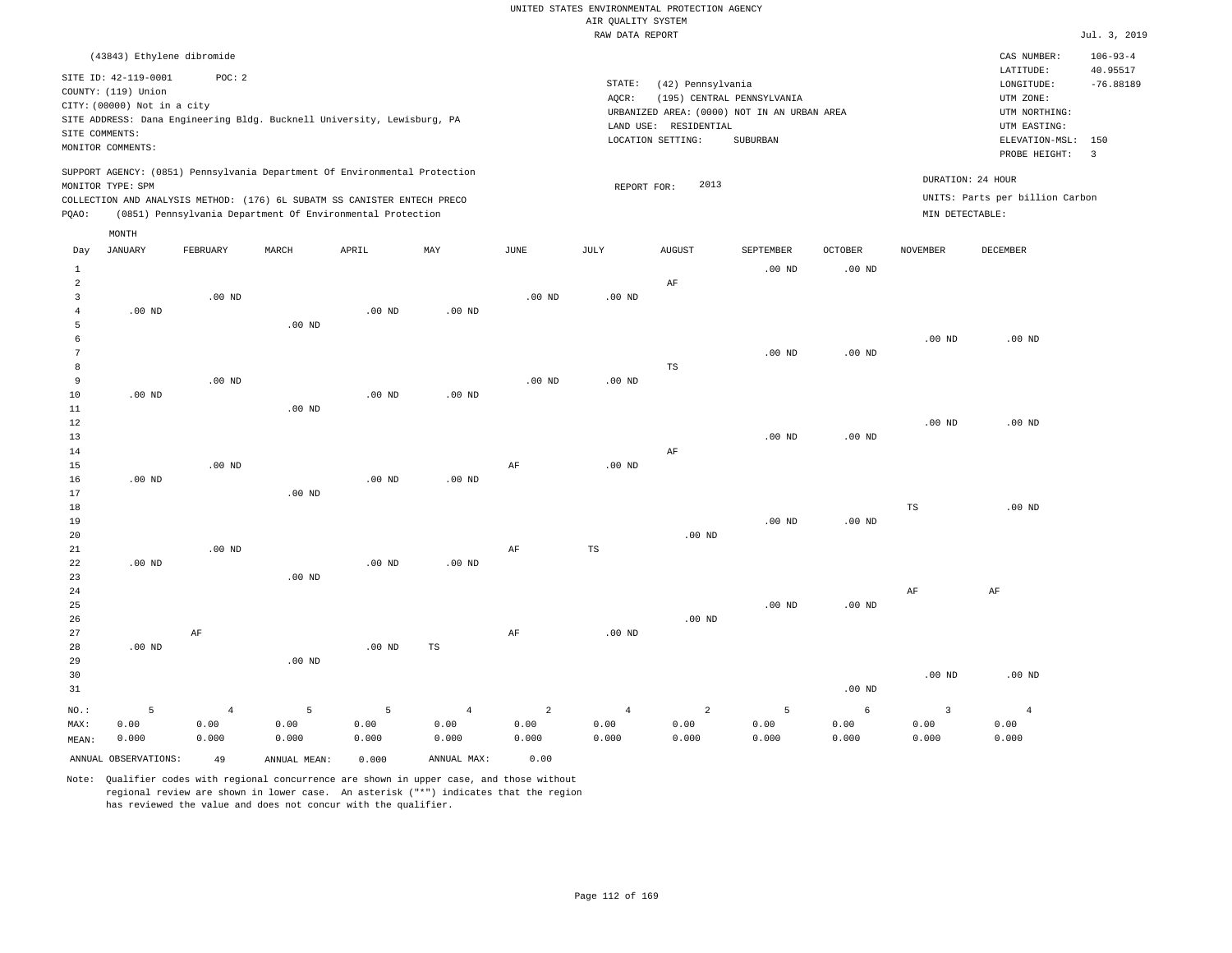|                     |                                                                                                 |                        |                |                                                                            |                   |                   | RAW DATA REPORT    |                                                                 |                                                                                       |                   |                   |                                                                                                 | Jul. 3, 2019                  |
|---------------------|-------------------------------------------------------------------------------------------------|------------------------|----------------|----------------------------------------------------------------------------|-------------------|-------------------|--------------------|-----------------------------------------------------------------|---------------------------------------------------------------------------------------|-------------------|-------------------|-------------------------------------------------------------------------------------------------|-------------------------------|
|                     | (43843) Ethylene dibromide                                                                      |                        |                |                                                                            |                   |                   |                    |                                                                 |                                                                                       |                   |                   | CAS NUMBER:<br>LATITUDE:                                                                        | $106 - 93 - 4$<br>40.95517    |
| SITE COMMENTS:      | SITE ID: 42-119-0001<br>COUNTY: (119) Union<br>CITY: (00000) Not in a city<br>MONITOR COMMENTS: | POC: 2                 |                | SITE ADDRESS: Dana Engineering Bldg. Bucknell University, Lewisburg, PA    |                   |                   | STATE:<br>$AQCR$ : | (42) Pennsylvania<br>LAND USE: RESIDENTIAL<br>LOCATION SETTING: | (195) CENTRAL PENNSYLVANIA<br>URBANIZED AREA: (0000) NOT IN AN URBAN AREA<br>SUBURBAN |                   |                   | LONGITUDE:<br>UTM ZONE:<br>UTM NORTHING:<br>UTM EASTING:<br>ELEVATION-MSL: 150<br>PROBE HEIGHT: | $-76.88189$<br>$\overline{3}$ |
|                     |                                                                                                 |                        |                | SUPPORT AGENCY: (0851) Pennsylvania Department Of Environmental Protection |                   |                   |                    |                                                                 |                                                                                       |                   |                   | DURATION: 24 HOUR                                                                               |                               |
|                     | MONITOR TYPE: SPM                                                                               |                        |                |                                                                            |                   |                   | REPORT FOR:        | 2014                                                            |                                                                                       |                   |                   |                                                                                                 |                               |
|                     |                                                                                                 |                        |                | COLLECTION AND ANALYSIS METHOD: (176) 6L SUBATM SS CANISTER ENTECH PRECO   |                   |                   |                    |                                                                 |                                                                                       |                   |                   | UNITS: Parts per billion Carbon                                                                 |                               |
| PQAO:               |                                                                                                 |                        |                | (0851) Pennsylvania Department Of Environmental Protection                 |                   |                   |                    |                                                                 |                                                                                       |                   | MIN DETECTABLE:   |                                                                                                 |                               |
|                     | MONTH                                                                                           |                        |                |                                                                            |                   |                   |                    |                                                                 |                                                                                       |                   |                   |                                                                                                 |                               |
| Day                 | JANUARY                                                                                         | FEBRUARY               | MARCH          | APRIL                                                                      | MAY               | JUNE              | JULY               | AUGUST                                                          | SEPTEMBER                                                                             | <b>OCTOBER</b>    | NOVEMBER          | DECEMBER                                                                                        |                               |
| $\mathbf{1}$        |                                                                                                 |                        |                |                                                                            |                   |                   |                    |                                                                 |                                                                                       |                   | .00 <sub>ND</sub> | $.00$ ND                                                                                        |                               |
| $\overline{2}$      |                                                                                                 |                        |                |                                                                            |                   |                   |                    |                                                                 | $.00$ ND                                                                              | .00 <sub>ND</sub> |                   |                                                                                                 |                               |
| 3<br>$\overline{4}$ |                                                                                                 | $.00$ ND               |                |                                                                            |                   | $\rm AF$          | .00 <sub>ND</sub>  | $.00$ ND                                                        |                                                                                       |                   |                   |                                                                                                 |                               |
| 5                   | $.00$ ND                                                                                        |                        |                | AF                                                                         | $.00$ ND          |                   |                    |                                                                 |                                                                                       |                   |                   |                                                                                                 |                               |
| 6                   |                                                                                                 |                        | $.00$ ND       |                                                                            |                   |                   |                    |                                                                 |                                                                                       |                   |                   |                                                                                                 |                               |
| 7                   |                                                                                                 |                        |                |                                                                            |                   |                   |                    |                                                                 |                                                                                       |                   | .00 <sub>ND</sub> | $.00$ ND                                                                                        |                               |
| 8                   |                                                                                                 |                        |                |                                                                            |                   |                   |                    |                                                                 | $.00$ ND                                                                              | .00 <sub>ND</sub> |                   |                                                                                                 |                               |
| 9                   |                                                                                                 |                        |                |                                                                            |                   |                   |                    | $.00$ ND                                                        |                                                                                       |                   |                   |                                                                                                 |                               |
| 10                  |                                                                                                 | AF                     |                |                                                                            |                   | $.00$ ND          | .00 <sub>ND</sub>  |                                                                 |                                                                                       |                   |                   |                                                                                                 |                               |
| $11\,$              | .00 <sub>ND</sub>                                                                               |                        |                | AF                                                                         | .00 <sub>ND</sub> |                   |                    |                                                                 |                                                                                       |                   |                   |                                                                                                 |                               |
| 12                  |                                                                                                 |                        | $.00$ ND       |                                                                            |                   |                   |                    |                                                                 |                                                                                       |                   |                   |                                                                                                 |                               |
| 13<br>14            |                                                                                                 |                        |                |                                                                            |                   |                   |                    |                                                                 | .00 <sub>ND</sub>                                                                     | .00 <sub>ND</sub> | .00 <sub>ND</sub> | $.00$ ND                                                                                        |                               |
| 15                  |                                                                                                 |                        |                |                                                                            |                   |                   |                    | $.00$ ND                                                        |                                                                                       |                   |                   |                                                                                                 |                               |
| 16                  |                                                                                                 | $.00$ DI               |                |                                                                            |                   | $.00$ ND          | .00 <sub>ND</sub>  |                                                                 |                                                                                       |                   |                   |                                                                                                 |                               |
| 17                  | .00 <sub>ND</sub>                                                                               |                        |                | .00 <sub>ND</sub>                                                          | $.00$ ND          |                   |                    |                                                                 |                                                                                       |                   |                   |                                                                                                 |                               |
| 18                  |                                                                                                 |                        | $.00$ ND       |                                                                            |                   |                   |                    |                                                                 |                                                                                       |                   |                   |                                                                                                 |                               |
| 19                  |                                                                                                 |                        |                |                                                                            |                   |                   |                    |                                                                 |                                                                                       |                   | .00 <sub>ND</sub> | $.00$ ND                                                                                        |                               |
| 20                  |                                                                                                 |                        |                |                                                                            |                   |                   |                    |                                                                 | $.00$ ND                                                                              | .00 <sub>ND</sub> |                   |                                                                                                 |                               |
| 21                  |                                                                                                 |                        |                |                                                                            |                   |                   |                    | $.00$ ND                                                        |                                                                                       |                   |                   |                                                                                                 |                               |
| 22                  | $.00$ ND                                                                                        | $.00$ ND               |                | $.00$ ND                                                                   | $.00$ ND          | .00 <sub>ND</sub> | $.00$ ND           |                                                                 |                                                                                       |                   |                   |                                                                                                 |                               |
| 23<br>24            |                                                                                                 |                        | $.00$ ND       |                                                                            |                   |                   |                    |                                                                 |                                                                                       |                   |                   |                                                                                                 |                               |
| 25                  |                                                                                                 |                        |                |                                                                            |                   |                   |                    |                                                                 |                                                                                       |                   | .00 <sub>ND</sub> | $.00$ ND                                                                                        |                               |
| 26                  |                                                                                                 |                        |                |                                                                            |                   |                   |                    |                                                                 | $.00$ ND                                                                              | .00 <sub>ND</sub> |                   |                                                                                                 |                               |
| 27                  |                                                                                                 |                        |                |                                                                            |                   |                   |                    | $.00$ ND                                                        |                                                                                       |                   |                   |                                                                                                 |                               |
| 28                  |                                                                                                 | $\mathbb{A}\mathbb{S}$ |                |                                                                            |                   | .00 <sub>ND</sub> | $.00$ ND           |                                                                 |                                                                                       |                   |                   |                                                                                                 |                               |
| 29                  | TS                                                                                              |                        |                | $.00$ ND                                                                   | $.00$ ND          |                   |                    |                                                                 |                                                                                       |                   |                   |                                                                                                 |                               |
| 30                  |                                                                                                 |                        | AF             |                                                                            |                   |                   |                    |                                                                 |                                                                                       |                   |                   |                                                                                                 |                               |
| 31                  |                                                                                                 |                        |                |                                                                            |                   |                   |                    |                                                                 |                                                                                       |                   |                   | $.00$ ND                                                                                        |                               |
| NO.:                | $\overline{4}$                                                                                  | $\overline{3}$         | $\overline{4}$ | $\overline{3}$                                                             | 5                 | $\overline{4}$    | 5                  | 5                                                               | 5                                                                                     | 5                 | 5                 | 6                                                                                               |                               |
| MAX:                | 0.00                                                                                            | 0.00                   | 0.00           | 0.00                                                                       | 0.00              | 0.00              | 0.00               | 0.00                                                            | 0.00                                                                                  | 0.00              | 0.00              | 0.00                                                                                            |                               |
| MEAN:               | 0.000                                                                                           | 0.000                  | 0.000          | 0.000                                                                      | 0.000             | 0.000             | 0.000              | 0.000                                                           | 0.000                                                                                 | 0.000             | 0.000             | 0.000                                                                                           |                               |
|                     | ANNUAL OBSERVATIONS:                                                                            | 54                     | ANNUAL MEAN:   | 0.000                                                                      | ANNUAL MAX:       | 0.00              |                    |                                                                 |                                                                                       |                   |                   |                                                                                                 |                               |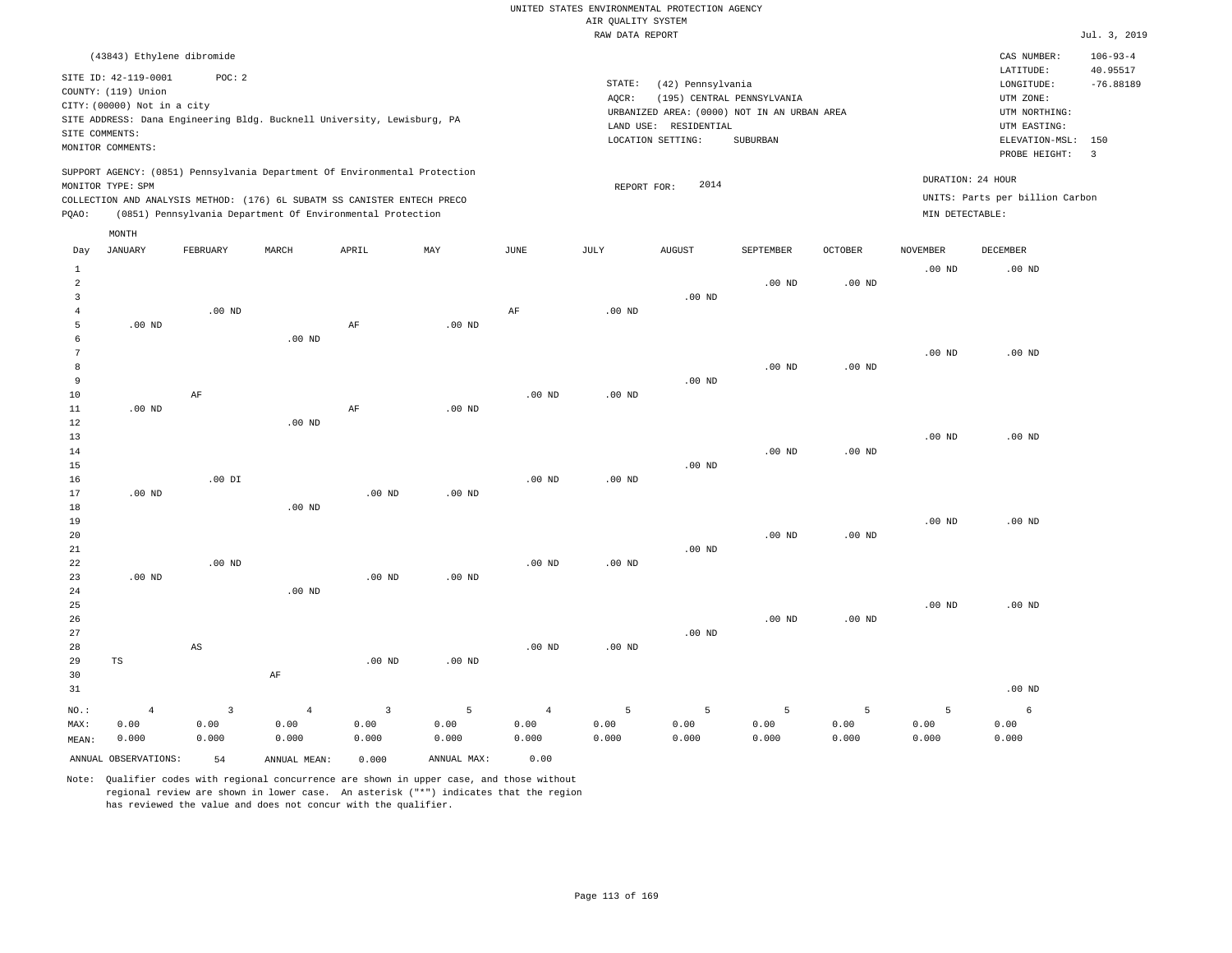|                |                             |                                                                            |          |                   |                   |                   | RAW DATA REPORT   |                        |                                             |                   |                   |                                 | Jul. 3, 2019               |
|----------------|-----------------------------|----------------------------------------------------------------------------|----------|-------------------|-------------------|-------------------|-------------------|------------------------|---------------------------------------------|-------------------|-------------------|---------------------------------|----------------------------|
|                | (43843) Ethylene dibromide  |                                                                            |          |                   |                   |                   |                   |                        |                                             |                   |                   | CAS NUMBER:<br>LATITUDE:        | $106 - 93 - 4$<br>40.95517 |
|                | SITE ID: 42-119-0001        | POC: 2                                                                     |          |                   |                   |                   | STATE:            | (42) Pennsylvania      |                                             |                   |                   | LONGITUDE:                      | $-76.88189$                |
|                | COUNTY: (119) Union         |                                                                            |          |                   |                   |                   | AQCR:             |                        | (195) CENTRAL PENNSYLVANIA                  |                   |                   | UTM ZONE:                       |                            |
|                | CITY: (00000) Not in a city |                                                                            |          |                   |                   |                   |                   |                        | URBANIZED AREA: (0000) NOT IN AN URBAN AREA |                   |                   | UTM NORTHING:                   |                            |
|                |                             | SITE ADDRESS: Dana Engineering Bldg. Bucknell University, Lewisburg, PA    |          |                   |                   |                   |                   | LAND USE: RESIDENTIAL  |                                             |                   |                   | UTM EASTING:                    |                            |
|                | SITE COMMENTS:              |                                                                            |          |                   |                   |                   |                   | LOCATION SETTING:      | SUBURBAN                                    |                   |                   | ELEVATION-MSL:                  | 150                        |
|                | MONITOR COMMENTS:           |                                                                            |          |                   |                   |                   |                   |                        |                                             |                   |                   | PROBE HEIGHT:                   | $\overline{\mathbf{3}}$    |
|                |                             | SUPPORT AGENCY: (0851) Pennsylvania Department Of Environmental Protection |          |                   |                   |                   |                   |                        |                                             |                   |                   | DURATION: 24 HOUR               |                            |
|                | MONITOR TYPE: SPM           | COLLECTION AND ANALYSIS METHOD: (176) 6L SUBATM SS CANISTER ENTECH PRECO   |          |                   |                   |                   | REPORT FOR:       | 2015                   |                                             |                   |                   | UNITS: Parts per billion Carbon |                            |
| PQAO:          |                             | (0851) Pennsylvania Department Of Environmental Protection                 |          |                   |                   |                   |                   |                        |                                             |                   | MIN DETECTABLE:   |                                 |                            |
|                | MONTH                       |                                                                            |          |                   |                   |                   |                   |                        |                                             |                   |                   |                                 |                            |
| Day            | <b>JANUARY</b>              | FEBRUARY                                                                   | MARCH    | APRIL             | MAY               | <b>JUNE</b>       | JULY              | <b>AUGUST</b>          | SEPTEMBER                                   | <b>OCTOBER</b>    | <b>NOVEMBER</b>   | DECEMBER                        |                            |
| $\mathbf{1}$   |                             |                                                                            | $.00$ ND |                   |                   |                   |                   |                        |                                             |                   |                   |                                 |                            |
| $\overline{a}$ |                             |                                                                            |          |                   |                   |                   |                   |                        |                                             |                   | AF                | $.00$ ND                        |                            |
| $\overline{3}$ |                             |                                                                            |          |                   |                   |                   |                   |                        | $.00$ ND                                    | $_{\rm AS}$       |                   |                                 |                            |
| $\overline{4}$ |                             |                                                                            |          |                   |                   |                   |                   | $.00$ ND               |                                             |                   |                   |                                 |                            |
| -5             |                             | $.00$ ND                                                                   |          |                   |                   | $.00$ ND          | .00 <sub>ND</sub> |                        |                                             |                   |                   |                                 |                            |
| 6<br>7         | $.00$ ND                    |                                                                            | $.00$ ND | $.00$ ND          | $.00$ ND          |                   |                   |                        |                                             |                   |                   |                                 |                            |
| 8              |                             |                                                                            |          |                   |                   |                   |                   |                        |                                             |                   | .00 <sub>ND</sub> | $.00$ ND                        |                            |
| 9              |                             |                                                                            |          |                   |                   |                   |                   |                        | $\mathbb{A}\mathbb{S}$                      | .00 <sub>ND</sub> |                   |                                 |                            |
| 10             |                             |                                                                            |          |                   |                   |                   |                   | $.00$ ND               |                                             |                   |                   |                                 |                            |
| 11             |                             | $.00$ ND                                                                   |          |                   |                   | .00 <sub>ND</sub> | .00 <sub>ND</sub> |                        |                                             |                   |                   |                                 |                            |
| 12             | $.00$ ND                    |                                                                            |          | $.00$ ND          | AF                |                   |                   |                        |                                             |                   |                   |                                 |                            |
| 13             |                             |                                                                            | $.00$ ND |                   |                   |                   |                   |                        |                                             |                   |                   |                                 |                            |
| 14             |                             |                                                                            |          |                   |                   |                   |                   |                        |                                             |                   | .00 <sub>ND</sub> | AS                              |                            |
| 15             |                             |                                                                            |          |                   |                   |                   |                   |                        | AS                                          | .00 <sub>ND</sub> |                   |                                 |                            |
| 16             |                             |                                                                            |          |                   |                   |                   |                   | $.00$ ND               |                                             |                   |                   |                                 |                            |
| 17             |                             | $.00$ ND                                                                   |          |                   |                   | $.00$ ND          | $.00$ ND          |                        |                                             |                   |                   |                                 |                            |
| 18             | $.00$ ND                    |                                                                            |          | .00 <sub>ND</sub> | $.00$ ND          |                   |                   |                        |                                             |                   |                   |                                 |                            |
| 19             |                             |                                                                            | $.00$ ND |                   |                   |                   |                   |                        |                                             |                   | .00 <sub>ND</sub> |                                 |                            |
| 20<br>21       |                             |                                                                            |          |                   |                   |                   |                   |                        | $.00$ ND                                    | .00 <sub>ND</sub> |                   | $\mathbb{A}\mathbb{S}$          |                            |
| 22             |                             |                                                                            |          |                   |                   |                   |                   | $.00$ ND               |                                             |                   |                   |                                 |                            |
| 23             |                             | $.00$ ND                                                                   |          |                   |                   | .00 <sub>ND</sub> | .00 <sub>ND</sub> |                        |                                             |                   |                   |                                 |                            |
| 24             | $.00$ ND                    |                                                                            |          | $.00$ ND          | $.00$ ND          |                   |                   |                        |                                             |                   |                   |                                 |                            |
| 25             |                             |                                                                            | $.00$ ND |                   |                   |                   |                   |                        |                                             |                   |                   |                                 |                            |
| 26             |                             |                                                                            |          |                   |                   |                   |                   |                        |                                             |                   | .00 <sub>ND</sub> | $.00$ ND                        |                            |
| 27             |                             |                                                                            |          |                   |                   |                   |                   |                        | .00 <sub>ND</sub>                           | .00 <sub>ND</sub> |                   |                                 |                            |
| 28             |                             |                                                                            |          |                   |                   |                   |                   | $\mathbb{A}\mathbb{S}$ |                                             |                   |                   |                                 |                            |
| 29             |                             |                                                                            |          |                   |                   | $.00$ ND          | .00 <sub>ND</sub> |                        |                                             |                   |                   |                                 |                            |
| 30             | AF                          |                                                                            |          | .00 <sub>ND</sub> | .00 <sub>ND</sub> |                   |                   |                        |                                             |                   |                   |                                 |                            |
| 31             |                             |                                                                            | $.00$ ND |                   |                   |                   |                   |                        |                                             |                   |                   |                                 |                            |
| NO.:           | $\overline{4}$              | $\overline{4}$                                                             | 6        | 5                 | $\overline{4}$    | 5                 | 5                 | $\overline{4}$         | $\overline{\mathbf{3}}$                     | $\overline{4}$    | $\overline{4}$    | $\overline{\mathbf{3}}$         |                            |

ANNUAL OBSERVATIONS: 51 ANNUAL MEAN: 0.000 ANNUAL MAX: 0.00

 0.00 0.000

MAX: MEAN:

 0.00 0.000  0.00 0.000

Note: Qualifier codes with regional concurrence are shown in upper case, and those without regional review are shown in lower case. An asterisk ("\*") indicates that the region has reviewed the value and does not concur with the qualifier.

 0.00 0.000  0.00 0.000  0.00 0.000  0.00 0.000  0.00 0.000

 0.00 0.000  0.00 0.000  0.00 0.000

 0.00 0.000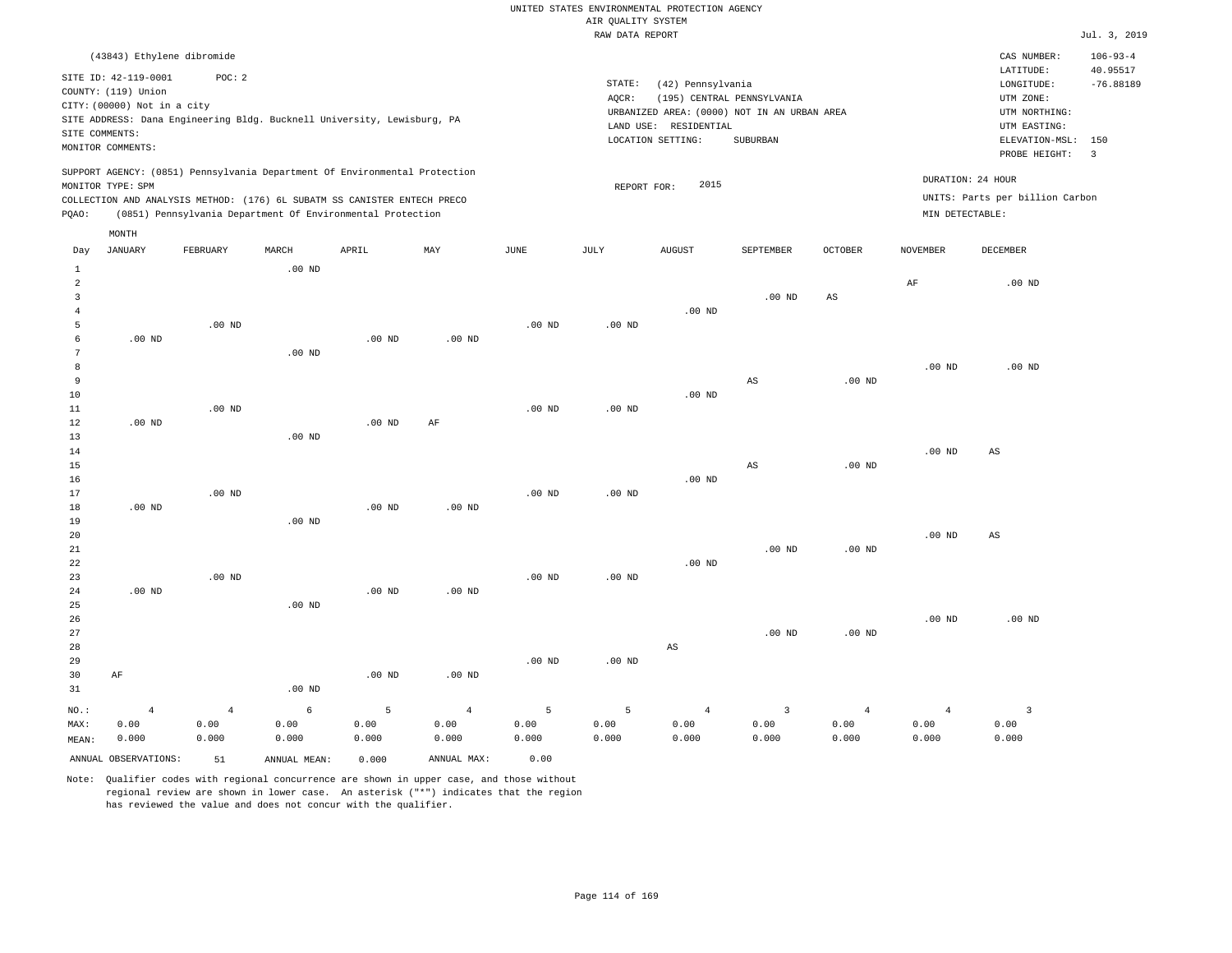|                |                             |                                                                            |                   |                   |                   |                | RAW DATA REPORT   |                       |                                             |                   |                   |                                 | Jul. 3, 2019          |
|----------------|-----------------------------|----------------------------------------------------------------------------|-------------------|-------------------|-------------------|----------------|-------------------|-----------------------|---------------------------------------------|-------------------|-------------------|---------------------------------|-----------------------|
|                | (43844) Hexachlorobutadiene |                                                                            |                   |                   |                   |                |                   |                       |                                             |                   |                   | CAS NUMBER:                     | $87 - 68 - 3$         |
|                | SITE ID: 42-119-0001        | POC: 2                                                                     |                   |                   |                   |                |                   |                       |                                             |                   |                   | LATITUDE:                       | 40.95517              |
|                | COUNTY: (119) Union         |                                                                            |                   |                   |                   |                | STATE:            | (42) Pennsylvania     |                                             |                   |                   | LONGITUDE:                      | $-76.88189$           |
|                | CITY: (00000) Not in a city |                                                                            |                   |                   |                   |                | AQCR:             |                       | (195) CENTRAL PENNSYLVANIA                  |                   |                   | UTM ZONE:                       |                       |
|                |                             | SITE ADDRESS: Dana Engineering Bldg. Bucknell University, Lewisburg, PA    |                   |                   |                   |                |                   |                       | URBANIZED AREA: (0000) NOT IN AN URBAN AREA |                   |                   | UTM NORTHING:                   |                       |
|                | SITE COMMENTS:              |                                                                            |                   |                   |                   |                |                   | LAND USE: RESIDENTIAL |                                             |                   |                   | UTM EASTING:                    |                       |
|                | MONITOR COMMENTS:           |                                                                            |                   |                   |                   |                |                   | LOCATION SETTING:     | SUBURBAN                                    |                   |                   | ELEVATION-MSL:<br>PROBE HEIGHT: | 150<br>$\overline{3}$ |
|                |                             | SUPPORT AGENCY: (0851) Pennsylvania Department Of Environmental Protection |                   |                   |                   |                |                   |                       |                                             |                   |                   |                                 |                       |
|                | MONITOR TYPE: SPM           |                                                                            |                   |                   |                   |                | REPORT FOR:       | 2013                  |                                             |                   |                   | DURATION: 24 HOUR               |                       |
|                |                             | COLLECTION AND ANALYSIS METHOD: (176) 6L SUBATM SS CANISTER ENTECH PRECO   |                   |                   |                   |                |                   |                       |                                             |                   |                   | UNITS: Parts per billion Carbon |                       |
| PQAO:          |                             | (0851) Pennsylvania Department Of Environmental Protection                 |                   |                   |                   |                |                   |                       |                                             |                   | MIN DETECTABLE:   |                                 |                       |
|                | MONTH                       |                                                                            |                   |                   |                   |                |                   |                       |                                             |                   |                   |                                 |                       |
| Day            | <b>JANUARY</b>              | FEBRUARY                                                                   | MARCH             | APRIL             | MAY               | JUNE           | JULY              | <b>AUGUST</b>         | SEPTEMBER                                   | <b>OCTOBER</b>    | <b>NOVEMBER</b>   | <b>DECEMBER</b>                 |                       |
| $\mathbf{1}$   |                             |                                                                            |                   |                   |                   |                |                   |                       | $.00$ ND                                    | $.00$ ND          |                   |                                 |                       |
| $\overline{a}$ |                             |                                                                            |                   |                   |                   |                |                   | $\rm{AF}$             |                                             |                   |                   |                                 |                       |
| 3              |                             | $.00$ ND                                                                   |                   |                   |                   | $.00$ ND       | $.00$ ND          |                       |                                             |                   |                   |                                 |                       |
| $\overline{4}$ | .00 <sub>ND</sub>           |                                                                            |                   | .00 <sub>ND</sub> | $.00$ ND          |                |                   |                       |                                             |                   |                   |                                 |                       |
| 5              |                             |                                                                            | $.00$ ND          |                   |                   |                |                   |                       |                                             |                   |                   |                                 |                       |
| 6              |                             |                                                                            |                   |                   |                   |                |                   |                       |                                             |                   | $.00$ ND          | $.00$ ND                        |                       |
| $\overline{7}$ |                             |                                                                            |                   |                   |                   |                |                   |                       | $.00$ ND                                    | .00 <sub>ND</sub> |                   |                                 |                       |
| 8              |                             |                                                                            |                   |                   |                   |                |                   | $_{\rm TS}$           |                                             |                   |                   |                                 |                       |
| 9              |                             | $.00$ ND                                                                   |                   |                   |                   | $.00$ ND       | .00 <sub>ND</sub> |                       |                                             |                   |                   |                                 |                       |
| 10             | $.00$ ND                    |                                                                            |                   | .00 <sub>ND</sub> | .00 <sub>ND</sub> |                |                   |                       |                                             |                   |                   |                                 |                       |
| $11\,$         |                             |                                                                            | .00 <sub>ND</sub> |                   |                   |                |                   |                       |                                             |                   |                   |                                 |                       |
| 12             |                             |                                                                            |                   |                   |                   |                |                   |                       |                                             |                   | .00 <sub>ND</sub> | .00 <sub>ND</sub>               |                       |
| 13             |                             |                                                                            |                   |                   |                   |                |                   |                       | $.00$ ND                                    | .00 <sub>ND</sub> |                   |                                 |                       |
| 14<br>15       |                             | $.00$ ND                                                                   |                   |                   |                   |                | $.00$ ND          | AF                    |                                             |                   |                   |                                 |                       |
| 16             | $.00$ ND                    |                                                                            |                   | $.00$ ND          | $.00$ ND          | AF             |                   |                       |                                             |                   |                   |                                 |                       |
| $17$           |                             |                                                                            | .00 <sub>ND</sub> |                   |                   |                |                   |                       |                                             |                   |                   |                                 |                       |
| 18             |                             |                                                                            |                   |                   |                   |                |                   |                       |                                             |                   | $_{\rm TS}$       | .00 <sub>ND</sub>               |                       |
| 19             |                             |                                                                            |                   |                   |                   |                |                   |                       | $.00$ ND                                    | .00 <sub>ND</sub> |                   |                                 |                       |
| 20             |                             |                                                                            |                   |                   |                   |                |                   | $.00$ ND              |                                             |                   |                   |                                 |                       |
| 21             |                             | $.00$ ND                                                                   |                   |                   |                   | $\rm{AF}$      | $_{\rm TS}$       |                       |                                             |                   |                   |                                 |                       |
| 22             | $.00$ ND                    |                                                                            |                   | $.00$ ND          | $.00$ ND          |                |                   |                       |                                             |                   |                   |                                 |                       |
| 23             |                             |                                                                            | $.00$ ND          |                   |                   |                |                   |                       |                                             |                   |                   |                                 |                       |
| 24             |                             |                                                                            |                   |                   |                   |                |                   |                       |                                             |                   | AF                | AF                              |                       |
| 25             |                             |                                                                            |                   |                   |                   |                |                   |                       | $.00$ ND                                    | .00 <sub>ND</sub> |                   |                                 |                       |
| 26             |                             |                                                                            |                   |                   |                   |                |                   | $.00$ ND              |                                             |                   |                   |                                 |                       |
| 27             |                             | AF                                                                         |                   |                   |                   | AF             | $.00$ ND          |                       |                                             |                   |                   |                                 |                       |
| 28             | $.00$ ND                    |                                                                            |                   | $.00$ ND          | TS                |                |                   |                       |                                             |                   |                   |                                 |                       |
| 29             |                             |                                                                            | .00 <sub>ND</sub> |                   |                   |                |                   |                       |                                             |                   |                   |                                 |                       |
| 30             |                             |                                                                            |                   |                   |                   |                |                   |                       |                                             |                   | .00 <sub>ND</sub> | $.00$ ND                        |                       |
| 31             |                             |                                                                            |                   |                   |                   |                |                   |                       |                                             | .00 <sub>ND</sub> |                   |                                 |                       |
| NO.:           | 5                           | $\overline{4}$                                                             | 5                 | 5                 | $\overline{4}$    | $\overline{a}$ | $\overline{4}$    | $\overline{a}$        | 5                                           | 6                 | $\overline{3}$    | $\overline{4}$                  |                       |
| MAX:           | 0.00                        | 0.00                                                                       | 0.00              | 0.00              | 0.00              | 0.00           | 0.00              | 0.00                  | 0.00                                        | 0.00              | 0.00              | 0.00                            |                       |
| MEAN:          | 0.000                       | 0.000                                                                      | 0.000             | 0.000             | 0.000             | 0.000          | 0.000             | 0.000                 | 0.000                                       | 0.000             | 0.000             | 0.000                           |                       |

Note: Qualifier codes with regional concurrence are shown in upper case, and those without regional review are shown in lower case. An asterisk ("\*") indicates that the region has reviewed the value and does not concur with the qualifier.

ANNUAL OBSERVATIONS: 49 ANNUAL MEAN: 0.000 ANNUAL MAX: 0.00

MEAN: 0.000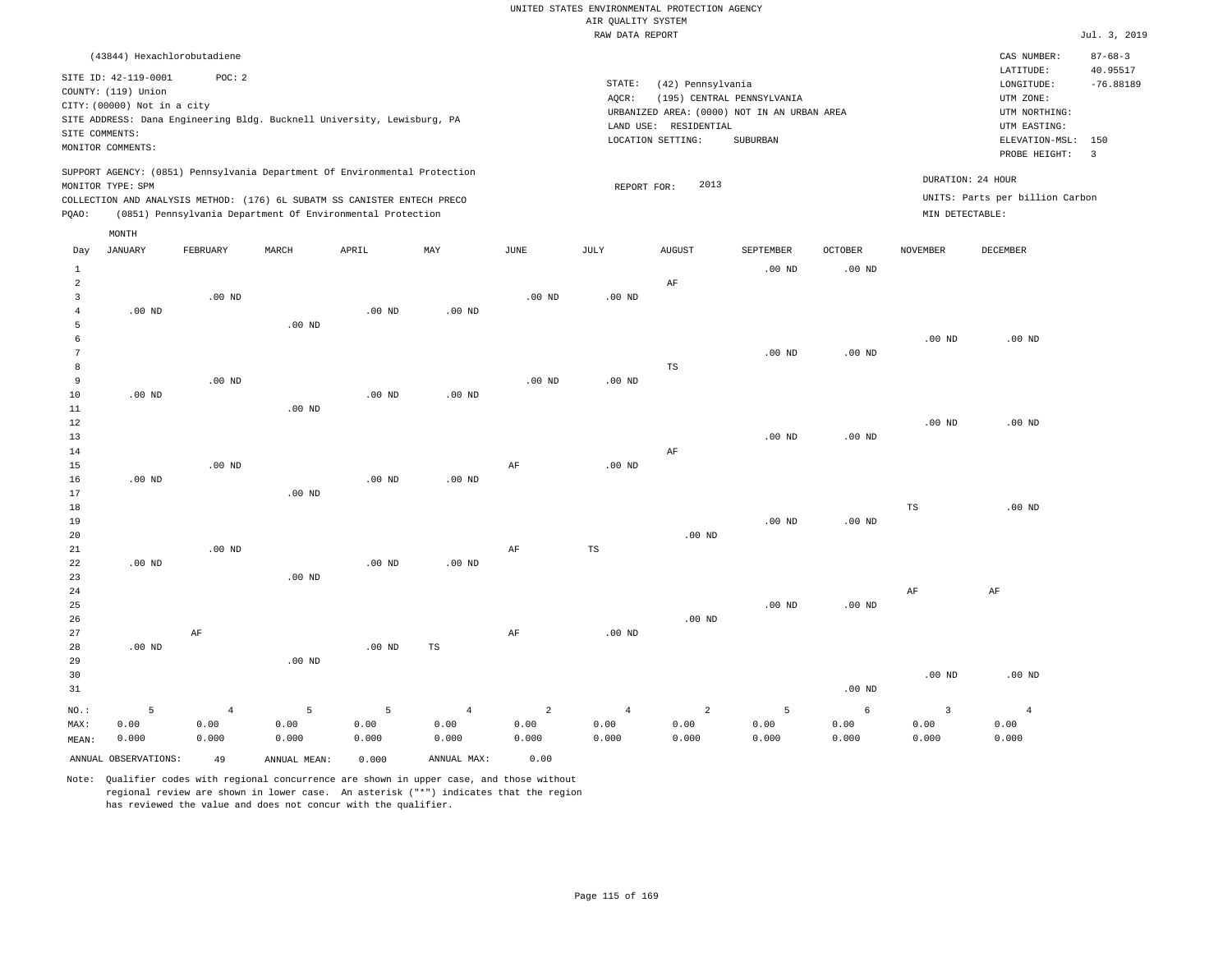|                                           |                                                                            |                                          |                                 |                                                                                                                                                                                                                      |                    |                                 | AIR QUALITY SYSTEM<br>RAW DATA REPORT | UNITED STATES ENVIRONMENTAL PROTECTION AGENCY                   |                                                                                       |                    |                                      |                                                                                                        | Jul. 3, 2019                                    |
|-------------------------------------------|----------------------------------------------------------------------------|------------------------------------------|---------------------------------|----------------------------------------------------------------------------------------------------------------------------------------------------------------------------------------------------------------------|--------------------|---------------------------------|---------------------------------------|-----------------------------------------------------------------|---------------------------------------------------------------------------------------|--------------------|--------------------------------------|--------------------------------------------------------------------------------------------------------|-------------------------------------------------|
|                                           |                                                                            |                                          |                                 |                                                                                                                                                                                                                      |                    |                                 |                                       |                                                                 |                                                                                       |                    |                                      |                                                                                                        |                                                 |
| SITE COMMENTS:                            | SITE ID: 42-119-0001<br>COUNTY: (119) Union<br>CITY: (00000) Not in a city | (43844) Hexachlorobutadiene<br>POC: 2    |                                 | SITE ADDRESS: Dana Engineering Bldg. Bucknell University, Lewisburg, PA                                                                                                                                              |                    |                                 | STATE:<br>AQCR:                       | (42) Pennsylvania<br>LAND USE: RESIDENTIAL<br>LOCATION SETTING: | (195) CENTRAL PENNSYLVANIA<br>URBANIZED AREA: (0000) NOT IN AN URBAN AREA<br>SUBURBAN |                    |                                      | CAS NUMBER:<br>LATITUDE:<br>LONGITUDE:<br>UTM ZONE:<br>UTM NORTHING:<br>UTM EASTING:<br>ELEVATION-MSL: | $87 - 68 - 3$<br>40.95517<br>$-76.88189$<br>150 |
|                                           | MONITOR COMMENTS:                                                          |                                          |                                 |                                                                                                                                                                                                                      |                    |                                 |                                       |                                                                 |                                                                                       |                    |                                      | PROBE HEIGHT:                                                                                          | $\overline{3}$                                  |
| PQAO:                                     | MONITOR TYPE: SPM                                                          |                                          |                                 | SUPPORT AGENCY: (0851) Pennsylvania Department Of Environmental Protection<br>COLLECTION AND ANALYSIS METHOD: (176) 6L SUBATM SS CANISTER ENTECH PRECO<br>(0851) Pennsylvania Department Of Environmental Protection |                    |                                 | REPORT FOR:                           | 2014                                                            |                                                                                       |                    | DURATION: 24 HOUR<br>MIN DETECTABLE: | UNITS: Parts per billion Carbon                                                                        |                                                 |
|                                           | MONTH                                                                      |                                          |                                 |                                                                                                                                                                                                                      |                    |                                 |                                       |                                                                 |                                                                                       |                    |                                      |                                                                                                        |                                                 |
| Day                                       | <b>JANUARY</b>                                                             | FEBRUARY                                 | MARCH                           | APRIL                                                                                                                                                                                                                | MAY                | <b>JUNE</b>                     | JULY                                  | <b>AUGUST</b>                                                   | SEPTEMBER                                                                             | OCTOBER            | <b>NOVEMBER</b>                      | DECEMBER                                                                                               |                                                 |
| $1\,$<br>$\overline{a}$<br>$\overline{3}$ |                                                                            |                                          |                                 |                                                                                                                                                                                                                      |                    |                                 |                                       | $.00$ ND                                                        | $.00$ ND                                                                              | $.00$ ND           | $.00$ ND                             | $.00$ ND                                                                                               |                                                 |
| $\overline{4}$<br>5<br>6                  | $.00$ ND                                                                   | $.00$ ND                                 | $.00$ ND                        | AF                                                                                                                                                                                                                   | $.00$ ND           | $\rm{AF}$                       | .00 <sub>ND</sub>                     |                                                                 |                                                                                       |                    |                                      |                                                                                                        |                                                 |
| $7\phantom{.0}$<br>8<br>9                 |                                                                            |                                          |                                 |                                                                                                                                                                                                                      |                    |                                 |                                       | $.00$ ND                                                        | $.00$ ND                                                                              | $.00$ ND           | .00 <sub>ND</sub>                    | $.00$ ND                                                                                               |                                                 |
| 10<br>11<br>12<br>13                      | $.00$ ND                                                                   | $\rm{AF}$                                | $.00$ ND                        | $\rm AF$                                                                                                                                                                                                             | $.00$ ND           | .00 <sub>ND</sub>               | .00 <sub>ND</sub>                     |                                                                 |                                                                                       |                    | .00 <sub>ND</sub>                    | $.00$ ND                                                                                               |                                                 |
| $14$<br>15<br>16                          |                                                                            | $.00$ DI                                 |                                 |                                                                                                                                                                                                                      |                    | $.00$ ND                        | $.00$ ND                              | $.00$ ND                                                        | $.00$ ND                                                                              | $.00$ ND           |                                      |                                                                                                        |                                                 |
| $17$<br>18<br>19<br>20                    | $.00$ ND                                                                   |                                          | $.00$ ND                        | $.00$ ND                                                                                                                                                                                                             | $.00$ ND           |                                 |                                       |                                                                 | $.00$ ND                                                                              | $.00$ ND           | .00 <sub>ND</sub>                    | $.00$ ND                                                                                               |                                                 |
| 21<br>22<br>23<br>24                      | $.00$ ND                                                                   | $.00$ ND                                 | $.00$ ND                        | $.00$ ND                                                                                                                                                                                                             | .00 <sub>ND</sub>  | $.00$ ND                        | $.00$ ND                              | $.00$ ND                                                        |                                                                                       |                    |                                      |                                                                                                        |                                                 |
| 25<br>26<br>27<br>28                      |                                                                            | $\mathbb{A}\mathbb{S}$                   |                                 |                                                                                                                                                                                                                      |                    | $.00$ ND                        | .00 <sub>ND</sub>                     | $.00$ ND                                                        | .00 <sub>ND</sub>                                                                     | $.00$ ND           | .00 <sub>ND</sub>                    | $.00$ ND                                                                                               |                                                 |
| 29<br>30<br>31                            | TS                                                                         |                                          | $\rm{AF}$                       | $.00$ ND                                                                                                                                                                                                             | $.00$ ND           |                                 |                                       |                                                                 |                                                                                       |                    |                                      | $.00$ ND                                                                                               |                                                 |
| NO.:<br>MAX:<br>MEAN:                     | $\overline{4}$<br>0.00<br>0.000                                            | $\overline{\mathbf{3}}$<br>0.00<br>0.000 | $\overline{4}$<br>0.00<br>0.000 | $\overline{3}$<br>0.00<br>0.000                                                                                                                                                                                      | 5<br>0.00<br>0.000 | $\overline{4}$<br>0.00<br>0.000 | 5<br>0.00<br>0.000                    | 5<br>0.00<br>0.000                                              | 5<br>0.00<br>0.000                                                                    | 5<br>0.00<br>0.000 | 5<br>0.00<br>0.000                   | 6<br>0.00<br>0.000                                                                                     |                                                 |

ANNUAL OBSERVATIONS: 54 ANNUAL MEAN: 0.000 ANNUAL MAX: 0.00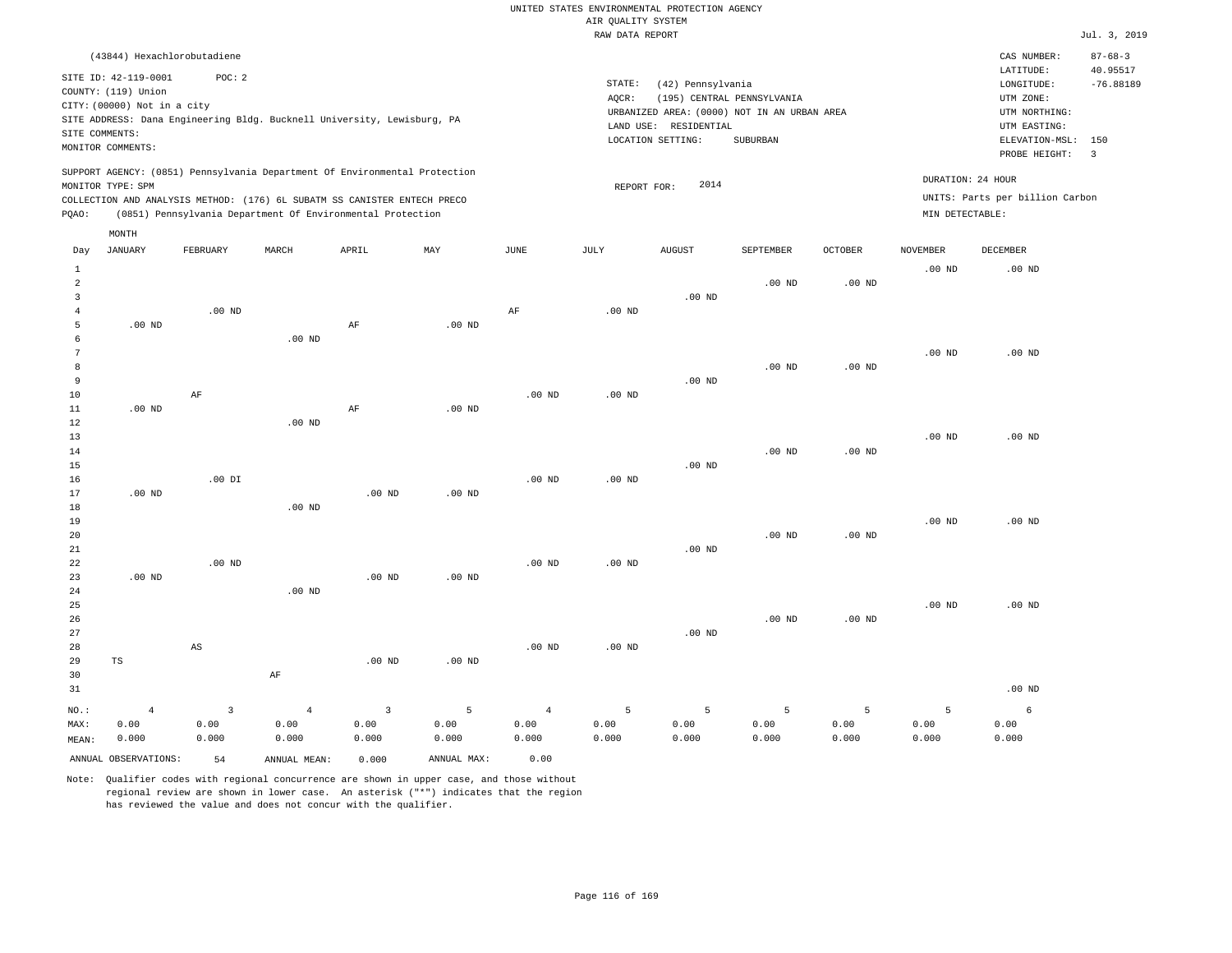|                     |                                                                            |                |                                                            |                   |                   |                   | RAW DATA REPORT   |                       |                                             |                        |                   |                                 | Jul. 3, 2019   |
|---------------------|----------------------------------------------------------------------------|----------------|------------------------------------------------------------|-------------------|-------------------|-------------------|-------------------|-----------------------|---------------------------------------------|------------------------|-------------------|---------------------------------|----------------|
|                     | (43844) Hexachlorobutadiene                                                |                |                                                            |                   |                   |                   |                   |                       |                                             |                        |                   | CAS NUMBER:                     | $87 - 68 - 3$  |
|                     | SITE ID: 42-119-0001                                                       | POC: 2         |                                                            |                   |                   |                   |                   |                       |                                             |                        |                   | LATITUDE:                       | 40.95517       |
|                     | COUNTY: (119) Union                                                        |                |                                                            |                   |                   |                   | STATE:            | (42) Pennsylvania     |                                             |                        |                   | LONGITUDE:                      | $-76.88189$    |
|                     | CITY: (00000) Not in a city                                                |                |                                                            |                   |                   |                   | AQCR:             |                       | (195) CENTRAL PENNSYLVANIA                  |                        |                   | UTM ZONE:                       |                |
|                     | SITE ADDRESS: Dana Engineering Bldg. Bucknell University, Lewisburg, PA    |                |                                                            |                   |                   |                   |                   |                       | URBANIZED AREA: (0000) NOT IN AN URBAN AREA |                        |                   | UTM NORTHING:                   |                |
|                     | SITE COMMENTS:                                                             |                |                                                            |                   |                   |                   |                   | LAND USE: RESIDENTIAL |                                             |                        |                   | UTM EASTING:                    |                |
|                     | MONITOR COMMENTS:                                                          |                |                                                            |                   |                   |                   |                   | LOCATION SETTING:     | SUBURBAN                                    |                        |                   | ELEVATION-MSL:                  | 150            |
|                     |                                                                            |                |                                                            |                   |                   |                   |                   |                       |                                             |                        |                   | PROBE HEIGHT:                   | $\overline{3}$ |
|                     | SUPPORT AGENCY: (0851) Pennsylvania Department Of Environmental Protection |                |                                                            |                   |                   |                   |                   |                       |                                             |                        |                   | DURATION: 24 HOUR               |                |
|                     | MONITOR TYPE: SPM                                                          |                |                                                            |                   |                   |                   | REPORT FOR:       | 2015                  |                                             |                        |                   |                                 |                |
|                     | COLLECTION AND ANALYSIS METHOD: (176) 6L SUBATM SS CANISTER ENTECH PRECO   |                |                                                            |                   |                   |                   |                   |                       |                                             |                        |                   | UNITS: Parts per billion Carbon |                |
| PQAO:               |                                                                            |                | (0851) Pennsylvania Department Of Environmental Protection |                   |                   |                   |                   |                       |                                             |                        | MIN DETECTABLE:   |                                 |                |
|                     | MONTH                                                                      |                |                                                            |                   |                   |                   |                   |                       |                                             |                        |                   |                                 |                |
| Day                 | <b>JANUARY</b>                                                             | FEBRUARY       | MARCH                                                      | APRIL             | MAY               | $\mathtt{JUNE}$   | JULY              | <b>AUGUST</b>         | SEPTEMBER                                   | OCTOBER                | <b>NOVEMBER</b>   | DECEMBER                        |                |
| $\mathbf{1}$        |                                                                            |                | .00 <sub>ND</sub>                                          |                   |                   |                   |                   |                       |                                             |                        |                   |                                 |                |
| 2                   |                                                                            |                |                                                            |                   |                   |                   |                   |                       |                                             |                        | AF                | $.00$ ND                        |                |
| 3                   |                                                                            |                |                                                            |                   |                   |                   |                   |                       | $.00$ ND                                    | $\mathbb{A}\mathbb{S}$ |                   |                                 |                |
| $\overline{4}$<br>5 |                                                                            |                |                                                            |                   |                   |                   |                   | $.00$ ND              |                                             |                        |                   |                                 |                |
| 6                   | $.00$ ND                                                                   | $.00$ ND       |                                                            | .00 <sub>ND</sub> | .00 <sub>ND</sub> | .00 <sub>ND</sub> | .00 <sub>ND</sub> |                       |                                             |                        |                   |                                 |                |
| 7                   |                                                                            |                | $.00$ ND                                                   |                   |                   |                   |                   |                       |                                             |                        |                   |                                 |                |
| 8                   |                                                                            |                |                                                            |                   |                   |                   |                   |                       |                                             |                        | .00 <sub>ND</sub> | $.00$ ND                        |                |
| 9                   |                                                                            |                |                                                            |                   |                   |                   |                   |                       | $_{\rm AS}$                                 | $.00$ ND               |                   |                                 |                |
| 10                  |                                                                            |                |                                                            |                   |                   |                   |                   | $.00$ ND              |                                             |                        |                   |                                 |                |
| 11                  |                                                                            | $.00$ ND       |                                                            |                   |                   | $.00$ ND          | $.00$ ND          |                       |                                             |                        |                   |                                 |                |
| 12                  | $.00$ ND                                                                   |                |                                                            | $.00$ ND          | AF                |                   |                   |                       |                                             |                        |                   |                                 |                |
| 13                  |                                                                            |                | $.00$ ND                                                   |                   |                   |                   |                   |                       |                                             |                        |                   |                                 |                |
| 14                  |                                                                            |                |                                                            |                   |                   |                   |                   |                       |                                             |                        | .00 <sub>ND</sub> | AS                              |                |
| 15                  |                                                                            |                |                                                            |                   |                   |                   |                   |                       | AS                                          | $.00$ ND               |                   |                                 |                |
| 16                  |                                                                            |                |                                                            |                   |                   |                   |                   | $.00$ ND              |                                             |                        |                   |                                 |                |
| 17                  |                                                                            | $.00$ ND       |                                                            |                   |                   | .00 <sub>ND</sub> | .00 <sub>ND</sub> |                       |                                             |                        |                   |                                 |                |
| 18                  | $.00$ ND                                                                   |                |                                                            | $.00$ ND          | $.00$ ND          |                   |                   |                       |                                             |                        |                   |                                 |                |
| 19                  |                                                                            |                | $.00$ ND                                                   |                   |                   |                   |                   |                       |                                             |                        |                   |                                 |                |
| 20                  |                                                                            |                |                                                            |                   |                   |                   |                   |                       |                                             |                        | .00 <sub>ND</sub> | AS                              |                |
| $2\sqrt{1}$         |                                                                            |                |                                                            |                   |                   |                   |                   |                       | .00 <sub>ND</sub>                           | $.00$ ND               |                   |                                 |                |
| 22<br>23            |                                                                            | $.00$ ND       |                                                            |                   |                   | .00 <sub>ND</sub> | .00 <sub>ND</sub> | $.00$ ND              |                                             |                        |                   |                                 |                |
| 24                  | $.00$ ND                                                                   |                |                                                            | $.00$ ND          | $.00$ ND          |                   |                   |                       |                                             |                        |                   |                                 |                |
| 25                  |                                                                            |                | $.00$ ND                                                   |                   |                   |                   |                   |                       |                                             |                        |                   |                                 |                |
| 26                  |                                                                            |                |                                                            |                   |                   |                   |                   |                       |                                             |                        | .00 <sub>ND</sub> | $.00$ ND                        |                |
| 27                  |                                                                            |                |                                                            |                   |                   |                   |                   |                       | $.00$ ND                                    | $.00$ ND               |                   |                                 |                |
| 28                  |                                                                            |                |                                                            |                   |                   |                   |                   | AS                    |                                             |                        |                   |                                 |                |
| 29                  |                                                                            |                |                                                            |                   |                   | .00 <sub>ND</sub> | $.00$ ND          |                       |                                             |                        |                   |                                 |                |
| 30                  | AF                                                                         |                |                                                            | $.00$ ND          | $.00$ ND          |                   |                   |                       |                                             |                        |                   |                                 |                |
| 31                  |                                                                            |                | $.00$ ND                                                   |                   |                   |                   |                   |                       |                                             |                        |                   |                                 |                |
| NO.:                | $\overline{4}$                                                             | $\overline{4}$ | 6                                                          | 5                 | $\overline{4}$    | 5                 | 5                 | $\overline{4}$        | $\overline{3}$                              | $\overline{4}$         | $\overline{4}$    | $\overline{3}$                  |                |
| MAX:                | 0.00                                                                       | 0.00           | 0.00                                                       | 0.00              | 0.00              | 0.00              | 0.00              | 0.00                  | 0.00                                        | 0.00                   | 0.00              | 0.00                            |                |
| MEAN:               | 0.000                                                                      | 0.000          | 0.000                                                      | 0.000             | 0.000             | 0.000             | 0.000             | 0.000                 | 0.000                                       | 0.000                  | 0.000             | 0.000                           |                |
|                     | ANNUAL OBSERVATIONS:                                                       | 51             | ANNUAL MEAN:                                               | 0.000             | ANNUAL MAX:       | 0.00              |                   |                       |                                             |                        |                   |                                 |                |
|                     |                                                                            |                |                                                            |                   |                   |                   |                   |                       |                                             |                        |                   |                                 |                |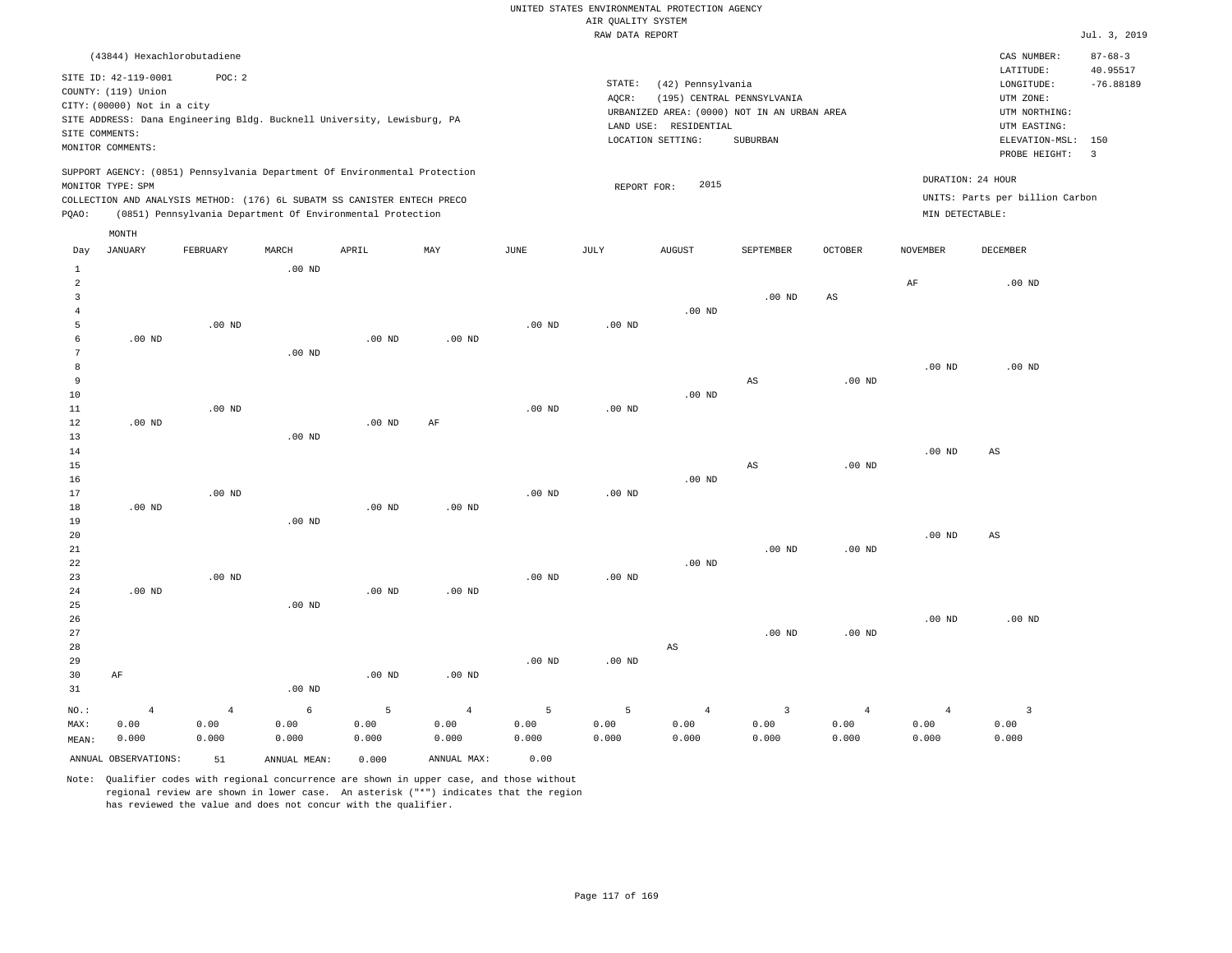|                                                                    |                                                                                                                   |                                   |                                                                                                                                                        |                      |                                   |                                   | RAW DATA REPORT                   |                                                                                                                                              |                      |                      |                                            |                                                                                                          | Jul. 3, 2019                                     |
|--------------------------------------------------------------------|-------------------------------------------------------------------------------------------------------------------|-----------------------------------|--------------------------------------------------------------------------------------------------------------------------------------------------------|----------------------|-----------------------------------|-----------------------------------|-----------------------------------|----------------------------------------------------------------------------------------------------------------------------------------------|----------------------|----------------------|--------------------------------------------|----------------------------------------------------------------------------------------------------------|--------------------------------------------------|
|                                                                    | (43852) Dichlorotetrafluoroethane                                                                                 |                                   |                                                                                                                                                        |                      |                                   |                                   |                                   |                                                                                                                                              |                      |                      |                                            | CAS NUMBER:                                                                                              | $1320 - 37 - 2$                                  |
|                                                                    | SITE ID: 42-119-0001<br>COUNTY: (119) Union<br>CITY: (00000) Not in a city<br>SITE COMMENTS:<br>MONITOR COMMENTS: | POC: 2                            | SITE ADDRESS: Dana Engineering Bldg. Bucknell University, Lewisburg, PA                                                                                |                      |                                   |                                   | STATE:<br>AOCR:                   | (42) Pennsylvania<br>(195) CENTRAL PENNSYLVANIA<br>URBANIZED AREA: (0000) NOT IN AN URBAN AREA<br>LAND USE: RESIDENTIAL<br>LOCATION SETTING: | SUBURBAN             |                      |                                            | LATITUDE:<br>LONGITUDE:<br>UTM ZONE:<br>UTM NORTHING:<br>UTM EASTING:<br>ELEVATION-MSL:<br>PROBE HEIGHT: | 40.95517<br>$-76.88189$<br>150<br>$\overline{3}$ |
|                                                                    | MONITOR TYPE: SPM                                                                                                 |                                   | SUPPORT AGENCY: (0851) Pennsylvania Department Of Environmental Protection<br>COLLECTION AND ANALYSIS METHOD: (176) 6L SUBATM SS CANISTER ENTECH PRECO |                      |                                   |                                   | REPORT FOR:                       | 2013                                                                                                                                         |                      |                      |                                            | DURATION: 24 HOUR<br>UNITS: Parts per billion Carbon                                                     |                                                  |
| PQAO:                                                              |                                                                                                                   |                                   | (0851) Pennsylvania Department Of Environmental Protection                                                                                             |                      |                                   |                                   |                                   |                                                                                                                                              |                      |                      | MIN DETECTABLE:                            |                                                                                                          |                                                  |
|                                                                    | MONTH                                                                                                             |                                   |                                                                                                                                                        |                      |                                   |                                   |                                   |                                                                                                                                              |                      |                      |                                            |                                                                                                          |                                                  |
| Day                                                                | <b>JANUARY</b>                                                                                                    | FEBRUARY                          | MARCH                                                                                                                                                  | APRIL                | $\ensuremath{\text{MAX}}$         | JUNE                              | JULY                              | <b>AUGUST</b>                                                                                                                                | SEPTEMBER            | <b>OCTOBER</b>       | <b>NOVEMBER</b>                            | DECEMBER                                                                                                 |                                                  |
| $\mathbf{1}$<br>$\overline{a}$<br>$\overline{3}$<br>$\overline{4}$ | $.000$ ND                                                                                                         | $.000$ ND                         |                                                                                                                                                        | $.000$ ND            | $.000$ ND                         | $.000$ ND                         | $.000$ ND                         | AF                                                                                                                                           | $.000$ ND            | $.000$ ND            |                                            |                                                                                                          |                                                  |
| 5<br>6<br>7                                                        |                                                                                                                   |                                   | $.000$ ND                                                                                                                                              |                      |                                   |                                   |                                   |                                                                                                                                              | $.000$ ND            | $.000$ ND            | $.000$ ND                                  | $.000$ ND                                                                                                |                                                  |
| 8<br>9<br>$10$<br>11                                               | $.000$ ND                                                                                                         | $.000$ ND                         | $.000$ ND                                                                                                                                              | $.000$ ND            | $.000$ ND                         | $.000$ ND                         | $.000$ ND                         | $\mathbb{TS}$                                                                                                                                |                      |                      |                                            |                                                                                                          |                                                  |
| 12<br>13<br>14                                                     |                                                                                                                   |                                   |                                                                                                                                                        |                      |                                   |                                   |                                   | AF                                                                                                                                           | $.000$ ND            | $.000$ ND            | $.000$ ND                                  | $.000$ ND                                                                                                |                                                  |
| 15<br>16<br>17<br>18                                               | $.000$ ND                                                                                                         | $.000$ ND                         | $.000$ ND                                                                                                                                              | $.000$ ND            | $.000$ ND                         | AF                                | $.000$ ND                         |                                                                                                                                              |                      |                      | $_{\rm TS}$                                | $.000$ ND                                                                                                |                                                  |
| 19<br>20<br>21<br>22                                               | $.000$ ND                                                                                                         | $.000$ ND                         |                                                                                                                                                        | $.000$ ND            | $.000$ ND                         | AF                                | TS                                | $.000$ ND                                                                                                                                    | $.000$ ND            | $.000$ ND            |                                            |                                                                                                          |                                                  |
| 23<br>24<br>25<br>26                                               |                                                                                                                   |                                   | $.000$ ND                                                                                                                                              |                      |                                   |                                   |                                   | $.000$ ND                                                                                                                                    | $.000$ ND            | $.000$ ND            | AF                                         | AF                                                                                                       |                                                  |
| 27<br>28<br>29<br>30                                               | $.000$ ND                                                                                                         | AF                                | $.000$ ND                                                                                                                                              | $.000$ ND            | TS                                | AF                                | $.000$ ND                         |                                                                                                                                              |                      |                      | $.000$ ND                                  | .0785                                                                                                    |                                                  |
| 31                                                                 |                                                                                                                   |                                   |                                                                                                                                                        |                      |                                   |                                   |                                   |                                                                                                                                              |                      | $.000$ ND            |                                            |                                                                                                          |                                                  |
| $NO.$ :<br>MAX:<br>MEAN:                                           | 5<br>0.000<br>0.0000                                                                                              | $\overline{4}$<br>0.000<br>0.0000 | 5<br>0.000<br>0.0000                                                                                                                                   | 5<br>0.000<br>0.0000 | $\overline{4}$<br>0.000<br>0.0000 | $\overline{2}$<br>0.000<br>0.0000 | $\overline{4}$<br>0.000<br>0.0000 | $\overline{a}$<br>0.000<br>0.0000                                                                                                            | 5<br>0.000<br>0.0000 | 6<br>0.000<br>0.0000 | $\overline{\mathbf{3}}$<br>0.000<br>0.0000 | $\overline{4}$<br>.078<br>.0195                                                                          |                                                  |
|                                                                    | ANNUAL OBSERVATIONS:                                                                                              | 49                                | ANNUAL MEAN:                                                                                                                                           | .0016                | ANNUAL MAX:                       | .078                              |                                   |                                                                                                                                              |                      |                      |                                            |                                                                                                          |                                                  |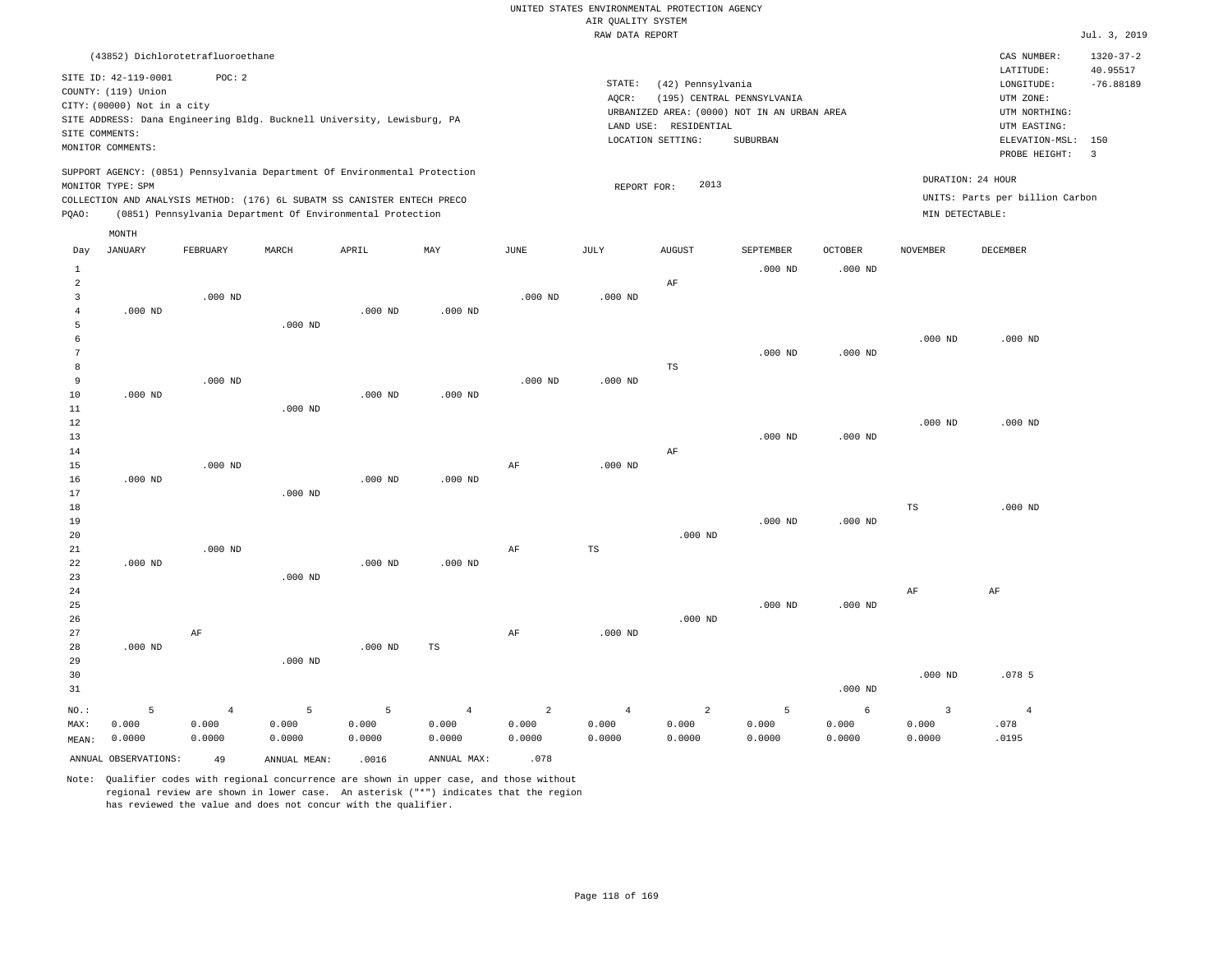|                |                                   |                        |                |                                                                            |                |                | RAW DATA REPORT |                       |                                             |                |                 |                                 | Jul. 3, 2019    |
|----------------|-----------------------------------|------------------------|----------------|----------------------------------------------------------------------------|----------------|----------------|-----------------|-----------------------|---------------------------------------------|----------------|-----------------|---------------------------------|-----------------|
|                | (43852) Dichlorotetrafluoroethane |                        |                |                                                                            |                |                |                 |                       |                                             |                |                 | CAS NUMBER:                     | $1320 - 37 - 2$ |
|                |                                   |                        |                |                                                                            |                |                |                 |                       |                                             |                |                 | LATITUDE:                       | 40.95517        |
|                | SITE ID: 42-119-0001              | POC: 2                 |                |                                                                            |                |                | STATE:          | (42) Pennsylvania     |                                             |                |                 | LONGITUDE:                      | $-76.88189$     |
|                | COUNTY: (119) Union               |                        |                |                                                                            |                |                | AQCR:           |                       | (195) CENTRAL PENNSYLVANIA                  |                |                 | UTM ZONE:                       |                 |
|                | CITY: (00000) Not in a city       |                        |                |                                                                            |                |                |                 |                       | URBANIZED AREA: (0000) NOT IN AN URBAN AREA |                |                 | UTM NORTHING:                   |                 |
|                |                                   |                        |                | SITE ADDRESS: Dana Engineering Bldg. Bucknell University, Lewisburg, PA    |                |                |                 | LAND USE: RESIDENTIAL |                                             |                |                 | UTM EASTING:                    |                 |
|                | SITE COMMENTS:                    |                        |                |                                                                            |                |                |                 | LOCATION SETTING:     | SUBURBAN                                    |                |                 | ELEVATION-MSL:                  | 150             |
|                | MONITOR COMMENTS:                 |                        |                |                                                                            |                |                |                 |                       |                                             |                |                 | PROBE HEIGHT:                   | $\overline{3}$  |
|                |                                   |                        |                | SUPPORT AGENCY: (0851) Pennsylvania Department Of Environmental Protection |                |                |                 |                       |                                             |                |                 |                                 |                 |
|                | MONITOR TYPE: SPM                 |                        |                |                                                                            |                |                | REPORT FOR:     | 2014                  |                                             |                |                 | DURATION: 24 HOUR               |                 |
|                |                                   |                        |                | COLLECTION AND ANALYSIS METHOD: (176) 6L SUBATM SS CANISTER ENTECH PRECO   |                |                |                 |                       |                                             |                |                 | UNITS: Parts per billion Carbon |                 |
| PQAO:          |                                   |                        |                | (0851) Pennsylvania Department Of Environmental Protection                 |                |                |                 |                       |                                             |                | MIN DETECTABLE: |                                 |                 |
|                | MONTH                             |                        |                |                                                                            |                |                |                 |                       |                                             |                |                 |                                 |                 |
| Day            | <b>JANUARY</b>                    | FEBRUARY               | MARCH          | APRIL                                                                      | MAY            | $_{\rm JUNE}$  | <b>JULY</b>     | <b>AUGUST</b>         | SEPTEMBER                                   | <b>OCTOBER</b> | <b>NOVEMBER</b> | <b>DECEMBER</b>                 |                 |
| $\mathbf{1}$   |                                   |                        |                |                                                                            |                |                |                 |                       |                                             |                | $.000$ ND       | $.000$ ND                       |                 |
| $\overline{2}$ |                                   |                        |                |                                                                            |                |                |                 |                       | $.000$ ND                                   | $.000$ ND      |                 |                                 |                 |
| $\overline{3}$ |                                   |                        |                |                                                                            |                |                |                 | $.000$ ND             |                                             |                |                 |                                 |                 |
| $\overline{4}$ |                                   | $.000$ ND              |                |                                                                            |                | AF             | .044S           |                       |                                             |                |                 |                                 |                 |
| 5              | $.000$ ND                         |                        |                | AF                                                                         | .043SQ         |                |                 |                       |                                             |                |                 |                                 |                 |
| 6              |                                   |                        | $.000$ ND      |                                                                            |                |                |                 |                       |                                             |                |                 |                                 |                 |
| $\overline{7}$ |                                   |                        |                |                                                                            |                |                |                 |                       |                                             |                | $.000$ ND       | $.000$ ND                       |                 |
| 8              |                                   |                        |                |                                                                            |                |                |                 |                       | $.000$ ND                                   | $.000$ ND      |                 |                                 |                 |
| 9              |                                   |                        |                |                                                                            |                |                |                 | $.000$ ND             |                                             |                |                 |                                 |                 |
| 10             |                                   | $\rm AF$               |                |                                                                            |                | $.000$ ND      | $.000$ ND       |                       |                                             |                |                 |                                 |                 |
| 11             | $.000$ ND                         |                        |                | AF                                                                         | $.000$ ND      |                |                 |                       |                                             |                |                 |                                 |                 |
| 12             |                                   |                        | .056SQ         |                                                                            |                |                |                 |                       |                                             |                |                 |                                 |                 |
| 13             |                                   |                        |                |                                                                            |                |                |                 |                       |                                             |                | $.000$ ND       | $.000$ ND                       |                 |
| 14             |                                   |                        |                |                                                                            |                |                |                 |                       | $.000$ ND                                   | $.000$ ND      |                 |                                 |                 |
| 15             |                                   |                        |                |                                                                            |                |                |                 | $.000$ ND             |                                             |                |                 |                                 |                 |
| 16             |                                   | $.000$ DI              |                |                                                                            |                | $.000$ ND      | .043SQ          |                       |                                             |                |                 |                                 |                 |
| 17             | $.000$ ND                         |                        |                | $.000$ ND                                                                  | $.000$ ND      |                |                 |                       |                                             |                |                 |                                 |                 |
| 18             |                                   |                        | $.000$ ND      |                                                                            |                |                |                 |                       |                                             |                |                 |                                 |                 |
| 19             |                                   |                        |                |                                                                            |                |                |                 |                       | $.000$ ND                                   | $.000$ ND      | $.000$ ND       | $.000$ ND                       |                 |
| 20<br>21       |                                   |                        |                |                                                                            |                |                |                 | $.000$ ND             |                                             |                |                 |                                 |                 |
| 22             |                                   | $.000$ ND              |                |                                                                            |                | $.000$ ND      | $.000$ ND       |                       |                                             |                |                 |                                 |                 |
| 23             | $.000$ ND                         |                        |                | .047SQ                                                                     | $.000$ ND      |                |                 |                       |                                             |                |                 |                                 |                 |
| 24             |                                   |                        | $.000$ ND      |                                                                            |                |                |                 |                       |                                             |                |                 |                                 |                 |
| 25             |                                   |                        |                |                                                                            |                |                |                 |                       |                                             |                | $.000$ ND       | $.000$ ND                       |                 |
| 26             |                                   |                        |                |                                                                            |                |                |                 |                       | $.000$ ND                                   | $.000$ ND      |                 |                                 |                 |
| 27             |                                   |                        |                |                                                                            |                |                |                 | $.000$ ND             |                                             |                |                 |                                 |                 |
| 28             |                                   | $\mathbb{A}\mathbb{S}$ |                |                                                                            |                | $.000$ ND      | $.000$ ND       |                       |                                             |                |                 |                                 |                 |
| 29             | $_{\rm TS}$                       |                        |                | .043SQ                                                                     | $.000$ ND      |                |                 |                       |                                             |                |                 |                                 |                 |
| 30             |                                   |                        | $\rm AF$       |                                                                            |                |                |                 |                       |                                             |                |                 |                                 |                 |
| 31             |                                   |                        |                |                                                                            |                |                |                 |                       |                                             |                |                 | $.000$ ND                       |                 |
|                |                                   |                        |                |                                                                            |                |                |                 |                       |                                             |                |                 |                                 |                 |
| NO.:           | $\overline{4}$                    | $\overline{3}$         | $\overline{4}$ | $\overline{3}$                                                             | $\overline{5}$ | $\overline{4}$ | 5               | 5                     | 5                                           | 5              | $\overline{5}$  | $\epsilon$                      |                 |
| MAX:           | 0.000                             | 0.000                  | .056           | .047                                                                       | .043           | 0.000          | .044            | 0.000                 | 0.000                                       | 0.000          | 0.000           | 0.000                           |                 |
| MEAN:          | 0.0000                            | 0.0000                 | .0140          | .0300                                                                      | .0086          | 0.0000         | .0174           | 0.0000                | 0.0000                                      | 0.0000         | 0.0000          | 0.0000                          |                 |
|                | ANNUAL OBSERVATIONS:              | 54                     | ANNUAL MEAN:   | .0051                                                                      | ANNUAL MAX:    | .056           |                 |                       |                                             |                |                 |                                 |                 |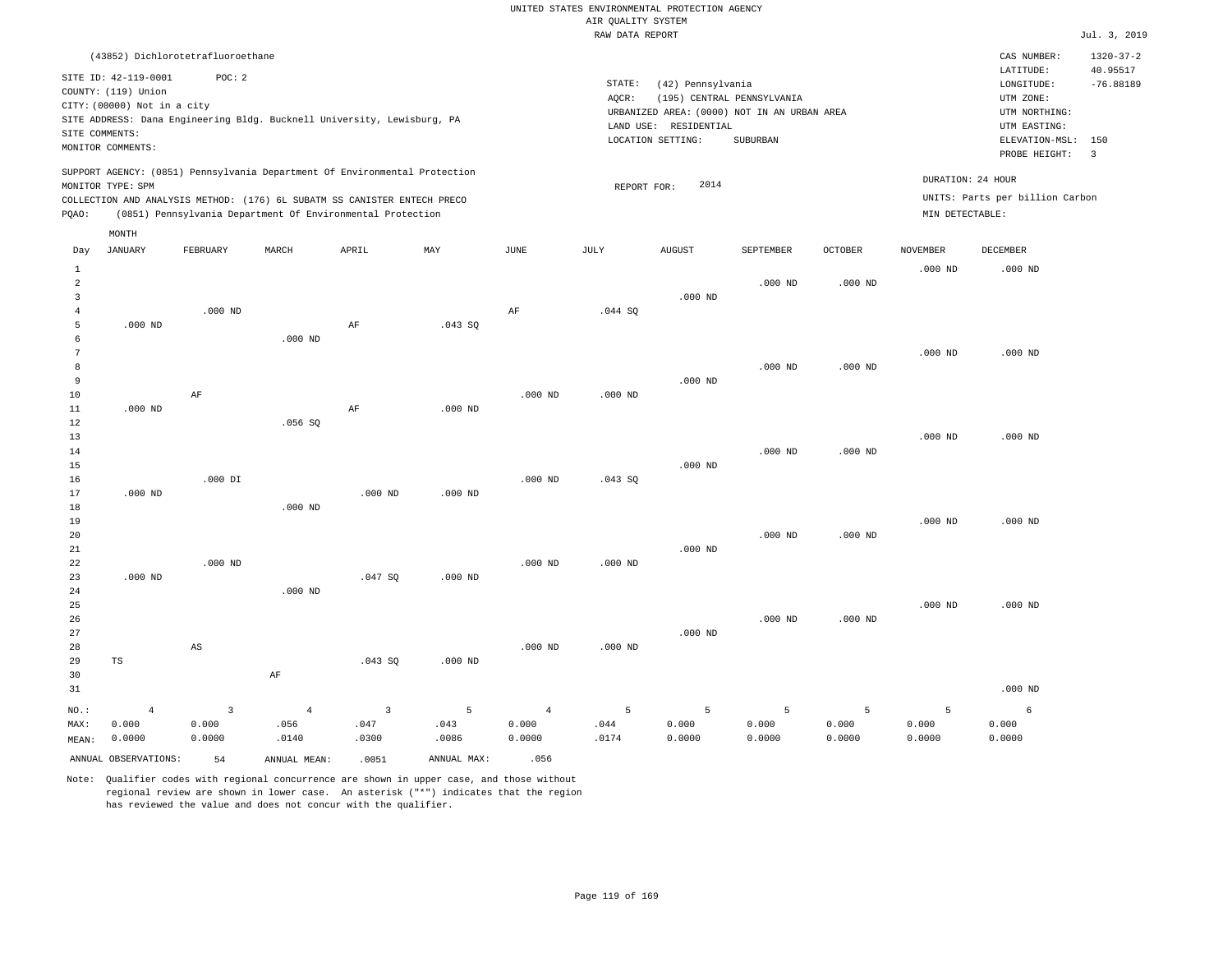|                |                                                                                                                   |                |                    |                                                                            |                |               | RAW DATA REPORT |                                                                 |                                                                                       |                        |                 |                                                                                                              | Jul. 3, 2019                              |
|----------------|-------------------------------------------------------------------------------------------------------------------|----------------|--------------------|----------------------------------------------------------------------------|----------------|---------------|-----------------|-----------------------------------------------------------------|---------------------------------------------------------------------------------------|------------------------|-----------------|--------------------------------------------------------------------------------------------------------------|-------------------------------------------|
|                | (43852) Dichlorotetrafluoroethane                                                                                 |                |                    |                                                                            |                |               |                 |                                                                 |                                                                                       |                        |                 | CAS NUMBER:                                                                                                  | $1320 - 37 - 2$                           |
|                | SITE ID: 42-119-0001<br>COUNTY: (119) Union<br>CITY: (00000) Not in a city<br>SITE COMMENTS:<br>MONITOR COMMENTS: | POC: 2         |                    | SITE ADDRESS: Dana Engineering Bldg. Bucknell University, Lewisburg, PA    |                |               | STATE:<br>AQCR: | (42) Pennsylvania<br>LAND USE: RESIDENTIAL<br>LOCATION SETTING: | (195) CENTRAL PENNSYLVANIA<br>URBANIZED AREA: (0000) NOT IN AN URBAN AREA<br>SUBURBAN |                        |                 | LATITUDE:<br>LONGITUDE:<br>UTM ZONE:<br>UTM NORTHING:<br>UTM EASTING:<br>ELEVATION-MSL: 150<br>PROBE HEIGHT: | 40.95517<br>$-76.88189$<br>$\overline{3}$ |
|                |                                                                                                                   |                |                    | SUPPORT AGENCY: (0851) Pennsylvania Department Of Environmental Protection |                |               |                 |                                                                 |                                                                                       |                        |                 | DURATION: 24 HOUR                                                                                            |                                           |
|                | MONITOR TYPE: SPM                                                                                                 |                |                    |                                                                            |                |               | REPORT FOR:     | 2015                                                            |                                                                                       |                        |                 |                                                                                                              |                                           |
|                |                                                                                                                   |                |                    | COLLECTION AND ANALYSIS METHOD: (176) 6L SUBATM SS CANISTER ENTECH PRECO   |                |               |                 |                                                                 |                                                                                       |                        | MIN DETECTABLE: | UNITS: Parts per billion Carbon                                                                              |                                           |
| PQAO:          |                                                                                                                   |                |                    | (0851) Pennsylvania Department Of Environmental Protection                 |                |               |                 |                                                                 |                                                                                       |                        |                 |                                                                                                              |                                           |
|                | MONTH                                                                                                             |                |                    |                                                                            |                |               |                 |                                                                 |                                                                                       |                        |                 |                                                                                                              |                                           |
| Day            | <b>JANUARY</b>                                                                                                    | FEBRUARY       | MARCH              | APRIL                                                                      | MAY            | $_{\rm JUNE}$ | JULY            | <b>AUGUST</b>                                                   | SEPTEMBER                                                                             | <b>OCTOBER</b>         | <b>NOVEMBER</b> | DECEMBER                                                                                                     |                                           |
| $\mathbf{1}$   |                                                                                                                   |                | .000 <sub>ND</sub> |                                                                            |                |               |                 |                                                                 |                                                                                       |                        |                 |                                                                                                              |                                           |
| $\overline{a}$ |                                                                                                                   |                |                    |                                                                            |                |               |                 |                                                                 |                                                                                       |                        | AF              | $.000$ ND                                                                                                    |                                           |
| $\overline{3}$ |                                                                                                                   |                |                    |                                                                            |                |               |                 |                                                                 | $.000$ ND                                                                             | $\mathbb{A}\mathbb{S}$ |                 |                                                                                                              |                                           |
| $\overline{4}$ |                                                                                                                   |                |                    |                                                                            |                |               |                 | $.000$ ND                                                       |                                                                                       |                        |                 |                                                                                                              |                                           |
| 5              |                                                                                                                   | $.000$ ND      |                    |                                                                            |                | $.000$ ND     | $.000$ ND       |                                                                 |                                                                                       |                        |                 |                                                                                                              |                                           |
| 6<br>7         | $.000$ ND                                                                                                         |                |                    | $.000$ ND                                                                  | $.000$ ND      |               |                 |                                                                 |                                                                                       |                        |                 |                                                                                                              |                                           |
| 8              |                                                                                                                   |                | $.000$ ND          |                                                                            |                |               |                 |                                                                 |                                                                                       |                        | $.000$ ND       | $.000$ ND                                                                                                    |                                           |
| 9              |                                                                                                                   |                |                    |                                                                            |                |               |                 |                                                                 | AS                                                                                    | $.000$ ND              |                 |                                                                                                              |                                           |
| 10             |                                                                                                                   |                |                    |                                                                            |                |               |                 | $.000$ ND                                                       |                                                                                       |                        |                 |                                                                                                              |                                           |
| 11             |                                                                                                                   | $.000$ ND      |                    |                                                                            |                | $.000$ ND     | $.000$ ND       |                                                                 |                                                                                       |                        |                 |                                                                                                              |                                           |
| 12             | $.000$ ND                                                                                                         |                |                    | $.000$ ND                                                                  | AF             |               |                 |                                                                 |                                                                                       |                        |                 |                                                                                                              |                                           |
| 13             |                                                                                                                   |                | $.000$ ND          |                                                                            |                |               |                 |                                                                 |                                                                                       |                        |                 |                                                                                                              |                                           |
| 14             |                                                                                                                   |                |                    |                                                                            |                |               |                 |                                                                 |                                                                                       |                        | $.000$ ND       | AS                                                                                                           |                                           |
| 15             |                                                                                                                   |                |                    |                                                                            |                |               |                 |                                                                 | AS                                                                                    | $.000$ ND              |                 |                                                                                                              |                                           |
| 16             |                                                                                                                   |                |                    |                                                                            |                |               |                 | $.000$ ND                                                       |                                                                                       |                        |                 |                                                                                                              |                                           |
| 17             |                                                                                                                   | $.000$ ND      |                    |                                                                            |                | $.000$ ND     | $.000$ ND       |                                                                 |                                                                                       |                        |                 |                                                                                                              |                                           |
| 18             | $.000$ ND                                                                                                         |                |                    | $.000$ ND                                                                  | $.000$ ND      |               |                 |                                                                 |                                                                                       |                        |                 |                                                                                                              |                                           |
| 19<br>20       |                                                                                                                   |                | $.000$ ND          |                                                                            |                |               |                 |                                                                 |                                                                                       |                        | $.000$ ND       | $\mathbb{A}\mathbb{S}$                                                                                       |                                           |
| 21             |                                                                                                                   |                |                    |                                                                            |                |               |                 |                                                                 | $.000$ ND                                                                             | $.000$ ND              |                 |                                                                                                              |                                           |
| 22             |                                                                                                                   |                |                    |                                                                            |                |               |                 | $.000$ ND                                                       |                                                                                       |                        |                 |                                                                                                              |                                           |
| 23             |                                                                                                                   | $.000$ ND      |                    |                                                                            |                | $.000$ ND     | $.000$ ND       |                                                                 |                                                                                       |                        |                 |                                                                                                              |                                           |
| 24             | $.000$ ND                                                                                                         |                |                    | $.000$ ND                                                                  | $.000$ ND      |               |                 |                                                                 |                                                                                       |                        |                 |                                                                                                              |                                           |
| 25             |                                                                                                                   |                | $.000$ ND          |                                                                            |                |               |                 |                                                                 |                                                                                       |                        |                 |                                                                                                              |                                           |
| 26             |                                                                                                                   |                |                    |                                                                            |                |               |                 |                                                                 |                                                                                       |                        | $.000$ ND       | $.000$ ND                                                                                                    |                                           |
| 27             |                                                                                                                   |                |                    |                                                                            |                |               |                 |                                                                 | $.000$ ND                                                                             | $.000$ ND              |                 |                                                                                                              |                                           |
| 28             |                                                                                                                   |                |                    |                                                                            |                |               |                 | $_{\rm AS}$                                                     |                                                                                       |                        |                 |                                                                                                              |                                           |
| 29             |                                                                                                                   |                |                    |                                                                            |                | $.000$ ND     | $.000$ ND       |                                                                 |                                                                                       |                        |                 |                                                                                                              |                                           |
| 30             | AF                                                                                                                |                |                    | $.000$ ND                                                                  | $.000$ ND      |               |                 |                                                                 |                                                                                       |                        |                 |                                                                                                              |                                           |
| 31             |                                                                                                                   |                | $.000$ ND          |                                                                            |                |               |                 |                                                                 |                                                                                       |                        |                 |                                                                                                              |                                           |
| $NO.$ :        | $\overline{4}$                                                                                                    | $\overline{4}$ | 6                  | 5                                                                          | $\overline{4}$ | 5             | 5               | $\overline{4}$                                                  | 3                                                                                     | $\overline{4}$         | $\overline{4}$  | $\overline{3}$                                                                                               |                                           |
| MAX:           | 0.000                                                                                                             | 0.000          | 0.000              | 0.000                                                                      | 0.000          | 0.000         | 0.000           | 0.000                                                           | 0.000                                                                                 | 0.000                  | 0.000           | 0.000                                                                                                        |                                           |
| MEAN:          | 0.0000                                                                                                            | 0.0000         | 0.0000             | 0.0000                                                                     | 0.0000         | 0.0000        | 0.0000          | 0.0000                                                          | 0.0000                                                                                | 0.0000                 | 0.0000          | 0.0000                                                                                                       |                                           |
|                | ANNUAL OBSERVATIONS:                                                                                              | 51             | ANNUAL MEAN:       | 0.0000                                                                     | ANNUAL MAX:    | 0.000         |                 |                                                                 |                                                                                       |                        |                 |                                                                                                              |                                           |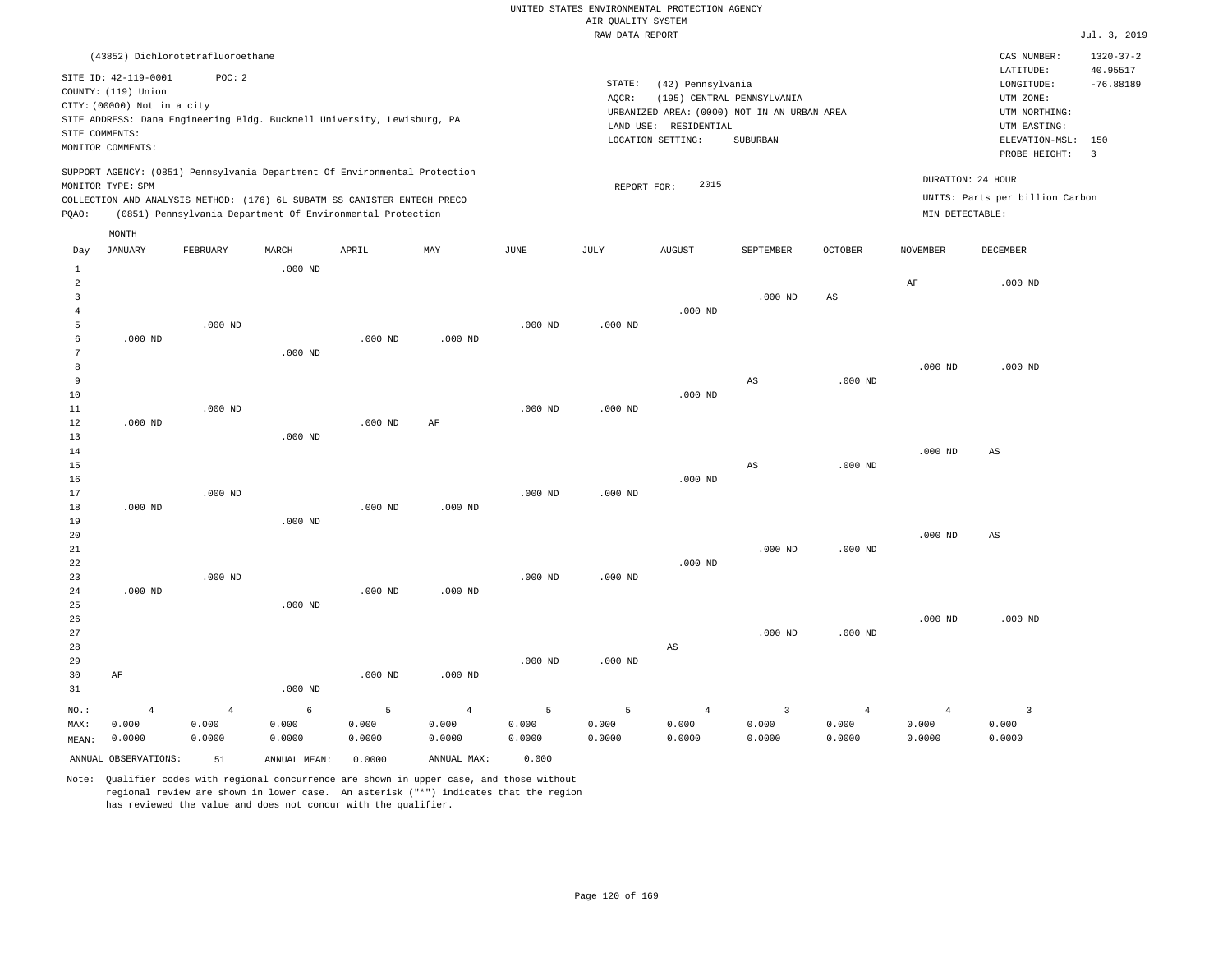RAW DATA REPORT Jul. 3, 2019 UNITED STATES ENVIRONMENTAL PROTECTION AGENCY AIR QUALITY SYSTEM

|                                                                                                                                                                                                                                                                                      | (43860) Vinyl chloride |          |       |                                                                                                                                        |     |          |          |                                                                                                                                      |                                        |                |          | CAS NUMBER:                                                                                              | $75 - 01 - 4$                         |
|--------------------------------------------------------------------------------------------------------------------------------------------------------------------------------------------------------------------------------------------------------------------------------------|------------------------|----------|-------|----------------------------------------------------------------------------------------------------------------------------------------|-----|----------|----------|--------------------------------------------------------------------------------------------------------------------------------------|----------------------------------------|----------------|----------|----------------------------------------------------------------------------------------------------------|---------------------------------------|
| SITE ID: 42-119-0001<br>POC: 2<br>COUNTY: (119) Union<br>CITY: (00000) Not in a city<br>SITE ADDRESS: Dana Engineering Bldg. Bucknell University, Lewisburg, PA<br>SITE COMMENTS:<br>MONITOR COMMENTS:<br>SUPPORT AGENCY: (0851) Pennsylvania Department Of Environmental Protection |                        |          |       |                                                                                                                                        |     |          |          | STATE:<br>(42) Pennsylvania<br>AQCR:<br>URBANIZED AREA: (0000) NOT IN AN URBAN AREA<br>LAND USE:<br>RESIDENTIAL<br>LOCATION SETTING: | (195) CENTRAL PENNSYLVANIA<br>SUBURBAN |                |          | LATITUDE:<br>LONGITUDE:<br>UTM ZONE:<br>UTM NORTHING:<br>UTM EASTING:<br>ELEVATION-MSL:<br>PROBE HEIGHT: | 40.95517<br>$-76.88189$<br>150<br>- 3 |
| POAO:                                                                                                                                                                                                                                                                                | MONITOR TYPE: SPM      |          |       | COLLECTION AND ANALYSIS METHOD: (176) 6L SUBATM SS CANISTER ENTECH PRECO<br>(0851) Pennsylvania Department Of Environmental Protection |     |          |          | 2013<br>REPORT FOR:                                                                                                                  |                                        |                |          | DURATION: 24 HOUR<br>UNITS: Parts per billion Carbon<br>MIN DETECTABLE:                                  |                                       |
|                                                                                                                                                                                                                                                                                      | MONTH                  |          |       |                                                                                                                                        |     |          |          |                                                                                                                                      |                                        |                |          |                                                                                                          |                                       |
| Day                                                                                                                                                                                                                                                                                  | JANUARY                | FEBRUARY | MARCH | APRIL                                                                                                                                  | MAY | JUNE     | JULY     | <b>AUGUST</b>                                                                                                                        | SEPTEMBER                              | <b>OCTOBER</b> | NOVEMBER | <b>DECEMBER</b>                                                                                          |                                       |
|                                                                                                                                                                                                                                                                                      |                        |          |       |                                                                                                                                        |     |          |          |                                                                                                                                      | $.00$ ND                               | $.00$ ND       |          |                                                                                                          |                                       |
|                                                                                                                                                                                                                                                                                      |                        |          |       |                                                                                                                                        |     |          |          | AF                                                                                                                                   |                                        |                |          |                                                                                                          |                                       |
|                                                                                                                                                                                                                                                                                      |                        | $.00$ ND |       |                                                                                                                                        |     | $.00$ ND | $.00$ ND |                                                                                                                                      |                                        |                |          |                                                                                                          |                                       |

| 4  | $.00$ ND |          |          | $.00$ ND | $.00$ ND |          |          |    |          |          |          |          |
|----|----------|----------|----------|----------|----------|----------|----------|----|----------|----------|----------|----------|
| 5  |          |          | $.00$ ND |          |          |          |          |    |          |          |          |          |
| b  |          |          |          |          |          |          |          |    |          |          | $.00$ ND | $.00$ ND |
| 7  |          |          |          |          |          |          |          |    | $.00$ ND | $.00$ ND |          |          |
| 8  |          |          |          |          |          |          |          | TS |          |          |          |          |
| 9  |          | $.00$ ND |          |          |          | $.00$ ND | $.00$ ND |    |          |          |          |          |
| 10 | $.00$ ND |          |          | $.00$ ND | $.00$ ND |          |          |    |          |          |          |          |
| 11 |          |          | $.00$ ND |          |          |          |          |    |          |          |          |          |

| $- -$ |          |          | $\cdots$ |          |          |    |          |          |          |          |          |          |
|-------|----------|----------|----------|----------|----------|----|----------|----------|----------|----------|----------|----------|
| 12    |          |          |          |          |          |    |          |          |          |          | $.00$ ND | $.00$ ND |
| 13    |          |          |          |          |          |    |          |          | $.00$ ND | $.00$ ND |          |          |
| 14    |          |          |          |          |          |    |          | AF       |          |          |          |          |
| 15    |          | $.00$ ND |          |          |          | AF | $.00$ ND |          |          |          |          |          |
| 16    | $.00$ ND |          |          | $.00$ ND | $.00$ ND |    |          |          |          |          |          |          |
| 17    |          |          | $.00$ ND |          |          |    |          |          |          |          |          |          |
| 18    |          |          |          |          |          |    |          |          |          |          | TS       | $.00$ ND |
| 19    |          |          |          |          |          |    |          |          | $.00$ ND | $.00$ ND |          |          |
| 20    |          |          |          |          |          |    |          | $.00$ ND |          |          |          |          |
| 21    |          | $.00$ ND |          |          |          | AF | TS       |          |          |          |          |          |

|        |          | .  |          |          |          |    |          |          |          |          |    |    |
|--------|----------|----|----------|----------|----------|----|----------|----------|----------|----------|----|----|
| 22     | $.00$ ND |    |          | $.00$ ND | $.00$ ND |    |          |          |          |          |    |    |
| 23     |          |    | $.00$ ND |          |          |    |          |          |          |          |    |    |
| $2\,4$ |          |    |          |          |          |    |          |          |          |          | AF | AF |
| 25     |          |    |          |          |          |    |          |          | $.00$ ND | $.00$ ND |    |    |
| 26     |          |    |          |          |          |    |          | $.00$ ND |          |          |    |    |
| 27     |          | AF |          |          |          | AF | $.00$ ND |          |          |          |    |    |
| 28     | $.00$ ND |    |          | $.00$ ND | TS       |    |          |          |          |          |    |    |
| 29     |          |    | $.00$ ND |          |          |    |          |          |          |          |    |    |
|        |          |    |          |          |          |    |          |          |          |          |    |    |

| 30    |                      |       |              |            |             |       |       |       |              |                   | .00 <sub>ND</sub> | $.00$ ND |
|-------|----------------------|-------|--------------|------------|-------------|-------|-------|-------|--------------|-------------------|-------------------|----------|
| 31    |                      |       |              |            |             |       |       |       |              | .00 <sub>ND</sub> |                   |          |
| NO.:  |                      | Δ     | Б.           | $\sqrt{2}$ | 4           | 2     | 4     |       | $\mathbf{R}$ |                   |                   |          |
| MAX:  | 0.00                 | 0.00  | 0.00         | 0.00       | 0.00        | 0.00  | 0.00  | 0.00  | 0.00         | 0.00              | 0.00              | 0.00     |
| MEAN: | 0.000                | 0.000 | 0.000        | 0.000      | 0.000       | 0.000 | 0.000 | 0.000 | 0.000        | 0.000             | 0.000             | 0.000    |
|       | ANNUAL OBSERVATIONS: | 49    | ANNUAL MEAN: | 0.000      | ANNUAL MAX: | 0.00  |       |       |              |                   |                   |          |

Note: Qualifier codes with regional concurrence are shown in upper case, and those without regional review are shown in lower case. An asterisk ("\*") indicates that the region

has reviewed the value and does not concur with the qualifier.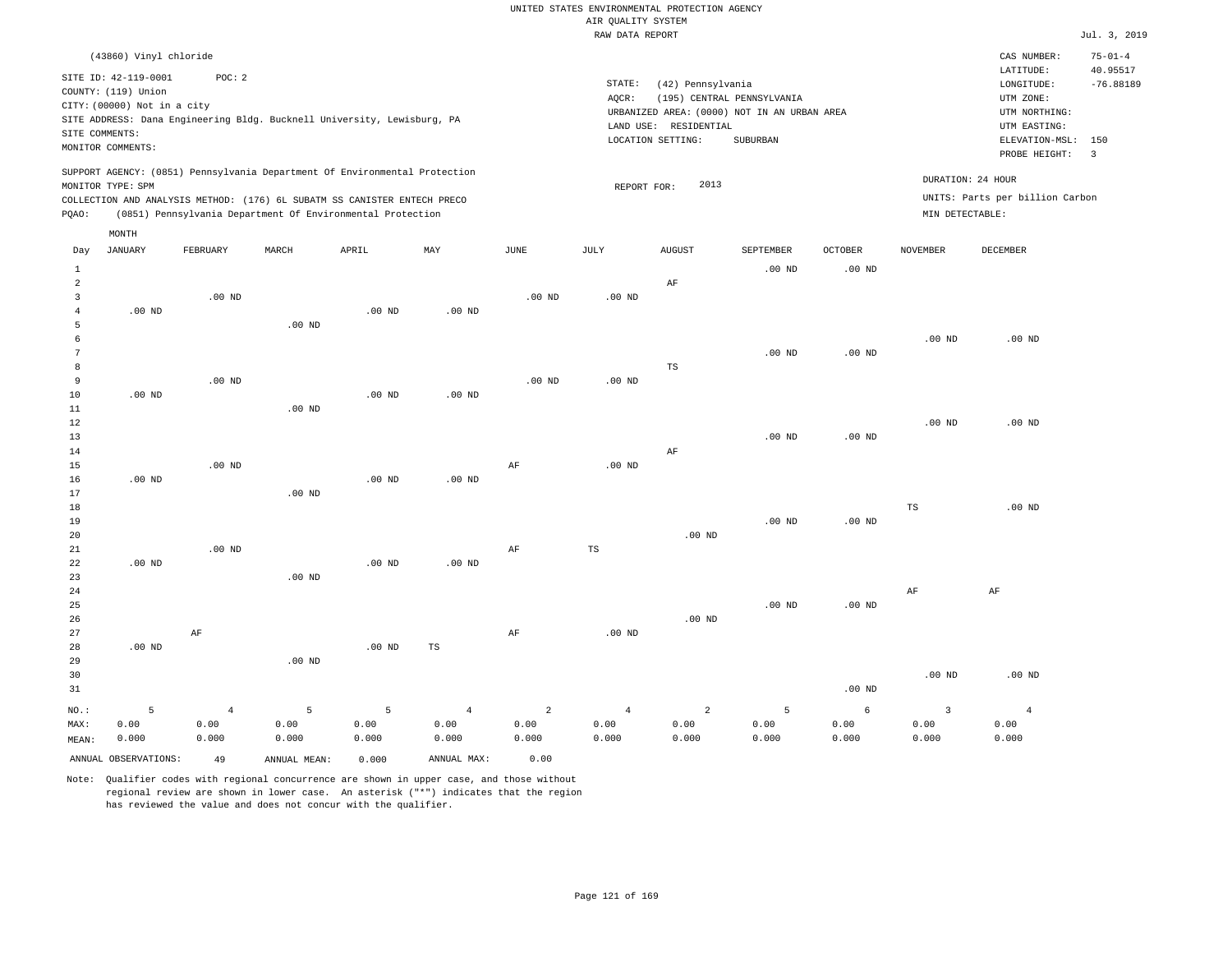|                                |                                                                       |                |                                                                            |                         |                   |                |                                       | UNITED STATES ENVIRONMENTAL PROTECTION AGENCY |                                                                           |                   |                   |                                        |                                          |
|--------------------------------|-----------------------------------------------------------------------|----------------|----------------------------------------------------------------------------|-------------------------|-------------------|----------------|---------------------------------------|-----------------------------------------------|---------------------------------------------------------------------------|-------------------|-------------------|----------------------------------------|------------------------------------------|
|                                |                                                                       |                |                                                                            |                         |                   |                | AIR QUALITY SYSTEM<br>RAW DATA REPORT |                                               |                                                                           |                   |                   |                                        | Jul. 3, 2019                             |
|                                |                                                                       |                |                                                                            |                         |                   |                |                                       |                                               |                                                                           |                   |                   |                                        |                                          |
|                                | (43860) Vinyl chloride<br>SITE ID: 42-119-0001<br>COUNTY: (119) Union | POC: 2         |                                                                            |                         |                   |                | STATE:                                | (42) Pennsylvania                             |                                                                           |                   |                   | CAS NUMBER:<br>LATITUDE:<br>LONGITUDE: | $75 - 01 - 4$<br>40.95517<br>$-76.88189$ |
|                                | CITY: (00000) Not in a city                                           |                |                                                                            |                         |                   |                | AQCR:                                 |                                               | (195) CENTRAL PENNSYLVANIA<br>URBANIZED AREA: (0000) NOT IN AN URBAN AREA |                   |                   | UTM ZONE:<br>UTM NORTHING:             |                                          |
|                                | SITE COMMENTS:                                                        |                | SITE ADDRESS: Dana Engineering Bldg. Bucknell University, Lewisburg, PA    |                         |                   |                |                                       | LAND USE: RESIDENTIAL                         |                                                                           |                   |                   | UTM EASTING:                           |                                          |
|                                | MONITOR COMMENTS:                                                     |                |                                                                            |                         |                   |                |                                       | LOCATION SETTING:                             | SUBURBAN                                                                  |                   |                   | ELEVATION-MSL:<br>PROBE HEIGHT:        | 150<br>$\overline{3}$                    |
|                                | MONITOR TYPE: SPM                                                     |                | SUPPORT AGENCY: (0851) Pennsylvania Department Of Environmental Protection |                         |                   |                |                                       | 2014                                          |                                                                           |                   |                   | DURATION: 24 HOUR                      |                                          |
|                                |                                                                       |                | COLLECTION AND ANALYSIS METHOD: (176) 6L SUBATM SS CANISTER ENTECH PRECO   |                         |                   |                | REPORT FOR:                           |                                               |                                                                           |                   |                   | UNITS: Parts per billion Carbon        |                                          |
| PQAO:                          |                                                                       |                | (0851) Pennsylvania Department Of Environmental Protection                 |                         |                   |                |                                       |                                               |                                                                           |                   | MIN DETECTABLE:   |                                        |                                          |
|                                | MONTH                                                                 |                |                                                                            |                         |                   |                |                                       |                                               |                                                                           |                   |                   |                                        |                                          |
| Day                            | JANUARY                                                               | FEBRUARY       | MARCH                                                                      | ${\tt APRIL}$           | MAY               | $_{\rm JUNE}$  | $\mathtt{JULY}$                       | AUGUST                                        | SEPTEMBER                                                                 | <b>OCTOBER</b>    | <b>NOVEMBER</b>   | <b>DECEMBER</b>                        |                                          |
| $\mathbf{1}$<br>$\overline{2}$ |                                                                       |                |                                                                            |                         |                   |                |                                       |                                               | $.00$ ND                                                                  | .00 <sub>ND</sub> | .00 <sub>ND</sub> | $.00$ ND                               |                                          |
| 3                              |                                                                       |                |                                                                            |                         |                   |                |                                       | $.00$ ND                                      |                                                                           |                   |                   |                                        |                                          |
| $\overline{4}$                 |                                                                       | $.00$ ND       |                                                                            |                         |                   | $\rm{AF}$      | .00 <sub>ND</sub>                     |                                               |                                                                           |                   |                   |                                        |                                          |
| 5<br>6                         | .00 <sub>ND</sub>                                                     |                | $.00$ ND                                                                   | AF                      | $.00$ ND          |                |                                       |                                               |                                                                           |                   |                   |                                        |                                          |
| $\overline{7}$                 |                                                                       |                |                                                                            |                         |                   |                |                                       |                                               |                                                                           |                   | .00 <sub>ND</sub> | $.00$ ND                               |                                          |
| 8                              |                                                                       |                |                                                                            |                         |                   |                |                                       |                                               | .00 <sub>ND</sub>                                                         | .00 <sub>ND</sub> |                   |                                        |                                          |
| 9                              |                                                                       |                |                                                                            |                         |                   |                |                                       | $.00$ ND                                      |                                                                           |                   |                   |                                        |                                          |
| 10<br>11                       | $.00$ ND                                                              | AF             |                                                                            | $\rm AF$                | $.00$ ND          | $.00$ ND       | $.00$ ND                              |                                               |                                                                           |                   |                   |                                        |                                          |
| 12                             |                                                                       |                | $.00$ ND                                                                   |                         |                   |                |                                       |                                               |                                                                           |                   |                   |                                        |                                          |
| 13                             |                                                                       |                |                                                                            |                         |                   |                |                                       |                                               |                                                                           |                   | .00 <sub>ND</sub> | $.00$ ND                               |                                          |
| 14                             |                                                                       |                |                                                                            |                         |                   |                |                                       |                                               | $.00$ ND                                                                  | $.00$ ND          |                   |                                        |                                          |
| 15                             |                                                                       |                |                                                                            |                         |                   |                |                                       | $.00$ ND                                      |                                                                           |                   |                   |                                        |                                          |
| 16                             |                                                                       | $.00$ DI       |                                                                            |                         |                   | $.00$ ND       | $.00$ ND                              |                                               |                                                                           |                   |                   |                                        |                                          |
| 17<br>18                       | $.00$ ND                                                              |                | $.00$ ND                                                                   | .00 <sub>ND</sub>       | $.00$ ND          |                |                                       |                                               |                                                                           |                   |                   |                                        |                                          |
| 19                             |                                                                       |                |                                                                            |                         |                   |                |                                       |                                               |                                                                           |                   | .00 <sub>ND</sub> | $.00$ ND                               |                                          |
| 20                             |                                                                       |                |                                                                            |                         |                   |                |                                       |                                               | .00 <sub>ND</sub>                                                         | $.00$ ND          |                   |                                        |                                          |
| 21                             |                                                                       |                |                                                                            |                         |                   |                |                                       | $.00$ ND                                      |                                                                           |                   |                   |                                        |                                          |
| 22                             |                                                                       | $.00$ ND       |                                                                            |                         |                   | $.00$ ND       | $.00$ ND                              |                                               |                                                                           |                   |                   |                                        |                                          |
| 23<br>24                       | $.00$ ND                                                              |                | $.00$ ND                                                                   | $.00$ ND                | .00 <sub>ND</sub> |                |                                       |                                               |                                                                           |                   |                   |                                        |                                          |
| 25                             |                                                                       |                |                                                                            |                         |                   |                |                                       |                                               |                                                                           |                   | .00 <sub>ND</sub> | $.00$ ND                               |                                          |
| 26                             |                                                                       |                |                                                                            |                         |                   |                |                                       |                                               | $.00$ ND                                                                  | .00 <sub>ND</sub> |                   |                                        |                                          |
| 27                             |                                                                       |                |                                                                            |                         |                   |                |                                       | $.00$ ND                                      |                                                                           |                   |                   |                                        |                                          |
| 28                             |                                                                       | AS             |                                                                            |                         |                   | $.00$ ND       | $.00$ ND                              |                                               |                                                                           |                   |                   |                                        |                                          |
| 29                             | TS                                                                    |                |                                                                            | $.00$ ND                | $.00$ ND          |                |                                       |                                               |                                                                           |                   |                   |                                        |                                          |
| 30                             |                                                                       |                | $\rm{AF}$                                                                  |                         |                   |                |                                       |                                               |                                                                           |                   |                   |                                        |                                          |
| 31                             |                                                                       |                |                                                                            |                         |                   |                |                                       |                                               |                                                                           |                   |                   | $.00$ ND                               |                                          |
| $NO.$ :                        | $\overline{4}$                                                        | $\overline{3}$ | $\overline{4}$                                                             | $\overline{\mathbf{3}}$ | 5                 | $\overline{4}$ | $\overline{5}$                        | 5                                             | 5                                                                         | 5                 | 5                 | $\epsilon$                             |                                          |
| MAX:                           | 0.00<br>0.000                                                         | 0.00<br>0.000  | 0.00<br>0.000                                                              | 0.00<br>0.000           | 0.00<br>0.000     | 0.00<br>0.000  | 0.00<br>0.000                         | 0.00<br>0.000                                 | 0.00<br>0.000                                                             | 0.00<br>0.000     | 0.00<br>0.000     | 0.00<br>0.000                          |                                          |
| MEAN:                          |                                                                       |                |                                                                            |                         |                   |                |                                       |                                               |                                                                           |                   |                   |                                        |                                          |
|                                | ANNUAL OBSERVATIONS:                                                  | 54             | ANNUAL, MEAN:                                                              | 0.000                   | ANNUAL MAX:       | 0.00           |                                       |                                               |                                                                           |                   |                   |                                        |                                          |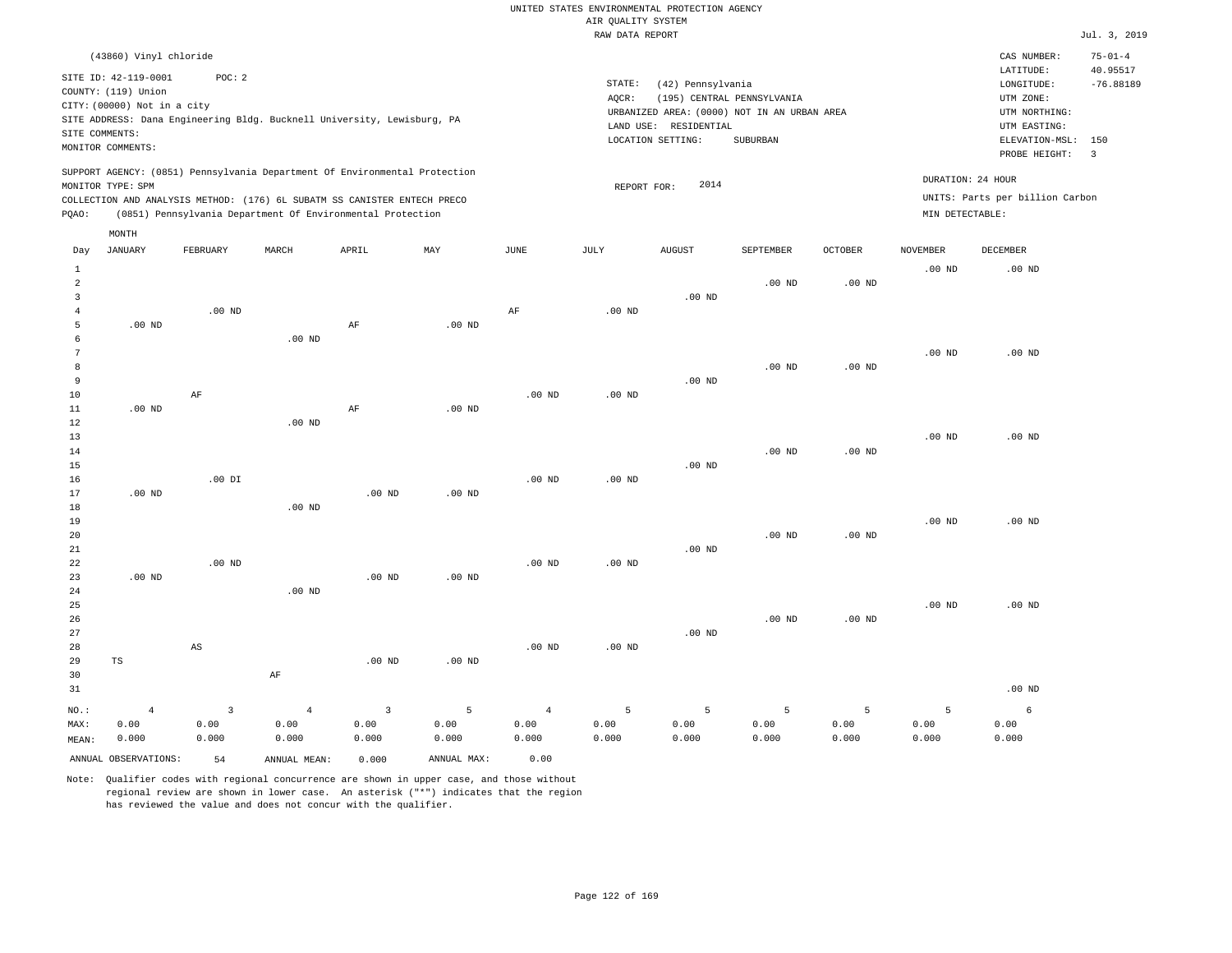|                                     |                                                                                                                        |          |                   |                                                                                                                                                                                                                      |          |          | RAW DATA REPORT   |                                                                                                                                              |                        |                   |                   |                                                                                                            | Jul. 3, 2019                             |
|-------------------------------------|------------------------------------------------------------------------------------------------------------------------|----------|-------------------|----------------------------------------------------------------------------------------------------------------------------------------------------------------------------------------------------------------------|----------|----------|-------------------|----------------------------------------------------------------------------------------------------------------------------------------------|------------------------|-------------------|-------------------|------------------------------------------------------------------------------------------------------------|------------------------------------------|
|                                     | (43860) Vinyl chloride<br>SITE ID: 42-119-0001<br>COUNTY: (119) Union<br>CITY: (00000) Not in a city<br>SITE COMMENTS: | POC: 2   |                   | SITE ADDRESS: Dana Engineering Bldg. Bucknell University, Lewisburg, PA                                                                                                                                              |          |          | STATE:<br>AQCR:   | (42) Pennsylvania<br>(195) CENTRAL PENNSYLVANIA<br>URBANIZED AREA: (0000) NOT IN AN URBAN AREA<br>LAND USE: RESIDENTIAL<br>LOCATION SETTING: | SUBURBAN               |                   |                   | CAS NUMBER:<br>LATITUDE:<br>LONGITUDE:<br>UTM ZONE:<br>UTM NORTHING:<br>UTM EASTING:<br>ELEVATION-MSL: 150 | $75 - 01 - 4$<br>40.95517<br>$-76.88189$ |
| POAO:                               | MONITOR COMMENTS:<br>MONITOR TYPE: SPM                                                                                 |          |                   | SUPPORT AGENCY: (0851) Pennsylvania Department Of Environmental Protection<br>COLLECTION AND ANALYSIS METHOD: (176) 6L SUBATM SS CANISTER ENTECH PRECO<br>(0851) Pennsylvania Department Of Environmental Protection |          |          | REPORT FOR:       | 2015                                                                                                                                         |                        |                   | MIN DETECTABLE:   | PROBE HEIGHT:<br>DURATION: 24 HOUR<br>UNITS: Parts per billion Carbon                                      | $\overline{\phantom{a}}$                 |
| Day                                 | MONTH<br><b>JANUARY</b>                                                                                                | FEBRUARY | MARCH             | APRIL                                                                                                                                                                                                                | MAY      | JUNE     | JULY              | <b>AUGUST</b>                                                                                                                                | SEPTEMBER              | <b>OCTOBER</b>    | <b>NOVEMBER</b>   | DECEMBER                                                                                                   |                                          |
| $\mathbf{1}$<br>$\overline{2}$<br>3 |                                                                                                                        |          | $.00$ ND          |                                                                                                                                                                                                                      |          |          |                   | $.00$ ND                                                                                                                                     | $.00$ ND               | AS                | AF                | $.00$ ND                                                                                                   |                                          |
| 5<br>-6<br>7<br>8                   | $.00$ ND                                                                                                               | $.00$ ND | .00 <sub>ND</sub> | $.00$ ND                                                                                                                                                                                                             | $.00$ ND | $.00$ ND | $.00$ ND          |                                                                                                                                              |                        |                   | $.00$ ND          | $.00$ ND                                                                                                   |                                          |
| 9<br>10<br>11<br>12<br>13           | $.00$ ND                                                                                                               | $.00$ ND | $.00$ ND          | .00 <sub>ND</sub>                                                                                                                                                                                                    | AF       | $.00$ ND | .00 <sub>ND</sub> | $.00$ ND                                                                                                                                     | AS                     | .00 <sub>ND</sub> |                   |                                                                                                            |                                          |
| 14<br>15<br>16<br>17                |                                                                                                                        | $.00$ ND |                   |                                                                                                                                                                                                                      |          | $.00$ ND | .00 <sub>ND</sub> | $.00$ ND                                                                                                                                     | $\mathbb{A}\mathbb{S}$ | .00 <sub>ND</sub> | .00 <sub>ND</sub> | AS                                                                                                         |                                          |
| 18<br>19<br>20                      | $.00$ ND                                                                                                               |          | $.00$ ND          | .00 <sub>ND</sub>                                                                                                                                                                                                    | $.00$ ND |          |                   |                                                                                                                                              |                        |                   | $.00$ ND          | AS                                                                                                         |                                          |

| 21             |          |                |          |          |                |          |          |                | $.00$ ND | $.00$ ND       |                |          |
|----------------|----------|----------------|----------|----------|----------------|----------|----------|----------------|----------|----------------|----------------|----------|
| 22             |          |                |          |          |                |          |          | $.00$ ND       |          |                |                |          |
| 23             |          | $.00$ ND       |          |          |                | $.00$ ND | $.00$ ND |                |          |                |                |          |
| 24             | $.00$ ND |                |          | $.00$ ND | $.00$ ND       |          |          |                |          |                |                |          |
| 25             |          |                | $.00$ ND |          |                |          |          |                |          |                |                |          |
| 26             |          |                |          |          |                |          |          |                |          |                | $.00$ ND       | $.00$ ND |
| 27             |          |                |          |          |                |          |          |                | $.00$ ND | $.00$ ND       |                |          |
| 28             |          |                |          |          |                |          |          | AS             |          |                |                |          |
| 29             |          |                |          |          |                | $.00$ ND | $.00$ ND |                |          |                |                |          |
| 30             | AF       |                |          | $.00$ ND | $.00$ ND       |          |          |                |          |                |                |          |
| 31             |          |                | $.00$ ND |          |                |          |          |                |          |                |                |          |
| $_{\rm NO.}$ : | 4        | $\overline{4}$ | 6        | 5        | $\overline{4}$ | 5        | 5        | $\overline{4}$ | 3        | $\overline{4}$ | $\overline{4}$ | 3        |
| MAX:           | 0.00     | 0.00           | 0.00     | 0.00     | 0.00           | 0.00     | 0.00     | 0.00           | 0.00     | 0.00           | 0.00           | 0.00     |
| MEAN:          | 0.000    | 0.000          | 0.000    | 0.000    | 0.000          | 0.000    | 0.000    | 0.000          | 0.000    | 0.000          | 0.000          | 0.000    |

ANNUAL OBSERVATIONS: 51 ANNUAL MEAN: 0.000 ANNUAL MAX: 0.00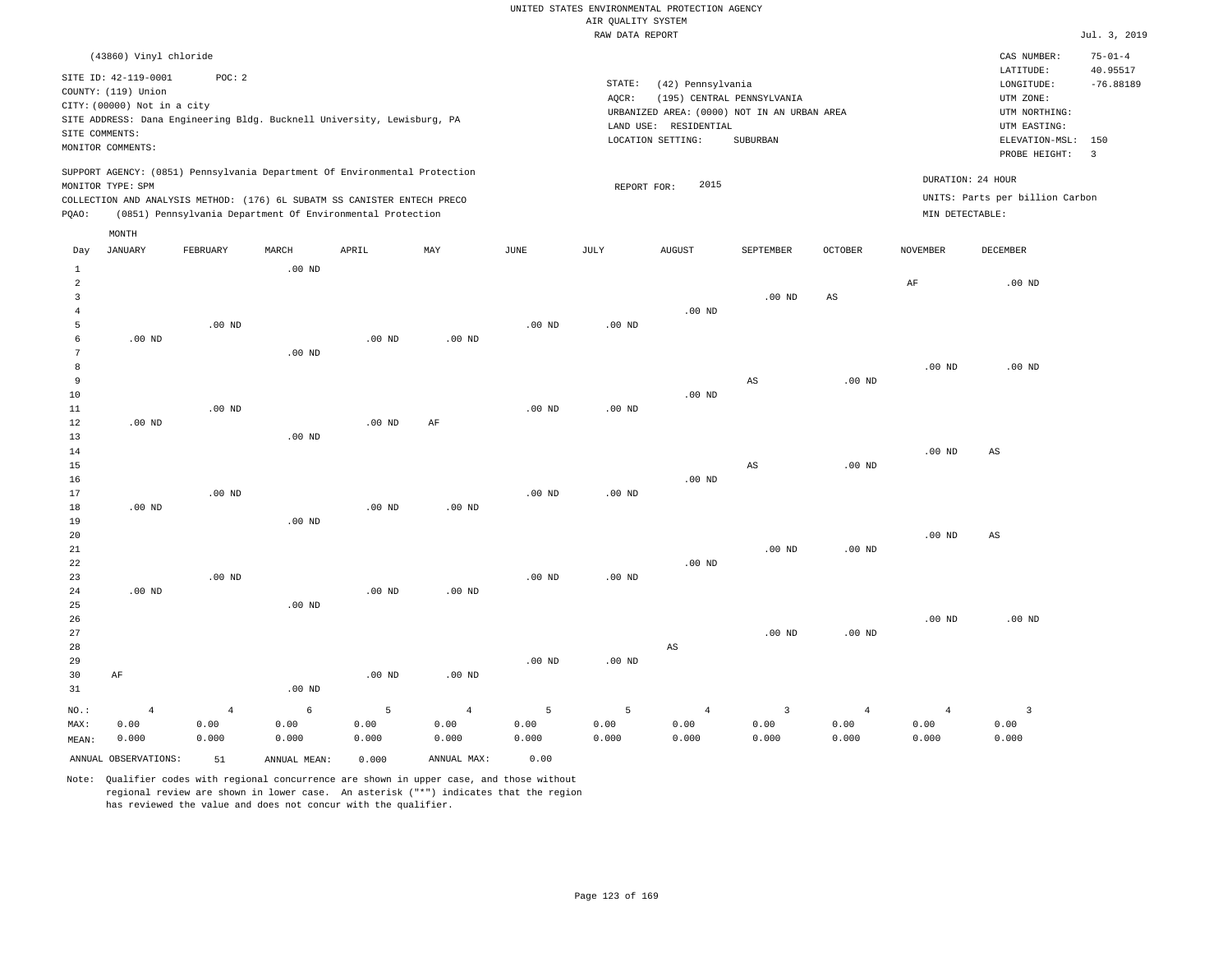#### RAW DATA REPORT Jul. 3, 2019 UNITED STATES ENVIRONMENTAL PROTECTION AGENCY AIR QUALITY SYSTEM

|                                             | CAS NUMBER:                     |
|---------------------------------------------|---------------------------------|
|                                             | LATITUDE:<br>40.95517           |
| STATE:<br>(42) Pennsylvania                 | $-76.88189$<br>LONGITUDE:       |
| (195) CENTRAL PENNSYLVANIA<br>AOCR:         | UTM ZONE:                       |
| URBANIZED AREA: (0000) NOT IN AN URBAN AREA | UTM NORTHING:                   |
| LAND USE:<br>RESIDENTIAL                    | UTM EASTING:                    |
| SUBURBAN<br>LOCATION SETTING:               | ELEVATION-MSL: 150              |
|                                             | PROBE HEIGHT:                   |
|                                             |                                 |
| 2013<br>REPORT FOR:                         | DURATION: 24 HOUR               |
|                                             | UNITS: Parts per billion Carbon |
|                                             | MIN DETECTABLE:                 |
|                                             |                                 |

| Day            | <b>JANUARY</b>       | FEBRUARY       | MARCH        | APRIL    | MAY            | $\mathtt{JUNE}$ | JULY           | <b>AUGUST</b>  | SEPTEMBER         | OCTOBER           | <b>NOVEMBER</b>         | DECEMBER       |
|----------------|----------------------|----------------|--------------|----------|----------------|-----------------|----------------|----------------|-------------------|-------------------|-------------------------|----------------|
| $\mathbf{1}$   |                      |                |              |          |                |                 |                |                | .00 <sub>ND</sub> | .00 <sub>ND</sub> |                         |                |
| $\overline{c}$ |                      |                |              |          |                |                 |                | $\rm AF$       |                   |                   |                         |                |
| 3              |                      | $.00$ ND       |              |          |                | $.00$ ND        | $.00$ ND       |                |                   |                   |                         |                |
| $\overline{4}$ | $.00$ ND             |                |              | $.00$ ND | $.00$ ND       |                 |                |                |                   |                   |                         |                |
| 5              |                      |                | $.00$ ND     |          |                |                 |                |                |                   |                   | .48SQ                   | $.00$ ND       |
| 6<br>7         |                      |                |              |          |                |                 |                |                | $.00$ ND          | .00 <sub>ND</sub> |                         |                |
| 8              |                      |                |              |          |                |                 |                | $_{\rm TS}$    |                   |                   |                         |                |
| 9              |                      | $.00$ ND       |              |          |                | $.00$ ND        | $.00$ ND       |                |                   |                   |                         |                |
| 10             | .00 <sub>ND</sub>    |                |              | $.00$ ND | 1.09           |                 |                |                |                   |                   |                         |                |
| 11             |                      |                | $.00$ ND     |          |                |                 |                |                |                   |                   |                         |                |
| 12             |                      |                |              |          |                |                 |                |                |                   |                   | $.00$ ND                | $.00$ ND       |
| 13             |                      |                |              |          |                |                 |                |                | $.00$ ND          | $.00$ ND          |                         |                |
| 14             |                      |                |              |          |                |                 |                | $\rm AF$       |                   |                   |                         |                |
| 15             |                      | $.00$ ND       |              |          |                | AF              | $.00$ ND       |                |                   |                   |                         |                |
| 16             | 1.06 SQ              |                |              | $.00$ ND | $.00$ ND       |                 |                |                |                   |                   |                         |                |
| 17             |                      |                | $.00$ ND     |          |                |                 |                |                |                   |                   |                         |                |
| 18             |                      |                |              |          |                |                 |                |                |                   |                   | TS                      | .34 SQ         |
| 19             |                      |                |              |          |                |                 |                |                | .75SQ             | .69SQ             |                         |                |
| 20             |                      |                |              |          |                |                 |                | 3.72 5         |                   |                   |                         |                |
| 21             |                      | $.00$ ND       |              |          |                | $\rm{AF}$       | $_{\rm TS}$    |                |                   |                   |                         |                |
| 22             | $.00$ ND             |                |              | $.00$ ND | .92SQ          |                 |                |                |                   |                   |                         |                |
| 23             |                      |                | $.00$ ND     |          |                |                 |                |                |                   |                   |                         |                |
| $2\sqrt{4}$    |                      |                |              |          |                |                 |                |                |                   |                   | $\rm AF$                | $\rm AF$       |
| 25             |                      |                |              |          |                |                 |                |                | .96               | .00 <sub>ND</sub> |                         |                |
| 26             |                      |                |              |          |                |                 |                | $.00$ ND       |                   |                   |                         |                |
| 27             |                      | $\rm AF$       |              |          |                | $\rm{AF}$       | $.00$ ND       |                |                   |                   |                         |                |
| 28             | $.00$ ND             |                |              | $.00$ ND | TS             |                 |                |                |                   |                   |                         |                |
| 29             |                      |                | $.00$ ND     |          |                |                 |                |                |                   |                   |                         |                |
| 30             |                      |                |              |          |                |                 |                |                |                   |                   | .26SQ                   | $.00$ ND       |
| 31             |                      |                |              |          |                |                 |                |                |                   | .43SQ             |                         |                |
| $NO.$ :        | 5                    | $\overline{4}$ | 5            | 5        | $\overline{4}$ | $\sqrt{2}$      | $\overline{4}$ | $\overline{a}$ | 5                 | $\sqrt{6}$        | $\overline{\mathbf{3}}$ | $\overline{4}$ |
| MAX:           | 1.06                 | 0.00           | 0.00         | 0.00     | 1.09           | 0.00            | 0.00           | 3.72           | .96               | .69               | .48                     | .34            |
| MEAN:          | .212                 | 0.000          | 0.000        | 0.000    | .503           | 0.000           | 0.000          | 1.860          | .342              | .187              | .247                    | .085           |
|                | ANNUAL OBSERVATIONS: | 49             | ANNUAL MEAN: | .218     | ANNUAL MAX:    | 3.72            |                |                |                   |                   |                         |                |

Note: Qualifier codes with regional concurrence are shown in upper case, and those without regional review are shown in lower case. An asterisk ("\*") indicates that the region has reviewed the value and does not concur with the qualifier.

MONTH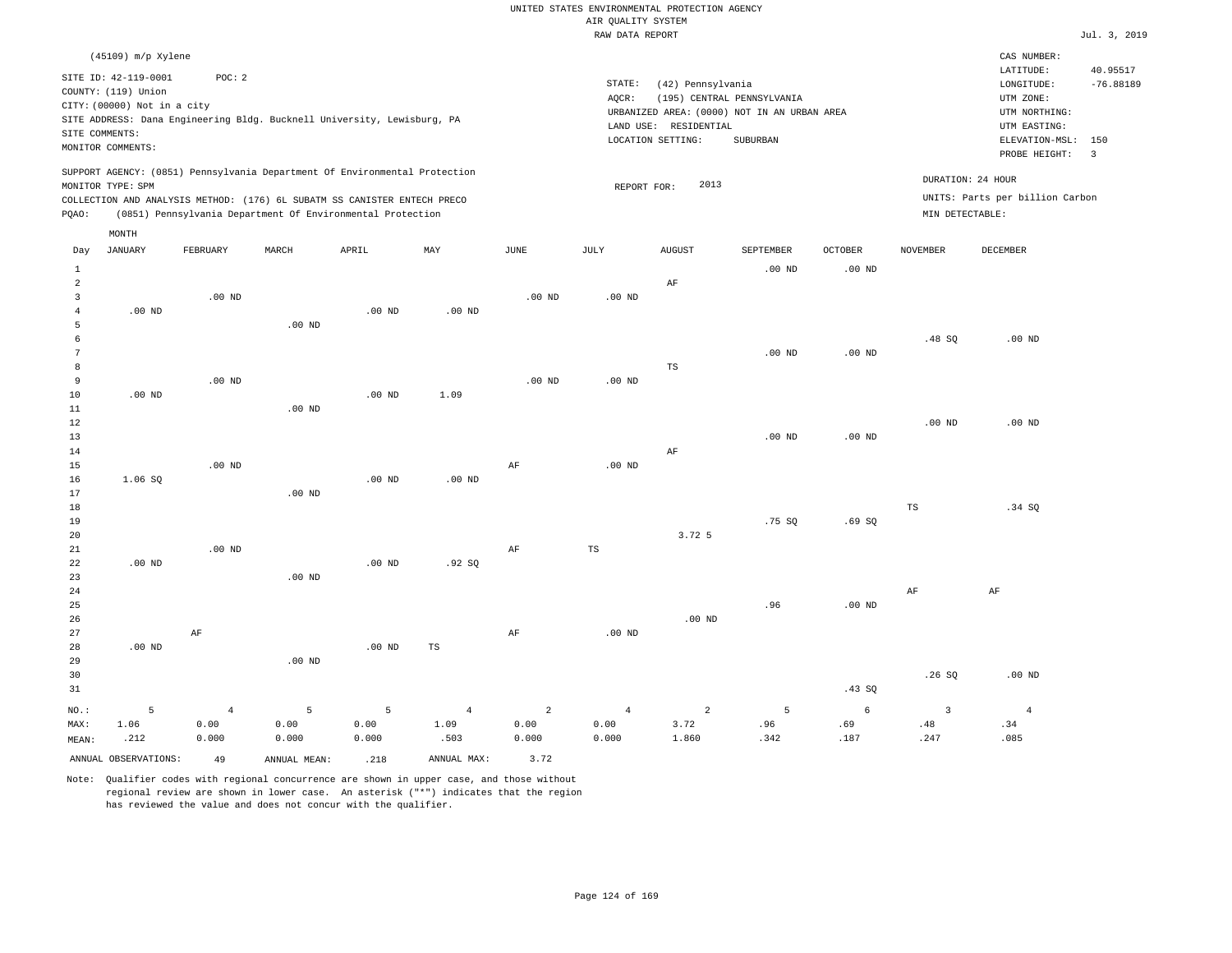|  |                    |                 | UNITED STATES ENVIRONMENTAL PROTECTION AGENCY |  |
|--|--------------------|-----------------|-----------------------------------------------|--|
|  | AIR OUALITY SYSTEM |                 |                                               |  |
|  |                    | RAW DATA REPORT |                                               |  |

|  | Jul. 3, 2019 |
|--|--------------|

| SITE COMMENTS:           | (45109) m/p Xylene<br>SITE ID: 42-119-0001<br>COUNTY: (119) Union<br>CITY: (00000) Not in a city<br>MONITOR COMMENTS: | POC: 2                  | SITE ADDRESS: Dana Engineering Bldg. Bucknell University, Lewisburg, PA                                                                                                                                              |                   |                   |                | STATE:<br>AQCR:   | (42) Pennsylvania<br>URBANIZED AREA: (0000) NOT IN AN URBAN AREA<br>LAND USE: RESIDENTIAL<br>LOCATION SETTING: | (195) CENTRAL PENNSYLVANIA<br><b>SUBURBAN</b> |                   |                   | CAS NUMBER:<br>LATITUDE:<br>LONGITUDE:<br>UTM ZONE:<br>UTM NORTHING:<br>UTM EASTING:<br>ELEVATION-MSL:<br>PROBE HEIGHT: | 40.95517<br>$-76.88189$<br>150<br>$\overline{3}$ |
|--------------------------|-----------------------------------------------------------------------------------------------------------------------|-------------------------|----------------------------------------------------------------------------------------------------------------------------------------------------------------------------------------------------------------------|-------------------|-------------------|----------------|-------------------|----------------------------------------------------------------------------------------------------------------|-----------------------------------------------|-------------------|-------------------|-------------------------------------------------------------------------------------------------------------------------|--------------------------------------------------|
| PQAO:                    | MONITOR TYPE: SPM                                                                                                     |                         | SUPPORT AGENCY: (0851) Pennsylvania Department Of Environmental Protection<br>COLLECTION AND ANALYSIS METHOD: (176) 6L SUBATM SS CANISTER ENTECH PRECO<br>(0851) Pennsylvania Department Of Environmental Protection |                   |                   |                | REPORT FOR:       | 2014                                                                                                           |                                               |                   | MIN DETECTABLE:   | DURATION: 24 HOUR<br>UNITS: Parts per billion Carbon                                                                    |                                                  |
|                          | MONTH                                                                                                                 |                         |                                                                                                                                                                                                                      |                   |                   |                |                   |                                                                                                                |                                               |                   |                   |                                                                                                                         |                                                  |
| Day                      | JANUARY                                                                                                               | FEBRUARY                | MARCH                                                                                                                                                                                                                | APRIL             | MAY               | JUNE           | $\mathtt{JULY}$   | AUGUST                                                                                                         | SEPTEMBER                                     | <b>OCTOBER</b>    | <b>NOVEMBER</b>   | <b>DECEMBER</b>                                                                                                         |                                                  |
| 1<br>$\overline{a}$<br>3 |                                                                                                                       |                         |                                                                                                                                                                                                                      |                   |                   |                |                   | .82SQ                                                                                                          | .64SQ                                         | 1.00 SQ           | .00 <sub>ND</sub> | .92SQ                                                                                                                   |                                                  |
| $\overline{4}$           |                                                                                                                       | 1.02 SQ                 |                                                                                                                                                                                                                      |                   |                   | AF             | .00 <sub>ND</sub> |                                                                                                                |                                               |                   |                   |                                                                                                                         |                                                  |
| 5                        | .00 <sub>ND</sub>                                                                                                     |                         |                                                                                                                                                                                                                      | AF                | $.00$ ND          |                |                   |                                                                                                                |                                               |                   |                   |                                                                                                                         |                                                  |
| 6<br>$7\phantom{.0}$     |                                                                                                                       |                         | .00 <sub>ND</sub>                                                                                                                                                                                                    |                   |                   |                |                   |                                                                                                                |                                               |                   | .00 <sub>ND</sub> | $.00$ ND                                                                                                                |                                                  |
| 8                        |                                                                                                                       |                         |                                                                                                                                                                                                                      |                   |                   |                |                   |                                                                                                                | .58S                                          | .00 <sub>ND</sub> |                   |                                                                                                                         |                                                  |
| 9                        |                                                                                                                       |                         |                                                                                                                                                                                                                      |                   |                   |                |                   | .86SQ                                                                                                          |                                               |                   |                   |                                                                                                                         |                                                  |
| $10$                     |                                                                                                                       | AF                      |                                                                                                                                                                                                                      |                   |                   | $.00$ ND       | 1.36 SQ           |                                                                                                                |                                               |                   |                   |                                                                                                                         |                                                  |
| $11\,$                   | 1.08S                                                                                                                 |                         |                                                                                                                                                                                                                      | $\rm AF$          | .00 <sub>ND</sub> |                |                   |                                                                                                                |                                               |                   |                   |                                                                                                                         |                                                  |
| 12                       |                                                                                                                       |                         | .76SQ                                                                                                                                                                                                                |                   |                   |                |                   |                                                                                                                |                                               |                   |                   |                                                                                                                         |                                                  |
| 13                       |                                                                                                                       |                         |                                                                                                                                                                                                                      |                   |                   |                |                   |                                                                                                                |                                               |                   | .00 <sub>ND</sub> | .41 SQ                                                                                                                  |                                                  |
| 14<br>15                 |                                                                                                                       |                         |                                                                                                                                                                                                                      |                   |                   |                |                   | .69SQ                                                                                                          | $.00$ ND                                      | .47SQ             |                   |                                                                                                                         |                                                  |
| 16                       |                                                                                                                       | $.00$ DI                |                                                                                                                                                                                                                      |                   |                   | $.53$ SO       | .66SQ             |                                                                                                                |                                               |                   |                   |                                                                                                                         |                                                  |
| 17                       | .60SQ                                                                                                                 |                         |                                                                                                                                                                                                                      | $.00$ ND          | .00 <sub>ND</sub> |                |                   |                                                                                                                |                                               |                   |                   |                                                                                                                         |                                                  |
| $1\,8$                   |                                                                                                                       |                         | .54S                                                                                                                                                                                                                 |                   |                   |                |                   |                                                                                                                |                                               |                   |                   |                                                                                                                         |                                                  |
| 19                       |                                                                                                                       |                         |                                                                                                                                                                                                                      |                   |                   |                |                   |                                                                                                                |                                               |                   | .00 <sub>ND</sub> | $.00$ ND                                                                                                                |                                                  |
| 20                       |                                                                                                                       |                         |                                                                                                                                                                                                                      |                   |                   |                |                   |                                                                                                                | $.00$ ND                                      | .53 SO            |                   |                                                                                                                         |                                                  |
| 21                       |                                                                                                                       |                         |                                                                                                                                                                                                                      |                   |                   |                |                   | .77 SQ                                                                                                         |                                               |                   |                   |                                                                                                                         |                                                  |
| 22<br>23                 | $.00$ ND                                                                                                              | $.00$ ND                |                                                                                                                                                                                                                      | .00 <sub>ND</sub> | $.00$ ND          | .00 $ND$       | 1.62 SQ           |                                                                                                                |                                               |                   |                   |                                                                                                                         |                                                  |
| 24                       |                                                                                                                       |                         | .00 <sub>ND</sub>                                                                                                                                                                                                    |                   |                   |                |                   |                                                                                                                |                                               |                   |                   |                                                                                                                         |                                                  |
| 25                       |                                                                                                                       |                         |                                                                                                                                                                                                                      |                   |                   |                |                   |                                                                                                                |                                               |                   | .00 <sub>ND</sub> | $.00$ ND                                                                                                                |                                                  |
| 26                       |                                                                                                                       |                         |                                                                                                                                                                                                                      |                   |                   |                |                   |                                                                                                                | .92 SO                                        | .00 <sub>ND</sub> |                   |                                                                                                                         |                                                  |
| 27                       |                                                                                                                       |                         |                                                                                                                                                                                                                      |                   |                   |                |                   | 1.01SQ                                                                                                         |                                               |                   |                   |                                                                                                                         |                                                  |
| 28                       |                                                                                                                       | AS                      |                                                                                                                                                                                                                      |                   |                   | $.00$ ND       | $.00$ ND          |                                                                                                                |                                               |                   |                   |                                                                                                                         |                                                  |
| 29                       | $\mathbb{TS}$                                                                                                         |                         |                                                                                                                                                                                                                      | .00 <sub>ND</sub> | .00 <sub>ND</sub> |                |                   |                                                                                                                |                                               |                   |                   |                                                                                                                         |                                                  |
| 30<br>31                 |                                                                                                                       |                         | $\rm AF$                                                                                                                                                                                                             |                   |                   |                |                   |                                                                                                                |                                               |                   |                   |                                                                                                                         |                                                  |
|                          |                                                                                                                       |                         |                                                                                                                                                                                                                      |                   |                   |                |                   |                                                                                                                |                                               |                   |                   | $.00$ ND                                                                                                                |                                                  |
| NO.:                     | $\overline{4}$                                                                                                        | $\overline{\mathbf{3}}$ | $\overline{4}$                                                                                                                                                                                                       | $\overline{3}$    | 5                 | $\overline{4}$ | 5                 | 5                                                                                                              | 5                                             | 5                 | 5                 | $6\overline{6}$                                                                                                         |                                                  |
| MAX:                     | 1.08                                                                                                                  | 1.02                    | .76                                                                                                                                                                                                                  | 0.00              | 0.00              | .53            | 1.62              | 1.01                                                                                                           | .92                                           | 1.00              | 0.00              | .92                                                                                                                     |                                                  |
| MEAN:                    | .420                                                                                                                  | .340                    | .325                                                                                                                                                                                                                 | 0.000             | 0.000             | .133           | .728              | .830                                                                                                           | .428                                          | .400              | 0.000             | .222                                                                                                                    |                                                  |
|                          | ANNUAL OBSERVATIONS:                                                                                                  | 54                      | ANNUAL MEAN:                                                                                                                                                                                                         | .329              | ANNUAL MAX:       | 1.62           |                   |                                                                                                                |                                               |                   |                   |                                                                                                                         |                                                  |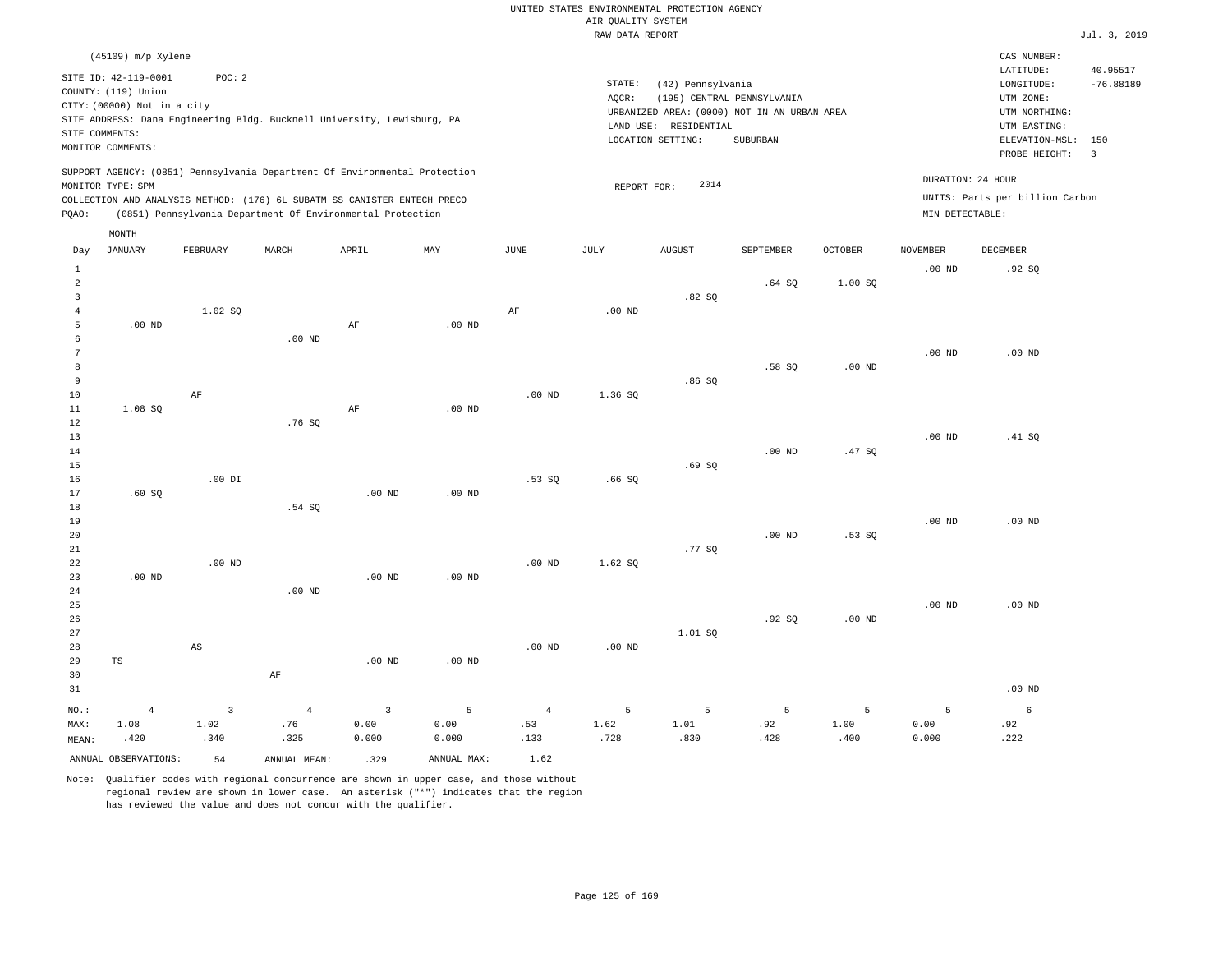| --              |  |      |      |
|-----------------|--|------|------|
| RAW DATA REPORT |  | Jul. | 2019 |

|                     | (45109) m/p Xylene          |                   |                                                                            |                   |                |          |             |                        |                                                                           |                |                   | CAS NUMBER:                     |             |
|---------------------|-----------------------------|-------------------|----------------------------------------------------------------------------|-------------------|----------------|----------|-------------|------------------------|---------------------------------------------------------------------------|----------------|-------------------|---------------------------------|-------------|
|                     | SITE ID: 42-119-0001        | POC: 2            |                                                                            |                   |                |          |             |                        |                                                                           |                |                   | LATITUDE:                       | 40.95517    |
|                     | COUNTY: (119) Union         |                   |                                                                            |                   |                |          | STATE:      | (42) Pennsylvania      |                                                                           |                |                   | LONGITUDE:<br>UTM ZONE:         | $-76.88189$ |
|                     | CITY: (00000) Not in a city |                   |                                                                            |                   |                |          | AQCR:       |                        | (195) CENTRAL PENNSYLVANIA<br>URBANIZED AREA: (0000) NOT IN AN URBAN AREA |                |                   | UTM NORTHING:                   |             |
|                     |                             |                   | SITE ADDRESS: Dana Engineering Bldg. Bucknell University, Lewisburg, PA    |                   |                |          |             | LAND USE: RESIDENTIAL  |                                                                           |                |                   | UTM EASTING:                    |             |
| SITE COMMENTS:      |                             |                   |                                                                            |                   |                |          |             | LOCATION SETTING:      | SUBURBAN                                                                  |                |                   | ELEVATION-MSL: 150              |             |
|                     | MONITOR COMMENTS:           |                   |                                                                            |                   |                |          |             |                        |                                                                           |                |                   | PROBE HEIGHT: 3                 |             |
|                     |                             |                   | SUPPORT AGENCY: (0851) Pennsylvania Department Of Environmental Protection |                   |                |          |             |                        |                                                                           |                | DURATION: 24 HOUR |                                 |             |
|                     | MONITOR TYPE: SPM           |                   |                                                                            |                   |                |          | REPORT FOR: | 2015                   |                                                                           |                |                   | UNITS: Parts per billion Carbon |             |
|                     |                             |                   | COLLECTION AND ANALYSIS METHOD: (176) 6L SUBATM SS CANISTER ENTECH PRECO   |                   |                |          |             |                        |                                                                           |                | MIN DETECTABLE:   |                                 |             |
| PQAO:               |                             |                   | (0851) Pennsylvania Department Of Environmental Protection                 |                   |                |          |             |                        |                                                                           |                |                   |                                 |             |
|                     | MONTH                       |                   |                                                                            |                   |                |          |             |                        |                                                                           |                |                   |                                 |             |
| Day                 | <b>JANUARY</b>              | FEBRUARY          | MARCH                                                                      | APRIL             | MAX            | JUNE     | JULY        | <b>AUGUST</b>          | SEPTEMBER                                                                 | OCTOBER        | <b>NOVEMBER</b>   | <b>DECEMBER</b>                 |             |
| $\mathbf{1}$        |                             |                   | .48SQ                                                                      |                   |                |          |             |                        |                                                                           |                |                   |                                 |             |
| $\overline{2}$      |                             |                   |                                                                            |                   |                |          |             |                        |                                                                           |                | AF                | 1.04 SO                         |             |
| 3                   |                             |                   |                                                                            |                   |                |          |             |                        | .88SQ                                                                     | $_{\rm AS}$    |                   |                                 |             |
| $\overline{4}$<br>5 |                             | $.00$ ND          |                                                                            |                   |                | $.00$ ND | .45SQ       | .42 S0                 |                                                                           |                |                   |                                 |             |
| 6                   | .90SQ                       |                   |                                                                            | .00 <sub>ND</sub> | $.00$ ND       |          |             |                        |                                                                           |                |                   |                                 |             |
| $7\phantom{.0}$     |                             |                   | $.00$ ND                                                                   |                   |                |          |             |                        |                                                                           |                |                   |                                 |             |
| 8                   |                             |                   |                                                                            |                   |                |          |             |                        |                                                                           |                | $.00$ ND          | .50S                            |             |
| 9                   |                             |                   |                                                                            |                   |                |          |             |                        | AS                                                                        | .41 S0         |                   |                                 |             |
| $10$                |                             |                   |                                                                            |                   |                |          |             | .40 SQ                 |                                                                           |                |                   |                                 |             |
| $11\,$              |                             | .52S              |                                                                            |                   |                | .54S     | 2.80 5      |                        |                                                                           |                |                   |                                 |             |
| 12                  | 1.34 SQ                     |                   |                                                                            | $.00$ ND          | AF             |          |             |                        |                                                                           |                |                   |                                 |             |
| 13                  |                             |                   | $.00$ ND                                                                   |                   |                |          |             |                        |                                                                           |                |                   |                                 |             |
| 14                  |                             |                   |                                                                            |                   |                |          |             |                        |                                                                           |                | $.00$ ND          | AS                              |             |
| 15                  |                             |                   |                                                                            |                   |                |          |             |                        | AS                                                                        | $.00$ ND       |                   |                                 |             |
| 16<br>17            |                             | .45 SQ            |                                                                            |                   |                | .62SQ    | 2.005       | .76SQ                  |                                                                           |                |                   |                                 |             |
| 18                  | .52S                        |                   |                                                                            | .00 <sub>ND</sub> | .43SQ          |          |             |                        |                                                                           |                |                   |                                 |             |
| 19                  |                             |                   | $.00$ ND                                                                   |                   |                |          |             |                        |                                                                           |                |                   |                                 |             |
| 20                  |                             |                   |                                                                            |                   |                |          |             |                        |                                                                           |                | .00 <sub>ND</sub> | AS                              |             |
| 21                  |                             |                   |                                                                            |                   |                |          |             |                        | .96SQ                                                                     | .65SQ          |                   |                                 |             |
| 22                  |                             |                   |                                                                            |                   |                |          |             | .48SQ                  |                                                                           |                |                   |                                 |             |
| 23                  |                             | .00 <sub>ND</sub> |                                                                            |                   |                | .62SQ    | 1.36 SQ     |                        |                                                                           |                |                   |                                 |             |
| 24                  | .66SQ                       |                   |                                                                            | $.00$ ND          | $.00$ ND       |          |             |                        |                                                                           |                |                   |                                 |             |
| 25                  |                             |                   | .33SQ                                                                      |                   |                |          |             |                        |                                                                           |                |                   |                                 |             |
| 26                  |                             |                   |                                                                            |                   |                |          |             |                        |                                                                           |                | .00 <sub>ND</sub> | $.00$ ND                        |             |
| 27                  |                             |                   |                                                                            |                   |                |          |             |                        | .00 <sub>ND</sub>                                                         | 1.68 5         |                   |                                 |             |
| 28                  |                             |                   |                                                                            |                   |                |          |             | $\mathbb{A}\mathbb{S}$ |                                                                           |                |                   |                                 |             |
| 29                  |                             |                   |                                                                            |                   |                | .59SQ    | 1.28 SQ     |                        |                                                                           |                |                   |                                 |             |
| 30                  | AF                          |                   |                                                                            | .51 SQ            | $.00$ ND       |          |             |                        |                                                                           |                |                   |                                 |             |
| 31                  |                             |                   | $.00$ ND                                                                   |                   |                |          |             |                        |                                                                           |                |                   |                                 |             |
| NO.:                | $\overline{4}$              | $\overline{4}$    | 6                                                                          | 5                 | $\overline{4}$ | 5        | 5           | $\overline{4}$         | $\overline{3}$                                                            | $\overline{4}$ | $\overline{4}$    | $\overline{\mathbf{3}}$         |             |
| MAX:                | 1.34                        | .52               | .48                                                                        | .51               | .43            | .62      | 2.80        | .76                    | .96                                                                       | 1.68           | 0.00              | 1.04                            |             |
| MEAN:               | .855                        | .243              | .135                                                                       | .102              | .108           | .474     | 1.578       | .515                   | .613                                                                      | .685           | 0.000             | .513                            |             |
|                     | ANNUAL OBSERVATIONS:        | 51                | ANNUAL MEAN:                                                               | .482              | ANNUAL MAX:    | 2.80     |             |                        |                                                                           |                |                   |                                 |             |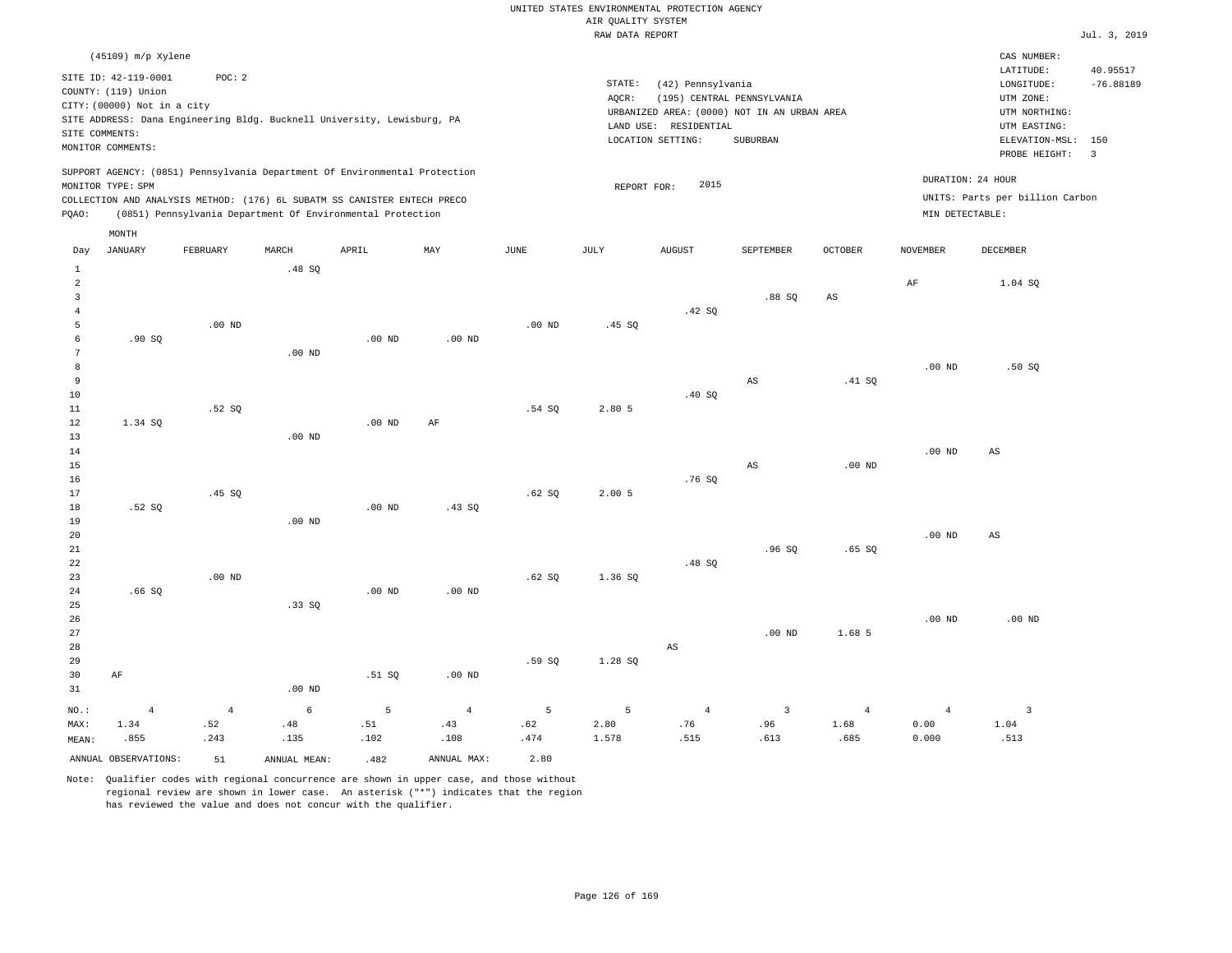|                                                            |                                                                                               |                                         |                                                                                                                                                                                                                      |                              |                                                |                                          |                             | UNITED STATES ENVIRONMENTAL PROTECTION AGENCY |                                                                           |                              |                                            |                                                                                      |                                          |
|------------------------------------------------------------|-----------------------------------------------------------------------------------------------|-----------------------------------------|----------------------------------------------------------------------------------------------------------------------------------------------------------------------------------------------------------------------|------------------------------|------------------------------------------------|------------------------------------------|-----------------------------|-----------------------------------------------|---------------------------------------------------------------------------|------------------------------|--------------------------------------------|--------------------------------------------------------------------------------------|------------------------------------------|
|                                                            |                                                                                               |                                         |                                                                                                                                                                                                                      |                              |                                                |                                          | AIR QUALITY SYSTEM          |                                               |                                                                           |                              |                                            |                                                                                      |                                          |
|                                                            |                                                                                               |                                         |                                                                                                                                                                                                                      |                              |                                                |                                          | RAW DATA REPORT             |                                               |                                                                           |                              |                                            |                                                                                      | Jul. 3, 2019                             |
|                                                            | (45201) Benzene<br>SITE ID: 42-119-0001<br>COUNTY: (119) Union<br>CITY: (00000) Not in a city | POC: 2                                  | SITE ADDRESS: Dana Engineering Bldg. Bucknell University, Lewisburg, PA                                                                                                                                              |                              |                                                |                                          | $\texttt{STATE}$ :<br>AQCR: | (42) Pennsylvania<br>LAND USE: RESIDENTIAL    | (195) CENTRAL PENNSYLVANIA<br>URBANIZED AREA: (0000) NOT IN AN URBAN AREA |                              |                                            | CAS NUMBER:<br>LATITUDE:<br>LONGITUDE:<br>UTM ZONE:<br>UTM NORTHING:<br>UTM EASTING: | $71 - 43 - 2$<br>40.95517<br>$-76.88189$ |
|                                                            | SITE COMMENTS:<br>MONITOR COMMENTS:                                                           |                                         |                                                                                                                                                                                                                      |                              |                                                |                                          |                             | LOCATION SETTING:                             | SUBURBAN                                                                  |                              |                                            | ELEVATION-MSL:<br>PROBE HEIGHT:                                                      | 150<br>$\overline{3}$                    |
| POAO:                                                      | MONITOR TYPE: SPM                                                                             |                                         | SUPPORT AGENCY: (0851) Pennsylvania Department Of Environmental Protection<br>COLLECTION AND ANALYSIS METHOD: (176) 6L SUBATM SS CANISTER ENTECH PRECO<br>(0851) Pennsylvania Department Of Environmental Protection |                              |                                                |                                          | REPORT FOR:                 | 2013                                          |                                                                           |                              | MIN DETECTABLE:                            | DURATION: 24 HOUR<br>UNITS: Parts per billion Carbon                                 |                                          |
| Day                                                        | MONTH<br><b>JANUARY</b>                                                                       | FEBRUARY                                | MARCH                                                                                                                                                                                                                | APRIL                        | MAY                                            | <b>JUNE</b>                              | JULY                        | <b>AUGUST</b>                                 | SEPTEMBER                                                                 | <b>OCTOBER</b>               | <b>NOVEMBER</b>                            | DECEMBER                                                                             |                                          |
| $\mathbf{1}$<br>$\overline{2}$<br>3<br>$\overline{4}$<br>5 | .762                                                                                          | 1.698                                   | 1.206                                                                                                                                                                                                                | .798                         | .702 SO                                        | .486 SQ                                  | .414 SQ                     | AF                                            | .708SQ                                                                    | .750                         |                                            |                                                                                      |                                          |
| 6<br>$\overline{7}$<br>8<br>9<br>10                        | 1.620                                                                                         | 1.200                                   |                                                                                                                                                                                                                      | .594 SQ                      | .882                                           | .774                                     | .570 SQ                     | $_{\rm TS}$                                   | .792                                                                      | $.000$ ND                    | 1.146                                      | 1.182                                                                                |                                          |
| 11<br>$1\,2$<br>13<br>14<br>15                             |                                                                                               | 1.392                                   | .852                                                                                                                                                                                                                 |                              |                                                | AF                                       | .594 SQ                     | $\rm AF$                                      | .396 SO                                                                   | .666 SO                      | .594 SQ                                    | .912                                                                                 |                                          |
| 16<br>17<br>18<br>19                                       | 1.932                                                                                         |                                         | 1.320                                                                                                                                                                                                                | .636SQ                       | .756                                           |                                          |                             |                                               | .888                                                                      | 1.218                        | <b>TS</b>                                  | 2.148 5                                                                              |                                          |
| 20<br>21<br>22<br>23                                       | 1.038                                                                                         | 1.050                                   | .774                                                                                                                                                                                                                 | .978                         | .510S                                          | AF                                       | $\mathbb{TS}$               | .882                                          |                                                                           |                              |                                            |                                                                                      |                                          |
| 24<br>25<br>26<br>27<br>28                                 | 1.386                                                                                         | AF                                      |                                                                                                                                                                                                                      | 1.146                        | $_{\rm TS}$                                    | AF                                       | .642SQ                      | .516 SQ                                       | .732                                                                      | .594 SO                      | AF                                         | AF                                                                                   |                                          |
| 29<br>30<br>31                                             |                                                                                               |                                         | .858                                                                                                                                                                                                                 |                              |                                                |                                          |                             |                                               |                                                                           | 1.224                        | 1.662                                      | .880                                                                                 |                                          |
| NO.:<br>MAX:<br>MEAN:                                      | 5<br>1.932<br>1.3476<br>ANNUAL OBSERVATIONS:                                                  | $\overline{4}$<br>1.698<br>1.3350<br>49 | $\overline{5}$<br>1.320<br>1.0020<br>ANNUAL MEAN:                                                                                                                                                                    | 5<br>1.146<br>.8304<br>.9278 | $\overline{4}$<br>.882<br>.7125<br>ANNUAL MAX: | $\overline{a}$<br>.774<br>.6300<br>2.148 | $\sqrt{4}$<br>.642<br>.5550 | 2<br>.882<br>.6990                            | 5<br>.888<br>.7032                                                        | $\epsilon$<br>1.224<br>.7420 | $\overline{\mathbf{3}}$<br>1.662<br>1.1340 | $\overline{4}$<br>2.148<br>1.2805                                                    |                                          |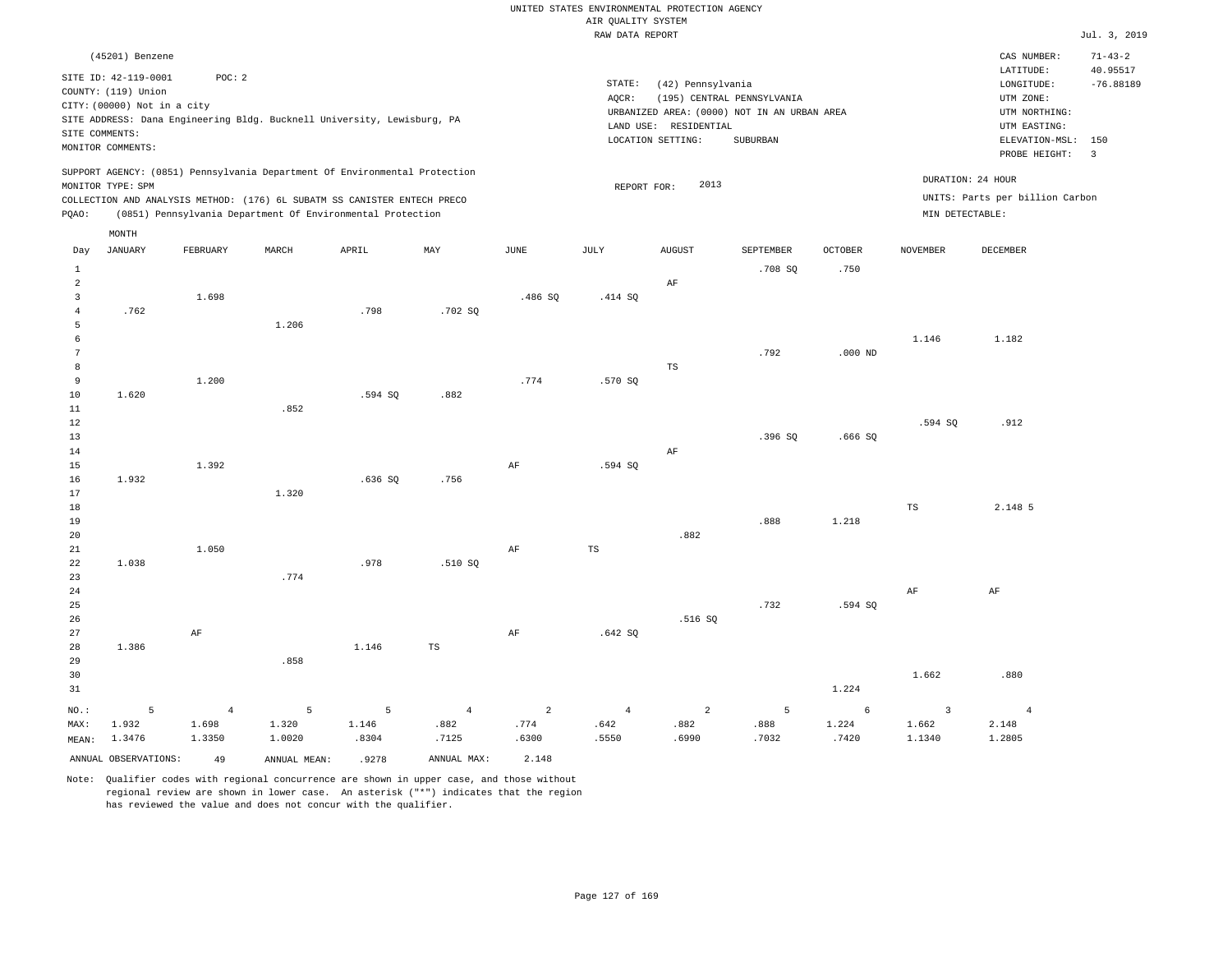|                                            |                                                                                                                                                                                      |                                         |                                                            |                                                   |                                   |                                          | UNITED STATES ENVIRONMENTAL PROTECTION AGENCY<br>AIR QUALITY SYSTEM |                                            |                                                                           |                    |                    |                                                                       |                         |
|--------------------------------------------|--------------------------------------------------------------------------------------------------------------------------------------------------------------------------------------|-----------------------------------------|------------------------------------------------------------|---------------------------------------------------|-----------------------------------|------------------------------------------|---------------------------------------------------------------------|--------------------------------------------|---------------------------------------------------------------------------|--------------------|--------------------|-----------------------------------------------------------------------|-------------------------|
|                                            |                                                                                                                                                                                      |                                         |                                                            |                                                   |                                   |                                          | RAW DATA REPORT                                                     |                                            |                                                                           |                    |                    |                                                                       | Jul. 3, 2019            |
|                                            | (45201) Benzene                                                                                                                                                                      |                                         |                                                            |                                                   |                                   |                                          |                                                                     |                                            |                                                                           |                    |                    | CAS NUMBER:                                                           | $71 - 43 - 2$           |
|                                            | SITE ID: 42-119-0001<br>COUNTY: (119) Union<br>CITY: (00000) Not in a city<br>SITE ADDRESS: Dana Engineering Bldg. Bucknell University, Lewisburg, PA<br>SITE COMMENTS:              | POC: 2                                  |                                                            |                                                   |                                   |                                          | STATE:<br>AQCR:                                                     | (42) Pennsylvania<br>LAND USE: RESIDENTIAL | (195) CENTRAL PENNSYLVANIA<br>URBANIZED AREA: (0000) NOT IN AN URBAN AREA |                    |                    | LATITUDE:<br>LONGITUDE:<br>UTM ZONE:<br>UTM NORTHING:<br>UTM EASTING: | 40.95517<br>$-76.88189$ |
|                                            | MONITOR COMMENTS:                                                                                                                                                                    |                                         |                                                            |                                                   |                                   |                                          |                                                                     | LOCATION SETTING:                          | SUBURBAN                                                                  |                    |                    | ELEVATION-MSL: 150<br>PROBE HEIGHT:                                   | $\overline{\mathbf{3}}$ |
| PQAO:                                      | SUPPORT AGENCY: (0851) Pennsylvania Department Of Environmental Protection<br>MONITOR TYPE: SPM<br>COLLECTION AND ANALYSIS METHOD: (176) 6L SUBATM SS CANISTER ENTECH PRECO<br>MONTH |                                         | (0851) Pennsylvania Department Of Environmental Protection |                                                   |                                   |                                          | REPORT FOR:                                                         | 2014                                       |                                                                           |                    | MIN DETECTABLE:    | DURATION: 24 HOUR<br>UNITS: Parts per billion Carbon                  |                         |
| Day                                        | <b>JANUARY</b>                                                                                                                                                                       | FEBRUARY                                | MARCH                                                      | APRIL                                             | MAY                               | JUNE                                     | <b>JULY</b>                                                         | <b>AUGUST</b>                              | SEPTEMBER                                                                 | <b>OCTOBER</b>     | <b>NOVEMBER</b>    | <b>DECEMBER</b>                                                       |                         |
| $\,$ 1<br>$\sqrt{2}$<br>$\overline{3}$     |                                                                                                                                                                                      |                                         |                                                            |                                                   |                                   |                                          |                                                                     | .986                                       | .583 SQ                                                                   | .694SQ             | .584 SQ            | 3.094 5                                                               |                         |
| $\overline{4}$<br>5<br>6<br>$\overline{7}$ | 2.933 5                                                                                                                                                                              | 2.429 5                                 | 1.448                                                      | AF                                                | .934                              | $\rm{AF}$                                | .328 SQ                                                             |                                            |                                                                           |                    | .624SQ             | .797                                                                  |                         |
| 8<br>$\overline{9}$<br>10<br>$1\,1$        | 1.988                                                                                                                                                                                | $\rm{AF}$                               |                                                            | $\rm AF$                                          | .412SQ                            | .739                                     | .642SQ                                                              | .943                                       | .539 SQ                                                                   | .436 SO            |                    |                                                                       |                         |
| $1\,2$<br>13<br>14<br>15<br>16             |                                                                                                                                                                                      | 1.431 DI                                | 2.125 5                                                    |                                                   |                                   | .947                                     | .571 SQ                                                             | .444 SQ                                    | .497 SQ                                                                   | .469SQ             | .871               | 1.174                                                                 |                         |
| 17<br>18<br>19<br>20                       | 1.780                                                                                                                                                                                |                                         | 1.472                                                      | .986                                              | .487 SO                           |                                          |                                                                     |                                            | .474 SO                                                                   | .911               | .849               | .767                                                                  |                         |
| $2\sqrt{1}$<br>22<br>23<br>24              | 1.257                                                                                                                                                                                | 1.106                                   | .968                                                       | .614S                                             | .391S                             | .644S                                    | 1.059                                                               | .580 SQ                                    |                                                                           |                    |                    |                                                                       |                         |
| 25<br>26<br>27<br>28<br>29                 | $_{\rm TS}$                                                                                                                                                                          | $\mathbb{A}\mathbb{S}$                  |                                                            | .773                                              | .455 SQ                           | .430 SQ                                  | .457 SQ                                                             | .775                                       | .710 SQ                                                                   | .515 SQ            | .898               | 1.045                                                                 |                         |
| 30<br>31                                   |                                                                                                                                                                                      |                                         | $\rm AF$                                                   |                                                   |                                   |                                          |                                                                     |                                            |                                                                           |                    |                    | .857                                                                  |                         |
| NO.:<br>MAX:<br>MEAN:                      | $\overline{4}$<br>2.933<br>1.9895<br>ANNUAL OBSERVATIONS:                                                                                                                            | $\overline{3}$<br>2.429<br>1.6553<br>54 | $\overline{4}$<br>2.125<br>1.5033<br>ANNUAL MEAN:          | $\overline{\mathbf{3}}$<br>.986<br>.7910<br>.9430 | 5<br>.934<br>.5358<br>ANNUAL MAX: | $\overline{4}$<br>.947<br>.6900<br>3.094 | 5<br>1.059<br>.6114                                                 | 5<br>.986<br>.7456                         | 5<br>.710<br>.5606                                                        | 5<br>.911<br>.6050 | 5<br>.898<br>.7652 | 6<br>3.094<br>1.2890                                                  |                         |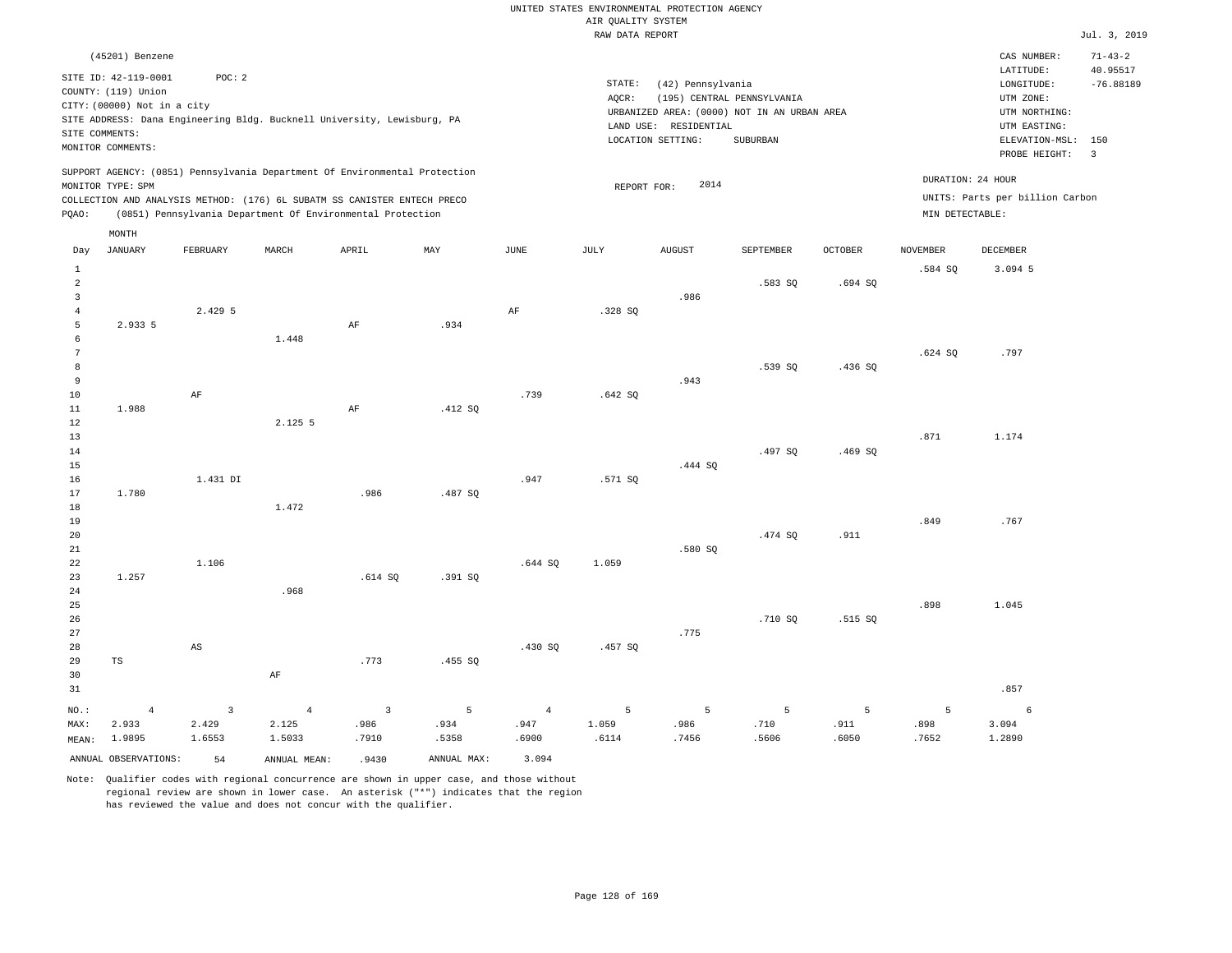|                                |                                                                            |                |                                                                            |         |                |                | Rosmers nensen<br>RAW DATA REPORT |                                            |                                                                           |                        |                 |                                                       | Jul. 3, 2019            |
|--------------------------------|----------------------------------------------------------------------------|----------------|----------------------------------------------------------------------------|---------|----------------|----------------|-----------------------------------|--------------------------------------------|---------------------------------------------------------------------------|------------------------|-----------------|-------------------------------------------------------|-------------------------|
|                                | (45201) Benzene                                                            |                |                                                                            |         |                |                |                                   |                                            |                                                                           |                        |                 | CAS NUMBER:                                           | $71 - 43 - 2$           |
|                                | SITE ID: 42-119-0001<br>COUNTY: (119) Union<br>CITY: (00000) Not in a city | POC: 2         |                                                                            |         |                |                | STATE:<br>AQCR:                   | (42) Pennsylvania                          | (195) CENTRAL PENNSYLVANIA<br>URBANIZED AREA: (0000) NOT IN AN URBAN AREA |                        |                 | LATITUDE:<br>LONGITUDE:<br>UTM ZONE:<br>UTM NORTHING: | 40.95517<br>$-76.88189$ |
|                                | SITE COMMENTS:<br>MONITOR COMMENTS:                                        |                | SITE ADDRESS: Dana Engineering Bldg. Bucknell University, Lewisburg, PA    |         |                |                |                                   | LAND USE: RESIDENTIAL<br>LOCATION SETTING: | SUBURBAN                                                                  |                        |                 | UTM EASTING:<br>ELEVATION-MSL:                        | 150                     |
|                                |                                                                            |                |                                                                            |         |                |                |                                   |                                            |                                                                           |                        |                 | PROBE HEIGHT:                                         | $\overline{3}$          |
|                                | MONITOR TYPE: SPM                                                          |                | SUPPORT AGENCY: (0851) Pennsylvania Department Of Environmental Protection |         |                |                | REPORT FOR:                       | 2015                                       |                                                                           |                        |                 | DURATION: 24 HOUR                                     |                         |
|                                |                                                                            |                | COLLECTION AND ANALYSIS METHOD: (176) 6L SUBATM SS CANISTER ENTECH PRECO   |         |                |                |                                   |                                            |                                                                           |                        |                 | UNITS: Parts per billion Carbon                       |                         |
| PQAO:                          |                                                                            |                | (0851) Pennsylvania Department Of Environmental Protection                 |         |                |                |                                   |                                            |                                                                           |                        | MIN DETECTABLE: |                                                       |                         |
|                                | MONTH                                                                      |                |                                                                            |         |                |                |                                   |                                            |                                                                           |                        |                 |                                                       |                         |
| Day                            | JANUARY                                                                    | FEBRUARY       | MARCH                                                                      | APRIL   | MAY            | JUNE           | JULY                              | <b>AUGUST</b>                              | SEPTEMBER                                                                 | OCTOBER                | <b>NOVEMBER</b> | <b>DECEMBER</b>                                       |                         |
| $\mathbf{1}$<br>$\overline{a}$ |                                                                            |                | 2.127 5                                                                    |         |                |                |                                   |                                            |                                                                           |                        | $\rm AF$        | 2.040                                                 |                         |
| $\overline{3}$                 |                                                                            |                |                                                                            |         |                |                |                                   |                                            | 1.020                                                                     | $\mathbb{A}\mathbb{S}$ |                 |                                                       |                         |
| $\overline{4}$                 |                                                                            |                |                                                                            |         |                |                |                                   | .402SQ                                     |                                                                           |                        |                 |                                                       |                         |
| 5                              |                                                                            | 1.334          |                                                                            |         |                | .336S          | .840                              |                                            |                                                                           |                        |                 |                                                       |                         |
| 6                              | 1.667                                                                      |                |                                                                            | .720    | .516S          |                |                                   |                                            |                                                                           |                        |                 |                                                       |                         |
| $7\phantom{.0}$                |                                                                            |                | 1.182                                                                      |         |                |                |                                   |                                            |                                                                           |                        |                 |                                                       |                         |
| 8<br>9                         |                                                                            |                |                                                                            |         |                |                |                                   |                                            | AS                                                                        | .720                   | .780 CC         | 2.340 5                                               |                         |
| 10                             |                                                                            |                |                                                                            |         |                |                |                                   | .456SQ                                     |                                                                           |                        |                 |                                                       |                         |
| $11\,$                         |                                                                            | 1.696          |                                                                            |         |                | .900           | .900                              |                                            |                                                                           |                        |                 |                                                       |                         |
| 12                             | 2.516 5                                                                    |                |                                                                            | .720    | $\rm{AF}$      |                |                                   |                                            |                                                                           |                        |                 |                                                       |                         |
| 13                             |                                                                            |                | 1.616                                                                      |         |                |                |                                   |                                            |                                                                           |                        |                 |                                                       |                         |
| 14                             |                                                                            |                |                                                                            |         |                |                |                                   |                                            |                                                                           |                        | .552 SQ         | $\mathbb{A}\mathbb{S}$                                |                         |
| 15<br>16                       |                                                                            |                |                                                                            |         |                |                |                                   | .720                                       | $\mathbb{A}\mathbb{S}$                                                    | .438S                  |                 |                                                       |                         |
| 17                             |                                                                            | 1.931          |                                                                            |         |                | .540 SQ        | .840                              |                                            |                                                                           |                        |                 |                                                       |                         |
| 18                             | 1.564                                                                      |                |                                                                            | .660SQ  | .840           |                |                                   |                                            |                                                                           |                        |                 |                                                       |                         |
| 19                             |                                                                            |                | .992                                                                       |         |                |                |                                   |                                            |                                                                           |                        |                 |                                                       |                         |
| 20                             |                                                                            |                |                                                                            |         |                |                |                                   |                                            |                                                                           |                        | .780            | $_{\rm AS}$                                           |                         |
| 21                             |                                                                            |                |                                                                            |         |                |                |                                   |                                            | .558 SQ                                                                   | 1.080                  |                 |                                                       |                         |
| 22<br>23                       |                                                                            | 1.169          |                                                                            |         |                | .420SQ         | .534 SQ                           | .660SQ                                     |                                                                           |                        |                 |                                                       |                         |
| 24                             | 1.936                                                                      |                |                                                                            | .414 SQ | .780           |                |                                   |                                            |                                                                           |                        |                 |                                                       |                         |
| 25                             |                                                                            |                | 1.380                                                                      |         |                |                |                                   |                                            |                                                                           |                        |                 |                                                       |                         |
| 26                             |                                                                            |                |                                                                            |         |                |                |                                   |                                            |                                                                           |                        | 1.140           | .720                                                  |                         |
| 27                             |                                                                            |                |                                                                            |         |                |                |                                   |                                            | .570 SQ                                                                   | 1.680                  |                 |                                                       |                         |
| 28                             |                                                                            |                |                                                                            |         |                |                |                                   | $\mathbb{A}\mathbb{S}$                     |                                                                           |                        |                 |                                                       |                         |
| 29<br>30                       | AF                                                                         |                |                                                                            | .594 SQ | .336SQ         | .444 SQ        | .660SQ                            |                                            |                                                                           |                        |                 |                                                       |                         |
| 31                             |                                                                            |                | .660SQ                                                                     |         |                |                |                                   |                                            |                                                                           |                        |                 |                                                       |                         |
| NO.:                           | $\overline{4}$                                                             | $\overline{4}$ | 6                                                                          | 5       | $\overline{4}$ | $\overline{5}$ | 5                                 | $\overline{4}$                             | $\overline{3}$                                                            | $\overline{4}$         | $\overline{4}$  | $\overline{3}$                                        |                         |
| MAX:                           | 2.516                                                                      | 1.931          | 2.127                                                                      | .720    | .840           | .900           | .900                              | .720                                       | 1.020                                                                     | 1.680                  | 1.140           | 2.340                                                 |                         |
| MEAN:                          | 1.9208                                                                     | 1.5325         | 1.3262                                                                     | .6216   | .6180          | .5280          | .7548                             | .5595                                      | .7160                                                                     | .9795                  | .8130           | 1.7000                                                |                         |
|                                | ANNUAL OBSERVATIONS:                                                       | 51             | ANNUAL MEAN:                                                               | .9886   | ANNUAL MAX:    | 2.516          |                                   |                                            |                                                                           |                        |                 |                                                       |                         |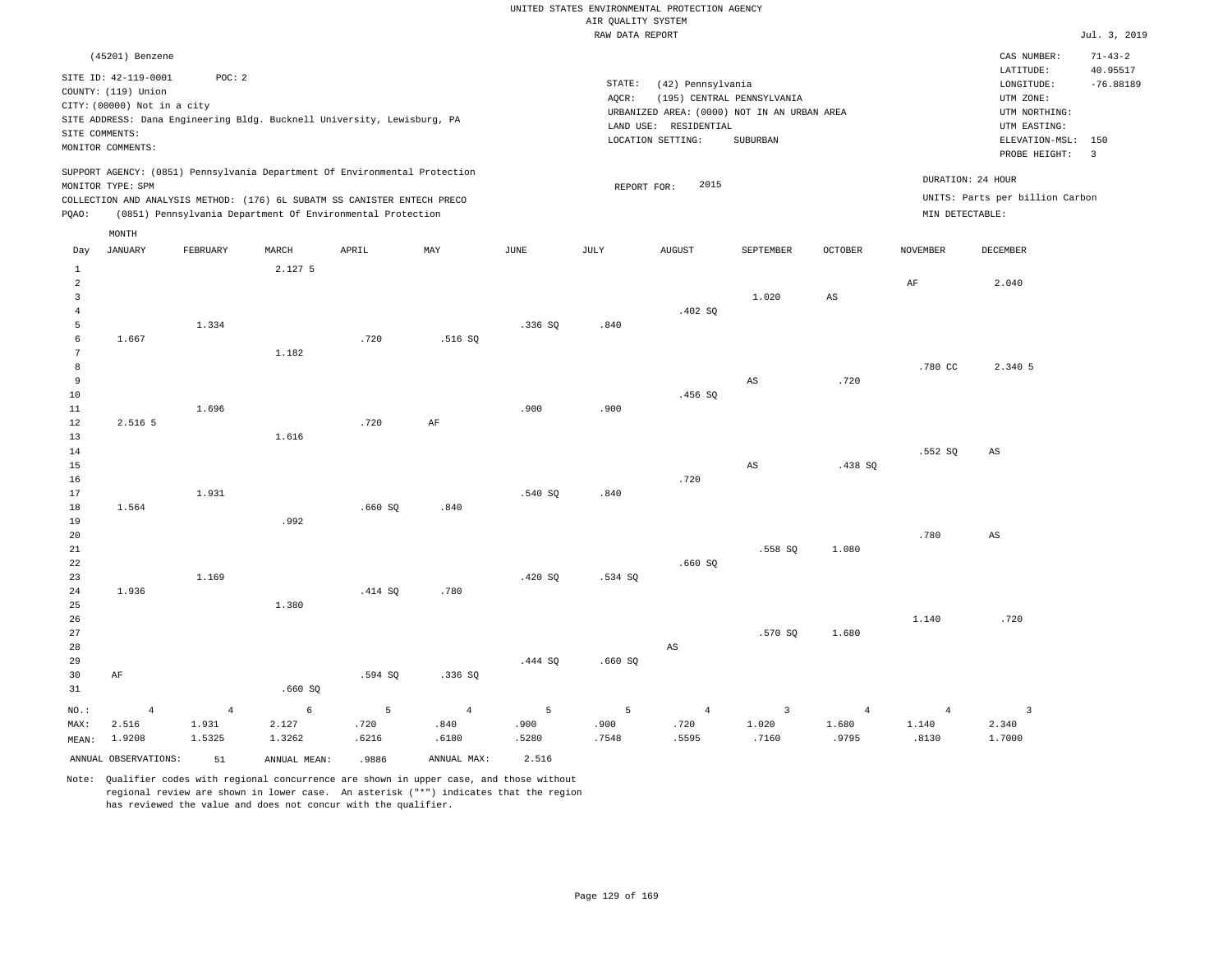|                                                                                                                                                                 | UNITED STATES ENVIRONMENTAL PROTECTION AGENCY<br>AIR OUALITY SYSTEM                                                                        |
|-----------------------------------------------------------------------------------------------------------------------------------------------------------------|--------------------------------------------------------------------------------------------------------------------------------------------|
|                                                                                                                                                                 | RAW DATA REPORT                                                                                                                            |
| (45202) Toluene                                                                                                                                                 |                                                                                                                                            |
| SITE ID: 42-119-0001<br>POC: 2<br>COUNTY: (119) Union<br>CITY: (00000) Not in a city<br>SITE ADDRESS: Dana Engineering Bldg. Bucknell University, Lewisburg, PA | STATE:<br>(42) Pennsylvania<br>(195) CENTRAL PENNSYLVANIA<br>AOCR:<br>URBANIZED AREA: (0000) NOT IN AN URBAN AREA<br>LAND USE: RESIDENTIAL |

LOCATION SETTING: SUBURBAN

 $Jul. 3, 2019$ 

CAS NUMBER: 108-88-3

LONGITUDE: -76.88189 LATITUDE: 40.95517

PROBE HEIGHT: 3 ELEVATION-MSL: 150

UTM NORTHING: UTM EASTING:

UTM ZONE:

DURATION: 24 HOUR

SUPPORT AGENCY: (0851) Pennsylvania Department Of Environmental Protection MONITOR TYPE: SPM

MONTH

SITE COMMENTS: MONITOR COMMENTS:

COLLECTION AND ANALYSIS METHOD: (176) 6L SUBATM SS CANISTER ENTECH PRECO REPORT FOR: 2013 UNITS: Parts per billion Carbon PQAO: (0851) Pennsylvania Department Of Environmental Protection MIN DETECTABLE:

| Day             | <b>JANUARY</b>       | FEBRUARY   | MARCH        | APRIL  | $\mathtt{MAX}$ | $_{\rm JUNE}$  | JULY           | ${\tt AUGUST}$ | SEPTEMBER | $\mathtt{OCTOBER}$ | NOVEMBER                 | DECEMBER       |
|-----------------|----------------------|------------|--------------|--------|----------------|----------------|----------------|----------------|-----------|--------------------|--------------------------|----------------|
| $\mathbf{1}$    |                      |            |              |        |                |                |                |                | 1.48      | 1.64               |                          |                |
| $\overline{a}$  |                      |            |              |        |                |                |                | $\rm AF$       |           |                    |                          |                |
| 3               |                      | 1.17       |              |        |                | .62SQ          | 1.56           |                |           |                    |                          |                |
| $\overline{4}$  | $.00$ ND             |            |              | 1.11   | 1.54           |                |                |                |           |                    |                          |                |
| 5               |                      |            | .74 SQ       |        |                |                |                |                |           |                    |                          |                |
| 6               |                      |            |              |        |                |                |                |                |           |                    | 2.07                     | 1.20           |
| $7\phantom{.0}$ |                      |            |              |        |                |                |                |                | 1.42      | .60SQ              |                          |                |
| 8               |                      |            |              |        |                |                |                | TS             |           |                    |                          |                |
| 9               |                      | 1.49       |              |        |                | 1.21           | 1.73           |                |           |                    |                          |                |
| 10              | 1.54                 |            |              | .78 SQ | 1.81           |                |                |                |           |                    |                          |                |
| 11              |                      |            | 1.30         |        |                |                |                |                |           |                    |                          |                |
| 12              |                      |            |              |        |                |                |                |                |           |                    | .53SQ                    | .69SQ          |
| 13              |                      |            |              |        |                |                |                |                | .88       | 1.02               |                          |                |
| 14              |                      |            |              |        |                |                |                | $\rm AF$       |           |                    |                          |                |
| 15              |                      | 1.23       |              |        |                | AF             | 1.76           |                |           |                    |                          |                |
| 16              | 2.28                 |            |              | 2.46   | 1.30 CC        |                |                |                |           |                    |                          |                |
| 17              |                      |            | .70SQ        |        |                |                |                |                |           |                    |                          |                |
| 18              |                      |            |              |        |                |                |                |                |           |                    | $_{\rm TS}$              | 1.72           |
| 19              |                      |            |              |        |                |                |                |                | 2.63      | 1.82               |                          |                |
| 20              |                      |            |              |        |                |                |                | 103.99 5       |           |                    |                          |                |
| 21              |                      | .55SQ      |              |        |                | $\rm{AF}$      | $_{\rm TS}$    |                |           |                    |                          |                |
| 22              | .63SQ                |            |              | 1.30   | 2.30           |                |                |                |           |                    |                          |                |
| 23              |                      |            | $.00$ ND     |        |                |                |                |                |           |                    |                          |                |
| 24              |                      |            |              |        |                |                |                |                |           |                    | $\rm{AF}$                | $\rm{AF}$      |
| 25              |                      |            |              |        |                |                |                |                | 2.95      | .58SQ              |                          |                |
| 26              |                      |            |              |        |                |                |                | 1.30           |           |                    |                          |                |
| 27              |                      | $\rm{AF}$  |              |        |                | $\rm{AF}$      | 1.60 CC        |                |           |                    |                          |                |
| 28              | 1.47                 |            |              | 1.57   | $_{\rm TS}$    |                |                |                |           |                    |                          |                |
| 29              |                      |            | .00 $ND$     |        |                |                |                |                |           |                    |                          |                |
| 30              |                      |            |              |        |                |                |                |                |           |                    | 1.67                     | .68 SQ         |
| 31              |                      |            |              |        |                |                |                |                |           | 3.05               |                          |                |
| $NO.$ :         | 5                    | $\sqrt{4}$ | 5            | 5      | $\overline{4}$ | $\overline{a}$ | $\overline{4}$ | $\overline{a}$ | 5         | $\sqrt{6}$         | $\overline{\phantom{a}}$ | $\overline{4}$ |
| MAX:            | 2.28                 | 1.49       | 1.30         | 2.46   | 2.30           | 1.21           | 1.76           | 103.99         | 2.95      | 3.05               | 2.07                     | 1.72           |
| MEAN:           | 1.184                | 1.110      | .548         | 1.444  | 1.738          | .915           | 1.663          | 52.645         | 1.872     | 1.452              | 1.423                    | 1.073          |
|                 | ANNUAL OBSERVATIONS: | 49         | ANNUAL MEAN: | 3.422  | ANNUAL MAX:    | 103.99         |                |                |           |                    |                          |                |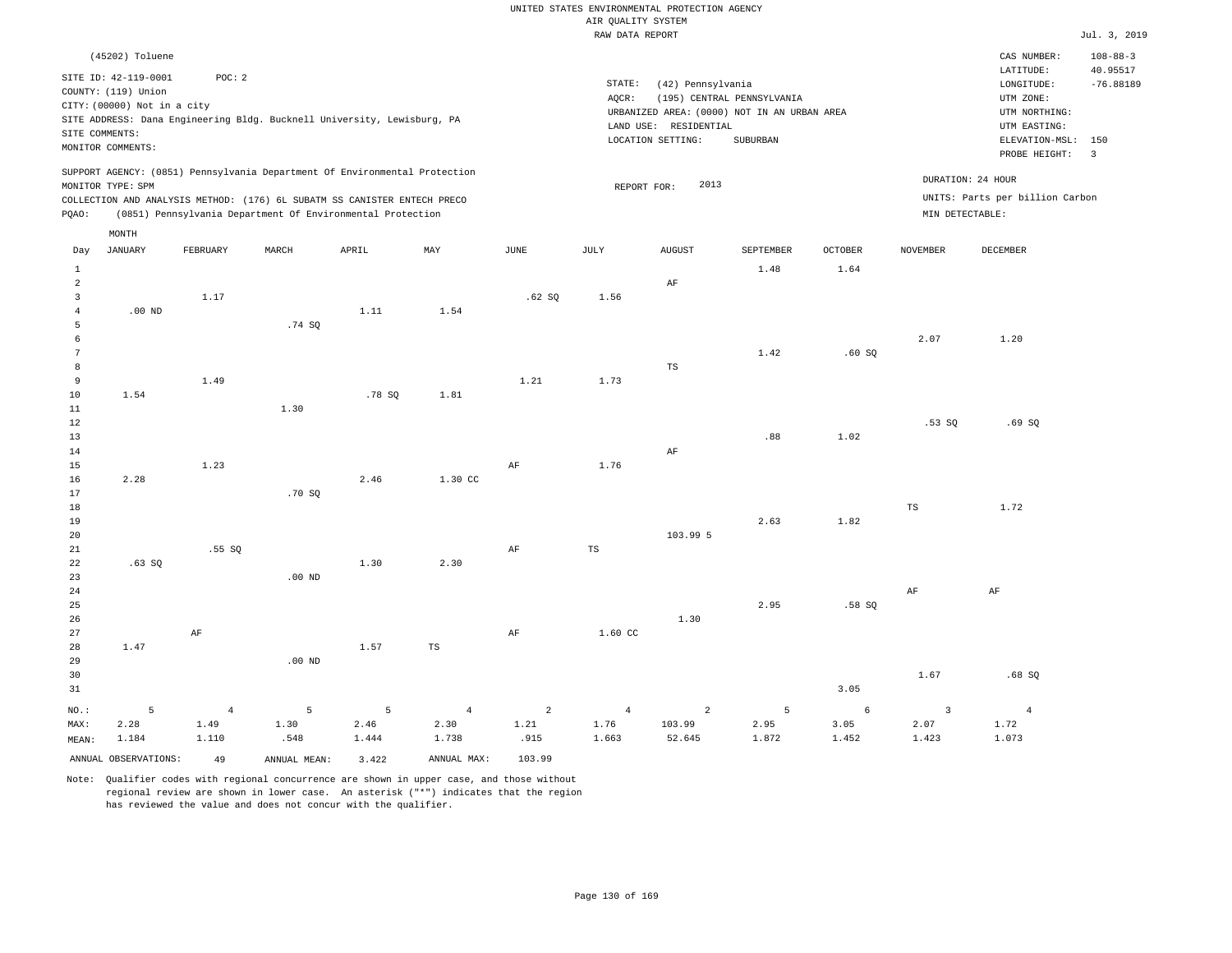|                                  |                                             |              |                                                                            |                |                |                | UNITED STATES ENVIRONMENTAL PROTECTION AGENCY |                       |                                             |                |                 |                                 |                                 |
|----------------------------------|---------------------------------------------|--------------|----------------------------------------------------------------------------|----------------|----------------|----------------|-----------------------------------------------|-----------------------|---------------------------------------------|----------------|-----------------|---------------------------------|---------------------------------|
|                                  |                                             |              |                                                                            |                |                |                | AIR QUALITY SYSTEM                            |                       |                                             |                |                 |                                 |                                 |
|                                  |                                             |              |                                                                            |                |                |                | RAW DATA REPORT                               |                       |                                             |                |                 |                                 | Jul. 3, 2019                    |
|                                  | (45202) Toluene                             |              |                                                                            |                |                |                |                                               |                       |                                             |                |                 | CAS NUMBER:<br>LATITUDE:        | $108 - 88 - 3$<br>40.95517      |
|                                  | SITE ID: 42-119-0001<br>COUNTY: (119) Union | POC: 2       |                                                                            |                |                |                | STATE:                                        | (42) Pennsylvania     |                                             |                |                 | LONGITUDE:                      | $-76.88189$                     |
|                                  | CITY: (00000) Not in a city                 |              |                                                                            |                |                |                | AQCR:                                         |                       | (195) CENTRAL PENNSYLVANIA                  |                |                 | UTM ZONE:                       |                                 |
|                                  |                                             |              | SITE ADDRESS: Dana Engineering Bldg. Bucknell University, Lewisburg, PA    |                |                |                |                                               |                       | URBANIZED AREA: (0000) NOT IN AN URBAN AREA |                |                 | UTM NORTHING:                   |                                 |
|                                  | SITE COMMENTS:                              |              |                                                                            |                |                |                |                                               | LAND USE: RESIDENTIAL |                                             |                |                 | UTM EASTING:                    |                                 |
|                                  | MONITOR COMMENTS:                           |              |                                                                            |                |                |                |                                               | LOCATION SETTING:     | ${\tt SUBURBAN}$                            |                |                 | ELEVATION-MSL:<br>PROBE HEIGHT: | 150<br>$\overline{\phantom{a}}$ |
|                                  |                                             |              | SUPPORT AGENCY: (0851) Pennsylvania Department Of Environmental Protection |                |                |                |                                               | 2014                  |                                             |                |                 | DURATION: 24 HOUR               |                                 |
|                                  | MONITOR TYPE: SPM                           |              | COLLECTION AND ANALYSIS METHOD: (176) 6L SUBATM SS CANISTER ENTECH PRECO   |                |                |                | REPORT FOR:                                   |                       |                                             |                |                 | UNITS: Parts per billion Carbon |                                 |
| PQAO:                            |                                             |              | (0851) Pennsylvania Department Of Environmental Protection                 |                |                |                |                                               |                       |                                             |                | MIN DETECTABLE: |                                 |                                 |
|                                  | MONTH                                       |              |                                                                            |                |                |                |                                               |                       |                                             |                |                 |                                 |                                 |
| Day                              | <b>JANUARY</b>                              | FEBRUARY     | MARCH                                                                      | APRIL          | $\texttt{MAX}$ | JUNE           | $\mathtt{JULY}$                               | <b>AUGUST</b>         | SEPTEMBER                                   | <b>OCTOBER</b> | <b>NOVEMBER</b> | DECEMBER                        |                                 |
| $\mathbf{1}$                     |                                             |              |                                                                            |                |                |                |                                               |                       |                                             |                | .75 SO          | 2.96                            |                                 |
| $\overline{a}$                   |                                             |              |                                                                            |                |                |                |                                               |                       | 1.36                                        | 1.93           |                 |                                 |                                 |
| $\overline{3}$<br>$\overline{4}$ |                                             | 2.41         |                                                                            |                |                | AF             | .63SQ                                         | 1.82                  |                                             |                |                 |                                 |                                 |
| 5                                | 1.96                                        |              |                                                                            | AF             | 45.28 5        |                |                                               |                       |                                             |                |                 |                                 |                                 |
| 6                                |                                             |              | 1.10                                                                       |                |                |                |                                               |                       |                                             |                |                 |                                 |                                 |
| $7\phantom{.0}$                  |                                             |              |                                                                            |                |                |                |                                               |                       |                                             |                | .59SQ           | .53S                            |                                 |
| 8                                |                                             |              |                                                                            |                |                |                |                                               |                       | 1.46                                        | .57 SO         |                 |                                 |                                 |
| $\overline{9}$                   |                                             |              |                                                                            |                |                |                |                                               | 1.64                  |                                             |                |                 |                                 |                                 |
| 10                               |                                             | AF           |                                                                            |                |                | 1.55           | 1.87                                          |                       |                                             |                |                 |                                 |                                 |
| 11<br>12                         | 1.99                                        |              | 2.00                                                                       | $\rm{AF}$      | .65 S0         |                |                                               |                       |                                             |                |                 |                                 |                                 |
| 13                               |                                             |              |                                                                            |                |                |                |                                               |                       |                                             |                | .91             | 1.45                            |                                 |
| 14                               |                                             |              |                                                                            |                |                |                |                                               |                       | .69SQ                                       | 1.01           |                 |                                 |                                 |
| 15                               |                                             |              |                                                                            |                |                |                |                                               | .63SQ                 |                                             |                |                 |                                 |                                 |
| 16                               |                                             | $.82$ DI     |                                                                            |                |                | 2.46           | 1.37                                          |                       |                                             |                |                 |                                 |                                 |
| 17                               | 1.92                                        |              |                                                                            | 3.03           | .57SQ          |                |                                               |                       |                                             |                |                 |                                 |                                 |
| 18                               |                                             |              | 1.75                                                                       |                |                |                |                                               |                       |                                             |                |                 |                                 |                                 |
| 19<br>20                         |                                             |              |                                                                            |                |                |                |                                               |                       | 1.52                                        | 1.43           | .99             | .94                             |                                 |
| $21\,$                           |                                             |              |                                                                            |                |                |                |                                               | 1.80                  |                                             |                |                 |                                 |                                 |
| 22                               |                                             | .81          |                                                                            |                |                | 1.08           | 6.94 5                                        |                       |                                             |                |                 |                                 |                                 |
| 23                               | .91                                         |              |                                                                            | .44 SO         | .86            |                |                                               |                       |                                             |                |                 |                                 |                                 |
| $2\sqrt{4}$                      |                                             |              | .51 SQ                                                                     |                |                |                |                                               |                       |                                             |                |                 |                                 |                                 |
| 25                               |                                             |              |                                                                            |                |                |                |                                               |                       |                                             |                | .90             | 1.32                            |                                 |
| 26                               |                                             |              |                                                                            |                |                |                |                                               |                       | 1.77                                        | .41 SQ         |                 |                                 |                                 |
| 27<br>28                         |                                             | AS           |                                                                            |                |                | 1.13           |                                               | 2.05                  |                                             |                |                 |                                 |                                 |
| 29                               | $\operatorname{TS}$                         |              |                                                                            | 1.21           | 1.96           |                | .58SQ                                         |                       |                                             |                |                 |                                 |                                 |
| 30                               |                                             |              | $\rm{AF}$                                                                  |                |                |                |                                               |                       |                                             |                |                 |                                 |                                 |
| 31                               |                                             |              |                                                                            |                |                |                |                                               |                       |                                             |                |                 | .74 SQ                          |                                 |
| NO.:                             | $\overline{4}$                              | $\mathbf{3}$ | $\sqrt{4}$                                                                 | $\overline{3}$ | $\mathsf S$    | $\overline{4}$ | 5                                             | 5                     | $\overline{5}$                              | 5              | 5               | 6                               |                                 |
| MAX:                             | 1.99                                        | 2.41         | 2.00                                                                       | 3.03           | 45.28          | 2.46           | 6.94                                          | 2.05                  | 1.77                                        | 1.93           | .99             | 2.96                            |                                 |
| MEAN:                            | 1.695                                       | 1.347        | 1.340                                                                      | 1.560          | 9.864          | 1.555          | 2.278                                         | 1.588                 | 1.360                                       | 1.070          | .828            | 1.323                           |                                 |
|                                  | ANNUAL OBSERVATIONS:                        | 54           | ANNUAL, MEAN:                                                              | 2.221          | ANNUAL MAX:    | 45.28          |                                               |                       |                                             |                |                 |                                 |                                 |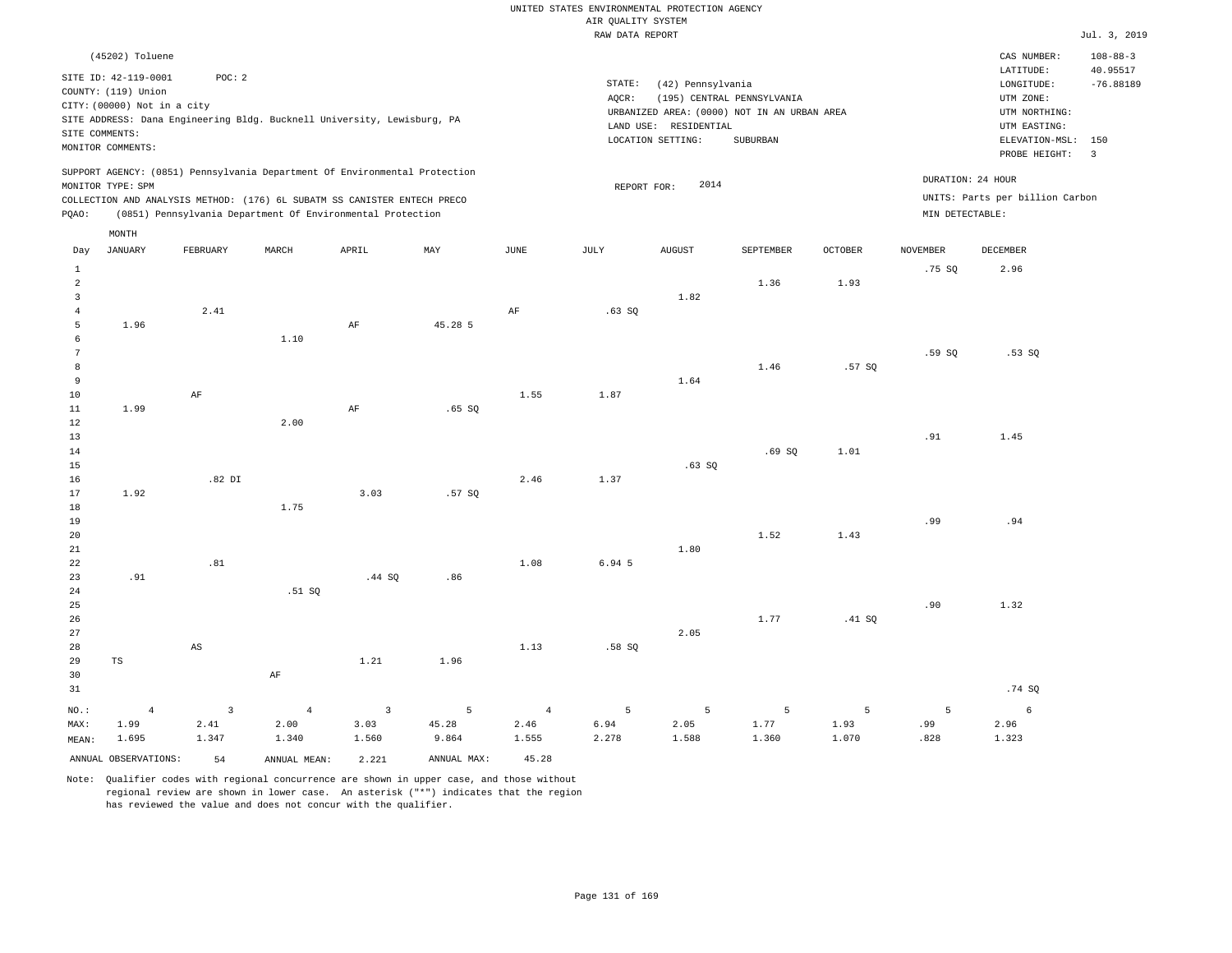|                     |                             |                                                                            |        |          |           |      | RAW DATA REPORT |                       |                                             |             |                 |                                 | Jul. 3, 2019             |
|---------------------|-----------------------------|----------------------------------------------------------------------------|--------|----------|-----------|------|-----------------|-----------------------|---------------------------------------------|-------------|-----------------|---------------------------------|--------------------------|
|                     | (45202) Toluene             |                                                                            |        |          |           |      |                 |                       |                                             |             |                 | CAS NUMBER:                     | $108 - 88 - 3$           |
|                     | SITE ID: 42-119-0001        | POC: 2                                                                     |        |          |           |      |                 |                       |                                             |             |                 | LATITUDE:                       | 40.95517                 |
|                     | COUNTY: (119) Union         |                                                                            |        |          |           |      | STATE:          | (42) Pennsylvania     |                                             |             |                 | LONGITUDE:                      | $-76.88189$              |
|                     | CITY: (00000) Not in a city |                                                                            |        |          |           |      | AOCR:           |                       | (195) CENTRAL PENNSYLVANIA                  |             |                 | UTM ZONE:                       |                          |
|                     |                             | SITE ADDRESS: Dana Engineering Bldg. Bucknell University, Lewisburg, PA    |        |          |           |      |                 |                       | URBANIZED AREA: (0000) NOT IN AN URBAN AREA |             |                 | UTM NORTHING:                   |                          |
|                     | SITE COMMENTS:              |                                                                            |        |          |           |      |                 | LAND USE: RESIDENTIAL |                                             |             |                 | UTM EASTING:                    |                          |
|                     | MONITOR COMMENTS:           |                                                                            |        |          |           |      |                 | LOCATION SETTING:     | SUBURBAN                                    |             |                 | ELEVATION-MSL:                  | 150                      |
|                     |                             |                                                                            |        |          |           |      |                 |                       |                                             |             |                 | PROBE HEIGHT:                   | $\overline{\phantom{a}}$ |
|                     |                             | SUPPORT AGENCY: (0851) Pennsylvania Department Of Environmental Protection |        |          |           |      |                 |                       |                                             |             |                 | DURATION: 24 HOUR               |                          |
|                     | MONITOR TYPE: SPM           |                                                                            |        |          |           |      |                 | 2015<br>REPORT FOR:   |                                             |             |                 |                                 |                          |
|                     |                             | COLLECTION AND ANALYSIS METHOD: (176) 6L SUBATM SS CANISTER ENTECH PRECO   |        |          |           |      |                 |                       |                                             |             |                 | UNITS: Parts per billion Carbon |                          |
| PQAO:               |                             | (0851) Pennsylvania Department Of Environmental Protection                 |        |          |           |      |                 |                       |                                             |             |                 | MIN DETECTABLE:                 |                          |
|                     | MONTH                       |                                                                            |        |          |           |      |                 |                       |                                             |             |                 |                                 |                          |
| Day                 | JANUARY                     | FEBRUARY                                                                   | MARCH  | APRIL    | MAY       | JUNE | JULY            | <b>AUGUST</b>         | SEPTEMBER                                   | OCTOBER     | <b>NOVEMBER</b> | DECEMBER                        |                          |
| 1                   |                             |                                                                            | 1.92   |          |           |      |                 |                       |                                             |             |                 |                                 |                          |
| 2                   |                             |                                                                            |        |          |           |      |                 |                       |                                             |             | AF              | 3.01                            |                          |
| $\overline{3}$      |                             |                                                                            |        |          |           |      |                 |                       | 1.54                                        | $_{\rm AS}$ |                 |                                 |                          |
| $\overline{4}$      |                             |                                                                            |        |          |           |      |                 | 1.19                  |                                             |             |                 |                                 |                          |
| 5                   |                             | .96                                                                        |        |          |           | 1.19 | 1.26            |                       |                                             |             |                 |                                 |                          |
| 6                   | 1.57                        |                                                                            |        | .84      | .77SQ     |      |                 |                       |                                             |             |                 |                                 |                          |
| 7                   |                             |                                                                            | 1.04   |          |           |      |                 |                       |                                             |             |                 |                                 |                          |
| 8<br>$\overline{9}$ |                             |                                                                            |        |          |           |      |                 |                       | AS                                          | 1.54        | .77 SQ          | 2.52                            |                          |
| 10                  |                             |                                                                            |        |          |           |      |                 | 2.03                  |                                             |             |                 |                                 |                          |
| 11                  |                             | 1.77                                                                       |        |          |           | 1.68 | 1.40            |                       |                                             |             |                 |                                 |                          |
| 12                  | 2.75                        |                                                                            |        | .84      | $\rm{AF}$ |      |                 |                       |                                             |             |                 |                                 |                          |
| 13                  |                             |                                                                            | 1.29   |          |           |      |                 |                       |                                             |             |                 |                                 |                          |
| 14                  |                             |                                                                            |        |          |           |      |                 |                       |                                             |             | .36SQ           | $\mathbb{A}\mathbb{S}$          |                          |
| 15                  |                             |                                                                            |        |          |           |      |                 |                       | AS                                          | .67SQ       |                 |                                 |                          |
| 16                  |                             |                                                                            |        |          |           |      |                 | 1.40                  |                                             |             |                 |                                 |                          |
| 17                  |                             | 1.33                                                                       |        |          |           | 1.26 | 2.24            |                       |                                             |             |                 |                                 |                          |
| 18                  | 1.77                        |                                                                            |        | .91      | 1.54      |      |                 |                       |                                             |             |                 |                                 |                          |
| 19                  |                             |                                                                            | .64 SQ |          |           |      |                 |                       |                                             |             |                 |                                 |                          |
| 20                  |                             |                                                                            |        |          |           |      |                 |                       |                                             |             | .69S            | AS                              |                          |
| 21                  |                             |                                                                            |        |          |           |      |                 |                       | .91                                         | 2.31        |                 |                                 |                          |
| 22                  |                             |                                                                            |        |          |           |      |                 | 1.05                  |                                             |             |                 |                                 |                          |
| 23                  |                             | .72 SQ                                                                     |        |          |           | 2.10 | 1.19            |                       |                                             |             |                 |                                 |                          |
| 24                  | 1.85                        |                                                                            |        | $.00$ ND | 1.26      |      |                 |                       |                                             |             |                 |                                 |                          |
| 25                  |                             |                                                                            | 2.24   |          |           |      |                 |                       |                                             |             |                 |                                 |                          |
| 26                  |                             |                                                                            |        |          |           |      |                 |                       |                                             |             | 1.26            | .67SQ                           |                          |
| 27                  |                             |                                                                            |        |          |           |      |                 |                       | 1.12                                        | 2.59        |                 |                                 |                          |

27 28 29 30 31 AF NO.: MAX: MEAN: 4 2.75 1.985 .66 SQ 1.19 1.33 .98 2.31 AS 1.12 2.59 4 1.77 1.195 6 2.24 1.298 5 1.19 .756 4 1.54 1.225 5 2.10 1.442 5 2.31 1.680 4 2.03 1.418 3 1.54 1.190 4 2.59 1.778 4 1.26 .770 3 3.01 2.067

ANNUAL OBSERVATIONS: 51 ANNUAL MEAN: 1.381 ANNUAL MAX: 3.01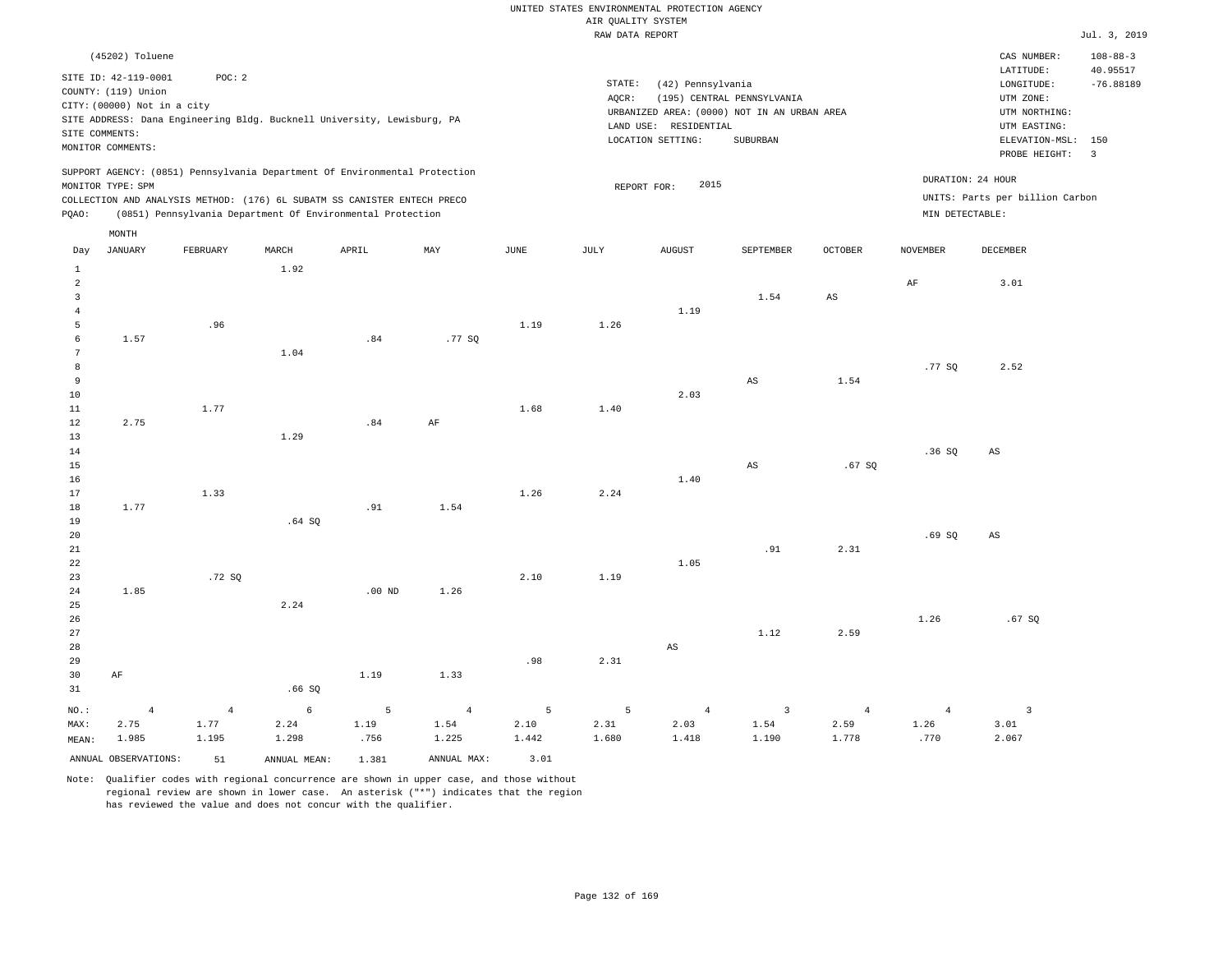#### RAW DATA REPORT Jul. 3, 2019 UNITED STATES ENVIRONMENTAL PROTECTION AGENCY AIR QUALITY SYSTEM

| (45203) Ethylbenzene                                                                                                                                                                                                                               |                                                                                                                                                                                | CAS NUMBER:<br>$100 - 41 - 4$                                                                                                           |
|----------------------------------------------------------------------------------------------------------------------------------------------------------------------------------------------------------------------------------------------------|--------------------------------------------------------------------------------------------------------------------------------------------------------------------------------|-----------------------------------------------------------------------------------------------------------------------------------------|
| SITE ID: 42-119-0001<br>POC:2<br>COUNTY: (119) Union<br>CITY: (00000) Not in a city<br>SITE ADDRESS: Dana Engineering Bldg. Bucknell University, Lewisburg, PA<br>SITE COMMENTS:<br>MONITOR COMMENTS:                                              | STATE:<br>(42) Pennsylvania<br>(195) CENTRAL PENNSYLVANIA<br>AOCR:<br>URBANIZED AREA: (0000) NOT IN AN URBAN AREA<br>RESIDENTIAL<br>LAND USE:<br>LOCATION SETTING:<br>SUBURBAN | 40.95517<br>LATITUDE:<br>$-76.88189$<br>LONGITUDE:<br>UTM ZONE:<br>UTM NORTHING:<br>UTM EASTING:<br>ELEVATION-MSL: 150<br>PROBE HEIGHT: |
| SUPPORT AGENCY: (0851) Pennsylvania Department Of Environmental Protection<br>MONITOR TYPE: SPM<br>COLLECTION AND ANALYSIS METHOD: (176) 6L SUBATM SS CANISTER ENTECH PRECO<br>(0851) Pennsylvania Department Of Environmental Protection<br>POAO: | 2013<br>REPORT FOR:<br>MIN DETECTABLE:                                                                                                                                         | DURATION: 24 HOUR<br>UNITS: Parts per billion Carbon                                                                                    |

|                | MONTH                |           |                |          |             |               |             |                |                   |                   |                         |                |
|----------------|----------------------|-----------|----------------|----------|-------------|---------------|-------------|----------------|-------------------|-------------------|-------------------------|----------------|
| Day            | <b>JANUARY</b>       | FEBRUARY  | MARCH          | APRIL    | MAY         | $_{\rm JUNE}$ | JULY        | <b>AUGUST</b>  | SEPTEMBER         | OCTOBER           | <b>NOVEMBER</b>         | DECEMBER       |
| $\mathbf{1}$   |                      |           |                |          |             |               |             |                | $.00$ ND          | $.00$ ND          |                         |                |
| $\overline{c}$ |                      |           |                |          |             |               |             | AF             |                   |                   |                         |                |
| 3              |                      | $.00$ ND  |                |          |             | $.00$ ND      | $.00$ ND    |                |                   |                   |                         |                |
| $\overline{4}$ | $.00$ ND             |           |                | $.00$ ND | $.00$ ND    |               |             |                |                   |                   |                         |                |
| 5              |                      |           | $.00$ ND       |          |             |               |             |                |                   |                   |                         |                |
| 6              |                      |           |                |          |             |               |             |                |                   |                   | .17SQ                   | $.00$ ND       |
| 7              |                      |           |                |          |             |               |             |                | .00 <sub>ND</sub> | $.00$ ND          |                         |                |
| 8              |                      |           |                |          |             |               |             | $_{\rm TS}$    |                   |                   |                         |                |
| 9              |                      | $.00$ ND  |                |          |             | $.00$ ND      | $.00$ ND    |                |                   |                   |                         |                |
| 10             | $.00$ ND             |           |                | $.00$ ND | $.00$ ND    |               |             |                |                   |                   |                         |                |
| 11             |                      |           | $.00$ ND       |          |             |               |             |                |                   |                   |                         |                |
| 12             |                      |           |                |          |             |               |             |                |                   |                   | $.00$ ND                | $.00$ ND       |
| 13             |                      |           |                |          |             |               |             |                | $.00$ ND          | .00 <sub>ND</sub> |                         |                |
| 14             |                      |           |                |          |             |               |             | $\rm AF$       |                   |                   |                         |                |
| 15             |                      | $.00$ ND  |                |          |             | AF            | $.00$ ND    |                |                   |                   |                         |                |
| 16             | .37SQ                |           |                | $.00$ ND | $.00$ ND    |               |             |                |                   |                   |                         |                |
| 17             |                      |           | $.00$ ND       |          |             |               |             |                |                   |                   |                         |                |
| 18             |                      |           |                |          |             |               |             |                |                   |                   | TS                      | $.00$ ND       |
| 19             |                      |           |                |          |             |               |             |                | $.00$ ND          | $.00$ ND          |                         |                |
| 20             |                      |           |                |          |             |               |             | 1.095          |                   |                   |                         |                |
| 21             |                      | $.00$ ND  |                |          |             | AF            | $_{\rm TS}$ |                |                   |                   |                         |                |
| 22             | $.00$ ND             |           |                | $.00$ ND | $.00$ ND    |               |             |                |                   |                   |                         |                |
| 23             |                      |           | $.00$ ND       |          |             |               |             |                |                   |                   | $\rm{AF}$               | $\rm AF$       |
| 24<br>25       |                      |           |                |          |             |               |             |                | $.00$ ND          | .00 <sub>ND</sub> |                         |                |
| 26             |                      |           |                |          |             |               |             | $.00$ ND       |                   |                   |                         |                |
| 27             |                      | $\rm{AF}$ |                |          |             | AF            | $.00$ ND    |                |                   |                   |                         |                |
| 28             | $.00$ ND             |           |                | $.00$ ND | TS          |               |             |                |                   |                   |                         |                |
| 29             |                      |           | $.00$ ND       |          |             |               |             |                |                   |                   |                         |                |
| 30             |                      |           |                |          |             |               |             |                |                   |                   | .16SQ                   | $.00$ ND       |
| 31             |                      |           |                |          |             |               |             |                |                   | .20SQ             |                         |                |
|                |                      |           |                |          |             |               |             |                |                   |                   |                         |                |
| $NO.$ :        | $\mathsf S$          | $\,4$     | $\overline{5}$ | 5        | $\,4\,$     | $\sqrt{2}$    | $\sqrt{4}$  | $\overline{a}$ | $\overline{5}$    | $\epsilon$        | $\overline{\mathbf{3}}$ | $\overline{4}$ |
| MAX:           | .37                  | 0.00      | 0.00           | 0.00     | 0.00        | 0.00          | 0.00        | 1.09           | 0.00              | .20               | .17                     | 0.00           |
| MEAN:          | .074                 | 0.000     | 0.000          | 0.000    | 0.000       | 0.000         | 0.000       | .545           | 0.000             | .033              | .110                    | 0.000          |
|                | ANNUAL OBSERVATIONS: | 49        | ANNUAL MEAN:   | .041     | ANNUAL MAX: | 1.09          |             |                |                   |                   |                         |                |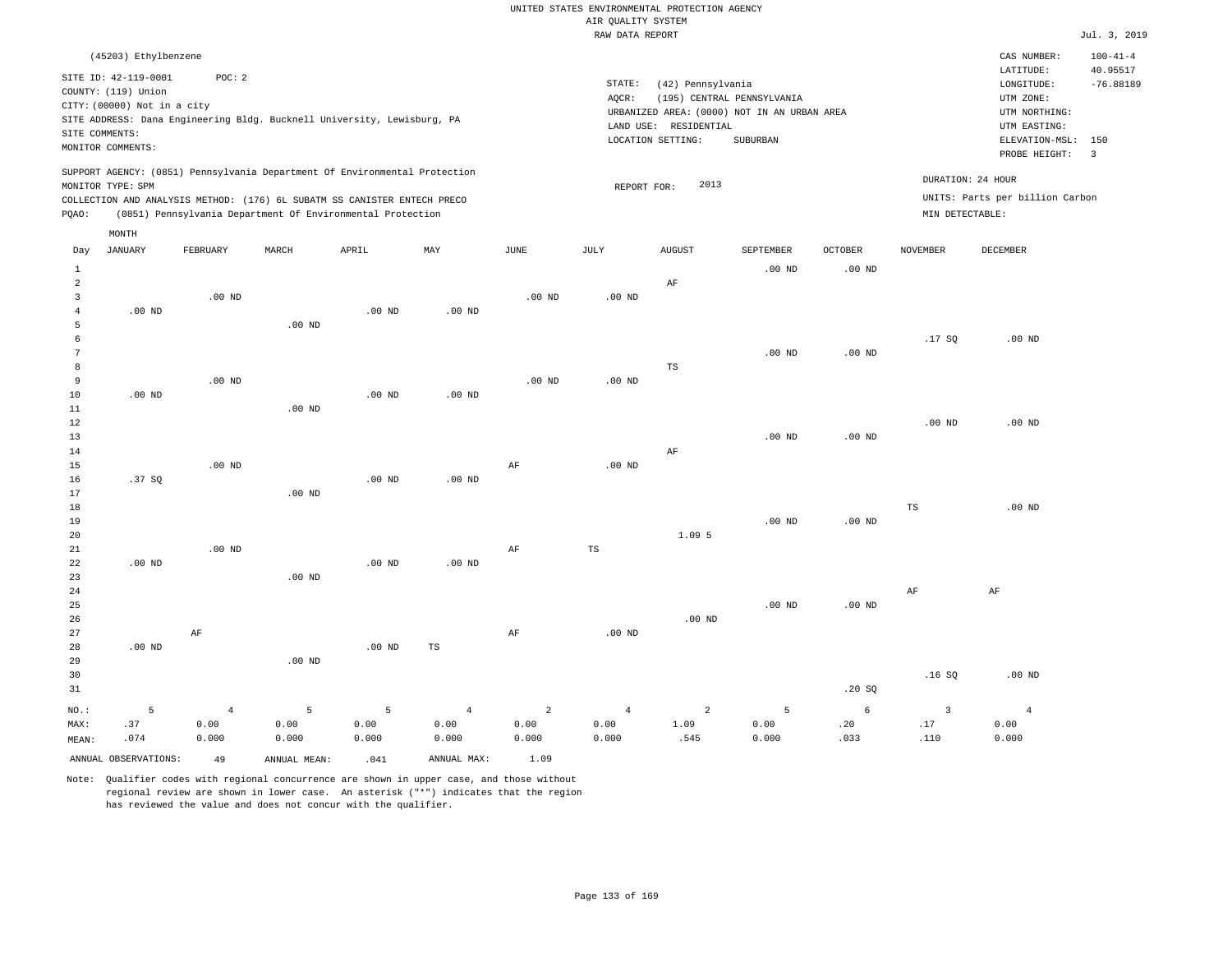|                                           |                                                    |                |                                                                            |                |                   |                |                    | UNITED STATES ENVIRONMENTAL PROTECTION AGENCY |                                             |                   |                   |                                 |                                |
|-------------------------------------------|----------------------------------------------------|----------------|----------------------------------------------------------------------------|----------------|-------------------|----------------|--------------------|-----------------------------------------------|---------------------------------------------|-------------------|-------------------|---------------------------------|--------------------------------|
|                                           |                                                    |                |                                                                            |                |                   |                | AIR OUALITY SYSTEM |                                               |                                             |                   |                   |                                 |                                |
|                                           |                                                    |                |                                                                            |                |                   |                | RAW DATA REPORT    |                                               |                                             |                   |                   |                                 | Jul. 3, 2019                   |
|                                           | (45203) Ethylbenzene                               |                |                                                                            |                |                   |                |                    |                                               |                                             |                   |                   | CAS NUMBER:<br>LATITUDE:        | $100 - 41 - 4$<br>40.95517     |
|                                           | SITE ID: 42-119-0001                               | POC: 2         |                                                                            |                |                   |                | STATE:             | (42) Pennsylvania                             |                                             |                   |                   | LONGITUDE:                      | $-76.88189$                    |
|                                           | COUNTY: (119) Union<br>CITY: (00000) Not in a city |                |                                                                            |                |                   |                | AQCR:              |                                               | (195) CENTRAL PENNSYLVANIA                  |                   |                   | UTM ZONE:                       |                                |
|                                           |                                                    |                | SITE ADDRESS: Dana Engineering Bldg. Bucknell University, Lewisburg, PA    |                |                   |                |                    |                                               | URBANIZED AREA: (0000) NOT IN AN URBAN AREA |                   |                   | UTM NORTHING:                   |                                |
|                                           | SITE COMMENTS:                                     |                |                                                                            |                |                   |                |                    | LAND USE: RESIDENTIAL                         |                                             |                   |                   | UTM EASTING:                    |                                |
|                                           | MONITOR COMMENTS:                                  |                |                                                                            |                |                   |                |                    | LOCATION SETTING:                             | SUBURBAN                                    |                   |                   | ELEVATION-MSL:<br>PROBE HEIGHT: | 150<br>$\overline{\mathbf{3}}$ |
|                                           |                                                    |                | SUPPORT AGENCY: (0851) Pennsylvania Department Of Environmental Protection |                |                   |                |                    |                                               |                                             |                   |                   | DURATION: 24 HOUR               |                                |
|                                           | MONITOR TYPE: SPM                                  |                | COLLECTION AND ANALYSIS METHOD: (176) 6L SUBATM SS CANISTER ENTECH PRECO   |                |                   |                | REPORT FOR:        | 2014                                          |                                             |                   |                   | UNITS: Parts per billion Carbon |                                |
| PQAO:                                     |                                                    |                | (0851) Pennsylvania Department Of Environmental Protection                 |                |                   |                |                    |                                               |                                             |                   | MIN DETECTABLE:   |                                 |                                |
|                                           | MONTH                                              |                |                                                                            |                |                   |                |                    |                                               |                                             |                   |                   |                                 |                                |
| Day                                       | <b>JANUARY</b>                                     | FEBRUARY       | MARCH                                                                      | APRIL          | MAY               | JUNE           | JULY               | <b>AUGUST</b>                                 | SEPTEMBER                                   | <b>OCTOBER</b>    | <b>NOVEMBER</b>   | DECEMBER                        |                                |
| $\mathbf{1}$                              |                                                    |                |                                                                            |                |                   |                |                    |                                               |                                             |                   | .00 <sub>ND</sub> | .37 SO                          |                                |
| $\overline{a}$                            |                                                    |                |                                                                            |                |                   |                |                    |                                               | $.00$ ND                                    | .32SQ             |                   |                                 |                                |
| $\overline{\mathbf{3}}$<br>$\overline{4}$ |                                                    |                |                                                                            |                |                   |                |                    | .35S                                          |                                             |                   |                   |                                 |                                |
| 5                                         | $.00$ ND                                           | .44 SQ         |                                                                            | $\rm AF$       | $.00$ ND          | AF             | $.00$ ND           |                                               |                                             |                   |                   |                                 |                                |
| 6                                         |                                                    |                | $.00$ ND                                                                   |                |                   |                |                    |                                               |                                             |                   |                   |                                 |                                |
| $\overline{7}$                            |                                                    |                |                                                                            |                |                   |                |                    |                                               |                                             |                   | .00 <sub>ND</sub> | $.00$ ND                        |                                |
| 8                                         |                                                    |                |                                                                            |                |                   |                |                    |                                               | $.00$ ND                                    | .00 <sub>ND</sub> |                   |                                 |                                |
| 9                                         |                                                    |                |                                                                            |                |                   |                |                    | $.00$ ND                                      |                                             |                   |                   |                                 |                                |
| 10                                        |                                                    | AF             |                                                                            |                |                   | $.00$ ND       | .39SQ              |                                               |                                             |                   |                   |                                 |                                |
| 11                                        | .36S                                               |                |                                                                            | AF             | .00 <sub>ND</sub> |                |                    |                                               |                                             |                   |                   |                                 |                                |
| 12                                        |                                                    |                | .35 SQ                                                                     |                |                   |                |                    |                                               |                                             |                   |                   |                                 |                                |
| 13                                        |                                                    |                |                                                                            |                |                   |                |                    |                                               | .00 <sub>ND</sub>                           |                   | .00 <sub>ND</sub> | $.00$ ND                        |                                |
| 14<br>15                                  |                                                    |                |                                                                            |                |                   |                |                    | .18S                                          |                                             | .00 <sub>ND</sub> |                   |                                 |                                |
| 16                                        |                                                    | $.00$ DI       |                                                                            |                |                   | $.00$ ND       | $.00$ ND           |                                               |                                             |                   |                   |                                 |                                |
| 17                                        | $.00$ ND                                           |                |                                                                            | $.00$ ND       | $.00$ ND          |                |                    |                                               |                                             |                   |                   |                                 |                                |
| 18                                        |                                                    |                | .00 <sub>ND</sub>                                                          |                |                   |                |                    |                                               |                                             |                   |                   |                                 |                                |
| 19                                        |                                                    |                |                                                                            |                |                   |                |                    |                                               |                                             |                   | .00 <sub>ND</sub> | $.00$ ND                        |                                |
| 20                                        |                                                    |                |                                                                            |                |                   |                |                    |                                               | $.00$ ND                                    | $.00$ ND          |                   |                                 |                                |
| 21                                        |                                                    |                |                                                                            |                |                   |                |                    | .27SQ                                         |                                             |                   |                   |                                 |                                |
| 22                                        |                                                    | $.00$ ND       |                                                                            |                |                   | $.00$ ND       | .62 <sub>5</sub>   |                                               |                                             |                   |                   |                                 |                                |
| 23<br>$2\,4$                              | $.00$ ND                                           |                | $.00$ ND                                                                   | $.00$ ND       | .00 <sub>ND</sub> |                |                    |                                               |                                             |                   |                   |                                 |                                |
| 25                                        |                                                    |                |                                                                            |                |                   |                |                    |                                               |                                             |                   | .00 <sub>ND</sub> | $.00$ ND                        |                                |
| 26                                        |                                                    |                |                                                                            |                |                   |                |                    |                                               | .26SQ                                       | .00 <sub>ND</sub> |                   |                                 |                                |
| 27                                        |                                                    |                |                                                                            |                |                   |                |                    | .32SQ                                         |                                             |                   |                   |                                 |                                |
| 28                                        |                                                    | AS             |                                                                            |                |                   | $.00$ ND       | $.00$ ND           |                                               |                                             |                   |                   |                                 |                                |
| 29                                        | TS                                                 |                |                                                                            | $.00$ ND       | $.00$ ND          |                |                    |                                               |                                             |                   |                   |                                 |                                |
| 30                                        |                                                    |                | $\rm{AF}$                                                                  |                |                   |                |                    |                                               |                                             |                   |                   |                                 |                                |
| 31                                        |                                                    |                |                                                                            |                |                   |                |                    |                                               |                                             |                   |                   | $.00$ ND                        |                                |
| NO.:                                      | $\overline{4}$                                     | $\overline{3}$ | $\sqrt{4}$                                                                 | $\overline{3}$ | $\overline{5}$    | $\overline{4}$ | 5                  | 5                                             | 5                                           | 5                 | 5                 | 6                               |                                |
| MAX:                                      | .36                                                | .44            | .35                                                                        | 0.00           | 0.00              | 0.00           | .62                | .35                                           | .26                                         | .32               | 0.00              | .37                             |                                |
| MEAN:                                     | .090                                               | .147           | .088                                                                       | 0.000          | 0.000             | 0.000          | .202               | .224                                          | .052                                        | .064              | 0.000             | .062                            |                                |
|                                           | ANNUAL OBSERVATIONS:                               | 54             | ANNUAL, MEAN:                                                              | .078           | ANNUAL MAX:       | .62            |                    |                                               |                                             |                   |                   |                                 |                                |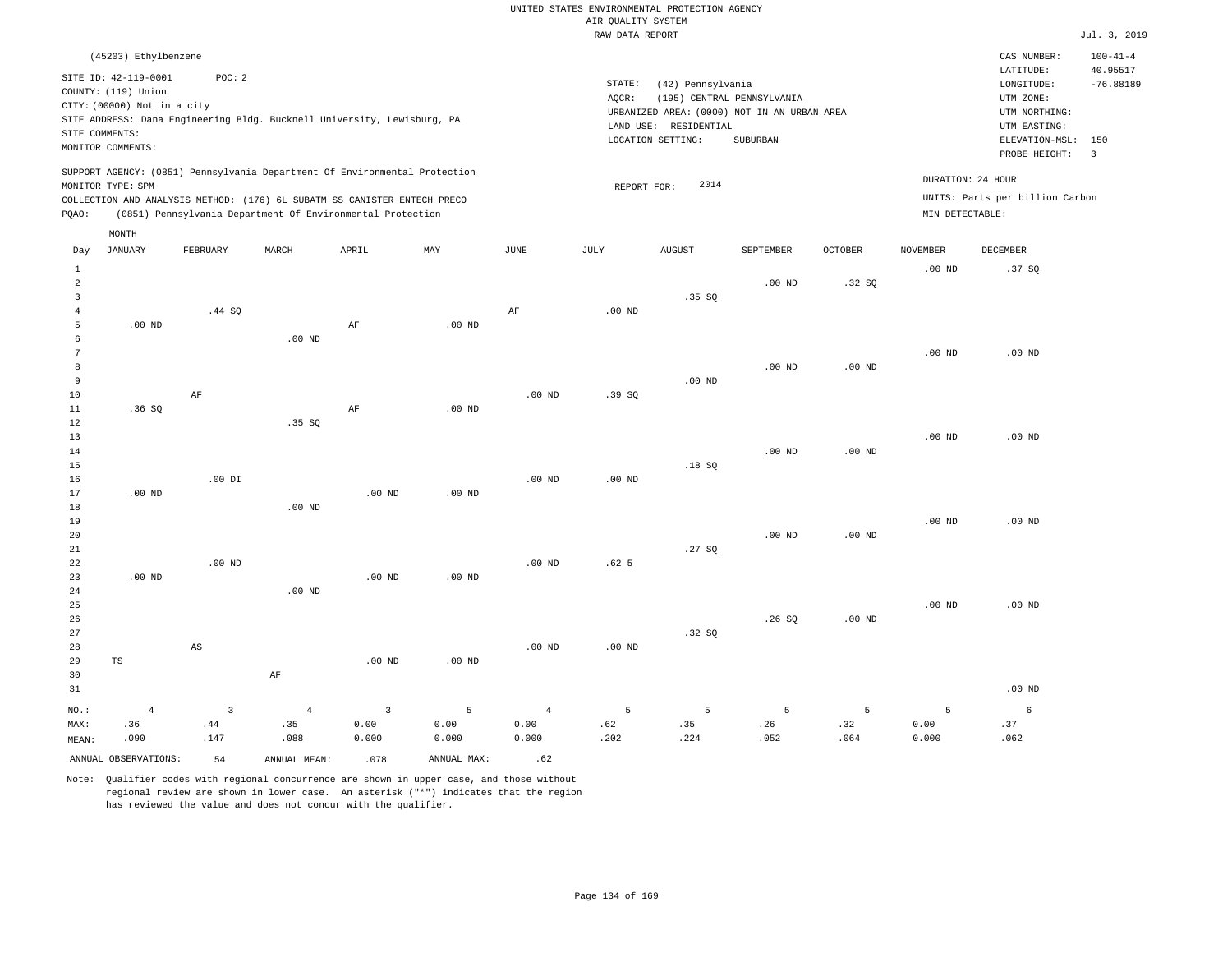|          |                                              |          |          |                                                                            |          |          | RAW DATA REPORT |                       |                                             |                   |                   |                                 | Jul. 3, 2019               |
|----------|----------------------------------------------|----------|----------|----------------------------------------------------------------------------|----------|----------|-----------------|-----------------------|---------------------------------------------|-------------------|-------------------|---------------------------------|----------------------------|
|          | (45203) Ethylbenzene<br>SITE ID: 42-119-0001 | POC: 2   |          |                                                                            |          |          |                 |                       |                                             |                   |                   | CAS NUMBER:<br>LATITUDE:        | $100 - 41 - 4$<br>40.95517 |
|          | COUNTY: (119) Union                          |          |          |                                                                            |          |          | STATE:          | (42) Pennsylvania     |                                             |                   |                   | LONGITUDE:                      | $-76.88189$                |
|          | CITY: (00000) Not in a city                  |          |          |                                                                            |          |          | AQCR:           |                       | (195) CENTRAL PENNSYLVANIA                  |                   |                   | UTM ZONE:                       |                            |
|          |                                              |          |          | SITE ADDRESS: Dana Engineering Bldg. Bucknell University, Lewisburg, PA    |          |          |                 |                       | URBANIZED AREA: (0000) NOT IN AN URBAN AREA |                   |                   | UTM NORTHING:                   |                            |
|          | SITE COMMENTS:                               |          |          |                                                                            |          |          |                 | LAND USE: RESIDENTIAL |                                             |                   |                   | UTM EASTING:                    |                            |
|          | MONITOR COMMENTS:                            |          |          |                                                                            |          |          |                 | LOCATION SETTING:     | SUBURBAN                                    |                   |                   | ELEVATION-MSL:                  | 150                        |
|          |                                              |          |          |                                                                            |          |          |                 |                       |                                             |                   |                   | PROBE HEIGHT:                   | $\overline{\phantom{a}}$   |
|          | MONITOR TYPE: SPM                            |          |          | SUPPORT AGENCY: (0851) Pennsylvania Department Of Environmental Protection |          |          | REPORT FOR:     | 2015                  |                                             |                   |                   | DURATION: 24 HOUR               |                            |
|          |                                              |          |          | COLLECTION AND ANALYSIS METHOD: (176) 6L SUBATM SS CANISTER ENTECH PRECO   |          |          |                 |                       |                                             |                   |                   | UNITS: Parts per billion Carbon |                            |
| POAO:    |                                              |          |          | (0851) Pennsylvania Department Of Environmental Protection                 |          |          |                 |                       |                                             |                   | MIN DETECTABLE:   |                                 |                            |
|          | MONTH                                        |          |          |                                                                            |          |          |                 |                       |                                             |                   |                   |                                 |                            |
| Day      | JANUARY                                      | FEBRUARY | MARCH    | APRIL                                                                      | MAY      | JUNE     | JULY            | AUGUST                | SEPTEMBER                                   | <b>OCTOBER</b>    | <b>NOVEMBER</b>   | DECEMBER                        |                            |
| 1        |                                              |          | $.00$ ND |                                                                            |          |          |                 |                       |                                             |                   |                   |                                 |                            |
| 2        |                                              |          |          |                                                                            |          |          |                 |                       |                                             |                   | AF                | .34 SQ                          |                            |
| 3        |                                              |          |          |                                                                            |          |          |                 |                       | .24 SQ                                      | AS                |                   |                                 |                            |
|          |                                              |          |          |                                                                            |          |          |                 | $.00$ ND              |                                             |                   |                   |                                 |                            |
| 5        |                                              | $.00$ ND |          |                                                                            |          | $.00$ ND | $.00$ ND        |                       |                                             |                   |                   |                                 |                            |
| 6        | .29SQ                                        |          |          | $.00$ ND                                                                   | $.00$ ND |          |                 |                       |                                             |                   |                   |                                 |                            |
|          |                                              |          | $.00$ ND |                                                                            |          |          |                 |                       |                                             |                   |                   |                                 |                            |
| 8        |                                              |          |          |                                                                            |          |          |                 |                       |                                             |                   | .00 <sub>ND</sub> | $.00$ ND                        |                            |
| 9        |                                              |          |          |                                                                            |          |          |                 |                       | AS                                          | $.00$ ND          |                   |                                 |                            |
| 10       |                                              |          |          |                                                                            |          |          |                 | $.00$ ND              |                                             |                   |                   |                                 |                            |
| 11<br>12 |                                              | $.00$ ND |          | $.00$ ND                                                                   | AF       | $.00$ ND | .57S            |                       |                                             |                   |                   |                                 |                            |
| 13       | .48SQ                                        |          | $.00$ ND |                                                                            |          |          |                 |                       |                                             |                   |                   |                                 |                            |
| 14       |                                              |          |          |                                                                            |          |          |                 |                       |                                             |                   | .00 <sub>ND</sub> | AS                              |                            |
| 15       |                                              |          |          |                                                                            |          |          |                 |                       | AS                                          | .00 <sub>ND</sub> |                   |                                 |                            |

16 17 18 19 20 21 22 23 24 25 26 27 .21 SQ .28 SQ .00 ND .00 ND .00 ND .00 ND .00 ND .00 ND .00 ND .00 ND .00 ND .00 ND .52 SQ .29 SQ .00 ND .00 ND .30 SQ .00 ND .00 ND .53 CC .00 ND .00 ND AS .00 ND

| 28    |      |                |          |          |                   |          |                | AS    |      |                |       |      |
|-------|------|----------------|----------|----------|-------------------|----------|----------------|-------|------|----------------|-------|------|
| 29    |      |                |          |          |                   | $.00$ ND | .38SQ          |       |      |                |       |      |
| 30    | AF   |                |          | $.00$ ND | .00 <sub>ND</sub> |          |                |       |      |                |       |      |
| 31    |      |                | $.00$ ND |          |                   |          |                |       |      |                |       |      |
| NO.:  | 4    | $\overline{4}$ | 6        | 5        | 4                 | $5 -$    | 5 <sup>1</sup> | 4     |      | $\overline{4}$ |       |      |
| MAX:  | .48  | 0.00           | 0.00     | 0.00     | 0.00              | 0.00     | .57            | 0.00  | .30  | .53            | 0.00  | .34  |
| MEAN: | .315 | 0.000          | 0.000    | 0.000    | 0.000             | 0.000    | .352           | 0.000 | .180 | .133           | 0.000 | .113 |

ANNUAL OBSERVATIONS:  $51$  ANNUAL MEAN: .087 ANNUAL MAX: .57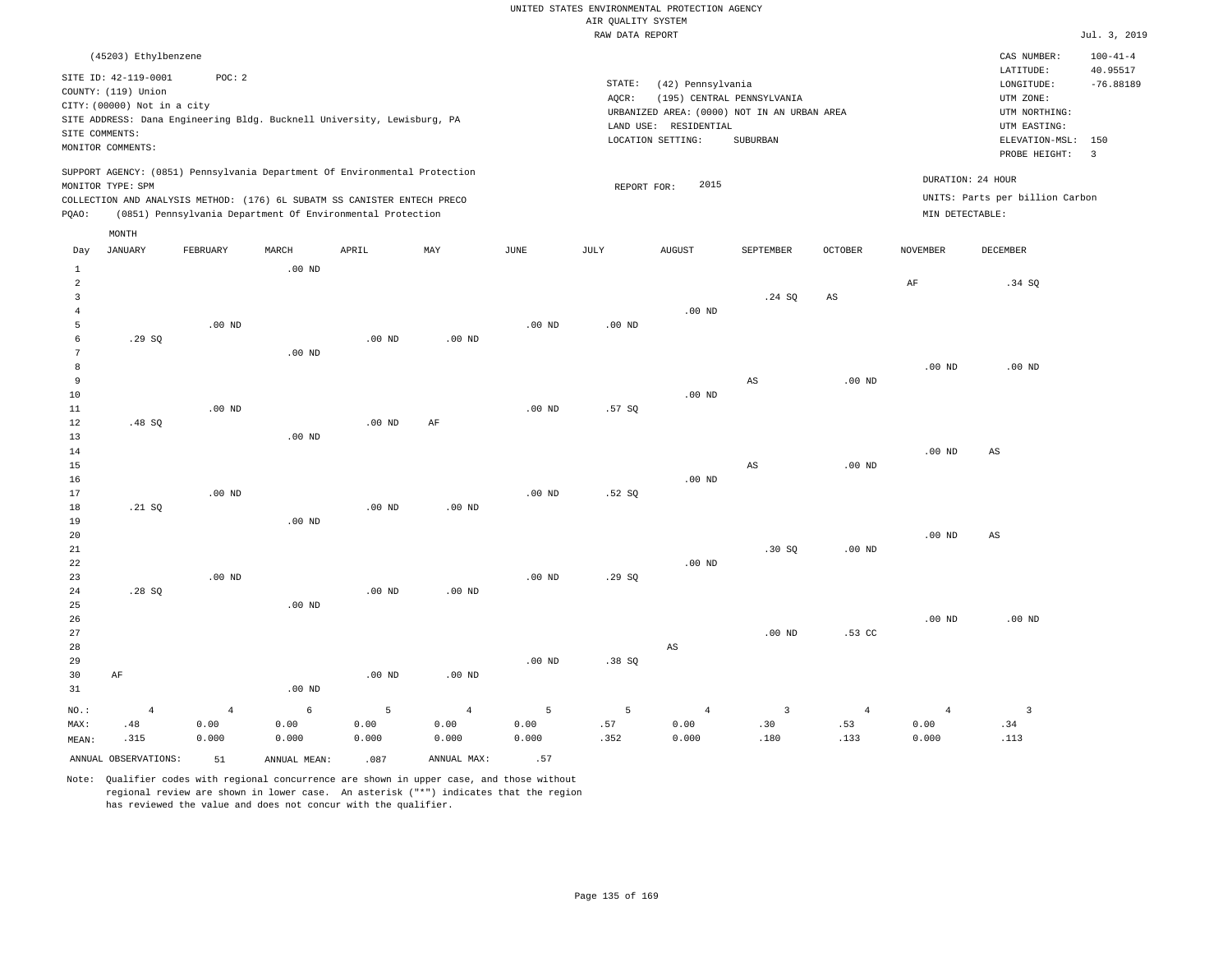#### RAW DATA REPORT Jul. 3, 2019 UNITED STATES ENVIRONMENTAL PROTECTION AGENCY AIR QUALITY SYSTEM

| (45204) o-Xylene                                                                                                                                                                                                                                            |                                                                                                                                                                             | CAS NUMBER:                                                                                                  | $95 - 47 - 6$           |
|-------------------------------------------------------------------------------------------------------------------------------------------------------------------------------------------------------------------------------------------------------------|-----------------------------------------------------------------------------------------------------------------------------------------------------------------------------|--------------------------------------------------------------------------------------------------------------|-------------------------|
| SITE ID: 42-119-0001<br>POC:2<br>COUNTY: (119) Union<br>CITY: (00000) Not in a city<br>SITE ADDRESS: Dana Engineering Bldg. Bucknell University, Lewisburg, PA<br>SITE COMMENTS:<br>MONITOR COMMENTS:                                                       | STATE:<br>(42) Pennsylvania<br>(195) CENTRAL PENNSYLVANIA<br>AOCR:<br>URBANIZED AREA: (0000) NOT IN AN URBAN AREA<br>LAND USE: RESIDENTIAL<br>LOCATION SETTING:<br>SUBURBAN | LATITUDE:<br>LONGITUDE:<br>UTM ZONE:<br>UTM NORTHING:<br>UTM EASTING:<br>ELEVATION-MSL: 150<br>PROBE HEIGHT: | 40.95517<br>$-76.88189$ |
| SUPPORT AGENCY: (0851) Pennsylvania Department Of Environmental Protection<br>MONITOR TYPE: SPM<br>COLLECTION AND ANALYSIS METHOD: (176) 6L SUBATM SS CANISTER ENTECH PRECO<br>(0851) Pennsylvania Department Of Environmental Protection<br>POAO:<br>MONTH | 2013<br>REPORT FOR:<br>MIN DETECTABLE:                                                                                                                                      | DURATION: 24 HOUR<br>UNITS: Parts per billion Carbon                                                         |                         |

| Day                     | JANUARY  | FEBRUARY       | MARCH             | APRIL    | MAY               | $_{\rm JUNE}$  | JULY           | AUGUST         | SEPTEMBER | OCTOBER           | NOVEMBER          | DECEMBER       |
|-------------------------|----------|----------------|-------------------|----------|-------------------|----------------|----------------|----------------|-----------|-------------------|-------------------|----------------|
| $\mathbf{1}$            |          |                |                   |          |                   |                |                |                | $.00$ ND  | $.00$ ND          |                   |                |
| $\overline{\mathbf{c}}$ |          |                |                   |          |                   |                |                | $\rm AF$       |           |                   |                   |                |
| 3                       |          | $.00$ ND       |                   |          |                   | $.00$ ND       | $.00$ ND       |                |           |                   |                   |                |
| 4                       | $.00$ ND |                |                   | $.00$ ND | .00 <sub>ND</sub> |                |                |                |           |                   |                   |                |
| 5                       |          |                | .00 <sub>ND</sub> |          |                   |                |                |                |           |                   |                   |                |
| 6                       |          |                |                   |          |                   |                |                |                |           |                   | .22SQ             | $.00$ ND       |
| 7                       |          |                |                   |          |                   |                |                |                | $.00$ ND  | $.00$ ND          |                   |                |
| 8                       |          |                |                   |          |                   |                |                | $_{\rm TS}$    |           |                   |                   |                |
| 9                       |          | $.00$ ND       |                   |          |                   | $.00$ ND       | $.00$ ND       |                |           |                   |                   |                |
| $10$                    | $.00$ ND |                |                   | $.00$ ND | .38 SQ            |                |                |                |           |                   |                   |                |
| $11\,$                  |          |                | .00 <sub>ND</sub> |          |                   |                |                |                |           |                   |                   |                |
| 12                      |          |                |                   |          |                   |                |                |                |           |                   | .00 <sub>ND</sub> | $.00$ ND       |
| 13                      |          |                |                   |          |                   |                |                |                | $.00$ ND  | .00 $ND$          |                   |                |
| 14                      |          |                |                   |          |                   |                |                | $\rm{AF}$      |           |                   |                   |                |
| 15                      |          | $.00$ ND       |                   |          |                   | AF             | $.00$ ND       |                |           |                   |                   |                |
| 16                      | .30SQ    |                |                   | $.00$ ND | $.00$ ND          |                |                |                |           |                   |                   |                |
| 17                      |          |                | .00 <sub>ND</sub> |          |                   |                |                |                |           |                   |                   |                |
| 18                      |          |                |                   |          |                   |                |                |                |           |                   | TS                | $.00$ ND       |
| 19                      |          |                |                   |          |                   |                |                |                | $.00$ ND  | $.00$ ND          |                   |                |
| 20                      |          |                |                   |          |                   |                |                | .88 5          |           |                   |                   |                |
| $21\,$                  |          | $.00$ ND       |                   |          |                   | $\rm{AF}$      | $_{\rm TS}$    |                |           |                   |                   |                |
| 22                      | $.00$ ND |                |                   | $.00$ ND | .00 <sub>ND</sub> |                |                |                |           |                   |                   |                |
| 23                      |          |                | .00 <sub>ND</sub> |          |                   |                |                |                |           |                   |                   |                |
| $2\,4$                  |          |                |                   |          |                   |                |                |                |           |                   | $\rm AF$          | $\rm{AF}$      |
| $25\,$                  |          |                |                   |          |                   |                |                |                | .39SQ     | $.00~\mathrm{ND}$ |                   |                |
| 26                      |          |                |                   |          |                   |                |                | $.00$ ND       |           |                   |                   |                |
| 27                      |          | $\rm AF$       |                   |          |                   | AF             | $.00$ ND       |                |           |                   |                   |                |
| 28                      | .00 $ND$ |                |                   | $.00$ ND | TS                |                |                |                |           |                   |                   |                |
| 29                      |          |                | $.00$ ND          |          |                   |                |                |                |           |                   |                   |                |
| 30                      |          |                |                   |          |                   |                |                |                |           |                   | .00 <sub>ND</sub> | $.00$ ND       |
| 31                      |          |                |                   |          |                   |                |                |                |           | .22SQ             |                   |                |
| $NO.$ :                 | 5        | $\overline{4}$ | 5                 | 5        | $\overline{4}$    | $\overline{a}$ | $\overline{4}$ | $\overline{a}$ | 5         | 6                 | 3                 | $\overline{4}$ |
| MAX:                    | .30      | 0.00           | 0.00              | 0.00     | .38               | 0.00           | 0.00           | .88            | .39       | .22               | .22               | 0.00           |
| MEAN:                   | .060     | 0.000          | 0.000             | 0.000    | .095              | 0.000          | 0.000          | .440           | .078      | .037              | .073              | 0.000          |
|                         |          |                |                   |          |                   |                |                |                |           |                   |                   |                |

ANNUAL OBSERVATIONS:  $\begin{array}{ccc} 49 & \quad \quad \text{ANNUAL} & \text{MENI:} \end{array}$  .049 ANNUAL MAX: . .88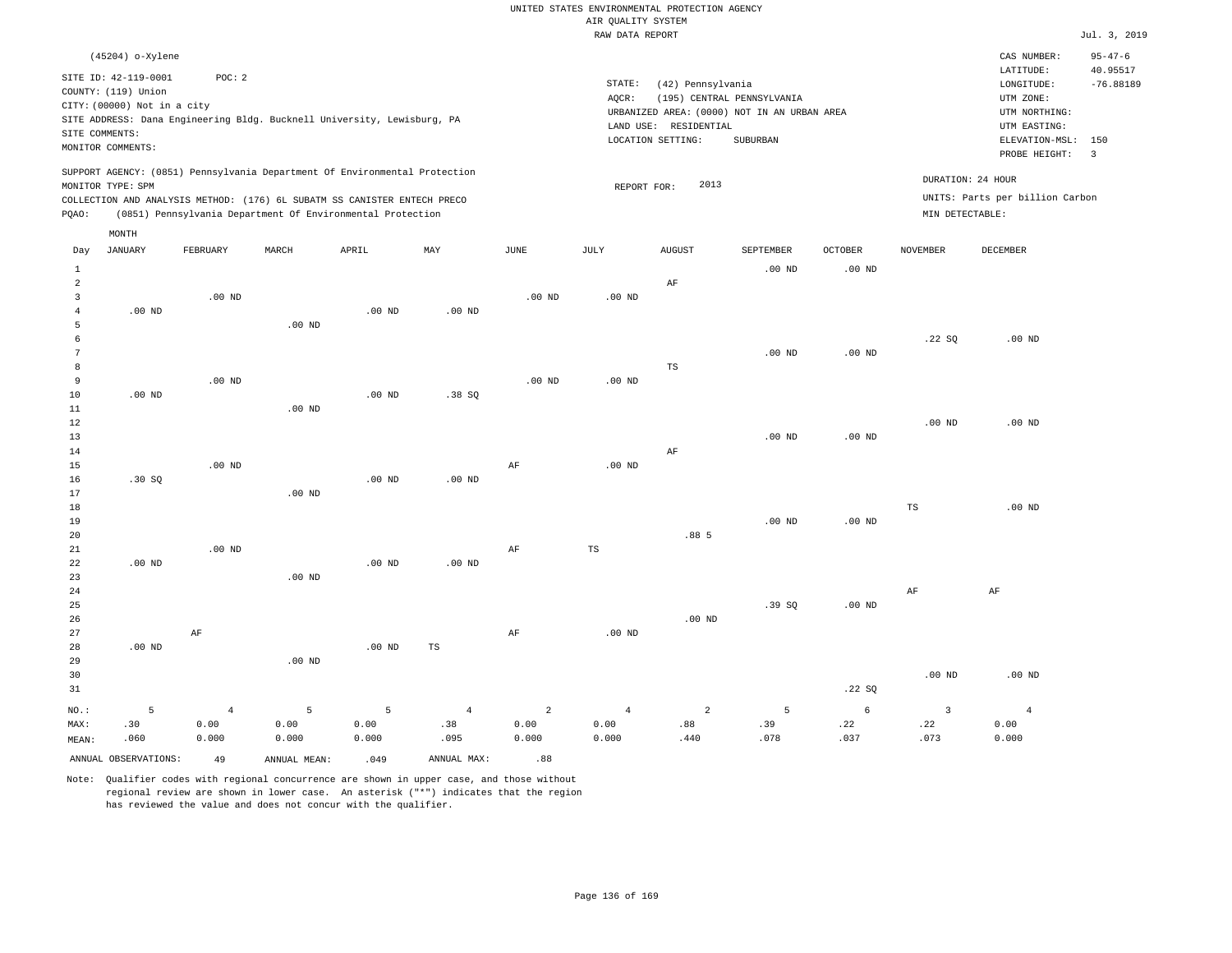|                                                      |                                                                                                                   |                        |                       |                                                                                                                                                        |                   |                        | UNITED STATES ENVIRONMENTAL PROTECTION AGENCY<br>AIR QUALITY SYSTEM |                                                                 |                                                                                       |                   |                   |                                                                                                          |                                                  |
|------------------------------------------------------|-------------------------------------------------------------------------------------------------------------------|------------------------|-----------------------|--------------------------------------------------------------------------------------------------------------------------------------------------------|-------------------|------------------------|---------------------------------------------------------------------|-----------------------------------------------------------------|---------------------------------------------------------------------------------------|-------------------|-------------------|----------------------------------------------------------------------------------------------------------|--------------------------------------------------|
|                                                      |                                                                                                                   |                        |                       |                                                                                                                                                        |                   |                        | RAW DATA REPORT                                                     |                                                                 |                                                                                       |                   |                   |                                                                                                          | Jul. 3, 2019                                     |
|                                                      | (45204) o-Xylene                                                                                                  |                        |                       |                                                                                                                                                        |                   |                        |                                                                     |                                                                 |                                                                                       |                   |                   | CAS NUMBER:                                                                                              | $95 - 47 - 6$                                    |
|                                                      | SITE ID: 42-119-0001<br>COUNTY: (119) Union<br>CITY: (00000) Not in a city<br>SITE COMMENTS:<br>MONITOR COMMENTS: | POC: 2                 |                       | SITE ADDRESS: Dana Engineering Bldg. Bucknell University, Lewisburg, PA                                                                                |                   |                        | STATE:<br>AQCR:                                                     | (42) Pennsylvania<br>LAND USE: RESIDENTIAL<br>LOCATION SETTING: | (195) CENTRAL PENNSYLVANIA<br>URBANIZED AREA: (0000) NOT IN AN URBAN AREA<br>SUBURBAN |                   |                   | LATITUDE:<br>LONGITUDE:<br>UTM ZONE:<br>UTM NORTHING:<br>UTM EASTING:<br>ELEVATION-MSL:<br>PROBE HEIGHT: | 40.95517<br>$-76.88189$<br>150<br>$\overline{3}$ |
|                                                      | MONITOR TYPE: SPM                                                                                                 |                        |                       | SUPPORT AGENCY: (0851) Pennsylvania Department Of Environmental Protection<br>COLLECTION AND ANALYSIS METHOD: (176) 6L SUBATM SS CANISTER ENTECH PRECO |                   |                        | REPORT FOR:                                                         | 2014                                                            |                                                                                       |                   |                   | DURATION: 24 HOUR<br>UNITS: Parts per billion Carbon                                                     |                                                  |
| PQAO:                                                |                                                                                                                   |                        |                       | (0851) Pennsylvania Department Of Environmental Protection                                                                                             |                   |                        |                                                                     |                                                                 |                                                                                       |                   | MIN DETECTABLE:   |                                                                                                          |                                                  |
| Day                                                  | MONTH<br><b>JANUARY</b>                                                                                           | FEBRUARY               | MARCH                 | APRIL                                                                                                                                                  | MAY               | <b>JUNE</b>            | <b>JULY</b>                                                         | <b>AUGUST</b>                                                   | <b>SEPTEMBER</b>                                                                      | <b>OCTOBER</b>    | <b>NOVEMBER</b>   | DECEMBER                                                                                                 |                                                  |
| $\mathbf{1}$<br>$\overline{a}$                       |                                                                                                                   |                        |                       |                                                                                                                                                        |                   |                        |                                                                     |                                                                 | .29S                                                                                  | .42 S0            | .00 <sub>ND</sub> | .34 SQ                                                                                                   |                                                  |
| $\overline{\mathbf{3}}$<br>$\,4\,$<br>$\overline{5}$ | $.00$ ND                                                                                                          | .43 S0                 |                       | AF                                                                                                                                                     | .00 <sub>ND</sub> | AF                     | $.00$ ND                                                            | .41 SQ                                                          |                                                                                       |                   |                   |                                                                                                          |                                                  |
| 6<br>$7\phantom{.0}$<br>8                            |                                                                                                                   |                        | $.00$ ND              |                                                                                                                                                        |                   |                        |                                                                     |                                                                 | .28S                                                                                  | $.00$ ND          | $.00$ ND          | $.00$ ND                                                                                                 |                                                  |
| 9<br>10<br>$1\,1$                                    | .39SQ                                                                                                             | AF                     |                       | AF                                                                                                                                                     | 2.31 5            | $.00$ ND               | .54S                                                                | .32S                                                            |                                                                                       |                   |                   |                                                                                                          |                                                  |
| 12<br>13<br>14                                       |                                                                                                                   |                        | .38SQ                 |                                                                                                                                                        |                   |                        |                                                                     |                                                                 | $.00$ ND                                                                              | .21 SQ            | .00 <sub>ND</sub> | $.00$ ND                                                                                                 |                                                  |
| 15<br>16<br>17                                       | $.00$ ND                                                                                                          | $.00$ DI               |                       | $.00$ ND                                                                                                                                               | .00 <sub>ND</sub> | $.00$ ND               | $.00$ ND                                                            | .24 SQ                                                          |                                                                                       |                   |                   |                                                                                                          |                                                  |
| 18<br>19<br>20<br>21                                 |                                                                                                                   |                        | $.00$ ND              |                                                                                                                                                        |                   |                        |                                                                     | .29SQ                                                           | $.00$ ND                                                                              | .20SQ             | .00 <sub>ND</sub> | .00 <sub>ND</sub>                                                                                        |                                                  |
| 22<br>23<br>24                                       | $.00$ ND                                                                                                          | $.00$ ND               | $.00$ ND              | $.00$ ND                                                                                                                                               | $.00$ ND          | $.00$ ND               | .72S                                                                |                                                                 |                                                                                       |                   |                   |                                                                                                          |                                                  |
| 25<br>26<br>27                                       |                                                                                                                   |                        |                       |                                                                                                                                                        |                   |                        |                                                                     | .46S                                                            | .47SQ                                                                                 | .00 <sub>ND</sub> | $.00$ ND          | $.00$ ND                                                                                                 |                                                  |
| 28<br>29<br>30<br>31                                 | $\operatorname{TS}$                                                                                               | $\mathbb{A}\mathbb{S}$ | $\rm AF$              | .00 <sub>ND</sub>                                                                                                                                      | .00 <sub>ND</sub> | .00 <sub>ND</sub>      | $.00$ ND                                                            |                                                                 |                                                                                       |                   |                   | $.00$ ND                                                                                                 |                                                  |
| $NO.$ :<br>MAX:                                      | $\overline{4}$<br>.39                                                                                             | $\overline{3}$<br>.43  | $\overline{4}$<br>.38 | 3<br>0.00                                                                                                                                              | 5<br>2.31         | $\overline{4}$<br>0.00 | 5<br>.72                                                            | 5<br>.46                                                        | 5<br>.47                                                                              | 5<br>.42          | 5<br>0.00         | 6<br>.34                                                                                                 |                                                  |
| MEAN:                                                | .098                                                                                                              | .143                   | .095                  | 0.000                                                                                                                                                  | .462              | 0.000                  | .252                                                                | .344                                                            | .208                                                                                  | .166              | 0.000             | .057                                                                                                     |                                                  |
|                                                      | ANNUAL OBSERVATIONS:                                                                                              | 54                     | ANNUAL MEAN:          | .161                                                                                                                                                   | ANNUAL MAX:       | 2.31                   |                                                                     |                                                                 |                                                                                       |                   |                   |                                                                                                          |                                                  |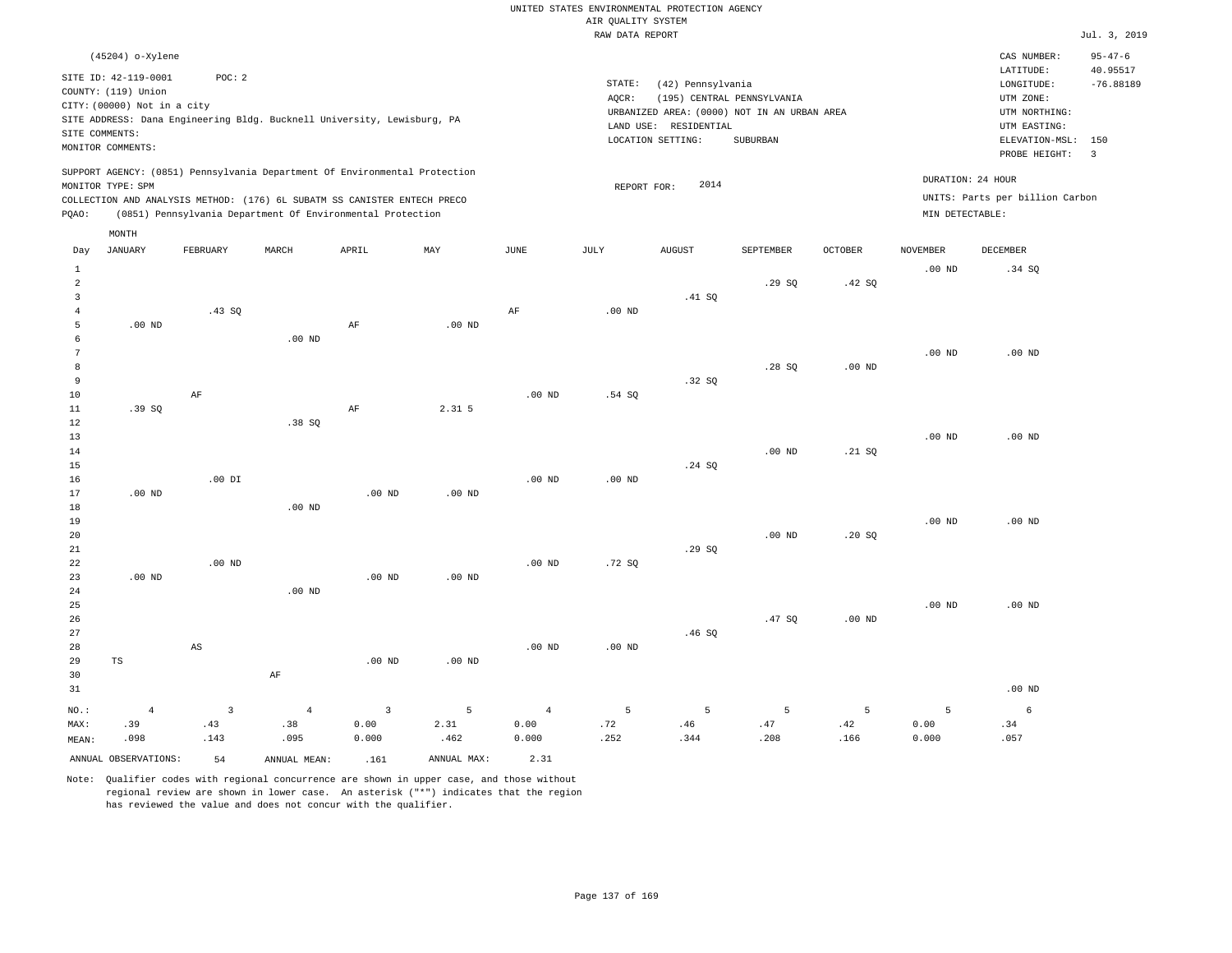|                   |                                             |                   |          |                                                                            |                   |                       | RAW DATA REPORT   |                        |                                             |                   |                   |                                 | Jul. 3, 2019             |
|-------------------|---------------------------------------------|-------------------|----------|----------------------------------------------------------------------------|-------------------|-----------------------|-------------------|------------------------|---------------------------------------------|-------------------|-------------------|---------------------------------|--------------------------|
|                   | (45204) o-Xylene                            |                   |          |                                                                            |                   |                       |                   |                        |                                             |                   |                   | CAS NUMBER:                     | $95 - 47 - 6$            |
|                   | SITE ID: 42-119-0001<br>COUNTY: (119) Union | POC: 2            |          |                                                                            |                   |                       | STATE:            | (42) Pennsylvania      |                                             |                   |                   | LATITUDE:<br>LONGITUDE:         | 40.95517<br>$-76.88189$  |
|                   | CITY: (00000) Not in a city                 |                   |          |                                                                            |                   |                       | AQCR:             |                        | (195) CENTRAL PENNSYLVANIA                  |                   |                   | UTM ZONE:<br>UTM NORTHING:      |                          |
|                   |                                             |                   |          | SITE ADDRESS: Dana Engineering Bldg. Bucknell University, Lewisburg, PA    |                   |                       |                   | LAND USE: RESIDENTIAL  | URBANIZED AREA: (0000) NOT IN AN URBAN AREA |                   |                   | UTM EASTING:                    |                          |
|                   | SITE COMMENTS:                              |                   |          |                                                                            |                   |                       |                   | LOCATION SETTING:      | SUBURBAN                                    |                   |                   | ELEVATION-MSL:                  | 150                      |
|                   | MONITOR COMMENTS:                           |                   |          |                                                                            |                   |                       |                   |                        |                                             |                   |                   | PROBE HEIGHT:                   | $\overline{\phantom{a}}$ |
|                   |                                             |                   |          | SUPPORT AGENCY: (0851) Pennsylvania Department Of Environmental Protection |                   |                       |                   | 2015                   |                                             |                   |                   | DURATION: 24 HOUR               |                          |
|                   | MONITOR TYPE: SPM                           |                   |          | COLLECTION AND ANALYSIS METHOD: (176) 6L SUBATM SS CANISTER ENTECH PRECO   |                   |                       | REPORT FOR:       |                        |                                             |                   |                   | UNITS: Parts per billion Carbon |                          |
| PQAO:             |                                             |                   |          | (0851) Pennsylvania Department Of Environmental Protection                 |                   |                       |                   |                        |                                             |                   | MIN DETECTABLE:   |                                 |                          |
|                   | MONTH                                       |                   |          |                                                                            |                   |                       |                   |                        |                                             |                   |                   |                                 |                          |
| Day               | <b>JANUARY</b>                              | FEBRUARY          | MARCH    | APRIL                                                                      | MAY               | $\operatorname{JUNE}$ | JULY              | <b>AUGUST</b>          | SEPTEMBER                                   | OCTOBER           | <b>NOVEMBER</b>   | DECEMBER                        |                          |
| $\mathbf{1}$<br>2 |                                             |                   | .22SQ    |                                                                            |                   |                       |                   |                        |                                             |                   | AF                | .36S                            |                          |
| $\overline{3}$    |                                             |                   |          |                                                                            |                   |                       |                   |                        | .37SQ                                       | AS                |                   |                                 |                          |
| $\overline{4}$    |                                             |                   |          |                                                                            |                   |                       |                   | .22 SQ                 |                                             |                   |                   |                                 |                          |
| 5                 |                                             | $.00$ ND          |          |                                                                            |                   | $.00$ ND              | .00 <sub>ND</sub> |                        |                                             |                   |                   |                                 |                          |
| 6                 | .31 SQ                                      |                   |          | $.00$ ND                                                                   | $.00$ ND          |                       |                   |                        |                                             |                   |                   |                                 |                          |
| $7\phantom{.0}$   |                                             |                   | $.00$ ND |                                                                            |                   |                       |                   |                        |                                             |                   |                   |                                 |                          |
| 8                 |                                             |                   |          |                                                                            |                   |                       |                   |                        |                                             |                   | .00 <sub>ND</sub> | .57SQ                           |                          |
| 9                 |                                             |                   |          |                                                                            |                   |                       |                   |                        | AS                                          | .00 <sub>ND</sub> |                   |                                 |                          |
| 10                |                                             |                   |          |                                                                            |                   |                       |                   | $.00$ ND               |                                             |                   |                   |                                 |                          |
| 11<br>12          | .52S                                        | .24 SQ            |          | $.00$ ND                                                                   | AF                | $.00$ ND              | 1.68 5            |                        |                                             |                   |                   |                                 |                          |
| 13                |                                             |                   | $.00$ ND |                                                                            |                   |                       |                   |                        |                                             |                   |                   |                                 |                          |
| 14                |                                             |                   |          |                                                                            |                   |                       |                   |                        |                                             |                   | .00 <sub>ND</sub> | $\mathbb{A}\mathbb{S}$          |                          |
| 15                |                                             |                   |          |                                                                            |                   |                       |                   |                        | AS                                          | .00 <sub>ND</sub> |                   |                                 |                          |
| 16                |                                             |                   |          |                                                                            |                   |                       |                   | .34S                   |                                             |                   |                   |                                 |                          |
| 17                |                                             | .00 <sub>ND</sub> |          |                                                                            |                   | .00 <sub>ND</sub>     | .80S              |                        |                                             |                   |                   |                                 |                          |
| $18\,$            | .22SQ                                       |                   |          | .00 <sub>ND</sub>                                                          | .00 <sub>ND</sub> |                       |                   |                        |                                             |                   |                   |                                 |                          |
| 19                |                                             |                   | $.00$ ND |                                                                            |                   |                       |                   |                        |                                             |                   |                   |                                 |                          |
| 20                |                                             |                   |          |                                                                            |                   |                       |                   |                        |                                             |                   | .00 <sub>ND</sub> | AS                              |                          |
| 21                |                                             |                   |          |                                                                            |                   |                       |                   |                        | .34 SQ                                      | .26SQ             |                   |                                 |                          |
| 22                |                                             |                   |          |                                                                            |                   |                       |                   | .21 SQ                 |                                             |                   |                   |                                 |                          |
| 23<br>24          | .28SQ                                       | .00 <sub>ND</sub> |          | .00 <sub>ND</sub>                                                          | $.00$ ND          | .21 SQ                | .80S              |                        |                                             |                   |                   |                                 |                          |
| 25                |                                             |                   | .18S     |                                                                            |                   |                       |                   |                        |                                             |                   |                   |                                 |                          |
| 26                |                                             |                   |          |                                                                            |                   |                       |                   |                        |                                             |                   | .00 <sub>ND</sub> | $.00$ ND                        |                          |
| 27                |                                             |                   |          |                                                                            |                   |                       |                   |                        | .00 <sub>ND</sub>                           | .72 CC            |                   |                                 |                          |
| 28                |                                             |                   |          |                                                                            |                   |                       |                   | $\mathbb{A}\mathbb{S}$ |                                             |                   |                   |                                 |                          |
| 29                |                                             |                   |          |                                                                            |                   | .35SQ                 | .65SQ             |                        |                                             |                   |                   |                                 |                          |
| 30                | AF                                          |                   |          | .22SQ                                                                      | .00 <sub>ND</sub> |                       |                   |                        |                                             |                   |                   |                                 |                          |
| 31                |                                             |                   | $.00$ ND |                                                                            |                   |                       |                   |                        |                                             |                   |                   |                                 |                          |

|       |                      |           | NO.: $4$ $4$ $6$ $5$ $4$ $5$ $5$ $4$ $3$ $4$ $4$ $3$ |      |                  |                 |                                          |      |       |      |             |      |
|-------|----------------------|-----------|------------------------------------------------------|------|------------------|-----------------|------------------------------------------|------|-------|------|-------------|------|
| MAX:  |                      |           | $.52$ $.24$ $.22$ $.22$                              |      |                  |                 | $0.00$ . 35 . $1.68$ . 34 . 37 . 72 . 72 |      |       |      | $0.00$ . 57 |      |
| MEAN: | .333                 | .060      | .067                                                 | .044 | 0.000            | $\cdots$ $.112$ | .786                                     | .193 | . 237 | .245 | 0.000       | .310 |
|       | ANNUAL OBSERVATIONS: | $\sim$ 51 | ANNUAL MEAN:                                         | .197 | ANNUAL MAX: 1.68 |                 |                                          |      |       |      |             |      |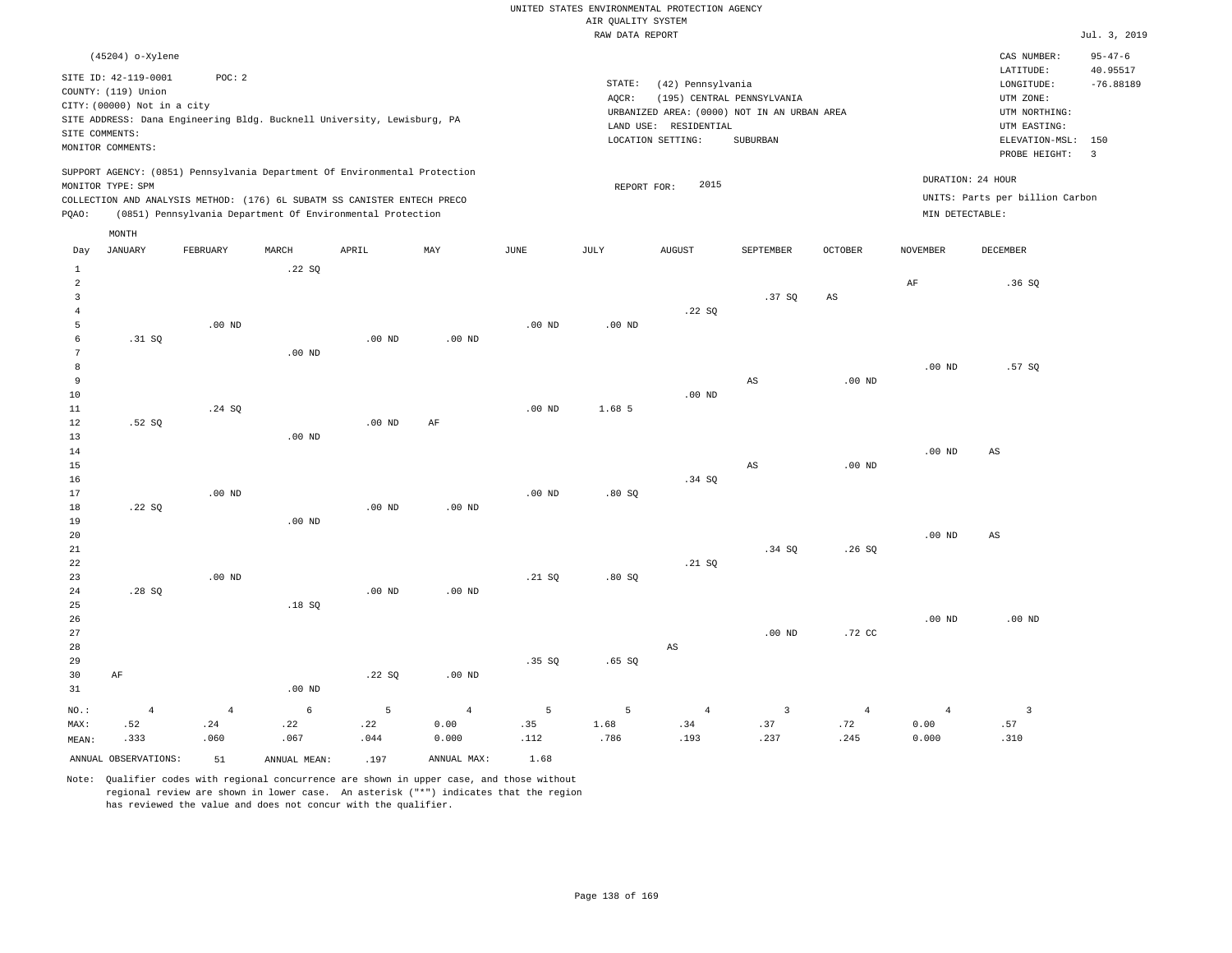|                     |                             |                                                                            |                   |          |                   |                | RAW DATA REPORT |                       |                                             |                   |                         |                                 | Jul. 3, 2019   |
|---------------------|-----------------------------|----------------------------------------------------------------------------|-------------------|----------|-------------------|----------------|-----------------|-----------------------|---------------------------------------------|-------------------|-------------------------|---------------------------------|----------------|
|                     |                             | (45207) 1, 3, 5-Trimethylbenzene                                           |                   |          |                   |                |                 |                       |                                             |                   |                         | CAS NUMBER:                     | $108 - 67 - 8$ |
|                     | SITE ID: 42-119-0001        | POC: 2                                                                     |                   |          |                   |                |                 |                       |                                             |                   |                         | LATITUDE:                       | 40.95517       |
|                     | COUNTY: (119) Union         |                                                                            |                   |          |                   |                | STATE:          | (42) Pennsylvania     |                                             |                   |                         | LONGITUDE:                      | $-76.88189$    |
|                     | CITY: (00000) Not in a city |                                                                            |                   |          |                   |                | AQCR:           |                       | (195) CENTRAL PENNSYLVANIA                  |                   |                         | UTM ZONE:                       |                |
|                     |                             | SITE ADDRESS: Dana Engineering Bldg. Bucknell University, Lewisburg, PA    |                   |          |                   |                |                 |                       | URBANIZED AREA: (0000) NOT IN AN URBAN AREA |                   |                         | UTM NORTHING:                   |                |
|                     | SITE COMMENTS:              |                                                                            |                   |          |                   |                |                 | LAND USE: RESIDENTIAL |                                             |                   |                         | UTM EASTING:                    |                |
|                     | MONITOR COMMENTS:           |                                                                            |                   |          |                   |                |                 | LOCATION SETTING:     | SUBURBAN                                    |                   |                         | ELEVATION-MSL:                  | 150            |
|                     |                             |                                                                            |                   |          |                   |                |                 |                       |                                             |                   |                         | PROBE HEIGHT:                   | $\overline{3}$ |
|                     |                             | SUPPORT AGENCY: (0851) Pennsylvania Department Of Environmental Protection |                   |          |                   |                |                 |                       |                                             |                   |                         | DURATION: 24 HOUR               |                |
|                     | MONITOR TYPE: SPM           |                                                                            |                   |          |                   |                | REPORT FOR:     | 2013                  |                                             |                   |                         |                                 |                |
|                     |                             | COLLECTION AND ANALYSIS METHOD: (176) 6L SUBATM SS CANISTER ENTECH PRECO   |                   |          |                   |                |                 |                       |                                             |                   |                         | UNITS: Parts per billion Carbon |                |
| PQAO:               |                             | (0851) Pennsylvania Department Of Environmental Protection                 |                   |          |                   |                |                 |                       |                                             |                   | MIN DETECTABLE:         |                                 |                |
|                     | MONTH                       |                                                                            |                   |          |                   |                |                 |                       |                                             |                   |                         |                                 |                |
| Day                 | JANUARY                     | FEBRUARY                                                                   | MARCH             | APRIL    | MAY               | JUNE           | JULY            | <b>AUGUST</b>         | SEPTEMBER                                   | <b>OCTOBER</b>    | <b>NOVEMBER</b>         | DECEMBER                        |                |
| $\mathbf{1}$        |                             |                                                                            |                   |          |                   |                |                 |                       | $.00$ ND                                    | .00 <sub>ND</sub> |                         |                                 |                |
| $\overline{a}$      |                             |                                                                            |                   |          |                   |                |                 | $\rm{AF}$             |                                             |                   |                         |                                 |                |
| $\overline{3}$      | $.00$ ND                    | $.00$ ND                                                                   |                   | $.00$ ND |                   | $.00$ ND       | $.00$ ND        |                       |                                             |                   |                         |                                 |                |
| $\overline{4}$<br>5 |                             |                                                                            | $.00$ ND          |          | $.00$ ND          |                |                 |                       |                                             |                   |                         |                                 |                |
| 6                   |                             |                                                                            |                   |          |                   |                |                 |                       |                                             |                   | $.00$ ND                | $.00$ ND                        |                |
| 7                   |                             |                                                                            |                   |          |                   |                |                 |                       | .00 <sub>ND</sub>                           | $.00$ ND          |                         |                                 |                |
| 8                   |                             |                                                                            |                   |          |                   |                |                 | $_{\rm TS}$           |                                             |                   |                         |                                 |                |
| 9                   |                             | $.00$ ND                                                                   |                   |          |                   | $.00$ ND       | $.00$ ND        |                       |                                             |                   |                         |                                 |                |
| 10                  | $.00$ ND                    |                                                                            |                   | $.00$ ND | .00 <sub>ND</sub> |                |                 |                       |                                             |                   |                         |                                 |                |
| 11                  |                             |                                                                            | $.00$ ND          |          |                   |                |                 |                       |                                             |                   |                         |                                 |                |
| 12                  |                             |                                                                            |                   |          |                   |                |                 |                       |                                             |                   | $.00$ ND                | $.00$ ND                        |                |
| 13                  |                             |                                                                            |                   |          |                   |                |                 |                       | $.00$ ND                                    | .00 <sub>ND</sub> |                         |                                 |                |
| 14                  |                             |                                                                            |                   |          |                   |                |                 | $\rm AF$              |                                             |                   |                         |                                 |                |
| 15                  |                             | $.00$ ND                                                                   |                   |          |                   | AF             | $.00$ ND        |                       |                                             |                   |                         |                                 |                |
| 16                  | $.00$ ND                    |                                                                            |                   | $.00$ ND | .00 <sub>ND</sub> |                |                 |                       |                                             |                   |                         |                                 |                |
| 17<br>18            |                             |                                                                            | .00 <sub>ND</sub> |          |                   |                |                 |                       |                                             |                   | $_{\rm TS}$             | $.00$ ND                        |                |
| 19                  |                             |                                                                            |                   |          |                   |                |                 |                       | $.00$ ND                                    | .00 <sub>ND</sub> |                         |                                 |                |
| 20                  |                             |                                                                            |                   |          |                   |                |                 | $.00$ ND              |                                             |                   |                         |                                 |                |
| 21                  |                             | $.00$ ND                                                                   |                   |          |                   | AF             | TS              |                       |                                             |                   |                         |                                 |                |
| 22                  | $.00$ ND                    |                                                                            |                   | $.00$ ND | $.00$ ND          |                |                 |                       |                                             |                   |                         |                                 |                |
| 23                  |                             |                                                                            | $.00$ ND          |          |                   |                |                 |                       |                                             |                   |                         |                                 |                |
| 24                  |                             |                                                                            |                   |          |                   |                |                 |                       |                                             |                   | $\rm{AF}$               | AF                              |                |
| 25                  |                             |                                                                            |                   |          |                   |                |                 |                       | $.00$ ND                                    | .00 <sub>ND</sub> |                         |                                 |                |
| 26                  |                             |                                                                            |                   |          |                   |                |                 | .00 <sub>ND</sub>     |                                             |                   |                         |                                 |                |
| 27                  |                             | $\rm AF$                                                                   |                   |          |                   | $\rm{AF}$      | $.00$ ND        |                       |                                             |                   |                         |                                 |                |
| 28                  | $.00$ ND                    |                                                                            |                   | $.00$ ND | $\mathbb{TS}$     |                |                 |                       |                                             |                   |                         |                                 |                |
| 29                  |                             |                                                                            | $.00$ ND          |          |                   |                |                 |                       |                                             |                   |                         |                                 |                |
| 30<br>31            |                             |                                                                            |                   |          |                   |                |                 |                       |                                             | .00 <sub>ND</sub> | .00 <sub>ND</sub>       | $.00$ ND                        |                |
|                     |                             |                                                                            |                   |          |                   |                |                 |                       |                                             |                   |                         |                                 |                |
| NO.:                | 5                           | $\overline{4}$                                                             | 5                 | 5        | $\overline{4}$    | $\overline{a}$ | $\overline{4}$  | $\overline{a}$        | 5                                           | 6                 | $\overline{\mathbf{3}}$ | $\overline{4}$                  |                |
| MAX:                | 0.00                        | 0.00                                                                       | 0.00              | 0.00     | 0.00              | 0.00           | 0.00            | 0.00                  | 0.00                                        | 0.00              | 0.00                    | 0.00                            |                |

Note: Qualifier codes with regional concurrence are shown in upper case, and those without regional review are shown in lower case. An asterisk ("\*") indicates that the region has reviewed the value and does not concur with the qualifier.

ANNUAL OBSERVATIONS: 49 ANNUAL MEAN: 0.000 ANNUAL MAX: 0.00

0.000

0.000

0.000

0.000

MEAN:

0.000

0.000

0.000

0.000

0.000

0.000

0.000

0.000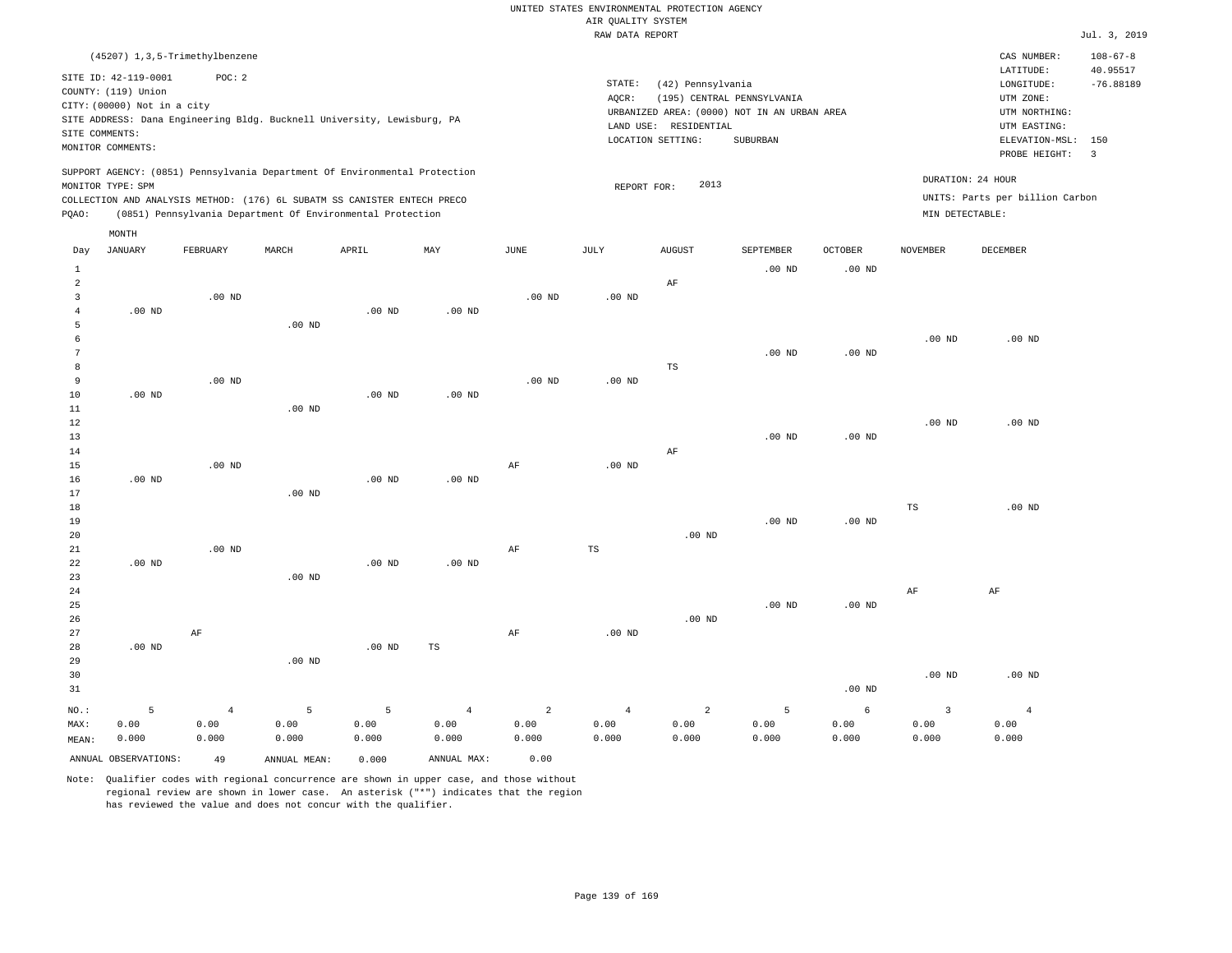|                |                                                                                                                   |                                  |                                                                                                                                                        |                         |                   |                 | RAW DATA REPORT |                                                                 |                                                                                       |                   |                   |                                                                                                              | Jul. 3, 2019                              |
|----------------|-------------------------------------------------------------------------------------------------------------------|----------------------------------|--------------------------------------------------------------------------------------------------------------------------------------------------------|-------------------------|-------------------|-----------------|-----------------|-----------------------------------------------------------------|---------------------------------------------------------------------------------------|-------------------|-------------------|--------------------------------------------------------------------------------------------------------------|-------------------------------------------|
|                |                                                                                                                   | (45207) 1, 3, 5-Trimethylbenzene |                                                                                                                                                        |                         |                   |                 |                 |                                                                 |                                                                                       |                   |                   | CAS NUMBER:                                                                                                  | $108 - 67 - 8$                            |
|                | SITE ID: 42-119-0001<br>COUNTY: (119) Union<br>CITY: (00000) Not in a city<br>SITE COMMENTS:<br>MONITOR COMMENTS: | POC: 2                           | SITE ADDRESS: Dana Engineering Bldg. Bucknell University, Lewisburg, PA                                                                                |                         |                   |                 | STATE:<br>AQCR: | (42) Pennsylvania<br>LAND USE: RESIDENTIAL<br>LOCATION SETTING: | (195) CENTRAL PENNSYLVANIA<br>URBANIZED AREA: (0000) NOT IN AN URBAN AREA<br>SUBURBAN |                   |                   | LATITUDE:<br>LONGITUDE:<br>UTM ZONE:<br>UTM NORTHING:<br>UTM EASTING:<br>ELEVATION-MSL: 150<br>PROBE HEIGHT: | 40.95517<br>$-76.88189$<br>$\overline{3}$ |
|                | MONITOR TYPE: SPM                                                                                                 |                                  | SUPPORT AGENCY: (0851) Pennsylvania Department Of Environmental Protection<br>COLLECTION AND ANALYSIS METHOD: (176) 6L SUBATM SS CANISTER ENTECH PRECO |                         |                   |                 | REPORT FOR:     | 2014                                                            |                                                                                       |                   |                   | DURATION: 24 HOUR<br>UNITS: Parts per billion Carbon                                                         |                                           |
| POAO:          |                                                                                                                   |                                  | (0851) Pennsylvania Department Of Environmental Protection                                                                                             |                         |                   |                 |                 |                                                                 |                                                                                       |                   | MIN DETECTABLE:   |                                                                                                              |                                           |
|                | MONTH                                                                                                             |                                  |                                                                                                                                                        |                         |                   |                 |                 |                                                                 |                                                                                       |                   |                   |                                                                                                              |                                           |
| Day            | <b>JANUARY</b>                                                                                                    | FEBRUARY                         | MARCH                                                                                                                                                  | APRIL                   | MAY               | $\mathtt{JUNE}$ | JULY            | <b>AUGUST</b>                                                   | SEPTEMBER                                                                             | OCTOBER           | <b>NOVEMBER</b>   | DECEMBER                                                                                                     |                                           |
| $\mathbf{1}$   |                                                                                                                   |                                  |                                                                                                                                                        |                         |                   |                 |                 |                                                                 |                                                                                       |                   | .00 <sub>ND</sub> | $.00$ ND                                                                                                     |                                           |
| $\overline{a}$ |                                                                                                                   |                                  |                                                                                                                                                        |                         |                   |                 |                 |                                                                 | $.00$ ND                                                                              | .00 <sub>ND</sub> |                   |                                                                                                              |                                           |
| 3              |                                                                                                                   |                                  |                                                                                                                                                        |                         |                   |                 |                 | $.00$ ND                                                        |                                                                                       |                   |                   |                                                                                                              |                                           |
| $\overline{4}$ |                                                                                                                   | .26S                             |                                                                                                                                                        |                         |                   | AF              | $.00$ ND        |                                                                 |                                                                                       |                   |                   |                                                                                                              |                                           |
| 5<br>6         | .00 <sub>ND</sub>                                                                                                 |                                  | .00 <sub>ND</sub>                                                                                                                                      | AF                      | .00 <sub>ND</sub> |                 |                 |                                                                 |                                                                                       |                   |                   |                                                                                                              |                                           |
| 7              |                                                                                                                   |                                  |                                                                                                                                                        |                         |                   |                 |                 |                                                                 |                                                                                       |                   | .00 <sub>ND</sub> | $.00$ ND                                                                                                     |                                           |
| 8              |                                                                                                                   |                                  |                                                                                                                                                        |                         |                   |                 |                 |                                                                 | $.00$ ND                                                                              | .00 <sub>ND</sub> |                   |                                                                                                              |                                           |
| $\overline{9}$ |                                                                                                                   |                                  |                                                                                                                                                        |                         |                   |                 |                 | $.00$ ND                                                        |                                                                                       |                   |                   |                                                                                                              |                                           |
| 10             |                                                                                                                   | $\rm{AF}$                        |                                                                                                                                                        |                         |                   | $.00$ ND        | .36S            |                                                                 |                                                                                       |                   |                   |                                                                                                              |                                           |
| $11\,$         | .00 <sub>ND</sub>                                                                                                 |                                  |                                                                                                                                                        | AF                      | $.00$ ND          |                 |                 |                                                                 |                                                                                       |                   |                   |                                                                                                              |                                           |
| 12             |                                                                                                                   |                                  | $.00$ ND                                                                                                                                               |                         |                   |                 |                 |                                                                 |                                                                                       |                   |                   |                                                                                                              |                                           |
| 13             |                                                                                                                   |                                  |                                                                                                                                                        |                         |                   |                 |                 |                                                                 |                                                                                       |                   | $.00$ ND          | $.00$ ND                                                                                                     |                                           |
| 14             |                                                                                                                   |                                  |                                                                                                                                                        |                         |                   |                 |                 |                                                                 | $.00$ ND                                                                              | .00 <sub>ND</sub> |                   |                                                                                                              |                                           |
| 15             |                                                                                                                   |                                  |                                                                                                                                                        |                         |                   |                 |                 | $.00$ ND                                                        |                                                                                       |                   |                   |                                                                                                              |                                           |
| 16             |                                                                                                                   | $.00$ DI                         |                                                                                                                                                        |                         |                   | $.00$ ND        | $.00$ ND        |                                                                 |                                                                                       |                   |                   |                                                                                                              |                                           |
| 17             | $.00$ ND                                                                                                          |                                  |                                                                                                                                                        | $.00$ ND                | $.00$ ND          |                 |                 |                                                                 |                                                                                       |                   |                   |                                                                                                              |                                           |
| 18             |                                                                                                                   |                                  | $.00$ ND                                                                                                                                               |                         |                   |                 |                 |                                                                 |                                                                                       |                   |                   |                                                                                                              |                                           |
| 19             |                                                                                                                   |                                  |                                                                                                                                                        |                         |                   |                 |                 |                                                                 |                                                                                       |                   | .00 <sub>ND</sub> | $.00$ ND                                                                                                     |                                           |
| 20<br>21       |                                                                                                                   |                                  |                                                                                                                                                        |                         |                   |                 |                 | $.00$ ND                                                        | $.00$ ND                                                                              | $.00$ ND          |                   |                                                                                                              |                                           |
| 22             |                                                                                                                   | $.00$ ND                         |                                                                                                                                                        |                         |                   | $.00$ ND        | .35SQ           |                                                                 |                                                                                       |                   |                   |                                                                                                              |                                           |
| 23             | $.00$ ND                                                                                                          |                                  |                                                                                                                                                        | $.00$ ND                | $.00$ ND          |                 |                 |                                                                 |                                                                                       |                   |                   |                                                                                                              |                                           |
| 24             |                                                                                                                   |                                  | $.00$ ND                                                                                                                                               |                         |                   |                 |                 |                                                                 |                                                                                       |                   |                   |                                                                                                              |                                           |
| 25             |                                                                                                                   |                                  |                                                                                                                                                        |                         |                   |                 |                 |                                                                 |                                                                                       |                   | .00 <sub>ND</sub> | $.00$ ND                                                                                                     |                                           |
| 26             |                                                                                                                   |                                  |                                                                                                                                                        |                         |                   |                 |                 |                                                                 | $.00$ ND                                                                              | $.00$ ND          |                   |                                                                                                              |                                           |
| 27             |                                                                                                                   |                                  |                                                                                                                                                        |                         |                   |                 |                 | $.00$ ND                                                        |                                                                                       |                   |                   |                                                                                                              |                                           |
| 28             |                                                                                                                   | $\mathbb{A}\mathbb{S}$           |                                                                                                                                                        |                         |                   | $.00$ ND        | $.00$ ND        |                                                                 |                                                                                       |                   |                   |                                                                                                              |                                           |
| 29             | TS                                                                                                                |                                  |                                                                                                                                                        | $.00$ ND                | .00 <sub>ND</sub> |                 |                 |                                                                 |                                                                                       |                   |                   |                                                                                                              |                                           |
| 30             |                                                                                                                   |                                  | $\rm AF$                                                                                                                                               |                         |                   |                 |                 |                                                                 |                                                                                       |                   |                   |                                                                                                              |                                           |
| 31             |                                                                                                                   |                                  |                                                                                                                                                        |                         |                   |                 |                 |                                                                 |                                                                                       |                   |                   | $.00$ ND                                                                                                     |                                           |
| NO.:           | $\overline{4}$                                                                                                    | $\overline{3}$                   | $\overline{4}$                                                                                                                                         | $\overline{\mathbf{3}}$ | 5                 | $\overline{4}$  | 5               | 5                                                               | 5                                                                                     | 5                 | 5                 | 6                                                                                                            |                                           |
| MAX:           | 0.00                                                                                                              | .26                              | 0.00                                                                                                                                                   | 0.00                    | 0.00              | 0.00            | .36             | 0.00                                                            | 0.00                                                                                  | 0.00              | 0.00              | 0.00                                                                                                         |                                           |
| MEAN:          | 0.000                                                                                                             | .087                             | 0.000                                                                                                                                                  | 0.000                   | 0.000             | 0.000           | .142            | 0.000                                                           | 0.000                                                                                 | 0.000             | 0.000             | 0.000                                                                                                        |                                           |
|                | ANNUAL OBSERVATIONS:                                                                                              | 54                               | ANNUAL MEAN:                                                                                                                                           | .018                    | ANNUAL MAX:       | .36             |                 |                                                                 |                                                                                       |                   |                   |                                                                                                              |                                           |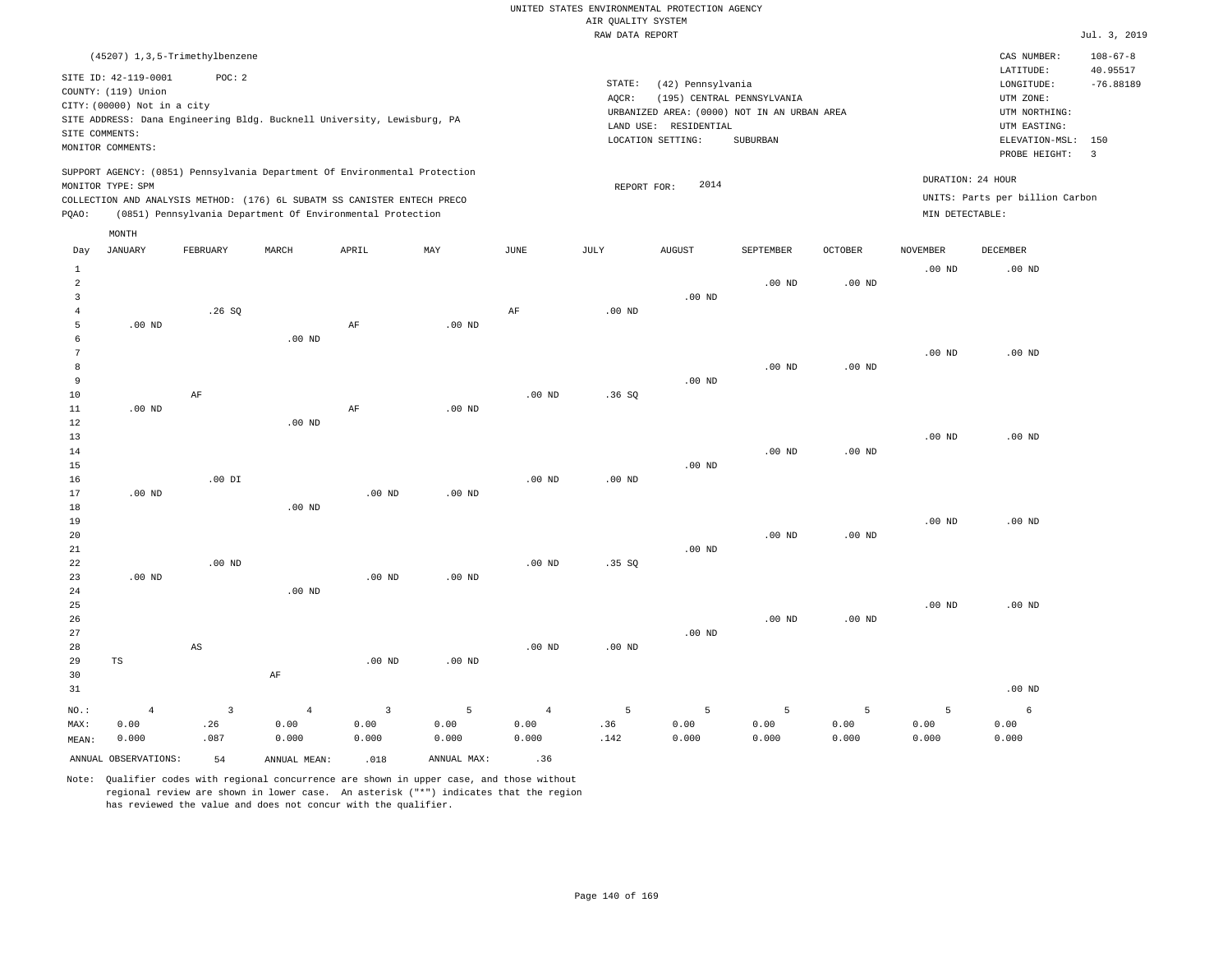|                                                                         |                                                                            |                   |                                                            |                   |                   |                   | RAW DATA REPORT   |                                 |                                             |                   |                   |                   | Jul. 3, 2019   |
|-------------------------------------------------------------------------|----------------------------------------------------------------------------|-------------------|------------------------------------------------------------|-------------------|-------------------|-------------------|-------------------|---------------------------------|---------------------------------------------|-------------------|-------------------|-------------------|----------------|
|                                                                         | (45207) 1, 3, 5-Trimethylbenzene                                           |                   |                                                            |                   |                   |                   |                   |                                 |                                             |                   |                   | CAS NUMBER:       | $108 - 67 - 8$ |
|                                                                         |                                                                            | POC: 2            |                                                            |                   |                   |                   |                   |                                 |                                             |                   |                   | LATITUDE:         | 40.95517       |
| SITE ID: 42-119-0001<br>COUNTY: (119) Union                             |                                                                            |                   |                                                            |                   |                   |                   | STATE:            | LONGITUDE:                      | $-76.88189$                                 |                   |                   |                   |                |
| CITY: (00000) Not in a city                                             |                                                                            |                   |                                                            |                   |                   |                   | AQCR:             |                                 | (195) CENTRAL PENNSYLVANIA                  |                   |                   | UTM ZONE:         |                |
| SITE ADDRESS: Dana Engineering Bldg. Bucknell University, Lewisburg, PA |                                                                            |                   |                                                            |                   |                   |                   |                   |                                 | URBANIZED AREA: (0000) NOT IN AN URBAN AREA |                   |                   | UTM NORTHING:     |                |
|                                                                         | SITE COMMENTS:                                                             |                   |                                                            |                   |                   |                   |                   | LAND USE: RESIDENTIAL           |                                             |                   |                   | UTM EASTING:      |                |
|                                                                         | MONITOR COMMENTS:                                                          |                   |                                                            |                   |                   |                   |                   | LOCATION SETTING:               | SUBURBAN                                    |                   |                   | ELEVATION-MSL:    | 150            |
|                                                                         |                                                                            |                   |                                                            |                   |                   |                   |                   |                                 |                                             |                   |                   | PROBE HEIGHT:     | $\overline{3}$ |
|                                                                         | SUPPORT AGENCY: (0851) Pennsylvania Department Of Environmental Protection |                   |                                                            |                   |                   |                   |                   | 2015                            |                                             |                   |                   | DURATION: 24 HOUR |                |
|                                                                         | MONITOR TYPE: SPM                                                          |                   |                                                            |                   |                   |                   | REPORT FOR:       | UNITS: Parts per billion Carbon |                                             |                   |                   |                   |                |
|                                                                         | COLLECTION AND ANALYSIS METHOD: (176) 6L SUBATM SS CANISTER ENTECH PRECO   |                   |                                                            |                   |                   |                   |                   |                                 |                                             |                   |                   |                   |                |
| PQAO:                                                                   |                                                                            |                   | (0851) Pennsylvania Department Of Environmental Protection |                   |                   |                   |                   |                                 |                                             |                   | MIN DETECTABLE:   |                   |                |
|                                                                         | MONTH                                                                      | FEBRUARY          | MARCH                                                      | APRIL             | MAY               | <b>JUNE</b>       |                   |                                 | SEPTEMBER                                   | <b>OCTOBER</b>    | <b>NOVEMBER</b>   | DECEMBER          |                |
| Day                                                                     | JANUARY                                                                    |                   |                                                            |                   |                   |                   | JULY              | AUGUST                          |                                             |                   |                   |                   |                |
| $\mathbf{1}$<br>$\overline{2}$                                          |                                                                            |                   | $.00$ ND                                                   |                   |                   |                   |                   |                                 |                                             |                   | $\rm AF$          | $.00$ ND          |                |
| 3                                                                       |                                                                            |                   |                                                            |                   |                   |                   |                   |                                 | .44 SQ                                      | AS                |                   |                   |                |
| $\overline{4}$                                                          |                                                                            |                   |                                                            |                   |                   |                   |                   | $.00$ ND                        |                                             |                   |                   |                   |                |
| 5                                                                       |                                                                            | .00 <sub>ND</sub> |                                                            |                   |                   | $.00$ ND          | .00 <sub>ND</sub> |                                 |                                             |                   |                   |                   |                |
| 6                                                                       | $.00$ ND                                                                   |                   |                                                            | $.00$ ND          | $.00$ ND          |                   |                   |                                 |                                             |                   |                   |                   |                |
| 7                                                                       |                                                                            |                   | $.00$ ND                                                   |                   |                   |                   |                   |                                 |                                             |                   |                   |                   |                |
| 8                                                                       |                                                                            |                   |                                                            |                   |                   |                   |                   |                                 |                                             |                   | $.00$ ND          | $.00$ ND          |                |
| 9                                                                       |                                                                            |                   |                                                            |                   |                   |                   |                   |                                 | $_{\rm AS}$                                 | $.00$ ND          |                   |                   |                |
| 10                                                                      |                                                                            |                   |                                                            |                   |                   |                   |                   | $.00$ ND                        |                                             |                   |                   |                   |                |
| 11                                                                      |                                                                            | $.00$ ND          |                                                            |                   |                   | $.00$ ND          | 3.60 5            |                                 |                                             |                   |                   |                   |                |
| 12                                                                      | $.00$ ND                                                                   |                   |                                                            | $.00$ ND          | AF                |                   |                   |                                 |                                             |                   |                   |                   |                |
| 13                                                                      |                                                                            |                   | $.00$ ND                                                   |                   |                   |                   |                   |                                 |                                             |                   |                   |                   |                |
| 14                                                                      |                                                                            |                   |                                                            |                   |                   |                   |                   |                                 |                                             |                   | $.00$ ND          | $_{\rm AS}$       |                |
| 15                                                                      |                                                                            |                   |                                                            |                   |                   |                   |                   |                                 | AS                                          | $.00$ ND          |                   |                   |                |
| 16                                                                      |                                                                            |                   |                                                            |                   |                   |                   |                   | .39SQ                           |                                             |                   |                   |                   |                |
| 17                                                                      |                                                                            | $.00$ ND          |                                                            |                   |                   | .00 <sub>ND</sub> | 1.08              |                                 |                                             |                   |                   |                   |                |
| 18                                                                      | $.00$ ND                                                                   |                   |                                                            | .00 <sub>ND</sub> | .00 <sub>ND</sub> |                   |                   |                                 |                                             |                   |                   |                   |                |
| 19                                                                      |                                                                            |                   | $.00$ ND                                                   |                   |                   |                   |                   |                                 |                                             |                   |                   |                   |                |
| 20                                                                      |                                                                            |                   |                                                            |                   |                   |                   |                   |                                 |                                             |                   | $.00$ ND          | AS                |                |
| $2\sqrt{1}$                                                             |                                                                            |                   |                                                            |                   |                   |                   |                   |                                 | .00 <sub>ND</sub>                           | .00 <sub>ND</sub> |                   |                   |                |
| 22<br>23                                                                |                                                                            | $.00$ ND          |                                                            |                   |                   | .00 <sub>ND</sub> | .89S              | $.00$ ND                        |                                             |                   |                   |                   |                |
| 24                                                                      | $.00$ ND                                                                   |                   |                                                            | .00 <sub>ND</sub> | $.00$ ND          |                   |                   |                                 |                                             |                   |                   |                   |                |
| 25                                                                      |                                                                            |                   | .00 <sub>ND</sub>                                          |                   |                   |                   |                   |                                 |                                             |                   |                   |                   |                |
| 26                                                                      |                                                                            |                   |                                                            |                   |                   |                   |                   |                                 |                                             |                   | .00 <sub>ND</sub> | $.00$ ND          |                |
| $2\,7$                                                                  |                                                                            |                   |                                                            |                   |                   |                   |                   |                                 | $.00$ ND                                    | $.00$ ND          |                   |                   |                |
| 28                                                                      |                                                                            |                   |                                                            |                   |                   |                   |                   | AS                              |                                             |                   |                   |                   |                |
| 29                                                                      |                                                                            |                   |                                                            |                   |                   | .00 <sub>ND</sub> | .77 SQ            |                                 |                                             |                   |                   |                   |                |
| 30                                                                      | AF                                                                         |                   |                                                            | $.00$ ND          | $.00$ ND          |                   |                   |                                 |                                             |                   |                   |                   |                |
| 31                                                                      |                                                                            |                   | $.00$ ND                                                   |                   |                   |                   |                   |                                 |                                             |                   |                   |                   |                |
| NO.:                                                                    | $\overline{4}$                                                             | $\overline{4}$    | 6                                                          | 5                 | $\overline{4}$    | 5                 | 5                 | $\overline{4}$                  | $\overline{3}$                              | $\overline{4}$    | $\overline{4}$    | $\overline{3}$    |                |
| MAX:                                                                    | 0.00                                                                       | 0.00              | 0.00                                                       | 0.00              | 0.00              | 0.00              | 3.60              | .39                             | .44                                         | 0.00              | 0.00              | 0.00              |                |
| MEAN:                                                                   | 0.000                                                                      | 0.000             | 0.000                                                      | 0.000             | 0.000             | 0.000             | 1.268             | .098                            | .147                                        | 0.000             | 0.000             | 0.000             |                |
|                                                                         | ANNUAL OBSERVATIONS:                                                       | 51                | ANNUAL MEAN:                                               | .141              | ANNUAL MAX:       | 3.60              |                   |                                 |                                             |                   |                   |                   |                |
|                                                                         |                                                                            |                   |                                                            |                   |                   |                   |                   |                                 |                                             |                   |                   |                   |                |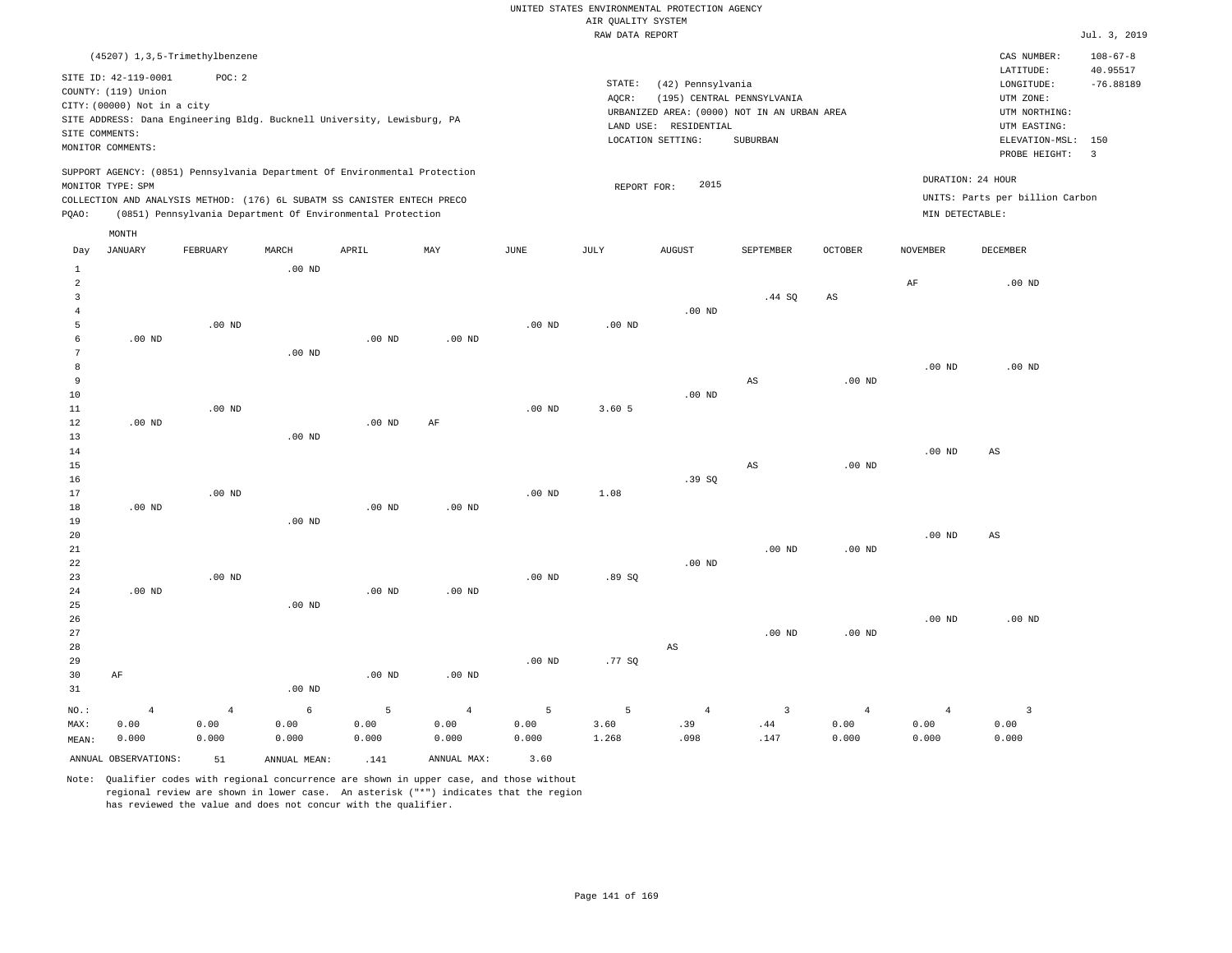|                                                                         |                      |                                  |          |                                                                            |                   |                | RAW DATA REPORT                             |                   |           |                   |                 |                                 | Jul. 3, 2019              |
|-------------------------------------------------------------------------|----------------------|----------------------------------|----------|----------------------------------------------------------------------------|-------------------|----------------|---------------------------------------------|-------------------|-----------|-------------------|-----------------|---------------------------------|---------------------------|
|                                                                         |                      | (45208) 1, 2, 4-Trimethylbenzene |          |                                                                            |                   |                |                                             |                   |           |                   |                 | CAS NUMBER:                     | $95 - 63 - 6$<br>40.95517 |
|                                                                         | SITE ID: 42-119-0001 | POC: 2                           |          |                                                                            |                   |                | STATE:                                      | (42) Pennsylvania |           |                   |                 | LATITUDE:<br>LONGITUDE:         | $-76.88189$               |
| COUNTY: (119) Union                                                     |                      |                                  |          |                                                                            |                   |                | AQCR:                                       | UTM ZONE:         |           |                   |                 |                                 |                           |
| CITY: (00000) Not in a city                                             |                      |                                  |          |                                                                            |                   |                | URBANIZED AREA: (0000) NOT IN AN URBAN AREA | UTM NORTHING:     |           |                   |                 |                                 |                           |
| SITE ADDRESS: Dana Engineering Bldg. Bucknell University, Lewisburg, PA |                      |                                  |          |                                                                            |                   |                | LAND USE: RESIDENTIAL                       | UTM EASTING:      |           |                   |                 |                                 |                           |
| SITE COMMENTS:<br>MONITOR COMMENTS:                                     |                      |                                  |          |                                                                            |                   |                |                                             | LOCATION SETTING: | SUBURBAN  |                   |                 | ELEVATION-MSL:                  | 150                       |
|                                                                         |                      |                                  |          |                                                                            |                   |                |                                             |                   |           |                   |                 | PROBE HEIGHT:                   | $\overline{\mathbf{3}}$   |
|                                                                         | MONITOR TYPE: SPM    |                                  |          | SUPPORT AGENCY: (0851) Pennsylvania Department Of Environmental Protection |                   |                | REPORT FOR:                                 | 2013              |           |                   |                 | DURATION: 24 HOUR               |                           |
|                                                                         |                      |                                  |          | COLLECTION AND ANALYSIS METHOD: (176) 6L SUBATM SS CANISTER ENTECH PRECO   |                   |                |                                             |                   |           |                   |                 | UNITS: Parts per billion Carbon |                           |
| PQAO:                                                                   |                      |                                  |          | (0851) Pennsylvania Department Of Environmental Protection                 |                   |                |                                             |                   |           |                   | MIN DETECTABLE: |                                 |                           |
|                                                                         | MONTH                |                                  |          |                                                                            |                   |                |                                             |                   |           |                   |                 |                                 |                           |
| Day                                                                     | JANUARY              | FEBRUARY                         | MARCH    | APRIL                                                                      | MAY               | JUNE           | JULY                                        | <b>AUGUST</b>     | SEPTEMBER | <b>OCTOBER</b>    | <b>NOVEMBER</b> | <b>DECEMBER</b>                 |                           |
| $\mathbf{1}$                                                            |                      |                                  |          |                                                                            |                   |                |                                             |                   | $.00$ ND  | .40SQ             |                 |                                 |                           |
| $\overline{a}$                                                          |                      |                                  |          |                                                                            |                   |                |                                             | AF                |           |                   |                 |                                 |                           |
| $\overline{3}$<br>$\overline{4}$                                        |                      | $.00$ ND                         |          |                                                                            |                   | $.00$ ND       | $.00$ ND                                    |                   |           |                   |                 |                                 |                           |
| 5                                                                       | $.00$ ND             |                                  | $.00$ ND | $.00$ ND                                                                   | $.00$ ND          |                |                                             |                   |           |                   |                 |                                 |                           |
| 6                                                                       |                      |                                  |          |                                                                            |                   |                |                                             |                   |           |                   | .31 SQ          | .20S                            |                           |
| 7                                                                       |                      |                                  |          |                                                                            |                   |                |                                             |                   | $.00$ ND  | $.00$ ND          |                 |                                 |                           |
| 8                                                                       |                      |                                  |          |                                                                            |                   |                |                                             | TS                |           |                   |                 |                                 |                           |
| 9                                                                       |                      | $.00$ ND                         |          |                                                                            |                   | $.00$ ND       | .00 <sub>ND</sub>                           |                   |           |                   |                 |                                 |                           |
| 10                                                                      | $.00$ ND             |                                  |          | $.00$ ND                                                                   | .00 <sub>ND</sub> |                |                                             |                   |           |                   |                 |                                 |                           |
| 11                                                                      |                      |                                  | $.00$ ND |                                                                            |                   |                |                                             |                   |           |                   |                 |                                 |                           |
| 12<br>13                                                                |                      |                                  |          |                                                                            |                   |                |                                             |                   | $.00$ ND  | .00 <sub>ND</sub> | $.00$ ND        | $.00$ ND                        |                           |
| 14                                                                      |                      |                                  |          |                                                                            |                   |                |                                             | AF                |           |                   |                 |                                 |                           |
| 15                                                                      |                      | $.00$ ND                         |          |                                                                            |                   | AF             | .00 <sub>ND</sub>                           |                   |           |                   |                 |                                 |                           |
| 16                                                                      | $.00$ ND             |                                  |          | $.00$ ND                                                                   | $.00$ ND          |                |                                             |                   |           |                   |                 |                                 |                           |
| 17                                                                      |                      |                                  | $.00$ ND |                                                                            |                   |                |                                             |                   |           |                   |                 |                                 |                           |
| 18                                                                      |                      |                                  |          |                                                                            |                   |                |                                             |                   |           |                   | $_{\rm TS}$     | .24 SQ                          |                           |
| 19<br>20                                                                |                      |                                  |          |                                                                            |                   |                |                                             |                   | .59SQ     | $.00$ ND          |                 |                                 |                           |
| 21                                                                      |                      | $.00$ ND                         |          |                                                                            |                   | AF             | $_{\rm TS}$                                 | .67SQ             |           |                   |                 |                                 |                           |
| 22                                                                      | $.00$ ND             |                                  |          | $.00$ ND                                                                   | $.00$ ND          |                |                                             |                   |           |                   |                 |                                 |                           |
| 23                                                                      |                      |                                  | $.00$ ND |                                                                            |                   |                |                                             |                   |           |                   |                 |                                 |                           |
| 24                                                                      |                      |                                  |          |                                                                            |                   |                |                                             |                   |           |                   | $\rm{AF}$       | $\rm AF$                        |                           |
| 25                                                                      |                      |                                  |          |                                                                            |                   |                |                                             |                   | .58S      | $.00$ ND          |                 |                                 |                           |
| 26                                                                      |                      |                                  |          |                                                                            |                   |                |                                             | $.00$ ND          |           |                   |                 |                                 |                           |
| 27                                                                      |                      | AF                               |          |                                                                            |                   | AF             | $.00$ ND                                    |                   |           |                   |                 |                                 |                           |
| 28<br>29                                                                | $.00$ ND             |                                  | $.00$ ND | $.00$ ND                                                                   | TS                |                |                                             |                   |           |                   |                 |                                 |                           |
| 30                                                                      |                      |                                  |          |                                                                            |                   |                |                                             |                   |           |                   | $.00$ ND        | .00 <sub>ND</sub>               |                           |
| 31                                                                      |                      |                                  |          |                                                                            |                   |                |                                             |                   |           | .24SQ             |                 |                                 |                           |
| $NO.$ :                                                                 | 5                    | $\overline{4}$                   | 5        | 5                                                                          | $\overline{4}$    | $\overline{a}$ | $\overline{4}$                              | $\overline{a}$    | 5         | 6                 | $\overline{3}$  | $\overline{4}$                  |                           |
| MAX:                                                                    | 0.00                 | 0.00                             | 0.00     | 0.00                                                                       | 0.00              | 0.00           | 0.00                                        | .67               | .59       | .40               | .31             | .24                             |                           |
| MEAN:                                                                   | 0.000                | 0.000                            | 0.000    | 0.000                                                                      | 0.000             | 0.000          | 0.000                                       | .335              | .234      | .107              | .103            | .110                            |                           |

ANNUAL OBSERVATIONS:  $49$  ANNUAL MEAN: .066 ANNUAL MAX: .67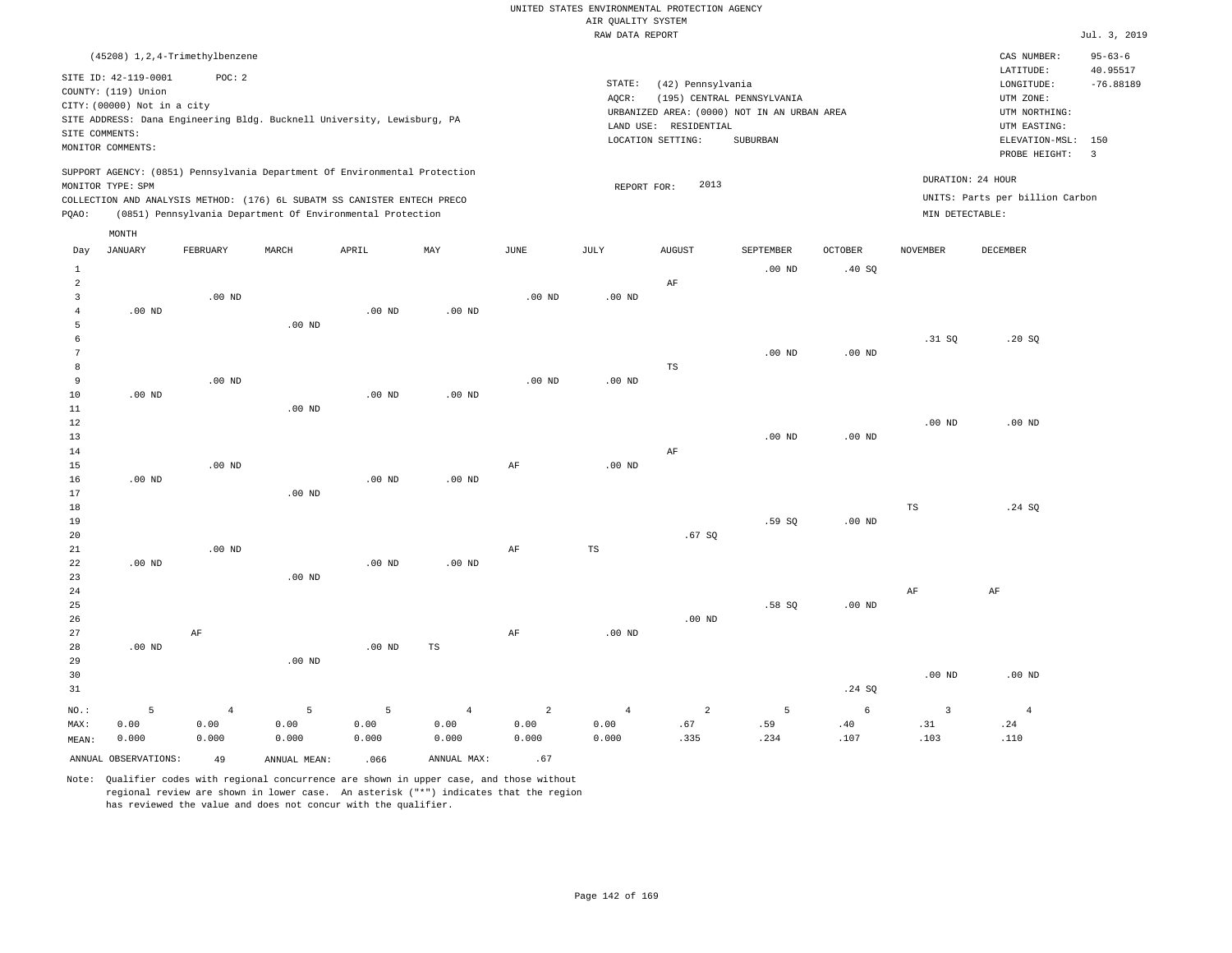|                                                                                                 |                                  |                        |                   |                                                                          |                   |                |                                                      | UNITED STATES ENVIRONMENTAL PROTECTION AGENCY |             |                   |                   |                 |                |
|-------------------------------------------------------------------------------------------------|----------------------------------|------------------------|-------------------|--------------------------------------------------------------------------|-------------------|----------------|------------------------------------------------------|-----------------------------------------------|-------------|-------------------|-------------------|-----------------|----------------|
|                                                                                                 |                                  |                        |                   |                                                                          |                   |                | AIR QUALITY SYSTEM                                   |                                               |             |                   |                   |                 |                |
|                                                                                                 |                                  |                        |                   |                                                                          |                   |                | RAW DATA REPORT                                      |                                               |             |                   |                   |                 | Jul. 3, 2019   |
|                                                                                                 | (45208) 1, 2, 4-Trimethylbenzene |                        |                   |                                                                          |                   |                |                                                      |                                               |             |                   |                   | CAS NUMBER:     | $95 - 63 - 6$  |
|                                                                                                 | SITE ID: 42-119-0001             | POC: 2                 |                   |                                                                          |                   |                |                                                      | (42) Pennsylvania                             |             |                   |                   | LATITUDE:       | 40.95517       |
| COUNTY: (119) Union                                                                             |                                  |                        |                   |                                                                          |                   |                | STATE:                                               | LONGITUDE:                                    | $-76.88189$ |                   |                   |                 |                |
| CITY: (00000) Not in a city                                                                     |                                  |                        |                   |                                                                          |                   |                | AQCR:<br>URBANIZED AREA: (0000) NOT IN AN URBAN AREA | UTM ZONE:<br>UTM NORTHING:                    |             |                   |                   |                 |                |
| SITE ADDRESS: Dana Engineering Bldg. Bucknell University, Lewisburg, PA                         |                                  |                        |                   |                                                                          |                   |                | LAND USE: RESIDENTIAL                                | UTM EASTING:                                  |             |                   |                   |                 |                |
| SITE COMMENTS:                                                                                  |                                  |                        |                   |                                                                          |                   |                | LOCATION SETTING:                                    | ELEVATION-MSL:                                | 150         |                   |                   |                 |                |
|                                                                                                 | MONITOR COMMENTS:                |                        |                   |                                                                          |                   |                |                                                      |                                               | SUBURBAN    |                   |                   | PROBE HEIGHT:   | $\overline{3}$ |
| SUPPORT AGENCY: (0851) Pennsylvania Department Of Environmental Protection<br>MONITOR TYPE: SPM |                                  |                        |                   |                                                                          |                   |                | REPORT FOR:                                          | DURATION: 24 HOUR                             |             |                   |                   |                 |                |
|                                                                                                 |                                  |                        |                   | COLLECTION AND ANALYSIS METHOD: (176) 6L SUBATM SS CANISTER ENTECH PRECO |                   |                |                                                      | UNITS: Parts per billion Carbon               |             |                   |                   |                 |                |
| PQAO:                                                                                           |                                  |                        |                   | (0851) Pennsylvania Department Of Environmental Protection               |                   |                |                                                      |                                               |             |                   | MIN DETECTABLE:   |                 |                |
|                                                                                                 | MONTH                            |                        |                   |                                                                          |                   |                |                                                      |                                               |             |                   |                   |                 |                |
| Day                                                                                             | <b>JANUARY</b>                   | FEBRUARY               | MARCH             | APRIL                                                                    | MAY               | JUNE           | JULY                                                 | <b>AUGUST</b>                                 | SEPTEMBER   | <b>OCTOBER</b>    | <b>NOVEMBER</b>   | <b>DECEMBER</b> |                |
| $\mathbf{1}$                                                                                    |                                  |                        |                   |                                                                          |                   |                |                                                      |                                               |             |                   | .00 <sub>ND</sub> | .50S            |                |
| $\overline{a}$<br>$\overline{3}$                                                                |                                  |                        |                   |                                                                          |                   |                |                                                      | 1.60                                          | .31 SQ      | .57SQ             |                   |                 |                |
| $\overline{4}$                                                                                  |                                  | .78 SQ                 |                   |                                                                          |                   | AF             | .48 SQ                                               |                                               |             |                   |                   |                 |                |
| 5                                                                                               | .19S                             |                        |                   | AF                                                                       | $.00$ ND          |                |                                                      |                                               |             |                   |                   |                 |                |
| 6                                                                                               |                                  |                        | $.00$ ND          |                                                                          |                   |                |                                                      |                                               |             |                   |                   |                 |                |
| $7\phantom{.0}$                                                                                 |                                  |                        |                   |                                                                          |                   |                |                                                      |                                               |             |                   | .00 <sub>ND</sub> | $.00$ ND        |                |
| 8                                                                                               |                                  |                        |                   |                                                                          |                   |                |                                                      |                                               | .44 S0      | $.00$ ND          |                   |                 |                |
| 9                                                                                               |                                  |                        |                   |                                                                          |                   |                |                                                      | .64SQ                                         |             |                   |                   |                 |                |
| $10$                                                                                            |                                  | AF                     |                   |                                                                          |                   | .88SQ          | 2.73 5                                               |                                               |             |                   |                   |                 |                |
| 11                                                                                              | .28S                             |                        |                   | AF                                                                       | .00 <sub>ND</sub> |                |                                                      |                                               |             |                   |                   |                 |                |
| 12                                                                                              |                                  |                        | .00 <sub>ND</sub> |                                                                          |                   |                |                                                      |                                               |             |                   |                   |                 |                |
| 13                                                                                              |                                  |                        |                   |                                                                          |                   |                |                                                      |                                               | $.00$ ND    | $.00$ ND          | .00 <sub>ND</sub> | $.00$ ND        |                |
| 14<br>15                                                                                        |                                  |                        |                   |                                                                          |                   |                |                                                      | $.00$ ND                                      |             |                   |                   |                 |                |
| 16                                                                                              |                                  | $.00$ DI               |                   |                                                                          |                   | 1.64           | 1.17                                                 |                                               |             |                   |                   |                 |                |
| $17\,$                                                                                          | .21 SQ                           |                        |                   | $.00$ ND                                                                 | $.00$ ND          |                |                                                      |                                               |             |                   |                   |                 |                |
| $1\,8$                                                                                          |                                  |                        | .28SQ             |                                                                          |                   |                |                                                      |                                               |             |                   |                   |                 |                |
| 19                                                                                              |                                  |                        |                   |                                                                          |                   |                |                                                      |                                               |             |                   | $.00$ ND          | $.00$ ND        |                |
| 20                                                                                              |                                  |                        |                   |                                                                          |                   |                |                                                      |                                               | $.00$ ND    | $.00$ ND          |                   |                 |                |
| 21                                                                                              |                                  |                        |                   |                                                                          |                   |                |                                                      | $.00$ ND                                      |             |                   |                   |                 |                |
| 22                                                                                              |                                  | $.00$ ND               |                   |                                                                          |                   | 1.04 SQ        | 2.71.5                                               |                                               |             |                   |                   |                 |                |
| 23                                                                                              | $.00$ ND                         |                        |                   | $.00$ ND                                                                 | $.00$ ND          |                |                                                      |                                               |             |                   |                   |                 |                |
| 24<br>25                                                                                        |                                  |                        | .17SQ             |                                                                          |                   |                |                                                      |                                               |             |                   | .00 <sub>ND</sub> | $.00$ ND        |                |
| 26                                                                                              |                                  |                        |                   |                                                                          |                   |                |                                                      |                                               | .57SQ       | .00 <sub>ND</sub> |                   |                 |                |
| 27                                                                                              |                                  |                        |                   |                                                                          |                   |                |                                                      | .49 SO                                        |             |                   |                   |                 |                |
| 28                                                                                              |                                  | $\mathbb{A}\mathbb{S}$ |                   |                                                                          |                   | .48 SQ         | .00 <sub>ND</sub>                                    |                                               |             |                   |                   |                 |                |
| 29                                                                                              | TS                               |                        |                   | .22S                                                                     | $.00$ ND          |                |                                                      |                                               |             |                   |                   |                 |                |
| 30                                                                                              |                                  |                        | $\rm AF$          |                                                                          |                   |                |                                                      |                                               |             |                   |                   |                 |                |
| 31                                                                                              |                                  |                        |                   |                                                                          |                   |                |                                                      |                                               |             |                   |                   | $.00$ ND        |                |
| NO.:                                                                                            | $\overline{4}$                   | $\overline{3}$         | $\overline{4}$    | $\overline{3}$                                                           | 5                 | $\overline{4}$ | 5                                                    | 5                                             | 5           | 5                 | $\overline{5}$    | $\epsilon$      |                |
| MAX:                                                                                            | .28                              | .78                    | .28               | .22                                                                      | 0.00              | 1.64           | 2.73                                                 | 1.60                                          | .57         | .57               | 0.00              | .50             |                |
| MEAN:                                                                                           | .170                             | .260                   | .113              | .073                                                                     | 0.000             | 1.010          | 1.418                                                | .546                                          | .264        | .114              | 0.000             | .083            |                |
|                                                                                                 | ANNUAL OBSERVATIONS:             | 54                     | ANNUAL, MEAN:     | .340                                                                     | ANNUAL MAX:       | 2.73           |                                                      |                                               |             |                   |                   |                 |                |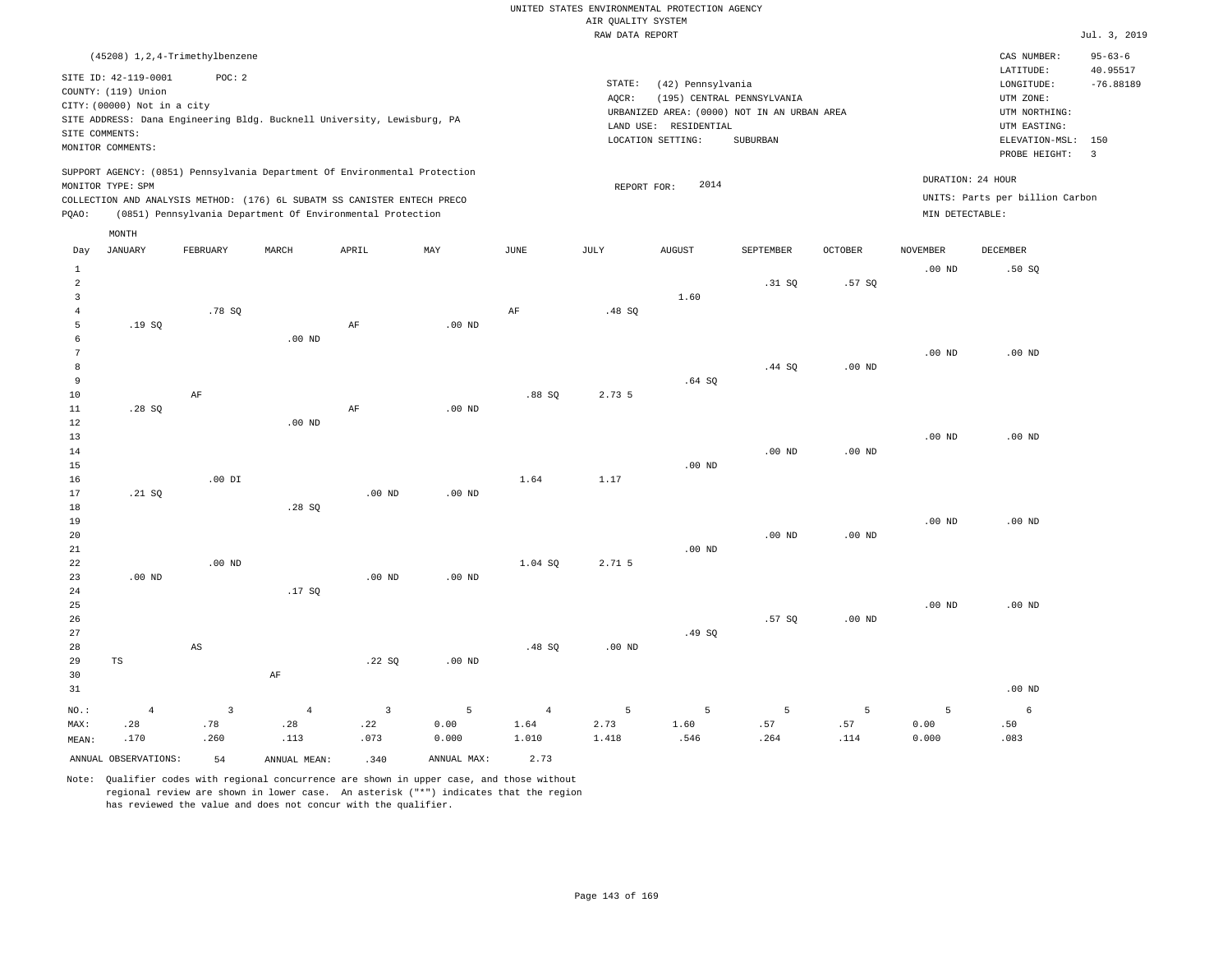|                                                            |                                                                                                                   |                                                                                                                                                                                                                      |                   |          |          |          | RAW DATA REPORT |                                                                 |                                                                                       |                   |                   |                                                                                             | Jul. 3, 2019                                  |
|------------------------------------------------------------|-------------------------------------------------------------------------------------------------------------------|----------------------------------------------------------------------------------------------------------------------------------------------------------------------------------------------------------------------|-------------------|----------|----------|----------|-----------------|-----------------------------------------------------------------|---------------------------------------------------------------------------------------|-------------------|-------------------|---------------------------------------------------------------------------------------------|-----------------------------------------------|
|                                                            |                                                                                                                   | (45208) 1, 2, 4-Trimethylbenzene                                                                                                                                                                                     |                   |          |          |          |                 |                                                                 |                                                                                       |                   |                   | CAS NUMBER:<br>LATITUDE:                                                                    | $95 - 63 - 6$<br>40.95517                     |
|                                                            | SITE ID: 42-119-0001<br>COUNTY: (119) Union<br>CITY: (00000) Not in a city<br>SITE COMMENTS:<br>MONITOR COMMENTS: | POC: 2<br>SITE ADDRESS: Dana Engineering Bldg. Bucknell University, Lewisburg, PA                                                                                                                                    |                   |          |          |          | STATE:<br>AOCR: | (42) Pennsylvania<br>LAND USE: RESIDENTIAL<br>LOCATION SETTING: | (195) CENTRAL PENNSYLVANIA<br>URBANIZED AREA: (0000) NOT IN AN URBAN AREA<br>SUBURBAN |                   |                   | LONGITUDE:<br>UTM ZONE:<br>UTM NORTHING:<br>UTM EASTING:<br>ELEVATION-MSL:<br>PROBE HEIGHT: | $-76.88189$<br>150<br>$\overline{\mathbf{3}}$ |
| PQAO:                                                      | MONITOR TYPE: SPM                                                                                                 | SUPPORT AGENCY: (0851) Pennsylvania Department Of Environmental Protection<br>COLLECTION AND ANALYSIS METHOD: (176) 6L SUBATM SS CANISTER ENTECH PRECO<br>(0851) Pennsylvania Department Of Environmental Protection |                   |          |          |          | REPORT FOR:     | 2015                                                            |                                                                                       |                   | MIN DETECTABLE:   | DURATION: 24 HOUR<br>UNITS: Parts per billion Carbon                                        |                                               |
| Day                                                        | MONTH<br><b>JANUARY</b>                                                                                           | FEBRUARY                                                                                                                                                                                                             | MARCH             | APRIL    | MAY      | JUNE     | JULY            | <b>AUGUST</b>                                                   | SEPTEMBER                                                                             | <b>OCTOBER</b>    | <b>NOVEMBER</b>   | <b>DECEMBER</b>                                                                             |                                               |
| $\mathbf{1}$<br>$\overline{a}$<br>3<br>$\overline{4}$<br>5 |                                                                                                                   | $.00$ ND                                                                                                                                                                                                             | .00 <sub>ND</sub> |          |          | $.00$ ND | $.00$ ND        | .77 SQ                                                          | 1.35                                                                                  | $_{\rm AS}$       | AF                | .45SQ                                                                                       |                                               |
| 6<br>$7\phantom{.0}$<br>8<br>9                             | $.00$ ND                                                                                                          |                                                                                                                                                                                                                      | $.00$ ND          | .14S     | $.00$ ND |          |                 |                                                                 | $\mathbb{A}\mathbb{S}$                                                                | .00 <sub>ND</sub> | .00 <sub>ND</sub> | $.00$ ND                                                                                    |                                               |
| 10<br>11<br>12<br>13                                       | $.00$ ND                                                                                                          | $.00$ ND                                                                                                                                                                                                             | $.00$ ND          | .42SQ    | AF       | $.00$ ND | 10.80 5         | .54 SQ                                                          |                                                                                       |                   |                   |                                                                                             |                                               |
| 14<br>15<br>16<br>17                                       |                                                                                                                   | $.00$ ND                                                                                                                                                                                                             |                   |          |          | $.00$ ND | 3.87 5          | 1.17                                                            | AS                                                                                    | .00 <sub>ND</sub> | .00 <sub>ND</sub> | $\mathbb{A}\mathbb{S}$                                                                      |                                               |
| 18<br>19<br>20<br>21                                       | $.00$ ND                                                                                                          |                                                                                                                                                                                                                      | $.00$ ND          | $.00$ ND | $.00$ ND |          |                 |                                                                 | $.00$ ND                                                                              | .00 <sub>ND</sub> | .00 <sub>ND</sub> | AS                                                                                          |                                               |
| 22<br>23<br>24<br>25                                       | $.00$ ND                                                                                                          | $.00$ ND                                                                                                                                                                                                             | .45 SQ            | $.00$ ND | $.00$ ND | $.00$ ND | 3.24            | .59 SO                                                          |                                                                                       |                   |                   |                                                                                             |                                               |
| 26<br>27<br>28<br>29                                       |                                                                                                                   |                                                                                                                                                                                                                      |                   |          |          | $.00$ ND | 2.52 5          | AS                                                              | $.00$ ND                                                                              | .99 <sub>c</sub>  | .00 <sub>ND</sub> | .61SQ                                                                                       |                                               |
| 30<br>31                                                   | AF                                                                                                                |                                                                                                                                                                                                                      | .21 SQ            | $.00$ ND | $.00$ ND |          |                 |                                                                 |                                                                                       |                   |                   |                                                                                             |                                               |

NO.: MAX: MEAN: 4 0.00 0.000 4 0.00 0.000 6 .45 .110 5 .42 .112 4 0.00 0.000 5 0.00 0.000 5 10.80 4.086 4 1.17 .768 3 1.35 .450 4 .99 .248 4 0.00 0.000 3 .61 .353 ANNUAL OBSERVATIONS: 51 ANNUAL MEAN: .551 ANNUAL MAX: 10.80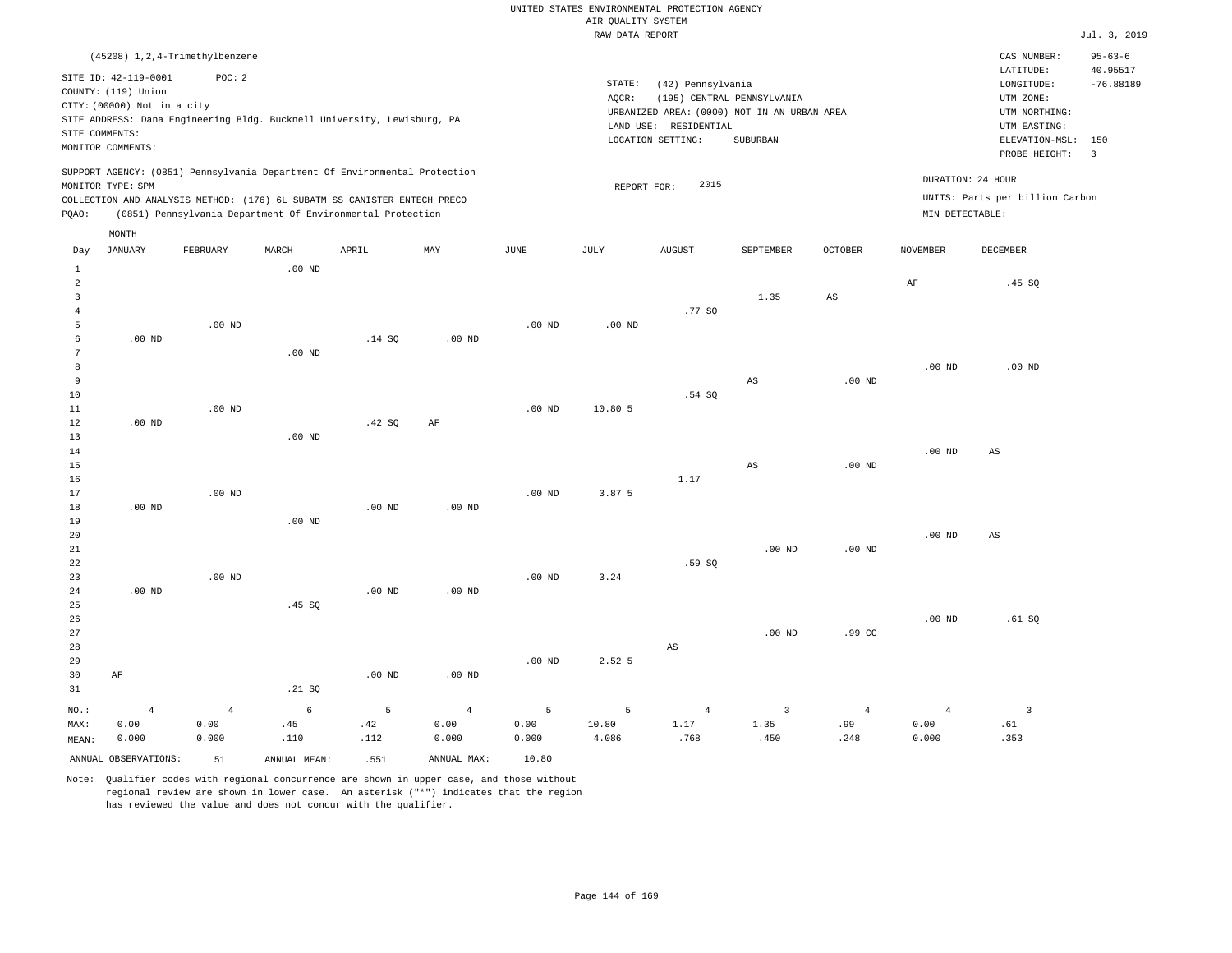RAW DATA REPORT Jul. 3, 2019 UNITED STATES ENVIRONMENTAL PROTECTION AGENCY AIR QUALITY SYSTEM

| (45213) p-Ethyltoluene                                                                                                                                                                                                                             |                                                                                                                                                                                | $622 - 96 - 8$<br>CAS NUMBER:                                                                                                           |
|----------------------------------------------------------------------------------------------------------------------------------------------------------------------------------------------------------------------------------------------------|--------------------------------------------------------------------------------------------------------------------------------------------------------------------------------|-----------------------------------------------------------------------------------------------------------------------------------------|
| SITE ID: 42-119-0001<br>POC: 2<br>COUNTY: (119) Union<br>CITY: (00000) Not in a city<br>SITE ADDRESS: Dana Engineering Bldg. Bucknell University, Lewisburg, PA<br>SITE COMMENTS:<br>MONITOR COMMENTS:                                             | STATE:<br>(42) Pennsylvania<br>(195) CENTRAL PENNSYLVANIA<br>AOCR:<br>URBANIZED AREA: (0000) NOT IN AN URBAN AREA<br>LAND USE:<br>RESIDENTIAL<br>SUBURBAN<br>LOCATION SETTING: | 40.95517<br>LATITUDE:<br>$-76.88189$<br>LONGITUDE:<br>UTM ZONE:<br>UTM NORTHING:<br>UTM EASTING:<br>ELEVATION-MSL: 150<br>PROBE HEIGHT: |
| SUPPORT AGENCY: (0851) Pennsylvania Department Of Environmental Protection<br>MONITOR TYPE: SPM<br>COLLECTION AND ANALYSIS METHOD: (176) 6L SUBATM SS CANISTER ENTECH PRECO<br>(0851) Pennsylvania Department Of Environmental Protection<br>POAO: | 2013<br>REPORT FOR:                                                                                                                                                            | DURATION: 24 HOUR<br>UNITS: Parts per billion Carbon<br>MIN DETECTABLE:                                                                 |

|                 | MONTH                |                |                   |          |                   |                         |                |                |           |                   |                |                |
|-----------------|----------------------|----------------|-------------------|----------|-------------------|-------------------------|----------------|----------------|-----------|-------------------|----------------|----------------|
| Day             | <b>JANUARY</b>       | FEBRUARY       | MARCH             | APRIL    | MAY               | JUNE                    | JULY           | <b>AUGUST</b>  | SEPTEMBER | OCTOBER           | NOVEMBER       | DECEMBER       |
| $\mathbf{1}$    |                      |                |                   |          |                   |                         |                |                | $.00$ ND  | $.00$ ND          |                |                |
| $\overline{a}$  |                      |                |                   |          |                   |                         |                | $\rm AF$       |           |                   |                |                |
| 3               |                      | $.00$ ND       |                   |          |                   | $.00$ ND                | .00 $ND$       |                |           |                   |                |                |
| 4               | $.00$ ND             |                |                   | .00 $ND$ | $.00$ ND          |                         |                |                |           |                   |                |                |
| 5               |                      |                | $.00$ ND          |          |                   |                         |                |                |           |                   |                |                |
| 6               |                      |                |                   |          |                   |                         |                |                |           |                   | $.00$ ND       | $.00$ ND       |
| $7\phantom{.0}$ |                      |                |                   |          |                   |                         |                |                | $.00$ ND  | $.00$ ND          |                |                |
| 8               |                      |                |                   |          |                   |                         |                | TS             |           |                   |                |                |
| 9               |                      | $.00$ ND       |                   |          |                   | $.00$ ND                | $.00$ ND       |                |           |                   |                |                |
| 10              | $.00$ ND             |                |                   | $.00$ ND | $.00$ ND          |                         |                |                |           |                   |                |                |
| $11\,$          |                      |                | .00 <sub>ND</sub> |          |                   |                         |                |                |           |                   |                |                |
| 12              |                      |                |                   |          |                   |                         |                |                |           |                   | $.00$ ND       | $.00$ ND       |
| 13              |                      |                |                   |          |                   |                         |                |                | $.00$ ND  | .00 <sub>ND</sub> |                |                |
| 14              |                      |                |                   |          |                   |                         |                | $\rm AF$       |           |                   |                |                |
| 15              |                      | $.00$ ND       |                   |          |                   | AF                      | $.00$ ND       |                |           |                   |                |                |
| 16<br>17        | $.00$ ND             |                | $.00$ ND          | $.00$ ND | .00 <sub>ND</sub> |                         |                |                |           |                   |                |                |
| 18              |                      |                |                   |          |                   |                         |                |                |           |                   | $_{\rm TS}$    | $.00$ ND       |
| 19              |                      |                |                   |          |                   |                         |                |                | $.00$ ND  | .00 $ND$          |                |                |
| 20              |                      |                |                   |          |                   |                         |                | .43 SQ         |           |                   |                |                |
| 21              |                      | $.00$ ND       |                   |          |                   | AF                      | $_{\rm TS}$    |                |           |                   |                |                |
| 22              | $.00$ ND             |                |                   | $.00$ ND | $.00$ ND          |                         |                |                |           |                   |                |                |
| 23              |                      |                | $.00$ ND          |          |                   |                         |                |                |           |                   |                |                |
| 24              |                      |                |                   |          |                   |                         |                |                |           |                   | $\rm{AF}$      | $\rm AF$       |
| 25              |                      |                |                   |          |                   |                         |                |                | $.00$ ND  | $.00$ ND          |                |                |
| 26              |                      |                |                   |          |                   |                         |                | $.00$ ND       |           |                   |                |                |
| 27              |                      | $\rm AF$       |                   |          |                   | AF                      | $.00$ ND       |                |           |                   |                |                |
| 28              | $.00$ ND             |                |                   | $.00$ ND | $_{\rm TS}$       |                         |                |                |           |                   |                |                |
| 29              |                      |                | $.00$ ND          |          |                   |                         |                |                |           |                   |                |                |
| 30              |                      |                |                   |          |                   |                         |                |                |           |                   | $.00$ ND       | $.00$ ND       |
| 31              |                      |                |                   |          |                   |                         |                |                |           | $.00$ ND          |                |                |
| $_{\rm NO.}$ :  | 5                    | $\overline{4}$ | 5                 | 5        | $\,4\,$           | $\overline{\mathbf{c}}$ | $\overline{4}$ | $\overline{a}$ | 5         | $\epsilon$        | $\overline{3}$ | $\overline{4}$ |
| MAX:            | 0.00                 | 0.00           | 0.00              | 0.00     | 0.00              | 0.00                    | 0.00           | .43            | 0.00      | 0.00              | 0.00           | 0.00           |
| MEAN:           | 0.000                | 0.000          | 0.000             | 0.000    | 0.000             | 0.000                   | 0.000          | .215           | 0.000     | 0.000             | 0.000          | 0.000          |
|                 | ANNUAL OBSERVATIONS: | 49             | ANNUAL MEAN:      | .009     | ANNUAL MAX:       | .43                     |                |                |           |                   |                |                |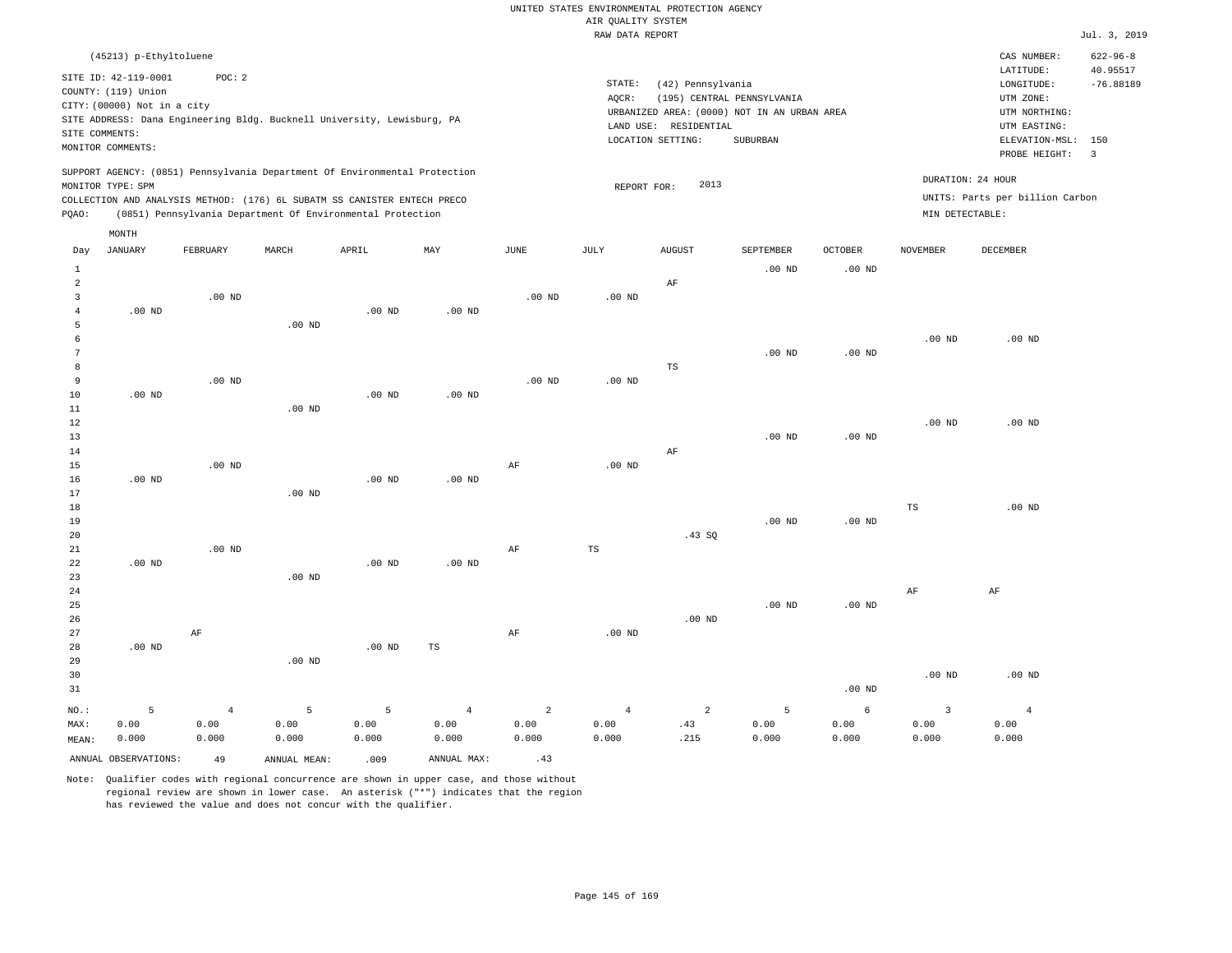|                |                             |                        |                                                                                                                                        |                         |                   |                |                    | UNITED STATES ENVIRONMENTAL PROTECTION AGENCY |                                             |                   |                   |                                 |                       |
|----------------|-----------------------------|------------------------|----------------------------------------------------------------------------------------------------------------------------------------|-------------------------|-------------------|----------------|--------------------|-----------------------------------------------|---------------------------------------------|-------------------|-------------------|---------------------------------|-----------------------|
|                |                             |                        |                                                                                                                                        |                         |                   |                | AIR QUALITY SYSTEM |                                               |                                             |                   |                   |                                 |                       |
|                |                             |                        |                                                                                                                                        |                         |                   |                | RAW DATA REPORT    |                                               |                                             |                   |                   |                                 | Jul. 3, 2019          |
|                | (45213) p-Ethyltoluene      |                        |                                                                                                                                        |                         |                   |                |                    |                                               |                                             |                   |                   | CAS NUMBER:                     | $622 - 96 - 8$        |
|                | SITE ID: 42-119-0001        | POC: 2                 |                                                                                                                                        |                         |                   |                |                    |                                               |                                             |                   |                   | LATITUDE:                       | 40.95517              |
|                | COUNTY: (119) Union         |                        |                                                                                                                                        |                         |                   |                | STATE:             | (42) Pennsylvania                             |                                             |                   |                   | LONGITUDE:                      | $-76.88189$           |
|                | CITY: (00000) Not in a city |                        |                                                                                                                                        |                         |                   |                | AQCR:              |                                               | (195) CENTRAL PENNSYLVANIA                  |                   |                   | UTM ZONE:                       |                       |
|                |                             |                        | SITE ADDRESS: Dana Engineering Bldg. Bucknell University, Lewisburg, PA                                                                |                         |                   |                |                    |                                               | URBANIZED AREA: (0000) NOT IN AN URBAN AREA |                   |                   | UTM NORTHING:                   |                       |
|                | SITE COMMENTS:              |                        |                                                                                                                                        |                         |                   |                |                    | LAND USE: RESIDENTIAL                         |                                             |                   |                   | UTM EASTING:                    |                       |
|                | MONITOR COMMENTS:           |                        |                                                                                                                                        |                         |                   |                |                    | LOCATION SETTING:                             | SUBURBAN                                    |                   |                   | ELEVATION-MSL:<br>PROBE HEIGHT: | 150<br>$\overline{3}$ |
|                |                             |                        | SUPPORT AGENCY: (0851) Pennsylvania Department Of Environmental Protection                                                             |                         |                   |                |                    |                                               |                                             |                   |                   |                                 |                       |
|                | MONITOR TYPE: SPM           |                        |                                                                                                                                        |                         |                   |                | REPORT FOR:        | 2014                                          |                                             |                   |                   | DURATION: 24 HOUR               |                       |
| PQAO:          |                             |                        | COLLECTION AND ANALYSIS METHOD: (176) 6L SUBATM SS CANISTER ENTECH PRECO<br>(0851) Pennsylvania Department Of Environmental Protection |                         |                   |                |                    |                                               |                                             |                   | MIN DETECTABLE:   | UNITS: Parts per billion Carbon |                       |
|                | MONTH                       |                        |                                                                                                                                        |                         |                   |                |                    |                                               |                                             |                   |                   |                                 |                       |
| Day            | <b>JANUARY</b>              | FEBRUARY               | MARCH                                                                                                                                  | APRIL                   | MAY               | JUNE           | JULY               | <b>AUGUST</b>                                 | SEPTEMBER                                   | <b>OCTOBER</b>    | <b>NOVEMBER</b>   | DECEMBER                        |                       |
| 1              |                             |                        |                                                                                                                                        |                         |                   |                |                    |                                               |                                             |                   | .00 <sub>ND</sub> | $.00$ ND                        |                       |
| $\overline{a}$ |                             |                        |                                                                                                                                        |                         |                   |                |                    |                                               | $.00$ ND                                    | .00 <sub>ND</sub> |                   |                                 |                       |
| $\overline{3}$ |                             |                        |                                                                                                                                        |                         |                   |                |                    | .27SQ                                         |                                             |                   |                   |                                 |                       |
| $\overline{4}$ |                             | .22 SO                 |                                                                                                                                        |                         |                   | AF             | $.00$ ND           |                                               |                                             |                   |                   |                                 |                       |
| 5              | $.00$ ND                    |                        |                                                                                                                                        | $\rm AF$                | .00 <sub>ND</sub> |                |                    |                                               |                                             |                   |                   |                                 |                       |
| 6              |                             |                        | $.00$ ND                                                                                                                               |                         |                   |                |                    |                                               |                                             |                   |                   |                                 |                       |
| $\overline{7}$ |                             |                        |                                                                                                                                        |                         |                   |                |                    |                                               |                                             |                   | .00 <sub>ND</sub> | $.00$ ND                        |                       |
| 8              |                             |                        |                                                                                                                                        |                         |                   |                |                    |                                               | $.00$ ND                                    | .00 $ND$          |                   |                                 |                       |
| 9              |                             |                        |                                                                                                                                        |                         |                   |                |                    | .19SQ                                         |                                             |                   |                   |                                 |                       |
| 10             |                             | AF                     |                                                                                                                                        |                         |                   | .20 SQ         | .58SQ              |                                               |                                             |                   |                   |                                 |                       |
| $11\,$<br>12   | $.00$ ND                    |                        | $.00$ ND                                                                                                                               | $\rm AF$                | $.00$ ND          |                |                    |                                               |                                             |                   |                   |                                 |                       |
| 13             |                             |                        |                                                                                                                                        |                         |                   |                |                    |                                               |                                             |                   | .00 <sub>ND</sub> | $.00$ ND                        |                       |
| 14             |                             |                        |                                                                                                                                        |                         |                   |                |                    |                                               | .00 <sub>ND</sub>                           | $.00$ ND          |                   |                                 |                       |
| 15             |                             |                        |                                                                                                                                        |                         |                   |                |                    | $.00$ ND                                      |                                             |                   |                   |                                 |                       |
| 16             |                             | $.00$ DI               |                                                                                                                                        |                         |                   | .37S           | $.00$ ND           |                                               |                                             |                   |                   |                                 |                       |
| 17             | $.00$ ND                    |                        |                                                                                                                                        | $.00$ ND                | $.00$ ND          |                |                    |                                               |                                             |                   |                   |                                 |                       |
| 18             |                             |                        | $.00$ ND                                                                                                                               |                         |                   |                |                    |                                               |                                             |                   |                   |                                 |                       |
| 19             |                             |                        |                                                                                                                                        |                         |                   |                |                    |                                               |                                             |                   | .00 <sub>ND</sub> | $.00$ ND                        |                       |
| 20             |                             |                        |                                                                                                                                        |                         |                   |                |                    |                                               | .00 <sub>ND</sub>                           | .00 <sub>ND</sub> |                   |                                 |                       |
| $2\sqrt{1}$    |                             |                        |                                                                                                                                        |                         |                   |                |                    | $.00$ ND                                      |                                             |                   |                   |                                 |                       |
| 22             |                             | $.00$ ND               |                                                                                                                                        |                         |                   | .16S           | .49 SO             |                                               |                                             |                   |                   |                                 |                       |
| 23             | $.00$ ND                    |                        |                                                                                                                                        | $.00$ ND                | $.00$ ND          |                |                    |                                               |                                             |                   |                   |                                 |                       |
| 24             |                             |                        | $.00$ ND                                                                                                                               |                         |                   |                |                    |                                               |                                             |                   |                   |                                 |                       |
| 25             |                             |                        |                                                                                                                                        |                         |                   |                |                    |                                               |                                             |                   | .00 <sub>ND</sub> | $.00$ ND                        |                       |
| 26             |                             |                        |                                                                                                                                        |                         |                   |                |                    |                                               | $.00$ ND                                    | $.00$ ND          |                   |                                 |                       |
| 27             |                             |                        |                                                                                                                                        |                         |                   |                |                    | $.00$ ND                                      |                                             |                   |                   |                                 |                       |
| 28             |                             | $\mathbb{A}\mathbb{S}$ |                                                                                                                                        |                         |                   | .19SQ          | $.00$ ND           |                                               |                                             |                   |                   |                                 |                       |
| 29<br>30       | TS                          |                        | $\rm{AF}$                                                                                                                              | .00 <sub>ND</sub>       | .00 <sub>ND</sub> |                |                    |                                               |                                             |                   |                   |                                 |                       |
|                |                             |                        |                                                                                                                                        |                         |                   |                |                    |                                               |                                             |                   |                   |                                 |                       |
| 31             |                             |                        |                                                                                                                                        |                         |                   |                |                    |                                               |                                             |                   |                   | $.00$ ND                        |                       |
| $NO.$ :        | $\overline{4}$              | $\overline{3}$         | $\overline{4}$                                                                                                                         | $\overline{\mathbf{3}}$ | 5                 | $\overline{4}$ | 5                  | 5                                             | 5                                           | 5                 | 5                 | 6                               |                       |
| MAX:           | 0.00                        | .22                    | 0.00                                                                                                                                   | 0.00                    | 0.00              | .37            | .58                | .27                                           | 0.00                                        | 0.00              | 0.00              | 0.00                            |                       |
| MEAN:          | 0.000                       | .073                   | 0.000                                                                                                                                  | 0.000                   | 0.000             | .230           | .214               | .092                                          | 0.000                                       | 0.000             | 0.000             | 0.000                           |                       |
|                | ANNUAL OBSERVATIONS:        | 54                     | ANNUAL, MEAN:                                                                                                                          | .049                    | ANNUAL MAX:       | .58            |                    |                                               |                                             |                   |                   |                                 |                       |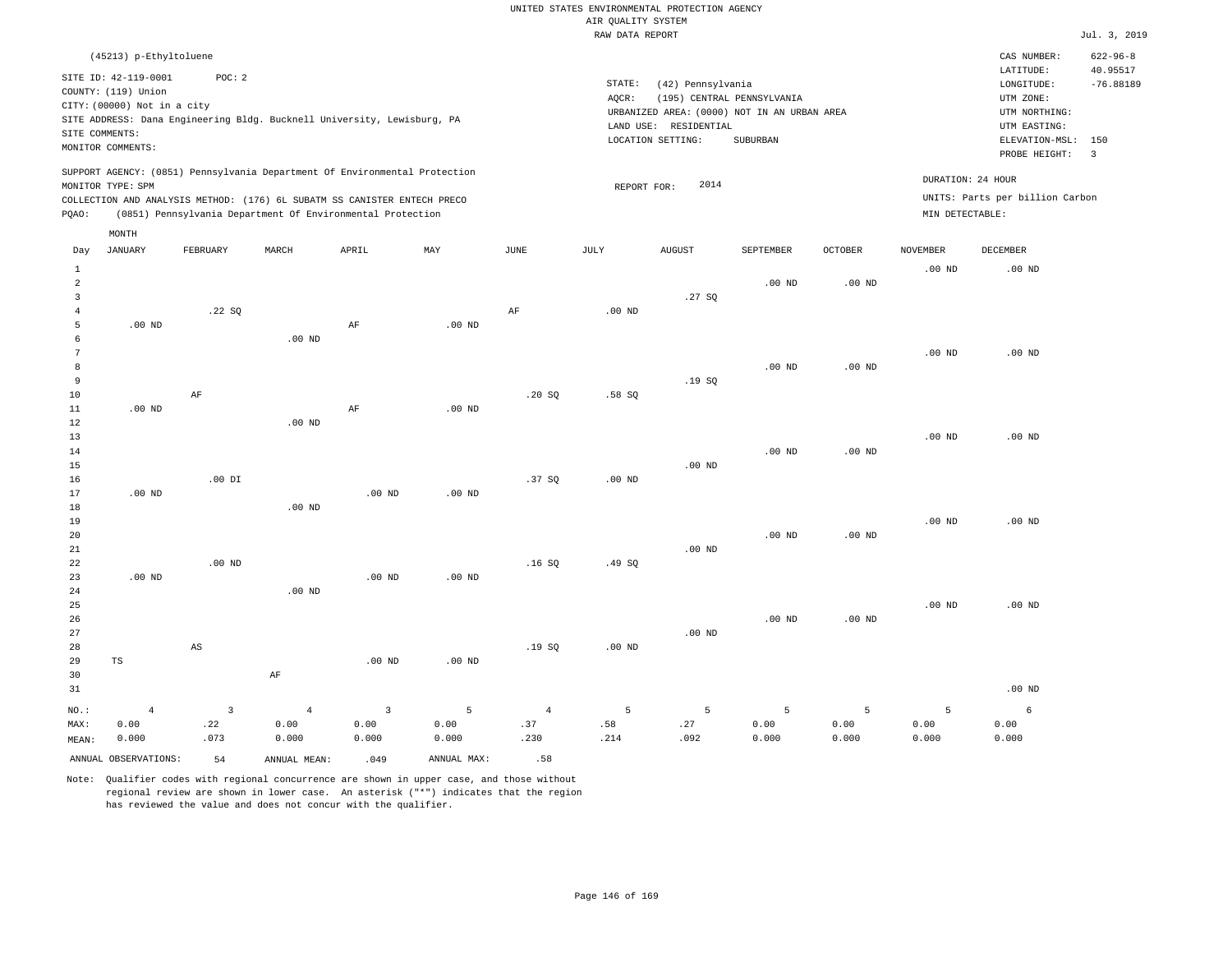|                |                             |                                                                                                                                        |                   |                   |                   |                   | RAW DATA REPORT |                       |                                             |                   |                   |                                 | Jul. 3, 2019            |
|----------------|-----------------------------|----------------------------------------------------------------------------------------------------------------------------------------|-------------------|-------------------|-------------------|-------------------|-----------------|-----------------------|---------------------------------------------|-------------------|-------------------|---------------------------------|-------------------------|
|                | (45213) p-Ethyltoluene      |                                                                                                                                        |                   |                   |                   |                   |                 |                       |                                             |                   |                   | CAS NUMBER:                     | $622 - 96 - 8$          |
|                |                             |                                                                                                                                        |                   |                   |                   |                   |                 |                       |                                             |                   |                   | LATITUDE:                       | 40.95517                |
|                | SITE ID: 42-119-0001        | POC: 2                                                                                                                                 |                   |                   |                   |                   | STATE:          | (42) Pennsylvania     |                                             |                   |                   | LONGITUDE:                      | $-76.88189$             |
|                | COUNTY: (119) Union         |                                                                                                                                        |                   |                   |                   |                   | AQCR:           |                       | (195) CENTRAL PENNSYLVANIA                  |                   |                   | UTM ZONE:                       |                         |
|                | CITY: (00000) Not in a city |                                                                                                                                        |                   |                   |                   |                   |                 |                       | URBANIZED AREA: (0000) NOT IN AN URBAN AREA |                   |                   | UTM NORTHING:                   |                         |
|                |                             | SITE ADDRESS: Dana Engineering Bldg. Bucknell University, Lewisburg, PA                                                                |                   |                   |                   |                   |                 | LAND USE: RESIDENTIAL |                                             |                   |                   | UTM EASTING:                    |                         |
|                | SITE COMMENTS:              |                                                                                                                                        |                   |                   |                   |                   |                 | LOCATION SETTING:     | SUBURBAN                                    |                   |                   | ELEVATION-MSL:                  | 150                     |
|                | MONITOR COMMENTS:           |                                                                                                                                        |                   |                   |                   |                   |                 |                       |                                             |                   |                   | PROBE HEIGHT:                   | $\overline{\mathbf{3}}$ |
|                |                             | SUPPORT AGENCY: (0851) Pennsylvania Department Of Environmental Protection                                                             |                   |                   |                   |                   |                 |                       |                                             |                   |                   | DURATION: 24 HOUR               |                         |
|                | MONITOR TYPE: SPM           |                                                                                                                                        |                   |                   |                   |                   | REPORT FOR:     | 2015                  |                                             |                   |                   | UNITS: Parts per billion Carbon |                         |
| PQAO:          |                             | COLLECTION AND ANALYSIS METHOD: (176) 6L SUBATM SS CANISTER ENTECH PRECO<br>(0851) Pennsylvania Department Of Environmental Protection |                   |                   |                   |                   |                 |                       |                                             |                   | MIN DETECTABLE:   |                                 |                         |
|                |                             |                                                                                                                                        |                   |                   |                   |                   |                 |                       |                                             |                   |                   |                                 |                         |
| Day            | MONTH<br><b>JANUARY</b>     | FEBRUARY                                                                                                                               | MARCH             | APRIL             | MAY               | JUNE              | JULY            | AUGUST                | SEPTEMBER                                   | <b>OCTOBER</b>    | <b>NOVEMBER</b>   | DECEMBER                        |                         |
| $\mathbf{1}$   |                             |                                                                                                                                        | $.00$ ND          |                   |                   |                   |                 |                       |                                             |                   |                   |                                 |                         |
| $\overline{2}$ |                             |                                                                                                                                        |                   |                   |                   |                   |                 |                       |                                             |                   | $\rm{AF}$         | $.00$ ND                        |                         |
| $\overline{3}$ |                             |                                                                                                                                        |                   |                   |                   |                   |                 |                       | .49SQ                                       | AS                |                   |                                 |                         |
| $\overline{4}$ |                             |                                                                                                                                        |                   |                   |                   |                   |                 | .36SQ                 |                                             |                   |                   |                                 |                         |
| 5              |                             | $.00$ ND                                                                                                                               |                   |                   |                   | .00 <sub>ND</sub> | $.00$ ND        |                       |                                             |                   |                   |                                 |                         |
| 6              | $.00$ ND                    |                                                                                                                                        |                   | $.00$ ND          | $.00$ ND          |                   |                 |                       |                                             |                   |                   |                                 |                         |
| 7              |                             |                                                                                                                                        | $.00$ ND          |                   |                   |                   |                 |                       |                                             |                   |                   |                                 |                         |
| 8              |                             |                                                                                                                                        |                   |                   |                   |                   |                 |                       |                                             |                   | $.00$ ND          | $.00$ ND                        |                         |
| 9              |                             |                                                                                                                                        |                   |                   |                   |                   |                 |                       | $_{\rm AS}$                                 | .00 <sub>ND</sub> |                   |                                 |                         |
| 10             |                             |                                                                                                                                        |                   |                   |                   |                   |                 | .00 <sub>ND</sub>     |                                             |                   |                   |                                 |                         |
| 11             |                             | $.00$ ND                                                                                                                               |                   |                   |                   | $.00$ ND          | 4.95 5          |                       |                                             |                   |                   |                                 |                         |
| 12             | $.00$ ND                    |                                                                                                                                        |                   | $.00$ ND          | $\rm{AF}$         |                   |                 |                       |                                             |                   |                   |                                 |                         |
| 13             |                             |                                                                                                                                        | $.00$ ND          |                   |                   |                   |                 |                       |                                             |                   |                   |                                 |                         |
| 14             |                             |                                                                                                                                        |                   |                   |                   |                   |                 |                       |                                             |                   | .00 <sub>ND</sub> | $\mathbb{A}\mathbb{S}$          |                         |
| 15             |                             |                                                                                                                                        |                   |                   |                   |                   |                 |                       | $\mathbb{A}\mathbb{S}$                      | .00 <sub>ND</sub> |                   |                                 |                         |
| 16             |                             |                                                                                                                                        |                   |                   |                   |                   |                 | .42 SQ                |                                             |                   |                   |                                 |                         |
| 17             |                             | $.00$ ND                                                                                                                               |                   |                   |                   | $.00$ ND          | 1.89 5          |                       |                                             |                   |                   |                                 |                         |
| 18             | $.00$ ND                    |                                                                                                                                        |                   | .00 <sub>ND</sub> | .00 <sub>ND</sub> |                   |                 |                       |                                             |                   |                   |                                 |                         |
| 19             |                             |                                                                                                                                        | $.00$ ND          |                   |                   |                   |                 |                       |                                             |                   |                   |                                 |                         |
| 20             |                             |                                                                                                                                        |                   |                   |                   |                   |                 |                       |                                             |                   | .00 <sub>ND</sub> | $_{\rm AS}$                     |                         |
| 21             |                             |                                                                                                                                        |                   |                   |                   |                   |                 |                       | .00 <sub>ND</sub>                           | .00 <sub>ND</sub> |                   |                                 |                         |
| 22             |                             |                                                                                                                                        |                   |                   |                   |                   |                 | $.00$ ND              |                                             |                   |                   |                                 |                         |
| 23             |                             | $.00$ ND                                                                                                                               |                   |                   |                   | .00 <sub>ND</sub> | 1.35            |                       |                                             |                   |                   |                                 |                         |
| 24             | $.00$ ND                    |                                                                                                                                        |                   | $.00$ ND          | $.00$ ND          |                   |                 |                       |                                             |                   |                   |                                 |                         |
| 25             |                             |                                                                                                                                        | .00 <sub>ND</sub> |                   |                   |                   |                 |                       |                                             |                   |                   |                                 |                         |
| 26             |                             |                                                                                                                                        |                   |                   |                   |                   |                 |                       |                                             |                   | .00 <sub>ND</sub> | .00 <sub>ND</sub>               |                         |
| 27             |                             |                                                                                                                                        |                   |                   |                   |                   |                 |                       | $.00$ ND                                    | .46 <sub>C</sub>  |                   |                                 |                         |
| 28             |                             |                                                                                                                                        |                   |                   |                   |                   |                 | AS                    |                                             |                   |                   |                                 |                         |
| 29             |                             |                                                                                                                                        |                   |                   |                   | $.00$ ND          | 1.08 5          |                       |                                             |                   |                   |                                 |                         |
| 30             | AF                          |                                                                                                                                        |                   | $.00$ ND          | $.00$ ND          |                   |                 |                       |                                             |                   |                   |                                 |                         |

31 NO.: MAX: MEAN: 4 0.00 0.000 .00 ND 4 0.00 0.000 6 0.00 0.000 5 0.00 0.000 4 0.00 0.000 5 0.00 0.000 5 4.95 1.854 4 .42 .195 3 .49 .163 4 .46 .115 4 0.00 0.000 3 0.00 0.000 ANNUAL OBSERVATIONS: 51 ANNUAL MEAN: .216 ANNUAL MAX: 4.95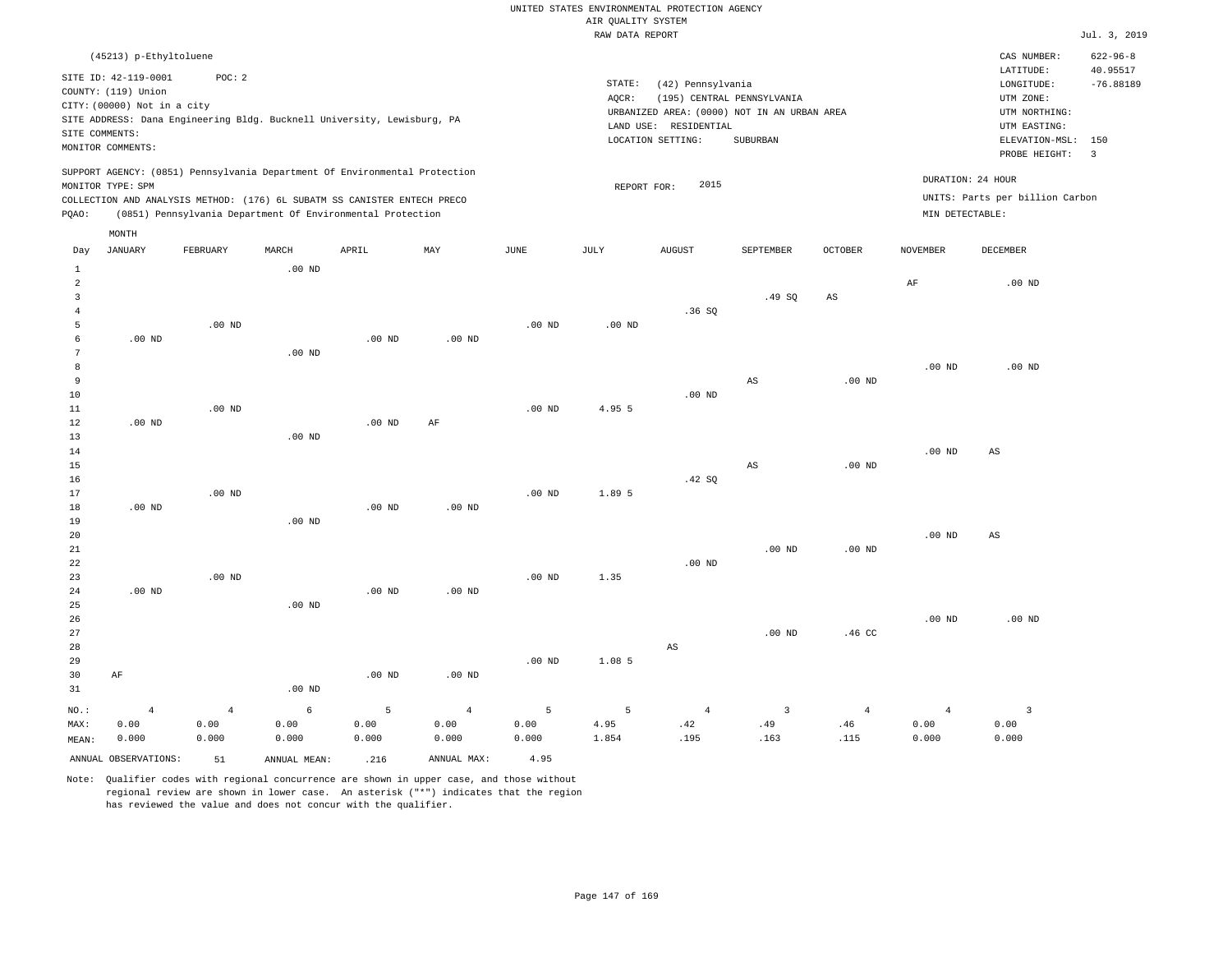### RAW DATA REPORT Jul. 3, 2019 UNITED STATES ENVIRONMENTAL PROTECTION AGENCY AIR QUALITY SYSTEM

| (45220) Styrene                                                                                                                                                                                                                                             |                                                                                                                                                                                | CAS NUMBER:                                                                                                  | $100 - 42 - 5$          |
|-------------------------------------------------------------------------------------------------------------------------------------------------------------------------------------------------------------------------------------------------------------|--------------------------------------------------------------------------------------------------------------------------------------------------------------------------------|--------------------------------------------------------------------------------------------------------------|-------------------------|
| SITE ID: 42-119-0001<br>POC: 2<br>COUNTY: (119) Union<br>CITY: (00000) Not in a city<br>SITE ADDRESS: Dana Engineering Bldg. Bucknell University, Lewisburg, PA<br>SITE COMMENTS:<br>MONITOR COMMENTS:                                                      | STATE:<br>(42) Pennsylvania<br>AQCR:<br>(195) CENTRAL PENNSYLVANIA<br>URBANIZED AREA: (0000) NOT IN AN URBAN AREA<br>RESIDENTIAL<br>LAND USE:<br>LOCATION SETTING:<br>SUBURBAN | LATITUDE:<br>LONGITUDE:<br>UTM ZONE:<br>UTM NORTHING:<br>UTM EASTING:<br>ELEVATION-MSL: 150<br>PROBE HEIGHT: | 40.95517<br>$-76.88189$ |
| SUPPORT AGENCY: (0851) Pennsylvania Department Of Environmental Protection<br>MONITOR TYPE: SPM<br>COLLECTION AND ANALYSIS METHOD: (176) 6L SUBATM SS CANISTER ENTECH PRECO<br>(0851) Pennsylvania Department Of Environmental Protection<br>POAO:<br>MONTH | 2013<br>REPORT FOR:                                                                                                                                                            | DURATION: 24 HOUR<br>UNITS: Parts per billion Carbon<br>MIN DETECTABLE:                                      | - 3                     |

| Day            | <b>JANUARY</b>       | FEBRUARY       | MARCH           | APRIL    | MAY            | $_{\rm JUNE}$ | JULY           | AUGUST         | SEPTEMBER      | OCTOBER    | NOVEMBER                | DECEMBER       |
|----------------|----------------------|----------------|-----------------|----------|----------------|---------------|----------------|----------------|----------------|------------|-------------------------|----------------|
| $\mathbf{1}$   |                      |                |                 |          |                |               |                |                | $.00$ ND       | $.00$ ND   |                         |                |
| $\overline{a}$ |                      |                |                 |          |                |               |                | AF             |                |            |                         |                |
| 3              |                      | $.00$ ND       |                 |          |                | $.00$ ND      | $.00$ ND       |                |                |            |                         |                |
| 4              | $.00$ ND             |                |                 | $.00$ ND | $.00$ ND       |               |                |                |                |            |                         |                |
| 5              |                      |                | $.00$ ND        |          |                |               |                |                |                |            |                         |                |
| 6              |                      |                |                 |          |                |               |                |                |                |            | $.00$ ND                | $.00$ ND       |
| 7              |                      |                |                 |          |                |               |                |                | .54 SQ         | $.00$ ND   |                         |                |
| 8              |                      |                |                 |          |                |               |                | TS             |                |            |                         |                |
| 9              |                      | $.00$ ND       |                 |          |                | $.00$ ND      | .56SQ          |                |                |            |                         |                |
| 10             | $.00$ ND             |                |                 | $.00$ ND | .86SQ          |               |                |                |                |            |                         |                |
| 11             |                      |                | $.00$ ND        |          |                |               |                |                |                |            |                         |                |
| 12             |                      |                |                 |          |                |               |                |                |                |            | $.00$ ND                | $.00$ ND       |
| 13             |                      |                |                 |          |                |               |                |                | $.00$ ND       | $.00$ ND   |                         |                |
| 14             |                      |                |                 |          |                |               |                | $\rm AF$       |                |            |                         |                |
| 15             |                      | $.00$ ND       |                 |          |                | $\rm{AF}$     | $.00$ ND       |                |                |            |                         |                |
| 16             | $.00$ ND             |                |                 | $.00$ ND | .41 SQ         |               |                |                |                |            |                         |                |
| 17             |                      |                | $.00$ ND        |          |                |               |                |                |                |            |                         |                |
| 18<br>19       |                      |                |                 |          |                |               |                |                | .65SQ          | $.00$ ND   | TS                      | .00 $ND$       |
| 20             |                      |                |                 |          |                |               |                | $.00$ ND       |                |            |                         |                |
| $2\sqrt{1}$    |                      | $.00$ ND       |                 |          |                | AF            | $_{\rm TS}$    |                |                |            |                         |                |
| 22             | $.00$ ND             |                |                 | $.00$ ND | $.00$ ND       |               |                |                |                |            |                         |                |
| 23             |                      |                | $.00$ ND        |          |                |               |                |                |                |            |                         |                |
| 24             |                      |                |                 |          |                |               |                |                |                |            | AF                      | AF             |
| 25             |                      |                |                 |          |                |               |                |                | 1.42           | $.00$ ND   |                         |                |
| 26             |                      |                |                 |          |                |               |                | $.00$ ND       |                |            |                         |                |
| 27             |                      | $\rm AF$       |                 |          |                | AF            | $.00$ ND       |                |                |            |                         |                |
| 28             | $.00$ ND             |                |                 | .00 $ND$ | TS             |               |                |                |                |            |                         |                |
| 29             |                      |                | $.00$ ND        |          |                |               |                |                |                |            |                         |                |
| 30             |                      |                |                 |          |                |               |                |                |                |            | $.00$ ND                | $.00$ ND       |
| 31             |                      |                |                 |          |                |               |                |                |                | .13SQ      |                         |                |
| $NO.$ :        | 5                    | $\overline{4}$ | $5\phantom{.0}$ | 5        | $\overline{4}$ | $\sqrt{2}$    | $\overline{4}$ | $\overline{a}$ | $\overline{5}$ | $\epsilon$ | $\overline{\mathbf{3}}$ | $\overline{4}$ |
| MAX:           | 0.00                 | 0.00           | 0.00            | 0.00     | .86            | 0.00          | .56            | 0.00           | 1.42           | .13        | 0.00                    | 0.00           |
| MEAN:          | 0.000                | 0.000          | 0.000           | 0.000    | .318           | 0.000         | .140           | 0.000          | .522           | .022       | 0.000                   | 0.000          |
|                | ANNUAL OBSERVATIONS: | 49             | ANNUAL MEAN:    | .093     | ANNUAL MAX:    | 1.42          |                |                |                |            |                         |                |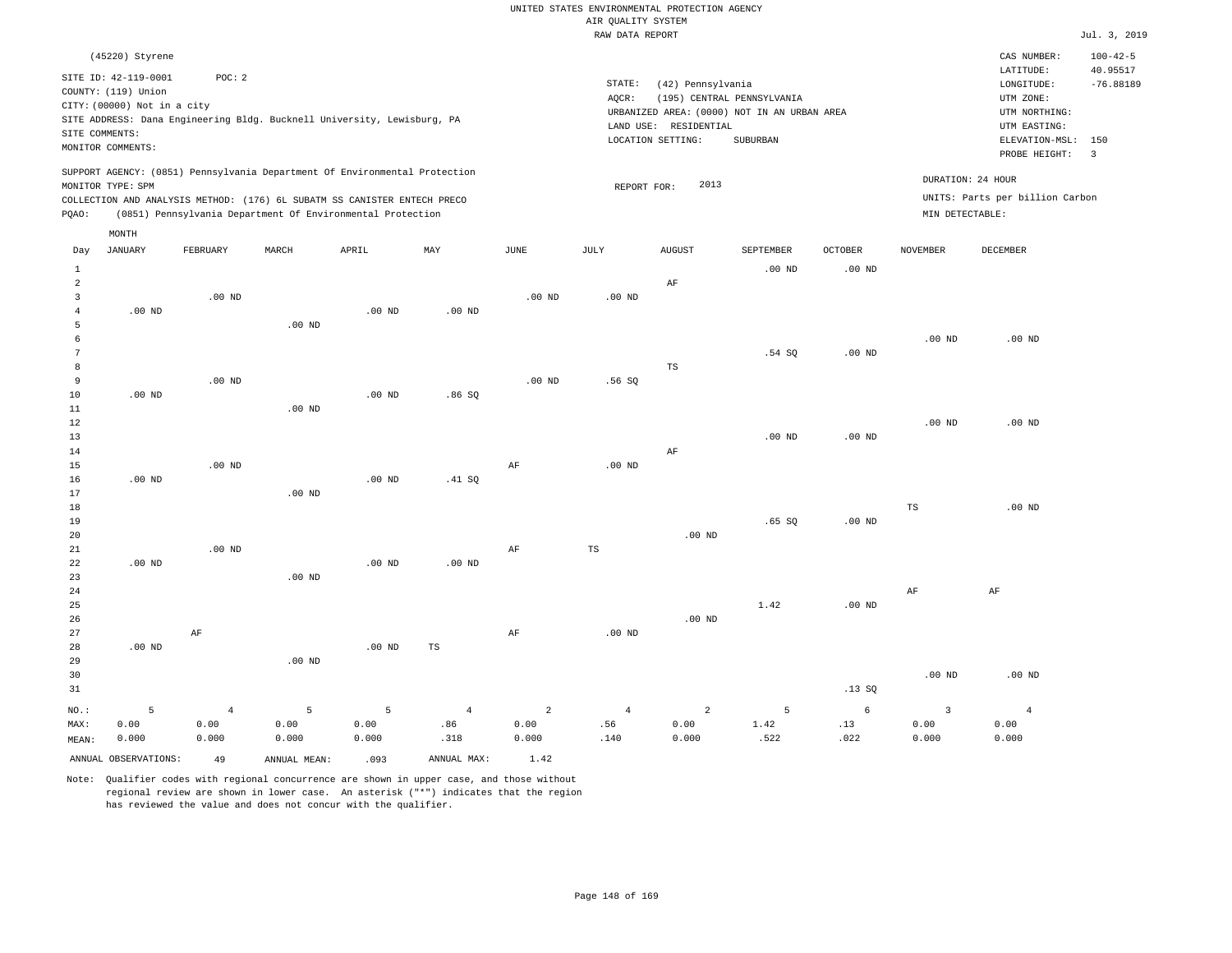|                                       |                                                    |                         |                                                                                                                                        |                         |                   |                |                    | UNITED STATES ENVIRONMENTAL PROTECTION AGENCY |                                                                           |                   |                   |                                                 |                            |
|---------------------------------------|----------------------------------------------------|-------------------------|----------------------------------------------------------------------------------------------------------------------------------------|-------------------------|-------------------|----------------|--------------------|-----------------------------------------------|---------------------------------------------------------------------------|-------------------|-------------------|-------------------------------------------------|----------------------------|
|                                       |                                                    |                         |                                                                                                                                        |                         |                   |                | AIR QUALITY SYSTEM |                                               |                                                                           |                   |                   |                                                 |                            |
|                                       |                                                    |                         |                                                                                                                                        |                         |                   |                | RAW DATA REPORT    |                                               |                                                                           |                   |                   |                                                 | Jul. 3, 2019               |
|                                       | (45220) Styrene<br>SITE ID: 42-119-0001            | POC: 2                  |                                                                                                                                        |                         |                   |                |                    |                                               |                                                                           |                   |                   | CAS NUMBER:<br>LATITUDE:                        | $100 - 42 - 5$<br>40.95517 |
|                                       | COUNTY: (119) Union<br>CITY: (00000) Not in a city |                         | SITE ADDRESS: Dana Engineering Bldg. Bucknell University, Lewisburg, PA                                                                |                         |                   |                | STATE:<br>AQCR:    | (42) Pennsylvania                             | (195) CENTRAL PENNSYLVANIA<br>URBANIZED AREA: (0000) NOT IN AN URBAN AREA |                   |                   | LONGITUDE:<br>UTM ZONE:<br>UTM NORTHING:        | $-76.88189$                |
|                                       | SITE COMMENTS:<br>MONITOR COMMENTS:                |                         |                                                                                                                                        |                         |                   |                |                    | LAND USE: RESIDENTIAL<br>LOCATION SETTING:    | SUBURBAN                                                                  |                   |                   | UTM EASTING:<br>ELEVATION-MSL:<br>PROBE HEIGHT: | 150<br>$\overline{3}$      |
|                                       | MONITOR TYPE: SPM                                  |                         | SUPPORT AGENCY: (0851) Pennsylvania Department Of Environmental Protection                                                             |                         |                   |                | REPORT FOR:        | 2014                                          |                                                                           |                   |                   | DURATION: 24 HOUR                               |                            |
| PQAO:                                 |                                                    |                         | COLLECTION AND ANALYSIS METHOD: (176) 6L SUBATM SS CANISTER ENTECH PRECO<br>(0851) Pennsylvania Department Of Environmental Protection |                         |                   |                |                    |                                               |                                                                           |                   | MIN DETECTABLE:   | UNITS: Parts per billion Carbon                 |                            |
|                                       | MONTH                                              |                         |                                                                                                                                        |                         |                   |                |                    |                                               |                                                                           |                   |                   |                                                 |                            |
| Day                                   | <b>JANUARY</b>                                     | FEBRUARY                | MARCH                                                                                                                                  | APRIL                   | MAY               | $_{\rm JUNE}$  | JULY               | ${\tt AUGUST}$                                | SEPTEMBER                                                                 | <b>OCTOBER</b>    | <b>NOVEMBER</b>   | DECEMBER                                        |                            |
| $\,1\,$<br>$\overline{2}$             |                                                    |                         |                                                                                                                                        |                         |                   |                |                    |                                               | $.00$ ND                                                                  | .59SQ             | .00 <sub>ND</sub> | $.00$ ND                                        |                            |
| $\overline{3}$<br>$\overline{4}$<br>5 | $.00$ ND                                           | 2.37                    |                                                                                                                                        | $\rm AF$                | .33SQ             | AF             | .00 <sub>ND</sub>  | .27SQ                                         |                                                                           |                   |                   |                                                 |                            |
| 6<br>$7\phantom{.0}$                  |                                                    |                         | .28S                                                                                                                                   |                         |                   |                |                    |                                               |                                                                           |                   | .00 <sub>ND</sub> | $.00$ ND                                        |                            |
| 8<br>9                                |                                                    |                         |                                                                                                                                        |                         |                   |                |                    | $.00$ ND                                      | 1.92                                                                      | $.00$ ND          |                   |                                                 |                            |
| 10<br>$11\,$                          | $.00$ ND                                           | AF                      |                                                                                                                                        | AF                      | .00 <sub>ND</sub> | 4.16           | 3.00               |                                               |                                                                           |                   |                   |                                                 |                            |
| 12<br>13                              |                                                    |                         | 3.03                                                                                                                                   |                         |                   |                |                    |                                               |                                                                           |                   | .00 <sub>ND</sub> | $.00$ ND                                        |                            |
| 14<br>15                              |                                                    | $.00$ DI                |                                                                                                                                        |                         |                   |                | $.00$ ND           | $.00$ ND                                      | $.00$ ND                                                                  | .37SQ             |                   |                                                 |                            |
| 16<br>$17$<br>18                      | $.00$ ND                                           |                         | $.00$ ND                                                                                                                               | $.00$ ND                | .00 <sub>ND</sub> | .72SQ          |                    |                                               |                                                                           |                   |                   |                                                 |                            |
| 19<br>20                              |                                                    |                         |                                                                                                                                        |                         |                   |                |                    |                                               | .00 <sub>ND</sub>                                                         | .00 <sub>ND</sub> | .00 <sub>ND</sub> | $.00$ ND                                        |                            |
| $21\,$<br>22                          |                                                    | $.00$ ND                |                                                                                                                                        |                         |                   | $.00$ ND       | .43S               | $.00$ ND                                      |                                                                           |                   |                   |                                                 |                            |
| 23<br>24                              | $.00$ ND                                           |                         | $.00$ ND                                                                                                                               | $.00$ ND                | .39SQ             |                |                    |                                               |                                                                           |                   |                   |                                                 |                            |
| 25<br>26<br>27                        |                                                    |                         |                                                                                                                                        |                         |                   |                |                    | $.00$ ND                                      | 4.93                                                                      | .00 <sub>ND</sub> | $.00$ ND          | $.00$ ND                                        |                            |
| 28<br>29                              | $_{\rm TS}$                                        | AS                      |                                                                                                                                        | $.00$ ND                | $.00$ ND          | $.00$ ND       | $.00$ ND           |                                               |                                                                           |                   |                   |                                                 |                            |
| 30<br>31                              |                                                    |                         | $\rm AF$                                                                                                                               |                         |                   |                |                    |                                               |                                                                           |                   |                   | $.00$ ND                                        |                            |
| NO.:                                  | $\,4$                                              | $\overline{\mathbf{3}}$ | $\overline{4}$                                                                                                                         | $\overline{\mathbf{3}}$ | 5                 | $\overline{4}$ | 5                  | $\overline{5}$                                | 5                                                                         | 5                 | 5                 | $\epsilon$                                      |                            |
| MAX:<br>MEAN:                         | 0.00<br>0.000                                      | 2.37<br>.790            | 3.03<br>.828                                                                                                                           | 0.00<br>0.000           | .39<br>.144       | 4.16<br>1.220  | 3.00<br>.686       | .27<br>.054                                   | 4.93<br>1.370                                                             | .59<br>.192       | 0.00<br>0.000     | 0.00<br>0.000                                   |                            |
|                                       | ANNUAL OBSERVATIONS:                               | 54                      | ANNUAL MEAN:                                                                                                                           | .422                    | ANNUAL MAX:       | 4.93           |                    |                                               |                                                                           |                   |                   |                                                 |                            |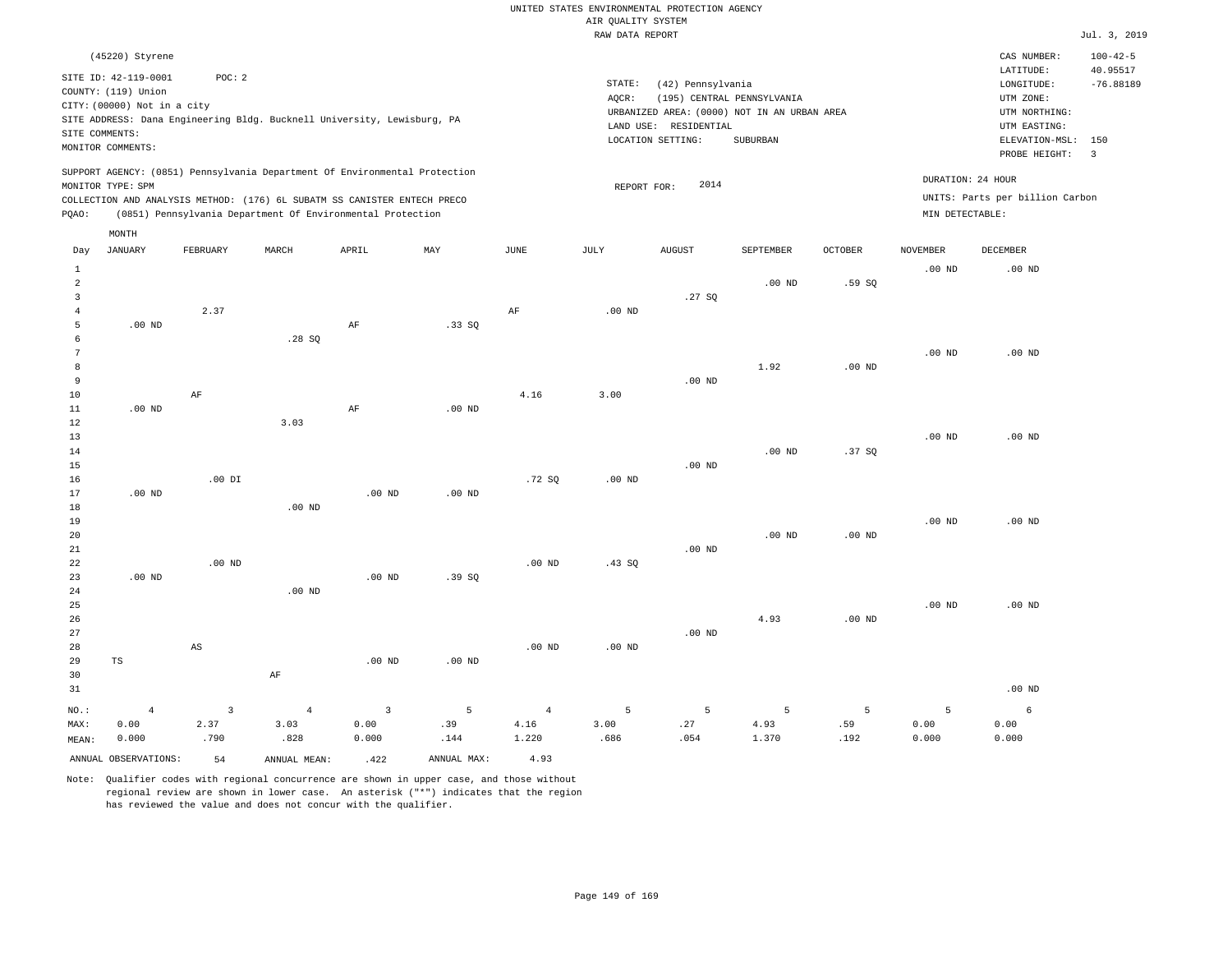|       |                             |                                                                            |          |          |          |          | RAW DATA REPORT |                                             |                            |                |                   |                                 | Jul. 3, 2019             |
|-------|-----------------------------|----------------------------------------------------------------------------|----------|----------|----------|----------|-----------------|---------------------------------------------|----------------------------|----------------|-------------------|---------------------------------|--------------------------|
|       | (45220) Styrene             |                                                                            |          |          |          |          |                 |                                             |                            |                |                   | CAS NUMBER:                     | $100 - 42 - 5$           |
|       | SITE ID: 42-119-0001        | POC: 2                                                                     |          |          |          |          |                 |                                             |                            |                |                   | LATITUDE:                       | 40.95517                 |
|       | COUNTY: (119) Union         |                                                                            |          |          |          |          | STATE:          | (42) Pennsylvania                           |                            |                |                   | LONGITUDE:                      | $-76.88189$              |
|       | CITY: (00000) Not in a city |                                                                            |          |          |          |          | AOCR:           |                                             | (195) CENTRAL PENNSYLVANIA |                |                   | UTM ZONE:                       |                          |
|       |                             | SITE ADDRESS: Dana Engineering Bldg. Bucknell University, Lewisburg, PA    |          |          |          |          |                 | URBANIZED AREA: (0000) NOT IN AN URBAN AREA |                            |                |                   | UTM NORTHING:                   |                          |
|       | SITE COMMENTS:              |                                                                            |          |          |          |          |                 | LAND USE: RESIDENTIAL                       |                            |                |                   | UTM EASTING:                    |                          |
|       | MONITOR COMMENTS:           |                                                                            |          |          |          |          |                 | LOCATION SETTING:                           | SUBURBAN                   |                |                   | ELEVATION-MSL:                  | 150                      |
|       |                             |                                                                            |          |          |          |          |                 |                                             |                            |                |                   | PROBE HEIGHT:                   | $\overline{\phantom{a}}$ |
|       | MONITOR TYPE: SPM           | SUPPORT AGENCY: (0851) Pennsylvania Department Of Environmental Protection |          |          |          |          | REPORT FOR:     | 2015                                        |                            |                | DURATION: 24 HOUR |                                 |                          |
|       |                             | COLLECTION AND ANALYSIS METHOD: (176) 6L SUBATM SS CANISTER ENTECH PRECO   |          |          |          |          |                 |                                             |                            |                |                   | UNITS: Parts per billion Carbon |                          |
| PQAO: |                             | (0851) Pennsylvania Department Of Environmental Protection                 |          |          |          |          |                 |                                             |                            |                | MIN DETECTABLE:   |                                 |                          |
|       |                             |                                                                            |          |          |          |          |                 |                                             |                            |                |                   |                                 |                          |
|       | MONTH                       |                                                                            |          |          |          |          |                 |                                             |                            |                |                   |                                 |                          |
| Day   | JANUARY                     | FEBRUARY                                                                   | MARCH    | APRIL    | MAY      | JUNE     | JULY            | <b>AUGUST</b>                               | SEPTEMBER                  | <b>OCTOBER</b> | <b>NOVEMBER</b>   | DECEMBER                        |                          |
|       |                             |                                                                            | $.00$ ND |          |          |          |                 |                                             |                            |                |                   |                                 |                          |
| 2     |                             |                                                                            |          |          |          |          |                 |                                             |                            |                | AF                | $.00$ ND                        |                          |
| 3     |                             |                                                                            |          |          |          |          |                 |                                             | $.00$ ND                   | AS             |                   |                                 |                          |
|       |                             |                                                                            |          |          |          |          |                 | $.00$ ND                                    |                            |                |                   |                                 |                          |
| 5     |                             | $.00$ ND                                                                   |          |          |          | $.00$ ND | $.00$ ND        |                                             |                            |                |                   |                                 |                          |
| 6     | $.00$ ND                    |                                                                            |          | $.00$ ND | $.00$ ND |          |                 |                                             |                            |                |                   |                                 |                          |
|       |                             |                                                                            | $.00$ ND |          |          |          |                 |                                             |                            |                |                   |                                 |                          |
| 8     |                             |                                                                            |          |          |          |          |                 |                                             |                            |                | $.00$ ND          | 1.60                            |                          |
| 9     |                             |                                                                            |          |          |          |          |                 |                                             | AS                         | $.00$ ND       |                   |                                 |                          |
| 10    |                             |                                                                            |          |          |          |          |                 | $.00$ ND                                    |                            |                |                   |                                 |                          |
| 11    |                             | $.00$ ND                                                                   |          |          |          | $.00$ ND | $.00$ ND        |                                             |                            |                |                   |                                 |                          |
| 12    | 2.59                        |                                                                            |          | $.00$ ND | AF       |          |                 |                                             |                            |                |                   |                                 |                          |
| 13    |                             |                                                                            | $.00$ ND |          |          |          |                 |                                             |                            |                |                   |                                 |                          |

14 15 16 17 18 19 20 .00 ND 1.70 .00 ND .00 ND .00 ND .42 SQ 1.92 .00 ND AS .00 ND .00 ND .00 ND AS AS

| 21   |                |                |          |          |                |          |          |                | .73 SQ         | .79 SQ         |          |          |
|------|----------------|----------------|----------|----------|----------------|----------|----------|----------------|----------------|----------------|----------|----------|
| 22   |                |                |          |          |                |          |          | $.00$ ND       |                |                |          |          |
| 23   |                | $.00$ ND       |          |          |                | $.00$ ND | $.00$ ND |                |                |                |          |          |
| 24   | $.00$ ND       |                |          | $.00$ ND | $.00$ ND       |          |          |                |                |                |          |          |
| 25   |                |                | $.00$ ND |          |                |          |          |                |                |                |          |          |
| 26   |                |                |          |          |                |          |          |                |                |                | $.00$ ND | $.00$ ND |
| 27   |                |                |          |          |                |          |          |                | $.00$ ND       | 11.20 5        |          |          |
| 28   |                |                |          |          |                |          |          | AS             |                |                |          |          |
| 29   |                |                |          |          |                | $.00$ ND | 1.84     |                |                |                |          |          |
| 30   | AF             |                |          | 5.68 5   | $.00$ ND       |          |          |                |                |                |          |          |
| 31   |                |                | 1.84     |          |                |          |          |                |                |                |          |          |
| NO.: | $\overline{4}$ | $\overline{4}$ | 6        | 5        | $\overline{4}$ | 5        | 5        | $\overline{4}$ | $\overline{3}$ | $\overline{4}$ | 4        |          |

MAX: MEAN: 4 2.59 .648 4 1.70 .425 6 1.84 .307 5 5.68 1.136 4 0.00 0.000 5 .42 .084 5 1.92 .752 4 0.00 0.000 3 .73 .243 4 11.20 2.998 4 0.00 0.000 1.60 .533 ANNUAL OBSERVATIONS: 51 ANNUAL MEAN: .594 ANNUAL MAX: 11.20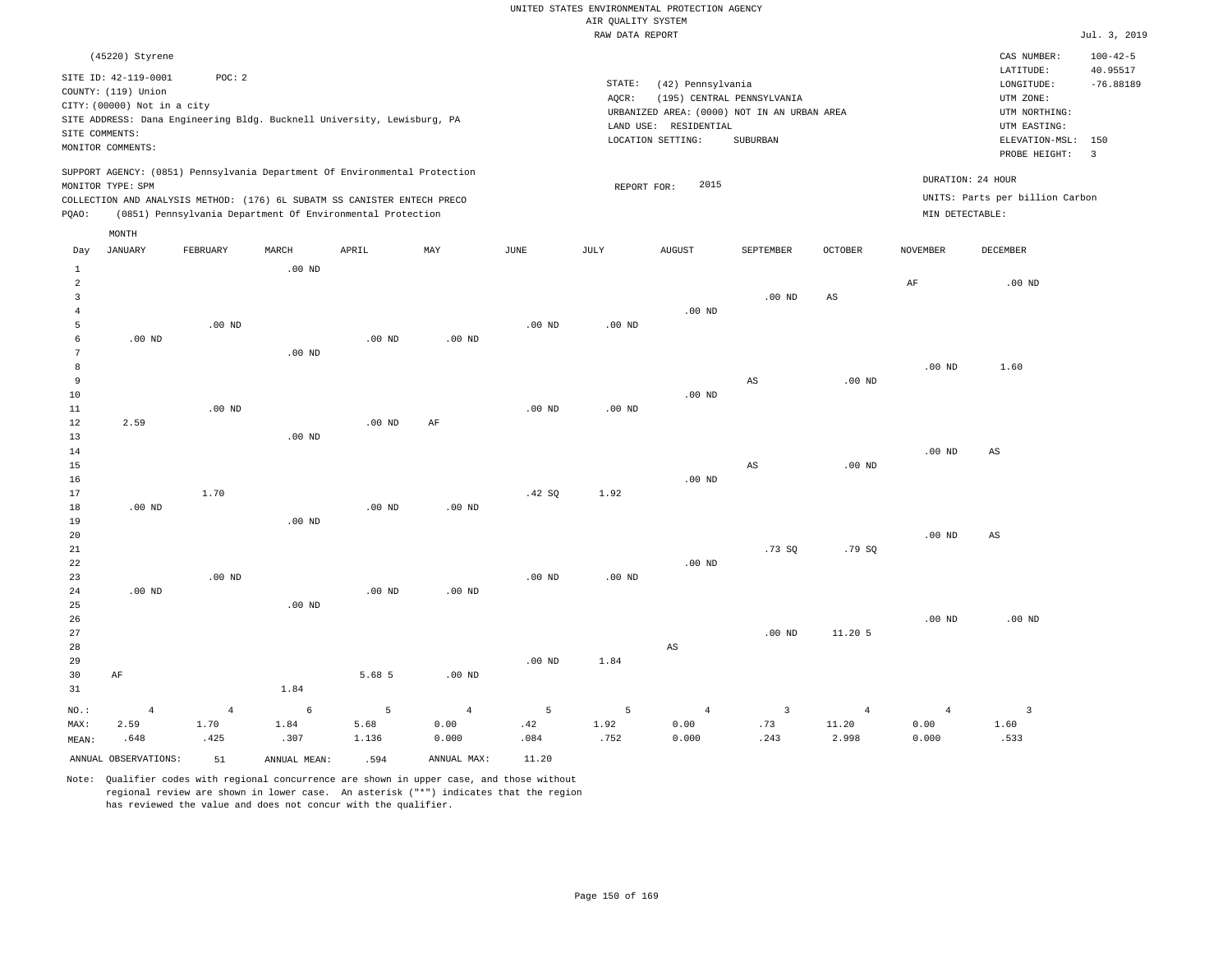### RAW DATA REPORT Jul. 3, 2019 UNITED STATES ENVIRONMENTAL PROTECTION AGENCY AIR QUALITY SYSTEM

| (45801) Chlorobenzene                                                                                                                                                                                                                                       |                                                                                                                                                                             | CAS NUMBER:                                                                                                  | $108 - 90 - 7$          |
|-------------------------------------------------------------------------------------------------------------------------------------------------------------------------------------------------------------------------------------------------------------|-----------------------------------------------------------------------------------------------------------------------------------------------------------------------------|--------------------------------------------------------------------------------------------------------------|-------------------------|
| SITE ID: 42-119-0001<br>POC: 2<br>COUNTY: (119) Union<br>CITY: (00000) Not in a city<br>SITE ADDRESS: Dana Engineering Bldg. Bucknell University, Lewisburg, PA<br>SITE COMMENTS:<br>MONITOR COMMENTS:                                                      | STATE:<br>(42) Pennsylvania<br>(195) CENTRAL PENNSYLVANIA<br>AOCR:<br>URBANIZED AREA: (0000) NOT IN AN URBAN AREA<br>LAND USE: RESIDENTIAL<br>LOCATION SETTING:<br>SUBURBAN | LATITUDE:<br>LONGITUDE:<br>UTM ZONE:<br>UTM NORTHING:<br>UTM EASTING:<br>ELEVATION-MSL: 150<br>PROBE HEIGHT: | 40.95517<br>$-76.88189$ |
| SUPPORT AGENCY: (0851) Pennsylvania Department Of Environmental Protection<br>MONITOR TYPE: SPM<br>COLLECTION AND ANALYSIS METHOD: (176) 6L SUBATM SS CANISTER ENTECH PRECO<br>(0851) Pennsylvania Department Of Environmental Protection<br>POAO:<br>MONTH | DURATION: 24 HOUR<br>2013<br>REPORT FOR:<br>MIN DETECTABLE:                                                                                                                 | UNITS: Parts per billion Carbon                                                                              |                         |

| Day                                     | <b>JANUARY</b>       | FEBRUARY       | MARCH             | APRIL    | MAY               | JUNE           | JULY       | AUGUST         | SEPTEMBER      | OCTOBER    | NOVEMBER       | DECEMBER       |
|-----------------------------------------|----------------------|----------------|-------------------|----------|-------------------|----------------|------------|----------------|----------------|------------|----------------|----------------|
| $\mathbf{1}$<br>$\overline{\mathbf{c}}$ |                      |                |                   |          |                   |                |            | $\rm AF$       | $.00$ ND       | $.00$ ND   |                |                |
| 3                                       |                      | $.00$ ND       |                   |          |                   | $.00$ ND       | $.00$ ND   |                |                |            |                |                |
| 4                                       | $.00$ ND             |                |                   | $.00$ ND | .00 <sub>ND</sub> |                |            |                |                |            |                |                |
| 5                                       |                      |                | .00 <sub>ND</sub> |          |                   |                |            |                |                |            |                |                |
| 6                                       |                      |                |                   |          |                   |                |            |                |                |            | $.00$ ND       | $.00$ ND       |
| 7                                       |                      |                |                   |          |                   |                |            |                | $.00$ ND       | $.00$ ND   |                |                |
| 8                                       |                      |                |                   |          |                   |                |            | $_{\rm TS}$    |                |            |                |                |
| 9                                       |                      | $.00$ ND       |                   |          |                   | $.00$ ND       | $.00$ ND   |                |                |            |                |                |
| 10                                      | $.00$ ND             |                |                   | $.00$ ND | .00 <sub>ND</sub> |                |            |                |                |            |                |                |
| 11                                      |                      |                | .00 <sub>ND</sub> |          |                   |                |            |                |                |            |                |                |
| 12                                      |                      |                |                   |          |                   |                |            |                |                |            | $.00$ ND       | $.00$ ND       |
| 13                                      |                      |                |                   |          |                   |                |            |                | $.00$ ND       | $.00$ ND   |                |                |
| 14                                      |                      | $.00$ ND       |                   |          |                   |                |            | AF             |                |            |                |                |
| 15<br>16                                | $.00$ ND             |                |                   | $.00$ ND | .00 <sub>ND</sub> | AF             | $.00$ ND   |                |                |            |                |                |
| 17                                      |                      |                | $.00$ ND          |          |                   |                |            |                |                |            |                |                |
| 18                                      |                      |                |                   |          |                   |                |            |                |                |            | TS             | $.00$ ND       |
| 19                                      |                      |                |                   |          |                   |                |            |                | $.00$ ND       | $.00$ ND   |                |                |
| 20                                      |                      |                |                   |          |                   |                |            | $.00$ ND       |                |            |                |                |
| 21                                      |                      | $.00$ ND       |                   |          |                   | $\rm{AF}$      | TS         |                |                |            |                |                |
| 22                                      | $.00$ ND             |                |                   | $.00$ ND | $.00$ ND          |                |            |                |                |            |                |                |
| 23                                      |                      |                | $.00$ ND          |          |                   |                |            |                |                |            |                |                |
| $2\,4$                                  |                      |                |                   |          |                   |                |            |                |                |            | AF             | AF             |
| $25\,$                                  |                      |                |                   |          |                   |                |            |                | $.00$ ND       | .00 $ND$   |                |                |
| 26                                      |                      |                |                   |          |                   |                |            | $.00$ ND       |                |            |                |                |
| $2\,7$                                  |                      | $\rm{AF}$      |                   |          |                   | $\rm{AF}$      | $.00$ ND   |                |                |            |                |                |
| 28                                      | $.00$ ND             |                |                   | $.00$ ND | $_{\rm TS}$       |                |            |                |                |            |                |                |
| 29                                      |                      |                | $.00$ ND          |          |                   |                |            |                |                |            |                |                |
| 30                                      |                      |                |                   |          |                   |                |            |                |                |            | $.00$ ND       | $.00$ ND       |
| 31                                      |                      |                |                   |          |                   |                |            |                |                | $.00$ ND   |                |                |
| $NO.$ :                                 | 5                    | $\overline{4}$ | 5                 | 5        | $\,4\,$           | $\overline{a}$ | $\sqrt{4}$ | $\overline{a}$ | $\overline{5}$ | $\epsilon$ | $\overline{3}$ | $\overline{4}$ |
| MAX:                                    | 0.00                 | 0.00           | 0.00              | 0.00     | 0.00              | 0.00           | 0.00       | 0.00           | 0.00           | 0.00       | 0.00           | 0.00           |
| MEAN:                                   | 0.000                | 0.000          | 0.000             | 0.000    | 0.000             | 0.000          | 0.000      | 0.000          | 0.000          | 0.000      | 0.000          | 0.000          |
|                                         | ANNUAL OBSERVATIONS: | 49             | ANNUAL MEAN:      | 0.000    | ANNUAL MAX:       | 0.00           |            |                |                |            |                |                |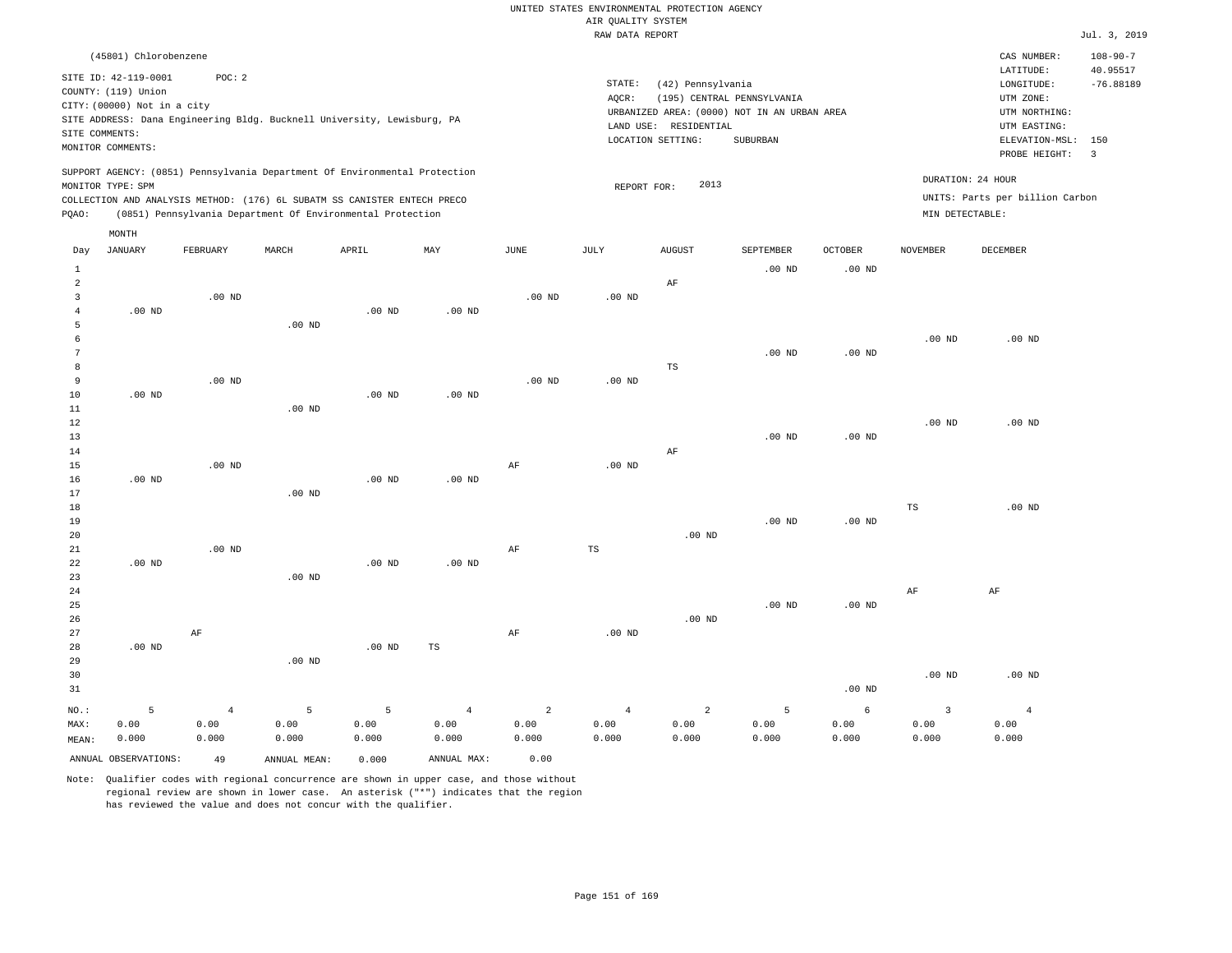|                |                             |                         |                |                                                                            |                   |                   |                    | UNITED STATES ENVIRONMENTAL PROTECTION AGENCY |                            |                   |                   |                                 |                            |
|----------------|-----------------------------|-------------------------|----------------|----------------------------------------------------------------------------|-------------------|-------------------|--------------------|-----------------------------------------------|----------------------------|-------------------|-------------------|---------------------------------|----------------------------|
|                |                             |                         |                |                                                                            |                   |                   | AIR OUALITY SYSTEM |                                               |                            |                   |                   |                                 |                            |
|                |                             |                         |                |                                                                            |                   |                   | RAW DATA REPORT    |                                               |                            |                   |                   |                                 | Jul. 3, 2019               |
|                | (45801) Chlorobenzene       |                         |                |                                                                            |                   |                   |                    |                                               |                            |                   |                   | CAS NUMBER:<br>LATITUDE:        | $108 - 90 - 7$<br>40.95517 |
|                | SITE ID: 42-119-0001        | POC: 2                  |                |                                                                            |                   |                   | STATE:             | (42) Pennsylvania                             |                            |                   |                   | LONGITUDE:                      | $-76.88189$                |
|                | COUNTY: (119) Union         |                         |                |                                                                            |                   |                   | AOCR:              |                                               | (195) CENTRAL PENNSYLVANIA |                   |                   | UTM ZONE:                       |                            |
|                | CITY: (00000) Not in a city |                         |                |                                                                            |                   |                   |                    | URBANIZED AREA: (0000) NOT IN AN URBAN AREA   |                            |                   |                   | UTM NORTHING:                   |                            |
|                |                             |                         |                | SITE ADDRESS: Dana Engineering Bldg. Bucknell University, Lewisburg, PA    |                   |                   |                    | LAND USE: RESIDENTIAL                         |                            |                   |                   | UTM EASTING:                    |                            |
|                | SITE COMMENTS:              |                         |                |                                                                            |                   |                   |                    | LOCATION SETTING:                             | SUBURBAN                   |                   |                   | ELEVATION-MSL:                  | 150                        |
|                | MONITOR COMMENTS:           |                         |                |                                                                            |                   |                   |                    |                                               |                            |                   |                   | PROBE HEIGHT:                   | $\overline{3}$             |
|                | MONITOR TYPE: SPM           |                         |                | SUPPORT AGENCY: (0851) Pennsylvania Department Of Environmental Protection |                   |                   |                    | 2014<br>REPORT FOR:                           |                            |                   |                   | DURATION: 24 HOUR               |                            |
|                |                             |                         |                | COLLECTION AND ANALYSIS METHOD: (176) 6L SUBATM SS CANISTER ENTECH PRECO   |                   |                   |                    |                                               |                            |                   |                   | UNITS: Parts per billion Carbon |                            |
| PQAO:          |                             |                         |                | (0851) Pennsylvania Department Of Environmental Protection                 |                   |                   |                    |                                               |                            |                   | MIN DETECTABLE:   |                                 |                            |
|                | MONTH                       |                         |                |                                                                            |                   |                   |                    |                                               |                            |                   |                   |                                 |                            |
| Day            | <b>JANUARY</b>              | FEBRUARY                | MARCH          | APRIL                                                                      | MAY               | <b>JUNE</b>       | JULY               | <b>AUGUST</b>                                 | SEPTEMBER                  | OCTOBER           | <b>NOVEMBER</b>   | DECEMBER                        |                            |
| $\mathbf{1}$   |                             |                         |                |                                                                            |                   |                   |                    |                                               |                            |                   | $.00$ ND          | $.00$ ND                        |                            |
| $\overline{a}$ |                             |                         |                |                                                                            |                   |                   |                    |                                               | $.00$ ND                   | $.00$ ND          |                   |                                 |                            |
| $\overline{3}$ |                             |                         |                |                                                                            |                   |                   |                    | $.00$ ND                                      |                            |                   |                   |                                 |                            |
| $\overline{4}$ |                             | $.00$ ND                |                |                                                                            |                   | AF                | $.00$ ND           |                                               |                            |                   |                   |                                 |                            |
| 5              | $.00$ ND                    |                         |                | $\rm AF$                                                                   | $.00$ ND          |                   |                    |                                               |                            |                   |                   |                                 |                            |
| 6<br>7         |                             |                         | $.00$ ND       |                                                                            |                   |                   |                    |                                               |                            |                   | .00 <sub>ND</sub> |                                 |                            |
| 8              |                             |                         |                |                                                                            |                   |                   |                    |                                               | $.00$ ND                   | $.00$ ND          |                   | $.00$ ND                        |                            |
| 9              |                             |                         |                |                                                                            |                   |                   |                    | $.00$ ND                                      |                            |                   |                   |                                 |                            |
| $10$           |                             | $\rm{AF}$               |                |                                                                            |                   | $.00$ ND          | $.00$ ND           |                                               |                            |                   |                   |                                 |                            |
| 11             | $.00$ ND                    |                         |                | $\rm AF$                                                                   | $.00$ ND          |                   |                    |                                               |                            |                   |                   |                                 |                            |
| 12             |                             |                         | $.00$ ND       |                                                                            |                   |                   |                    |                                               |                            |                   |                   |                                 |                            |
| 13             |                             |                         |                |                                                                            |                   |                   |                    |                                               |                            |                   | $.00$ ND          | $.00$ ND                        |                            |
| 14             |                             |                         |                |                                                                            |                   |                   |                    |                                               | $.00$ ND                   | $.00$ ND          |                   |                                 |                            |
| 15             |                             |                         |                |                                                                            |                   |                   |                    | $.00$ ND                                      |                            |                   |                   |                                 |                            |
| 16             |                             | $.00$ DI                |                |                                                                            |                   | .00 <sub>ND</sub> | $.00$ ND           |                                               |                            |                   |                   |                                 |                            |
| 17             | $.00$ ND                    |                         |                | $.00$ ND                                                                   | $.00$ ND          |                   |                    |                                               |                            |                   |                   |                                 |                            |
| 18             |                             |                         | $.00$ ND       |                                                                            |                   |                   |                    |                                               |                            |                   |                   |                                 |                            |
| 19             |                             |                         |                |                                                                            |                   |                   |                    |                                               |                            |                   | $.00$ ND          | $.00$ ND                        |                            |
| 20             |                             |                         |                |                                                                            |                   |                   |                    |                                               | $.00$ ND                   | $.00$ ND          |                   |                                 |                            |
| 21             |                             |                         |                |                                                                            |                   |                   |                    | $.00$ ND                                      |                            |                   |                   |                                 |                            |
| 22             |                             | $.00$ ND                |                |                                                                            |                   | $.00$ ND          | $.00$ ND           |                                               |                            |                   |                   |                                 |                            |
| 23             | $.00$ ND                    |                         |                | $.00$ ND                                                                   | $.00$ ND          |                   |                    |                                               |                            |                   |                   |                                 |                            |
| 24             |                             |                         | $.00$ ND       |                                                                            |                   |                   |                    |                                               |                            |                   |                   |                                 |                            |
| 25             |                             |                         |                |                                                                            |                   |                   |                    |                                               |                            |                   | $.00$ ND          | $.00$ ND                        |                            |
| 26             |                             |                         |                |                                                                            |                   |                   |                    |                                               | .00 <sub>ND</sub>          | .00 <sub>ND</sub> |                   |                                 |                            |
| 27             |                             |                         |                |                                                                            |                   |                   |                    | $.00$ ND                                      |                            |                   |                   |                                 |                            |
| 28             |                             | $_{\rm AS}$             |                |                                                                            |                   | $.00$ ND          | $.00$ ND           |                                               |                            |                   |                   |                                 |                            |
| 29             | TS                          |                         |                | .00 <sub>ND</sub>                                                          | .00 <sub>ND</sub> |                   |                    |                                               |                            |                   |                   |                                 |                            |
| 30             |                             |                         | $\rm{AF}$      |                                                                            |                   |                   |                    |                                               |                            |                   |                   |                                 |                            |
| 31             |                             |                         |                |                                                                            |                   |                   |                    |                                               |                            |                   |                   | $.00$ ND                        |                            |
| NO.:           | $\overline{4}$              | $\overline{\mathbf{3}}$ | $\overline{4}$ | $\overline{3}$                                                             | 5                 | $\overline{4}$    | 5                  | 5                                             | 5                          | 5                 | 5                 | 6                               |                            |

ANNUAL OBSERVATIONS: 54 ANNUAL MEAN: 0.000 ANNUAL MAX: 0.00

 0.00 0.000  0.00 0.000  0.00 0.000

 0.00 0.000

NO.: MAX: MEAN:

 0.00 0.000  0.00 0.000

Note: Qualifier codes with regional concurrence are shown in upper case, and those without regional review are shown in lower case. An asterisk ("\*") indicates that the region has reviewed the value and does not concur with the qualifier.

 0.00 0.000  0.00 0.000  0.00 0.000

 0.00 0.000

 0.00 0.000

 0.00 0.000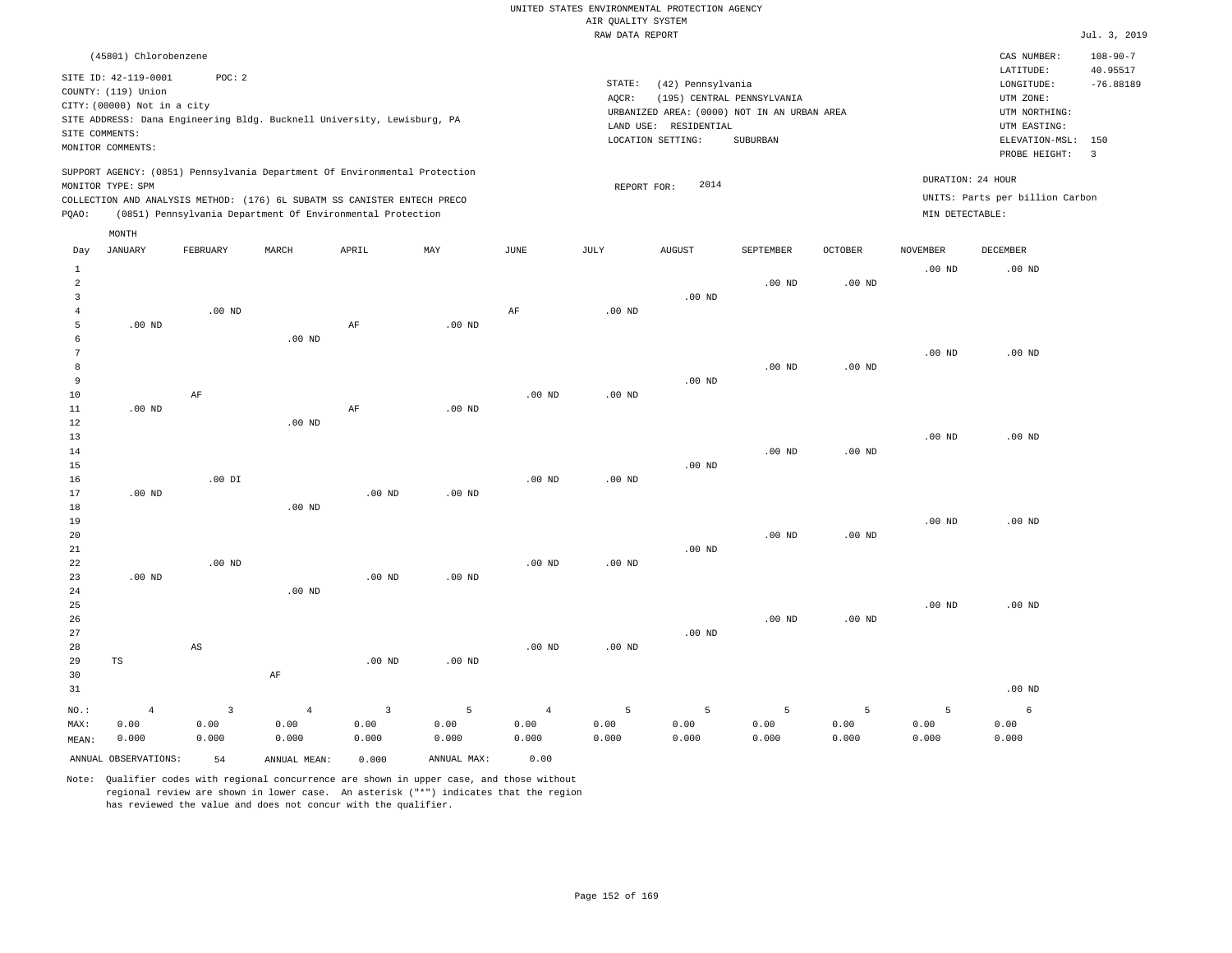|                |                             |          |          |                                                                            |          |                   | $\cdots$ going to control |                       |                                             |                   |                   |                                 |                            |
|----------------|-----------------------------|----------|----------|----------------------------------------------------------------------------|----------|-------------------|---------------------------|-----------------------|---------------------------------------------|-------------------|-------------------|---------------------------------|----------------------------|
|                |                             |          |          |                                                                            |          |                   | RAW DATA REPORT           |                       |                                             |                   |                   |                                 | Jul. 3, 2019               |
|                | (45801) Chlorobenzene       |          |          |                                                                            |          |                   |                           |                       |                                             |                   |                   | CAS NUMBER:<br>LATITUDE:        | $108 - 90 - 7$<br>40.95517 |
|                | SITE ID: 42-119-0001        | POC: 2   |          |                                                                            |          |                   | STATE:                    | (42) Pennsylvania     |                                             |                   |                   | LONGITUDE:                      | $-76.88189$                |
|                | COUNTY: (119) Union         |          |          |                                                                            |          |                   | AQCR:                     |                       | (195) CENTRAL PENNSYLVANIA                  |                   |                   | UTM ZONE:                       |                            |
|                | CITY: (00000) Not in a city |          |          |                                                                            |          |                   |                           |                       | URBANIZED AREA: (0000) NOT IN AN URBAN AREA |                   |                   | UTM NORTHING:                   |                            |
|                |                             |          |          | SITE ADDRESS: Dana Engineering Bldg. Bucknell University, Lewisburg, PA    |          |                   |                           | LAND USE: RESIDENTIAL |                                             |                   |                   | UTM EASTING:                    |                            |
|                | SITE COMMENTS:              |          |          |                                                                            |          |                   |                           | LOCATION SETTING:     | SUBURBAN                                    |                   |                   | ELEVATION-MSL:                  | 150                        |
|                | MONITOR COMMENTS:           |          |          |                                                                            |          |                   |                           |                       |                                             |                   |                   | PROBE HEIGHT:                   | $\overline{\phantom{a}}$   |
|                |                             |          |          | SUPPORT AGENCY: (0851) Pennsylvania Department Of Environmental Protection |          |                   |                           |                       |                                             |                   |                   | DURATION: 24 HOUR               |                            |
|                | MONITOR TYPE: SPM           |          |          |                                                                            |          |                   | REPORT FOR:               | 2015                  |                                             |                   |                   | UNITS: Parts per billion Carbon |                            |
|                |                             |          |          | COLLECTION AND ANALYSIS METHOD: (176) 6L SUBATM SS CANISTER ENTECH PRECO   |          |                   |                           |                       |                                             |                   |                   |                                 |                            |
| PQAO:          |                             |          |          | (0851) Pennsylvania Department Of Environmental Protection                 |          |                   |                           |                       |                                             |                   | MIN DETECTABLE:   |                                 |                            |
|                | MONTH                       |          |          |                                                                            |          |                   |                           |                       |                                             |                   |                   |                                 |                            |
| Day            | <b>JANUARY</b>              | FEBRUARY | MARCH    | APRIL                                                                      | MAY      | JUNE              | JULY                      | <b>AUGUST</b>         | SEPTEMBER                                   | <b>OCTOBER</b>    | NOVEMBER          | <b>DECEMBER</b>                 |                            |
| 1              |                             |          | $.00$ ND |                                                                            |          |                   |                           |                       |                                             |                   |                   |                                 |                            |
| $\overline{a}$ |                             |          |          |                                                                            |          |                   |                           |                       |                                             |                   | $\rm AF$          | $.00$ ND                        |                            |
| 3              |                             |          |          |                                                                            |          |                   |                           |                       | .00 <sub>ND</sub>                           | $_{\rm AS}$       |                   |                                 |                            |
| 4              |                             |          |          |                                                                            |          |                   |                           | .00 <sub>ND</sub>     |                                             |                   |                   |                                 |                            |
| 5              |                             | $.00$ ND |          |                                                                            |          | $.00$ ND          | $.00$ ND                  |                       |                                             |                   |                   |                                 |                            |
| 6              | $.00$ ND                    |          |          | $.00$ ND                                                                   | $.00$ ND |                   |                           |                       |                                             |                   |                   |                                 |                            |
| 7              |                             |          | $.00$ ND |                                                                            |          |                   |                           |                       |                                             |                   |                   |                                 |                            |
| 8              |                             |          |          |                                                                            |          |                   |                           |                       |                                             |                   | .00 <sub>ND</sub> | .00 <sub>ND</sub>               |                            |
| 9              |                             |          |          |                                                                            |          |                   |                           | .00 <sub>ND</sub>     | AS                                          | .00 <sub>ND</sub> |                   |                                 |                            |
| 10<br>11       |                             | $.00$ ND |          |                                                                            |          | .00 <sub>ND</sub> | $.00$ ND                  |                       |                                             |                   |                   |                                 |                            |
| 12             | $.00$ ND                    |          |          | $.00$ ND                                                                   | AF       |                   |                           |                       |                                             |                   |                   |                                 |                            |
| 13             |                             |          | $.00$ ND |                                                                            |          |                   |                           |                       |                                             |                   |                   |                                 |                            |
| 14             |                             |          |          |                                                                            |          |                   |                           |                       |                                             |                   | .00 <sub>ND</sub> | AS                              |                            |
| 15             |                             |          |          |                                                                            |          |                   |                           |                       | AS                                          | .00 <sub>ND</sub> |                   |                                 |                            |
| 16             |                             |          |          |                                                                            |          |                   |                           | $.00$ ND              |                                             |                   |                   |                                 |                            |
| 17             |                             | $.00$ ND |          |                                                                            |          | $.00$ ND          | $.00$ ND                  |                       |                                             |                   |                   |                                 |                            |
| 18             | $.00$ ND                    |          |          | $.00$ ND                                                                   | $.00$ ND |                   |                           |                       |                                             |                   |                   |                                 |                            |
| 19             |                             |          | $.00$ ND |                                                                            |          |                   |                           |                       |                                             |                   |                   |                                 |                            |
| 20             |                             |          |          |                                                                            |          |                   |                           |                       |                                             |                   | .00 <sub>ND</sub> | AS                              |                            |
| 21             |                             |          |          |                                                                            |          |                   |                           |                       | .00 <sub>ND</sub>                           | $.00$ ND          |                   |                                 |                            |
| 22             |                             |          |          |                                                                            |          |                   |                           | $.00$ ND              |                                             |                   |                   |                                 |                            |
| 23             |                             | $.00$ ND |          |                                                                            |          | $.00$ ND          | $.00$ ND                  |                       |                                             |                   |                   |                                 |                            |
| 24             | $.00$ ND                    |          |          | $.00$ ND                                                                   | $.00$ ND |                   |                           |                       |                                             |                   |                   |                                 |                            |
| 25             |                             |          | $.00$ ND |                                                                            |          |                   |                           |                       |                                             |                   |                   |                                 |                            |
| 26             |                             |          |          |                                                                            |          |                   |                           |                       |                                             |                   | .00 <sub>ND</sub> | .00 <sub>ND</sub>               |                            |

Note: Qualifier codes with regional concurrence are shown in upper case, and those without regional review are shown in lower case. An asterisk ("\*") indicates that the region has reviewed the value and does not concur with the qualifier.

.00 ND

5 0.00 0.000

.00 ND

4 0.00 0.000

.00 ND

5 0.00 0.000

.00 ND

6 0.00 0.000

ANNUAL OBSERVATIONS: 51 ANNUAL MEAN: 0.000 ANNUAL MAX: 0.00

4 0.00 0.000

NO.: MAX: MEAN: AF

4 0.00 0.000

.00 ND

5 0.00 0.000

AS

4 0.00 0.000

.00 ND

3 0.00 0.000

.00 ND

4 0.00 0.000

4 0.00 0.000

3 0.00 0.000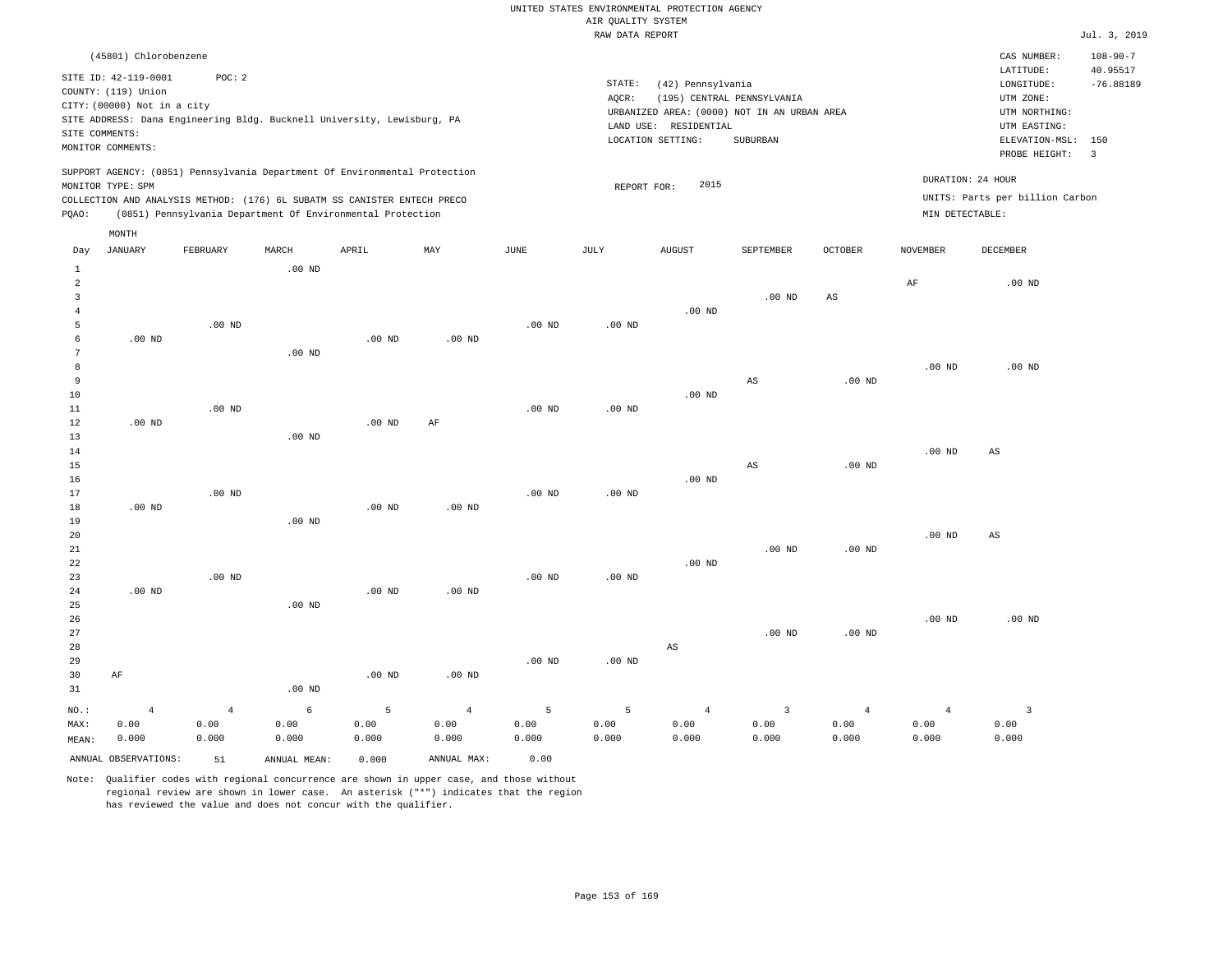|                                               |                                                                                                                   |                                                                                                                                                                                                                      |                   |          |          |          | RAW DATA REPORT |                                                                                                                |                                        |                   |                   |                                                                                                              | Jul. 3, 2019                                        |
|-----------------------------------------------|-------------------------------------------------------------------------------------------------------------------|----------------------------------------------------------------------------------------------------------------------------------------------------------------------------------------------------------------------|-------------------|----------|----------|----------|-----------------|----------------------------------------------------------------------------------------------------------------|----------------------------------------|-------------------|-------------------|--------------------------------------------------------------------------------------------------------------|-----------------------------------------------------|
|                                               | (45805) 1,2-Dichlorobenzene                                                                                       |                                                                                                                                                                                                                      |                   |          |          |          |                 |                                                                                                                |                                        |                   |                   | CAS NUMBER:                                                                                                  | $95 - 50 - 1$                                       |
|                                               | SITE ID: 42-119-0001<br>COUNTY: (119) Union<br>CITY: (00000) Not in a city<br>SITE COMMENTS:<br>MONITOR COMMENTS: | POC: 2<br>SITE ADDRESS: Dana Engineering Bldg. Bucknell University, Lewisburg, PA                                                                                                                                    |                   |          |          |          | STATE:<br>AQCR: | (42) Pennsylvania<br>URBANIZED AREA: (0000) NOT IN AN URBAN AREA<br>LAND USE: RESIDENTIAL<br>LOCATION SETTING: | (195) CENTRAL PENNSYLVANIA<br>SUBURBAN |                   |                   | LATITUDE:<br>LONGITUDE:<br>UTM ZONE:<br>UTM NORTHING:<br>UTM EASTING:<br>ELEVATION-MSL: 150<br>PROBE HEIGHT: | 40.95517<br>$-76.88189$<br>$\overline{\phantom{a}}$ |
| PQAO:                                         | MONITOR TYPE: SPM                                                                                                 | SUPPORT AGENCY: (0851) Pennsylvania Department Of Environmental Protection<br>COLLECTION AND ANALYSIS METHOD: (176) 6L SUBATM SS CANISTER ENTECH PRECO<br>(0851) Pennsylvania Department Of Environmental Protection |                   |          |          |          | REPORT FOR:     | 2013                                                                                                           |                                        |                   | MIN DETECTABLE:   | DURATION: 24 HOUR<br>UNITS: Parts per billion Carbon                                                         |                                                     |
|                                               | MONTH                                                                                                             |                                                                                                                                                                                                                      |                   |          |          |          |                 |                                                                                                                |                                        |                   |                   |                                                                                                              |                                                     |
| Day                                           | <b>JANUARY</b>                                                                                                    | FEBRUARY                                                                                                                                                                                                             | MARCH             | APRIL    | MAY      | JUNE     | JULY            | <b>AUGUST</b>                                                                                                  | SEPTEMBER                              | <b>OCTOBER</b>    | <b>NOVEMBER</b>   | <b>DECEMBER</b>                                                                                              |                                                     |
| $\mathbf{1}$<br>2<br>3<br>$\overline{4}$<br>5 | $.00$ ND                                                                                                          | $.00$ ND                                                                                                                                                                                                             | $.00$ ND          | $.00$ ND | $.00$ ND | $.00$ ND | $.00$ ND        | AF                                                                                                             | $.00$ ND                               | .00 <sub>ND</sub> |                   |                                                                                                              |                                                     |
| 6<br>7<br>8<br>9                              |                                                                                                                   | $.00$ ND                                                                                                                                                                                                             |                   |          |          | $.00$ ND | $.00$ ND        | TS                                                                                                             | .00 <sub>ND</sub>                      | $.00$ ND          | .00 <sub>ND</sub> | $.00$ ND                                                                                                     |                                                     |
| 10<br>11<br>12<br>13<br>14                    | $.00$ ND                                                                                                          |                                                                                                                                                                                                                      | $.00$ ND          | $.00$ ND | $.00$ ND |          |                 | AF                                                                                                             | $.00$ ND                               | $.00$ ND          | .00 <sub>ND</sub> | $.00$ ND                                                                                                     |                                                     |
| 15<br>16<br>17<br>18                          | $.00$ ND                                                                                                          | $.00$ ND                                                                                                                                                                                                             | $.00$ ND          | $.00$ ND | $.00$ ND | AF       | $.00$ ND        |                                                                                                                |                                        |                   | $_{\rm TS}$       | $.00$ ND                                                                                                     |                                                     |
| 19<br>20<br>21<br>22                          | $.00$ ND                                                                                                          | $.00$ ND                                                                                                                                                                                                             |                   | $.00$ ND | $.00$ ND | AF       | TS              | $.00$ ND                                                                                                       | $.00$ ND                               | $.00$ ND          |                   |                                                                                                              |                                                     |
| 23<br>24<br>25<br>26                          |                                                                                                                   |                                                                                                                                                                                                                      | $.00$ ND          |          |          |          |                 | $.00$ ND                                                                                                       | $.00$ ND                               | .00 <sub>ND</sub> | AF                | $\rm AF$                                                                                                     |                                                     |
| 27<br>28<br>29                                | $.00$ ND                                                                                                          | AF                                                                                                                                                                                                                   | .00 <sub>ND</sub> | $.00$ ND | TS       | AF       | $.00$ ND        |                                                                                                                |                                        |                   |                   |                                                                                                              |                                                     |

30 31 NO.: MAX: MEAN: 5 0.00 0.000 .00 ND .00 ND .00 ND 4 0.00 0.000 5 0.00 0.000 5 0.00 0.000 4 0.00 0.000 2 0.00 0.000 4 0.00 0.000 2 0.00 0.000 5 0.00 0.000 6 0.00 0.000 3 0.00 0.000 4 0.00 0.000 ANNUAL OBSERVATIONS: 49 ANNUAL MEAN: 0.000 ANNUAL MAX: 0.00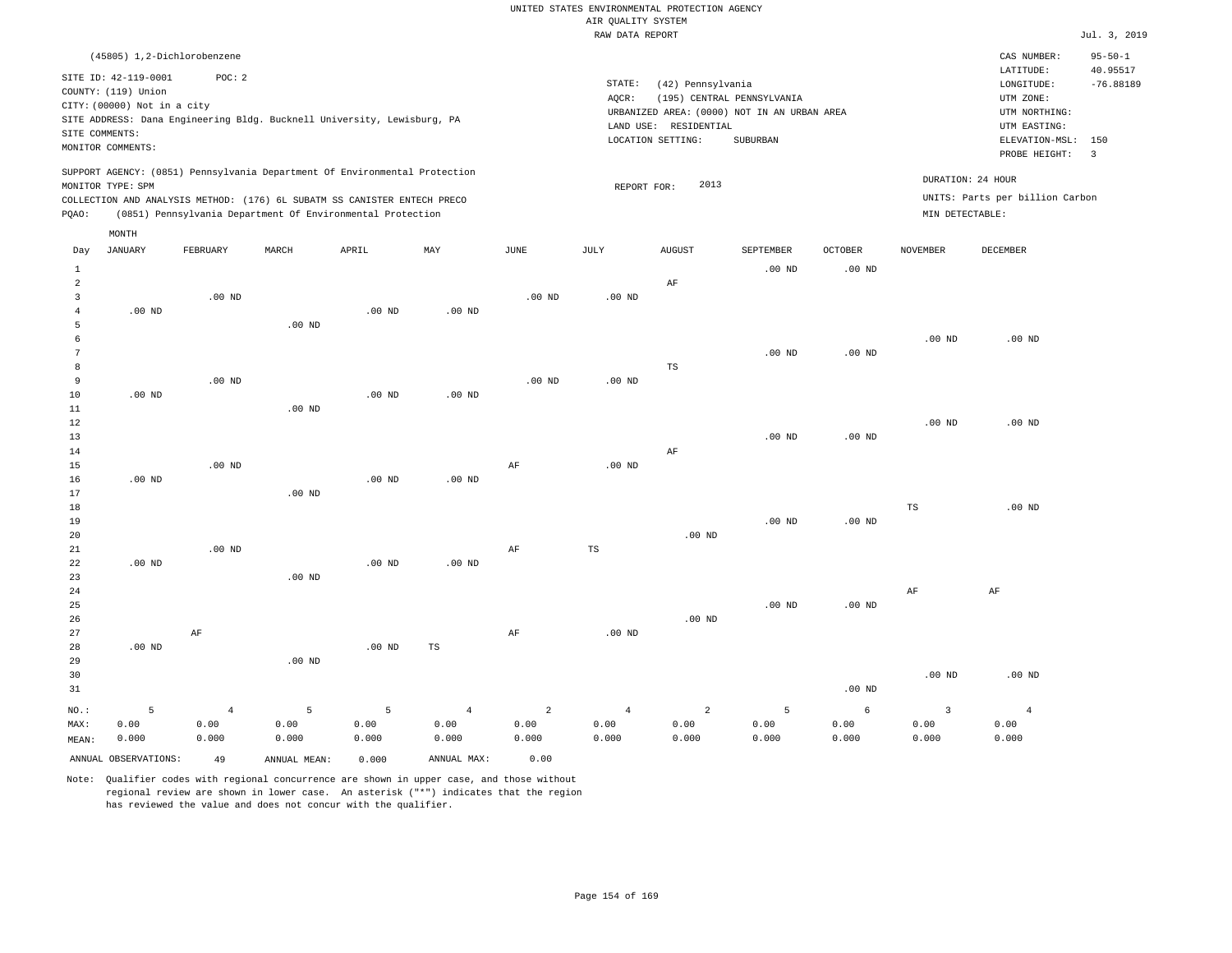|                                     |                                                                            |                                       |                                 |                                                                                                                                                                                                                      |                                 |                                 | AIR QUALITY SYSTEM           | UNITED STATES ENVIRONMENTAL PROTECTION AGENCY |                                                                           |                    |                    |                                                                                      |                                          |
|-------------------------------------|----------------------------------------------------------------------------|---------------------------------------|---------------------------------|----------------------------------------------------------------------------------------------------------------------------------------------------------------------------------------------------------------------|---------------------------------|---------------------------------|------------------------------|-----------------------------------------------|---------------------------------------------------------------------------|--------------------|--------------------|--------------------------------------------------------------------------------------|------------------------------------------|
|                                     |                                                                            |                                       |                                 |                                                                                                                                                                                                                      |                                 |                                 | RAW DATA REPORT              |                                               |                                                                           |                    |                    |                                                                                      | Jul. 3, 2019                             |
| SITE COMMENTS:                      | SITE ID: 42-119-0001<br>COUNTY: (119) Union<br>CITY: (00000) Not in a city | (45805) 1,2-Dichlorobenzene<br>POC: 2 |                                 | SITE ADDRESS: Dana Engineering Bldg. Bucknell University, Lewisburg, PA                                                                                                                                              |                                 |                                 | STATE:<br>AQCR:<br>LAND USE: | (42) Pennsylvania<br>RESIDENTIAL              | (195) CENTRAL PENNSYLVANIA<br>URBANIZED AREA: (0000) NOT IN AN URBAN AREA |                    |                    | CAS NUMBER:<br>LATITUDE:<br>LONGITUDE:<br>UTM ZONE:<br>UTM NORTHING:<br>UTM EASTING: | $95 - 50 - 1$<br>40.95517<br>$-76.88189$ |
|                                     | MONITOR COMMENTS:                                                          |                                       |                                 |                                                                                                                                                                                                                      |                                 |                                 |                              | LOCATION SETTING:                             | SUBURBAN                                                                  |                    |                    | ELEVATION-MSL:<br>PROBE HEIGHT:                                                      | 150<br>$\overline{3}$                    |
| PQAO:                               | MONITOR TYPE: SPM                                                          |                                       |                                 | SUPPORT AGENCY: (0851) Pennsylvania Department Of Environmental Protection<br>COLLECTION AND ANALYSIS METHOD: (176) 6L SUBATM SS CANISTER ENTECH PRECO<br>(0851) Pennsylvania Department Of Environmental Protection |                                 |                                 | REPORT FOR:                  | 2014                                          |                                                                           |                    | MIN DETECTABLE:    | DURATION: 24 HOUR<br>UNITS: Parts per billion Carbon                                 |                                          |
|                                     | MONTH                                                                      |                                       |                                 |                                                                                                                                                                                                                      |                                 |                                 |                              |                                               |                                                                           |                    |                    |                                                                                      |                                          |
| Day                                 | <b>JANUARY</b>                                                             | FEBRUARY                              | MARCH                           | APRIL                                                                                                                                                                                                                | MAY                             | <b>JUNE</b>                     | $\mathtt{JULY}$              | <b>AUGUST</b>                                 | SEPTEMBER                                                                 | OCTOBER            | <b>NOVEMBER</b>    | <b>DECEMBER</b>                                                                      |                                          |
| $\mathbf{1}$<br>2<br>$\overline{3}$ |                                                                            |                                       |                                 |                                                                                                                                                                                                                      |                                 |                                 |                              | $.00$ ND                                      | .00 <sub>ND</sub>                                                         | $.00$ ND           | $.00$ ND           | $.00$ ND                                                                             |                                          |
| $\overline{4}$<br>5<br>6            | $.00$ ND                                                                   | $.00$ ND                              | .00 <sub>ND</sub>               | AF                                                                                                                                                                                                                   | $.00$ ND                        | AF                              | $.00$ ND                     |                                               |                                                                           |                    |                    |                                                                                      |                                          |
| 7<br>8<br>9<br>$10$                 |                                                                            | $\rm AF$                              |                                 |                                                                                                                                                                                                                      |                                 | $.00$ ND                        | .00 <sub>ND</sub>            | $.00$ ND                                      | .00 <sub>ND</sub>                                                         | $.00$ ND           | $.00$ ND           | $.00$ ND                                                                             |                                          |
| 11<br>12<br>13                      | $.00$ ND                                                                   |                                       | $.00$ ND                        | AF                                                                                                                                                                                                                   | $.00$ ND                        |                                 |                              |                                               |                                                                           |                    | $.00$ ND           | $.00$ ND                                                                             |                                          |
| 14<br>15<br>16<br>17                | $.00$ ND                                                                   | $.00$ DI                              |                                 | $.00$ ND                                                                                                                                                                                                             | $.00$ ND                        | .00 <sub>ND</sub>               | .00 <sub>ND</sub>            | $.00$ ND                                      | .00 <sub>ND</sub>                                                         | $.00$ ND           |                    |                                                                                      |                                          |
| 18<br>19<br>$20$                    |                                                                            |                                       | $.00$ ND                        |                                                                                                                                                                                                                      |                                 |                                 |                              |                                               | .00 <sub>ND</sub>                                                         | .00 <sub>ND</sub>  | $.00$ ND           | $.00$ ND                                                                             |                                          |
| 21<br>$2\sqrt{2}$<br>23<br>24       | $.00$ ND                                                                   | $.00$ ND                              | $.00$ ND                        | $.00$ ND                                                                                                                                                                                                             | $.00$ ND                        | $.00$ ND                        | $.00$ ND                     | $.00$ ND                                      |                                                                           |                    |                    |                                                                                      |                                          |
| 25<br>26<br>27<br>28                |                                                                            | $\mathbb{A}\mathbb{S}$                |                                 |                                                                                                                                                                                                                      |                                 | .00 <sub>ND</sub>               | .00 <sub>ND</sub>            | $.00$ ND                                      | $.00$ ND                                                                  | $.00$ ND           | .00 <sub>ND</sub>  | $.00$ ND                                                                             |                                          |
| 29<br>30<br>31                      | TS                                                                         |                                       | $\rm{AF}$                       | .00 <sub>ND</sub>                                                                                                                                                                                                    | $.00$ ND                        |                                 |                              |                                               |                                                                           |                    |                    | $.00$ ND                                                                             |                                          |
| NO.:<br>MAX:<br>MEAN:               | $\overline{4}$<br>0.00<br>0.000                                            | $\overline{3}$<br>0.00<br>0.000       | $\overline{4}$<br>0.00<br>0.000 | $\overline{3}$<br>0.00<br>0.000                                                                                                                                                                                      | $\overline{5}$<br>0.00<br>0.000 | $\overline{4}$<br>0.00<br>0.000 | 5<br>0.00<br>0.000           | 5<br>0.00<br>0.000                            | 5<br>0.00<br>0.000                                                        | 5<br>0.00<br>0.000 | 5<br>0.00<br>0.000 | 6<br>0.00<br>0.000                                                                   |                                          |

ANNUAL OBSERVATIONS: 54 ANNUAL MEAN: 0.000 ANNUAL MAX: 0.00 Note: Qualifier codes with regional concurrence are shown in upper case, and those without

regional review are shown in lower case. An asterisk ("\*") indicates that the region

has reviewed the value and does not concur with the qualifier.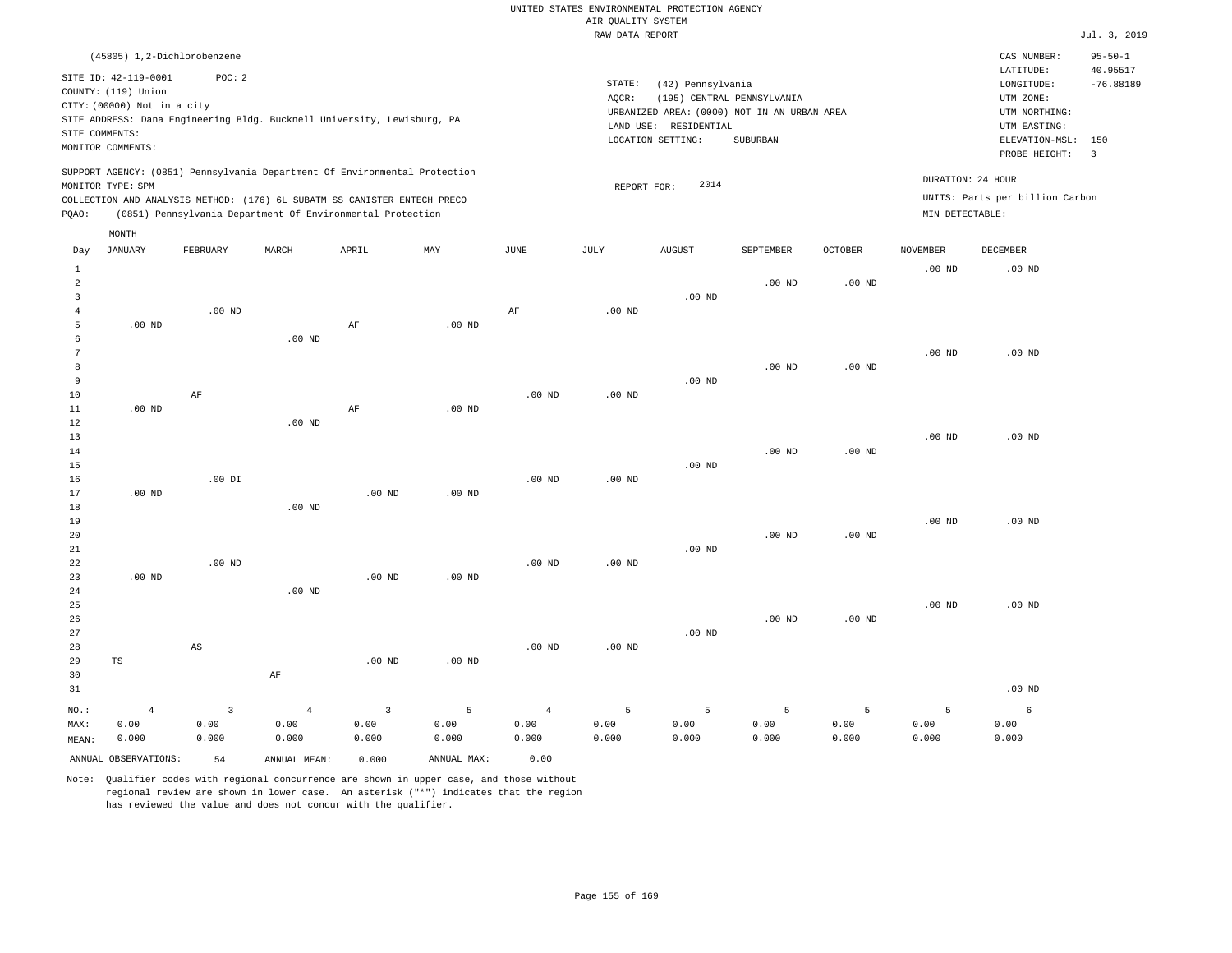|                  |                                                                            |                |                 |                                                            |                |                   | RAW DATA REPORT   |                       |                                             |                   |                   |                                 | Jul. 3, 2019   |
|------------------|----------------------------------------------------------------------------|----------------|-----------------|------------------------------------------------------------|----------------|-------------------|-------------------|-----------------------|---------------------------------------------|-------------------|-------------------|---------------------------------|----------------|
|                  | (45805) 1,2-Dichlorobenzene                                                |                |                 |                                                            |                |                   |                   |                       |                                             |                   |                   | CAS NUMBER:                     | $95 - 50 - 1$  |
|                  | SITE ID: 42-119-0001                                                       | POC: 2         |                 |                                                            |                |                   |                   |                       |                                             |                   |                   | LATITUDE:                       | 40.95517       |
|                  | COUNTY: (119) Union                                                        |                |                 |                                                            |                |                   | STATE:            | (42) Pennsylvania     |                                             |                   |                   | LONGITUDE:                      | $-76.88189$    |
|                  | CITY: (00000) Not in a city                                                |                |                 |                                                            |                |                   | AQCR:             |                       | (195) CENTRAL PENNSYLVANIA                  |                   |                   | UTM ZONE:                       |                |
|                  | SITE ADDRESS: Dana Engineering Bldg. Bucknell University, Lewisburg, PA    |                |                 |                                                            |                |                   |                   |                       | URBANIZED AREA: (0000) NOT IN AN URBAN AREA |                   |                   | UTM NORTHING:                   |                |
|                  | SITE COMMENTS:                                                             |                |                 |                                                            |                |                   |                   | LAND USE: RESIDENTIAL |                                             |                   |                   | UTM EASTING:                    |                |
|                  | MONITOR COMMENTS:                                                          |                |                 |                                                            |                |                   |                   | LOCATION SETTING:     | SUBURBAN                                    |                   |                   | ELEVATION-MSL:                  | 150            |
|                  |                                                                            |                |                 |                                                            |                |                   |                   |                       |                                             |                   |                   | PROBE HEIGHT:                   | $\overline{3}$ |
|                  | SUPPORT AGENCY: (0851) Pennsylvania Department Of Environmental Protection |                |                 |                                                            |                |                   |                   |                       |                                             |                   |                   | DURATION: 24 HOUR               |                |
|                  | MONITOR TYPE: SPM                                                          |                |                 |                                                            |                |                   | REPORT FOR:       | 2015                  |                                             |                   |                   |                                 |                |
|                  | COLLECTION AND ANALYSIS METHOD: (176) 6L SUBATM SS CANISTER ENTECH PRECO   |                |                 |                                                            |                |                   |                   |                       |                                             |                   |                   | UNITS: Parts per billion Carbon |                |
| PQAO:            |                                                                            |                |                 | (0851) Pennsylvania Department Of Environmental Protection |                |                   |                   |                       |                                             |                   | MIN DETECTABLE:   |                                 |                |
|                  | MONTH                                                                      |                |                 |                                                            |                |                   |                   |                       |                                             |                   |                   |                                 |                |
| Day              | JANUARY                                                                    | FEBRUARY       | MARCH           | APRIL                                                      | MAY            | $\mathtt{JUNE}$   | JULY              | <b>AUGUST</b>         | SEPTEMBER                                   | OCTOBER           | <b>NOVEMBER</b>   | DECEMBER                        |                |
| $\mathbf{1}$     |                                                                            |                | $.00$ ND        |                                                            |                |                   |                   |                       |                                             |                   |                   |                                 |                |
| 2                |                                                                            |                |                 |                                                            |                |                   |                   |                       |                                             |                   | AF                | $.00$ ND                        |                |
| 3                |                                                                            |                |                 |                                                            |                |                   |                   |                       | $.00$ ND                                    | AS                |                   |                                 |                |
| $\overline{4}$   |                                                                            |                |                 |                                                            |                |                   |                   | $.00$ ND              |                                             |                   |                   |                                 |                |
| 5                |                                                                            | $.00$ ND       |                 |                                                            |                | $.00$ ND          | $.00$ ND          |                       |                                             |                   |                   |                                 |                |
| 6                | $.00$ ND                                                                   |                |                 | .00 <sub>ND</sub>                                          | $.00$ ND       |                   |                   |                       |                                             |                   |                   |                                 |                |
| 7                |                                                                            |                | $.00$ ND        |                                                            |                |                   |                   |                       |                                             |                   |                   |                                 |                |
| 8                |                                                                            |                |                 |                                                            |                |                   |                   |                       |                                             |                   | .00 <sub>ND</sub> | $.00$ ND                        |                |
| 9                |                                                                            |                |                 |                                                            |                |                   |                   |                       | $_{\rm AS}$                                 | $.00$ ND          |                   |                                 |                |
| 10               |                                                                            |                |                 |                                                            |                |                   |                   | $.00$ ND              |                                             |                   |                   |                                 |                |
| $1\,1$<br>$1\,2$ | $.00$ ND                                                                   | $.00$ ND       |                 | $.00$ ND                                                   | $\rm AF$       | .00 <sub>ND</sub> | .00 <sub>ND</sub> |                       |                                             |                   |                   |                                 |                |
| 13               |                                                                            |                | $.00$ ND        |                                                            |                |                   |                   |                       |                                             |                   |                   |                                 |                |
| 14               |                                                                            |                |                 |                                                            |                |                   |                   |                       |                                             |                   | $.00$ ND          | AS                              |                |
| 15               |                                                                            |                |                 |                                                            |                |                   |                   |                       | $_{\rm AS}$                                 | $.00$ ND          |                   |                                 |                |
| 16               |                                                                            |                |                 |                                                            |                |                   |                   | $.00$ ND              |                                             |                   |                   |                                 |                |
| 17               |                                                                            | $.00$ ND       |                 |                                                            |                | $.00$ ND          | $.00$ ND          |                       |                                             |                   |                   |                                 |                |
| 18               | $.00$ ND                                                                   |                |                 | $.00$ ND                                                   | $.00$ ND       |                   |                   |                       |                                             |                   |                   |                                 |                |
| 19               |                                                                            |                | $.00$ ND        |                                                            |                |                   |                   |                       |                                             |                   |                   |                                 |                |
| 20               |                                                                            |                |                 |                                                            |                |                   |                   |                       |                                             |                   | $.00$ ND          | AS                              |                |
| 21               |                                                                            |                |                 |                                                            |                |                   |                   |                       | $.00$ ND                                    | $.00$ ND          |                   |                                 |                |
| 22               |                                                                            |                |                 |                                                            |                |                   |                   | $.00$ ND              |                                             |                   |                   |                                 |                |
| 23               |                                                                            | $.00$ ND       |                 |                                                            |                | .00 <sub>ND</sub> | $.00$ ND          |                       |                                             |                   |                   |                                 |                |
| 24               | $.00$ ND                                                                   |                |                 | $.00$ ND                                                   | $.00$ ND       |                   |                   |                       |                                             |                   |                   |                                 |                |
| 25               |                                                                            |                | $.00$ ND        |                                                            |                |                   |                   |                       |                                             |                   |                   |                                 |                |
| 26               |                                                                            |                |                 |                                                            |                |                   |                   |                       |                                             |                   | .00 <sub>ND</sub> | $.00$ ND                        |                |
| 27               |                                                                            |                |                 |                                                            |                |                   |                   |                       | $.00$ ND                                    | .00 <sub>ND</sub> |                   |                                 |                |
| 28               |                                                                            |                |                 |                                                            |                |                   |                   | AS                    |                                             |                   |                   |                                 |                |
| 29               |                                                                            |                |                 |                                                            |                | $.00$ ND          | $.00$ ND          |                       |                                             |                   |                   |                                 |                |
| 30               | AF                                                                         |                |                 | $.00$ ND                                                   | $.00$ ND       |                   |                   |                       |                                             |                   |                   |                                 |                |
| 31               |                                                                            |                | $.00$ ND        |                                                            |                |                   |                   |                       |                                             |                   |                   |                                 |                |
| NO.:             | $\overline{4}$                                                             | $\overline{4}$ | $6\overline{6}$ | 5                                                          | $\overline{4}$ | 5                 | 5                 | $\overline{4}$        | $\overline{3}$                              | $\overline{4}$    | $\overline{4}$    | $\overline{3}$                  |                |
| MAX:             | 0.00                                                                       | 0.00           | 0.00            | 0.00                                                       | 0.00           | 0.00              | 0.00              | 0.00                  | 0.00                                        | 0.00              | 0.00              | 0.00                            |                |
| MEAN:            | 0.000                                                                      | 0.000          | 0.000           | 0.000                                                      | 0.000          | 0.000             | 0.000             | 0.000                 | 0.000                                       | 0.000             | 0.000             | 0.000                           |                |
|                  | ANNUAL OBSERVATIONS:                                                       | 51             | ANNUAL MEAN:    | 0.000                                                      | ANNUAL MAX:    | 0.00              |                   |                       |                                             |                   |                   |                                 |                |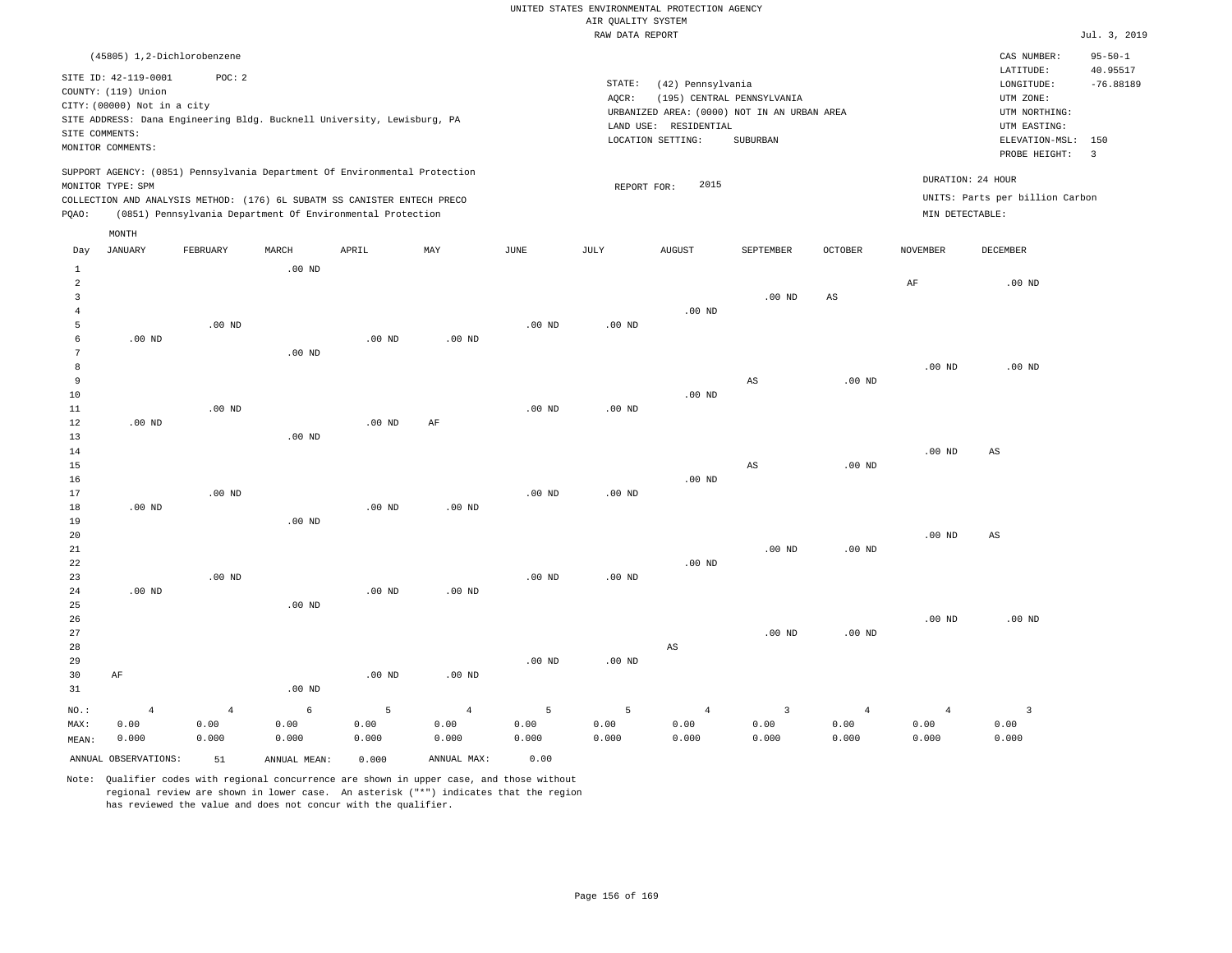|                |                             |                |          |                                                                            |                |                   | RAW DATA REPORT   |                       |                                             |                   |                         |                                 | Jul. 3, 2019          |
|----------------|-----------------------------|----------------|----------|----------------------------------------------------------------------------|----------------|-------------------|-------------------|-----------------------|---------------------------------------------|-------------------|-------------------------|---------------------------------|-----------------------|
|                | (45806) 1,3-Dichlorobenzene |                |          |                                                                            |                |                   |                   |                       |                                             |                   |                         | CAS NUMBER:                     | $541 - 73 - 1$        |
|                | SITE ID: 42-119-0001        | POC: 2         |          |                                                                            |                |                   |                   |                       |                                             |                   |                         | LATITUDE:                       | 40.95517              |
|                | COUNTY: (119) Union         |                |          |                                                                            |                |                   | STATE:            | (42) Pennsylvania     |                                             |                   |                         | LONGITUDE:                      | $-76.88189$           |
|                | CITY: (00000) Not in a city |                |          |                                                                            |                |                   | AQCR:             |                       | (195) CENTRAL PENNSYLVANIA                  |                   |                         | UTM ZONE:                       |                       |
|                |                             |                |          | SITE ADDRESS: Dana Engineering Bldg. Bucknell University, Lewisburg, PA    |                |                   |                   |                       | URBANIZED AREA: (0000) NOT IN AN URBAN AREA |                   |                         | UTM NORTHING:                   |                       |
|                | SITE COMMENTS:              |                |          |                                                                            |                |                   |                   | LAND USE: RESIDENTIAL |                                             |                   |                         | UTM EASTING:                    |                       |
|                | MONITOR COMMENTS:           |                |          |                                                                            |                |                   |                   | LOCATION SETTING:     | SUBURBAN                                    |                   |                         | ELEVATION-MSL:<br>PROBE HEIGHT: | 150<br>$\overline{3}$ |
|                |                             |                |          | SUPPORT AGENCY: (0851) Pennsylvania Department Of Environmental Protection |                |                   |                   |                       |                                             |                   |                         |                                 |                       |
|                | MONITOR TYPE: SPM           |                |          |                                                                            |                |                   | REPORT FOR:       | 2013                  |                                             |                   |                         | DURATION: 24 HOUR               |                       |
|                |                             |                |          | COLLECTION AND ANALYSIS METHOD: (176) 6L SUBATM SS CANISTER ENTECH PRECO   |                |                   |                   |                       |                                             |                   |                         | UNITS: Parts per billion Carbon |                       |
| PQAO:          |                             |                |          | (0851) Pennsylvania Department Of Environmental Protection                 |                |                   |                   |                       |                                             |                   | MIN DETECTABLE:         |                                 |                       |
|                | MONTH                       |                |          |                                                                            |                |                   |                   |                       |                                             |                   |                         |                                 |                       |
| Day            | <b>JANUARY</b>              | FEBRUARY       | MARCH    | APRIL                                                                      | MAY            | JUNE              | JULY              | <b>AUGUST</b>         | SEPTEMBER                                   | <b>OCTOBER</b>    | <b>NOVEMBER</b>         | <b>DECEMBER</b>                 |                       |
| $\mathbf{1}$   |                             |                |          |                                                                            |                |                   |                   |                       | $.00$ ND                                    | .00 <sub>ND</sub> |                         |                                 |                       |
| $\overline{2}$ |                             |                |          |                                                                            |                |                   |                   | AF                    |                                             |                   |                         |                                 |                       |
| $\overline{3}$ |                             | $.00$ ND       |          |                                                                            |                | $.00$ ND          | .00 <sub>ND</sub> |                       |                                             |                   |                         |                                 |                       |
| $\overline{4}$ | $.00$ ND                    |                |          | $.00$ ND                                                                   | $.00$ ND       |                   |                   |                       |                                             |                   |                         |                                 |                       |
| 5              |                             |                | $.00$ ND |                                                                            |                |                   |                   |                       |                                             |                   |                         |                                 |                       |
| 6<br>7         |                             |                |          |                                                                            |                |                   |                   |                       | $.00$ ND                                    | .00 <sub>ND</sub> | .00 <sub>ND</sub>       | .00 <sub>ND</sub>               |                       |
| 8              |                             |                |          |                                                                            |                |                   |                   | $\mathbb{TS}$         |                                             |                   |                         |                                 |                       |
| 9              |                             | $.00$ ND       |          |                                                                            |                | .00 <sub>ND</sub> | .00 <sub>ND</sub> |                       |                                             |                   |                         |                                 |                       |
| 10             | $.00$ ND                    |                |          | $.00$ ND                                                                   | $.00$ ND       |                   |                   |                       |                                             |                   |                         |                                 |                       |
| 11             |                             |                | $.00$ ND |                                                                            |                |                   |                   |                       |                                             |                   |                         |                                 |                       |
| 12             |                             |                |          |                                                                            |                |                   |                   |                       |                                             |                   | .00 <sub>ND</sub>       | $.00$ ND                        |                       |
| 13             |                             |                |          |                                                                            |                |                   |                   |                       | $.00$ ND                                    | .00 <sub>ND</sub> |                         |                                 |                       |
| 14             |                             |                |          |                                                                            |                |                   |                   | AF                    |                                             |                   |                         |                                 |                       |
| 15             |                             | $.00$ ND       |          |                                                                            |                | AF                | .00 <sub>ND</sub> |                       |                                             |                   |                         |                                 |                       |
| 16             | $.00$ ND                    |                |          | .00 <sub>ND</sub>                                                          | $.00$ ND       |                   |                   |                       |                                             |                   |                         |                                 |                       |
| 17             |                             |                | $.00$ ND |                                                                            |                |                   |                   |                       |                                             |                   |                         |                                 |                       |
| 18<br>19       |                             |                |          |                                                                            |                |                   |                   |                       | $.00$ ND                                    | .00 <sub>ND</sub> | $_{\rm TS}$             | .00 <sub>ND</sub>               |                       |
| 20             |                             |                |          |                                                                            |                |                   |                   | $.00$ ND              |                                             |                   |                         |                                 |                       |
| 21             |                             | $.00$ ND       |          |                                                                            |                | AF                | $\mathbb{TS}$     |                       |                                             |                   |                         |                                 |                       |
| 22             | $.00$ ND                    |                |          | .00 <sub>ND</sub>                                                          | $.00$ ND       |                   |                   |                       |                                             |                   |                         |                                 |                       |
| 23             |                             |                | $.00$ ND |                                                                            |                |                   |                   |                       |                                             |                   |                         |                                 |                       |
| 24             |                             |                |          |                                                                            |                |                   |                   |                       |                                             |                   | AF                      | AF                              |                       |
| 25             |                             |                |          |                                                                            |                |                   |                   |                       | $.00$ ND                                    | .00 <sub>ND</sub> |                         |                                 |                       |
| 26             |                             |                |          |                                                                            |                |                   |                   | $.00$ ND              |                                             |                   |                         |                                 |                       |
| 27             |                             | AF             |          |                                                                            |                | AF                | $.00$ ND          |                       |                                             |                   |                         |                                 |                       |
| 28             | $.00$ ND                    |                |          | $.00$ ND                                                                   | TS             |                   |                   |                       |                                             |                   |                         |                                 |                       |
| 29             |                             |                | $.00$ ND |                                                                            |                |                   |                   |                       |                                             |                   |                         |                                 |                       |
| 30             |                             |                |          |                                                                            |                |                   |                   |                       |                                             |                   | .00 <sub>ND</sub>       | .17SQ                           |                       |
| 31             |                             |                |          |                                                                            |                |                   |                   |                       |                                             | $.00$ ND          |                         |                                 |                       |
| NO.:           | 5                           | $\overline{4}$ | 5        | 5                                                                          | $\overline{4}$ | $\overline{2}$    | $\overline{4}$    | $\overline{a}$        | 5                                           | 6                 | $\overline{\mathbf{3}}$ | $\overline{4}$                  |                       |

ANNUAL OBSERVATIONS:  $\begin{array}{ccc} 49 & \text{ANNUAL MEAN:} \\ 49 & \text{ANNUAL MAN:} \end{array}$  .003 ANNUAL MAX: .17

 0.00 0.000

MAX: MEAN:

 0.00 0.000  0.00 0.000

Note: Qualifier codes with regional concurrence are shown in upper case, and those without regional review are shown in lower case. An asterisk ("\*") indicates that the region has reviewed the value and does not concur with the qualifier.

 0.00 0.000  0.00 0.000  0.00 0.000  0.00 0.000  0.00 0.000  0.00 0.000  0.00 0.000  0.00 0.000

 .17 .043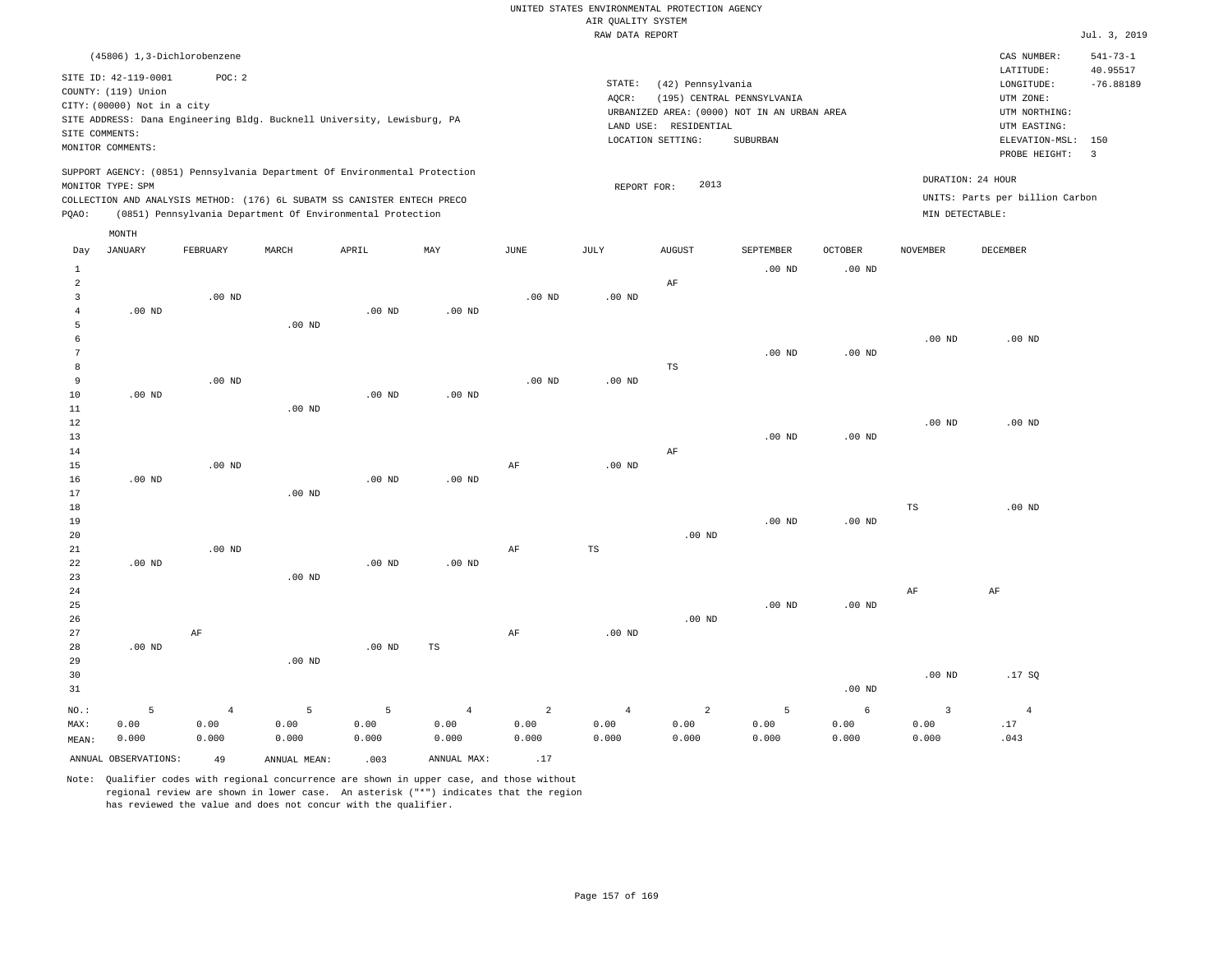|                |                             |                        |                                                                            |                   |                   |                   | RAW DATA REPORT   |                       |                                             |                   |                   |                                 | Jul. 3, 2019   |
|----------------|-----------------------------|------------------------|----------------------------------------------------------------------------|-------------------|-------------------|-------------------|-------------------|-----------------------|---------------------------------------------|-------------------|-------------------|---------------------------------|----------------|
|                | (45806) 1,3-Dichlorobenzene |                        |                                                                            |                   |                   |                   |                   |                       |                                             |                   |                   | CAS NUMBER:                     | $541 - 73 - 1$ |
|                | SITE ID: 42-119-0001        | POC: 2                 |                                                                            |                   |                   |                   |                   |                       |                                             |                   |                   | LATITUDE:                       | 40.95517       |
|                | COUNTY: (119) Union         |                        |                                                                            |                   |                   |                   | STATE:            | (42) Pennsylvania     |                                             |                   |                   | LONGITUDE:                      | $-76.88189$    |
|                | CITY: (00000) Not in a city |                        |                                                                            |                   |                   |                   | AOCR:             |                       | (195) CENTRAL PENNSYLVANIA                  |                   |                   | UTM ZONE:                       |                |
|                |                             |                        |                                                                            |                   |                   |                   |                   |                       | URBANIZED AREA: (0000) NOT IN AN URBAN AREA |                   |                   | UTM NORTHING:                   |                |
|                | SITE COMMENTS:              |                        | SITE ADDRESS: Dana Engineering Bldg. Bucknell University, Lewisburg, PA    |                   |                   |                   |                   | LAND USE: RESIDENTIAL |                                             |                   |                   | UTM EASTING:                    |                |
|                |                             |                        |                                                                            |                   |                   |                   |                   | LOCATION SETTING:     | SUBURBAN                                    |                   |                   | ELEVATION-MSL:                  | 150            |
|                | MONITOR COMMENTS:           |                        |                                                                            |                   |                   |                   |                   |                       |                                             |                   |                   | PROBE HEIGHT:                   | $\overline{3}$ |
|                |                             |                        | SUPPORT AGENCY: (0851) Pennsylvania Department Of Environmental Protection |                   |                   |                   |                   |                       |                                             |                   |                   | DURATION: 24 HOUR               |                |
|                | MONITOR TYPE: SPM           |                        |                                                                            |                   |                   |                   | REPORT FOR:       | 2014                  |                                             |                   |                   |                                 |                |
|                |                             |                        | COLLECTION AND ANALYSIS METHOD: (176) 6L SUBATM SS CANISTER ENTECH PRECO   |                   |                   |                   |                   |                       |                                             |                   |                   | UNITS: Parts per billion Carbon |                |
| PQAO:          |                             |                        | (0851) Pennsylvania Department Of Environmental Protection                 |                   |                   |                   |                   |                       |                                             |                   | MIN DETECTABLE:   |                                 |                |
|                | MONTH                       |                        |                                                                            |                   |                   |                   |                   |                       |                                             |                   |                   |                                 |                |
| Day            | <b>JANUARY</b>              | FEBRUARY               | MARCH                                                                      | APRIL             | MAY               | JUNE              | JULY              | <b>AUGUST</b>         | SEPTEMBER                                   | <b>OCTOBER</b>    | <b>NOVEMBER</b>   | <b>DECEMBER</b>                 |                |
| $\,1\,$        |                             |                        |                                                                            |                   |                   |                   |                   |                       |                                             |                   | .00 <sub>ND</sub> | .00 <sub>ND</sub>               |                |
| $\overline{a}$ |                             |                        |                                                                            |                   |                   |                   |                   |                       | $.00$ ND                                    | $.00$ ND          |                   |                                 |                |
| $\overline{3}$ |                             |                        |                                                                            |                   |                   |                   |                   | $.00$ ND              |                                             |                   |                   |                                 |                |
| 4              |                             | $.00$ ND               |                                                                            |                   |                   | AF                | .00 <sub>ND</sub> |                       |                                             |                   |                   |                                 |                |
| 5              | $.00$ ND                    |                        |                                                                            | $\rm{AF}$         | $.00$ ND          |                   |                   |                       |                                             |                   |                   |                                 |                |
| 6              |                             |                        | .00 <sub>ND</sub>                                                          |                   |                   |                   |                   |                       |                                             |                   |                   |                                 |                |
| 7              |                             |                        |                                                                            |                   |                   |                   |                   |                       |                                             |                   | .00 <sub>ND</sub> | $.00$ ND                        |                |
| 8              |                             |                        |                                                                            |                   |                   |                   |                   |                       | $.00$ ND                                    | $.00$ ND          |                   |                                 |                |
| $\overline{9}$ |                             |                        |                                                                            |                   |                   |                   |                   | $.00$ ND              |                                             |                   |                   |                                 |                |
| 10             |                             | AF                     |                                                                            |                   |                   | .00 <sub>ND</sub> | .00 <sub>ND</sub> |                       |                                             |                   |                   |                                 |                |
| $11\,$         | $.00$ ND                    |                        |                                                                            | AF                | $.00$ ND          |                   |                   |                       |                                             |                   |                   |                                 |                |
| 12             |                             |                        | $.00$ ND                                                                   |                   |                   |                   |                   |                       |                                             |                   |                   |                                 |                |
| 13             |                             |                        |                                                                            |                   |                   |                   |                   |                       |                                             |                   | .00 <sub>ND</sub> | $.00$ ND                        |                |
| 14             |                             |                        |                                                                            |                   |                   |                   |                   |                       | $.00$ ND                                    | .00 <sub>ND</sub> |                   |                                 |                |
| 15             |                             | $.00$ DI               |                                                                            |                   |                   |                   | .00 <sub>ND</sub> | .00 <sub>ND</sub>     |                                             |                   |                   |                                 |                |
| 16             |                             |                        |                                                                            |                   |                   | $.00$ ND          |                   |                       |                                             |                   |                   |                                 |                |
| 17             | $.00$ ND                    |                        | $.00$ ND                                                                   | .00 <sub>ND</sub> | .00 <sub>ND</sub> |                   |                   |                       |                                             |                   |                   |                                 |                |
| 18<br>19       |                             |                        |                                                                            |                   |                   |                   |                   |                       |                                             |                   | .00 <sub>ND</sub> | $.00$ ND                        |                |
| 20             |                             |                        |                                                                            |                   |                   |                   |                   |                       |                                             |                   |                   |                                 |                |
| 21             |                             |                        |                                                                            |                   |                   |                   |                   | $.00$ ND              | $.00$ ND                                    | .00 <sub>ND</sub> |                   |                                 |                |
| 22             |                             | $.00$ ND               |                                                                            |                   |                   | $.00$ ND          | $.00$ ND          |                       |                                             |                   |                   |                                 |                |
| 23             | $.00$ ND                    |                        |                                                                            | .00 <sub>ND</sub> | $.00$ ND          |                   |                   |                       |                                             |                   |                   |                                 |                |
| 24             |                             |                        | $.00$ ND                                                                   |                   |                   |                   |                   |                       |                                             |                   |                   |                                 |                |
| 25             |                             |                        |                                                                            |                   |                   |                   |                   |                       |                                             |                   | $.00$ ND          | $.00$ ND                        |                |
| 26             |                             |                        |                                                                            |                   |                   |                   |                   |                       | $.00$ ND                                    | $.00$ ND          |                   |                                 |                |
| 27             |                             |                        |                                                                            |                   |                   |                   |                   | $.00$ ND              |                                             |                   |                   |                                 |                |
| 28             |                             | $\mathbb{A}\mathbb{S}$ |                                                                            |                   |                   | .00 <sub>ND</sub> | .00 <sub>ND</sub> |                       |                                             |                   |                   |                                 |                |
| 29             | TS                          |                        |                                                                            | $.00$ ND          | $.00$ ND          |                   |                   |                       |                                             |                   |                   |                                 |                |
| 30             |                             |                        | AF                                                                         |                   |                   |                   |                   |                       |                                             |                   |                   |                                 |                |
| 31             |                             |                        |                                                                            |                   |                   |                   |                   |                       |                                             |                   |                   | $.00$ ND                        |                |
|                |                             |                        |                                                                            |                   |                   |                   |                   |                       |                                             |                   |                   |                                 |                |
| NO.:           | $\overline{4}$              | 3                      | $\overline{4}$                                                             | $\overline{3}$    | 5                 | $\overline{4}$    | 5                 | 5                     | 5                                           | 5                 | 5                 | 6                               |                |
| MAX:           | 0.00                        | 0.00                   | 0.00                                                                       | 0.00              | 0.00              | 0.00              | 0.00              | 0.00                  | 0.00                                        | 0.00              | 0.00              | 0.00                            |                |
| MEAN:          | 0.000                       | 0.000                  | 0.000                                                                      | 0.000             | 0.000             | 0.000             | 0.000             | 0.000                 | 0.000                                       | 0.000             | 0.000             | 0.000                           |                |
|                | ANNUAL OBSERVATIONS:        | 54                     | ANNUAL MEAN:                                                               | 0.000             | ANNUAL MAX:       | 0.00              |                   |                       |                                             |                   |                   |                                 |                |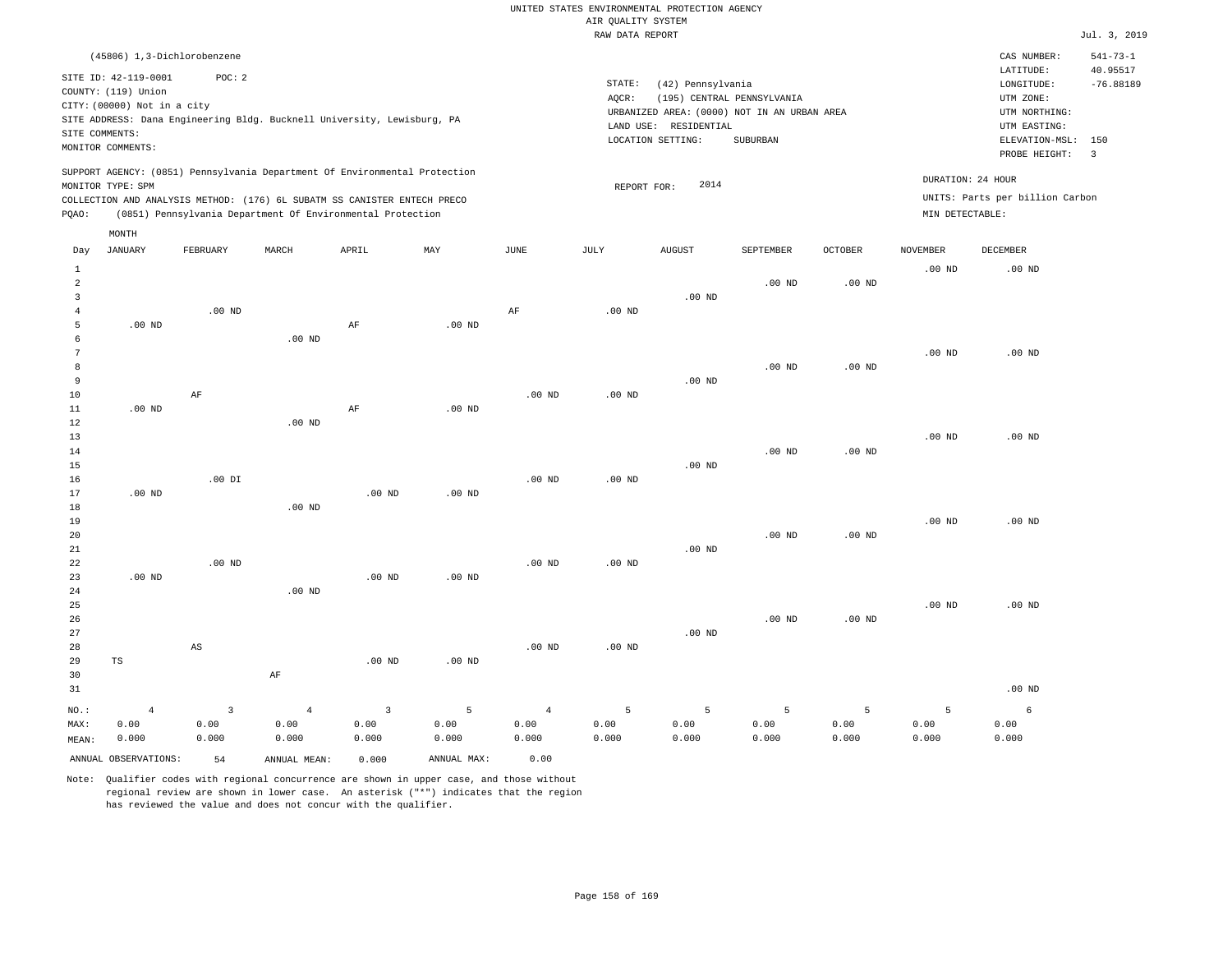|                         |                             |                                                                            |          |                   |                   |                   | RAW DATA REPORT   |                   |                                             |                   |                   |                                 | Jul. 3, 2019            |
|-------------------------|-----------------------------|----------------------------------------------------------------------------|----------|-------------------|-------------------|-------------------|-------------------|-------------------|---------------------------------------------|-------------------|-------------------|---------------------------------|-------------------------|
|                         | (45806) 1,3-Dichlorobenzene |                                                                            |          |                   |                   |                   |                   |                   |                                             |                   |                   | CAS NUMBER:                     | $541 - 73 - 1$          |
|                         | SITE ID: 42-119-0001        | POC: 2                                                                     |          |                   |                   |                   |                   |                   |                                             |                   |                   | LATITUDE:                       | 40.95517                |
|                         | COUNTY: (119) Union         |                                                                            |          |                   |                   |                   | STATE:            | (42) Pennsylvania |                                             |                   |                   | LONGITUDE:                      | $-76.88189$             |
|                         | CITY: (00000) Not in a city |                                                                            |          |                   |                   |                   | AOCR:             |                   | (195) CENTRAL PENNSYLVANIA                  |                   |                   | UTM ZONE:                       |                         |
|                         |                             | SITE ADDRESS: Dana Engineering Bldg. Bucknell University, Lewisburg, PA    |          |                   |                   |                   |                   |                   | URBANIZED AREA: (0000) NOT IN AN URBAN AREA |                   |                   | UTM NORTHING:                   |                         |
|                         | SITE COMMENTS:              |                                                                            |          |                   |                   |                   | LAND USE:         | RESIDENTIAL       |                                             |                   |                   | UTM EASTING:                    |                         |
|                         | MONITOR COMMENTS:           |                                                                            |          |                   |                   |                   |                   | LOCATION SETTING: | SUBURBAN                                    |                   |                   | ELEVATION-MSL:                  | 150                     |
|                         |                             |                                                                            |          |                   |                   |                   |                   |                   |                                             |                   |                   | PROBE HEIGHT:                   | $\overline{\mathbf{3}}$ |
|                         |                             | SUPPORT AGENCY: (0851) Pennsylvania Department Of Environmental Protection |          |                   |                   |                   |                   |                   |                                             |                   |                   | DURATION: 24 HOUR               |                         |
|                         | MONITOR TYPE: SPM           |                                                                            |          |                   |                   |                   | REPORT FOR:       | 2015              |                                             |                   |                   |                                 |                         |
|                         |                             | COLLECTION AND ANALYSIS METHOD: (176) 6L SUBATM SS CANISTER ENTECH PRECO   |          |                   |                   |                   |                   |                   |                                             |                   |                   | UNITS: Parts per billion Carbon |                         |
| PQAO:                   |                             | (0851) Pennsylvania Department Of Environmental Protection                 |          |                   |                   |                   |                   |                   |                                             |                   | MIN DETECTABLE:   |                                 |                         |
|                         | MONTH                       |                                                                            |          |                   |                   |                   |                   |                   |                                             |                   |                   |                                 |                         |
| Day                     | JANUARY                     | FEBRUARY                                                                   | MARCH    | APRIL             | MAY               | JUNE              | JULY              | <b>AUGUST</b>     | SEPTEMBER                                   | <b>OCTOBER</b>    | NOVEMBER          | DECEMBER                        |                         |
| $\,1\,$                 |                             |                                                                            | $.00$ ND |                   |                   |                   |                   |                   |                                             |                   |                   |                                 |                         |
| 2                       |                             |                                                                            |          |                   |                   |                   |                   |                   |                                             |                   | $\rm{AF}$         | .00 <sub>ND</sub>               |                         |
| $\overline{\mathbf{3}}$ |                             |                                                                            |          |                   |                   |                   |                   |                   | $.00$ ND                                    | $_{\rm AS}$       |                   |                                 |                         |
| $\overline{4}$          |                             |                                                                            |          |                   |                   |                   |                   | $.00$ ND          |                                             |                   |                   |                                 |                         |
| 5                       |                             | $.00$ ND                                                                   |          |                   |                   | .00 <sub>ND</sub> | .00 <sub>ND</sub> |                   |                                             |                   |                   |                                 |                         |
| 6                       | $.00$ ND                    |                                                                            |          | $.00$ ND          | $.00$ ND          |                   |                   |                   |                                             |                   |                   |                                 |                         |
| $7\phantom{.0}$         |                             |                                                                            | $.00$ ND |                   |                   |                   |                   |                   |                                             |                   |                   |                                 |                         |
| 8                       |                             |                                                                            |          |                   |                   |                   |                   |                   |                                             |                   | .00 <sub>ND</sub> | $.00$ ND                        |                         |
| 9                       |                             |                                                                            |          |                   |                   |                   |                   |                   | AS                                          | .00 <sub>ND</sub> |                   |                                 |                         |
| 10                      |                             |                                                                            |          |                   |                   |                   |                   | $.00$ ND          |                                             |                   |                   |                                 |                         |
| 11                      |                             | $.00$ ND                                                                   |          |                   |                   | .00 <sub>ND</sub> | .00 <sub>ND</sub> |                   |                                             |                   |                   |                                 |                         |
| 12<br>13                | $.00$ ND                    |                                                                            |          | $.00$ ND          | AF                |                   |                   |                   |                                             |                   |                   |                                 |                         |
| 14                      |                             |                                                                            | $.00$ ND |                   |                   |                   |                   |                   |                                             |                   | .00 <sub>ND</sub> | AS                              |                         |
| 15                      |                             |                                                                            |          |                   |                   |                   |                   |                   | AS                                          | .00 <sub>ND</sub> |                   |                                 |                         |
| 16                      |                             |                                                                            |          |                   |                   |                   |                   | .00 <sub>ND</sub> |                                             |                   |                   |                                 |                         |
| 17                      |                             | $.00$ ND                                                                   |          |                   |                   | .00 <sub>ND</sub> | .00 <sub>ND</sub> |                   |                                             |                   |                   |                                 |                         |
| $1\,8$                  | $.00$ ND                    |                                                                            |          | .00 <sub>ND</sub> | .00 <sub>ND</sub> |                   |                   |                   |                                             |                   |                   |                                 |                         |
| 19                      |                             |                                                                            | $.00$ ND |                   |                   |                   |                   |                   |                                             |                   |                   |                                 |                         |
| 20                      |                             |                                                                            |          |                   |                   |                   |                   |                   |                                             |                   | .00 <sub>ND</sub> | $_{\rm AS}$                     |                         |
| 21                      |                             |                                                                            |          |                   |                   |                   |                   |                   | $.00$ ND                                    | .00 <sub>ND</sub> |                   |                                 |                         |
| 22                      |                             |                                                                            |          |                   |                   |                   |                   | $.00$ ND          |                                             |                   |                   |                                 |                         |
| 23                      |                             | $.00$ ND                                                                   |          |                   |                   | $.00$ ND          | $.00$ ND          |                   |                                             |                   |                   |                                 |                         |
| 24                      | $.00$ ND                    |                                                                            |          | .00 <sub>ND</sub> | $.00$ ND          |                   |                   |                   |                                             |                   |                   |                                 |                         |
| 25                      |                             |                                                                            | $.00$ ND |                   |                   |                   |                   |                   |                                             |                   |                   |                                 |                         |
| 26                      |                             |                                                                            |          |                   |                   |                   |                   |                   |                                             |                   | .00 <sub>ND</sub> | $.00$ ND                        |                         |
| 27                      |                             |                                                                            |          |                   |                   |                   |                   |                   | $.00$ ND                                    | .00 <sub>ND</sub> |                   |                                 |                         |
| 28                      |                             |                                                                            |          |                   |                   |                   |                   | AS                |                                             |                   |                   |                                 |                         |
| 29                      |                             |                                                                            |          |                   |                   | $.00$ ND          | $.00$ ND          |                   |                                             |                   |                   |                                 |                         |
| 30                      | AF                          |                                                                            |          | $.00$ ND          | $.00$ ND          |                   |                   |                   |                                             |                   |                   |                                 |                         |
| 31                      |                             |                                                                            | $.00$ ND |                   |                   |                   |                   |                   |                                             |                   |                   |                                 |                         |
| NO.:                    | $\overline{4}$              | $\overline{4}$                                                             | 6        | 5                 | $\overline{4}$    | 5                 | 5                 | $\overline{4}$    | $\overline{3}$                              | $\overline{4}$    | $\overline{4}$    | $\overline{3}$                  |                         |
| MAX:                    | 0.00                        | 0.00                                                                       | 0.00     | 0.00              | 0.00              | 0.00              | 0.00              | 0.00              | 0.00                                        | 0.00              | 0.00              | 0.00                            |                         |
| MEAN:                   | 0.000                       | 0.000                                                                      | 0.000    | 0.000             | 0.000             | 0.000             | 0.000             | 0.000             | 0.000                                       | 0.000             | 0.000             | 0.000                           |                         |

ANNUAL OBSERVATIONS: 51 ANNUAL MEAN: 0.000 ANNUAL MAX: 0.00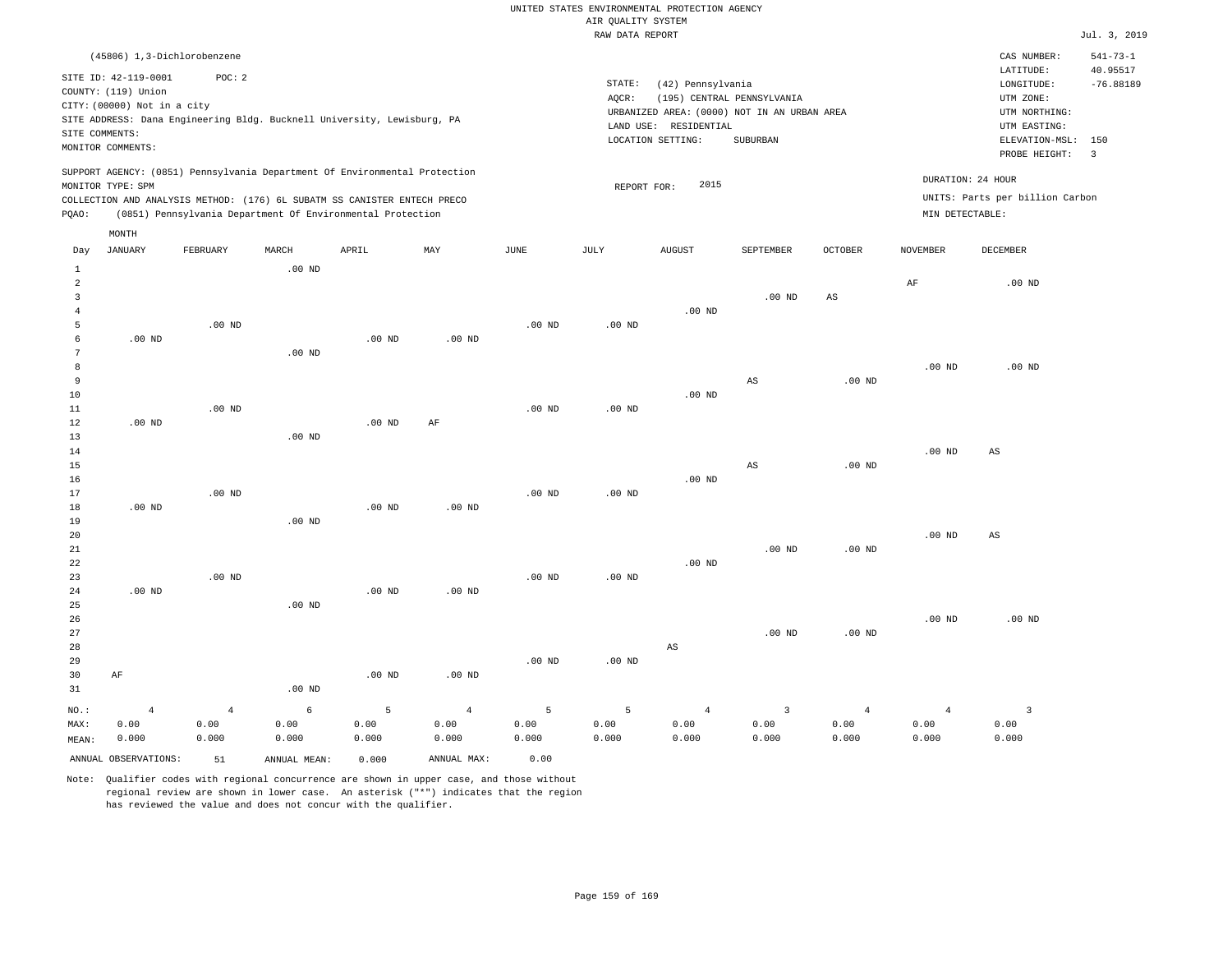|                                |                                                                                                                   |                |          |                                                                                                                                        |                   |           | RAW DATA REPORT |                                                                 |                                                                                       |                   |                   |                                                                                                          | Jul. 3, 2019                                              |
|--------------------------------|-------------------------------------------------------------------------------------------------------------------|----------------|----------|----------------------------------------------------------------------------------------------------------------------------------------|-------------------|-----------|-----------------|-----------------------------------------------------------------|---------------------------------------------------------------------------------------|-------------------|-------------------|----------------------------------------------------------------------------------------------------------|-----------------------------------------------------------|
|                                | (45807) 1,4-Dichlorobenzene                                                                                       |                |          |                                                                                                                                        |                   |           |                 |                                                                 |                                                                                       |                   |                   | CAS NUMBER:                                                                                              | $106 - 46 - 7$                                            |
|                                | SITE ID: 42-119-0001<br>COUNTY: (119) Union<br>CITY: (00000) Not in a city<br>SITE COMMENTS:<br>MONITOR COMMENTS: | POC: 2         |          | SITE ADDRESS: Dana Engineering Bldg. Bucknell University, Lewisburg, PA                                                                |                   |           | STATE:<br>AQCR: | (42) Pennsylvania<br>LAND USE: RESIDENTIAL<br>LOCATION SETTING: | (195) CENTRAL PENNSYLVANIA<br>URBANIZED AREA: (0000) NOT IN AN URBAN AREA<br>SUBURBAN |                   |                   | LATITUDE:<br>LONGITUDE:<br>UTM ZONE:<br>UTM NORTHING:<br>UTM EASTING:<br>ELEVATION-MSL:<br>PROBE HEIGHT: | 40.95517<br>$-76.88189$<br>150<br>$\overline{\mathbf{3}}$ |
|                                |                                                                                                                   |                |          | SUPPORT AGENCY: (0851) Pennsylvania Department Of Environmental Protection                                                             |                   |           |                 |                                                                 |                                                                                       |                   |                   | DURATION: 24 HOUR                                                                                        |                                                           |
| PQAO:                          | MONITOR TYPE: SPM                                                                                                 |                |          | COLLECTION AND ANALYSIS METHOD: (176) 6L SUBATM SS CANISTER ENTECH PRECO<br>(0851) Pennsylvania Department Of Environmental Protection |                   |           | REPORT FOR:     | 2013                                                            |                                                                                       |                   | MIN DETECTABLE:   | UNITS: Parts per billion Carbon                                                                          |                                                           |
|                                | MONTH                                                                                                             |                |          |                                                                                                                                        |                   |           |                 |                                                                 |                                                                                       |                   |                   |                                                                                                          |                                                           |
| Day                            | <b>JANUARY</b>                                                                                                    | FEBRUARY       | MARCH    | APRIL                                                                                                                                  | MAY               | JUNE      | JULY            | <b>AUGUST</b>                                                   | SEPTEMBER                                                                             | OCTOBER           | <b>NOVEMBER</b>   | <b>DECEMBER</b>                                                                                          |                                                           |
| $\mathbf{1}$<br>$\overline{a}$ |                                                                                                                   |                |          |                                                                                                                                        |                   |           |                 | AF                                                              | .00 <sub>ND</sub>                                                                     | .00 <sub>ND</sub> |                   |                                                                                                          |                                                           |
| 3<br>$\overline{4}$            | $.00$ ND                                                                                                          | $.00$ ND       |          | $.00$ ND                                                                                                                               | .00 <sub>ND</sub> | $.00$ ND  | $.00$ ND        |                                                                 |                                                                                       |                   |                   |                                                                                                          |                                                           |
| 5<br>6                         |                                                                                                                   |                | $.00$ ND |                                                                                                                                        |                   |           |                 |                                                                 |                                                                                       |                   | .00 $ND$          | $.00$ ND                                                                                                 |                                                           |
| $7\phantom{.0}$                |                                                                                                                   |                |          |                                                                                                                                        |                   |           |                 |                                                                 | $.00$ ND                                                                              | .00 <sub>ND</sub> |                   |                                                                                                          |                                                           |
| 8<br>9                         |                                                                                                                   | $.00$ ND       |          |                                                                                                                                        |                   | $.00$ ND  | $.00$ ND        | $\mathbb{TS}$                                                   |                                                                                       |                   |                   |                                                                                                          |                                                           |
| 10                             | $.00$ ND                                                                                                          |                |          | $.00$ ND                                                                                                                               | $.00$ ND          |           |                 |                                                                 |                                                                                       |                   |                   |                                                                                                          |                                                           |
| 11<br>12                       |                                                                                                                   |                | $.00$ ND |                                                                                                                                        |                   |           |                 |                                                                 |                                                                                       |                   | .00 <sub>ND</sub> | $.00$ ND                                                                                                 |                                                           |
| 13                             |                                                                                                                   |                |          |                                                                                                                                        |                   |           |                 |                                                                 | $.00$ ND                                                                              | $.00$ ND          |                   |                                                                                                          |                                                           |
| 14<br>15                       |                                                                                                                   | $.00$ ND       |          |                                                                                                                                        |                   | AF        | $.00$ ND        | $\rm AF$                                                        |                                                                                       |                   |                   |                                                                                                          |                                                           |
| 16                             | $.00$ ND                                                                                                          |                |          | $.00$ ND                                                                                                                               | $.00$ ND          |           |                 |                                                                 |                                                                                       |                   |                   |                                                                                                          |                                                           |
| 17<br>18                       |                                                                                                                   |                | $.00$ ND |                                                                                                                                        |                   |           |                 |                                                                 |                                                                                       |                   | TS                | $.00$ ND                                                                                                 |                                                           |
| 19                             |                                                                                                                   |                |          |                                                                                                                                        |                   |           |                 |                                                                 | $.00$ ND                                                                              | $.00$ ND          |                   |                                                                                                          |                                                           |
| 20                             |                                                                                                                   |                |          |                                                                                                                                        |                   |           |                 | $.00$ ND                                                        |                                                                                       |                   |                   |                                                                                                          |                                                           |
| 21<br>22                       | $.00$ ND                                                                                                          | $.00$ ND       |          | $.00$ ND                                                                                                                               | $.00$ ND          | $\rm{AF}$ | TS              |                                                                 |                                                                                       |                   |                   |                                                                                                          |                                                           |
| 23                             |                                                                                                                   |                | $.00$ ND |                                                                                                                                        |                   |           |                 |                                                                 |                                                                                       |                   |                   |                                                                                                          |                                                           |
| 24<br>25                       |                                                                                                                   |                |          |                                                                                                                                        |                   |           |                 |                                                                 | $.00$ ND                                                                              | .00 <sub>ND</sub> | AF                | AF                                                                                                       |                                                           |
| 26                             |                                                                                                                   |                |          |                                                                                                                                        |                   |           |                 | $.00$ ND                                                        |                                                                                       |                   |                   |                                                                                                          |                                                           |
| 27<br>28                       | $.00$ ND                                                                                                          | AF             |          | $.00$ ND                                                                                                                               | TS                | AF        | $.00$ ND        |                                                                 |                                                                                       |                   |                   |                                                                                                          |                                                           |
| 29                             |                                                                                                                   |                | $.00$ ND |                                                                                                                                        |                   |           |                 |                                                                 |                                                                                       |                   |                   |                                                                                                          |                                                           |
| 30<br>31                       |                                                                                                                   |                |          |                                                                                                                                        |                   |           |                 |                                                                 |                                                                                       | .00 <sub>ND</sub> | .00 <sub>ND</sub> | $.00$ ND                                                                                                 |                                                           |
| NO.:                           | 5                                                                                                                 | $\overline{4}$ | 5        | 5                                                                                                                                      | 4                 | 2         | $\overline{4}$  | $\overline{a}$                                                  | -5                                                                                    | 6                 | $\overline{3}$    | $\overline{4}$                                                                                           |                                                           |

ANNUAL OBSERVATIONS: 49 ANNUAL MEAN: 0.000 ANNUAL MAX: 0.00

 0.00 0.000

MAX: MEAN:  0.00 0.000

 0.00 0.000

Note: Qualifier codes with regional concurrence are shown in upper case, and those without regional review are shown in lower case. An asterisk ("\*") indicates that the region has reviewed the value and does not concur with the qualifier.

 0.00 0.000  0.00 0.000  0.00 0.000  0.00 0.000  0.00 0.000  0.00 0.000  0.00 0.000

 0.00 0.000  0.00 0.000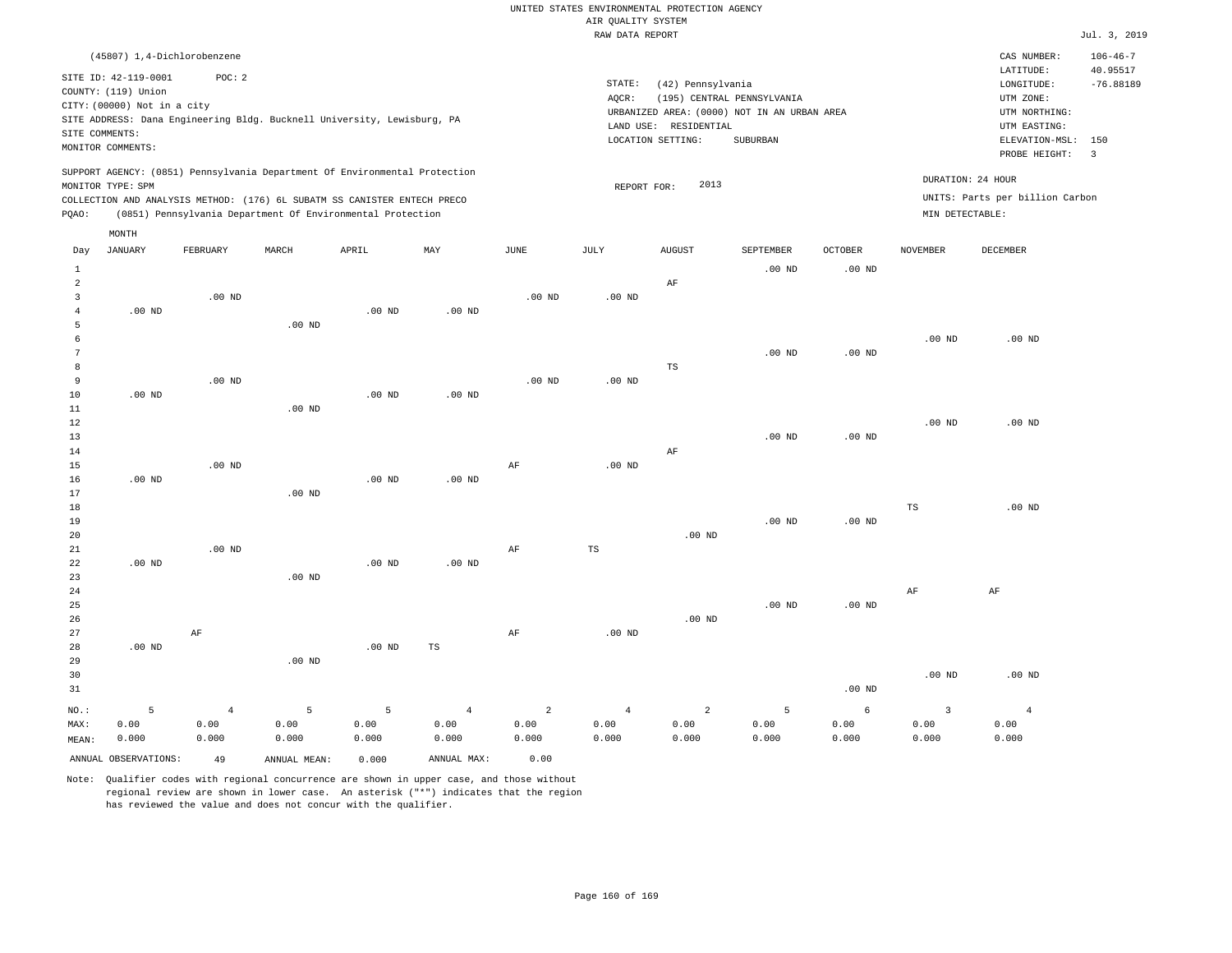|                                |                             |                |                   |                                                                            |                   |                   | RAW DATA REPORT   |                       |                                             |                   |                   |                                 | Jul. 3, 2019   |
|--------------------------------|-----------------------------|----------------|-------------------|----------------------------------------------------------------------------|-------------------|-------------------|-------------------|-----------------------|---------------------------------------------|-------------------|-------------------|---------------------------------|----------------|
|                                | (45807) 1,4-Dichlorobenzene |                |                   |                                                                            |                   |                   |                   |                       |                                             |                   |                   | CAS NUMBER:                     | $106 - 46 - 7$ |
|                                | SITE ID: 42-119-0001        | POC: 2         |                   |                                                                            |                   |                   |                   |                       |                                             |                   |                   | LATITUDE:                       | 40.95517       |
|                                | COUNTY: (119) Union         |                |                   |                                                                            |                   |                   | STATE:            | (42) Pennsylvania     |                                             |                   |                   | LONGITUDE:                      | $-76.88189$    |
|                                | CITY: (00000) Not in a city |                |                   |                                                                            |                   |                   | AOCR:             |                       | (195) CENTRAL PENNSYLVANIA                  |                   |                   | UTM ZONE:                       |                |
|                                |                             |                |                   | SITE ADDRESS: Dana Engineering Bldg. Bucknell University, Lewisburg, PA    |                   |                   |                   |                       | URBANIZED AREA: (0000) NOT IN AN URBAN AREA |                   |                   | UTM NORTHING:                   |                |
| SITE COMMENTS:                 |                             |                |                   |                                                                            |                   |                   |                   | LAND USE: RESIDENTIAL |                                             |                   |                   | UTM EASTING:                    |                |
|                                | MONITOR COMMENTS:           |                |                   |                                                                            |                   |                   |                   | LOCATION SETTING:     | SUBURBAN                                    |                   |                   | ELEVATION-MSL:                  | 150            |
|                                |                             |                |                   |                                                                            |                   |                   |                   |                       |                                             |                   |                   | PROBE HEIGHT:                   | $\overline{3}$ |
|                                |                             |                |                   | SUPPORT AGENCY: (0851) Pennsylvania Department Of Environmental Protection |                   |                   |                   |                       |                                             |                   |                   | DURATION: 24 HOUR               |                |
|                                | MONITOR TYPE: SPM           |                |                   |                                                                            |                   |                   | REPORT FOR:       | 2014                  |                                             |                   |                   | UNITS: Parts per billion Carbon |                |
|                                |                             |                |                   | COLLECTION AND ANALYSIS METHOD: (176) 6L SUBATM SS CANISTER ENTECH PRECO   |                   |                   |                   |                       |                                             |                   | MIN DETECTABLE:   |                                 |                |
| PQAO:                          |                             |                |                   | (0851) Pennsylvania Department Of Environmental Protection                 |                   |                   |                   |                       |                                             |                   |                   |                                 |                |
| Day                            | MONTH<br><b>JANUARY</b>     | FEBRUARY       | MARCH             | APRIL                                                                      | MAY               | <b>JUNE</b>       | JULY              | <b>AUGUST</b>         | SEPTEMBER                                   | <b>OCTOBER</b>    | <b>NOVEMBER</b>   | <b>DECEMBER</b>                 |                |
|                                |                             |                |                   |                                                                            |                   |                   |                   |                       |                                             |                   |                   |                                 |                |
| $\mathbf{1}$<br>$\overline{a}$ |                             |                |                   |                                                                            |                   |                   |                   |                       | .00 <sub>ND</sub>                           | .00 <sub>ND</sub> | .00 <sub>ND</sub> | $.00$ ND                        |                |
| $\overline{3}$                 |                             |                |                   |                                                                            |                   |                   |                   | .33SQ                 |                                             |                   |                   |                                 |                |
| $\overline{4}$                 |                             | .21 SQ         |                   |                                                                            |                   | AF                | $.00$ ND          |                       |                                             |                   |                   |                                 |                |
| 5                              | $.00$ ND                    |                |                   | AF                                                                         | $.00$ ND          |                   |                   |                       |                                             |                   |                   |                                 |                |
| 6                              |                             |                | $.00$ ND          |                                                                            |                   |                   |                   |                       |                                             |                   |                   |                                 |                |
| 7                              |                             |                |                   |                                                                            |                   |                   |                   |                       |                                             |                   | .00 <sub>ND</sub> | $.00$ ND                        |                |
| 8                              |                             |                |                   |                                                                            |                   |                   |                   |                       | .00 <sub>ND</sub>                           | .00 <sub>ND</sub> |                   |                                 |                |
| 9                              |                             |                |                   |                                                                            |                   |                   |                   | $.00$ ND              |                                             |                   |                   |                                 |                |
| $10$                           |                             | AF             |                   |                                                                            |                   | .21 SQ            | .28SQ             |                       |                                             |                   |                   |                                 |                |
| 11                             | $.00$ ND                    |                |                   | $\rm AF$                                                                   | $.00$ ND          |                   |                   |                       |                                             |                   |                   |                                 |                |
| 12                             |                             |                | $.00$ ND          |                                                                            |                   |                   |                   |                       |                                             |                   |                   |                                 |                |
| 13                             |                             |                |                   |                                                                            |                   |                   |                   |                       |                                             |                   | .00 <sub>ND</sub> | $.00$ ND                        |                |
| 14                             |                             |                |                   |                                                                            |                   |                   |                   |                       | $.00$ ND                                    | .00 <sub>ND</sub> |                   |                                 |                |
| 15                             |                             |                |                   |                                                                            |                   |                   |                   | $.00$ ND              |                                             |                   |                   |                                 |                |
| 16                             |                             | $.00$ DI       |                   |                                                                            |                   | .31 SQ            | .21 SQ            |                       |                                             |                   |                   |                                 |                |
| 17                             | $.00$ ND                    |                |                   | $.00$ ND                                                                   | $.00$ ND          |                   |                   |                       |                                             |                   |                   |                                 |                |
| 18                             |                             |                | .00 <sub>ND</sub> |                                                                            |                   |                   |                   |                       |                                             |                   |                   |                                 |                |
| 19                             |                             |                |                   |                                                                            |                   |                   |                   |                       |                                             |                   | $.00$ ND          | $.00$ ND                        |                |
| 20                             |                             |                |                   |                                                                            |                   |                   |                   |                       | $.00$ ND                                    | .00 <sub>ND</sub> |                   |                                 |                |
| 21                             |                             |                |                   |                                                                            |                   |                   |                   | $.00$ ND              |                                             |                   |                   |                                 |                |
| 22                             |                             | $.00$ ND       |                   |                                                                            |                   | .22 SQ            | .36SQ             |                       |                                             |                   |                   |                                 |                |
| 23                             | $.00$ ND                    |                |                   | $.00$ ND                                                                   | $.00$ ND          |                   |                   |                       |                                             |                   |                   |                                 |                |
| 24                             |                             |                | .00 <sub>ND</sub> |                                                                            |                   |                   |                   |                       |                                             |                   |                   |                                 |                |
| 25                             |                             |                |                   |                                                                            |                   |                   |                   |                       |                                             |                   | .00 <sub>ND</sub> | $.00$ ND                        |                |
| 26                             |                             |                |                   |                                                                            |                   |                   |                   |                       | $.00$ ND                                    | $.00$ ND          |                   |                                 |                |
| 27<br>28                       |                             | $_{\rm AS}$    |                   |                                                                            |                   | .00 <sub>ND</sub> | .00 <sub>ND</sub> | $.00$ ND              |                                             |                   |                   |                                 |                |
|                                |                             |                |                   |                                                                            |                   |                   |                   |                       |                                             |                   |                   |                                 |                |
| 29                             | TS                          |                |                   | $.00$ ND                                                                   | .00 <sub>ND</sub> |                   |                   |                       |                                             |                   |                   |                                 |                |
| 30<br>31                       |                             |                | $\rm{AF}$         |                                                                            |                   |                   |                   |                       |                                             |                   |                   | $.00$ ND                        |                |
|                                |                             |                |                   |                                                                            |                   |                   |                   |                       |                                             |                   |                   |                                 |                |
| $NO.$ :                        | $\overline{4}$              | $\overline{3}$ | $\overline{4}$    | $\overline{3}$                                                             | $\overline{5}$    | $\overline{4}$    | 5                 | 5                     | 5                                           | 5                 | 5                 | 6                               |                |
| MAX:                           | 0.00                        | .21            | 0.00              | 0.00                                                                       | 0.00              | .31               | .36               | .33                   | 0.00                                        | 0.00              | 0.00              | 0.00                            |                |
| MEAN:                          | 0.000                       | .070           | 0.000             | 0.000                                                                      | 0.000             | .185              | .170              | .066                  | 0.000                                       | 0.000             | 0.000             | 0.000                           |                |
|                                | ANNUAL OBSERVATIONS:        | 54             | ANNUAL MEAN:      | .039                                                                       | ANNUAL MAX:       | .36               |                   |                       |                                             |                   |                   |                                 |                |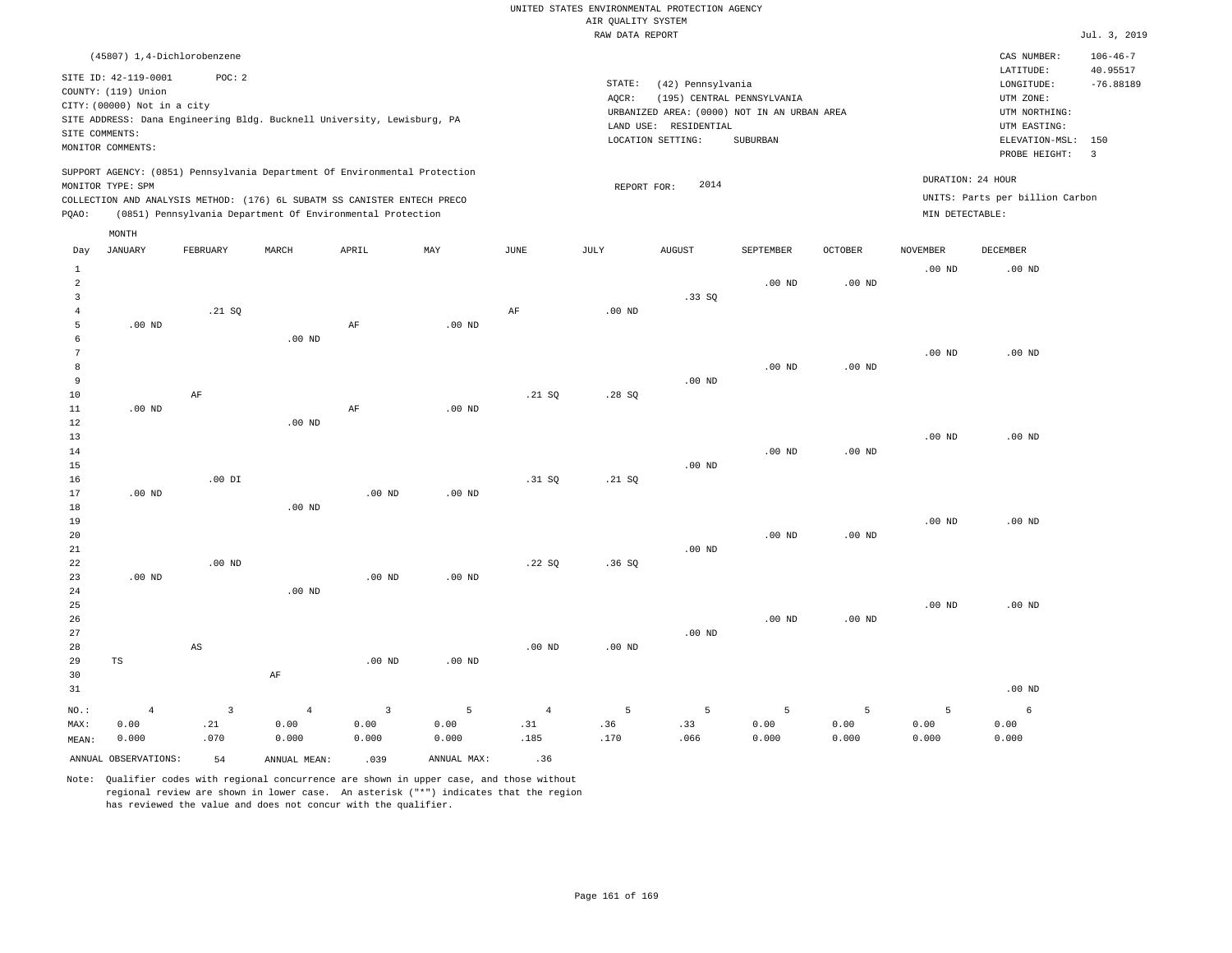|                     |                             |                                                                            |                   |          |                   |                   | RAW DATA REPORT   |                                             |                            |                   |                   |                                 | Jul. 3, 2019          |
|---------------------|-----------------------------|----------------------------------------------------------------------------|-------------------|----------|-------------------|-------------------|-------------------|---------------------------------------------|----------------------------|-------------------|-------------------|---------------------------------|-----------------------|
|                     |                             | (45807) 1,4-Dichlorobenzene                                                |                   |          |                   |                   |                   |                                             |                            |                   |                   | CAS NUMBER:                     | $106 - 46 - 7$        |
|                     | SITE ID: 42-119-0001        | POC: 2                                                                     |                   |          |                   |                   |                   |                                             |                            |                   |                   | LATITUDE:                       | 40.95517              |
|                     | COUNTY: (119) Union         |                                                                            |                   |          |                   |                   | STATE:            | (42) Pennsylvania                           |                            |                   |                   | LONGITUDE:                      | $-76.88189$           |
|                     | CITY: (00000) Not in a city |                                                                            |                   |          |                   |                   | AQCR:             |                                             | (195) CENTRAL PENNSYLVANIA |                   |                   | UTM ZONE:                       |                       |
|                     |                             | SITE ADDRESS: Dana Engineering Bldg. Bucknell University, Lewisburg, PA    |                   |          |                   |                   |                   | URBANIZED AREA: (0000) NOT IN AN URBAN AREA |                            |                   |                   | UTM NORTHING:                   |                       |
|                     | SITE COMMENTS:              |                                                                            |                   |          |                   |                   |                   | LAND USE: RESIDENTIAL                       |                            |                   |                   | UTM EASTING:                    |                       |
|                     | MONITOR COMMENTS:           |                                                                            |                   |          |                   |                   |                   | LOCATION SETTING:                           | SUBURBAN                   |                   |                   | ELEVATION-MSL:<br>PROBE HEIGHT: | 150<br>$\overline{3}$ |
|                     |                             | SUPPORT AGENCY: (0851) Pennsylvania Department Of Environmental Protection |                   |          |                   |                   |                   |                                             |                            |                   |                   |                                 |                       |
|                     | MONITOR TYPE: SPM           |                                                                            |                   |          |                   |                   | REPORT FOR:       | 2015                                        |                            |                   |                   | DURATION: 24 HOUR               |                       |
|                     |                             | COLLECTION AND ANALYSIS METHOD: (176) 6L SUBATM SS CANISTER ENTECH PRECO   |                   |          |                   |                   |                   |                                             |                            |                   |                   | UNITS: Parts per billion Carbon |                       |
| PQAO:               |                             | (0851) Pennsylvania Department Of Environmental Protection                 |                   |          |                   |                   |                   |                                             |                            |                   | MIN DETECTABLE:   |                                 |                       |
|                     | MONTH                       |                                                                            |                   |          |                   |                   |                   |                                             |                            |                   |                   |                                 |                       |
| Day                 | <b>JANUARY</b>              | FEBRUARY                                                                   | MARCH             | APRIL    | MAY               | JUNE              | JULY              | <b>AUGUST</b>                               | SEPTEMBER                  | <b>OCTOBER</b>    | NOVEMBER          | DECEMBER                        |                       |
| $\mathbf{1}$        |                             |                                                                            | $.00$ ND          |          |                   |                   |                   |                                             |                            |                   |                   |                                 |                       |
| $\overline{a}$      |                             |                                                                            |                   |          |                   |                   |                   |                                             |                            |                   | $\rm AF$          | $.00$ ND                        |                       |
| $\overline{3}$      |                             |                                                                            |                   |          |                   |                   |                   |                                             | $.00$ ND                   | $_{\rm AS}$       |                   |                                 |                       |
| $\overline{4}$      |                             |                                                                            |                   |          |                   |                   |                   | $.00$ ND                                    |                            |                   |                   |                                 |                       |
| 5                   |                             | $.00$ ND                                                                   |                   |          |                   | $.00$ ND          | $.00$ ND          |                                             |                            |                   |                   |                                 |                       |
| 6                   | $.00$ ND                    |                                                                            |                   | $.00$ ND | $.00$ ND          |                   |                   |                                             |                            |                   |                   |                                 |                       |
| $\overline{7}$<br>8 |                             |                                                                            | .00 <sub>ND</sub> |          |                   |                   |                   |                                             |                            |                   |                   | $.00$ ND                        |                       |
| 9                   |                             |                                                                            |                   |          |                   |                   |                   |                                             | $\mathbb{A}\mathbb{S}$     | .00 <sub>ND</sub> | .00 <sub>ND</sub> |                                 |                       |
| 10                  |                             |                                                                            |                   |          |                   |                   |                   | $.00$ ND                                    |                            |                   |                   |                                 |                       |
| $1\,1$              |                             | $.00$ ND                                                                   |                   |          |                   | $.00$ ND          | $.00$ ND          |                                             |                            |                   |                   |                                 |                       |
| $1\,2$              | $.00$ ND                    |                                                                            |                   | $.00$ ND | $\rm AF$          |                   |                   |                                             |                            |                   |                   |                                 |                       |
| 13                  |                             |                                                                            | $.00$ ND          |          |                   |                   |                   |                                             |                            |                   |                   |                                 |                       |
| 14                  |                             |                                                                            |                   |          |                   |                   |                   |                                             |                            |                   | .00 <sub>ND</sub> | AS                              |                       |
| 15                  |                             |                                                                            |                   |          |                   |                   |                   |                                             | AS                         | .00 <sub>ND</sub> |                   |                                 |                       |
| 16                  |                             |                                                                            |                   |          |                   |                   |                   | $.00$ ND                                    |                            |                   |                   |                                 |                       |
| $17$                |                             | $.00$ ND                                                                   |                   |          |                   | .00 <sub>ND</sub> | .00 <sub>ND</sub> |                                             |                            |                   |                   |                                 |                       |
| 18                  | $.00$ ND                    |                                                                            |                   | $.00$ ND | $.00$ ND          |                   |                   |                                             |                            |                   |                   |                                 |                       |
| 19                  |                             |                                                                            | $.00$ ND          |          |                   |                   |                   |                                             |                            |                   |                   |                                 |                       |
| 20                  |                             |                                                                            |                   |          |                   |                   |                   |                                             |                            |                   | .00 <sub>ND</sub> | AS                              |                       |
| 21                  |                             |                                                                            |                   |          |                   |                   |                   |                                             | .00 <sub>ND</sub>          | .00 <sub>ND</sub> |                   |                                 |                       |
| 22                  |                             |                                                                            |                   |          |                   |                   |                   | $.00$ ND                                    |                            |                   |                   |                                 |                       |
| 23<br>24            | $.00$ ND                    | $.00$ ND                                                                   |                   | $.00$ ND | $.00$ ND          | $.00$ ND          | $.00$ ND          |                                             |                            |                   |                   |                                 |                       |
| 25                  |                             |                                                                            | $.00$ ND          |          |                   |                   |                   |                                             |                            |                   |                   |                                 |                       |
| 26                  |                             |                                                                            |                   |          |                   |                   |                   |                                             |                            |                   | .00 <sub>ND</sub> | $.00$ ND                        |                       |
| 27                  |                             |                                                                            |                   |          |                   |                   |                   |                                             | .00 <sub>ND</sub>          | .00 <sub>ND</sub> |                   |                                 |                       |
| 28                  |                             |                                                                            |                   |          |                   |                   |                   | AS                                          |                            |                   |                   |                                 |                       |
| 29                  |                             |                                                                            |                   |          |                   | $.00$ ND          | .00 <sub>ND</sub> |                                             |                            |                   |                   |                                 |                       |
| 30                  | AF                          |                                                                            |                   | $.00$ ND | .00 <sub>ND</sub> |                   |                   |                                             |                            |                   |                   |                                 |                       |
| 31                  |                             |                                                                            | .00 <sub>ND</sub> |          |                   |                   |                   |                                             |                            |                   |                   |                                 |                       |
| $NO.$ :             | $\overline{4}$              | $\overline{4}$                                                             | $\epsilon$        | 5        | $\overline{4}$    | 5                 | 5                 | $\overline{4}$                              | $\overline{3}$             | $\overline{4}$    | $\overline{4}$    | $\overline{\mathbf{3}}$         |                       |
| MAX:                | 0.00                        | 0.00                                                                       | 0.00              | 0.00     | 0.00              | 0.00              | 0.00              | 0.00                                        | 0.00                       | 0.00              | 0.00              | 0.00                            |                       |
| MEAN:               | 0.000                       | 0.000                                                                      | 0.000             | 0.000    | 0.000             | 0.000             | 0.000             | 0.000                                       | 0.000                      | 0.000             | 0.000             | 0.000                           |                       |

Note: Qualifier codes with regional concurrence are shown in upper case, and those without regional review are shown in lower case. An asterisk ("\*") indicates that the region has reviewed the value and does not concur with the qualifier.

ANNUAL OBSERVATIONS: 51 ANNUAL MEAN: 0.000 ANNUAL MAX: 0.00

MEAN: 0.000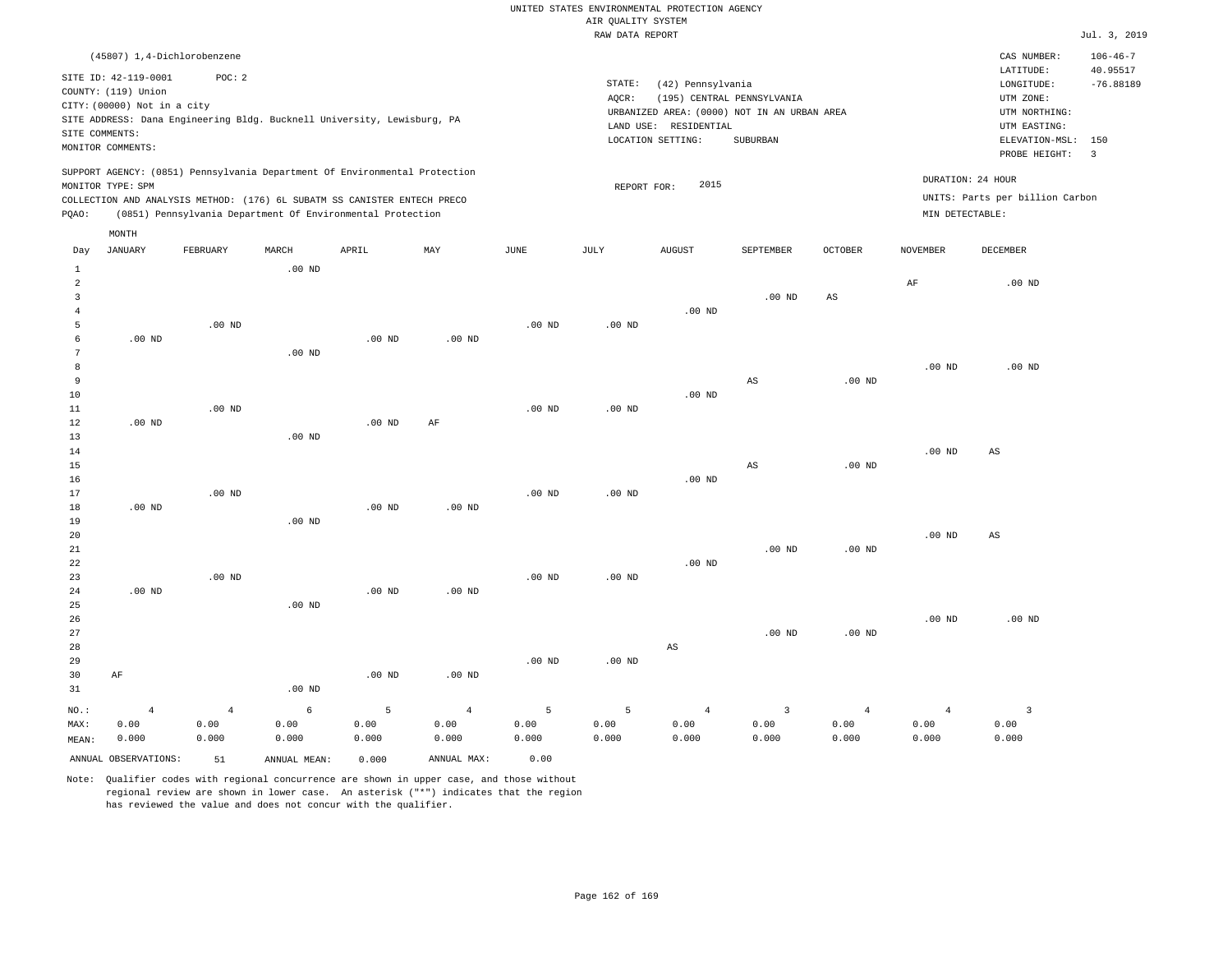|                 |                             |                                                                            |                   |                   |                   |                       | RAW DATA REPORT |                       |                                             |                   |                         |                                 | Jul. 3, 2019   |
|-----------------|-----------------------------|----------------------------------------------------------------------------|-------------------|-------------------|-------------------|-----------------------|-----------------|-----------------------|---------------------------------------------|-------------------|-------------------------|---------------------------------|----------------|
|                 |                             | (45810) 1, 2, 4-Trichlorobenzene                                           |                   |                   |                   |                       |                 |                       |                                             |                   |                         | CAS NUMBER:                     | $120 - 82 - 1$ |
|                 |                             |                                                                            |                   |                   |                   |                       |                 |                       |                                             |                   |                         | LATITUDE:                       | 40.95517       |
|                 | SITE ID: 42-119-0001        | POC: 2                                                                     |                   |                   |                   |                       | STATE:          | (42) Pennsylvania     |                                             |                   |                         | LONGITUDE:                      | $-76.88189$    |
|                 | COUNTY: (119) Union         |                                                                            |                   |                   |                   |                       | AQCR:           |                       | (195) CENTRAL PENNSYLVANIA                  |                   |                         | UTM ZONE:                       |                |
|                 | CITY: (00000) Not in a city |                                                                            |                   |                   |                   |                       |                 |                       | URBANIZED AREA: (0000) NOT IN AN URBAN AREA |                   |                         | UTM NORTHING:                   |                |
|                 |                             | SITE ADDRESS: Dana Engineering Bldg. Bucknell University, Lewisburg, PA    |                   |                   |                   |                       |                 | LAND USE: RESIDENTIAL |                                             |                   |                         | UTM EASTING:                    |                |
|                 | SITE COMMENTS:              |                                                                            |                   |                   |                   |                       |                 | LOCATION SETTING:     | SUBURBAN                                    |                   |                         | ELEVATION-MSL:                  | 150            |
|                 | MONITOR COMMENTS:           |                                                                            |                   |                   |                   |                       |                 |                       |                                             |                   |                         | PROBE HEIGHT:                   | $\overline{3}$ |
|                 |                             | SUPPORT AGENCY: (0851) Pennsylvania Department Of Environmental Protection |                   |                   |                   |                       |                 |                       |                                             |                   |                         |                                 |                |
|                 | MONITOR TYPE: SPM           |                                                                            |                   |                   |                   |                       | REPORT FOR:     | 2013                  |                                             |                   |                         | DURATION: 24 HOUR               |                |
|                 |                             | COLLECTION AND ANALYSIS METHOD: (176) 6L SUBATM SS CANISTER ENTECH PRECO   |                   |                   |                   |                       |                 |                       |                                             |                   |                         | UNITS: Parts per billion Carbon |                |
| POAO:           |                             | (0851) Pennsylvania Department Of Environmental Protection                 |                   |                   |                   |                       |                 |                       |                                             |                   | MIN DETECTABLE:         |                                 |                |
|                 | MONTH                       |                                                                            |                   |                   |                   |                       |                 |                       |                                             |                   |                         |                                 |                |
| Day             | <b>JANUARY</b>              | FEBRUARY                                                                   | MARCH             | APRIL             | MAY               | $\operatorname{JUNE}$ | <b>JULY</b>     | <b>AUGUST</b>         | SEPTEMBER                                   | <b>OCTOBER</b>    | <b>NOVEMBER</b>         | <b>DECEMBER</b>                 |                |
| $\mathbf{1}$    |                             |                                                                            |                   |                   |                   |                       |                 |                       | $.00$ ND                                    | .00 <sub>ND</sub> |                         |                                 |                |
| 2               |                             |                                                                            |                   |                   |                   |                       |                 | AF                    |                                             |                   |                         |                                 |                |
| $\overline{3}$  |                             | $.00$ ND                                                                   |                   |                   |                   | $.00$ ND              | $.00$ ND        |                       |                                             |                   |                         |                                 |                |
| $\overline{4}$  | $.00$ ND                    |                                                                            |                   | $.00$ ND          | $.00$ ND          |                       |                 |                       |                                             |                   |                         |                                 |                |
| 5               |                             |                                                                            | $.00$ ND          |                   |                   |                       |                 |                       |                                             |                   |                         |                                 |                |
| 6               |                             |                                                                            |                   |                   |                   |                       |                 |                       |                                             |                   | .00 <sub>ND</sub>       | $.00$ ND                        |                |
| $7\phantom{.0}$ |                             |                                                                            |                   |                   |                   |                       |                 |                       | $.00$ ND                                    | .00 <sub>ND</sub> |                         |                                 |                |
| 8               |                             |                                                                            |                   |                   |                   |                       |                 | TS                    |                                             |                   |                         |                                 |                |
| 9               |                             | $.00$ ND                                                                   |                   |                   |                   | .00 <sub>ND</sub>     | $.00$ ND        |                       |                                             |                   |                         |                                 |                |
| 10              | $.00$ ND                    |                                                                            |                   | $.00$ ND          | $.00$ ND          |                       |                 |                       |                                             |                   |                         |                                 |                |
| 11              |                             |                                                                            | .00 <sub>ND</sub> |                   |                   |                       |                 |                       |                                             |                   |                         |                                 |                |
| 12              |                             |                                                                            |                   |                   |                   |                       |                 |                       |                                             |                   | .00 <sub>ND</sub>       | $.00$ ND                        |                |
| 13              |                             |                                                                            |                   |                   |                   |                       |                 |                       | .00 <sub>ND</sub>                           | .00 <sub>ND</sub> |                         |                                 |                |
| 14              |                             |                                                                            |                   |                   |                   |                       |                 | AF                    |                                             |                   |                         |                                 |                |
| 15              |                             | $.00$ ND                                                                   |                   |                   |                   | $\rm{AF}$             | $.00$ ND        |                       |                                             |                   |                         |                                 |                |
| 16              | $.00$ ND                    |                                                                            |                   | .00 <sub>ND</sub> | .00 <sub>ND</sub> |                       |                 |                       |                                             |                   |                         |                                 |                |
| 17              |                             |                                                                            | $.00$ ND          |                   |                   |                       |                 |                       |                                             |                   |                         |                                 |                |
| 18              |                             |                                                                            |                   |                   |                   |                       |                 |                       |                                             |                   | TS                      | $.00$ ND                        |                |
| 19              |                             |                                                                            |                   |                   |                   |                       |                 |                       | $.00$ ND                                    | $.00$ ND          |                         |                                 |                |
| 20              |                             |                                                                            |                   |                   |                   |                       |                 | $.00$ ND              |                                             |                   |                         |                                 |                |
| $2\sqrt{1}$     |                             | $.00$ ND                                                                   |                   |                   |                   | $\rm{AF}$             | $_{\rm TS}$     |                       |                                             |                   |                         |                                 |                |
| 22<br>23        | $.00$ ND                    |                                                                            | $.00$ ND          | $.00$ ND          | $.00$ ND          |                       |                 |                       |                                             |                   |                         |                                 |                |
| 24              |                             |                                                                            |                   |                   |                   |                       |                 |                       |                                             |                   | $\rm AF$                | AF                              |                |
| 25              |                             |                                                                            |                   |                   |                   |                       |                 |                       | $.00$ ND                                    | $.00$ ND          |                         |                                 |                |
| 26              |                             |                                                                            |                   |                   |                   |                       |                 | $.00$ ND              |                                             |                   |                         |                                 |                |
| 27              |                             | AF                                                                         |                   |                   |                   | $\rm{AF}$             | $.00$ ND        |                       |                                             |                   |                         |                                 |                |
| 28              | $.00$ ND                    |                                                                            |                   | .00 <sub>ND</sub> | TS                |                       |                 |                       |                                             |                   |                         |                                 |                |
| 29              |                             |                                                                            | .00 <sub>ND</sub> |                   |                   |                       |                 |                       |                                             |                   |                         |                                 |                |
| 30              |                             |                                                                            |                   |                   |                   |                       |                 |                       |                                             |                   | .00 <sub>ND</sub>       | $.00$ ND                        |                |
| 31              |                             |                                                                            |                   |                   |                   |                       |                 |                       |                                             | $.00$ ND          |                         |                                 |                |
| NO.:            | 5                           | $\overline{4}$                                                             | 5                 | 5                 | $\overline{4}$    | 2                     | $\overline{4}$  | $\overline{2}$        | 5                                           | 6                 | $\overline{\mathbf{3}}$ | $\overline{4}$                  |                |
| MAX:            | 0.00                        | 0.00                                                                       | 0.00              | 0.00              | 0.00              | 0.00                  | 0.00            | 0.00                  | 0.00                                        | 0.00              | 0.00                    | 0.00                            |                |
| MEAN:           | 0.000                       | 0.000                                                                      | 0.000             | 0.000             | 0.000             | 0.000                 | 0.000           | 0.000                 | 0.000                                       | 0.000             | 0.000                   | 0.000                           |                |

Note: Qualifier codes with regional concurrence are shown in upper case, and those without regional review are shown in lower case. An asterisk ("\*") indicates that the region

ANNUAL OBSERVATIONS: 49 ANNUAL MEAN: 0.000 ANNUAL MAX: 0.00

has reviewed the value and does not concur with the qualifier.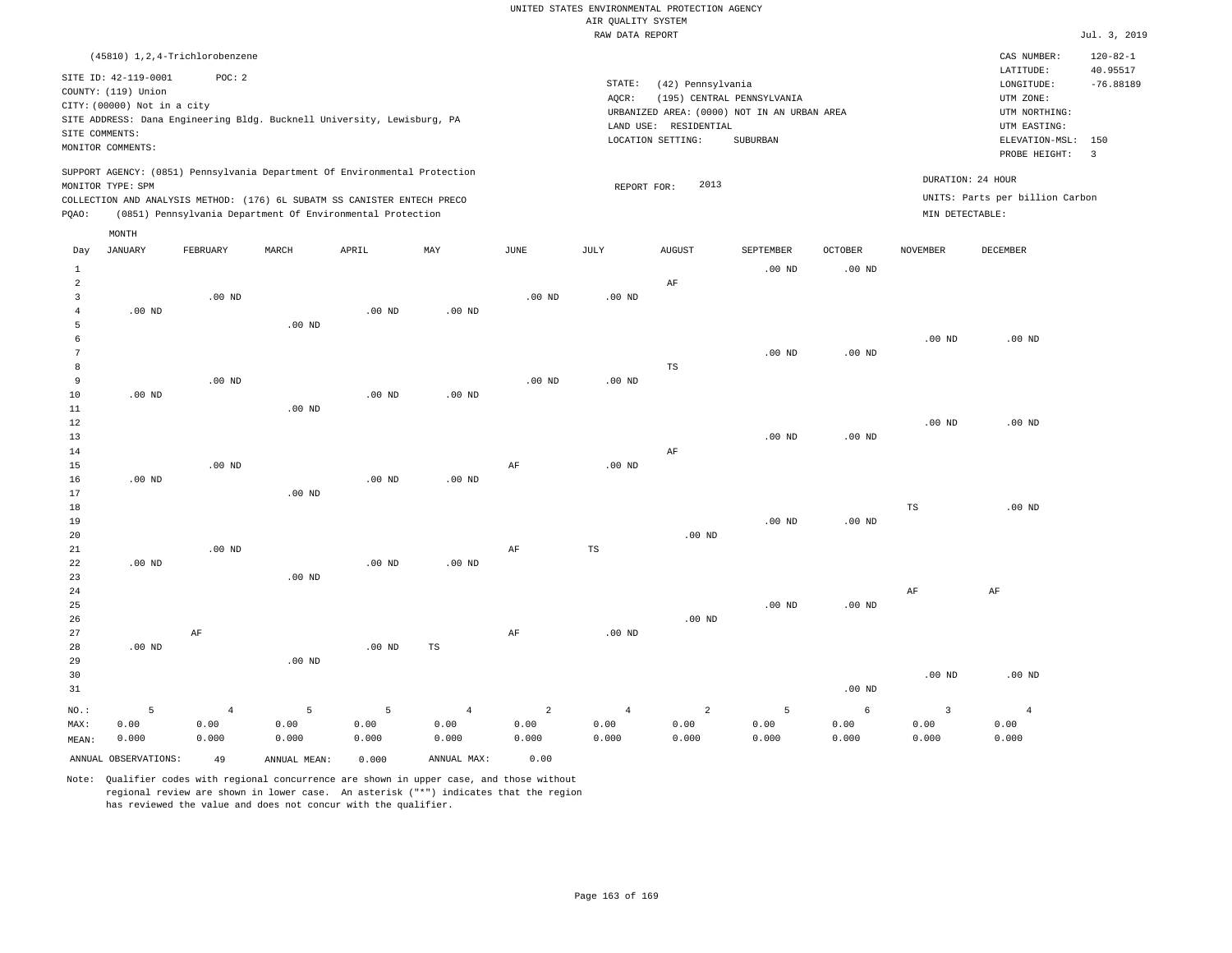|                            |                                                                                                                   |                |                                                                            |                |                   |                | RAW DATA REPORT   |                                                                 |                                                                                       |                   |                   |                                                                                         | Jul. 3, 2019                   |
|----------------------------|-------------------------------------------------------------------------------------------------------------------|----------------|----------------------------------------------------------------------------|----------------|-------------------|----------------|-------------------|-----------------------------------------------------------------|---------------------------------------------------------------------------------------|-------------------|-------------------|-----------------------------------------------------------------------------------------|--------------------------------|
|                            | (45810) 1,2,4-Trichlorobenzene                                                                                    |                |                                                                            |                |                   |                |                   |                                                                 |                                                                                       |                   |                   | CAS NUMBER:                                                                             | $120 - 82 - 1$                 |
|                            | SITE ID: 42-119-0001<br>COUNTY: (119) Union<br>CITY: (00000) Not in a city<br>SITE COMMENTS:<br>MONITOR COMMENTS: | POC: 2         | SITE ADDRESS: Dana Engineering Bldg. Bucknell University, Lewisburg, PA    |                |                   |                | STATE:<br>AOCR:   | (42) Pennsylvania<br>LAND USE: RESIDENTIAL<br>LOCATION SETTING: | (195) CENTRAL PENNSYLVANIA<br>URBANIZED AREA: (0000) NOT IN AN URBAN AREA<br>SUBURBAN |                   |                   | LATITUDE:<br>LONGITUDE:<br>UTM ZONE:<br>UTM NORTHING:<br>UTM EASTING:<br>ELEVATION-MSL: | 40.95517<br>$-76.88189$<br>150 |
|                            |                                                                                                                   |                | SUPPORT AGENCY: (0851) Pennsylvania Department Of Environmental Protection |                |                   |                |                   |                                                                 |                                                                                       |                   |                   | PROBE HEIGHT:                                                                           | $\overline{\mathbf{3}}$        |
|                            | MONITOR TYPE: SPM                                                                                                 |                |                                                                            |                |                   |                | REPORT FOR:       | 2014                                                            |                                                                                       |                   |                   | DURATION: 24 HOUR                                                                       |                                |
|                            |                                                                                                                   |                | COLLECTION AND ANALYSIS METHOD: (176) 6L SUBATM SS CANISTER ENTECH PRECO   |                |                   |                |                   |                                                                 |                                                                                       |                   |                   | UNITS: Parts per billion Carbon                                                         |                                |
| PQAO:                      |                                                                                                                   |                | (0851) Pennsylvania Department Of Environmental Protection                 |                |                   |                |                   |                                                                 |                                                                                       |                   | MIN DETECTABLE:   |                                                                                         |                                |
|                            | MONTH                                                                                                             |                |                                                                            |                |                   |                |                   |                                                                 |                                                                                       |                   |                   |                                                                                         |                                |
| Day                        | JANUARY                                                                                                           | FEBRUARY       | MARCH                                                                      | APRIL          | MAY               | JUNE           | JULY              | AUGUST                                                          | SEPTEMBER                                                                             | <b>OCTOBER</b>    | <b>NOVEMBER</b>   | DECEMBER                                                                                |                                |
| $\,1\,$                    |                                                                                                                   |                |                                                                            |                |                   |                |                   |                                                                 |                                                                                       |                   | .00 <sub>ND</sub> | .00 <sub>ND</sub>                                                                       |                                |
| $\overline{2}$             |                                                                                                                   |                |                                                                            |                |                   |                |                   |                                                                 | .00 <sub>ND</sub>                                                                     | $.00$ ND          |                   |                                                                                         |                                |
| $\overline{3}$<br>$\bf{4}$ |                                                                                                                   | .23SQ          |                                                                            |                |                   |                | $.00$ ND          | .00 <sub>ND</sub>                                               |                                                                                       |                   |                   |                                                                                         |                                |
| 5                          | $.00$ ND                                                                                                          |                |                                                                            | AF             | .00 <sub>ND</sub> | AF             |                   |                                                                 |                                                                                       |                   |                   |                                                                                         |                                |
| 6                          |                                                                                                                   |                | .00 <sub>ND</sub>                                                          |                |                   |                |                   |                                                                 |                                                                                       |                   |                   |                                                                                         |                                |
| $\overline{7}$             |                                                                                                                   |                |                                                                            |                |                   |                |                   |                                                                 |                                                                                       |                   | .00 <sub>ND</sub> | .00 <sub>ND</sub>                                                                       |                                |
| 8                          |                                                                                                                   |                |                                                                            |                |                   |                |                   |                                                                 | $.00$ ND                                                                              | .00 <sub>ND</sub> |                   |                                                                                         |                                |
| $\overline{9}$             |                                                                                                                   |                |                                                                            |                |                   |                |                   | .00 <sub>ND</sub>                                               |                                                                                       |                   |                   |                                                                                         |                                |
| 10                         |                                                                                                                   | $\rm{AF}$      |                                                                            |                |                   | $.00$ ND       | .17SQ             |                                                                 |                                                                                       |                   |                   |                                                                                         |                                |
| $11\,$                     | $.00$ ND                                                                                                          |                |                                                                            | $\rm AF$       | $.00$ ND          |                |                   |                                                                 |                                                                                       |                   |                   |                                                                                         |                                |
| 12                         |                                                                                                                   |                | $.00$ ND                                                                   |                |                   |                |                   |                                                                 |                                                                                       |                   |                   |                                                                                         |                                |
| 13<br>14                   |                                                                                                                   |                |                                                                            |                |                   |                |                   |                                                                 | $.00$ ND                                                                              | .00 <sub>ND</sub> | .00 <sub>ND</sub> | .00 <sub>ND</sub>                                                                       |                                |
| 15                         |                                                                                                                   |                |                                                                            |                |                   |                |                   | $.00$ ND                                                        |                                                                                       |                   |                   |                                                                                         |                                |
| 16                         |                                                                                                                   | $.00$ DI       |                                                                            |                |                   | $.00$ ND       | .00 <sub>ND</sub> |                                                                 |                                                                                       |                   |                   |                                                                                         |                                |
| 17                         | $.00$ ND                                                                                                          |                |                                                                            | $.00$ ND       | $.00$ ND          |                |                   |                                                                 |                                                                                       |                   |                   |                                                                                         |                                |
| 18                         |                                                                                                                   |                | $.00$ ND                                                                   |                |                   |                |                   |                                                                 |                                                                                       |                   |                   |                                                                                         |                                |
| 19                         |                                                                                                                   |                |                                                                            |                |                   |                |                   |                                                                 |                                                                                       |                   | $.00$ ND          | $.00$ ND                                                                                |                                |
| 20                         |                                                                                                                   |                |                                                                            |                |                   |                |                   |                                                                 | $.00$ ND                                                                              | .00 <sub>ND</sub> |                   |                                                                                         |                                |
| 21                         |                                                                                                                   |                |                                                                            |                |                   |                |                   | $.00$ ND                                                        |                                                                                       |                   |                   |                                                                                         |                                |
| 22                         |                                                                                                                   | $.00$ ND       |                                                                            |                |                   | $.00$ ND       | $.00$ ND          |                                                                 |                                                                                       |                   |                   |                                                                                         |                                |
| 23<br>24                   | $.00$ ND                                                                                                          |                | $.00$ ND                                                                   | $.00$ ND       | $.00$ ND          |                |                   |                                                                 |                                                                                       |                   |                   |                                                                                         |                                |
| 25                         |                                                                                                                   |                |                                                                            |                |                   |                |                   |                                                                 |                                                                                       |                   | .00 <sub>ND</sub> | $.00$ ND                                                                                |                                |
| 26                         |                                                                                                                   |                |                                                                            |                |                   |                |                   |                                                                 | $.00$ ND                                                                              | $.00$ ND          |                   |                                                                                         |                                |
| 27                         |                                                                                                                   |                |                                                                            |                |                   |                |                   | $.00$ ND                                                        |                                                                                       |                   |                   |                                                                                         |                                |
| 28                         |                                                                                                                   | $_{\rm AS}$    |                                                                            |                |                   | $.00$ ND       | $.00$ ND          |                                                                 |                                                                                       |                   |                   |                                                                                         |                                |
| 29                         | TS                                                                                                                |                |                                                                            | $.00$ ND       | $.00$ ND          |                |                   |                                                                 |                                                                                       |                   |                   |                                                                                         |                                |
| 30                         |                                                                                                                   |                | AF                                                                         |                |                   |                |                   |                                                                 |                                                                                       |                   |                   |                                                                                         |                                |
| 31                         |                                                                                                                   |                |                                                                            |                |                   |                |                   |                                                                 |                                                                                       |                   |                   | $.00$ ND                                                                                |                                |
| $NO.$ :                    | $\overline{4}$                                                                                                    | $\overline{3}$ | $\overline{4}$                                                             | $\overline{3}$ | 5                 | $\overline{4}$ | 5                 | 5                                                               | 5                                                                                     | 5                 | 5                 | 6                                                                                       |                                |
| MAX:                       | 0.00                                                                                                              | .23            | 0.00                                                                       | 0.00           | 0.00              | 0.00           | .17               | 0.00                                                            | 0.00                                                                                  | 0.00              | 0.00              | 0.00                                                                                    |                                |
| MEAN:                      | 0.000                                                                                                             | .077           | 0.000                                                                      | 0.000          | 0.000             | 0.000          | .034              | 0.000                                                           | 0.000                                                                                 | 0.000             | 0.000             | 0.000                                                                                   |                                |
|                            | ANNUAL OBSERVATIONS:                                                                                              | 54             | ANNUAL MEAN:                                                               | .007           | ANNUAL MAX:       | .23            |                   |                                                                 |                                                                                       |                   |                   |                                                                                         |                                |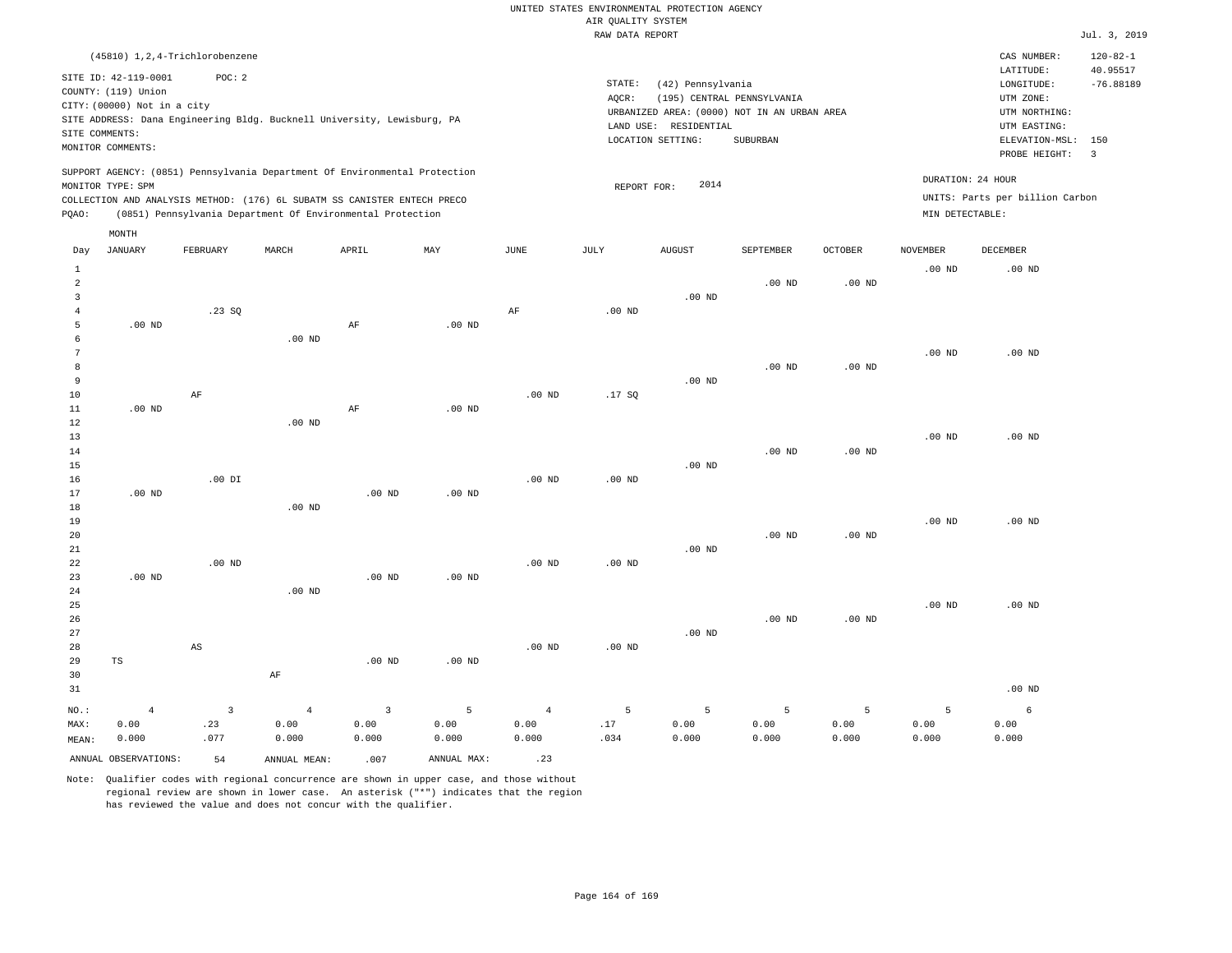|                     |                             |                                                                            |                   |                   |                   |          | RAW DATA REPORT   |                                  |                                             |                   |                   |                                 | Jul. 3, 2019   |
|---------------------|-----------------------------|----------------------------------------------------------------------------|-------------------|-------------------|-------------------|----------|-------------------|----------------------------------|---------------------------------------------|-------------------|-------------------|---------------------------------|----------------|
|                     |                             | (45810) 1, 2, 4-Trichlorobenzene                                           |                   |                   |                   |          |                   |                                  |                                             |                   |                   | CAS NUMBER:                     | $120 - 82 - 1$ |
|                     | SITE ID: 42-119-0001        | POC: 2                                                                     |                   |                   |                   |          |                   |                                  |                                             |                   |                   | LATITUDE:                       | 40.95517       |
|                     | COUNTY: (119) Union         |                                                                            |                   |                   |                   |          | STATE:            | (42) Pennsylvania                |                                             |                   |                   | LONGITUDE:                      | $-76.88189$    |
|                     | CITY: (00000) Not in a city |                                                                            |                   |                   |                   |          | AQCR:             |                                  | (195) CENTRAL PENNSYLVANIA                  |                   |                   | UTM ZONE:                       |                |
|                     |                             | SITE ADDRESS: Dana Engineering Bldg. Bucknell University, Lewisburg, PA    |                   |                   |                   |          |                   |                                  | URBANIZED AREA: (0000) NOT IN AN URBAN AREA |                   |                   | UTM NORTHING:                   |                |
|                     | SITE COMMENTS:              |                                                                            |                   |                   |                   |          | LAND USE:         | RESIDENTIAL<br>LOCATION SETTING: | <b>SUBURBAN</b>                             |                   |                   | UTM EASTING:<br>ELEVATION-MSL:  | 150            |
|                     | MONITOR COMMENTS:           |                                                                            |                   |                   |                   |          |                   |                                  |                                             |                   |                   | PROBE HEIGHT:                   | $\overline{3}$ |
|                     |                             | SUPPORT AGENCY: (0851) Pennsylvania Department Of Environmental Protection |                   |                   |                   |          |                   |                                  |                                             |                   |                   |                                 |                |
|                     | MONITOR TYPE: SPM           |                                                                            |                   |                   |                   |          | REPORT FOR:       | 2015                             |                                             |                   |                   | DURATION: 24 HOUR               |                |
|                     |                             | COLLECTION AND ANALYSIS METHOD: (176) 6L SUBATM SS CANISTER ENTECH PRECO   |                   |                   |                   |          |                   |                                  |                                             |                   |                   | UNITS: Parts per billion Carbon |                |
| PQAO:               |                             | (0851) Pennsylvania Department Of Environmental Protection                 |                   |                   |                   |          |                   |                                  |                                             |                   | MIN DETECTABLE:   |                                 |                |
|                     | MONTH                       |                                                                            |                   |                   |                   |          |                   |                                  |                                             |                   |                   |                                 |                |
| Day                 | <b>JANUARY</b>              | FEBRUARY                                                                   | MARCH             | APRIL             | MAY               | JUNE     | JULY              | <b>AUGUST</b>                    | SEPTEMBER                                   | <b>OCTOBER</b>    | <b>NOVEMBER</b>   | <b>DECEMBER</b>                 |                |
| $\mathbf{1}$        |                             |                                                                            | $.00$ ND          |                   |                   |          |                   |                                  |                                             |                   |                   |                                 |                |
| 2                   |                             |                                                                            |                   |                   |                   |          |                   |                                  |                                             |                   | AF                | $.00$ ND                        |                |
| $\overline{3}$      |                             |                                                                            |                   |                   |                   |          |                   |                                  | $.00$ ND                                    | AS                |                   |                                 |                |
| $\overline{4}$<br>5 |                             |                                                                            |                   |                   |                   |          |                   | .00 <sub>ND</sub>                |                                             |                   |                   |                                 |                |
| 6                   | $.00$ ND                    | $.00$ ND                                                                   |                   | $.00$ ND          | .00 <sub>ND</sub> | $.00$ ND | $.00$ ND          |                                  |                                             |                   |                   |                                 |                |
| 7                   |                             |                                                                            | .00 <sub>ND</sub> |                   |                   |          |                   |                                  |                                             |                   |                   |                                 |                |
| 8                   |                             |                                                                            |                   |                   |                   |          |                   |                                  |                                             |                   | .00 <sub>ND</sub> | AM                              |                |
| 9                   |                             |                                                                            |                   |                   |                   |          |                   |                                  | $\mathbb{A}\mathbb{S}$                      | .00 <sub>ND</sub> |                   |                                 |                |
| 10                  |                             |                                                                            |                   |                   |                   |          |                   | .00 <sub>ND</sub>                |                                             |                   |                   |                                 |                |
| 11                  |                             | $.00$ ND                                                                   |                   |                   |                   | $.00$ ND | .00 <sub>ND</sub> |                                  |                                             |                   |                   |                                 |                |
| 12                  | $.00$ ND                    |                                                                            |                   | .00 <sub>ND</sub> | AF                |          |                   |                                  |                                             |                   |                   |                                 |                |
| $13$                |                             |                                                                            | $.00$ ND          |                   |                   |          |                   |                                  |                                             |                   |                   |                                 |                |
| $14$                |                             |                                                                            |                   |                   |                   |          |                   |                                  |                                             |                   | .00 <sub>ND</sub> | $\mathbb{A}\mathbb{S}$          |                |
| 15                  |                             |                                                                            |                   |                   |                   |          |                   |                                  | $\mathbb{A}\mathbb{S}$                      | .00 <sub>ND</sub> |                   |                                 |                |
| 16                  |                             |                                                                            |                   |                   |                   |          |                   | .00 <sub>ND</sub>                |                                             |                   |                   |                                 |                |
| 17                  |                             | $.00$ ND                                                                   |                   |                   |                   | $.00$ ND | $.00$ ND          |                                  |                                             |                   |                   |                                 |                |
| 18<br>19            | $.00$ ND                    |                                                                            | $.00$ ND          | $.00$ ND          | $.00$ ND          |          |                   |                                  |                                             |                   |                   |                                 |                |
| 20                  |                             |                                                                            |                   |                   |                   |          |                   |                                  |                                             |                   | .00 <sub>ND</sub> | AS                              |                |
| 21                  |                             |                                                                            |                   |                   |                   |          |                   |                                  | $.00$ ND                                    | .00 <sub>ND</sub> |                   |                                 |                |
| 22                  |                             |                                                                            |                   |                   |                   |          |                   | .00 <sub>ND</sub>                |                                             |                   |                   |                                 |                |
| 23                  |                             | $.00$ ND                                                                   |                   |                   |                   | $.00$ ND | $.00$ ND          |                                  |                                             |                   |                   |                                 |                |
| 24                  | $.00$ ND                    |                                                                            |                   | $.00$ ND          | .00 <sub>ND</sub> |          |                   |                                  |                                             |                   |                   |                                 |                |
| 25                  |                             |                                                                            | $.00$ ND          |                   |                   |          |                   |                                  |                                             |                   |                   |                                 |                |
| 26                  |                             |                                                                            |                   |                   |                   |          |                   |                                  |                                             |                   | .00 <sub>ND</sub> | AM                              |                |
| 27                  |                             |                                                                            |                   |                   |                   |          |                   |                                  | .00 <sub>ND</sub>                           | .00 <sub>ND</sub> |                   |                                 |                |
| 28                  |                             |                                                                            |                   |                   |                   |          |                   | AS                               |                                             |                   |                   |                                 |                |
| 29                  |                             |                                                                            |                   |                   |                   | $.00$ ND | .00 <sub>ND</sub> |                                  |                                             |                   |                   |                                 |                |
| 30                  | AF                          |                                                                            |                   | $.00$ ND          | $.00$ ND          |          |                   |                                  |                                             |                   |                   |                                 |                |
| 31                  |                             |                                                                            | .00 <sub>ND</sub> |                   |                   |          |                   |                                  |                                             |                   |                   |                                 |                |
| $NO.$ :             | $\overline{4}$              | $\overline{4}$                                                             | 6                 | 5                 | $\,4\,$           | 5        | 5                 | $\overline{4}$                   | $\overline{\mathbf{3}}$                     | $\overline{4}$    | $\overline{4}$    | $\mathbf{1}$                    |                |
| MAX:                | 0.00                        | 0.00                                                                       | 0.00              | 0.00              | 0.00              | 0.00     | 0.00              | 0.00                             | 0.00                                        | 0.00              | 0.00              | 0.00                            |                |
| MEAN:               | 0.000                       | 0.000                                                                      | 0.000             | 0.000             | 0.000             | 0.000    | 0.000             | 0.000                            | 0.000                                       | 0.000             | 0.000             | 0.000                           |                |

Note: Qualifier codes with regional concurrence are shown in upper case, and those without regional review are shown in lower case. An asterisk ("\*") indicates that the region has reviewed the value and does not concur with the qualifier.

ANNUAL OBSERVATIONS: 49 ANNUAL MEAN: 0.000 ANNUAL MAX: 0.00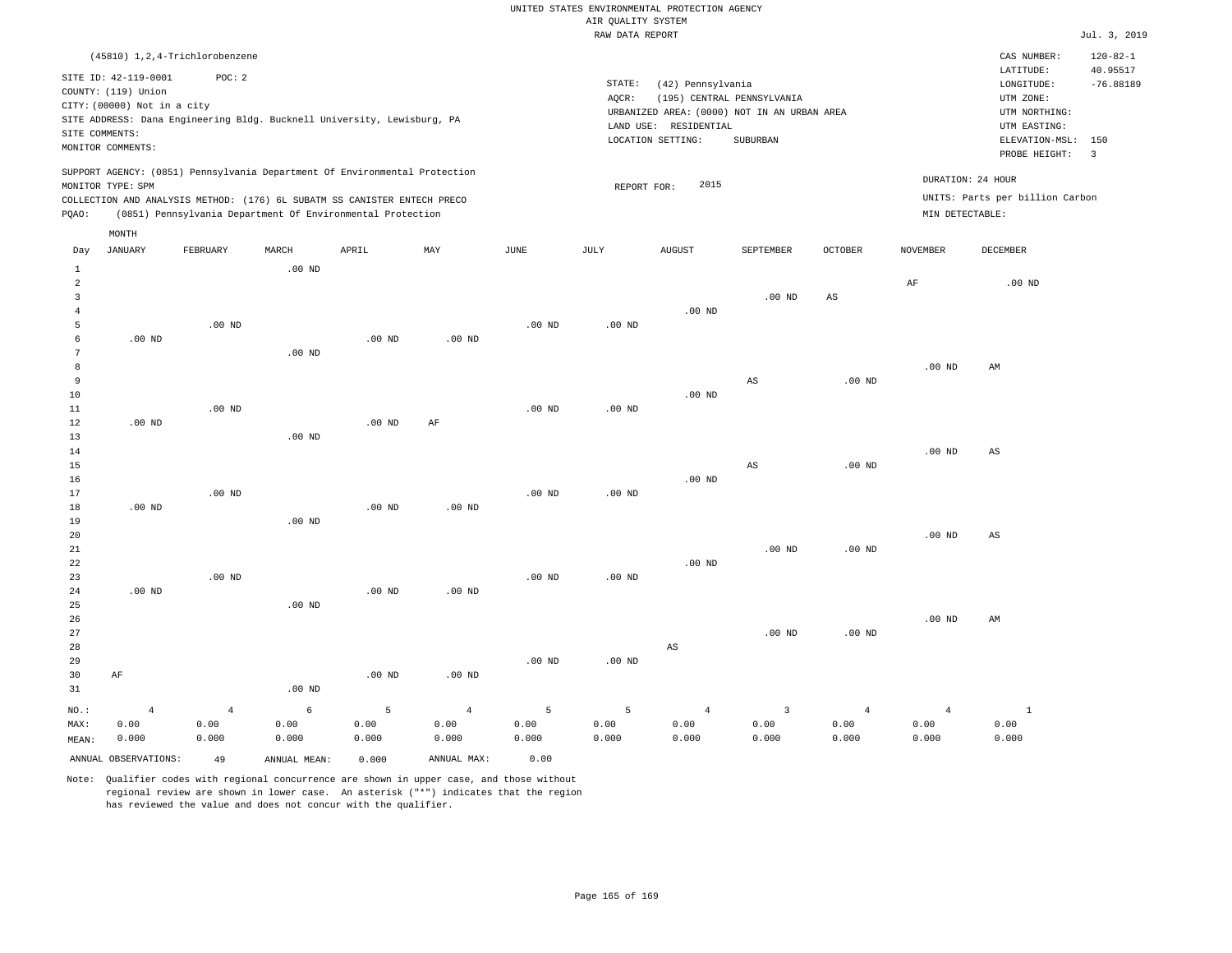RAW DATA REPORT Jul. 3, 2019 UNITED STATES ENVIRONMENTAL PROTECTION AGENCY AIR QUALITY SYSTEM

| (46401) Furan, tetrahydro-                                                                                                                                                                                                                                                                                                                                                               | CAS NUMBER:<br>$109 - 99 - 9$<br>40.95517<br>LATITUDE:                                                                                       |
|------------------------------------------------------------------------------------------------------------------------------------------------------------------------------------------------------------------------------------------------------------------------------------------------------------------------------------------------------------------------------------------|----------------------------------------------------------------------------------------------------------------------------------------------|
|                                                                                                                                                                                                                                                                                                                                                                                          |                                                                                                                                              |
| SITE ID: 42-119-0001<br>POC: 2<br>STATE:<br>(42) Pennsylvania<br>COUNTY: (119) Union<br>AQCR:<br>(195) CENTRAL PENNSYLVANIA<br>CITY: (00000) Not in a city<br>URBANIZED AREA: (0000) NOT IN AN URBAN AREA<br>SITE ADDRESS: Dana Engineering Bldg. Bucknell University, Lewisburg, PA<br>LAND USE:<br>RESIDENTIAL<br>SITE COMMENTS:<br>LOCATION SETTING:<br>SUBURBAN<br>MONITOR COMMENTS: | $-76.88189$<br>LONGITUDE:<br>UTM ZONE:<br>UTM NORTHING:<br>UTM EASTING:<br>150<br>ELEVATION-MSL:<br>PROBE HEIGHT:<br>$\overline{\mathbf{3}}$ |
| SUPPORT AGENCY: (0851) Pennsylvania Department Of Environmental Protection<br>DURATION: 24 HOUR<br>2013<br>MONITOR TYPE: SPM<br>REPORT FOR:<br>UNITS: Parts per billion Carbon<br>COLLECTION AND ANALYSIS METHOD: (176) 6L Subatm SS Canister Entech Preco<br>(0851) Pennsylvania Department Of Environmental Protection<br>MIN DETECTABLE:<br>POAO:                                     |                                                                                                                                              |
| MONTH<br>MAY<br>JUNE<br>NOVEMBER<br>DECEMBER<br>JANUARY<br>FEBRUARY<br>MARCH<br>APRIL<br>JULY<br>AUGUST<br>SEPTEMBER<br>OCTOBER<br>Day                                                                                                                                                                                                                                                   |                                                                                                                                              |
| $.00$ ND<br>$.00$ ND<br>AF                                                                                                                                                                                                                                                                                                                                                               |                                                                                                                                              |

| 3  |          | $.00$ ND |          |          |          | $.00$ ND | .41 SQ   |    |         |          |          |          |
|----|----------|----------|----------|----------|----------|----------|----------|----|---------|----------|----------|----------|
| 4  | $.00$ ND |          |          | $.00$ ND | $.00$ ND |          |          |    |         |          |          |          |
| 5  |          |          | $.00$ ND |          |          |          |          |    |         |          |          |          |
| 6  |          |          |          |          |          |          |          |    |         |          | .14 SQ   | $.00$ ND |
| 7  |          |          |          |          |          |          |          |    | 22.46 5 | $.00$ ND |          |          |
| 8  |          |          |          |          |          |          |          | TS |         |          |          |          |
| 9  |          | $.00$ ND |          |          |          | $.00$ ND | $.00$ ND |    |         |          |          |          |
| 10 | $.00$ ND |          |          | $.00$ ND | $.00$ ND |          |          |    |         |          |          |          |
| 11 |          |          | $.00$ ND |          |          |          |          |    |         |          |          |          |
| 12 |          |          |          |          |          |          |          |    |         |          | $.00$ ND | $.00$ ND |

| 13     |          |          |          |          |          |    |          |          | $.00$ ND | $.00$ ND |    |          |
|--------|----------|----------|----------|----------|----------|----|----------|----------|----------|----------|----|----------|
| 14     |          |          |          |          |          |    |          | AF       |          |          |    |          |
| 15     |          | $.00$ ND |          |          |          | AF | $.00$ ND |          |          |          |    |          |
| 16     | $.00$ ND |          |          | $.00$ ND | $.00$ ND |    |          |          |          |          |    |          |
| 17     |          |          | $.00$ ND |          |          |    |          |          |          |          |    |          |
| 18     |          |          |          |          |          |    |          |          |          |          | TS | $.00$ ND |
| 19     |          |          |          |          |          |    |          |          | $.00$ ND | $.00$ ND |    |          |
| 20     |          |          |          |          |          |    |          | $.00$ ND |          |          |    |          |
| 21     |          | $.00$ ND |          |          |          | AF | TS       |          |          |          |    |          |
| 22     | $.00$ ND |          |          | $.00$ ND | $.00$ ND |    |          |          |          |          |    |          |
| 23     |          |          | $.00$ ND |          |          |    |          |          |          |          |    |          |
| $2\,4$ |          |          |          |          |          |    |          |          |          |          | AF | AF       |
| 25     |          |          |          |          |          |    |          |          | $.00$ ND | $.00$ ND |    |          |

| 26 |          |           |          |          |           |    |          | $.00$ ND |      |          |          |
|----|----------|-----------|----------|----------|-----------|----|----------|----------|------|----------|----------|
| 27 |          | $\rm{AF}$ |          |          |           | AF | $.00$ ND |          |      |          |          |
| 28 | $.00$ ND |           |          | $.00$ ND | <b>TS</b> |    |          |          |      |          |          |
| 29 |          |           | .00 $ND$ |          |           |    |          |          |      |          |          |
| 30 |          |           |          |          |           |    |          |          |      | $.00$ ND | $.00$ ND |
| 31 |          |           |          |          |           |    |          |          | 1.95 |          |          |

|       |                         |       | NO.: 5 4 5 5 4 2 4 2 5 |       |             |               |      |       |       | $6\overline{6}$ |      |       |
|-------|-------------------------|-------|------------------------|-------|-------------|---------------|------|-------|-------|-----------------|------|-------|
| MAX:  | 0.00                    | 0.00  | 0.00                   | 0.00  | 0.00        | $0.00$ . $41$ |      | 0.00  | 22.46 | 1.95            | .14  | 0.00  |
| MEAN: | 0.000                   | 0.000 | 0.000                  | 0.000 | 0.000       | 0.000         | .103 | 0.000 | 4.492 | .325            | .047 | 0.000 |
|       | ANNUAL OBSERVATIONS: 49 |       | ANNUAL MEAN:           | .509  | ANNUAL MAX: | 22.46         |      |       |       |                 |      |       |

Note: Qualifier codes with regional concurrence are shown in upper case, and those without regional review are shown in lower case. An asterisk ("\*") indicates that the region

has reviewed the value and does not concur with the qualifier.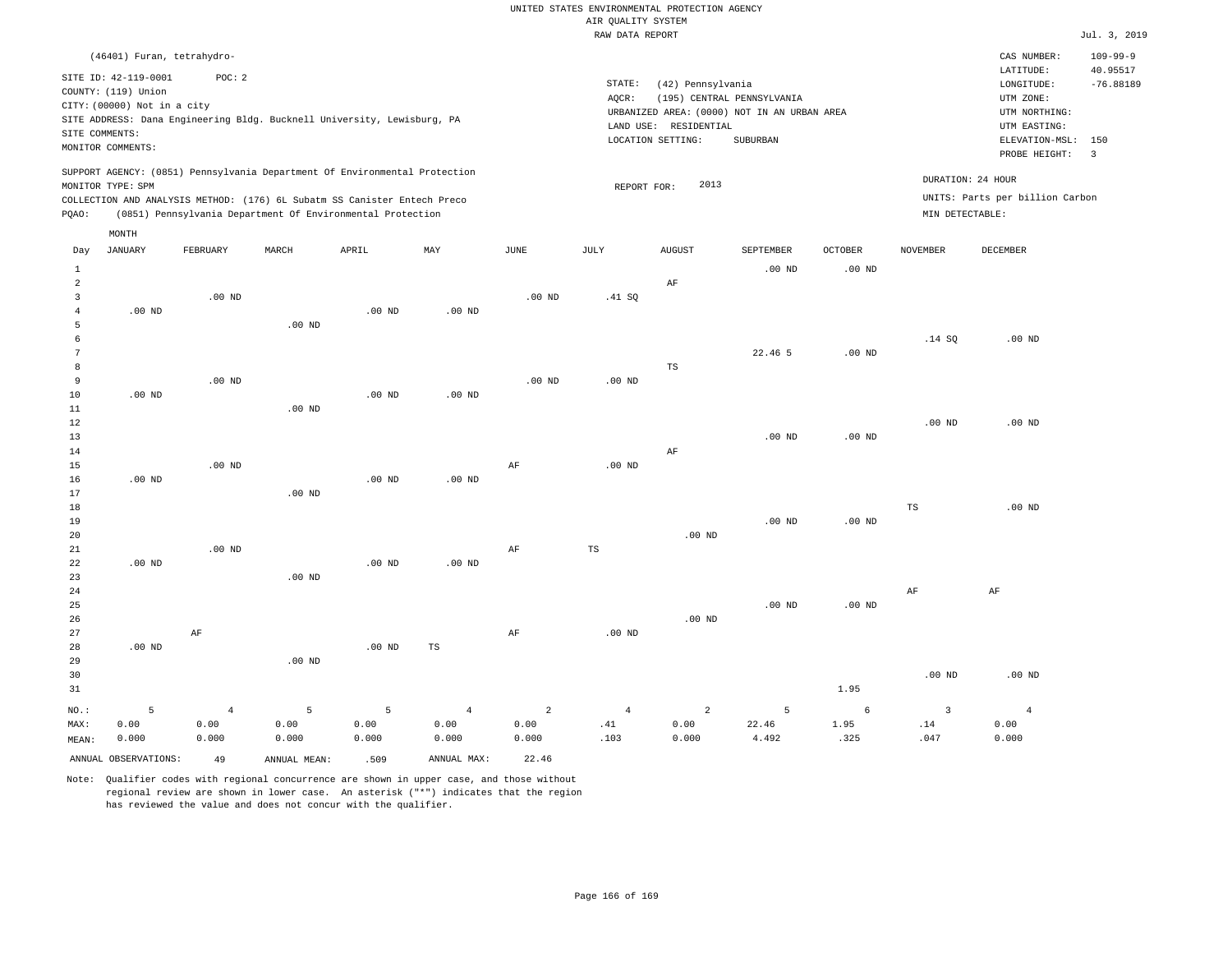|                |                             |                        |                                                                            |                         |             |                   | RAW DATA REPORT |                       |                                             |                   |                   |                                 | Jul. 3, 2019   |
|----------------|-----------------------------|------------------------|----------------------------------------------------------------------------|-------------------------|-------------|-------------------|-----------------|-----------------------|---------------------------------------------|-------------------|-------------------|---------------------------------|----------------|
|                | (46401) Furan, tetrahydro-  |                        |                                                                            |                         |             |                   |                 |                       |                                             |                   |                   | CAS NUMBER:                     | $109 - 99 - 9$ |
|                |                             |                        |                                                                            |                         |             |                   |                 |                       |                                             |                   |                   | LATITUDE:                       | 40.95517       |
|                | SITE ID: 42-119-0001        | POC: 2                 |                                                                            |                         |             |                   | STATE:          | (42) Pennsylvania     |                                             |                   |                   | LONGITUDE:                      | $-76.88189$    |
|                | COUNTY: (119) Union         |                        |                                                                            |                         |             |                   | AQCR:           |                       | (195) CENTRAL PENNSYLVANIA                  |                   |                   | UTM ZONE:                       |                |
|                | CITY: (00000) Not in a city |                        |                                                                            |                         |             |                   |                 |                       | URBANIZED AREA: (0000) NOT IN AN URBAN AREA |                   |                   | UTM NORTHING:                   |                |
|                |                             |                        | SITE ADDRESS: Dana Engineering Bldg. Bucknell University, Lewisburg, PA    |                         |             |                   |                 | LAND USE: RESIDENTIAL |                                             |                   |                   | UTM EASTING:                    |                |
|                | SITE COMMENTS:              |                        |                                                                            |                         |             |                   |                 | LOCATION SETTING:     | SUBURBAN                                    |                   |                   | ELEVATION-MSL:                  | 150            |
|                | MONITOR COMMENTS:           |                        |                                                                            |                         |             |                   |                 |                       |                                             |                   |                   | PROBE HEIGHT:                   | $\overline{3}$ |
|                |                             |                        | SUPPORT AGENCY: (0851) Pennsylvania Department Of Environmental Protection |                         |             |                   |                 |                       |                                             |                   |                   |                                 |                |
|                | MONITOR TYPE: SPM           |                        |                                                                            |                         |             |                   | REPORT FOR:     | 2014                  |                                             |                   |                   | DURATION: 24 HOUR               |                |
|                |                             |                        | COLLECTION AND ANALYSIS METHOD: (176) 6L Subatm SS Canister Entech Preco   |                         |             |                   |                 |                       |                                             |                   |                   | UNITS: Parts per billion Carbon |                |
| PQAO:          |                             |                        | (0851) Pennsylvania Department Of Environmental Protection                 |                         |             |                   |                 |                       |                                             |                   | MIN DETECTABLE:   |                                 |                |
|                | MONTH                       |                        |                                                                            |                         |             |                   |                 |                       |                                             |                   |                   |                                 |                |
| Day            | JANUARY                     | FEBRUARY               | MARCH                                                                      | APRIL                   | MAY         | $_{\rm JUNE}$     | JULY            | AUGUST                | SEPTEMBER                                   | OCTOBER           | <b>NOVEMBER</b>   | DECEMBER                        |                |
| $\mathbf{1}$   |                             |                        |                                                                            |                         |             |                   |                 |                       |                                             |                   | $.00$ ND          | $.00$ ND                        |                |
| 2              |                             |                        |                                                                            |                         |             |                   |                 |                       | $.00$ ND                                    | .00 <sub>ND</sub> |                   |                                 |                |
| 3              |                             |                        |                                                                            |                         |             |                   |                 | $.00$ ND              |                                             |                   |                   |                                 |                |
| $\overline{4}$ |                             | $.00$ ND               |                                                                            |                         |             | AF                | $.00$ ND        |                       |                                             |                   |                   |                                 |                |
| 5              | $.00$ ND                    |                        |                                                                            | $\rm AF$                | $.00$ ND    |                   |                 |                       |                                             |                   |                   |                                 |                |
| 6              |                             |                        | $.00$ ND                                                                   |                         |             |                   |                 |                       |                                             |                   |                   |                                 |                |
| 7              |                             |                        |                                                                            |                         |             |                   |                 |                       |                                             |                   | .00 <sub>ND</sub> | $.00$ ND                        |                |
| 8              |                             |                        |                                                                            |                         |             |                   |                 |                       | .00 <sub>ND</sub>                           | .00 <sub>ND</sub> |                   |                                 |                |
| 9              |                             |                        |                                                                            |                         |             |                   |                 | $.00$ ND              |                                             |                   |                   |                                 |                |
| 10             |                             | AF                     |                                                                            |                         |             | .37S              | 1.64            |                       |                                             |                   |                   |                                 |                |
| $11\,$         | .00 <sub>ND</sub>           |                        |                                                                            | $\rm{AF}$               | $.00$ ND    |                   |                 |                       |                                             |                   |                   |                                 |                |
| 12             |                             |                        | .00 <sub>ND</sub>                                                          |                         |             |                   |                 |                       |                                             |                   |                   |                                 |                |
| 13             |                             |                        |                                                                            |                         |             |                   |                 |                       |                                             |                   | .00 <sub>ND</sub> | $.00$ ND                        |                |
| 14             |                             |                        |                                                                            |                         |             |                   |                 |                       | $.00$ ND                                    | $.00$ ND          |                   |                                 |                |
| 15             |                             |                        |                                                                            |                         |             |                   |                 | $.00$ ND              |                                             |                   |                   |                                 |                |
| 16             |                             | $.00$ DI               |                                                                            |                         |             | .00 <sub>ND</sub> | 1.65            |                       |                                             |                   |                   |                                 |                |
| 17             | $.00$ ND                    |                        |                                                                            | .00 <sub>ND</sub>       | $.00$ ND    |                   |                 |                       |                                             |                   |                   |                                 |                |
| 18             |                             |                        | $.00$ ND                                                                   |                         |             |                   |                 |                       |                                             |                   |                   |                                 |                |
| 19             |                             |                        |                                                                            |                         |             |                   |                 |                       |                                             |                   | $.00$ ND          | $.00$ ND                        |                |
| 20             |                             |                        |                                                                            |                         |             |                   |                 |                       | .00 <sub>ND</sub>                           | $.00$ ND          |                   |                                 |                |
| 21             |                             |                        |                                                                            |                         |             |                   |                 | .28SQ                 |                                             |                   |                   |                                 |                |
| 22<br>23       | $.00$ ND                    | $.00$ ND               |                                                                            | $.00$ ND                | $.00$ ND    | $.00$ ND          | 2.58            |                       |                                             |                   |                   |                                 |                |
| 24             |                             |                        | $.00$ ND                                                                   |                         |             |                   |                 |                       |                                             |                   |                   |                                 |                |
| 25             |                             |                        |                                                                            |                         |             |                   |                 |                       |                                             |                   | $.00$ ND          | $.00$ ND                        |                |
| 26             |                             |                        |                                                                            |                         |             |                   |                 |                       | $.00$ ND                                    | .00 <sub>ND</sub> |                   |                                 |                |
| 27             |                             |                        |                                                                            |                         |             |                   |                 | $.00$ ND              |                                             |                   |                   |                                 |                |
| 28             |                             | $\mathbb{A}\mathbb{S}$ |                                                                            |                         |             | .22SQ             | .19SQ           |                       |                                             |                   |                   |                                 |                |
| 29             | TS                          |                        |                                                                            | $.00$ ND                | .45 SO      |                   |                 |                       |                                             |                   |                   |                                 |                |
| 30             |                             |                        | AF                                                                         |                         |             |                   |                 |                       |                                             |                   |                   |                                 |                |
| 31             |                             |                        |                                                                            |                         |             |                   |                 |                       |                                             |                   |                   | $.00$ ND                        |                |
|                |                             |                        |                                                                            |                         |             |                   |                 |                       |                                             |                   |                   |                                 |                |
| NO.:           | $\overline{4}$              | $\overline{3}$         | $\overline{4}$                                                             | $\overline{\mathbf{3}}$ | 5           | $\overline{4}$    | 5               | 5                     | 5                                           | 5                 | 5                 | 6                               |                |
| MAX:           | 0.00                        | 0.00                   | 0.00                                                                       | 0.00                    | .45         | .37               | 2.58            | .28                   | 0.00                                        | 0.00              | 0.00              | 0.00                            |                |
| MEAN:          | 0.000                       | 0.000                  | 0.000                                                                      | 0.000                   | .090        | .148              | 1.212           | .056                  | 0.000                                       | 0.000             | 0.000             | 0.000                           |                |
|                | ANNUAL OBSERVATIONS:        | 54                     | ANNUAL MEAN:                                                               | .137                    | ANNUAL MAX: | 2.58              |                 |                       |                                             |                   |                   |                                 |                |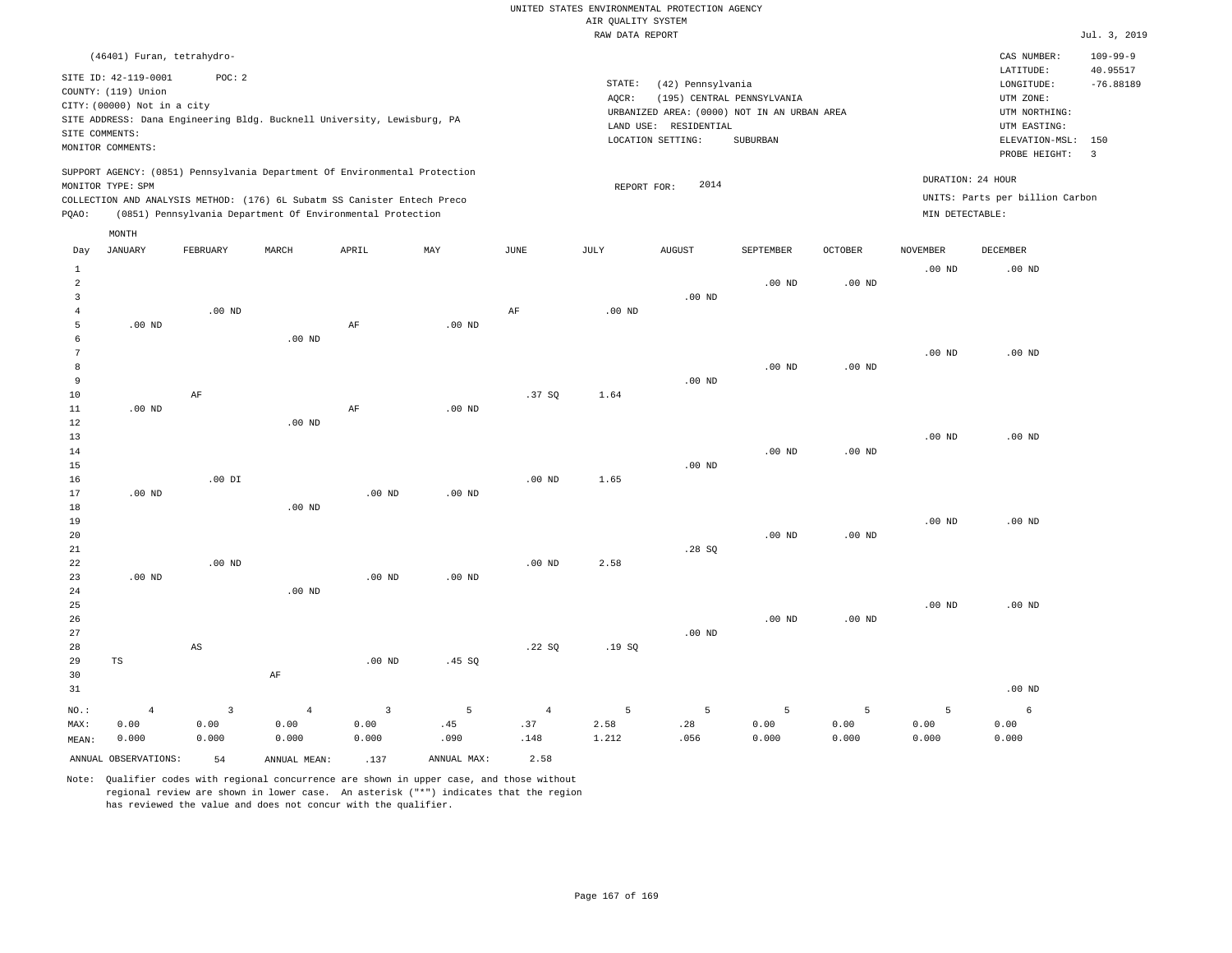| RAW DATA REPORT                                                                                                                                                                                                                                                                                                                                                                                                                                                    |                            |          |          |          |          |          |                                                                                                |               |               |                      |                   |                                                                                                          | Jul. 3, 2019                                               |
|--------------------------------------------------------------------------------------------------------------------------------------------------------------------------------------------------------------------------------------------------------------------------------------------------------------------------------------------------------------------------------------------------------------------------------------------------------------------|----------------------------|----------|----------|----------|----------|----------|------------------------------------------------------------------------------------------------|---------------|---------------|----------------------|-------------------|----------------------------------------------------------------------------------------------------------|------------------------------------------------------------|
|                                                                                                                                                                                                                                                                                                                                                                                                                                                                    | (46401) Furan, tetrahydro- |          |          |          |          |          |                                                                                                |               |               |                      |                   | CAS NUMBER:                                                                                              | $109 - 99 - 9$                                             |
| SITE ID: 42-119-0001<br>POC:2<br>STATE:<br>(42) Pennsylvania<br>COUNTY: (119) Union<br>(195) CENTRAL PENNSYLVANIA<br>AOCR:<br>CITY: (00000) Not in a city<br>URBANIZED AREA: (0000) NOT IN AN URBAN AREA<br>SITE ADDRESS: Dana Engineering Bldg. Bucknell University, Lewisburg, PA<br>LAND USE: RESIDENTIAL<br>SITE COMMENTS:<br>LOCATION SETTING:<br>SUBURBAN<br>MONITOR COMMENTS:<br>SUPPORT AGENCY: (0851) Pennsylvania Department Of Environmental Protection |                            |          |          |          |          |          |                                                                                                |               |               |                      |                   | LATITUDE:<br>LONGITUDE:<br>UTM ZONE:<br>UTM NORTHING:<br>UTM EASTING:<br>ELEVATION-MSL:<br>PROBE HEIGHT: | 40.95517<br>$-76.88189$<br>150<br>$\overline{\phantom{a}}$ |
| MONITOR TYPE: SPM<br>COLLECTION AND ANALYSIS METHOD: (176) 6L Subatm SS Canister Entech Preco<br>(0851) Pennsylvania Department Of Environmental Protection<br>POAO:                                                                                                                                                                                                                                                                                               |                            |          |          |          |          |          | DURATION: 24 HOUR<br>2015<br>REPORT FOR:<br>UNITS: Parts per billion Carbon<br>MIN DETECTABLE: |               |               |                      |                   |                                                                                                          |                                                            |
| Day                                                                                                                                                                                                                                                                                                                                                                                                                                                                | MONTH<br>JANUARY           | FEBRUARY | MARCH    | APRIL    | MAY      | JUNE     | JULY                                                                                           | <b>AUGUST</b> | SEPTEMBER     | <b>OCTOBER</b>       | <b>NOVEMBER</b>   | <b>DECEMBER</b>                                                                                          |                                                            |
|                                                                                                                                                                                                                                                                                                                                                                                                                                                                    |                            |          | $.00$ ND |          |          |          |                                                                                                | $.00$ ND      | $.00$ ND      | AS                   | AF                | $.00$ ND                                                                                                 |                                                            |
|                                                                                                                                                                                                                                                                                                                                                                                                                                                                    |                            | $.00$ ND |          |          |          | $.00$ ND | $.00$ ND                                                                                       |               |               |                      |                   |                                                                                                          |                                                            |
| 6                                                                                                                                                                                                                                                                                                                                                                                                                                                                  | $.00$ ND                   |          | $.00$ ND | $.00$ ND | $.00$ ND |          |                                                                                                |               |               |                      |                   |                                                                                                          |                                                            |
| 8                                                                                                                                                                                                                                                                                                                                                                                                                                                                  |                            |          |          |          |          |          |                                                                                                |               | $\sim$ $\sim$ | $\sim$ $\sim$ $\sim$ | .00 <sub>ND</sub> | $.00$ ND                                                                                                 |                                                            |

| $\overline{\mathbf{3}}$ |                |                |          |          |                |          |                   |                   | .00 ND                 | AS                |                |                         |
|-------------------------|----------------|----------------|----------|----------|----------------|----------|-------------------|-------------------|------------------------|-------------------|----------------|-------------------------|
| $\overline{4}$          |                |                |          |          |                |          |                   | $.00$ ND          |                        |                   |                |                         |
| 5<br>6                  | $.00$ ND       | .00 $ND$       |          | $.00$ ND | $.00$ ND       | $.00$ ND | .00 $ND$          |                   |                        |                   |                |                         |
| $7\phantom{.0}$         |                |                | $.00$ ND |          |                |          |                   |                   |                        |                   |                |                         |
| 8                       |                |                |          |          |                |          |                   |                   |                        |                   | .00 $ND$       | $.00$ ND                |
| 9                       |                |                |          |          |                |          |                   |                   | $\mathbb{A}\mathbb{S}$ | $.00$ ND          |                |                         |
| $10$                    |                |                |          |          |                |          |                   | $.00$ ND          |                        |                   |                |                         |
| $11\,$                  |                | .00 $ND$       |          |          |                | $.00$ ND | .00 <sub>ND</sub> |                   |                        |                   |                |                         |
| $1\,2$                  | .00 $ND$       |                |          | $.00$ ND | $\rm AF$       |          |                   |                   |                        |                   |                |                         |
| 13                      |                |                | $.00$ ND |          |                |          |                   |                   |                        |                   |                |                         |
| $14\,$                  |                |                |          |          |                |          |                   |                   |                        |                   | .00 $ND$       | AS                      |
| $1\,5$                  |                |                |          |          |                |          |                   |                   | $\mathbb{A}\mathbb{S}$ | $.00$ ND          |                |                         |
| 16                      |                |                |          |          |                |          |                   | .00 <sub>ND</sub> |                        |                   |                |                         |
| $17$                    |                | $.00$ ND       |          |          |                | $.00$ ND | $.00$ ND          |                   |                        |                   |                |                         |
| $18\,$                  | $.00$ ND       |                |          | $.00$ ND | $.00$ ND       |          |                   |                   |                        |                   |                |                         |
| 19                      |                |                | $.00$ ND |          |                |          |                   |                   |                        |                   |                |                         |
| $20\,$                  |                |                |          |          |                |          |                   |                   |                        |                   | .00 $ND$       | AS                      |
| $2\sqrt{1}$             |                |                |          |          |                |          |                   |                   | $.00$ ND               | $.00~\mathrm{ND}$ |                |                         |
| $2\sqrt{2}$             |                |                |          |          |                |          |                   | $.00$ ND          |                        |                   |                |                         |
| 23                      |                | $.00$ ND       |          |          |                | $.00$ ND | $.00$ ND          |                   |                        |                   |                |                         |
| $2\sqrt{4}$             | .00 $ND$       |                |          | $.00$ ND | $.00$ ND       |          |                   |                   |                        |                   |                |                         |
| $25\,$                  |                |                | $.00$ ND |          |                |          |                   |                   |                        |                   |                |                         |
| $26\,$                  |                |                |          |          |                |          |                   |                   |                        |                   | $.00$ ND       | $.00$ ND                |
| $2\,7$                  |                |                |          |          |                |          |                   |                   | $.00$ ND               | $.00$ ND          |                |                         |
| 28                      |                |                |          |          |                |          |                   | AS                |                        |                   |                |                         |
| 29                      |                |                |          |          |                | $.00$ ND | .00 <sub>ND</sub> |                   |                        |                   |                |                         |
| 30                      | $\rm{AF}$      |                |          | $.00$ ND | $.00$ ND       |          |                   |                   |                        |                   |                |                         |
| 31                      |                |                | $.00$ ND |          |                |          |                   |                   |                        |                   |                |                         |
| $NO.$ :                 | $\overline{4}$ | $\overline{4}$ | 6        | 5        | $\overline{4}$ | 5        | 5                 | 4                 | $\overline{3}$         | 4                 | $\overline{4}$ | $\overline{\mathbf{3}}$ |
| MAX:                    | 0.00           | 0.00           | 0.00     | 0.00     | 0.00           | 0.00     | 0.00              | 0.00              | 0.00                   | 0.00              | 0.00           | 0.00                    |
| MEAN:                   | 0.000          | 0.000          | 0.000    | 0.000    | 0.000          | 0.000    | 0.000             | 0.000             | 0.000                  | 0.000             | 0.000          | 0.000                   |

ANNUAL OBSERVATIONS: 51 ANNUAL MEAN: 0.000 ANNUAL MAX: 0.00